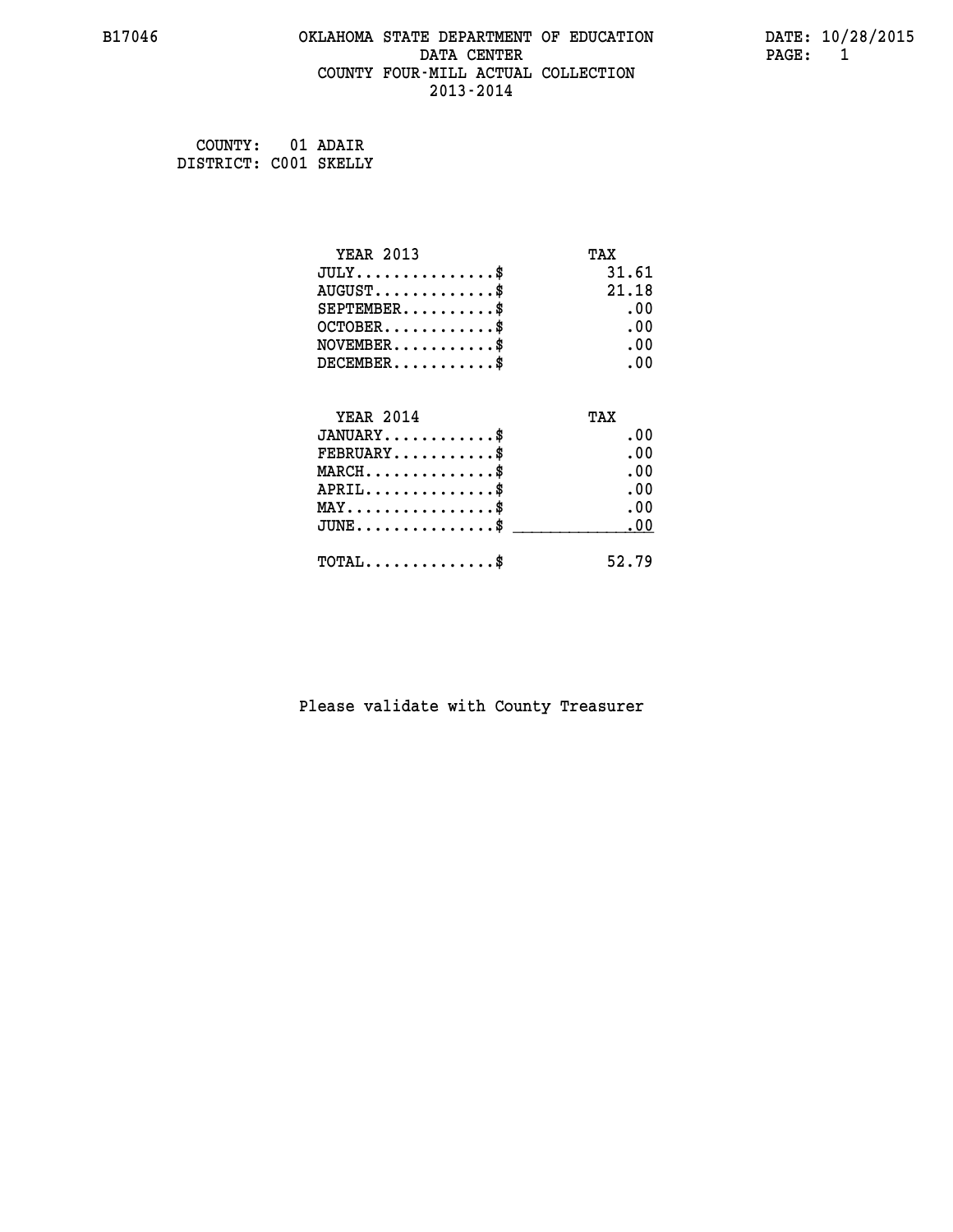#### **B17046 OKLAHOMA STATE DEPARTMENT OF EDUCATION DATE: 10/28/2015 DATA CENTER PAGE: 2 COUNTY FOUR-MILL ACTUAL COLLECTION 2013-2014**

 **COUNTY: 01 ADAIR DISTRICT: C019 PEAVINE**

| <b>YEAR 2013</b>                           | TAX      |
|--------------------------------------------|----------|
| $JULY$ \$                                  | 88.96    |
| $AUGUST$ \$                                | 59.73    |
| $SEPTEMENT.$ \$                            | 78.01    |
| $OCTOBER$ \$                               | 110.82   |
| $NOVEMBER$ \$                              | 55.04    |
| $DECEMBER$ \$                              | 364.05   |
| <b>YEAR 2014</b>                           |          |
|                                            | TAX      |
| $JANUARY$                                  | 5,275.53 |
| $FEBRUARY$ \$                              | 924.68   |
| $MARCH$ \$                                 | 336.07   |
| $APRIL$ \$                                 | 1,259.83 |
| $MAX \dots \dots \dots \dots \dots$        | 338.04   |
| $JUNE$ \$                                  | 275.21   |
| $\texttt{TOTAL} \dots \dots \dots \dots \$ | 9,165.97 |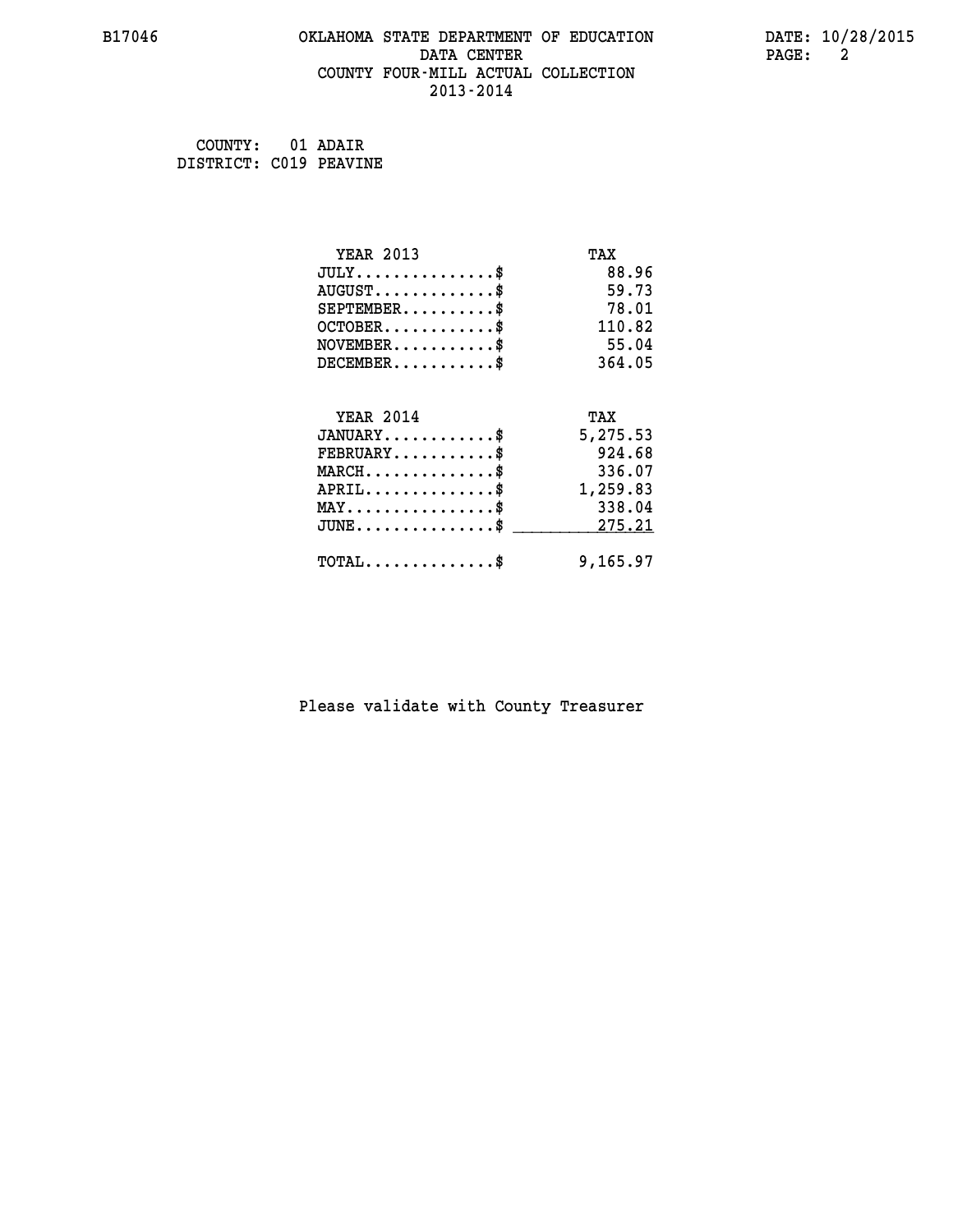#### **B17046 OKLAHOMA STATE DEPARTMENT OF EDUCATION DATE: 10/28/2015 DATA CENTER** PAGE: 3  **COUNTY FOUR-MILL ACTUAL COLLECTION 2013-2014**

 **COUNTY: 01 ADAIR DISTRICT: C022 MARYETTA**

| <b>YEAR 2013</b>                                 | TAX       |
|--------------------------------------------------|-----------|
| $JULY$ \$                                        | 354.20    |
| $AUGUST$ \$                                      | 237.84    |
| $SEPTEMBER$ \$                                   | 310.61    |
| $OCTOBER$ \$                                     | 441.25    |
| $\texttt{NOVEMBER} \dots \dots \dots \$          | 219.15    |
| $DECEMBER$ \$                                    | 1,712.19  |
|                                                  |           |
| <b>YEAR 2014</b>                                 | TAX       |
| $JANUARY$                                        | 24,811.50 |
| $FEBRUARY$ \$                                    | 4,348.87  |
| $\texttt{MARCH}\ldots\ldots\ldots\ldots\text{*}$ | 1,580.57  |
| $APRIL \ldots \ldots \ldots \ldots \$            | 5,925.10  |
| MAY\$ 1,589.87                                   |           |
| $\texttt{JUNE} \dots \dots \dots \dots \dots \$$ | 1,294.37  |
| $\texttt{TOTAL} \dots \dots \dots \dots$ \$      | 42,825.52 |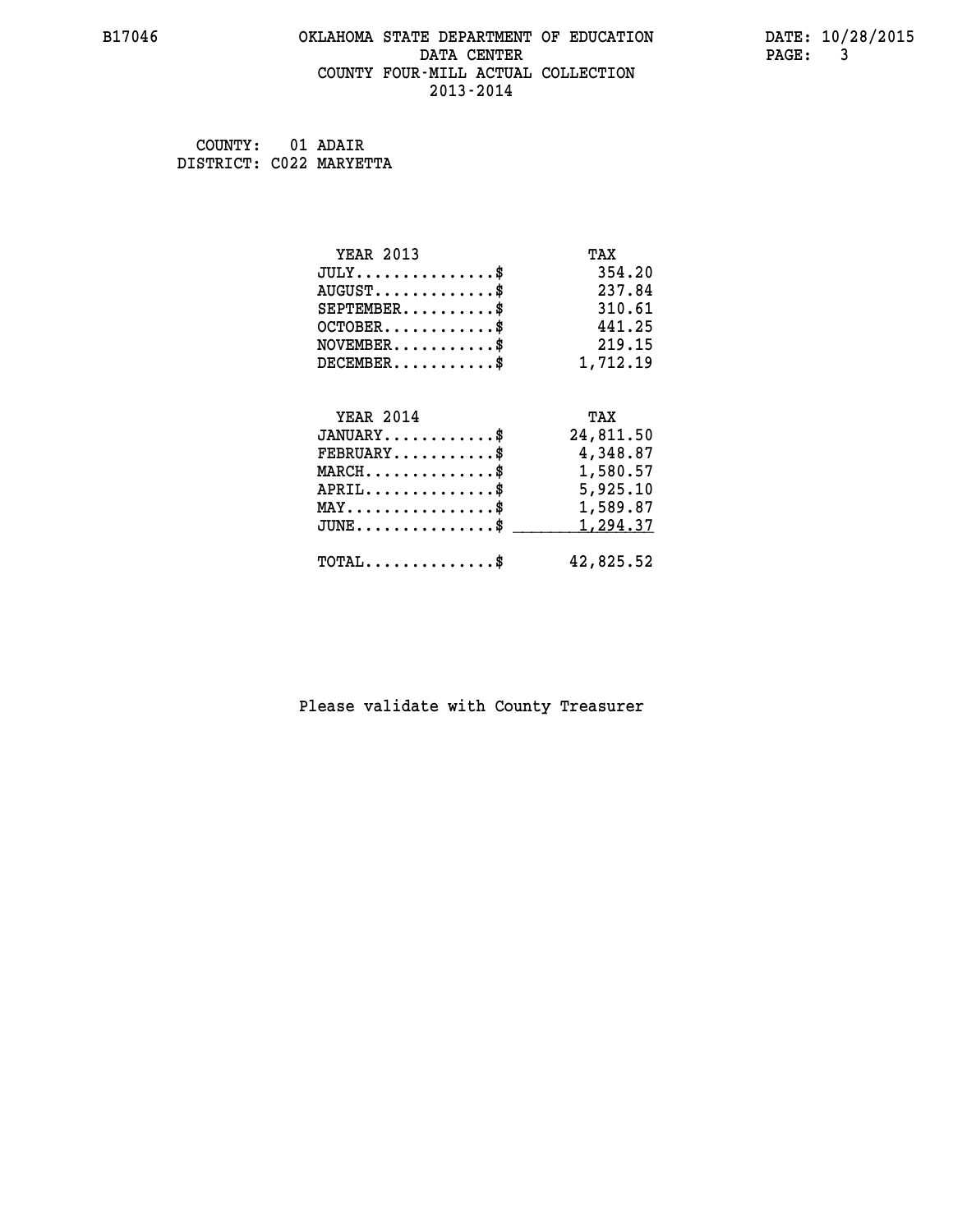#### **B17046 OKLAHOMA STATE DEPARTMENT OF EDUCATION DATE: 10/28/2015 DATA CENTER PAGE: 4 COUNTY FOUR-MILL ACTUAL COLLECTION 2013-2014**

 **COUNTY: 01 ADAIR DISTRICT: C024 ROCKY MOUNTAIN**

| <b>YEAR 2013</b>                           | TAX       |
|--------------------------------------------|-----------|
| $JULY$ \$                                  | 96.46     |
| $AUGUST$ \$                                | 64.77     |
| $SEPTEMENT.$ \$                            | 84.59     |
| $OCTOBER$ \$                               | 120.17    |
| $NOVEMBER$ \$                              | 59.68     |
| $DECEMBER$ \$                              | 450.01    |
| <b>YEAR 2014</b>                           | TAX       |
|                                            |           |
| $JANUARY$                                  | 6,521.14  |
| $FEBRUARY$                                 | 1,143.00  |
| $MARCH$ \$                                 | 415.42    |
| $APRIL$ \$                                 | 1,557.28  |
| $MAX \dots \dots \dots \dots \dots$        | 417.85    |
| $JUNE$                                     | 340.20    |
| $\texttt{TOTAL} \dots \dots \dots \dots \$ | 11,270.57 |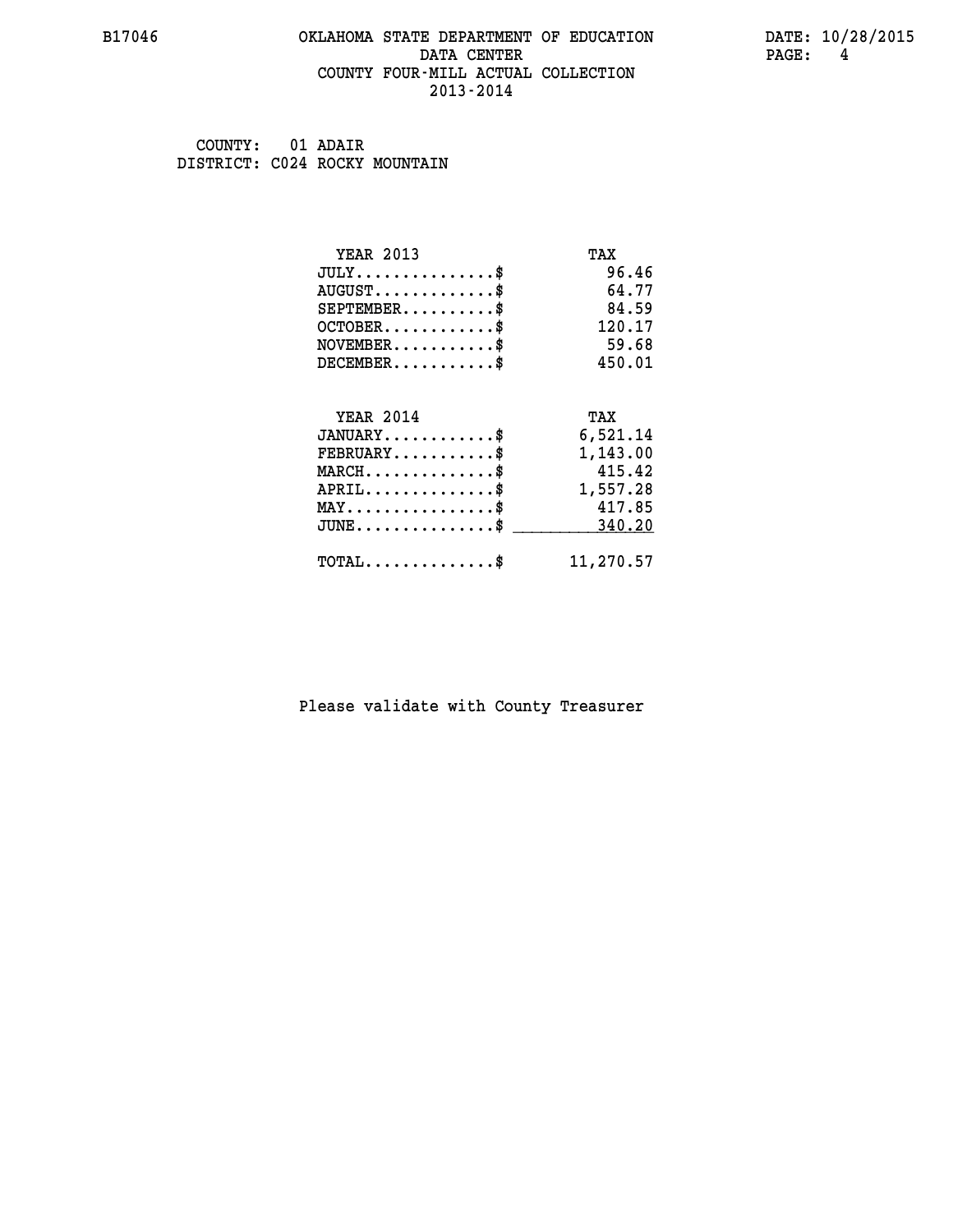#### **B17046 OKLAHOMA STATE DEPARTMENT OF EDUCATION DATE: 10/28/2015 DATA CENTER PAGE:** 5  **COUNTY FOUR-MILL ACTUAL COLLECTION 2013-2014**

 **COUNTY: 01 ADAIR DISTRICT: C028 ZION**

| <b>YEAR 2013</b>                          | TAX       |
|-------------------------------------------|-----------|
| $JULY$ \$                                 | 177.11    |
| $AUGUST$ \$                               | 118.93    |
| $SEPTEMBER$ \$                            | 155.31    |
| $OCTOBER$ \$                              | 220.64    |
| $NOVEMBER$ \$                             | 109.58    |
| $DECEMBER$ \$                             | 841.80    |
|                                           |           |
| <b>YEAR 2014</b>                          | TAX       |
| $JANUARY$ \$                              | 12,198.50 |
| $FEBRUARY$                                | 2,138.12  |
| $MARCH$ \$                                | 777.09    |
| $APRIL$ \$                                | 2,913.08  |
| $MAX \dots \dots \dots \dots \dots$       | 781.66    |
| $\texttt{JUNE}\dots\dots\dots\dots\dots\$ | 636.51    |
| $TOTAL$ \$                                | 21,068.33 |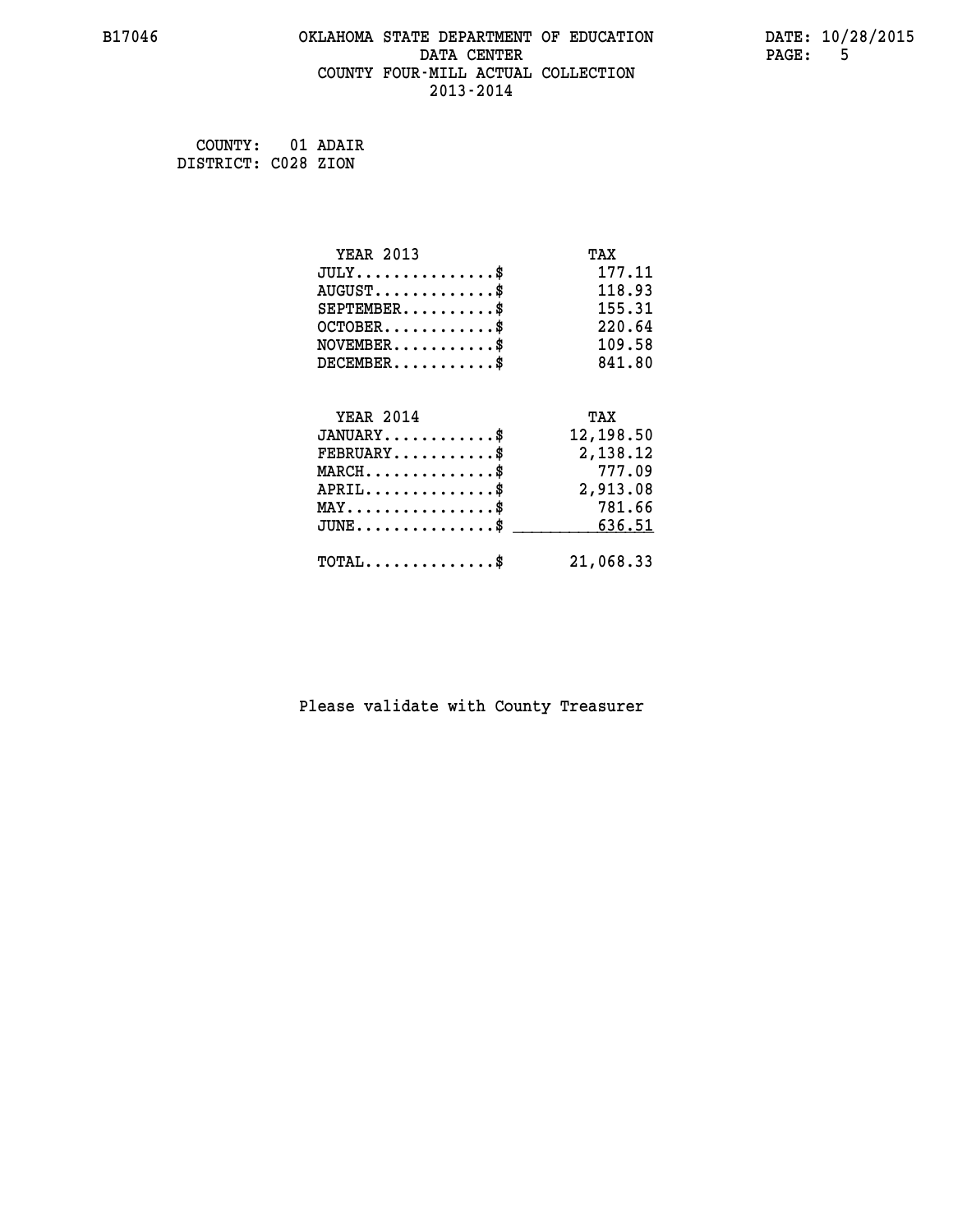#### **B17046 OKLAHOMA STATE DEPARTMENT OF EDUCATION DATE: 10/28/2015 DATA CENTER** PAGE: 6  **COUNTY FOUR-MILL ACTUAL COLLECTION 2013-2014**

 **COUNTY: 01 ADAIR DISTRICT: C029 DAHLONEGAH**

| <b>YEAR 2013</b>                           | TAX       |
|--------------------------------------------|-----------|
| $JULY$ \$                                  | 71.72     |
| $AUGUST$ \$                                | 48.17     |
| $SEPTEMENT.$ \$                            | 62.90     |
| $OCTOBER$ \$                               | 89.36     |
| $NOVEMBER$ \$                              | 44.38     |
| $DECEMBER$ \$                              | 369.53    |
|                                            |           |
| <b>YEAR 2014</b>                           | TAX       |
| $JANUARY$ \$                               | 5,354.89  |
| $FEBRUARY$                                 | 938.58    |
| $MARCH$ \$                                 | 341.13    |
| $APRIL$ \$                                 | 1,278.77  |
| $MAX \dots \dots \dots \dots \dots$        | 343.13    |
| $JUNE$ $\$\$                               | 2,157.35  |
| $\texttt{TOTAL} \dots \dots \dots \dots \$ | 11,099.91 |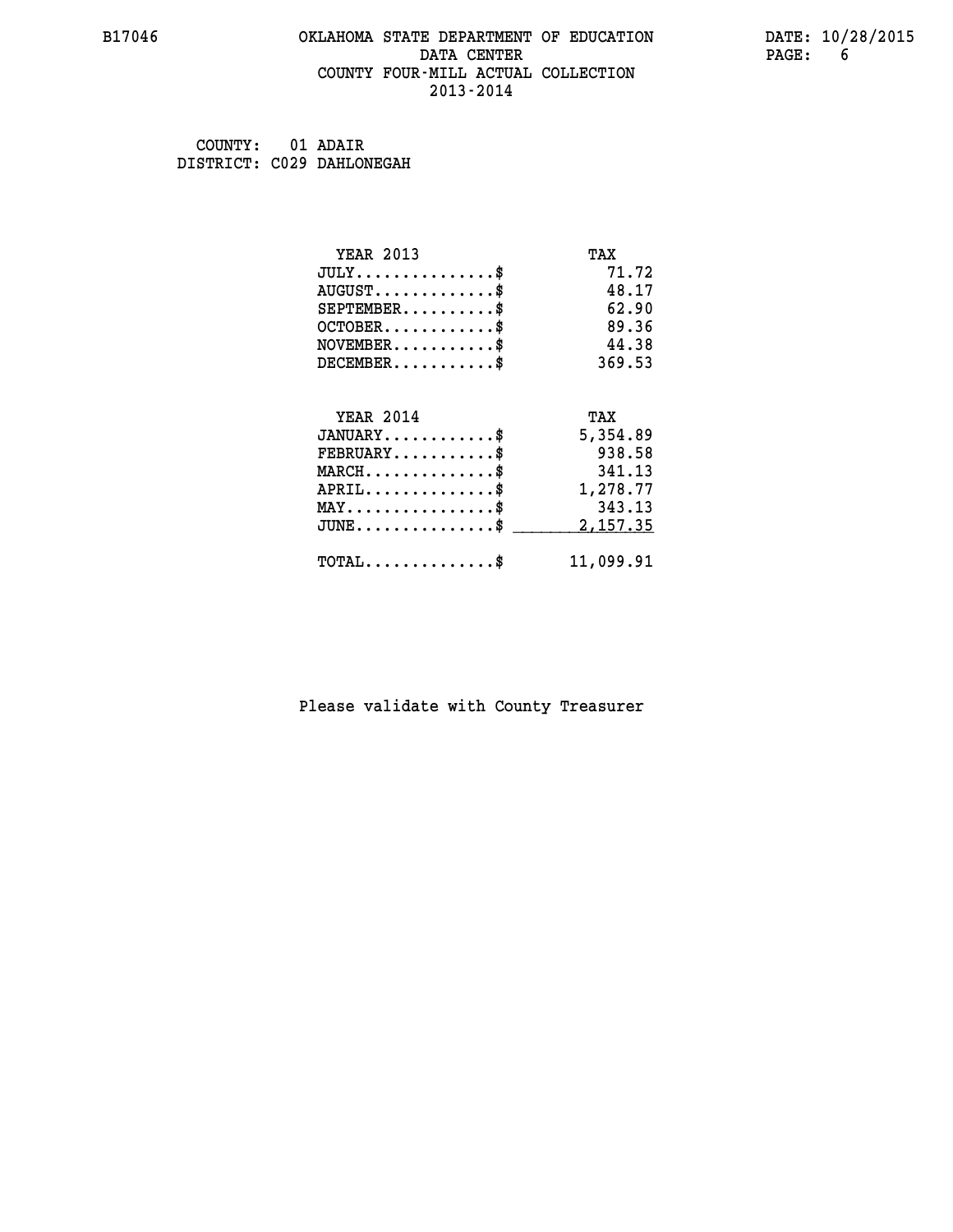#### **B17046 OKLAHOMA STATE DEPARTMENT OF EDUCATION DATE: 10/28/2015 DATA CENTER PAGE: 7 COUNTY FOUR-MILL ACTUAL COLLECTION 2013-2014**

 **COUNTY: 01 ADAIR DISTRICT: C032 GREASY**

| <b>YEAR 2013</b>                    | TAX      |
|-------------------------------------|----------|
| $JULY$ \$                           | 32.78    |
| $AUGUST$ \$                         | 22.03    |
| $SEPTEMBER$ \$                      | 28.76    |
| $OCTOBER$ \$                        | 40.85    |
| $NOVEMBER$ \$                       | 20.29    |
| $DECEMBER$ \$                       | 113.45   |
|                                     |          |
| <b>YEAR 2014</b>                    | TAX      |
| $JANUARY$                           | 1,643.89 |
| $FEBRUARY$                          | 288.15   |
| $MARCH$ \$                          | 104.73   |
| $APRIL$ \$                          | 392.60   |
| $MAX \dots \dots \dots \dots \dots$ | 105.34   |
| $JUNE$ \$                           | 85.77    |
| $TOTAL$ \$                          | 2,878.64 |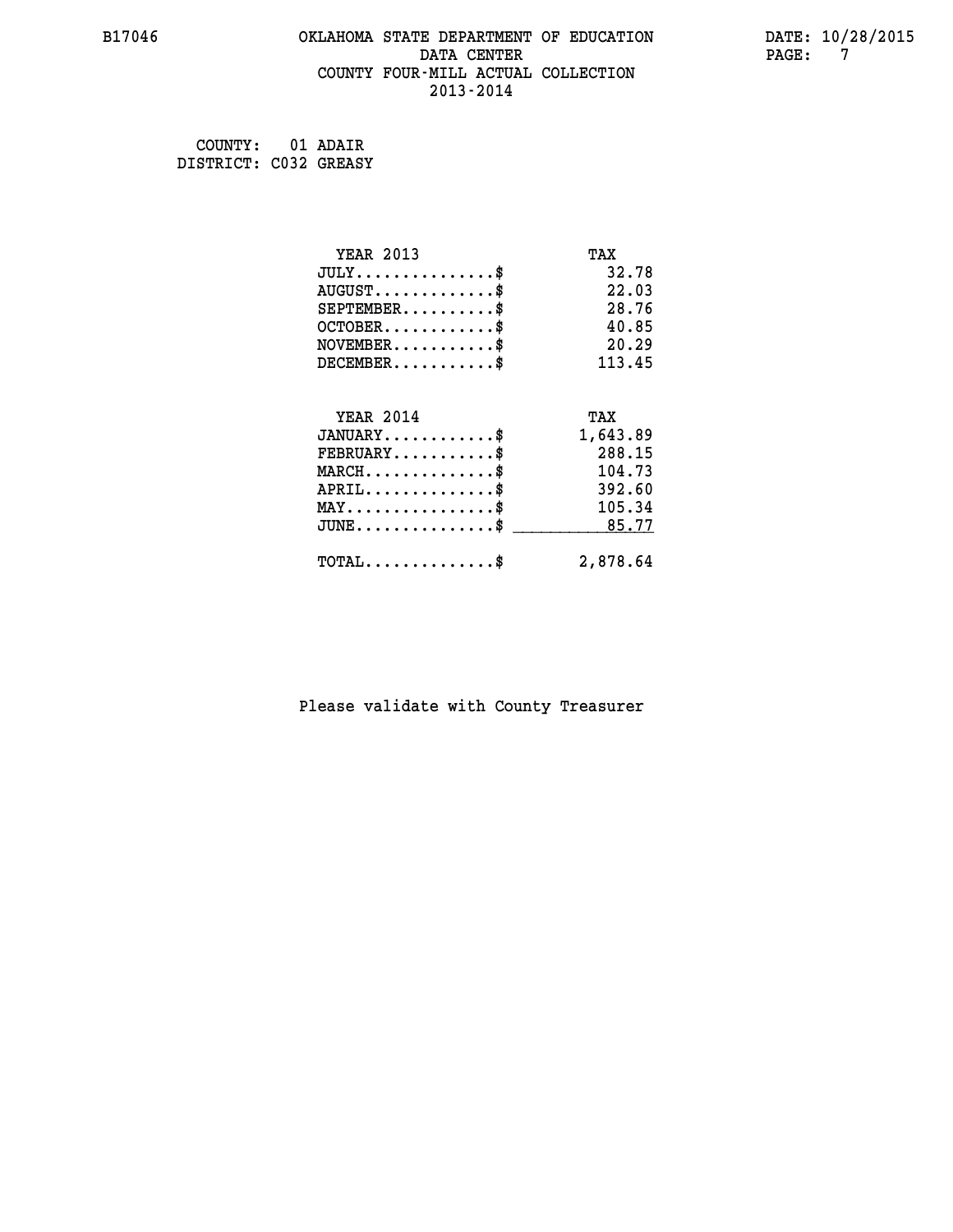# **B17046 OKLAHOMA STATE DEPARTMENT OF EDUCATION DATE: 10/28/2015 DATA CENTER PAGE: 8 COUNTY FOUR-MILL ACTUAL COLLECTION 2013-2014**

 **COUNTY: 01 ADAIR DISTRICT: I004 WATTS**

| <b>YEAR 2013</b>                    | TAX       |
|-------------------------------------|-----------|
| $JULY$ \$                           | 192.43    |
| $AUGUST$ \$                         | 129.21    |
| $SEPTEMENT.$ \$                     | 168.75    |
| $OCTOBER$ \$                        | 239.73    |
| $NOVEMBER$ \$                       | 119.08    |
| $DECEMBER$ \$                       | 949.49    |
|                                     |           |
| <b>YEAR 2014</b>                    | TAX       |
| $JANUARY$ \$                        | 13,759.17 |
| $FEBRUARY$                          | 2,411.65  |
| $MARCH$ \$                          | 876.47    |
| $APRIL$ \$                          | 3,285.74  |
| $MAX \dots \dots \dots \dots \dots$ | 881.67    |
| $JUNE$ \$                           | 6,877.79  |
|                                     |           |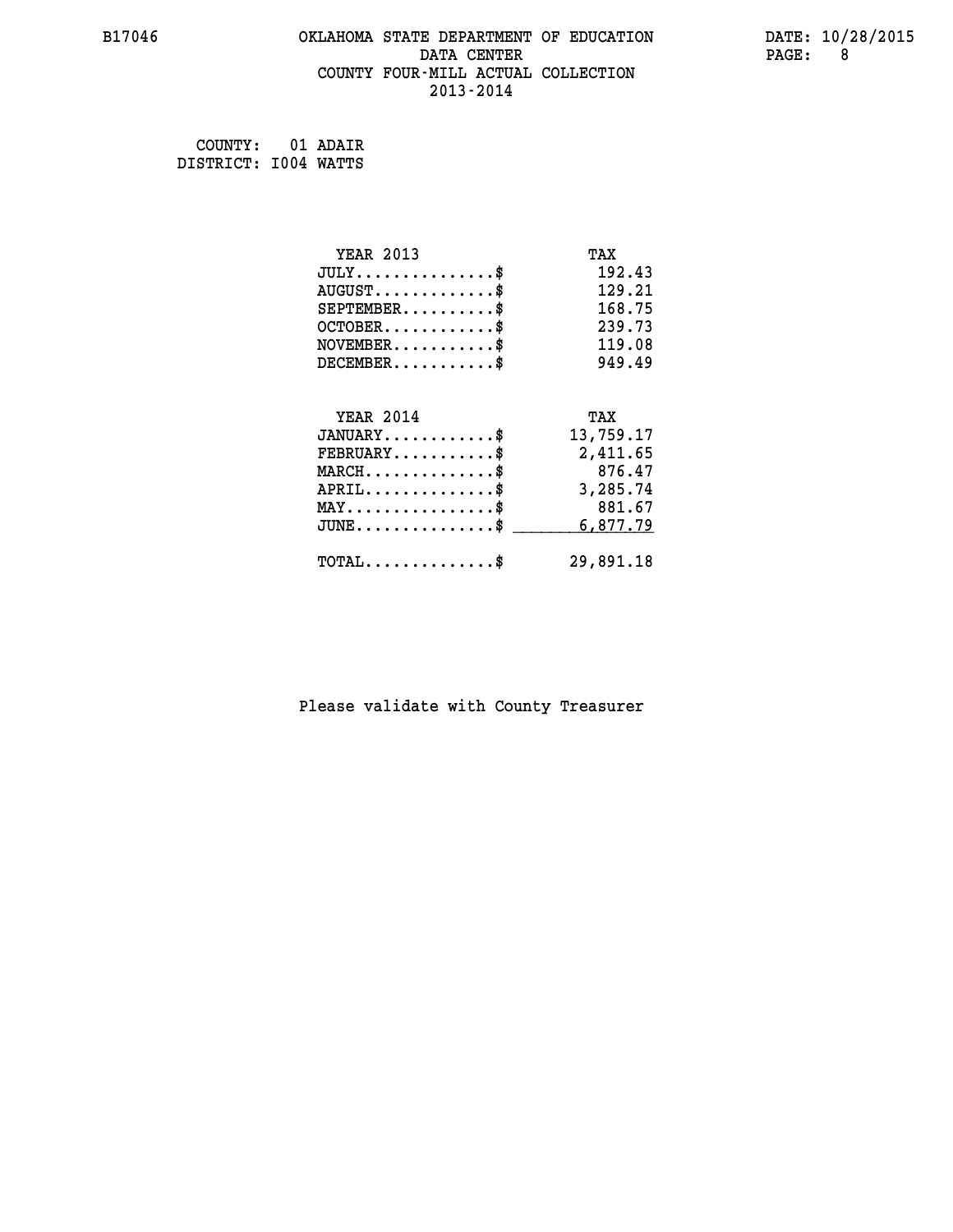#### **B17046 OKLAHOMA STATE DEPARTMENT OF EDUCATION DATE: 10/28/2015 DATA CENTER PAGE: 9 COUNTY FOUR-MILL ACTUAL COLLECTION 2013-2014**

 **COUNTY: 01 ADAIR DISTRICT: I011 WESTVILLE**

| <b>YEAR 2013</b>                                                          | TAX       |
|---------------------------------------------------------------------------|-----------|
| $JULY$ \$                                                                 | 628.04    |
| $AUGUST$ \$                                                               | 400.69    |
| $SEPTEMENT.$ \$                                                           | 550.99    |
| $OCTOBER$ \$                                                              | 782.71    |
| $\verb NOVEMBER , \verb , \verb , \verb , \verb , \verb , \verb , \verb $ | 388.75    |
| $DECEMBER$ \$                                                             | 3,022.69  |
|                                                                           |           |
| <b>YEAR 2014</b>                                                          | TAX       |
| $JANUARY$ \$                                                              | 43,801.91 |
| $FEBRUARY$                                                                | 7,677.43  |
| $MARCH$ \$                                                                | 2,790.32  |
| $APRIL$ \$                                                                | 10,460.11 |
| $\texttt{MAX} \dots \dots \dots \dots \dots \$                            | 2,806.73  |
| $JUNE$ \$                                                                 | 2,285.07  |
| $\texttt{TOTAL} \dots \dots \dots \dots \$                                | 75,595.44 |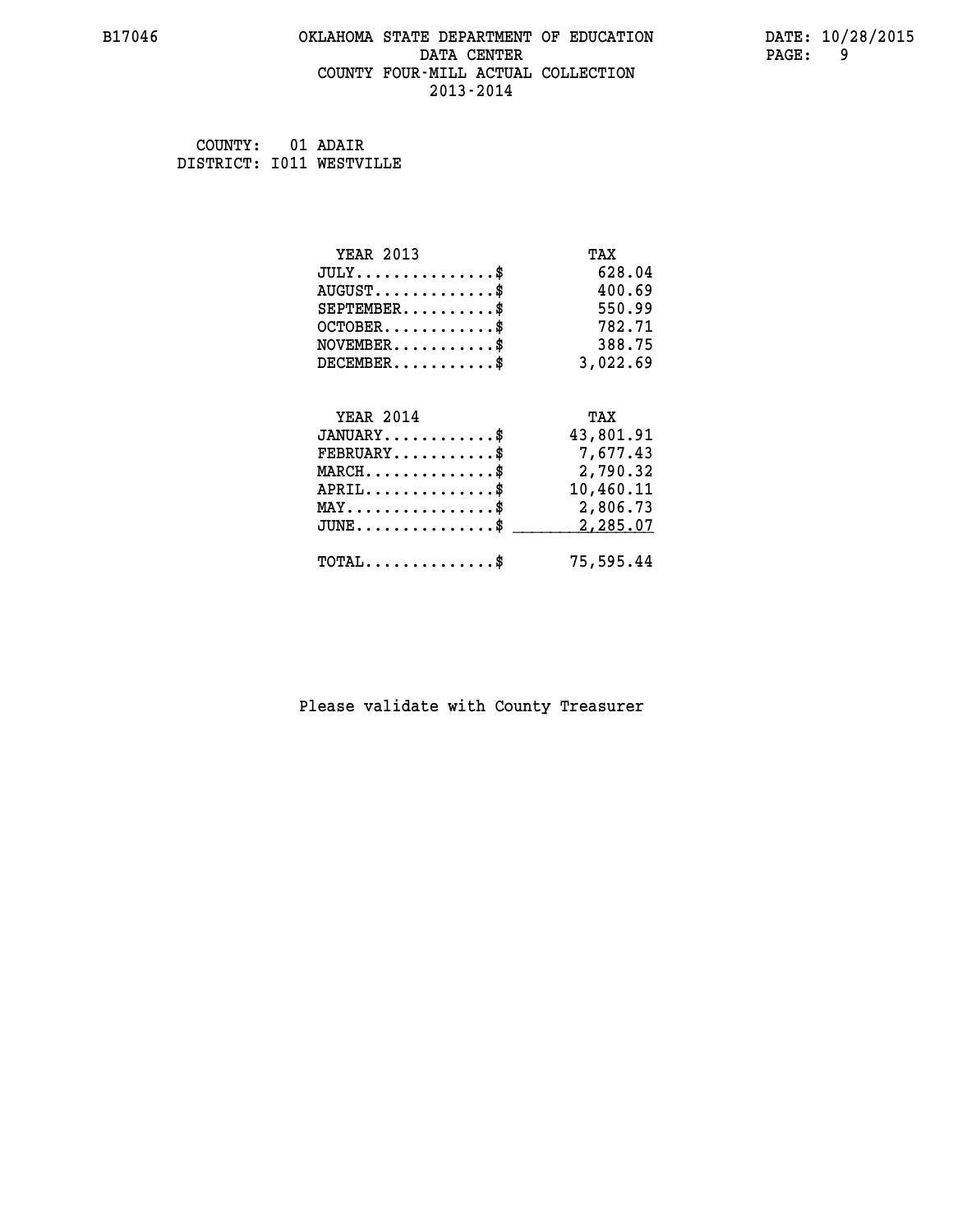#### **B17046 OKLAHOMA STATE DEPARTMENT OF EDUCATION DATE: 10/28/2015 DATA CENTER** PAGE: 10  **COUNTY FOUR-MILL ACTUAL COLLECTION 2013-2014**

 **COUNTY: 01 ADAIR DISTRICT: I025 STILWELL**

| <b>YEAR 2013</b>                               | TAX       |
|------------------------------------------------|-----------|
| $JULY$ \$                                      | 670.34    |
| $AUGUST$ \$                                    | 450.11    |
| $SEPTEMENT.$ \$                                | 587.85    |
| $OCTOBER$ \$                                   | 835.09    |
| $\texttt{NOVEMBER} \dots \dots \dots \$        | 414.75    |
| $DECEMBER$ \$                                  | 3,472.57  |
|                                                |           |
| <b>YEAR 2014</b>                               | TAX       |
| $JANUARY$ \$                                   | 50,321.20 |
| $FEBRUARY$                                     | 8,820.10  |
| $MARCH$ \$                                     | 3,205.61  |
| $APRIL \ldots \ldots \ldots \ldots \$          | 12,016.95 |
| $\texttt{MAX} \dots \dots \dots \dots \dots \$ | 3,224.47  |
| $JUNE$ \$                                      | 11,429.17 |
| $\texttt{TOTAL} \dots \dots \dots \dots \$     | 95,448.21 |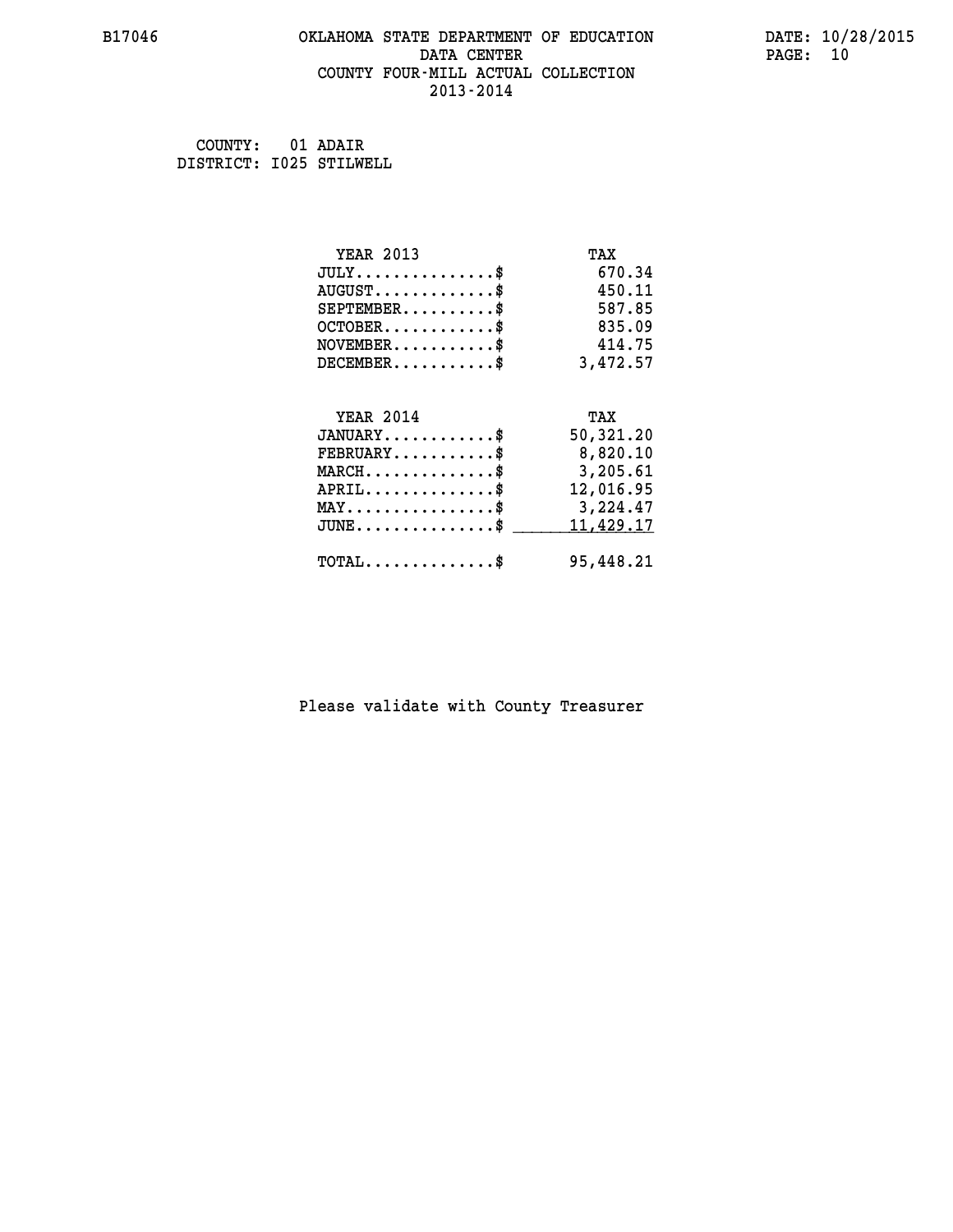#### **B17046 OKLAHOMA STATE DEPARTMENT OF EDUCATION DATE: 10/28/2015 DATA CENTER** PAGE: 11  **COUNTY FOUR-MILL ACTUAL COLLECTION 2013-2014**

 **COUNTY: 01 ADAIR DISTRICT: I030 CAVE SPRINGS**

| <b>YEAR 2013</b>                           | TAX       |
|--------------------------------------------|-----------|
| $JULY$ \$                                  | 60.37     |
| $AUGUST$ \$                                | 40.54     |
| $SEPTEMENT.$ \$                            | 52.94     |
| $OCTOBER$ \$                               | 75.21     |
| $NOVEMBER$ \$                              | 37.35     |
| $DECEMBER$ \$                              | 407.13    |
|                                            |           |
| <b>YEAR 2014</b>                           | TAX       |
| $JANUARY$ \$                               | 5,899.61  |
| $FEBRUARY$ \$                              | 1,034.06  |
| $MARCH$ \$                                 | 375.82    |
| $APRIL$ \$                                 | 1,408.86  |
| $MAX \dots \dots \dots \dots \dots$        | 378.03    |
| $JUNE$                                     | 307.78    |
| $\texttt{TOTAL} \dots \dots \dots \dots \$ | 10,077.70 |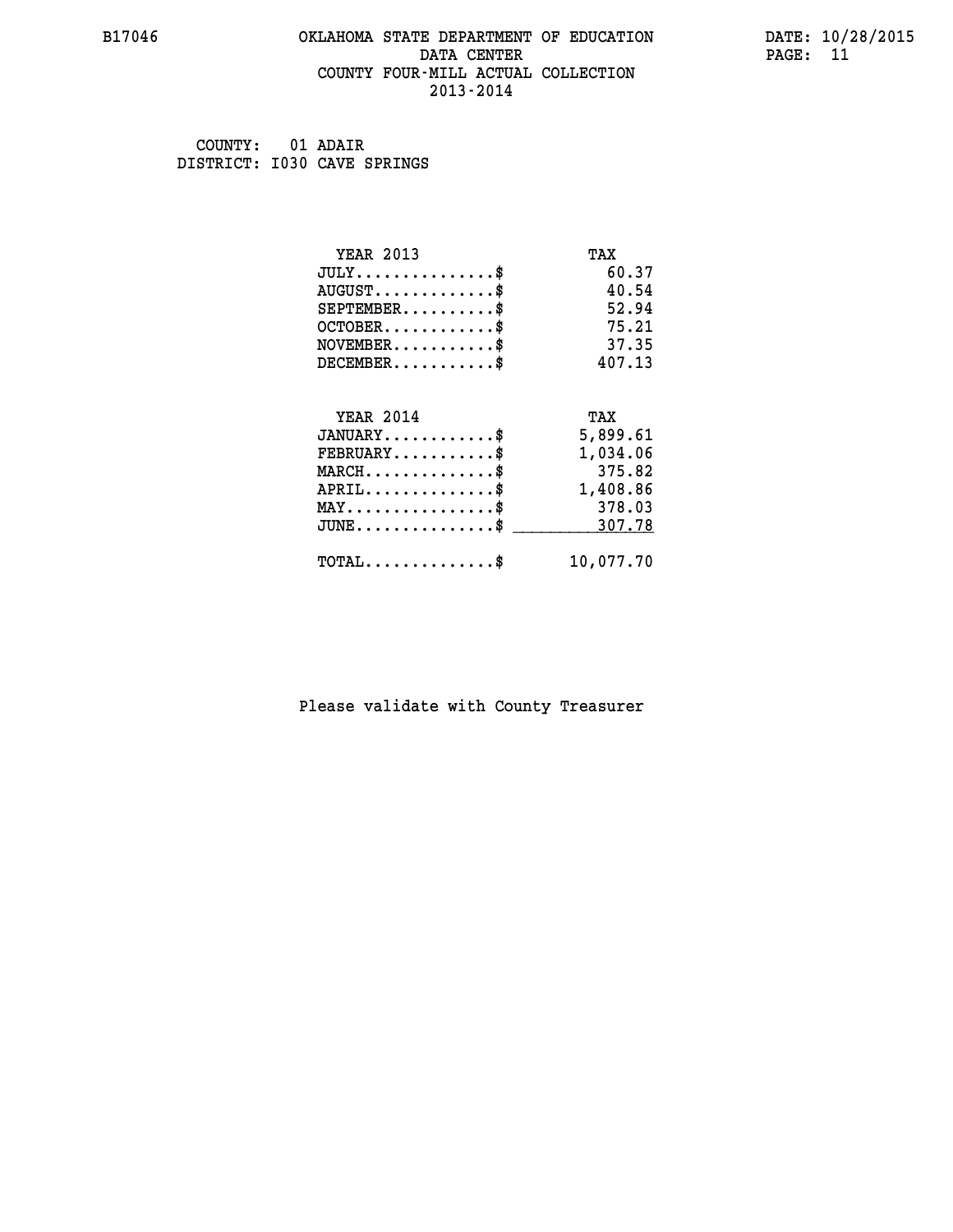#### **B17046 OKLAHOMA STATE DEPARTMENT OF EDUCATION DATE: 10/28/2015 DATA CENTER PAGE: 12 COUNTY FOUR-MILL ACTUAL COLLECTION 2013-2014**

 **COUNTY: 01 ADAIR**

 **\*\*\*\*\*\* TOTALS \*\*\*\*\*\***

| <b>YEAR 2013</b>                 | TAX       |
|----------------------------------|-----------|
| $JULY \ldots \ldots \ldots \$    | 2,404.02  |
| $AUGUST \ldots \ldots \ldots$ \$ | 1,593.20  |
| $SEPTEMBER$                      | 2,080.71  |
| $OCTOBER$ $\$                    | 2,955.83  |
| $NOVEMBER$ $\$                   | 1,468.05  |
| $DECEMBER$                       | 11,702.91 |

# **YEAR 2014 TAX JANUARY............\$ 169,587.34 FEBRUARY...........\$ 29,724.64 MARCH..............\$ 10,803.23 APRIL..............\$ 40,498.32 MAY................\$ 10,866.79** JUNE..............\$ <u>25,689.22</u>  **TOTAL..............\$ 309,374.26**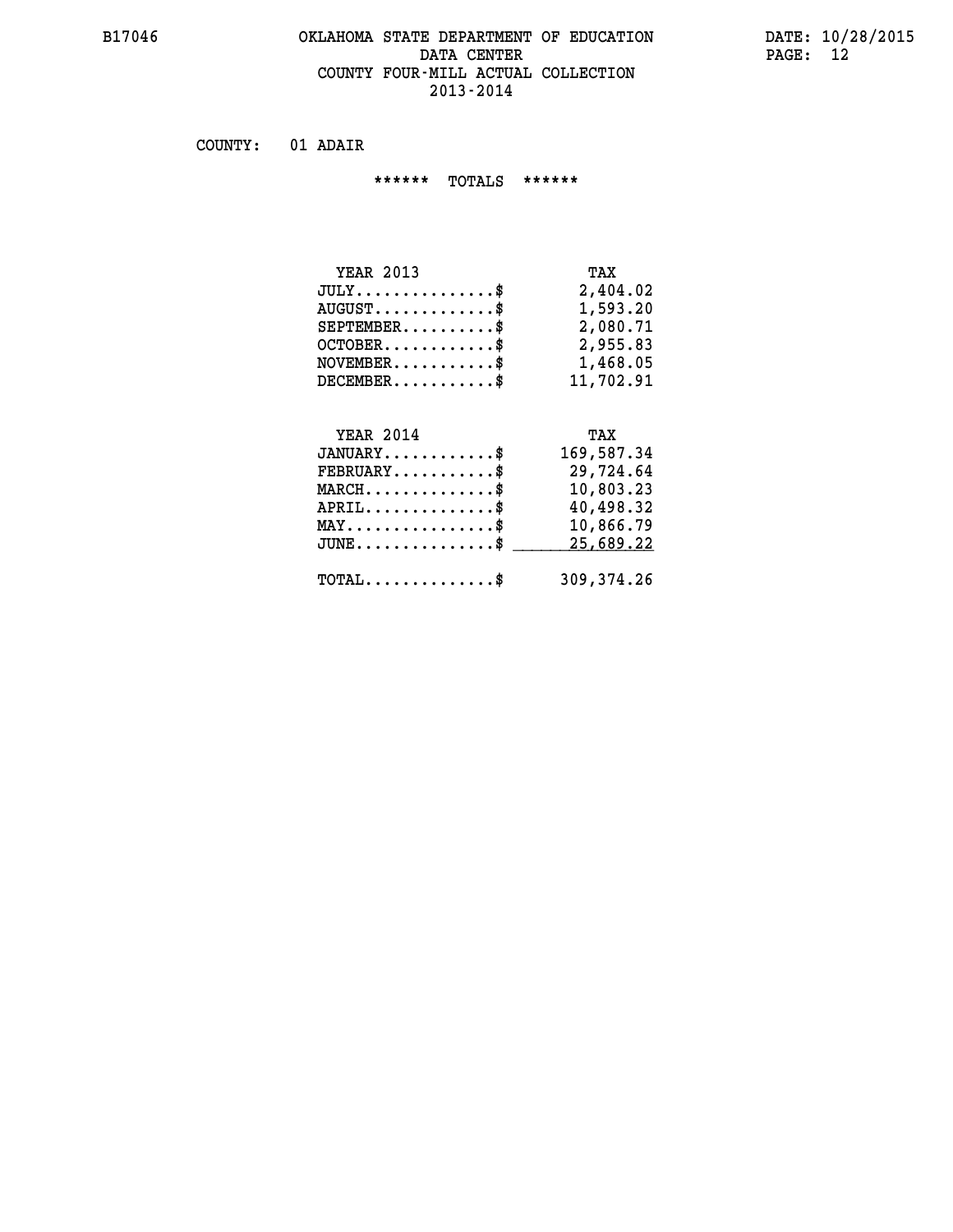#### **B17046 OKLAHOMA STATE DEPARTMENT OF EDUCATION DATE: 10/28/2015 DATA CENTER** PAGE: 13  **COUNTY FOUR-MILL ACTUAL COLLECTION 2013-2014**

 **COUNTY: 02 ALFALFA DISTRICT: I001 BURLINGTON**

| <b>YEAR 2013</b>                                                                                                              | TAX       |
|-------------------------------------------------------------------------------------------------------------------------------|-----------|
| $JULY$ \$                                                                                                                     | 62.43     |
| $AUGUST$ \$                                                                                                                   | 109.05    |
| $SEPTEMBER$ \$                                                                                                                | 201.41    |
| $OCTOBER$ \$                                                                                                                  | 51.40     |
| $NOVEMBER.$ \$                                                                                                                | 4,155.23  |
| $DECEMBER$ \$                                                                                                                 | 44,110.60 |
|                                                                                                                               |           |
| <b>YEAR 2014</b>                                                                                                              | TAX       |
| $JANUARY$ \$                                                                                                                  | 12,625.67 |
| $FEBRUARY$ \$                                                                                                                 | 1,358.38  |
| $\texttt{MARCH}\ldots\ldots\ldots\ldots\overset{\hspace{0.1em}\mathsf{\scriptscriptstyle\$}}{\mathsf{\scriptscriptstyle\$}}}$ | 14,537.98 |
| $APRIL \ldots \ldots \ldots \ldots$                                                                                           | 4,052.74  |
| $\texttt{MAX} \dots \dots \dots \dots \dots \$                                                                                | 1,305.12  |
| $JUNE$ \$                                                                                                                     | 49.27     |
| $TOTAL$ \$                                                                                                                    | 82,619.28 |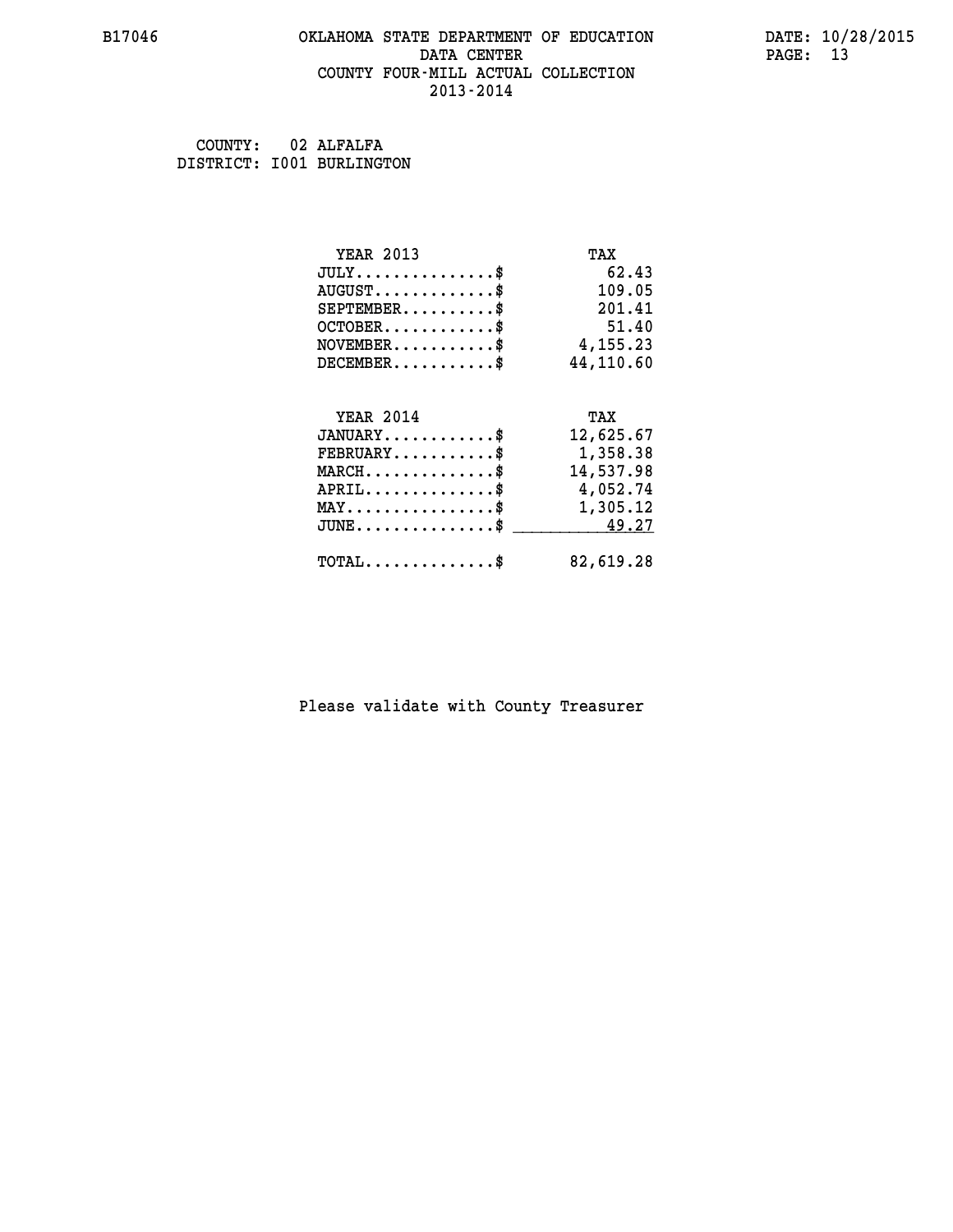#### **B17046 OKLAHOMA STATE DEPARTMENT OF EDUCATION DATE: 10/28/2015 DATA CENTER PAGE: 14 COUNTY FOUR-MILL ACTUAL COLLECTION 2013-2014**

 **COUNTY: 02 ALFALFA DISTRICT: I046 CHEROKEE**

| <b>YEAR 2013</b>                               | TAX         |
|------------------------------------------------|-------------|
| $JULY$ \$                                      | 232.73      |
| $AUGUST$ \$                                    | 124.86      |
| $SEPTEMBER$ \$                                 | 225.24      |
| $OCTOBER$ \$                                   | 410.07      |
| $NOVEMBER$ \$                                  | 104.24      |
| $DECEMBER$ \$                                  | 9,116.71    |
|                                                |             |
| <b>YEAR 2014</b>                               | TAX         |
| $JANUARY$ \$                                   | 96,816.92   |
| $FEBRUARY$                                     | 27,700.44   |
| $MARCH$ \$                                     | 2,981.05    |
| $APRIL$ \$                                     | 31,880.32   |
| $\texttt{MAX} \dots \dots \dots \dots \dots \$ | 8,893.40    |
| $JUNE$ $\text{\$}$                             | 2,839.80    |
| $\texttt{TOTAL} \dots \dots \dots \dots \$     | 181, 325.78 |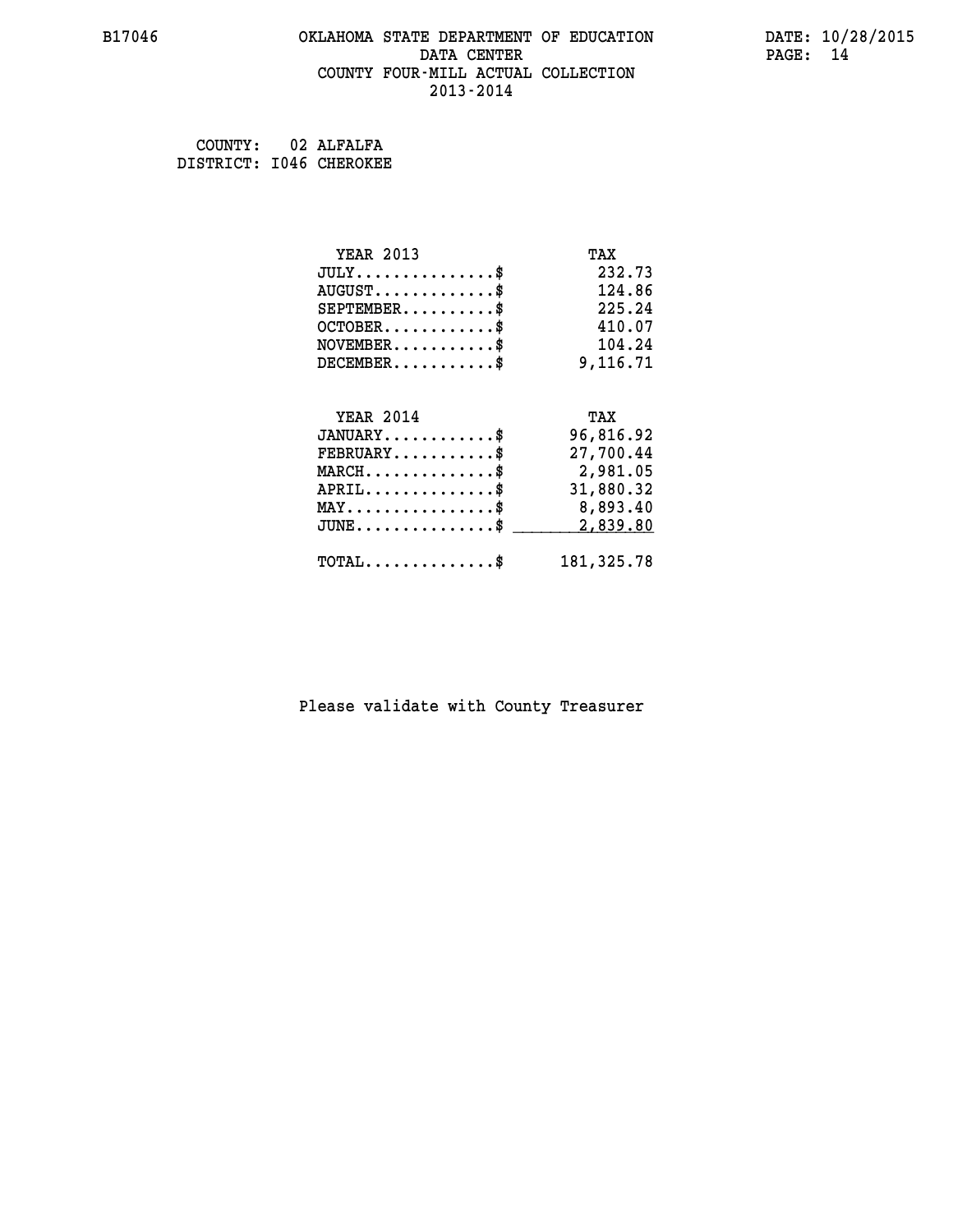#### **B17046 OKLAHOMA STATE DEPARTMENT OF EDUCATION DATE: 10/28/2015 DATA CENTER** PAGE: 15  **COUNTY FOUR-MILL ACTUAL COLLECTION 2013-2014**

 **COUNTY: 02 ALFALFA DISTRICT: I093 TIMBERLAKE**

| <b>YEAR 2013</b>                               | TAX        |
|------------------------------------------------|------------|
| $JULY$ \$                                      | 170.00     |
| $AUGUST$ \$                                    | 95.01      |
| $SEPTEMBER$ \$                                 | 166.86     |
| $OCTOBER$ \$                                   | 307.56     |
| $NOVEMBER$ \$                                  | 78.62      |
| $DECEMBER$ \$                                  | 6,613.26   |
|                                                |            |
| <b>YEAR 2014</b>                               | TAX        |
| $JANUARY$ \$                                   | 70,218.87  |
| $FEBRUARY$                                     | 20,094.95  |
| $MARCH$ \$                                     | 2,162.16   |
| $APRIL$ \$                                     | 23, 134.86 |
| $\texttt{MAX} \dots \dots \dots \dots \dots \$ | 6,450.52   |
| $JUNE$ \$                                      | 2,069.29   |
| $\texttt{TOTAL} \dots \dots \dots \dots \$     | 131,561.96 |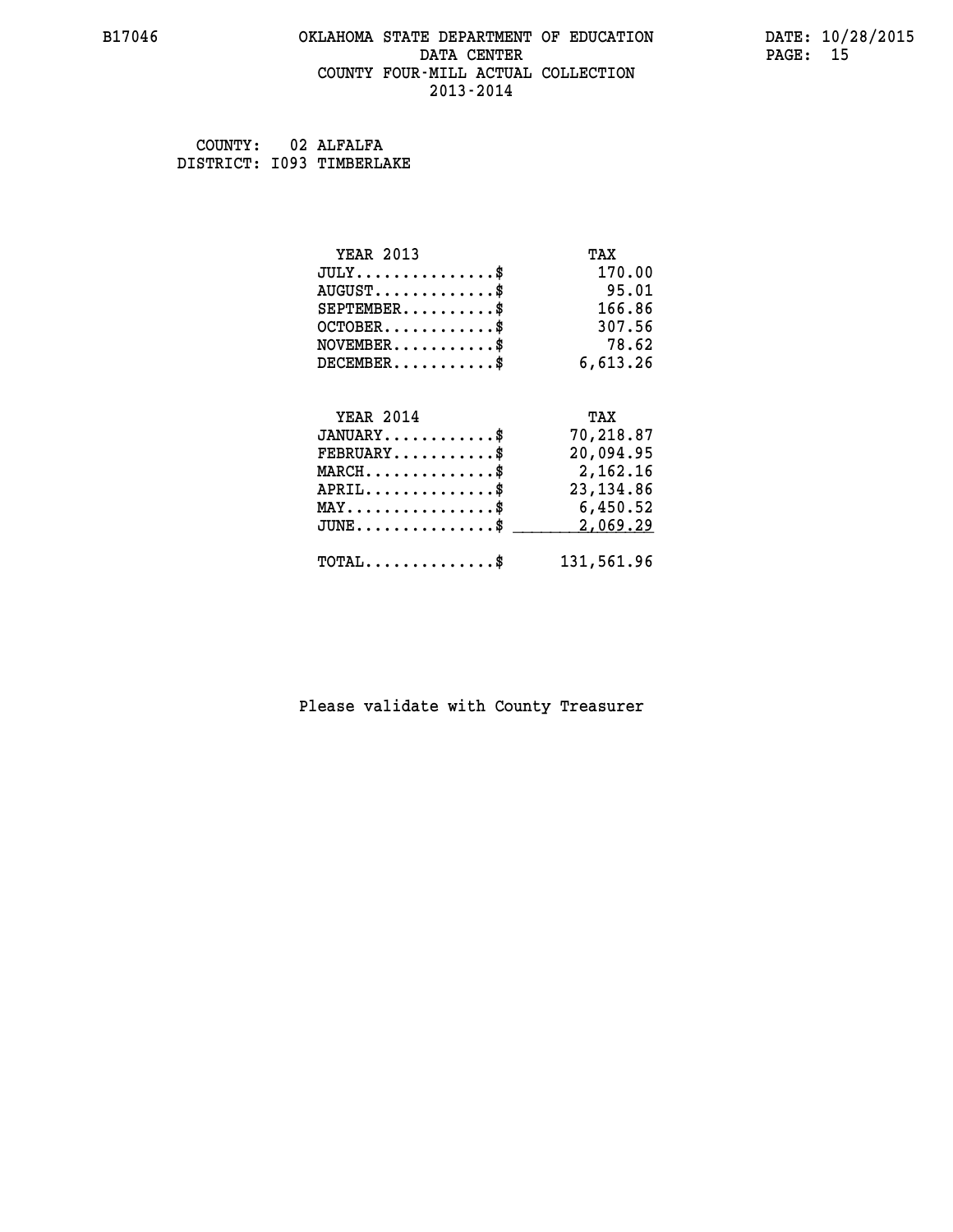#### **B17046 OKLAHOMA STATE DEPARTMENT OF EDUCATION DATE: 10/28/2015 DATA CENTER** PAGE: 16  **COUNTY FOUR-MILL ACTUAL COLLECTION 2013-2014**

 **COUNTY: 02 ALFALFA**

 **\*\*\*\*\*\* TOTALS \*\*\*\*\*\***

| <b>YEAR 2013</b>       | TAX       |
|------------------------|-----------|
| $JULY$                 | 465.16    |
| $AUGUST$ $\frac{1}{2}$ | 328.92    |
| $SEPTEMBER$            | 593.51    |
| $OCTOBER$ \$           | 769.03    |
| $NOVEMBER$ \$          | 4,338.09  |
| $DECEMBER$             | 59,840.57 |

# **YEAR 2014 TAX**

| $JANUARY$                                    | 179,661.46  |
|----------------------------------------------|-------------|
| $FEBRUARY$ \$                                | 49, 153. 77 |
| $MARCH$ \$                                   | 19,681.19   |
| $APRIL$                                      | 59,067.92   |
| $MAX \dots \dots \dots \dots \$              | 16,649.04   |
| $JUNE$ \$                                    | 4,958.36    |
| $\text{TOTAL} \dots \dots \dots \dots \dots$ | 395,507.02  |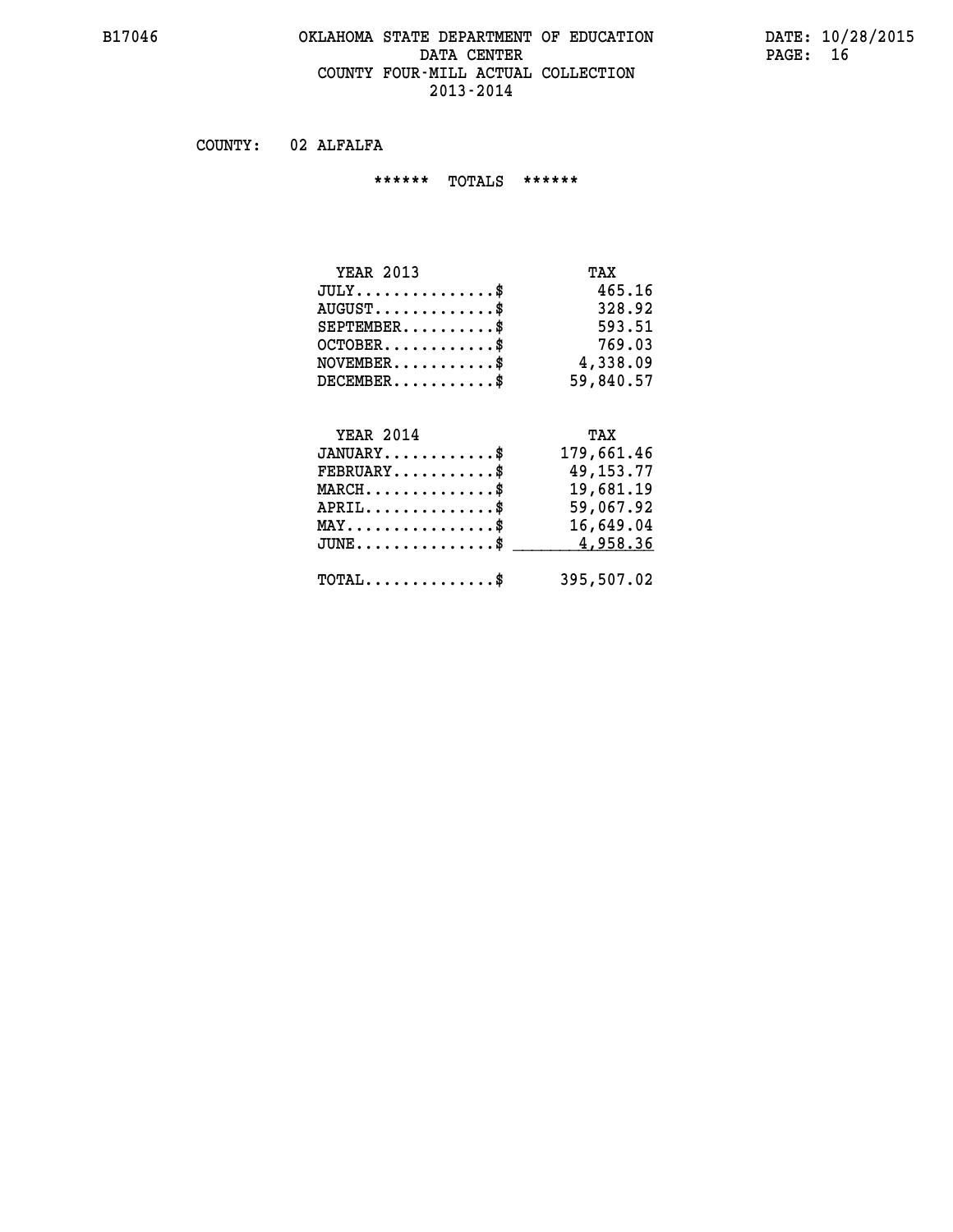#### **B17046 OKLAHOMA STATE DEPARTMENT OF EDUCATION DATE: 10/28/2015 DATA CENTER** PAGE: 17  **COUNTY FOUR-MILL ACTUAL COLLECTION 2013-2014**

 **COUNTY: 03 ATOKA DISTRICT: C021 HARMONY**

| <b>YEAR 2013</b>                                   | TAX       |
|----------------------------------------------------|-----------|
| $JULY$ \$                                          | 259.90    |
| $AUGUST$ \$                                        | 106.78    |
| $SEPTEMBER$ \$                                     | 169.96    |
| $OCTOBER$ \$                                       | 207.42    |
| $NOVEMBER$ \$                                      | 114.78    |
| $DECEMBER$ \$                                      | 61.86     |
|                                                    |           |
| <b>YEAR 2014</b>                                   | TAX       |
| $JANUARY$                                          | 3,662.47  |
| $FEBRUARY$                                         | 14,108.33 |
| $MARCH$ \$                                         | 860.05    |
| $APRIL$ \$                                         | 4,453.40  |
| $MAX \dots \dots \dots \dots \dots$                | 611.13    |
| $\texttt{JUNE} \dots \dots \dots \dots \texttt{S}$ | 464.12    |
| $\texttt{TOTAL} \dots \dots \dots \dots$ \$        | 25,080.20 |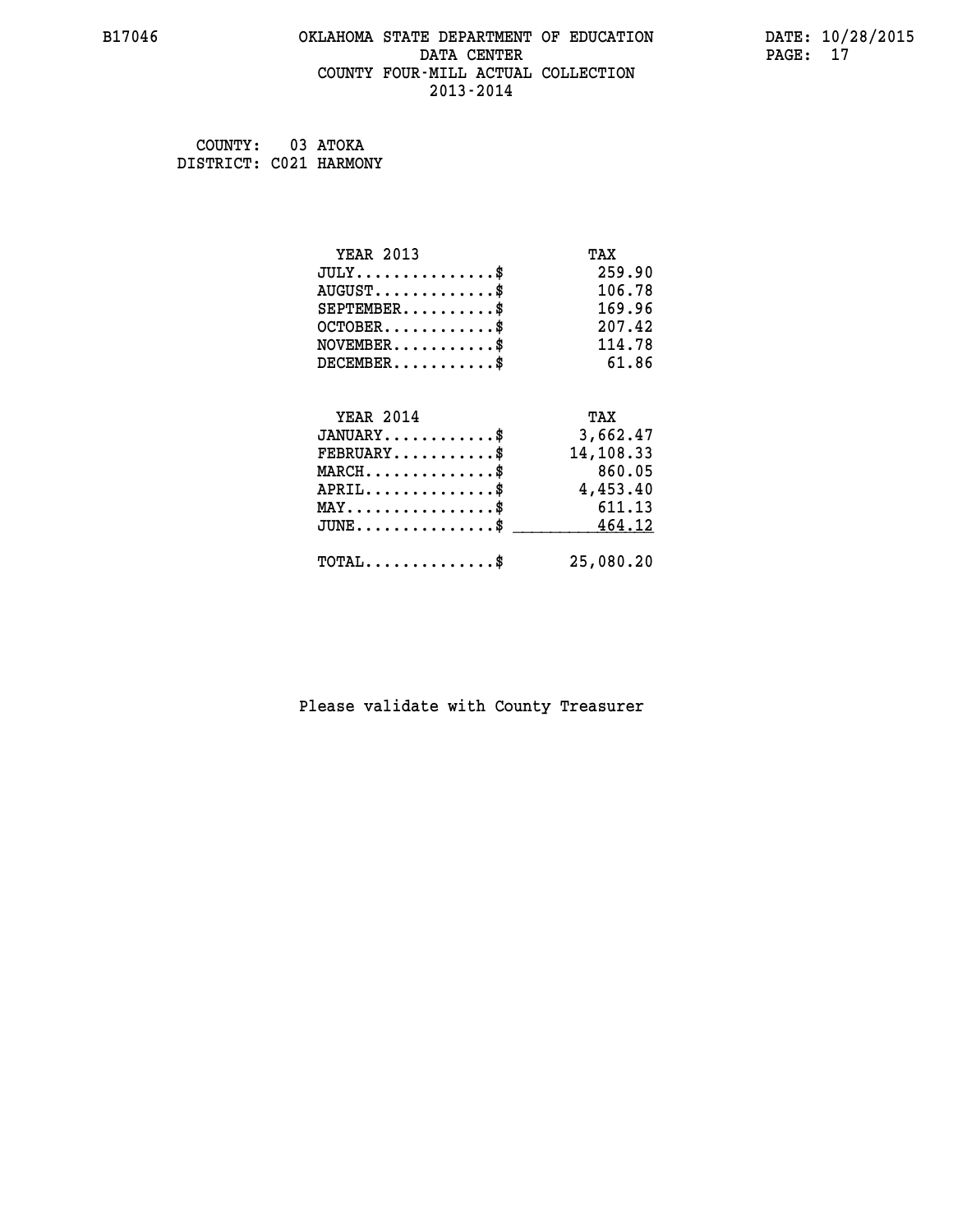#### **B17046 OKLAHOMA STATE DEPARTMENT OF EDUCATION DATE: 10/28/2015 DATA CENTER** PAGE: 18  **COUNTY FOUR-MILL ACTUAL COLLECTION 2013-2014**

 **COUNTY: 03 ATOKA DISTRICT: C022 LANE**

| <b>YEAR 2013</b>                               | TAX       |
|------------------------------------------------|-----------|
| $JULY$ \$                                      | 368.43    |
| $AUGUST$ \$                                    | 151.59    |
| $SEPTEMBER$ \$                                 | 240.07    |
| $OCTOBER$ \$                                   | 291.75    |
| $NOVEMBER$ \$                                  | 207.19    |
| $DECEMBER$ \$                                  | 86.92     |
|                                                |           |
| <b>YEAR 2014</b>                               | TAX       |
| $JANUARY$                                      | 4,803.84  |
| $FEBRUARY$                                     | 18,497.67 |
| $MARCH$ \$                                     | 1,127.73  |
| $APRIL \ldots \ldots \ldots \ldots \$          | 5,840.40  |
| $\texttt{MAX} \dots \dots \dots \dots \dots \$ | 803.69    |
| $\texttt{JUNE}\dots\dots\dots\dots\dots\$      | 610.53    |
| $\texttt{TOTAL} \dots \dots \dots \dots$ \$    | 33,029.81 |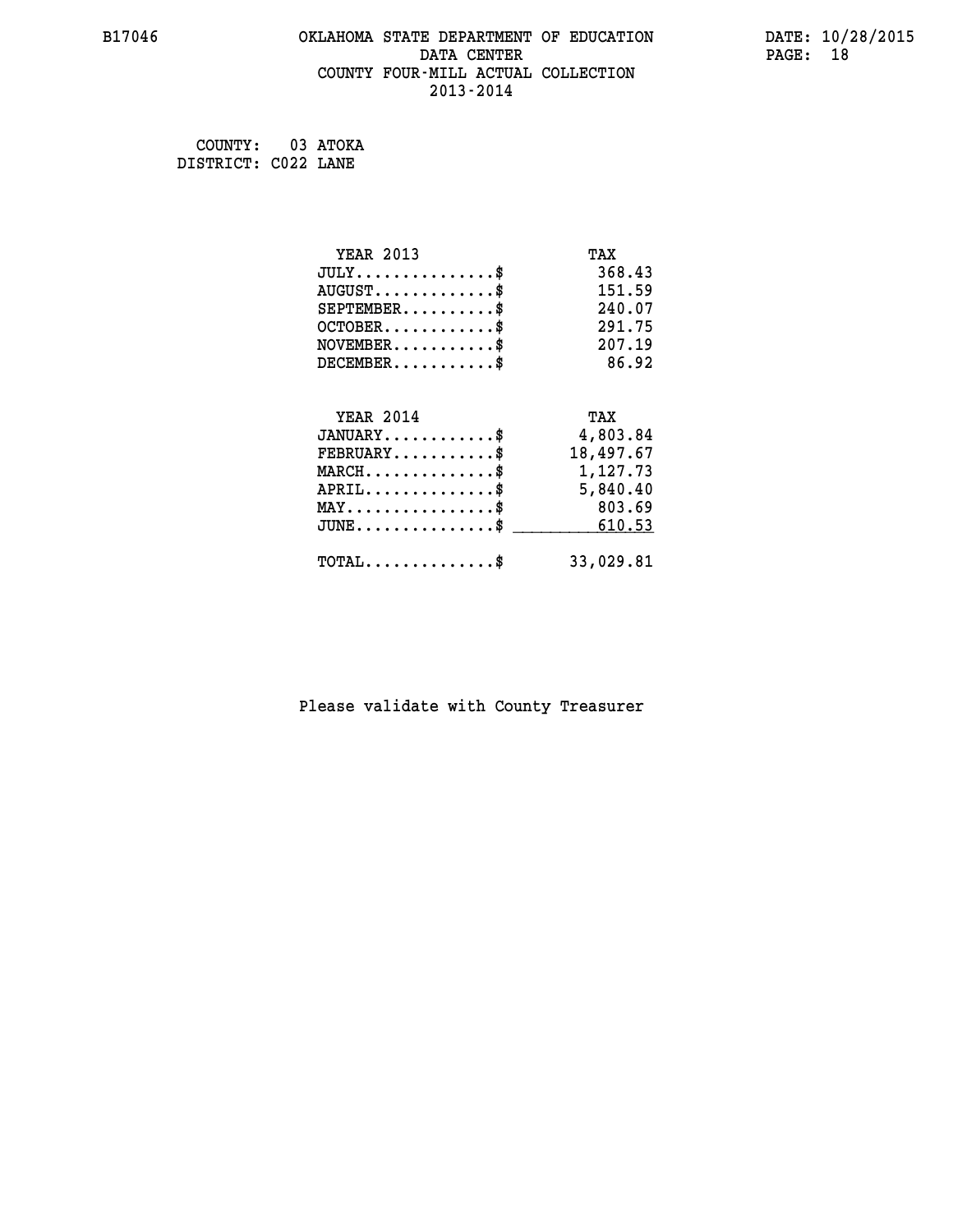# **B17046 OKLAHOMA STATE DEPARTMENT OF EDUCATION DATE: 10/28/2015 DATA CENTER PAGE: 19 COUNTY FOUR-MILL ACTUAL COLLECTION 2013-2014**

 **COUNTY: 03 ATOKA DISTRICT: I007 STRINGTOWN**

| <b>YEAR 2013</b>                           | TAX       |
|--------------------------------------------|-----------|
| $JULY$ \$                                  | 238.52    |
| $AUGUST$ \$                                | 98.59     |
| $SEPTEMBER$ \$                             | 157.76    |
| $OCTOBER$ \$                               | 193.85    |
| $NOVEMBER$ \$                              | 61.47     |
| $DECEMBER$ \$                              | 57.39     |
|                                            |           |
| <b>YEAR 2014</b>                           | TAX       |
| $JANUARY$ \$                               | 3,526.53  |
| $FEBRUARY$                                 | 13,592.30 |
| $MARCH$ \$                                 | 829.93    |
| $APRIL$ \$                                 | 4,290.85  |
| $MAX \dots \dots \dots \dots \$            | 595.09    |
| $JUNE$ \$                                  | 450.88    |
| $\texttt{TOTAL} \dots \dots \dots \dots \$ | 24,093.16 |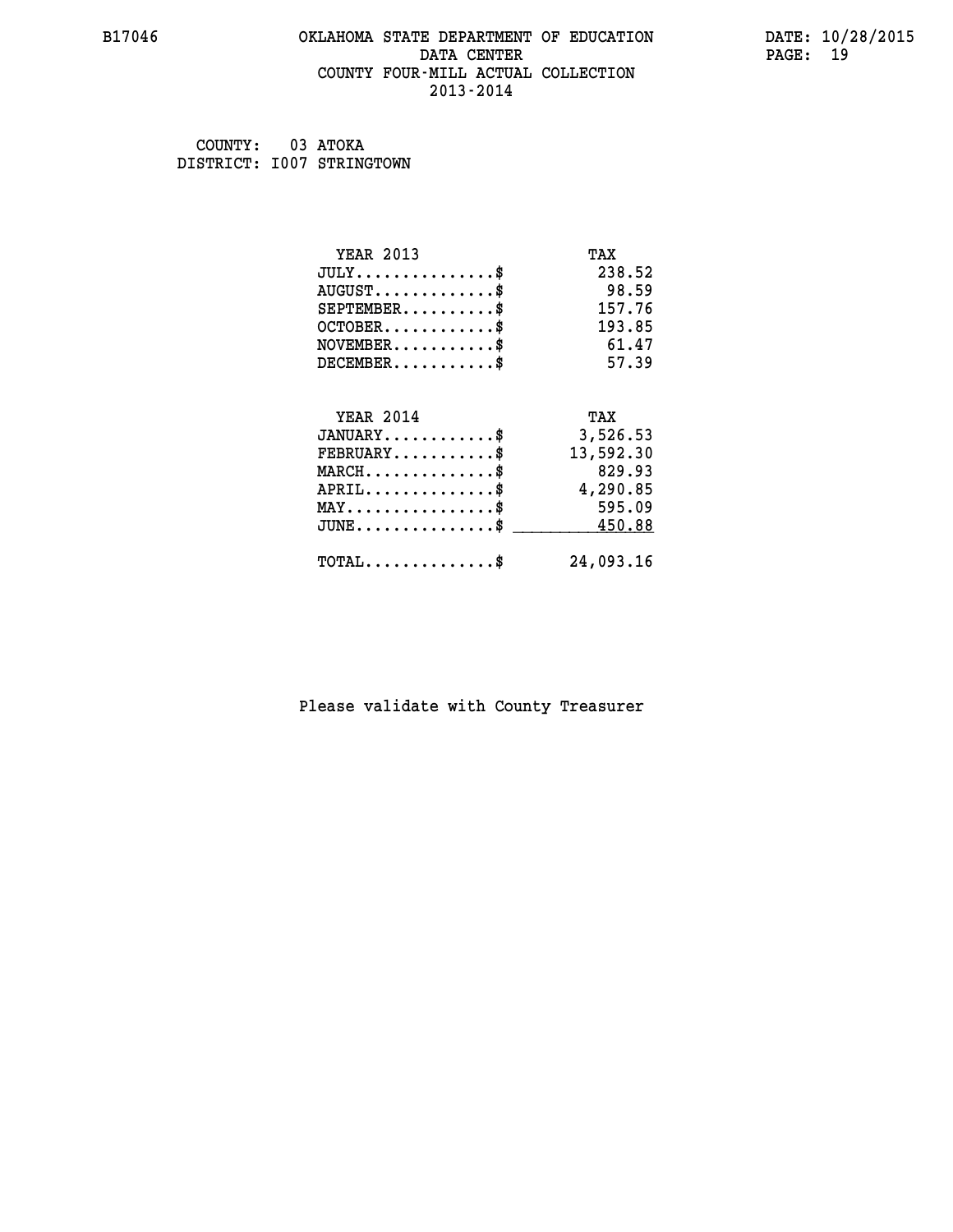#### **B17046 OKLAHOMA STATE DEPARTMENT OF EDUCATION DATE: 10/28/2015 DATA CENTER** PAGE: 20  **COUNTY FOUR-MILL ACTUAL COLLECTION 2013-2014**

 **COUNTY: 03 ATOKA DISTRICT: I015 ATOKA**

| <b>YEAR 2013</b>                               | TAX       |
|------------------------------------------------|-----------|
| $JULY$ \$                                      | 1,025.62  |
| $AUGUST$ \$                                    | 421.01    |
| $SEPTEMBER$ \$                                 | 668.83    |
| $OCTOBER$ \$                                   | 817.14    |
| $NOVEMBER$ \$                                  | 319.48    |
| $DECEMBER$ \$                                  | 243.59    |
|                                                |           |
| <b>YEAR 2014</b>                               | TAX       |
| $JANUARY$ \$                                   | 12,721.34 |
| $FEBRUARY$                                     | 48,924.43 |
| $MARCH$ \$                                     | 2,991.31  |
| $APRIL$ \$                                     | 15,452.41 |
| $\texttt{MAX} \dots \dots \dots \dots \dots \$ | 2,150.54  |
| $JUNE$ \$                                      | 1,631.39  |
| $\texttt{TOTAL} \dots \dots \dots \dots \$     | 87,367.09 |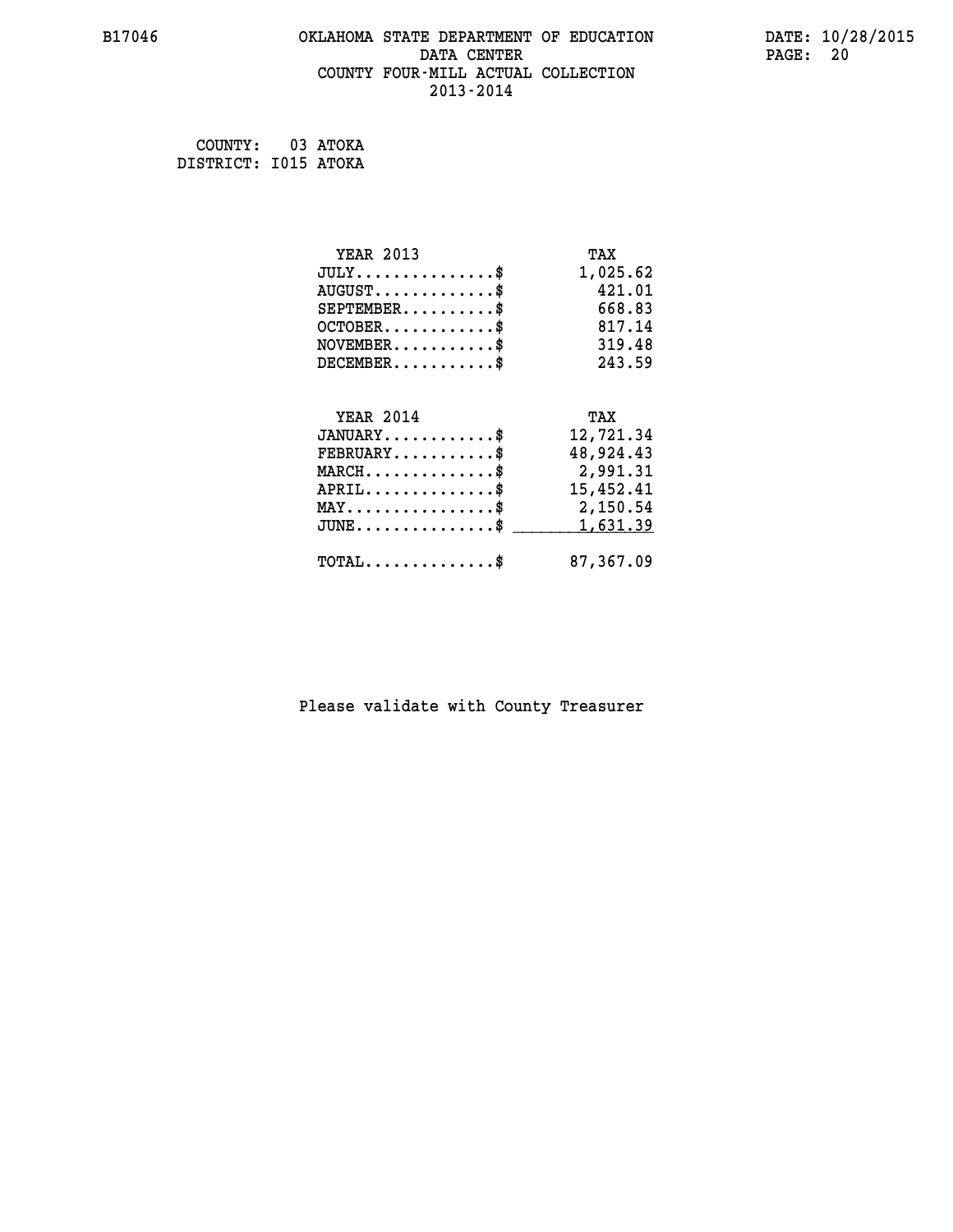#### **B17046 OKLAHOMA STATE DEPARTMENT OF EDUCATION DATE: 10/28/2015 DATA CENTER** PAGE: 21  **COUNTY FOUR-MILL ACTUAL COLLECTION 2013-2014**

 **COUNTY: 03 ATOKA DISTRICT: I019 TUSHKA**

| <b>YEAR 2013</b>                                 | TAX       |
|--------------------------------------------------|-----------|
| $JULY$ \$                                        | 555.52    |
| $AUGUST$ \$                                      | 228.60    |
| $SEPTEMBER$ \$                                   | 362.72    |
| $OCTOBER$ \$                                     | 441.09    |
| $NOVEMBER$ \$                                    | 98.32     |
| $DECEMBER$ \$                                    | 132.01    |
|                                                  |           |
| <b>YEAR 2014</b>                                 | TAX       |
| $JANUARY$                                        | 7,187.40  |
| $FEBRUARY$ \$                                    | 27,661.53 |
| $\texttt{MARCH}\ldots\ldots\ldots\ldots\text{*}$ | 1,687.98  |
| $APRIL \ldots \ldots \ldots \ldots \$            | 8,734.24  |
| MAY\$ 1,203.62                                   |           |
| $\texttt{JUNE} \dots \dots \dots \dots \dots \$$ | 914.10    |
| $\texttt{TOTAL} \dots \dots \dots \dots$ \$      | 49,207.13 |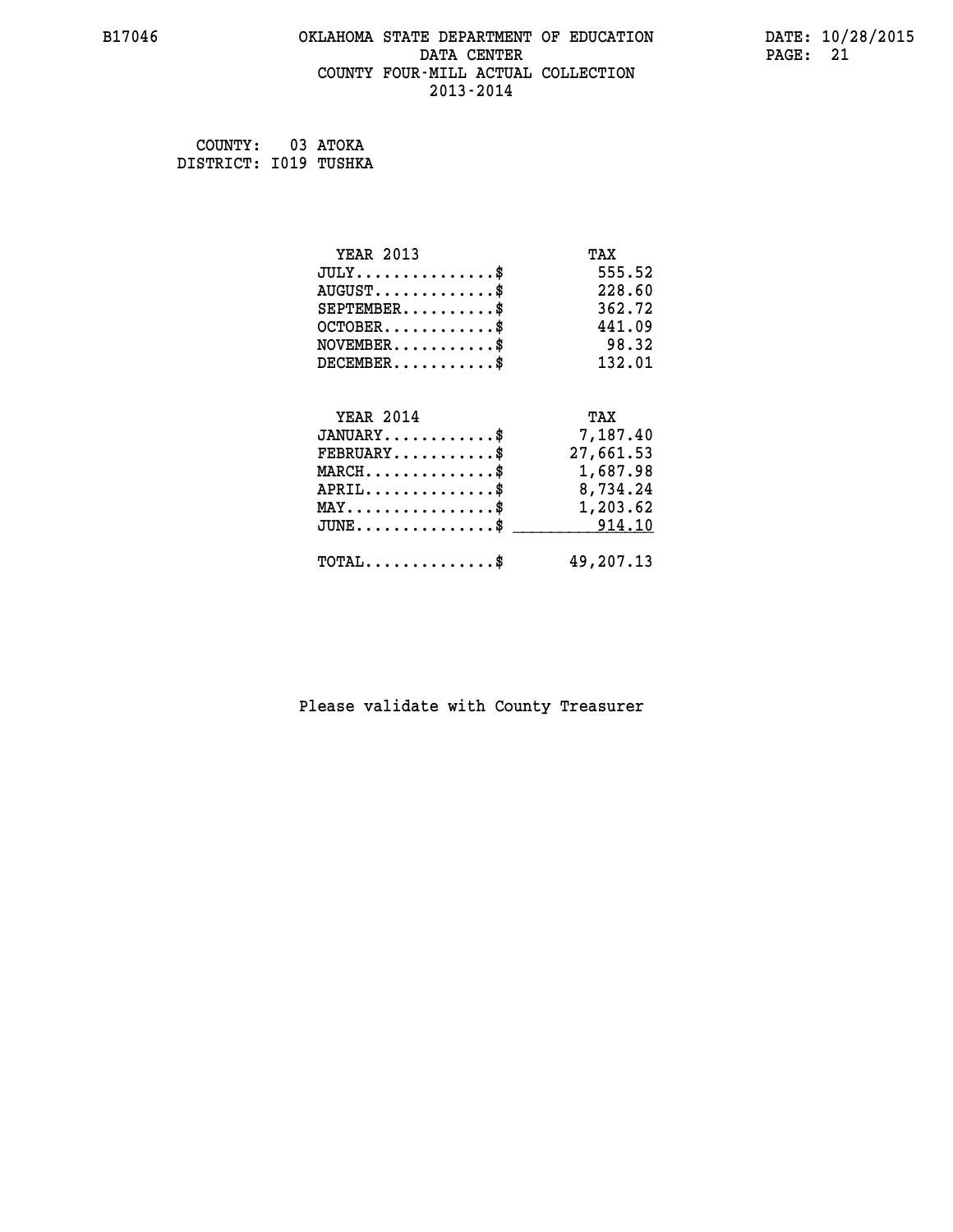#### **B17046 OKLAHOMA STATE DEPARTMENT OF EDUCATION DATE: 10/28/2015 DATA CENTER** PAGE: 22  **COUNTY FOUR-MILL ACTUAL COLLECTION 2013-2014**

 **COUNTY: 03 ATOKA DISTRICT: I026 CANEY**

| <b>YEAR 2013</b>                           | TAX       |
|--------------------------------------------|-----------|
| $JULY$ \$                                  | 313.87    |
| $AUGUST$ \$                                | 128.75    |
| $SEPTEMBER$ \$                             | 203.24    |
| $OCTOBER$ \$                               | 247.43    |
| $NOVEMBER$ \$                              | 113.70    |
| $DECEMBER$ \$                              | 73.27     |
| <b>YEAR 2014</b>                           | TAX       |
| $JANUARY$ \$                               | 3,909.90  |
| $FEBRUARY$                                 | 15,048.52 |
| $MARCH$ \$                                 | 917.29    |
| $APRIL$ \$                                 | 4,752.02  |
| $MAX \dots \dots \dots \dots \$            | 654.94    |
| $JUNE$ \$                                  | 497.83    |
| $\texttt{TOTAL} \dots \dots \dots \dots \$ | 26,860.76 |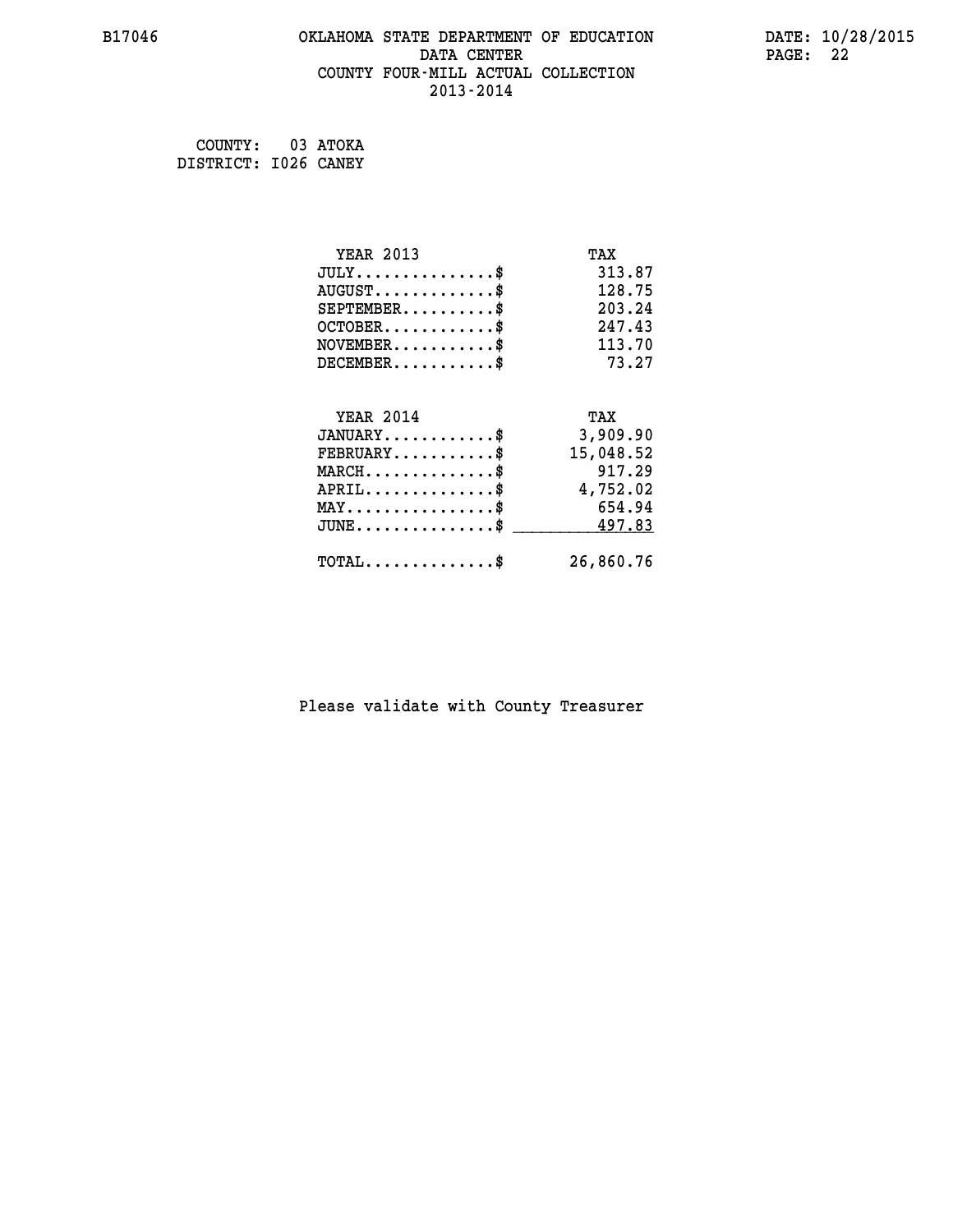### **B17046 OKLAHOMA STATE DEPARTMENT OF EDUCATION DATE: 10/28/2015 DATA CENTER** PAGE: 23  **COUNTY FOUR-MILL ACTUAL COLLECTION 2013-2014**

 **COUNTY: 03 ATOKA**

 **\*\*\*\*\*\* TOTALS \*\*\*\*\*\***

| <b>YEAR 2013</b>                 | TAX      |
|----------------------------------|----------|
| $JULY$                           | 2,761.86 |
| $AUGUST \ldots \ldots \ldots$ \$ | 1,135.32 |
| $SEPTEMBER$ $\$                  | 1,802.58 |
| $OCTOBER$ \$                     | 2,198.68 |
| $NOVEMBER$ \$                    | 914.94   |
| $DECEMBER$ \$                    | 655.04   |

#### **YEAR 2014 THEAR** 2014 **TANUARY 1998 12014**<br>TANUARY **35,811.48**

| UANUARI                                    | <b>PRITIO</b> 'CC |
|--------------------------------------------|-------------------|
| $FEBRUARY$                                 | 137,832.78        |
| $MARCH$ \$                                 | 8,414.29          |
| $APRIL$ \$                                 | 43,523.32         |
| $MAX \dots \dots \dots \dots \$            | 6,019.01          |
| $\texttt{JUNE}\dots\dots\dots\dots\dots\$  | 4,568.85          |
| $\texttt{TOTAL} \dots \dots \dots \dots \$ | 245,638.15        |
|                                            |                   |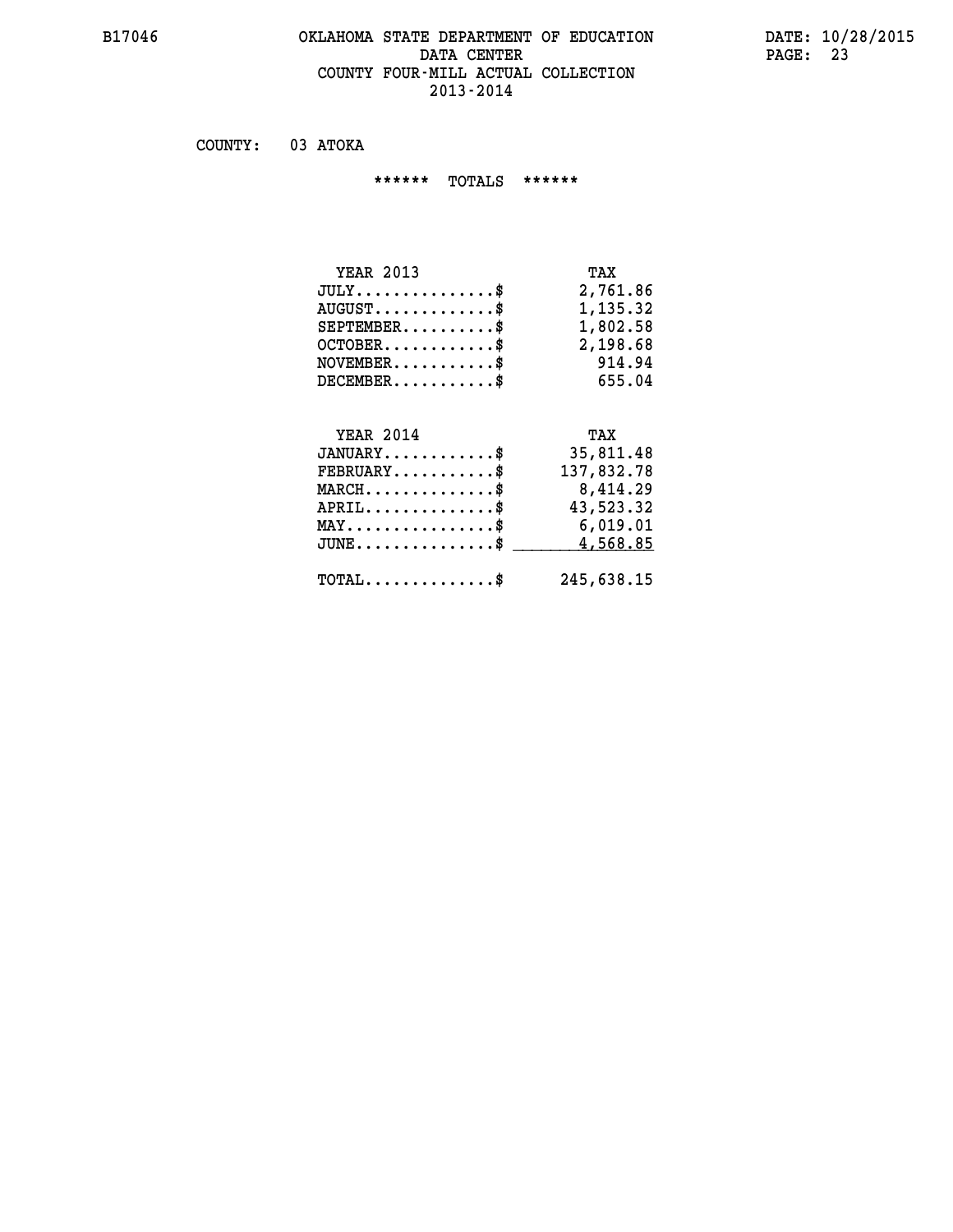#### **B17046 OKLAHOMA STATE DEPARTMENT OF EDUCATION DATE: 10/28/2015 DATA CENTER** PAGE: 24  **COUNTY FOUR-MILL ACTUAL COLLECTION 2013-2014**

 **COUNTY: 04 BEAVER DISTRICT: I022 BEAVER**

| <b>YEAR 2013</b>                                 | TAX         |
|--------------------------------------------------|-------------|
| $JULY$ \$                                        | 456.71      |
| $AUGUST$ \$                                      | 256.57      |
| $SEPTEMBER$ \$                                   | 439.31      |
| $OCTOBER$ \$                                     | 257.10      |
| $\texttt{NOVEMBER} \dots \dots \dots \$          | 352.98      |
| $DECEMBER$ \$                                    | 43,369.43   |
|                                                  |             |
| <b>YEAR 2014</b>                                 | TAX         |
| $JANUARY$                                        | 48, 153. 37 |
| $FEBRUARY$                                       | 15,688.66   |
| $\texttt{MARCH}\ldots\ldots\ldots\ldots\text{*}$ | 5,758.74    |
| $APRIL \ldots \ldots \ldots \ldots *$            | 35,594.31   |
| MAY\$ 2,095.82                                   |             |
| $JUNE$ \$                                        | 386.75      |
| $\texttt{TOTAL} \dots \dots \dots \dots \$       | 152,809.75  |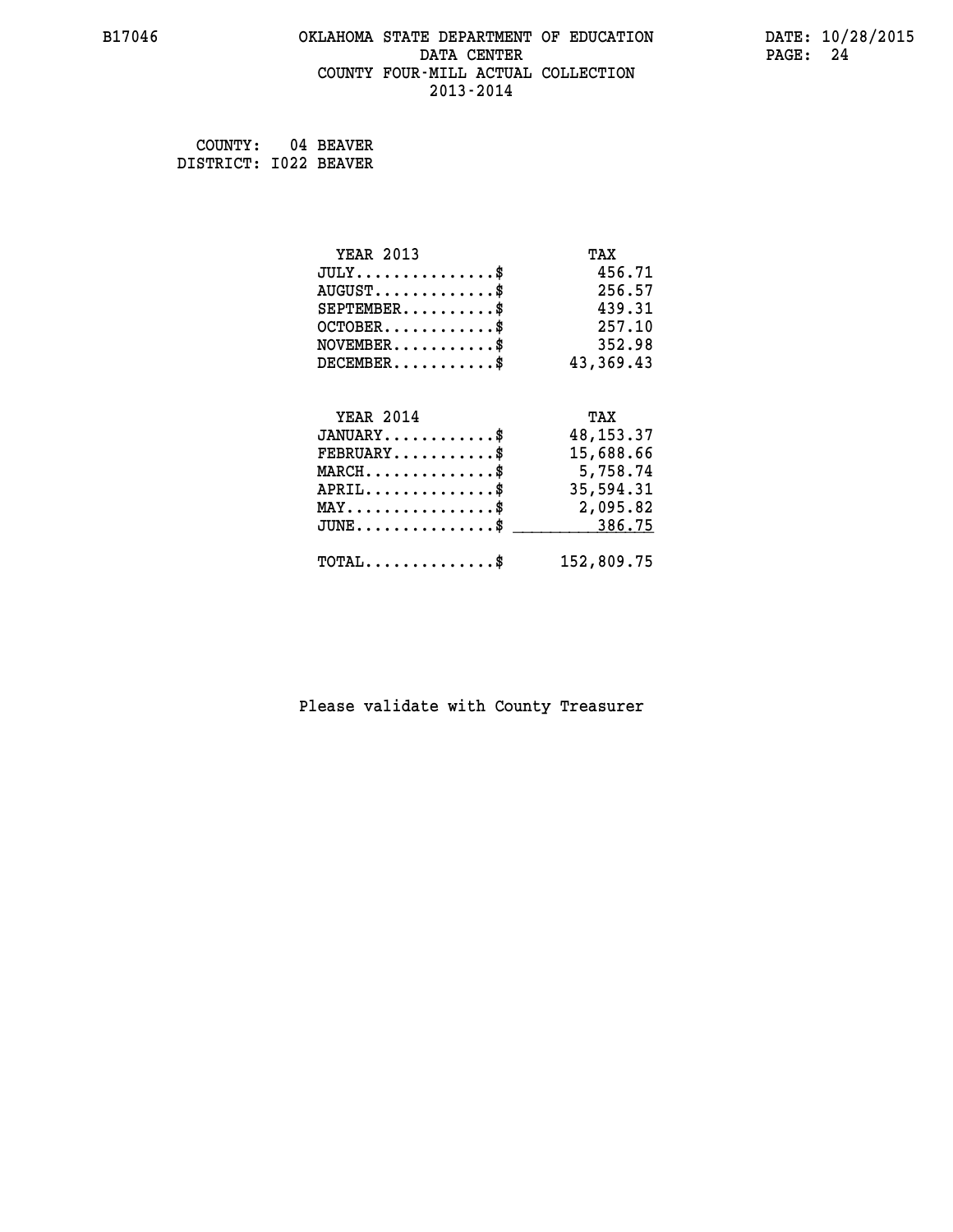#### **B17046 OKLAHOMA STATE DEPARTMENT OF EDUCATION DATE: 10/28/2015 DATA CENTER** PAGE: 25  **COUNTY FOUR-MILL ACTUAL COLLECTION 2013-2014**

 **COUNTY: 04 BEAVER DISTRICT: I075 BALKO**

| <b>YEAR 2013</b>                                 | TAX       |
|--------------------------------------------------|-----------|
| $JULY$ \$                                        | 197.82    |
| $AUGUST$ \$                                      | 112.70    |
| $SEPTEMBER$ \$                                   | 194.53    |
| $OCTOBER$ \$                                     | 111.82    |
| $\texttt{NOVEMBER} \dots \dots \dots \$          | 161.81    |
| $DECEMBER$ \$                                    | 20,252.80 |
|                                                  |           |
| <b>YEAR 2014</b>                                 | TAX       |
| $JANUARY$ \$                                     | 22,493.04 |
| $FEBRUARY$                                       | 7,326.93  |
| $\texttt{MARCH}\ldots\ldots\ldots\ldots\text{*}$ | 2,690.25  |
| $APRIL \ldots \ldots \ldots \ldots$              | 16,625.38 |
| $\texttt{MAX} \dots \dots \dots \dots \dots \$   | 978.80    |
|                                                  |           |
| $\texttt{JUNE} \dots \dots \dots \dots \dots \$$ | 180.20    |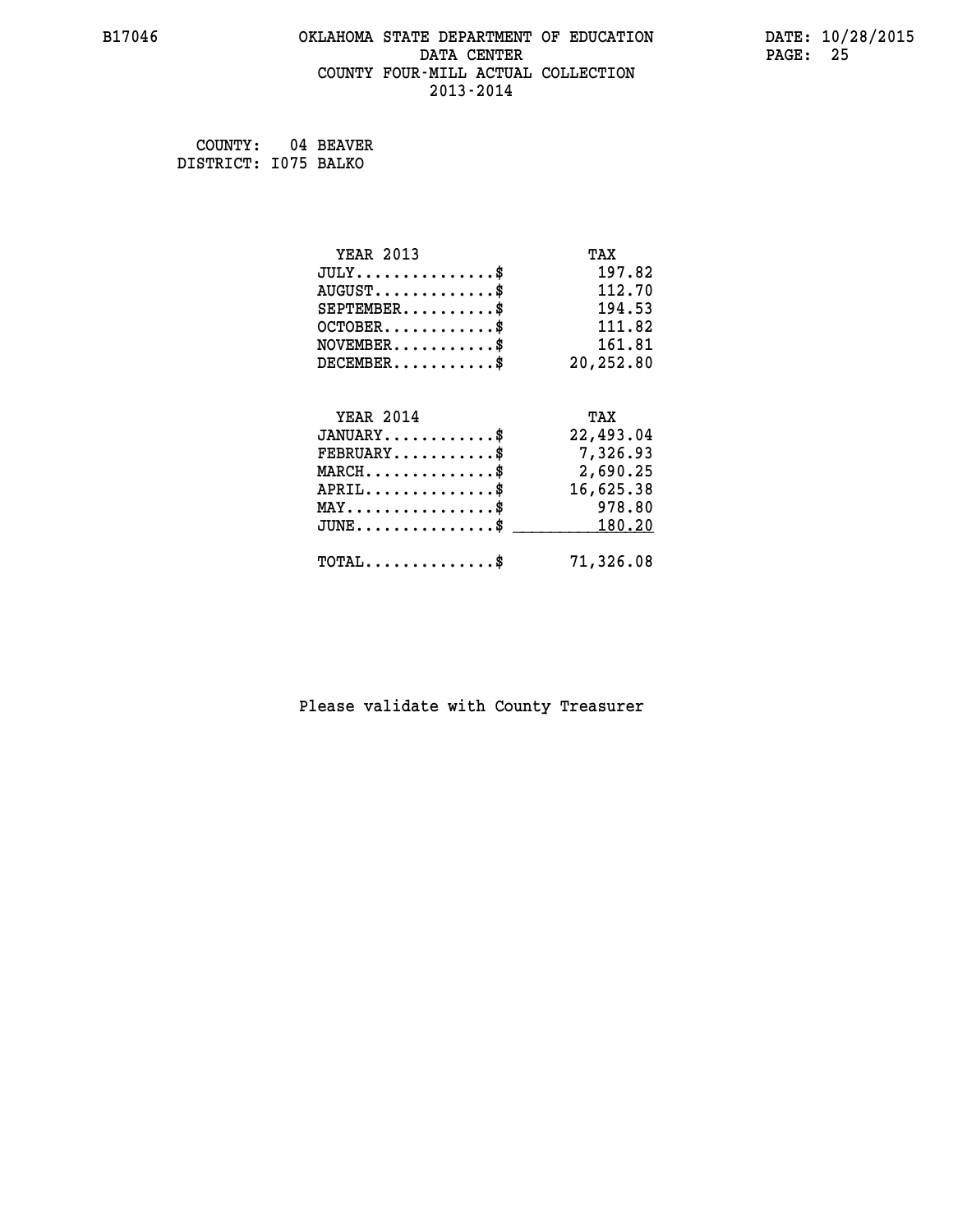#### **B17046 OKLAHOMA STATE DEPARTMENT OF EDUCATION DATE: 10/28/2015 DATA CENTER** PAGE: 26  **COUNTY FOUR-MILL ACTUAL COLLECTION 2013-2014**

 **COUNTY: 04 BEAVER DISTRICT: I123 FORGAN**

| <b>YEAR 2013</b>                               | TAX        |
|------------------------------------------------|------------|
| $JULY$ \$                                      | 219.55     |
| $AUGUST$ \$                                    | 123.42     |
| $SEPTEMBER$ \$                                 | 34,773.49  |
| $OCTOBER$ \$                                   | 123.57     |
| $NOVEMBER.$ \$                                 | 172.20     |
| $DECEMBER$ \$                                  | 21,292.76  |
|                                                |            |
| <b>YEAR 2014</b>                               | TAX        |
| $JANUARY$ \$                                   | 23,642.39  |
| $\texttt{FEBRUARY} \dots \dots \dots \$        | 7,702.14   |
| $MARCH \ldots \ldots \ldots \ldots \$          | 2,826.23   |
| $APRIL$ \$                                     | 17,475.53  |
| $\texttt{MAX} \dots \dots \dots \dots \dots \$ | 1,028.92   |
| $JUNE$ \$                                      | 189.76     |
| $TOTAL$ \$                                     | 109,569.96 |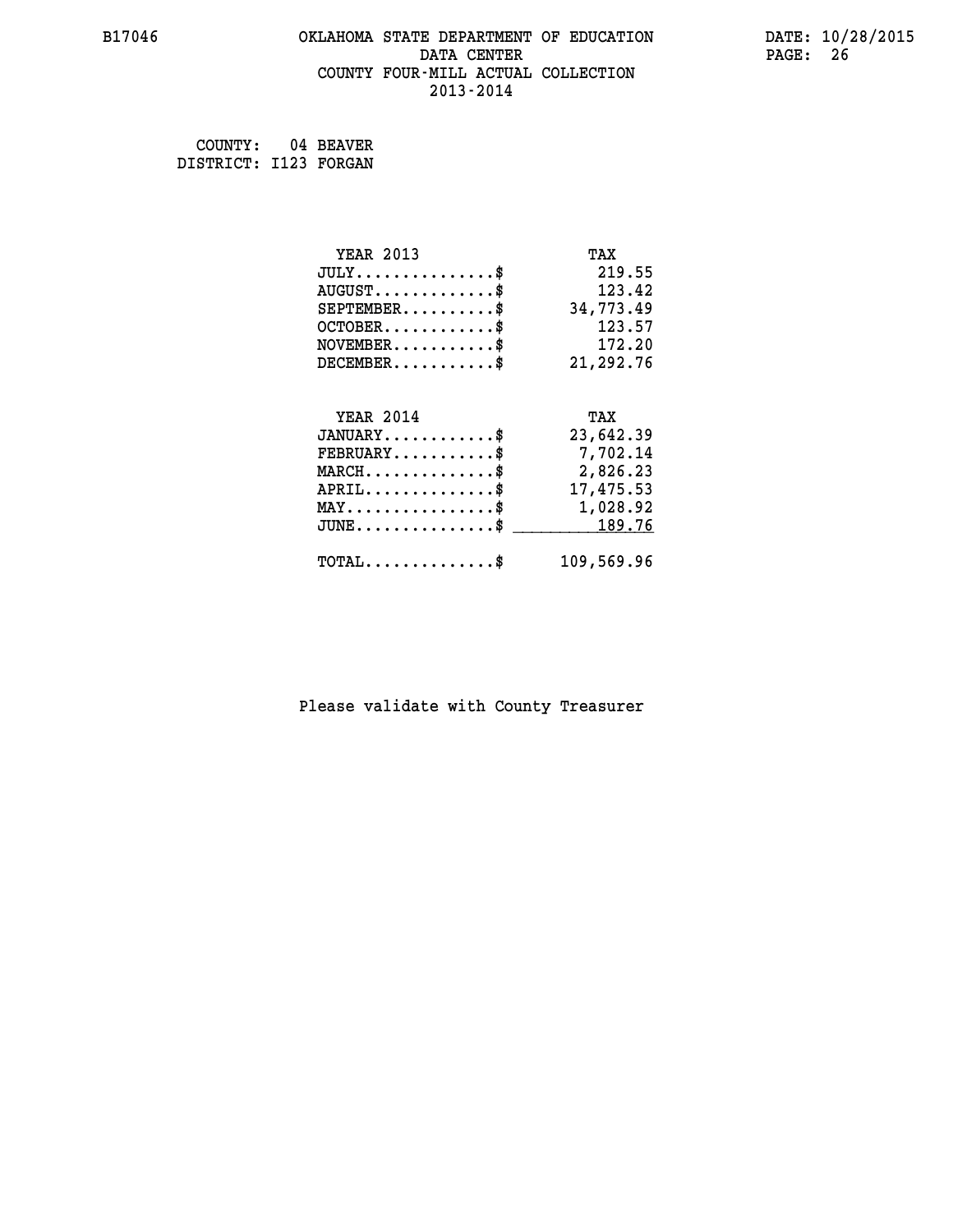#### **B17046 OKLAHOMA STATE DEPARTMENT OF EDUCATION DATE: 10/28/2015 DATA CENTER** PAGE: 27  **COUNTY FOUR-MILL ACTUAL COLLECTION 2013-2014**

 **COUNTY: 04 BEAVER DISTRICT: I128 TURPIN**

| <b>YEAR 2013</b>                               | TAX          |
|------------------------------------------------|--------------|
| $JULY$ \$                                      | 493.51       |
| $AUGUST$ \$                                    | 278.07       |
| $SEPTEMBER$ \$                                 | $-34,773.49$ |
| $OCTOBER$ \$                                   | 278.40       |
| $NOVEMBER$ \$                                  | 405.05       |
| $DECEMBER$ \$                                  | 50,998.75    |
|                                                |              |
| <b>YEAR 2014</b>                               | TAX          |
| $JANUARY$ \$                                   | 56,633.25    |
| $FEBRUARY$ \$                                  | 18,446.18    |
| $MARCH$ \$                                     | 6,770.14     |
| $APRIL$ \$                                     | 41,859.33    |
| $\texttt{MAX} \dots \dots \dots \dots \dots \$ | 2,464.26     |
| $JUNE$ \$                                      | 453.56       |
| $TOTAL$ \$                                     | 144,307.01   |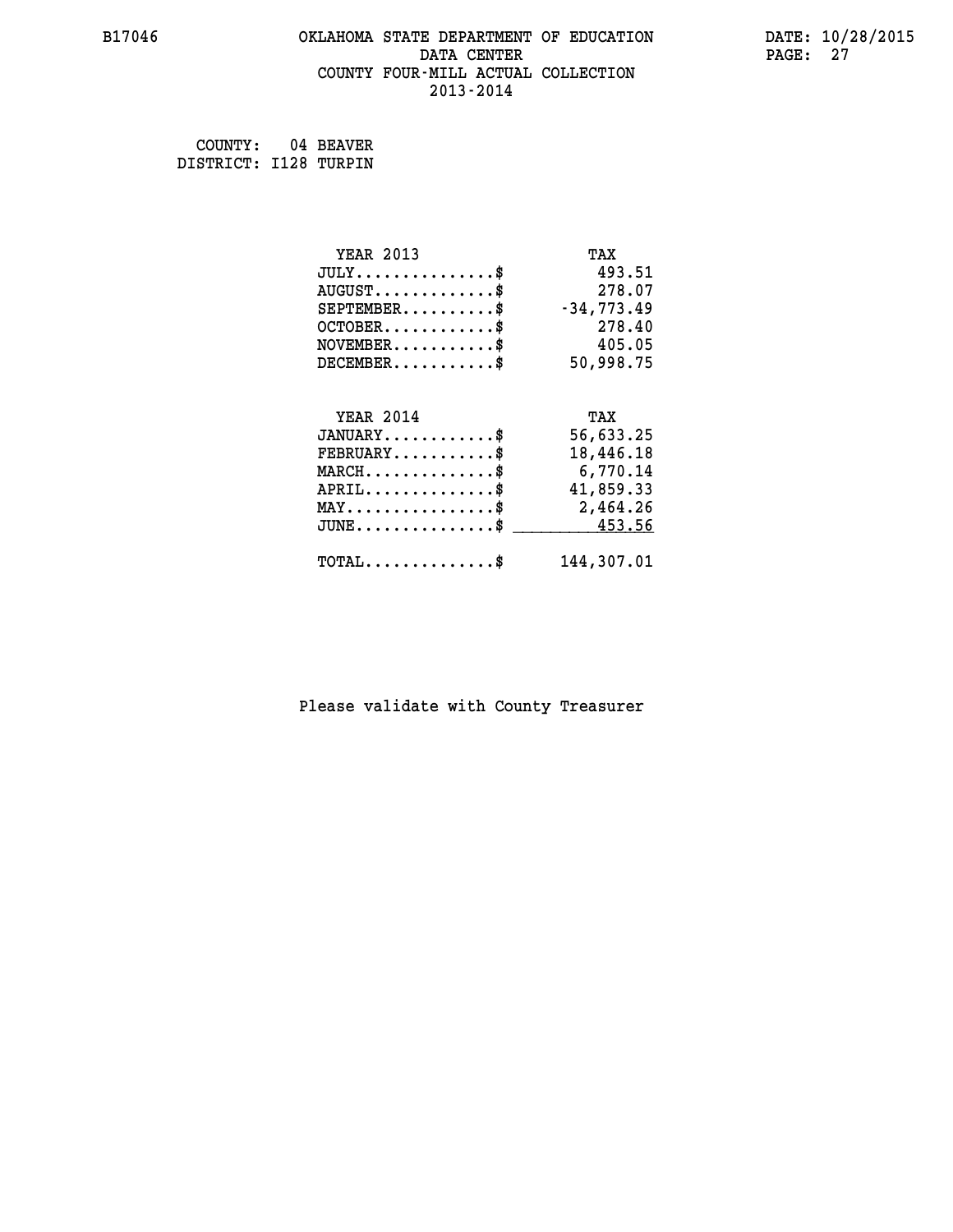#### **B17046 OKLAHOMA STATE DEPARTMENT OF EDUCATION DATE: 10/28/2015 DATA CENTER PAGE: 28 COUNTY FOUR-MILL ACTUAL COLLECTION 2013-2014**

 **COUNTY: 04 BEAVER**

 **\*\*\*\*\*\* TOTALS \*\*\*\*\*\***

| <b>YEAR 2013</b>                     | TAX        |
|--------------------------------------|------------|
| $JULY \ldots \ldots \ldots \ldots \$ | 1,367.59   |
| $AUGUST$                             | 770.76     |
| $SEPTEMBER$                          | 633.84     |
| $OCTOBER$ $\frac{1}{2}$              | 770.89     |
| $NOVEMBER$ \$                        | 1,092.04   |
| $DECEMBER$ \$                        | 135,913.74 |

#### **YEAR 2014 TAX JANUARY............\$ 150,922.05 FEBRUARY...........\$ 49,163.91 MARCH..............\$ 18,045.36 APRIL..............\$ 111,554.55 MAY................\$ 6,567.80 JUNE................\$** <u>1,210.27</u>

 **TOTAL..............\$ 478,012.80**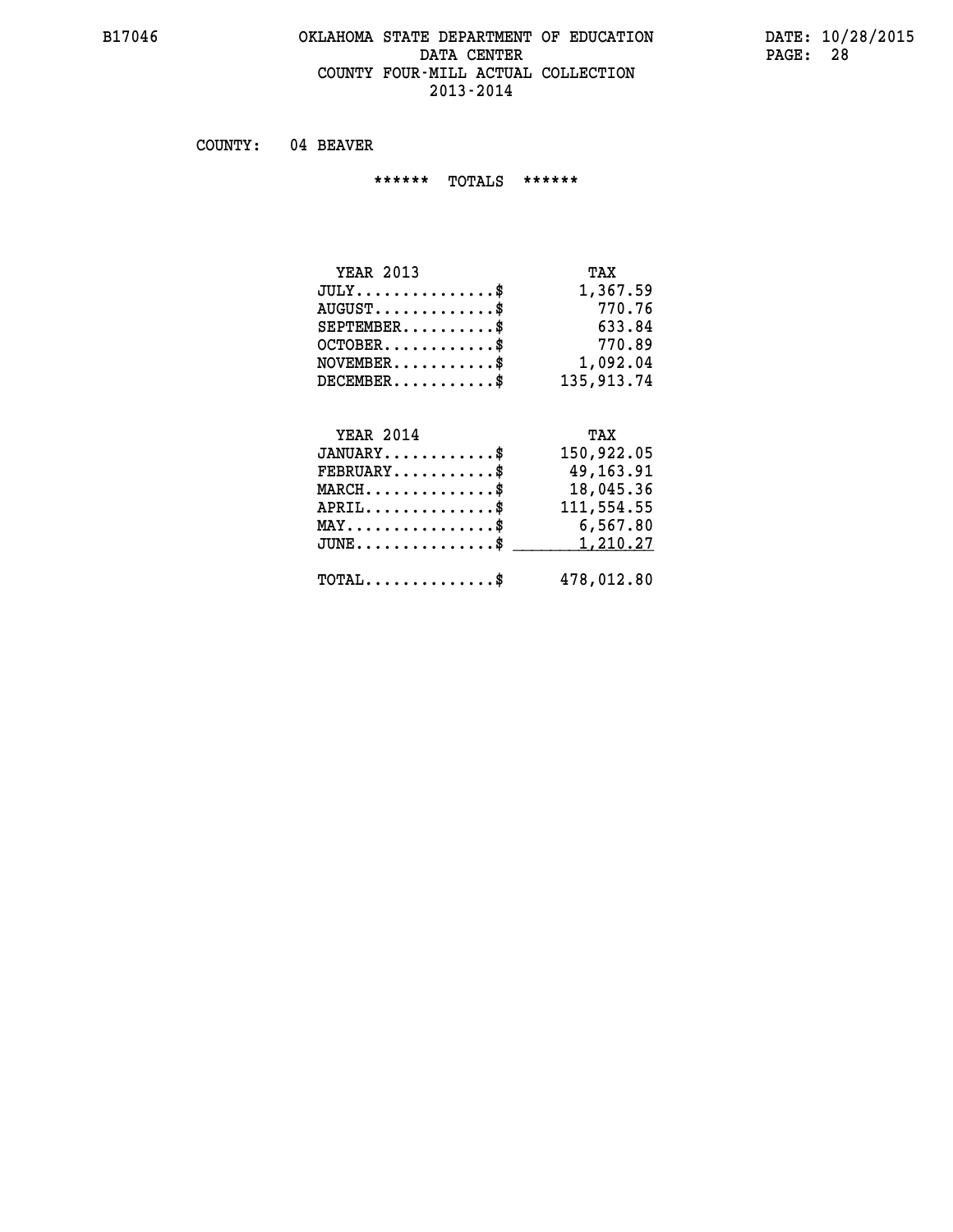#### **B17046 OKLAHOMA STATE DEPARTMENT OF EDUCATION DATE: 10/28/2015 DATA CENTER** PAGE: 29  **COUNTY FOUR-MILL ACTUAL COLLECTION 2013-2014**

 **COUNTY: 05 BECKHAM DISTRICT: I002 MERRITT**

| <b>YEAR 2013</b>                           | TAX          |
|--------------------------------------------|--------------|
| $JULY$ \$                                  | 303.52       |
| $AUGUST$ \$                                | 714.20       |
| $SEPTEMENT.$ \$                            | 770.26       |
| $OCTOBER$ \$                               | 200.16       |
| $\texttt{NOVEMBER} \dots \dots \dots \$    | 210.22       |
| $DECEMBER$ \$                              | 20,965.54    |
|                                            |              |
| <b>YEAR 2014</b>                           | TAX          |
| $JANUARY$ \$                               | 84,438.64    |
| $FEBRUARY$                                 | 17,652.79    |
| $MARCH$ \$                                 | 3,988.83     |
| $APRIL \ldots \ldots \ldots \ldots$ \$     | 21, 138.57   |
| MAY\$ 6,049.76                             |              |
| $JUNE$ \$                                  | 2,740.86     |
| $\texttt{TOTAL} \dots \dots \dots \dots \$ | 159, 173. 35 |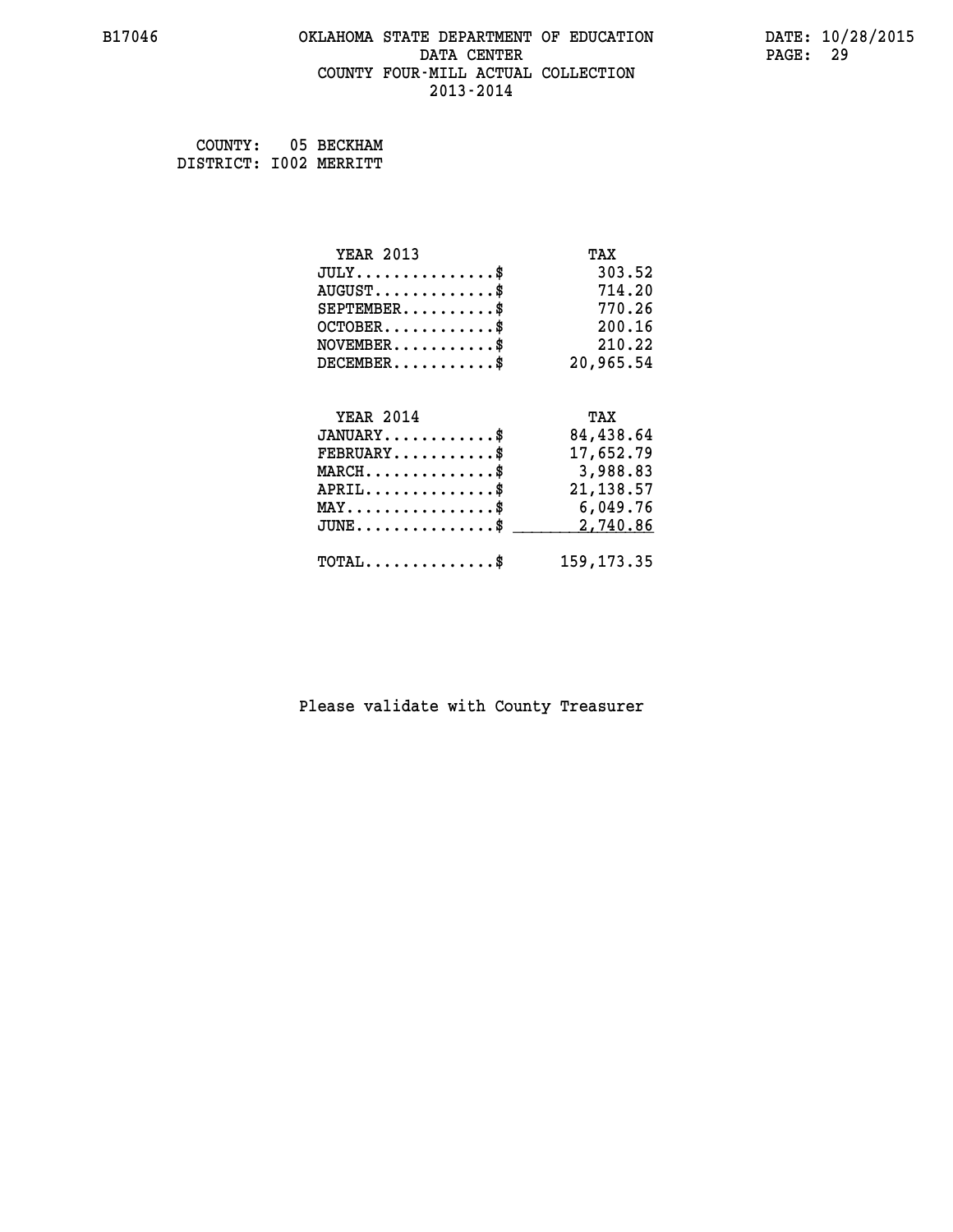#### **B17046 OKLAHOMA STATE DEPARTMENT OF EDUCATION DATE: 10/28/2015 DATA CENTER** PAGE: 30  **COUNTY FOUR-MILL ACTUAL COLLECTION 2013-2014**

 **COUNTY: 05 BECKHAM DISTRICT: I006 ELK CITY**

| <b>YEAR 2013</b>                               | TAX        |
|------------------------------------------------|------------|
| $JULY$ \$                                      | 1,135.12   |
| $AUGUST$ \$                                    | 2,655.56   |
| $SEPTEMBER$ \$                                 | 2,850.84   |
| $OCTOBER$ \$                                   | 754.28     |
| $NOVEMBER.$ \$                                 | 813.98     |
| $DECEMBER$ \$                                  | 73,854.08  |
|                                                |            |
| <b>YEAR 2014</b>                               | TAX        |
| $JANUARY$ \$                                   | 297,286.48 |
| $FEBRUARY$                                     | 62,179.89  |
| $MARCH$ \$                                     | 14,067.90  |
| $APRIL$ \$                                     | 74,458.65  |
| $\texttt{MAX} \dots \dots \dots \dots \dots \$ | 21,315.20  |
| $JUNE$ $\text{\$}$                             | 9,658.13   |
| $\texttt{TOTAL} \dots \dots \dots \dots \$     | 561,030.11 |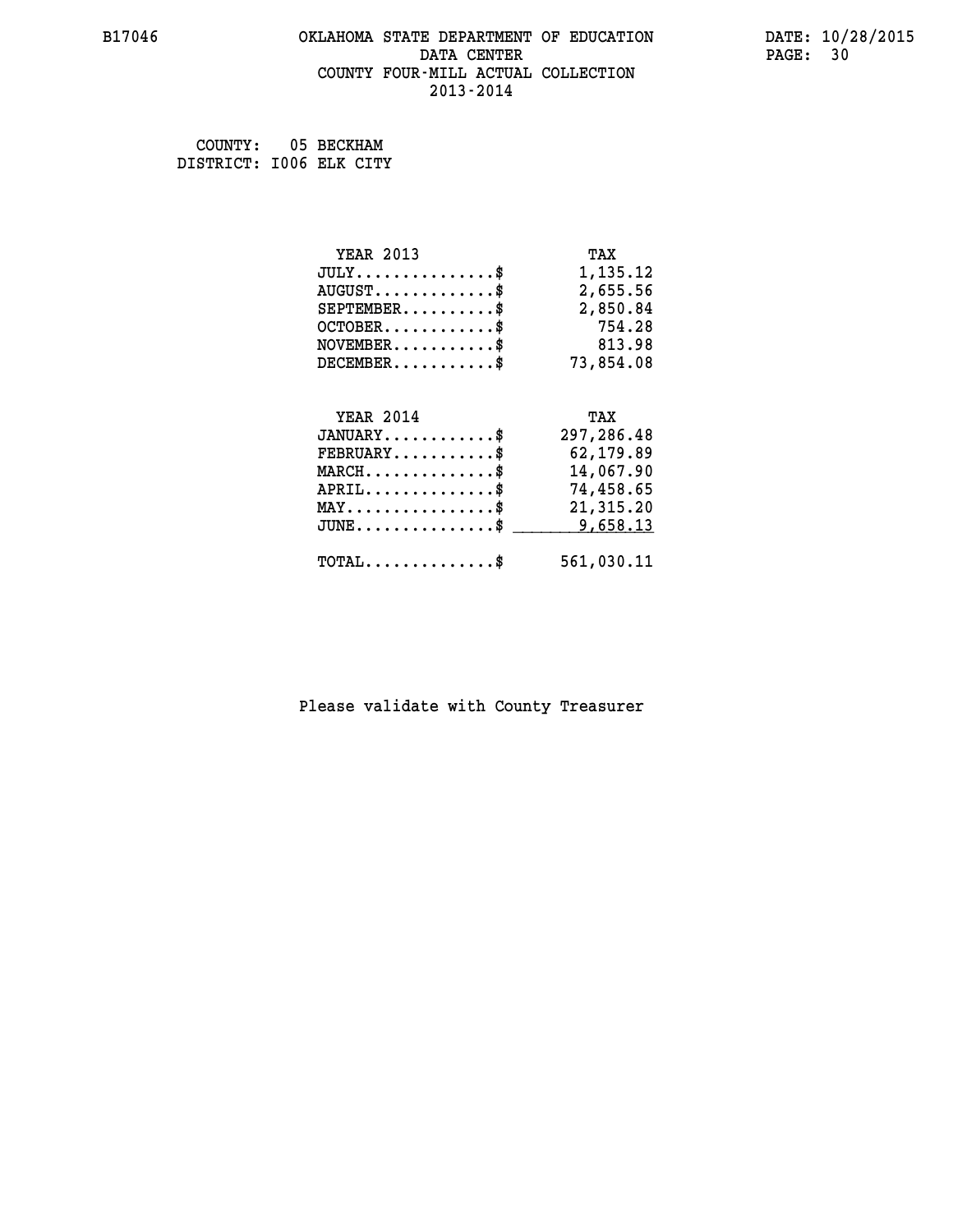#### **B17046 OKLAHOMA STATE DEPARTMENT OF EDUCATION DATE: 10/28/2015 DATA CENTER** PAGE: 31  **COUNTY FOUR-MILL ACTUAL COLLECTION 2013-2014**

 **COUNTY: 05 BECKHAM DISTRICT: I031 SAYRE**

| <b>YEAR 2013</b>                               | TAX        |
|------------------------------------------------|------------|
| $JULY$ \$                                      | 346.00     |
| $AUGUST$ \$                                    | 810.15     |
| $SEPTEMBER$ \$                                 | 867.81     |
| $OCTOBER$ \$                                   | 230.04     |
| $\texttt{NOVEMBER} \dots \dots \dots \$        | 249.58     |
| $DECEMBER$ \$                                  | 22,897.92  |
|                                                |            |
| <b>YEAR 2014</b>                               | TAX        |
| $JANUARY$ \$                                   | 92,180.02  |
| $FEBRUARY$                                     | 19,278.77  |
| $MARCH$ \$                                     | 4,361.08   |
| $APRIL$ \$                                     | 23,086.15  |
| $\texttt{MAX} \dots \dots \dots \dots \dots \$ | 6,608.69   |
| $JUNE$ \$                                      | 2,994.02   |
| $\texttt{TOTAL} \dots \dots \dots \dots \$     | 173,910.23 |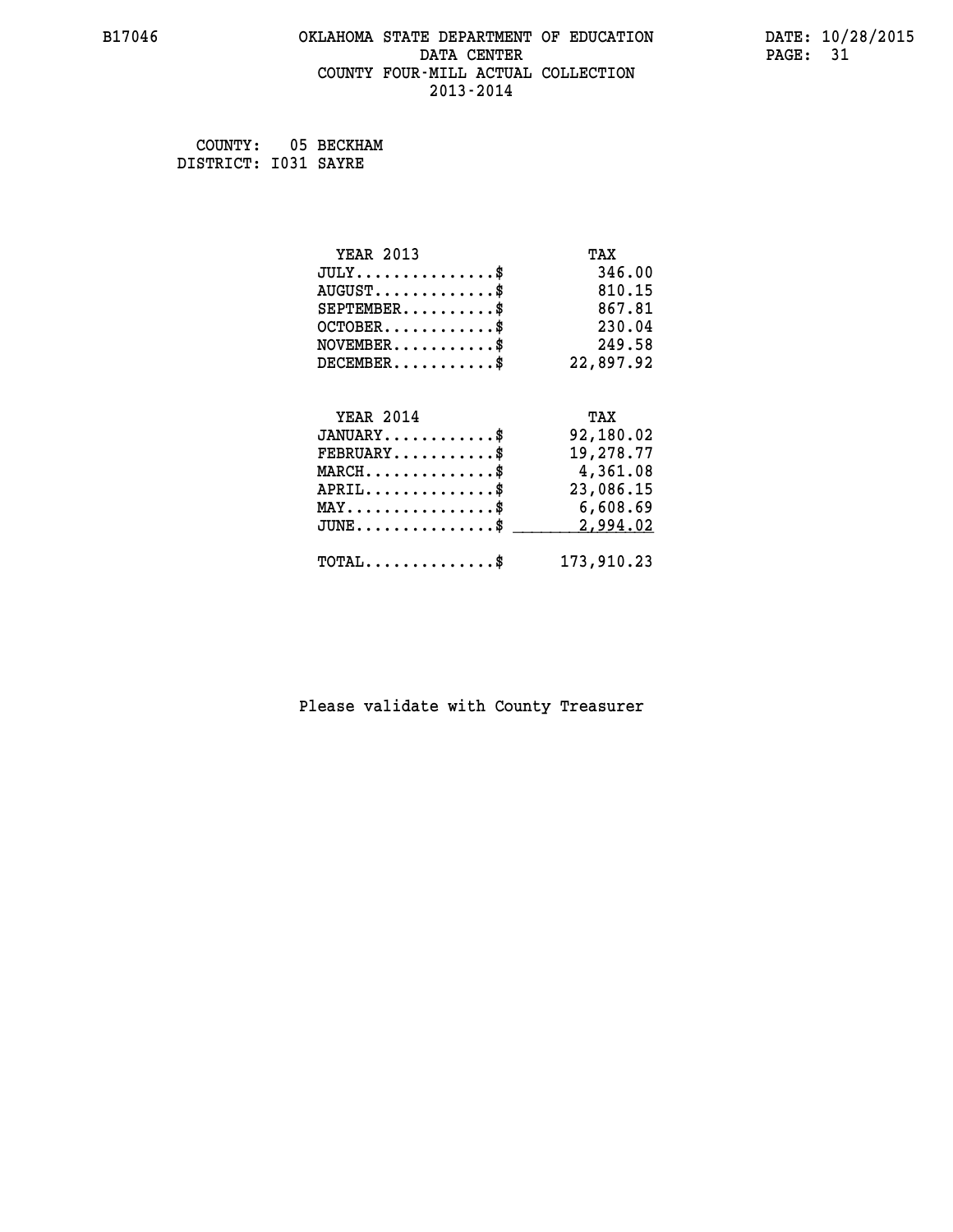#### **B17046 OKLAHOMA STATE DEPARTMENT OF EDUCATION DATE: 10/28/2015 DATA CENTER** PAGE: 32  **COUNTY FOUR-MILL ACTUAL COLLECTION 2013-2014**

 **COUNTY: 05 BECKHAM DISTRICT: I051 ERICK**

| <b>YEAR 2013</b>                                   | TAX        |
|----------------------------------------------------|------------|
| $JULY$ \$                                          | 127.35     |
| $AUGUST$ \$                                        | 298.54     |
| $SEPTEMENT.$ \$                                    | 321.59     |
| $OCTOBER$ \$                                       | 84.13      |
| $NOVEMBER$ \$                                      | 89.38      |
| $DECEMBER$ \$                                      | 8,528.85   |
|                                                    |            |
| <b>YEAR 2014</b>                                   | TAX        |
| $JANUARY$ \$                                       | 34, 341.63 |
| $FEBRUARY$                                         | 7,181.07   |
| $MARCH$ \$                                         | 1,623.60   |
| $APRIL \ldots \ldots \ldots \ldots *$              | 8,599.04   |
| $\texttt{MAX} \dots \dots \dots \dots \dots \$     | 2,461.29   |
| $\texttt{JUNE} \dots \dots \dots \dots \texttt{S}$ | 1,115.19   |
| $\texttt{TOTAL} \dots \dots \dots \dots$ \$        | 64,771.66  |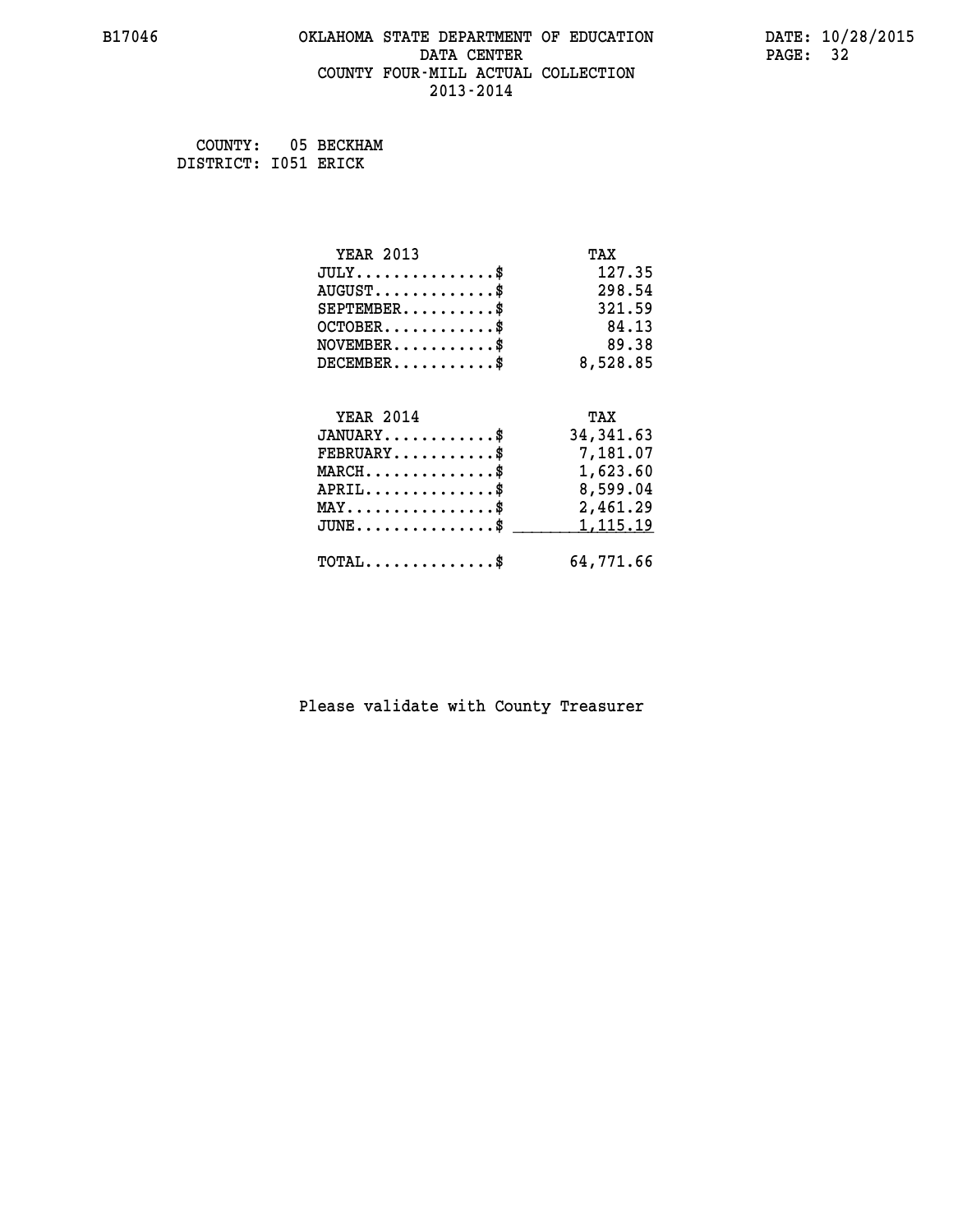### **B17046 OKLAHOMA STATE DEPARTMENT OF EDUCATION DATE: 10/28/2015** DATA CENTER PAGE: 33  **COUNTY FOUR-MILL ACTUAL COLLECTION 2013-2014**

 **COUNTY: 05 BECKHAM**

 **\*\*\*\*\*\* TOTALS \*\*\*\*\*\***

| <b>YEAR 2013</b>                 | TAX        |
|----------------------------------|------------|
| $JULY$                           | 1,911.99   |
| $AUGUST \ldots \ldots \ldots$ \$ | 4,478.45   |
| $SEPTEMBER$                      | 4,810.50   |
| $OCTOBER$                        | 1,268.61   |
| $NOVEMBER$ $\$                   | 1,363.16   |
| $DECEMBER$                       | 126,246.39 |

# **YEAR 2014 TAX**

| $JANUARY$                                           | 508,246.77 |
|-----------------------------------------------------|------------|
| $\texttt{FEBRUARY} \dots \dots \dots \$             | 106,292.52 |
| $MARCH$ \$                                          | 24,041.41  |
| $APRIL$                                             | 127,282.41 |
| $MAX \dots \dots \dots \dots \dots$                 | 36,434.94  |
| $JUNE \ldots \ldots \ldots \ldots$ \$ 16,508.20     |            |
| $\texttt{TOTAL} \dots \dots \dots \dots \texttt{S}$ | 958,885.35 |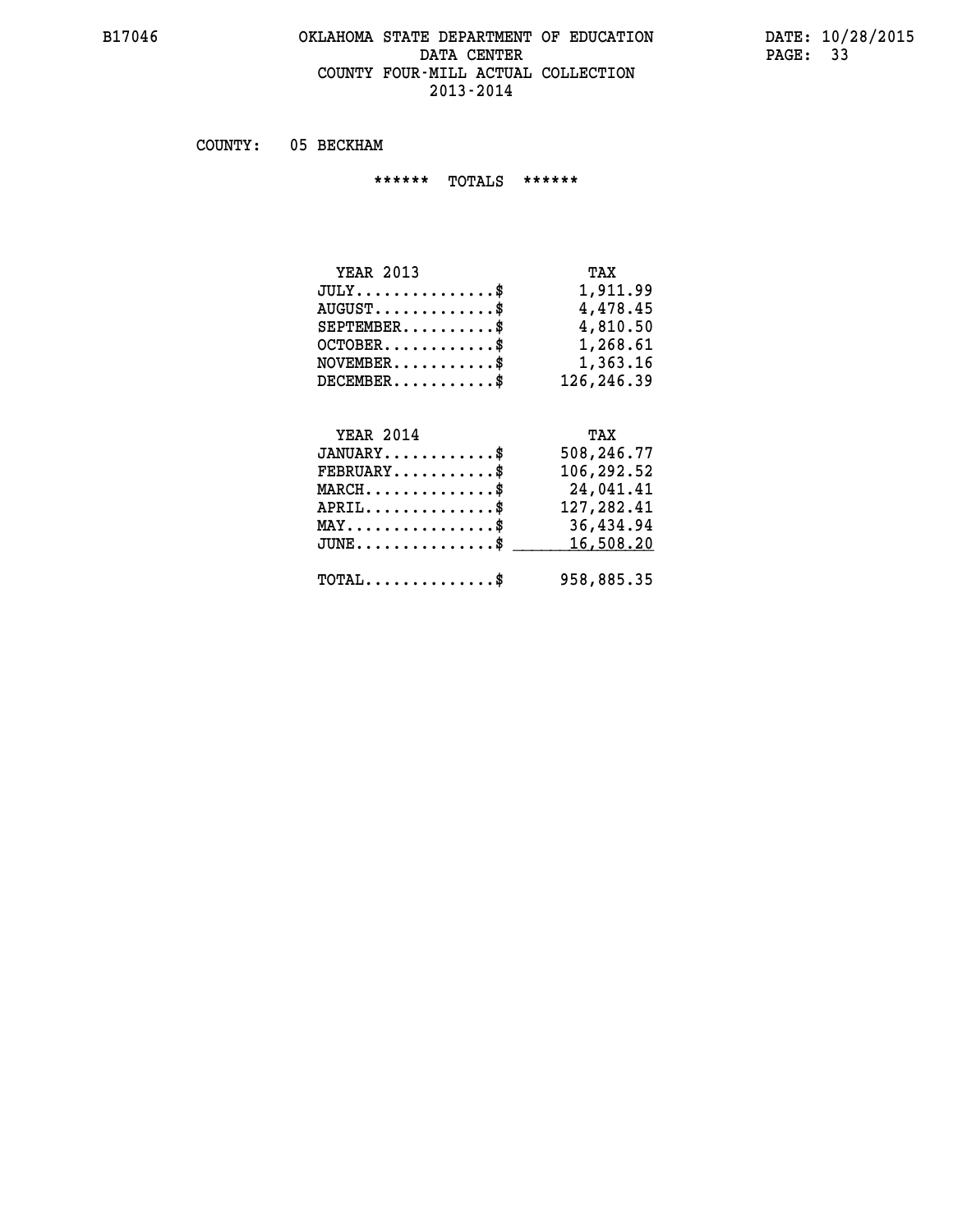#### **B17046 OKLAHOMA STATE DEPARTMENT OF EDUCATION DATE: 10/28/2015 DATA CENTER** PAGE: 34  **COUNTY FOUR-MILL ACTUAL COLLECTION 2013-2014**

 **COUNTY: 06 BLAINE DISTRICT: I009 OKEENE**

| <b>YEAR 2013</b>                               | TAX       |
|------------------------------------------------|-----------|
| $JULY$ \$                                      | 216.68    |
| $AUGUST$ \$                                    | 196.52    |
| $SEPTEMBER$ \$                                 | 112.40    |
| $OCTOBER$ \$                                   | 43.14     |
| $\texttt{NOVEMBER} \dots \dots \dots \$        | 30.19     |
| $DECEMBER$ \$                                  | 21,656.59 |
|                                                |           |
| <b>YEAR 2014</b>                               | TAX       |
| $JANUARY$                                      | 25,655.20 |
| $FEBRUARY$                                     | 12,637.10 |
| $MARCH$ \$                                     | 8,793.84  |
| $APRIL \ldots \ldots \ldots \ldots \$          | 10,784.74 |
| $\texttt{MAX} \dots \dots \dots \dots \dots \$ | 10,878.86 |
| $JUNE \ldots \ldots \ldots \ldots \ast$        | 893.66    |
| $\texttt{TOTAL} \dots \dots \dots \dots \$     | 91,898.92 |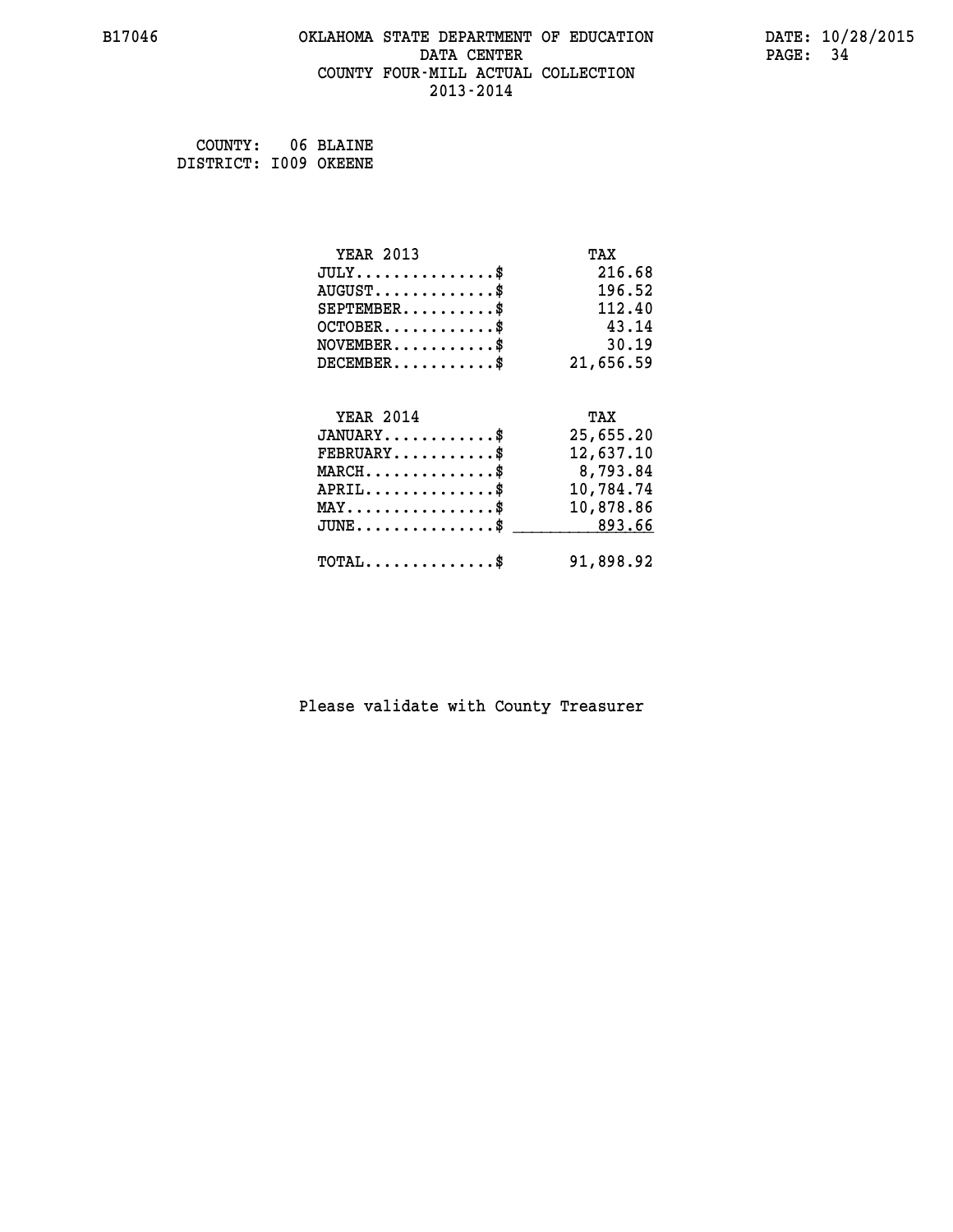#### **B17046 OKLAHOMA STATE DEPARTMENT OF EDUCATION DATE: 10/28/2015 DATA CENTER** PAGE: 35  **COUNTY FOUR-MILL ACTUAL COLLECTION 2013-2014**

 **COUNTY: 06 BLAINE DISTRICT: I042 WATONGA**

| <b>YEAR 2013</b>                                 | TAX        |
|--------------------------------------------------|------------|
| $JULY$ \$                                        | 490.14     |
| $AUGUST$ \$                                      | 280.31     |
| $SEPTEMBER$ \$                                   | 107.58     |
| $OCTOBER$ \$                                     | 75.32      |
| $\texttt{NOVEMBER} \dots \dots \dots \$          | 29,756.79  |
| $DECEMBER$ \$                                    | 88,237.38  |
|                                                  |            |
| <b>YEAR 2014</b>                                 | TAX        |
| $JANUARY$ \$                                     | 31,516.47  |
| $FEBRUARY$                                       | 21,931.54  |
| $\texttt{MARCH}\ldots\ldots\ldots\ldots\text{*}$ | 26,896.79  |
| $APRIL \ldots \ldots \ldots \ldots$ \$           | 27, 131.56 |
| MAY\$ 2,228.75                                   |            |
| $JUNE$ \$                                        | 646.87     |
| $\texttt{TOTAL} \dots \dots \dots \dots \$       | 229,299.50 |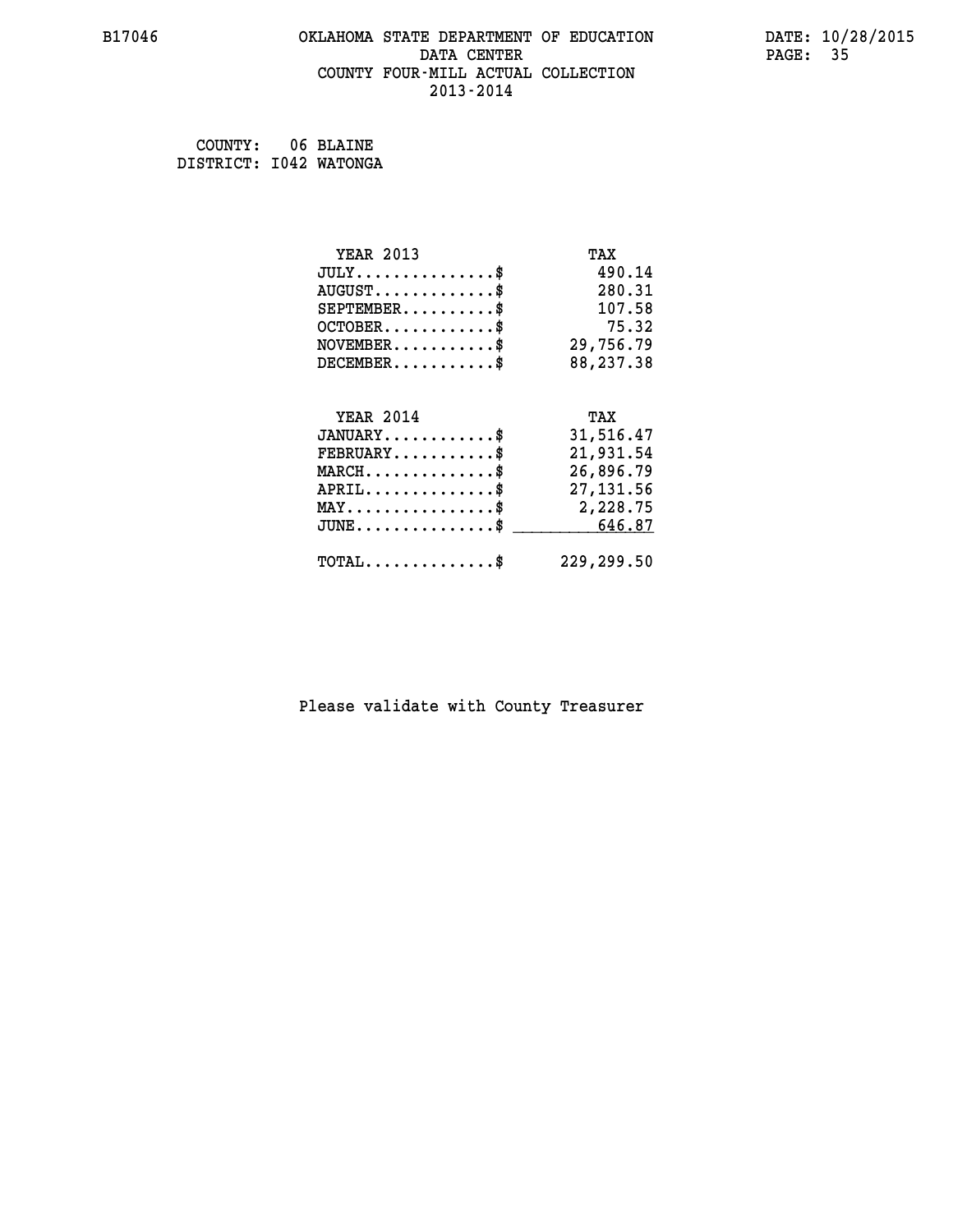#### **B17046 OKLAHOMA STATE DEPARTMENT OF EDUCATION DATE: 10/28/2015 DATA CENTER** PAGE: 36  **COUNTY FOUR-MILL ACTUAL COLLECTION 2013-2014**

 **COUNTY: 06 BLAINE DISTRICT: I080 GEARY**

| <b>YEAR 2013</b>                               | TAX        |
|------------------------------------------------|------------|
| $JULY$ \$                                      | 271.10     |
| $AUGUST$ \$                                    | 252.03     |
| $SEPTEMENT.$ \$                                | 144.15     |
| $OCTOBER$ \$                                   | 55.30      |
| $NOVEMBER$ \$                                  | 38.72      |
| $DECEMBER$ \$                                  | 27,772.96  |
|                                                |            |
| <b>YEAR 2014</b>                               | TAX        |
| $JANUARY$ \$                                   | 32,900.85  |
| $FEBRUARY$                                     | 16,206.10  |
| $MARCH$ \$                                     | 11,277.42  |
| $APRIL$ \$                                     | 13,830.61  |
| $\texttt{MAX} \dots \dots \dots \dots \dots \$ | 13,951.32  |
| $JUNE$ $\text{\$}$                             | 1,146.04   |
| $\texttt{TOTAL} \dots \dots \dots \dots \$     | 117,846.60 |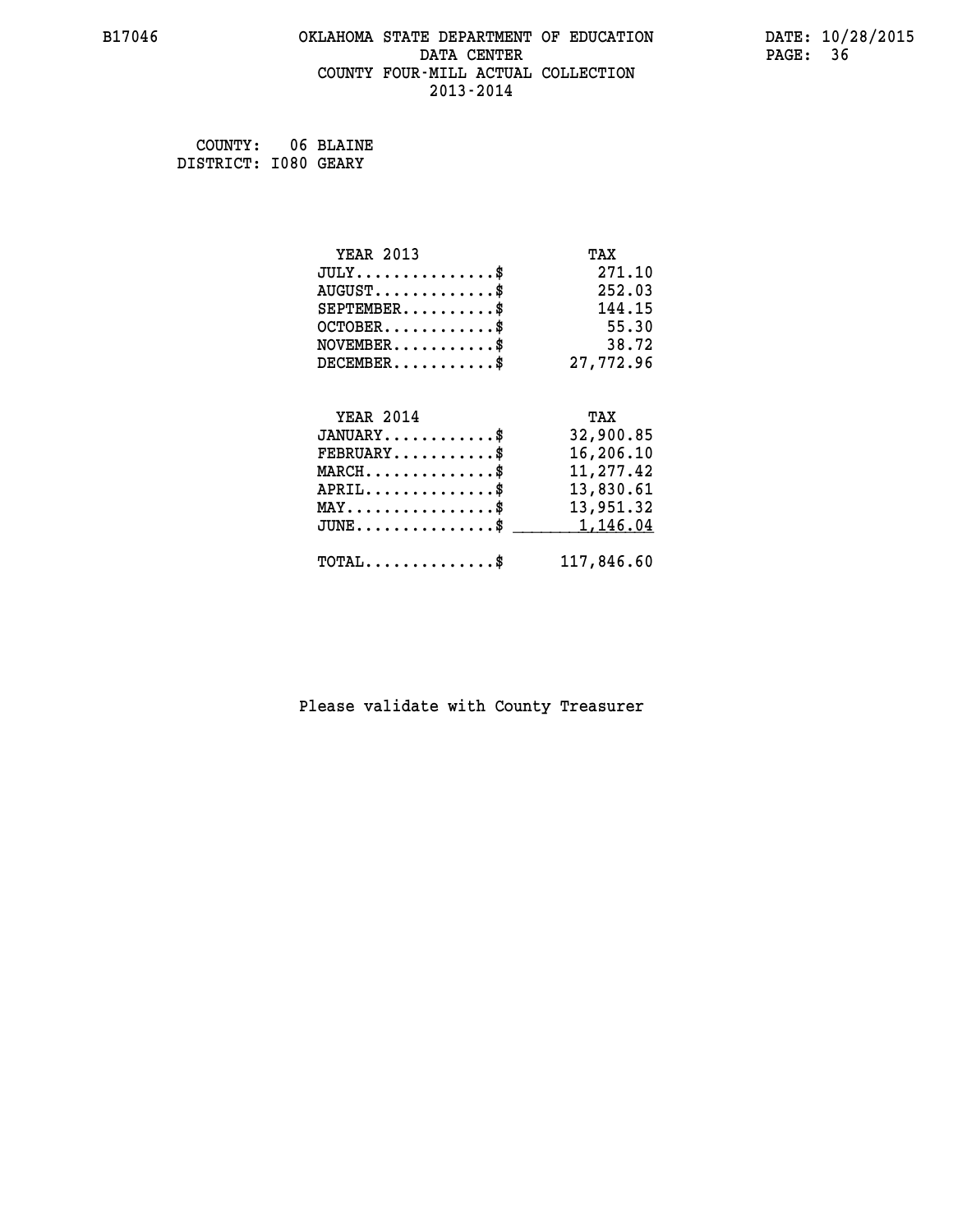#### **B17046 OKLAHOMA STATE DEPARTMENT OF EDUCATION DATE: 10/28/2015 DATA CENTER** PAGE: 37  **COUNTY FOUR-MILL ACTUAL COLLECTION 2013-2014**

 **COUNTY: 06 BLAINE DISTRICT: I105 CANTON**

| <b>YEAR 2013</b>                               | TAX        |
|------------------------------------------------|------------|
| $JULY$ \$                                      | 255.52     |
| $AUGUST$ \$                                    | 232.36     |
| $SEPTEMBER$ \$                                 | 132.89     |
| $OCTOBER$ \$                                   | 51.00      |
| $NOVEMBER$ \$                                  | 35.70      |
| $DECEMBER$ \$                                  | 25,604.64  |
|                                                |            |
| <b>YEAR 2014</b>                               | TAX        |
| $JANUARY$ \$                                   | 30,332.17  |
| $FEBRUARY$                                     | 14,940.85  |
| $MARCH$ \$                                     | 10,396.97  |
| $APRIL$ \$                                     | 12,750.82  |
| $\texttt{MAX} \dots \dots \dots \dots \dots \$ | 12,862.09  |
| $JUNE$ \$                                      | 1,056.57   |
| $\texttt{TOTAL} \dots \dots \dots \dots \$     | 108,651.58 |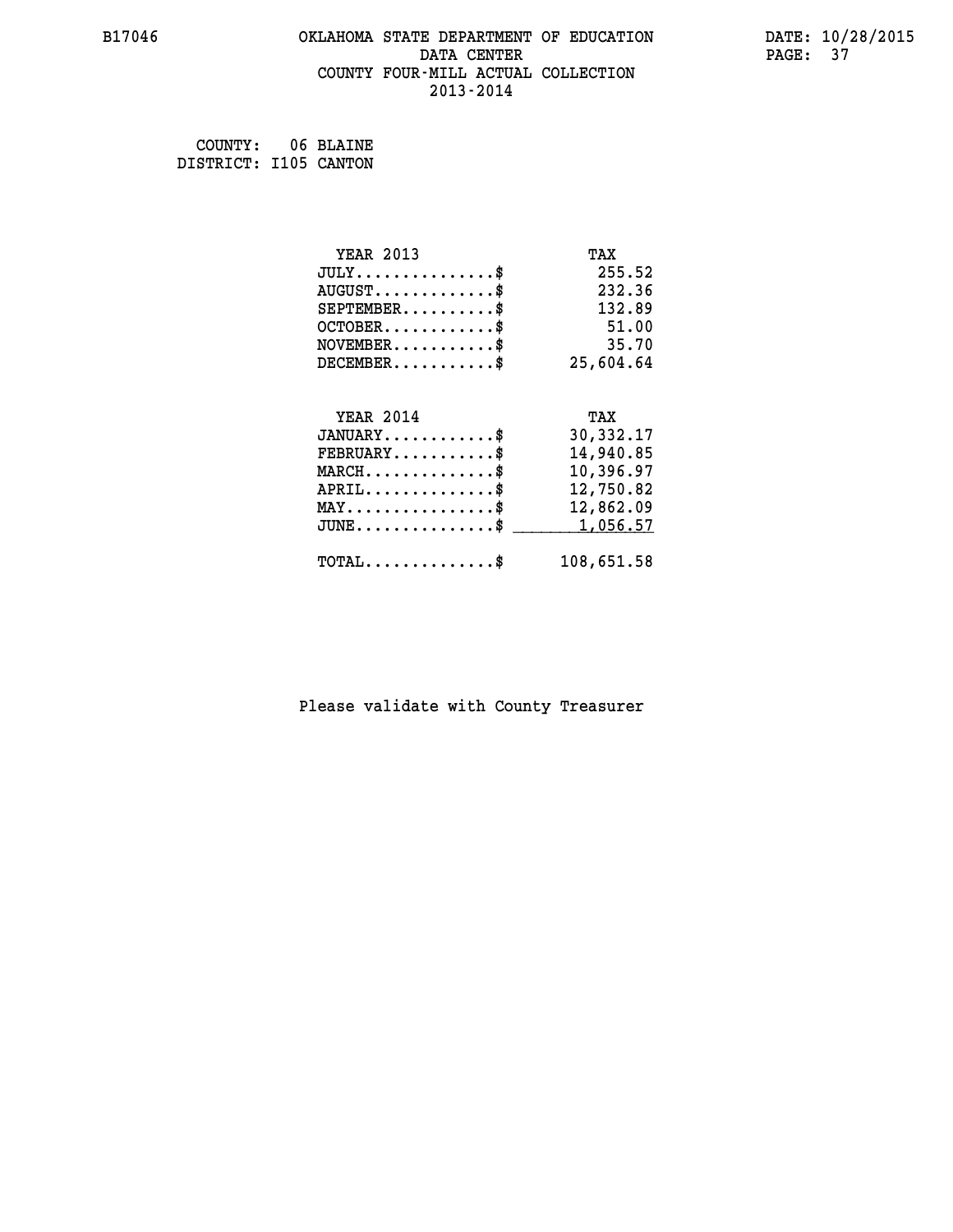#### **B17046 OKLAHOMA STATE DEPARTMENT OF EDUCATION DATE: 10/28/2015 DATA CENTER** PAGE: 38  **COUNTY FOUR-MILL ACTUAL COLLECTION 2013-2014**

 **COUNTY: 06 BLAINE**

 **\*\*\*\*\*\* TOTALS \*\*\*\*\*\***

| <b>YEAR 2013</b>                     | TAX        |
|--------------------------------------|------------|
| $JULY \ldots \ldots \ldots \ldots \$ | 1,233.44   |
| $AUGUST$                             | 961.22     |
| $SEPTEMBER$                          | 497.02     |
| $OCTOBER$ \$                         | 224.76     |
| $NOVEMBER$ $\$\$                     | 29,861.40  |
| $DECEMBER$ \$                        | 163,271.57 |

## **YEAR 2014 TAX**

| $JANUARY$                                     | 120,404.69 |
|-----------------------------------------------|------------|
| $\texttt{FEBRUARY} \dots \dots \dots \$       | 65,715.59  |
| $MARCH$ \$                                    | 57,365.02  |
| $APRIL$                                       | 64,497.73  |
| $MAX \dots \dots \dots \dots \dots \$         | 39,921.02  |
| $JUNE \ldots \ldots \ldots \ldots \$ 3,743.14 |            |
| $\text{TOTAL} \dots \dots \dots \dots \dots$  | 547,696.60 |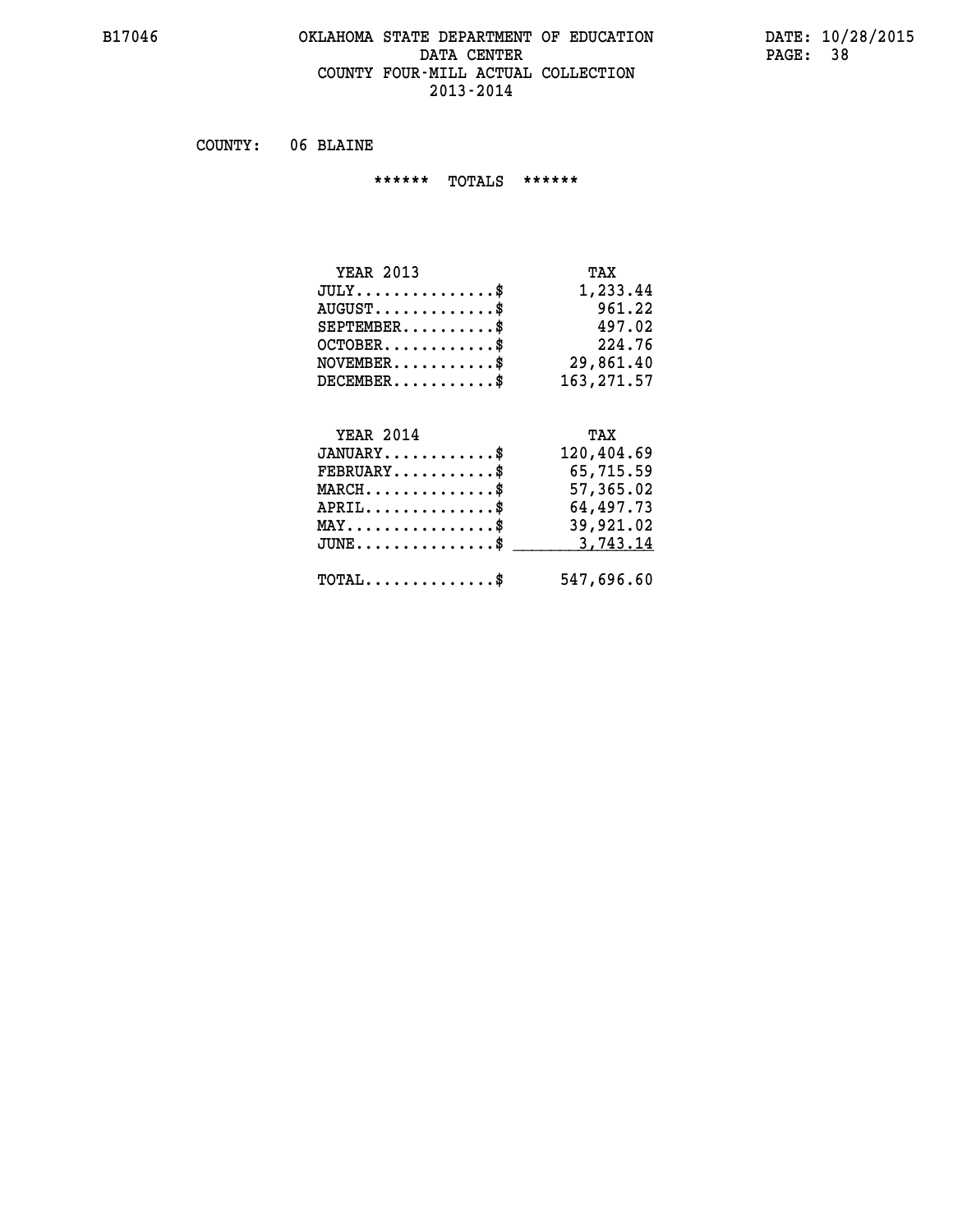#### **B17046 OKLAHOMA STATE DEPARTMENT OF EDUCATION DATE: 10/28/2015 DATA CENTER** PAGE: 39  **COUNTY FOUR-MILL ACTUAL COLLECTION 2013-2014**

 **COUNTY: 07 BRYAN DISTRICT: I001 SILO**

| <b>YEAR 2013</b>                                 | TAX        |
|--------------------------------------------------|------------|
| $JULY$ \$                                        | 2,155.38   |
| $AUGUST$ \$                                      | 2,282.39   |
| $SEPTEMBER$ \$                                   | 970.24     |
| $OCTOBER$ \$                                     | 1,008.11   |
| $\texttt{NOVEMBER} \dots \dots \dots \$          | 196.15     |
| $DECEMBER$ \$                                    | 1,319.60   |
|                                                  |            |
| <b>YEAR 2014</b>                                 | TAX        |
| $JANUARY$ \$                                     | 47,972.34  |
| $FEBRUARY$                                       | 50,719.73  |
| $\texttt{MARCH}\ldots\ldots\ldots\ldots\text{*}$ | 3,010.75   |
| $APRIL \ldots \ldots \ldots \ldots$ \$           | 17,664.32  |
| $\texttt{MAX} \dots \dots \dots \dots \dots \$   | 3,356.70   |
| $JUNE$ \$                                        | 1,907.29   |
| $\texttt{TOTAL} \dots \dots \dots \dots \$       | 132,563.00 |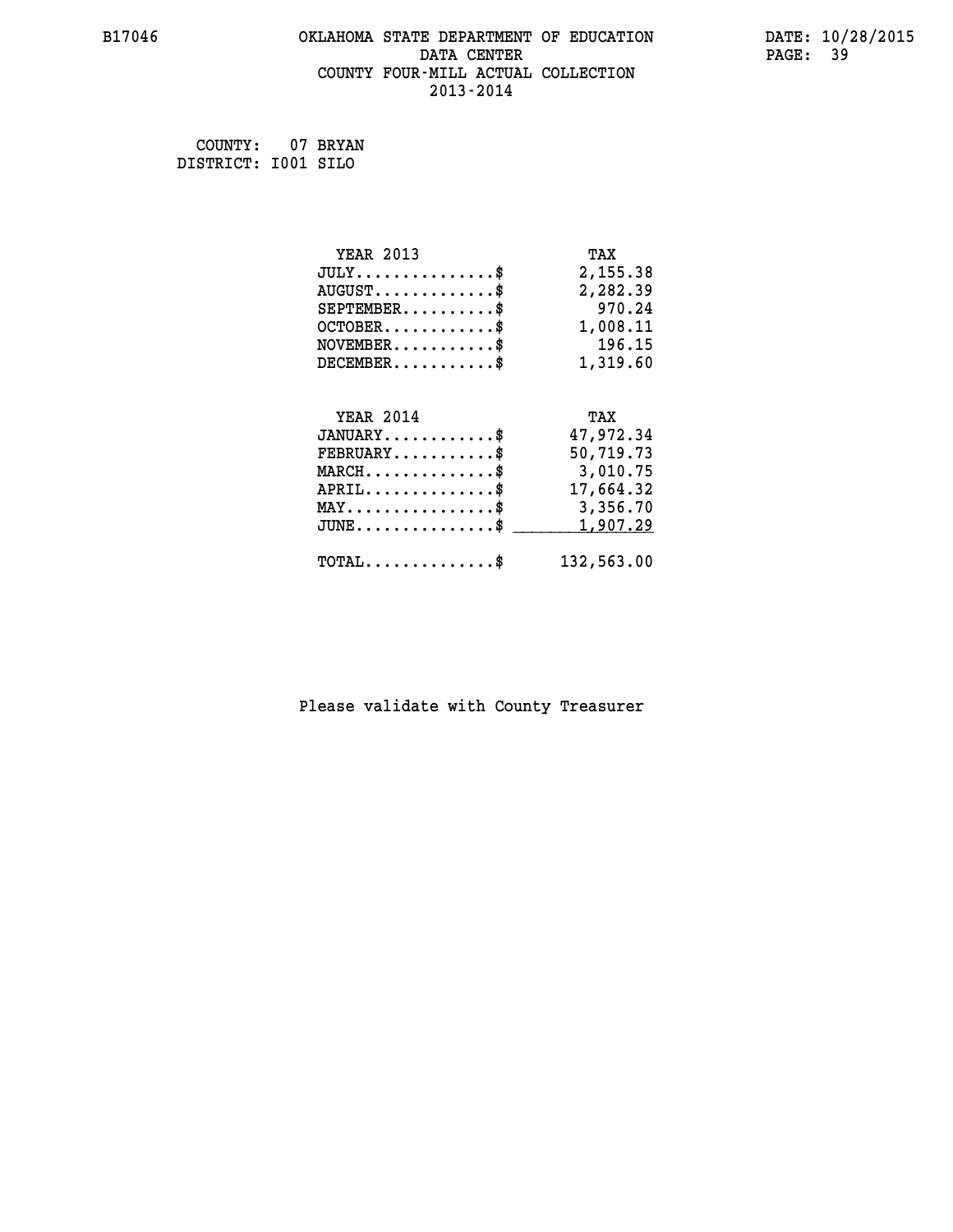#### **B17046 OKLAHOMA STATE DEPARTMENT OF EDUCATION DATE: 10/28/2015 DATA CENTER** PAGE: 40  **COUNTY FOUR-MILL ACTUAL COLLECTION 2013-2014**

 **COUNTY: 07 BRYAN DISTRICT: I002 ROCK CREEK**

| <b>YEAR 2013</b>                               | TAX       |
|------------------------------------------------|-----------|
| $JULY$ \$                                      | 1,290.62  |
| $AUGUST$ \$                                    | 1,363.60  |
| $SEPTEMBER$ \$                                 | 586.32    |
| $OCTOBER$ \$                                   | 606.00    |
| $NOVEMBER$ \$                                  | 118.72    |
| $DECEMBER$ \$                                  | 785.21    |
|                                                |           |
| <b>YEAR 2014</b>                               | TAX       |
| $JANUARY$ \$                                   | 27,986.80 |
| $FEBRUARY$                                     | 29,591.33 |
| $MARCH$ \$                                     | 1,764.33  |
| $APRIL$ \$                                     | 10,311.47 |
| $\texttt{MAX} \dots \dots \dots \dots \dots \$ | 1,962.37  |
| $JUNE$ \$                                      | 1,120.96  |
| $\texttt{TOTAL} \dots \dots \dots \dots \$     | 77,487.73 |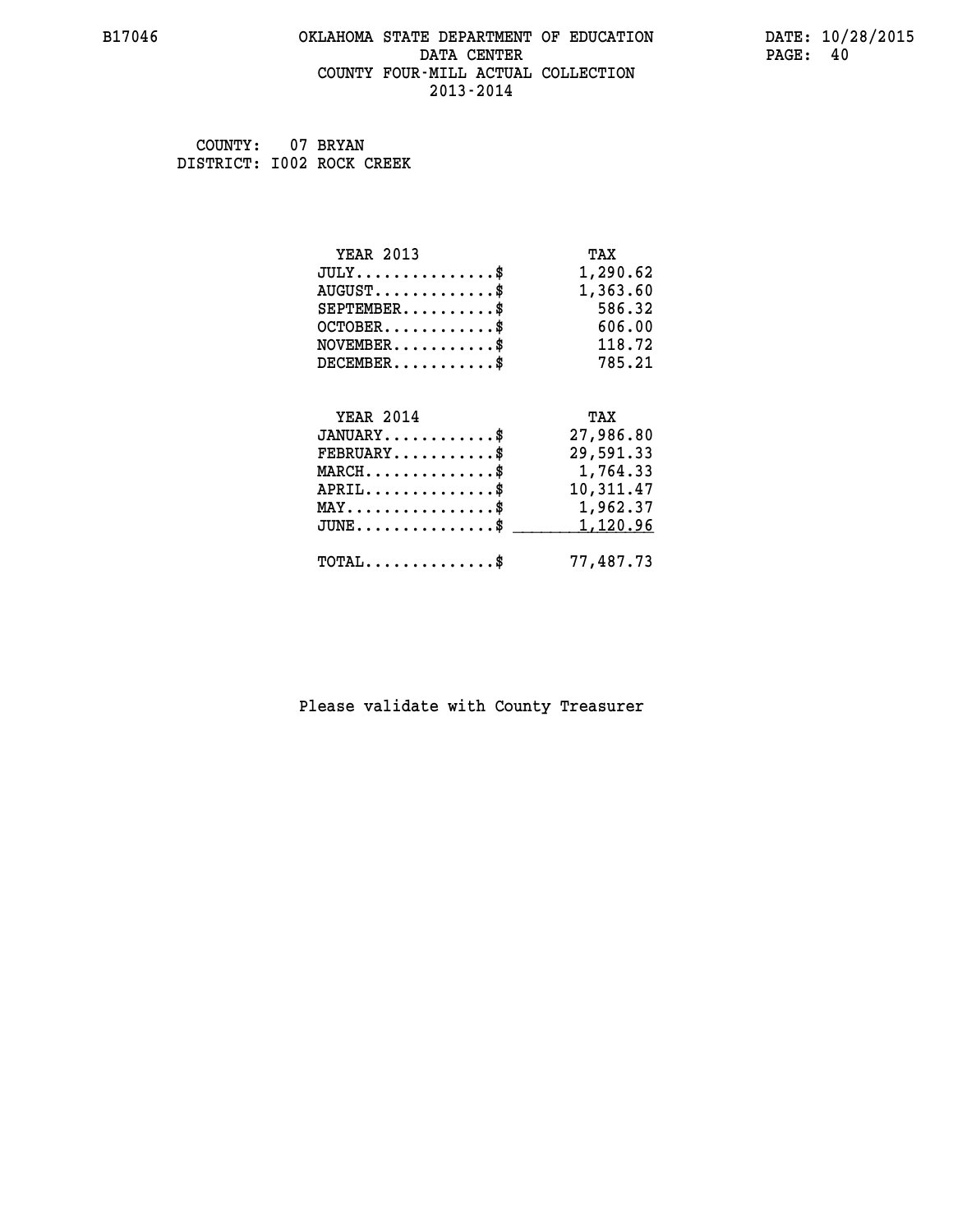#### **B17046 OKLAHOMA STATE DEPARTMENT OF EDUCATION DATE: 10/28/2015 DATA CENTER** PAGE: 41  **COUNTY FOUR-MILL ACTUAL COLLECTION 2013-2014**

 **COUNTY: 07 BRYAN DISTRICT: I003 ACHILLE**

| <b>YEAR 2013</b>                            | TAX         |
|---------------------------------------------|-------------|
| $JULY$ \$                                   | 938.30      |
| $AUGUST$ \$                                 | 989.40      |
| $SEPTEMBER$ \$                              | 432.64      |
| $OCTOBER$ \$                                | 443.43      |
| $NOVEMBER$ \$                               | 87.60       |
| $DECEMBER$ \$                               | 545.72      |
|                                             |             |
| <b>YEAR 2014</b>                            | TAX         |
| $JANUARY$ \$                                | 18,075.77   |
| $FEBRUARY$                                  | 19, 111, 99 |
| $MARCH$ \$                                  | 1,154.25    |
| $APRIL \ldots \ldots \ldots \ldots \$       | 6,670.83    |
| MAY\$ 1,276.06                              |             |
| $JUNE \dots \dots \dots \dots \$ 740.56     |             |
| $\texttt{TOTAL} \dots \dots \dots \dots$ \$ | 50,466.55   |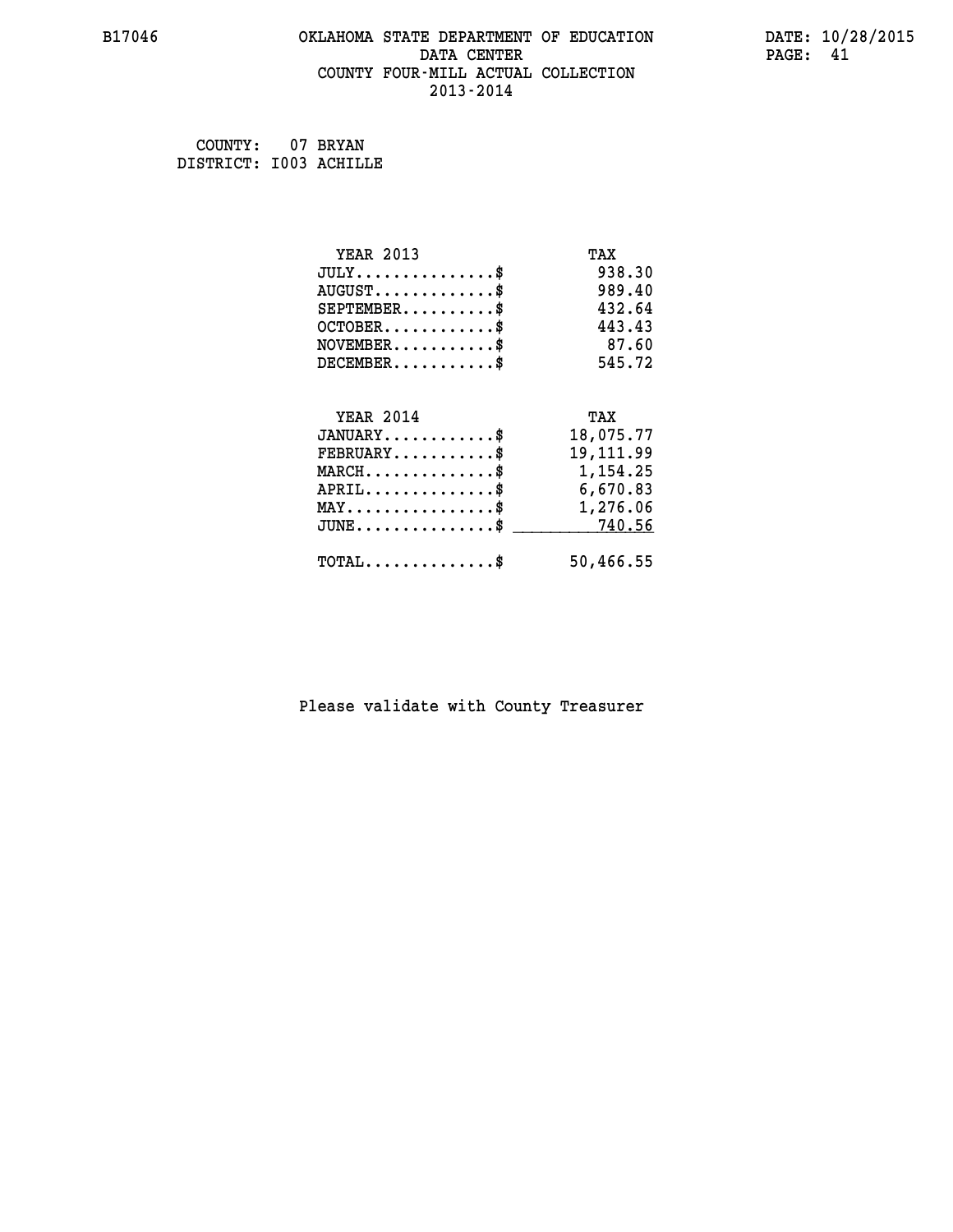#### **B17046 OKLAHOMA STATE DEPARTMENT OF EDUCATION DATE: 10/28/2015 DATA CENTER** PAGE: 42  **COUNTY FOUR-MILL ACTUAL COLLECTION 2013-2014**

 **COUNTY: 07 BRYAN DISTRICT: I004 COLBERT**

| <b>YEAR 2013</b>                                   | TAX        |
|----------------------------------------------------|------------|
| $JULY$ \$                                          | 2,395.55   |
| $AUGUST$ \$                                        | 2,535.63   |
| $SEPTEMENT.$ $\frac{1}{2}$                         | 1,084.40   |
| $OCTOBER$ \$                                       | 1,122.77   |
| $NOVEMBER$ \$                                      | 219.23     |
| $DECEMBER$                                         | 1,438.27   |
| <b>YEAR 2014</b>                                   | TAX        |
| $JANUARY$ \$                                       | 50,831.14  |
| $FEBRUARY$                                         | 53,740.90  |
| $MARCH$ \$                                         | 3,204.52   |
| $APRIL$ \$                                         | 18,727.56  |
| $\texttt{MAX} \dots \dots \dots \dots \dots \$     | 3,565.13   |
| $\texttt{JUNE} \dots \dots \dots \dots \texttt{S}$ | 2,037.31   |
| $\texttt{TOTAL} \dots \dots \dots \dots \$         | 140,902.41 |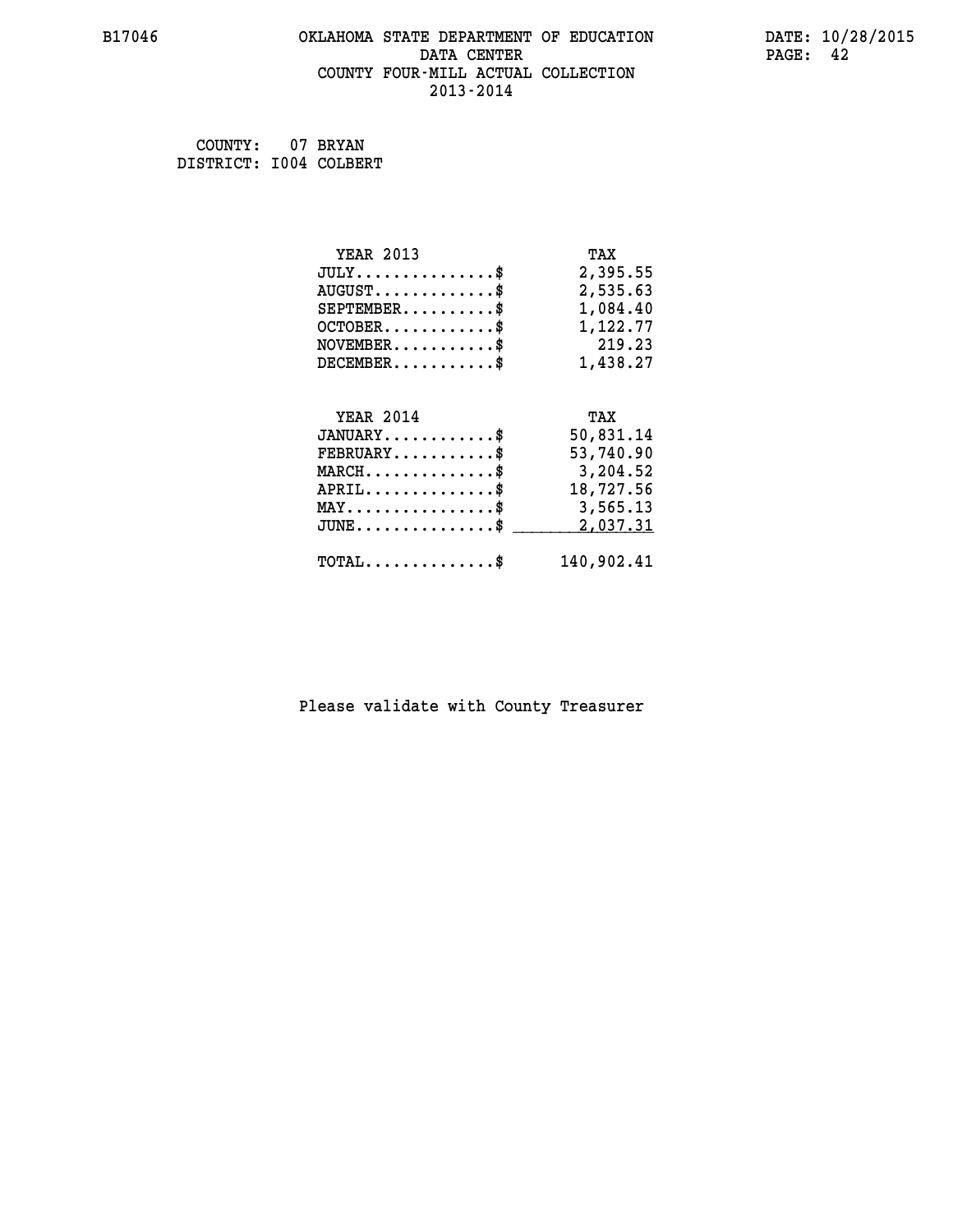#### **B17046 OKLAHOMA STATE DEPARTMENT OF EDUCATION DATE: 10/28/2015 DATA CENTER** PAGE: 43  **COUNTY FOUR-MILL ACTUAL COLLECTION 2013-2014**

 **COUNTY: 07 BRYAN DISTRICT: I005 CADDO**

| <b>YEAR 2013</b>                                 | TAX       |
|--------------------------------------------------|-----------|
| $JULY$ \$                                        | 1,358.40  |
| $AUGUST$ \$                                      | 1,438.20  |
| $SEPTEMBER$ \$                                   | 615.58    |
| $OCTOBER$ \$                                     | 637.00    |
| $\texttt{NOVEMBER} \dots \dots \dots \$          | 124.33    |
| $DECEMBER$ \$                                    | 799.54    |
|                                                  |           |
| <b>YEAR 2014</b>                                 | TAX       |
| $JANUARY$ \$                                     | 27,737.94 |
| $FEBRUARY$                                       | 29,324.68 |
| $\texttt{MARCH}\ldots\ldots\ldots\ldots\text{*}$ | 1,753.78  |
| $APRIL \ldots \ldots \ldots \ldots$              | 10,223.08 |
| $\texttt{MAX} \dots \dots \dots \dots \dots \$   | 1,948.55  |
| $\texttt{JUNE} \dots \dots \dots \dots \$        | 1,117.79  |
| $\texttt{TOTAL} \dots \dots \dots \dots \$       | 77,078.87 |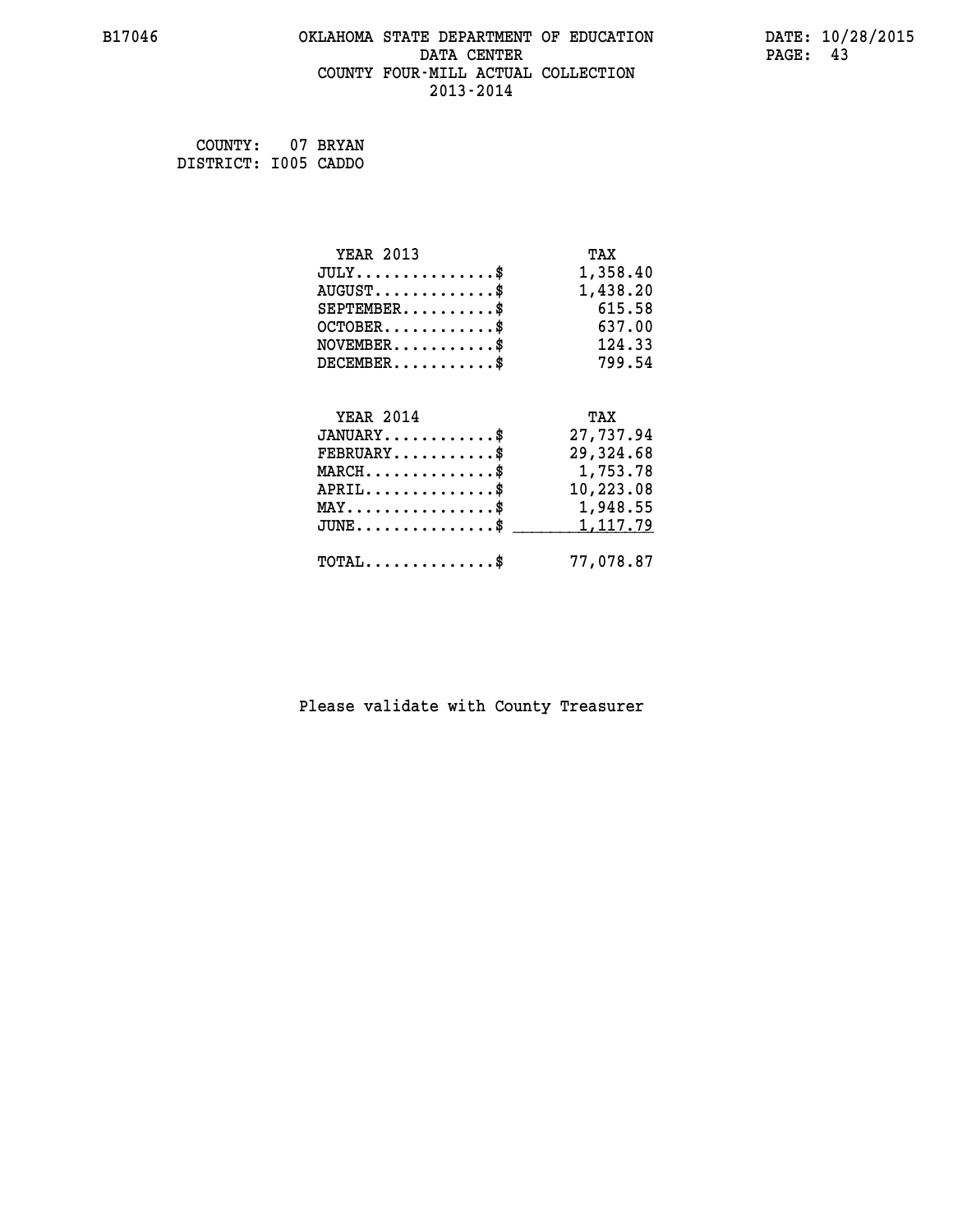#### **B17046 OKLAHOMA STATE DEPARTMENT OF EDUCATION DATE: 10/28/2015 DATA CENTER** PAGE: 44  **COUNTY FOUR-MILL ACTUAL COLLECTION 2013-2014**

 **COUNTY: 07 BRYAN DISTRICT: I040 BENNINGTON**

| <b>YEAR 2013</b>                               | TAX       |
|------------------------------------------------|-----------|
| $JULY$ \$                                      | 785.13    |
| $AUGUST$ \$                                    | 831.48    |
| $SEPTEMENT.$ \$                                | 351.70    |
| $OCTOBER$ \$                                   | 366.49    |
| $NOVEMBER$ \$                                  | 71.16     |
| $DECEMBER$ \$                                  | 443.07    |
|                                                |           |
| <b>YEAR 2014</b>                               | TAX       |
| $JANUARY$ \$                                   | 15,306.06 |
| $FEBRUARY$                                     | 16,181.97 |
| $MARCH$ \$                                     | 968.26    |
| $APRIL \ldots \ldots \ldots \ldots$ \$         | 5,641.84  |
| $\texttt{MAX} \dots \dots \dots \dots \dots \$ | 1,076.00  |
| $JUNE$ \$                                      | 617.55    |
| $TOTAL$ \$                                     | 42,640.71 |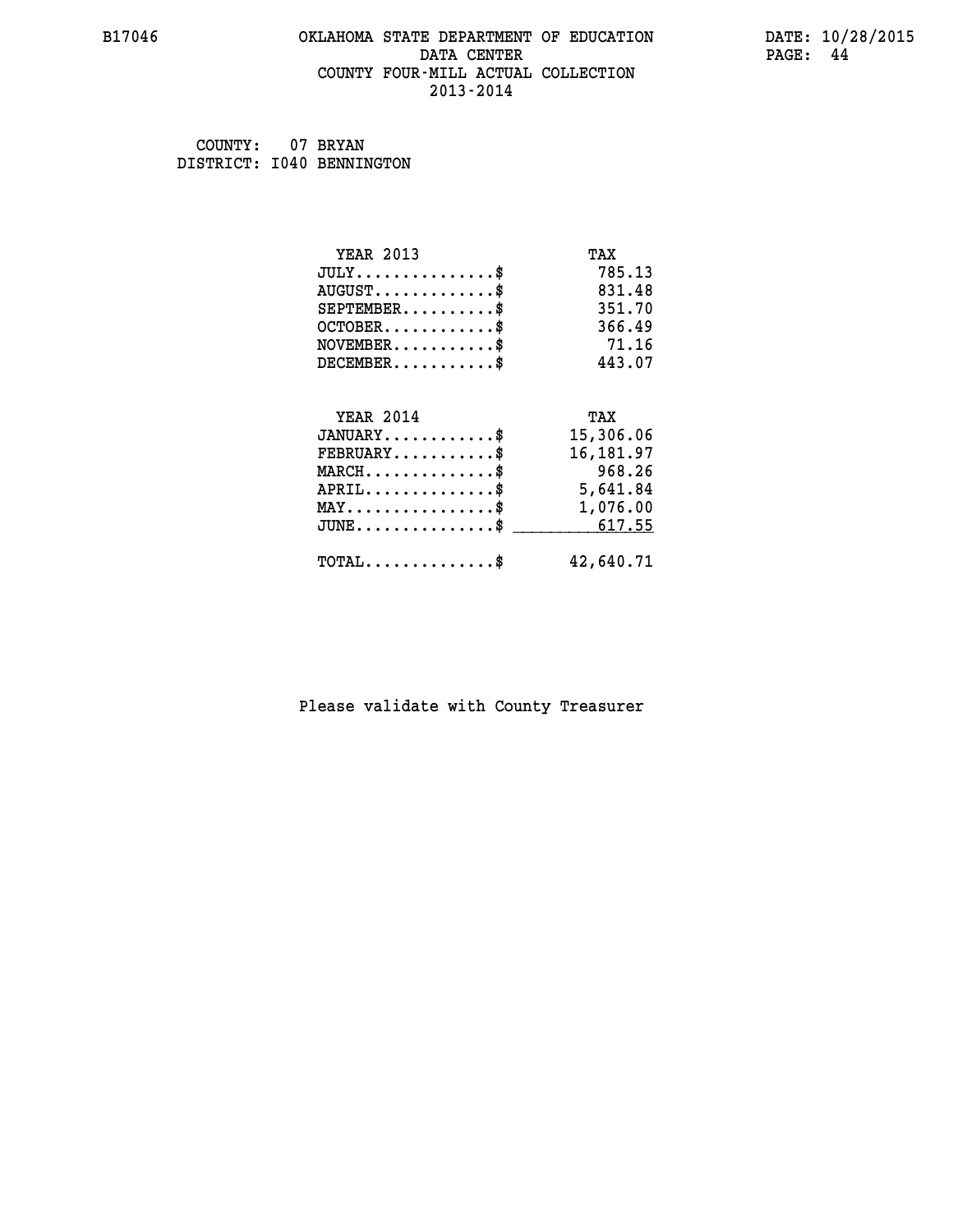#### **B17046 OKLAHOMA STATE DEPARTMENT OF EDUCATION DATE: 10/28/2015 DATA CENTER** PAGE: 45  **COUNTY FOUR-MILL ACTUAL COLLECTION 2013-2014**

 **COUNTY: 07 BRYAN DISTRICT: I048 CALERA**

| <b>YEAR 2013</b>                               | TAX        |
|------------------------------------------------|------------|
| $JULY$ \$                                      | 1,769.50   |
| $AUGUST$ \$                                    | 1,872.44   |
| $SEPTEMBER$ \$                                 | 798.49     |
| $OCTOBER$ \$                                   | 828.22     |
| $NOVEMBER$ \$                                  | 161.53     |
| $DECEMBER$ \$                                  | 1,047.58   |
|                                                |            |
| <b>YEAR 2014</b>                               | TAX        |
| $JANUARY$ \$                                   | 36,958.32  |
| $FEBRUARY$                                     | 39,074.46  |
| $MARCH$ \$                                     | 2,330.98   |
| $APRIL$ \$                                     | 13,617.51  |
| $\texttt{MAX} \dots \dots \dots \dots \dots \$ | 2,592.97   |
| $JUNE$ \$                                      | 1,482.57   |
| $\texttt{TOTAL} \dots \dots \dots \dots \$     | 102,534.57 |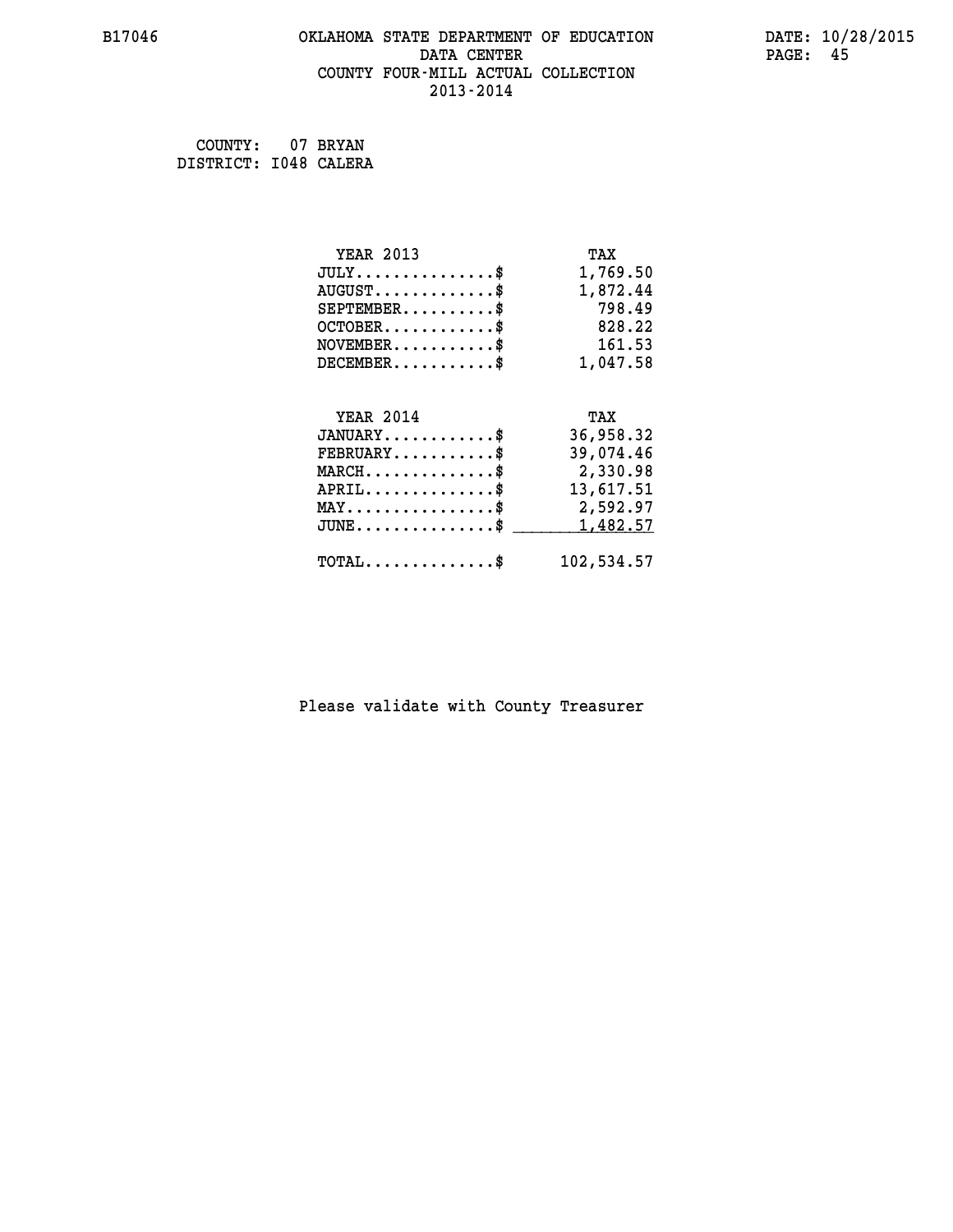#### **B17046 OKLAHOMA STATE DEPARTMENT OF EDUCATION DATE: 10/28/2015 DATA CENTER** PAGE: 46  **COUNTY FOUR-MILL ACTUAL COLLECTION 2013-2014**

 **COUNTY: 07 BRYAN DISTRICT: I072 DURANT**

| <b>YEAR 2013</b>                               | TAX        |
|------------------------------------------------|------------|
| $JULY$ \$                                      | 9,636.33   |
| $AUGUST$ \$                                    | 10,200.02  |
| $SEPTEMBER$ \$                                 | 4,341.51   |
| $OCTOBER$ \$                                   | 4,507.47   |
| $\texttt{NOVEMBER} \dots \dots \dots \$        | 878.01     |
| $DECEMBER$ \$                                  | 5,417.59   |
|                                                |            |
| <b>YEAR 2014</b>                               | TAX        |
| $JANUARY$ \$                                   | 199,175.40 |
| $FEBRUARY$                                     | 210,575.98 |
| $MARCH$ \$                                     | 12,566.92  |
| $APRIL$ \$                                     | 73,390.79  |
| $\texttt{MAX} \dots \dots \dots \dots \dots \$ | 13,976.79  |
| $JUNE$ $\text{\$}$                             | 7,895.83   |
| $\texttt{TOTAL} \dots \dots \dots \dots \$     | 552,562.64 |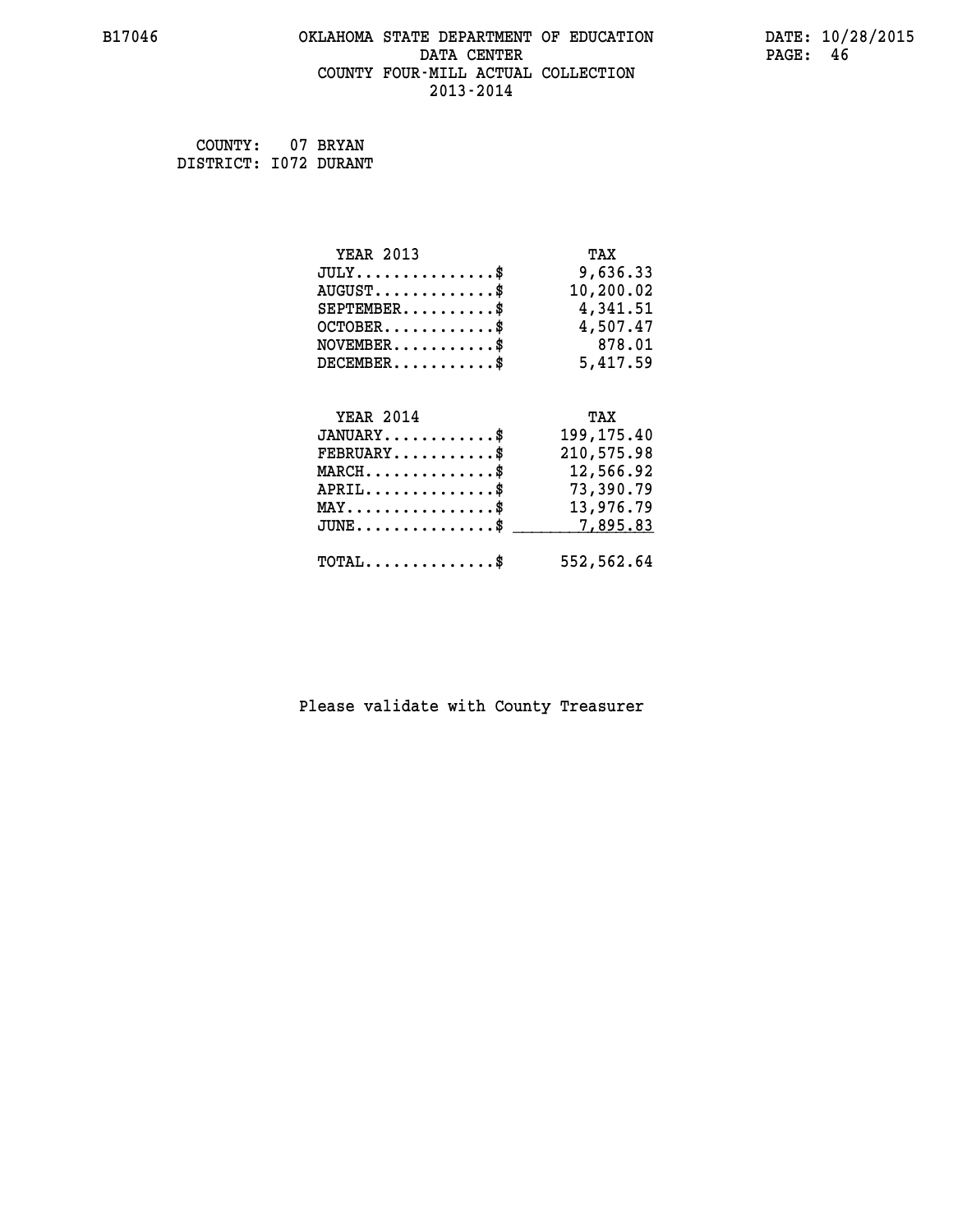#### **B17046 OKLAHOMA STATE DEPARTMENT OF EDUCATION DATE: 10/28/2015 DATA CENTER** PAGE: 47  **COUNTY FOUR-MILL ACTUAL COLLECTION 2013-2014**

 **COUNTY: 07 BRYAN**

 **\*\*\*\*\*\* TOTALS \*\*\*\*\*\***

| <b>YEAR 2013</b>              | TAX       |
|-------------------------------|-----------|
| $JULY \ldots \ldots \ldots \$ | 20,329.21 |
| $AUGUST$ \$                   | 21,513.16 |
| $SEPTEMBER$ $\$               | 9,180.88  |
| $OCTOBER$ \$                  | 9,519.49  |
| $NOVEMBER$ \$                 | 1,856.73  |
| $DECEMBER$                    | 11,796.58 |

## **YEAR 2014**

| <b>YEAR 2014</b>                                        | TAX        |
|---------------------------------------------------------|------------|
| $JANUARY$ \$                                            | 424,043.77 |
| $FEBRUARY$ \$                                           | 448,321.04 |
| $MARCH$                                                 | 26,753.79  |
| $APRIL$ \$                                              | 156,247.40 |
| $\texttt{MAX} \dots \dots \dots \dots \dots \$          | 29,754.57  |
| $JUNE \ldots \ldots \ldots \ldots$ \$ 16,919.86         |            |
| $\texttt{TOTAL} \dots \dots \dots \dots \$ 1,176,236.48 |            |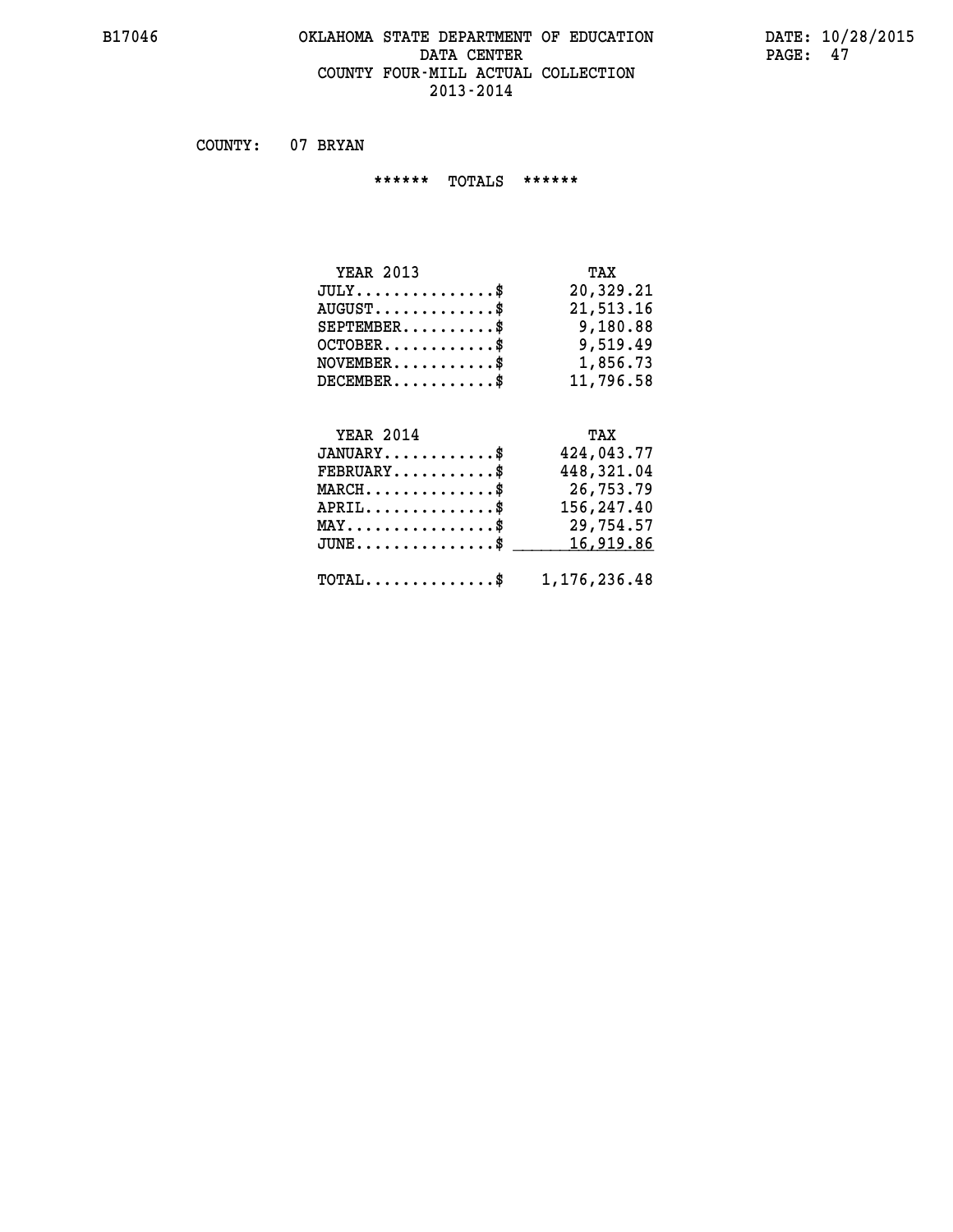#### **B17046 OKLAHOMA STATE DEPARTMENT OF EDUCATION DATE: 10/28/2015 DATA CENTER** PAGE: 48  **COUNTY FOUR-MILL ACTUAL COLLECTION 2013-2014**

 **COUNTY: 08 CADDO DISTRICT: I011 HYDRO-EAKLY**

| <b>YEAR 2013</b>                                   | TAX       |
|----------------------------------------------------|-----------|
| $JULY$ \$                                          | 2,813.91  |
| $AUGUST$ \$                                        | 249.96    |
| $SEPTEMBER$ \$                                     | 381.44    |
| $OCTOBER$ \$                                       | 111.43    |
| $NOVEMBER$ \$                                      | 66.26     |
| $DECEMBER$ \$                                      | 4,884.06  |
|                                                    |           |
| <b>YEAR 2014</b>                                   | TAX       |
| $JANUARY$                                          | 25,545.31 |
| $FEBRUARY$                                         | 9,506.32  |
| $MARCH$ \$                                         | 1,992.91  |
| $APRIL \ldots \ldots \ldots \ldots \$              | 9,773.12  |
| $\texttt{MAX} \dots \dots \dots \dots \dots \$     | 1,873.90  |
| $\texttt{JUNE} \dots \dots \dots \dots \texttt{S}$ | 450.39    |
| $\texttt{TOTAL} \dots \dots \dots \dots$ \$        | 57,649.01 |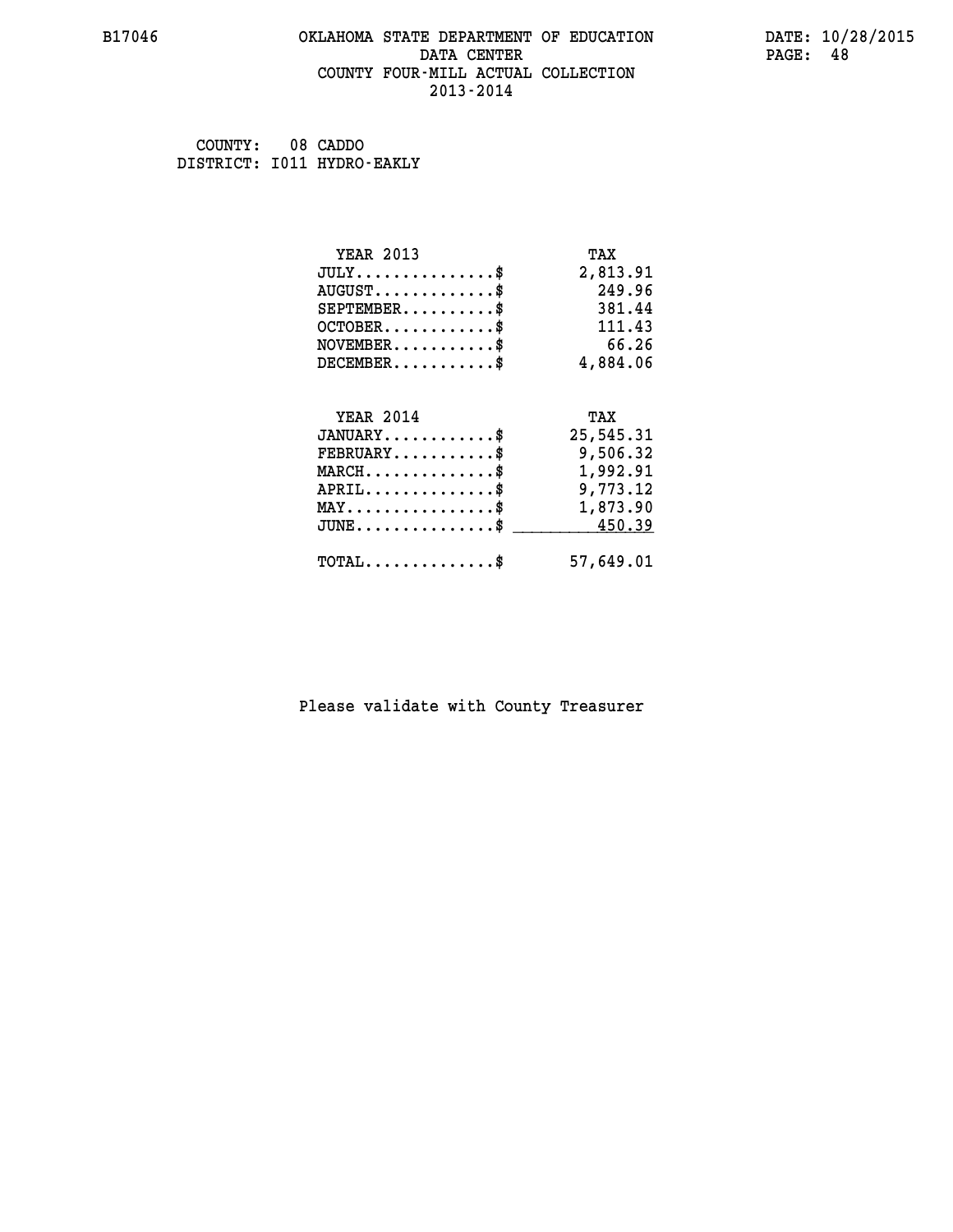#### **B17046 OKLAHOMA STATE DEPARTMENT OF EDUCATION DATE: 10/28/2015 DATA CENTER** PAGE: 49  **COUNTY FOUR-MILL ACTUAL COLLECTION 2013-2014**

 **COUNTY: 08 CADDO DISTRICT: I012 LOOKEBA SICKLES**

| <b>YEAR 2013</b>                    | TAX       |
|-------------------------------------|-----------|
| $JULY$ \$                           | 1,468.81  |
| $AUGUST$ \$                         | 130.26    |
| $SEPTEMBER$ \$                      | 198.80    |
| $OCTOBER$ \$                        | 58.06     |
| $NOVEMBER$ \$                       | 34.23     |
| $DECEMBER$ \$                       | 2,550.21  |
|                                     |           |
| <b>YEAR 2014</b>                    | TAX       |
| $JANUARY$ \$                        | 13,339.14 |
| $FEBRUARY$                          | 4,963.86  |
| $MARCH$ \$                          | 1,040.54  |
|                                     | 5,102.96  |
| $APRIL$ \$                          |           |
| $MAX \dots \dots \dots \dots \dots$ | 978.17    |
| $JUNE$ \$                           | 235.02    |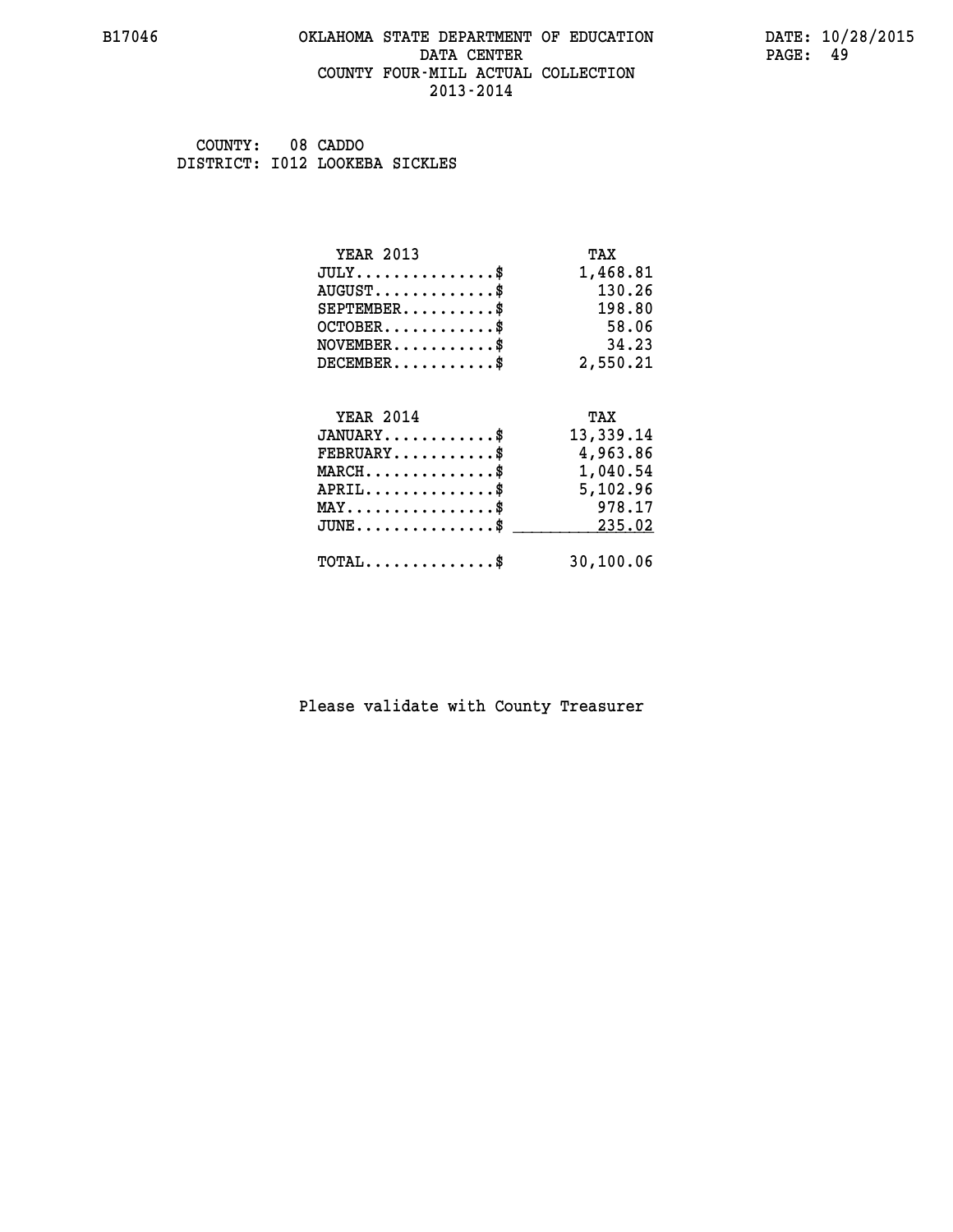#### **B17046 OKLAHOMA STATE DEPARTMENT OF EDUCATION DATE: 10/28/2015 DATA CENTER** PAGE: 50  **COUNTY FOUR-MILL ACTUAL COLLECTION 2013-2014**

 **COUNTY: 08 CADDO DISTRICT: I020 ANADARKO**

| <b>YEAR 2013</b>                           | TAX         |
|--------------------------------------------|-------------|
| $JULY$ \$                                  | 10,879.20   |
| $AUGUST$ \$                                | 992.86      |
| $SEPTEMENT.$ \$                            | 1,519.81    |
| $OCTOBER$ \$                               | 437.48      |
| $NOVEMBER$ \$                              | 263.30      |
| $DECEMBER$ \$                              | 20, 117.56  |
|                                            |             |
| <b>YEAR 2014</b>                           | TAX         |
| $JANUARY$ \$                               | 105,258.05  |
| $FEBRUARY$                                 | 39, 164. 16 |
| $MARCH$ \$                                 | 8,205.31    |
| $APRIL$ \$                                 | 40,258.87   |
| $MAX \dots \dots \dots \dots \dots$        | 7,712.24    |
| $JUNE$                                     | 1,852.10    |
| $\texttt{TOTAL} \dots \dots \dots \dots \$ | 236,660.94  |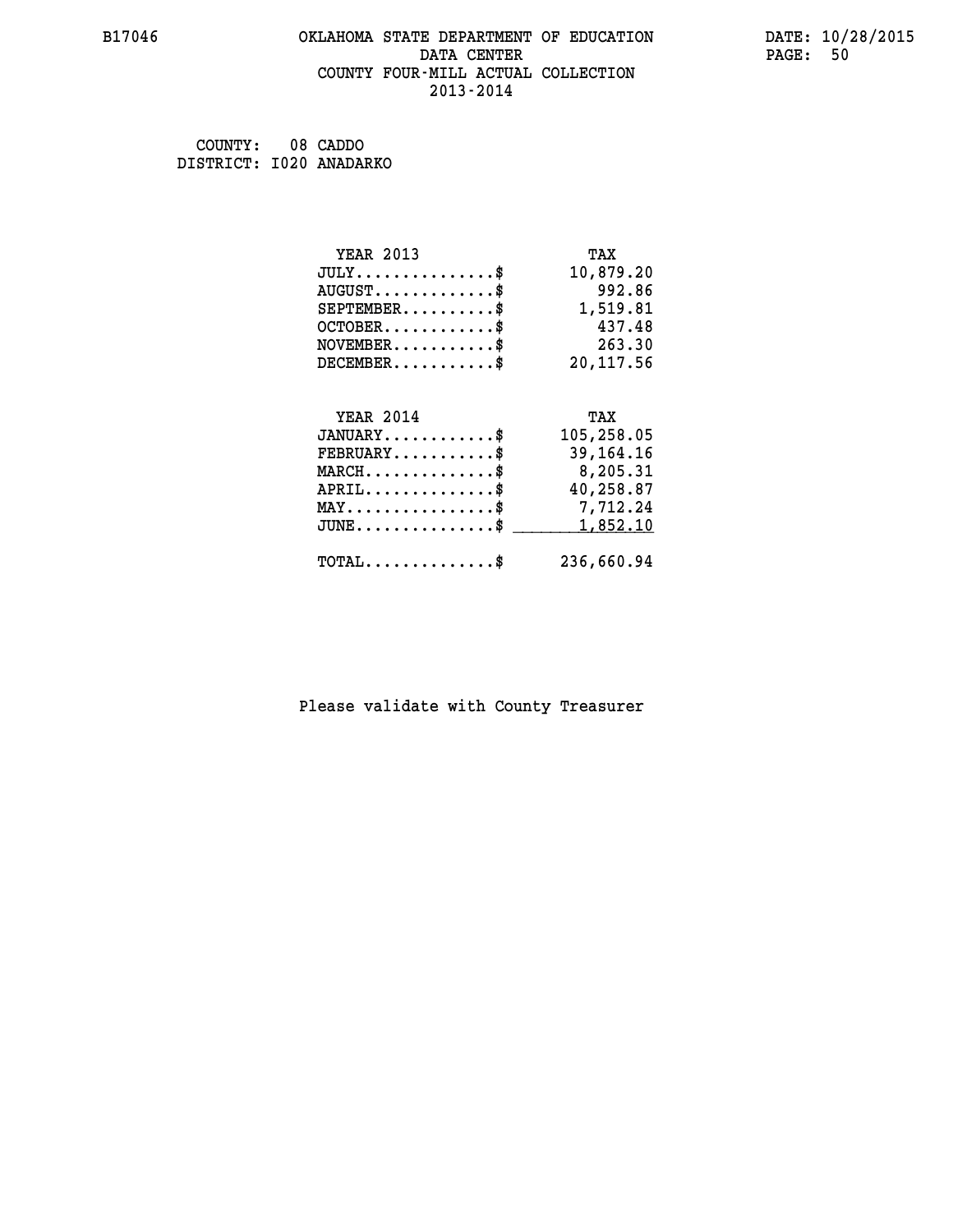#### **B17046 OKLAHOMA STATE DEPARTMENT OF EDUCATION DATE: 10/28/2015 DATA CENTER** PAGE: 51  **COUNTY FOUR-MILL ACTUAL COLLECTION 2013-2014**

 **COUNTY: 08 CADDO DISTRICT: I033 CARNEGIE**

| <b>YEAR 2013</b>                           | TAX       |
|--------------------------------------------|-----------|
| $JULY$ \$                                  | 3,535.21  |
| $AUGUST$ \$                                | 294.78    |
| $SEPTEMBER$ \$                             | 445.89    |
| $OCTOBER$ \$                               | 135.12    |
| $NOVEMENTER$ \$                            | 80.56     |
| $DECEMBER$ \$                              | 5,980.12  |
|                                            |           |
| <b>YEAR 2014</b>                           | TAX       |
| $JANUARY$ \$                               | 31,281.61 |
| $FEBRUARY$                                 | 11,640.34 |
| $MARCH$ \$                                 | 2,439.56  |
| $APRIL$ \$                                 | 11,967.22 |
| $MAX \dots \dots \dots \dots \dots$        | 2,294.31  |
| $JUNE$                                     | 10,141.08 |
| $\texttt{TOTAL} \dots \dots \dots \dots \$ | 80,235.80 |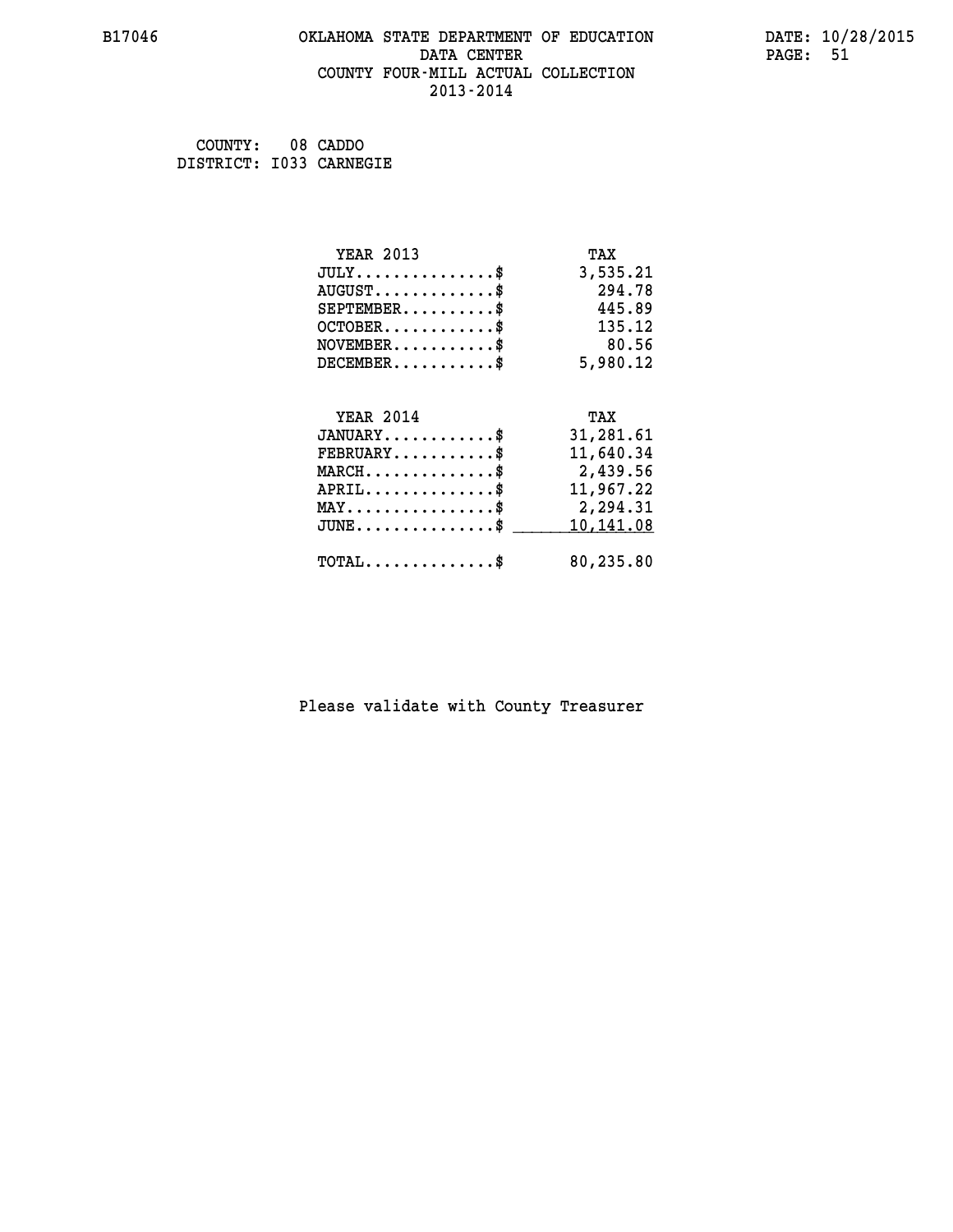#### **B17046 OKLAHOMA STATE DEPARTMENT OF EDUCATION DATE: 10/28/2015 DATA CENTER** PAGE: 52  **COUNTY FOUR-MILL ACTUAL COLLECTION 2013-2014**

 **COUNTY: 08 CADDO DISTRICT: I056 BOONE-APACHE**

| <b>YEAR 2013</b>                               | TAX         |
|------------------------------------------------|-------------|
| $JULY$ \$                                      | 3,413.91    |
| $AUGUST$ \$                                    | 297.13      |
| $SEPTEMBER$ \$                                 | 451.88      |
| $OCTOBER$ \$                                   | 133.70      |
| $NOVEMBER$ \$                                  | 80.08       |
| $DECEMBER$ \$                                  | 5,766.15    |
| <b>YEAR 2014</b>                               | TAX         |
|                                                |             |
| $JANUARY$ \$                                   | 30, 154. 47 |
| $FEBRUARY$                                     | 11,222.35   |
| $MARCH$ \$                                     | 2,353.18    |
| $APRIL$ \$                                     | 11,538.41   |
| $\texttt{MAX} \dots \dots \dots \dots \dots \$ | 2,213.70    |
| $JUNE$                                         | 9,776.44    |
| $\texttt{TOTAL} \dots \dots \dots \dots \$     | 77,401.40   |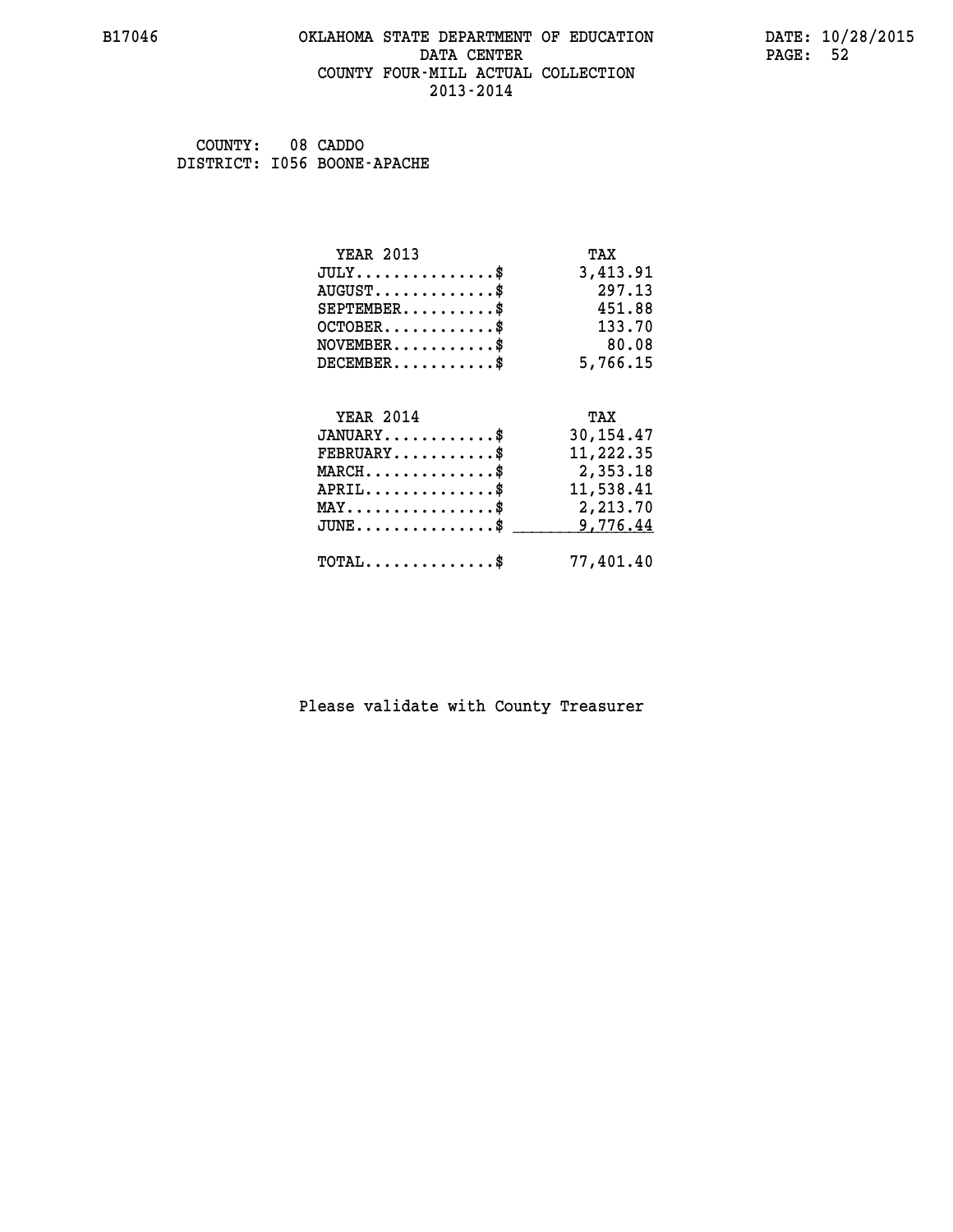#### **B17046 OKLAHOMA STATE DEPARTMENT OF EDUCATION DATE: 10/28/2015 DATA CENTER** PAGE: 53  **COUNTY FOUR-MILL ACTUAL COLLECTION 2013-2014**

 **COUNTY: 08 CADDO DISTRICT: I064 CYRIL**

| <b>YEAR 2013</b>                                 | TAX       |
|--------------------------------------------------|-----------|
| $JULY$ \$                                        | 2,025.83  |
| $AUGUST$ \$                                      | 180.77    |
| $SEPTEMBER$ \$                                   | 275.86    |
| $OCTOBER$ \$                                     | 80.44     |
| $NOVEMBER$ \$                                    | 48.21     |
| $DECEMBER$ \$                                    | 3,503.54  |
|                                                  |           |
| <b>YEAR 2014</b>                                 | TAX       |
| $JANUARY$ \$                                     | 18,323.24 |
| $FEBRUARY$                                       | 6,819.01  |
| $MARCH$ \$                                       | 1,429.73  |
| $APRIL \ldots \ldots \ldots \ldots \$            | 7,010.71  |
| $\texttt{MAX} \dots \dots \dots \dots \dots \$   | 1,344.65  |
| $\texttt{JUNE} \dots \dots \dots \dots \dots \$$ | 323.42    |
| $\texttt{TOTAL} \dots \dots \dots \dots \$       | 41,365.41 |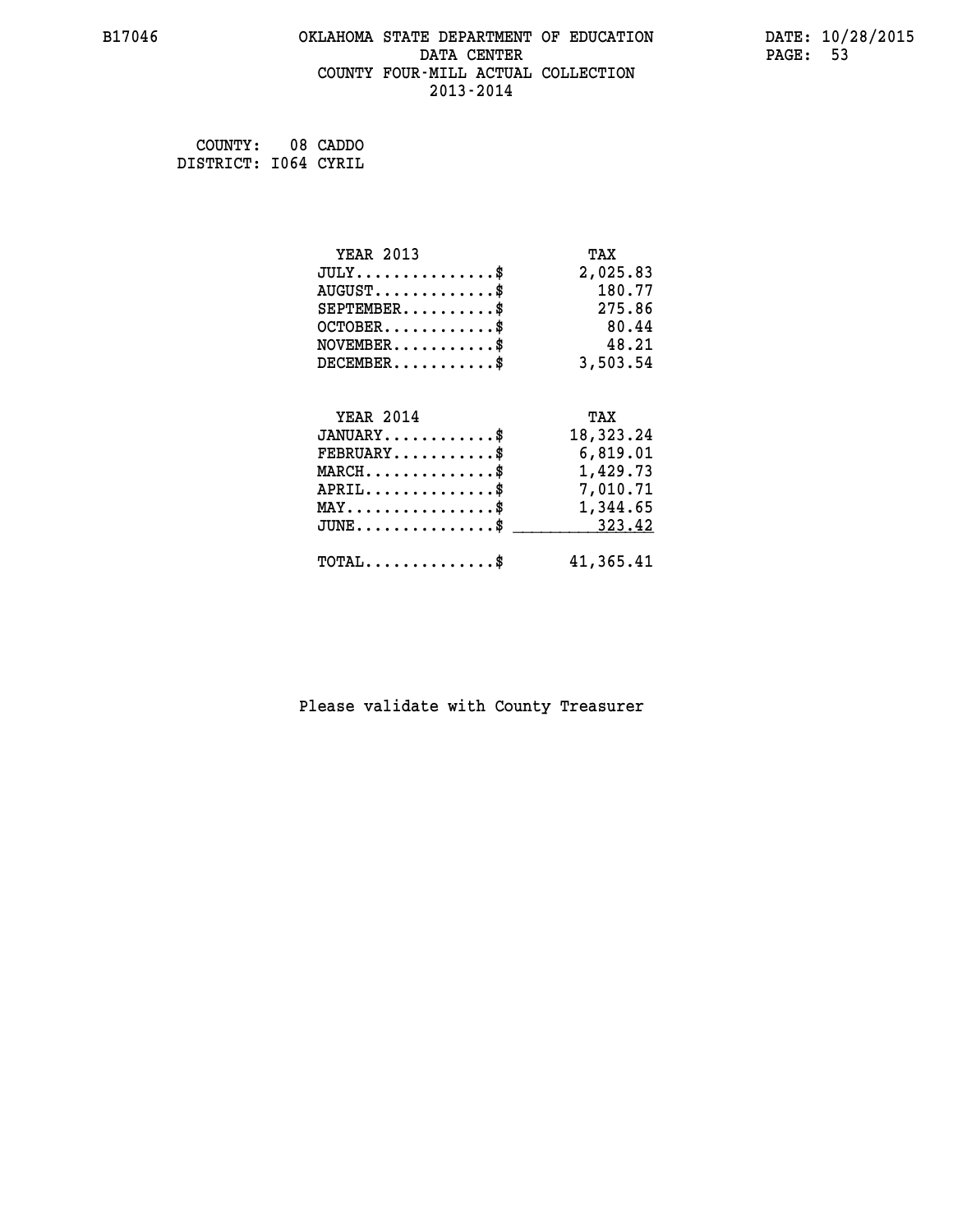#### **B17046 OKLAHOMA STATE DEPARTMENT OF EDUCATION DATE: 10/28/2015 DATA CENTER** PAGE: 54  **COUNTY FOUR-MILL ACTUAL COLLECTION 2013-2014**

 **COUNTY: 08 CADDO DISTRICT: I086 GRACEMONT**

| <b>YEAR 2013</b>                           | TAX       |
|--------------------------------------------|-----------|
| $JULY$ \$                                  | 946.05    |
| $AUGUST$ \$                                | 84.20     |
| $SEPTEMENT.$ \$                            | 128.36    |
| $OCTOBER$ \$                               | 37.51     |
| $NOVEMBER$ \$                              | 22.50     |
| $DECEMBER$ \$                              | 1,531.81  |
|                                            |           |
| <b>YEAR 2014</b>                           | TAX       |
| $JANUARY$ \$                               | 8,006.81  |
| $FEBRUARY$                                 | 2,980.53  |
| $MARCH$ \$                                 | 625.55    |
| $APRIL$ \$                                 | 3,065.03  |
| $MAX \dots \dots \dots \dots \dots$        | 588.81    |
| $JUNE$ \$                                  | 141.89    |
| $\texttt{TOTAL} \dots \dots \dots \dots \$ | 18,159.05 |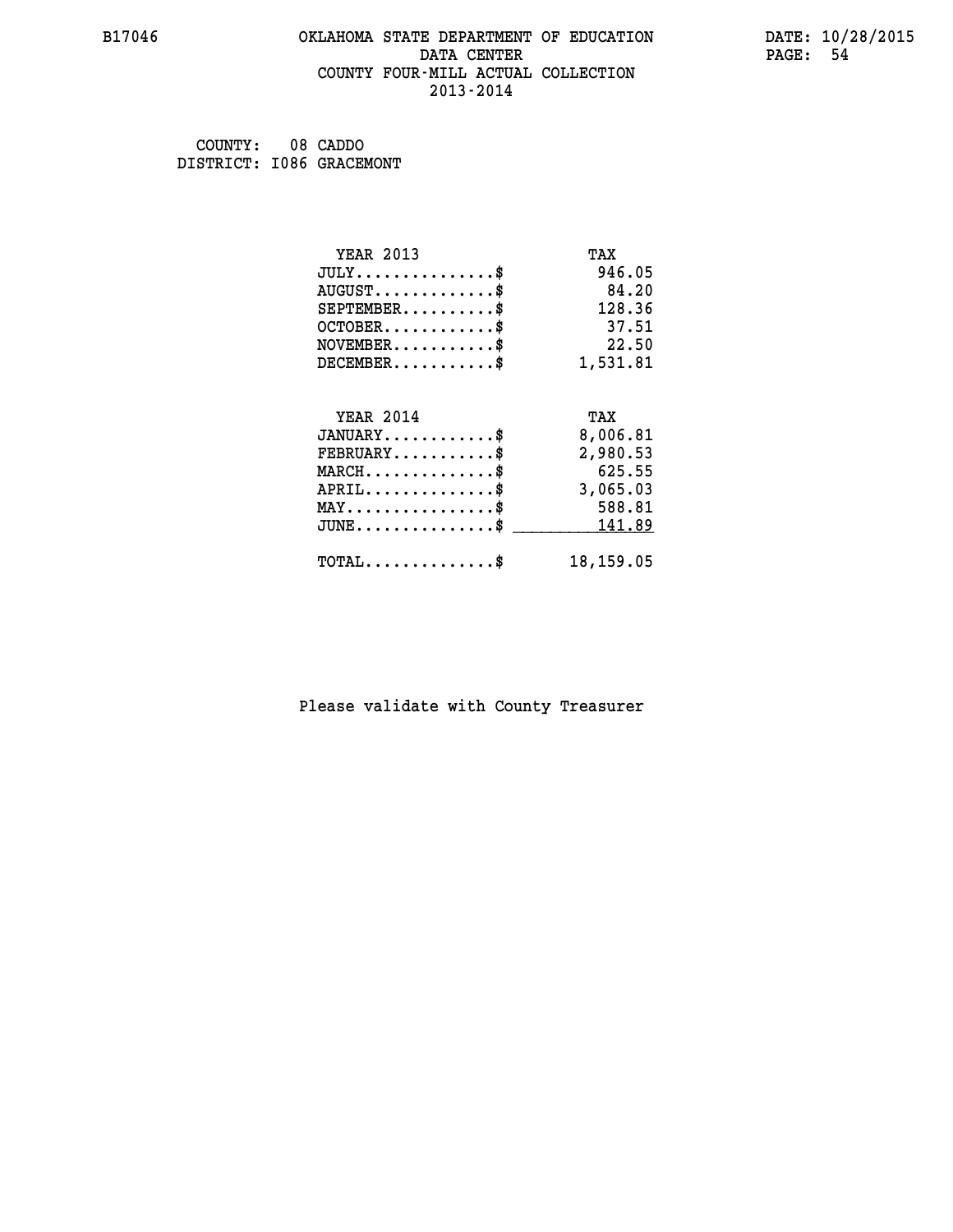#### **B17046 OKLAHOMA STATE DEPARTMENT OF EDUCATION DATE: 10/28/2015 DATA CENTER** PAGE: 55  **COUNTY FOUR-MILL ACTUAL COLLECTION 2013-2014**

 **COUNTY: 08 CADDO DISTRICT: I160 CEMENT**

| <b>YEAR 2013</b>                                 | TAX       |
|--------------------------------------------------|-----------|
| $JULY$ \$                                        | 1,488.01  |
| $AUGUST$ \$                                      | 129.44    |
| $SEPTEMBER$ \$                                   | 196.76    |
| $OCTOBER$ \$                                     | 58.24     |
| $\texttt{NOVEMBER} \dots \dots \dots \$          | 35.41     |
| $DECEMBER$ \$                                    | 2,681.83  |
|                                                  |           |
| <b>YEAR 2014</b>                                 | TAX       |
| $JANUARY$ \$                                     | 14,031.67 |
| $FEBRUARY$                                       | 5,220.86  |
| $\texttt{MARCH}\ldots\ldots\ldots\ldots\text{*}$ | 1,093.74  |
| $APRIL \ldots \ldots \ldots \ldots \$            | 5,367.26  |
| $\texttt{MAX} \dots \dots \dots \dots \dots \$   | 1,028.46  |
| $\texttt{JUNE} \dots \dots \dots \dots \dots \$$ | 246.48    |
| $\texttt{TOTAL} \dots \dots \dots \dots$         | 31,578.16 |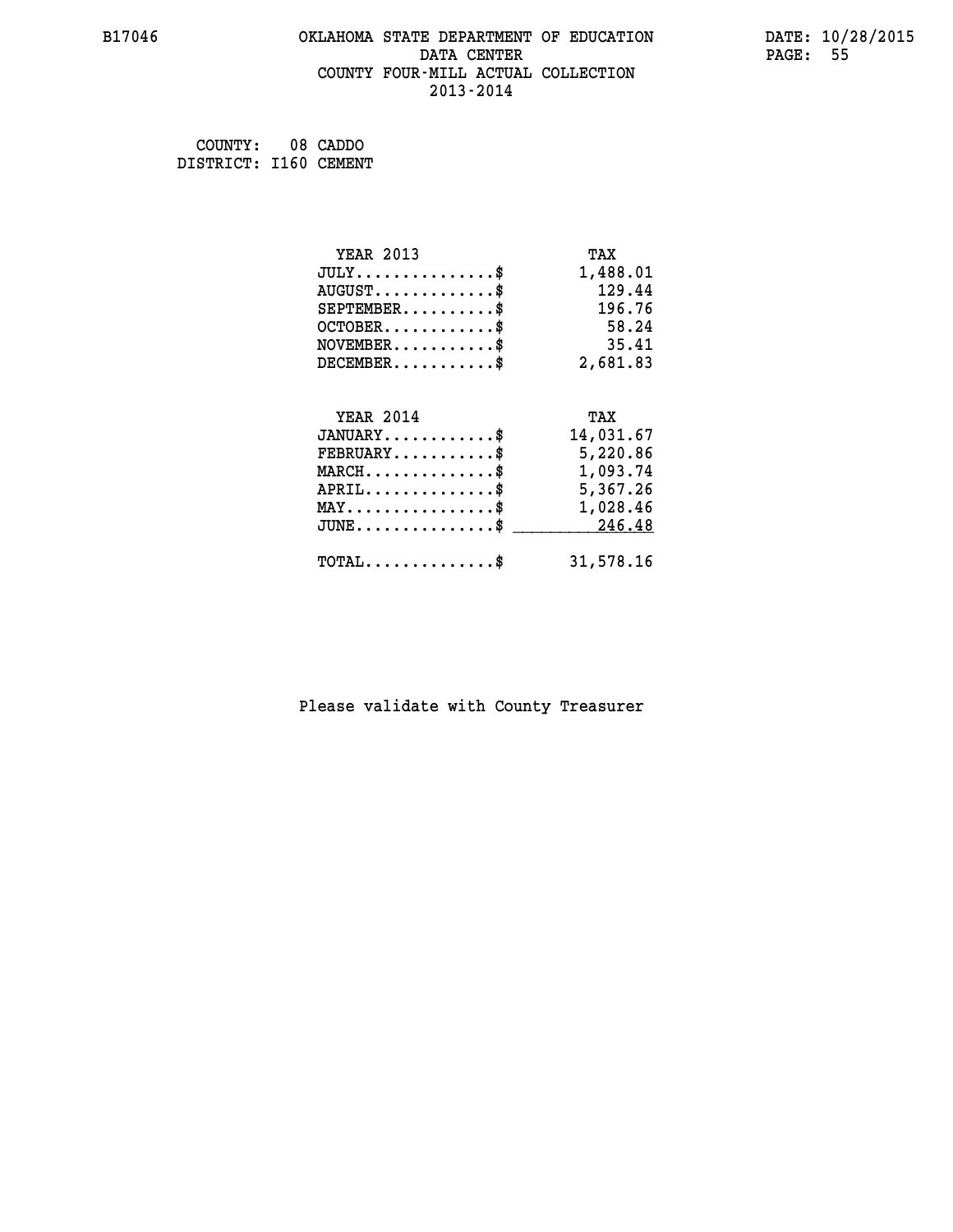#### **B17046 OKLAHOMA STATE DEPARTMENT OF EDUCATION DATE: 10/28/2015 DATA CENTER** PAGE: 56  **COUNTY FOUR-MILL ACTUAL COLLECTION 2013-2014**

 **COUNTY: 08 CADDO DISTRICT: I161 HINTON**

| <b>YEAR 2013</b>                               | TAX       |
|------------------------------------------------|-----------|
| $JULY$ \$                                      | 4,118.13  |
| $AUGUST$ \$                                    | 357.30    |
| $SEPTEMBER$ \$                                 | 543.46    |
| $OCTOBER$ \$                                   | 161.05    |
| $\texttt{NOVEMBER} \dots \dots \dots \$        | 96.41     |
| $DECEMBER$ \$                                  | 7,136.73  |
|                                                |           |
| <b>YEAR 2014</b>                               | TAX       |
| $JANUARY$ \$                                   | 37,330.36 |
| $FEBRUARY$                                     | 13,891.47 |
| $MARCH$ \$                                     | 2,911.65  |
| $APRIL \ldots \ldots \ldots \ldots$            | 14,281.52 |
| $\texttt{MAX} \dots \dots \dots \dots \dots \$ | 2,738.26  |
| $JUNE \ldots \ldots \ldots \ldots \ast$        | 655.45    |
| $\texttt{TOTAL} \dots \dots \dots \dots \$     | 84,221.79 |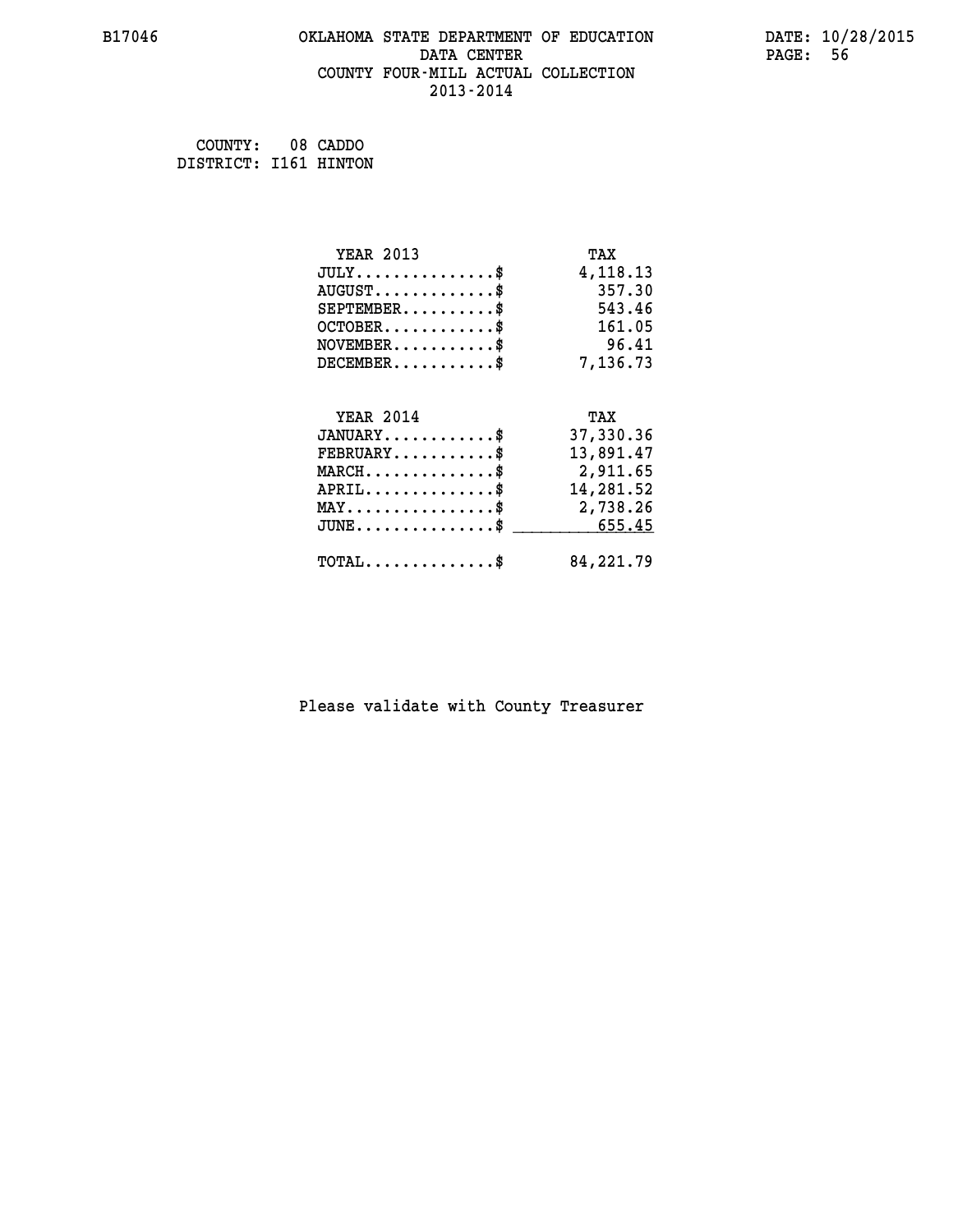#### **B17046 OKLAHOMA STATE DEPARTMENT OF EDUCATION DATE: 10/28/2015 DATA CENTER** PAGE: 57  **COUNTY FOUR-MILL ACTUAL COLLECTION 2013-2014**

 **COUNTY: 08 CADDO DISTRICT: I167 FORT COBB-BROXTON**

| <b>YEAR 2013</b>                               | TAX        |
|------------------------------------------------|------------|
| $JULY$ \$                                      | 2,030.08   |
| $AUGUST$ \$                                    | 178.77     |
| $SEPTEMBER$ \$                                 | 272.41     |
| $OCTOBER$ \$                                   | 79.99      |
| $NOVEMBER$ \$                                  | 47.93      |
| $DECEMBER$ \$                                  | 3,673.48   |
|                                                |            |
| <b>YEAR 2014</b>                               | TAX        |
| $JANUARY$ \$                                   | 19,220.64  |
| $FEBRUARY$                                     | 7,151.46   |
| $MARCH$ \$                                     | 1,498.18   |
| $APRIL \ldots \ldots \ldots \ldots \$          | 7,351.37   |
| $\texttt{MAX} \dots \dots \dots \dots \dots \$ | 1,408.24   |
| $JUNE$ \$                                      | 340.07     |
| $\texttt{TOTAL} \dots \dots \dots \dots \$     | 43, 252.62 |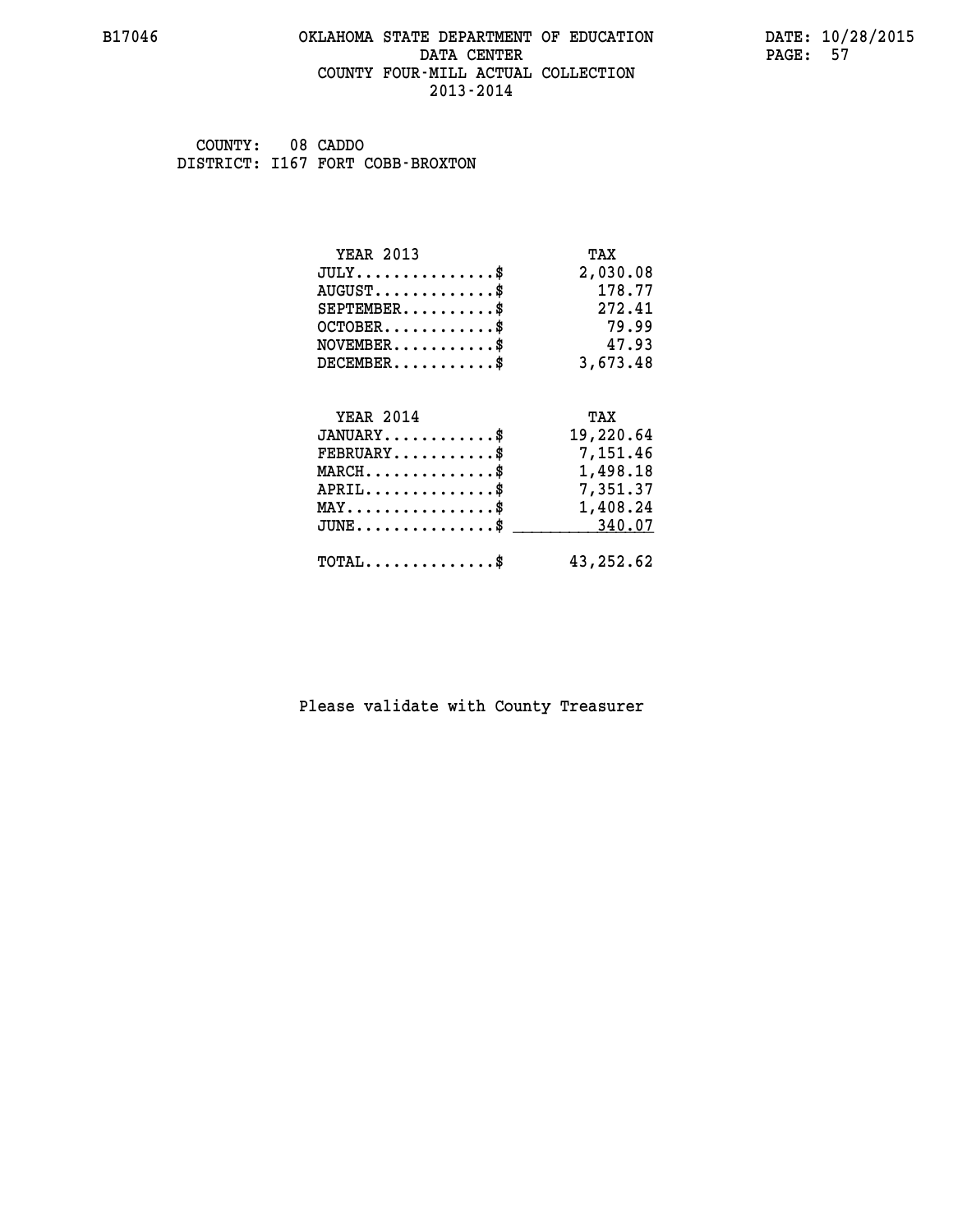#### **B17046 OKLAHOMA STATE DEPARTMENT OF EDUCATION DATE: 10/28/2015 DATA CENTER** PAGE: 58  **COUNTY FOUR-MILL ACTUAL COLLECTION 2013-2014**

 **COUNTY: 08 CADDO DISTRICT: I168 BINGER-ONEY**

| <b>YEAR 2013</b>                               | TAX       |
|------------------------------------------------|-----------|
| $JULY$ \$                                      | 1,951.78  |
| $AUGUST$ \$                                    | 166.30    |
| $SEPTEMENT.$ \$                                | 252.30    |
| $OCTOBER$ \$                                   | 75.51     |
| $NOVEMBER$ \$                                  | 45.98     |
| $DECEMBER$ \$                                  | 3,855.37  |
|                                                |           |
| <b>YEAR 2014</b>                               | TAX       |
| $JANUARY$                                      | 20,187.88 |
| $FEBRUARY$                                     | 7,508.60  |
| $MARCH$ \$                                     | 1,570.68  |
| $APRIL \ldots \ldots \ldots \ldots \$          | 7,716.77  |
| $\texttt{MAX} \dots \dots \dots \dots \dots \$ | 1,475.32  |
| $JUNE$ \$                                      | 6,543.26  |
| $\texttt{TOTAL} \dots \dots \dots \dots \$     | 51,349.75 |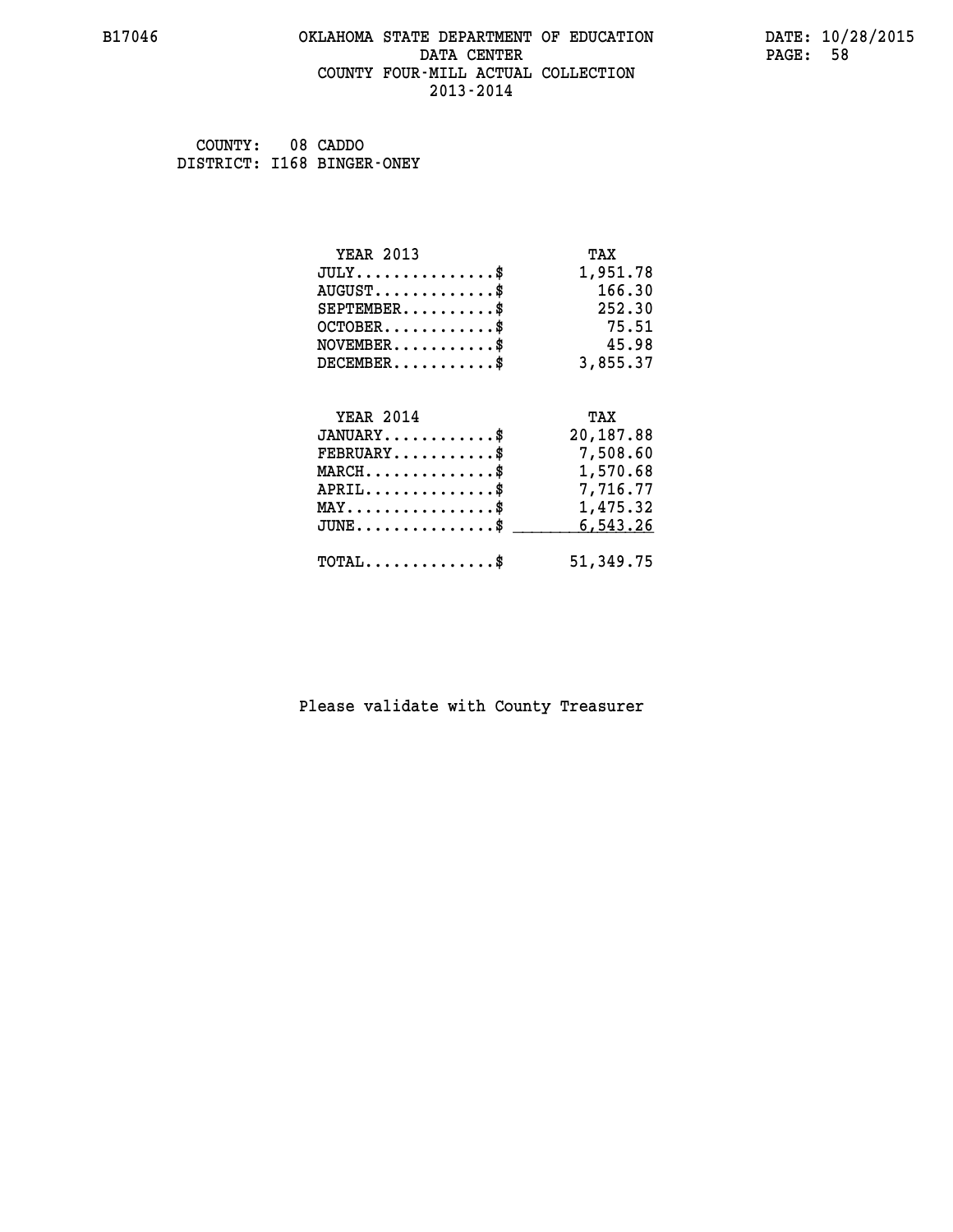#### **B17046 OKLAHOMA STATE DEPARTMENT OF EDUCATION DATE: 10/28/2015 DATA CENTER** PAGE: 59  **COUNTY FOUR-MILL ACTUAL COLLECTION 2013-2014**

 **COUNTY: 08 CADDO**

 **\*\*\*\*\*\* TOTALS \*\*\*\*\*\***

| <b>YEAR 2013</b>                     | TAX       |
|--------------------------------------|-----------|
| $JULY \ldots \ldots \ldots \ldots \$ | 34,670.92 |
| $AUGUST$ \$                          | 3,061.77  |
| $SEPTEMBER$                          | 4,666.97  |
| $OCTOBER$ \$                         | 1,368.53  |
| $NOVEMBER$ \$                        | 820.87    |
| $DECEMBER$                           | 61,680.86 |

## **YEAR 2014**

| <b>YEAR 2014</b>                           | TAX          |
|--------------------------------------------|--------------|
| $JANUARY$ \$                               | 322,679.18   |
| $FEBRUARY$ \$                              | 120,068.96   |
| $MARCH$ \$                                 | 25, 161.03   |
| $APRIL$ \$                                 | 123, 433. 24 |
| $MAX \dots \dots \dots \dots \$            | 23,656.06    |
| $JUNE$ \$                                  | 30,705.60    |
| $\texttt{TOTAL} \dots \dots \dots \dots \$ | 751,973.99   |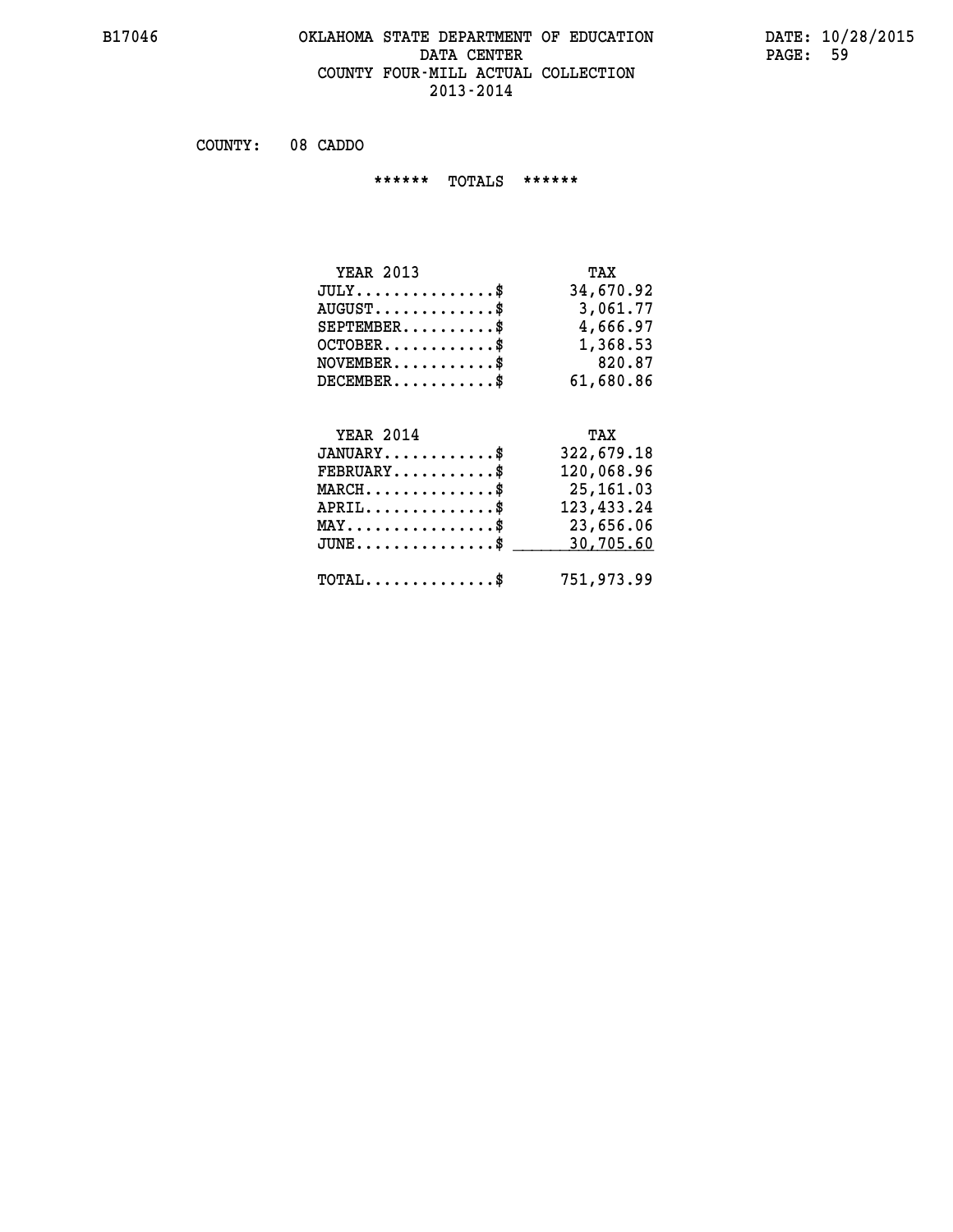#### **B17046 OKLAHOMA STATE DEPARTMENT OF EDUCATION DATE: 10/28/2015 DATA CENTER** PAGE: 60  **COUNTY FOUR-MILL ACTUAL COLLECTION 2013-2014**

 **COUNTY: 09 CANADIAN DISTRICT: C029 RIVERSIDE**

| <b>YEAR 2013</b>                           | TAX       |
|--------------------------------------------|-----------|
| $JULY$ \$                                  | 78.93     |
| $AUGUST$ \$                                | 62.15     |
| $SEPTEMENT.$ \$                            | 43.01     |
| $OCTOBER$ \$                               | 41.05     |
| $NOVEMBER$ \$                              | 263.37    |
| $DECEMBER$ \$                              | 21,424.85 |
|                                            |           |
| <b>YEAR 2014</b>                           | TAX       |
| $JANUARY$                                  | 3,783.81  |
| $FEBRUARY$                                 | 599.03    |
| $MARCH$ \$                                 | 3,304.51  |
| $APRIL$ \$                                 | 809.95    |
| $MAX \dots \dots \dots \dots \dots$        | 787.39    |
| $JUNE$ \$                                  | 1,351.91  |
| $\texttt{TOTAL} \dots \dots \dots \dots \$ | 32,549.96 |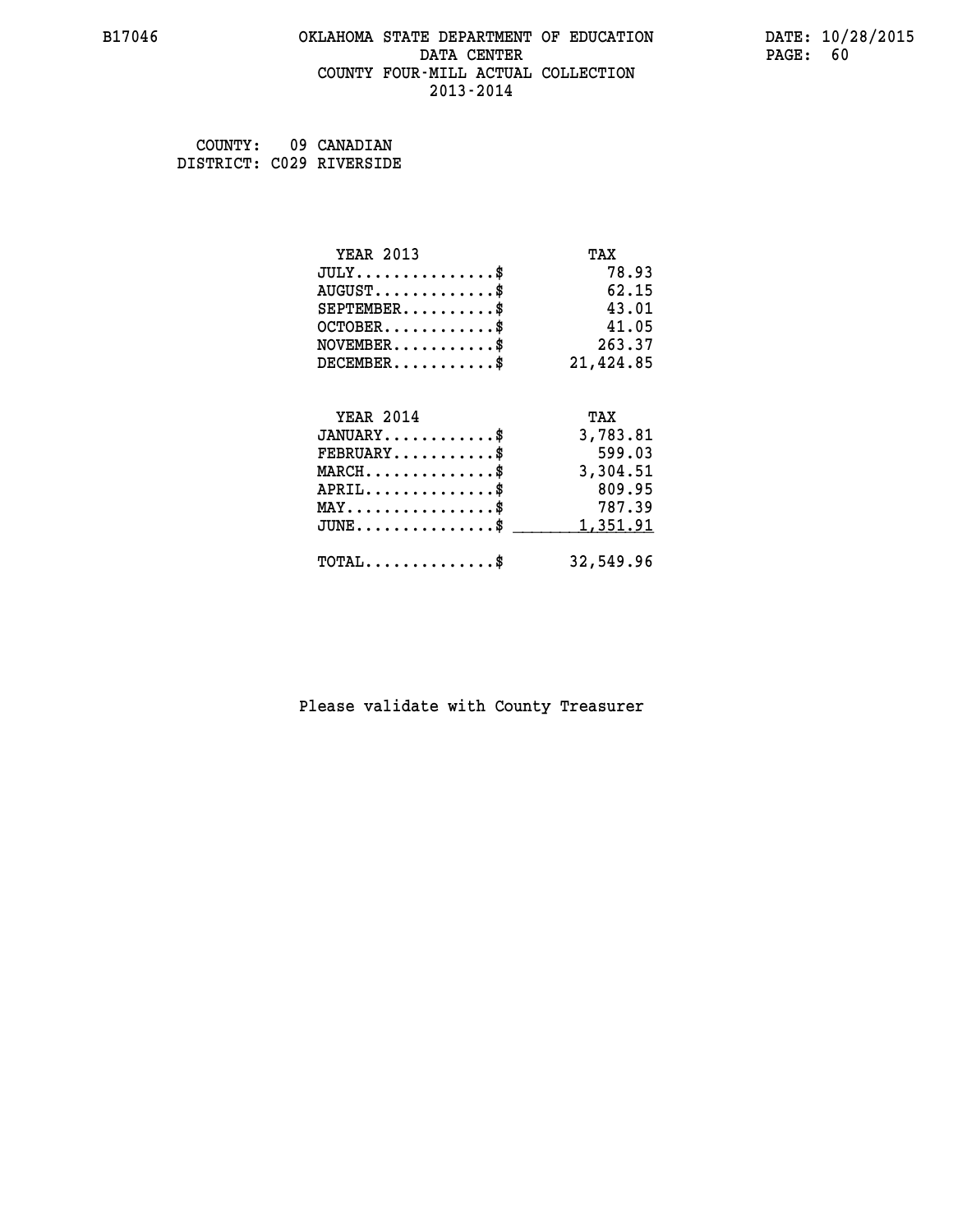#### **B17046 OKLAHOMA STATE DEPARTMENT OF EDUCATION DATE: 10/28/2015 DATA CENTER** PAGE: 61  **COUNTY FOUR-MILL ACTUAL COLLECTION 2013-2014**

 **COUNTY: 09 CANADIAN DISTRICT: C031 BANNER**

| <b>YEAR 2013</b>                                 | TAX         |
|--------------------------------------------------|-------------|
| $JULY$ \$                                        | 137.36      |
| $AUGUST$ \$                                      | 77.33       |
| $SEPTEMBER$ \$                                   | 67.73       |
| $OCTOBER$ \$                                     | 46.88       |
| $NOVEMBER$ \$                                    | 44.75       |
| $DECEMBER$ \$                                    | 287.04      |
|                                                  |             |
| <b>YEAR 2014</b>                                 | TAX         |
| $JANUARY$ \$                                     | 23, 352. 17 |
| $FEBRUARY$                                       | 4,124.18    |
| $MARCH$ \$                                       | 652.91      |
| $APRIL$ \$                                       | 3,601.77    |
| $MAX \dots \dots \dots \dots \dots$              | 882.80      |
| $\texttt{JUNE} \dots \dots \dots \dots \dots \$$ | 858.22      |
| $TOTAL$ \$                                       | 34, 133. 14 |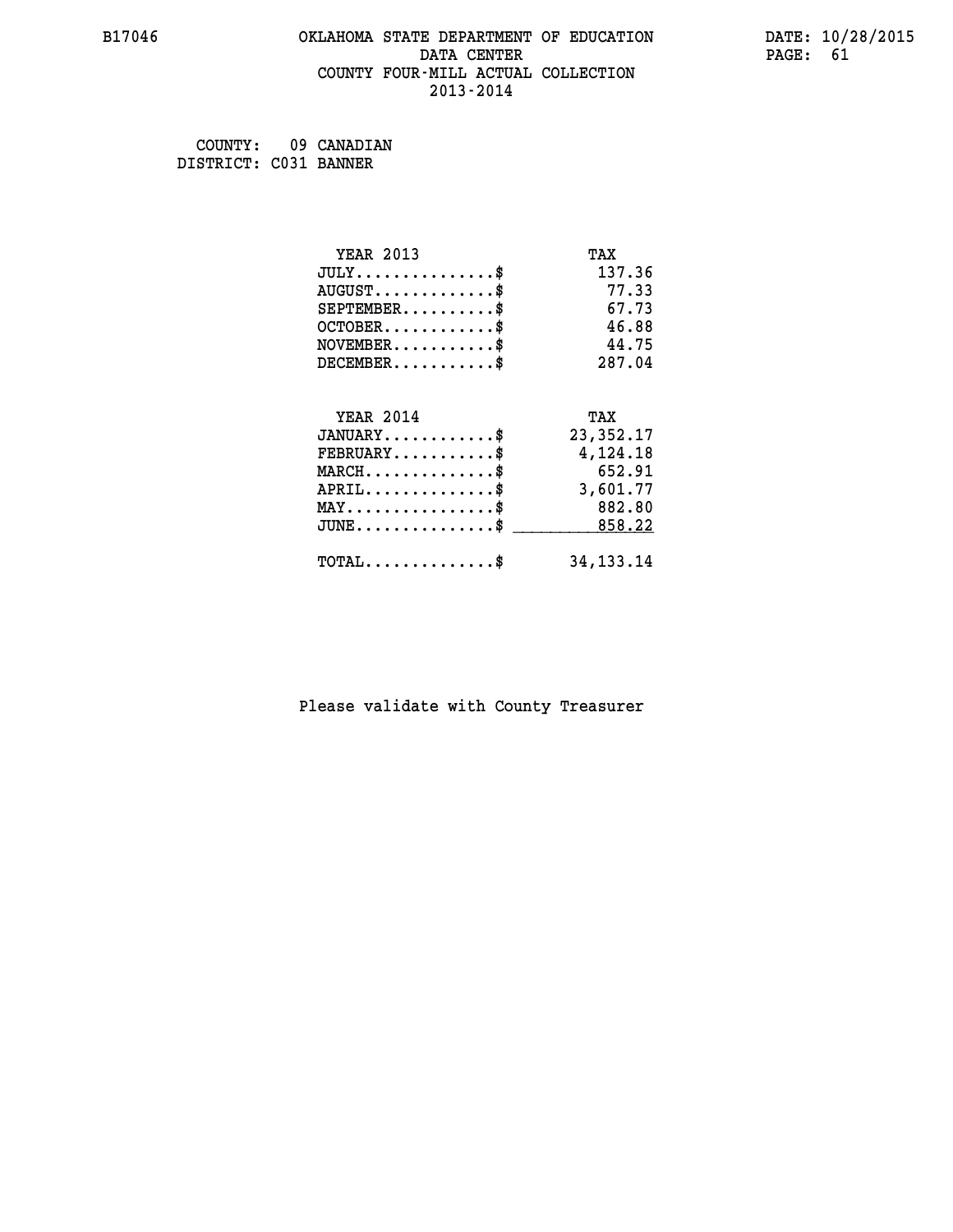#### **B17046 OKLAHOMA STATE DEPARTMENT OF EDUCATION DATE: 10/28/2015 DATA CENTER** PAGE: 62  **COUNTY FOUR-MILL ACTUAL COLLECTION 2013-2014**

 **COUNTY: 09 CANADIAN DISTRICT: C070 DARLINGTON**

| <b>YEAR 2013</b>                                 | TAX       |
|--------------------------------------------------|-----------|
| $JULY$ \$                                        | 103.76    |
| $AUGUST$ \$                                      | 83.95     |
| $SEPTEMBER$ \$                                   | 58.12     |
| $OCTOBER$ \$                                     | 55.47     |
| $NOVEMBER.$ \$                                   | 355.77    |
| $DECEMBER$ \$                                    | 28,943.05 |
|                                                  |           |
| <b>YEAR 2014</b>                                 | TAX       |
| $JANUARY$ \$                                     | 5,111.57  |
| $FEBRUARY$                                       | 809.23    |
| $\texttt{MARCH}\ldots\ldots\ldots\ldots\cdots\$  | 4,464.08  |
| $APRIL \ldots \ldots \ldots \ldots$              | 1,094.17  |
| $\texttt{MAX} \dots \dots \dots \dots \dots \$   | 1,063.68  |
| $\texttt{JUNE} \dots \dots \dots \dots \dots \$$ | 1,826.33  |
| $\texttt{TOTAL} \dots \dots \dots \dots \$       | 43,969.18 |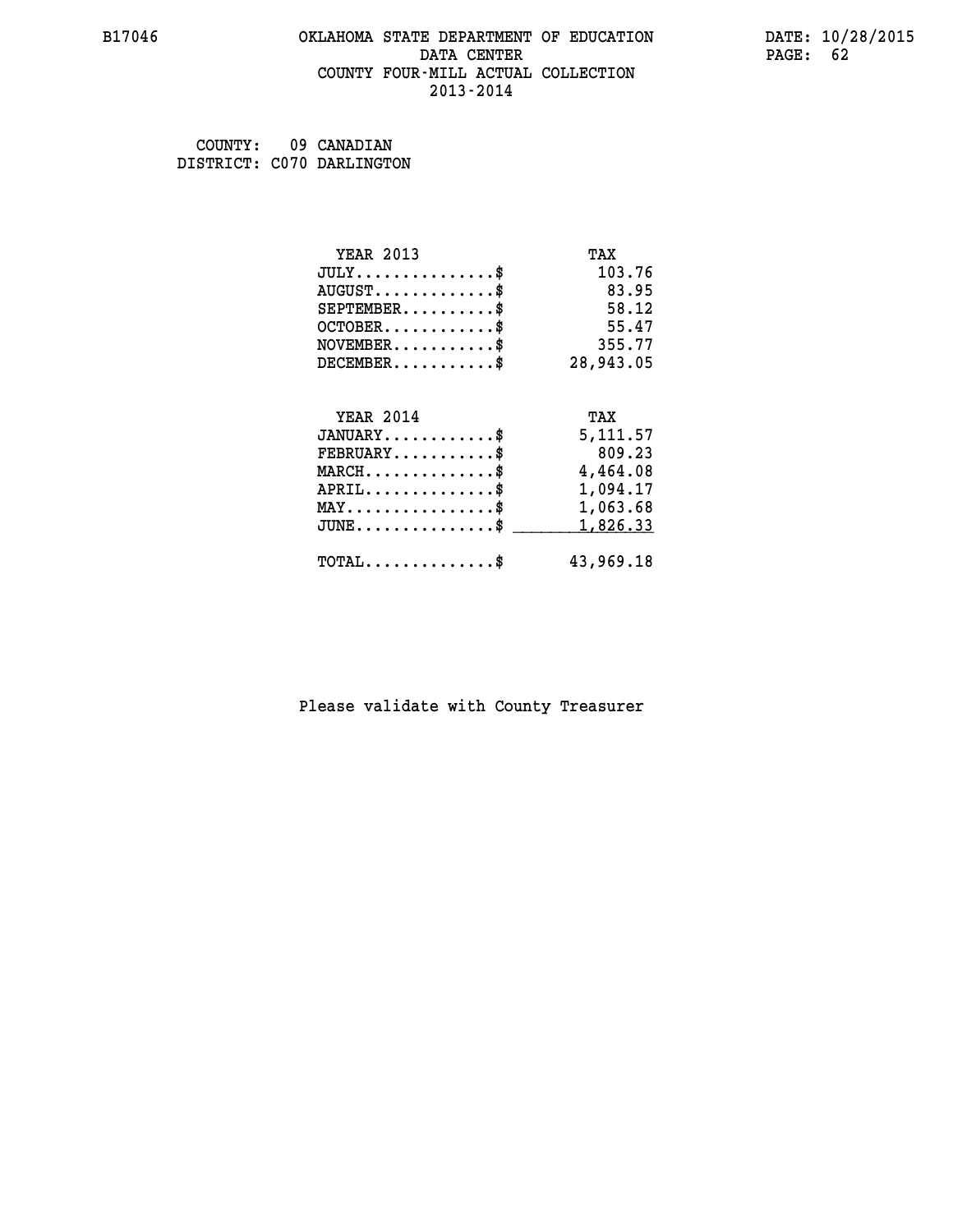#### **B17046 OKLAHOMA STATE DEPARTMENT OF EDUCATION DATE: 10/28/2015 DATA CENTER** PAGE: 63  **COUNTY FOUR-MILL ACTUAL COLLECTION 2013-2014**

 **COUNTY: 09 CANADIAN DISTRICT: C162 MAPLE**

| <b>YEAR 2013</b>                           | TAX       |
|--------------------------------------------|-----------|
| $JULY$ \$                                  | 72.65     |
| $AUGUST$ \$                                | 56.28     |
| $SEPTEMBER$                                | 38.95     |
| $OCTOBER$ \$                               | 37.20     |
| $NOVEMBER$ \$                              | 238.53    |
| $DECEMBER$ \$                              | 19,403.93 |
|                                            |           |
| <b>YEAR 2014</b>                           | TAX       |
| $JANUARY$ \$                               | 3,426.88  |
| $FEBRUARY$                                 | 542.53    |
| $MARCH$ \$                                 | 2,992.80  |
| $APRIL$ \$                                 | 733.56    |
| $MAX \dots \dots \dots \dots \dots$        | 713.11    |
| $JUNE$                                     | 1,224.40  |
| $\texttt{TOTAL} \dots \dots \dots \dots \$ | 29,480.82 |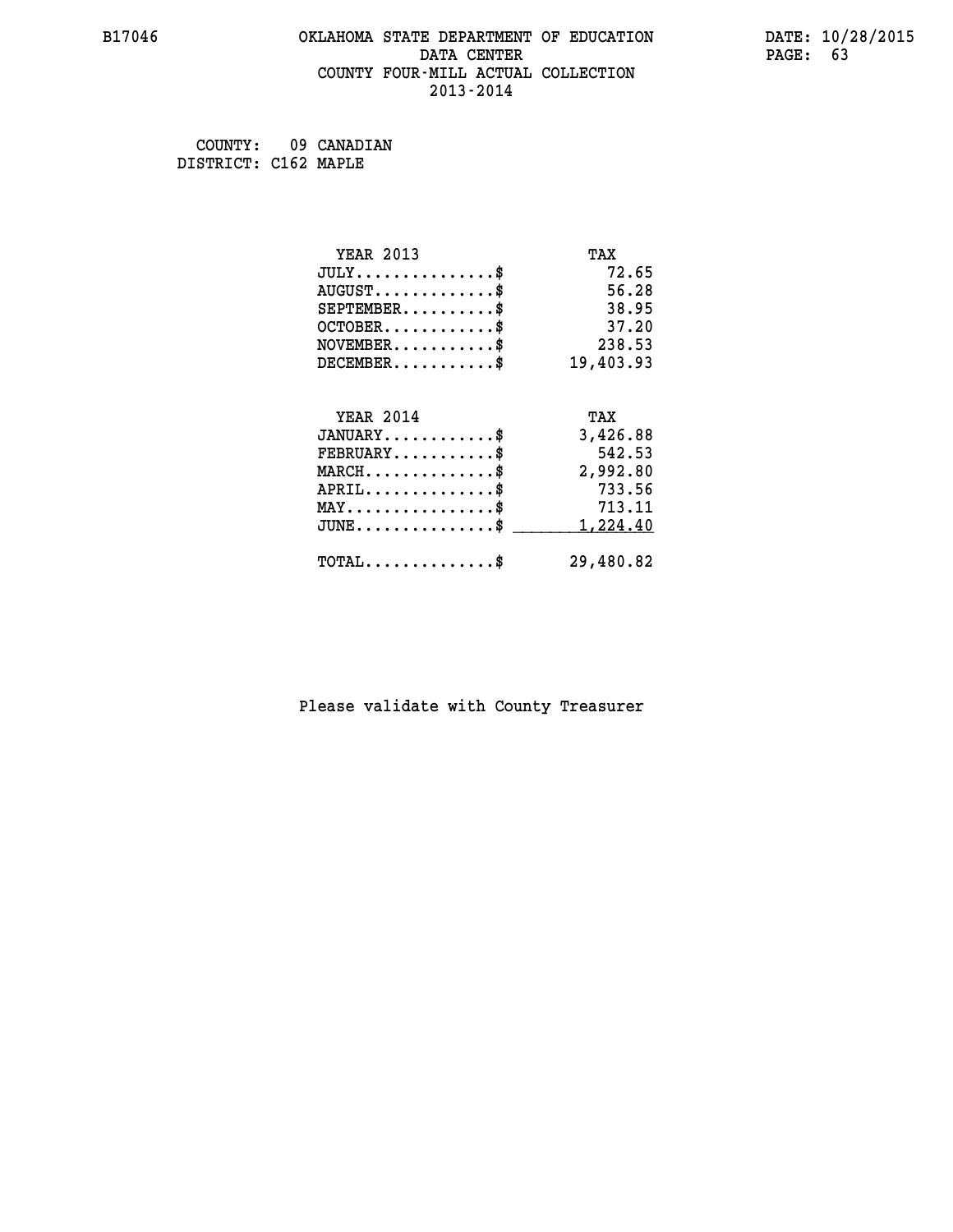#### **B17046 OKLAHOMA STATE DEPARTMENT OF EDUCATION DATE: 10/28/2015 DATA CENTER** PAGE: 64  **COUNTY FOUR-MILL ACTUAL COLLECTION 2013-2014**

 **COUNTY: 09 CANADIAN DISTRICT: I022 PIEDMONT**

| <b>YEAR 2013</b>                               | TAX        |
|------------------------------------------------|------------|
| $JULY$                                         | 2,363.54   |
| $AUGUST$ \$                                    | 1,330.48   |
| $SEPTEMBER$ \$                                 | 1,092.14   |
| $OCTOBER$ \$                                   | 755.93     |
| $NOVEMBER$ \$                                  | 721.62     |
| $DECEMBER$                                     | 4,628.35   |
| <b>YEAR 2014</b>                               | TAX        |
| $JANUARY$ \$                                   | 376,521.21 |
| $FEBRUARY$ \$                                  | 66,496.63  |
| $MARCH$ \$                                     | 10,527.26  |
| $APRIL$ \$                                     | 58,073.45  |
| $\texttt{MAX} \dots \dots \dots \dots \dots \$ | 14,234.12  |
| $JUNE$ \$                                      | 13,837.48  |
| $\texttt{TOTAL} \dots \dots \dots \dots \$     | 550,582.21 |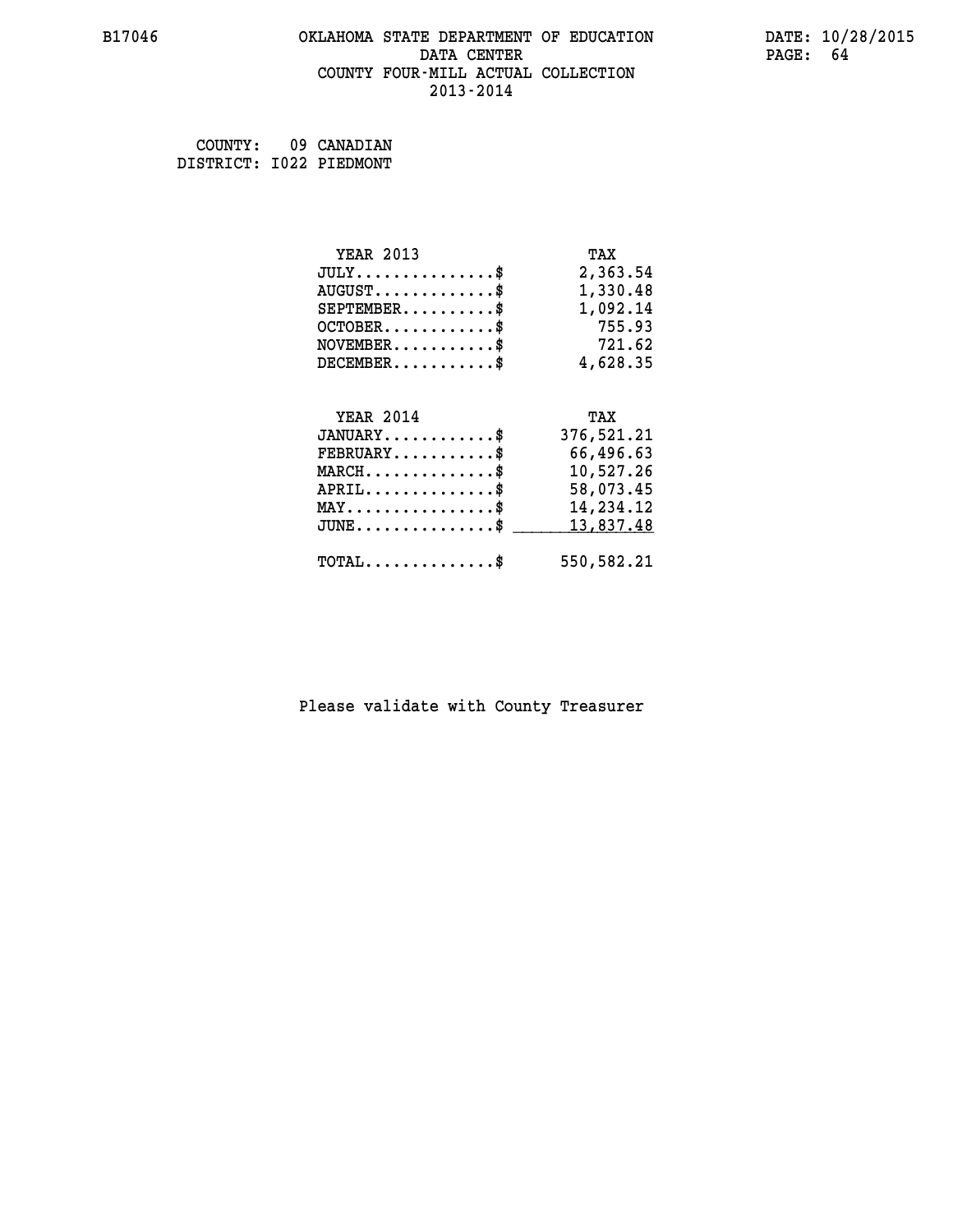#### **B17046 OKLAHOMA STATE DEPARTMENT OF EDUCATION DATE: 10/28/2015 DATA CENTER** PAGE: 65  **COUNTY FOUR-MILL ACTUAL COLLECTION 2013-2014**

 **COUNTY: 09 CANADIAN DISTRICT: I027 YUKON**

| <b>YEAR 2013</b>                                 | TAX          |
|--------------------------------------------------|--------------|
| $JULY$ \$                                        | 6,173.83     |
| $AUGUST$ $\$                                     | 3,475.38     |
| $SEPTEMBER$ \$                                   | 2,759.52     |
| $OCTOBER$ $\$                                    | 1,910.01     |
| $NOVEMBER.$ \$                                   | 1,823.34     |
| $DECEMBER$ \$                                    | 11,694.48    |
|                                                  |              |
| <b>YEAR 2014</b>                                 | TAX          |
| $JANUARY$ \$                                     | 951,386.45   |
| $FEBRUARY \ldots \ldots \ldots \$                | 168,044.28   |
| $\texttt{MARCH}\ldots\ldots\ldots\ldots\text{*}$ | 26,599.33    |
| $APRIL$ \$                                       | 146,734.70   |
| $\texttt{MAX} \dots \dots \dots \dots \dots \$   | 35,965.48    |
| $JUNE$ \$                                        | 34,963.26    |
| $\texttt{TOTAL} \dots \dots \dots \dots \dots \$ | 1,391,530.06 |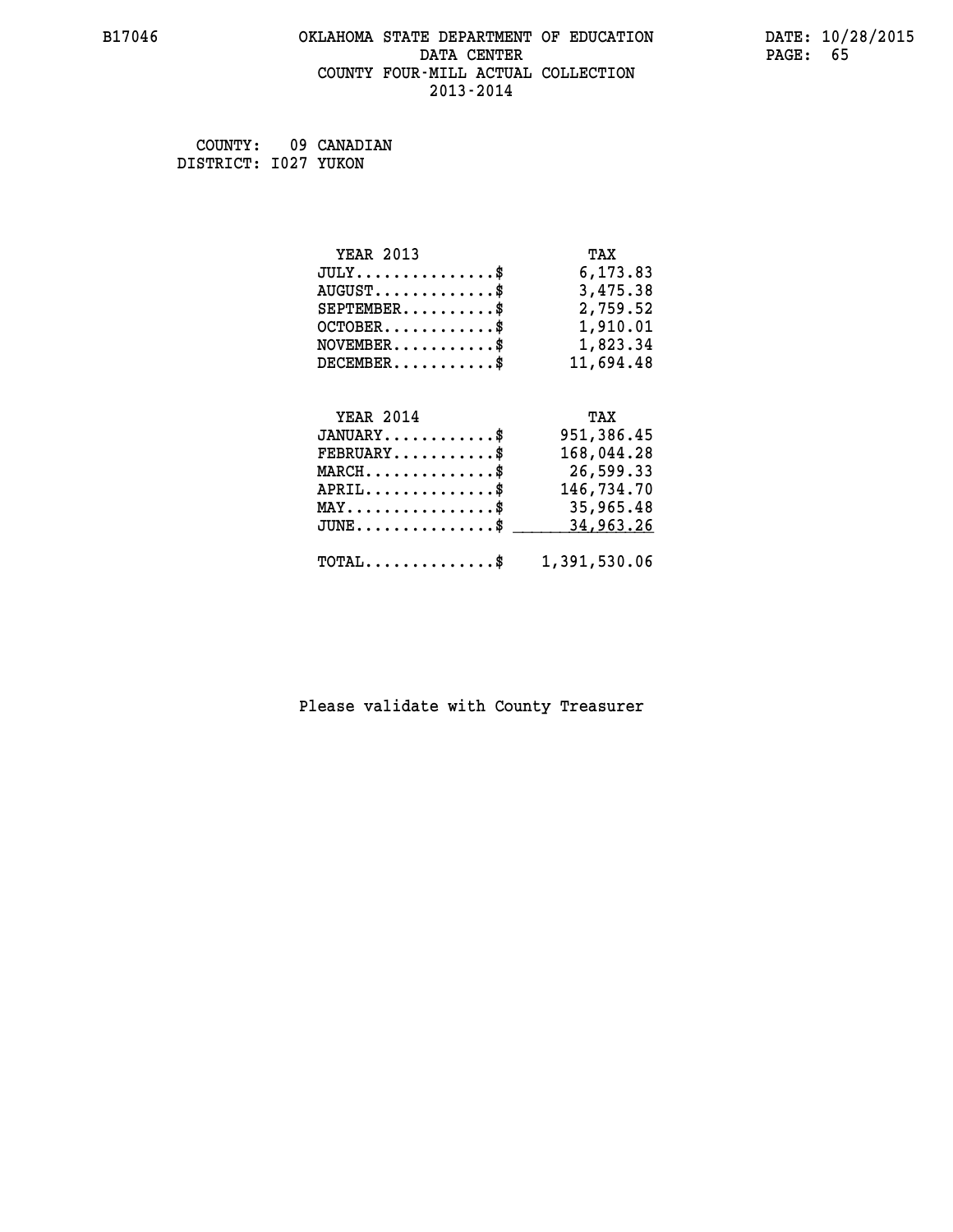#### **B17046 OKLAHOMA STATE DEPARTMENT OF EDUCATION DATE: 10/28/2015 DATA CENTER PAGE: 66 COUNTY FOUR-MILL ACTUAL COLLECTION 2013-2014**

 **COUNTY: 09 CANADIAN DISTRICT: I034 EL RENO**

| <b>YEAR 2013</b>                                 | TAX        |
|--------------------------------------------------|------------|
| $JULY$                                           | 2,010.61   |
| $AUGUST$ \$                                      | 1,131.81   |
| $SEPTEMBER$ \$                                   | 873.61     |
| $OCTOBER$ \$                                     | 604.67     |
| $NOVEMBER$ \$                                    | 577.23     |
| $DECEMENTER$                                     | 3,702.24   |
|                                                  |            |
| <b>YEAR 2014</b>                                 | TAX        |
| $JANUARY$                                        | 301,641.31 |
| $FEBRUARY$ \$                                    | 53,610.08  |
| $MARCH$ \$                                       | 8,420.82   |
| $APRIL$ \$                                       | 46,453.30  |
| $MAX \dots \dots \dots \dots \dots$              | 11,385.96  |
| $JUNE$ \$                                        | 11,068.68  |
| $\texttt{TOTAL} \dots \dots \dots \dots \dots \$ | 441,480.32 |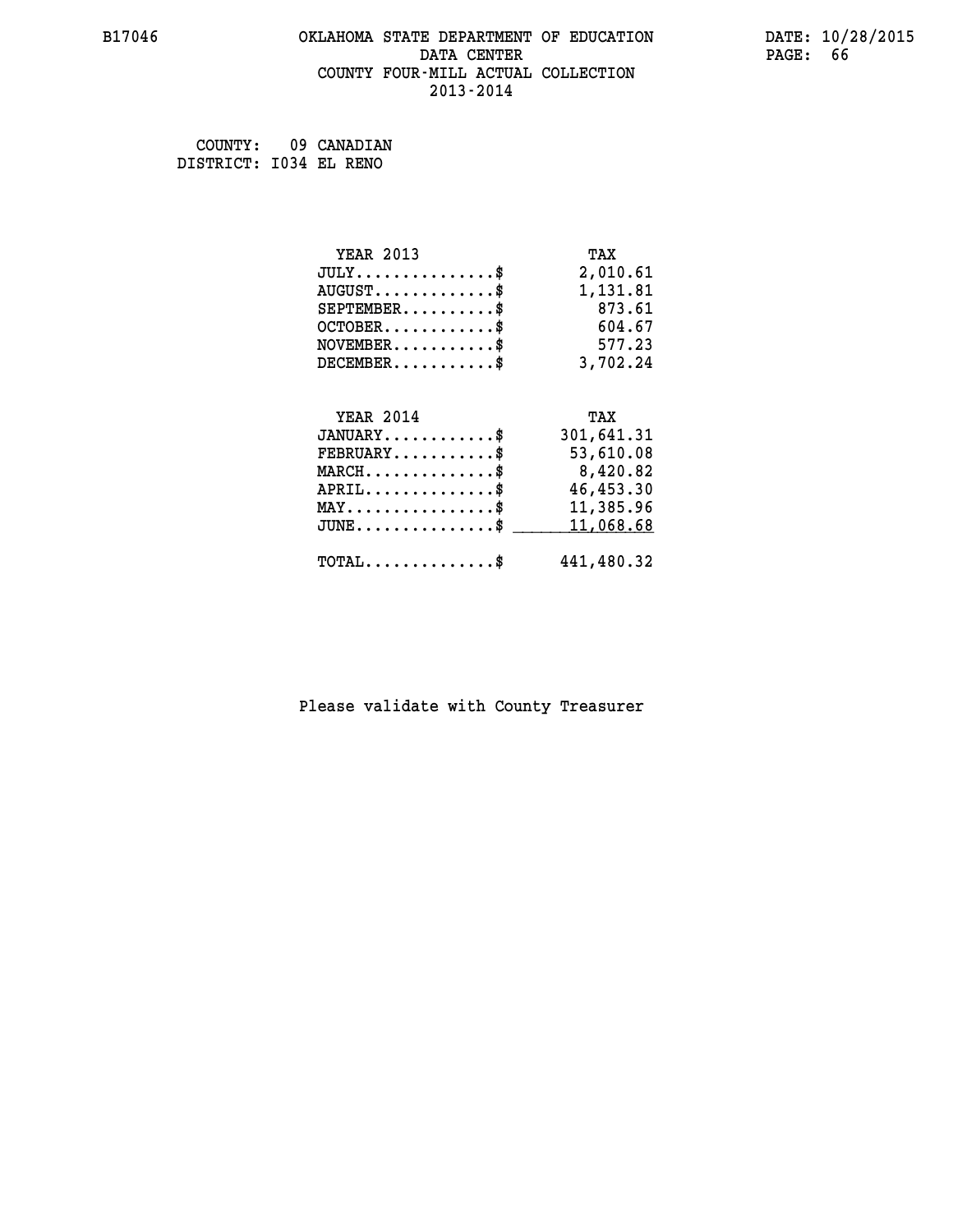#### **B17046 OKLAHOMA STATE DEPARTMENT OF EDUCATION DATE: 10/28/2015 DATA CENTER** PAGE: 67  **COUNTY FOUR-MILL ACTUAL COLLECTION 2013-2014**

 **COUNTY: 09 CANADIAN DISTRICT: I057 UNION CITY**

| <b>YEAR 2013</b>                           | TAX       |
|--------------------------------------------|-----------|
| $JULY$ \$                                  | 129.59    |
| $AUGUST$ \$                                | 103.03    |
| $SEPTEMBER$                                | 71.32     |
| $OCTOBER$ \$                               | 68.08     |
| $NOVEMBER$ \$                              | 436.66    |
| $DECEMBER$ \$                              | 35,522.60 |
|                                            |           |
| <b>YEAR 2014</b>                           | TAX       |
| $JANUARY$                                  | 6,273.57  |
| $FEBRUARY$                                 | 993.17    |
| $MARCH$ \$                                 | 5,478.89  |
| $APRIL$ \$                                 | .00       |
| $MAX \dots \dots \dots \dots \dots$        | 1,342.91  |
| $JUNE$ \$                                  | 1,305.49  |
| $\texttt{TOTAL} \dots \dots \dots \dots \$ | 51,725.31 |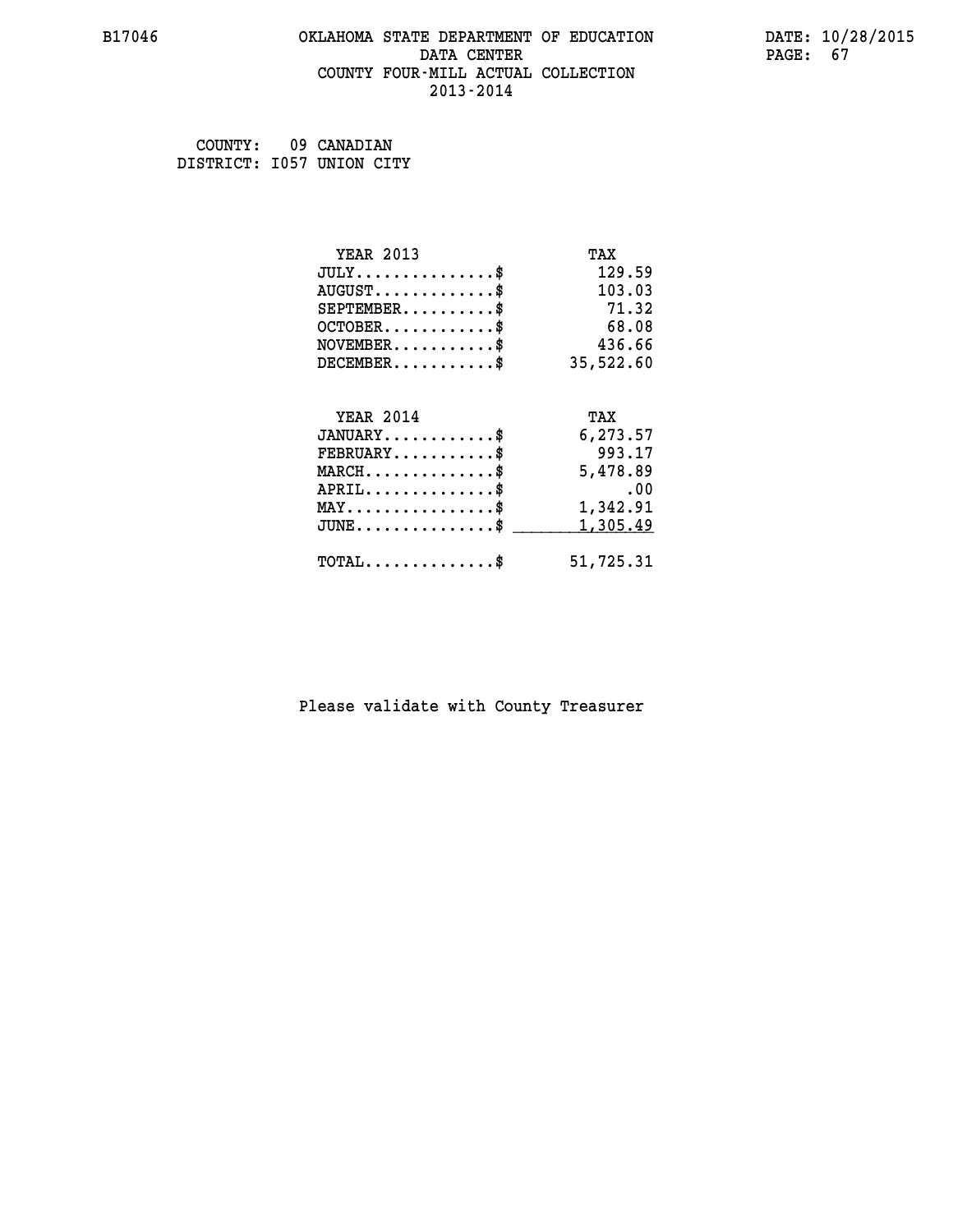#### **B17046 OKLAHOMA STATE DEPARTMENT OF EDUCATION DATE: 10/28/2015 DATA CENTER** PAGE: 68  **COUNTY FOUR-MILL ACTUAL COLLECTION 2013-2014**

 **COUNTY: 09 CANADIAN DISTRICT: I069 MUSTANG**

| <b>YEAR 2013</b>                            | TAX         |
|---------------------------------------------|-------------|
| $JULY \ldots \ldots \ldots \$               | 7,409.59    |
| $\texttt{AUGUST} \dots \dots \dots \dots \$ | 4,171.00    |
| $SEPTEMBER$ \$                              | 3,342.32    |
| $OCTOBER$ \$                                | 2,313.40    |
| $NOVEMBER$ \$                               | 2,208.42    |
| $DECEMBER$ \$                               | 14, 164. 28 |
| <b>YEAR 2014</b>                            | TAX         |

| $JANUARY$ \$                                            | 1,152,281.08 |
|---------------------------------------------------------|--------------|
| $\texttt{FEBRUARY} \dots \dots \dots \$                 | 203,501.97   |
| $\texttt{MARCH}\ldots\ldots\ldots\ldots\text{*}$        | 32,216.95    |
| $APRIL$ \$                                              | 177,724.22   |
| $\texttt{MAX} \dots \dots \dots \dots \dots \text{*}$   | 43,561.17    |
| JUNE\$ 42,347.31                                        |              |
|                                                         |              |
| $\texttt{TOTAL} \dots \dots \dots \dots \$ 1,685,241.71 |              |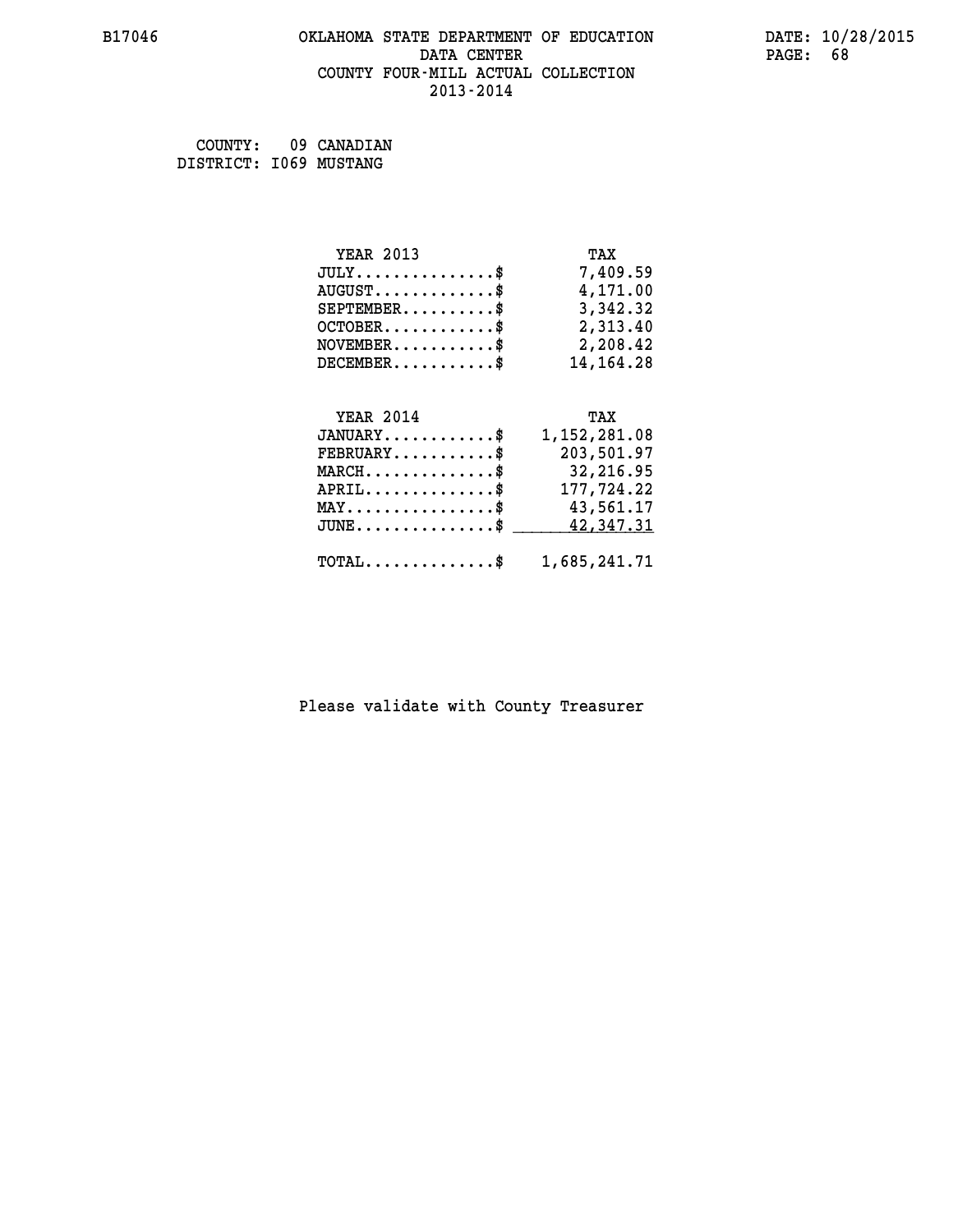#### **B17046 OKLAHOMA STATE DEPARTMENT OF EDUCATION DATE: 10/28/2015 DATA CENTER** PAGE: 69  **COUNTY FOUR-MILL ACTUAL COLLECTION 2013-2014**

 **COUNTY: 09 CANADIAN DISTRICT: I076 CALUMET**

| <b>YEAR 2013</b>                               | TAX       |
|------------------------------------------------|-----------|
| $JULY$ \$                                      | 249.80    |
| $AUGUST$ \$                                    | 140.61    |
| $SEPTEMBER$ \$                                 | 112.21    |
| $OCTOBER$ \$                                   | 77.66     |
| $NOVEMBER$ \$                                  | 74.15     |
| $DECEMBER$ \$                                  | 475.52    |
|                                                |           |
| <b>YEAR 2014</b>                               | TAX       |
| $JANUARY$ \$                                   | 38,731.40 |
| $FEBRUARY$                                     | 6,890.06  |
| $\texttt{MARCH}\ldots\ldots\ldots\ldots\$      | 1,081.56  |
| $APRIL \ldots \ldots \ldots \ldots \$          | 5,966.42  |
| $\texttt{MAX} \dots \dots \dots \dots \dots \$ | 1,462.42  |
| $JUNE$ \$                                      | 1,421.64  |
| $\texttt{TOTAL} \dots \dots \dots \dots \$     | 56,683.45 |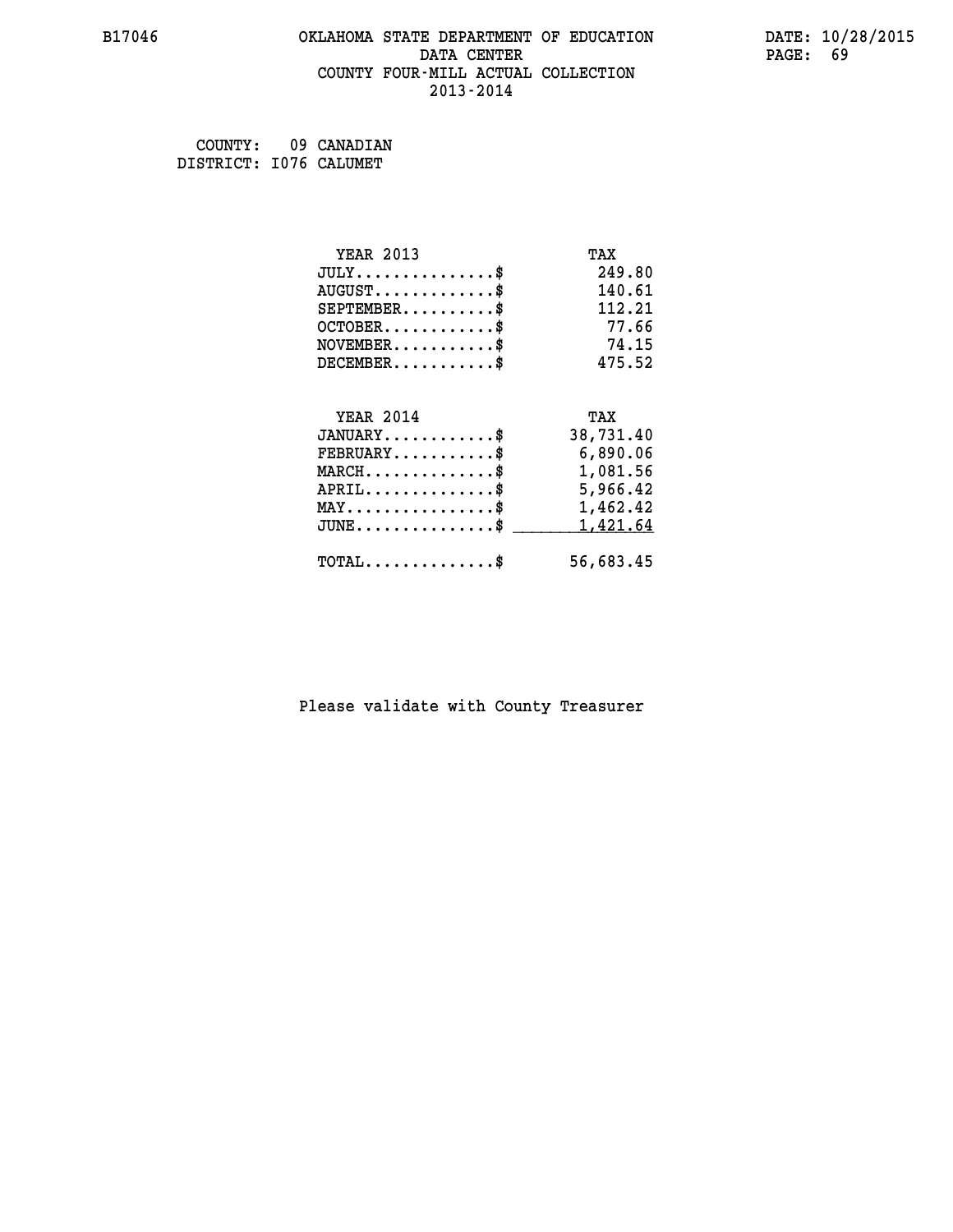#### **B17046 OKLAHOMA STATE DEPARTMENT OF EDUCATION DATE: 10/28/2015 DATA CENTER** PAGE: 70  **COUNTY FOUR-MILL ACTUAL COLLECTION 2013-2014**

 **COUNTY: 09 CANADIAN**

 **\*\*\*\*\*\* TOTALS \*\*\*\*\*\***

| <b>YEAR 2013</b> | TAX        |
|------------------|------------|
| $JULY$           | 18,729.66  |
| $AUGUST$ $\$\$   | 10,632.02  |
| $SEPTEMBER$ $\$  | 8,458.93   |
| $OCTOBER$ \$     | 5,910.35   |
| $NOVEMBER$ $\$\$ | 6,743.84   |
| $DECEMBER$       | 140,246.34 |

# **YEAR 2014** TAX

| $JANUARY$ \$                                            | 2,862,509.45 |
|---------------------------------------------------------|--------------|
| $\texttt{FEBRUARY} \dots \dots \dots \$                 | 505,611.16   |
| $MARCH$ \$                                              | 95,739.11    |
| $APRIL$ \$                                              | 441,191.54   |
| $MAX \dots \dots \dots \dots \$                         | 111,399.04   |
| $\texttt{JUNE} \dots \dots \dots \dots \dots \$$        | 110,204.72   |
| $\texttt{TOTAL} \dots \dots \dots \dots \$ 4,317,376.16 |              |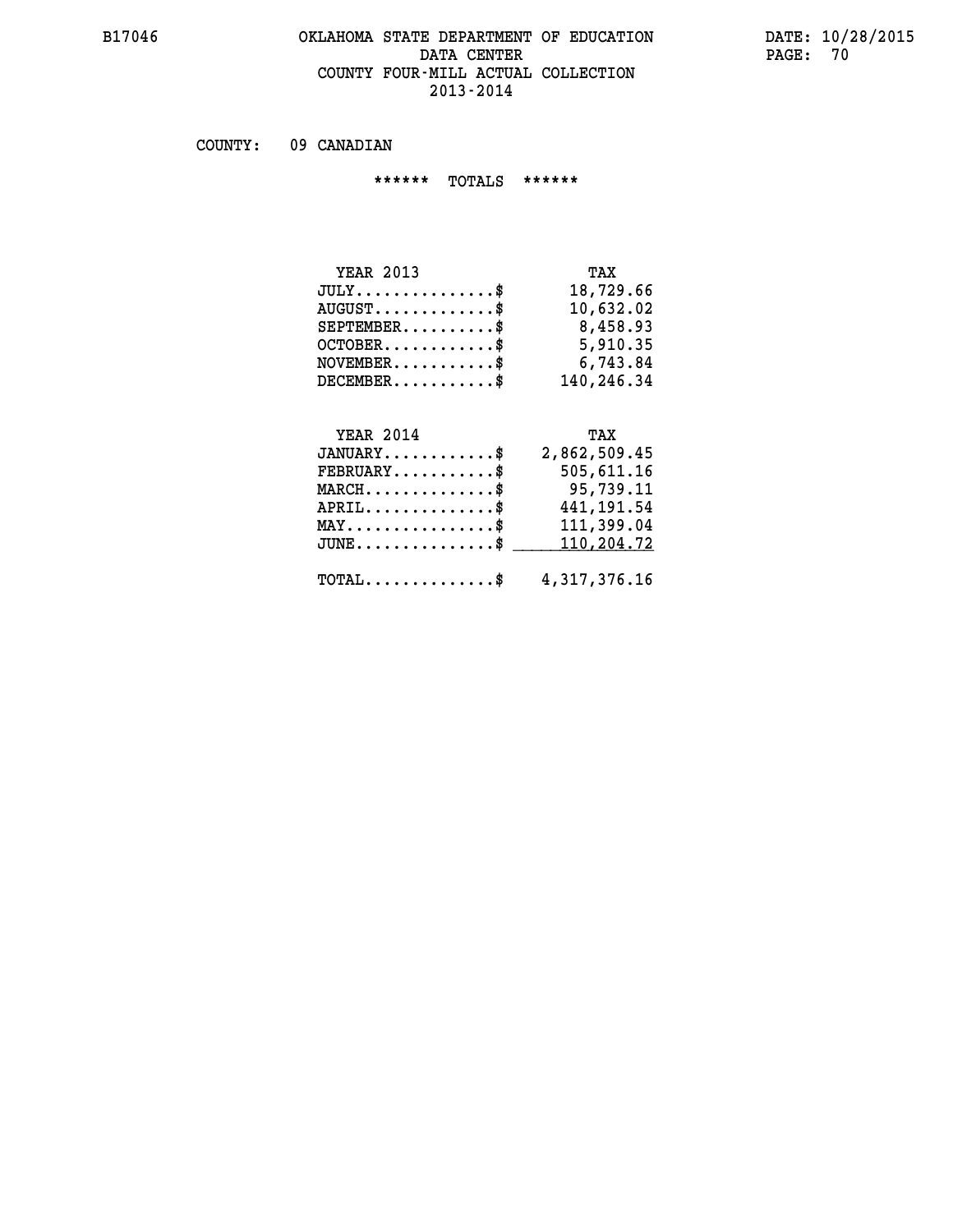#### **B17046 OKLAHOMA STATE DEPARTMENT OF EDUCATION DATE: 10/28/2015 DATA CENTER** PAGE: 71  **COUNTY FOUR-MILL ACTUAL COLLECTION 2013-2014**

 **COUNTY: 10 CARTER DISTRICT: C072 ZANEIS**

| <b>YEAR 2013</b>                           | TAX       |
|--------------------------------------------|-----------|
| $JULY$ \$                                  | 145.09    |
| $AUGUST$ \$                                | 136.01    |
| $SEPTEMENT.$ \$                            | 244.69    |
| $OCTOBER$ \$                               | 60.45     |
| $NOVEMBER$ \$                              | 94.59     |
| $DECEMBER$ \$                              | 11,573.92 |
|                                            |           |
| <b>YEAR 2014</b>                           | TAX       |
| $JANUARY$ \$                               | 15,782.81 |
| $FEBRUARY$                                 | 4,893.09  |
| $MARCH$ \$                                 | 1,048.08  |
| $APRIL$ \$                                 | 6,919.36  |
| $MAX \dots \dots \dots \dots \dots$        | 812.60    |
| $JUNE$ \$                                  | 1,611.07  |
| $\texttt{TOTAL} \dots \dots \dots \dots \$ | 43,321.76 |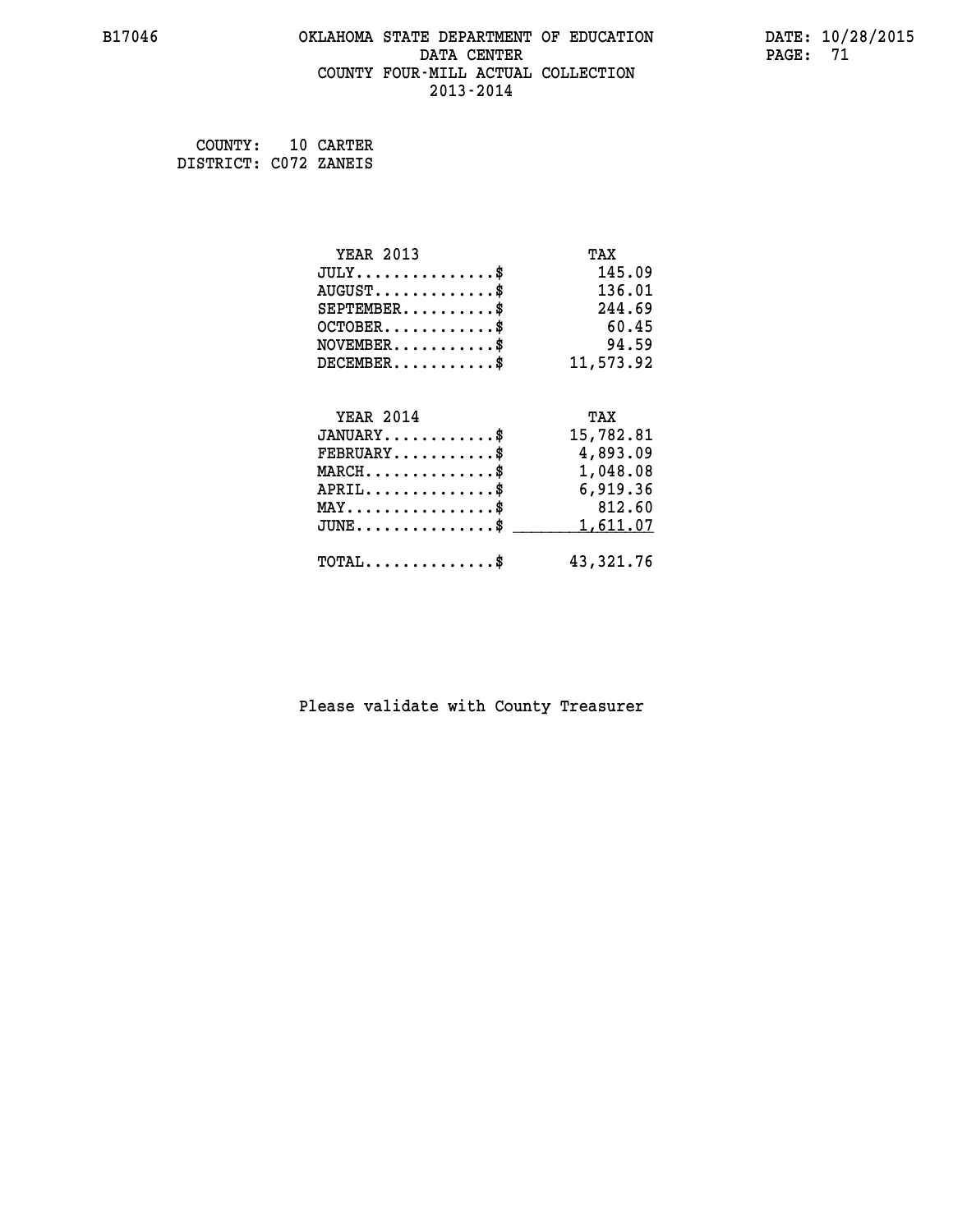#### **B17046 OKLAHOMA STATE DEPARTMENT OF EDUCATION DATE: 10/28/2015 DATA CENTER PAGE: 72 COUNTY FOUR-MILL ACTUAL COLLECTION 2013-2014**

 **COUNTY: 10 CARTER DISTRICT: I019 ARDMORE**

| <b>YEAR 2013</b>                                 | TAX        |
|--------------------------------------------------|------------|
| $JULY$ \$                                        | 1,569.90   |
| $AUGUST$ $\$                                     | 1,558.28   |
| $SEPTEMBER$ \$                                   | 2,803.47   |
| $OCTOBER.$ \$                                    | 692.68     |
| $NOVEMBER.$ \$                                   | 1,083.71   |
| $DECEMBER$ \$                                    | 132,603.73 |
|                                                  |            |
| <b>YEAR 2014</b>                                 | TAX        |
| $JANUARY$ \$                                     | 180,825.26 |
| $\texttt{FEBRUARY} \dots \dots \dots \$          | 56,060.63  |
| $\texttt{MARCH}\ldots\ldots\ldots\ldots\text{*}$ | 12,007.89  |
| $APRIL$ \$                                       | 79,275.89  |
| $\texttt{MAX} \dots \dots \dots \dots \dots \$   | 9,309.90   |
| $JUNE$ \$                                        | 18,458.26  |
| $\texttt{TOTAL} \dots \dots \dots \dots \dots$   | 496,249.60 |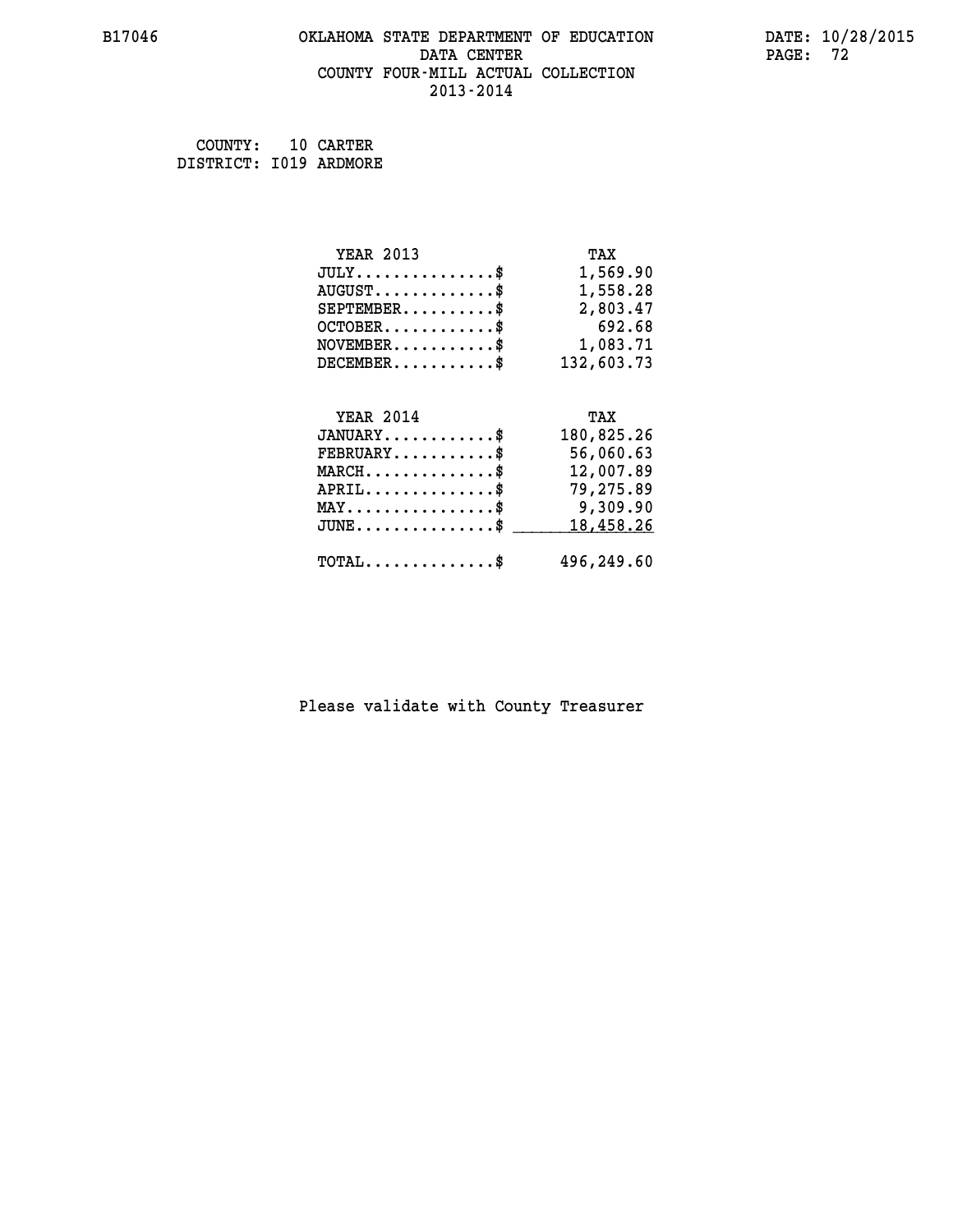### **B17046 OKLAHOMA STATE DEPARTMENT OF EDUCATION DATE: 10/28/2015 DATA CENTER** PAGE: 73  **COUNTY FOUR-MILL ACTUAL COLLECTION 2013-2014**

 **COUNTY: 10 CARTER DISTRICT: I021 SPRINGER**

| <b>YEAR 2013</b>                           | TAX       |
|--------------------------------------------|-----------|
| $JULY$                                     | 122.97    |
| $AUGUST$ \$                                | 117.91    |
| $SEPTEMENT.$                               | 212.12    |
| $OCTOBER$ \$                               | 52.41     |
| $NOVEMBER$ \$                              | 82.00     |
| $DECEMENT.$                                | 10,033.39 |
| <b>YEAR 2014</b>                           | TAX       |
| $JANUARY$ \$                               | 13,682.04 |
| $FEBRUARY$ \$                              | 4,241.80  |
| $MARCH$ \$                                 | 908.57    |
| $APRIL$ \$                                 | 5,998.37  |
| $MAX \dots \dots \dots \dots \dots$        | 704.43    |
| $JUNE$ \$                                  | 1,396.64  |
| $\texttt{TOTAL} \dots \dots \dots \dots \$ | 37,552.65 |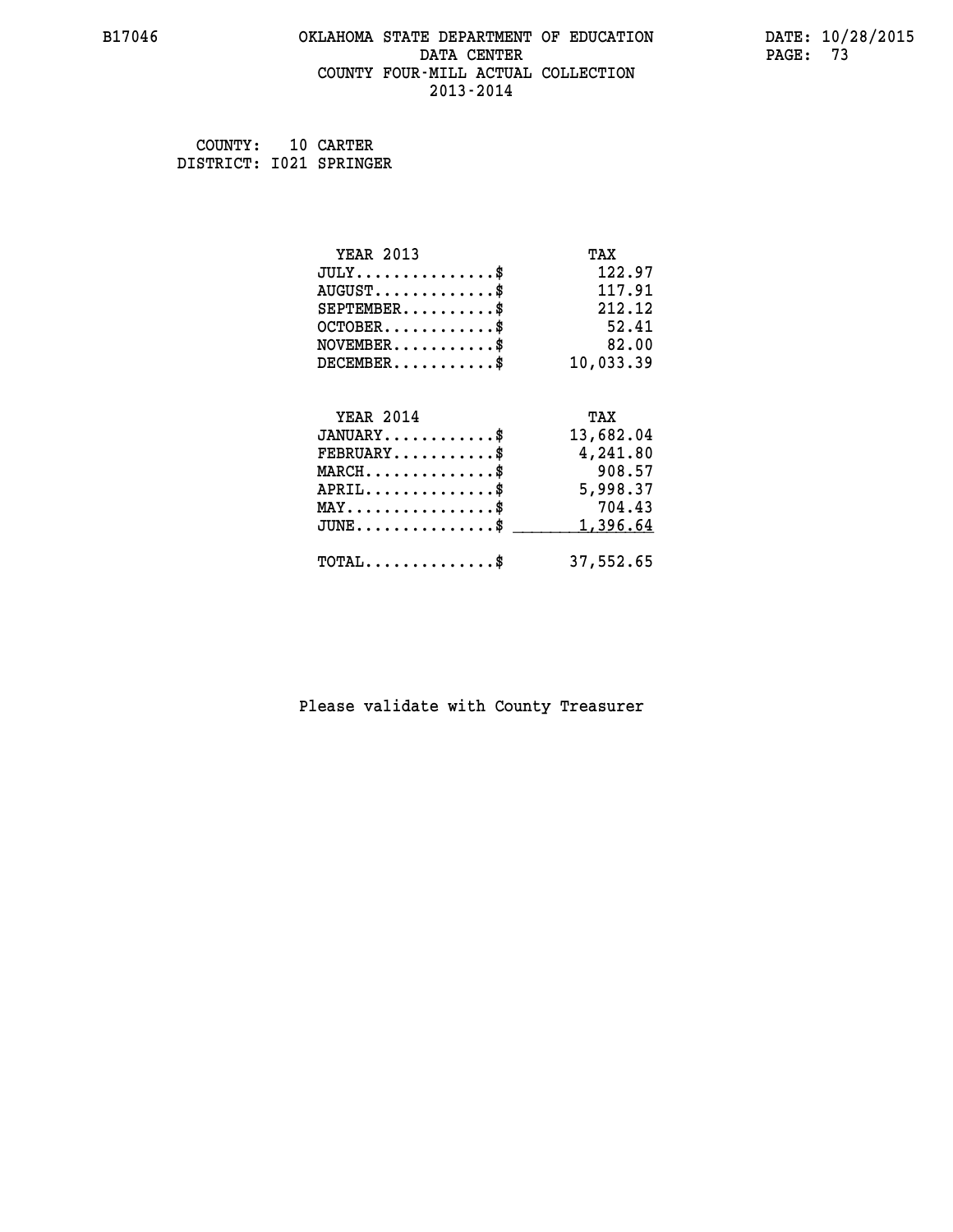### **B17046 OKLAHOMA STATE DEPARTMENT OF EDUCATION DATE: 10/28/2015 DATA CENTER PAGE: 74 COUNTY FOUR-MILL ACTUAL COLLECTION 2013-2014**

| COUNTY:                  | 10 CARTER |
|--------------------------|-----------|
| DISTRICT: 1027 PLAINVIEW |           |

| <b>YEAR 2013</b>                               | TAX        |
|------------------------------------------------|------------|
| $JULY$ \$                                      | 766.13     |
| $AUGUST$ \$                                    | 767.11     |
| $SEPTEMBER$ \$                                 | 1,380.10   |
| $OCTOBER$ \$                                   | 340.99     |
| $NOVEMBER.$ \$                                 | 533.49     |
| $DECEMBER$ \$                                  | 65,278.58  |
|                                                |            |
| <b>YEAR 2014</b>                               | TAX        |
| $JANUARY$ \$                                   | 89,017.22  |
| $FEBRUARY$ \$                                  | 27,597.71  |
| $MARCH$ \$                                     | 5,911.29   |
| $APRIL$ \$                                     | 39,026.19  |
| $\texttt{MAX} \dots \dots \dots \dots \dots \$ | 4,583.10   |
| $JUNE$ \$                                      | 9,086.70   |
| $\texttt{TOTAL} \dots \dots \dots \dots \$     | 244,288.61 |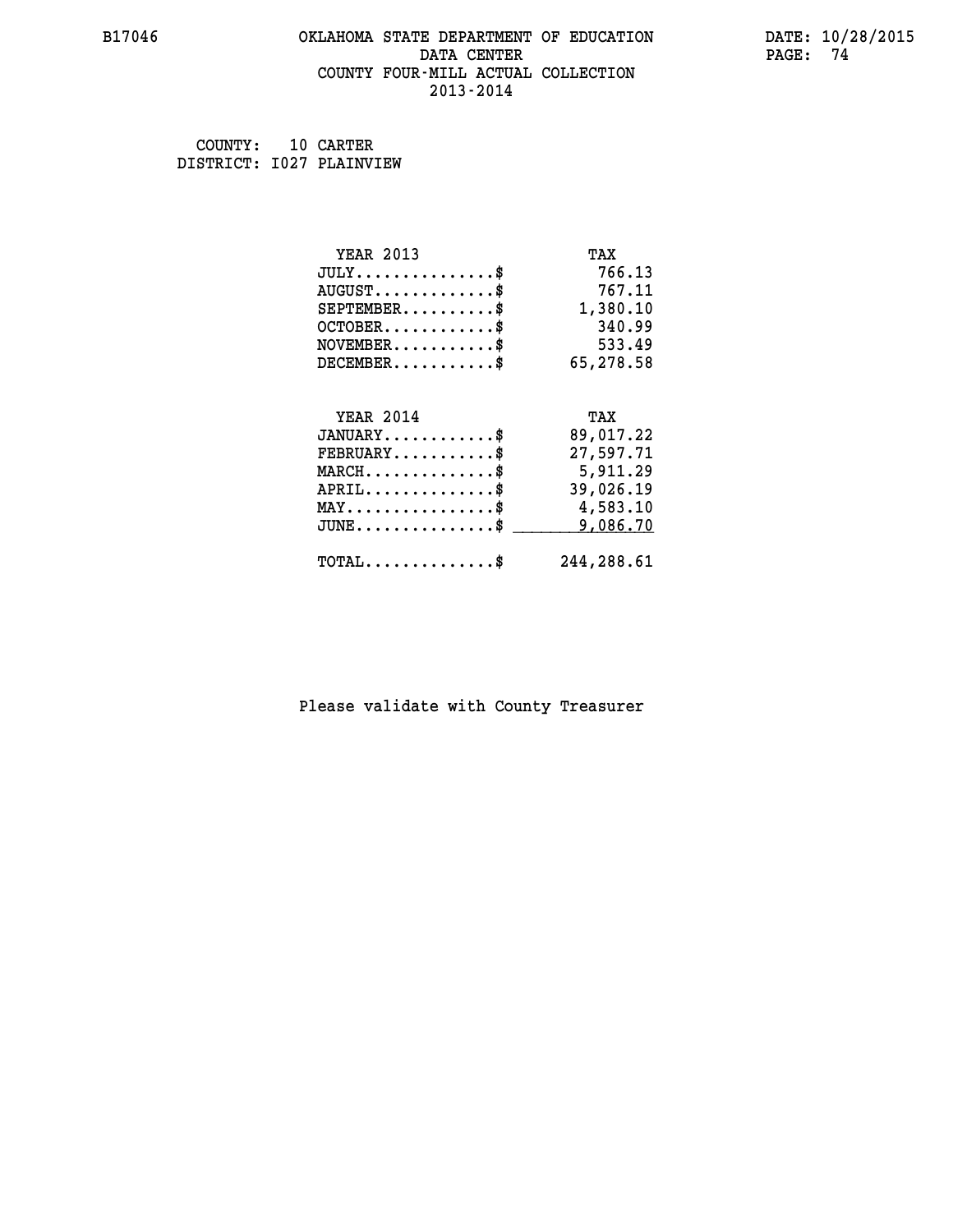### **B17046 OKLAHOMA STATE DEPARTMENT OF EDUCATION DATE: 10/28/2015 DATA CENTER** PAGE: 75  **COUNTY FOUR-MILL ACTUAL COLLECTION 2013-2014**

 **COUNTY: 10 CARTER DISTRICT: I032 LONE GROVE**

| <b>YEAR 2013</b>                               | TAX       |
|------------------------------------------------|-----------|
| $JULY$ \$                                      | 820.58    |
| $AUGUST$ \$                                    | 768.07    |
| $SEPTEMBER$                                    | 1,381.82  |
| $OCTOBER$ \$                                   | 341.42    |
| $NOVEMBER$ \$                                  | 534.16    |
| $DECEMBER$ \$                                  | 65,360.02 |
|                                                |           |
| <b>YEAR 2014</b>                               | TAX       |
| $JANUARY$ \$                                   | 89,128.28 |
| $FEBRUARY$                                     | 27,632.14 |
| $MARCH$ \$                                     | 5,918.67  |
|                                                |           |
| $APRIL$ \$                                     | 39,074.86 |
| $\texttt{MAX} \dots \dots \dots \dots \dots \$ | 4,588.83  |
| $JUNE$ \$                                      | 11,829.01 |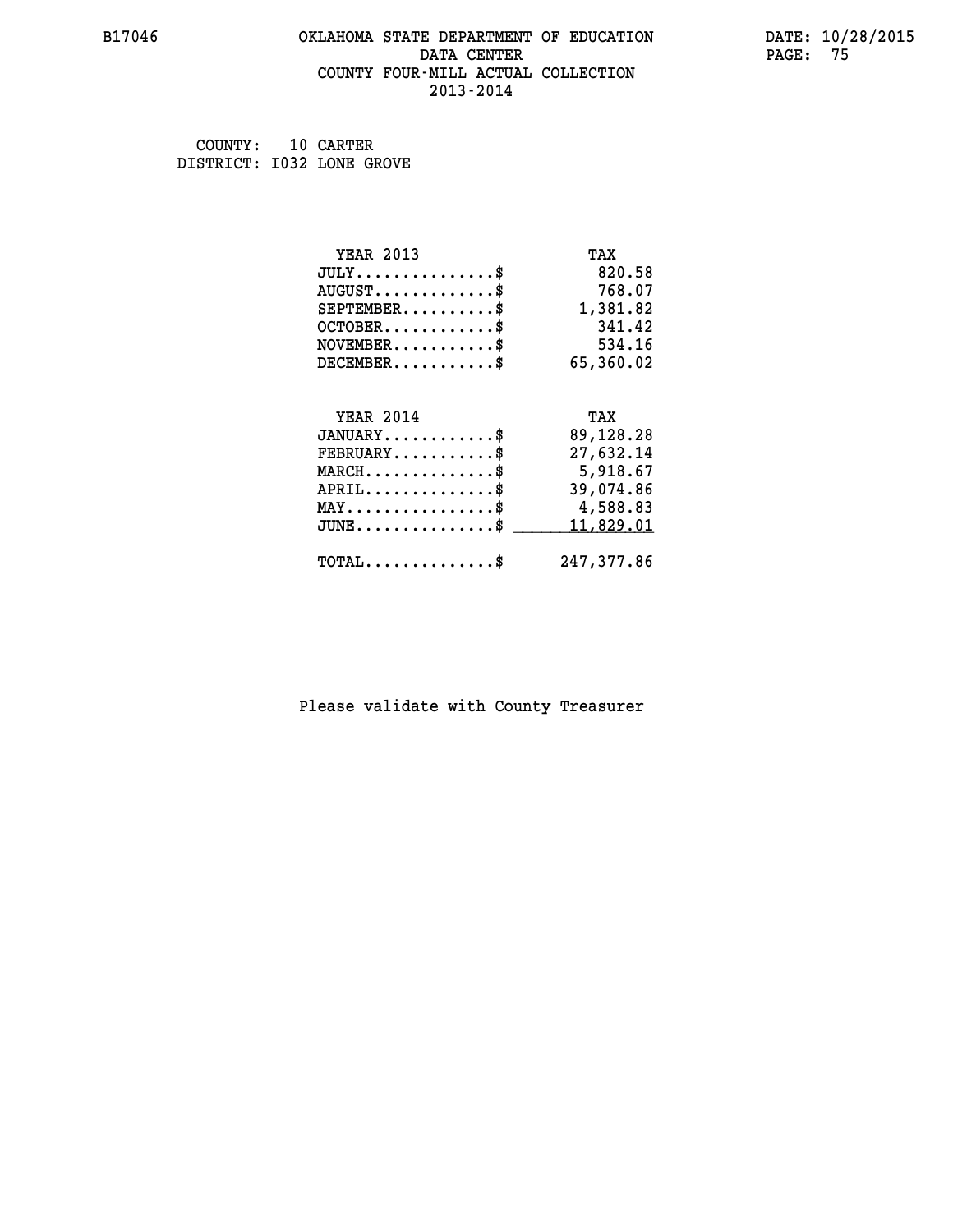### **B17046 OKLAHOMA STATE DEPARTMENT OF EDUCATION DATE: 10/28/2015 DATA CENTER** PAGE: 76  **COUNTY FOUR-MILL ACTUAL COLLECTION 2013-2014**

 **COUNTY: 10 CARTER DISTRICT: I043 WILSON**

| <b>YEAR 2013</b>                               | TAX         |
|------------------------------------------------|-------------|
| $JULY$ \$                                      | 259.33      |
| $AUGUST$ \$                                    | 248.36      |
| $SEPTEMENT.$ \$                                | 446.83      |
| $OCTOBER$ \$                                   | 110.40      |
| $NOVEMBER$ \$                                  | 172.73      |
| $DECEMBER$ \$                                  | 21, 135. 13 |
| <b>YEAR 2014</b>                               |             |
|                                                |             |
|                                                | TAX         |
| $JANUARY$ \$                                   | 28,820.96   |
| $FEBRUARY$                                     | 8,935.27    |
| $MARCH$ \$                                     | 1,913.89    |
| $APRIL$ \$                                     | 12,635.45   |
| $\texttt{MAX} \dots \dots \dots \dots \dots \$ | 1,483.87    |
| $JUNE$ \$                                      | 4,040.97    |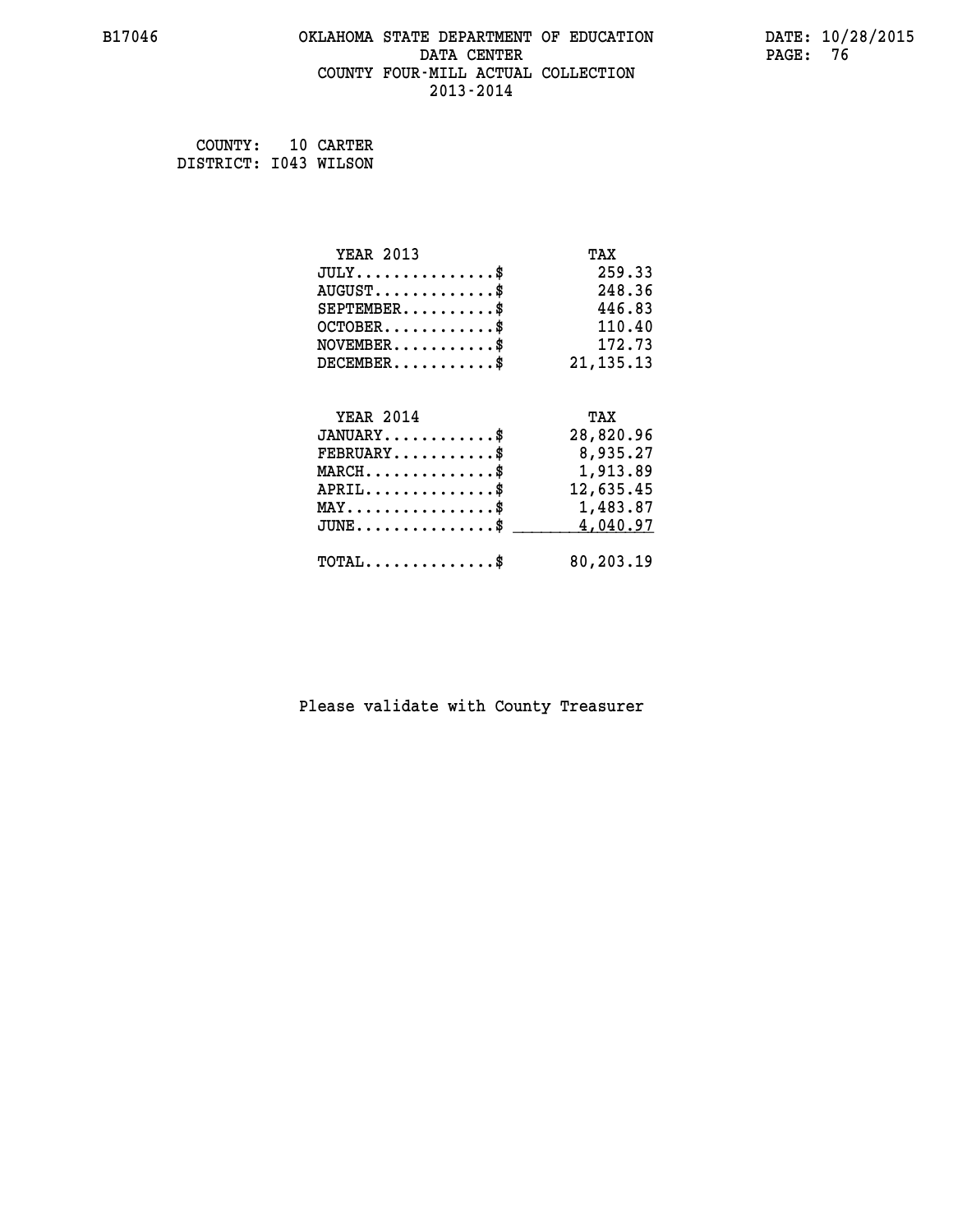### **B17046 OKLAHOMA STATE DEPARTMENT OF EDUCATION DATE: 10/28/2015 DATA CENTER** PAGE: 77  **COUNTY FOUR-MILL ACTUAL COLLECTION 2013-2014**

 **COUNTY: 10 CARTER DISTRICT: I055 HEALDTON**

| <b>YEAR 2013</b>                        | TAX         |
|-----------------------------------------|-------------|
| $JULY$ \$                               | 266.24      |
| $AUGUST$ \$                             | 272.03      |
| $SEPTEMENT.$ \$                         | 489.40      |
| $OCTOBER$ \$                            | 120.93      |
| $\texttt{NOVEMBER} \dots \dots \dots \$ | 189.18      |
| $DECEMBER$ \$                           | 23, 148. 78 |
|                                         |             |
| <b>YEAR 2014</b>                        | TAX         |
| $JANUARY$ \$                            | 31,566.85   |
| $FEBRUARY$                              | 9,786.56    |
| $MARCH$ \$                              | 2,096.24    |
| $APRIL$ \$                              | 13,839.28   |
| MAY\$ 1,625.25                          |             |
|                                         |             |
| $JUNE$ \$                               | 3,222.28    |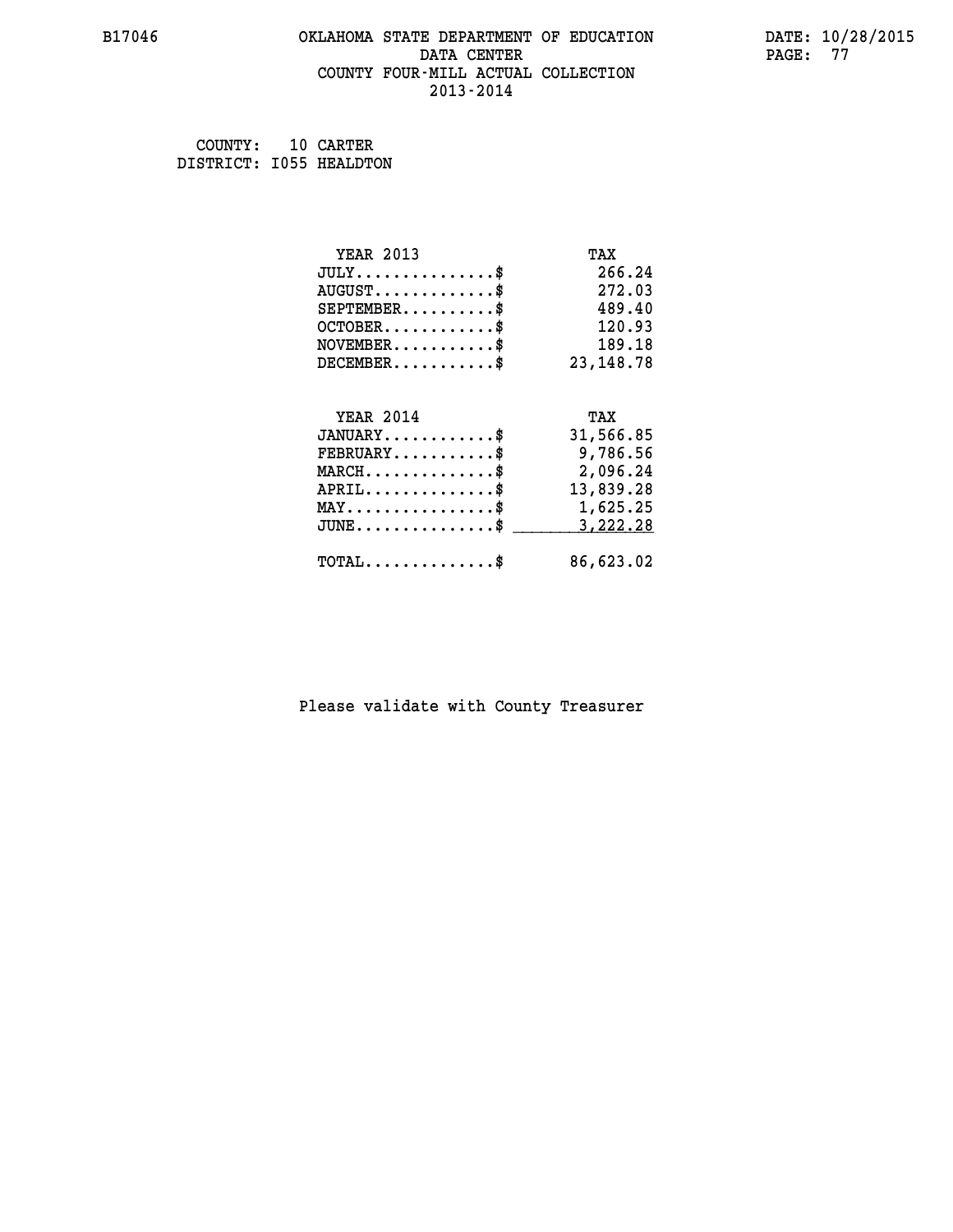### **B17046 OKLAHOMA STATE DEPARTMENT OF EDUCATION DATE: 10/28/2015 DATA CENTER** PAGE: 78  **COUNTY FOUR-MILL ACTUAL COLLECTION 2013-2014**

 **COUNTY: 10 CARTER DISTRICT: I074 FOX**

| <b>YEAR 2013</b>                    | TAX       |
|-------------------------------------|-----------|
| $JULY$ \$                           | 157.06    |
| $AUGUST$ \$                         | 153.06    |
| $SEPTEMBER$                         | 275.38    |
| $OCTOBER$ \$                        | 68.03     |
| $NOVEMBER$ \$                       | 106.45    |
| $DECEMBER$ \$                       | 13,025.25 |
|                                     |           |
| <b>YEAR 2014</b>                    | TAX       |
| $JANUARY$ \$                        | 17,761.89 |
|                                     |           |
| $FEBRUARY$                          | 5,506.65  |
| $MARCH$ \$                          | 1,179.51  |
| $APRIL$ \$                          | 7,787.01  |
| $MAX \dots \dots \dots \dots \dots$ | 914.48    |
| $JUNE$ \$                           | 1,813.10  |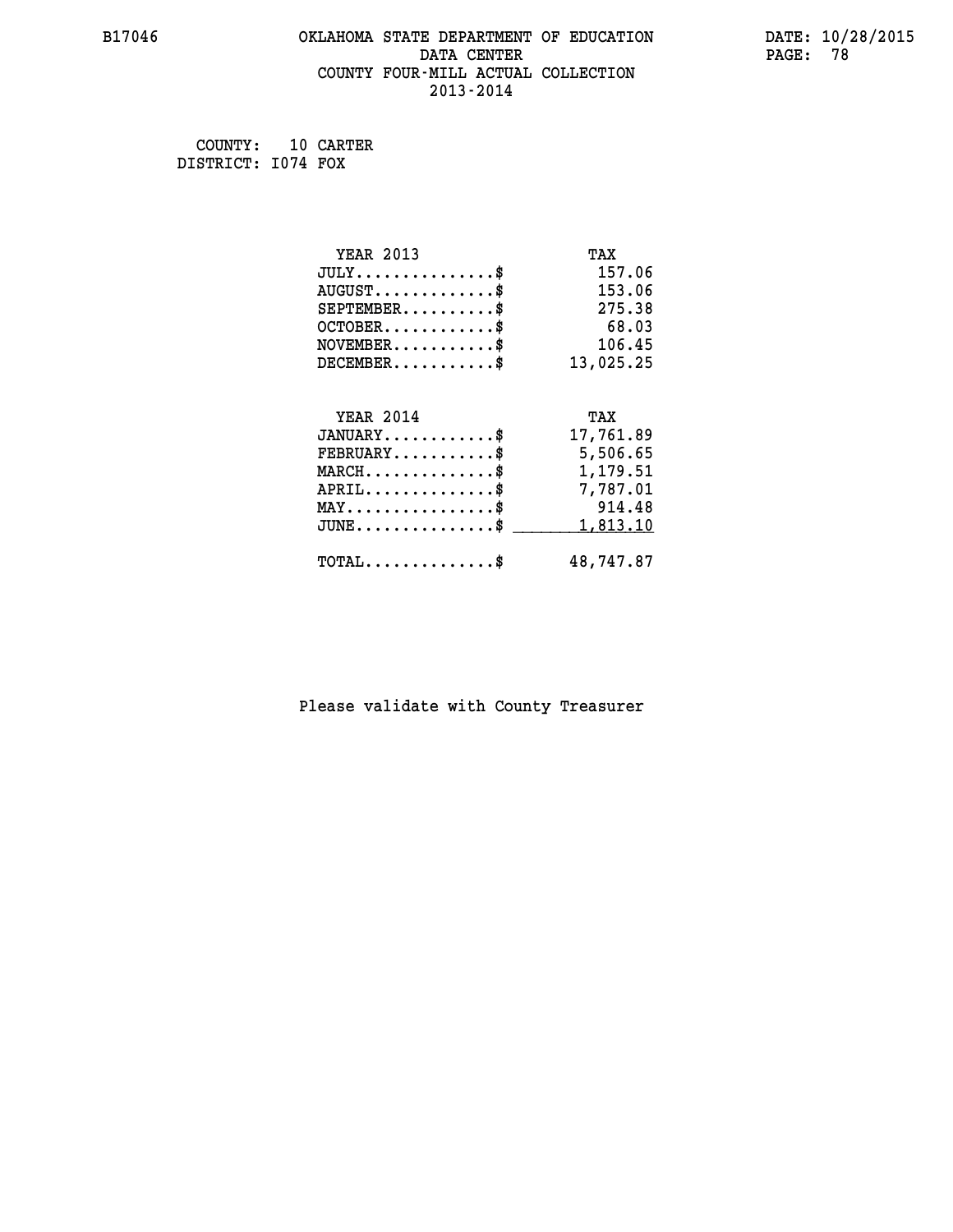### **B17046 OKLAHOMA STATE DEPARTMENT OF EDUCATION DATE: 10/28/2015 DATA CENTER** PAGE: 79  **COUNTY FOUR-MILL ACTUAL COLLECTION 2013-2014**

 **COUNTY: 10 CARTER DISTRICT: I077 DICKSON**

| <b>YEAR 2013</b>                                 | TAX        |
|--------------------------------------------------|------------|
| $JULY$ \$                                        | 715.84     |
| $AUGUST$ \$                                      | 664.65     |
| $SEPTEMBER$ \$                                   | 1,195.78   |
| $OCTOBER$ \$                                     | 295.45     |
| $NOVEMBER$ \$                                    | 462.25     |
| $DECEMBER$ \$                                    | 56,559.70  |
|                                                  |            |
| <b>YEAR 2014</b>                                 | TAX        |
| $JANUARY$ \$                                     | 77,127.69  |
| $FEBRUARY$                                       | 23,911.65  |
| $MARCH$ \$                                       | 5,121.73   |
| $APRIL \ldots \ldots \ldots \ldots \$            | 33,813.71  |
| $\texttt{MAX} \dots \dots \dots \dots \dots \$   | 3,970.96   |
| $\texttt{JUNE} \dots \dots \dots \dots \dots \$$ | 7,873.07   |
| $\texttt{TOTAL} \dots \dots \dots \dots$ \$      | 211,712.48 |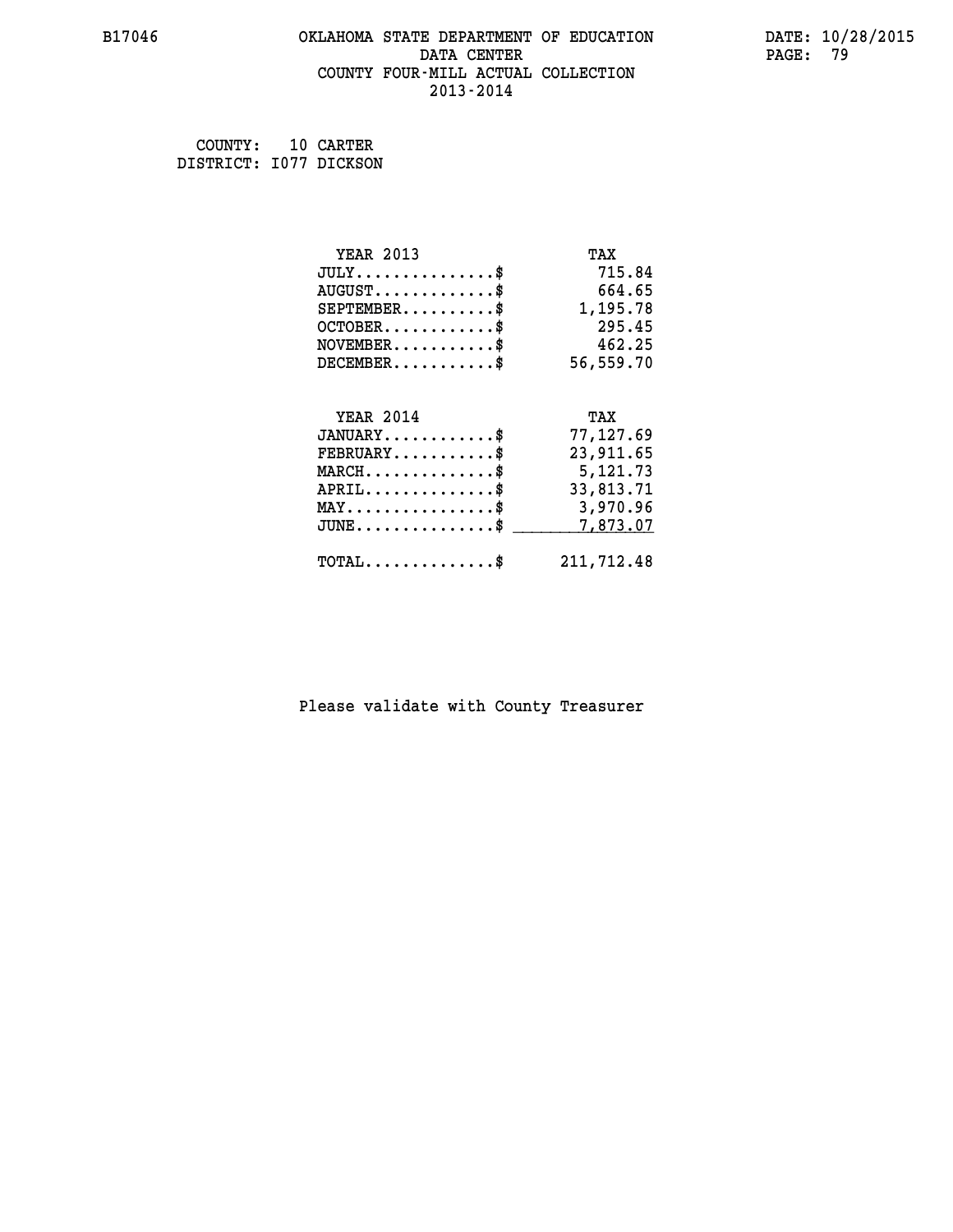## **B17046 OKLAHOMA STATE DEPARTMENT OF EDUCATION DATE: 10/28/2015 DATA CENTER** PAGE: 80  **COUNTY FOUR-MILL ACTUAL COLLECTION 2013-2014**

 **COUNTY: 10 CARTER**

 **\*\*\*\*\*\* TOTALS \*\*\*\*\*\***

| <b>YEAR 2013</b> | TAX        |
|------------------|------------|
| $JULY$           | 4,823.14   |
| $AUGUST$         | 4,685.48   |
| $SEPTEMBER$ \$   | 8,429.59   |
| $OCTOBER$ \$     | 2,082.76   |
| $NOVEMBER$ \$    | 3,258.56   |
| $DECEMENTER$     | 398,718.50 |

### **YEAR 2014**

| <b>YEAR 2014</b>                                        | TAX        |
|---------------------------------------------------------|------------|
| $JANUARY$                                               | 543,713.00 |
| $FEBRUARY$ \$                                           | 168,565.50 |
| $MARCH$ \$                                              | 36,105.87  |
| $APRIL$ \$                                              | 238,370.12 |
| $MAX \dots \dots \dots \dots \$                         | 27,993.42  |
| $JUNE$ \$                                               | 59,331.10  |
| $\texttt{TOTAL} \dots \dots \dots \dots \$ 1,496,077.04 |            |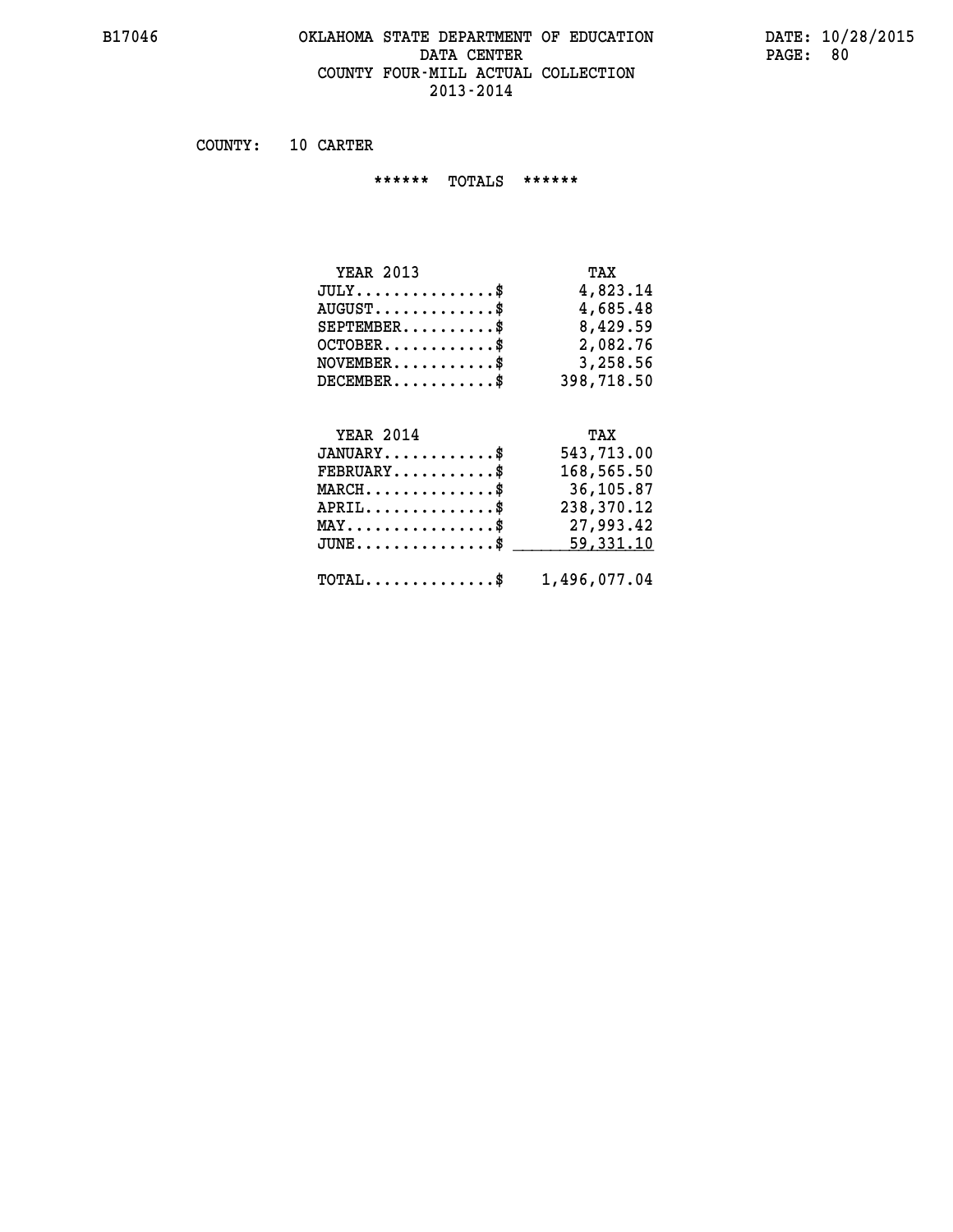### **B17046 OKLAHOMA STATE DEPARTMENT OF EDUCATION DATE: 10/28/2015 DATA CENTER** PAGE: 81  **COUNTY FOUR-MILL ACTUAL COLLECTION 2013-2014**

 **COUNTY: 11 CHEROKEE DISTRICT: C010 LOWREY**

| <b>YEAR 2013</b>                           | TAX       |
|--------------------------------------------|-----------|
| $JULY$ \$                                  | 104.53    |
| $AUGUST$ \$                                | 143.71    |
| $SEPTEMENT.$ \$                            | 97.06     |
| $OCTOBER$ \$                               | 46.40     |
| $NOVEMBER$ \$                              | 40.19     |
| $DECEMBER$ \$                              | 77.11     |
|                                            |           |
| <b>YEAR 2014</b>                           | TAX       |
| $JANUARY$ \$                               | 7,665.83  |
| $FEBRUARY$                                 | 3,403.34  |
| $MARCH$ \$                                 | 368.12    |
| $APRIL \ldots \ldots \ldots \$             | 1,275.15  |
| $MAX \dots \dots \dots \dots \dots$        | 381.14    |
| $JUNE$ \$                                  | 145.96    |
| $\texttt{TOTAL} \dots \dots \dots \dots \$ | 13,748.54 |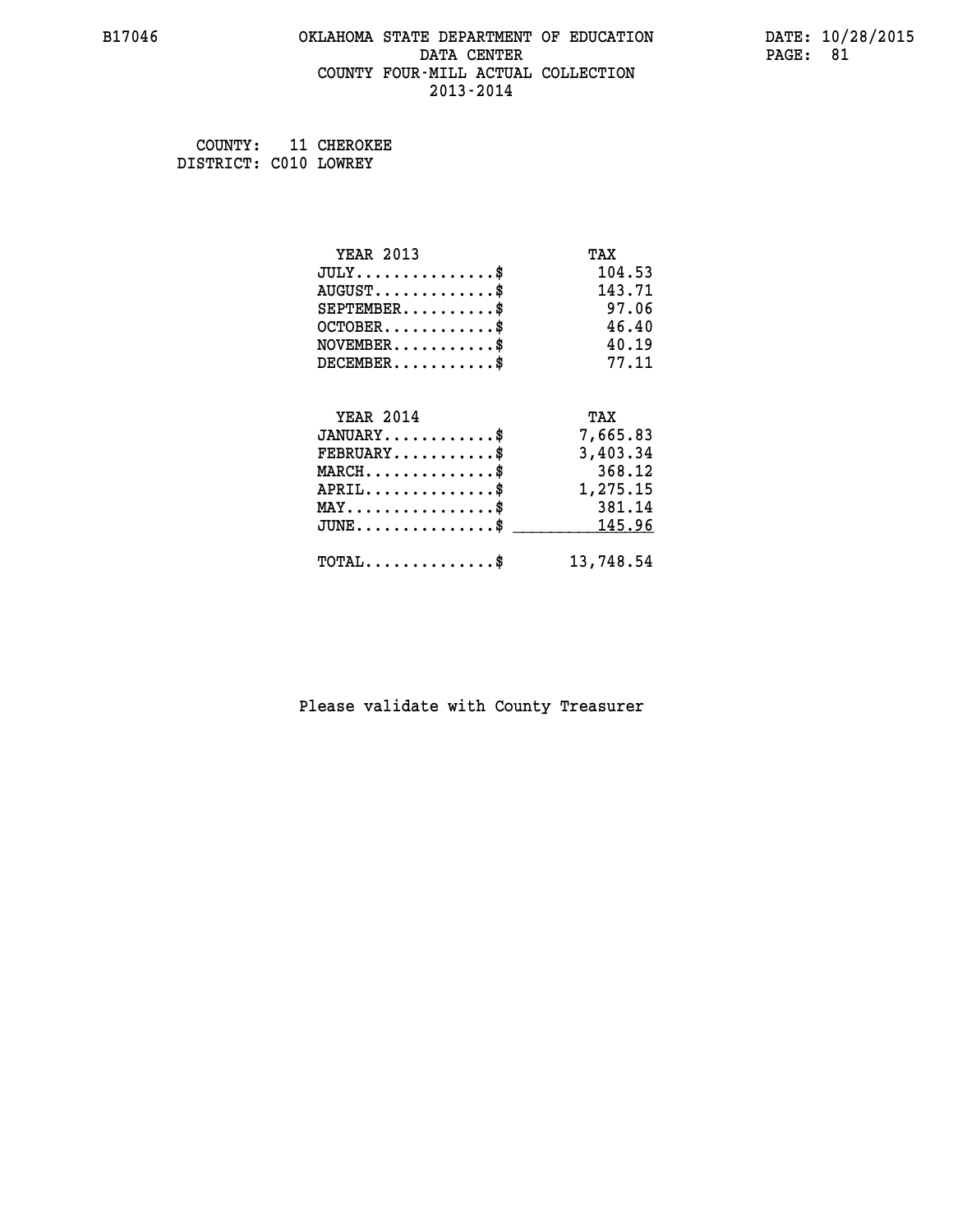### **B17046 OKLAHOMA STATE DEPARTMENT OF EDUCATION DATE: 10/28/2015 DATA CENTER** PAGE: 82  **COUNTY FOUR-MILL ACTUAL COLLECTION 2013-2014**

 **COUNTY: 11 CHEROKEE DISTRICT: C014 NORWOOD**

| <b>YEAR 2013</b>                                 | TAX       |
|--------------------------------------------------|-----------|
| $JULY$ \$                                        | 128.58    |
| $AUGUST$ \$                                      | 531.42    |
| $SEPTEMBER$ \$                                   | 117.20    |
| $OCTOBER$ \$                                     | 56.03     |
| $NOVEMBER$ \$                                    | 48.53     |
| $DECEMBER$ \$                                    | 93.11     |
|                                                  |           |
| <b>YEAR 2014</b>                                 | TAX       |
| $JANUARY$                                        | 9,256.32  |
| $FEBRUARY$ \$                                    | 4,108.80  |
| $MARCH$ \$                                       | 444.50    |
| $APRIL$ \$                                       | 1,539.72  |
| $MAX \dots \dots \dots \dots \dots$              | 460.22    |
| $\texttt{JUNE} \dots \dots \dots \dots \dots \$$ | 176.25    |
| $\texttt{TOTAL} \dots \dots \dots \dots \$       | 16,960.68 |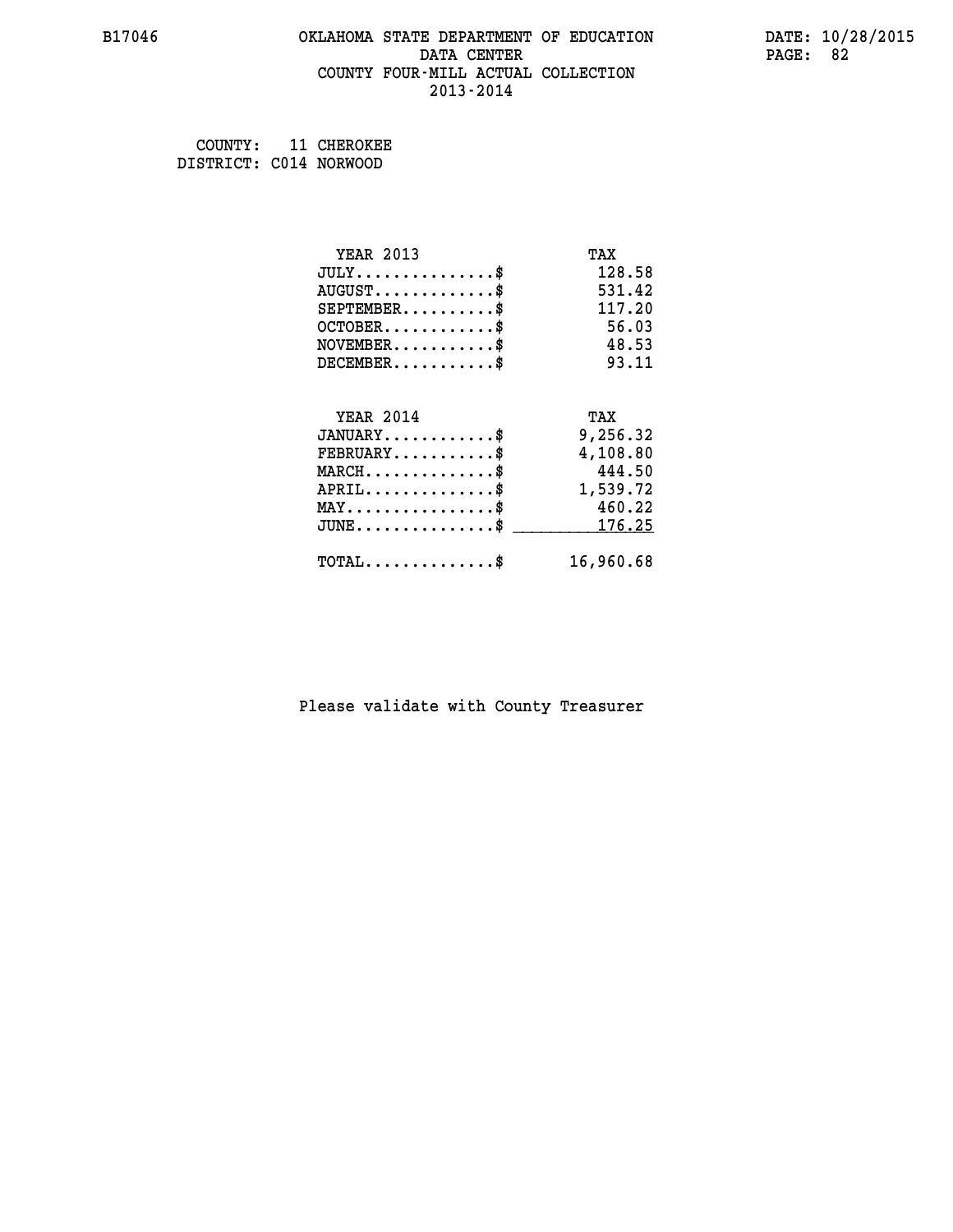### **B17046 OKLAHOMA STATE DEPARTMENT OF EDUCATION DATE: 10/28/2015 DATA CENTER** PAGE: 83  **COUNTY FOUR-MILL ACTUAL COLLECTION 2013-2014**

 **COUNTY: 11 CHEROKEE DISTRICT: C021 WOODALL**

| <b>YEAR 2013</b>                               | TAX       |
|------------------------------------------------|-----------|
| $JULY$ \$                                      | 364.16    |
| $AUGUST$ \$                                    | 476.41    |
| $SEPTEMBER$ \$                                 | 321.77    |
| $OCTOBER$ \$                                   | 153.81    |
| $NOVEMBER$ \$                                  | 133.25    |
| $DECEMBER$ \$                                  | 255.62    |
|                                                |           |
| <b>YEAR 2014</b>                               | TAX       |
| $JANUARY$ \$                                   | 25,411.92 |
| $FEBRUARY$                                     | 11,279.96 |
| $MARCH$ \$                                     | 1,220.33  |
| $APRIL$ \$                                     | 4,227.09  |
| $\texttt{MAX} \dots \dots \dots \dots \dots \$ | 1,263.48  |
| $JUNE$ \$                                      | 483.85    |
| $\texttt{TOTAL} \dots \dots \dots \dots \$     | 45,591.65 |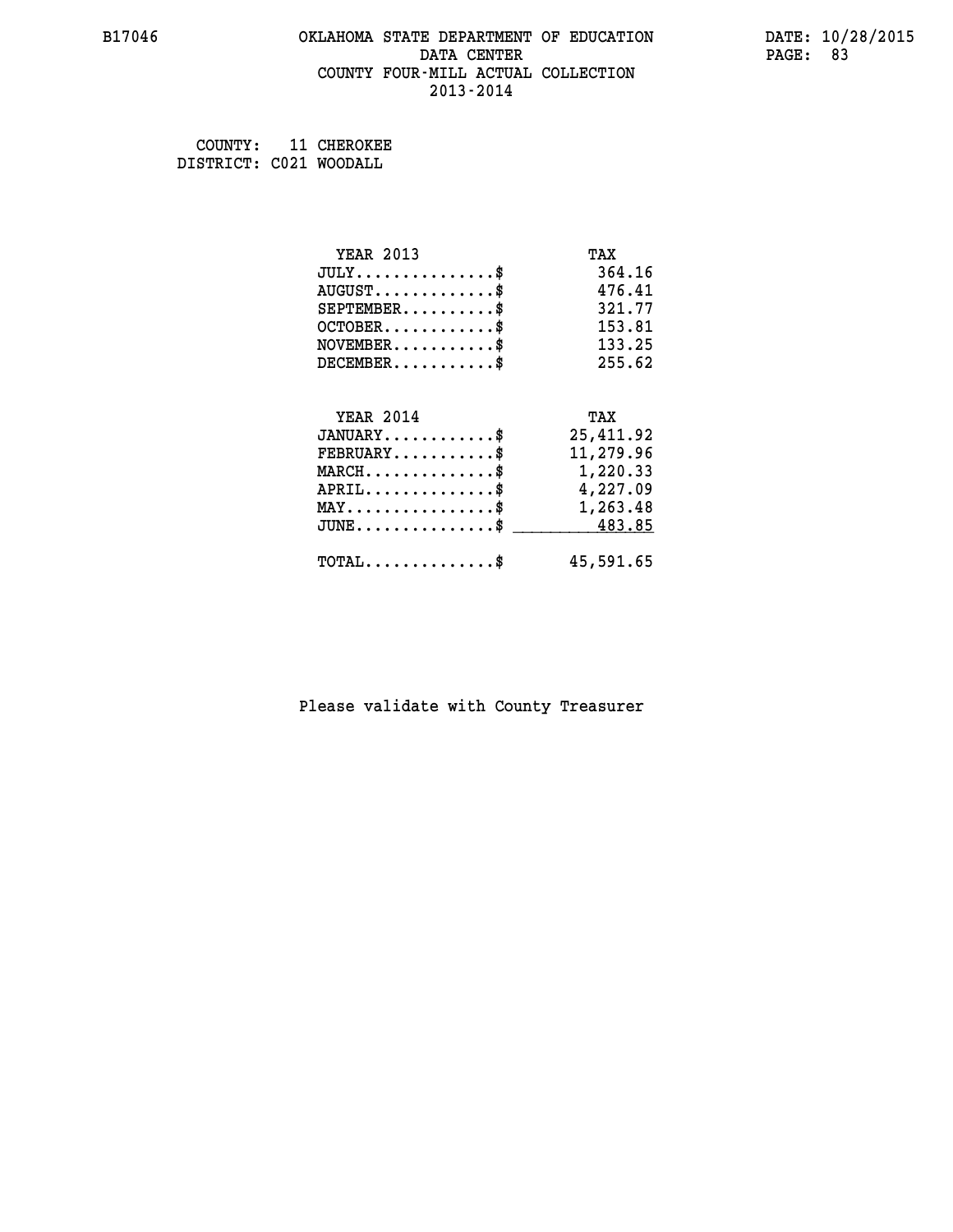### **B17046 OKLAHOMA STATE DEPARTMENT OF EDUCATION DATE: 10/28/2015 DATA CENTER** PAGE: 84  **COUNTY FOUR-MILL ACTUAL COLLECTION 2013-2014**

 **COUNTY: 11 CHEROKEE DISTRICT: C026 SHADY GROVE**

| <b>YEAR 2013</b>                                 | TAX       |
|--------------------------------------------------|-----------|
| $JULY$ \$                                        | 104.02    |
| $AUGUST$ \$                                      | 124.87    |
| $SEPTEMENT.$ \$                                  | 84.37     |
| $OCTOBER$ \$                                     | 40.29     |
| $NOVEMBER$ \$                                    | 34.93     |
| $DECEMBER$ \$                                    | 67.01     |
|                                                  |           |
| <b>YEAR 2014</b>                                 | TAX       |
| $JANUARY$                                        | 6,661.18  |
| $FEBRUARY$                                       | 2,956.83  |
| $MARCH$ \$                                       | 319.89    |
| $APRIL$ \$                                       | 1,108.05  |
| $MAX \dots \dots \dots \dots \dots$              | 331.20    |
| $\texttt{JUNE} \dots \dots \dots \dots \dots \$$ | 126.81    |
| $\texttt{TOTAL} \dots \dots \dots \dots$         | 11,959.45 |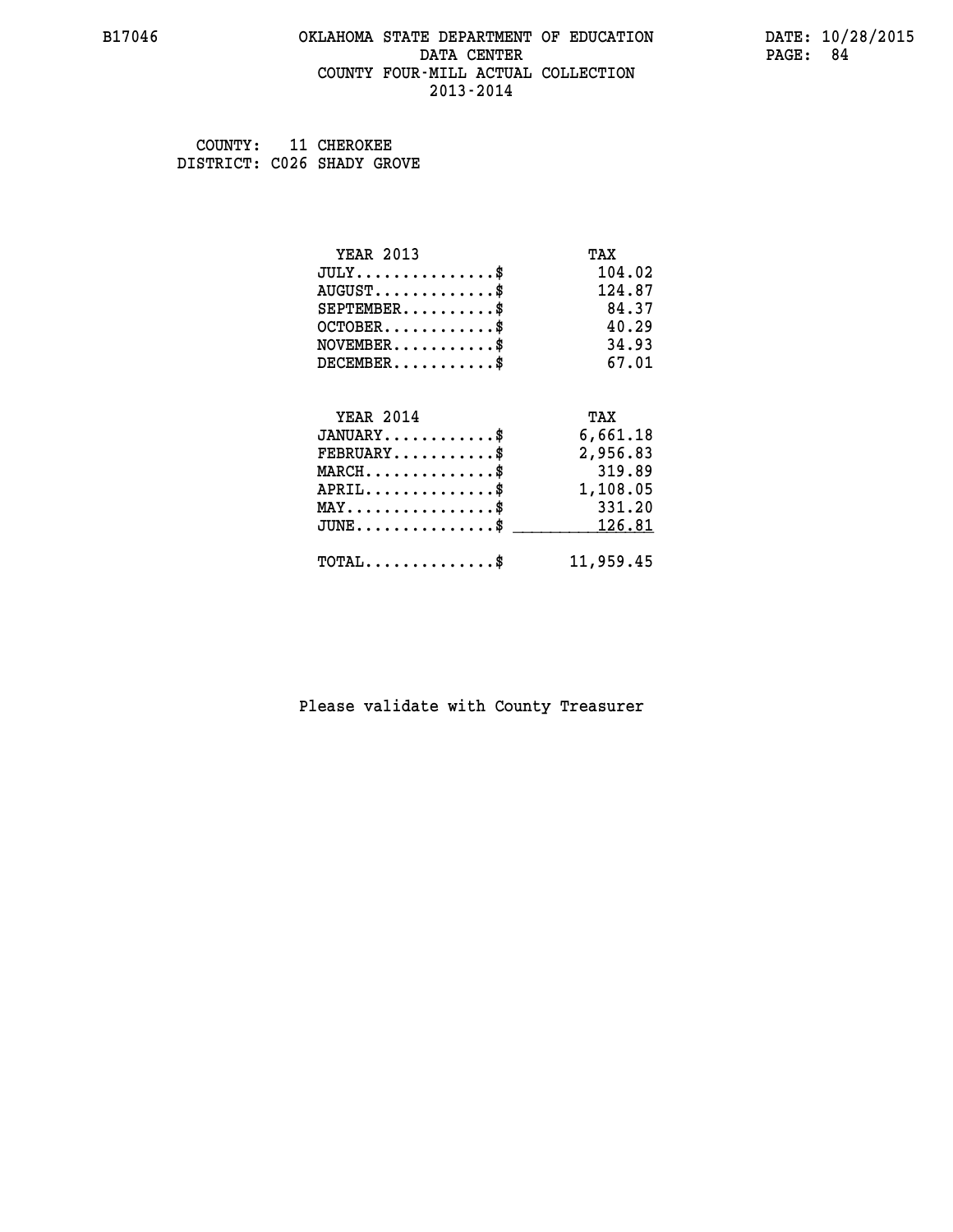### **B17046 OKLAHOMA STATE DEPARTMENT OF EDUCATION DATE: 10/28/2015 DATA CENTER** PAGE: 85  **COUNTY FOUR-MILL ACTUAL COLLECTION 2013-2014**

 **COUNTY: 11 CHEROKEE DISTRICT: C031 PEGGS**

| <b>YEAR 2013</b>                               | TAX       |
|------------------------------------------------|-----------|
| $JULY$ \$                                      | 184.45    |
| $AUGUST$ \$                                    | 248.49    |
| $SEPTEMENT.$ \$                                | 167.83    |
| $OCTOBER$ \$                                   | 80.23     |
| $NOVEMBER$ \$                                  | 69.50     |
| $DECEMBER$ \$                                  | 133.33    |
|                                                |           |
| <b>YEAR 2014</b>                               | TAX       |
| $JANUARY$                                      | 13,254.38 |
| $FEBRUARY$                                     | 5,883.42  |
| $MARCH$ \$                                     | 636.50    |
| $APRIL \ldots \ldots \ldots \$                 | 2,204.77  |
| $MAX \dots \dots \dots \dots \dots$            | 659.00    |
| $\texttt{JUNE}\dots\dots\dots\dots\dots\dots\$ | 252.37    |
| $\texttt{TOTAL} \dots \dots \dots \dots \$     | 23,774.27 |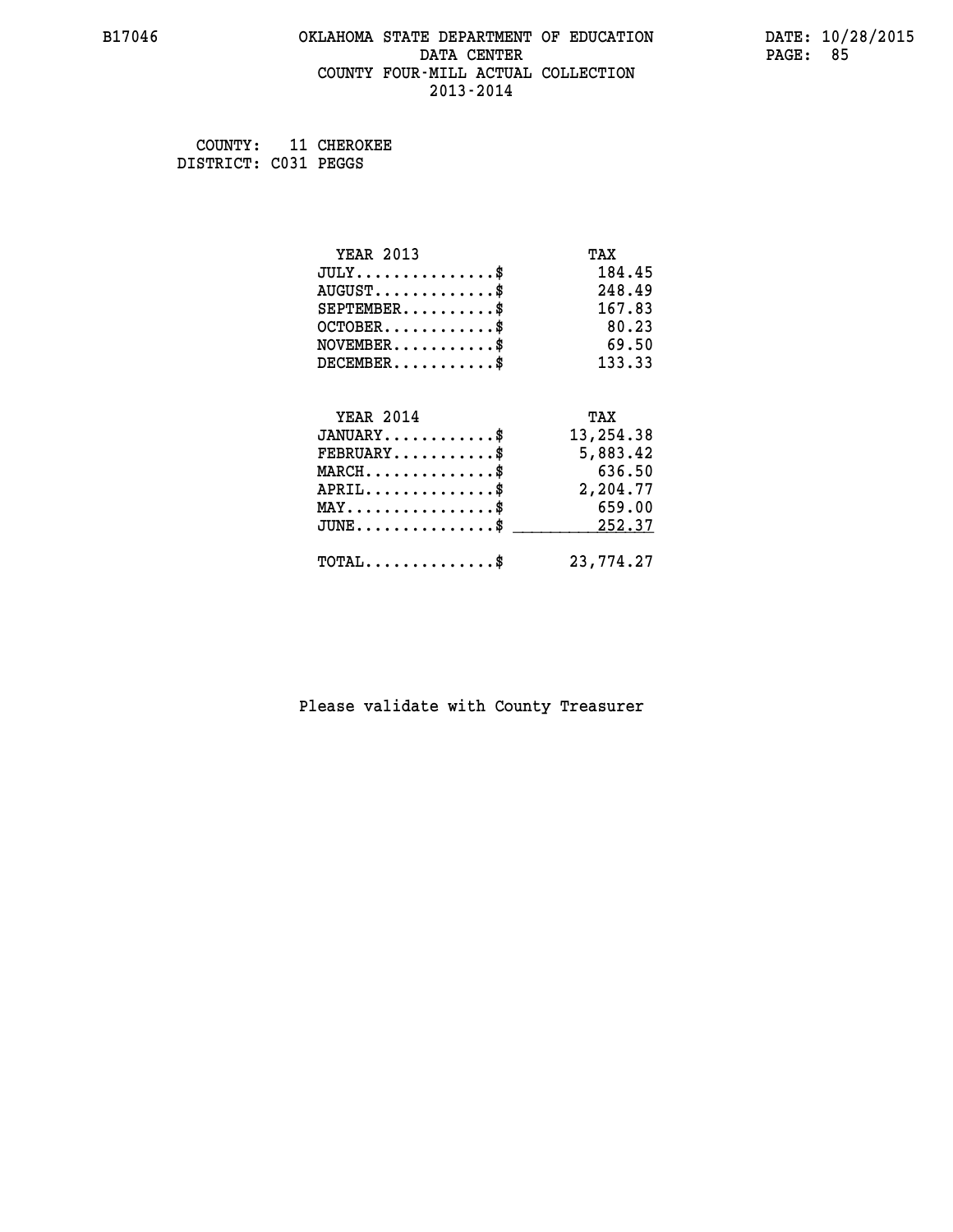### **B17046 OKLAHOMA STATE DEPARTMENT OF EDUCATION DATE: 10/28/2015 DATA CENTER** PAGE: 86  **COUNTY FOUR-MILL ACTUAL COLLECTION 2013-2014**

 **COUNTY: 11 CHEROKEE DISTRICT: C034 GRAND VIEW**

| <b>YEAR 2013</b>                               | TAX       |
|------------------------------------------------|-----------|
| $JULY$ \$                                      | 336.69    |
| $AUGUST$ \$                                    | 465.81    |
| $SEPTEMBER$ \$                                 | 314.61    |
| $OCTOBER$ \$                                   | 150.39    |
| $\texttt{NOVEMBER} \dots \dots \dots \$        | 130.29    |
| $DECEMBER$ \$                                  | 249.93    |
|                                                |           |
| <b>YEAR 2014</b>                               | TAX       |
| $JANUARY$ \$                                   | 24,846.63 |
|                                                |           |
| $FEBRUARY$                                     | 11,029.46 |
| $MARCH$ \$                                     | 1,193.17  |
| $APRIL \ldots \ldots \ldots \ldots \$          | 4,133.06  |
| $\texttt{MAX} \dots \dots \dots \dots \dots \$ | 1,235.38  |
| $JUNE \ldots \ldots \ldots \ldots \ast$        | 473.09    |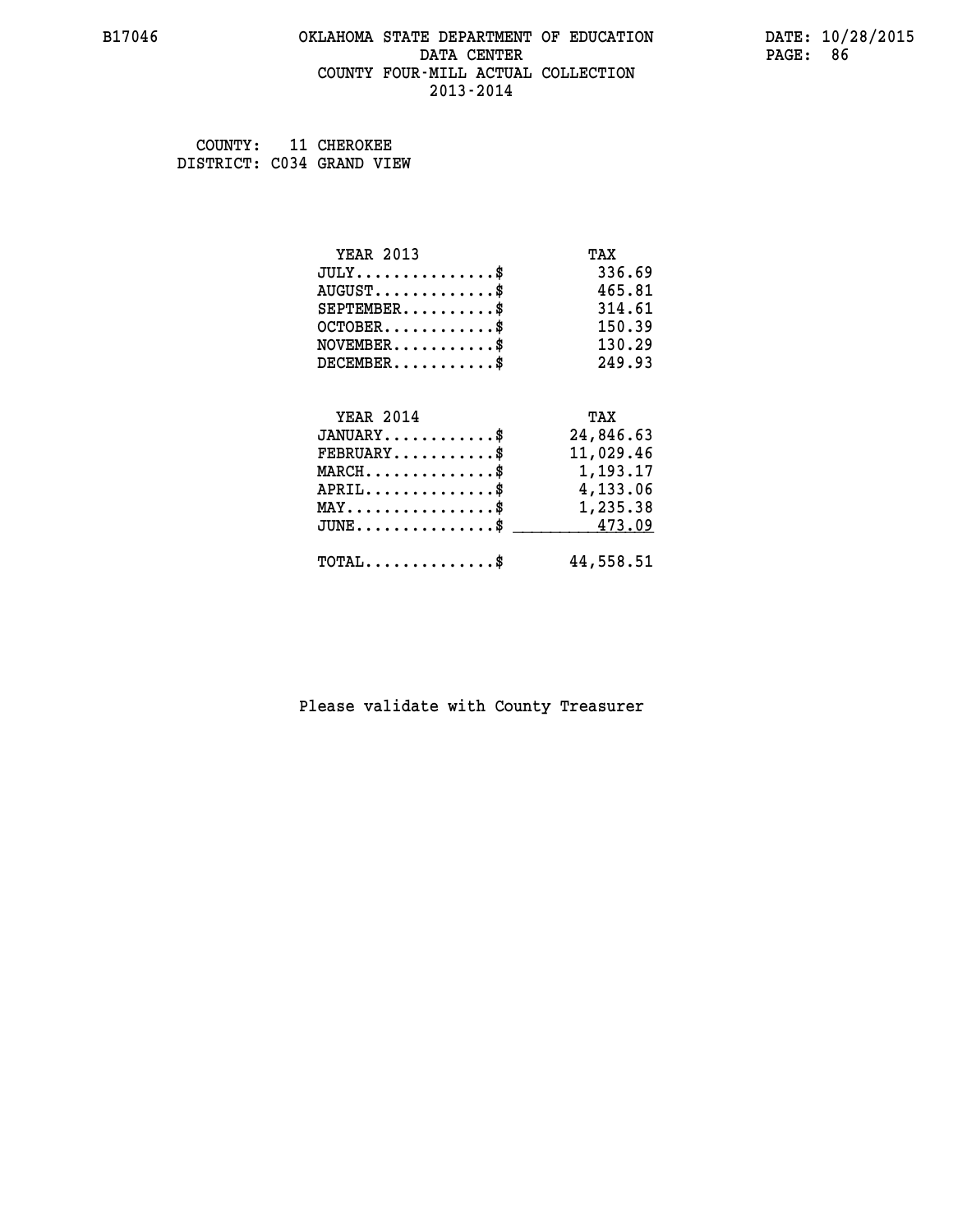### **B17046 OKLAHOMA STATE DEPARTMENT OF EDUCATION DATE: 10/28/2015 DATA CENTER** PAGE: 87  **COUNTY FOUR-MILL ACTUAL COLLECTION 2013-2014**

 **COUNTY: 11 CHEROKEE DISTRICT: C044 BRIGGS**

| <b>YEAR 2013</b>                                  | TAX       |
|---------------------------------------------------|-----------|
| $JULY$ \$                                         | 342.55    |
| $AUGUST$ \$                                       | 405.93    |
| $SEPTEMBER$ \$                                    | 274.17    |
| $OCTOBER$ \$                                      | 131.06    |
| $NOVEMBER.$ \$                                    | 113.54    |
| $DECEMBER$ \$                                     | 217.80    |
|                                                   |           |
| <b>YEAR 2014</b>                                  | TAX       |
| $JANUARY$ \$                                      | 21,652.51 |
| $FEBRUARY$                                        | 9,611.28  |
| $\texttt{MARCH}\ldots\ldots\ldots\ldots\clubsuit$ | 1,039.79  |
| $APRIL \ldots \ldots \ldots \ldots \$             | 3,601.75  |
| $\texttt{MAX} \dots \dots \dots \dots \dots \$    | 1,076.57  |
| $JUNE \ldots \ldots \ldots \ldots$ \$ 412.28      |           |
| $\texttt{TOTAL} \dots \dots \dots \dots \$        | 38,879.23 |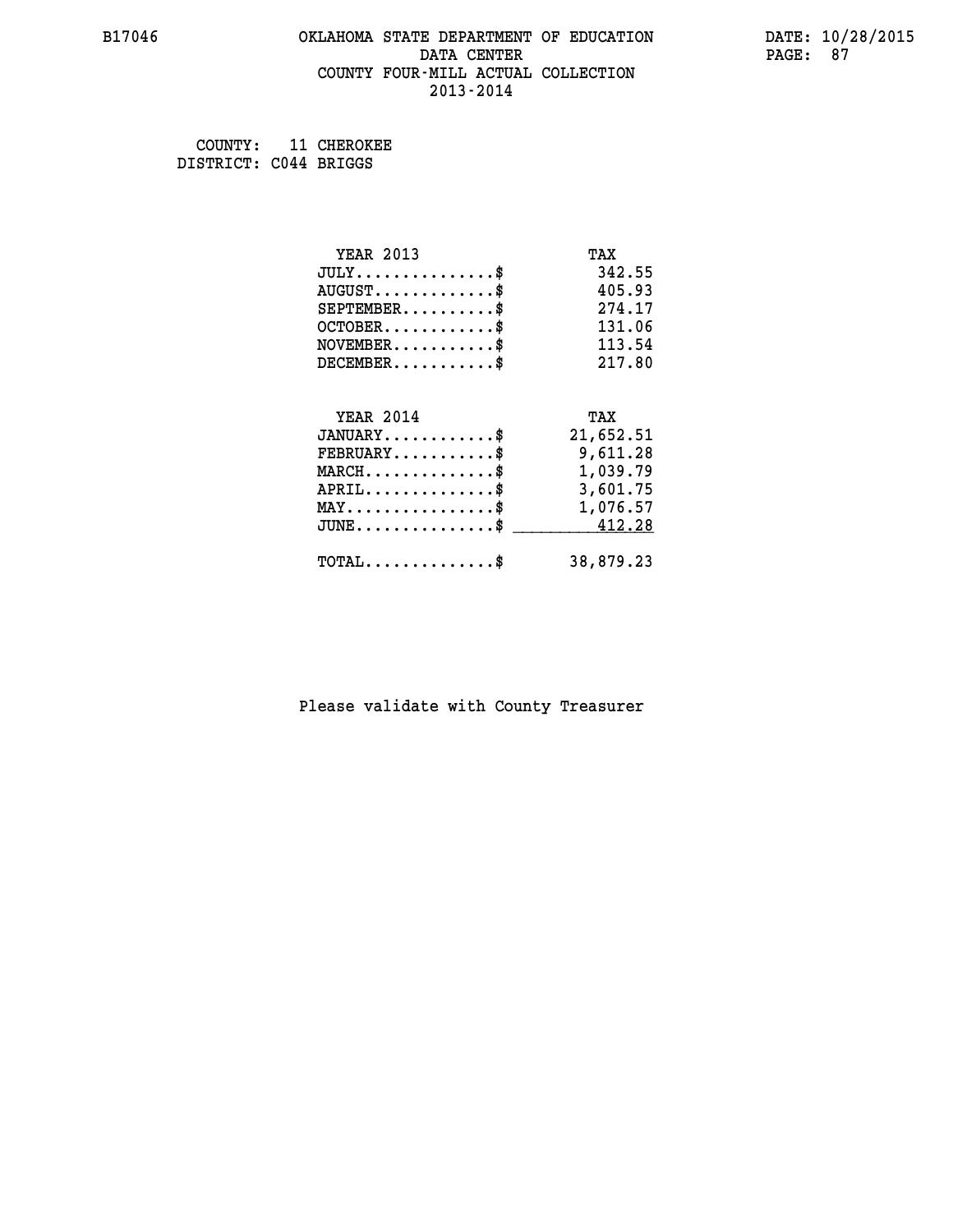### **B17046 OKLAHOMA STATE DEPARTMENT OF EDUCATION DATE: 10/28/2015 DATA CENTER** PAGE: 88  **COUNTY FOUR-MILL ACTUAL COLLECTION 2013-2014**

 **COUNTY: 11 CHEROKEE DISTRICT: C066 TENKILLER**

| <b>YEAR 2013</b>                           | TAX         |
|--------------------------------------------|-------------|
| $JULY$ \$                                  | 230.88      |
| $AUGUST$ \$                                | 610.93      |
| $SEPTEMBER$ \$                             | 191.77      |
| $OCTOBER$ \$                               | 91.68       |
| $NOVEMBER$ \$                              | 79.42       |
| $DECEMBER$ \$                              | 152.35      |
|                                            |             |
| <b>YEAR 2014</b>                           | TAX         |
| $JANUARY$ \$                               | 15, 145. 70 |
| $FEBRUARY$                                 | 6,747.46    |
| $MARCH$ \$                                 | 727.32      |
| $APRIL$ \$                                 | 2,519.38    |
| $MAX \dots \dots \dots \dots \dots$        | 753.04      |
| $JUNE$ \$                                  | 288.38      |
| $\texttt{TOTAL} \dots \dots \dots \dots \$ | 27,538.31   |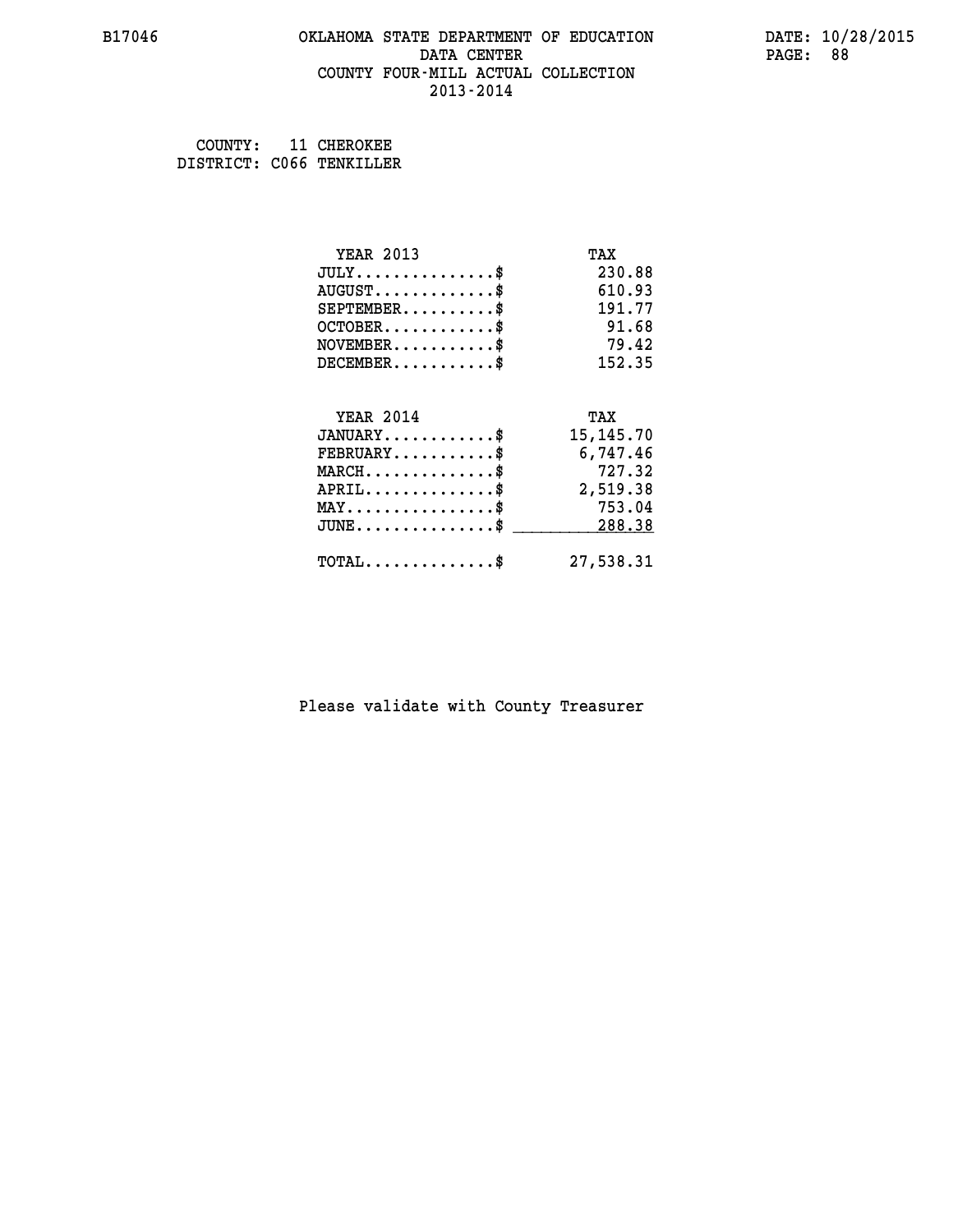### **B17046 OKLAHOMA STATE DEPARTMENT OF EDUCATION DATE: 10/28/2015 DATA CENTER** PAGE: 89  **COUNTY FOUR-MILL ACTUAL COLLECTION 2013-2014**

 **COUNTY: 11 CHEROKEE DISTRICT: I006 KEYS**

| <b>YEAR 2013</b>                                   | TAX       |
|----------------------------------------------------|-----------|
| $JULY$ \$                                          | 625.68    |
| $AUGUST$ \$                                        | 2,526.12  |
| $SEPTEMBER$ \$                                     | 556.62    |
| $OCTOBER$ \$                                       | 266.07    |
| $NOVEMBER$ \$                                      | 230.51    |
| $DECEMBER$ \$                                      | 442.18    |
|                                                    |           |
| <b>YEAR 2014</b>                                   | TAX       |
| $JANUARY$ \$                                       | 43,958.79 |
| $FEBRUARY$                                         | 19,530.61 |
| $MARCH$ \$                                         | 2,110.97  |
| $APRIL$ \$                                         | 7,312.25  |
| $\texttt{MAX} \dots \dots \dots \dots \dots \$     | 2,185.63  |
| $\texttt{JUNE} \dots \dots \dots \dots \texttt{S}$ | 837.00    |
| $\texttt{TOTAL} \dots \dots \dots \dots \$         | 80,582.43 |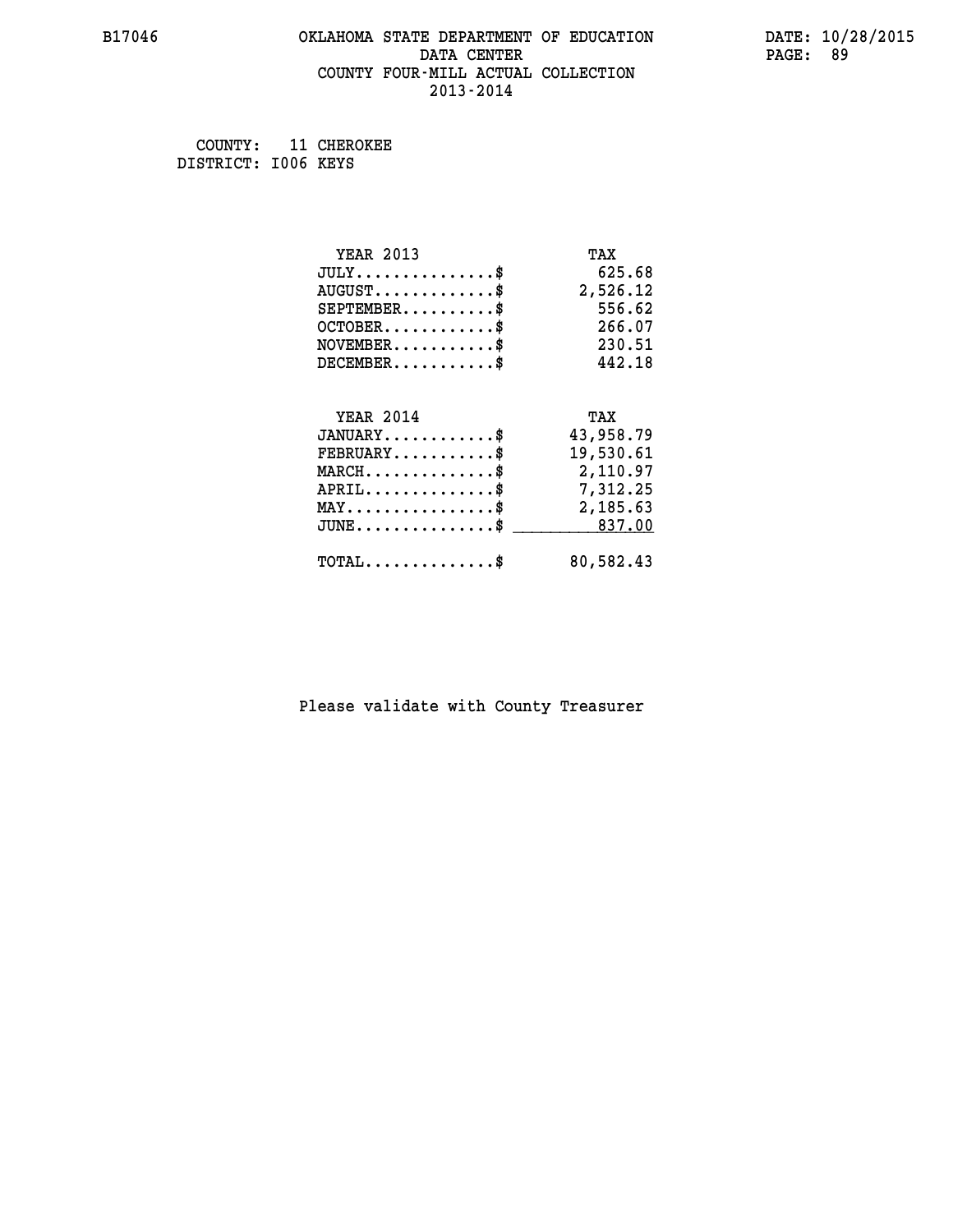### **B17046 OKLAHOMA STATE DEPARTMENT OF EDUCATION DATE: 10/28/2015 DATA CENTER** PAGE: 90  **COUNTY FOUR-MILL ACTUAL COLLECTION 2013-2014**

 **COUNTY: 11 CHEROKEE DISTRICT: I016 HULBERT**

| <b>YEAR 2013</b>                                | TAX       |
|-------------------------------------------------|-----------|
| $JULY$ \$                                       | 421.96    |
| $AUGUST$ \$                                     | 1,892.55  |
| $SEPTEMENT.$ \$                                 | 364.66    |
| $OCTOBER$ \$                                    | 174.32    |
| $NOVEMBER$ \$                                   | 151.01    |
| $DECEMBER$ \$                                   | 289.69    |
|                                                 |           |
| <b>YEAR 2014</b>                                | TAX       |
| $JANUARY$ \$                                    | 28,798.88 |
| $FEBRUARY$                                      | 12,784.14 |
| $MARCH$ \$                                      | 1,382.97  |
| $APRIL$ \$                                      | 4,790.50  |
| $\texttt{MAX} \dots \dots \dots \dots \dots \$$ | 1,431.87  |
| $JUNE$ \$                                       | 548.35    |
| $\texttt{TOTAL} \dots \dots \dots \dots \$      | 53,030.90 |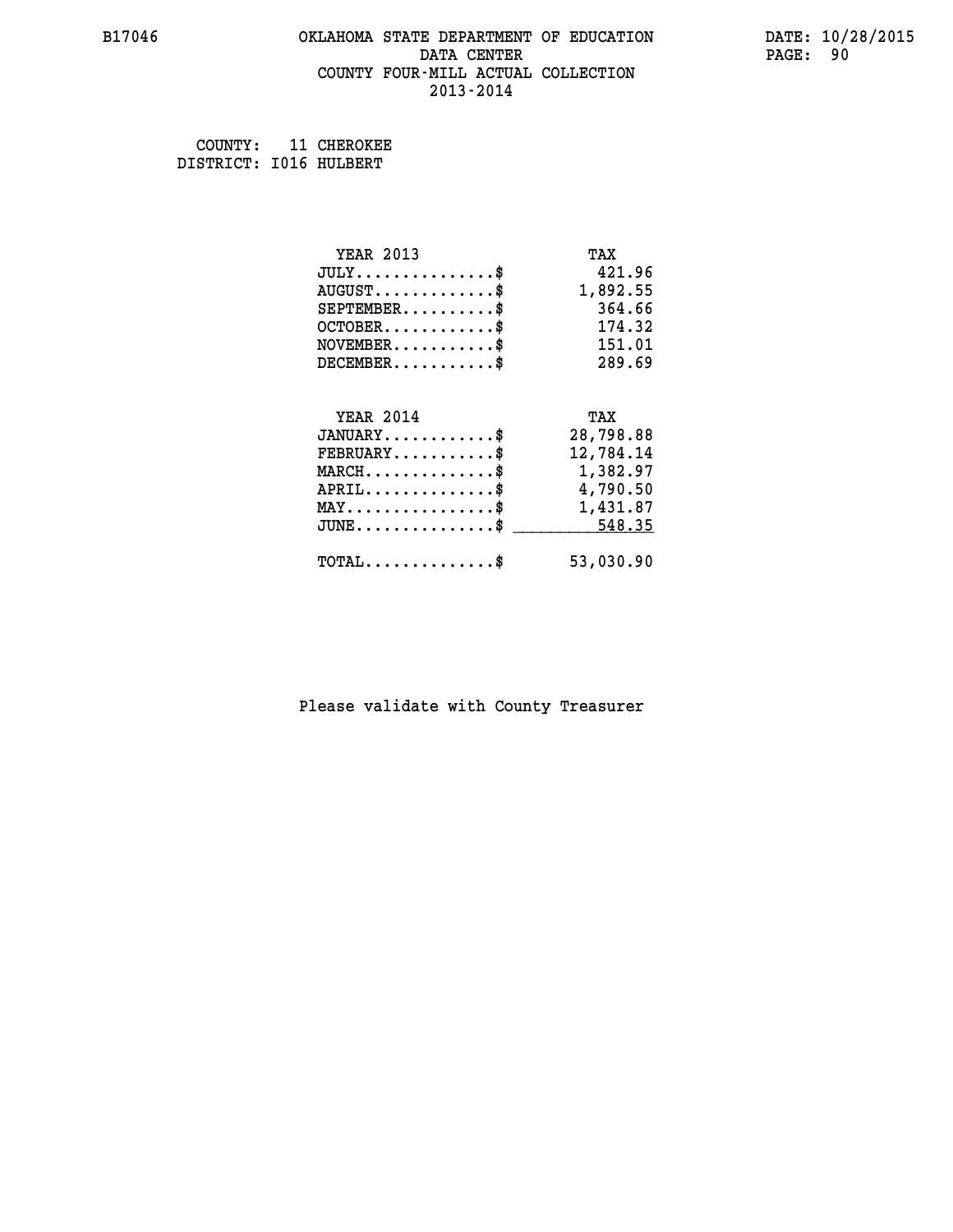### **B17046 OKLAHOMA STATE DEPARTMENT OF EDUCATION DATE: 10/28/2015 DATA CENTER** PAGE: 91  **COUNTY FOUR-MILL ACTUAL COLLECTION 2013-2014**

 **COUNTY: 11 CHEROKEE DISTRICT: I035 TAHLEQUAH**

| <b>YEAR 2013</b>                                                                                                              | TAX        |
|-------------------------------------------------------------------------------------------------------------------------------|------------|
| $JULY$ \$                                                                                                                     | 2,447.75   |
| $AUGUST$ \$                                                                                                                   | 3,836.83   |
| $SEPTEMBER$ \$                                                                                                                | 2,201.48   |
| $OCTOBER$ \$                                                                                                                  | 1,052.35   |
| $\texttt{NOVEMBER} \dots \dots \dots \$                                                                                       | 911.66     |
| $DECEMBER$ \$                                                                                                                 | 1,748.89   |
|                                                                                                                               |            |
| <b>YEAR 2014</b>                                                                                                              | TAX        |
| $JANUARY$ \$                                                                                                                  | 173,862.20 |
| $FEBRUARY$ \$                                                                                                                 | 77,177.83  |
| $\texttt{MARCH}\ldots\ldots\ldots\ldots\overset{\hspace{0.1em}\mathsf{\scriptscriptstyle\$}}{\mathsf{\scriptscriptstyle\$}}}$ | 8,349.14   |
| $APRIL$ \$                                                                                                                    | 28,920.78  |
| $\texttt{MAX} \dots \dots \dots \dots \dots \$                                                                                | 8,644.42   |
| $JUNE$ \$                                                                                                                     | 3,310.42   |
| $\texttt{TOTAL} \dots \dots \dots \dots \$                                                                                    | 312,463.75 |
|                                                                                                                               |            |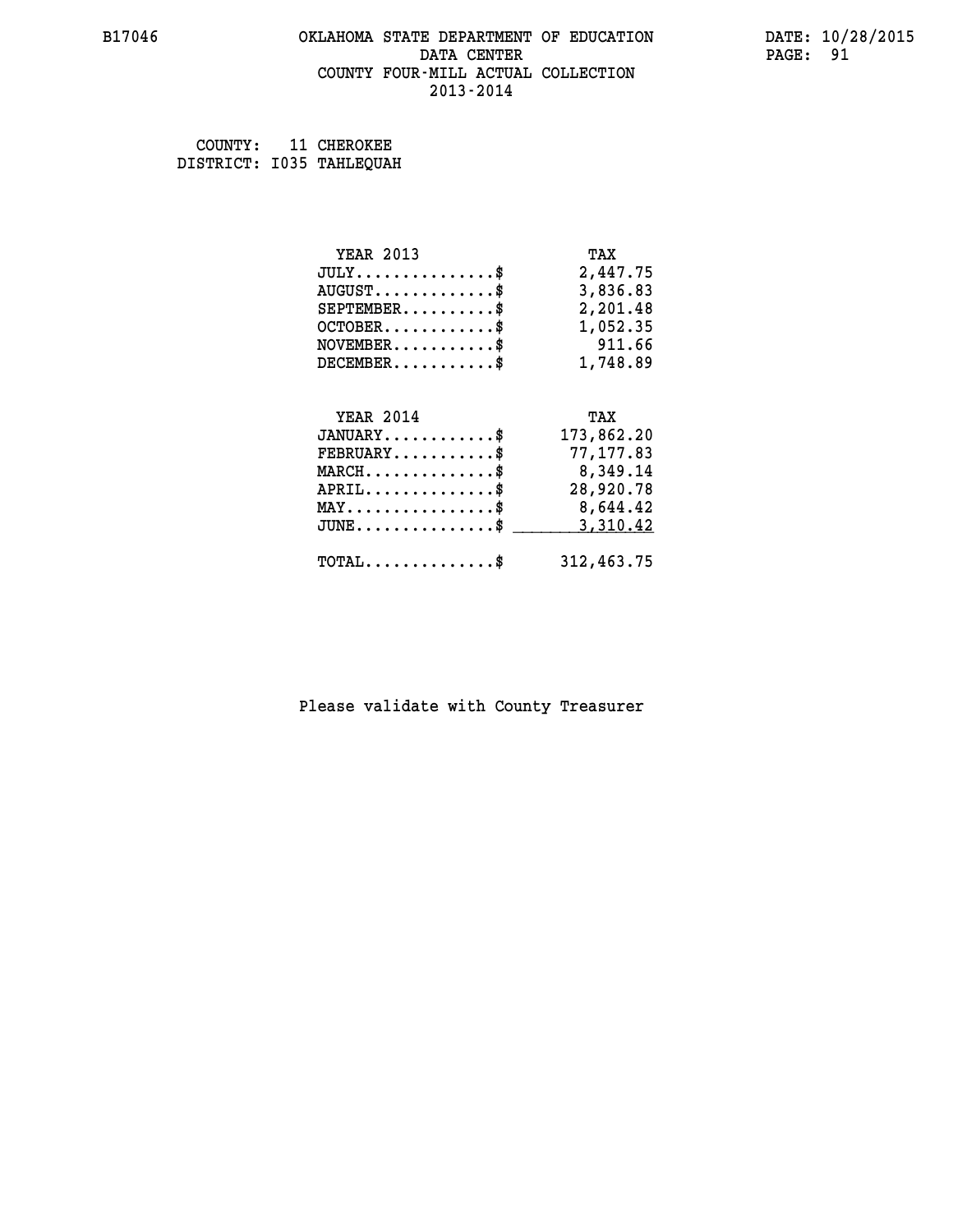### **B17046 OKLAHOMA STATE DEPARTMENT OF EDUCATION DATE: 10/28/2015 DATA CENTER PAGE: 92 COUNTY FOUR-MILL ACTUAL COLLECTION 2013-2014**

 **COUNTY: 11 CHEROKEE**

 **\*\*\*\*\*\* TOTALS \*\*\*\*\*\***

| <b>YEAR 2013</b> | TAX       |
|------------------|-----------|
| $JULY$           | 5,291.25  |
| $AUGUST$         | 11,263.07 |
| $SEPTEMBER$ \$   | 4,691.54  |
| $OCTOBER$ \$     | 2,242.63  |
| $NOVEMBER$ \$    | 1,942.83  |
| $DECEMBER$ \$    | 3,727.02  |

# **YEAR 2014 TAX JANUARY............\$ 370,514.34 FEBRUARY...........\$ 164,513.13 MARCH..............\$ 17,792.70 APRIL..............\$ 61,632.50 MAY................\$ 18,421.95 JUNE................\$** <u>7,054.76</u>

 **TOTAL..............\$ 669,087.72**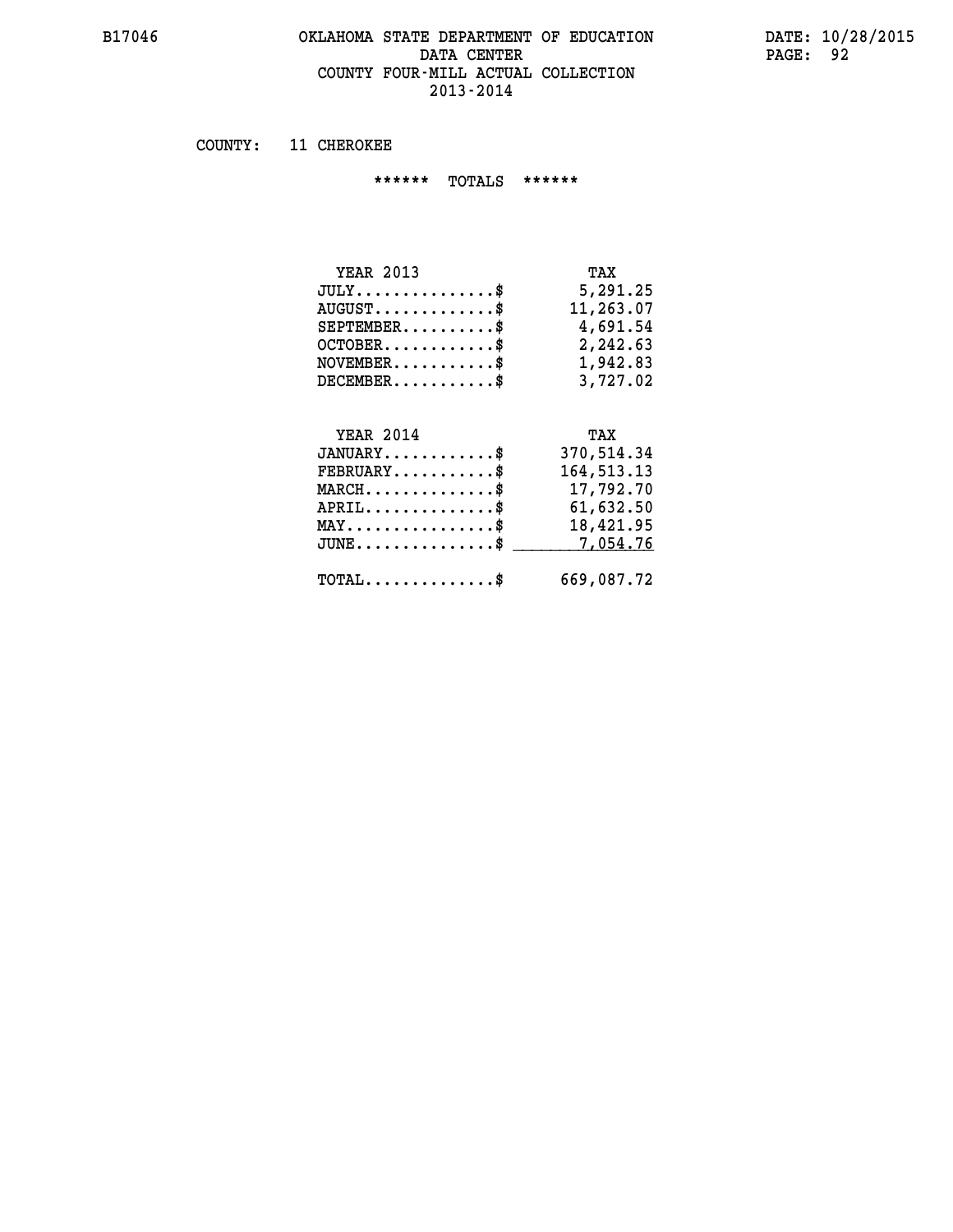### **B17046 OKLAHOMA STATE DEPARTMENT OF EDUCATION DATE: 10/28/2015 DATA CENTER** PAGE: 93  **COUNTY FOUR-MILL ACTUAL COLLECTION 2013-2014**

 **COUNTY: 12 CHOCTAW DISTRICT: C003 GRANT**

| <b>YEAR 2013</b>                           | TAX       |
|--------------------------------------------|-----------|
| $JULY$ \$                                  | 208.88    |
| $AUGUST$ \$                                | 59.33     |
| $SEPTEMENT.$ \$                            | 256.70    |
| $OCTOBER$ \$                               | 67.66     |
| $NOVEMBER$ \$                              | 45.13     |
| $DECEMBER$ \$                              | 87.11     |
|                                            |           |
| <b>YEAR 2014</b>                           | TAX       |
| $JANUARY$ \$                               | 8,860.89  |
| $FEBRUARY$                                 | 4,650.76  |
| $MARCH$ \$                                 | 670.38    |
| $APRIL$ \$                                 | 3,488.81  |
| $MAX \dots \dots \dots \dots \dots$        | 975.64    |
| $JUNE$ \$                                  | 175.16    |
| $\texttt{TOTAL} \dots \dots \dots \dots \$ | 19,546.45 |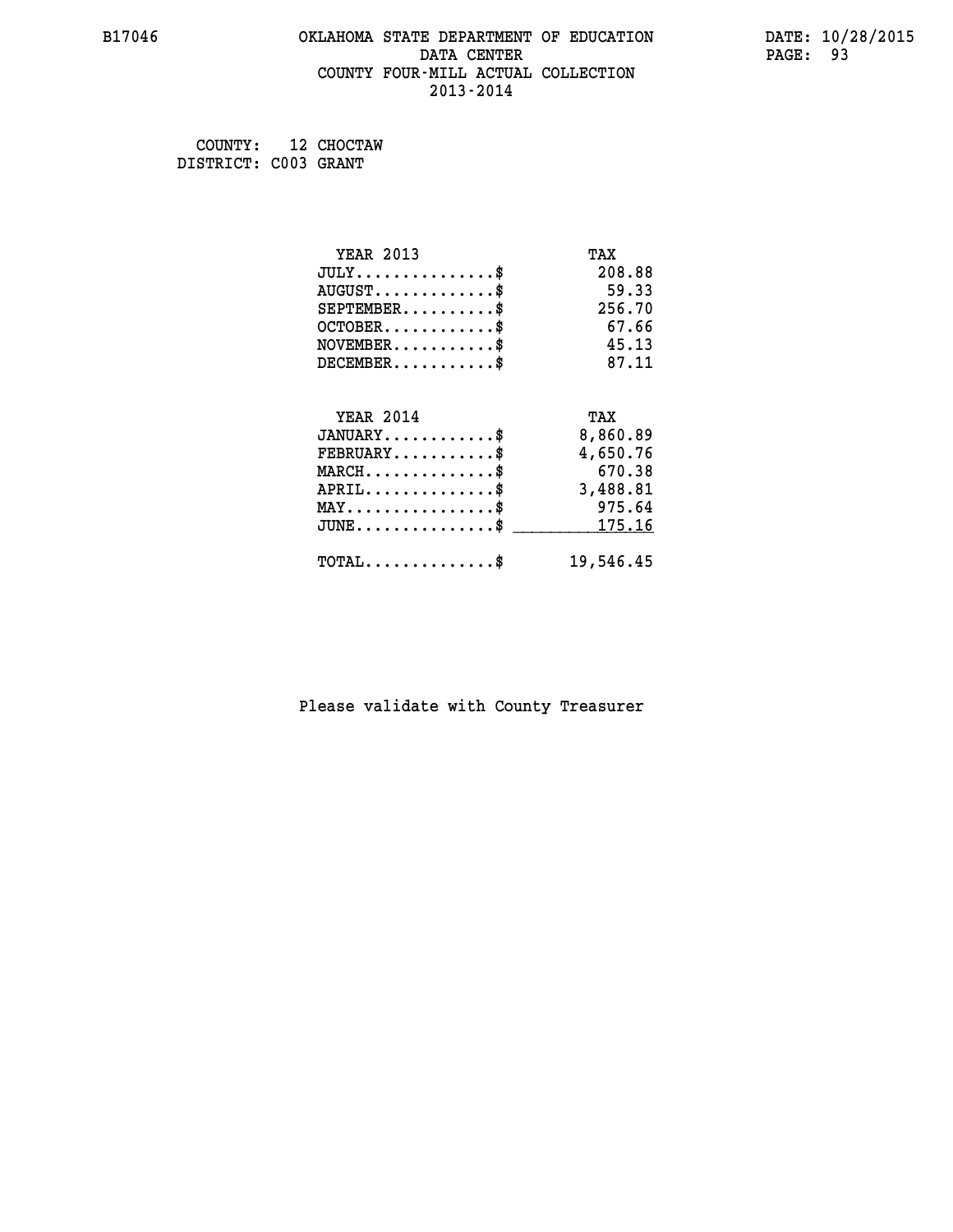### **B17046 OKLAHOMA STATE DEPARTMENT OF EDUCATION DATE: 10/28/2015 DATA CENTER** PAGE: 94  **COUNTY FOUR-MILL ACTUAL COLLECTION 2013-2014**

 **COUNTY: 12 CHOCTAW DISTRICT: C021 SWINK**

| <b>YEAR 2013</b>                           | TAX       |
|--------------------------------------------|-----------|
| $JULY$ \$                                  | 128.92    |
| $AUGUST$ \$                                | 33.41     |
| $SEPTEMENT.$ \$                            | 129.17    |
| $OCTOBER$ \$                               | 31.77     |
| $NOVEMBER$ \$                              | 24.96     |
| $DECEMBER$ \$                              | 52.09     |
|                                            |           |
| <b>YEAR 2014</b>                           | TAX       |
| $JANUARY$ \$                               | 5,967.96  |
| $FEBRUARY$                                 | 2,850.89  |
| $MARCH$ \$                                 | 434.98    |
| $APRIL$ \$                                 | 2,338.17  |
| $MAX \dots \dots \dots \dots \dots$        | 529.48    |
| $JUNE$ \$                                  | 107.96    |
| $\texttt{TOTAL} \dots \dots \dots \dots \$ | 12,629.76 |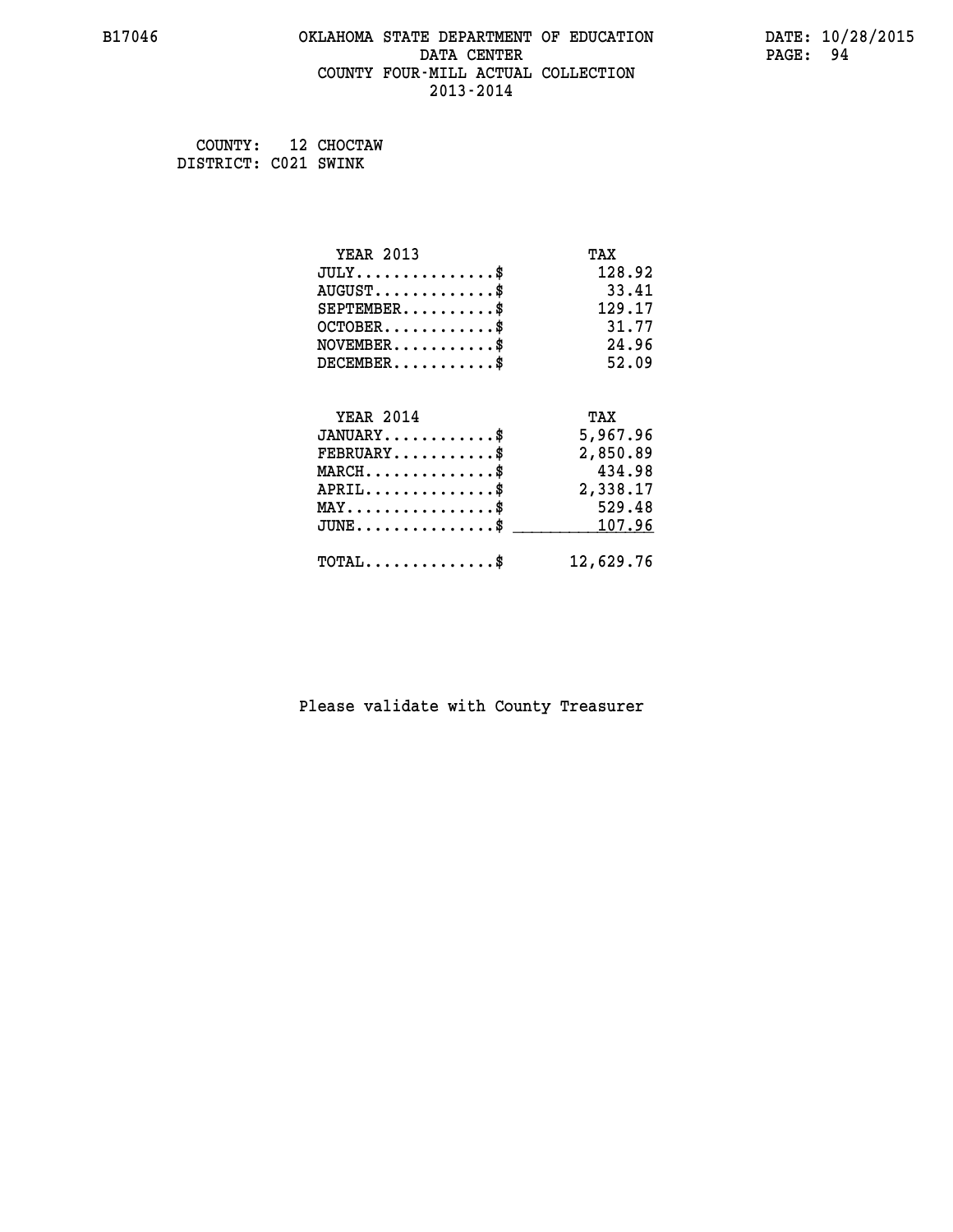### **B17046 OKLAHOMA STATE DEPARTMENT OF EDUCATION DATE: 10/28/2015 DATA CENTER** PAGE: 95  **COUNTY FOUR-MILL ACTUAL COLLECTION 2013-2014**

 **COUNTY: 12 CHOCTAW DISTRICT: I001 BOSWELL**

| <b>YEAR 2013</b>                                 | TAX        |
|--------------------------------------------------|------------|
| $JULY$ \$                                        | 323.91     |
| $AUGUST$ \$                                      | 93.72      |
| $SEPTEMBER$ \$                                   | 407.16     |
| $OCTOBER$ \$                                     | 103.44     |
| $NOVEMBER$ \$                                    | 73.91      |
| $DECEMBER$ \$                                    | 145.32     |
|                                                  |            |
| <b>YEAR 2014</b>                                 | TAX        |
| $JANUARY$ \$                                     | 15,457.55  |
| $FEBRUARY$                                       | 8,366.48   |
| $\texttt{MARCH}\ldots\ldots\ldots\ldots\text{*}$ | 1,414.78   |
| $APRIL \ldots \ldots \ldots \ldots \$            | 6,081.05   |
| $\texttt{MAX} \dots \dots \dots \dots \dots \$   | 1,610.23   |
| $\mathtt{JUNE} \ldots \ldots \ldots \ldots \ast$ | 293.80     |
| $\texttt{TOTAL} \dots \dots \dots \dots \$       | 34, 371.35 |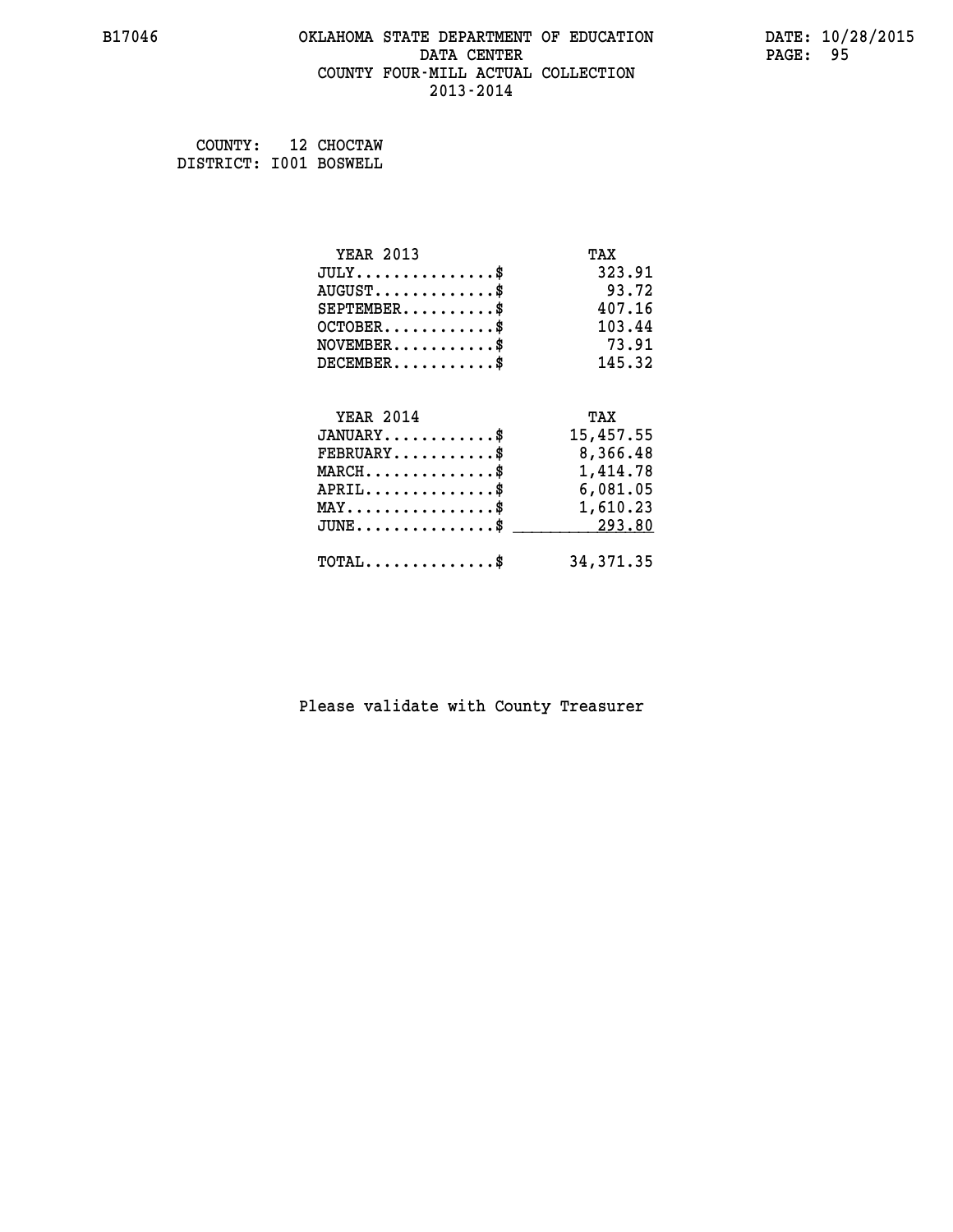### **B17046 OKLAHOMA STATE DEPARTMENT OF EDUCATION DATE: 10/28/2015 DATA CENTER** PAGE: 96  **COUNTY FOUR-MILL ACTUAL COLLECTION 2013-2014**

 **COUNTY: 12 CHOCTAW DISTRICT: I002 FORT TOWSON**

| <b>YEAR 2013</b>                               | TAX       |
|------------------------------------------------|-----------|
| $JULY$ \$                                      | 1,905.53  |
| $AUGUST$ \$                                    | 114.94    |
| $SEPTEMENT.$ \$                                | 482.87    |
| $OCTOBER$ \$                                   | 124.69    |
| $NOVEMBER$ \$                                  | 86.93     |
| $DECEMBER$ \$                                  | 170.91    |
|                                                |           |
| <b>YEAR 2014</b>                               | TAX       |
| $JANUARY$                                      | 17,994.36 |
|                                                |           |
| $FEBRUARY$                                     | 9,722.40  |
| $MARCH$ \$                                     | 1,345.03  |
| $APRIL \ldots \ldots \ldots \ldots \$          | 7,073.17  |
| $\texttt{MAX} \dots \dots \dots \dots \dots \$ | 1,803.83  |
| $JUNE$ \$                                      | 345.24    |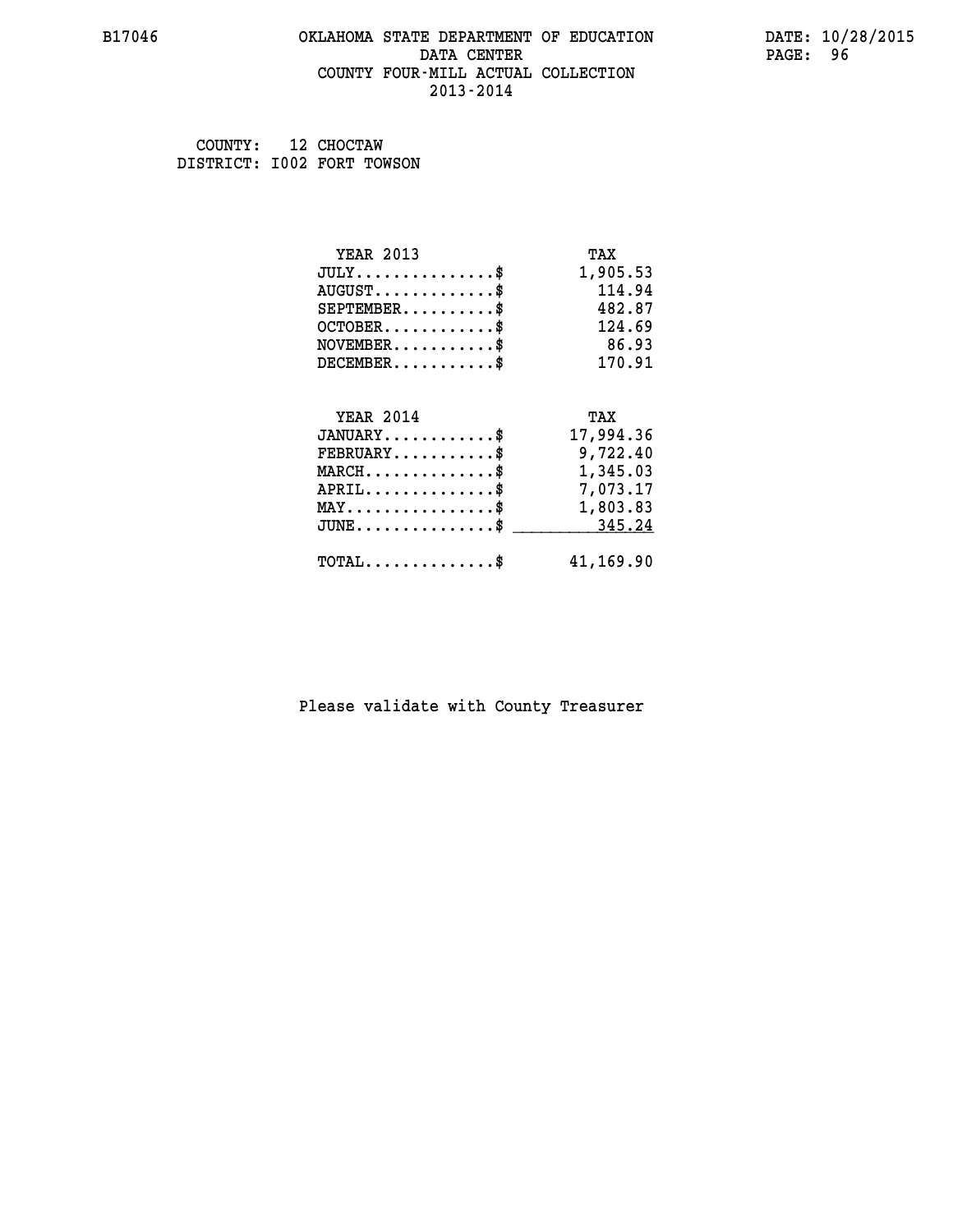### **B17046 OKLAHOMA STATE DEPARTMENT OF EDUCATION DATE: 10/28/2015 DATA CENTER** PAGE: 97  **COUNTY FOUR-MILL ACTUAL COLLECTION 2013-2014**

 **COUNTY: 12 CHOCTAW DISTRICT: I004 SOPER**

| <b>YEAR 2013</b>                                                          | TAX       |
|---------------------------------------------------------------------------|-----------|
| $JULY$ \$                                                                 | 626.11    |
| $AUGUST$ \$                                                               | 100.20    |
| $SEPTEMBER$ \$                                                            | 428.55    |
| $OCTOBER$ \$                                                              | 109.44    |
| $\verb NOVEMBER , \verb , \verb , \verb , \verb , \verb , \verb , \verb $ | 75.72     |
| $DECEMBER$ \$                                                             | 148.76    |
|                                                                           |           |
| <b>YEAR 2014</b>                                                          | TAX       |
| $JANUARY$ \$                                                              | 15,832.22 |
| $FEBRUARY$                                                                | 8,479.87  |
| $\texttt{MARCH}\ldots\ldots\ldots\ldots\text{*}$                          | 1,180.48  |
| $APRIL \ldots \ldots \ldots \ldots \$                                     | 6,206.22  |
| $\texttt{MAX} \dots \dots \dots \dots \dots \$                            | 1,710.59  |
| $JUNE \ldots \ldots \ldots \ldots \ast$                                   | 302.72    |
| $\texttt{TOTAL} \dots \dots \dots \dots$                                  | 35,200.88 |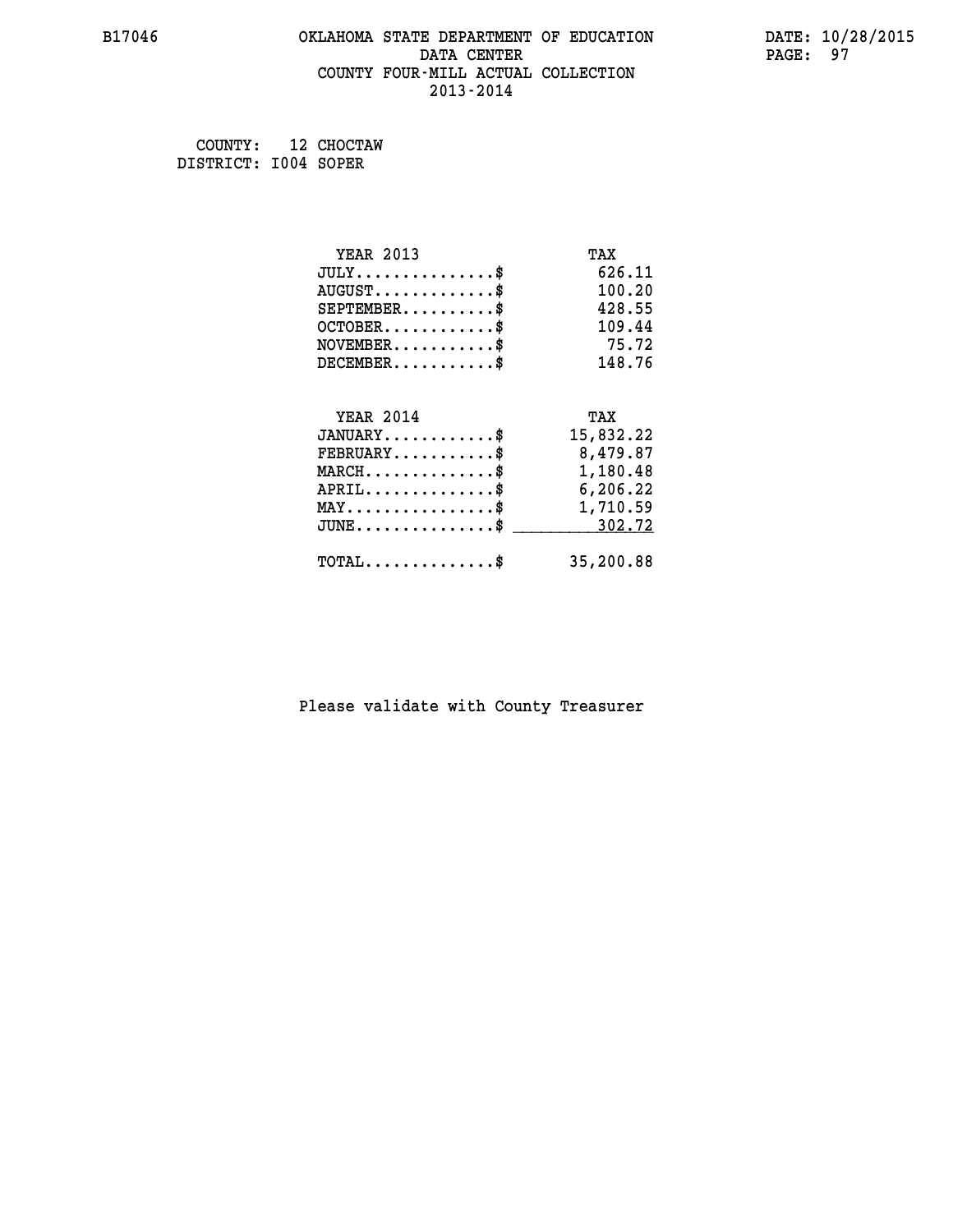### **B17046 OKLAHOMA STATE DEPARTMENT OF EDUCATION DATE: 10/28/2015 DATA CENTER** PAGE: 98  **COUNTY FOUR-MILL ACTUAL COLLECTION 2013-2014**

 **COUNTY: 12 CHOCTAW DISTRICT: I039 HUGO**

| <b>YEAR 2013</b>                                 | TAX        |
|--------------------------------------------------|------------|
| $JULY$ \$                                        | 2,873.29   |
| $AUGUST$ \$                                      | 317.82     |
| $SEPTEMBER$ \$                                   | 1,357.22   |
| $OCTOBER$ \$                                     | 351.85     |
| $\texttt{NOVEMBER} \dots \dots \dots \$          | 240.45     |
| $DECEMBER$ \$                                    | 467.29     |
|                                                  |            |
| <b>YEAR 2014</b>                                 | TAX        |
| $JANUARY$ \$                                     | 48,564.97  |
| $FEBRUARY$ \$                                    | 25,487.70  |
| $MARCH \ldots \ldots \ldots \ldots \$            | 3,651.13   |
| $APRIL$ \$                                       | 19,105.60  |
| $\texttt{MAX} \dots \dots \dots \dots \dots \$   | 5,127.13   |
| $\texttt{JUNE} \dots \dots \dots \dots \dots \$$ | 941.76     |
| $\texttt{TOTAL} \dots \dots \dots \dots \$       | 108,486.21 |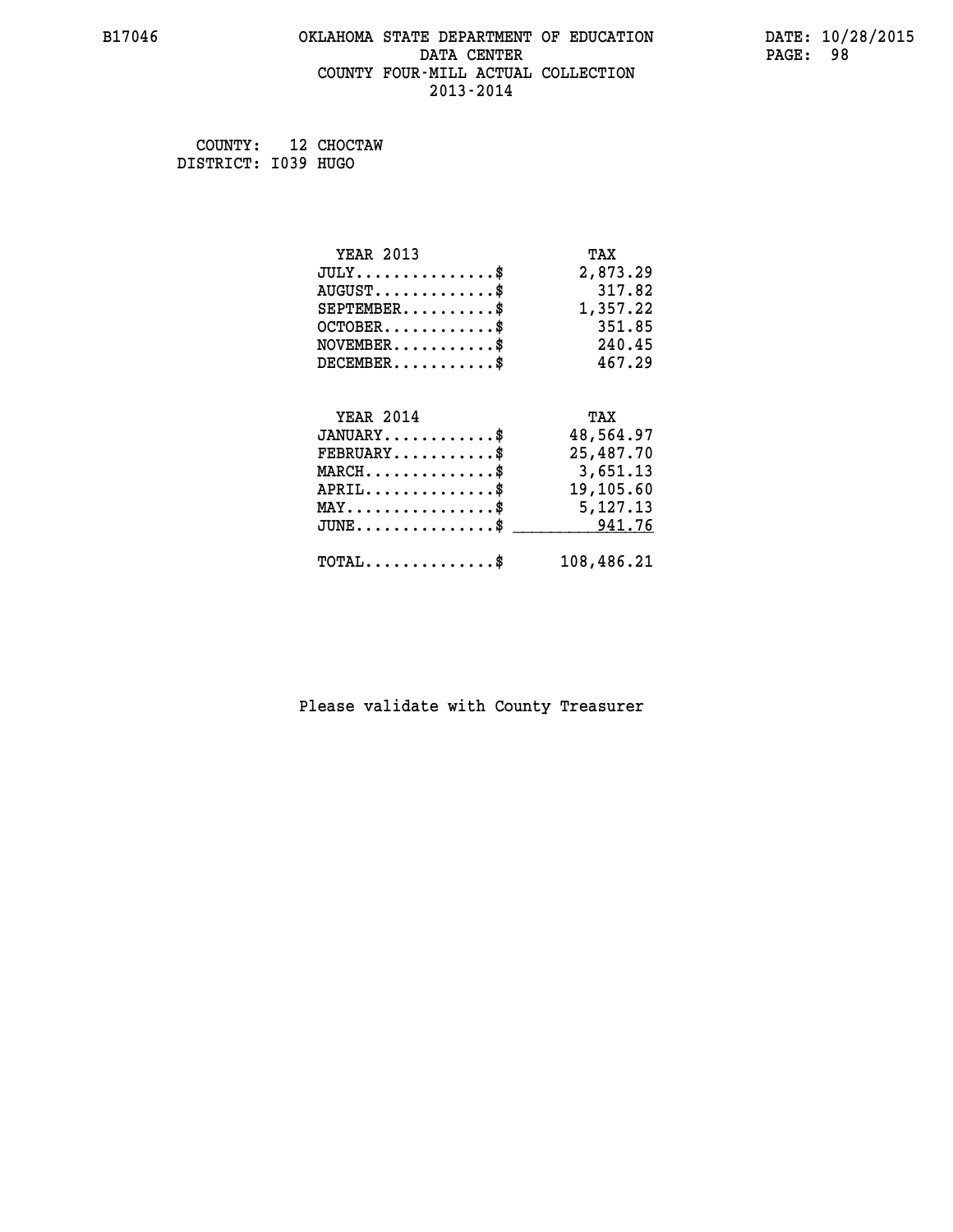### **B17046 OKLAHOMA STATE DEPARTMENT OF EDUCATION DATE: 10/28/2015 DATA CENTER** PAGE: 99  **COUNTY FOUR-MILL ACTUAL COLLECTION 2013-2014**

 **COUNTY: 12 CHOCTAW**

 **\*\*\*\*\*\* TOTALS \*\*\*\*\*\***

| <b>YEAR 2013</b>              | TAX      |
|-------------------------------|----------|
| $JULY \ldots \ldots \ldots \$ | 6,066.64 |
| $AUGUST$                      | 719.42   |
| $SEPTEMBER$                   | 3,061.67 |
| $OCTOBER$ \$                  | 788.85   |
| $NOVEMBER$ $\$                | 547.10   |
| $DECEMBER$ $\$                | 1,071.48 |

#### **YEAR 2014 TAX JANUARY............\$ 112,677.95**

| $FEBRUARY$ \$<br>$MARCH$ \$<br>$APRIL$<br>$\texttt{MAX} \dots \dots \dots \dots \dots \text{*}$<br>$JUNE \dots \dots \dots \dots \$ 2,166.64 | 59,558.10<br>8,696.78<br>44,293.02<br>11,756.90 |
|----------------------------------------------------------------------------------------------------------------------------------------------|-------------------------------------------------|
| $\texttt{TOTAL} \dots \dots \dots \dots \texttt{S}$                                                                                          | 251,404.55                                      |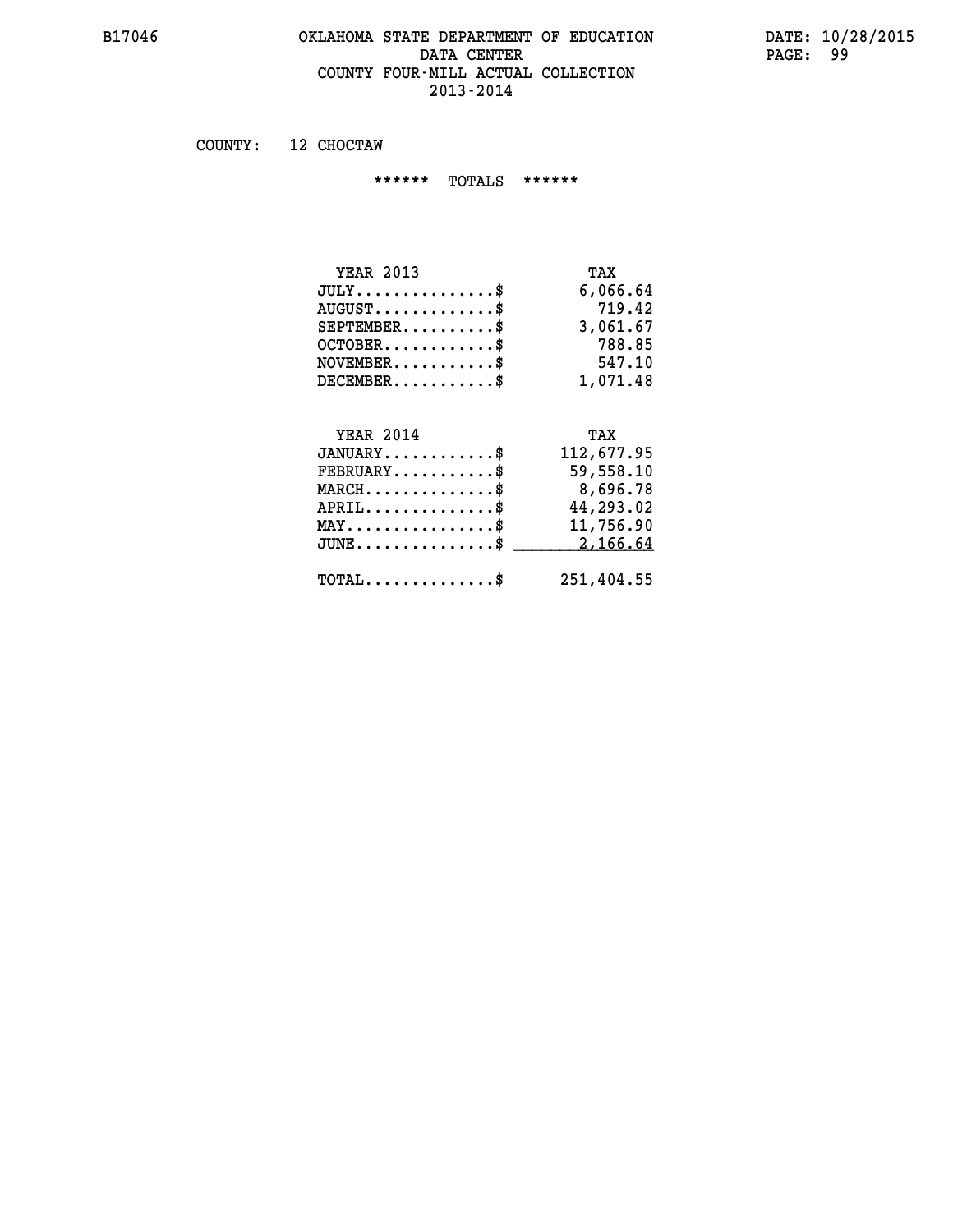### **B17046 OKLAHOMA STATE DEPARTMENT OF EDUCATION DATE: 10/28/2015 DATA CENTER** PAGE: 100  **COUNTY FOUR-MILL ACTUAL COLLECTION 2013-2014**

 **COUNTY: 13 CIMARRON DISTRICT: I002 BOISE CITY**

| <b>YEAR 2013</b>                                 | TAX        |
|--------------------------------------------------|------------|
| $JULY$ \$                                        | .00        |
| $AUGUST$ \$                                      | 204.04     |
| $SEPTEMBER$ \$                                   | 282.72     |
| $OCTOBER$ \$                                     | 118.49     |
| $NOVEMBER.$ \$                                   | 24.47      |
| $DECEMBER$ \$                                    | 17,096.49  |
|                                                  |            |
| <b>YEAR 2014</b>                                 | TAX        |
| $JANUARY$                                        | 58,247.68  |
| $FEBRUARY$                                       | 14,334.80  |
| $\texttt{MARCH}\ldots\ldots\ldots\ldots\cdots\$  | 19,019.34  |
| $APRIL \ldots \ldots \ldots \ldots \$            | 17,165.34  |
| MAY\$ 3,405.55                                   |            |
| $\texttt{JUNE} \dots \dots \dots \dots \dots \$$ | 567.04     |
| $\texttt{TOTAL} \dots \dots \dots \dots \$       | 130,465.96 |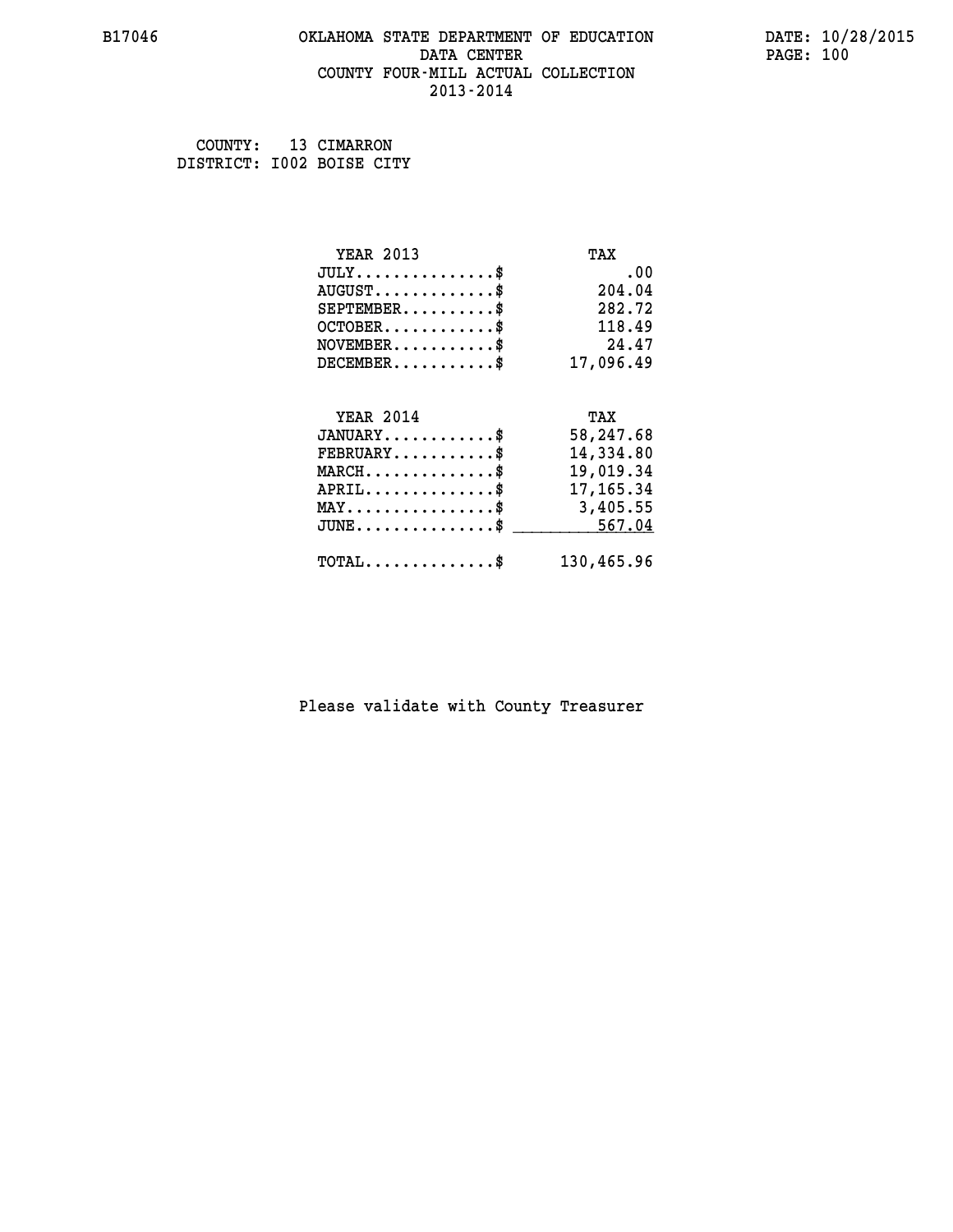### **B17046 OKLAHOMA STATE DEPARTMENT OF EDUCATION DATE: 10/28/2015 DATA CENTER** PAGE: 101  **COUNTY FOUR-MILL ACTUAL COLLECTION 2013-2014**

 **COUNTY: 13 CIMARRON DISTRICT: I010 FELT**

| <b>YEAR 2013</b>                                 | TAX       |
|--------------------------------------------------|-----------|
| $JULY$ \$                                        | 68.31     |
| $AUGUST$ \$                                      | 92.61     |
| $SEPTEMENT.$ \$                                  | 38.65     |
| $OCTOBER$ \$                                     | 8.07      |
| $\texttt{NOVEMBER} \dots \dots \dots \$          | 5,156.04  |
| $DECEMBER$ \$                                    | 17,567.32 |
|                                                  |           |
| <b>YEAR 2014</b>                                 | TAX       |
| $JANUARY$ \$                                     | 4,321.29  |
| $FEBRUARY$                                       | 5,736.14  |
| $\texttt{MARCH}\ldots\ldots\ldots\ldots\text{*}$ | 5,175.68  |
| $APRIL \ldots \ldots \ldots \ldots$              | 1,028.06  |
| $\texttt{MAX} \dots \dots \dots \dots \dots \$   | 171.44    |
| $JUNE$ \$                                        | 535.59    |
| $\texttt{TOTAL} \dots \dots \dots \dots \$       | 39,899.20 |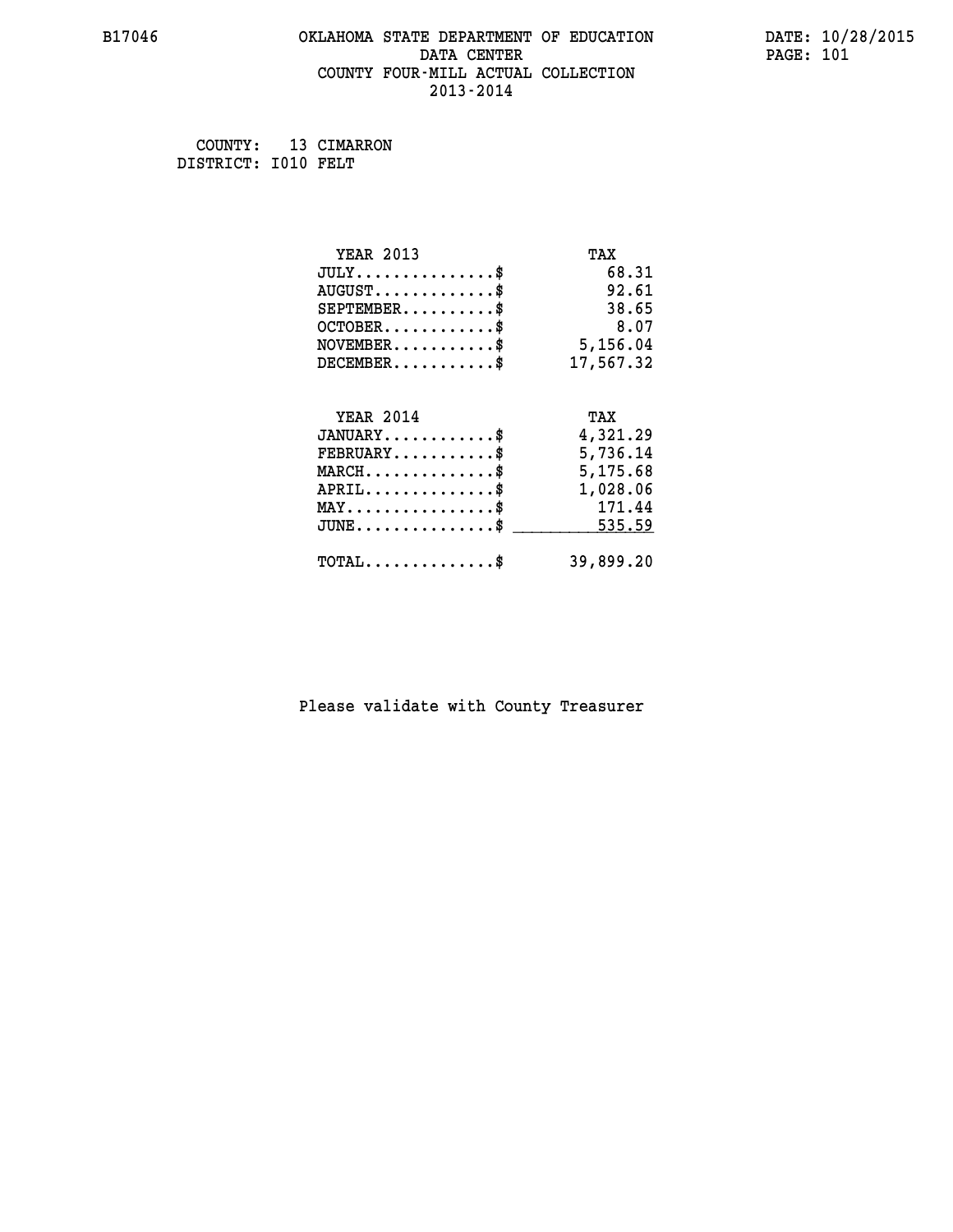### **B17046 OKLAHOMA STATE DEPARTMENT OF EDUCATION DATE: 10/28/2015 DATA CENTER** PAGE: 102  **COUNTY FOUR-MILL ACTUAL COLLECTION 2013-2014**

 **COUNTY: 13 CIMARRON DISTRICT: I011 KEYES**

| <b>YEAR 2013</b>                                 | TAX       |
|--------------------------------------------------|-----------|
| $JULY$ \$                                        | 454.63    |
| $AUGUST$ \$                                      | 60.59     |
| $SEPTEMBER$ \$                                   | 83.03     |
| $OCTOBER$ \$                                     | 34.99     |
| $\texttt{NOVEMBER} \dots \dots \dots \$          | 7.18      |
| $DECEMBER$ \$                                    | 3,932.99  |
|                                                  |           |
| <b>YEAR 2014</b>                                 | TAX       |
| $JANUARY$ \$                                     | 13,399.30 |
| $FEBRUARY$                                       | 3,312.93  |
| $MARCH$ \$                                       | 4,374.97  |
| $APRIL$ \$                                       | 3,947.27  |
| $MAX \dots \dots \dots \dots \dots$              | 785.19    |
| $\texttt{JUNE} \dots \dots \dots \dots \dots \$$ | 131.24    |
| $\texttt{TOTAL} \dots \dots \dots \dots \$       | 30,524.31 |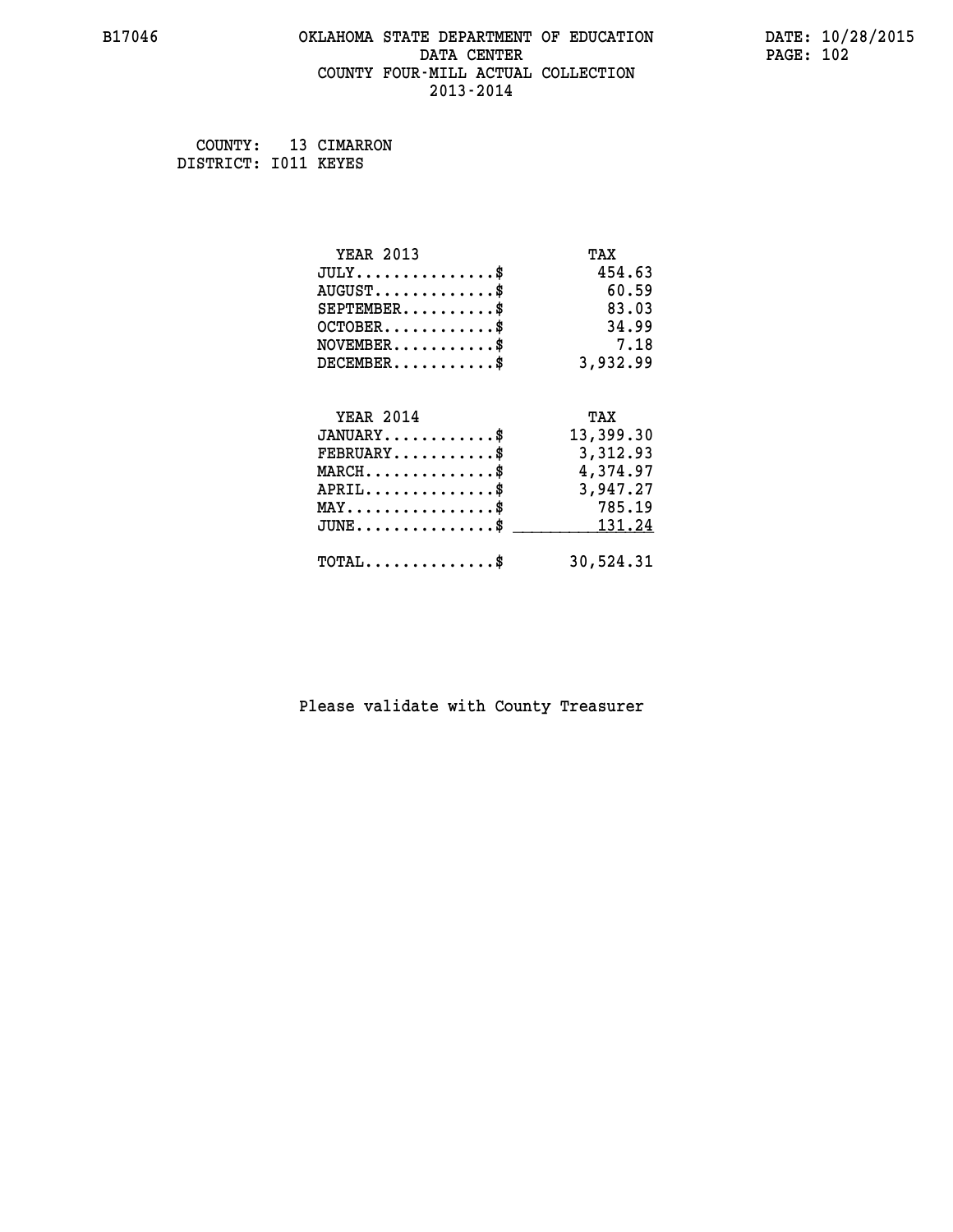### **B17046 OKLAHOMA STATE DEPARTMENT OF EDUCATION DATE: 10/28/2015 DATA CENTER PAGE: 103 COUNTY FOUR-MILL ACTUAL COLLECTION 2013-2014**

 **COUNTY: 13 CIMARRON**

 **\*\*\*\*\*\* TOTALS \*\*\*\*\*\***

| $JULY$          | 522.94    |
|-----------------|-----------|
| $AUGUST$ \$     | 357.24    |
| $SEPTEMENT.$ \$ | 404.40    |
| $OCTOBER$ \$    | 161.55    |
| $NOVEMBER$ \$   | 5,187.69  |
| $DECEMBER$ \$   | 38,596.80 |
|                 |           |

# **YEAR 2014 TAX JANUARY............\$ 75,968.27 FEBRUARY...........\$ 23,383.87 MARCH..............\$ 28,569.99 APRIL..............\$ 22,140.67 MAY................\$ 4,362.18 JUNE................\$** <u>\_\_\_\_\_\_\_\_\_ 1,233.87</u>  **TOTAL..............\$ 200,889.47**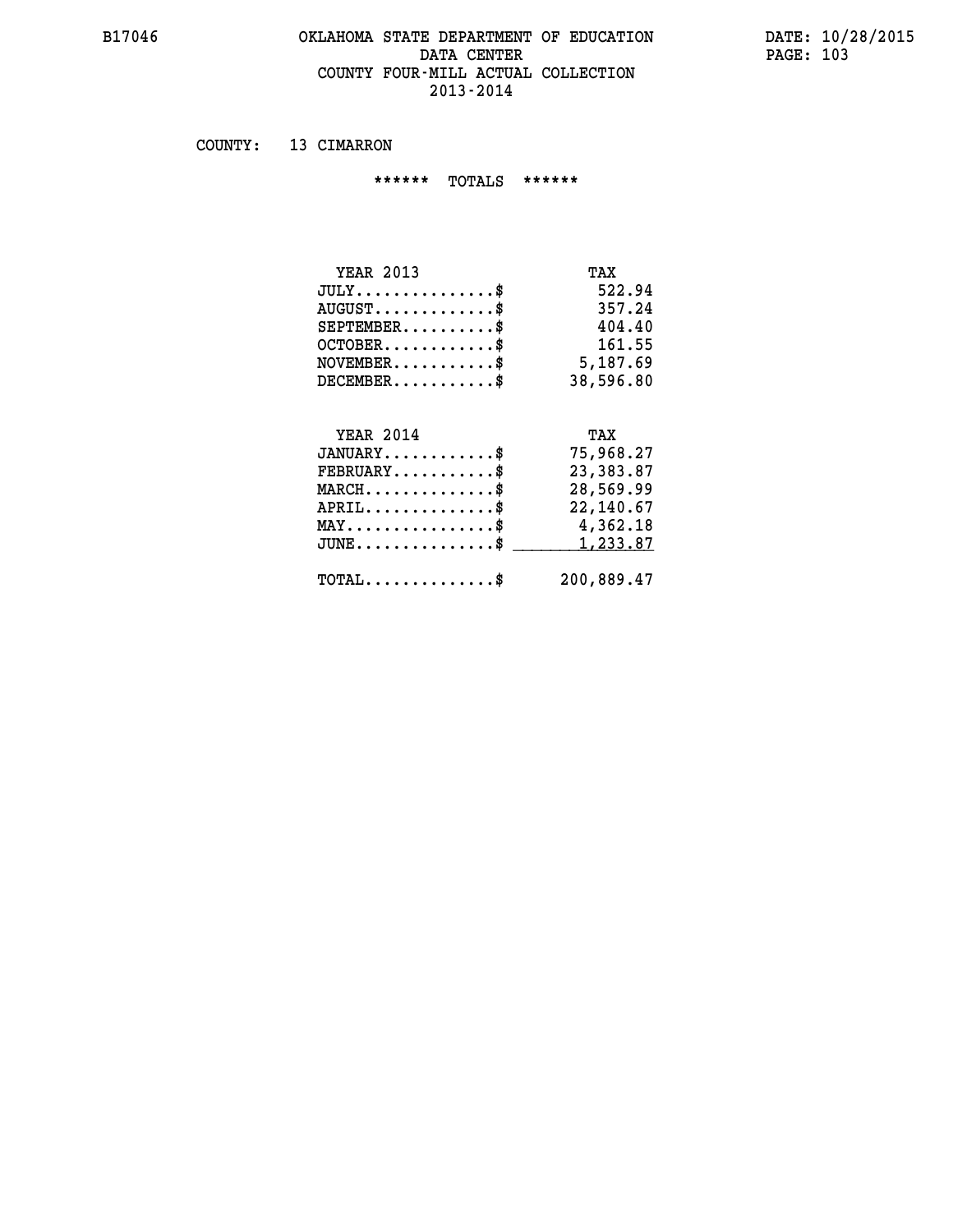### **B17046 OKLAHOMA STATE DEPARTMENT OF EDUCATION DATE: 10/28/2015 DATA CENTER** PAGE: 104  **COUNTY FOUR-MILL ACTUAL COLLECTION 2013-2014**

 **COUNTY: 14 CLEVELAND DISTRICT: C016 ROBIN HILL**

| <b>YEAR 2013</b>                               | TAX         |
|------------------------------------------------|-------------|
| $JULY$ \$                                      | 55.82       |
| $AUGUST$ \$                                    | 167.95      |
| $SEPTEMENT.$ \$                                | 105.82      |
| $OCTOBER$ \$                                   | 44.82       |
| $NOVEMBER$ \$                                  | 967.31      |
| $DECEMBER$ \$                                  | 9,525.07    |
| <b>YEAR 2014</b>                               | TAX         |
| $JANUARY$ \$                                   | 27,921.77   |
| $FEBRUARY$ \$                                  | 917.67      |
| $MARCH \ldots \ldots \ldots \ldots$            | 1,070.38    |
| $APRIL$ \$                                     | 2,837.34    |
| $\texttt{MAX} \dots \dots \dots \dots \dots \$ | 400.97      |
| $JUNE$ \$                                      | 171.01      |
| $\texttt{TOTAL} \dots \dots \dots \dots \$     | 44, 185. 93 |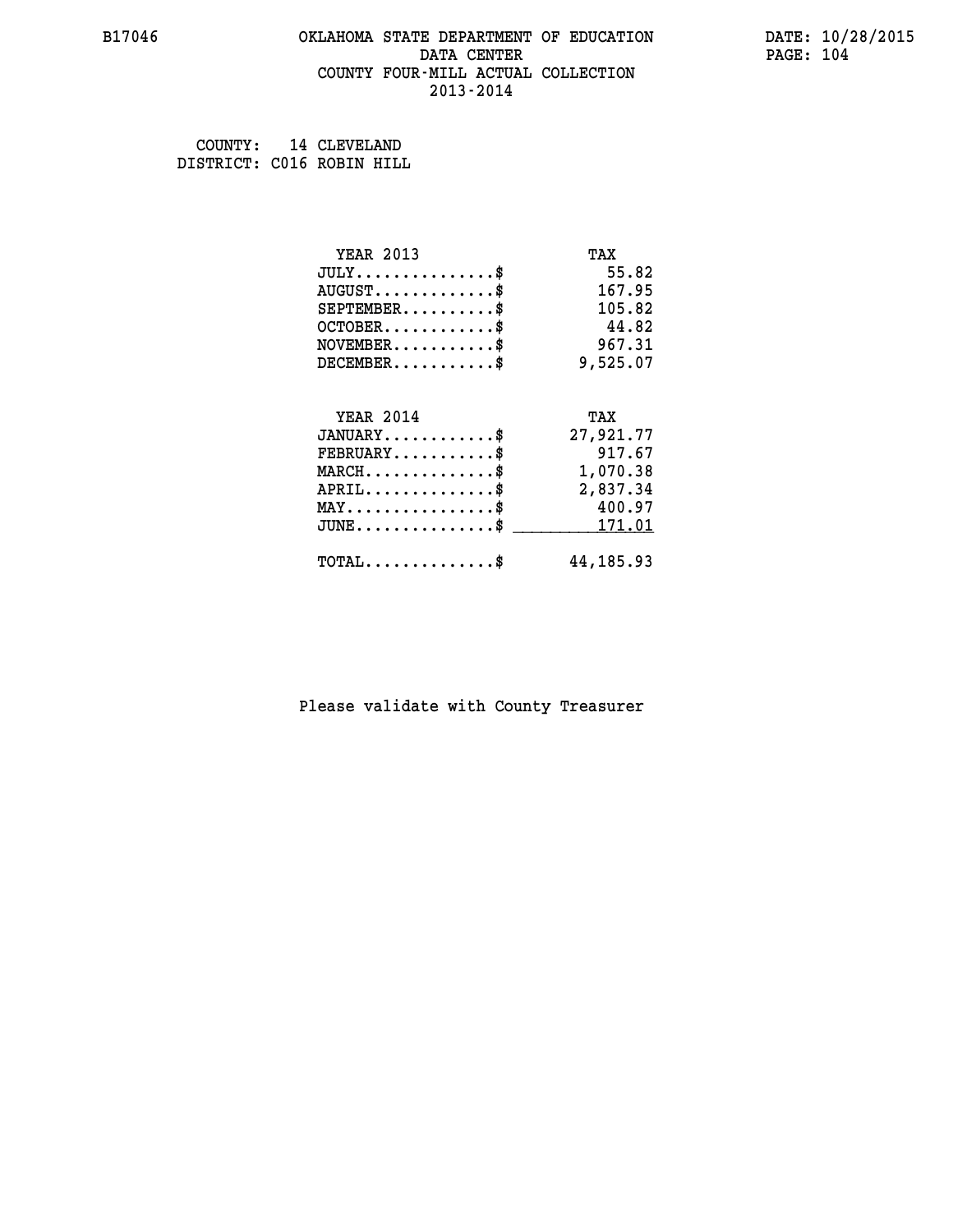### **B17046 OKLAHOMA STATE DEPARTMENT OF EDUCATION DATE: 10/28/2015** DATA CENTER PAGE: 105  **COUNTY FOUR-MILL ACTUAL COLLECTION 2013-2014**

 **COUNTY: 14 CLEVELAND DISTRICT: I002 MOORE**

| <b>YEAR 2013</b>                            | TAX          |
|---------------------------------------------|--------------|
| $JULY$ \$                                   | 5,787.76     |
| $\texttt{AUGUST} \dots \dots \dots \dots \$ | 17,271.31    |
| $SEPTEMBER$ \$                              | 10,817.54    |
| $OCTOBER$ \$                                | 4,582.28     |
| $NOVEMBER$ \$                               | 89, 125. 37  |
| $DECEMBER$ \$                               | 873,569.96   |
| <b>YEAR 2014</b>                            | TAX          |
| $JANUARY$ \$                                | 2,560,872.56 |
| $FEBRUARY$                                  | 84,409.51    |

| $\texttt{FEBRUARY} \dots \dots \dots \$                  | 84,409.51                                               |
|----------------------------------------------------------|---------------------------------------------------------|
| $MARCH$ \$                                               | 98,387.84                                               |
| $APRIL$ \$                                               | 260,503.48                                              |
| $\texttt{MAX} \dots \dots \dots \dots \dots \texttt{\$}$ | 37,080.37                                               |
|                                                          | $JUNE \dots \dots \dots \dots \$ 18,559.39              |
|                                                          | $\texttt{TOTAL} \dots \dots \dots \dots \$ 4,060,967.37 |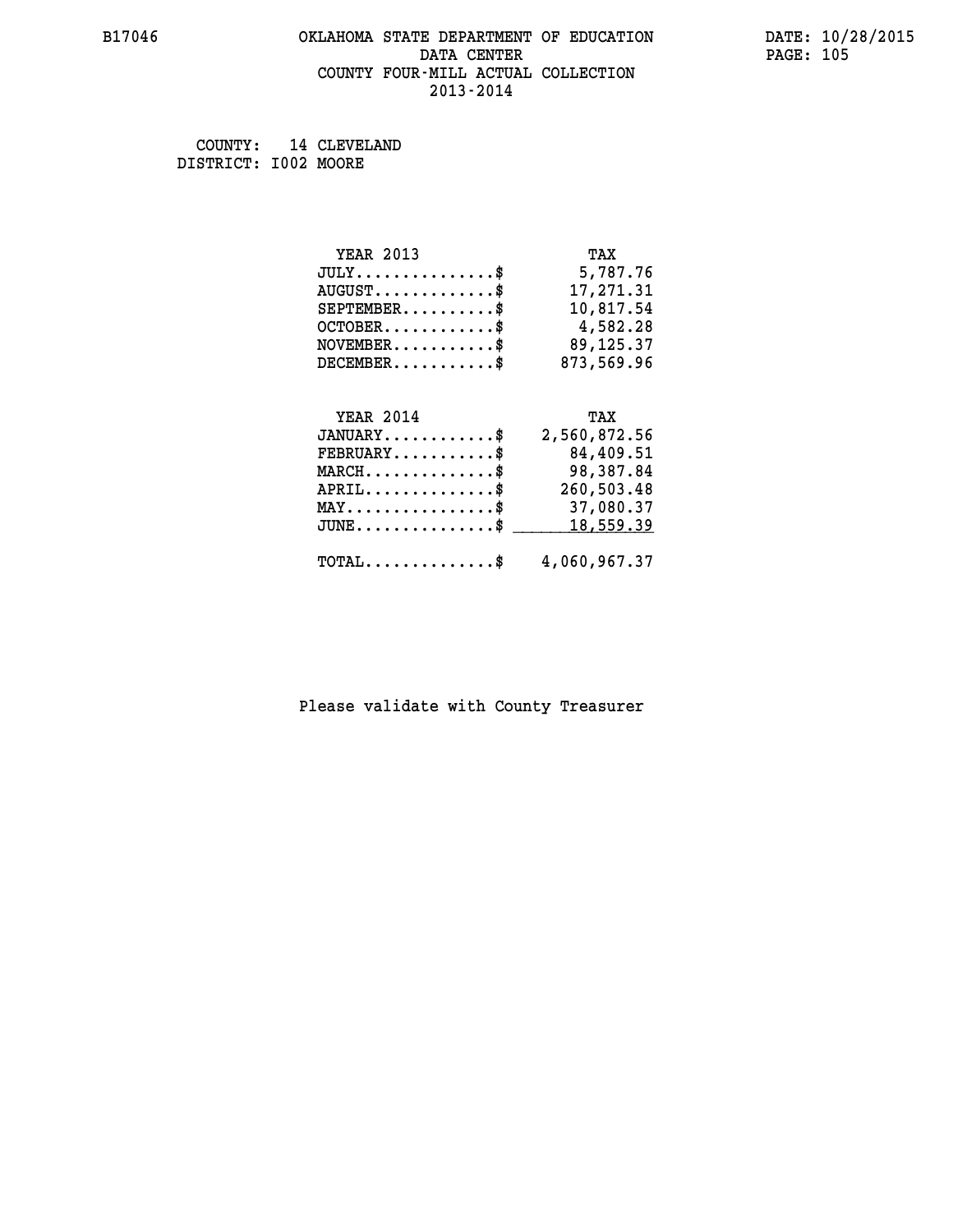### **B17046 OKLAHOMA STATE DEPARTMENT OF EDUCATION DATE: 10/28/2015 DATA CENTER** PAGE: 106  **COUNTY FOUR-MILL ACTUAL COLLECTION 2013-2014**

 **COUNTY: 14 CLEVELAND DISTRICT: I029 NORMAN**

| <b>YEAR 2013</b> | TAX        |
|------------------|------------|
| JULY             | 3,787.91   |
| $AUGUST$         | 11,296.44  |
| $SEPTEMBER$      | 7,081.51   |
| $OCTOBER$ \$     | 2,996.95   |
| $NOVEMBER$ \$    | 57,773.42  |
| $DECEMBER$ \$    | 566,033.30 |
|                  |            |
|                  |            |

| <b>YEAR 2014</b>                                        | TAX          |
|---------------------------------------------------------|--------------|
| $JANUARY$ \$                                            | 1,659,349.33 |
| $\texttt{FEBRUARY} \dots \dots \dots \$                 | 54,709.01    |
| $MARCH$ \$                                              | 63,764.58    |
| $APRIL$ \$                                              | 168,813.32   |
| $MAX \dots \dots \dots \dots \$                         | 24,047.24    |
| JUNE\$ 10,519.31                                        |              |
| $\texttt{TOTAL} \dots \dots \dots \dots \$ 2,630,172.32 |              |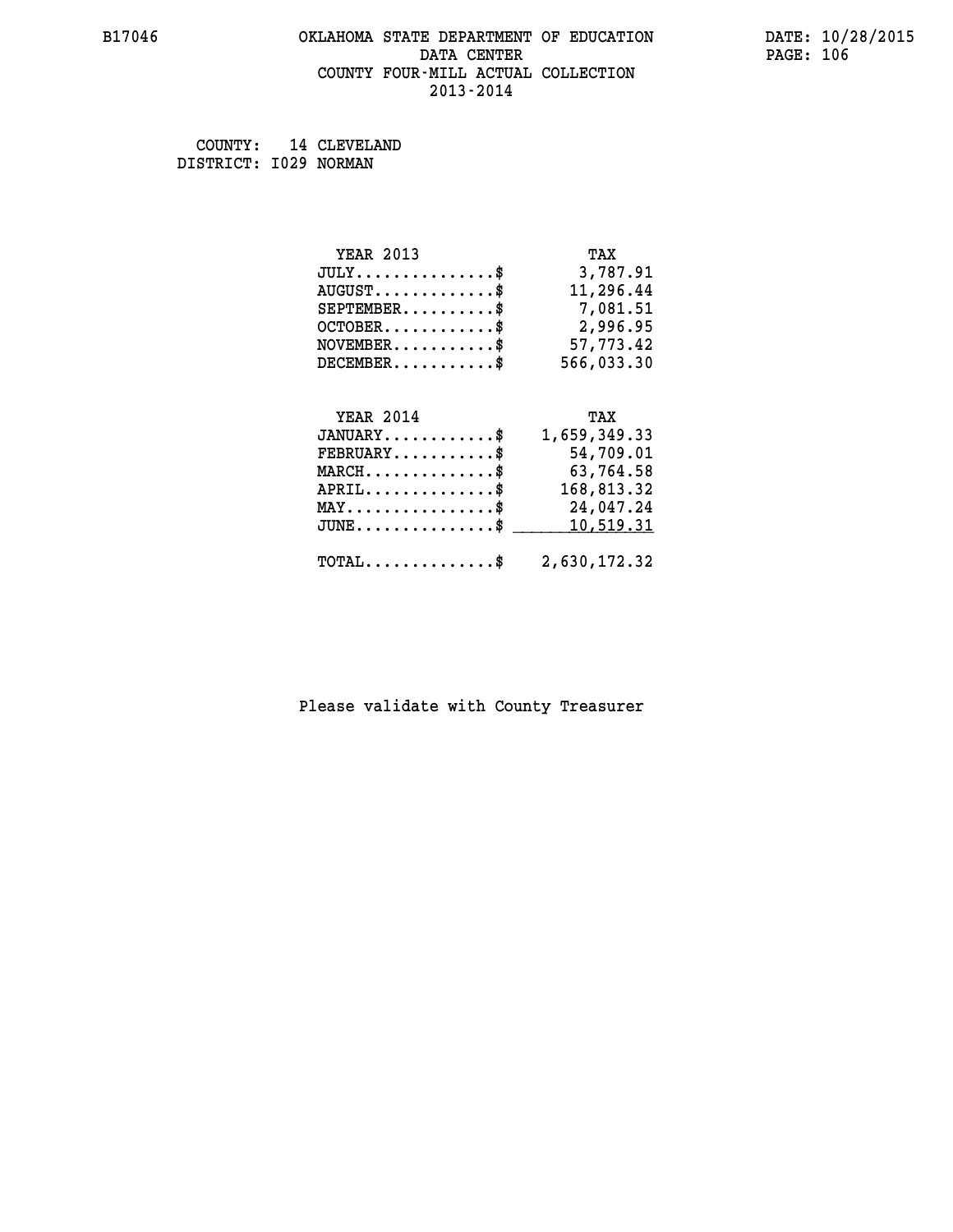### **B17046 OKLAHOMA STATE DEPARTMENT OF EDUCATION DATE: 10/28/2015 DATA CENTER** PAGE: 107  **COUNTY FOUR-MILL ACTUAL COLLECTION 2013-2014**

 **COUNTY: 14 CLEVELAND DISTRICT: I040 NOBLE**

| <b>YEAR 2013</b>                                 | TAX        |
|--------------------------------------------------|------------|
| $JULY$ \$                                        | 716.95     |
| $AUGUST$ \$                                      | 2,141.37   |
| $SEPTEMBER$ \$                                   | 1,367.28   |
| $OCTOBER$ \$                                     | 569.18     |
| $\texttt{NOVEMBER} \dots \dots \dots \$          | 10,822.64  |
| $DECEMBER$ \$                                    | 105,952.34 |
|                                                  |            |
| <b>YEAR 2014</b>                                 | TAX        |
| $JANUARY$ \$                                     | 310,627.79 |
| $FEBRUARY$                                       | 10,246.33  |
| $\texttt{MARCH}\ldots\ldots\ldots\ldots\$        | 11,940.10  |
| $APRIL \ldots \ldots \ldots \ldots$ \$           | 31,608.97  |
| MAY\$ 4,511.46                                   |            |
| $\texttt{JUNE} \dots \dots \dots \dots \dots \$$ | 1,985.50   |
| $\texttt{TOTAL} \dots \dots \dots \dots \$       | 492,489.91 |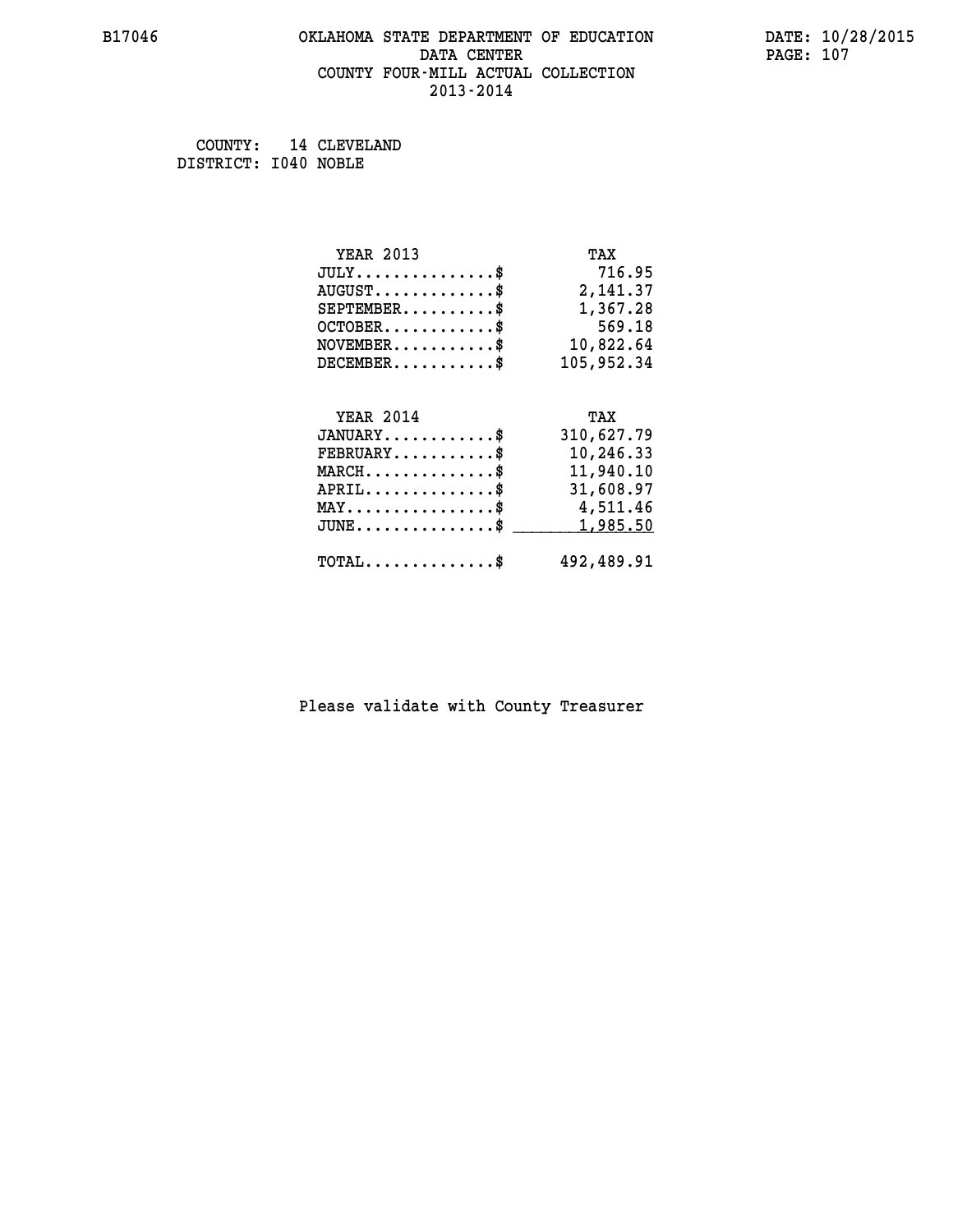### **B17046 OKLAHOMA STATE DEPARTMENT OF EDUCATION DATE: 10/28/2015 DATA CENTER** PAGE: 108  **COUNTY FOUR-MILL ACTUAL COLLECTION 2013-2014**

| COUNTY: | 14 CLEVELAND             |
|---------|--------------------------|
|         | DISTRICT: 1057 LEXINGTON |

| <b>YEAR 2013</b>                                                 | TAX        |
|------------------------------------------------------------------|------------|
| $JULY$ \$                                                        | 270.53     |
| $AUGUST$ \$                                                      | 809.40     |
| $SEPTEMBER$ \$                                                   | 515.37     |
| $OCTOBER$ \$                                                     | 215.27     |
| $NOVEMBER.$ \$                                                   | 4,237.93   |
| $DECEMBER$ \$                                                    | 41,557.35  |
|                                                                  |            |
| <b>YEAR 2014</b>                                                 | TAX        |
| $JANUARY$ \$                                                     | 121,831.98 |
| $FEBRUARY$ \$                                                    | 4,014.40   |
| $\texttt{MARCH}\ldots\ldots\ldots\ldots\footnotesize \texttt{*}$ | 4,679.31   |
| $APRIL \ldots \ldots \ldots \ldots$                              | 12,392.58  |
| MAY\$ 1,763.77                                                   |            |
| $\texttt{JUNE} \dots \dots \dots \dots \texttt{S}$               | 769.16     |
| $\texttt{TOTAL} \dots \dots \dots \dots \$                       | 193,057.05 |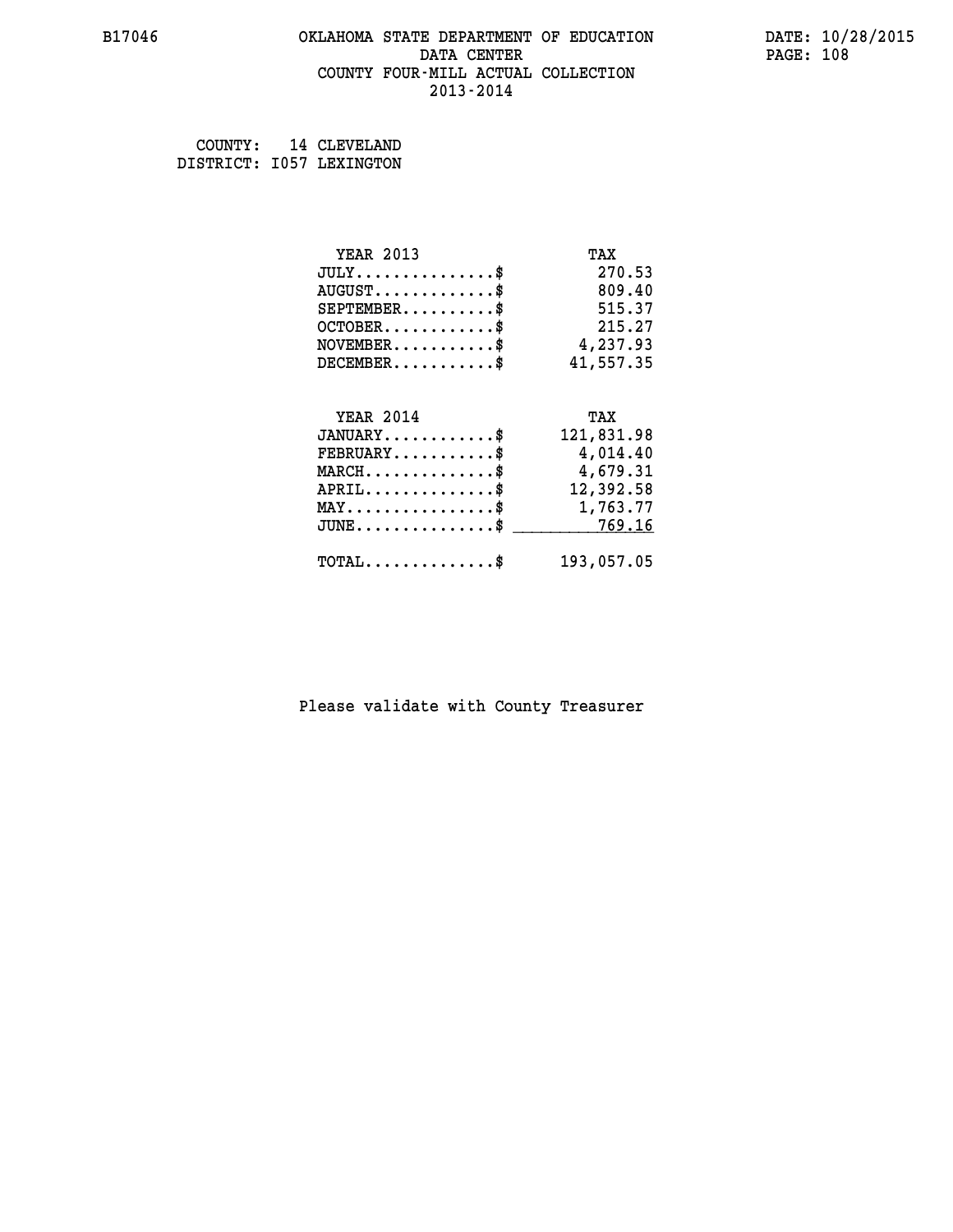#### **B17046 OKLAHOMA STATE DEPARTMENT OF EDUCATION DATE: 10/28/2015 DATA CENTER** PAGE: 109  **COUNTY FOUR-MILL ACTUAL COLLECTION 2013-2014**

 **COUNTY: 14 CLEVELAND DISTRICT: I070 LITTLE AXE**

| <b>YEAR 2013</b>                        | TAX        |
|-----------------------------------------|------------|
| $JULY$ \$                               | 300.01     |
| $AUGUST$ \$                             | 896.17     |
| $SEPTEMBER$ \$                          | 573.77     |
| $OCTOBER$ \$                            | 238.16     |
| $\texttt{NOVEMBER} \dots \dots \dots \$ | 4,461.24   |
| $DECEMBER$ \$                           | 43,640.71  |
|                                         |            |
| <b>YEAR 2014</b>                        | TAX        |
| $JANUARY$ \$                            | 127,947.27 |
| $FEBRUARY$                              | 4,222.64   |
| $MARCH$ \$                              | 4,920.08   |
| $APRIL$ \$                              | 13,022.38  |
| MAY\$ 1,861.57                          |            |
| $JUNE \ldots \ldots \ldots \ldots \ast$ | 823.02     |
|                                         |            |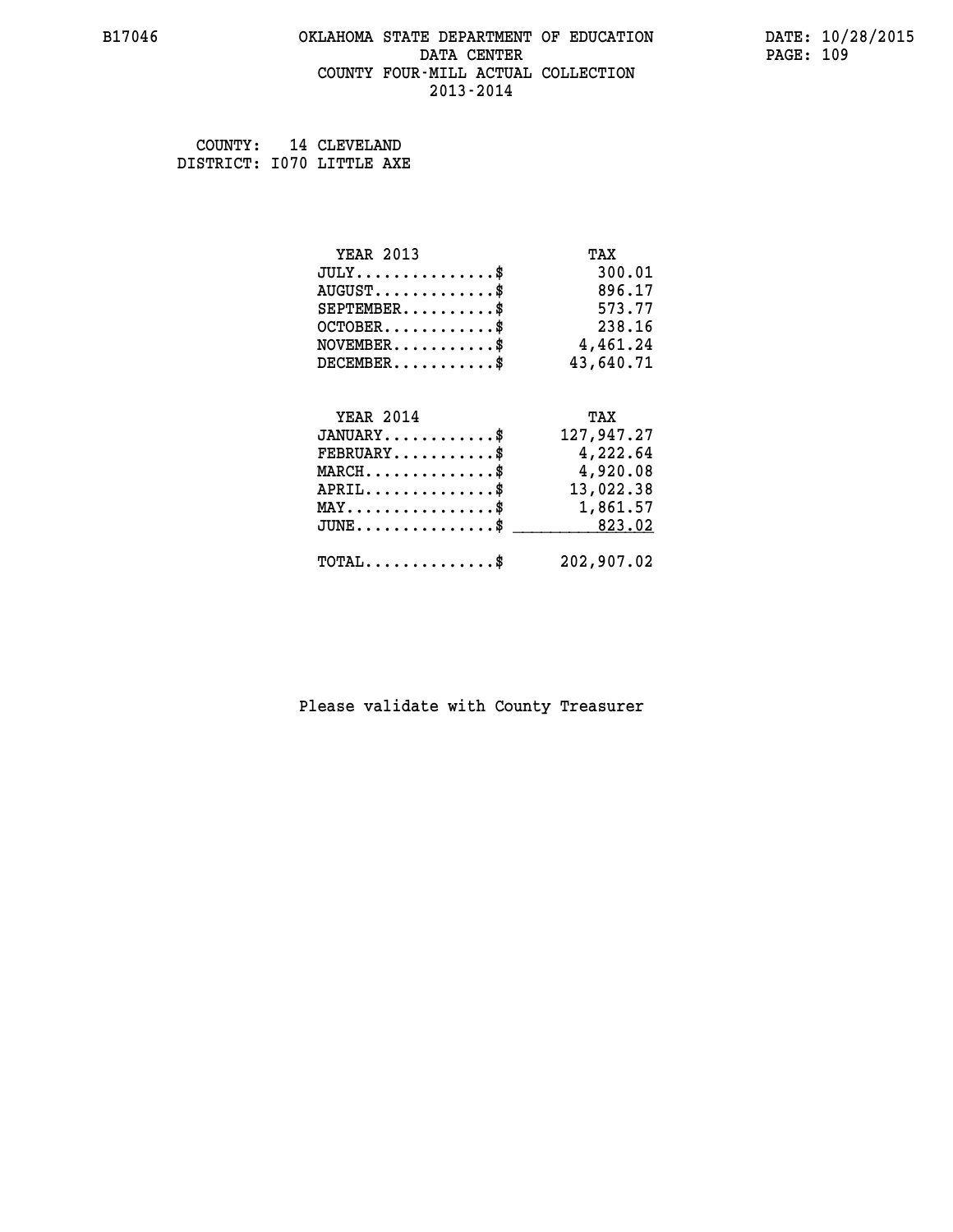#### **B17046 OKLAHOMA STATE DEPARTMENT OF EDUCATION DATE: 10/28/2015 DATA CENTER** PAGE: 110  **COUNTY FOUR-MILL ACTUAL COLLECTION 2013-2014**

 **COUNTY: 14 CLEVELAND**

 **\*\*\*\*\*\* TOTALS \*\*\*\*\*\***

| <b>YEAR 2013</b>        | TAX          |
|-------------------------|--------------|
| $JULY$                  | 10,918.98    |
| $AUGUST$ \$             | 32,582.64    |
| $SEPTEMBER$ $\$         | 20,461.29    |
| $OCTOBER$ $\frac{1}{2}$ | 8,646.66     |
| $NOVEMENTER$ \$         | 167,387.91   |
| $DECEMBER$              | 1,640,278.73 |

#### **YEAR 2014 TAX**

| $JANUARY$ \$                                            | 4,808,550.70 |
|---------------------------------------------------------|--------------|
| $\texttt{FEBRUARY} \dots \dots \dots \$                 | 158,519.56   |
| $MARCH$ \$                                              | 184,762.29   |
| $APRIL$ \$                                              | 489,178.07   |
| $\texttt{MAX} \dots \dots \dots \dots \texttt{S}$       | 69,665.38    |
| JUNE\$ 32,827.39                                        |              |
| $\texttt{TOTAL} \dots \dots \dots \dots \$ 7,623,779.60 |              |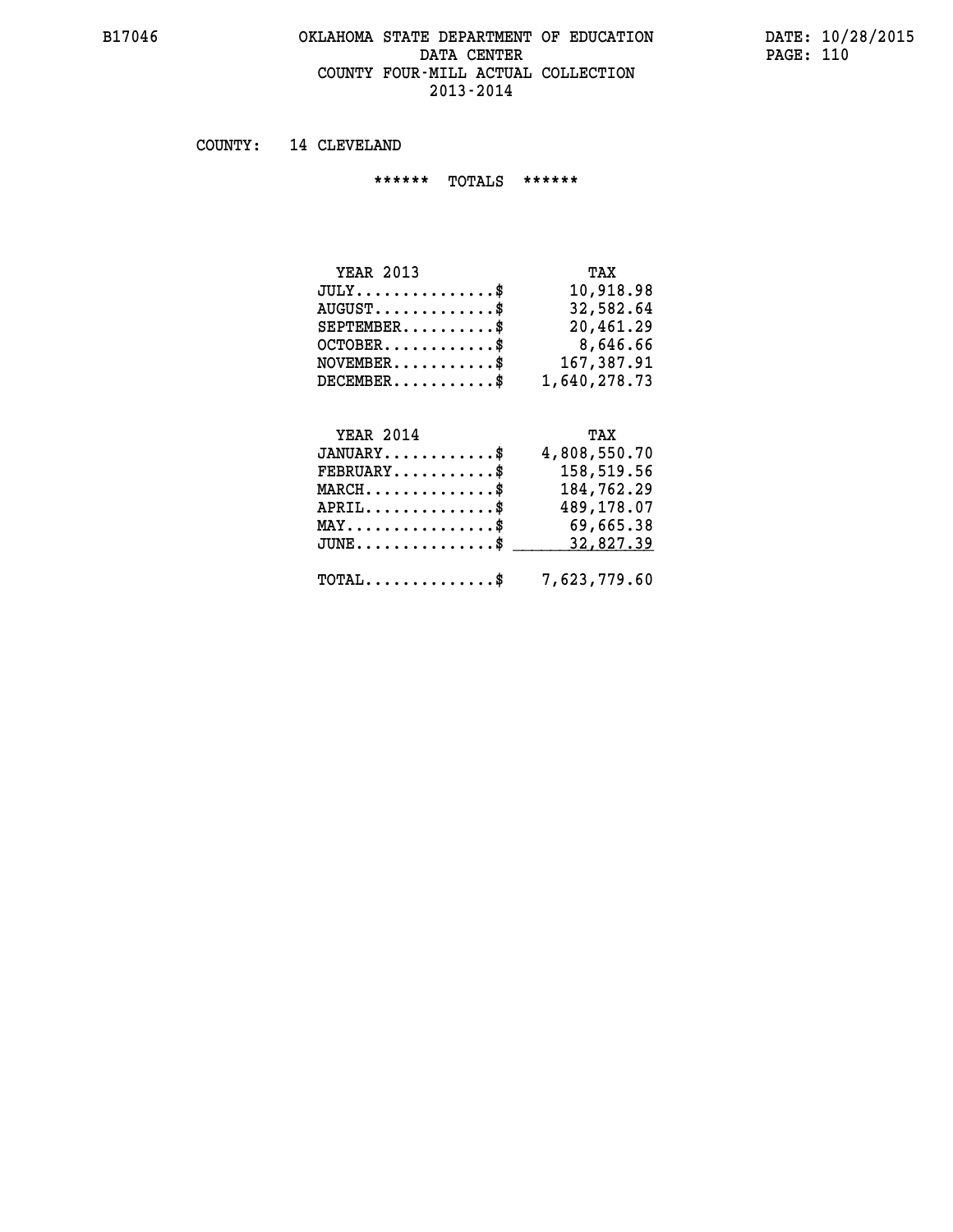#### **B17046 OKLAHOMA STATE DEPARTMENT OF EDUCATION DATE: 10/28/2015 DATA CENTER** PAGE: 111  **COUNTY FOUR-MILL ACTUAL COLLECTION 2013-2014**

| COUNTY: | 15 COAL                   |
|---------|---------------------------|
|         | DISTRICT: C004 COTTONWOOD |

| <b>YEAR 2013</b>                               | TAX       |
|------------------------------------------------|-----------|
| $JULY$ \$                                      | 343.01    |
| $AUGUST$ \$                                    | 381.08    |
| $SEPTEMENT.$ \$                                | 398.67    |
| $OCTOBER$ \$                                   | 178.57    |
| $\texttt{NOVEMBER} \dots \dots \dots \$        | 300.61    |
| $DECEMBER$ \$                                  | 4,688.24  |
|                                                |           |
| <b>YEAR 2014</b>                               | TAX       |
| $JANUARY$ \$                                   | 24,422.01 |
| $FEBRUARY$                                     | 11,550.83 |
| $MARCH$ \$                                     | 1,061.19  |
| $APRIL$ \$                                     | 15,325.61 |
| $\texttt{MAX} \dots \dots \dots \dots \dots \$ | 680.83    |
| $JUNE$ \$                                      | 1,559.28  |
| $\texttt{TOTAL} \dots \dots \dots \dots \$     | 60,889.93 |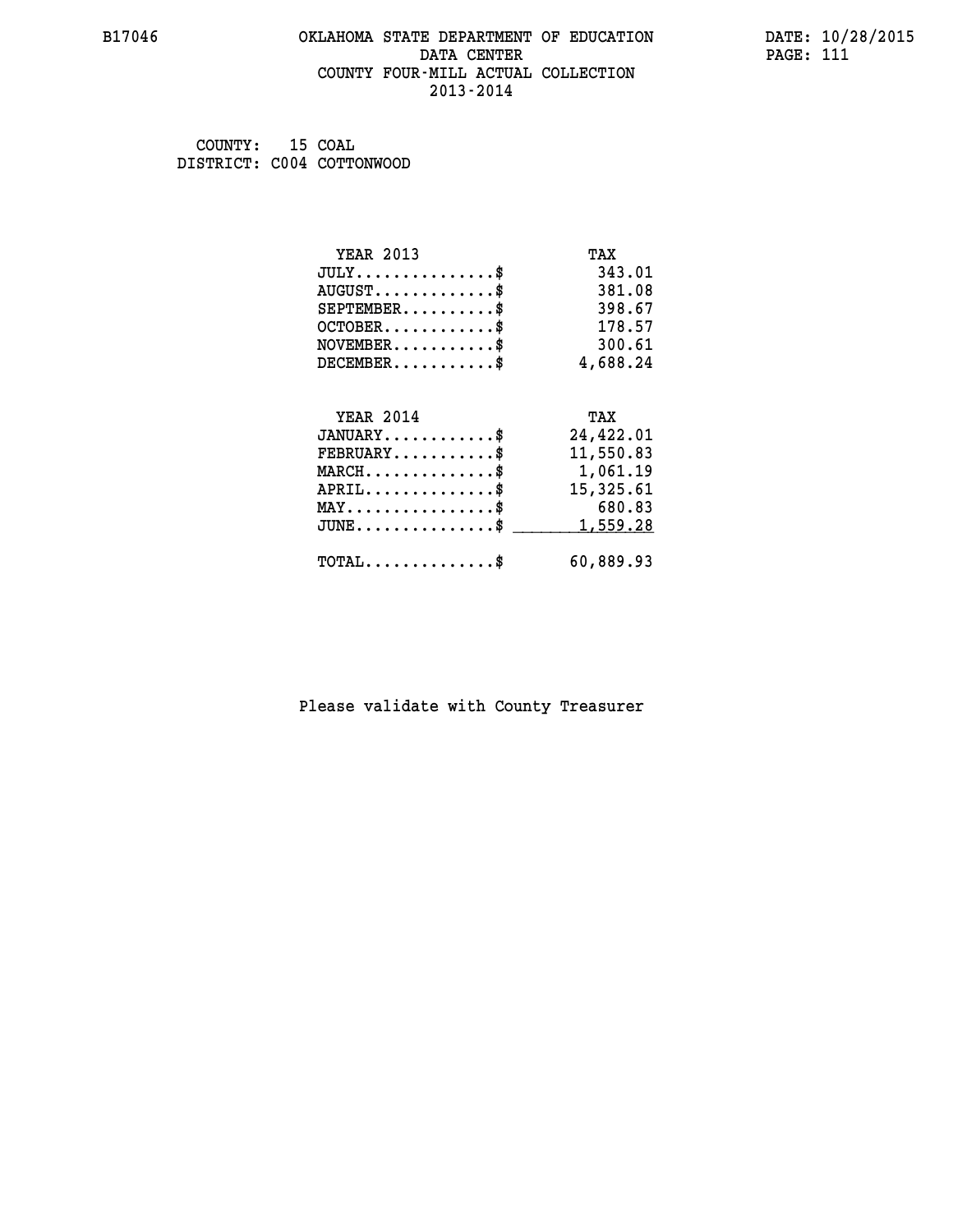#### **B17046 OKLAHOMA STATE DEPARTMENT OF EDUCATION DATE: 10/28/2015 DATA CENTER** PAGE: 112  **COUNTY FOUR-MILL ACTUAL COLLECTION 2013-2014**

 **COUNTY: 15 COAL DISTRICT: I001 COALGATE**

| <b>YEAR 2013</b>                                 | TAX        |
|--------------------------------------------------|------------|
| $JULY$ \$                                        | 1,040.59   |
| $AUGUST$ \$                                      | 1,128.07   |
| $SEPTEMBER$ \$                                   | 1,216.27   |
| $OCTOBER$ \$                                     | 528.20     |
| $\texttt{NOVEMBER} \dots \dots \dots \$          | 890.13     |
| $DECEMBER$ \$                                    | 14,506.23  |
|                                                  |            |
| <b>YEAR 2014</b>                                 | TAX        |
| $JANUARY$ \$                                     | 75,703.58  |
| $FEBRUARY$                                       | 35,808.82  |
| MARCH\$ 3,288.81                                 |            |
| $APRIL \ldots \ldots \ldots \ldots$              | 47,516.24  |
| $\texttt{MAX} \dots \dots \dots \dots \dots \$   | 2,110.66   |
| $\texttt{JUNE} \dots \dots \dots \dots \dots \$$ | 4,829.75   |
| $\texttt{TOTAL} \dots \dots \dots \dots \$       | 188,567.35 |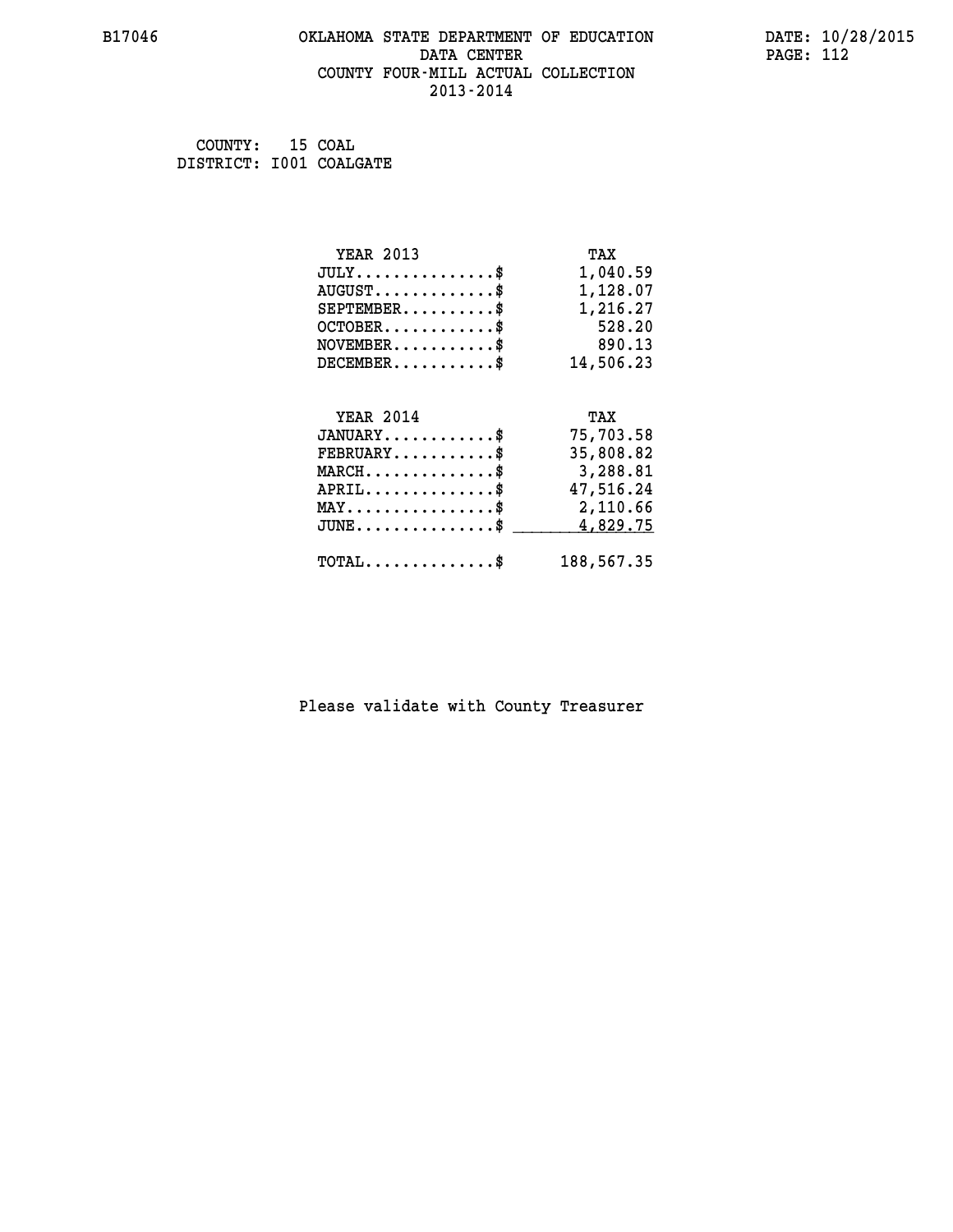#### **B17046 OKLAHOMA STATE DEPARTMENT OF EDUCATION DATE: 10/28/2015 DATA CENTER** PAGE: 113  **COUNTY FOUR-MILL ACTUAL COLLECTION 2013-2014**

 **COUNTY: 15 COAL DISTRICT: I002 TUPELO**

| <b>YEAR 2013</b>                           | TAX       |
|--------------------------------------------|-----------|
| $JULY$ \$                                  | 372.74    |
| $AUGUST$ \$                                | 398.63    |
| $SEPTEMBER$ \$                             | 423.87    |
| $OCTOBER$ \$                               | 187.79    |
| $\texttt{NOVEMBER} \dots \dots \dots \$    | 314.15    |
| $DECEMBER$ \$                              | 4,997.36  |
|                                            |           |
| <b>YEAR 2014</b>                           | TAX       |
| $JANUARY$ \$                               | 26,054.09 |
| $FEBRUARY$                                 | 12,323.53 |
| $MARCH$ \$                                 | 1,132.20  |
| $APRIL$ \$                                 | 16,352.15 |
| $MAX \dots \dots \dots \dots \dots$        | 726.39    |
| $JUNE$ \$                                  | 1,663.98  |
| $\texttt{TOTAL} \dots \dots \dots \dots \$ | 64,946.88 |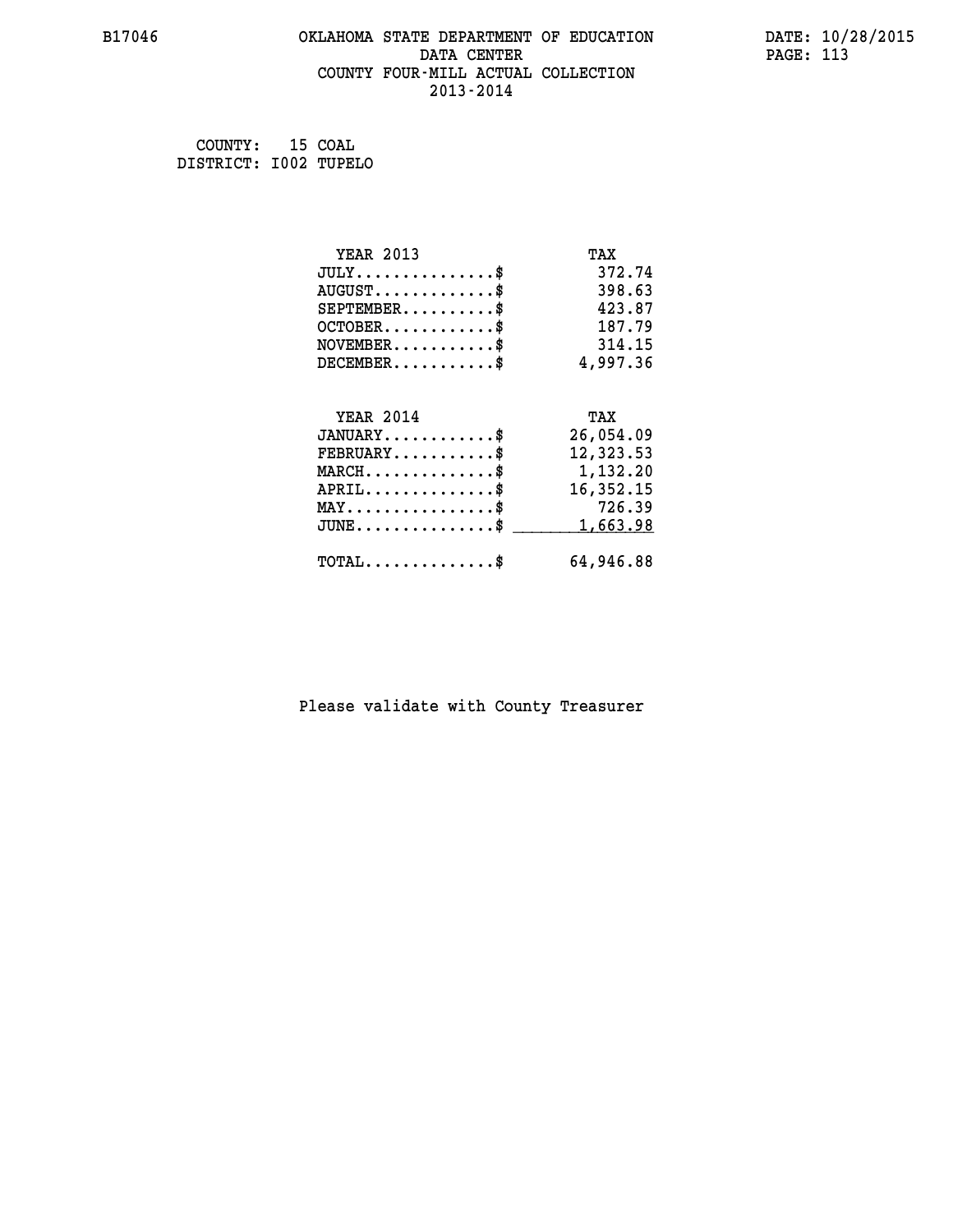#### **B17046 OKLAHOMA STATE DEPARTMENT OF EDUCATION DATE: 10/28/2015 DATA CENTER PAGE: 114 COUNTY FOUR-MILL ACTUAL COLLECTION 2013-2014**

 **COUNTY: 15 COAL**

 **\*\*\*\*\*\* TOTALS \*\*\*\*\*\***

| <b>YEAR 2013</b> | TAX        |
|------------------|------------|
| $JULY$           | 1,756.34   |
| $AUGUST$         | 1,907.78   |
| $SEPTEMBER$ $\$  | 2,038.81   |
| $OCTOBER$ \$     | 894.56     |
| $NOVEMBER$ \$    | 1,504.89   |
| $DECEMBER$       | 24, 191.83 |

## **YEAR 2014 TAX JANUARY............\$ 126,179.68 FEBRUARY...........\$ 59,683.18 MARCH..............\$ 5,482.20 APRIL..............\$ 79,194.00 MAY................\$ 3,517.88 JUNE................\$** \_\_\_\_\_\_\_\_\_ 8,053.01

 **TOTAL..............\$ 314,404.16**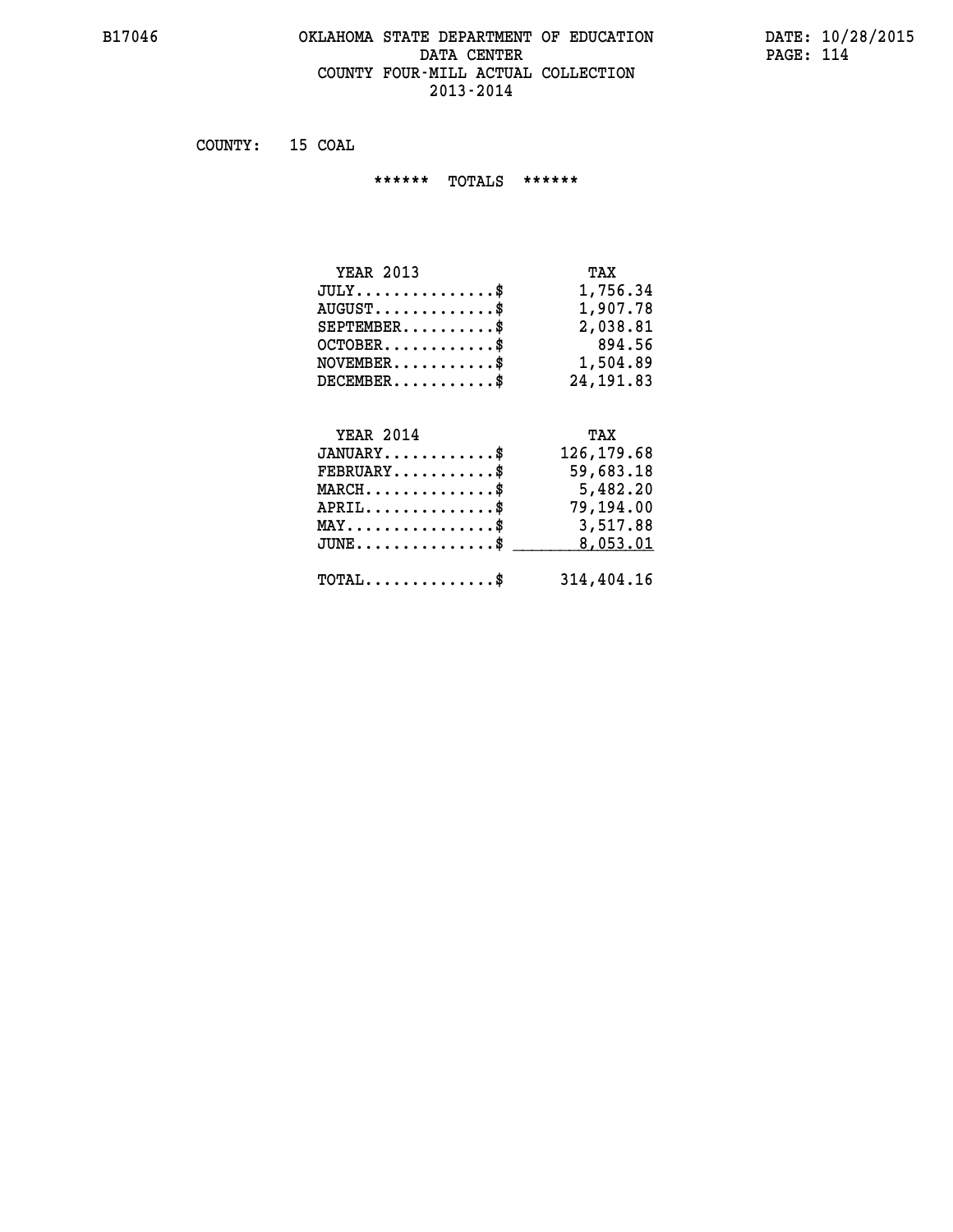#### **B17046 OKLAHOMA STATE DEPARTMENT OF EDUCATION DATE: 10/28/2015 DATA CENTER** PAGE: 115  **COUNTY FOUR-MILL ACTUAL COLLECTION 2013-2014**

 **COUNTY: 16 COMANCHE DISTRICT: C048 FLOWER MOUND**

| <b>YEAR 2013</b>                    | TAX       |
|-------------------------------------|-----------|
| $JULY$ \$                           | 191.56    |
| $AUGUST$ \$                         | 145.61    |
| $SEPTEMBER$                         | 81.05     |
| $OCTOBER$ \$                        | 66.46     |
| $NOVEMBER$ \$                       | 3,298.12  |
| $DECEMBER$ \$                       | 27,911.06 |
|                                     |           |
| <b>YEAR 2014</b>                    | TAX       |
| $JANUARY$                           | 2,104.43  |
| $FEBRUARY$                          | 744.45    |
| $MARCH$ \$                          | 5,205.12  |
| $APRIL$ \$                          | 885.31    |
|                                     |           |
| $MAX \dots \dots \dots \dots \dots$ | 326.77    |
| $JUNE$ \$                           | 288.93    |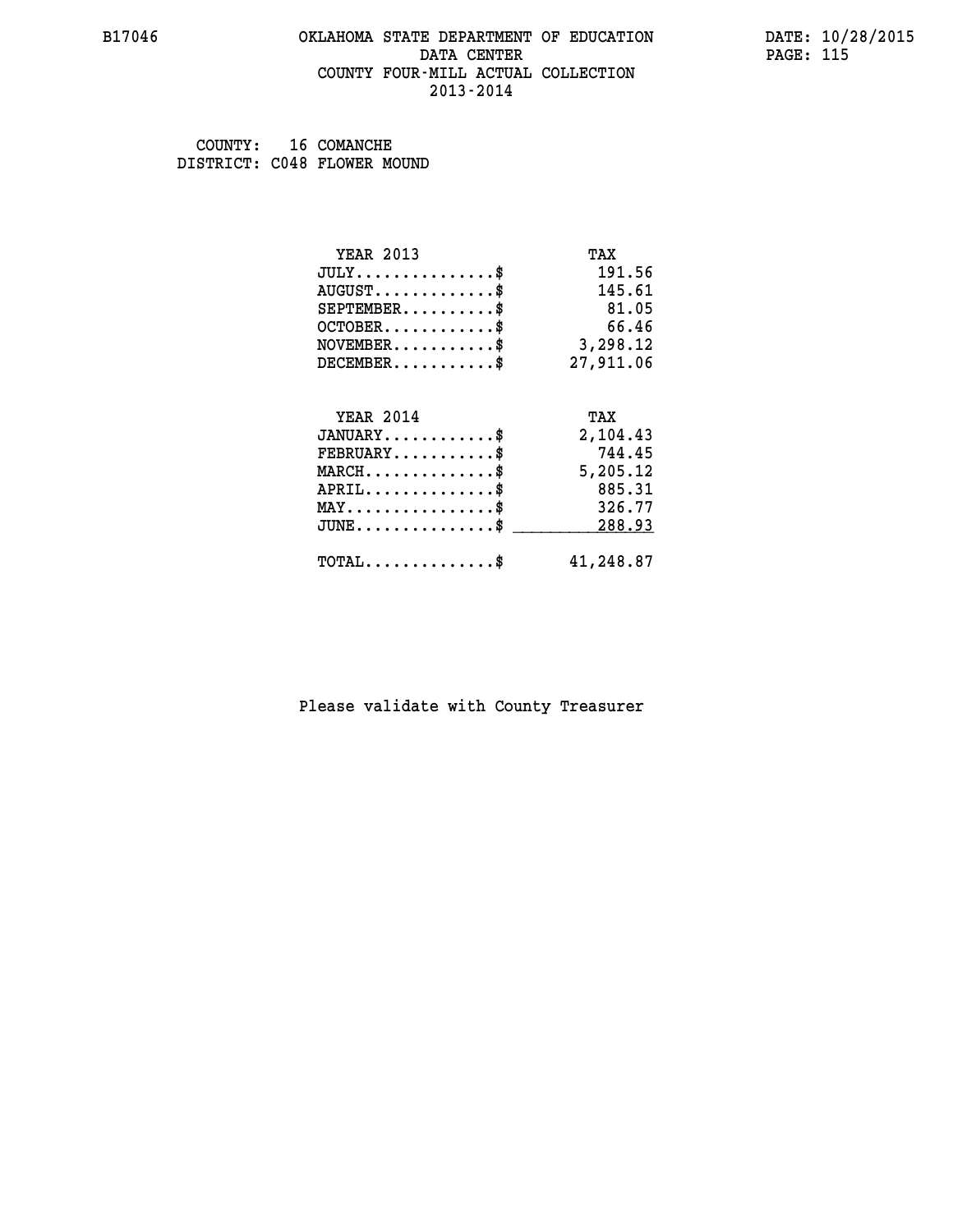#### **B17046 OKLAHOMA STATE DEPARTMENT OF EDUCATION DATE: 10/28/2015 DATA CENTER** PAGE: 116  **COUNTY FOUR-MILL ACTUAL COLLECTION 2013-2014**

 **COUNTY: 16 COMANCHE DISTRICT: C049 BISHOP**

| <b>YEAR 2013</b>                               | TAX       |
|------------------------------------------------|-----------|
| $JULY$ \$                                      | 228.49    |
| $AUGUST$ \$                                    | 294.34    |
| $SEPTEMBER$ \$                                 | 223.75    |
| $OCTOBER$ \$                                   | 124.56    |
| $NOVEMBER.$ \$                                 | 102.12    |
| $DECEMBER$ \$                                  | 5,067.67  |
| <b>YEAR 2014</b>                               | TAX       |
| $JANUARY$ \$                                   | 42,886.20 |
| $FEBRUARY$                                     | 3,233.51  |
| $MARCH$ \$                                     | 1,143.87  |
| $APRIL \ldots \ldots \ldots \ldots \$          | 7,997.83  |
| $\texttt{MAX} \dots \dots \dots \dots \dots \$ | 1,360.30  |
| $JUNE$ \$                                      | 3,691.69  |
| $\texttt{TOTAL} \dots \dots \dots \dots \$     | 66,354.33 |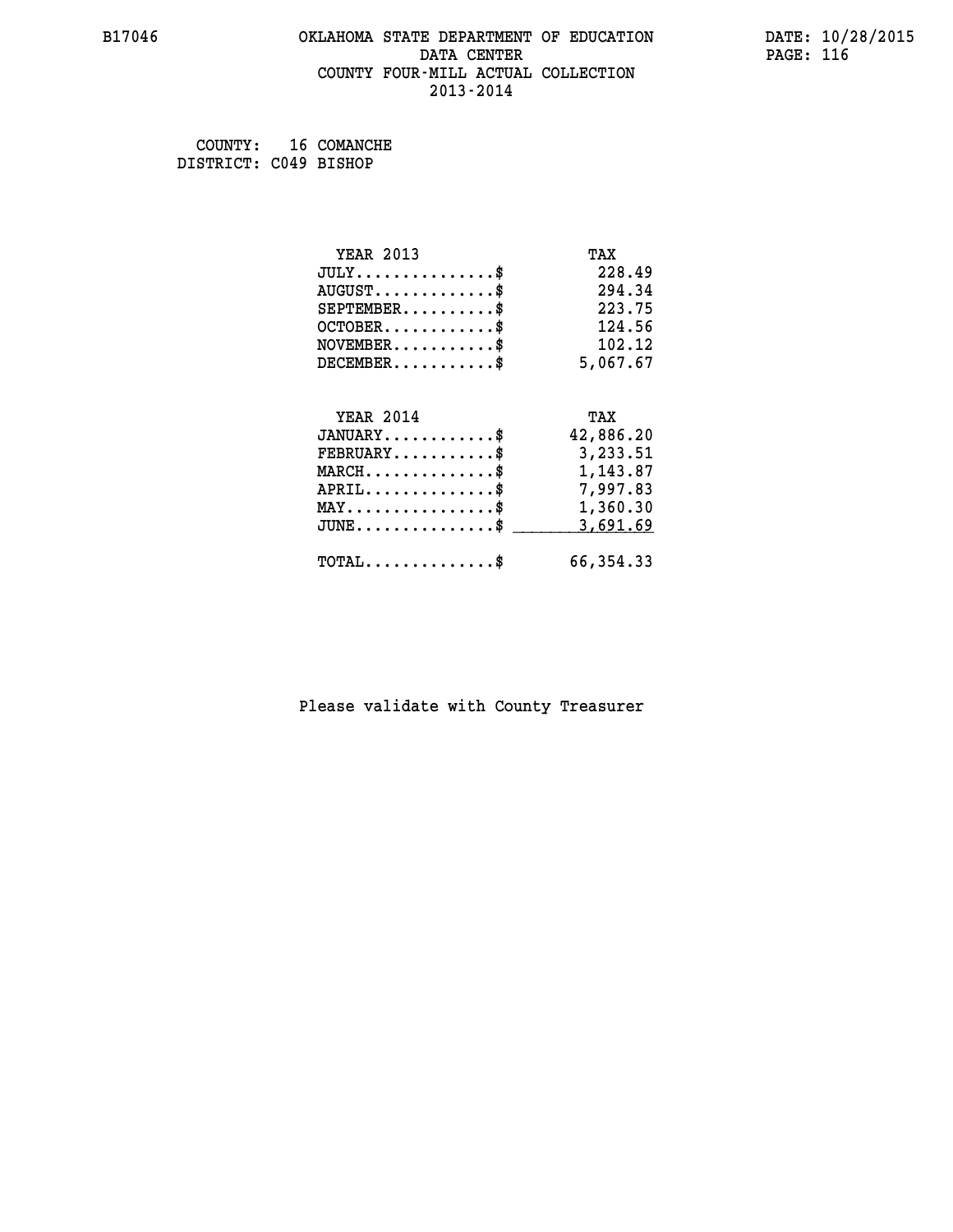#### **B17046 OKLAHOMA STATE DEPARTMENT OF EDUCATION DATE: 10/28/2015 DATA CENTER** PAGE: 117  **COUNTY FOUR-MILL ACTUAL COLLECTION 2013-2014**

 **COUNTY: 16 COMANCHE DISTRICT: I001 CACHE**

| <b>YEAR 2013</b>                               | TAX          |
|------------------------------------------------|--------------|
| $JULY$ \$                                      | 771.49       |
| $AUGUST$ \$                                    | 1,035.03     |
| $SEPTEMENT.$ \$                                | 786.72       |
| $OCTOBER$ \$                                   | 437.96       |
| $NOVEMBER$ \$                                  | 359.09       |
| $DECEMENT.$                                    | 17,819.36    |
| <b>YEAR 2014</b>                               | TAX          |
| $JANUARY$ \$                                   | 150,800.07   |
| $FEBRUARY$                                     | 11,369.98    |
| $MARCH$ \$                                     | 4,022.18     |
| $APRIL$ \$                                     | 28, 122.65   |
| $\texttt{MAX} \dots \dots \dots \dots \dots \$ | 4,783.21     |
| $JUNE$ \$                                      | 12,981.05    |
| $TOTAL$ \$                                     | 233, 288. 79 |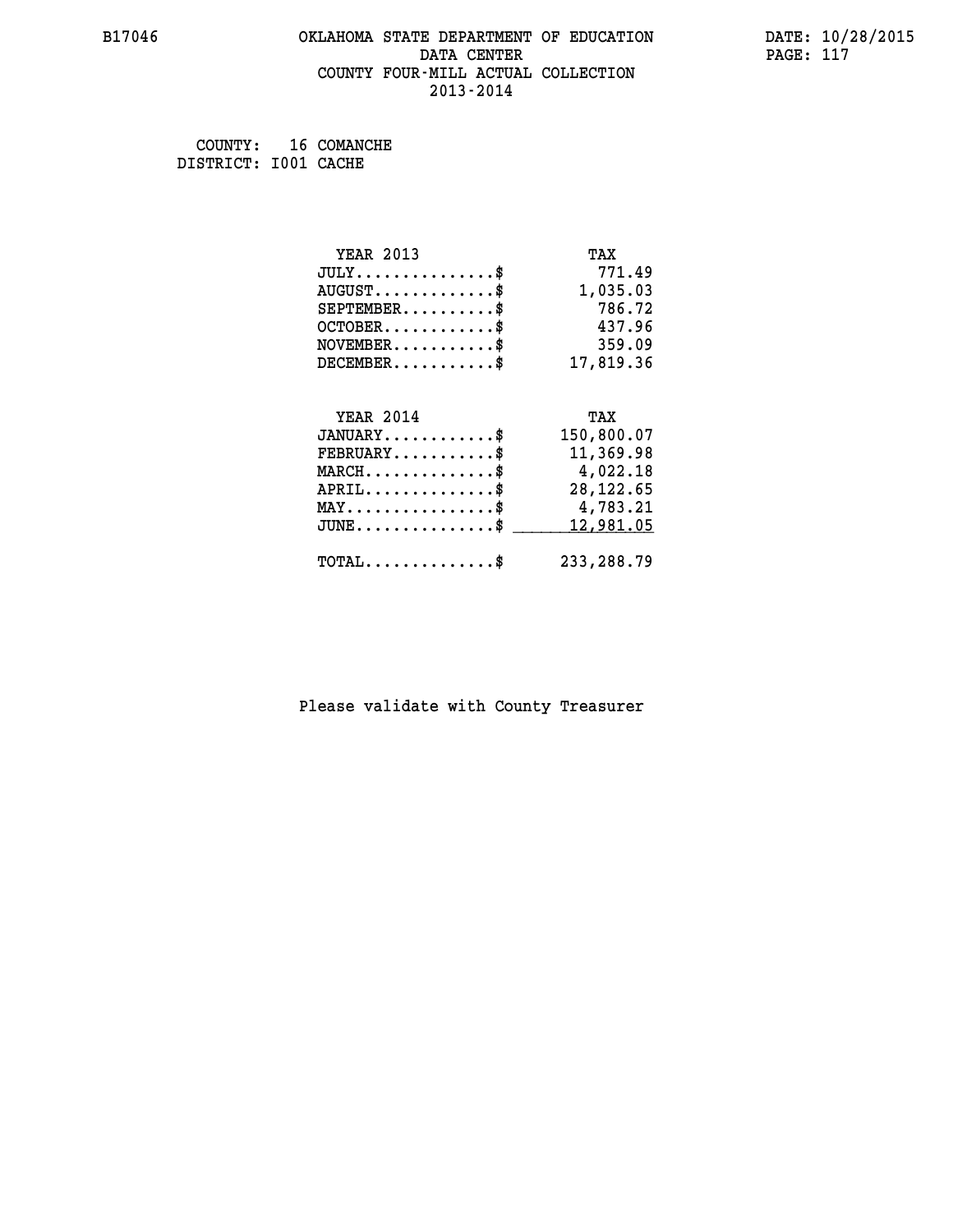#### **B17046 OKLAHOMA STATE DEPARTMENT OF EDUCATION DATE: 10/28/2015 DATA CENTER** PAGE: 118  **COUNTY FOUR-MILL ACTUAL COLLECTION 2013-2014**

 **COUNTY: 16 COMANCHE DISTRICT: I002 INDIAHOMA**

| <b>YEAR 2013</b>                           | TAX         |
|--------------------------------------------|-------------|
| $JULY$ \$                                  | 100.80      |
| $AUGUST$ \$                                | 129.42      |
| $SEPTEMBER$ \$                             | 98.37       |
| $OCTOBER$ \$                               | 54.78       |
| $NOVEMBER$ \$                              | 44.90       |
| $DECEMBER$ \$                              | 2,228.38    |
|                                            |             |
| <b>YEAR 2014</b>                           | TAX         |
| $JANUARY$ \$                               | 18,857.94   |
| $FEBRUARY$                                 | 1,421.84    |
| $MARCH$ \$                                 | 502.98      |
| $APRIL \ldots \ldots \ldots \ldots \$      | 3,516.84    |
| $MAX \dots \dots \dots \dots \dots$        | 598.17      |
| $JUNE$ \$                                  | 1,623.31    |
| $\texttt{TOTAL} \dots \dots \dots \dots \$ | 29, 177. 73 |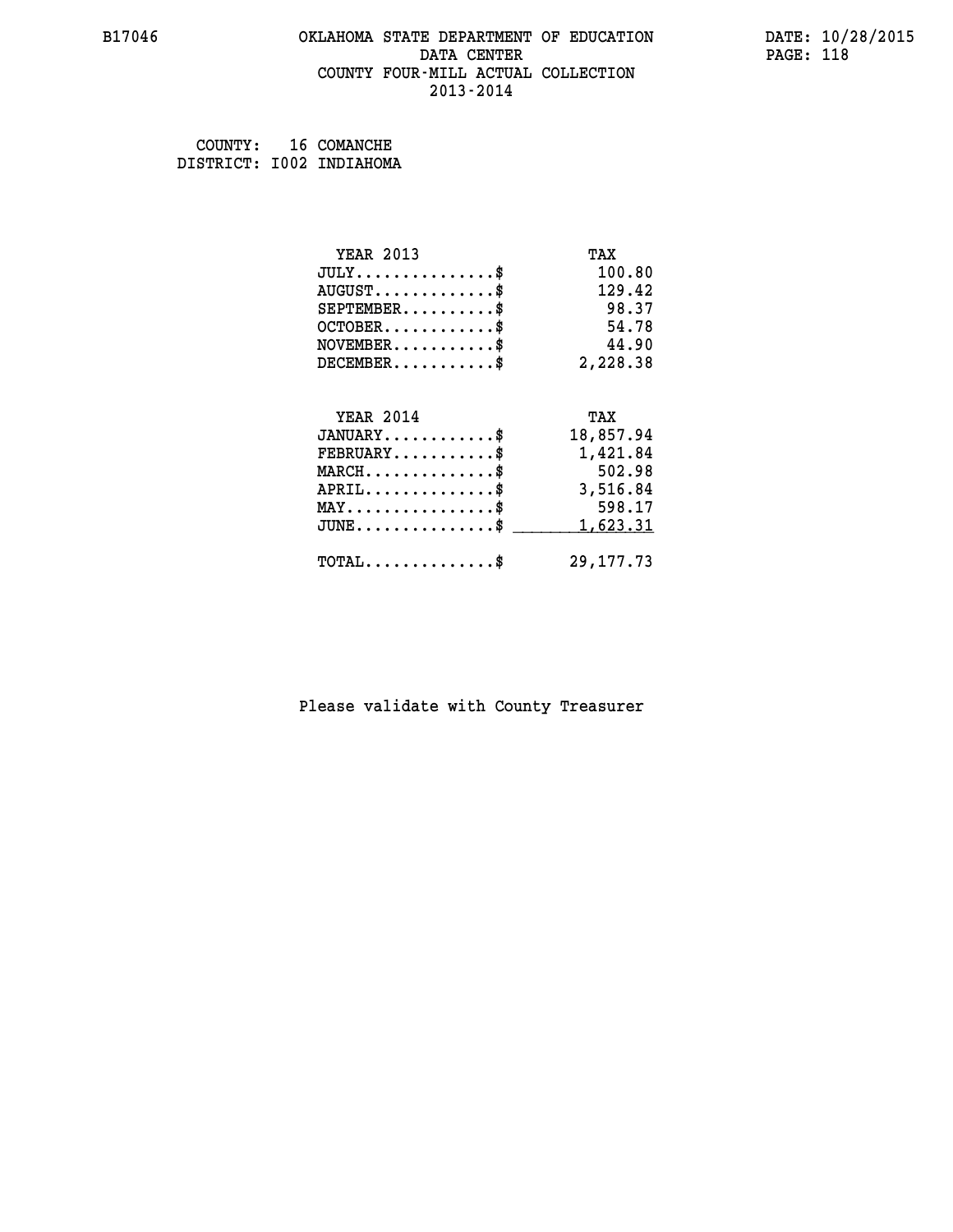#### **B17046 OKLAHOMA STATE DEPARTMENT OF EDUCATION DATE: 10/28/2015 DATA CENTER** PAGE: 119  **COUNTY FOUR-MILL ACTUAL COLLECTION 2013-2014**

 **COUNTY: 16 COMANCHE DISTRICT: I003 STERLING**

| <b>YEAR 2013</b>                               | TAX       |
|------------------------------------------------|-----------|
| $JULY$ \$                                      | 183.31    |
| $AUGUST$ \$                                    | 250.89    |
| $SEPTEMBER$ \$                                 | 190.71    |
| $OCTOBER$ \$                                   | 106.17    |
| $NOVEMBER$ \$                                  | 87.05     |
| $DECEMBER$ \$                                  | 4,319.47  |
|                                                |           |
| <b>YEAR 2014</b>                               | TAX       |
| $JANUARY$ \$                                   | 36,554.38 |
| $FEBRUARY$                                     | 2,756.12  |
| $MARCH$ \$                                     | 974.99    |
| $APRIL$ \$                                     | 6,817.01  |
| $\texttt{MAX} \dots \dots \dots \dots \dots \$ | 1,159.46  |
| $JUNE$ \$                                      | 3,146.64  |
| $\texttt{TOTAL} \dots \dots \dots \dots \$     | 56,546.20 |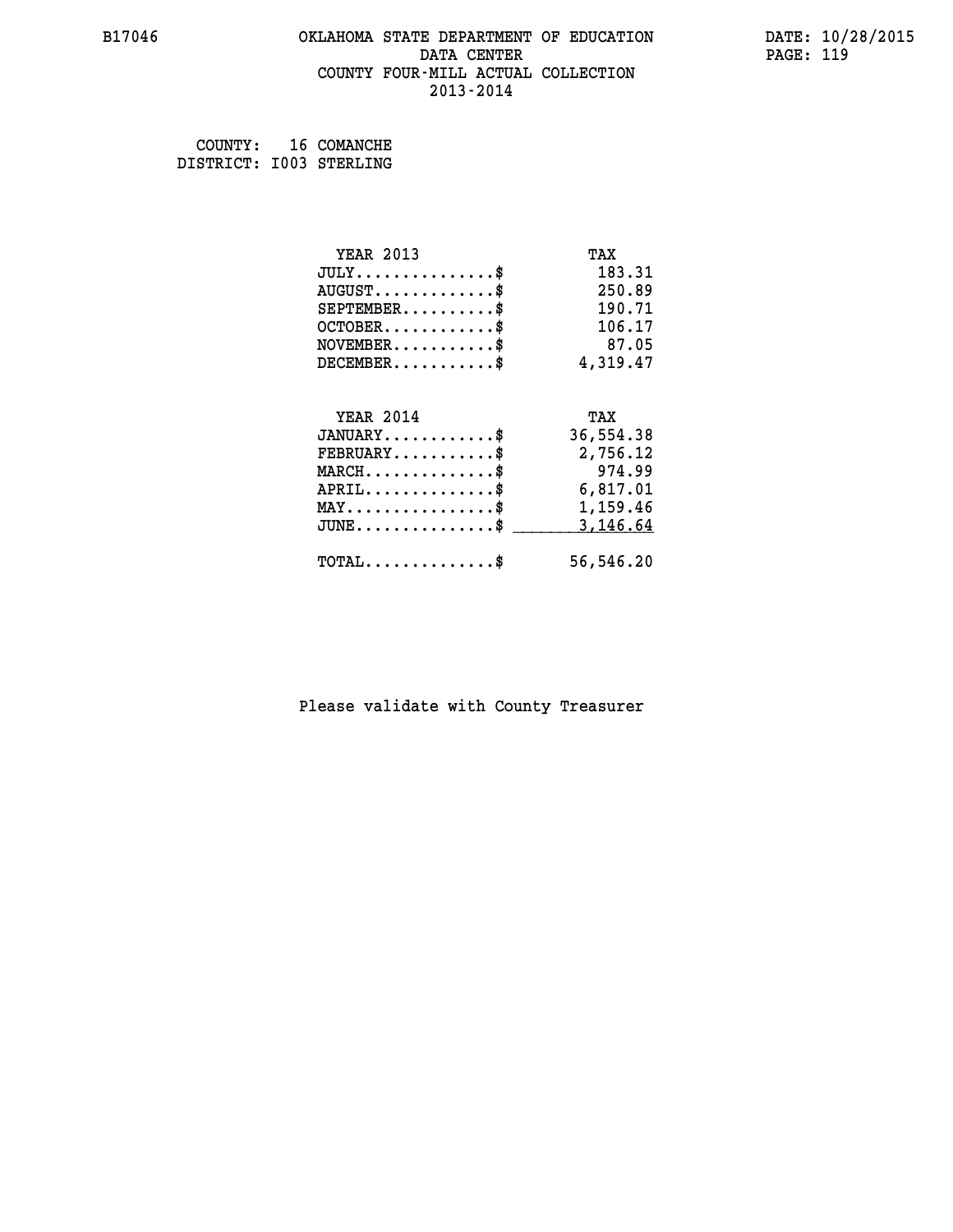#### **B17046 OKLAHOMA STATE DEPARTMENT OF EDUCATION DATE: 10/28/2015 DATA CENTER** PAGE: 120  **COUNTY FOUR-MILL ACTUAL COLLECTION 2013-2014**

 **COUNTY: 16 COMANCHE DISTRICT: I004 GERONIMO**

| <b>YEAR 2013</b>                               | TAX       |
|------------------------------------------------|-----------|
| $JULY$ \$                                      | 144.54    |
| $AUGUST$ \$                                    | 195.43    |
| $SEPTEMENT.$ \$                                | 148.54    |
| $OCTOBER$ \$                                   | 82.69     |
| $\texttt{NOVEMBER} \dots \dots \dots \$        | 67.80     |
| $DECEMBER$ \$                                  | 3,364.45  |
|                                                |           |
| <b>YEAR 2014</b>                               | TAX       |
|                                                |           |
| $JANUARY$ \$                                   | 28,472.42 |
| $FEBRUARY$                                     | 2,146.75  |
| $MARCH$ \$                                     | 759.43    |
| $APRIL \ldots \ldots \ldots \ldots \$          | 5,309.80  |
| $\texttt{MAX} \dots \dots \dots \dots \dots \$ | 903.12    |
| $JUNE \ldots \ldots \ldots \ldots \ldots$ \$   | 2,450.94  |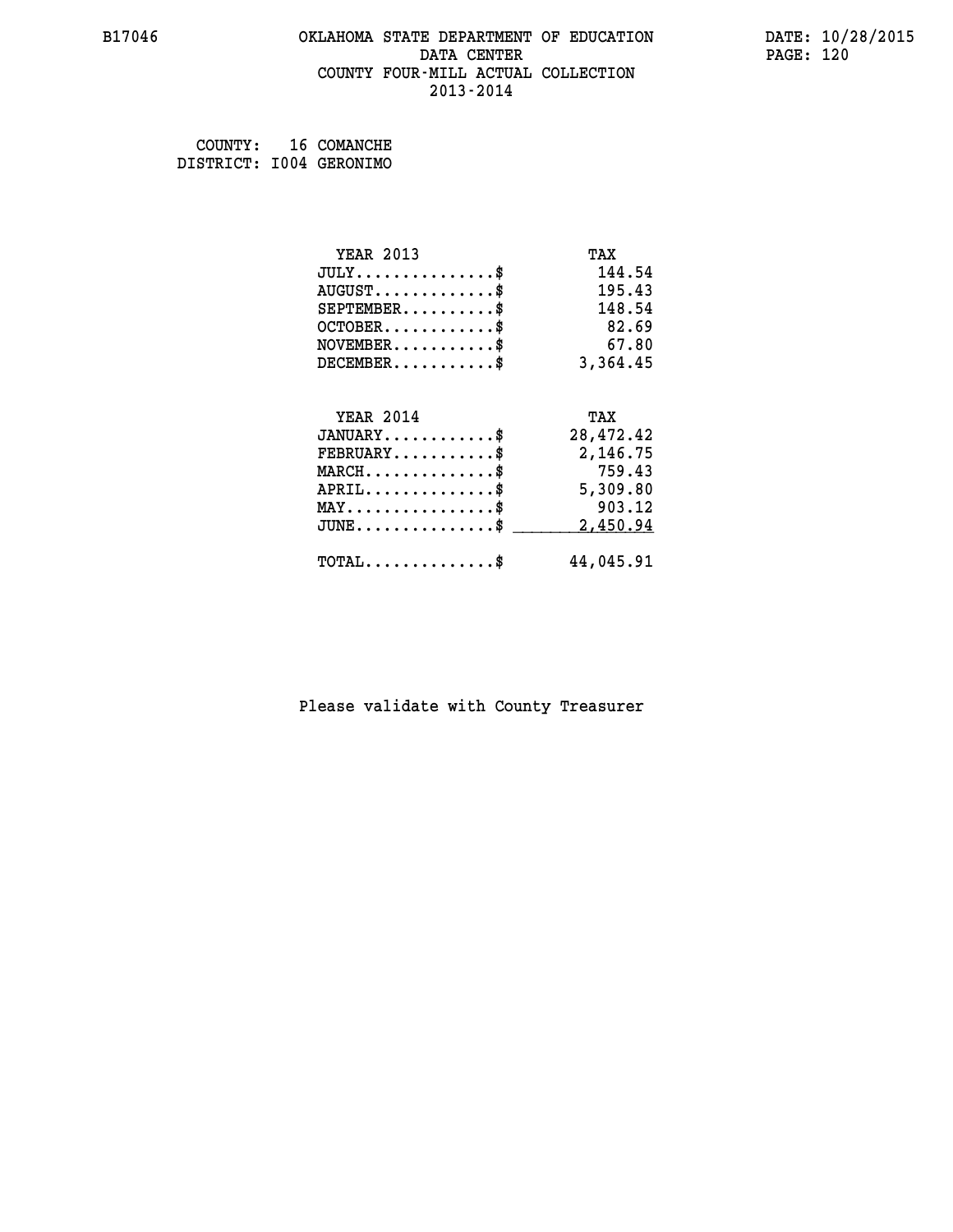#### **B17046 OKLAHOMA STATE DEPARTMENT OF EDUCATION DATE: 10/28/2015 DATA CENTER** PAGE: 121  **COUNTY FOUR-MILL ACTUAL COLLECTION 2013-2014**

 **COUNTY: 16 COMANCHE DISTRICT: I008 LAWTON**

| <b>YEAR 2013</b> | TAX        |
|------------------|------------|
| JULY             | 6,887.60   |
| $AUGUST$ \$      | 8,771.58   |
| $SEPTEMENT.$ \$  | 6,667.37   |
| $OCTOBER$ \$     | 3,711.67   |
| $NOVEMBER$ \$    | 3,043.23   |
| $DECEMBER$ \$    | 151,016.19 |
|                  |            |
|                  |            |

| <b>YEAR 2014</b>                                        | TAX          |
|---------------------------------------------------------|--------------|
| $JANUARY$ \$                                            | 1,278,005.96 |
| $\texttt{FEBRUARY} \dots \dots \dots \$$                | 96,358.69    |
| MARCH\$ 34,087.31                                       |              |
| APRIL\$ 238,334.88                                      |              |
| $\texttt{MAX} \dots \dots \dots \dots \dots \$$         | 40,536.87    |
| JUNE\$ 110,012.25                                       |              |
| $\texttt{TOTAL} \dots \dots \dots \dots \$ 1,977,433.60 |              |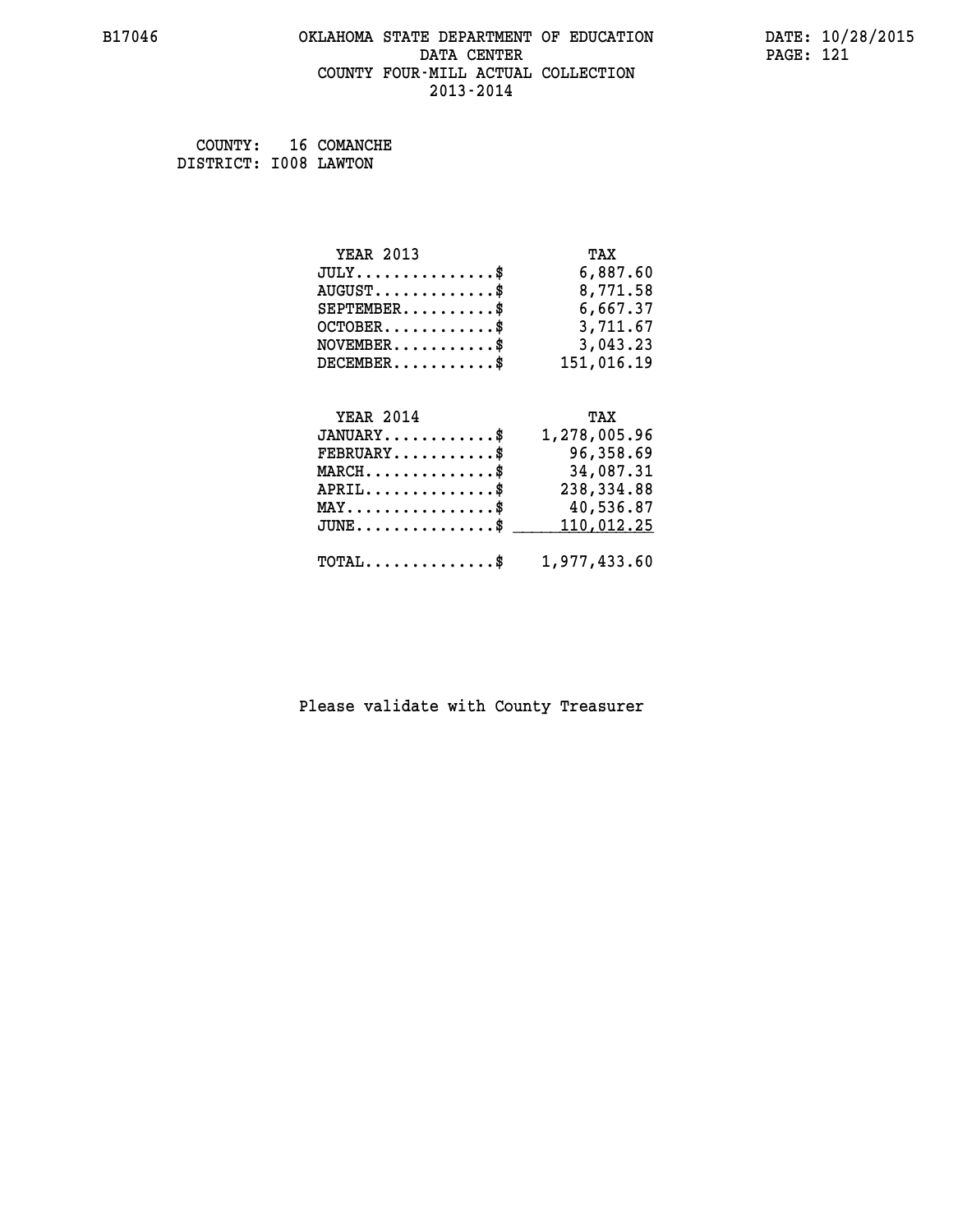#### **B17046 OKLAHOMA STATE DEPARTMENT OF EDUCATION DATE: 10/28/2015 DATA CENTER** PAGE: 122  **COUNTY FOUR-MILL ACTUAL COLLECTION 2013-2014**

 **COUNTY: 16 COMANCHE DISTRICT: I009 FLETCHER**

| <b>YEAR 2013</b>                                                          | TAX       |
|---------------------------------------------------------------------------|-----------|
| $JULY$ \$                                                                 | 196.30    |
| $AUGUST$ \$                                                               | 263.65    |
| $SEPTEMBER$ \$                                                            | 200.40    |
| $OCTOBER$ \$                                                              | 111.56    |
| $\verb NOVEMBER , \verb , \verb , \verb , \verb , \verb , \verb , \verb $ | 91.47     |
| $DECEMBER$ \$                                                             | 4,539.08  |
|                                                                           |           |
| <b>YEAR 2014</b>                                                          | TAX       |
| $JANUARY$ \$                                                              | 38,412.94 |
| $FEBRUARY$                                                                | 2,896.25  |
| $\texttt{MARCH}\ldots\ldots\ldots\ldots\text{*}$                          | 1,024.56  |
| $APRIL \ldots \ldots \ldots \ldots \$                                     | 7,163.62  |
| $\texttt{MAX} \dots \dots \dots \dots \dots \$                            | 1,218.41  |
| $JUNE$ \$                                                                 | 3,306.64  |
| $\texttt{TOTAL} \dots \dots \dots \dots \$                                | 59,424.88 |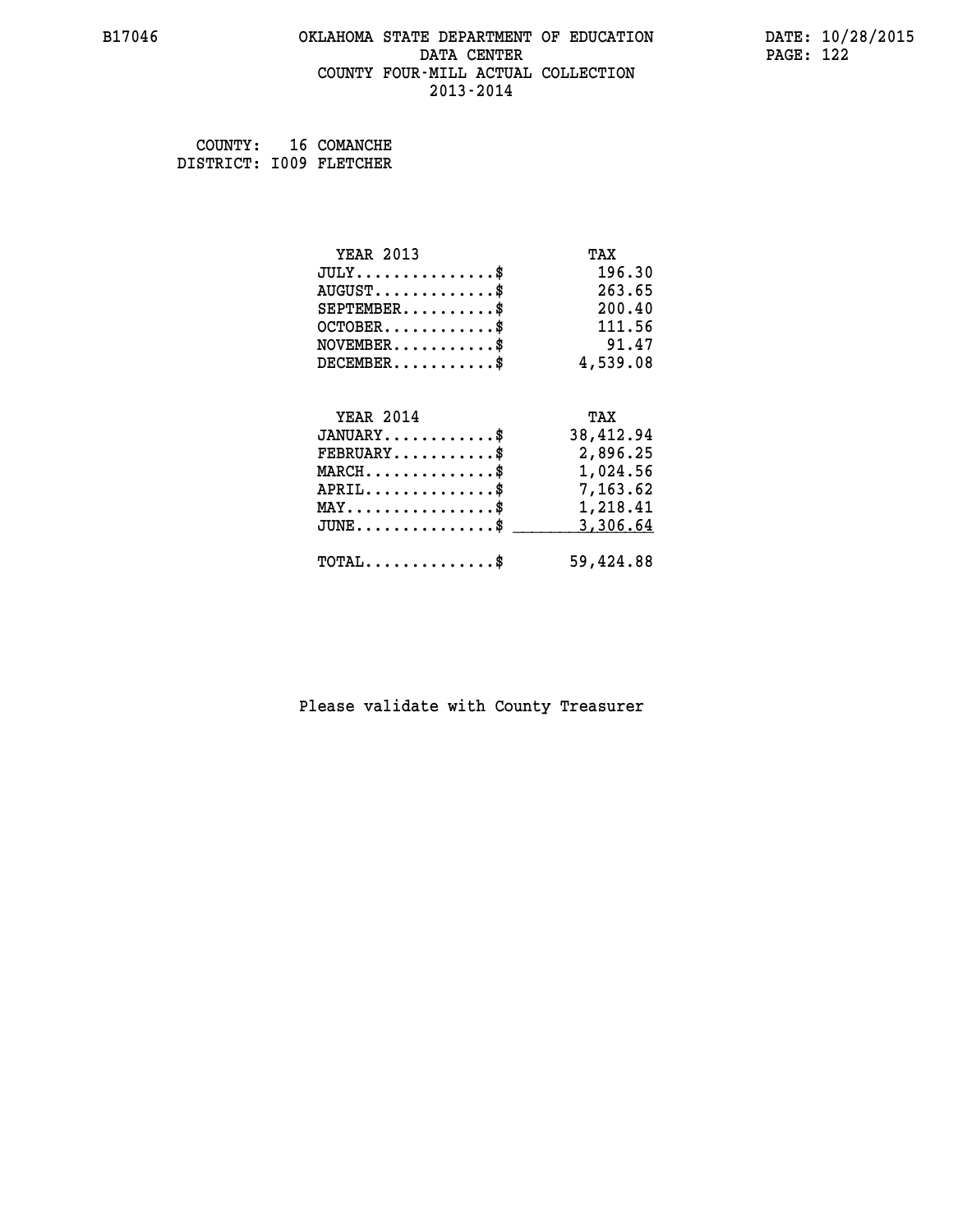#### **B17046 OKLAHOMA STATE DEPARTMENT OF EDUCATION DATE: 10/28/2015 DATA CENTER** PAGE: 123  **COUNTY FOUR-MILL ACTUAL COLLECTION 2013-2014**

 **COUNTY: 16 COMANCHE DISTRICT: I016 ELGIN**

| <b>YEAR 2013</b>                           | TAX        |
|--------------------------------------------|------------|
| $JULY$ \$                                  | 854.68     |
| $AUGUST$ \$                                | 1,196.21   |
| $SEPTEMBER$ \$                             | 909.25     |
| $OCTOBER$ \$                               | 506.16     |
| $NOVEMBER$ \$                              | 415.01     |
| $DECEMBER$ \$                              | 20,594.43  |
|                                            |            |
| <b>YEAR 2014</b>                           | TAX        |
| $JANUARY$ \$                               | 174,284.60 |
| $FEBRUARY$                                 | 13,140.66  |
| $MARCH$ \$                                 | 4,648.56   |
| $APRIL$ \$                                 | 32,502.27  |
| $MAX \dots \dots \dots \dots \dots$        | 5,528.11   |
| $JUNE$                                     | 15,002.62  |
| $\texttt{TOTAL} \dots \dots \dots \dots \$ | 269,582.56 |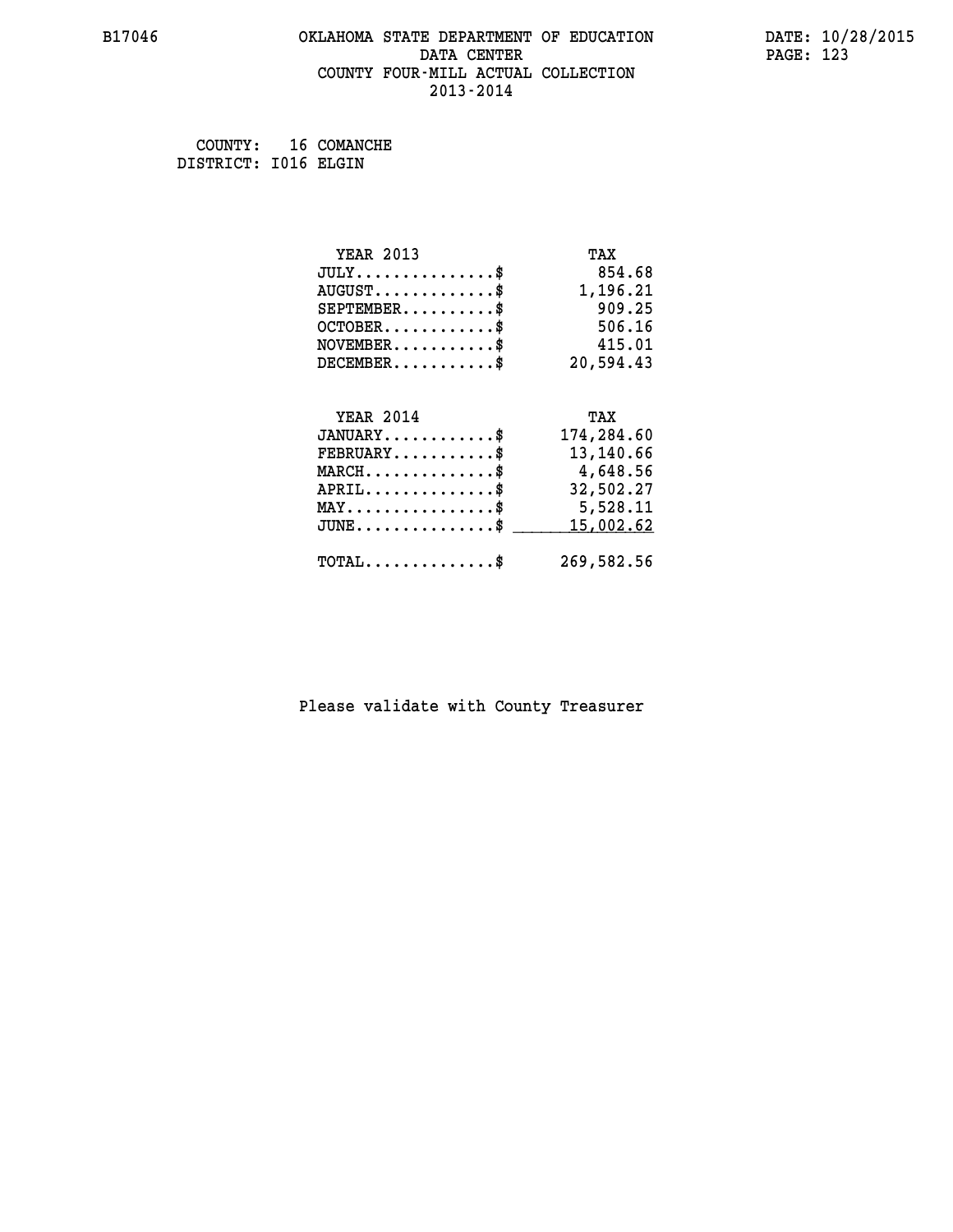#### **B17046 OKLAHOMA STATE DEPARTMENT OF EDUCATION DATE: 10/28/2015 DATA CENTER** PAGE: 124  **COUNTY FOUR-MILL ACTUAL COLLECTION 2013-2014**

 **COUNTY: 16 COMANCHE DISTRICT: I132 CHATTANOOGA**

| <b>YEAR 2013</b>                           | TAX       |
|--------------------------------------------|-----------|
| $JULY$ \$                                  | 120.63    |
| $AUGUST$ \$                                | 146.42    |
| $SEPTEMENT.$ \$                            | 111.29    |
| $OCTOBER$ \$                               | 61.96     |
| $NOVEMBER$ \$                              | 50.80     |
| $DECEMBER$ \$                              | 2,520.75  |
|                                            |           |
| <b>YEAR 2014</b>                           | TAX       |
| $JANUARY$ \$                               | 21,332.50 |
| $FEBRUARY$                                 | 1,608.42  |
| $MARCH$ \$                                 | 569.00    |
| $APRIL$ \$                                 | 3,978.29  |
| $MAX \dots \dots \dots \dots \dots$        | 676.63    |
| $JUNE$ \$                                  | 1,836.33  |
| $\texttt{TOTAL} \dots \dots \dots \dots \$ | 33,013.02 |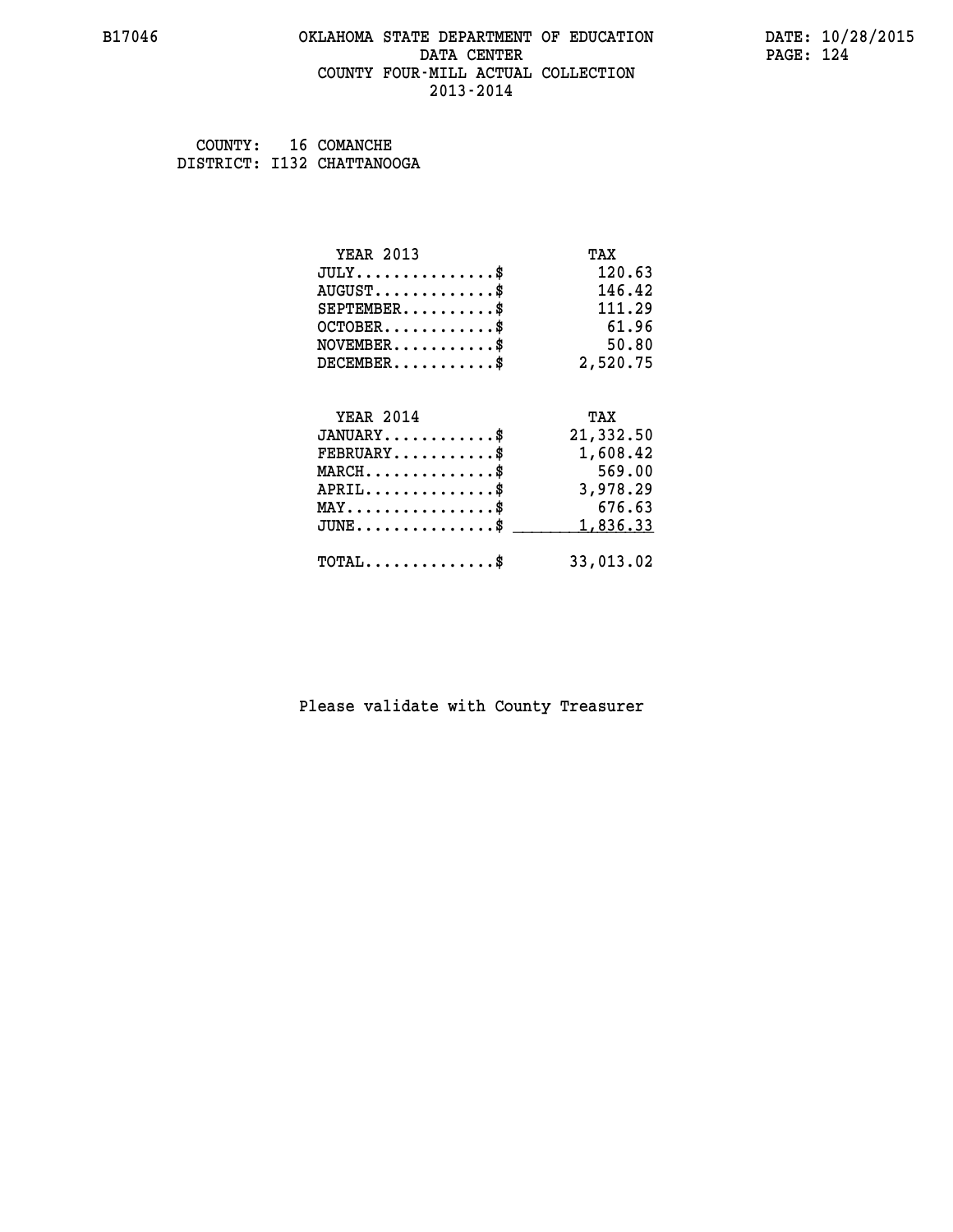#### **B17046 OKLAHOMA STATE DEPARTMENT OF EDUCATION DATE: 10/28/2015 DATA CENTER** PAGE: 125  **COUNTY FOUR-MILL ACTUAL COLLECTION 2013-2014**

 **COUNTY: 16 COMANCHE**

 **\*\*\*\*\*\* TOTALS \*\*\*\*\*\***

| <b>YEAR 2013</b>        | TAX        |
|-------------------------|------------|
| $JULY$                  | 9,679.40   |
| $AUGUST$ $\$\$          | 12,428.58  |
| $SEPTEMENT.$ \$         | 9,417.45   |
| $OCTOBER$ $\frac{1}{2}$ | 5,263.97   |
| $NOVEMENTER$ \$         | 7,559.59   |
| $DECEMBER$              | 239,380.84 |

# **YEAR 2014** TAX

| $JANUARY$ \$                                            | 1,791,711.44 |
|---------------------------------------------------------|--------------|
| $FEBRUARY$                                              | 135,676.67   |
| $MARCH$ \$                                              | 52,938.00    |
| $APRIL$ \$                                              | 334,628.50   |
| $\texttt{MAX} \dots \dots \dots \dots \dots \text{*}$   | 57,091.05    |
| $JUNE \ldots \ldots \ldots \ldots \$ 154,340.40         |              |
| $\texttt{TOTAL} \dots \dots \dots \dots \$ 2,810,115.89 |              |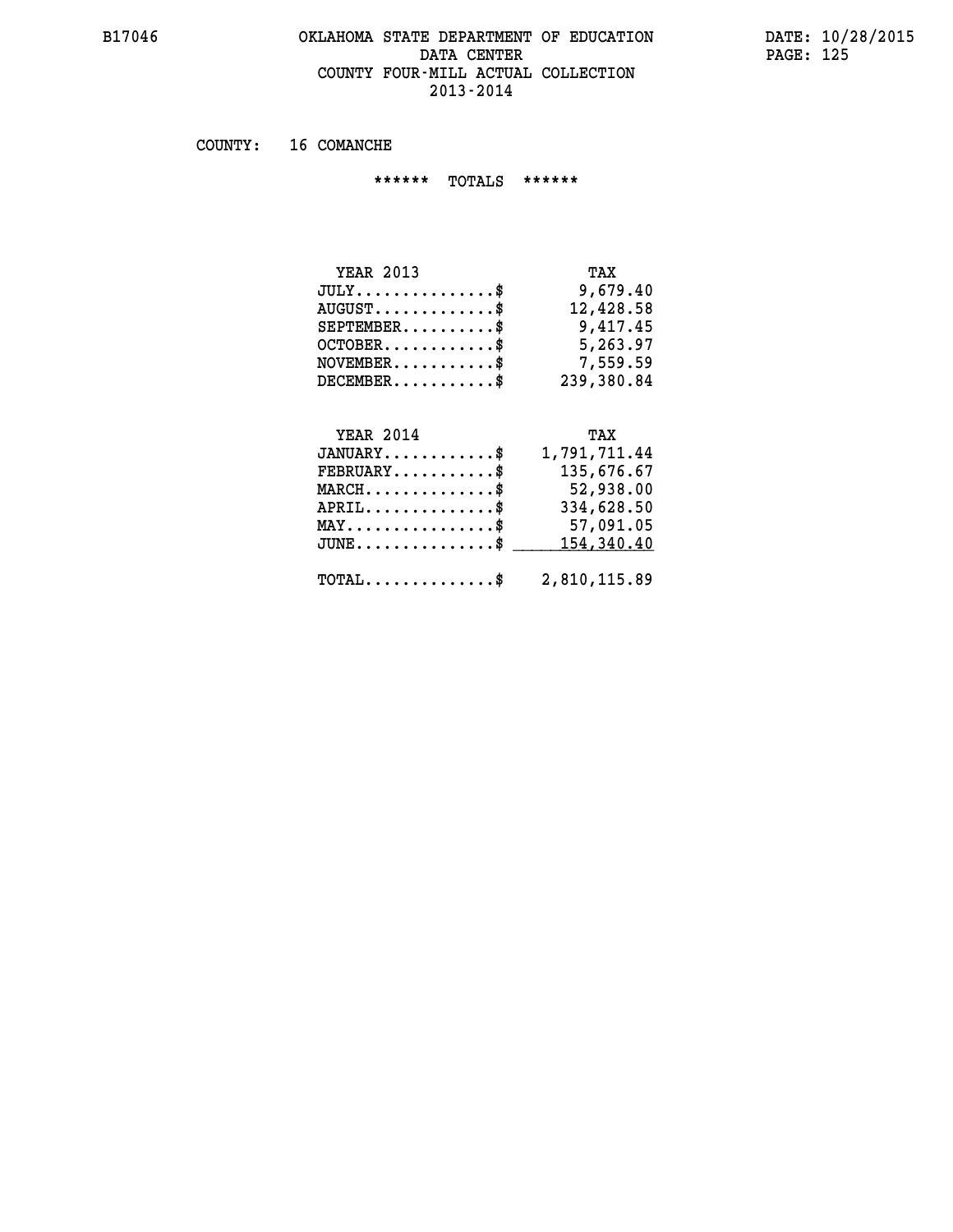#### **B17046 OKLAHOMA STATE DEPARTMENT OF EDUCATION DATE: 10/28/2015 DATA CENTER** PAGE: 126  **COUNTY FOUR-MILL ACTUAL COLLECTION 2013-2014**

 **COUNTY: 17 COTTON DISTRICT: I001 WALTERS**

| <b>YEAR 2013</b>                                 | TAX        |
|--------------------------------------------------|------------|
| $JULY$ \$                                        | 1,112.02   |
| $AUGUST$ \$                                      | 1,142.09   |
| $SEPTEMBER$ \$                                   | 438.75     |
| $OCTOBER$ \$                                     | 131.26     |
| $\texttt{NOVEMBER} \dots \dots \dots \$          | 110.92     |
| $DECEMBER$ \$                                    | 13,170.17  |
|                                                  |            |
| <b>YEAR 2014</b>                                 | TAX        |
| $JANUARY$ \$                                     | 46, 151.53 |
| $FEBRUARY$ \$                                    | 11,349.46  |
| MARCH\$ 2,647.31                                 |            |
| $APRIL \ldots \ldots \ldots \ldots \$            | 8,359.99   |
| $\texttt{MAX} \dots \dots \dots \dots \dots \$   | 2,508.99   |
| $\texttt{JUNE} \dots \dots \dots \dots \dots \$$ | 822.95     |
| $\texttt{TOTAL} \dots \dots \dots \dots \$       | 87,945.44  |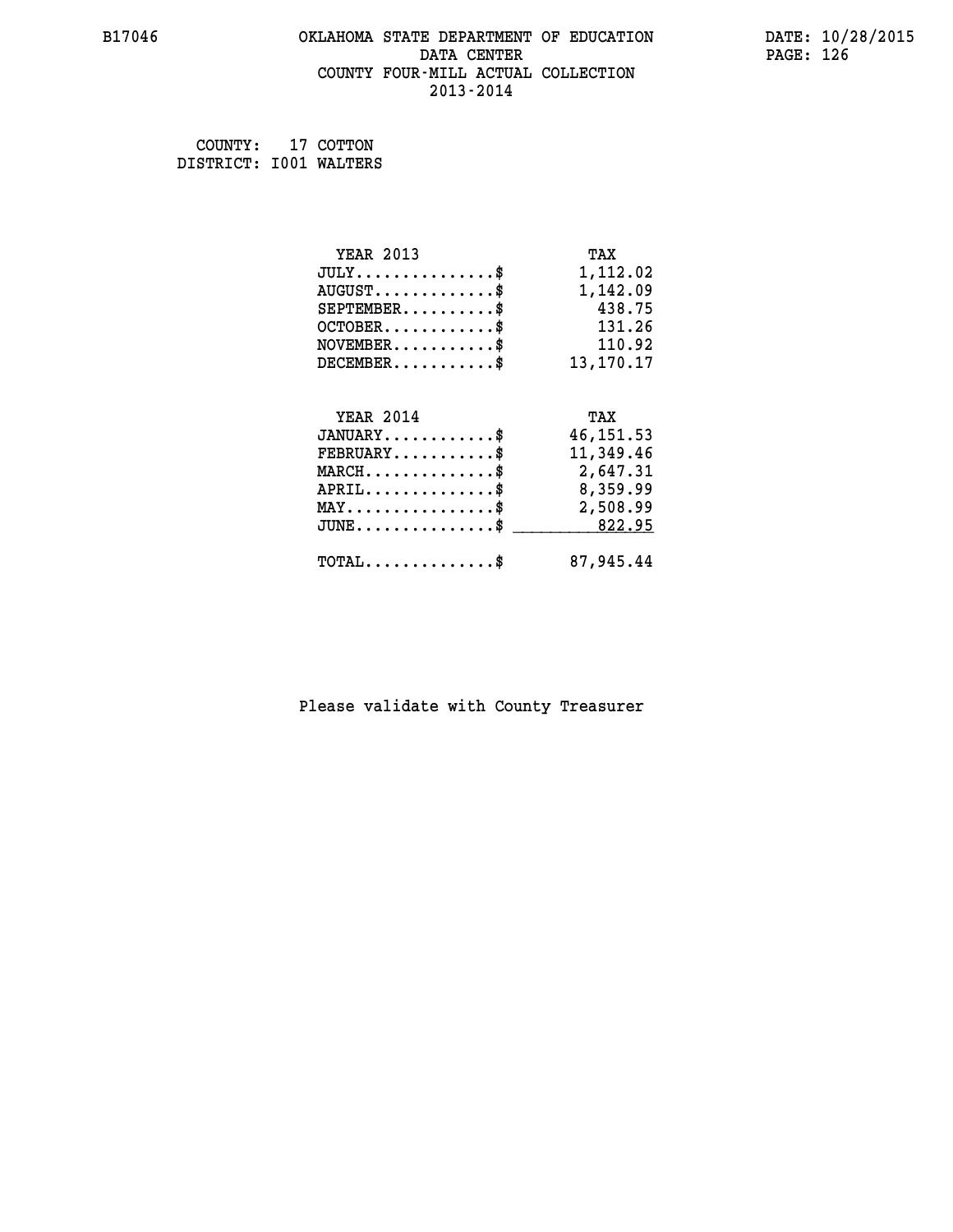#### **B17046 OKLAHOMA STATE DEPARTMENT OF EDUCATION DATE: 10/28/2015 DATA CENTER** PAGE: 127  **COUNTY FOUR-MILL ACTUAL COLLECTION 2013-2014**

 **COUNTY: 17 COTTON DISTRICT: I101 TEMPLE**

| <b>YEAR 2013</b>                        | TAX       |
|-----------------------------------------|-----------|
| $JULY$ \$                               | 352.16    |
| $AUGUST$ \$                             | 296.42    |
| $SEPTEMBER$ \$                          | 120.22    |
| $OCTOBER$ \$                            | 33.25     |
| $\texttt{NOVEMBER} \dots \dots \dots \$ | 28.37     |
| $DECEMBER$ \$                           | 4,128.64  |
|                                         |           |
| <b>YEAR 2014</b>                        | TAX       |
| $JANUARY$ \$                            | 14,484.89 |
| $FEBRUARY$                              | 3,523.16  |
| $MARCH$ \$                              | 808.77    |
| $APRIL \ldots \ldots \ldots \ldots \$   | 2,622.11  |
| $MAX \dots \dots \dots \dots \dots$     | 779.12    |
| $JUNE$ \$                               | 250.96    |
| $TOTAL$ \$                              | 27,428.07 |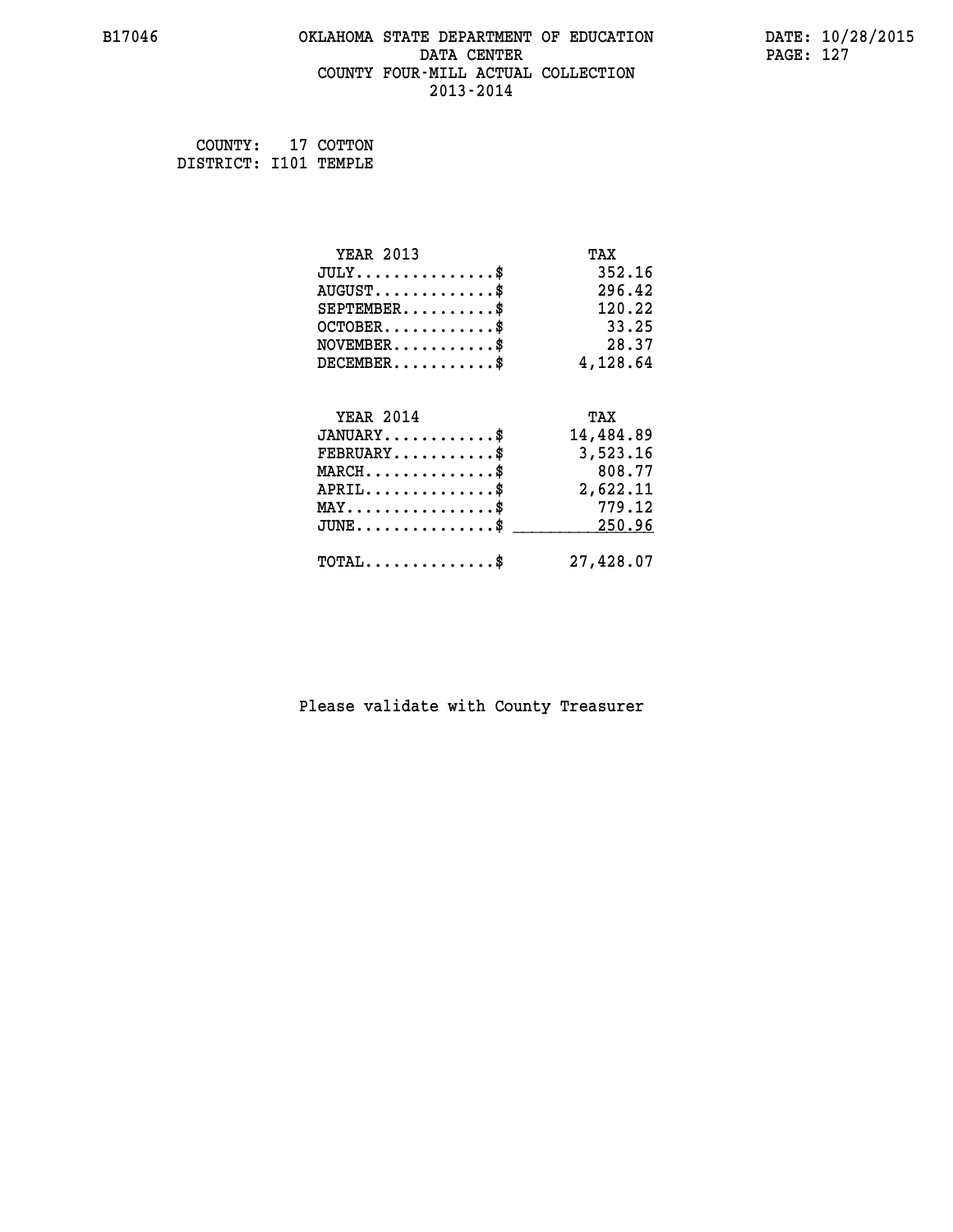#### **B17046 OKLAHOMA STATE DEPARTMENT OF EDUCATION DATE: 10/28/2015 DATA CENTER** PAGE: 128  **COUNTY FOUR-MILL ACTUAL COLLECTION 2013-2014**

 **COUNTY: 17 COTTON DISTRICT: I333 BIG PASTURE**

| <b>YEAR 2013</b>                           | TAX        |
|--------------------------------------------|------------|
| $JULY$ \$                                  | 328.78     |
| $AUGUST$ \$                                | 331.80     |
| $SEPTEMENT.$ \$                            | 129.75     |
| $OCTOBER$ \$                               | 37.79      |
| $NOVEMBER$ \$                              | 32.05      |
| $DECEMBER$ \$                              | 3,791.28   |
|                                            |            |
| <b>YEAR 2014</b>                           | TAX        |
| $JANUARY$ \$                               | 13,281.07  |
| $FEBRUARY$                                 | 3,267.33   |
| $MARCH$ \$                                 | 765.65     |
| $APRIL$ \$                                 | 2,406.88   |
| $MAX \dots \dots \dots \dots \dots$        | 723.61     |
| $JUNE$ \$                                  | 237.84     |
| $\texttt{TOTAL} \dots \dots \dots \dots \$ | 25, 333.83 |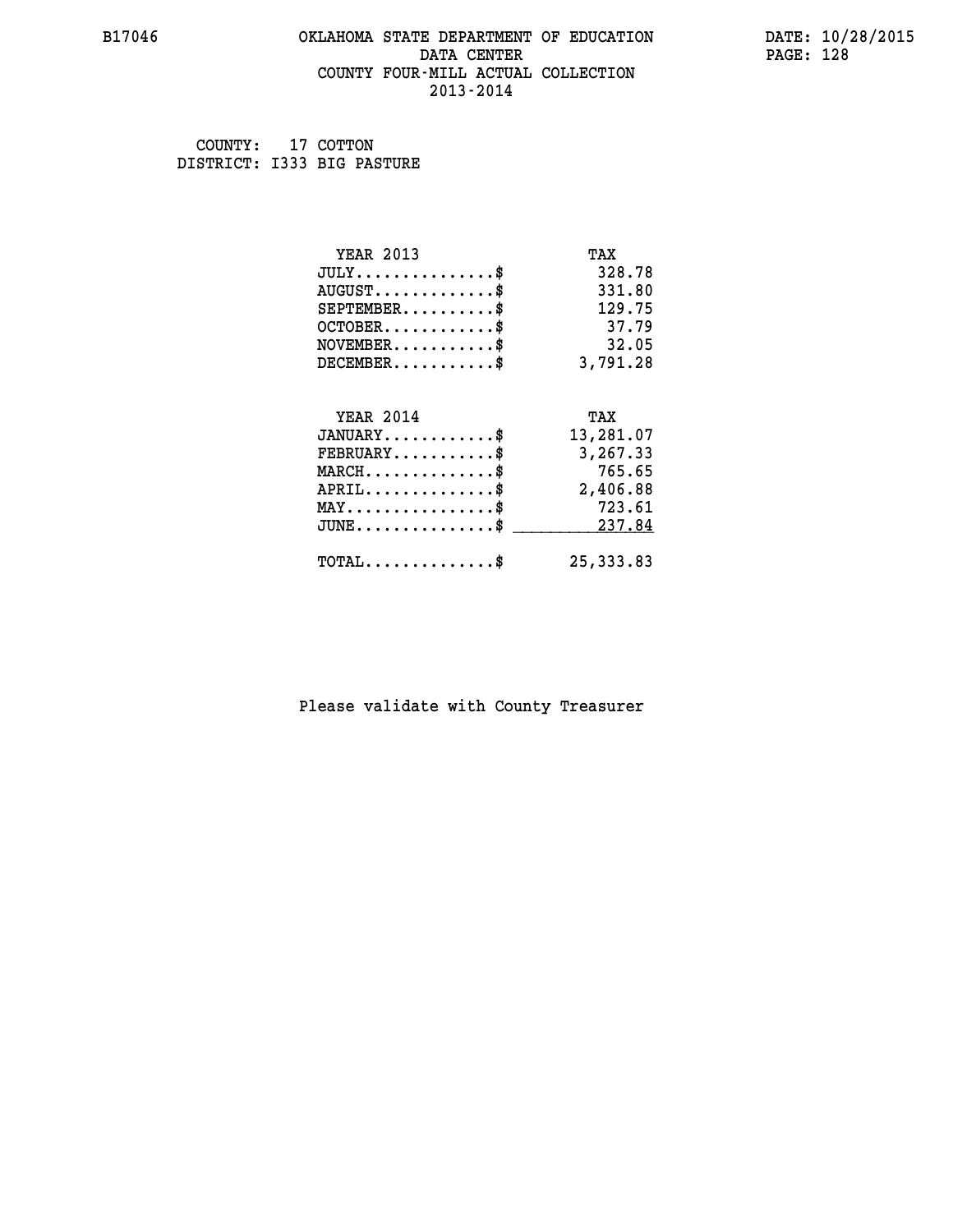#### **B17046 OKLAHOMA STATE DEPARTMENT OF EDUCATION DATE: 10/28/2015 DATA CENTER PAGE: 129 COUNTY FOUR-MILL ACTUAL COLLECTION 2013-2014**

 **COUNTY: 17 COTTON**

 **\*\*\*\*\*\* TOTALS \*\*\*\*\*\***

| <b>YEAR 2013</b>                     | TAX       |
|--------------------------------------|-----------|
| $JULY \ldots \ldots \ldots \ldots \$ | 1,792.96  |
| $AUGUST$ \$                          | 1,770.31  |
| $SEPTEMBER$ \$                       | 688.72    |
| $OCTOBER$ \$                         | 202.30    |
| $NOVEMBER$ \$                        | 171.34    |
| $DECEMBER$ \$                        | 21,090.09 |
|                                      |           |

## **YEAR 2014 TAX**

| $JANUARY$                                      | 73,917.49  |
|------------------------------------------------|------------|
| $FEBRUARY$                                     | 18, 139.95 |
| $MARCH$ \$                                     | 4,221.73   |
| $APRIL$                                        | 13,388.98  |
| $MAX \dots \dots \dots \dots \dots \$          | 4,011.72   |
| $JUNE \ldots \ldots \ldots \ldots$ \$ 1,311.75 |            |
| $\text{TOTAL} \dots \dots \dots \dots \dots$   | 140,707.34 |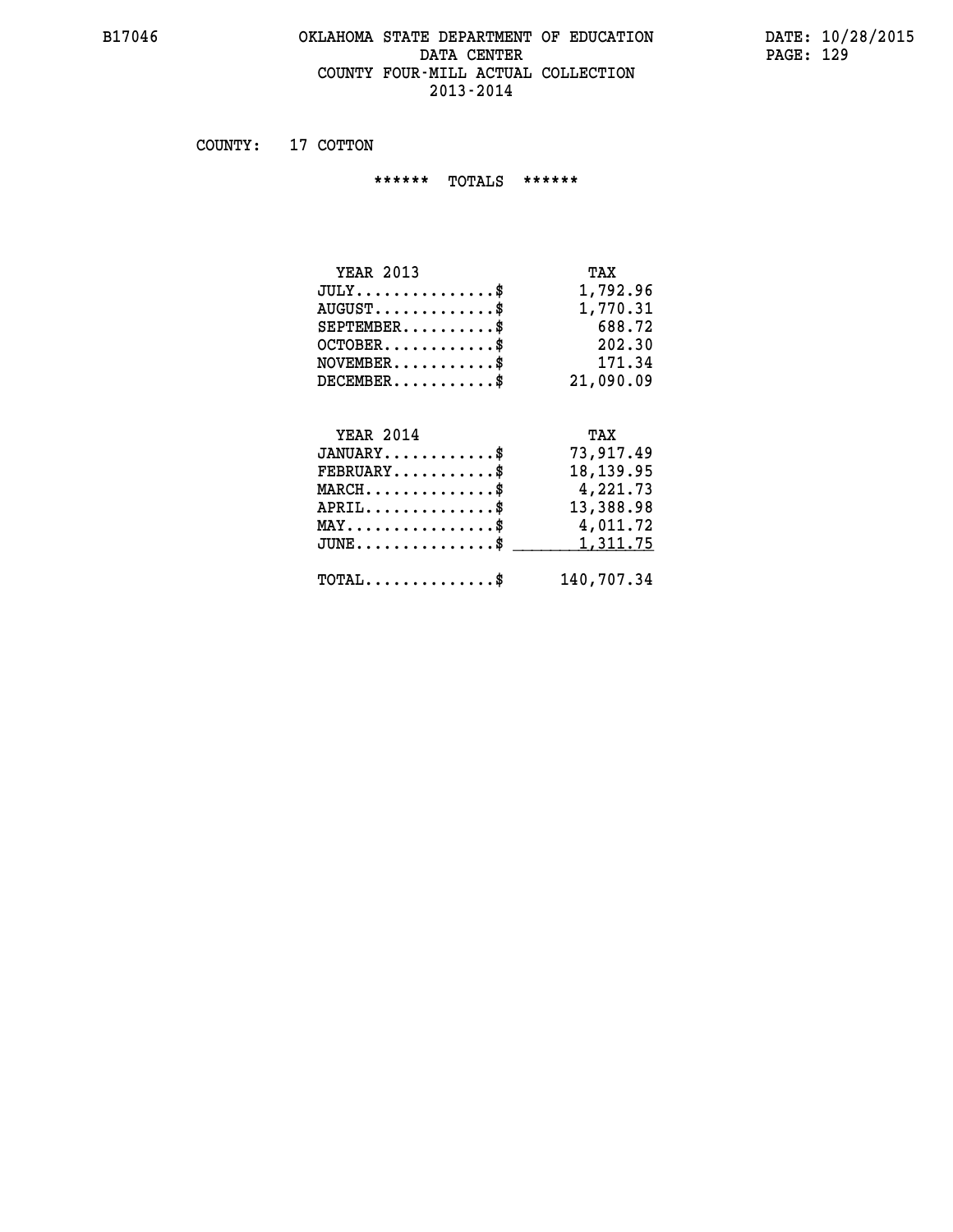#### **B17046 OKLAHOMA STATE DEPARTMENT OF EDUCATION DATE: 10/28/2015 DATA CENTER** PAGE: 130  **COUNTY FOUR-MILL ACTUAL COLLECTION 2013-2014**

 **COUNTY: 18 CRAIG DISTRICT: C001 WHITE OAK**

| <b>YEAR 2013</b>                    | TAX      |
|-------------------------------------|----------|
| $JULY$ \$                           | 882.48   |
| $AUGUST$ \$                         | 87.79    |
| $SEPTEMBER$ \$                      | 51.94    |
| $OCTOBER$ \$                        | 56.04    |
| $NOVEMBER$ \$                       | 13.05    |
| $DECEMBER$ \$                       | 356.60   |
|                                     |          |
| <b>YEAR 2014</b>                    | TAX      |
|                                     |          |
| $JANUARY$ \$                        | 3,521.45 |
| $FEBRUARY$                          | 2,186.33 |
| $MARCH$ \$                          | 674.75   |
| $APRIL$ \$                          | 1,010.69 |
| $MAX \dots \dots \dots \dots \dots$ | 411.37   |
| $JUNE$ \$                           | 136.29   |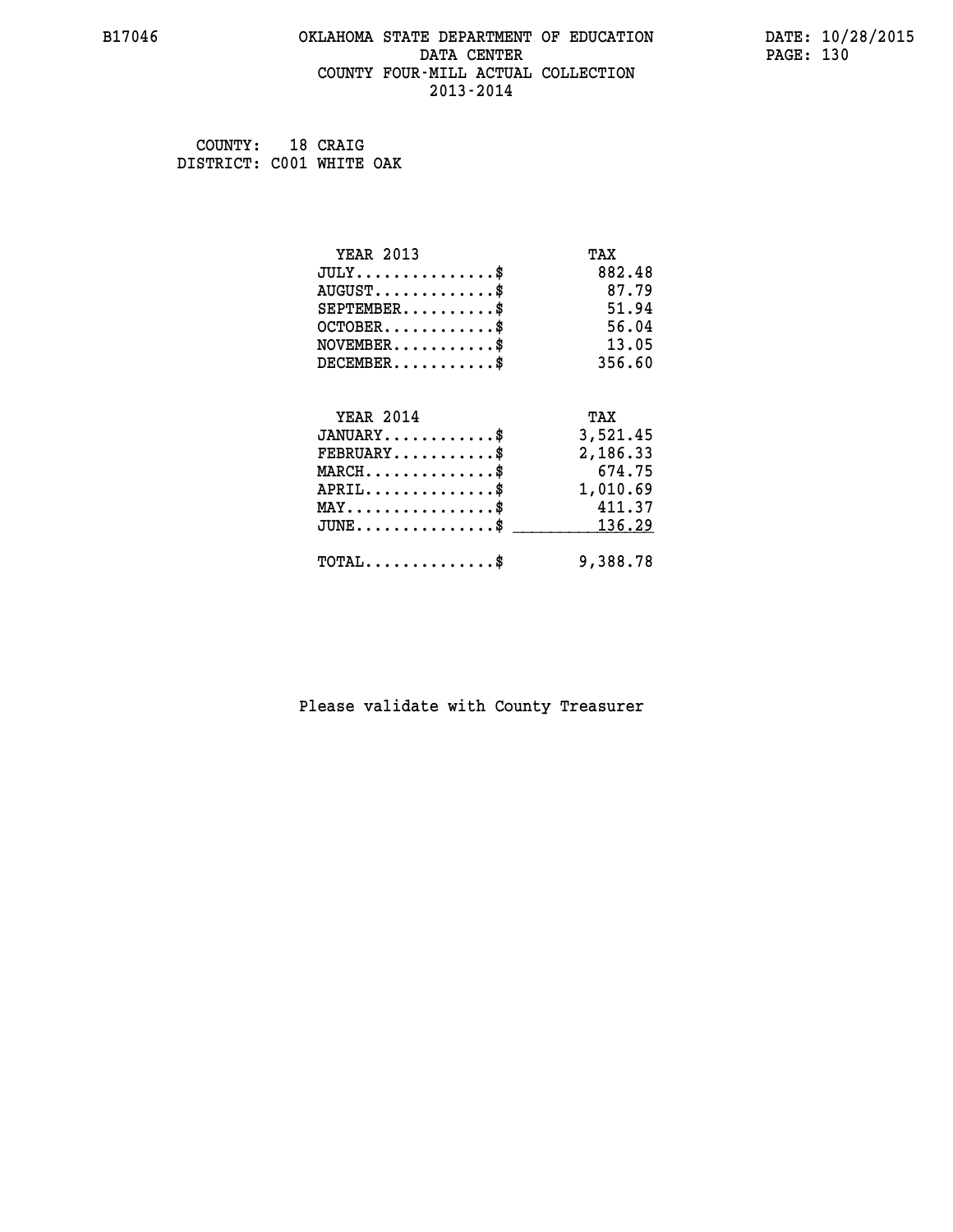#### **B17046 OKLAHOMA STATE DEPARTMENT OF EDUCATION DATE: 10/28/2015 DATA CENTER** PAGE: 131  **COUNTY FOUR-MILL ACTUAL COLLECTION 2013-2014**

| COUNTY:                | 18 CRAIG |
|------------------------|----------|
| DISTRICT: 1006 KETCHUM |          |

| <b>YEAR 2013</b>                                                                                                              | TAX         |
|-------------------------------------------------------------------------------------------------------------------------------|-------------|
| $JULY$ \$                                                                                                                     | 720.13      |
| $AUGUST$ \$                                                                                                                   | 1,106.25    |
| $SEPTEMBER$ \$                                                                                                                | 654.39      |
| $OCTOBER$ \$                                                                                                                  | 706.06      |
| $\texttt{NOVEMBER} \dots \dots \dots \$                                                                                       | 164.51      |
| $DECEMBER$ \$                                                                                                                 | 4,493.79    |
|                                                                                                                               |             |
| <b>YEAR 2014</b>                                                                                                              | TAX         |
| $JANUARY$ \$                                                                                                                  | 44, 374. 73 |
| $\texttt{FEBRUARY} \dots \dots \dots \$                                                                                       | 27,550.75   |
| $\texttt{MARCH}\ldots\ldots\ldots\ldots\overset{\hspace{0.1em}\mathsf{\scriptscriptstyle\$}}{\mathsf{\scriptscriptstyle\$}}}$ | 8,502.72    |
| $APRIL$ \$                                                                                                                    | 12,735.95   |
| $\texttt{MAX} \dots \dots \dots \dots \dots \$                                                                                | 5,183.78    |
| $JUNE$ \$                                                                                                                     | 1,717.44    |
| $TOTAL$ \$                                                                                                                    | 107,910.50  |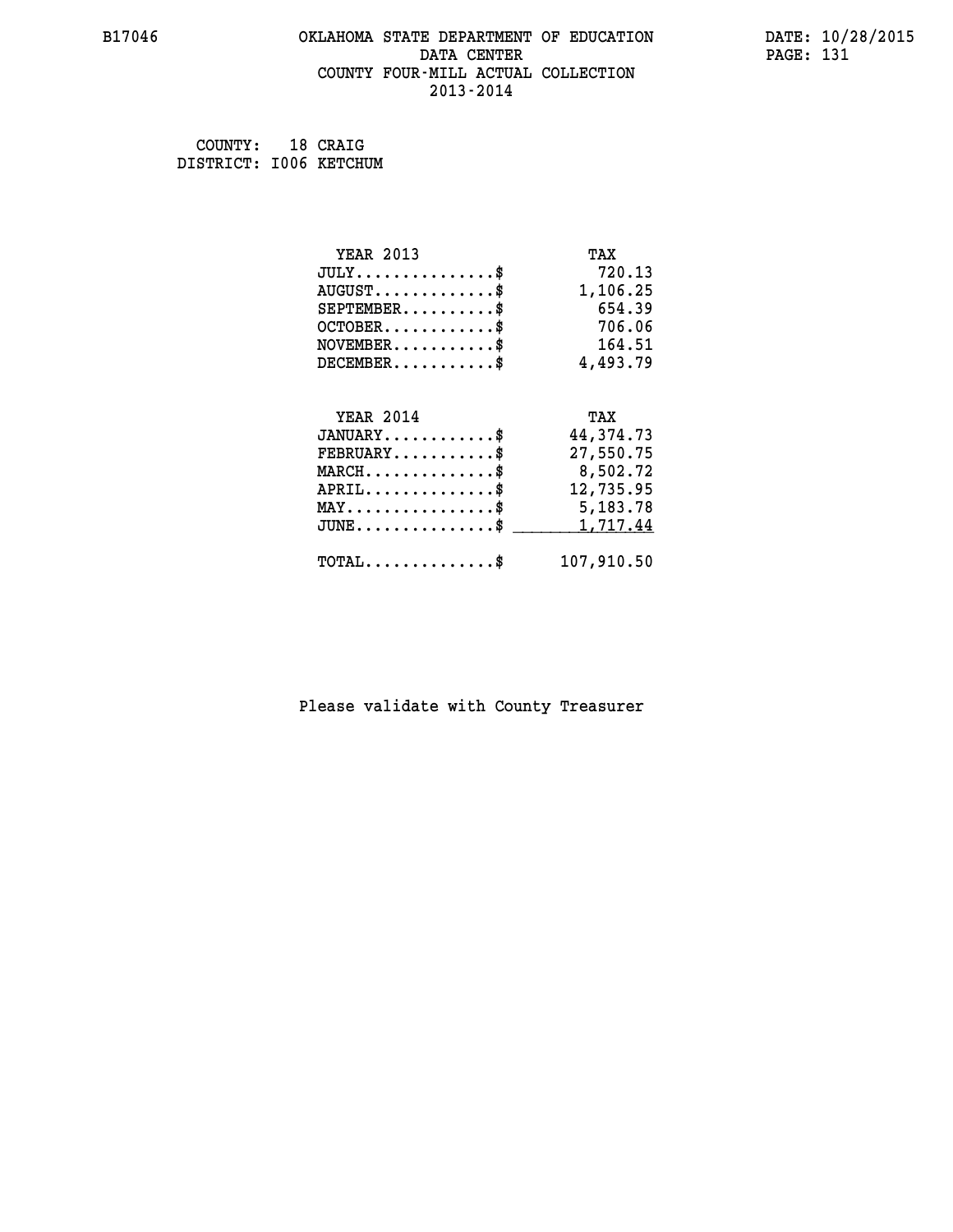#### **B17046 OKLAHOMA STATE DEPARTMENT OF EDUCATION DATE: 10/28/2015 DATA CENTER** PAGE: 132  **COUNTY FOUR-MILL ACTUAL COLLECTION 2013-2014**

 **COUNTY: 18 CRAIG DISTRICT: I017 WELCH**

| <b>YEAR 2013</b>                               | TAX       |
|------------------------------------------------|-----------|
| $JULY$ \$                                      | 417.10    |
| $AUGUST$ \$                                    | 674.74    |
| $SEPTEMENT.$ \$                                | 399.13    |
| $OCTOBER$ \$                                   | 430.64    |
| $\texttt{NOVEMBER} \dots \dots \dots \$        | 100.35    |
| $DECEMBER$ \$                                  | 2,740.92  |
|                                                |           |
| <b>YEAR 2014</b>                               | TAX       |
| $JANUARY$ \$                                   | 27,065.64 |
| $FEBRUARY$                                     | 16,804.13 |
| $MARCH$ \$                                     | 5,186.10  |
| $APRIL$ \$                                     | 7,768.09  |
| $\texttt{MAX} \dots \dots \dots \dots \dots \$ | 3,161.77  |
| $JUNE \ldots \ldots \ldots \ldots \ldots$ \$   | 1,047.53  |
| $\texttt{TOTAL} \dots \dots \dots \dots \$     | 65,796.14 |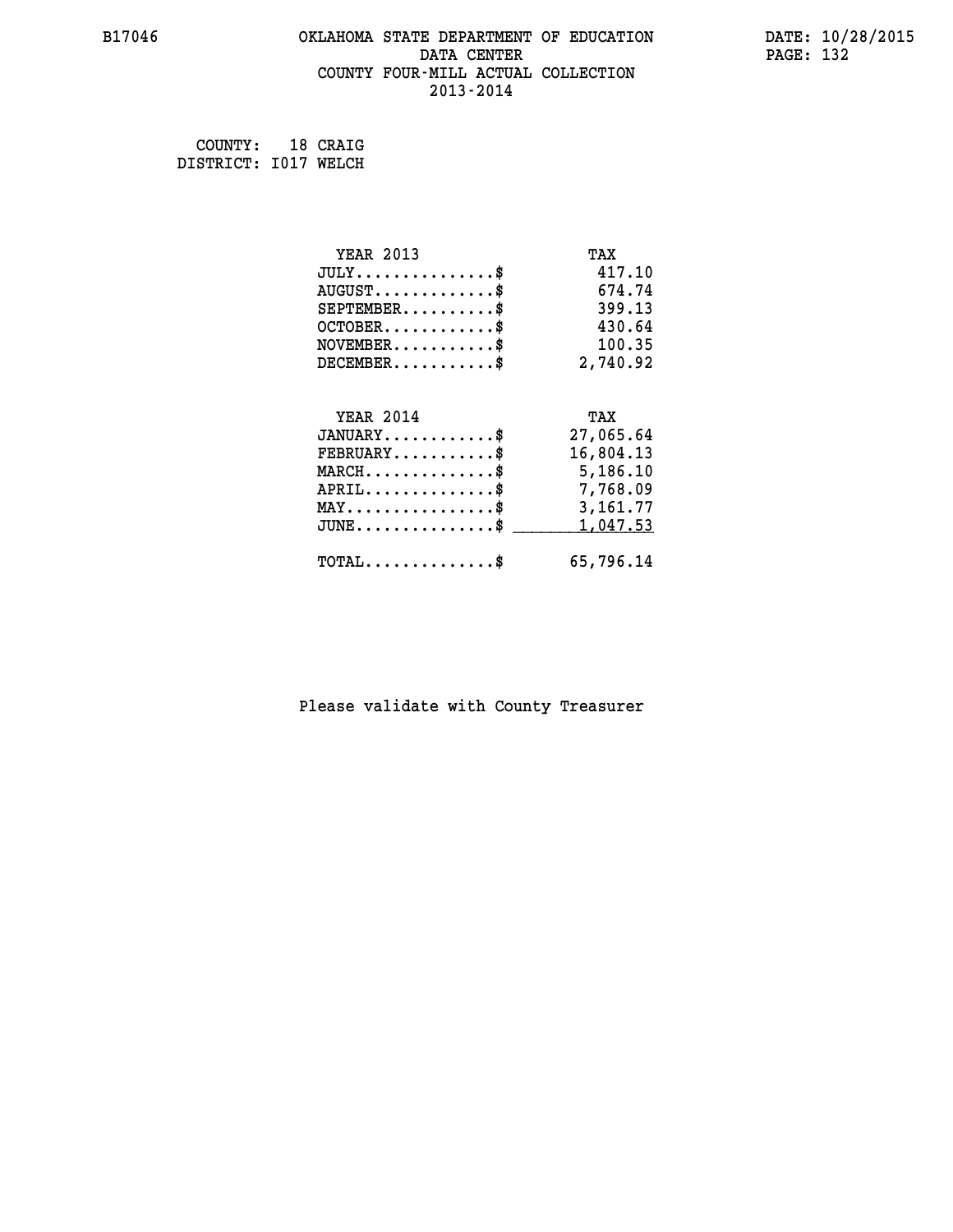#### **B17046 OKLAHOMA STATE DEPARTMENT OF EDUCATION DATE: 10/28/2015 DATA CENTER** PAGE: 133  **COUNTY FOUR-MILL ACTUAL COLLECTION 2013-2014**

 **COUNTY: 18 CRAIG DISTRICT: I020 BLUEJACKET**

| <b>YEAR 2013</b>                               | TAX       |
|------------------------------------------------|-----------|
| $JULY$ \$                                      | 256.80    |
| $AUGUST$ \$                                    | 422.11    |
| $SEPTEMBER$ \$                                 | 249.69    |
| $OCTOBER$ \$                                   | 269.40    |
| $NOVEMBER$ \$                                  | 62.77     |
| $DECEMBER$ \$                                  | 1,714.62  |
| <b>YEAR 2014</b>                               | TAX       |
| $JANUARY$ \$                                   | 16,931.34 |
| $FEBRUARY$                                     |           |
|                                                | 10,512.08 |
| $MARCH$ \$                                     | 3,244.24  |
| $APRIL \ldots \ldots \ldots \ldots$            | 4,859.46  |
| $\texttt{MAX} \dots \dots \dots \dots \dots \$ | 1,977.89  |
| $JUNE \ldots \ldots \ldots \ldots \$ 655.29    |           |
| $\texttt{TOTAL} \dots \dots \dots \dots$       | 41,155.69 |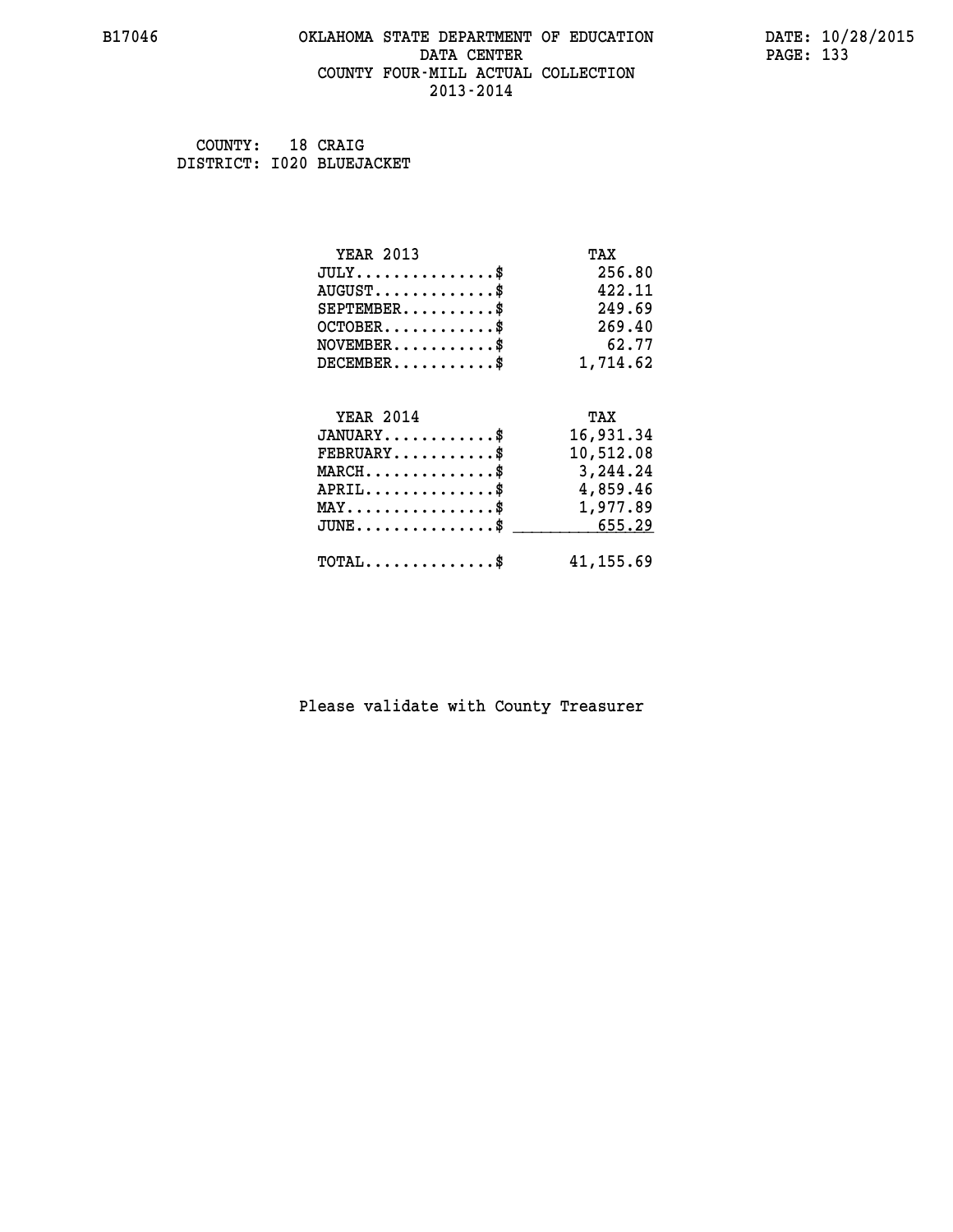#### **B17046 OKLAHOMA STATE DEPARTMENT OF EDUCATION DATE: 10/28/2015 DATA CENTER** PAGE: 134  **COUNTY FOUR-MILL ACTUAL COLLECTION 2013-2014**

 **COUNTY: 18 CRAIG DISTRICT: I065 VINITA**

| <b>YEAR 2013</b>                               | TAX        |
|------------------------------------------------|------------|
| $JULY$ \$                                      | 1,836.44   |
| $AUGUST$ \$                                    | 2,990.27   |
| $SEPTEMENT.$ \$                                | 1,768.90   |
| $OCTOBER$ \$                                   | 1,908.54   |
| $\texttt{NOVEMBER} \dots \dots \dots \$        | 444.68     |
| $DECEMBER$ \$                                  | 12, 147.09 |
|                                                |            |
| <b>YEAR 2014</b>                               | TAX        |
| $JANUARY$ \$                                   | 119,948.39 |
| $FEBRUARY$                                     | 74,471.88  |
| $MARCH$ \$                                     | 22,983.52  |
| $APRIL$ \$                                     | 34,426.27  |
| $\texttt{MAX} \dots \dots \dots \dots \dots \$ | 14,012.18  |
| $JUNE \ldots \ldots \ldots \ldots \ldots$ \$   | 4,642.40   |
| $\texttt{TOTAL} \dots \dots \dots \dots \$     | 291,580.56 |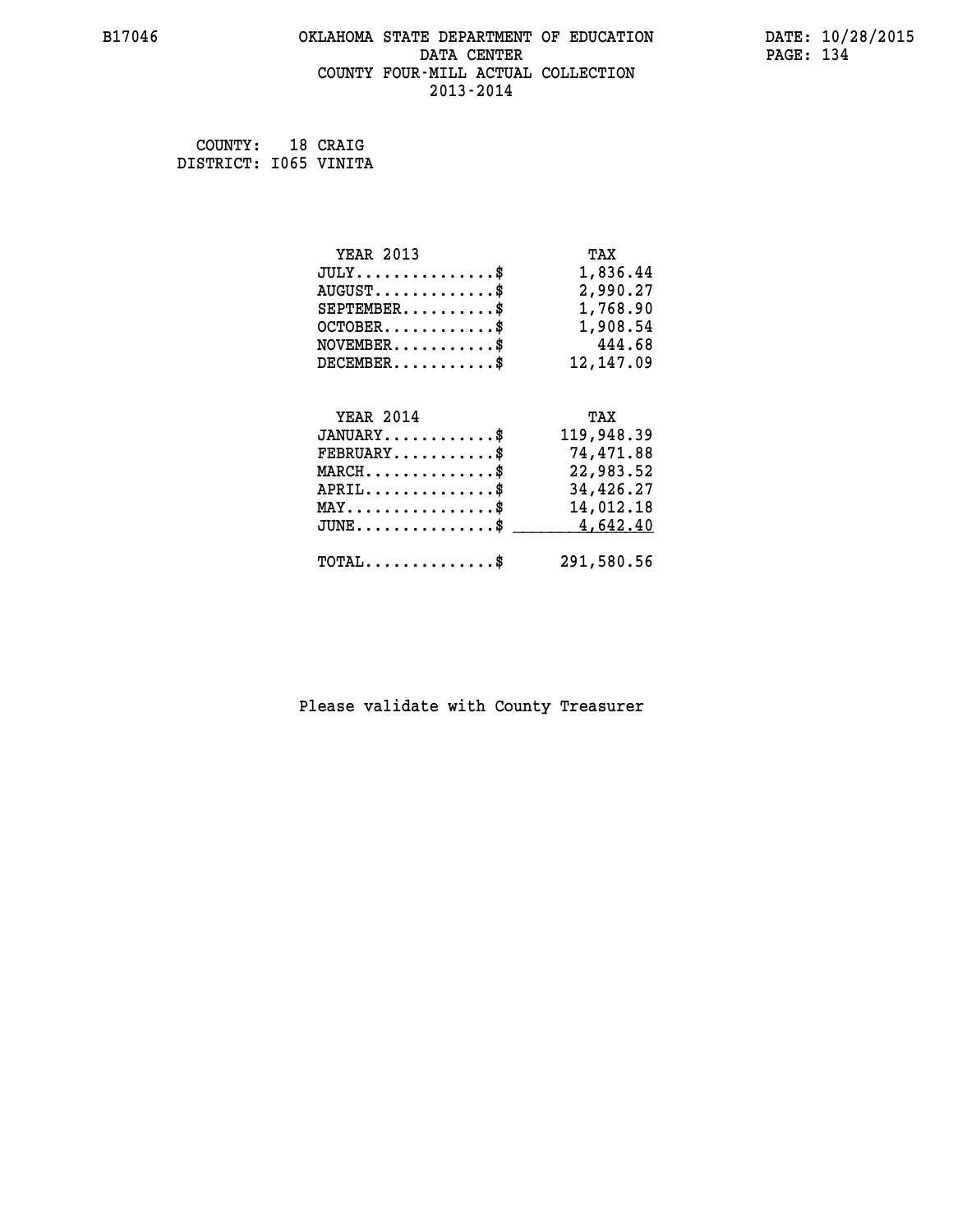#### **B17046 OKLAHOMA STATE DEPARTMENT OF EDUCATION DATE: 10/28/2015** DATA CENTER PAGE: 135  **COUNTY FOUR-MILL ACTUAL COLLECTION 2013-2014**

 **COUNTY: 18 CRAIG**

 **\*\*\*\*\*\* TOTALS \*\*\*\*\*\***

| <b>YEAR 2013</b>                 | TAX       |
|----------------------------------|-----------|
| $JULY$                           | 4,112,95  |
| $AUGUST \ldots \ldots \ldots$ \$ | 5,281.16  |
| $SEPTEMBER$ \$                   | 3,124.05  |
| $OCTOBER$ \$                     | 3,370.68  |
| $NOVEMBER$ $\$                   | 785.36    |
| $DECEMBER$                       | 21,453.02 |

## **YEAR 2014 TAX**

| $JANUARY$ \$                                 | 211,841.55 |
|----------------------------------------------|------------|
| $FEBRUARY$ \$                                | 131,525.17 |
| $MARCH$ \$                                   | 40,591.33  |
| $APRIL$                                      | 60,800.46  |
| $MAX \dots \dots \dots \dots \$              | 24,746.99  |
| $JUNE$ \$                                    | 8,198.95   |
| $\text{TOTAL} \dots \dots \dots \dots \dots$ | 515,831.67 |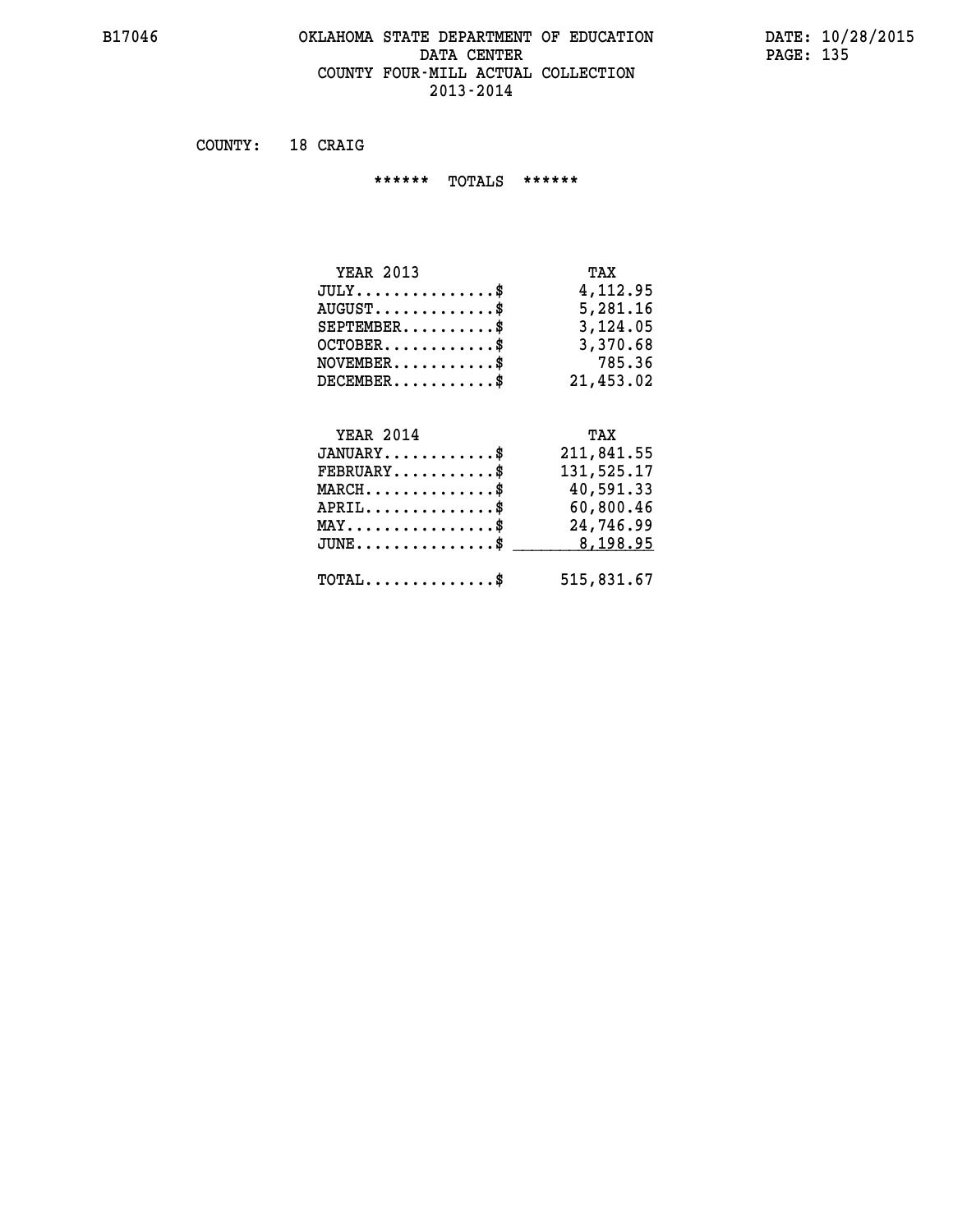#### **B17046 OKLAHOMA STATE DEPARTMENT OF EDUCATION DATE: 10/28/2015 DATA CENTER** PAGE: 136  **COUNTY FOUR-MILL ACTUAL COLLECTION 2013-2014**

 **COUNTY: 19 CREEK DISTRICT: C001 MILFAY**

| <b>YEAR 2013</b>                       | TAX   |
|----------------------------------------|-------|
| $JULY$ \$                              | 20.75 |
| $AUGUST$ \$                            | 28.21 |
| $SEPTEMENT.$                           | 21.43 |
| $OCTOBER$ \$                           | 18.52 |
| $NOVEMBER$ \$                          | .00   |
| $DECEMENT.$                            | .00   |
| <b>YEAR 2014</b>                       | TAX   |
| $JANUARY$ \$                           | .00   |
| $FEBRUARY$                             | .00   |
| $MARCH$ \$                             | .00   |
| $APRIL$ \$                             | .00   |
| $MAX \dots \dots \dots \dots \dots$ \$ | .00   |
| $JUNE$ \$                              | .00   |
|                                        |       |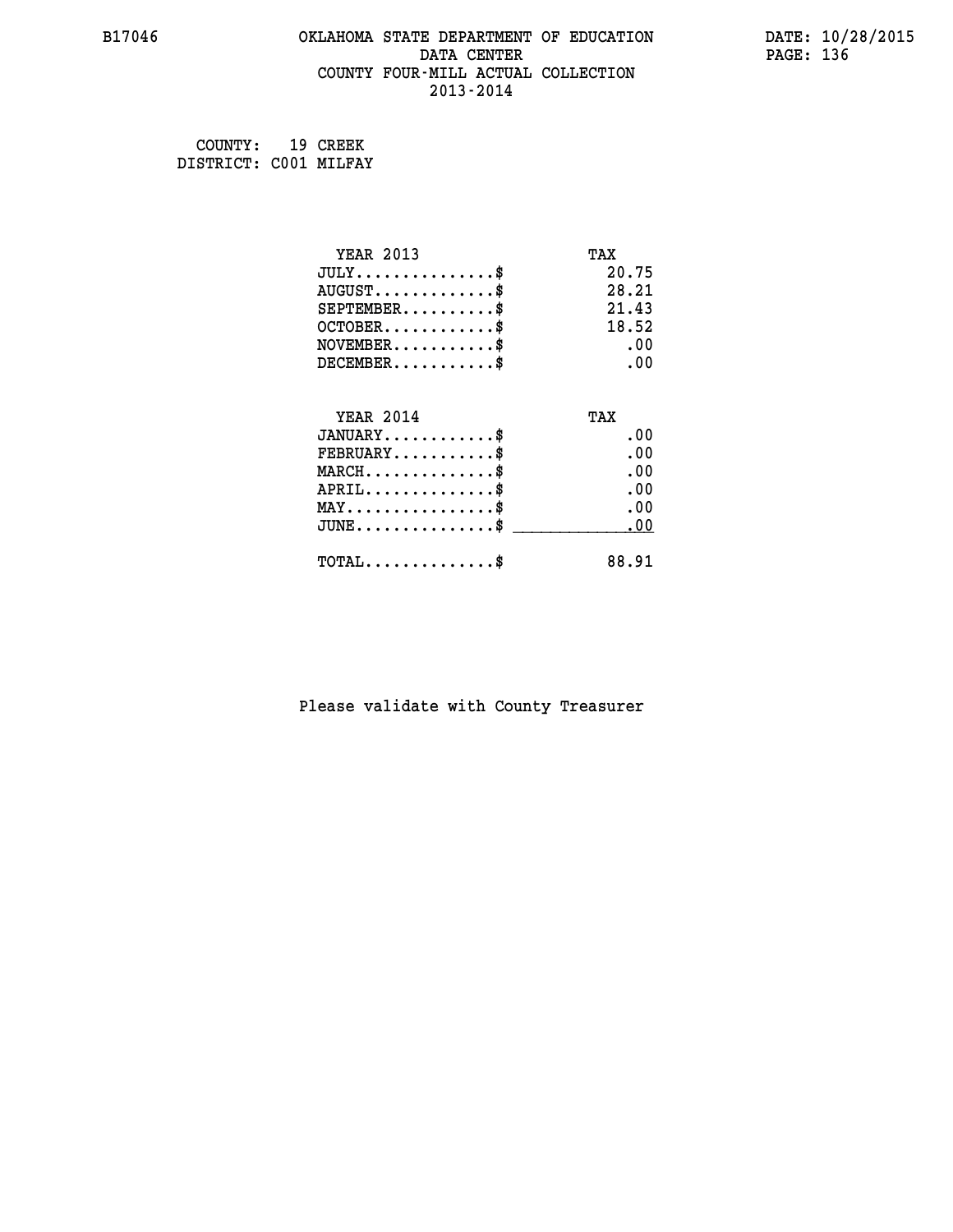#### **B17046 OKLAHOMA STATE DEPARTMENT OF EDUCATION DATE: 10/28/2015 DATA CENTER** PAGE: 137  **COUNTY FOUR-MILL ACTUAL COLLECTION 2013-2014**

 **COUNTY: 19 CREEK DISTRICT: C008 LONE STAR**

| <b>YEAR 2013</b>                               | TAX        |
|------------------------------------------------|------------|
| $JULY$ \$                                      | 783.19     |
| $AUGUST$ \$                                    | 485.12     |
| $SEPTEMBER$ \$                                 | 659.76     |
| $OCTOBER$ \$                                   | 501.14     |
| $NOVEMBER$ \$                                  | 433.14     |
| $DECEMBER$ \$                                  | 556.78     |
|                                                |            |
| <b>YEAR 2014</b>                               | TAX        |
| $JANUARY$ \$                                   | 52,962.19  |
| $FEBRUARY$                                     | 30,419.36  |
| $MARCH$ \$                                     | 2,692.60   |
| $APRIL$ \$                                     | 14,981.17  |
| $\texttt{MAX} \dots \dots \dots \dots \dots \$ | 6,443.03   |
| $JUNE \dots \dots \dots \dots \$               | 1,532.23   |
| $\texttt{TOTAL} \dots \dots \dots \dots \$     | 112,449.71 |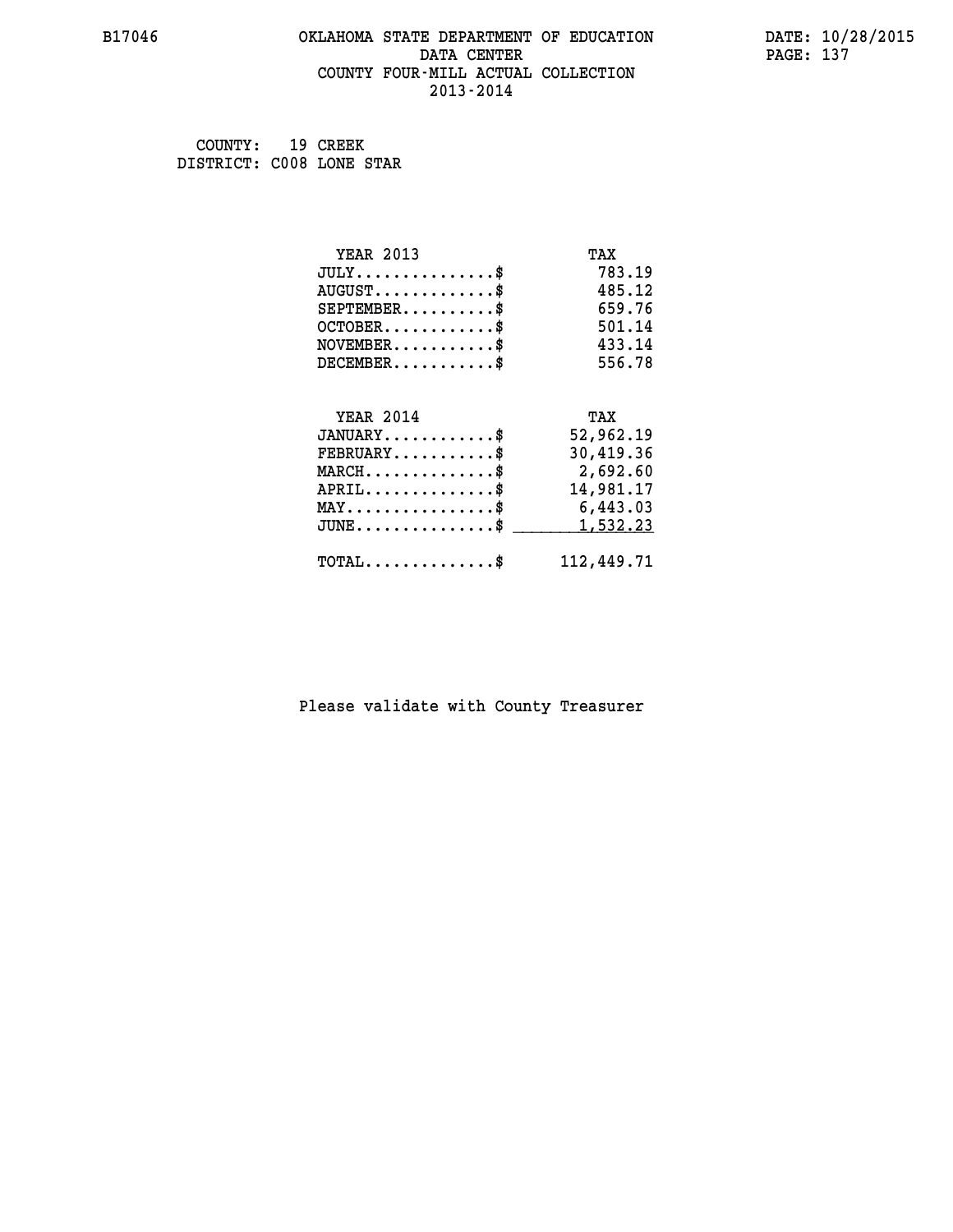#### **B17046 OKLAHOMA STATE DEPARTMENT OF EDUCATION DATE: 10/28/2015 DATA CENTER** PAGE: 138  **COUNTY FOUR-MILL ACTUAL COLLECTION 2013-2014**

 **COUNTY: 19 CREEK DISTRICT: C012 GYPSY**

| <b>YEAR 2013</b>                           | TAX       |
|--------------------------------------------|-----------|
| $JULY$ \$                                  | 104.34    |
| $AUGUST$ \$                                | 59.51     |
| $SEPTEMBER$ \$                             | 80.93     |
| $OCTOBER$ \$                               | 61.48     |
| $NOVEMBER$ \$                              | 53.14     |
| $DECEMBER$ \$                              | 68.32     |
|                                            |           |
| <b>YEAR 2014</b>                           | TAX       |
| $JANUARY$ \$                               | 6,497.99  |
| $FEBRUARY$                                 | 3,732.17  |
| $MARCH$ \$                                 | 330.36    |
| $APRIL$ \$                                 | 1,838.06  |
| $MAX \dots \dots \dots \dots \dots$        | 790.51    |
| $JUNE \ldots \ldots \ldots \ldots \$       | 187.99    |
| $\texttt{TOTAL} \dots \dots \dots \dots \$ | 13,804.80 |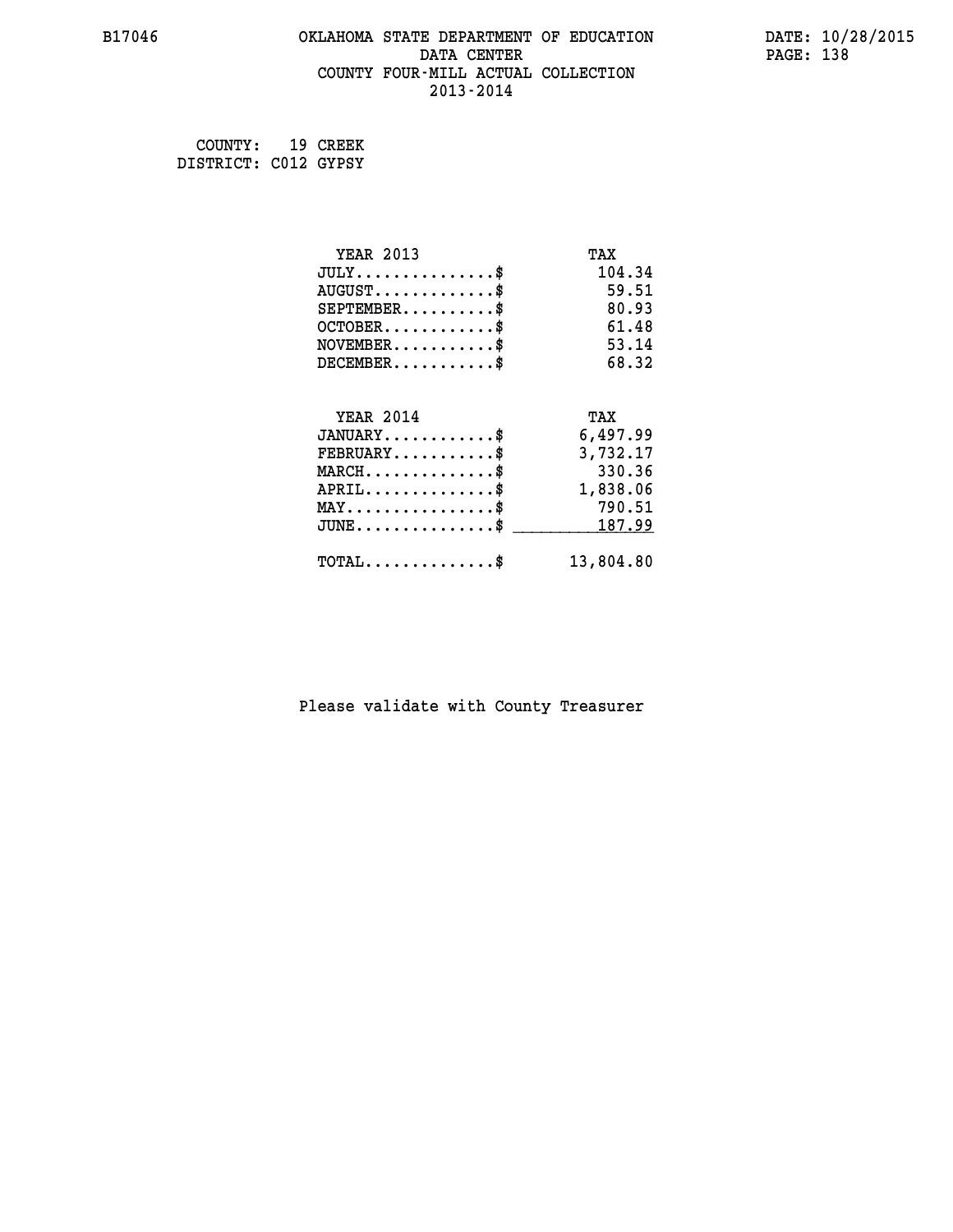#### **B17046 OKLAHOMA STATE DEPARTMENT OF EDUCATION DATE: 10/28/2015 DATA CENTER** PAGE: 139  **COUNTY FOUR-MILL ACTUAL COLLECTION 2013-2014**

 **COUNTY: 19 CREEK DISTRICT: C034 PRETTY WATER**

| <b>YEAR 2013</b>                               | TAX       |
|------------------------------------------------|-----------|
| $JULY$ \$                                      | 223.14    |
| $AUGUST$ \$                                    | 144.10    |
| $SEPTEMBER$ \$                                 | 195.98    |
| $OCTOBER$ \$                                   | 152.27    |
| $\texttt{NOVEMBER} \dots \dots \dots \$        | 128.65    |
| $DECEMBER$ \$                                  | 165.34    |
|                                                |           |
| <b>YEAR 2014</b>                               | TAX       |
| $JANUARY$ \$                                   | 15,884.37 |
| $FEBRUARY$                                     | 9,035.47  |
| $MARCH$ \$                                     | 799.78    |
| $APRIL \ldots \ldots \ldots \$                 | 4,599.09  |
| $\texttt{MAX} \dots \dots \dots \dots \dots \$ | 1,913.77  |
| $JUNE$ \$                                      | 455.12    |
| $\texttt{TOTAL} \dots \dots \dots \dots \$     | 33,697.08 |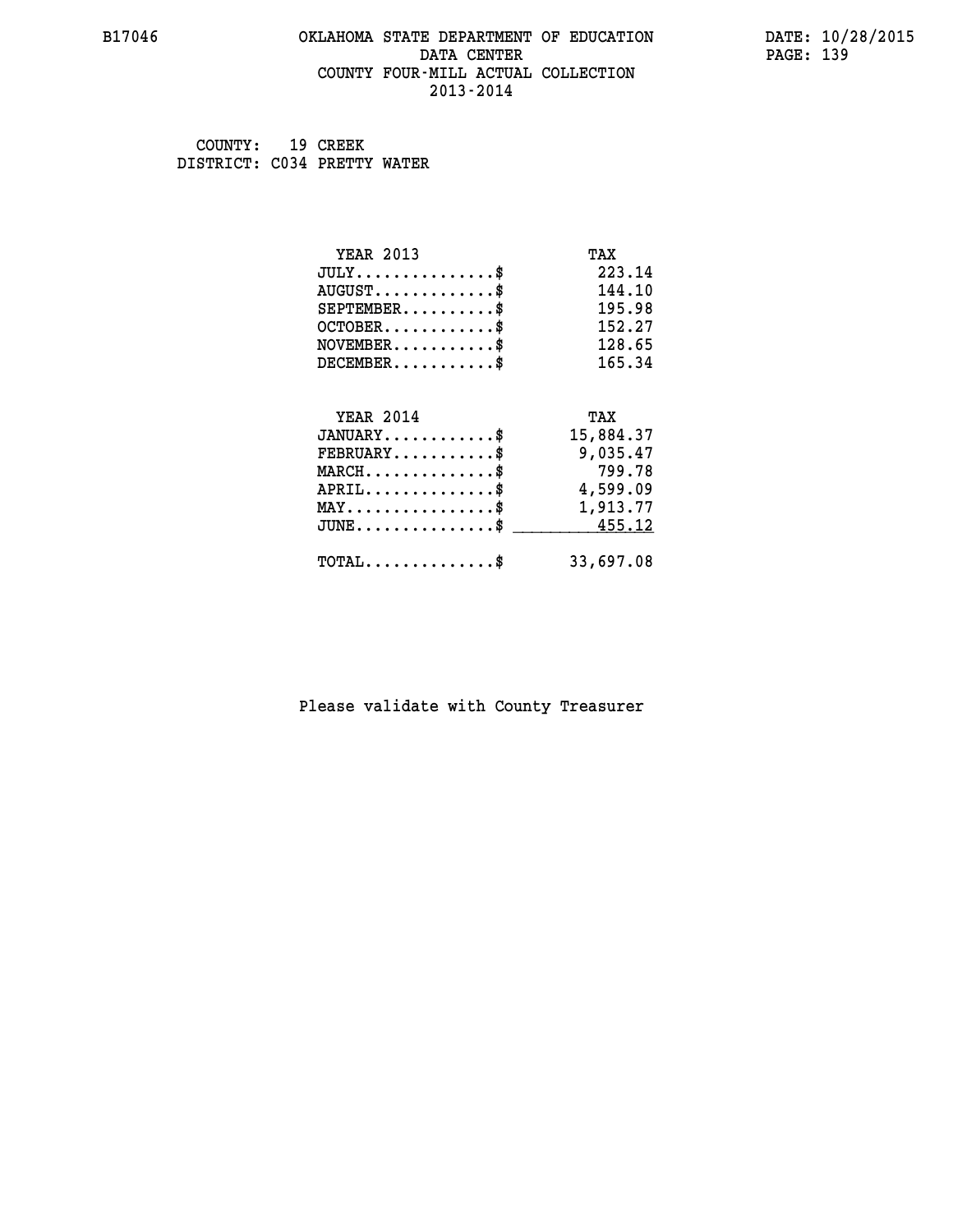#### **B17046 OKLAHOMA STATE DEPARTMENT OF EDUCATION DATE: 10/28/2015 DATA CENTER** PAGE: 140  **COUNTY FOUR-MILL ACTUAL COLLECTION 2013-2014**

 **COUNTY: 19 CREEK DISTRICT: C035 ALLEN-BOWDEN**

| <b>YEAR 2013</b>                                | TAX       |
|-------------------------------------------------|-----------|
| $JULY$ \$                                       | 316.15    |
| $AUGUST$ \$                                     | 198.84    |
| $SEPTEMENT.$ \$                                 | 270.42    |
| $OCTOBER$ \$                                    | 205.41    |
| $\texttt{NOVEMBER} \dots \dots \dots \$         | 177.53    |
| $DECEMBER$ \$                                   | 228.22    |
|                                                 |           |
| <b>YEAR 2014</b>                                | TAX       |
| $JANUARY$ \$                                    | 21,708.41 |
| $FEBRUARY$                                      | 12,468.43 |
| $MARCH$ \$                                      | 1,103.67  |
| $APRIL \ldots \ldots \ldots \ldots *$           | 6,140.55  |
| $\texttt{MAX} \dots \dots \dots \dots \dots \$$ | 2,640.91  |
| $JUNE$ \$                                       | 628.03    |
| $\texttt{TOTAL} \dots \dots \dots \dots$        | 46,086.57 |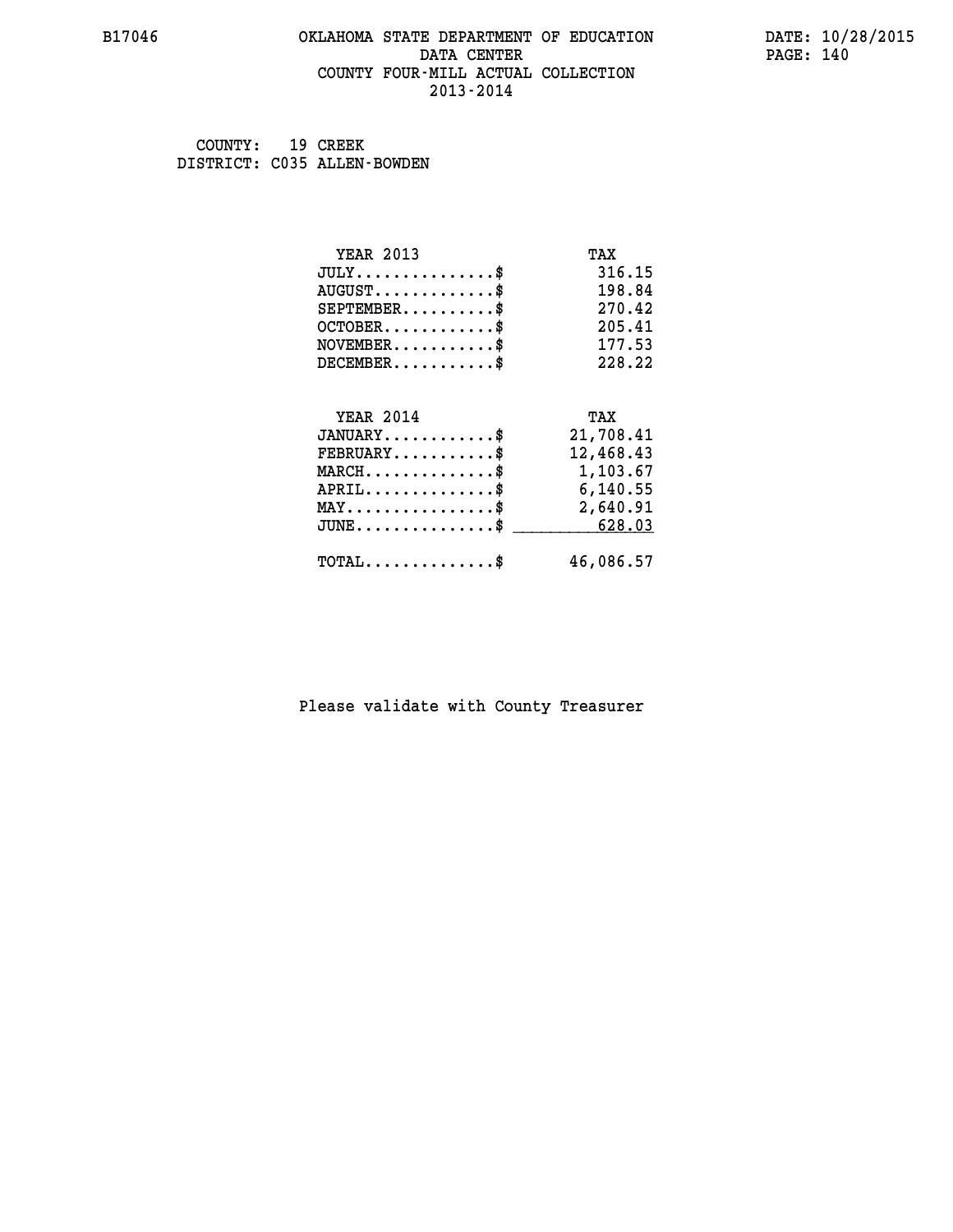#### **B17046 OKLAHOMA STATE DEPARTMENT OF EDUCATION DATE: 10/28/2015 DATA CENTER** PAGE: 141  **COUNTY FOUR-MILL ACTUAL COLLECTION 2013-2014**

 **COUNTY: 19 CREEK DISTRICT: I002 BRISTOW**

| <b>YEAR 2013</b>                                | TAX        |
|-------------------------------------------------|------------|
| $JULY$ \$                                       | 1,467.02   |
| $AUGUST$ \$                                     | 969.68     |
| $SEPTEMBER$ \$                                  | 1,318.77   |
| $OCTOBER$ \$                                    | 1,001.71   |
| $NOVEMBER$ \$                                   | 865.78     |
| $DECEMBER$ \$                                   | 1,112.92   |
|                                                 |            |
| <b>YEAR 2014</b>                                | TAX        |
| $JANUARY$ \$                                    | 105,864.28 |
| $FEBRUARY$ \$                                   | 60,804.18  |
| $MARCH$ \$                                      | 5,382.17   |
| $APRIL$ \$                                      | 29,945.34  |
| $\texttt{MAX} \dots \dots \dots \dots \dots$ \$ | 12,878.78  |
| $JUNE$ \$                                       | 3,062.72   |
| $TOTAL$ \$                                      | 224,673.35 |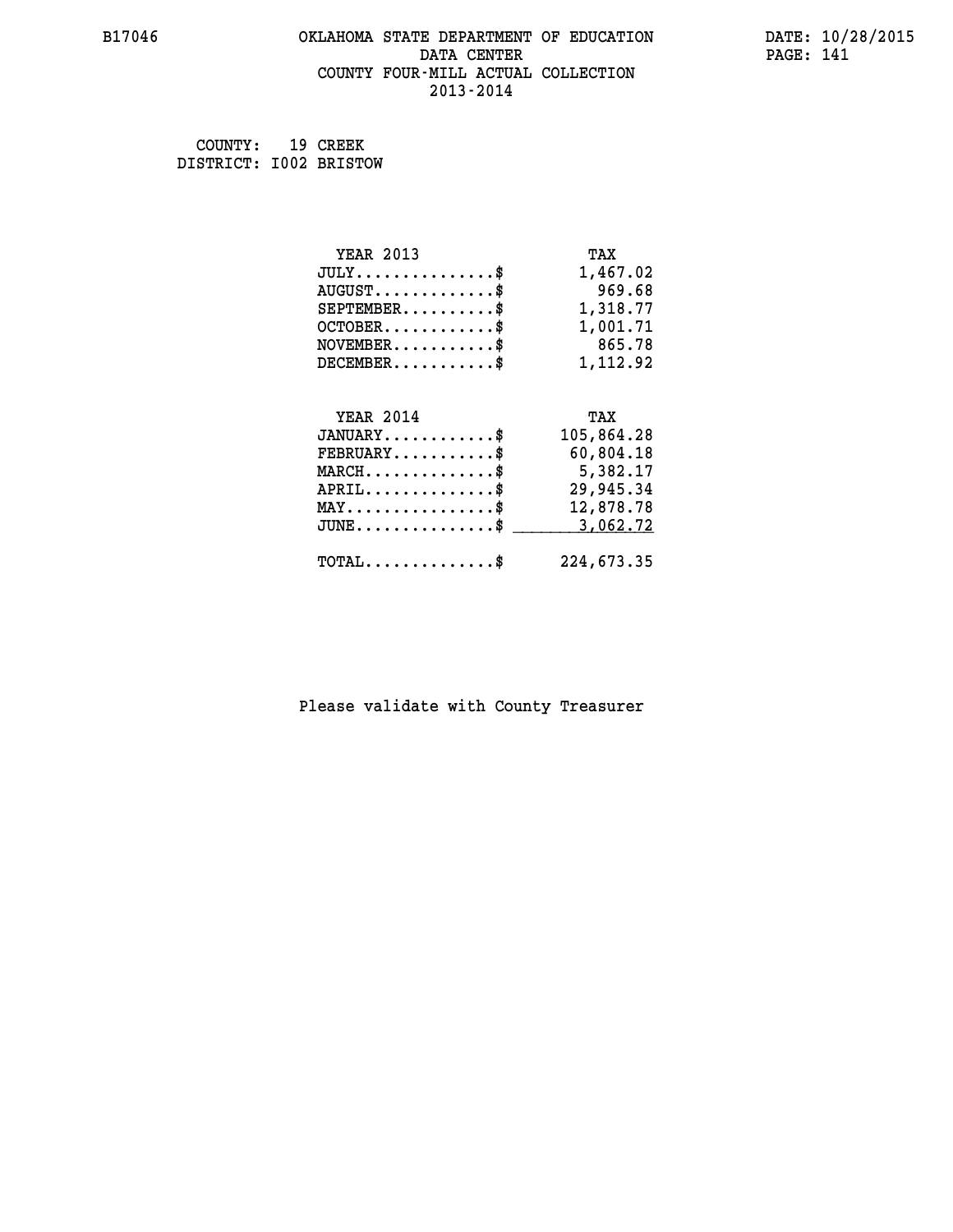#### **B17046 OKLAHOMA STATE DEPARTMENT OF EDUCATION DATE: 10/28/2015 DATA CENTER** PAGE: 142  **COUNTY FOUR-MILL ACTUAL COLLECTION 2013-2014**

 **COUNTY: 19 CREEK DISTRICT: I003 MANNFORD**

| <b>YEAR 2013</b>                               | TAX        |
|------------------------------------------------|------------|
| $JULY$ \$                                      | 1,309.35   |
| $AUGUST$ \$                                    | 842.42     |
| $SEPTEMBER$ \$                                 | 1,145.68   |
| $OCTOBER$ \$                                   | 870.25     |
| $NOVEMBER$ \$                                  | 752.16     |
| $DECEMBER$ \$                                  | 966.88     |
|                                                |            |
| <b>YEAR 2014</b>                               | TAX        |
| $JANUARY$ \$                                   | 91,970.77  |
| $FEBRUARY$                                     | 52,824.31  |
| $MARCH$ \$                                     | 4,675.82   |
| $APRIL$ \$                                     | 26,015.34  |
| $\texttt{MAX} \dots \dots \dots \dots \dots \$ | 11,188.57  |
| $JUNE$ \$                                      | 2,660.76   |
| $\texttt{TOTAL} \dots \dots \dots \dots \$     | 195,222.31 |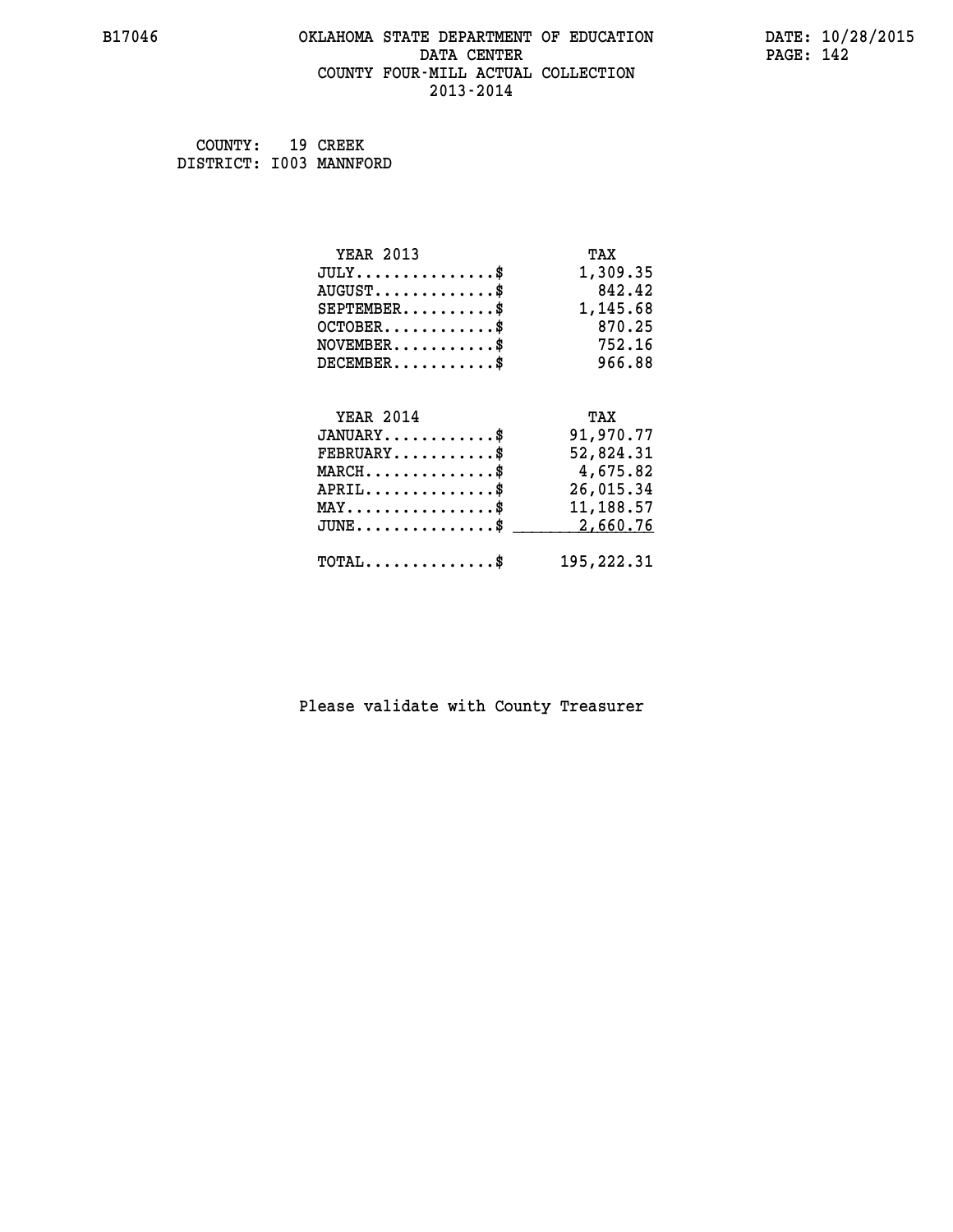#### **B17046 OKLAHOMA STATE DEPARTMENT OF EDUCATION DATE: 10/28/2015 DATA CENTER** PAGE: 143  **COUNTY FOUR-MILL ACTUAL COLLECTION 2013-2014**

 **COUNTY: 19 CREEK DISTRICT: I005 MOUNDS**

| <b>YEAR 2013</b>                           | TAX       |
|--------------------------------------------|-----------|
| $JULY$ \$                                  | 519.23    |
| $AUGUST$ \$                                | 335.36    |
| $SEPTEMBER$ \$                             | 456.09    |
| $OCTOBER$ \$                               | 346.43    |
| $NOVEMBER$ \$                              | 299.42    |
| $DECEMBER$ \$                              | 384.89    |
|                                            |           |
| <b>YEAR 2014</b>                           | TAX       |
| $JANUARY$ \$                               | 36,856.37 |
| $FEBRUARY$                                 | 21,028.78 |
| $MARCH$ \$                                 | 1,861.40  |
| $APRIL$ \$                                 | 10,356.42 |
| $MAX \dots \dots \dots \dots \dots$        | 4,454.05  |
| $JUNE$ \$                                  | 1,059.23  |
| $\texttt{TOTAL} \dots \dots \dots \dots \$ | 77,957.67 |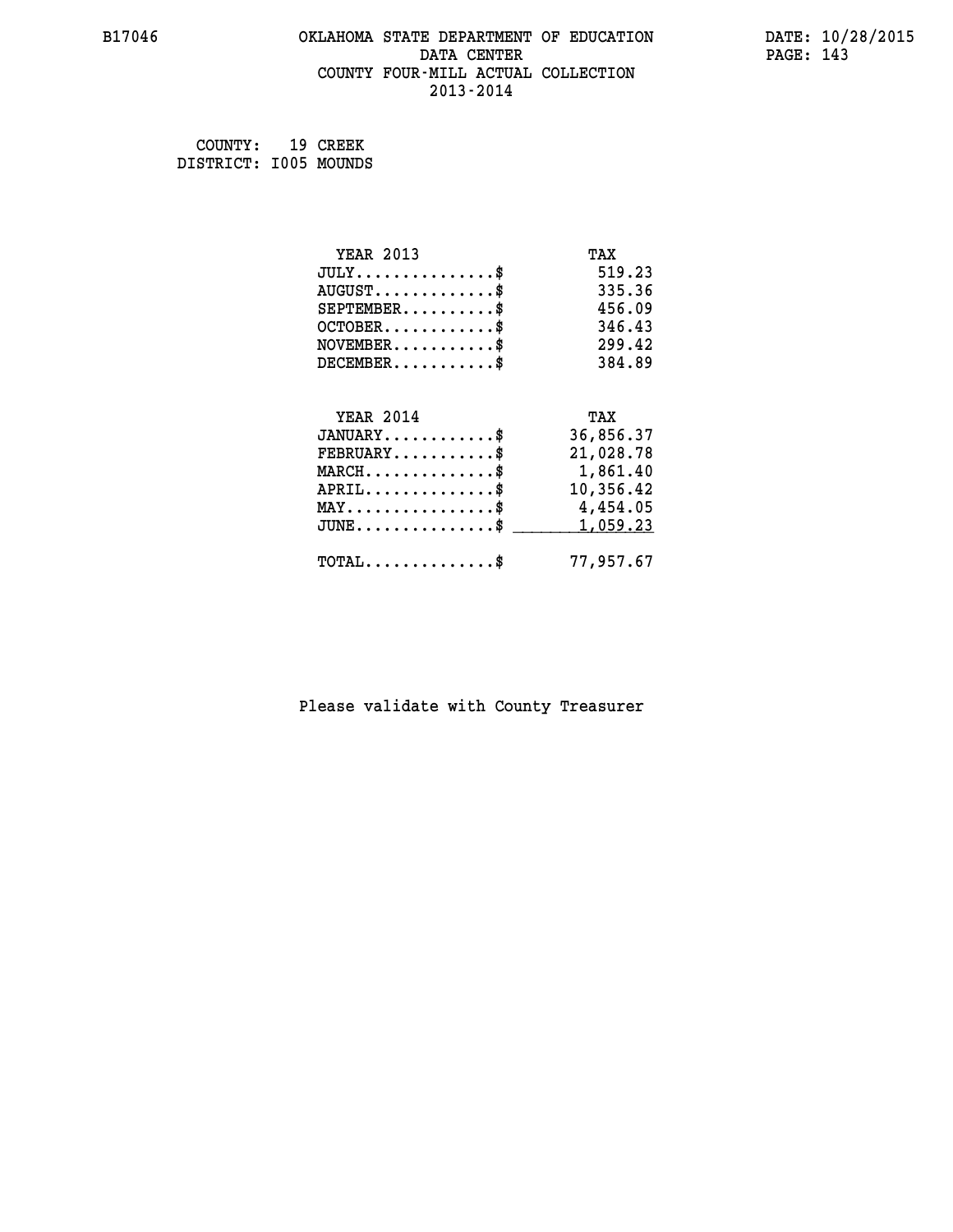#### **B17046 OKLAHOMA STATE DEPARTMENT OF EDUCATION DATE: 10/28/2015 DATA CENTER** PAGE: 144  **COUNTY FOUR-MILL ACTUAL COLLECTION 2013-2014**

 **COUNTY: 19 CREEK DISTRICT: I017 OLIVE**

| <b>YEAR 2013</b>                                      | TAX       |
|-------------------------------------------------------|-----------|
| $JULY$ \$                                             | 345.75    |
| $AUGUST$ \$                                           | 217.04    |
| $SEPTEMBER$ \$                                        | 295.18    |
| $OCTOBER$ \$                                          | 224.22    |
| $NOVEMBER$ \$                                         | 193.79    |
| $DECEMBER$ \$                                         | 249.11    |
|                                                       |           |
| <b>YEAR 2014</b>                                      | TAX       |
| $JANUARY$ \$                                          | 23,695.41 |
| $FEBRUARY$                                            | 13,609.69 |
| $MARCH$ \$                                            | 1,204.67  |
| $APRIL$ \$                                            | 6,702.61  |
| $\texttt{MAX} \dots \dots \dots \dots \dots \text{*}$ | 2,882.63  |
| $\texttt{JUNE} \dots \dots \dots \dots \dots \$$      | 685.52    |
| $\texttt{TOTAL} \dots \dots \dots \dots \$            | 50,305.62 |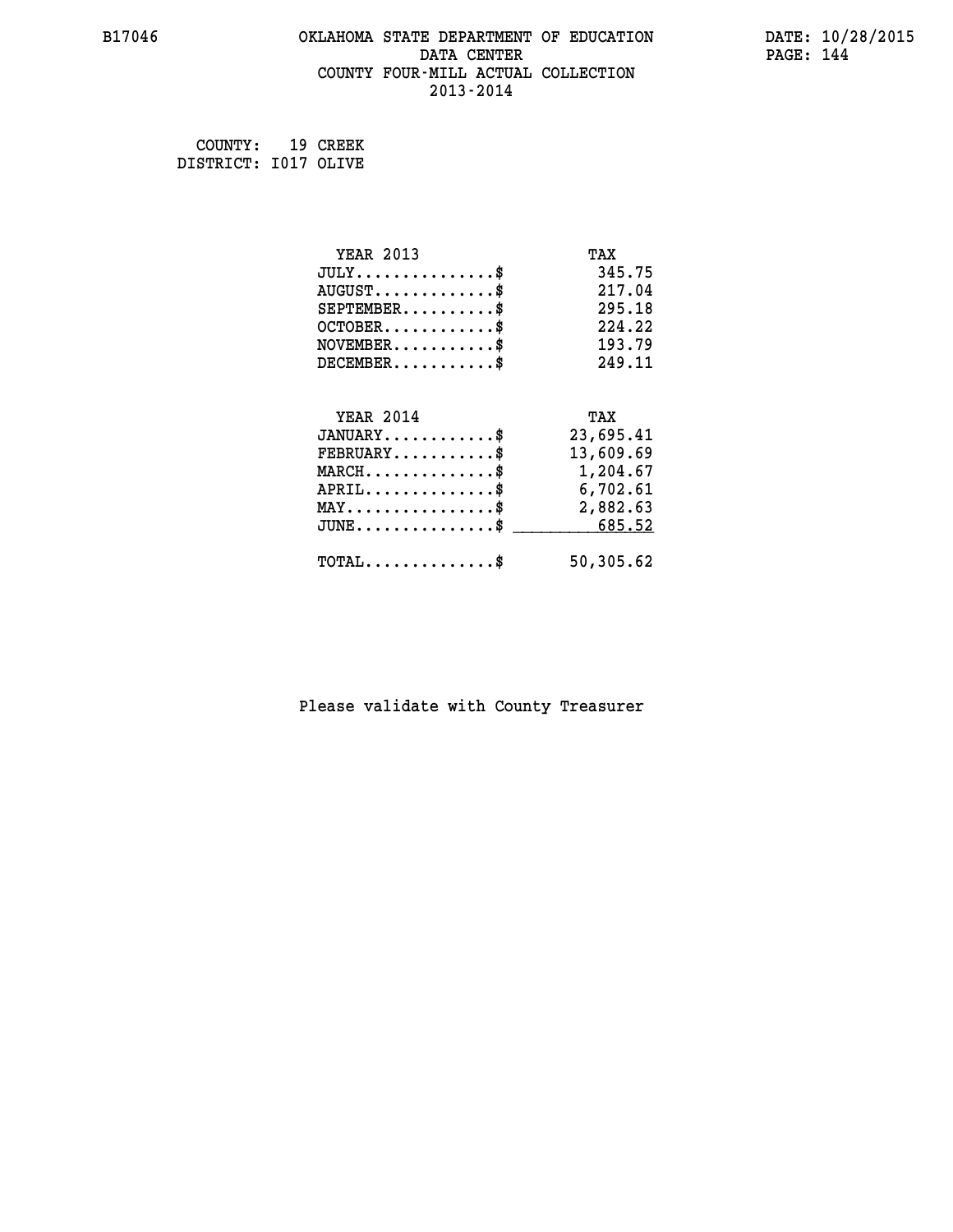#### **B17046 OKLAHOMA STATE DEPARTMENT OF EDUCATION DATE: 10/28/2015 DATA CENTER** PAGE: 145  **COUNTY FOUR-MILL ACTUAL COLLECTION 2013-2014**

 **COUNTY: 19 CREEK DISTRICT: I018 KIEFER**

| <b>YEAR 2013</b>                               | TAX       |
|------------------------------------------------|-----------|
| $JULY$ \$                                      | 501.26    |
| $AUGUST$ \$                                    | 359.39    |
| $SEPTEMBER$ \$                                 | 488.77    |
| $OCTOBER$ \$                                   | 371.26    |
| $NOVEMBER$ \$                                  | 320.86    |
| $DECEMBER$ \$                                  | 412.47    |
|                                                |           |
| <b>YEAR 2014</b>                               | TAX       |
| $JANUARY$ \$                                   | 39,235.38 |
| $FEBRUARY$                                     | 22,535.23 |
| $MARCH$ \$                                     | 1,994.74  |
| $APRIL$ \$                                     | 11,098.32 |
| $\texttt{MAX} \dots \dots \dots \dots \dots \$ | 4,773.13  |
| $JUNE$ $$$                                     | 1,135.10  |
| $\texttt{TOTAL} \dots \dots \dots \dots \$     | 83,225.91 |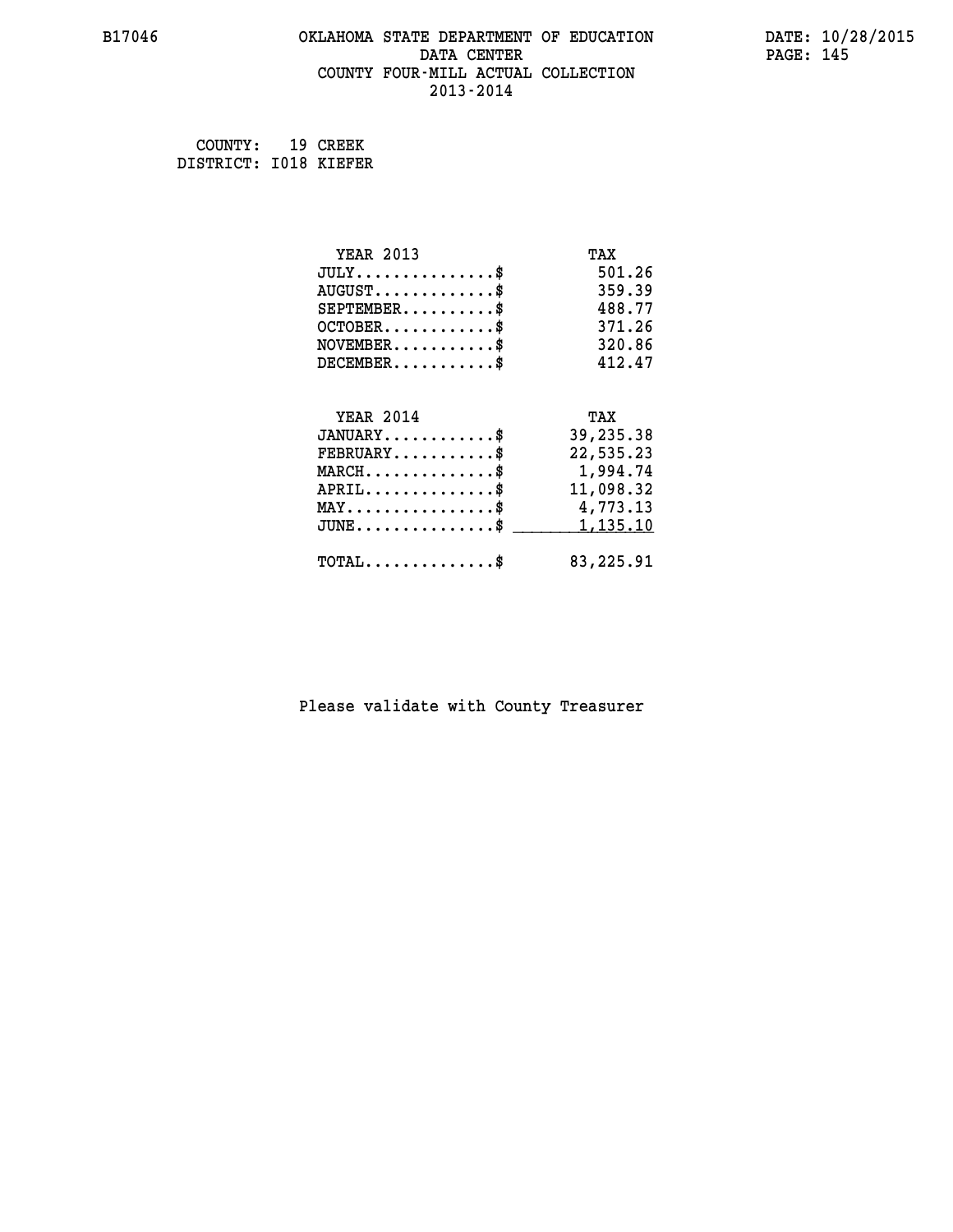#### **B17046 OKLAHOMA STATE DEPARTMENT OF EDUCATION DATE: 10/28/2015 DATA CENTER** PAGE: 146  **COUNTY FOUR-MILL ACTUAL COLLECTION 2013-2014**

 **COUNTY: 19 CREEK DISTRICT: I020 OILTON**

| <b>YEAR 2013</b>                                   | TAX       |
|----------------------------------------------------|-----------|
| $JULY$ \$                                          | 247.15    |
| $AUGUST$ \$                                        | 166.04    |
| $SEPTEMBER$ \$                                     | 225.83    |
| $OCTOBER$ \$                                       | 171.53    |
| $NOVEMBER.$ \$                                     | 148.26    |
| $DECEMBER$ \$                                      | 190.60    |
|                                                    |           |
| <b>YEAR 2014</b>                                   | TAX       |
| $JANUARY$ \$                                       | 18,128.58 |
| $FEBRUARY$                                         | 10,412.33 |
| $MARCH$ \$                                         | 921.66    |
| $APRIL \ldots \ldots \ldots \ldots \$              | 5,127.95  |
| $\texttt{MAX} \dots \dots \dots \dots \dots \$     | 2,205.40  |
| $\texttt{JUNE} \dots \dots \dots \dots \texttt{S}$ | 524.47    |
| $\texttt{TOTAL} \dots \dots \dots \dots$           | 38,469.80 |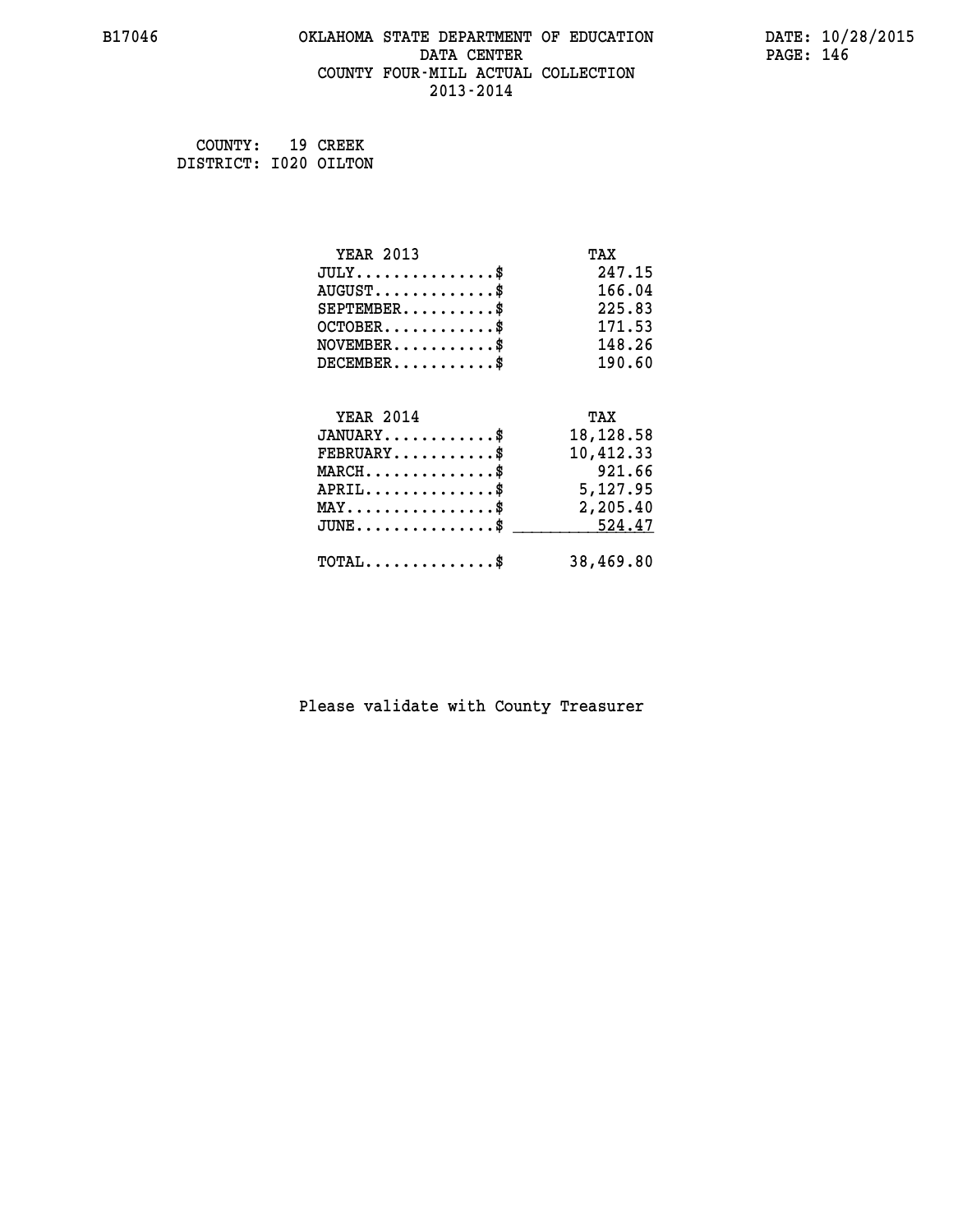#### **B17046 OKLAHOMA STATE DEPARTMENT OF EDUCATION DATE: 10/28/2015 DATA CENTER** PAGE: 147  **COUNTY FOUR-MILL ACTUAL COLLECTION 2013-2014**

 **COUNTY: 19 CREEK DISTRICT: I021 DEPEW**

| <b>YEAR 2013</b>                               | TAX       |
|------------------------------------------------|-----------|
| $JULY$ \$                                      | 342.28    |
| $AUGUST$ \$                                    | 212.11    |
| $SEPTEMBER$ \$                                 | 288.47    |
| $OCTOBER$ \$                                   | 219.12    |
| $NOVEMBER$ \$                                  | 189.38    |
| $DECEMBER$ \$                                  | 267.25    |
|                                                |           |
| <b>YEAR 2014</b>                               | TAX       |
| $JANUARY$ \$                                   | 25,422.01 |
| $FEBRUARY$                                     | 14,601.38 |
| $MARCH$ \$                                     | 1,292.45  |
| $APRIL$ \$                                     | 7,191.01  |
| $\texttt{MAX} \dots \dots \dots \dots \dots \$ | 3,092.67  |
| $JUNE \ldots \ldots \ldots \ldots \ldots$ \$   | 735.47    |
| $\texttt{TOTAL} \dots \dots \dots \dots \$     | 53,853.60 |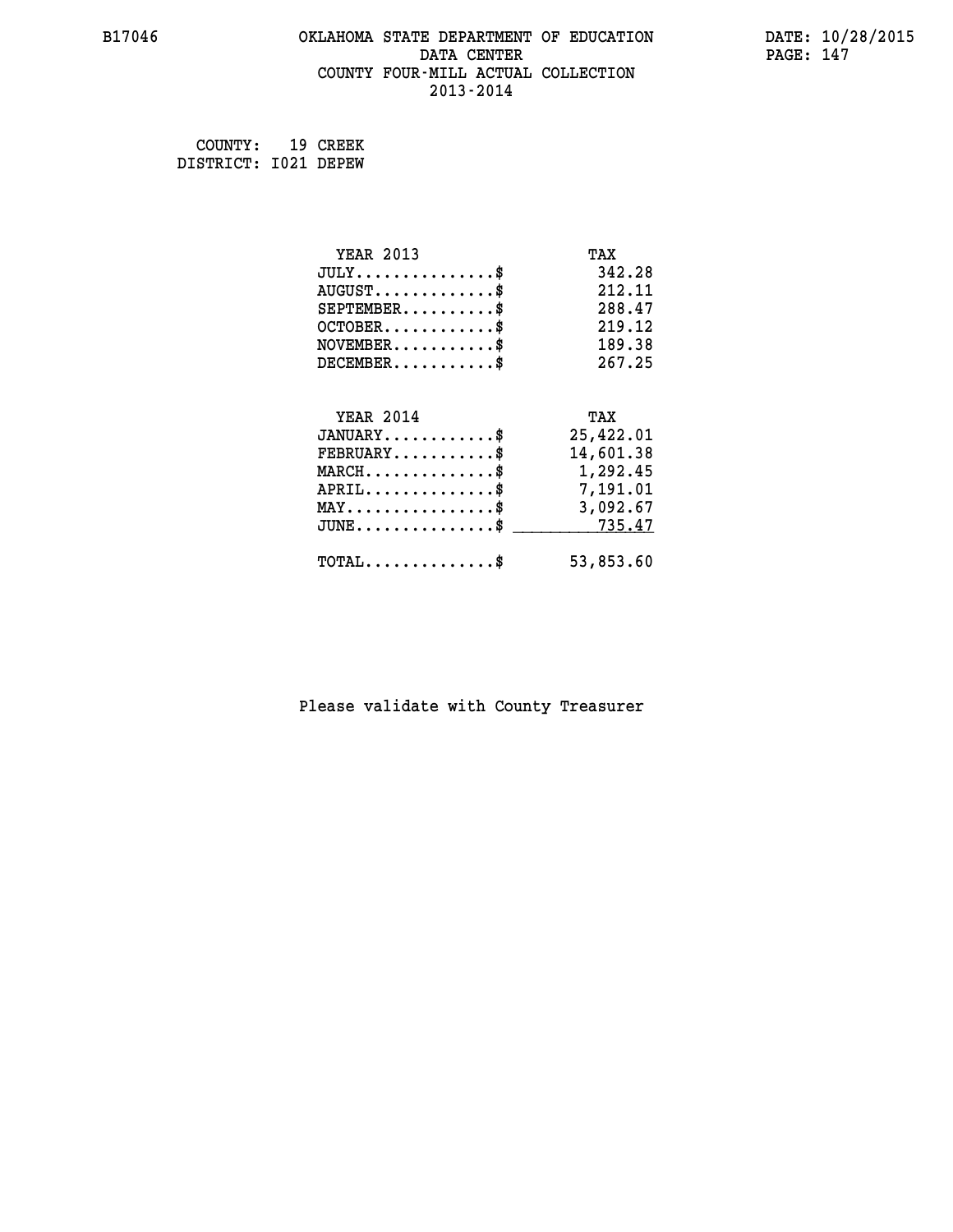#### **B17046 OKLAHOMA STATE DEPARTMENT OF EDUCATION DATE: 10/28/2015 DATA CENTER** PAGE: 148  **COUNTY FOUR-MILL ACTUAL COLLECTION 2013-2014**

 **COUNTY: 19 CREEK DISTRICT: I031 KELLYVILLE**

| <b>YEAR 2013</b>                                   | TAX         |
|----------------------------------------------------|-------------|
| $JULY$ \$                                          | 997.06      |
| $AUGUST$ \$                                        | 635.01      |
| $SEPTEMENT.$ \$                                    | 863.60      |
| $OCTOBER$ \$                                       | 655.99      |
| $NOVEMBER$ \$                                      | 566.97      |
| $DECEMBER$ \$                                      | 728.82      |
|                                                    |             |
| <b>YEAR 2014</b>                                   | TAX         |
| $JANUARY$ \$                                       | 69,394.94   |
| $FEBRUARY$                                         | 39,824.74   |
| $MARCH$ \$                                         | 3,524.59    |
| $APRIL$ \$                                         | 19,610.11   |
| MAY\$ 8,433.84                                     |             |
| $\texttt{JUNE} \dots \dots \dots \dots \texttt{S}$ | 2,005.66    |
| $\texttt{TOTAL} \dots \dots \dots \dots \$         | 147, 241.33 |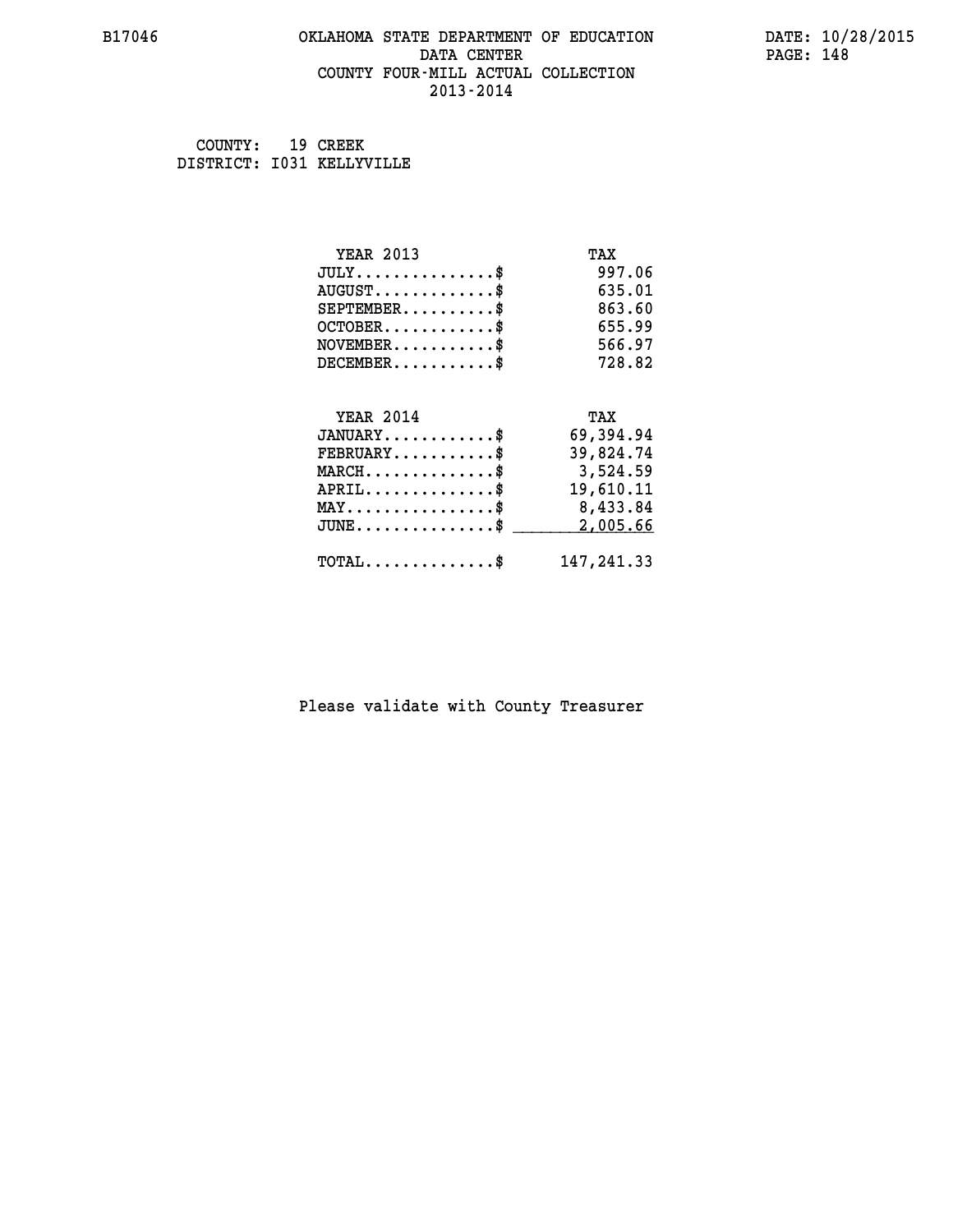#### **B17046 OKLAHOMA STATE DEPARTMENT OF EDUCATION DATE: 10/28/2015 DATA CENTER** PAGE: 149  **COUNTY FOUR-MILL ACTUAL COLLECTION 2013-2014**

 **COUNTY: 19 CREEK DISTRICT: I033 SAPULPA**

| <b>YEAR 2013</b>                                                          | TAX        |
|---------------------------------------------------------------------------|------------|
| $JULY$ \$                                                                 | 3,507.19   |
| $AUGUST$ \$                                                               | 2,259.80   |
| $SEPTEMBER$ \$                                                            | 3,073.33   |
| $OCTOBER$ \$                                                              | 2,334.45   |
| $\verb NOVEMBER , \verb , \verb , \verb , \verb , \verb , \verb , \verb $ | 2,017.66   |
| $DECEMBER$ \$                                                             | 2,593.62   |
|                                                                           |            |
| <b>YEAR 2014</b>                                                          | TAX        |
| $JANUARY$ \$                                                              | 246,712.07 |
| $FEBRUARY$ \$                                                             | 141,701.50 |
|                                                                           |            |
| $\texttt{MARCH}\ldots\ldots\ldots\ldots\text{*}$                          | 12,542.93  |
| $APRIL \ldots \ldots \ldots \ldots *$                                     | 69,786.29  |
| $\texttt{MAX} \dots \dots \dots \dots \dots \$                            | 30,013.42  |
| $\texttt{JUNE} \dots \dots \dots \dots \dots \$$                          | 7,137.52   |
| $\texttt{TOTAL} \dots \dots \dots \dots$ \$                               | 523,679.78 |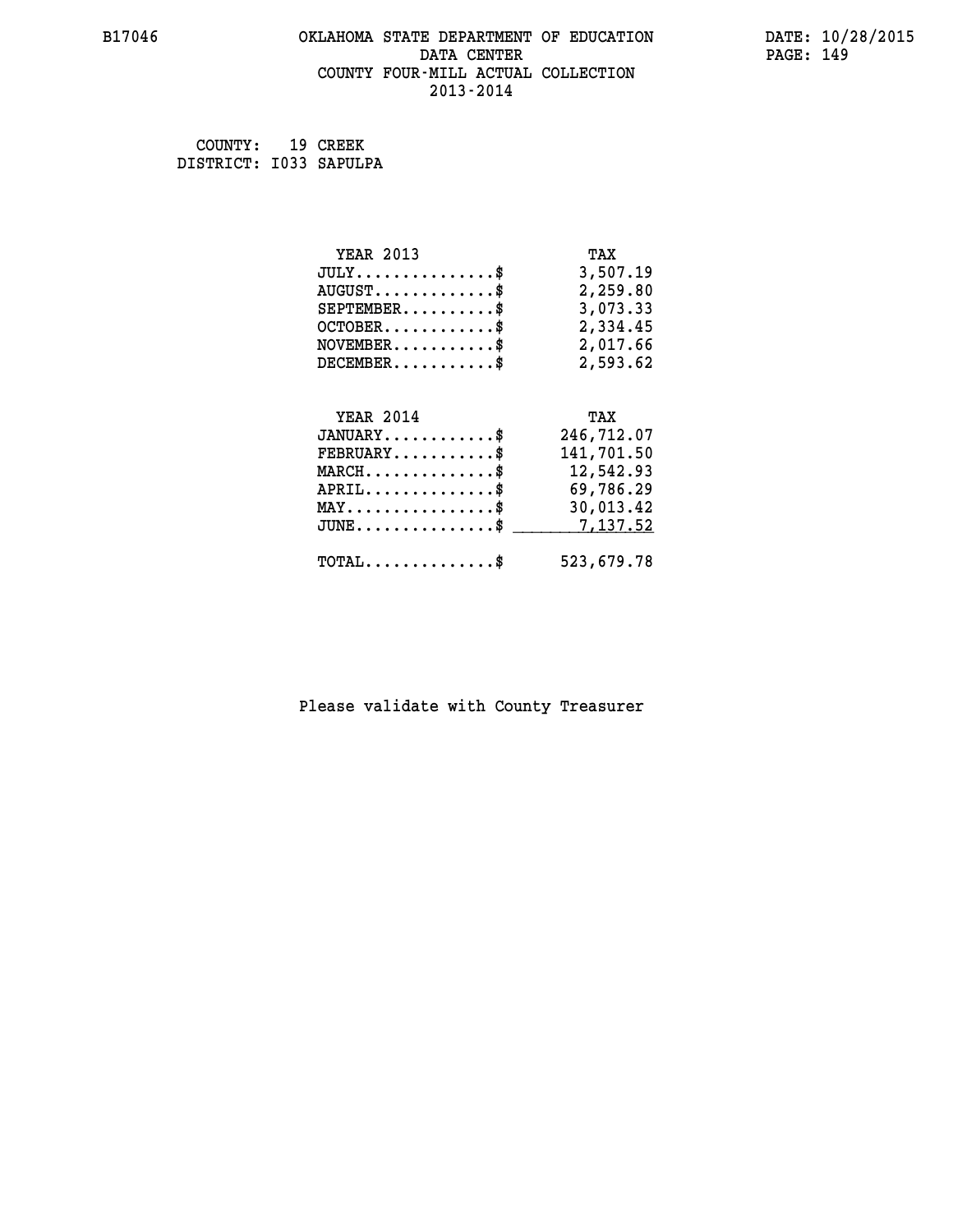#### **B17046 OKLAHOMA STATE DEPARTMENT OF EDUCATION DATE: 10/28/2015 DATA CENTER** PAGE: 150  **COUNTY FOUR-MILL ACTUAL COLLECTION 2013-2014**

| COUNTY:                  | 19 CREEK |
|--------------------------|----------|
| DISTRICT: 1039 DRUMRIGHT |          |

| <b>YEAR 2013</b>                                 | TAX       |
|--------------------------------------------------|-----------|
| $JULY$ \$                                        | 536.63    |
| $AUGUST$ \$                                      | 342.37    |
| $SEPTEMBER$ \$                                   | 465.63    |
| $OCTOBER$ \$                                     | 353.68    |
| $NOVEMBER.$ \$                                   | 305.69    |
| $DECEMBER$ \$                                    | 392.95    |
|                                                  |           |
| <b>YEAR 2014</b>                                 | TAX       |
| $JANUARY$ \$                                     | 37,378.27 |
| $FEBRUARY$                                       | 21,468.57 |
| $\texttt{MARCH}\ldots\ldots\ldots\ldots\text{*}$ | 1,900.31  |
| $APRIL \ldots \ldots \ldots \ldots \$            | 10,573.02 |
| MAY\$ 4,547.20                                   |           |
| $\texttt{JUNE} \dots \dots \dots \dots \dots \$$ | 1,081.38  |
| $\texttt{TOTAL} \dots \dots \dots \dots$ \$      | 79,345.70 |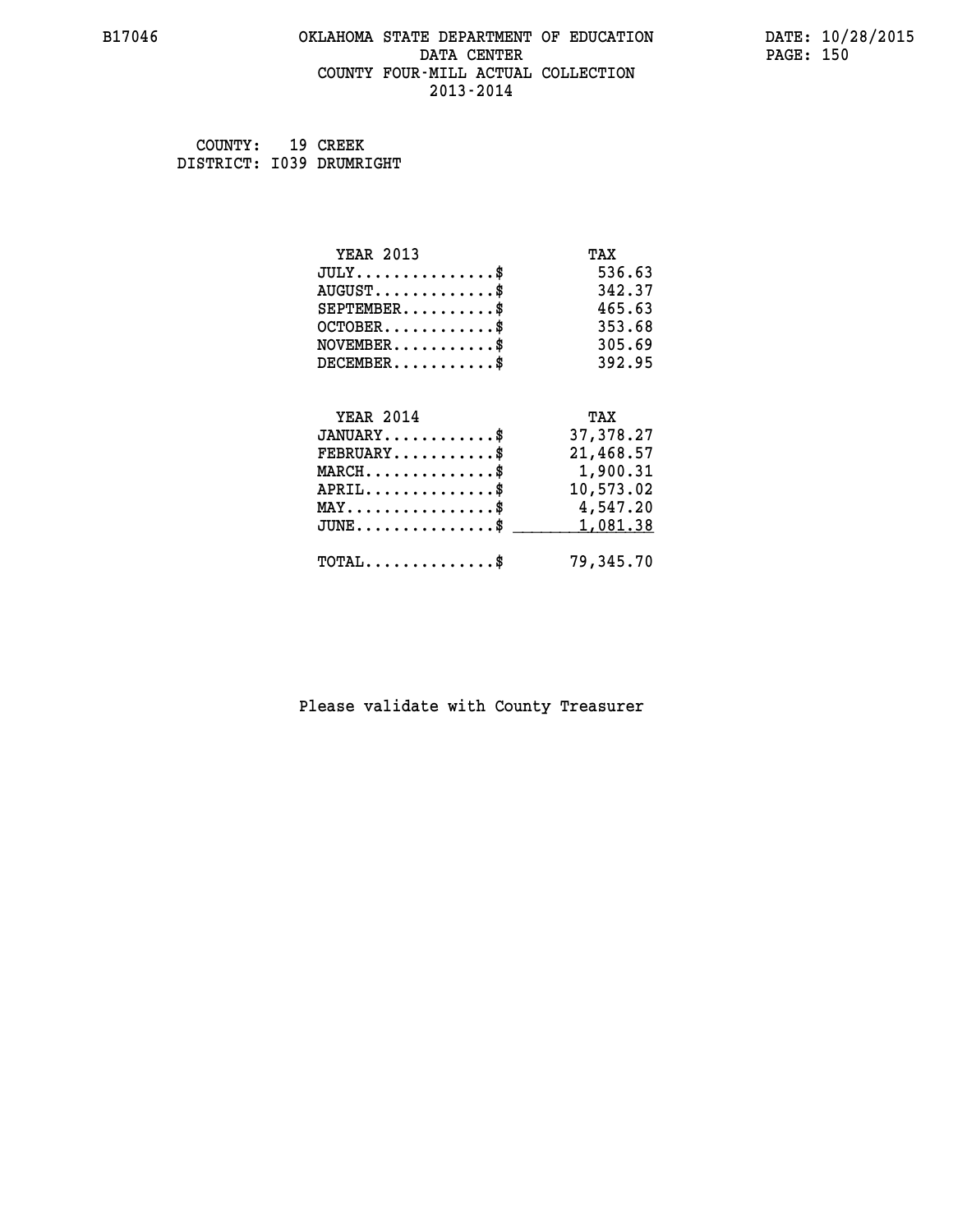### **B17046 OKLAHOMA STATE DEPARTMENT OF EDUCATION DATE: 10/28/2015** DATA CENTER PAGE: 151  **COUNTY FOUR-MILL ACTUAL COLLECTION 2013-2014**

 **COUNTY: 19 CREEK**

 **\*\*\*\*\*\* TOTALS \*\*\*\*\*\***

| <b>YEAR 2013</b> | TAX       |
|------------------|-----------|
| $JULY$           | 11,220.49 |
| $AUGUST$ $\$\$   | 7,255.00  |
| $SEPTEMBER$      | 9,849.87  |
| $OCTOBER$ \$     | 7,487.46  |
| $NOVEMENTER$ \$  | 6,452.43  |
| $DECEMBER$       | 8,318.17  |

# **YEAR 2014 TAX**

| $JANUARY$                                               | 791,711.04 |
|---------------------------------------------------------|------------|
| $FEBRUARY$                                              | 454,466.14 |
| $MARCH$ \$                                              | 40,227.15  |
| $APRIL$ \$                                              | 223,965.28 |
| $MAX \dots \dots \dots \dots \$                         | 96,257.91  |
| $JUNE \dots \dots \dots \dots \$ 22,891.20              |            |
| $\texttt{TOTAL} \dots \dots \dots \dots \$ 1,680,102.14 |            |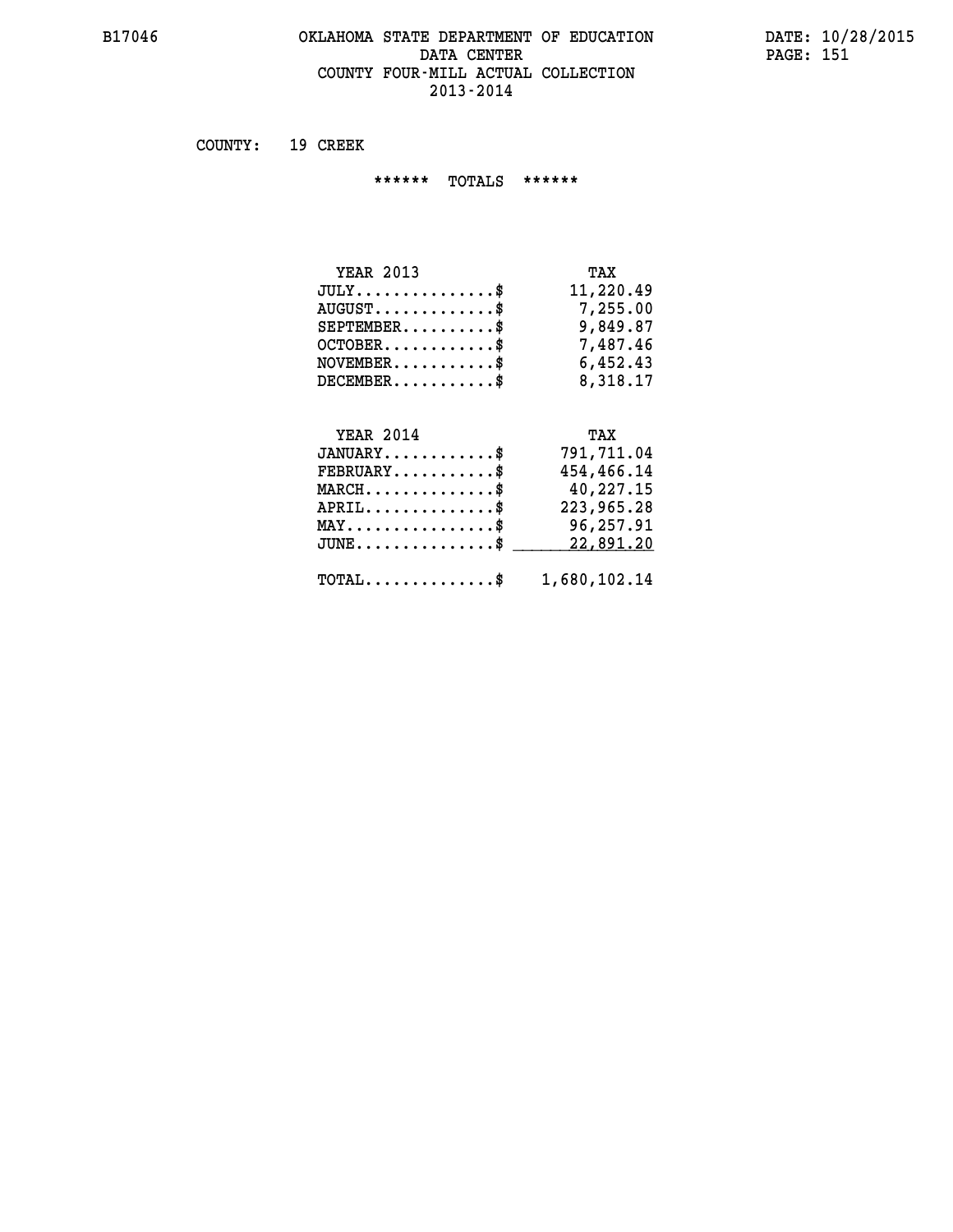#### **B17046 OKLAHOMA STATE DEPARTMENT OF EDUCATION DATE: 10/28/2015 DATA CENTER** PAGE: 152  **COUNTY FOUR-MILL ACTUAL COLLECTION 2013-2014**

 **COUNTY: 20 CUSTER DISTRICT: I005 ARAPAHO-BUTLER**

| <b>YEAR 2013</b>                               | TAX       |
|------------------------------------------------|-----------|
| $JULY$ \$                                      | 1,618.51  |
| $AUGUST$ \$                                    | 1,074.29  |
| $SEPTEMBER$ \$                                 | 171.69    |
| $OCTOBER$ \$                                   | 74.67     |
| $NOVEMBER$ \$                                  | 59.46     |
| $DECEMBER$ \$                                  | 6,334.05  |
|                                                |           |
| <b>YEAR 2014</b>                               | TAX       |
| $JANUARY$                                      | 33,639.38 |
| $FEBRUARY$                                     | 12,821.07 |
| $MARCH$ \$                                     | 1,592.54  |
| $APRIL$ \$ 7,811.48                            |           |
| $\texttt{MAX} \dots \dots \dots \dots \dots \$ | 3,959.14  |
| $JUNE$ \$                                      | 1,455.46  |
| $\texttt{TOTAL} \dots \dots \dots \dots \$     | 70,611.74 |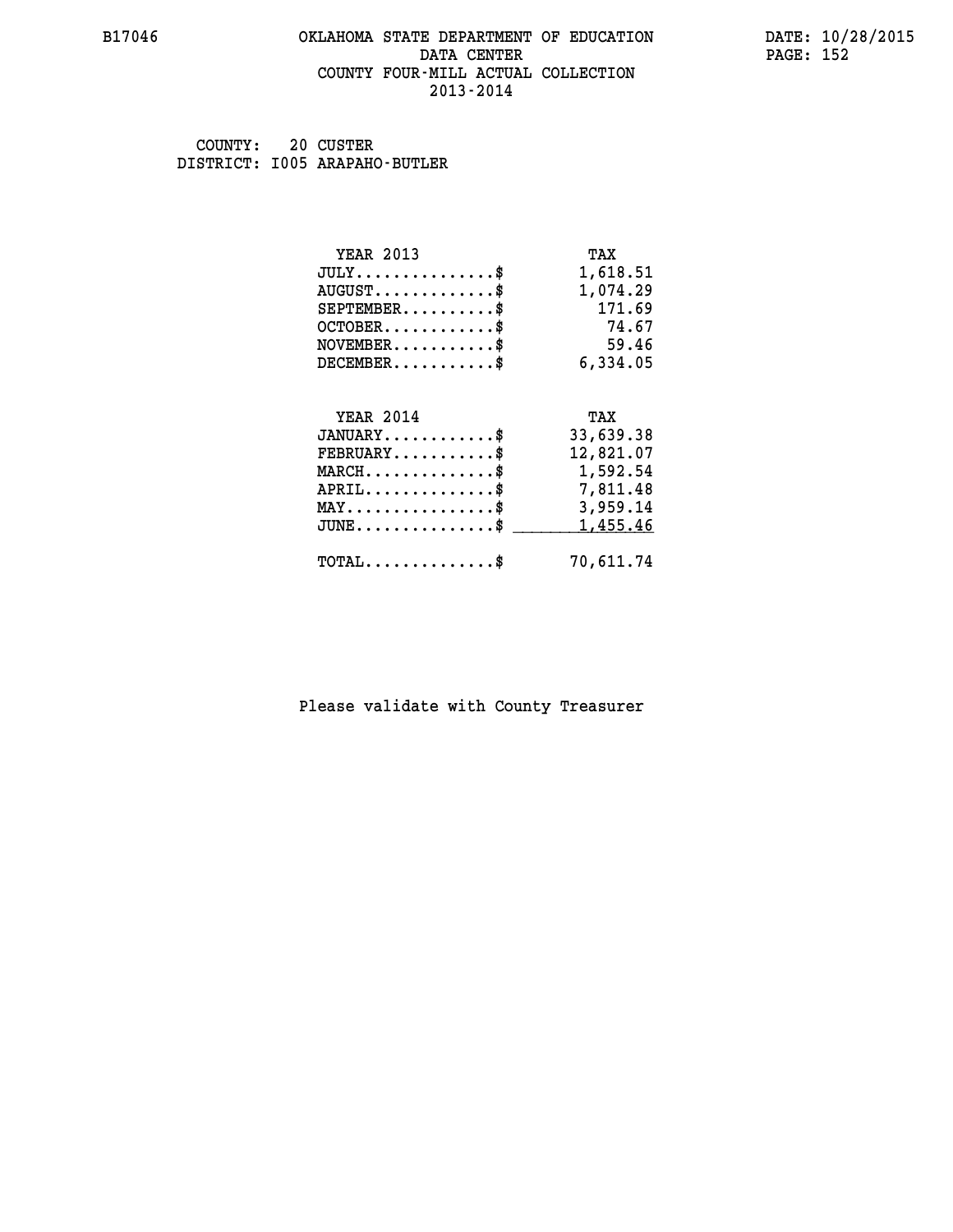#### **B17046 OKLAHOMA STATE DEPARTMENT OF EDUCATION DATE: 10/28/2015 DATA CENTER** PAGE: 153  **COUNTY FOUR-MILL ACTUAL COLLECTION 2013-2014**

 **COUNTY: 20 CUSTER DISTRICT: I007 THOMAS-FAY-CUSTER UNIFIED DIST**

| <b>YEAR 2013</b>                               | TAX        |
|------------------------------------------------|------------|
| $JULY$ \$                                      | 2,118.96   |
| $AUGUST$ \$                                    | 1,348.10   |
| $SEPTEMBER$ \$                                 | 215.43     |
| $OCTOBER$ \$                                   | 93.72      |
| $NOVEMBER$ \$                                  | 74.62      |
| $DECEMBER$ \$                                  | 7,948.48   |
|                                                |            |
| <b>YEAR 2014</b>                               | TAX        |
| $JANUARY$ \$                                   | 42, 213.36 |
| $FEBRUARY$                                     | 16,088.91  |
| $MARCH$ \$                                     | 1,998.47   |
| $APRIL$ \$                                     | 9,802.46   |
| $\texttt{MAX} \dots \dots \dots \dots \dots \$ | 4,968.24   |
| $JUNE$ \$                                      | 1,826.41   |
| $\texttt{TOTAL} \dots \dots \dots \dots \$     | 88,697.16  |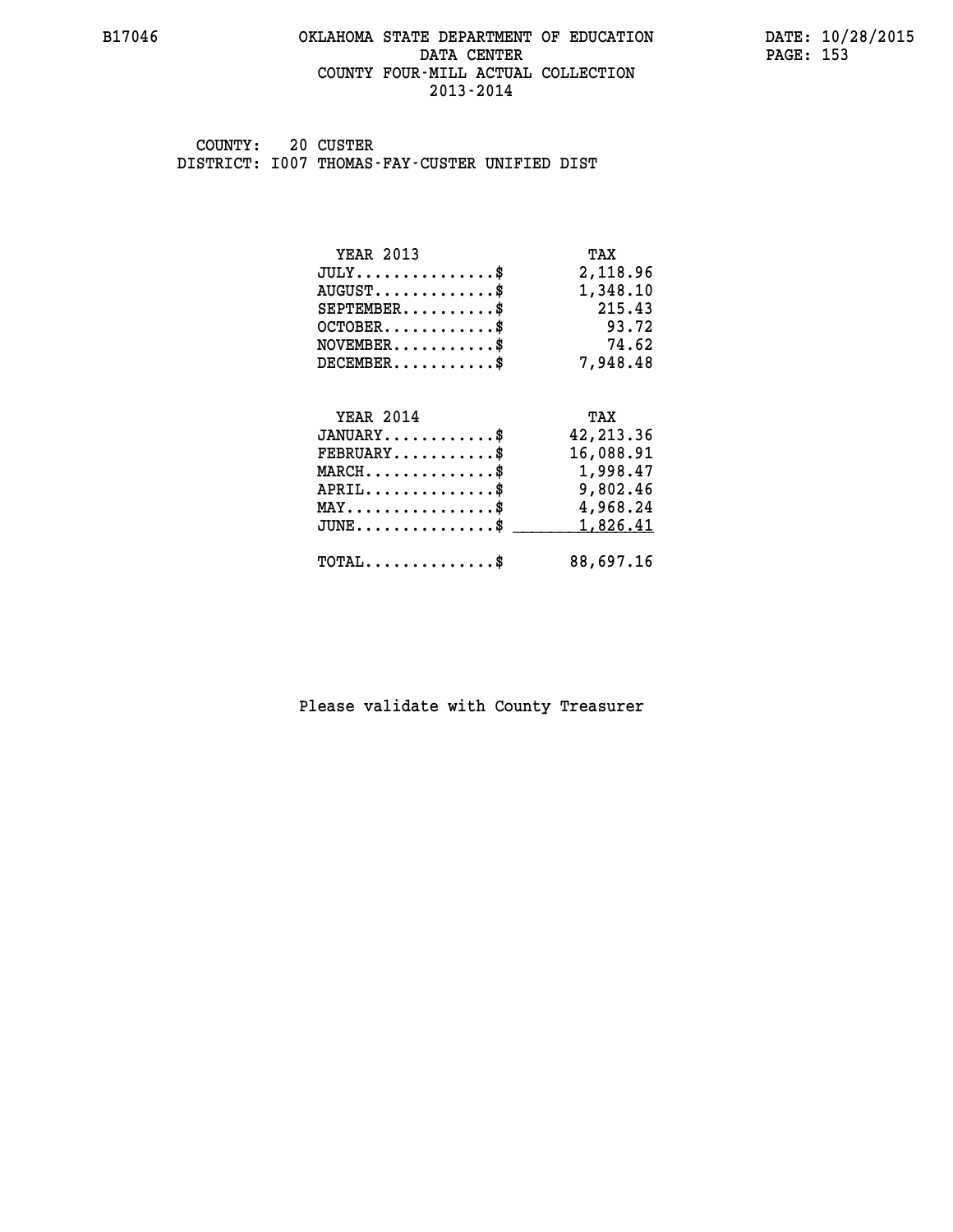#### **B17046 OKLAHOMA STATE DEPARTMENT OF EDUCATION DATE: 10/28/2015 DATA CENTER** PAGE: 154  **COUNTY FOUR-MILL ACTUAL COLLECTION 2013-2014**

 **COUNTY: 20 CUSTER DISTRICT: I026 WEATHERFORD**

| <b>YEAR 2013</b>                               | TAX          |
|------------------------------------------------|--------------|
| $JULY$ \$                                      | 8,629.35     |
| $AUGUST$ \$                                    | 5,881.11     |
| $SEPTEMBER$                                    | 939.87       |
| $OCTOBER$ \$                                   | 408.84       |
| $NOVEMBER$ \$                                  | 325.54       |
| $DECEMBER$ \$                                  | 34,675.44    |
|                                                |              |
| <b>YEAR 2014</b>                               | TAX          |
| $JANUARY$ \$                                   | 184, 156. 76 |
| $FEBRUARY$                                     | 70,188.25    |
| $MARCH$ \$                                     | 8,718.34     |
|                                                | 42,763.49    |
| $APRIL$ \$                                     |              |
| $\texttt{MAX} \dots \dots \dots \dots \dots \$ | 21,674.08    |
| $JUNE$ \$                                      | 7,967.79     |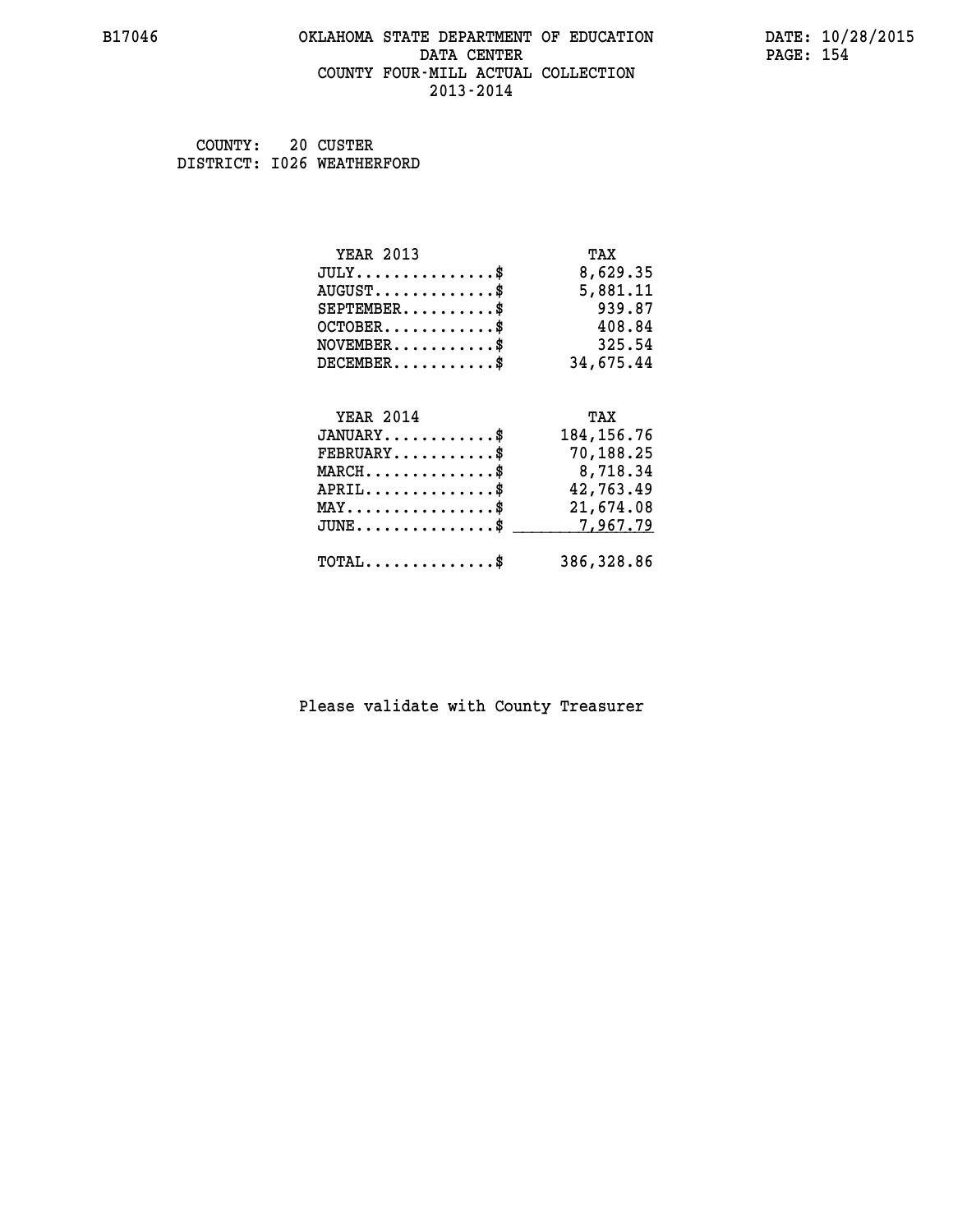#### **B17046 OKLAHOMA STATE DEPARTMENT OF EDUCATION DATE: 10/28/2015 DATA CENTER** PAGE: 155  **COUNTY FOUR-MILL ACTUAL COLLECTION 2013-2014**

 **COUNTY: 20 CUSTER**

| COUNTY:                | ZU CUSTER |
|------------------------|-----------|
| DISTRICT: 1099 CLINTON |           |

| <b>YEAR 2013</b>                                | TAX        |
|-------------------------------------------------|------------|
| $JULY$ \$                                       | 10,207.92  |
| $AUGUST$ \$                                     | 6,429.71   |
| $SEPTEMBER$ \$                                  | 1,027.55   |
| $OCTOBER$ \$                                    | 446.97     |
| $NOVEMBER$ \$                                   | 355.91     |
| $DECEMBER$ \$                                   | 37,910.05  |
|                                                 |            |
| <b>YEAR 2014</b>                                | TAX        |
| $JANUARY$ \$                                    | 201,335.41 |
| $FEBRUARY$                                      | 76,735.60  |
| $MARCH$ \$                                      | 9,531.60   |
| $APRIL$ \$                                      | 46,752.57  |
| $\texttt{MAX} \dots \dots \dots \dots \dots$ \$ | 23,695.90  |
| $JUNE$ $$$                                      | 8,711.05   |
|                                                 |            |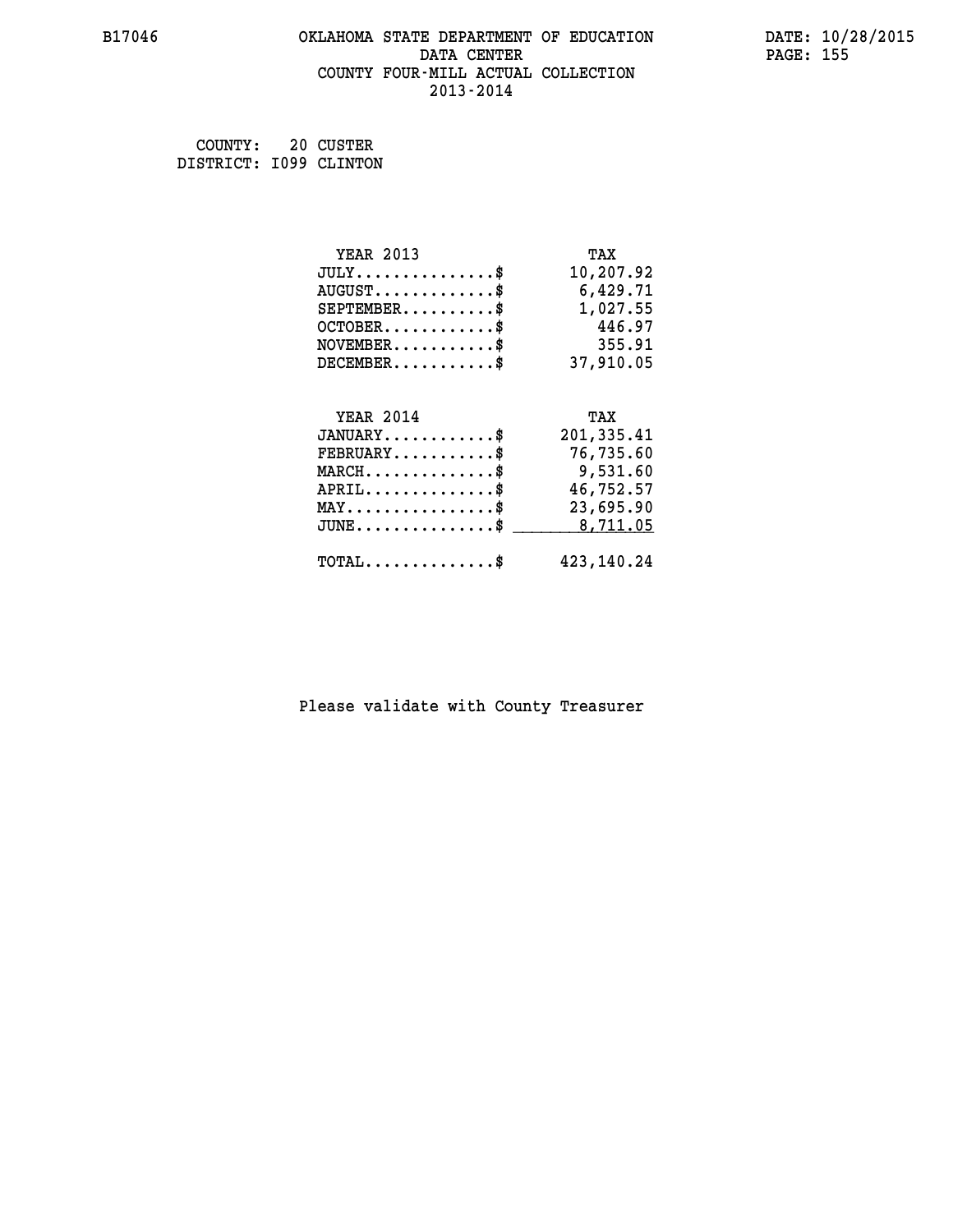#### **B17046 OKLAHOMA STATE DEPARTMENT OF EDUCATION DATE: 10/28/2015 DATA CENTER** PAGE: 156  **COUNTY FOUR-MILL ACTUAL COLLECTION 2013-2014**

 **COUNTY: 20 CUSTER**

 **\*\*\*\*\*\* TOTALS \*\*\*\*\*\***

| <b>YEAR 2013</b>        | TAX       |
|-------------------------|-----------|
| $JULY$                  | 22,574.74 |
| $AUGUST$ \$             | 14,733.21 |
| $SEPTEMBER$ $\$         | 2,354.54  |
| $OCTOBER$ $\frac{1}{2}$ | 1,024.20  |
| $NOVEMBER$ $\$          | 815.53    |
| $DECEMBER$ \$           | 86,868.02 |

# **YEAR 2014**

| <b>YEAR 2014</b>                           | TAX         |
|--------------------------------------------|-------------|
| $JANUARY$ \$                               | 461, 344.91 |
| $FEBRUARY$ \$                              | 175,833.83  |
| $MARCH$ \$                                 | 21,840.95   |
| $APRIL$                                    | 107,130.00  |
| $MAX \dots \dots \dots \dots \$            | 54,297.36   |
| JUNE\$ 19,960.71                           |             |
| $\texttt{TOTAL} \dots \dots \dots \dots \$ | 968,778.00  |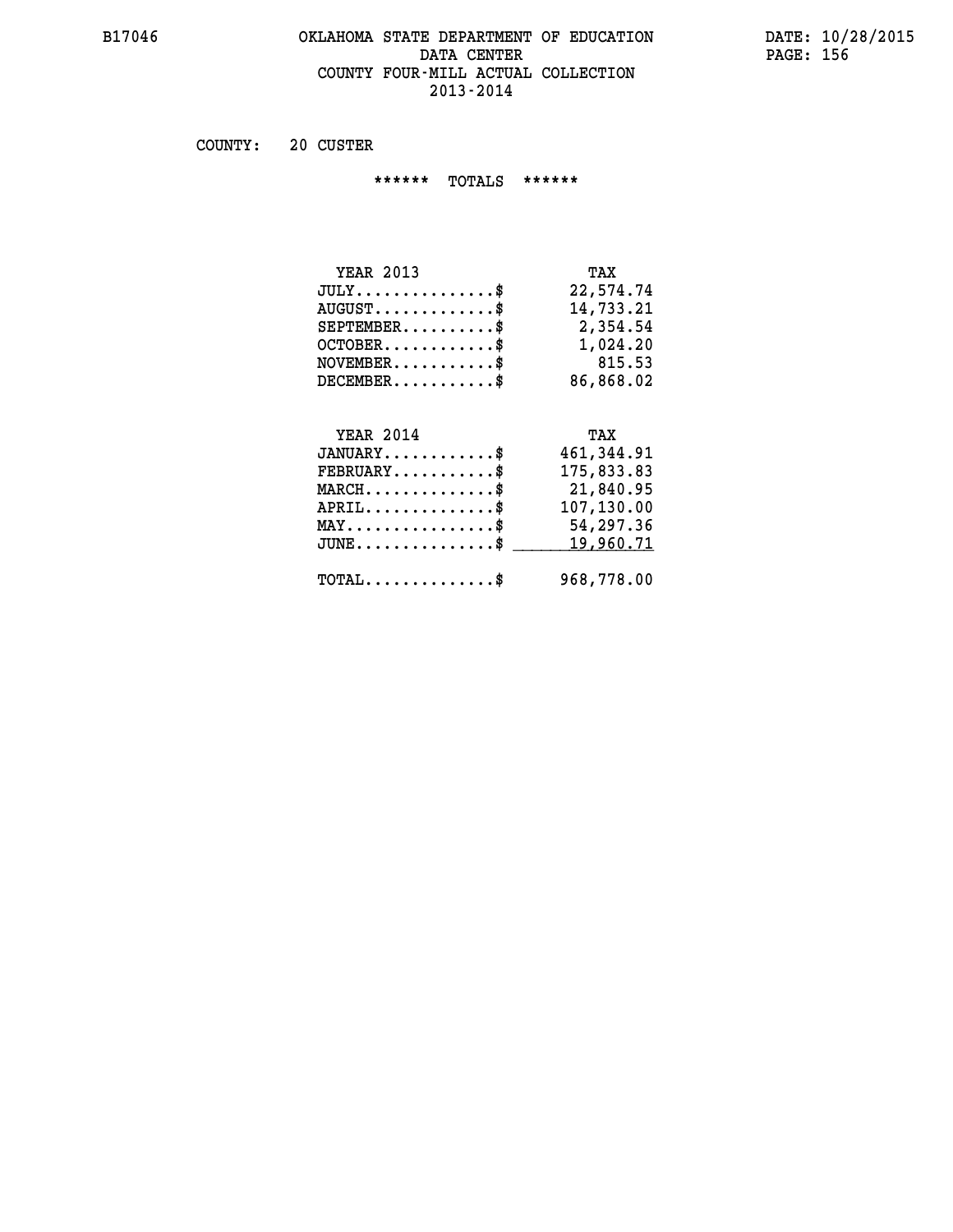#### **B17046 OKLAHOMA STATE DEPARTMENT OF EDUCATION DATE: 10/28/2015 DATA CENTER** PAGE: 157  **COUNTY FOUR-MILL ACTUAL COLLECTION 2013-2014**

 **COUNTY: 21 DELAWARE DISTRICT: C006 CLEORA**

| <b>YEAR 2013</b>                               | TAX       |
|------------------------------------------------|-----------|
| $JULY$ \$                                      | 154.38    |
| $AUGUST$ \$                                    | 219.37    |
| $SEPTEMENT.$ \$                                | 165.65    |
| $OCTOBER$ \$                                   | 101.51    |
| $NOVEMBER$ \$                                  | 66.74     |
| $DECEMBER$ \$                                  | 3,682.20  |
|                                                |           |
| <b>YEAR 2014</b>                               | TAX       |
| $JANUARY$ \$                                   | 10,210.17 |
| $FEBRUARY$                                     | 4,969.56  |
| $MARCH$ \$                                     | 783.95    |
| $APRIL$ \$                                     | 2,342.46  |
| $\texttt{MAX} \dots \dots \dots \dots \dots \$ | 1,368.42  |
| $JUNE$ \$                                      | 293.17    |
| $\texttt{TOTAL} \dots \dots \dots \dots \$     | 24,357.58 |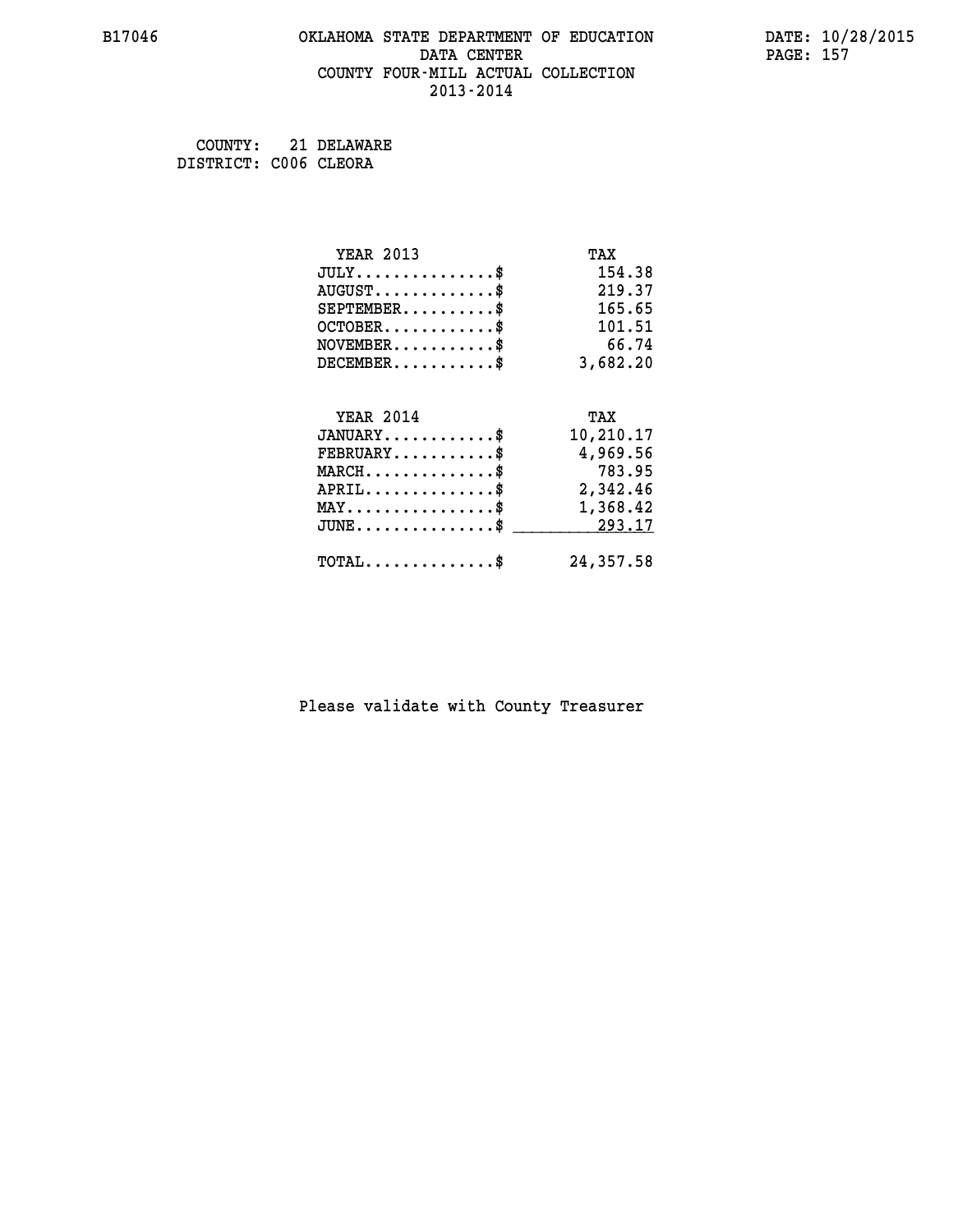#### **B17046 OKLAHOMA STATE DEPARTMENT OF EDUCATION DATE: 10/28/2015 DATA CENTER** PAGE: 158  **COUNTY FOUR-MILL ACTUAL COLLECTION 2013-2014**

 **COUNTY: 21 DELAWARE DISTRICT: C014 LEACH**

| <b>YEAR 2013</b>                                   | TAX         |
|----------------------------------------------------|-------------|
| $JULY$ \$                                          | 230.73      |
| $AUGUST$ \$                                        | 327.86      |
| $SEPTEMBER$ \$                                     | 247.57      |
| $OCTOBER$ \$                                       | 151.71      |
| $NOVEMBER$ \$                                      | 85.78       |
| $DECEMBER$ \$                                      | 4,732.78    |
|                                                    |             |
| <b>YEAR 2014</b>                                   | TAX         |
| $JANUARY$ \$                                       | 13, 123. 27 |
| $FEBRUARY$                                         | 6,387.45    |
| $\texttt{MARCH}\ldots\ldots\ldots\ldots\$          | 1,007.62    |
| $APRIL \ldots \ldots \ldots \ldots$                | 3,010.80    |
| $\texttt{MAX} \dots \dots \dots \dots \dots \$     | 1,758.85    |
| $\texttt{JUNE} \dots \dots \dots \dots \texttt{S}$ | 376.81      |
| $\texttt{TOTAL} \dots \dots \dots \dots \$         | 31,441.23   |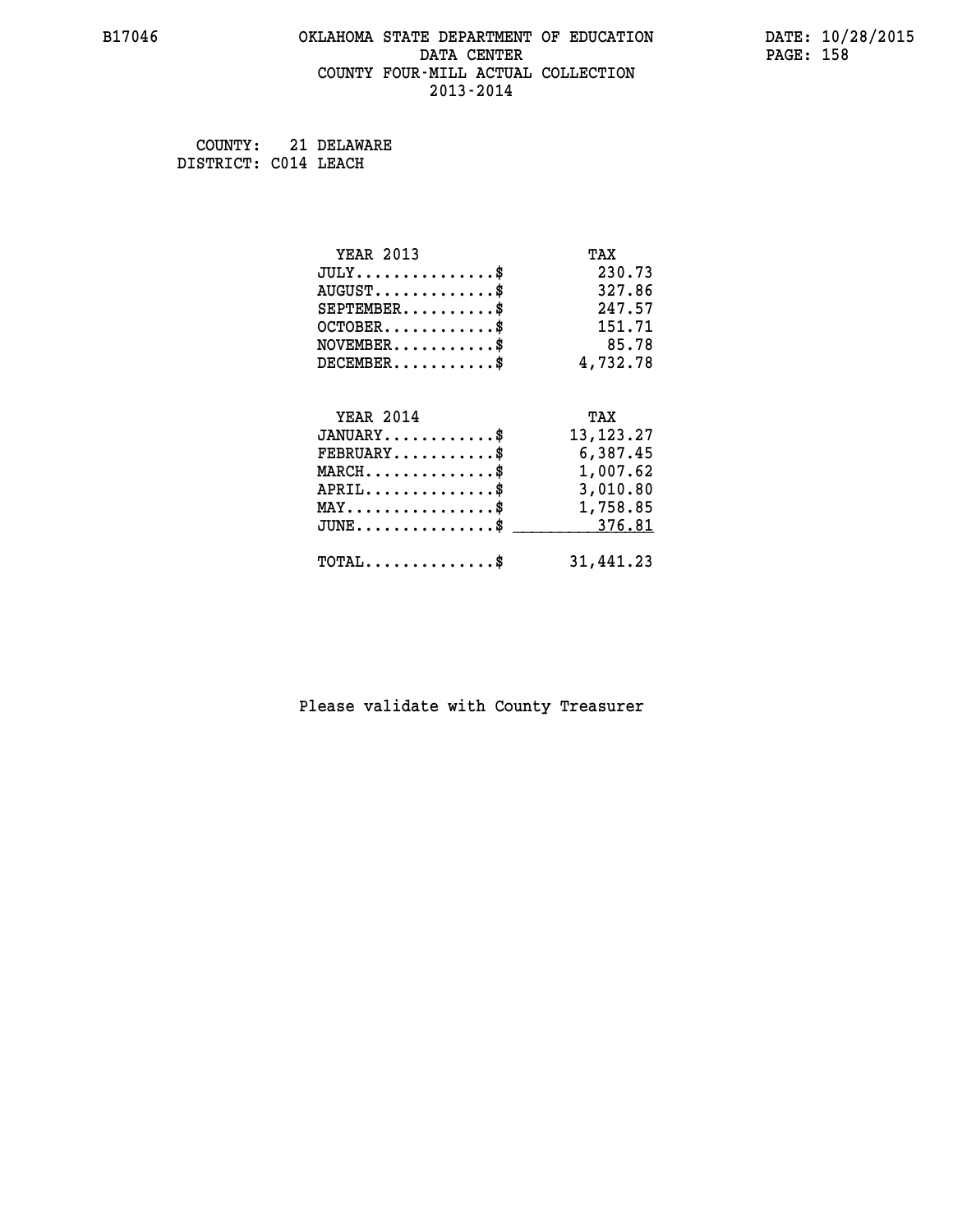#### **B17046 OKLAHOMA STATE DEPARTMENT OF EDUCATION DATE: 10/28/2015 DATA CENTER** PAGE: 159  **COUNTY FOUR-MILL ACTUAL COLLECTION 2013-2014**

 **COUNTY: 21 DELAWARE DISTRICT: C030 KENWOOD**

| <b>YEAR 2013</b>                                 | TAX        |
|--------------------------------------------------|------------|
| $JULY$ \$                                        | 146.86     |
| $AUGUST$ \$                                      | 208.69     |
| $SEPTEMENT.$ \$                                  | 157.59     |
| $OCTOBER$ \$                                     | 96.57      |
| $NOVEMBER$ \$                                    | 63.95      |
| $DECEMBER$ \$                                    | 3,528.22   |
| <b>YEAR 2014</b>                                 | TAX        |
| $JANUARY$ \$                                     | 9,783.22   |
| $FEBRUARY$                                       | 4,761.75   |
| $MARCH$ \$                                       | 751.17     |
| $APRIL$ \$                                       | 2,244.51   |
| $\texttt{MAX} \dots \dots \dots \dots \dots \$   | 1,311.20   |
| $\texttt{JUNE} \dots \dots \dots \dots \dots \$$ | 280.91     |
| $\texttt{TOTAL} \dots \dots \dots \dots \$       | 23, 334.64 |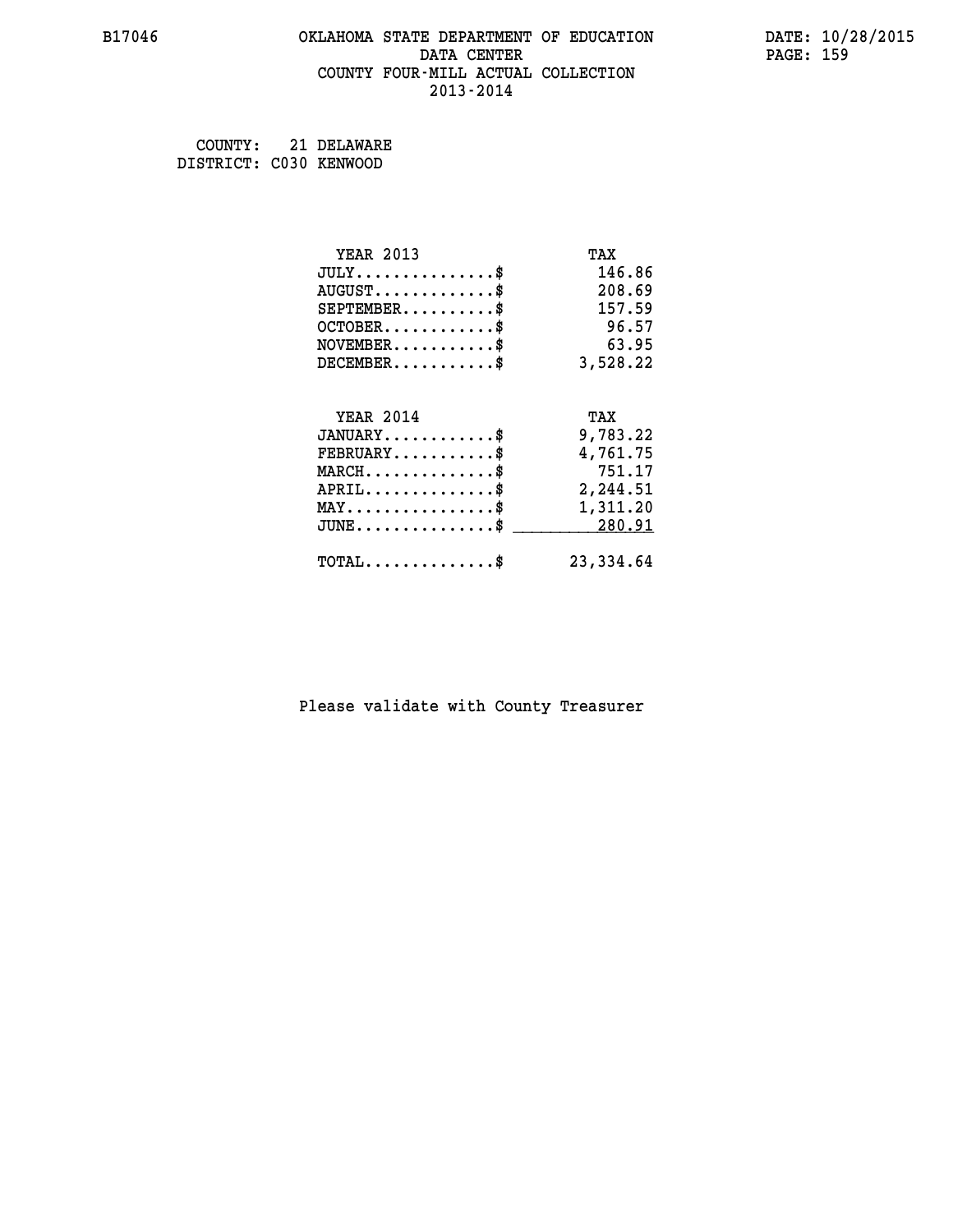#### **B17046 OKLAHOMA STATE DEPARTMENT OF EDUCATION DATE: 10/28/2015 DATA CENTER** PAGE: 160  **COUNTY FOUR-MILL ACTUAL COLLECTION 2013-2014**

 **COUNTY: 21 DELAWARE DISTRICT: C034 MOSELEY**

| <b>YEAR 2013</b>                                                          | TAX       |
|---------------------------------------------------------------------------|-----------|
| $JULY$ \$                                                                 | 353.73    |
| $AUGUST$ \$                                                               | 502.64    |
| $SEPTEMBER$ \$                                                            | 379.55    |
| $OCTOBER$ \$                                                              | 232.58    |
| $\verb NOVEMBER , \verb , \verb , \verb , \verb , \verb , \verb , \verb $ | 123.83    |
| $DECEMBER$ \$                                                             | 6,832.20  |
|                                                                           |           |
| <b>YEAR 2014</b>                                                          | TAX       |
| $JANUARY$ \$                                                              | 18,944.62 |
| $FEBRUARY$                                                                | 9,220.85  |
| $\texttt{MARCH} \dots \dots \dots \dots \$$                               | 1,454.59  |
| $APRIL \ldots \ldots \ldots \ldots$                                       | 4,346.36  |
| $\texttt{MAX} \dots \dots \dots \dots \dots \$                            | 2,539.05  |
| $JUNE \ldots \ldots \ldots \ldots \ast$                                   | 543.96    |
| $\texttt{TOTAL} \dots \dots \dots \dots \$                                | 45,473.96 |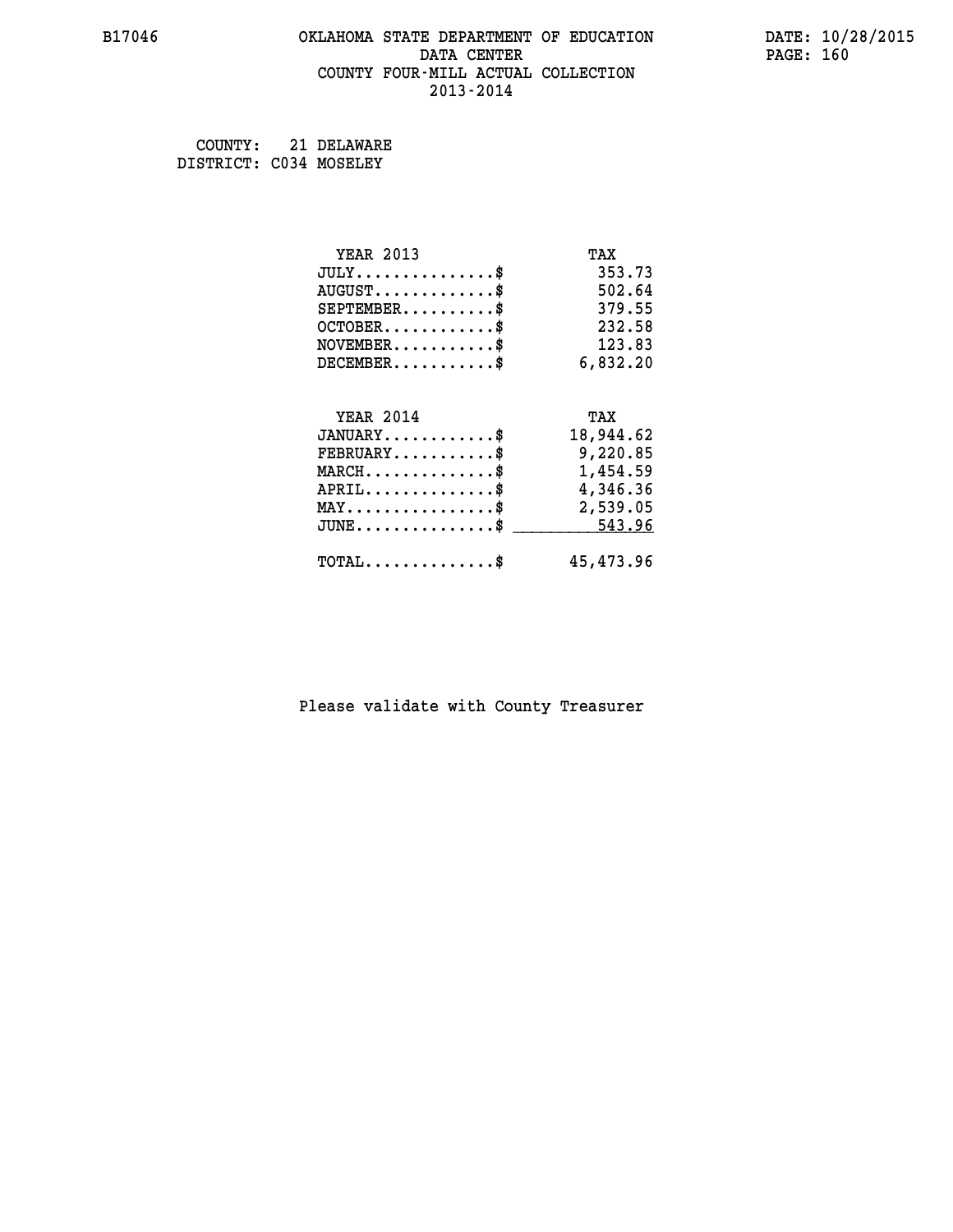#### **B17046 OKLAHOMA STATE DEPARTMENT OF EDUCATION DATE: 10/28/2015 DATA CENTER** PAGE: 161  **COUNTY FOUR-MILL ACTUAL COLLECTION 2013-2014**

 **COUNTY: 21 DELAWARE DISTRICT: I001 JAY**

| <b>YEAR 2013</b>                               | TAX        |
|------------------------------------------------|------------|
| $JULY$ \$                                      | 2,481.62   |
| $AUGUST$ \$                                    | 3,526.35   |
| $SEPTEMENT.$ \$                                | 2,662.81   |
| $OCTOBER$ \$                                   | 1,631.72   |
| $NOVEMBER$ \$                                  | 903.32     |
| $DECEMBER$ \$                                  | 49,839.15  |
|                                                |            |
| <b>YEAR 2014</b>                               | TAX        |
| $JANUARY$ \$                                   | 138,196.22 |
| $FEBRUARY$                                     | 67,263.77  |
| $MARCH$ \$                                     | 10,610.84  |
| $APRIL$ \$                                     | 31,705.56  |
| $\texttt{MAX} \dots \dots \dots \dots \dots \$ | 18,521.76  |
| $JUNE$ $$$                                     | 3,968.07   |
|                                                |            |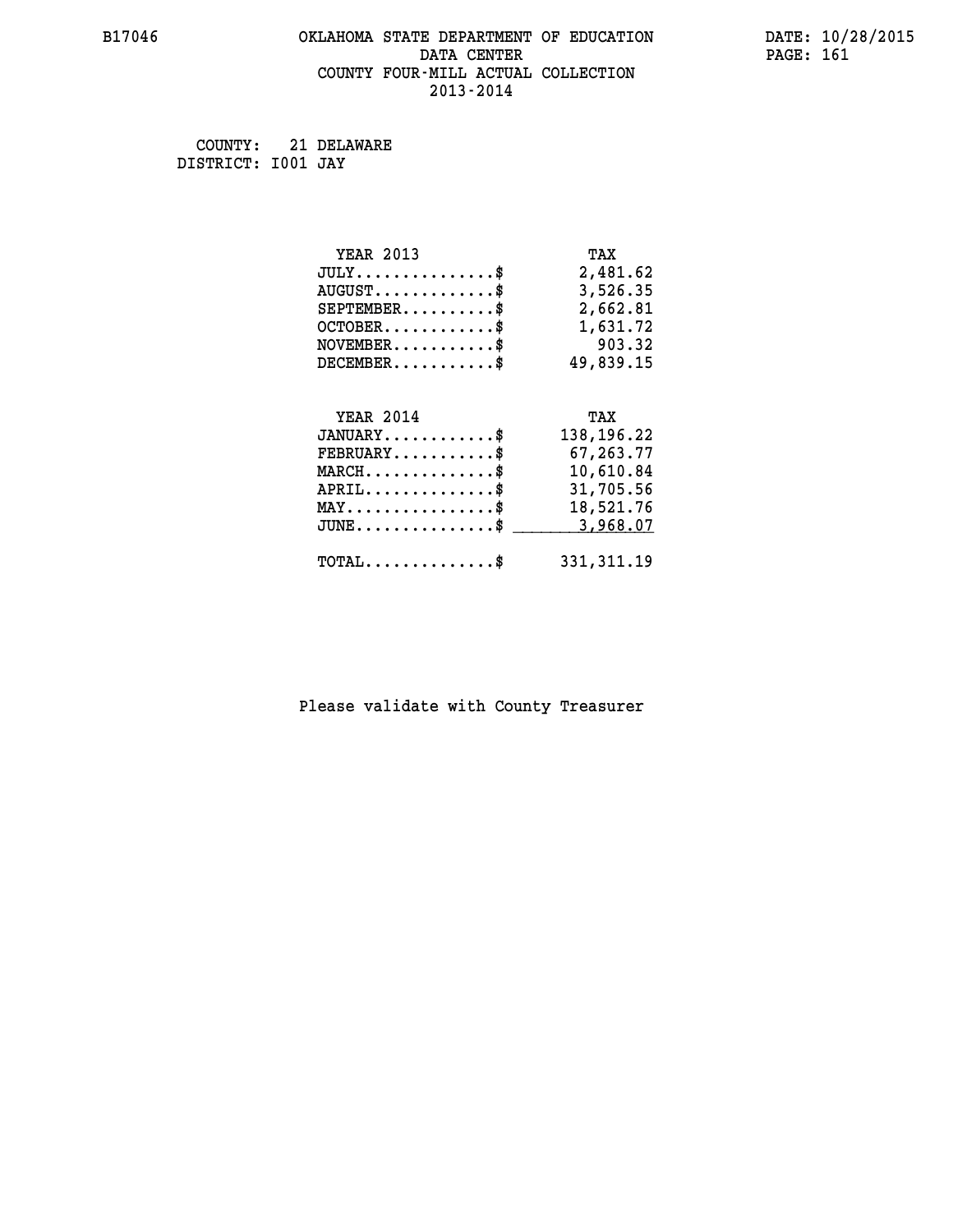## **B17046 OKLAHOMA STATE DEPARTMENT OF EDUCATION DATE: 10/28/2015 DATA CENTER PAGE: 162 COUNTY FOUR-MILL ACTUAL COLLECTION 2013-2014**

 **COUNTY: 21 DELAWARE DISTRICT: I002 GROVE**

| <b>YEAR 2013</b>                               | TAX        |
|------------------------------------------------|------------|
| $JULY$ \$                                      | 3,499.41   |
| $AUGUST$ \$                                    | 4,972.60   |
| $SEPTEMBER$ \$                                 | 3,754.90   |
| $OCTOBER$ \$                                   | 2,300.93   |
| $\texttt{NOVEMBER} \dots \dots \dots \$        | 1,345.53   |
| $DECEMBER$ \$                                  | 74,237.31  |
|                                                |            |
| <b>YEAR 2014</b>                               | TAX        |
| $JANUARY$ \$                                   | 202,583.09 |
| $FEBRUARY$ \$                                  | 100,107.50 |
| $MARCH$ \$                                     | 15,805.27  |
| $APRIL \ldots \ldots \ldots \ldots \$          | 45,907.01  |
| $\texttt{MAX} \dots \dots \dots \dots \dots \$ | 25,854.63  |
| $JUNE$ \$                                      | 5,910.59   |
| $\texttt{TOTAL} \dots \dots \dots \dots \$     | 486,278.77 |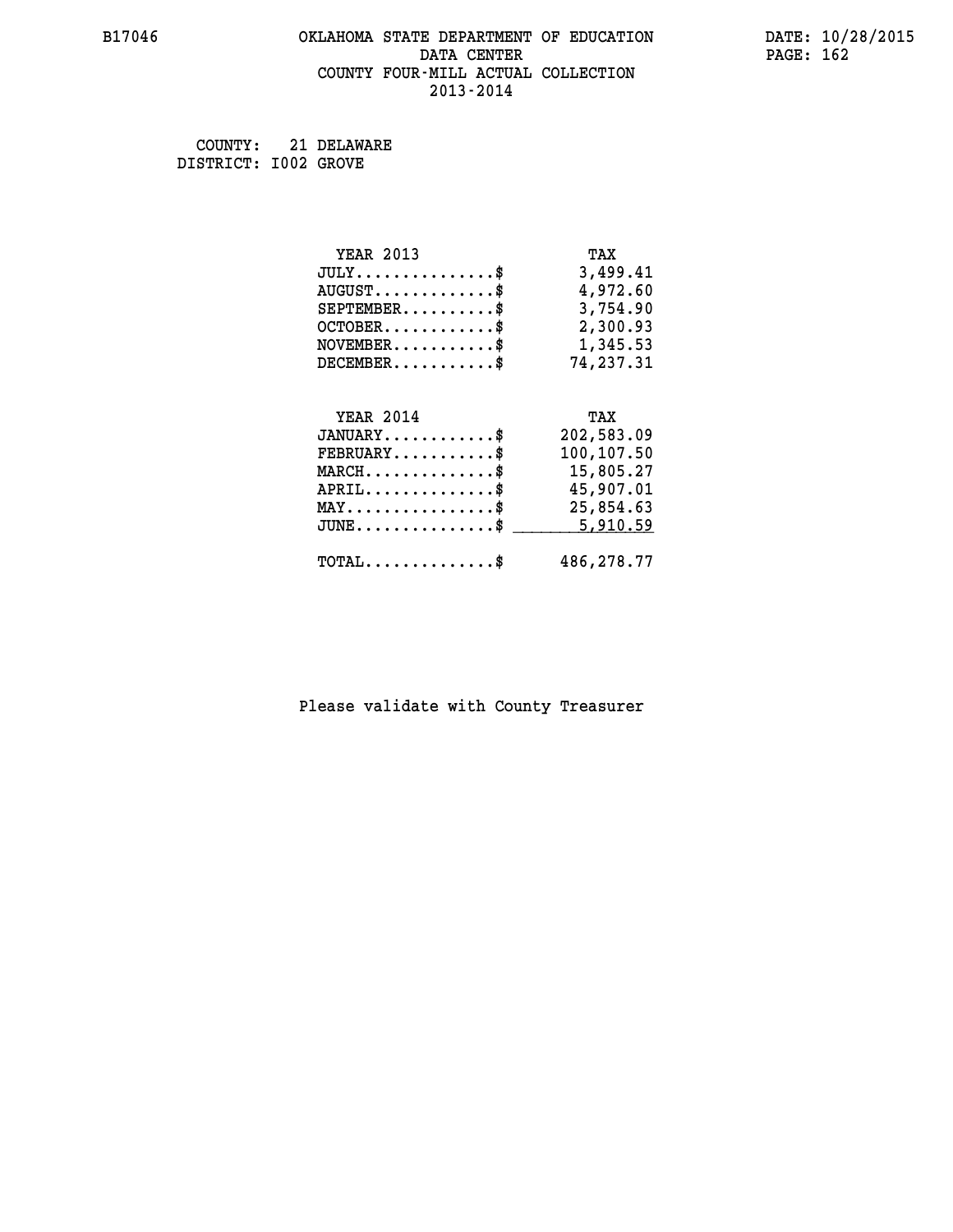#### **B17046 OKLAHOMA STATE DEPARTMENT OF EDUCATION DATE: 10/28/2015 DATA CENTER** PAGE: 163  **COUNTY FOUR-MILL ACTUAL COLLECTION 2013-2014**

 **COUNTY: 21 DELAWARE DISTRICT: I003 KANSAS**

| <b>YEAR 2013</b>                               | TAX        |
|------------------------------------------------|------------|
| $JULY$ \$                                      | 1,345.79   |
| $AUGUST$ \$                                    | 1,912.34   |
| $SEPTEMBER$ \$                                 | 1,444.04   |
| $OCTOBER$ \$                                   | 884.88     |
| $NOVEMBER$ \$                                  | 473.86     |
| $DECEMBER$ \$                                  | 26, 144.08 |
| <b>YEAR 2014</b>                               | TAX        |
| $JANUARY$ \$                                   | 72,493.50  |
| $FEBRUARY$ \$                                  | 35,284.51  |
| $MARCH$ \$                                     | 5,566.13   |
| $APRIL$ \$                                     | 16,631.77  |
| $\texttt{MAX} \dots \dots \dots \dots \dots \$ | 9,715.94   |
| $JUNE$ \$                                      | 2,081.53   |
| $\texttt{TOTAL} \dots \dots \dots \dots \$     | 173,978.37 |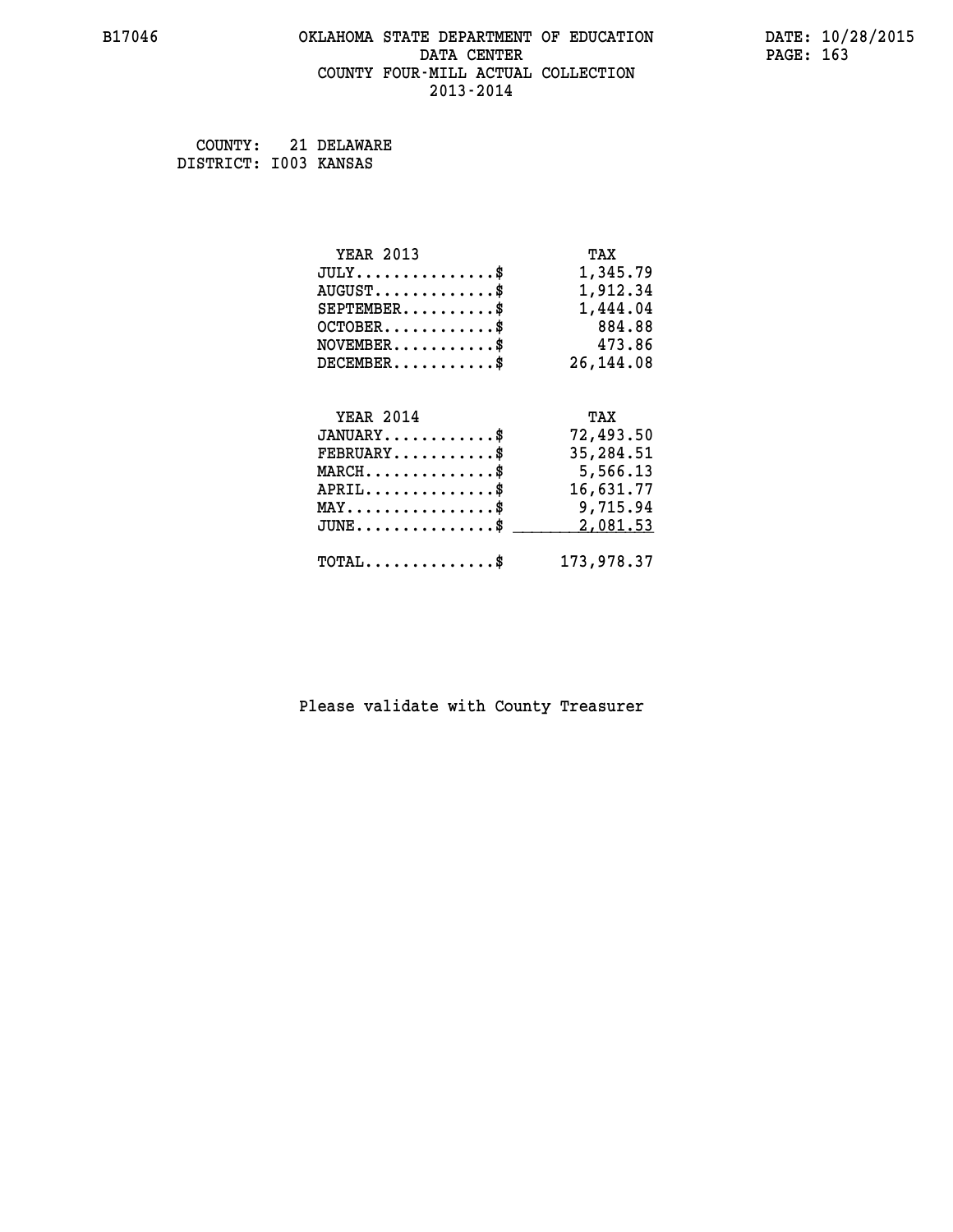#### **B17046 OKLAHOMA STATE DEPARTMENT OF EDUCATION DATE: 10/28/2015 DATA CENTER** PAGE: 164  **COUNTY FOUR-MILL ACTUAL COLLECTION 2013-2014**

 **COUNTY: 21 DELAWARE DISTRICT: I004 COLCORD**

| <b>YEAR 2013</b>                               | TAX        |
|------------------------------------------------|------------|
| $JULY$ \$                                      | 855.90     |
| $AUGUST$ \$                                    | 1,216.22   |
| $SEPTEMBER$                                    | 918.39     |
| $OCTOBER$ \$                                   | 562.77     |
| $NOVEMBER$ \$                                  | 335.88     |
| $DECEMBER$ \$                                  | 18,531.49  |
|                                                |            |
| <b>YEAR 2014</b>                               | TAX        |
| $JANUARY$                                      | 51,384.96  |
| $FEBRUARY$ \$                                  | 25,010.43  |
| $MARCH$ \$                                     | 3,945.39   |
| $APRIL$ \$                                     | 11,788.96  |
| $\texttt{MAX} \dots \dots \dots \dots \dots \$ | 6,886.87   |
| $JUNE$ \$                                      | 1,475.43   |
| $\texttt{TOTAL} \dots \dots \dots \dots \$     | 122,912.69 |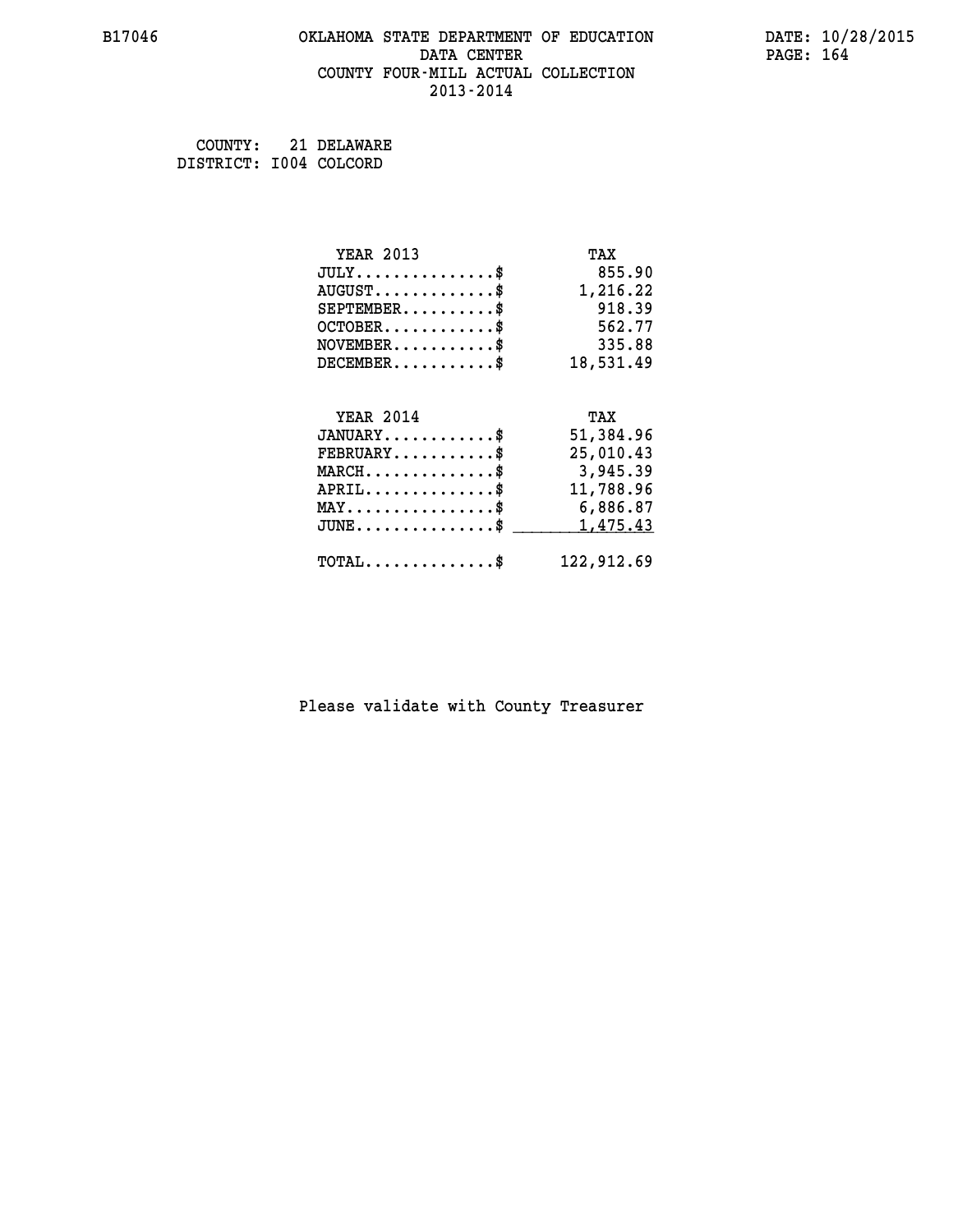#### **B17046 OKLAHOMA STATE DEPARTMENT OF EDUCATION DATE: 10/28/2015 DATA CENTER** PAGE: 165  **COUNTY FOUR-MILL ACTUAL COLLECTION 2013-2014**

 **COUNTY: 21 DELAWARE DISTRICT: I005 OAKS-MISSION**

| <b>YEAR 2013</b>                                 | TAX       |
|--------------------------------------------------|-----------|
| $JULY$ \$                                        | 359.75    |
| $AUGUST$ \$                                      | 511.20    |
| $SEPTEMBER$ \$                                   | 386.02    |
| $OCTOBER$ \$                                     | 236.54    |
| $\texttt{NOVEMBER} \dots \dots \dots \$          | 129.29    |
| $DECEMBER$ \$                                    | 7,133.14  |
|                                                  |           |
| <b>YEAR 2014</b>                                 | TAX       |
| $JANUARY$ \$                                     | 19,779.10 |
| $FEBRUARY$ \$                                    | 9,627.01  |
| $\texttt{MARCH}\ldots\ldots\ldots\ldots\text{*}$ | 1,518.66  |
| $APRIL \ldots \ldots \ldots \ldots \$            | 4,537.81  |
| $\texttt{MAX} \dots \dots \dots \dots \dots \$   | 2,650.89  |
| $\texttt{JUNE} \dots \dots \dots \dots \dots \$$ | 567.92    |
| $\texttt{TOTAL} \dots \dots \dots \dots \$       | 47,437.33 |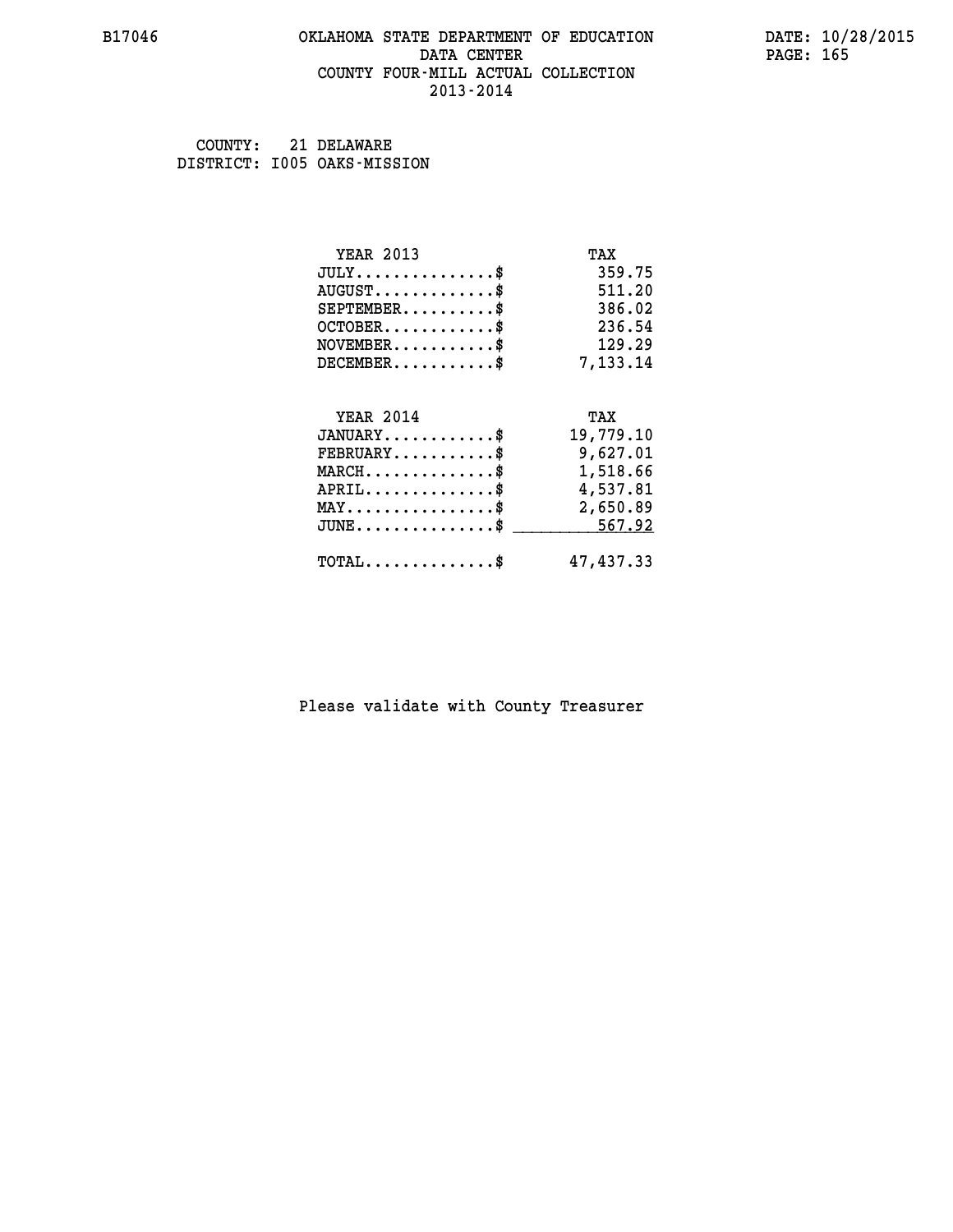#### **B17046 OKLAHOMA STATE DEPARTMENT OF EDUCATION DATE: 10/28/2015 DATA CENTER** PAGE: 166  **COUNTY FOUR-MILL ACTUAL COLLECTION 2013-2014**

 **COUNTY: 21 DELAWARE**

 **\*\*\*\*\*\* TOTALS \*\*\*\*\*\***

| <b>YEAR 2013</b>       | TAX        |
|------------------------|------------|
| $JULY$                 | 9,428.17   |
| $AUGUST$ $\frac{1}{2}$ | 13,397.27  |
| $SEPTEMBER$            | 10,116.52  |
| $OCTOBER$ \$           | 6,199.21   |
| $NOVEMBER$ \$          | 3,528.18   |
| $DECEMBER$ \$          | 194,660.57 |

# **YEAR 2014**

| <b>YEAR 2014</b>                           | TAX          |
|--------------------------------------------|--------------|
| $JANUARY$ \$                               | 536,498.15   |
| $FEBRUARY$ \$                              | 262,632.83   |
| $MARCH$ \$                                 | 41,443.62    |
| $APRIL$ \$                                 | 122,515.24   |
| $MAX \dots \dots \dots \dots \dots \$      | 70,607.61    |
| $JUNE$ \$                                  | 15,498.39    |
|                                            |              |
| $\texttt{TOTAL} \dots \dots \dots \dots \$ | 1,286,525.76 |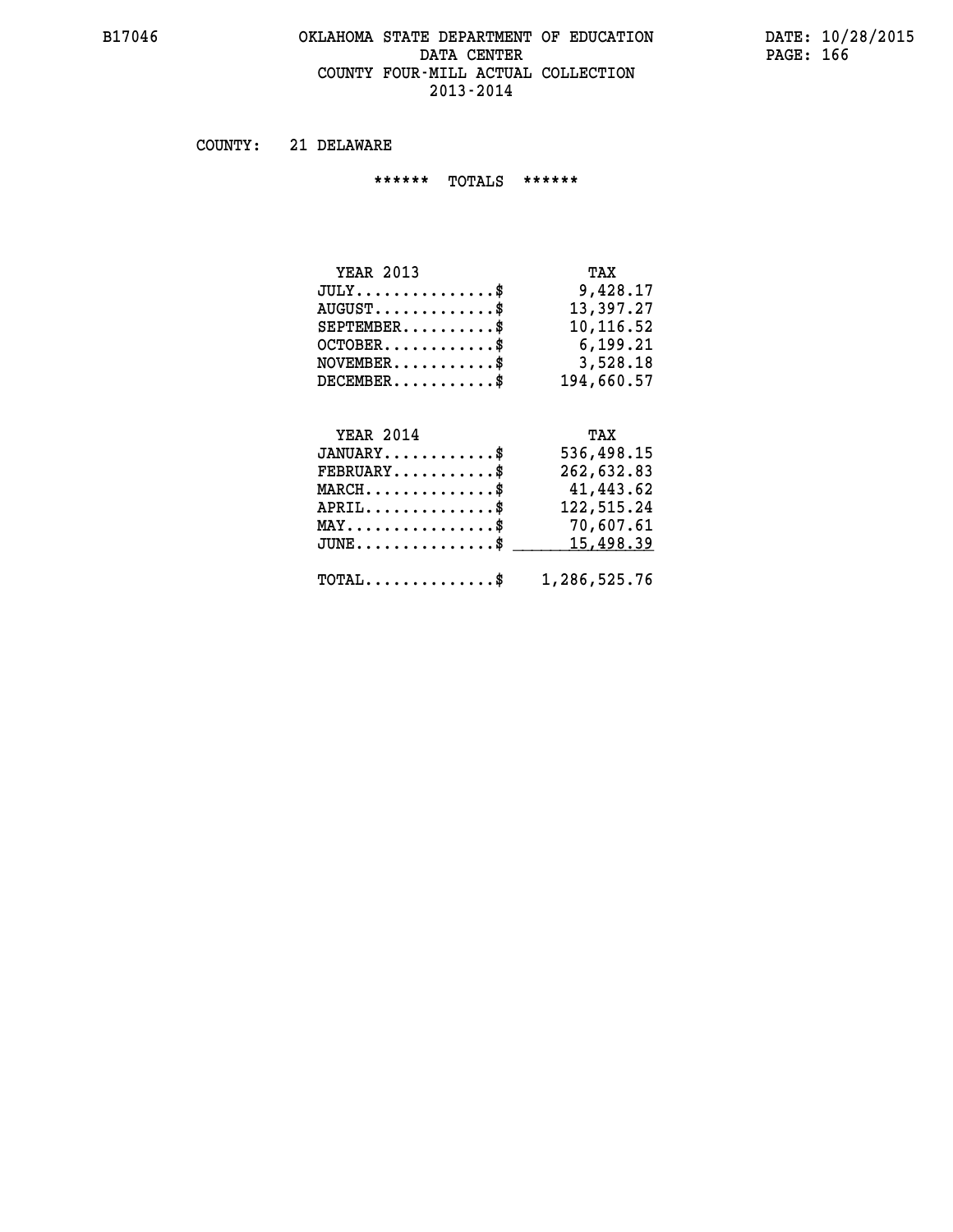#### **B17046 OKLAHOMA STATE DEPARTMENT OF EDUCATION DATE: 10/28/2015 DATA CENTER** PAGE: 167  **COUNTY FOUR-MILL ACTUAL COLLECTION 2013-2014**

 **COUNTY: 22 DEWEY DISTRICT: I005 VICI**

| <b>YEAR 2013</b>                               | TAX        |
|------------------------------------------------|------------|
| $JULY$ \$                                      | 10,616.02  |
| $AUGUST$ \$                                    | 421.43     |
| $SEPTEMBER$ \$                                 | 279.67     |
| $OCTOBER$                                      | 76.60      |
| $\texttt{NOVEMBER} \dots \dots \dots \$        | 30.77      |
| $DECEMBER$ \$                                  | 1,324.05   |
|                                                |            |
| <b>YEAR 2014</b>                               | TAX        |
| $JANUARY$ \$                                   | 51,305.18  |
| $FEBRUARY$                                     | 44,671.53  |
| $MARCH$ \$                                     | 8,531.14   |
| $APRIL$ \$                                     | 43,043.83  |
| $\texttt{MAX} \dots \dots \dots \dots \dots \$ | 3,740.43   |
| $JUNE$ \$                                      | 33,959.64  |
| $\texttt{TOTAL} \dots \dots \dots \dots \$     | 198,000.29 |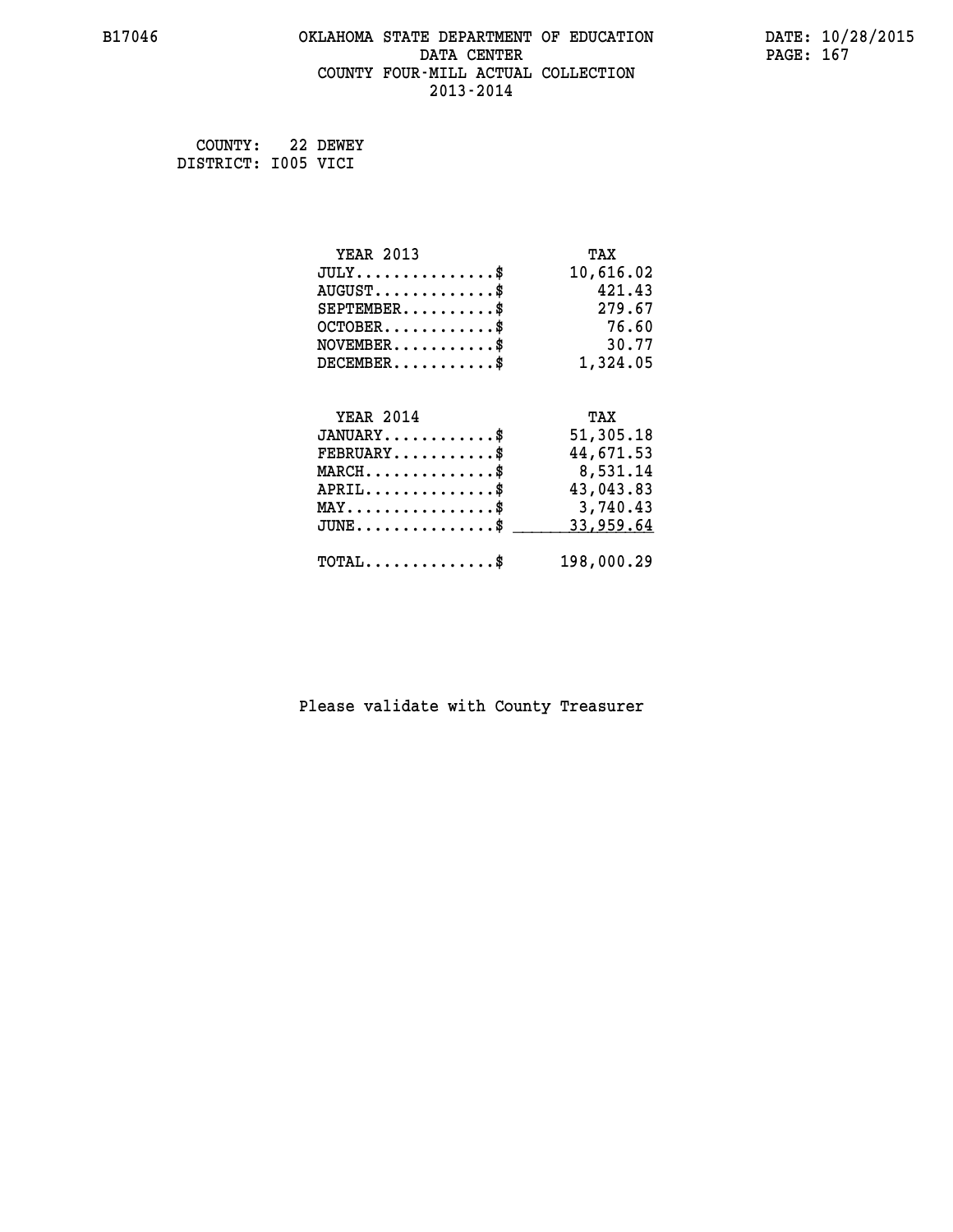#### **B17046 OKLAHOMA STATE DEPARTMENT OF EDUCATION DATE: 10/28/2015 DATA CENTER** PAGE: 168  **COUNTY FOUR-MILL ACTUAL COLLECTION 2013-2014**

 **COUNTY: 22 DEWEY DISTRICT: I008 SEILING**

| <b>YEAR 2013</b>                             | TAX        |
|----------------------------------------------|------------|
| $JULY$ \$                                    | 14,160.63  |
| $AUGUST$ \$                                  | 529.99     |
| $SEPTEMBER$ \$                               | 369.63     |
| $OCTOBER$ \$                                 | 95.74      |
| $NOVEMBER.$ \$                               | 38.76      |
| $DECEMBER$ \$                                | 1,613.44   |
|                                              |            |
| <b>YEAR 2014</b>                             | TAX        |
| $JANUARY$ \$                                 | 62,500.53  |
| $FEBRUARY$                                   | 54,419.29  |
| $MARCH$ \$                                   | 10,392.61  |
| $APRIL$ \$                                   | 52,437.27  |
| $MAX \dots \dots \dots \dots \dots$          | 4,556.59   |
| $JUNE \ldots \ldots \ldots \ldots \ldots$ \$ | 41,368.75  |
| $\texttt{TOTAL} \dots \dots \dots \dots \$   | 242,483.23 |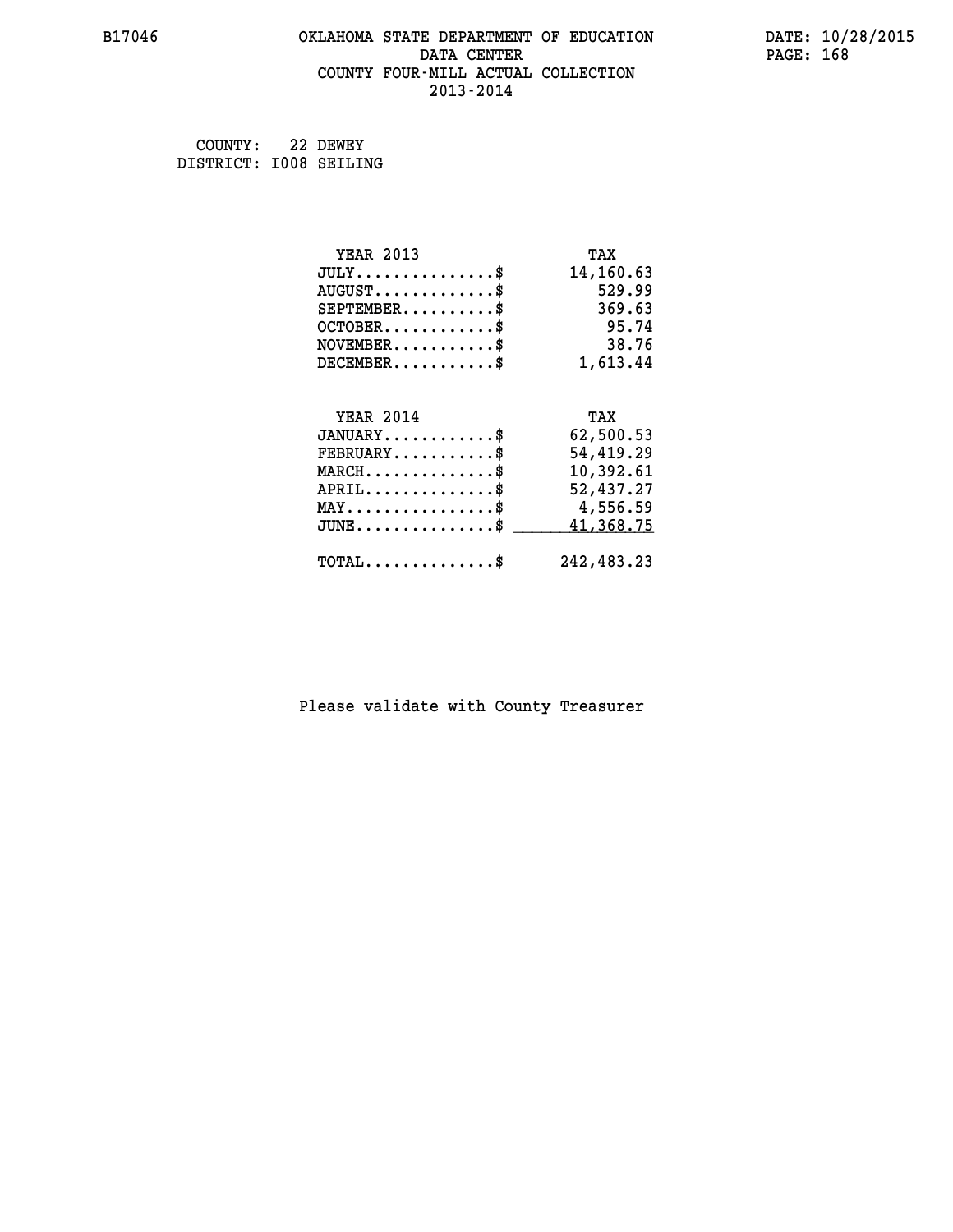#### **B17046 OKLAHOMA STATE DEPARTMENT OF EDUCATION DATE: 10/28/2015 DATA CENTER** PAGE: 169  **COUNTY FOUR-MILL ACTUAL COLLECTION 2013-2014**

 **COUNTY: 22 DEWEY DISTRICT: I010 TALOGA**

| <b>YEAR 2013</b>                           | TAX       |
|--------------------------------------------|-----------|
| $JULY$ \$                                  | 3,158.62  |
| $AUGUST$ \$                                | 101.55    |
| $SEPTEMBER$ \$                             | 80.68     |
| $OCTOBER$ \$                               | 18.01     |
| $NOVEMBER$ \$                              | 7.44      |
| $DECEMBER$ \$                              | 280.54    |
|                                            |           |
| <b>YEAR 2014</b>                           | TAX       |
| $JANUARY$ \$                               | 10,857.09 |
| $FEBRUARY$                                 | 9,453.26  |
| $MARCH$ \$                                 | 1,805.27  |
| $APRIL$ \$                                 | 9,109.47  |
| $MAX \dots \dots \dots \dots \dots$        | 791.51    |
| $JUNE$ \$                                  | 7,178.47  |
| $\texttt{TOTAL} \dots \dots \dots \dots \$ | 42,841.91 |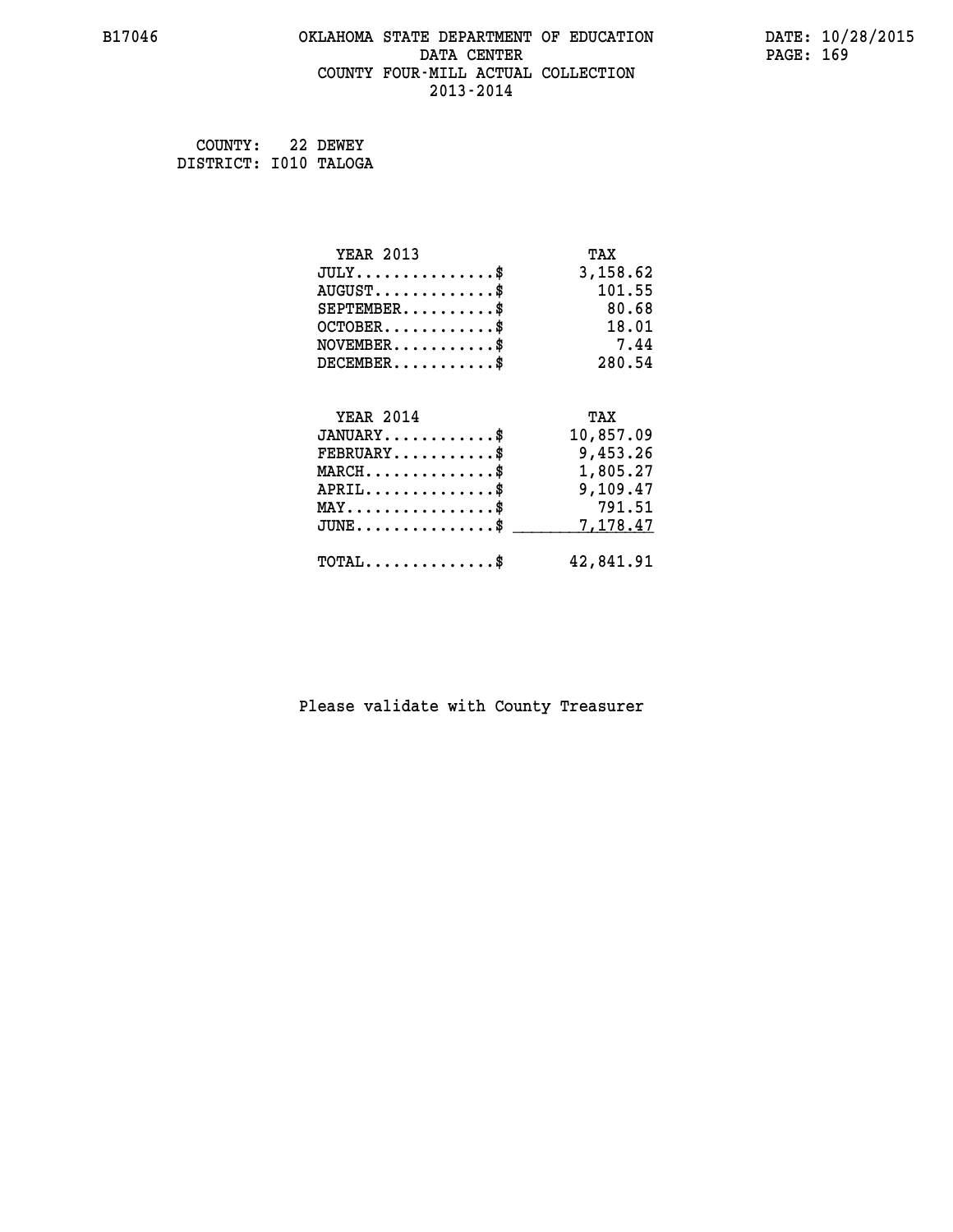#### **B17046 OKLAHOMA STATE DEPARTMENT OF EDUCATION DATE: 10/28/2015 DATA CENTER** PAGE: 170  **COUNTY FOUR-MILL ACTUAL COLLECTION 2013-2014**

 **COUNTY: 22 DEWEY**

 **\*\*\*\*\*\* TOTALS \*\*\*\*\*\***

| <b>YEAR 2013</b>                       | TAX       |
|----------------------------------------|-----------|
| $JULY \ldots \ldots \ldots \mathbb{S}$ | 27,935.27 |
| $AUGUST$ \$                            | 1,052.97  |
| $SEPTEMBER$                            | 729.98    |
| $OCTOBER$ \$                           | 190.35    |
| $NOVEMBER$ \$                          | 76.97     |
| $DECEMBER$ \$                          | 3,218,03  |

# **YEAR 2014**

| <b>YEAR 2014</b>                           | TAX          |
|--------------------------------------------|--------------|
| $JANUARY$ \$                               | 124,662.80   |
| $FEBRUARY$ \$                              | 108,544.08   |
| $MARCH$ \$                                 | 20,729.02    |
| $APRIL$                                    | 104,590.57   |
| $MAX \dots \dots \dots \dots \$            | 9,088.53     |
| $JUNE$ \$                                  | 82,506.86    |
| $\texttt{TOTAL} \dots \dots \dots \dots \$ | 483, 325. 43 |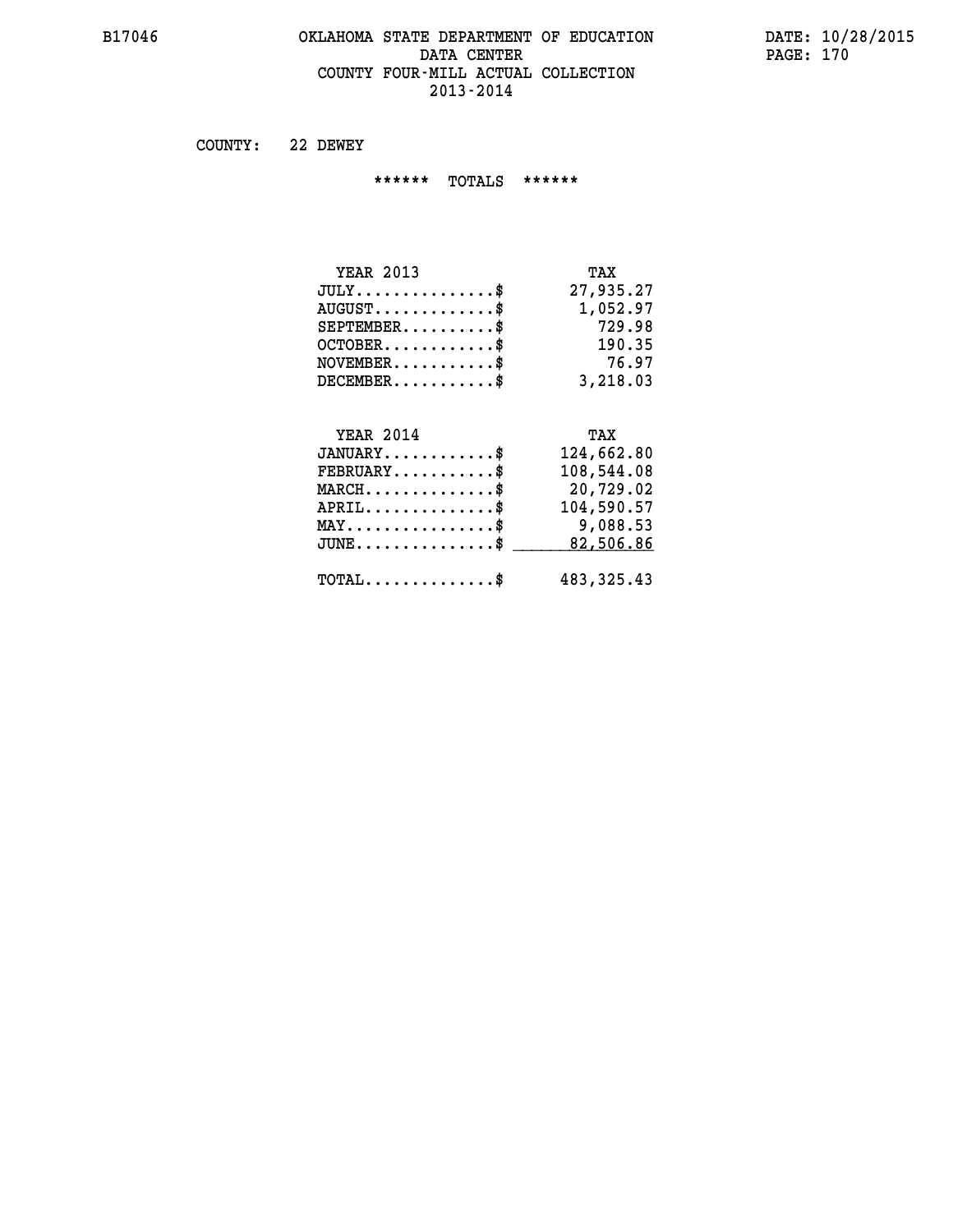#### **B17046 OKLAHOMA STATE DEPARTMENT OF EDUCATION DATE: 10/28/2015 DATA CENTER** PAGE: 171  **COUNTY FOUR-MILL ACTUAL COLLECTION 2013-2014**

 **COUNTY: 23 ELLIS DISTRICT: I002 FARGO**

| <b>YEAR 2013</b>                                   | TAX        |
|----------------------------------------------------|------------|
| $JULY$ \$                                          | 11,752.33  |
| $AUGUST$ \$                                        | 78.84      |
| $SEPTEMBER$ \$                                     | 283.22     |
| $OCTOBER$ \$                                       | 42.65      |
| $\texttt{NOVEMBER} \dots \dots \dots \$            | 224.03     |
| $DECEMBER$ \$                                      | 16,412.48  |
|                                                    |            |
| <b>YEAR 2014</b>                                   | TAX        |
| $JANUARY$ \$                                       | 37,044.38  |
| $FEBRUARY$ \$                                      | 12,943.82  |
| $\texttt{MARCH}\ldots\ldots\ldots\ldots\text{*}$   | 7,293.90   |
| $APRIL \ldots \ldots \ldots \ldots \$              | 10,986.37  |
| $\texttt{MAX} \dots \dots \dots \dots \dots \$     | 8,420.35   |
| $\texttt{JUNE} \dots \dots \dots \dots \texttt{S}$ | 313.56     |
| $\texttt{TOTAL} \dots \dots \dots \dots \$         | 105,795.93 |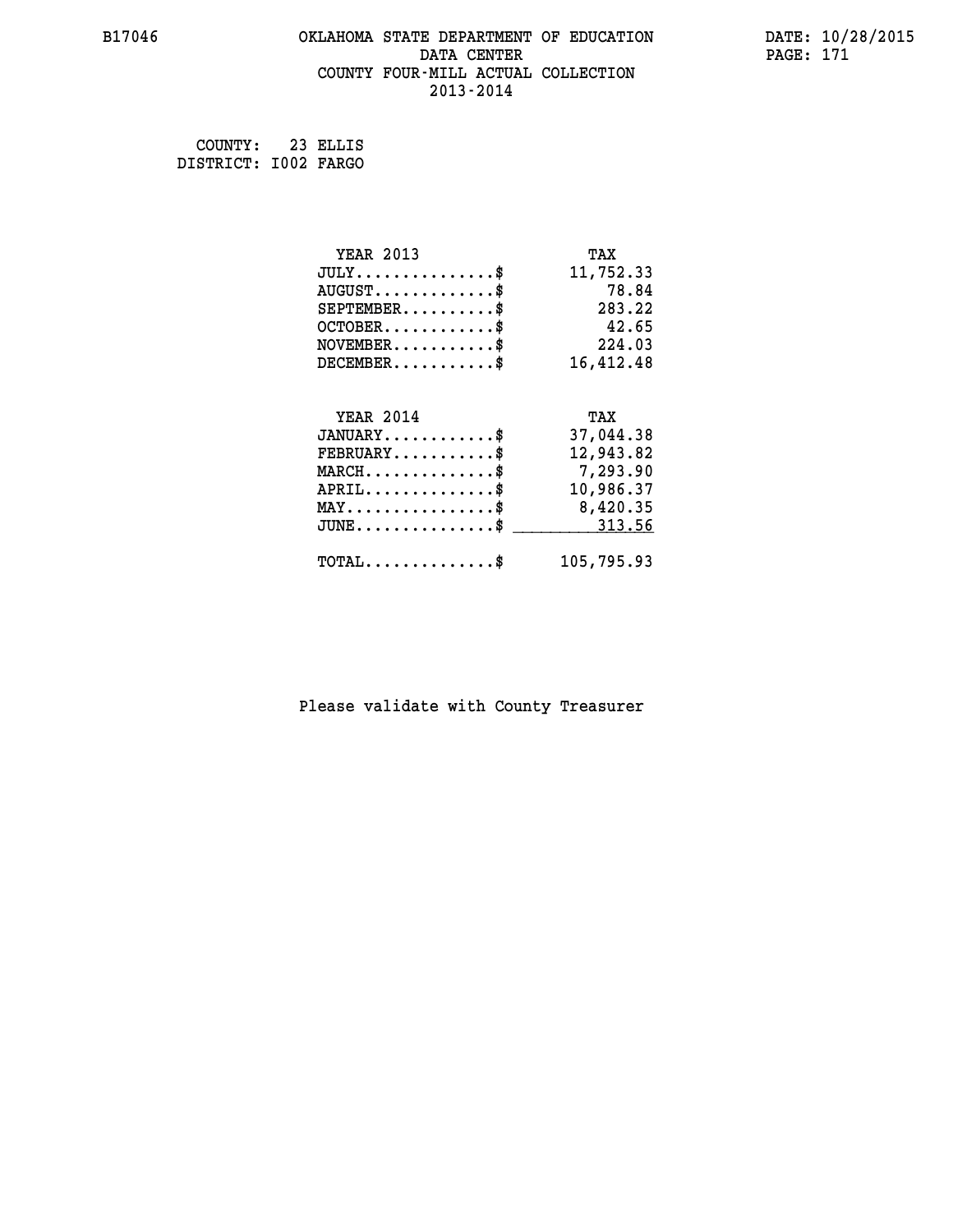#### **B17046 OKLAHOMA STATE DEPARTMENT OF EDUCATION DATE: 10/28/2015 DATA CENTER** PAGE: 172  **COUNTY FOUR-MILL ACTUAL COLLECTION 2013-2014**

 **COUNTY: 23 ELLIS DISTRICT: I003 ARNETT**

| <b>YEAR 2013</b>                                 | TAX        |
|--------------------------------------------------|------------|
| $JULY$ \$                                        | 10,342.96  |
| $AUGUST$ \$                                      | 100.62     |
| $SEPTEMBER$ \$                                   | 260.79     |
| $OCTOBER$ \$                                     | 41.12      |
| $\texttt{NOVEMBER} \dots \dots \dots \$          | 214.57     |
| $DECEMBER$ \$                                    | 15,984.16  |
|                                                  |            |
| <b>YEAR 2014</b>                                 | TAX        |
| $JANUARY$ \$                                     | 36,078.85  |
| $FEBRUARY$                                       | 12,606.14  |
| $MARCH$ \$                                       | 7,099.25   |
| $APRIL$ \$                                       | 10,700.37  |
| $\texttt{MAX} \dots \dots \dots \dots \dots \$   | 8,199.70   |
| $\texttt{JUNE} \dots \dots \dots \dots \dots \$$ | 305.72     |
| $\texttt{TOTAL} \dots \dots \dots \dots \$       | 101,934.25 |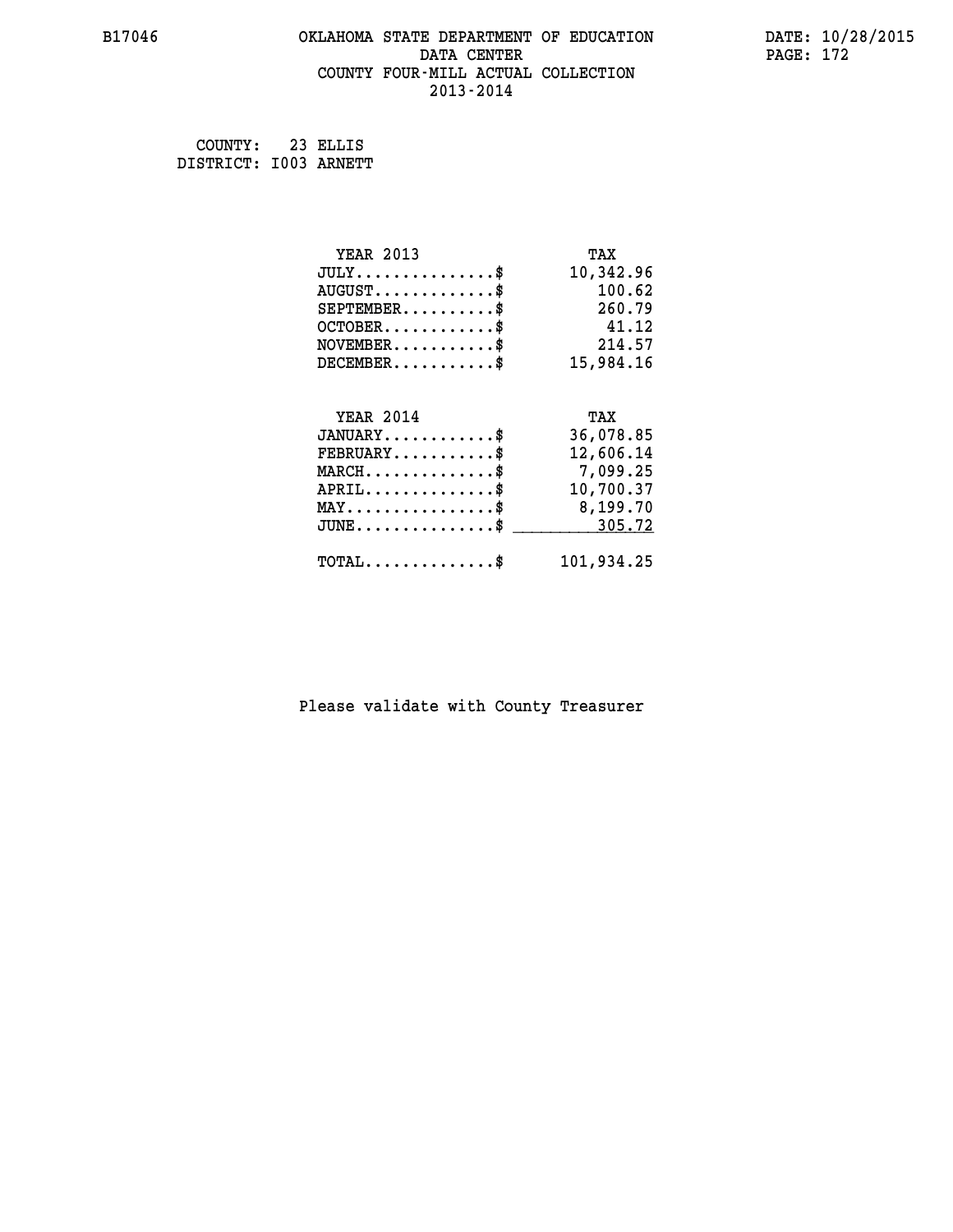#### **B17046 OKLAHOMA STATE DEPARTMENT OF EDUCATION DATE: 10/28/2015 DATA CENTER** PAGE: 173  **COUNTY FOUR-MILL ACTUAL COLLECTION 2013-2014**

 **COUNTY: 23 ELLIS DISTRICT: I039 GAGE**

| <b>YEAR 2013</b>                                   | TAX       |
|----------------------------------------------------|-----------|
| $JULY$ \$                                          | 9,445.46  |
| $AUGUST$ \$                                        | 91.25     |
| $SEPTEMBER$ \$                                     | 131.22    |
| $OCTOBER$ \$                                       | 19.51     |
| $\texttt{NOVEMBER} \dots \dots \dots \$            | 101.22    |
| $DECEMBER$ \$                                      | 7,296.41  |
|                                                    |           |
| <b>YEAR 2014</b>                                   | TAX       |
| $JANUARY$ \$                                       | 16,468.73 |
| $FEBRUARY$ \$                                      | 5,754.37  |
| $\texttt{MARCH}\ldots\ldots\ldots\ldots\text{*}$   | 3,244.29  |
| $APRIL \ldots \ldots \ldots \ldots \$              | 4,883.89  |
| $\texttt{MAX} \dots \dots \dots \dots \dots \$     | 3,743.50  |
| $\texttt{JUNE} \dots \dots \dots \dots \texttt{S}$ | 138.29    |
| $\texttt{TOTAL} \dots \dots \dots \dots \$         | 51,318.14 |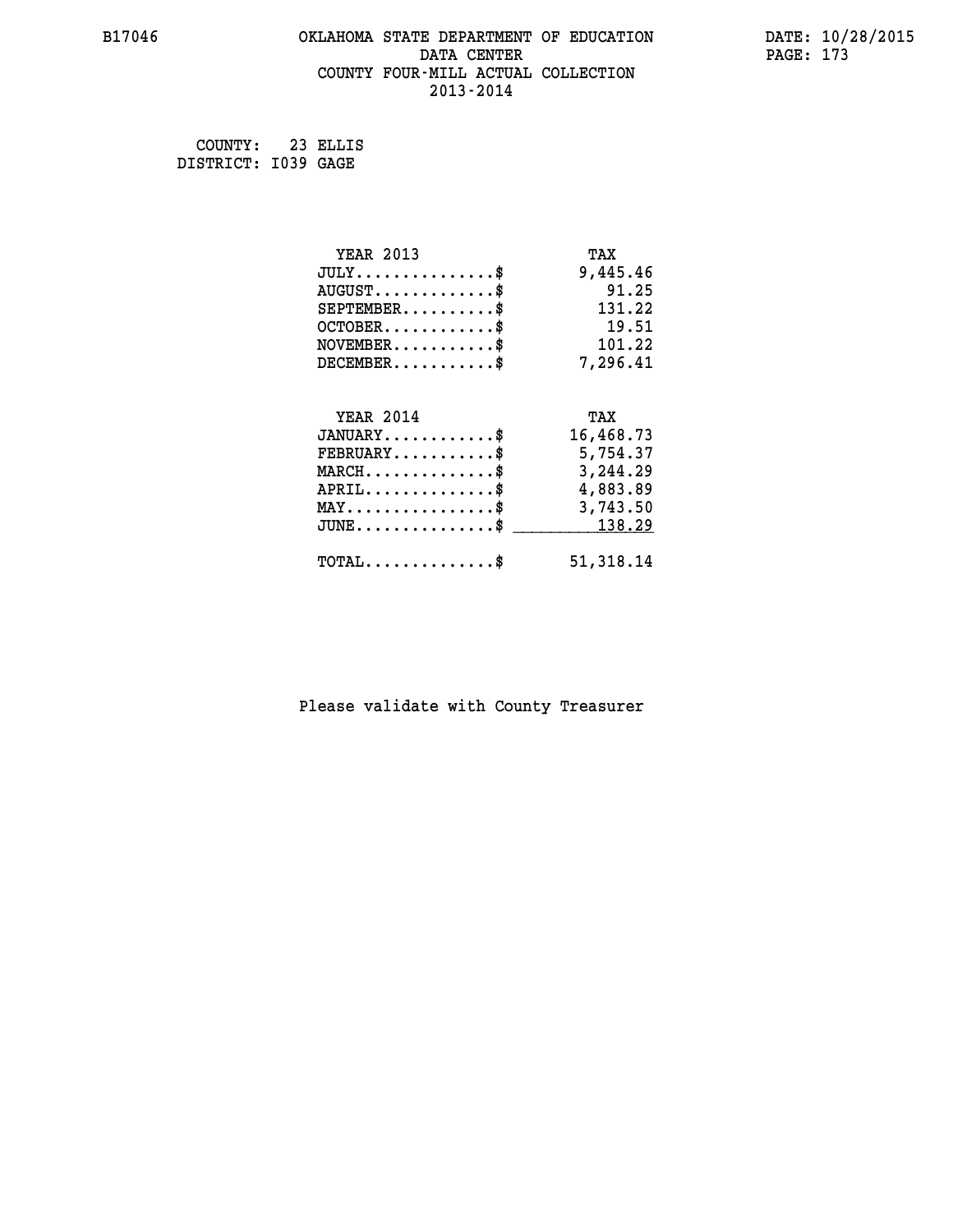## **B17046 OKLAHOMA STATE DEPARTMENT OF EDUCATION DATE: 10/28/2015 DATA CENTER PAGE: 174 COUNTY FOUR-MILL ACTUAL COLLECTION 2013-2014**

 **COUNTY: 23 ELLIS DISTRICT: I042 SHATTUCK**

| <b>YEAR 2013</b>                                 | TAX         |
|--------------------------------------------------|-------------|
| $JULY$ \$                                        | 14,312.51   |
| $AUGUST$ \$                                      | 192.88      |
| $SEPTEMBER$ \$                                   | 467.96      |
| $OCTOBER$ \$                                     | 72.79       |
| $NOVEMBER.$ \$                                   | 380.18      |
| $DECEMBER$ \$                                    | 28, 184. 75 |
|                                                  |             |
| <b>YEAR 2014</b>                                 | TAX         |
| $JANUARY$ \$                                     | 63,617.14   |
| $FEBRUARY$ \$                                    | 22,228.30   |
| $MARCH$ \$                                       | 12,520.37   |
| $APRIL \ldots \ldots \ldots \ldots$              | 18,867.53   |
| $\texttt{MAX} \dots \dots \dots \dots \dots \$   | 14,459.04   |
| $\texttt{JUNE} \dots \dots \dots \dots \dots \$$ | 538.83      |
| $\texttt{TOTAL} \dots \dots \dots \dots \$       | 175,842.28  |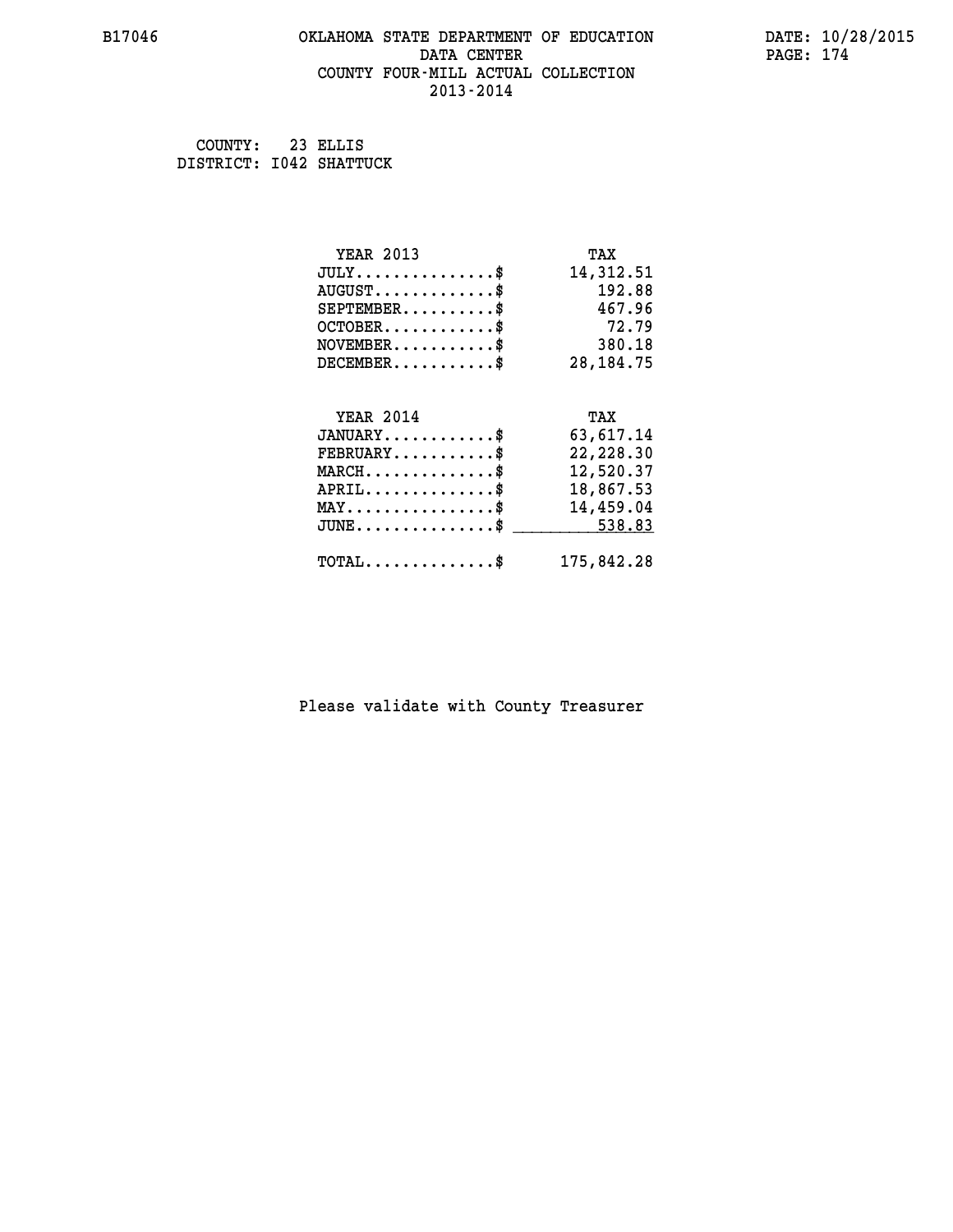## **B17046 OKLAHOMA STATE DEPARTMENT OF EDUCATION DATE: 10/28/2015** DATA CENTER PAGE: 175  **COUNTY FOUR-MILL ACTUAL COLLECTION 2013-2014**

 **COUNTY: 23 ELLIS**

 **\*\*\*\*\*\* TOTALS \*\*\*\*\*\***

| <b>YEAR 2013</b>                       | TAX       |
|----------------------------------------|-----------|
| $JULY \ldots \ldots \ldots \mathbb{S}$ | 45,853.26 |
| $AUGUST$ \$                            | 463.59    |
| $SEPTEMBER$                            | 1,143.19  |
| $OCTOBER$ \$                           | 176.07    |
| $NOVEMBER$ \$                          | 920.00    |
| $DECEMBER$ \$                          | 67,877.80 |

# **YEAR 2014 TAX**

| $JANUARY$                                     | 153,209.10 |
|-----------------------------------------------|------------|
| $\texttt{FEBRUARY} \dots \dots \dots \$       | 53,532.63  |
| $MARCH$ \$                                    | 30,157.81  |
| $APRIL$ \$                                    | 45,438.16  |
| $MAX \dots \dots \dots \dots \dots \$         | 34,822.59  |
| $JUNE \ldots \ldots \ldots \ldots \$ 1,296.40 |            |
| $\text{TOTAL} \dots \dots \dots \dots \dots$  | 434,890.60 |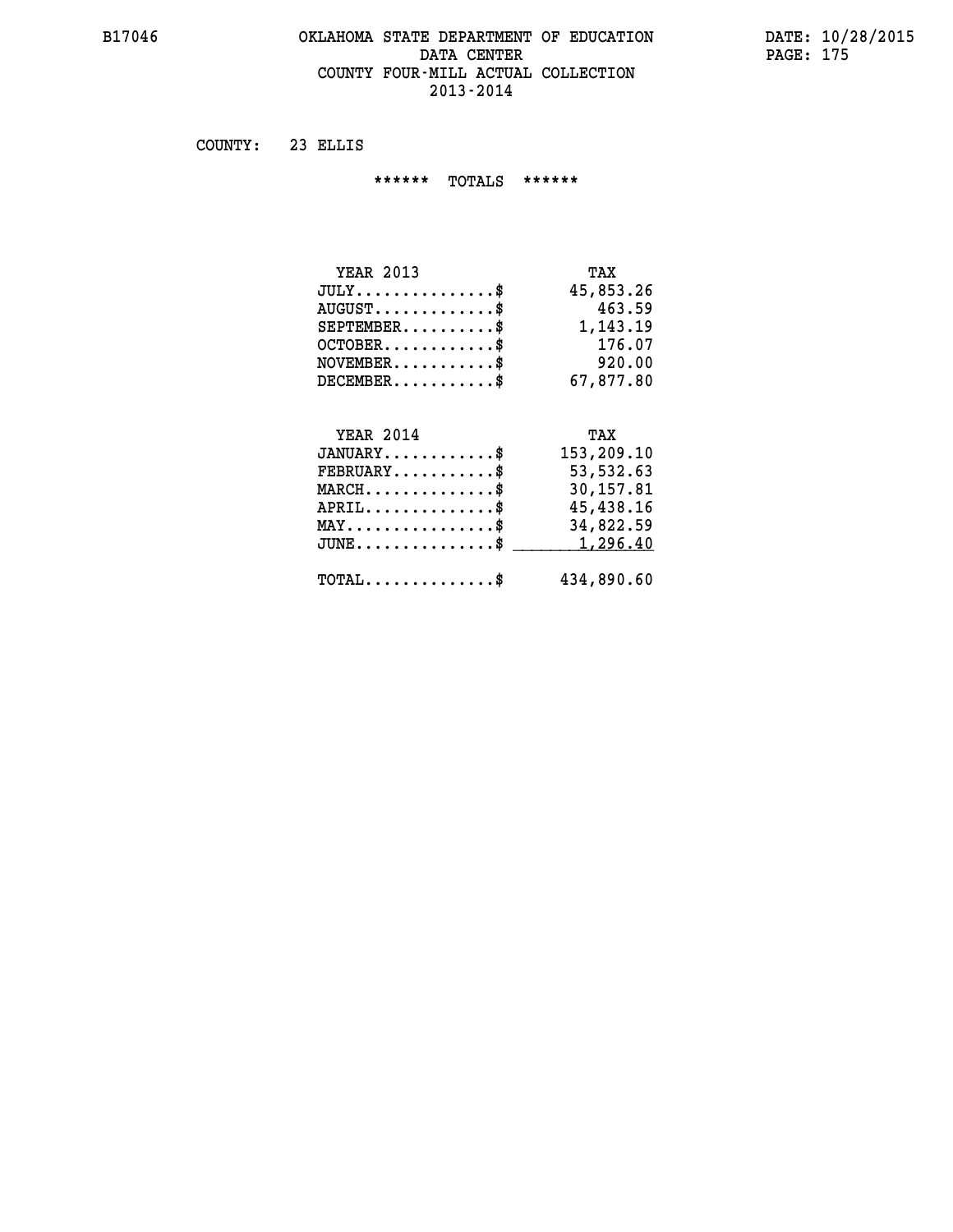#### **B17046 OKLAHOMA STATE DEPARTMENT OF EDUCATION DATE: 10/28/2015 DATA CENTER** PAGE: 176  **COUNTY FOUR-MILL ACTUAL COLLECTION 2013-2014**

 **COUNTY: 24 GARFIELD DISTRICT: I001 WAUKOMIS**

| <b>YEAR 2013</b>                                   | TAX       |
|----------------------------------------------------|-----------|
| $JULY$ \$                                          | 125.10    |
| $AUGUST$ \$                                        | 90.99     |
| $SEPTEMENT.$ \$                                    | 179.97    |
| $OCTOBER$ \$                                       | 142.37    |
| $NOVEMBER.$ \$                                     | 789.84    |
| $DECEMBER$ \$                                      | 100.61    |
|                                                    |           |
| <b>YEAR 2014</b>                                   | TAX       |
| $JANUARY$ \$                                       | 38,536.49 |
| $FEBRUARY$                                         | 8,766.09  |
| $MARCH$ \$                                         | 1,007.72  |
| $APRIL \ldots \ldots \ldots \ldots$                | 11,212.97 |
| $\texttt{MAX} \dots \dots \dots \dots \dots \$     | 3,117.23  |
| $\texttt{JUNE} \dots \dots \dots \dots \texttt{S}$ | 646.26    |
| $TOTAL$ \$                                         | 64,715.64 |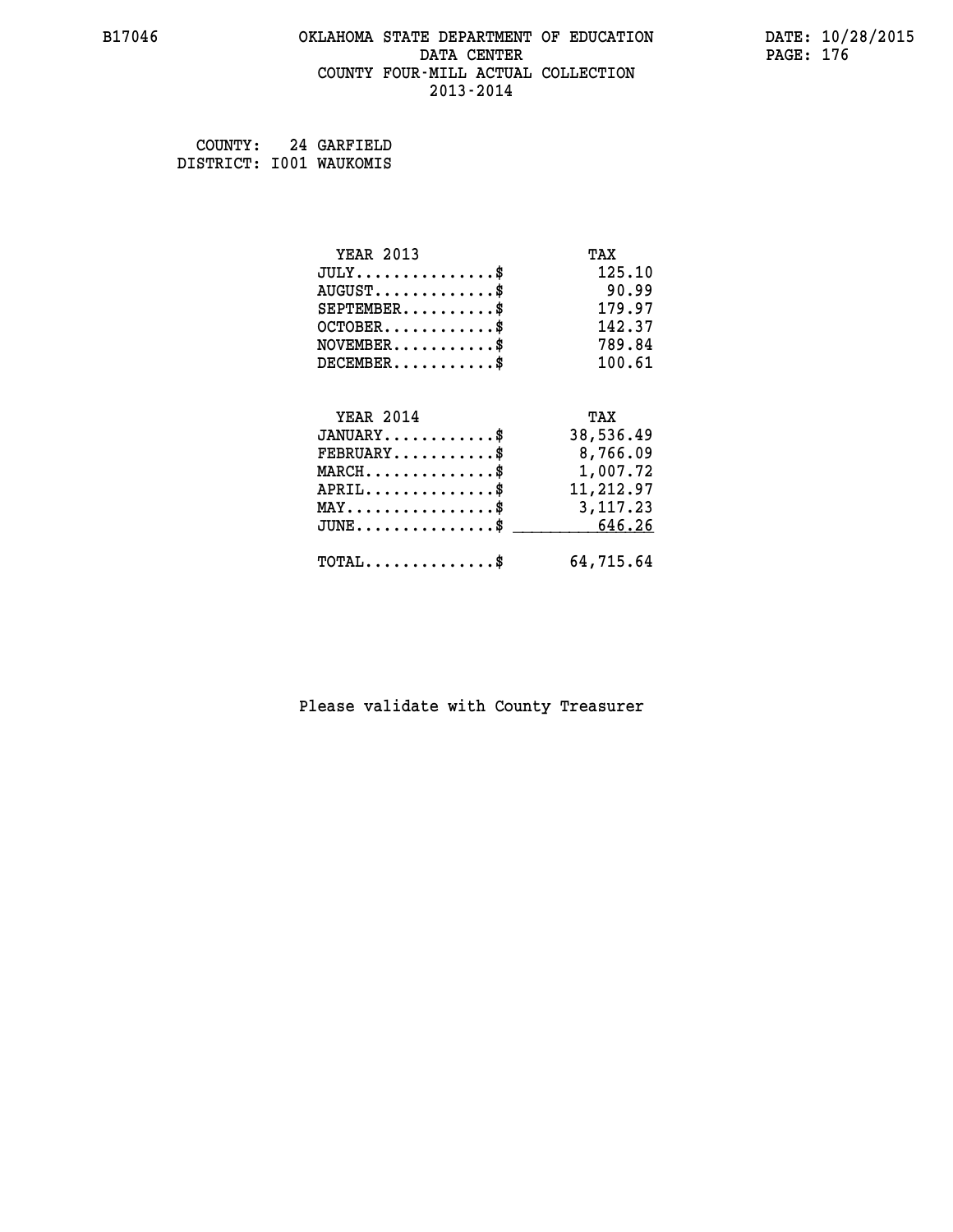#### **B17046 OKLAHOMA STATE DEPARTMENT OF EDUCATION DATE: 10/28/2015 DATA CENTER** PAGE: 177  **COUNTY FOUR-MILL ACTUAL COLLECTION 2013-2014**

 **COUNTY: 24 GARFIELD DISTRICT: I018 KREMLIN-HILLSDALE**

| <b>YEAR 2013</b>                                 | TAX       |
|--------------------------------------------------|-----------|
| $JULY$ \$                                        | 121.79    |
| $AUGUST$ \$                                      | 87.96     |
| $SEPTEMENT.$ \$                                  | 173.96    |
| $OCTOBER$ \$                                     | 137.61    |
| $NOVEMBER$ \$                                    | 763.42    |
| $DECEMBER$ \$                                    | 97.23     |
|                                                  |           |
| <b>YEAR 2014</b>                                 | TAX       |
| $JANUARY$                                        | 37,247.35 |
| $FEBRUARY$                                       | 8,472.85  |
| $MARCH$ \$                                       | 974.00    |
| $APRIL$ \$                                       | 10,837.85 |
| $\texttt{MAX} \dots \dots \dots \dots \dots \$   | 3,012.95  |
| $\texttt{JUNE} \dots \dots \dots \dots \dots \$$ | 624.63    |
| $\texttt{TOTAL} \dots \dots \dots \dots \$       | 62,551.60 |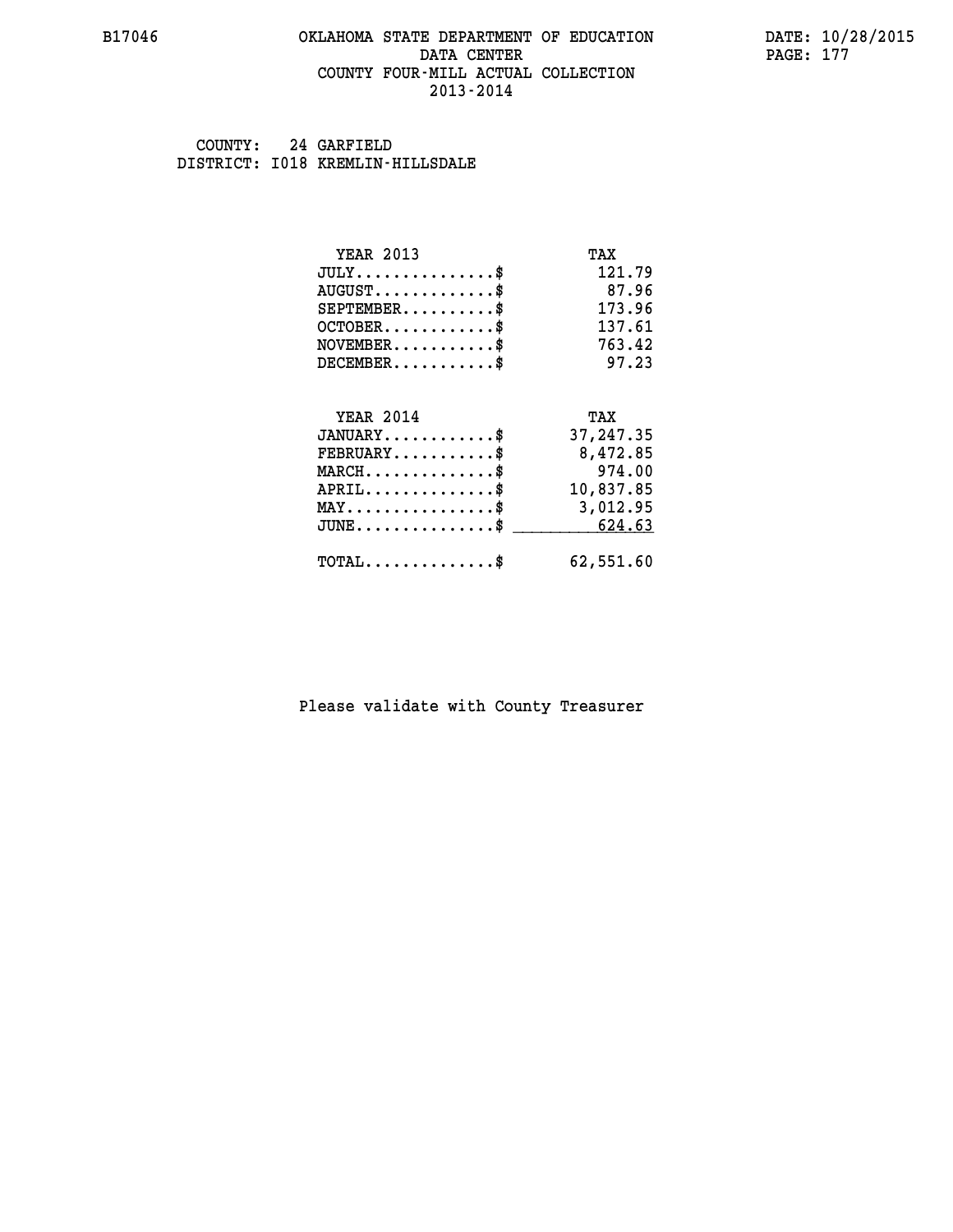#### **B17046 OKLAHOMA STATE DEPARTMENT OF EDUCATION DATE: 10/28/2015 DATA CENTER** PAGE: 178  **COUNTY FOUR-MILL ACTUAL COLLECTION 2013-2014**

| COUNTY:                 | 24 GARFIELD |
|-------------------------|-------------|
| DISTRICT: 1042 CHISHOLM |             |

| <b>YEAR 2013</b>                                 | TAX        |
|--------------------------------------------------|------------|
| $JULY$ \$                                        | 326.46     |
| $AUGUST$ \$                                      | 253.53     |
| $SEPTEMENT.$ \$                                  | 501.43     |
| $OCTOBER$ \$                                     | 396.67     |
| $\texttt{NOVEMBER} \dots \dots \dots \$$         | 2,200.61   |
| $DECEMBER$ \$                                    | 280.31     |
|                                                  |            |
| <b>YEAR 2014</b>                                 | TAX        |
| $JANUARY$ \$                                     | 107,368.35 |
| $FEBRUARY$ \$                                    | 24,423.59  |
| $MARCH$ \$                                       | 2,807.61   |
| $APRIL$ \$                                       | 31,240.96  |
| MAY\$ 8,685.05                                   |            |
| $\texttt{JUNE} \dots \dots \dots \dots \dots \$$ | 1,800.56   |
|                                                  |            |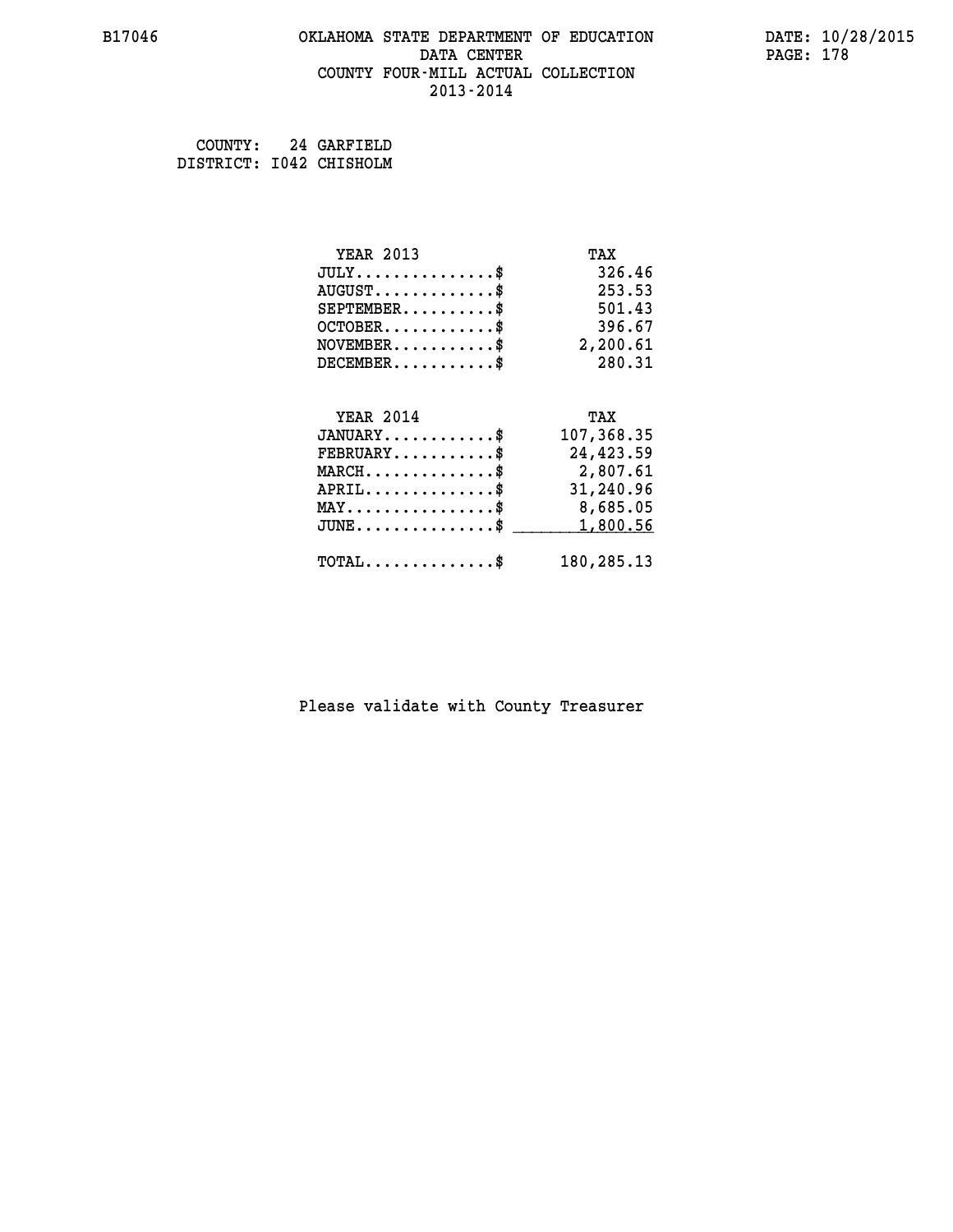#### **B17046 OKLAHOMA STATE DEPARTMENT OF EDUCATION DATE: 10/28/2015 DATA CENTER** PAGE: 179  **COUNTY FOUR-MILL ACTUAL COLLECTION 2013-2014**

 **COUNTY: 24 GARFIELD DISTRICT: I047 GARBER**

| <b>YEAR 2013</b>                                 | TAX       |
|--------------------------------------------------|-----------|
| $JULY$ \$                                        | 123.83    |
| $AUGUST$ \$                                      | 100.14    |
| $SEPTEMBER$ \$                                   | 198.08    |
| $OCTOBER$ \$                                     | 156.68    |
| $NOVEMBER$ \$                                    | 869.27    |
| $DECEMBER$ \$                                    | 110.72    |
|                                                  |           |
| <b>YEAR 2014</b>                                 | TAX       |
| $JANUARY$ \$                                     | 42,412.29 |
| $FEBRUARY$ \$                                    | 9,647.73  |
| $\texttt{MARCH}\ldots\ldots\ldots\ldots\text{*}$ | 1,109.06  |
| $APRIL \ldots \ldots \ldots \ldots$              | 12,340.69 |
| MAY\$ 3,430.73                                   |           |
| $JUNE \ldots \ldots \ldots \ldots \$ 711.25      |           |
| $\texttt{TOTAL} \dots \dots \dots \dots$         | 71,210.47 |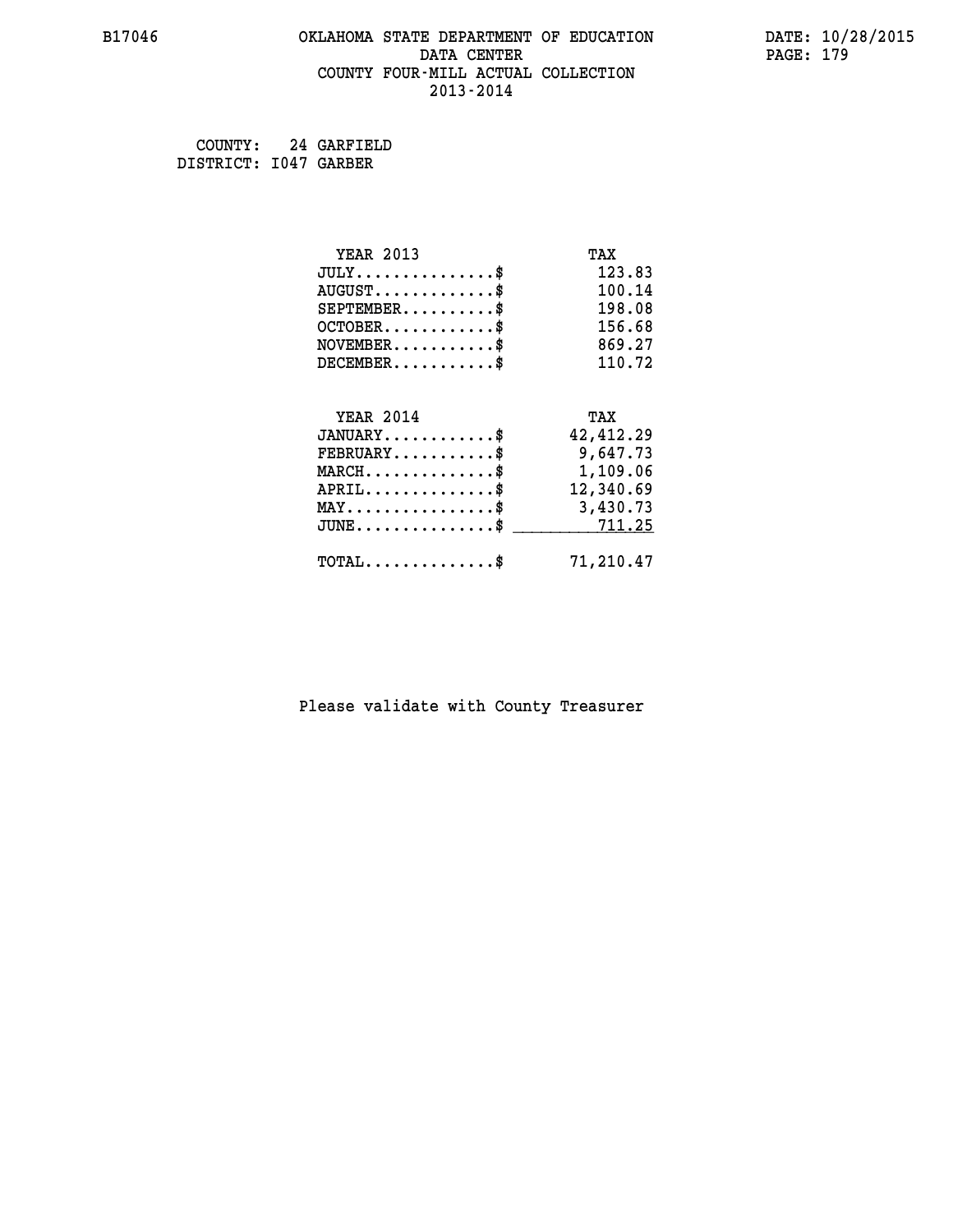#### **B17046 OKLAHOMA STATE DEPARTMENT OF EDUCATION DATE: 10/28/2015 DATA CENTER** PAGE: 180  **COUNTY FOUR-MILL ACTUAL COLLECTION 2013-2014**

 **COUNTY: 24 GARFIELD DISTRICT: I056 PIONEER-PLEASANT VALE**

| <b>YEAR 2013</b>                               | TAX        |
|------------------------------------------------|------------|
| $JULY$ \$                                      | 210.72     |
| $AUGUST$ \$                                    | 150.59     |
| $SEPTEMENT.$ \$                                | 297.82     |
| $OCTOBER$ \$                                   | 235.59     |
| $\texttt{NOVEMBER} \dots \dots \dots \$        | 1,307.02   |
| $DECEMBER$ \$                                  | 166.47     |
|                                                |            |
| <b>YEAR 2014</b>                               | TAX        |
| $JANUARY$ \$                                   | 63,769.84  |
| $FEBRUARY$                                     | 14,506.05  |
| $MARCH$ \$                                     | 1,667.55   |
| $APRIL$ \$                                     | 18,555.10  |
| $\texttt{MAX} \dots \dots \dots \dots \dots \$ | 5,158.35   |
| $JUNE$ \$                                      | 1,069.42   |
| $\texttt{TOTAL} \dots \dots \dots \dots \$     | 107,094.52 |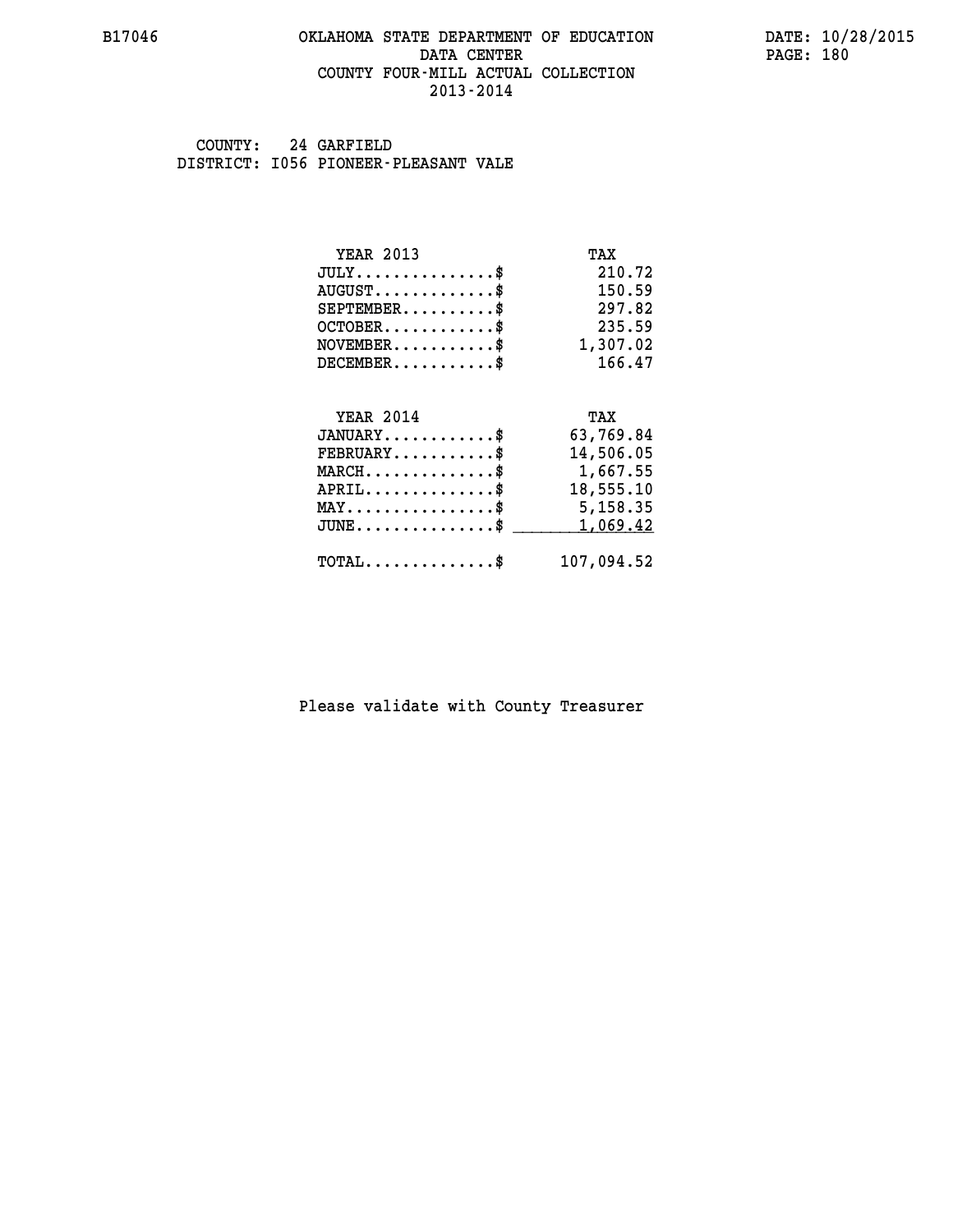#### **B17046 OKLAHOMA STATE DEPARTMENT OF EDUCATION DATE: 10/28/2015 DATA CENTER** PAGE: 181  **COUNTY FOUR-MILL ACTUAL COLLECTION 2013-2014**

 **COUNTY: 24 GARFIELD DISTRICT: I057 ENID**

| <b>YEAR 2013</b>                                   | TAX          |
|----------------------------------------------------|--------------|
| $JULY$ \$                                          | 2,610.82     |
| $AUGUST$ \$                                        | 1,989.60     |
| $SEPTEMBER$ \$                                     | 3,934.98     |
| $OCTOBER$ \$                                       | 3,112.78     |
| $\texttt{NOVEMBER} \dots \dots \dots \$            | 17,269.28    |
| $DECEMBER$ \$                                      | 2,199.65     |
|                                                    |              |
| <b>YEAR 2014</b>                                   | TAX          |
| $JANUARY$ \$                                       | 842, 573.34  |
| $FEBRUARY$ \$                                      | 191,664.30   |
| $MARCH$ \$                                         | 22,032.82    |
| $APRIL$ \$                                         | 245, 163. 44 |
| $\texttt{MAX} \dots \dots \dots \dots \dots \$     | 68,155.92    |
| $\texttt{JUNE} \dots \dots \dots \dots \texttt{S}$ | 14, 129.87   |
| $\texttt{TOTAL} \dots \dots \dots \dots$ \$        | 1,414,836.80 |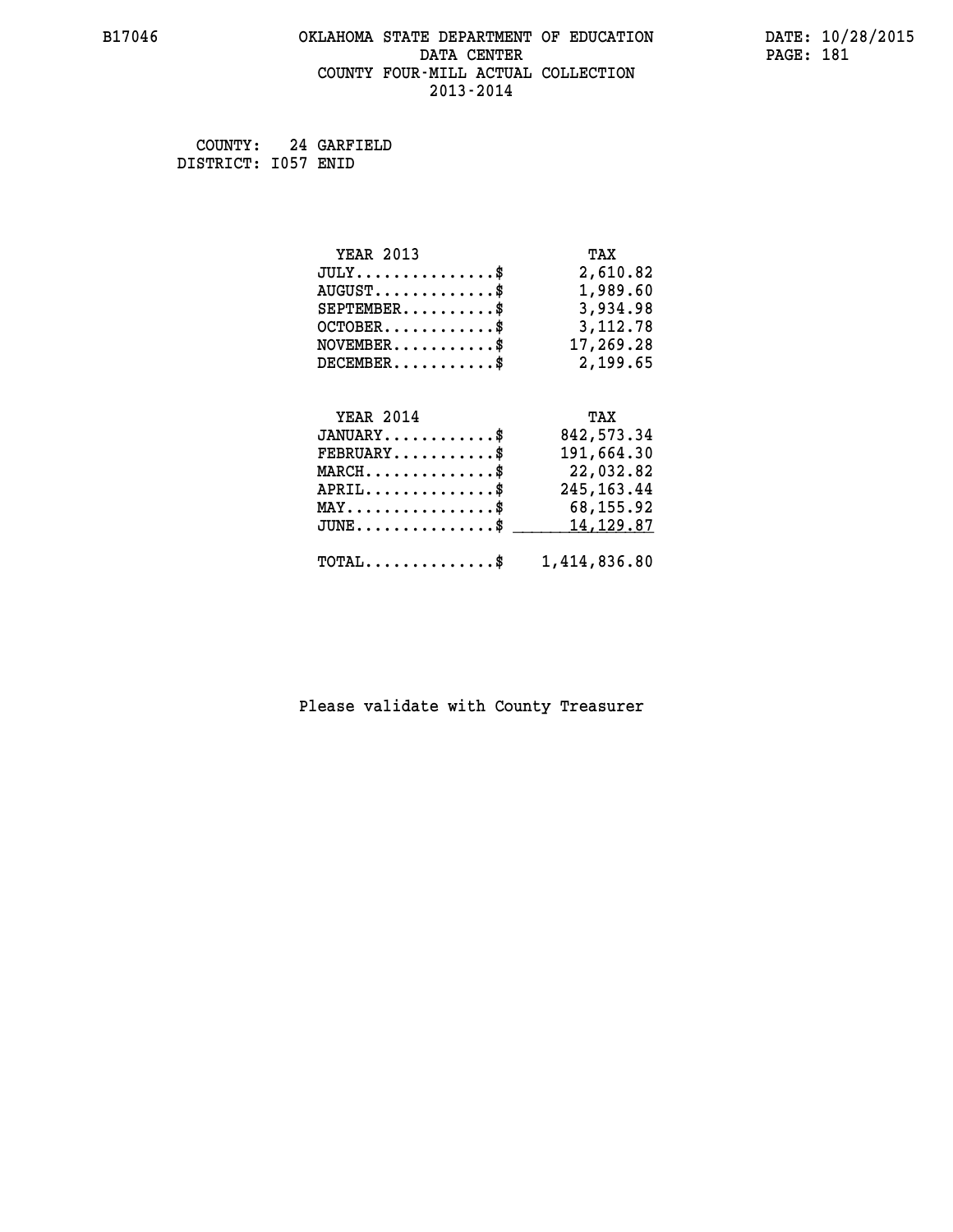#### **B17046 OKLAHOMA STATE DEPARTMENT OF EDUCATION DATE: 10/28/2015 DATA CENTER** PAGE: 182  **COUNTY FOUR-MILL ACTUAL COLLECTION 2013-2014**

 **COUNTY: 24 GARFIELD DISTRICT: I085 DRUMMOND**

| <b>YEAR 2013</b>                               | TAX       |
|------------------------------------------------|-----------|
| $JULY$ \$                                      | 121.05    |
| $AUGUST$ \$                                    | 88.25     |
| $SEPTEMBER$ \$                                 | 174.56    |
| $OCTOBER$ \$                                   | 138.09    |
| $\texttt{NOVEMBER} \dots \dots \dots \$        | 766.07    |
| $DECEMBER$ \$                                  | 97.58     |
|                                                |           |
| <b>YEAR 2014</b>                               | TAX       |
| $JANUARY$ \$                                   | 37,376.64 |
| $FEBRUARY$                                     | 8,502.24  |
| $MARCH$ \$                                     | 977.37    |
| $APRIL$ \$                                     | 10,875.47 |
| $\texttt{MAX} \dots \dots \dots \dots \dots \$ | 3,023.39  |
| $JUNE$ \$                                      | 626.79    |
| $TOTAL$ \$                                     | 62,767.50 |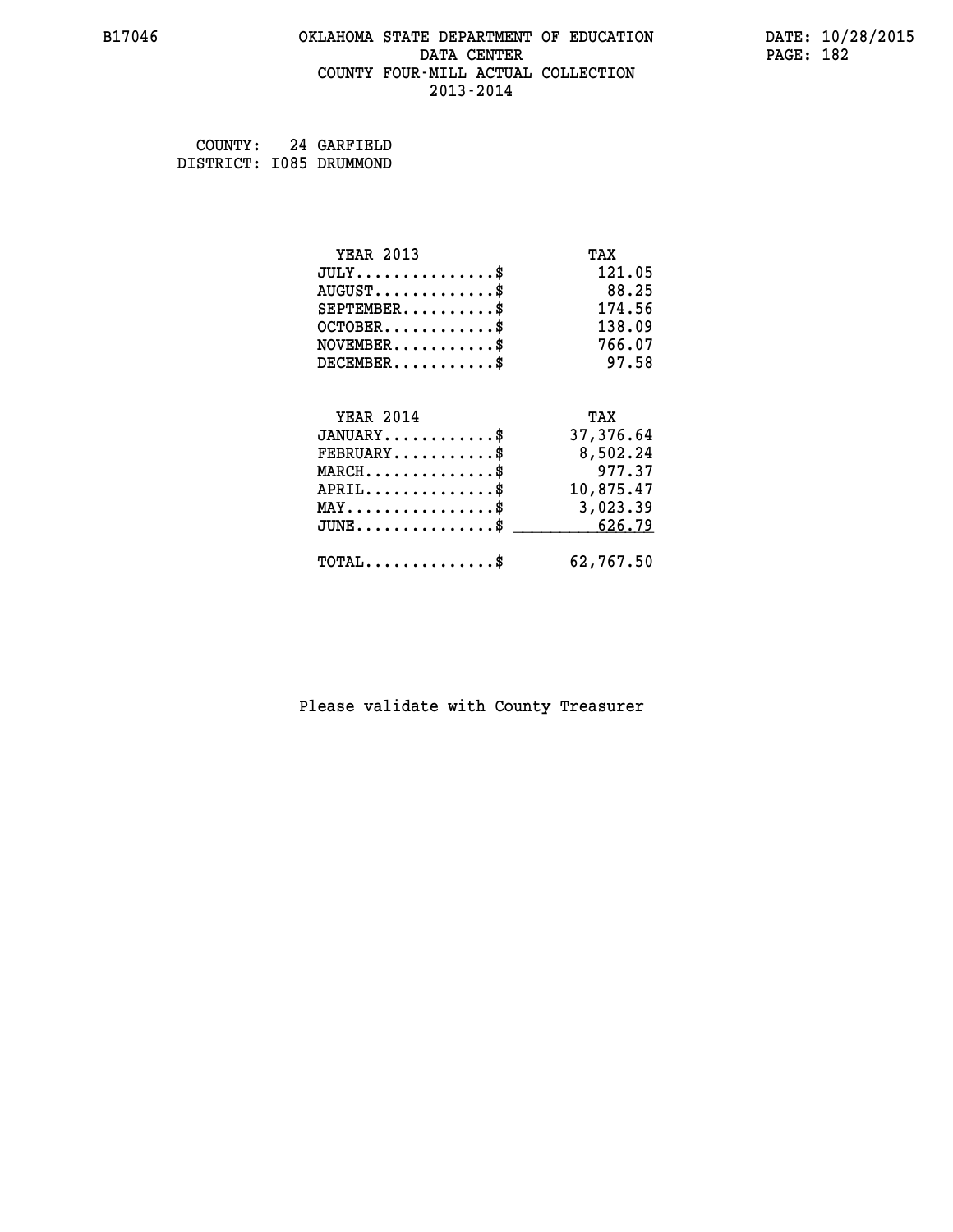#### **B17046 OKLAHOMA STATE DEPARTMENT OF EDUCATION DATE: 10/28/2015 DATA CENTER** PAGE: 183  **COUNTY FOUR-MILL ACTUAL COLLECTION 2013-2014**

 **COUNTY: 24 GARFIELD DISTRICT: I094 COVINGTON-DOUGLAS**

| <b>YEAR 2013</b>                           | TAX       |
|--------------------------------------------|-----------|
| $JULY$ \$                                  | 105.46    |
| $AUGUST$ \$                                | 74.55     |
| $SEPTEMENT.$                               | 147.43    |
| $OCTOBER$ \$                               | 116.63    |
| $NOVEMBER$                                 | 647.08    |
| $DECEMBER$ \$                              | 82.42     |
| <b>YEAR 2014</b>                           | TAX       |
| $JANUARY$ \$                               | 31,571.32 |
| $FEBRUARY$                                 | 7,181.67  |
| $MARCH$ \$                                 | 825.57    |
| $APRIL$ \$                                 | 9,186.30  |
| $MAX \dots \dots \dots \dots \$            | 2,553.82  |
| JUNE\$                                     | 529.45    |
| $\texttt{TOTAL} \dots \dots \dots \dots \$ | 53,021.70 |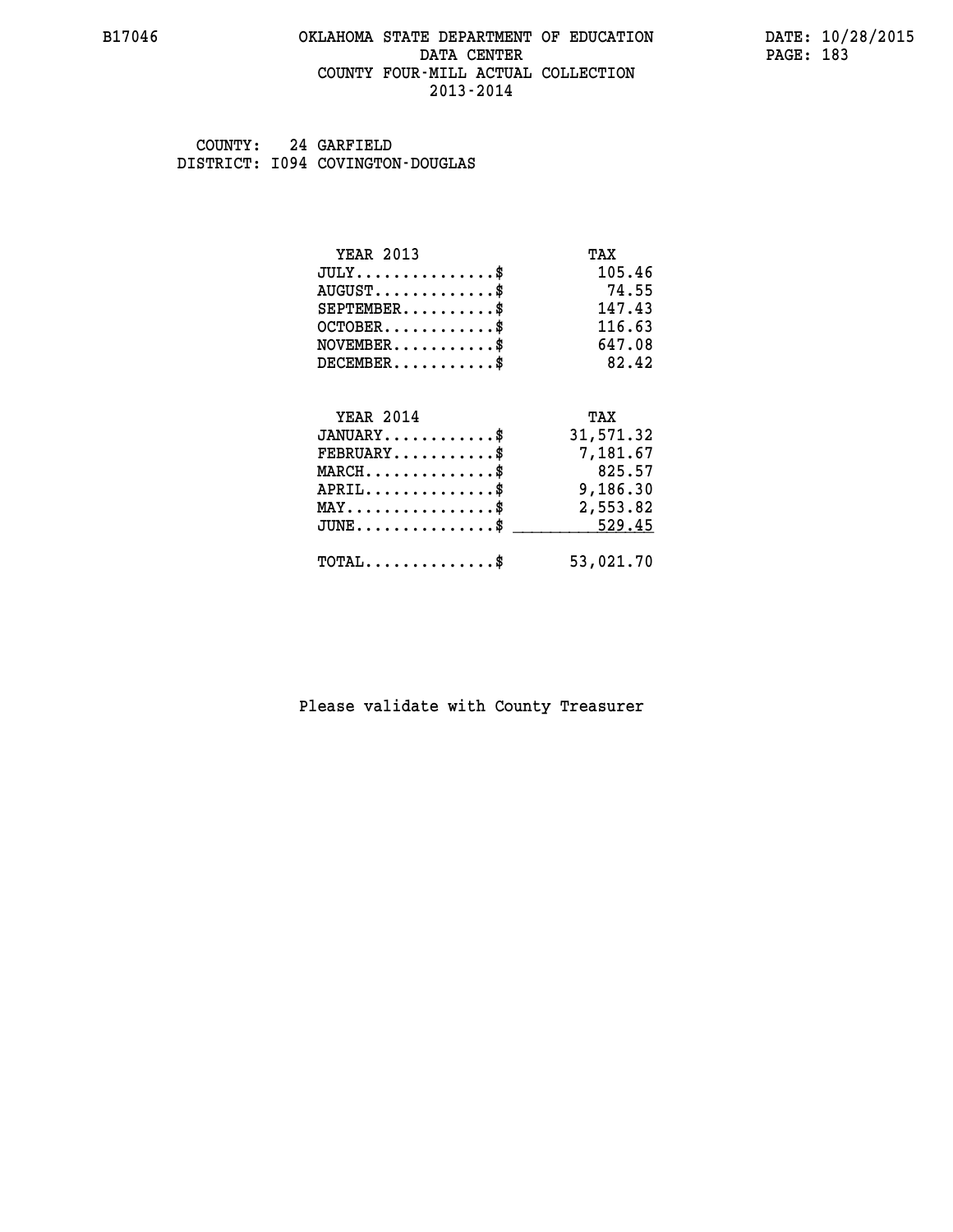# **B17046 OKLAHOMA STATE DEPARTMENT OF EDUCATION DATE: 10/28/2015** DATA CENTER PAGE: 184  **COUNTY FOUR-MILL ACTUAL COLLECTION 2013-2014**

 **COUNTY: 24 GARFIELD**

 **\*\*\*\*\*\* TOTALS \*\*\*\*\*\***

| <b>YEAR 2013</b>                          | TAX       |
|-------------------------------------------|-----------|
| $JULY$                                    | 3,745.23  |
| $\text{AUGUST} \dots \dots \dots \dots \$ | 2,835.61  |
| $SEPTEMENT.$ \$                           | 5,608.23  |
| $OCTOBER$ \$                              | 4,436.42  |
| $NOVEMBER$ \$                             | 24,612.59 |
| $DECEMBER$ \$                             | 3,134.99  |

#### **YEAR 2014 TAX**

| $JANUARY$ \$                                            | 1,200,855.62 |
|---------------------------------------------------------|--------------|
| $\texttt{FEBRUARY} \dots \dots \dots \$                 | 273,164.52   |
| $MARCH$ \$                                              | 31,401.70    |
| $APRIL$ \$                                              | 349,412.78   |
| $MAX \dots \dots \dots \dots \dots \$                   | 97,137.44    |
| $JUNE \ldots \ldots \ldots \ldots$ \$ 20,138.23         |              |
| $\texttt{TOTAL} \dots \dots \dots \dots \$ 2,016,483.36 |              |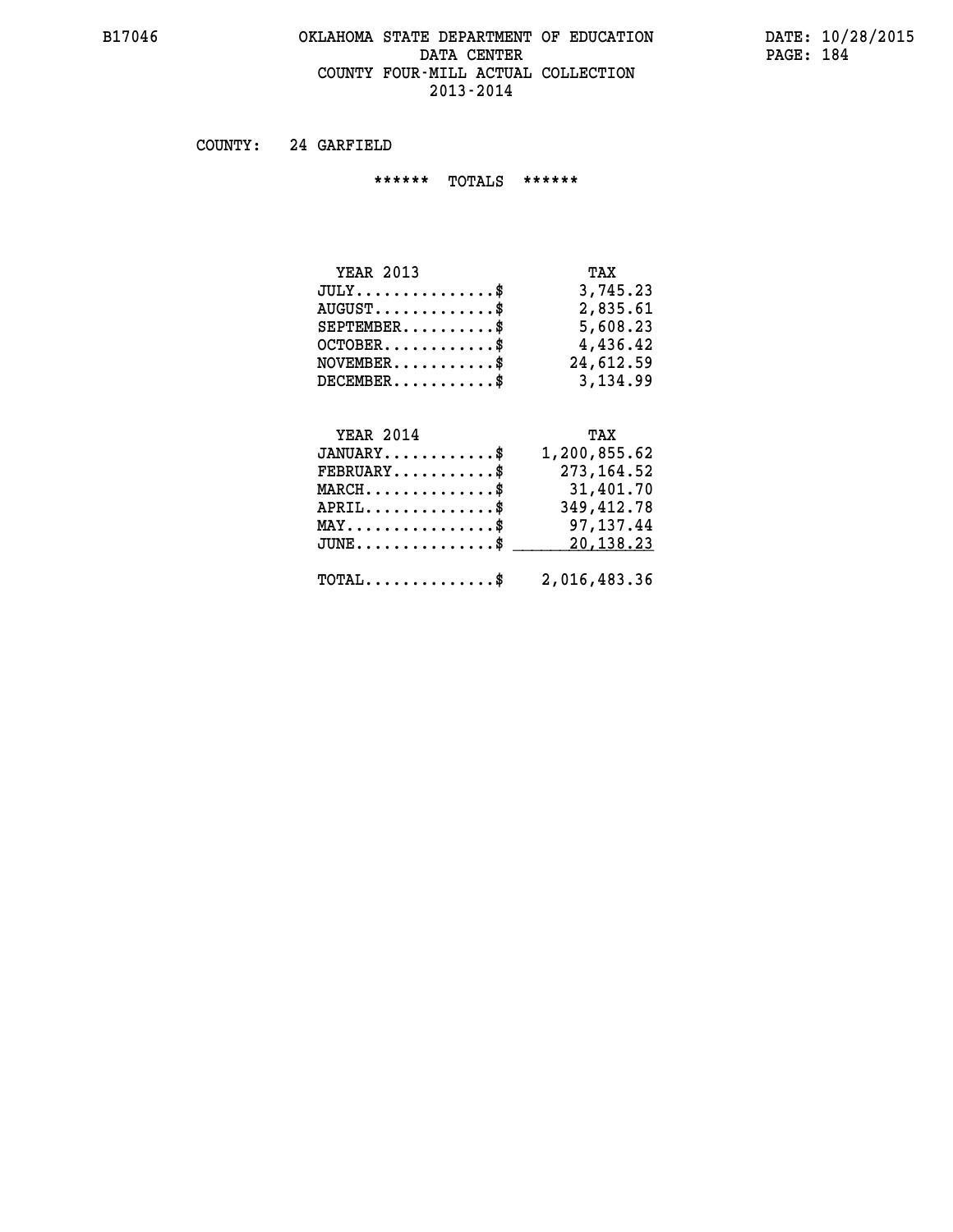#### **B17046 OKLAHOMA STATE DEPARTMENT OF EDUCATION DATE: 10/28/2015 DATA CENTER** PAGE: 185  **COUNTY FOUR-MILL ACTUAL COLLECTION 2013-2014**

| COUNTY:                  | 25 GARVIN |
|--------------------------|-----------|
| DISTRICT: C016 WHITEBEAD |           |

| <b>YEAR 2013</b>                                 | TAX       |
|--------------------------------------------------|-----------|
| $JULY$ \$                                        | 691.22    |
| $AUGUST$ \$                                      | 464.68    |
| $SEPTEMBER$ \$                                   | 389.72    |
| $OCTOBER$ \$                                     | 134.77    |
| $\texttt{NOVEMBER} \dots \dots \dots \$          | 127.51    |
| $DECEMBER$ \$                                    | 4,613.38  |
|                                                  |           |
| <b>YEAR 2014</b>                                 | TAX       |
| $JANUARY$ \$                                     | 27,018.41 |
| $FEBRUARY$ \$                                    | 10,657.84 |
| MARCH\$ 1,687.54                                 |           |
| $APRIL$ \$ 7,072.15                              |           |
| $\texttt{MAX} \dots \dots \dots \dots \dots \$   | 9,893.58  |
| $\texttt{JUNE} \dots \dots \dots \dots \dots \$$ | 5,513.55  |
| $\texttt{TOTAL} \dots \dots \dots \dots \$       | 68,264.35 |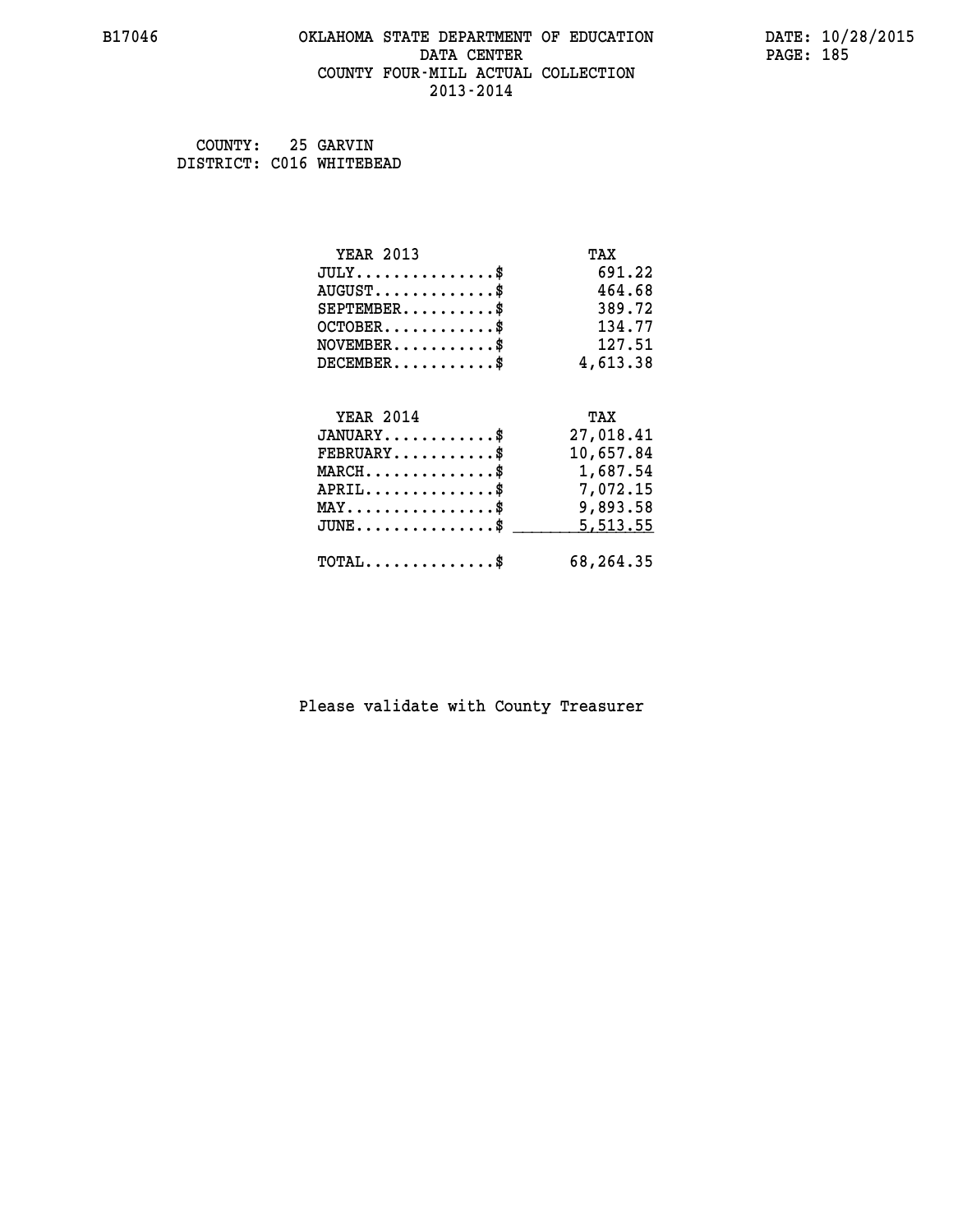#### **B17046 OKLAHOMA STATE DEPARTMENT OF EDUCATION DATE: 10/28/2015 DATA CENTER** PAGE: 186  **COUNTY FOUR-MILL ACTUAL COLLECTION 2013-2014**

 **COUNTY: 25 GARVIN DISTRICT: I002 STRATFORD**

| <b>YEAR 2013</b>                               | TAX        |
|------------------------------------------------|------------|
| $JULY$ \$                                      | 1,027.21   |
| $AUGUST$ \$                                    | 694.73     |
| $SEPTEMBER$ \$                                 | 583.90     |
| $OCTOBER$ \$                                   | 202.51     |
| $\texttt{NOVEMBER} \dots \dots \dots \$        | 201.75     |
| $DECEMBER$ \$                                  | 7,603.88   |
|                                                |            |
| <b>YEAR 2014</b>                               | TAX        |
| $JANUARY$ \$                                   | 44,562.32  |
| $FEBRUARY$                                     | 17,572.12  |
| $MARCH$ \$                                     | 2,775.29   |
| $APRIL \ldots \ldots \ldots \ldots \$          | 11,656.92  |
| $\texttt{MAX} \dots \dots \dots \dots \dots \$ | 16,312.45  |
| $JUNE$ \$                                      | 9,089.42   |
| $\texttt{TOTAL} \dots \dots \dots \dots \$     | 112,282.50 |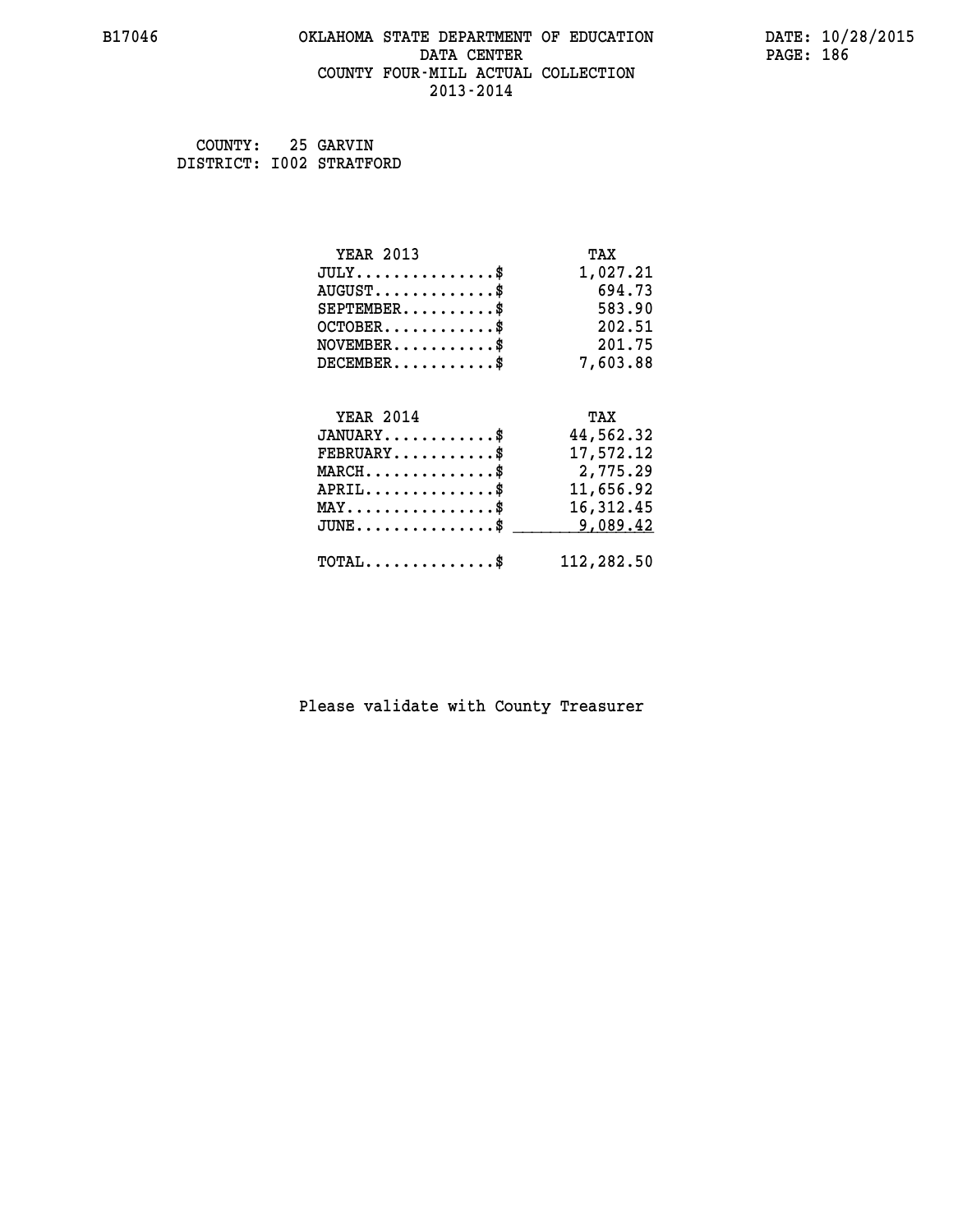#### **B17046 OKLAHOMA STATE DEPARTMENT OF EDUCATION DATE: 10/28/2015 DATA CENTER** PAGE: 187  **COUNTY FOUR-MILL ACTUAL COLLECTION 2013-2014**

 **COUNTY: 25 GARVIN DISTRICT: I005 PAOLI**

| <b>YEAR 2013</b>                                                          | TAX       |
|---------------------------------------------------------------------------|-----------|
| $JULY$ \$                                                                 | 384.16    |
| $AUGUST$ \$                                                               | 260.72    |
| $SEPTEMENT.$ \$                                                           | 218.69    |
| $OCTOBER$ \$                                                              | 76.61     |
| $\verb NOVEMBER , \verb , \verb , \verb , \verb , \verb , \verb , \verb $ | 75.25     |
| $DECEMBER$ \$                                                             | 2,804.48  |
|                                                                           |           |
| <b>YEAR 2014</b>                                                          | TAX       |
| $JANUARY$ \$                                                              | 16,432.19 |
| $FEBRUARY$                                                                | 6,481.29  |
| $MARCH$ \$                                                                | 1,025.05  |
| $APRIL \ldots \ldots \ldots \ldots \$                                     | 4,300.22  |
| $\texttt{MAX} \dots \dots \dots \dots \dots \$                            | 6,017.54  |
| $JUNE$ \$                                                                 | 3,353.01  |
| $\texttt{TOTAL} \dots \dots \dots \dots \$                                | 41,429.21 |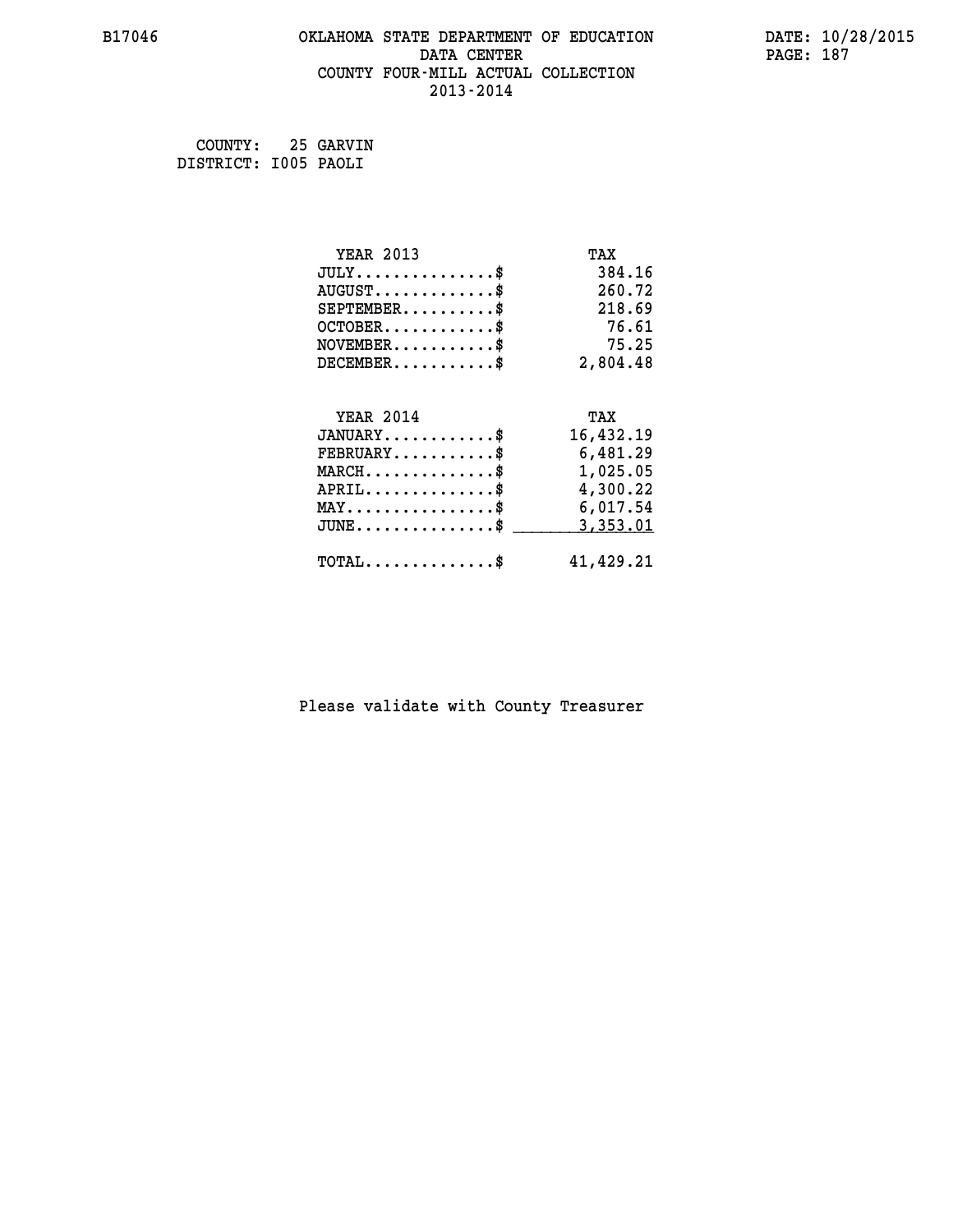#### **B17046 OKLAHOMA STATE DEPARTMENT OF EDUCATION DATE: 10/28/2015 DATA CENTER** PAGE: 188  **COUNTY FOUR-MILL ACTUAL COLLECTION 2013-2014**

 **COUNTY: 25 GARVIN DISTRICT: I007 MAYSVILLE**

| <b>YEAR 2013</b>                                 | TAX       |
|--------------------------------------------------|-----------|
| $JULY$ \$                                        | 600.46    |
| $AUGUST$ \$                                      | 406.79    |
| $SEPTEMBER$ \$                                   | 340.91    |
| $OCTOBER$ \$                                     | 119.52    |
| $\texttt{NOVEMBER} \dots \dots \dots \$          | 115.56    |
| $DECEMBER$ \$                                    | 4,252.58  |
|                                                  |           |
| <b>YEAR 2014</b>                                 | TAX       |
| $JANUARY$ \$                                     | 24,911.86 |
| $FEBRUARY$                                       | 9,827.27  |
| $\texttt{MARCH}\ldots\ldots\ldots\ldots\text{*}$ | 1,555.91  |
| $APRIL \ldots \ldots \ldots \ldots \$            | 6,520.80  |
| $\texttt{MAX} \dots \dots \dots \dots \dots \$   | 9,124.71  |
| $JUNE$ \$                                        | 5,084.60  |
| $\texttt{TOTAL} \dots \dots \dots \dots \$       | 62,860.97 |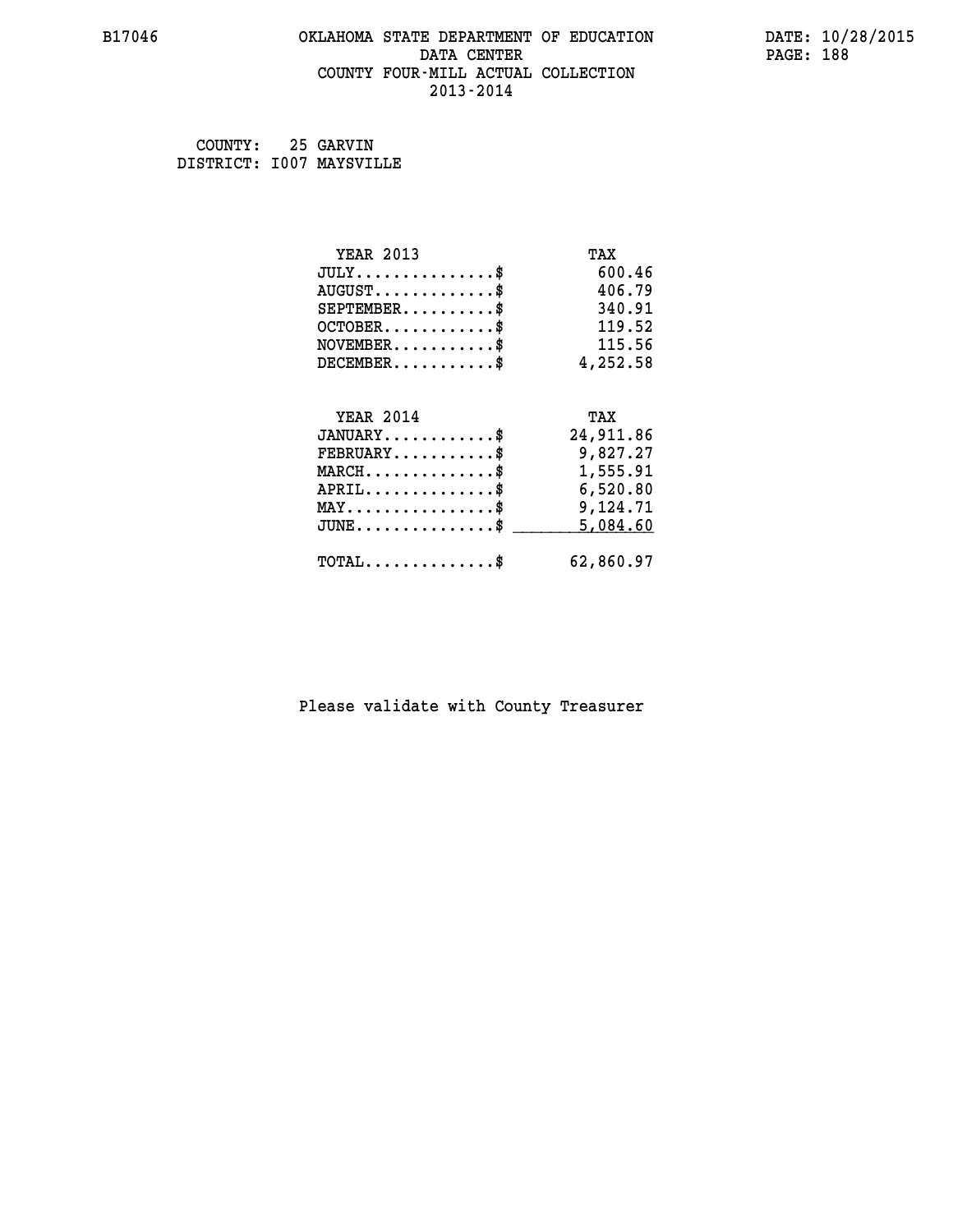## **B17046 OKLAHOMA STATE DEPARTMENT OF EDUCATION DATE: 10/28/2015 DATA CENTER PAGE: 189 COUNTY FOUR-MILL ACTUAL COLLECTION 2013-2014**

 **COUNTY: 25 GARVIN DISTRICT: I009 LINDSAY**

| <b>YEAR 2013</b>                               | TAX        |
|------------------------------------------------|------------|
| $JULY$ \$                                      | 1,874.46   |
| $AUGUST$ \$                                    | 1,265.27   |
| $SEPTEMBER$ \$                                 | 1,062.24   |
| $OCTOBER.$ \$                                  | 369.15     |
| $NOVEMBER.$ \$                                 | 361.46     |
| $DECEMBER$ \$                                  | 13,438.44  |
|                                                |            |
| <b>YEAR 2014</b>                               | TAX        |
| $JANUARY$ \$                                   | 78,738.15  |
| $\texttt{FEBRUARY} \dots \dots \dots \$        | 31,053.40  |
| $MARCH$ \$                                     | 4,909.76   |
| $APRIL$ \$                                     | 20,602.39  |
| $\texttt{MAX} \dots \dots \dots \dots \dots \$ | 28,828.80  |
| $JUNE$ \$                                      | 16,064.25  |
| $\texttt{TOTAL} \dots \dots \dots \dots \dots$ | 198,567.77 |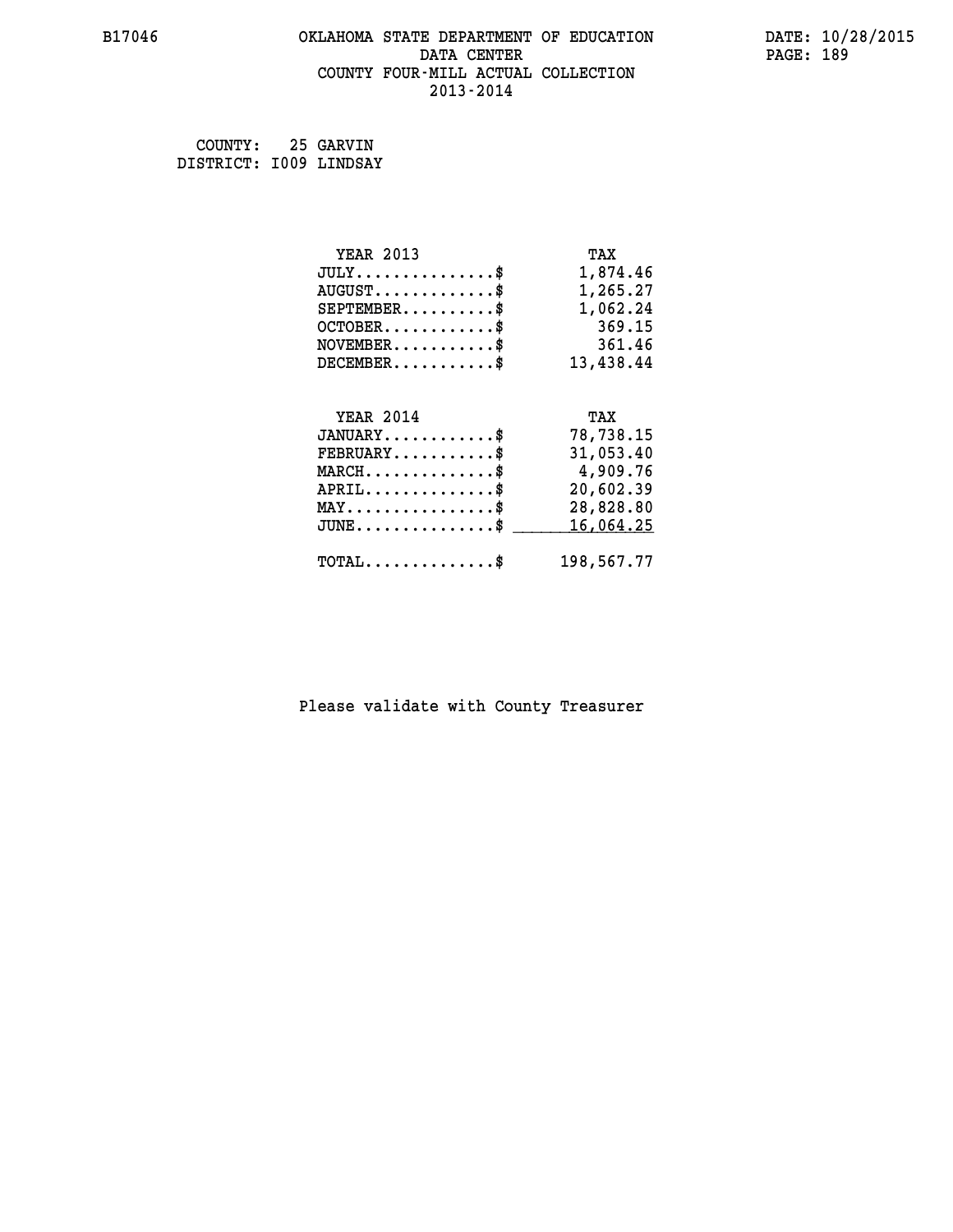#### **B17046 OKLAHOMA STATE DEPARTMENT OF EDUCATION DATE: 10/28/2015 DATA CENTER** PAGE: 190  **COUNTY FOUR-MILL ACTUAL COLLECTION 2013-2014**

 **COUNTY: 25 GARVIN DISTRICT: I018 PAULS VALLEY**

| <b>YEAR 2013</b>                                                          | TAX       |
|---------------------------------------------------------------------------|-----------|
| $JULY$ \$                                                                 | 2,009.30  |
| $AUGUST$ \$                                                               | 1,357.94  |
| $SEPTEMBER$                                                               | 1,139.86  |
| $OCTOBER$ \$                                                              | 398.29    |
| $\verb NOVEMBER , \verb , \verb , \verb , \verb , \verb , \verb , \verb $ | 393.49    |
| $DECEMBER$ \$                                                             | 14,737.42 |
|                                                                           |           |
| <b>YEAR 2014</b>                                                          | TAX       |
| $JANUARY$ \$                                                              | 86,359.00 |
|                                                                           |           |
| $FEBRUARY$                                                                | 34,058.85 |
| $MARCH$ \$                                                                | 5,384.18  |
| $APRIL$ \$                                                                | 22,596.00 |
| $\texttt{MAX} \dots \dots \dots \dots \dots \$                            | 31,621.37 |
| $JUNE$ \$                                                                 | 17,619.63 |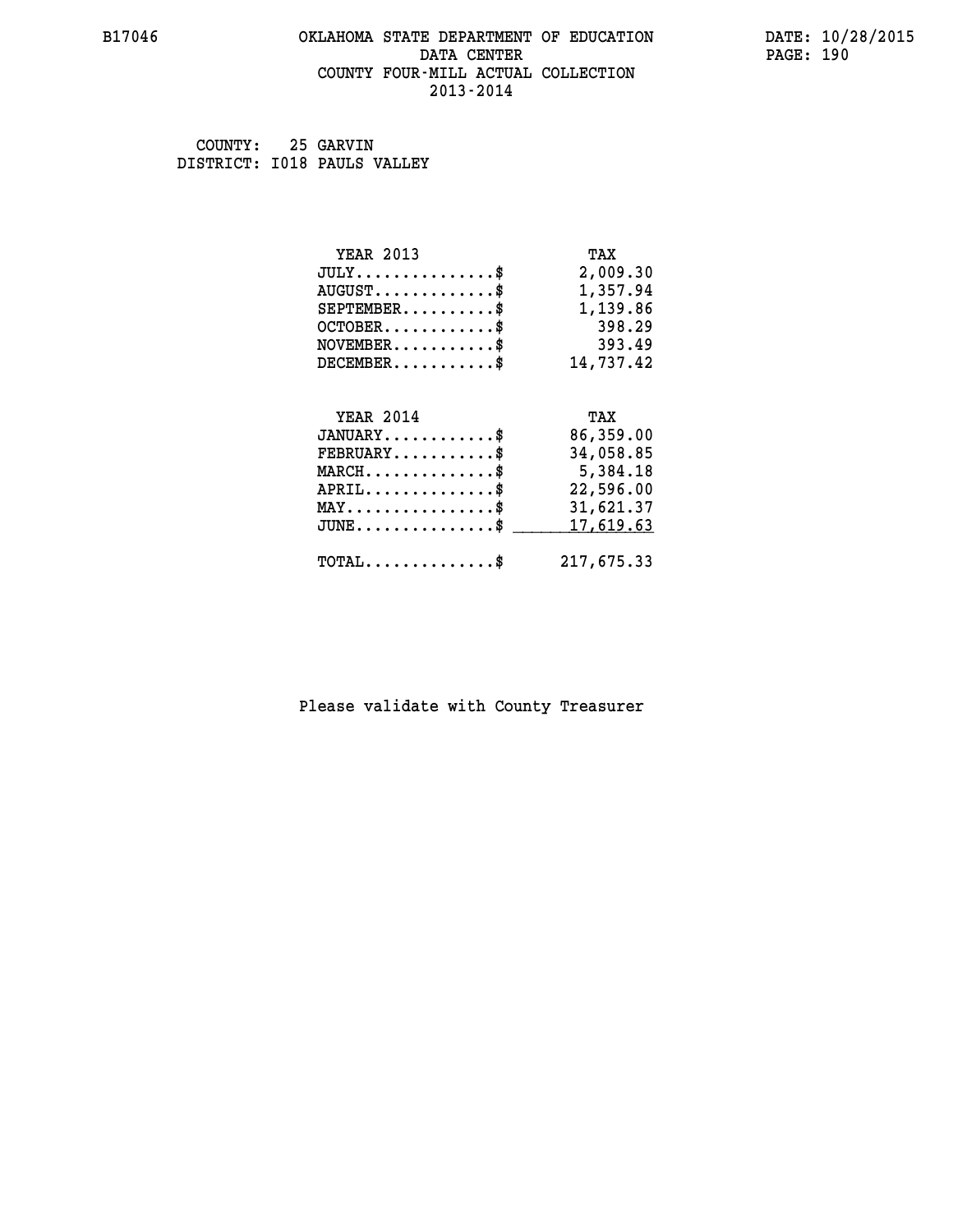#### **B17046 OKLAHOMA STATE DEPARTMENT OF EDUCATION DATE: 10/28/2015 DATA CENTER** PAGE: 191  **COUNTY FOUR-MILL ACTUAL COLLECTION 2013-2014**

 **COUNTY: 25 GARVIN DISTRICT: I038 WYNNEWOOD**

| <b>YEAR 2013</b>                               | TAX        |
|------------------------------------------------|------------|
| $JULY$ \$                                      | 1,049.33   |
| $AUGUST$ \$                                    | 714.22     |
| $SEPTEMBER$ \$                                 | 599.66     |
| $OCTOBER$ \$                                   | 208.91     |
| $NOVEMBER$ \$                                  | 210.70     |
| $DECEMBER$ \$                                  | 8,020.28   |
|                                                |            |
| <b>YEAR 2014</b>                               | TAX        |
| $JANUARY$ \$                                   | 47,009.87  |
| $FEBRUARY$                                     | 18,536.80  |
| $MARCH$ \$                                     | 2,926.18   |
| $APRIL$ \$                                     | 12,296.19  |
| $\texttt{MAX} \dots \dots \dots \dots \dots \$ | 17,208.21  |
| $JUNE$ \$                                      | 9,587.98   |
| $\texttt{TOTAL} \dots \dots \dots \dots \$     | 118,368.33 |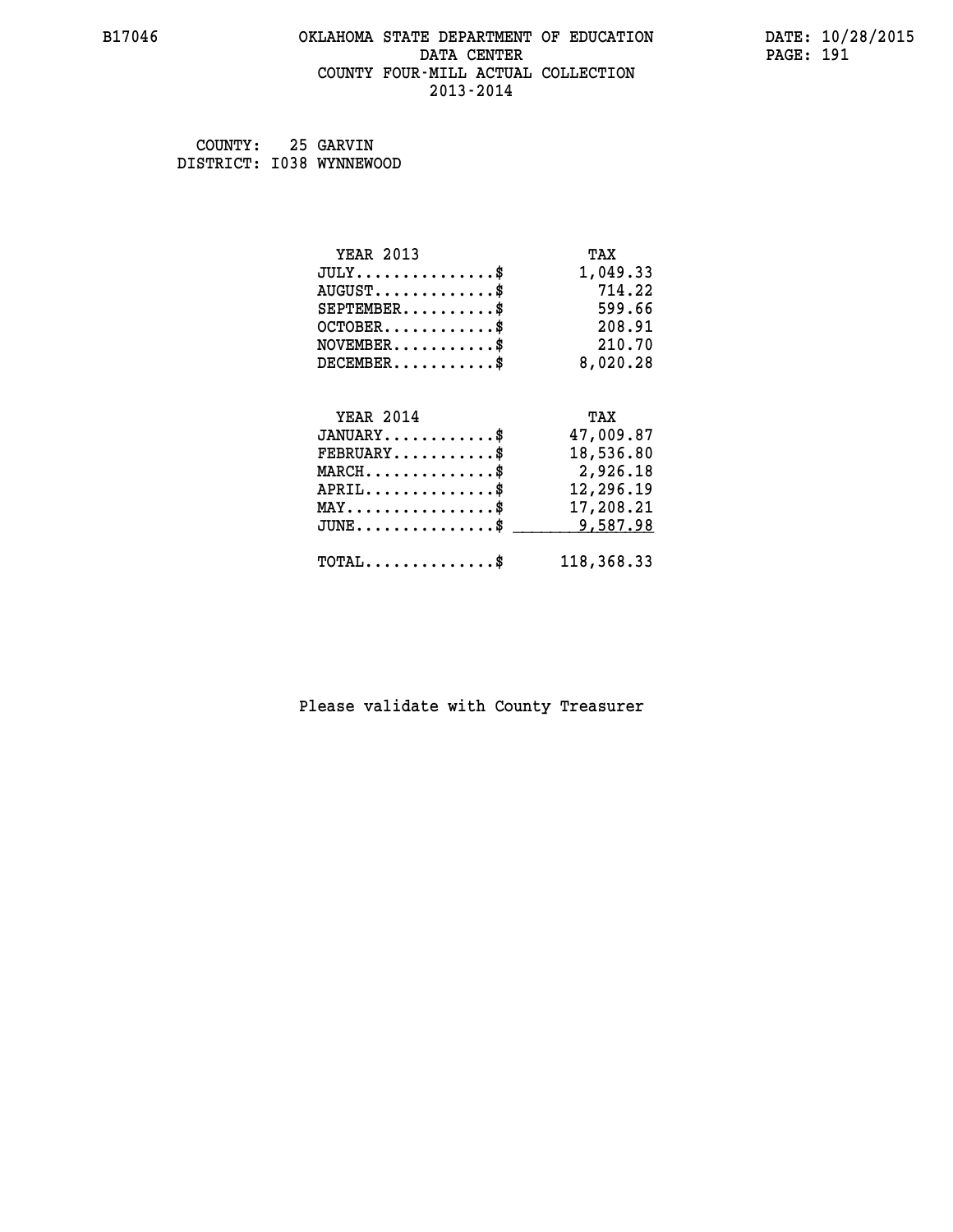#### **B17046 OKLAHOMA STATE DEPARTMENT OF EDUCATION DATE: 10/28/2015 DATA CENTER** PAGE: 192  **COUNTY FOUR-MILL ACTUAL COLLECTION 2013-2014**

 **COUNTY: 25 GARVIN DISTRICT: I072 ELMORE CITY-PERNELL**

| <b>YEAR 2013</b>                           | TAX       |
|--------------------------------------------|-----------|
| $JULY$ \$                                  | 775.67    |
| $AUGUST$ \$                                | 524.73    |
| $SEPTEMBER$ \$                             | 440.42    |
| $OCTOBER$ \$                               | 154.03    |
| $NOVEMBER$ \$                              | 152.33    |
| $DECEMBER$ \$                              | 5,707.05  |
|                                            |           |
| <b>YEAR 2014</b>                           | TAX       |
| $JANUARY$ \$                               | 33,442.57 |
| $FEBRUARY$                                 | 13,189.48 |
| $MARCH$ \$                                 | 2,085.12  |
| $APRIL$ \$                                 | 8,750.49  |
| $MAX \dots \dots \dots \dots \dots$        | 12,245.70 |
| $JUNE$ \$                                  | 3,727.97  |
| $\texttt{TOTAL} \dots \dots \dots \dots \$ | 81,195.56 |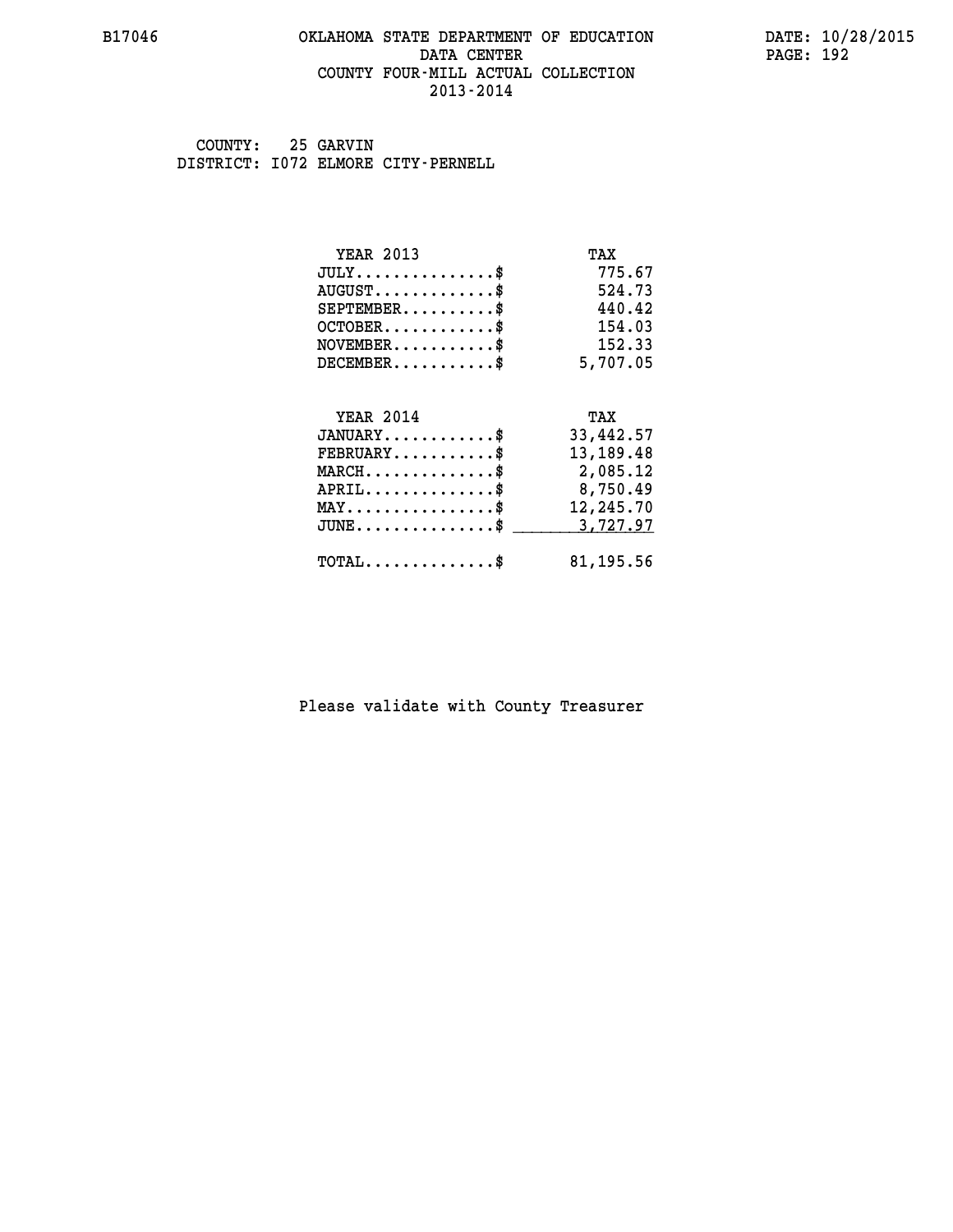#### **B17046 OKLAHOMA STATE DEPARTMENT OF EDUCATION DATE: 10/28/2015 DATA CENTER** PAGE: 193  **COUNTY FOUR-MILL ACTUAL COLLECTION 2013-2014**

 **COUNTY: 25 GARVIN**

 **\*\*\*\*\*\* TOTALS \*\*\*\*\*\***

| <b>YEAR 2013</b>                     | TAX       |
|--------------------------------------|-----------|
| $JULY \ldots \ldots \ldots \ldots \$ | 8,411.81  |
| $AUGUST$ \$                          | 5,689.08  |
| $SEPTEMBER$                          | 4,775.40  |
| $OCTOBER$ \$                         | 1,663.79  |
| $NOVEMBER$ \$                        | 1,638.05  |
| $DECEMBER$                           | 61,177.51 |

# **YEAR 2014 TAX**

| $JANUARY$                                  | 358,474.37 |
|--------------------------------------------|------------|
| $FEBRUARY$                                 | 141,377.05 |
| $MARCH$ \$                                 | 22,349.03  |
| $APRIL$ \$                                 | 93,795.16  |
| $MAX \dots \dots \dots \dots \dots \$      | 131,252.36 |
| $JUNE \dots \dots \dots \dots \$ 70,040.41 |            |
| $\texttt{TOTAL} \dots \dots \dots \dots \$ | 900,644.02 |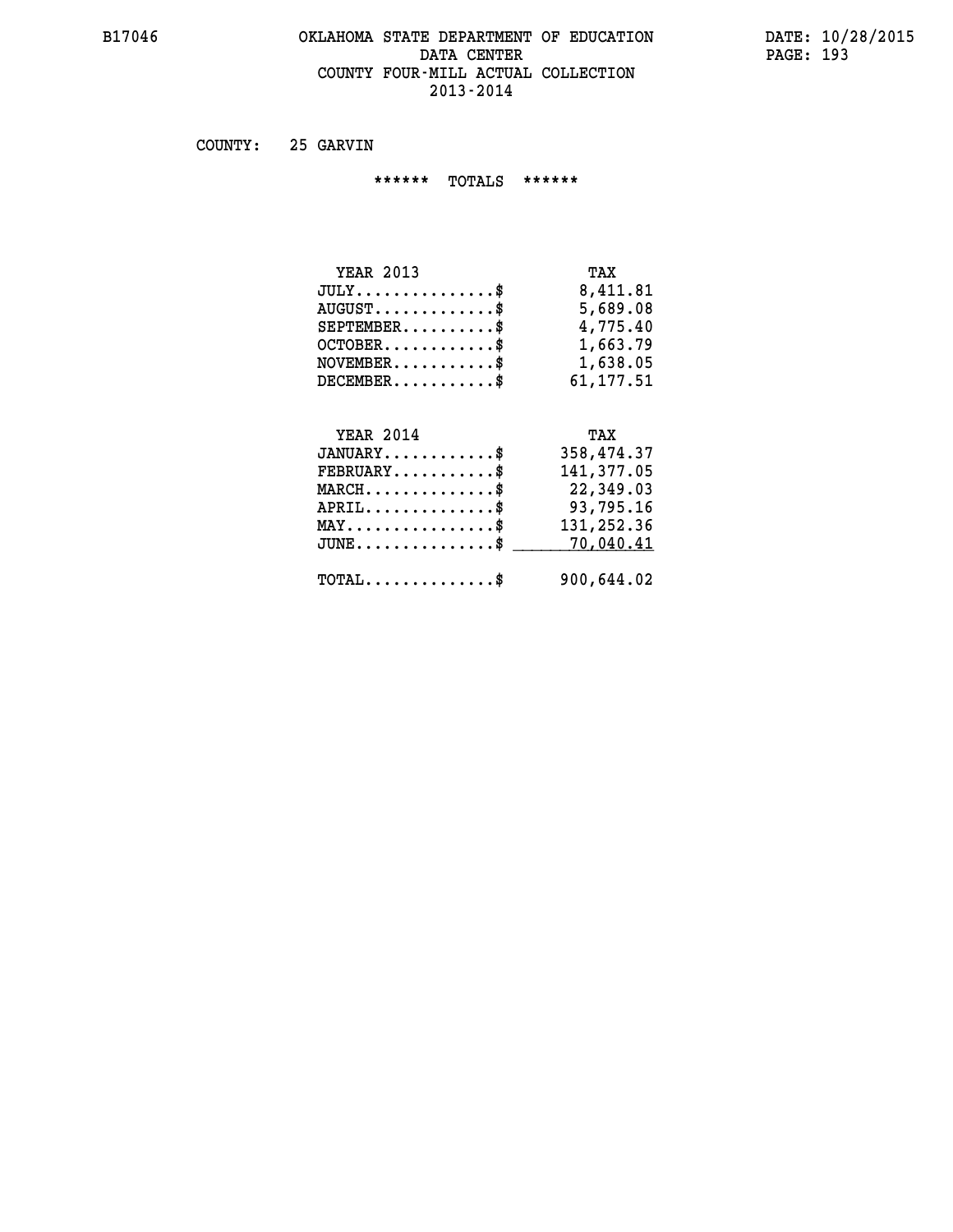#### **B17046 OKLAHOMA STATE DEPARTMENT OF EDUCATION DATE: 10/28/2015 DATA CENTER** PAGE: 194  **COUNTY FOUR-MILL ACTUAL COLLECTION 2013-2014**

 **COUNTY: 26 GRADY DISTRICT: C037 FRIEND**

| <b>YEAR 2013</b>                                                          | TAX       |
|---------------------------------------------------------------------------|-----------|
| $JULY$ \$                                                                 | 126.48    |
| $AUGUST$ \$                                                               | 231.97    |
| $SEPTEMENT.$ \$                                                           | 139.37    |
| $OCTOBER$ \$                                                              | 84.64     |
| $\verb NOVEMBER , \verb , \verb , \verb , \verb , \verb , \verb , \verb $ | 2,303.49  |
| $DECEMBER$ \$                                                             | 3,182.09  |
|                                                                           |           |
| <b>YEAR 2014</b>                                                          | TAX       |
| $JANUARY$ \$                                                              | 15,743.63 |
| $FEBRUARY$                                                                | 6,432.89  |
| $MARCH$ \$                                                                | 1,116.61  |
| $APRIL \ldots \ldots \ldots \ldots *$                                     | 2,426.46  |
| $\texttt{MAX} \dots \dots \dots \dots \dots \$$                           | 2,983.00  |
| $JUNE$ \$                                                                 | 194.81    |
|                                                                           |           |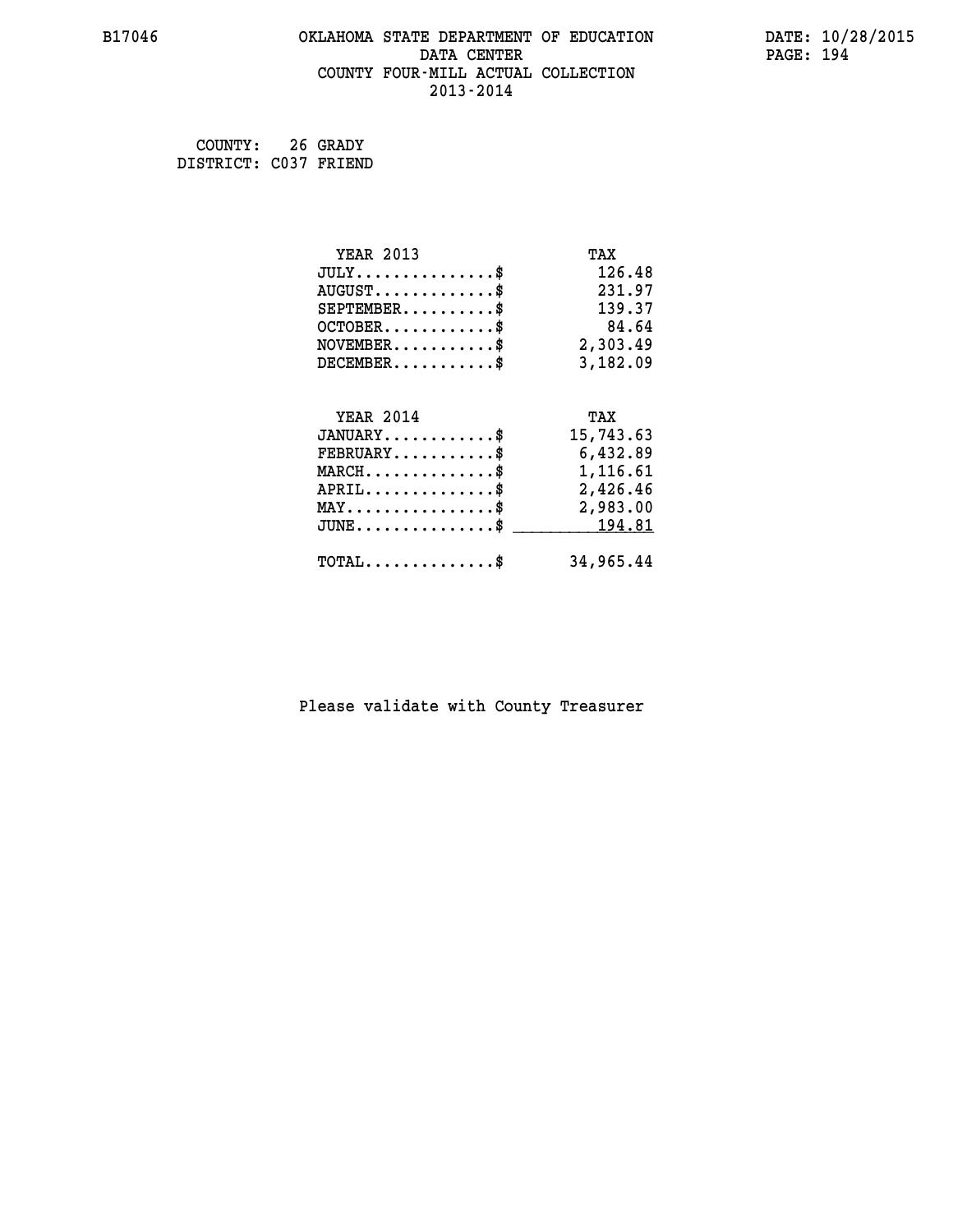#### **B17046 OKLAHOMA STATE DEPARTMENT OF EDUCATION DATE: 10/28/2015 DATA CENTER** PAGE: 195  **COUNTY FOUR-MILL ACTUAL COLLECTION 2013-2014**

 **COUNTY: 26 GRADY DISTRICT: C096 MIDDLEBERG**

| <b>YEAR 2013</b>                               | TAX       |
|------------------------------------------------|-----------|
| $JULY$ \$                                      | 131.26    |
| $AUGUST$ \$                                    | 206.35    |
| $SEPTEMBER$ \$                                 | 123.97    |
| $OCTOBER$ \$                                   | 75.29     |
| $NOVEMBER$ \$                                  | 2,378.25  |
| $DECEMBER$ \$                                  | 2,830.51  |
|                                                |           |
| <b>YEAR 2014</b>                               | TAX       |
| $JANUARY$ \$                                   | 14,004.13 |
| $FEBRUARY$                                     | 5,722.12  |
| $MARCH$ \$                                     | 993.22    |
| $APRIL$ \$                                     | 2,158.37  |
| $\texttt{MAX} \dots \dots \dots \dots \dots \$ | 2,653.42  |
| $JUNE$ \$                                      | 173.28    |
| $\texttt{TOTAL} \dots \dots \dots \dots \$     | 31,450.17 |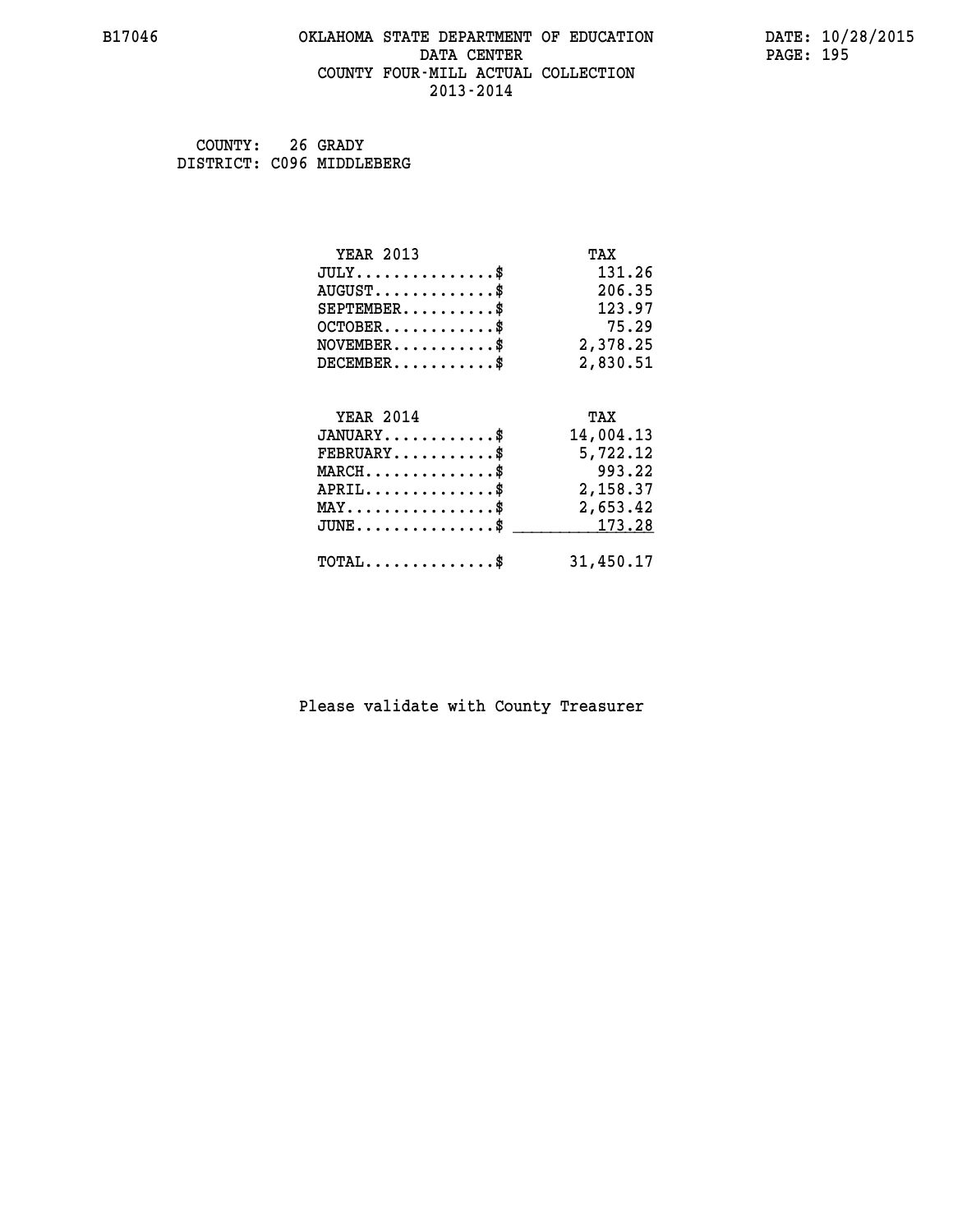#### **B17046 OKLAHOMA STATE DEPARTMENT OF EDUCATION DATE: 10/28/2015 DATA CENTER** PAGE: 196  **COUNTY FOUR-MILL ACTUAL COLLECTION 2013-2014**

 **COUNTY: 26 GRADY DISTRICT: C131 PIONEER**

| <b>YEAR 2013</b>                                   | TAX       |
|----------------------------------------------------|-----------|
| $JULY$ \$                                          | 246.96    |
| $AUGUST$ \$                                        | 378.39    |
| $SEPTEMBER$ \$                                     | 227.31    |
| $OCTOBER$ \$                                       | 138.07    |
| $\texttt{NOVEMBER} \dots \dots \dots \$            | 4,471.29  |
| $DECEMBER$ \$                                      | 5,190.38  |
|                                                    |           |
| <b>YEAR 2014</b>                                   | TAX       |
| $JANUARY$ \$                                       | 25,679.72 |
| $FEBRUARY$                                         | 10,492.80 |
| $\texttt{MARCH}\ldots\ldots\ldots\ldots\text{*}$   | 1,821.30  |
| $APRIL \ldots \ldots \ldots \ldots \$              | 3,957.85  |
| $\texttt{MAX} \dots \dots \dots \dots \dots \$     | 4,865.60  |
| $\texttt{JUNE} \dots \dots \dots \dots \texttt{S}$ | 317.75    |
| $\texttt{TOTAL} \dots \dots \dots \dots \$         | 57,787.42 |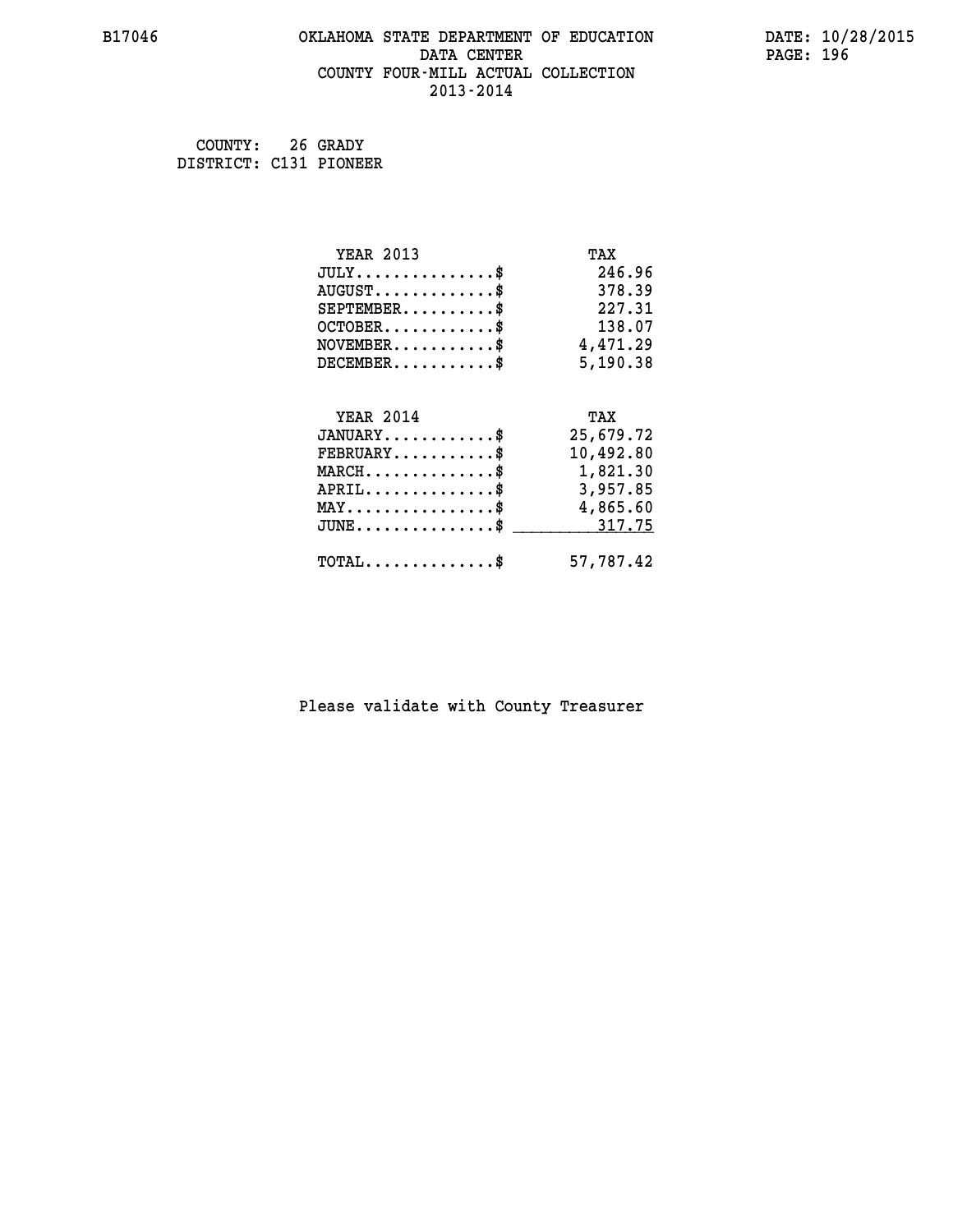#### **B17046 OKLAHOMA STATE DEPARTMENT OF EDUCATION DATE: 10/28/2015 DATA CENTER** PAGE: 197  **COUNTY FOUR-MILL ACTUAL COLLECTION 2013-2014**

 **COUNTY: 26 GRADY DISTRICT: I001 CHICKASHA**

| <b>YEAR 2013</b>                               | TAX        |
|------------------------------------------------|------------|
| $JULY$ \$                                      | 1,544.93   |
| $AUGUST$ \$                                    | 2,437.84   |
| $SEPTEMBER$ \$                                 | 1,464.49   |
| $OCTOBER$ \$                                   | 889.55     |
| $\texttt{NOVEMBER} \dots \dots \dots \$        | 27,996.84  |
| $DECEMBER$ \$                                  | 33,440.82  |
|                                                |            |
| <b>YEAR 2014</b>                               | TAX        |
| $JANUARY$ \$                                   | 165,450.81 |
| $FEBRUARY$                                     | 67,603.60  |
| $\texttt{MARCH}\ldots\ldots\ldots\ldots\$      | 11,734.40  |
| $APRIL \ldots \ldots \ldots \ldots$ \$         | 25,499.78  |
| $\texttt{MAX} \dots \dots \dots \dots \dots \$ | 31,348.44  |
| $JUNE$ \$                                      | 2,047.17   |
| $\texttt{TOTAL} \dots \dots \dots \dots$       | 371,458.67 |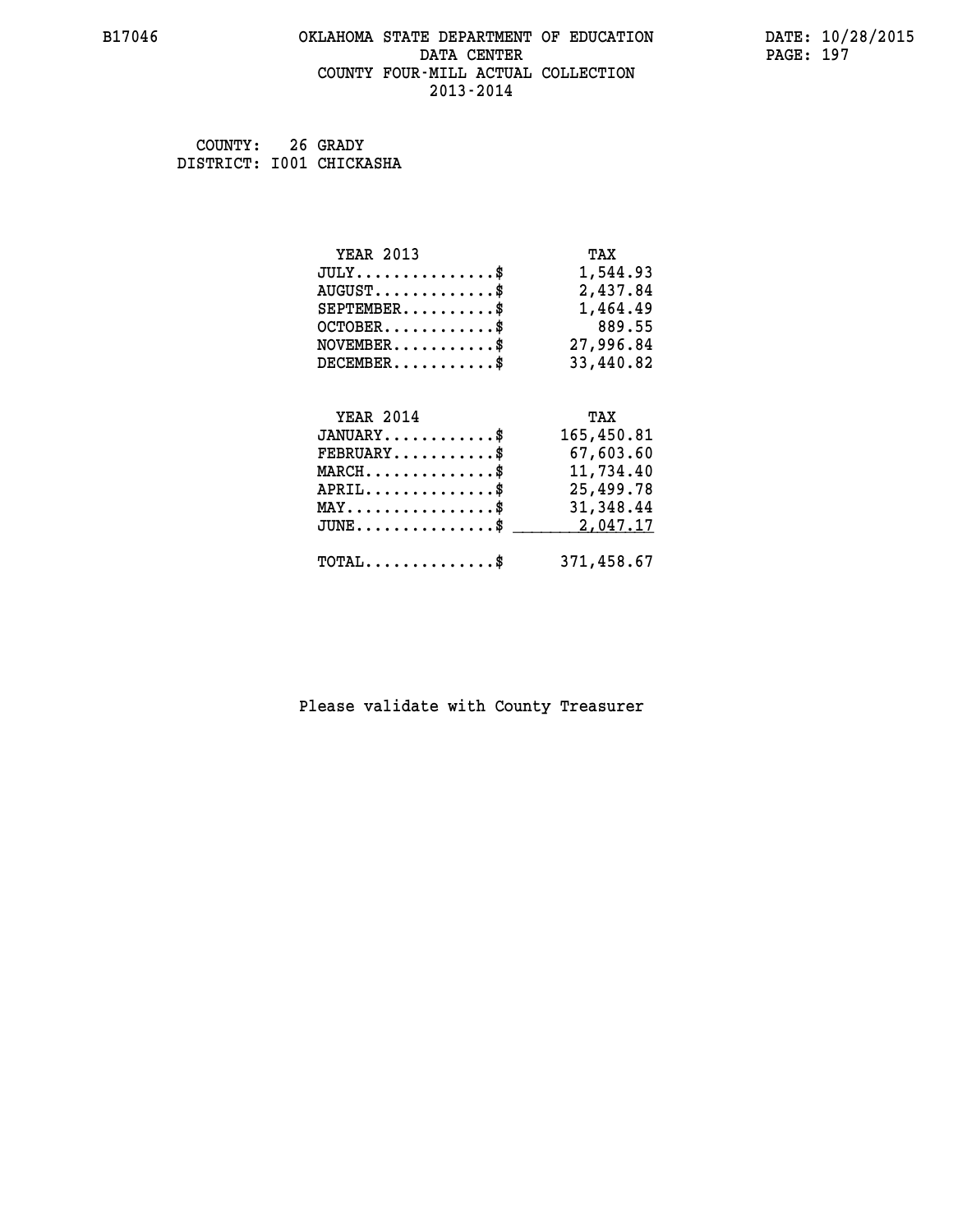## **B17046 OKLAHOMA STATE DEPARTMENT OF EDUCATION DATE: 10/28/2015 DATA CENTER PAGE: 198 COUNTY FOUR-MILL ACTUAL COLLECTION 2013-2014**

 **COUNTY: 26 GRADY DISTRICT: I002 MINCO**

| <b>YEAR 2013</b>                                 | TAX       |
|--------------------------------------------------|-----------|
| $JULY$ \$                                        | 1,876.38  |
| $AUGUST$ \$                                      | 5,641.29  |
| $SEPTEMBER$ \$                                   | 341.41    |
| $OCTOBER$ \$                                     | 207.37    |
| $\texttt{NOVEMBER} \dots \dots \dots \$          | 201.56    |
| $DECEMBER$ \$                                    | 7,795.98  |
|                                                  |           |
| <b>YEAR 2014</b>                                 | TAX       |
| $JANUARY$ \$                                     | 38,571.17 |
| $FEBRUARY$ \$                                    | 15,760.27 |
| $\texttt{MARCH}\ldots\ldots\ldots\ldots\text{*}$ | 2,735.60  |
| $APRIL \ldots \ldots \ldots \ldots \$            | 5,944.70  |
| $\texttt{MAX} \dots \dots \dots \dots \dots \$   | 7,308.18  |
| $\texttt{JUNE} \dots \dots \dots \dots \dots \$$ | 477.26    |
| $\texttt{TOTAL} \dots \dots \dots \dots \$       | 86,861.17 |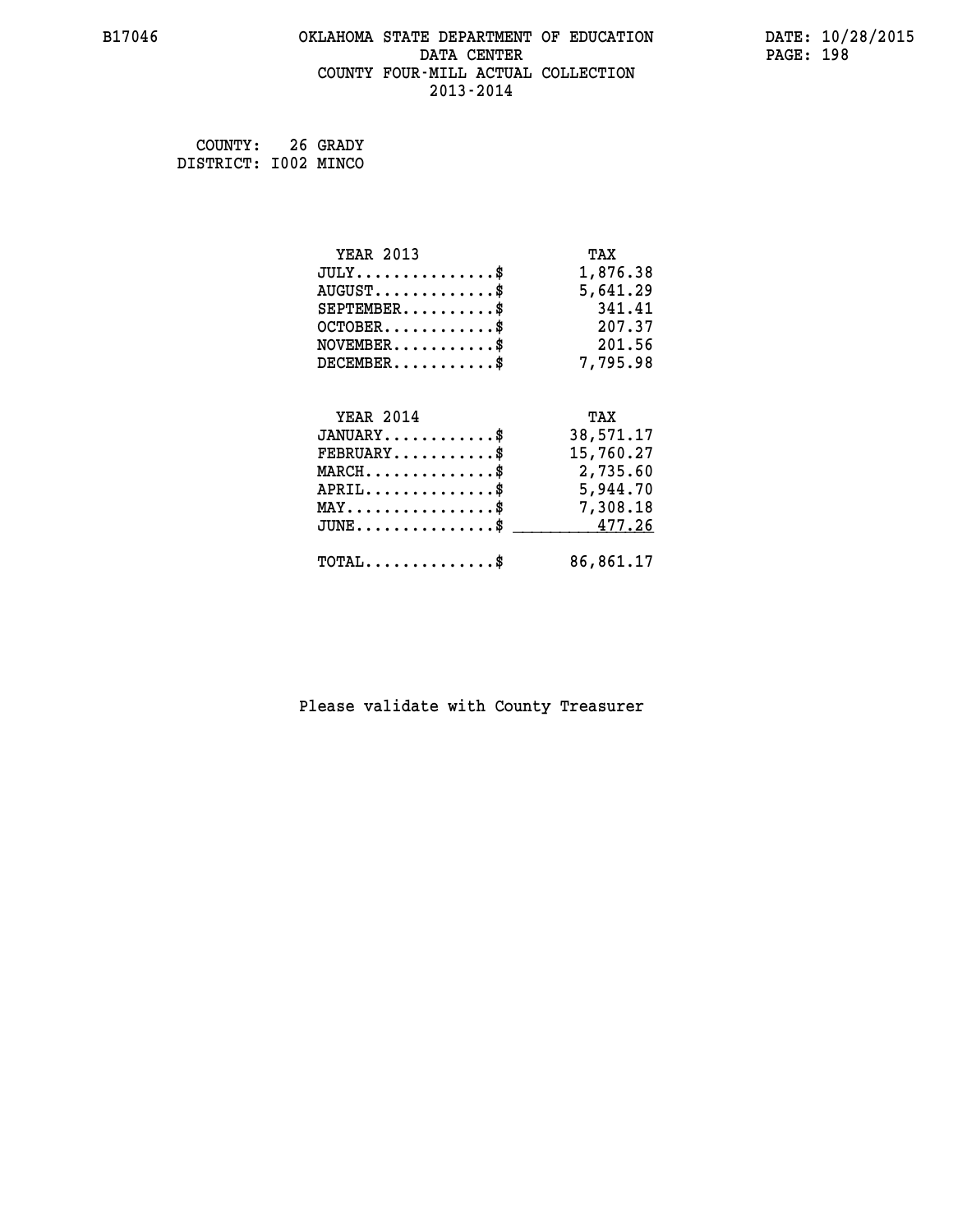#### **B17046 OKLAHOMA STATE DEPARTMENT OF EDUCATION DATE: 10/28/2015 DATA CENTER** PAGE: 199  **COUNTY FOUR-MILL ACTUAL COLLECTION 2013-2014**

 **COUNTY: 26 GRADY DISTRICT: I051 NINNEKAH**

| <b>YEAR 2013</b>                                                          | TAX       |
|---------------------------------------------------------------------------|-----------|
| $JULY$ \$                                                                 | 326.41    |
| $AUGUST$ \$                                                               | 502.31    |
| $SEPTEMBER$ \$                                                            | 301.75    |
| $OCTOBER$ \$                                                              | 183.28    |
| $\verb NOVEMBER , \verb , \verb , \verb , \verb , \verb , \verb + \verb $ | 5,910.40  |
| $DECEMBER$ \$                                                             | 6,890.35  |
|                                                                           |           |
| <b>YEAR 2014</b>                                                          | TAX       |
| $JANUARY$ \$                                                              | 34,090.46 |
| $FEBRUARY$ \$                                                             | 13,929.45 |
| $MARCH$ \$                                                                | 2,417.82  |
| $APRIL \ldots \ldots \ldots \ldots \$                                     | 5,254.13  |
| $\texttt{MAX} \dots \dots \dots \dots \dots \$                            | 6,459.22  |
| $\texttt{JUNE} \dots \dots \dots \dots \dots \$$                          | 421.81    |
| $\texttt{TOTAL} \dots \dots \dots \dots \$                                | 76,687.39 |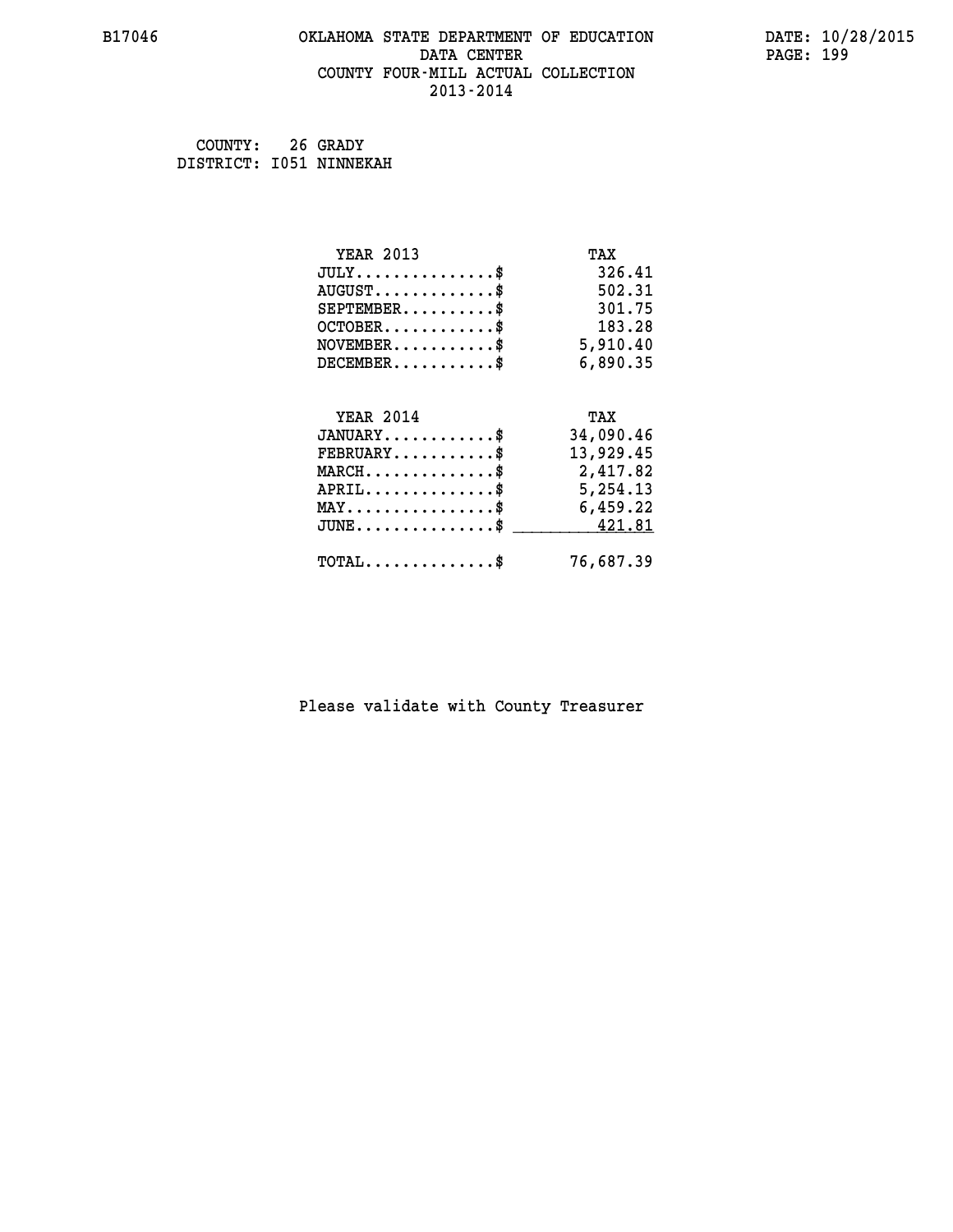#### **B17046 OKLAHOMA STATE DEPARTMENT OF EDUCATION DATE: 10/28/2015 DATA CENTER** PAGE: 200  **COUNTY FOUR-MILL ACTUAL COLLECTION 2013-2014**

 **COUNTY: 26 GRADY DISTRICT: I056 ALEX**

| <b>YEAR 2013</b>                                                          | TAX       |
|---------------------------------------------------------------------------|-----------|
| $JULY$ \$                                                                 | 187.69    |
| $AUGUST$ \$                                                               | 309.74    |
| $SEPTEMBER$ \$                                                            | 186.07    |
| $OCTOBER$ \$                                                              | 113.02    |
| $\verb NOVEMBER , \verb , \verb , \verb , \verb , \verb , \verb , \verb $ | 3,406.00  |
| $DECEMBER$ \$                                                             | 4,249.06  |
|                                                                           |           |
| <b>YEAR 2014</b>                                                          | TAX       |
| $JANUARY$ \$                                                              | 21,022.55 |
| $FEBRUARY$                                                                | 8,589.88  |
| $\texttt{MARCH} \dots \dots \dots \dots \$$                               | 1,491.02  |
| $\texttt{APRIL} \dots \dots \dots \dots \$                                | 3,240.04  |
| $\texttt{MAX} \dots \dots \dots \dots \dots \$                            | 3,983.17  |
| $\texttt{JUNE} \dots \dots \dots \dots \texttt{S}$                        | 260.08    |
| $\texttt{TOTAL} \dots \dots \dots \dots \$                                | 47,038.32 |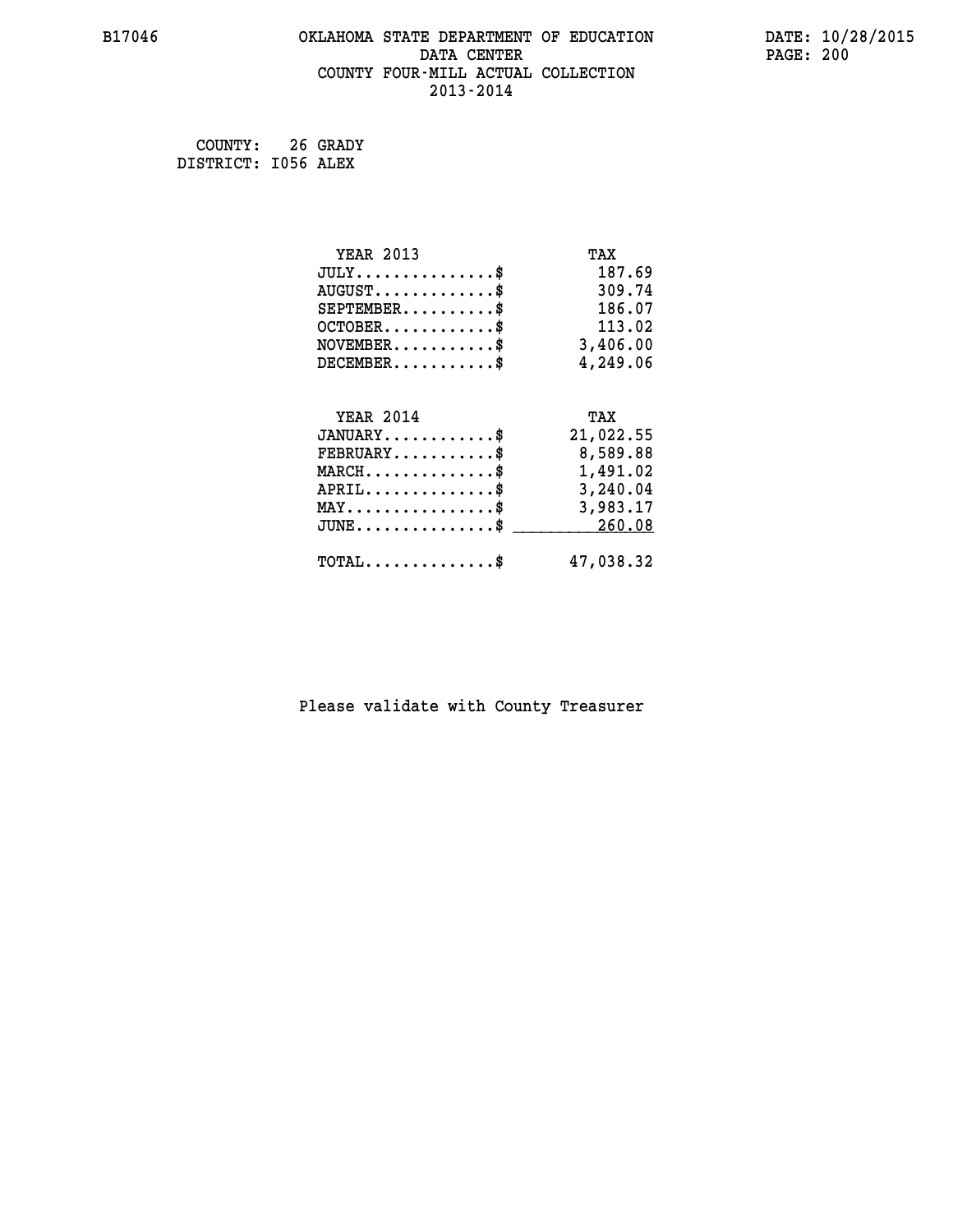#### **B17046 OKLAHOMA STATE DEPARTMENT OF EDUCATION DATE: 10/28/2015 DATA CENTER** PAGE: 201  **COUNTY FOUR-MILL ACTUAL COLLECTION 2013-2014**

 **COUNTY: 26 GRADY DISTRICT: I068 RUSH SPRINGS**

| <b>YEAR 2013</b>                               | TAX       |
|------------------------------------------------|-----------|
| $JULY$ \$                                      | 385.87    |
| $AUGUST$ \$                                    | 593.89    |
| $SEPTEMBER$ \$                                 | 356.78    |
| $OCTOBER$ \$                                   | 216.70    |
| $NOVEMBER$ \$                                  | 6,987.41  |
| $DECEMBER$ \$                                  | 8,146.56  |
|                                                |           |
| <b>YEAR 2014</b>                               | TAX       |
| $JANUARY$ \$                                   | 40,305.67 |
| $FEBRUARY$                                     | 16,468.99 |
| $MARCH$ \$                                     | 2,858.63  |
| $APRIL$ \$                                     | 6,212.03  |
| $\texttt{MAX} \dots \dots \dots \dots \dots \$ | 7,636.84  |
| $JUNE$ \$                                      | 498.72    |
| $\texttt{TOTAL} \dots \dots \dots \dots \$     | 90,668.09 |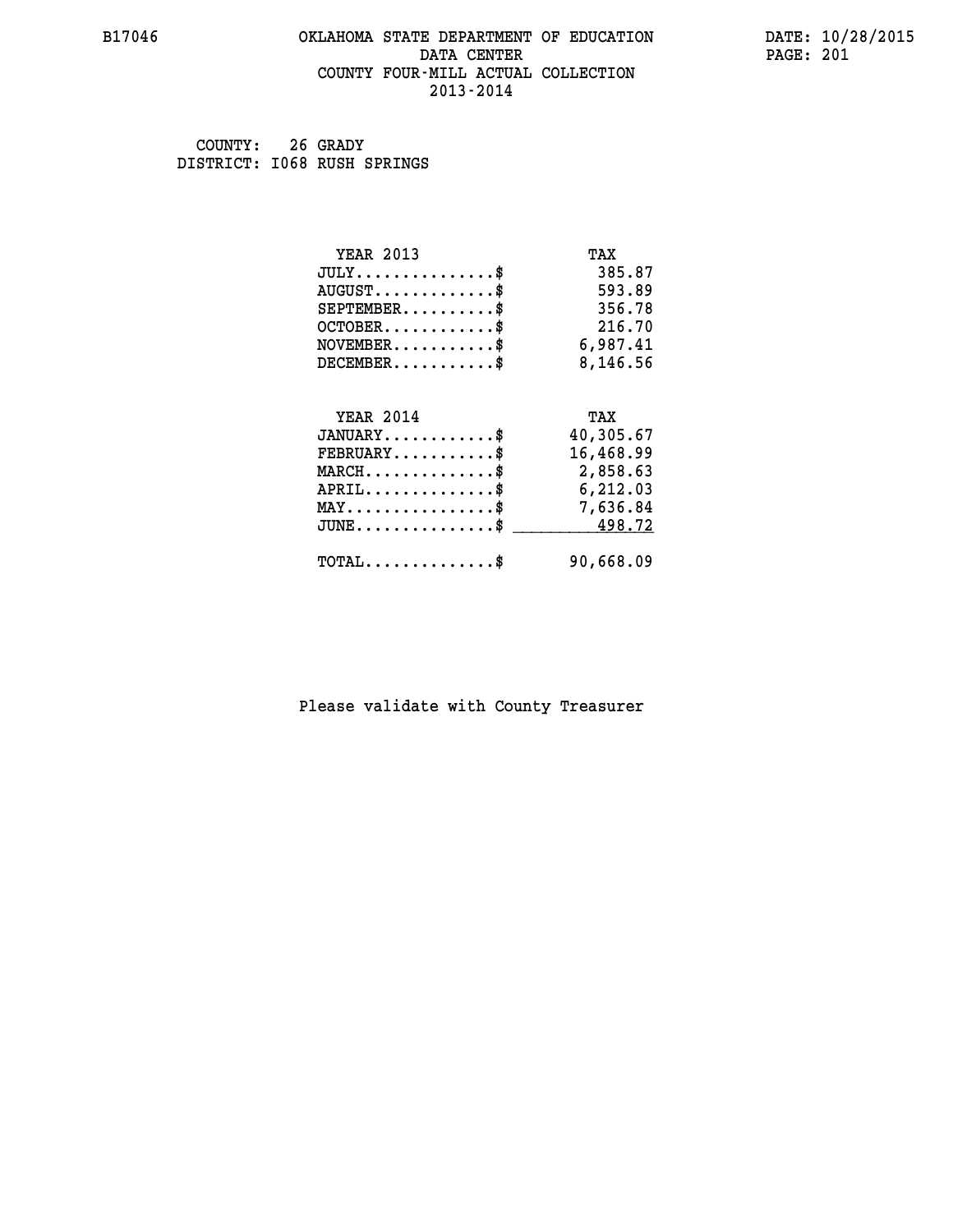#### **B17046 OKLAHOMA STATE DEPARTMENT OF EDUCATION DATE: 10/28/2015 DATA CENTER** PAGE: 202  **COUNTY FOUR-MILL ACTUAL COLLECTION 2013-2014**

 **COUNTY: 26 GRADY DISTRICT: I095 BRIDGE CREEK**

| <b>YEAR 2013</b>                               | TAX        |
|------------------------------------------------|------------|
| $JULY$ \$                                      | 902.97     |
| $AUGUST$ \$                                    | 1,443.75   |
| $SEPTEMBER$ \$                                 | 867.32     |
| $OCTOBER$ \$                                   | 526.80     |
| $\texttt{NOVEMBER} \dots \dots \dots \$        | 16,370.02  |
| $DECEMBER$ \$                                  | 19,804.50  |
|                                                |            |
| <b>YEAR 2014</b>                               | TAX        |
| $JANUARY$ \$                                   | 97,984.18  |
| $FEBRUARY$                                     | 40,036.58  |
| $MARCH$ \$                                     | 6,949.42   |
| $APRIL \ldots \ldots \ldots \ldots \$          | 15,101.62  |
| $\texttt{MAX} \dots \dots \dots \dots \dots \$ | 18,565.35  |
| $JUNE$ \$                                      | 1,212.39   |
| $\texttt{TOTAL} \dots \dots \dots \dots \$     | 219,764.90 |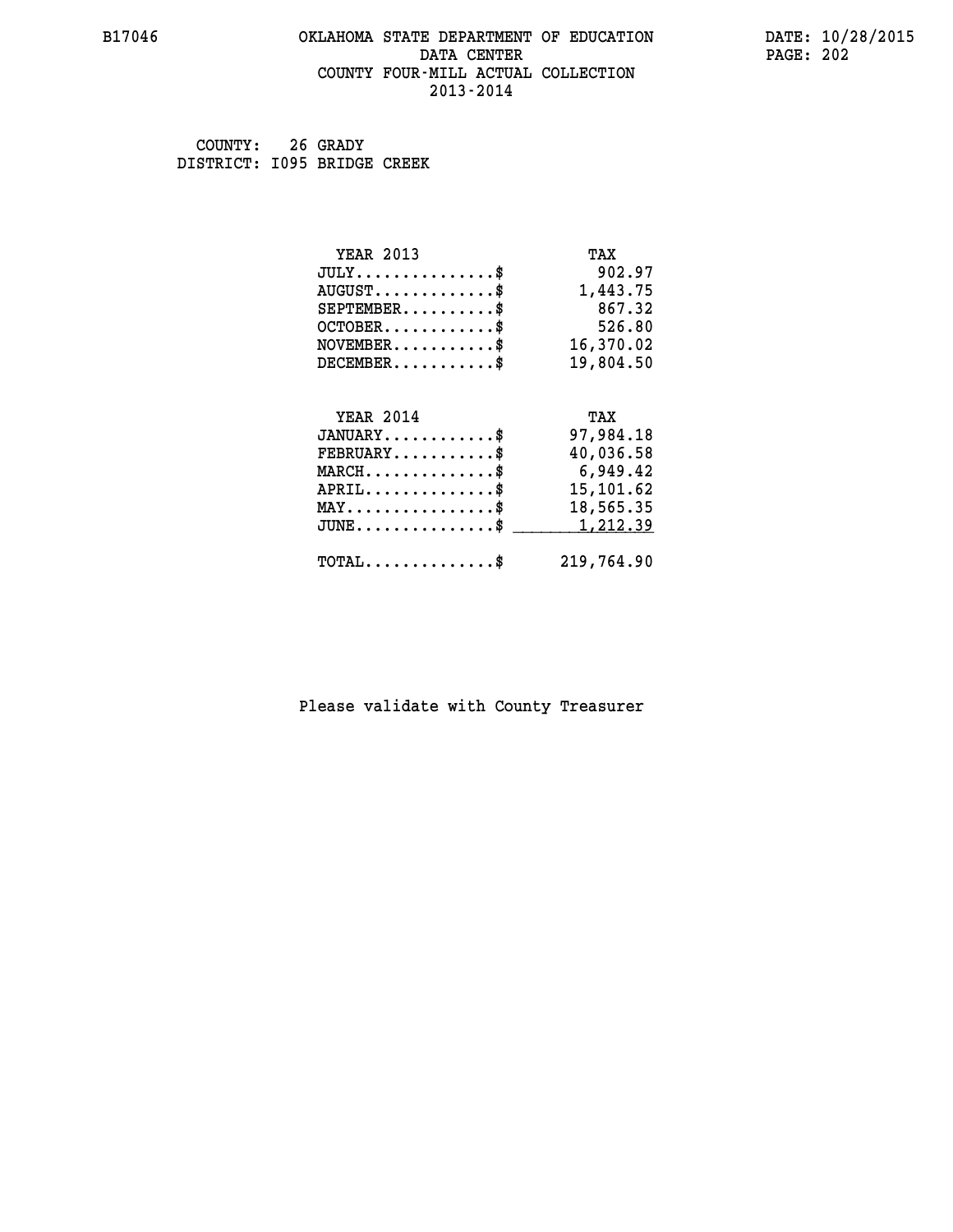#### **B17046 OKLAHOMA STATE DEPARTMENT OF EDUCATION DATE: 10/28/2015 DATA CENTER** PAGE: 203  **COUNTY FOUR-MILL ACTUAL COLLECTION 2013-2014**

 **COUNTY: 26 GRADY DISTRICT: I097 TUTTLE**

| <b>YEAR 2013</b>                               | TAX        |
|------------------------------------------------|------------|
| $JULY$ \$                                      | 2,650.65   |
| $AUGUST$ \$                                    | 20,450.02  |
| $SEPTEMBER$                                    | 1,068.88   |
| $OCTOBER$ \$                                   | 649.23     |
| $NOVEMBER$ \$                                  | 631.02     |
| $DECEMBER$ \$                                  | 24,406.89  |
|                                                |            |
| <b>YEAR 2014</b>                               | TAX        |
| $JANUARY$ \$                                   | 120,754.78 |
| $FEBRUARY$                                     | 49,340.71  |
| $MARCH$ \$                                     | 8,564.38   |
| $APRIL$ \$                                     | 18,611.09  |
| $\texttt{MAX} \dots \dots \dots \dots \dots \$ | 22,879.77  |
| $JUNE$ \$                                      | 283.26     |
| $\texttt{TOTAL} \dots \dots \dots \dots \$     | 270,290.68 |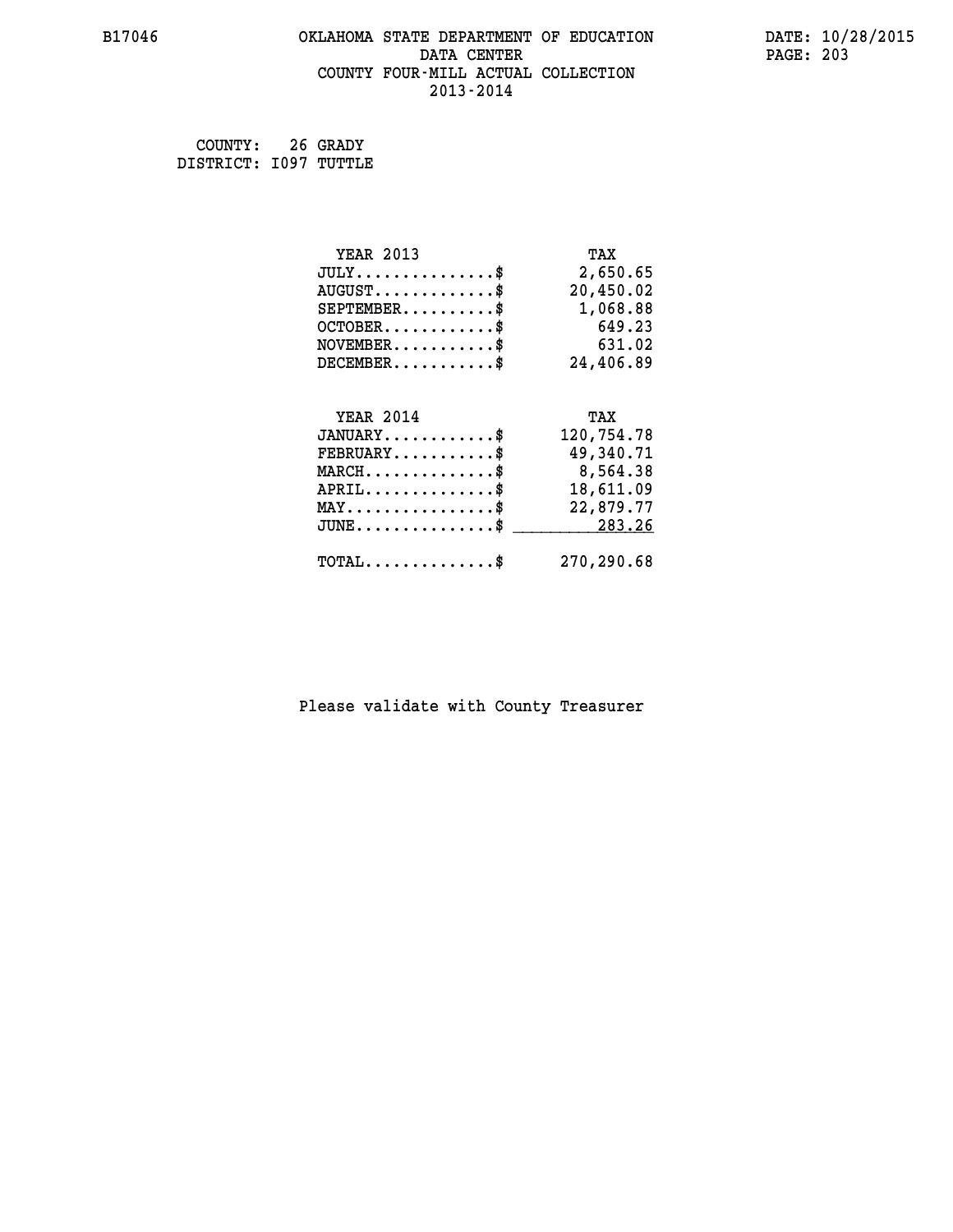#### **B17046 OKLAHOMA STATE DEPARTMENT OF EDUCATION DATE: 10/28/2015 DATA CENTER** PAGE: 204  **COUNTY FOUR-MILL ACTUAL COLLECTION 2013-2014**

 **COUNTY: 26 GRADY DISTRICT: I099 VERDEN**

| <b>YEAR 2013</b>                                                          | TAX       |
|---------------------------------------------------------------------------|-----------|
| $JULY$ \$                                                                 | 180.01    |
| $AUGUST$ \$                                                               | 264.98    |
| $SEPTEMENT.$ \$                                                           | 159.18    |
| $OCTOBER$ \$                                                              | 96.69     |
| $\verb NOVEMBER , \verb , \verb , \verb , \verb , \verb , \verb , \verb $ | 3,255.55  |
| $DECEMBER$ \$                                                             | 3,634.77  |
|                                                                           |           |
| <b>YEAR 2014</b>                                                          | TAX       |
| $JANUARY$ \$                                                              | 17,983.27 |
| $FEBRUARY$                                                                | 7,348.00  |
| $MARCH$ \$                                                                | 1,275.45  |
| $APRIL \ldots \ldots \ldots \ldots \$                                     | 2,771.64  |
| $\texttt{MAX} \dots \dots \dots \dots \dots \$                            | 3,407.34  |
| $\texttt{JUNE} \dots \dots \dots \dots \$$                                | 222.51    |
| $\texttt{TOTAL} \dots \dots \dots \dots \$                                | 40,599.39 |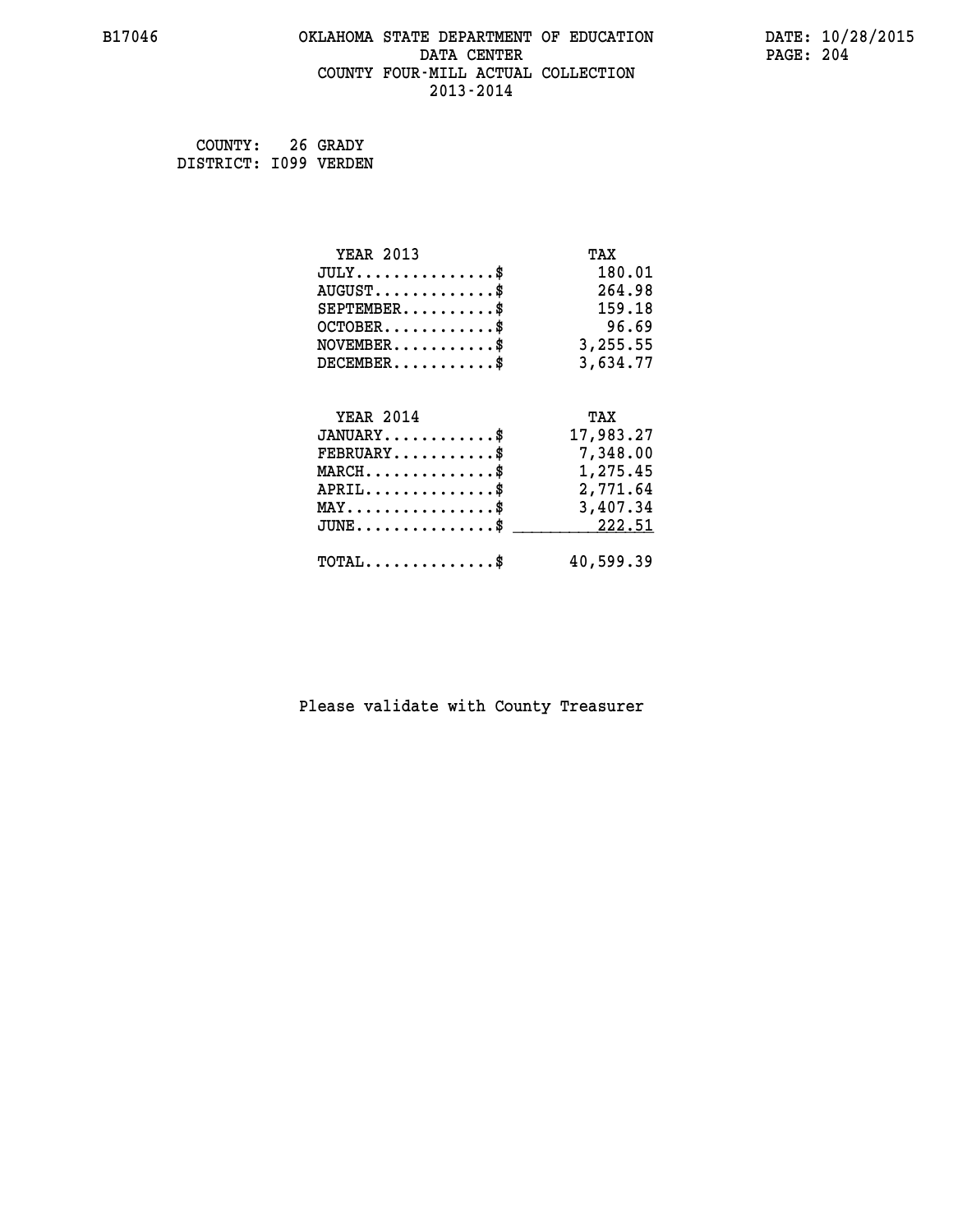#### **B17046 OKLAHOMA STATE DEPARTMENT OF EDUCATION DATE: 10/28/2015 DATA CENTER** PAGE: 205  **COUNTY FOUR-MILL ACTUAL COLLECTION 2013-2014**

 **COUNTY: 26 GRADY DISTRICT: I128 AMBER-POCASSET**

| <b>YEAR 2013</b>                               | TAX       |
|------------------------------------------------|-----------|
| $JULY$ \$                                      | 309.47    |
| $AUGUST$ \$                                    | 479.58    |
| $SEPTEMBER$ \$                                 | 288.10    |
| $OCTOBER$ \$                                   | 175.00    |
| $NOVEMBER$ \$                                  | 5,604.91  |
| $DECEMBER$ \$                                  | 6,578.59  |
|                                                |           |
| <b>YEAR 2014</b>                               | TAX       |
| $JANUARY$                                      | 32,548.05 |
| $FEBRUARY$ \$                                  | 13,299.21 |
| $MARCH$ \$                                     | 2,308.43  |
| $APRIL$ \$                                     | 5,016.39  |
| $\texttt{MAX} \dots \dots \dots \dots \dots \$ | 6,166.97  |
|                                                |           |
| $JUNE$ \$                                      | 402.72    |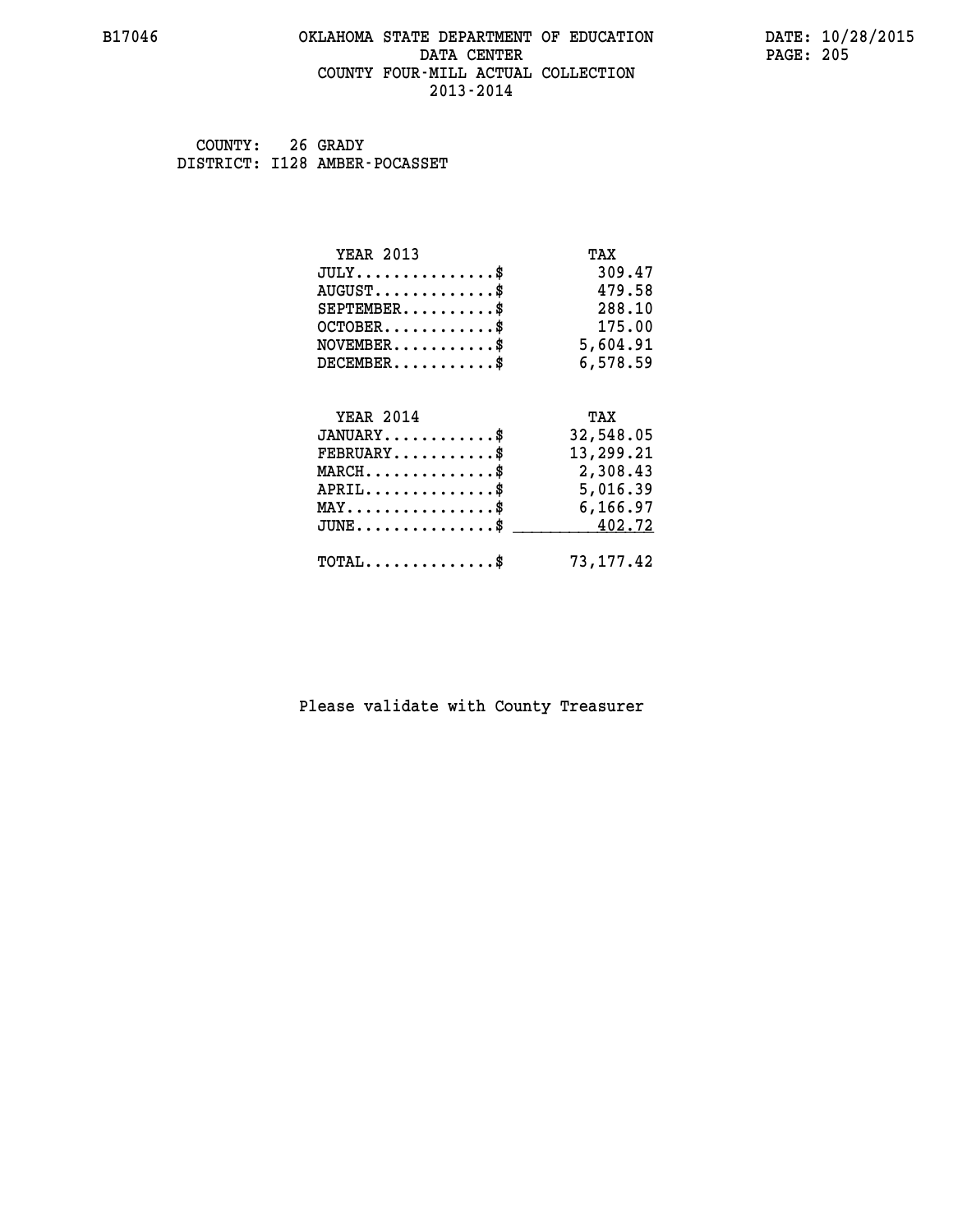#### **B17046 OKLAHOMA STATE DEPARTMENT OF EDUCATION DATE: 10/28/2015 DATA CENTER** PAGE: 206  **COUNTY FOUR-MILL ACTUAL COLLECTION 2013-2014**

 **COUNTY: 26 GRADY**

 **\*\*\*\*\*\* TOTALS \*\*\*\*\*\***

| <b>YEAR 2013</b>                 | TAX        |
|----------------------------------|------------|
| $JULY \ldots \ldots \ldots \$    | 8,869.08   |
| $AUGUST \ldots \ldots \ldots$ \$ | 32,940.11  |
| $SEPTEMENT.$ \$                  | 5,524.63   |
| $OCTOBER$ \$                     | 3,355.64   |
| $NOVEMBER$ \$                    | 79,516.74  |
| $DECEMBER$                       | 126,150.50 |

# **YEAR 2014**

| <b>YEAR 2014</b>                                        | TAX         |
|---------------------------------------------------------|-------------|
| $JANUARY$ \$                                            | 624, 138.42 |
| $FEBRUARY$ \$                                           | 255,024.50  |
| $MARCH$ \$                                              | 44,266.28   |
| $APRIL$ \$                                              | 96,194.10   |
| $MAX \dots \dots \dots \dots \dots$                     | 118,257.30  |
| JUNE\$ 6,511.76                                         |             |
|                                                         |             |
| $\texttt{TOTAL} \dots \dots \dots \dots \$ 1,400,749.06 |             |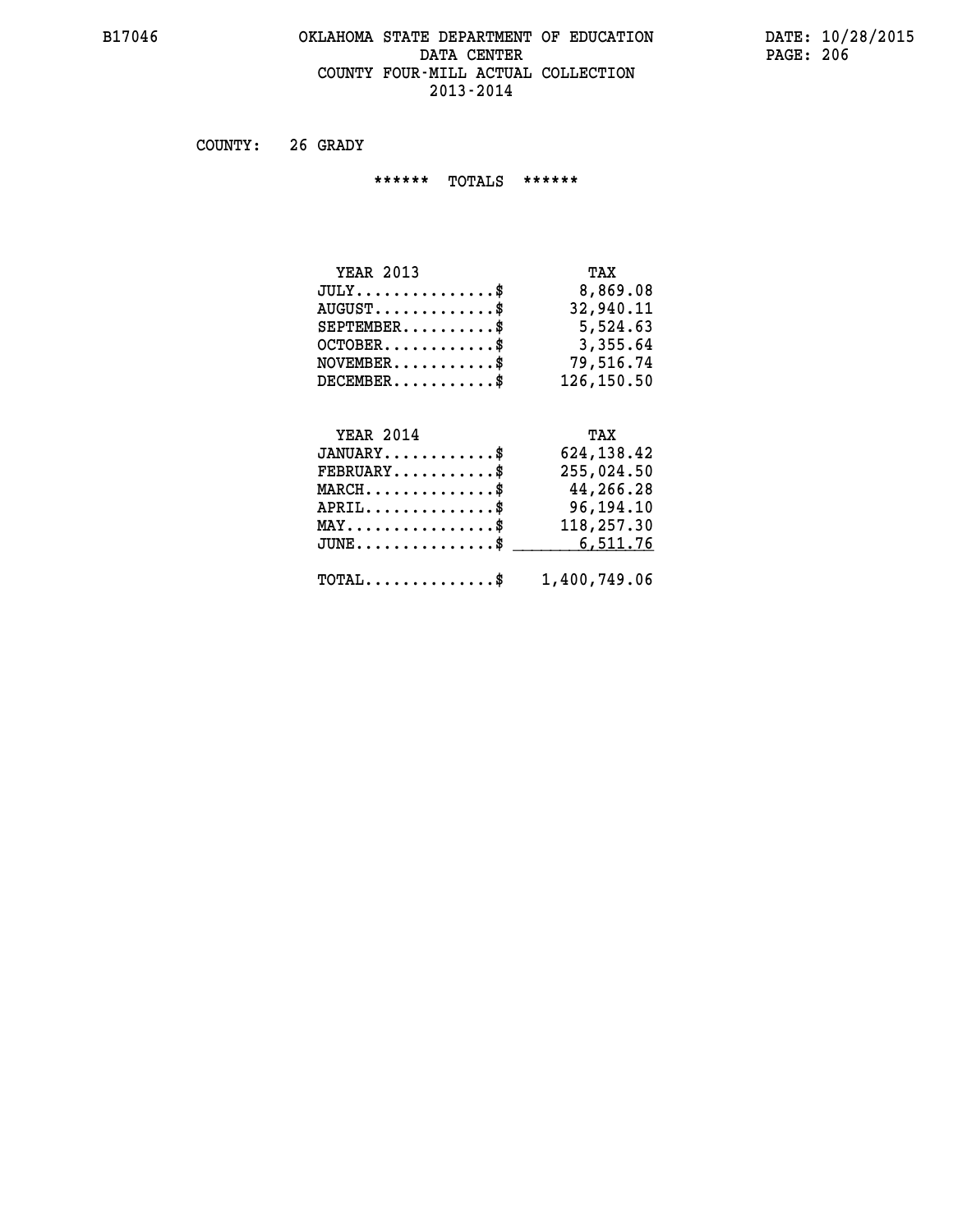## **B17046 OKLAHOMA STATE DEPARTMENT OF EDUCATION DATE: 10/28/2015 DATA CENTER PAGE: 207 COUNTY FOUR-MILL ACTUAL COLLECTION 2013-2014**

 **COUNTY: 27 GRANT DISTRICT: I054 MEDFORD**

| <b>YEAR 2013</b>                               | TAX        |
|------------------------------------------------|------------|
| $JULY$ \$                                      | 128.77     |
| $AUGUST$ \$                                    | 64.48      |
| $SEPTEMENT.$ \$                                | 47.41      |
| $OCTOBER$ \$                                   | 73.81      |
| $NOVEMBER$ \$                                  | 7.59       |
| $DECEMBER$ \$                                  | 4,610.87   |
|                                                |            |
| <b>YEAR 2014</b>                               | TAX        |
|                                                | 112,089.90 |
| $JANUARY$ \$                                   |            |
| $FEBRUARY$                                     | 19,714.60  |
| $MARCH$ \$                                     | 3,517.09   |
| $APRIL$ \$                                     | 53,431.69  |
| $\texttt{MAX} \dots \dots \dots \dots \dots \$ | 4,060.54   |
| $JUNE$ \$                                      | 5,859.45   |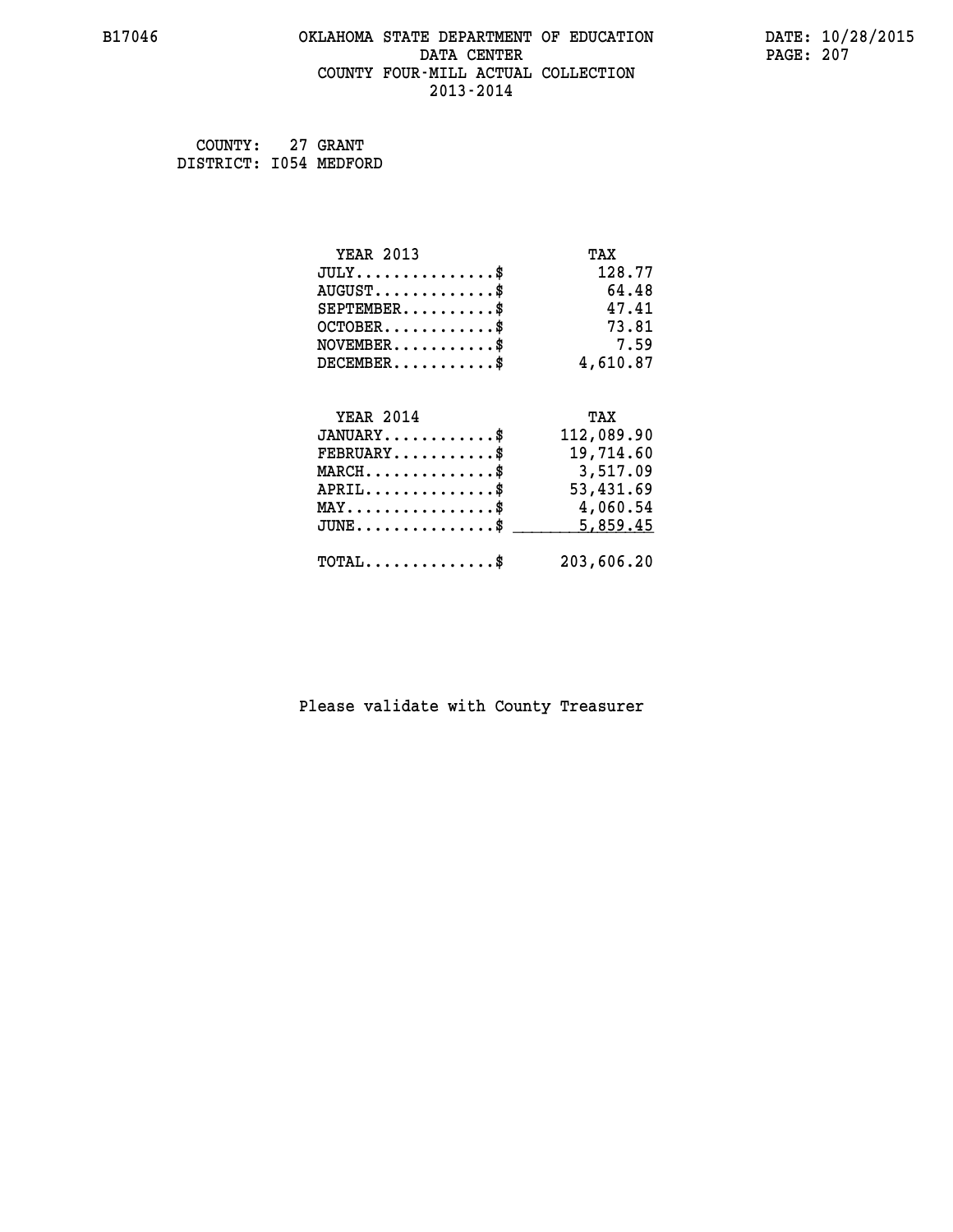#### **B17046 OKLAHOMA STATE DEPARTMENT OF EDUCATION DATE: 10/28/2015 DATA CENTER** PAGE: 208  **COUNTY FOUR-MILL ACTUAL COLLECTION 2013-2014**

 **COUNTY: 27 GRANT DISTRICT: I090 POND CREEK-HUNTER**

| <b>YEAR 2013</b>                           | TAX        |
|--------------------------------------------|------------|
| $JULY$ \$                                  | 82,330.45  |
| $AUGUST$ \$                                | 69.11      |
| $SEPTEMBER$ \$                             | 50.67      |
| $OCTOBER$ \$                               | 76.15      |
| $NOVEMBER$ \$                              | 7.80       |
| $DECEMBER$ \$                              | 4,867.12   |
|                                            |            |
| <b>YEAR 2014</b>                           | TAX        |
| $JANUARY$ \$                               | 118,317.02 |
| $FEBRUARY$                                 | 20,790.99  |
| $MARCH$ \$                                 | 3,715.05   |
| $APRIL$ \$                                 | 56,399.13  |
| $MAX \dots \dots \dots \dots \dots$        | 4,283.95   |
| $JUNE$ \$                                  | 6,182.39   |
| $\texttt{TOTAL} \dots \dots \dots \dots \$ | 297,089.83 |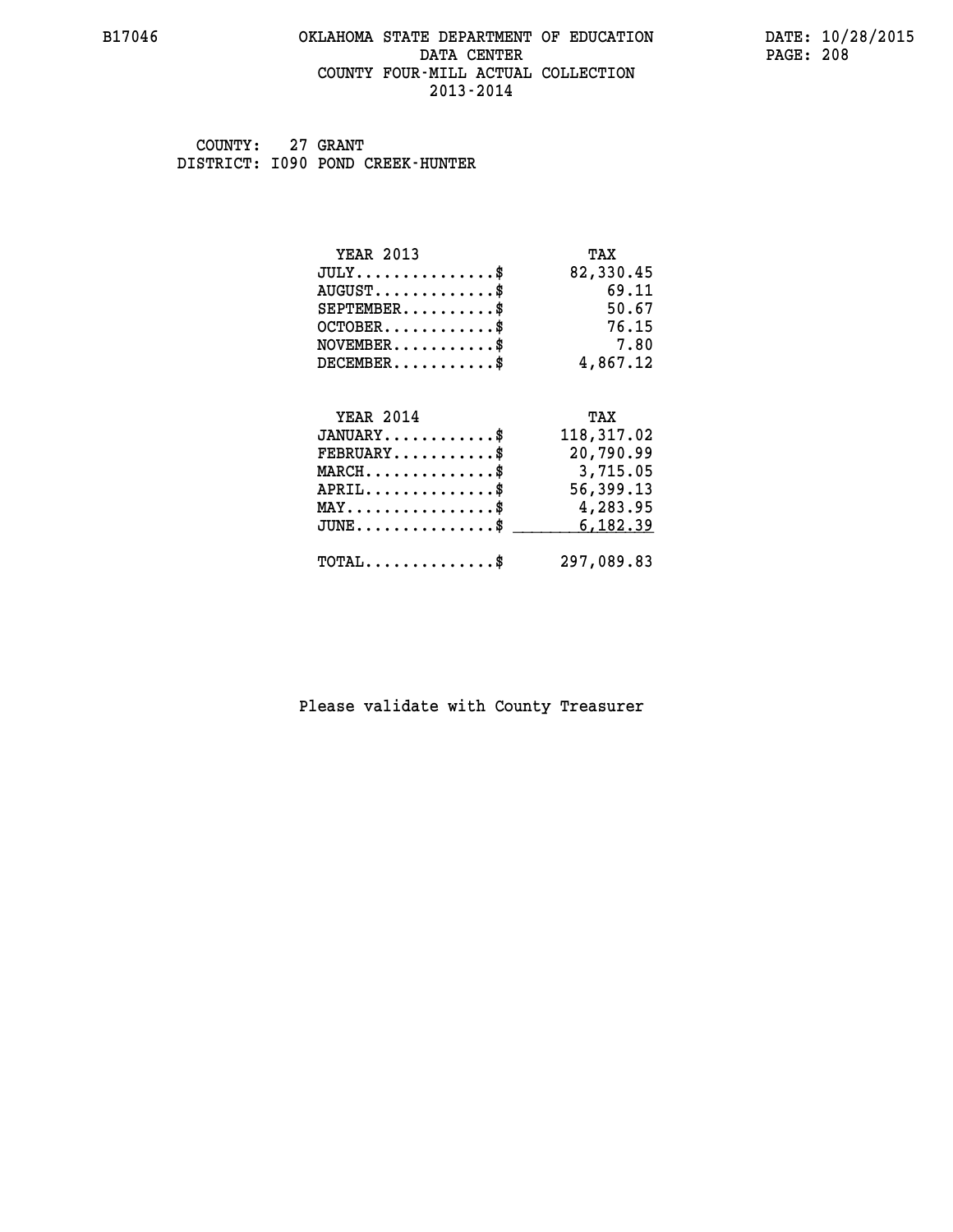#### **B17046 OKLAHOMA STATE DEPARTMENT OF EDUCATION DATE: 10/28/2015 DATA CENTER** PAGE: 209  **COUNTY FOUR-MILL ACTUAL COLLECTION 2013-2014**

 **COUNTY: 27 GRANT DISTRICT: I095 DEER CREEK-LAMONT**

| <b>YEAR 2013</b>                           | TAX        |
|--------------------------------------------|------------|
| $JULY$ \$                                  | 11,868.94  |
| $AUGUST$ \$                                | 43.91      |
| $SEPTEMBER$ \$                             | 30.26      |
| $OCTOBER$ \$                               | 47.84      |
| $NOVEMBER$ \$                              | 4.99       |
| $DECEMBER$ \$                              | 2,756.47   |
|                                            |            |
| <b>YEAR 2014</b>                           | TAX        |
| $JANUARY$ \$                               | 67,007.94  |
| $FEBRUARY$                                 | 11,792.35  |
| $MARCH$ \$                                 | 2,110.50   |
| $APRIL$ \$                                 | 31,942.18  |
| $MAX \dots \dots \dots \dots \dots$        | 2,430.44   |
| $JUNE$ \$                                  | 3,507.37   |
| $\texttt{TOTAL} \dots \dots \dots \dots \$ | 133,543.19 |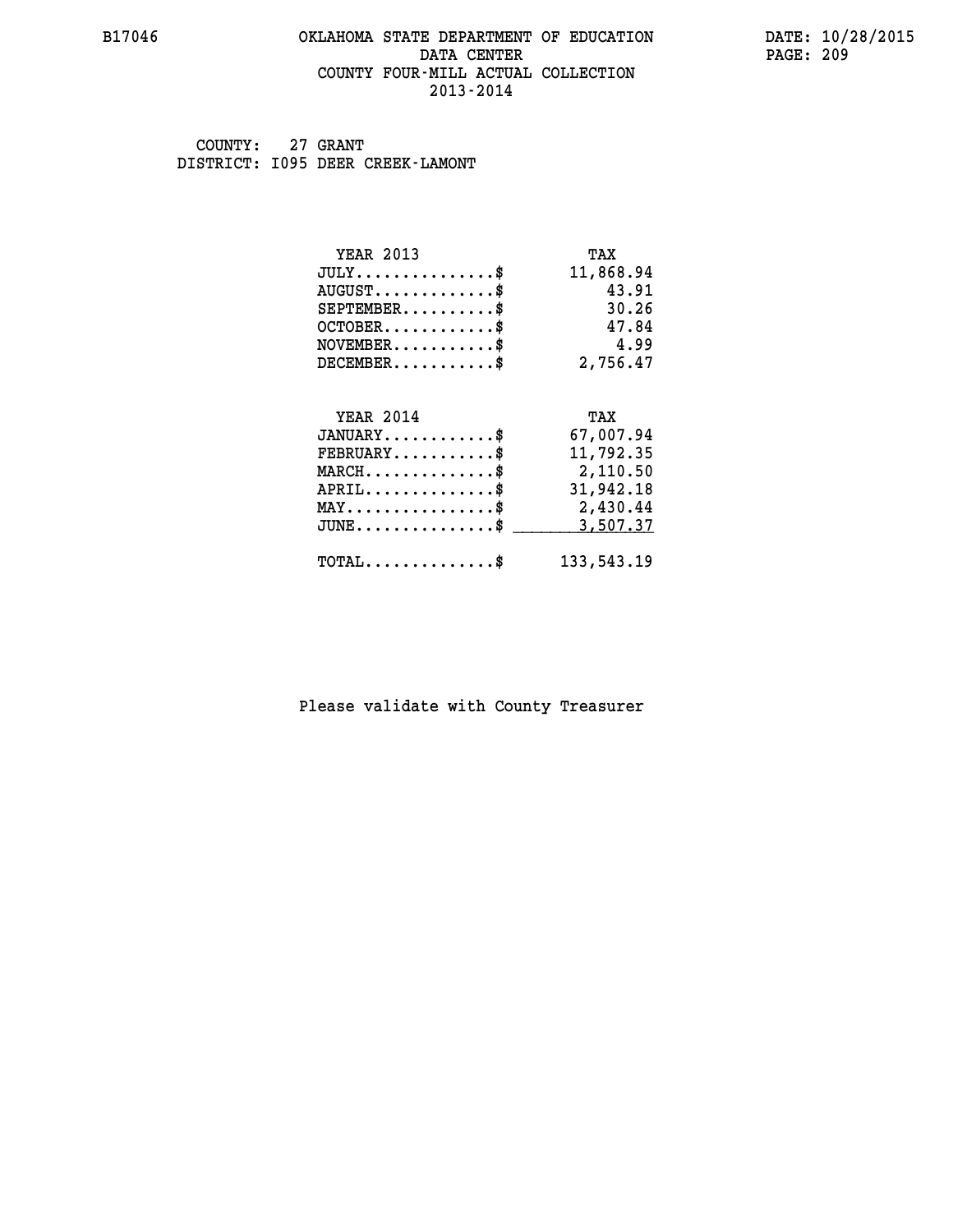#### **B17046 OKLAHOMA STATE DEPARTMENT OF EDUCATION DATE: 10/28/2015 DATA CENTER** PAGE: 210  **COUNTY FOUR-MILL ACTUAL COLLECTION 2013-2014**

 **COUNTY: 27 GRANT**

 **\*\*\*\*\*\* TOTALS \*\*\*\*\*\***

| <b>YEAR 2013</b>                     | TAX       |
|--------------------------------------|-----------|
| $JULY \ldots \ldots \ldots \ldots \$ | 94,328.16 |
| $AUGUST$ \$                          | 177.50    |
| $SEPTEMBER$ $\$                      | 128.34    |
| $OCTOBER$ \$                         | 197.80    |
| $NOVEMBER$ \$                        | 20.38     |
| $DECEMBER$ \$                        | 12,234.46 |

# **YEAR 2014**

| <b>YEAR 2014</b>                               | TAX        |
|------------------------------------------------|------------|
| $JANUARY$ \$                                   | 297,414.86 |
| $FEBRUARY$ \$                                  | 52,297.94  |
| $MARCH$ \$                                     | 9,342.64   |
| $APRIL$ \$                                     | 141,773.00 |
| $\texttt{MAX} \dots \dots \dots \dots \dots \$ | 10,774.93  |
| JUNE\$ 15,549.21                               |            |
| $\texttt{TOTAL} \dots \dots \dots \dots \$     | 634,239.22 |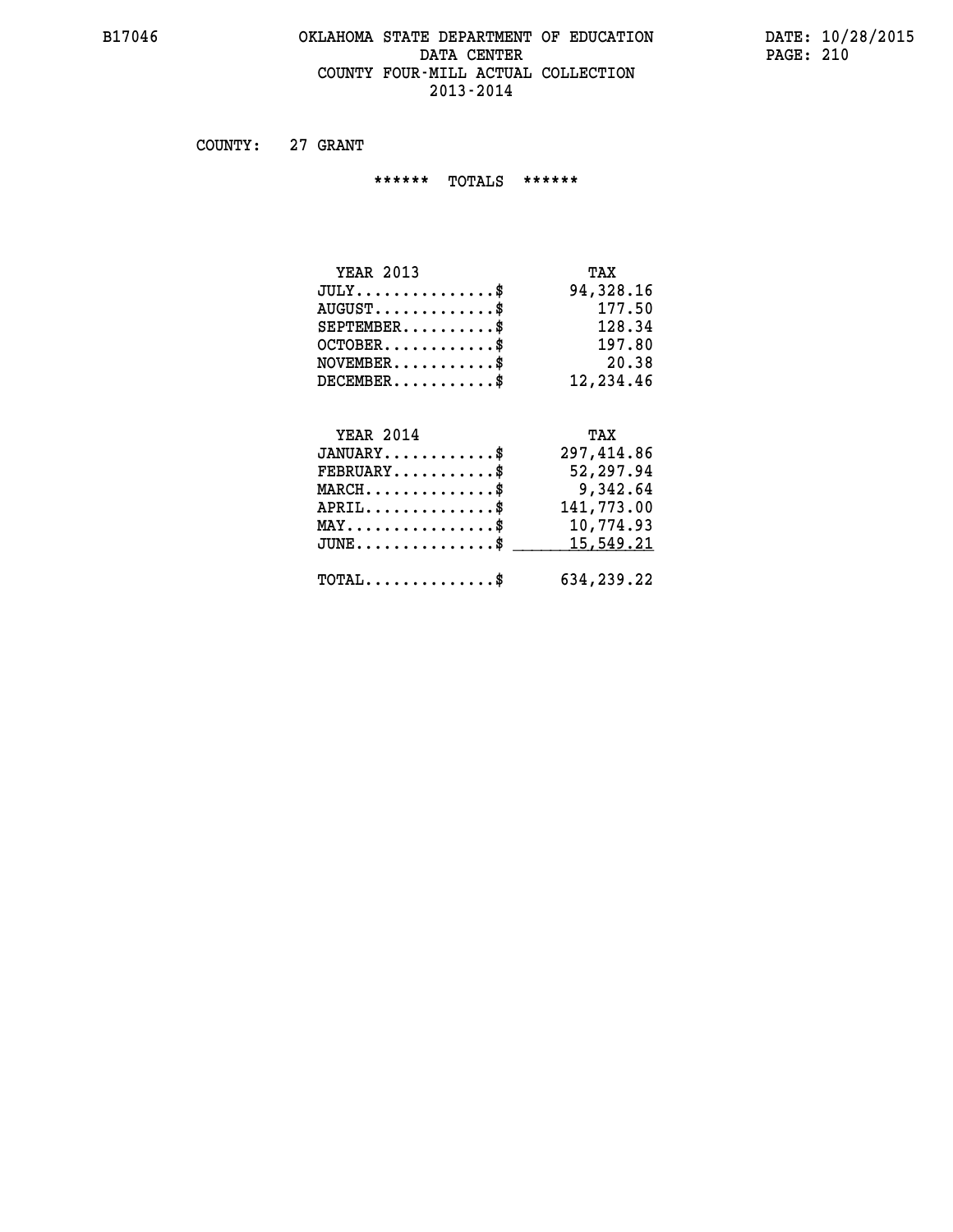## **B17046 OKLAHOMA STATE DEPARTMENT OF EDUCATION DATE: 10/28/2015 DATA CENTER PAGE: 211 COUNTY FOUR-MILL ACTUAL COLLECTION 2013-2014**

 **COUNTY: 28 GREER DISTRICT: I001 MANGUM**

| <b>YEAR 2013</b>                               | TAX       |
|------------------------------------------------|-----------|
| $JULY$ \$                                      | 1,132.40  |
| $AUGUST$ \$                                    | 1,036.29  |
| $SEPTEMBER$ \$                                 | 1,134.08  |
| $OCTOBER$ \$                                   | 1,435.53  |
| $\texttt{NOVEMBER} \dots \dots \dots \$        | 23.13     |
| $DECEMBER$ \$                                  | 8,565.69  |
|                                                |           |
| <b>YEAR 2014</b>                               | TAX       |
| $JANUARY$ \$                                   | 47,177.80 |
| $FEBRUARY$                                     | 8,332.56  |
| $MARCH$ \$                                     | 1,927.03  |
| $APRIL \ldots \ldots \ldots \ldots \$          | 4,732.01  |
| $\texttt{MAX} \dots \dots \dots \dots \dots \$ | 2,918.61  |
| $JUNE$ \$                                      | 2,147.46  |
| $\texttt{TOTAL} \dots \dots \dots \dots \$     | 80,562.59 |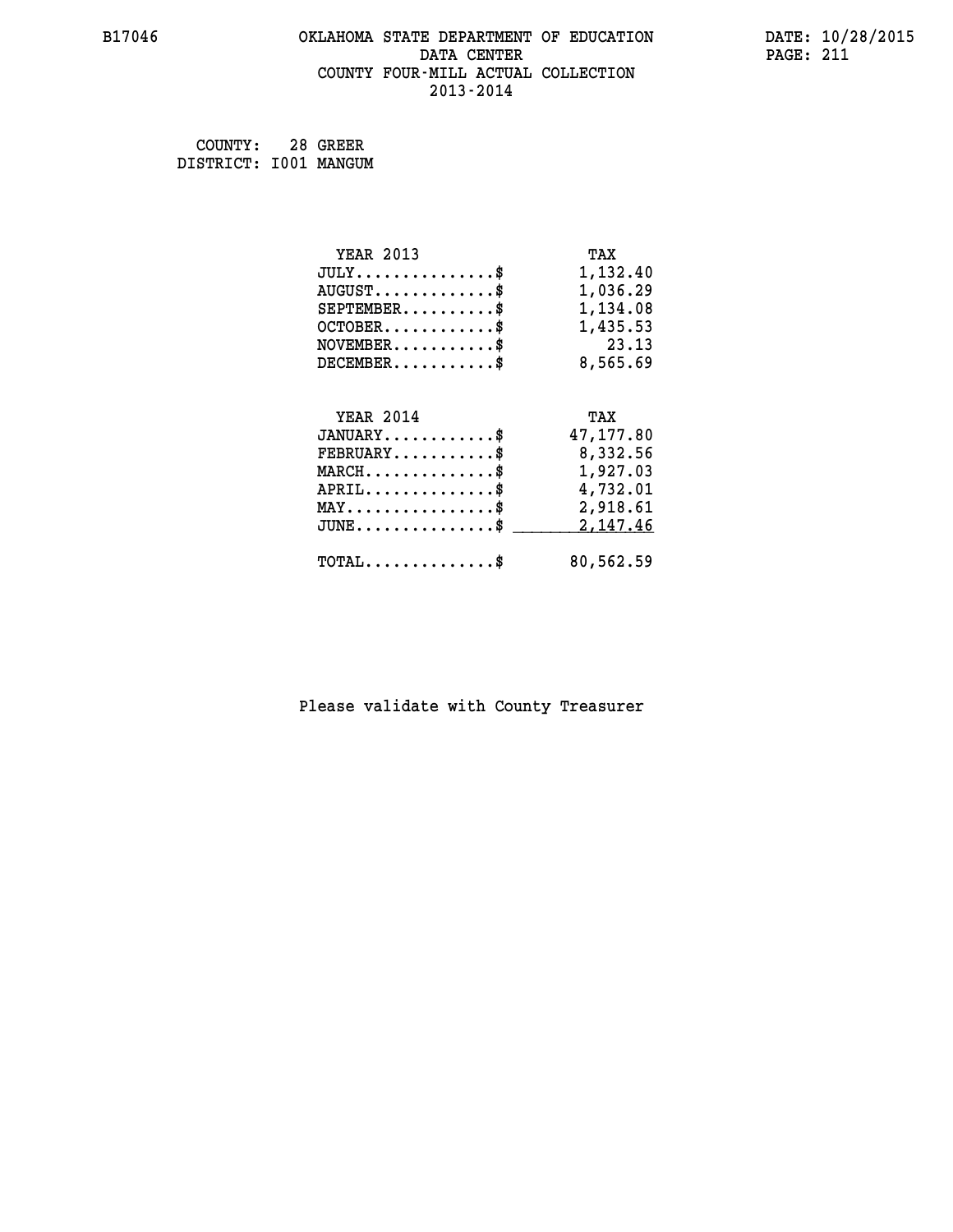#### **B17046 OKLAHOMA STATE DEPARTMENT OF EDUCATION DATE: 10/28/2015 DATA CENTER** PAGE: 212  **COUNTY FOUR-MILL ACTUAL COLLECTION 2013-2014**

 **COUNTY: 28 GREER DISTRICT: I003 GRANITE**

| <b>YEAR 2013</b>                                 | TAX        |
|--------------------------------------------------|------------|
| $JULY$ \$                                        | 703.40     |
| $AUGUST$ \$                                      | 384.53     |
| $SEPTEMBER$ \$                                   | 411.79     |
| $OCTOBER$ \$                                     | 443.77     |
| $NOVEMBER$ \$                                    | 7.84       |
| $DECEMBER$ \$                                    | 3,123.66   |
|                                                  |            |
| <b>YEAR 2014</b>                                 | TAX        |
| $JANUARY$ \$                                     | 17, 123.36 |
| $FEBRUARY$                                       | 3,062.52   |
| $MARCH$ \$                                       | 695.18     |
| $APRIL \ldots \ldots \ldots \ldots \$            | 1,721.82   |
| $\texttt{MAX} \dots \dots \dots \dots \dots \$   | 1,062.50   |
| $\texttt{JUNE} \dots \dots \dots \dots \dots \$$ | 773.75     |
| $\texttt{TOTAL} \dots \dots \dots \dots \$       | 29,514.12  |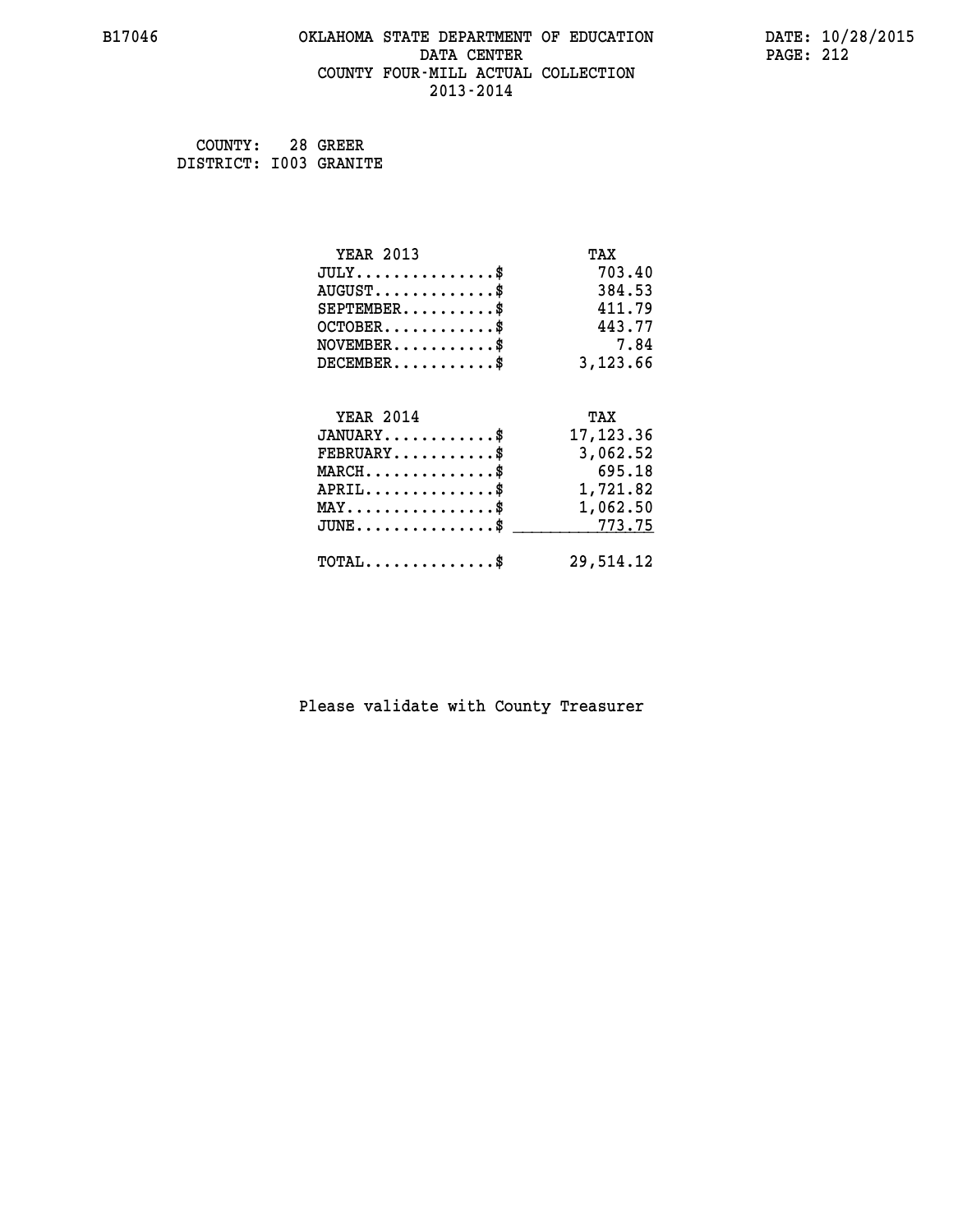#### **B17046 OKLAHOMA STATE DEPARTMENT OF EDUCATION DATE: 10/28/2015 DATA CENTER PAGE: 213 COUNTY FOUR-MILL ACTUAL COLLECTION 2013-2014**

 **COUNTY: 28 GREER**

 **\*\*\*\*\*\* TOTALS \*\*\*\*\*\***

| <b>YEAR 2013</b>                     | TAX       |
|--------------------------------------|-----------|
| $JULY \ldots \ldots \ldots \ldots \$ | 1,835.80  |
| $AUGUST$ \$                          | 1,420.82  |
| $SEPTEMBER$ \$                       | 1,545.87  |
| $OCTOBER$ $\$                        | 1,879.30  |
| $NOVEMBER$ \$                        | 30.97     |
| $DECEMBER$ \$                        | 11,689.35 |
|                                      |           |

# **YEAR 2014 TAX**

| $JANUARY$<br>$\texttt{FEBRUARY} \dots \dots \dots \$ | 64,301.16<br>11,395.08 |
|------------------------------------------------------|------------------------|
| $MARCH$ \$                                           | 2,622.21               |
| $APRIL$                                              | 6,453.83               |
| $MAX \dots \dots \dots \dots \$                      | 3,981.11               |
| $JUNE$ \$                                            | 2,921.21               |
| $\text{TOTAL} \dots \dots \dots \dots \dots$         | 110,076.71             |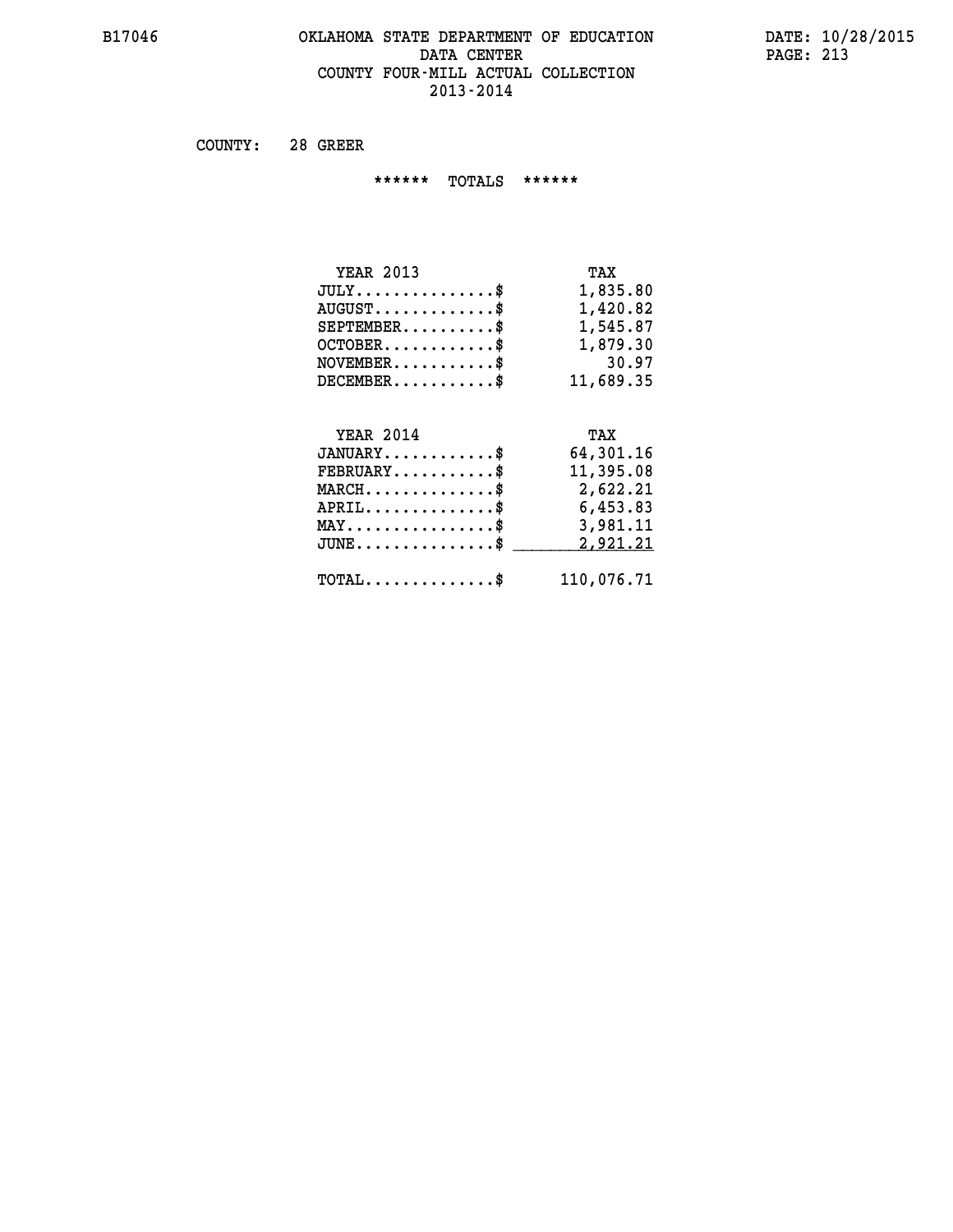#### **B17046 OKLAHOMA STATE DEPARTMENT OF EDUCATION DATE: 10/28/2015 DATA CENTER** PAGE: 214  **COUNTY FOUR-MILL ACTUAL COLLECTION 2013-2014**

 **COUNTY: 29 HARMON DISTRICT: I066 HOLLIS**

| <b>YEAR 2013</b>                                 | TAX       |
|--------------------------------------------------|-----------|
| $JULY$ \$                                        | 254.28    |
| $AUGUST$ \$                                      | 458.44    |
| $SEPTEMBER$ \$                                   | 192.25    |
| $OCTOBER$ \$                                     | 294.52    |
| $\texttt{NOVEMBER} \dots \dots \dots \$          | 9,016.52  |
| $DECEMBER$ \$                                    | 48,612.58 |
|                                                  |           |
| <b>YEAR 2014</b>                                 | TAX       |
| $JANUARY$ \$                                     | 5,616.33  |
| $FEBRUARY$                                       | 1,020.74  |
| $\texttt{MARCH} \dots \dots \dots \dots \$       | 10,368.99 |
| $APRIL \ldots \ldots \ldots \ldots \$            | 1,812.90  |
| $\texttt{MAX} \dots \dots \dots \dots \dots \$   | 429.74    |
| $\texttt{JUNE} \dots \dots \dots \dots \dots \$$ | 195.23    |
|                                                  |           |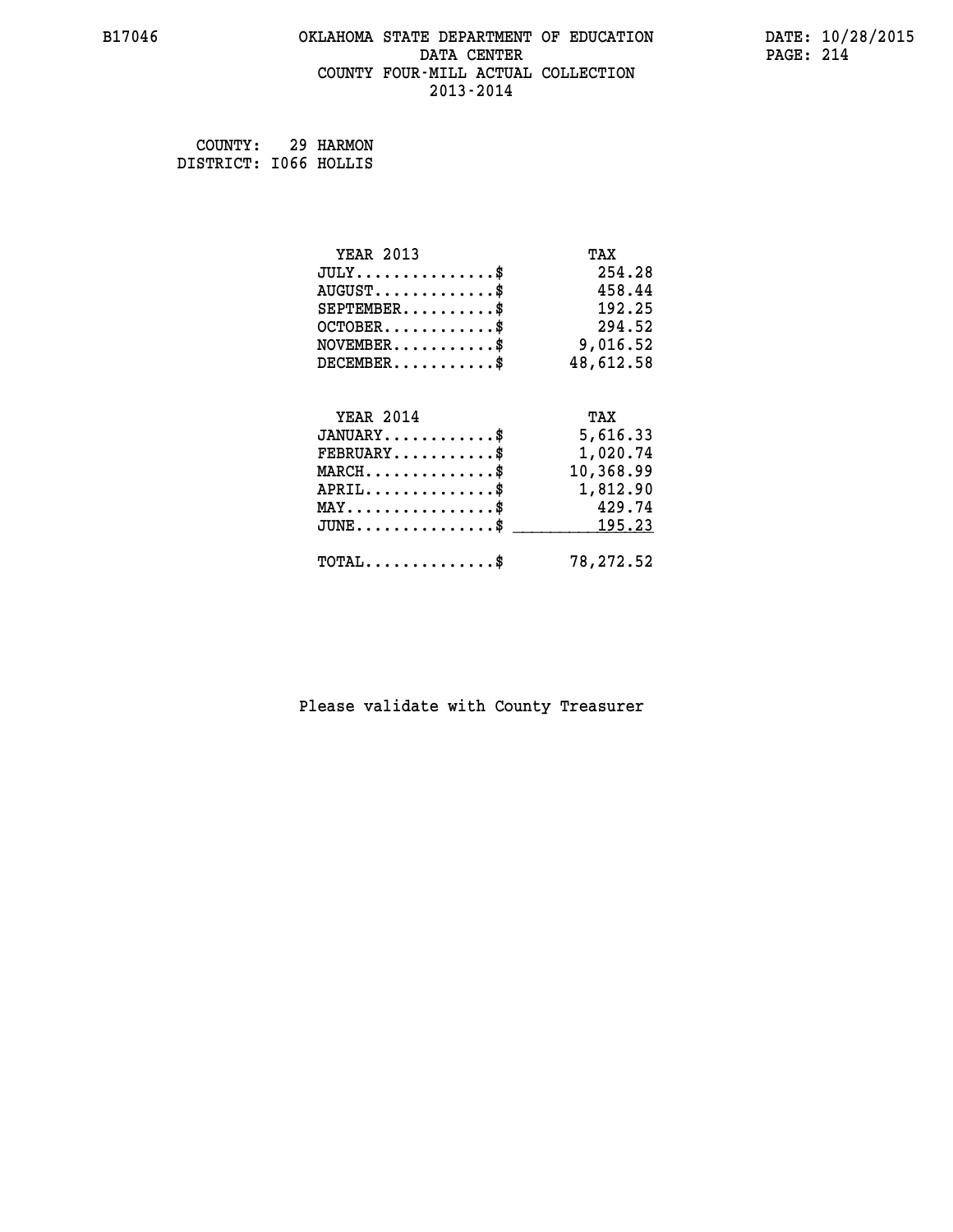#### **B17046 OKLAHOMA STATE DEPARTMENT OF EDUCATION DATE: 10/28/2015 DATA CENTER** PAGE: 215  **COUNTY FOUR-MILL ACTUAL COLLECTION 2013-2014**

 **COUNTY: 29 HARMON**

 **\*\*\*\*\*\* TOTALS \*\*\*\*\*\***

| <b>YEAR 2013</b> | TAX       |
|------------------|-----------|
| $JULY$ \$        | 254.28    |
| $AUGUST$ \$      | 458.44    |
| $SEPTEMBER$ \$   | 192.25    |
| $OCTOBER$ \$     | 294.52    |
| $NOVEMBER$ \$    | 9,016.52  |
| $DECEMBER$ \$    | 48,612.58 |
| <b>YEAR 2014</b> | TAX       |
| $JANUARY$ \$     | 5,616.33  |

| JANUARY                                             | 5,616.33                                |
|-----------------------------------------------------|-----------------------------------------|
| $FEBRUARY$                                          | 1,020.74                                |
| $MARCH$ \$                                          | 10,368.99                               |
| $APRIL$ \$                                          | 1,812.90                                |
| $MAX \dots \dots \dots \dots \dots$                 | 429.74                                  |
|                                                     | $JUNE \dots \dots \dots \dots \$ 195.23 |
| $\texttt{TOTAL} \dots \dots \dots \dots \texttt{S}$ | 78,272.52                               |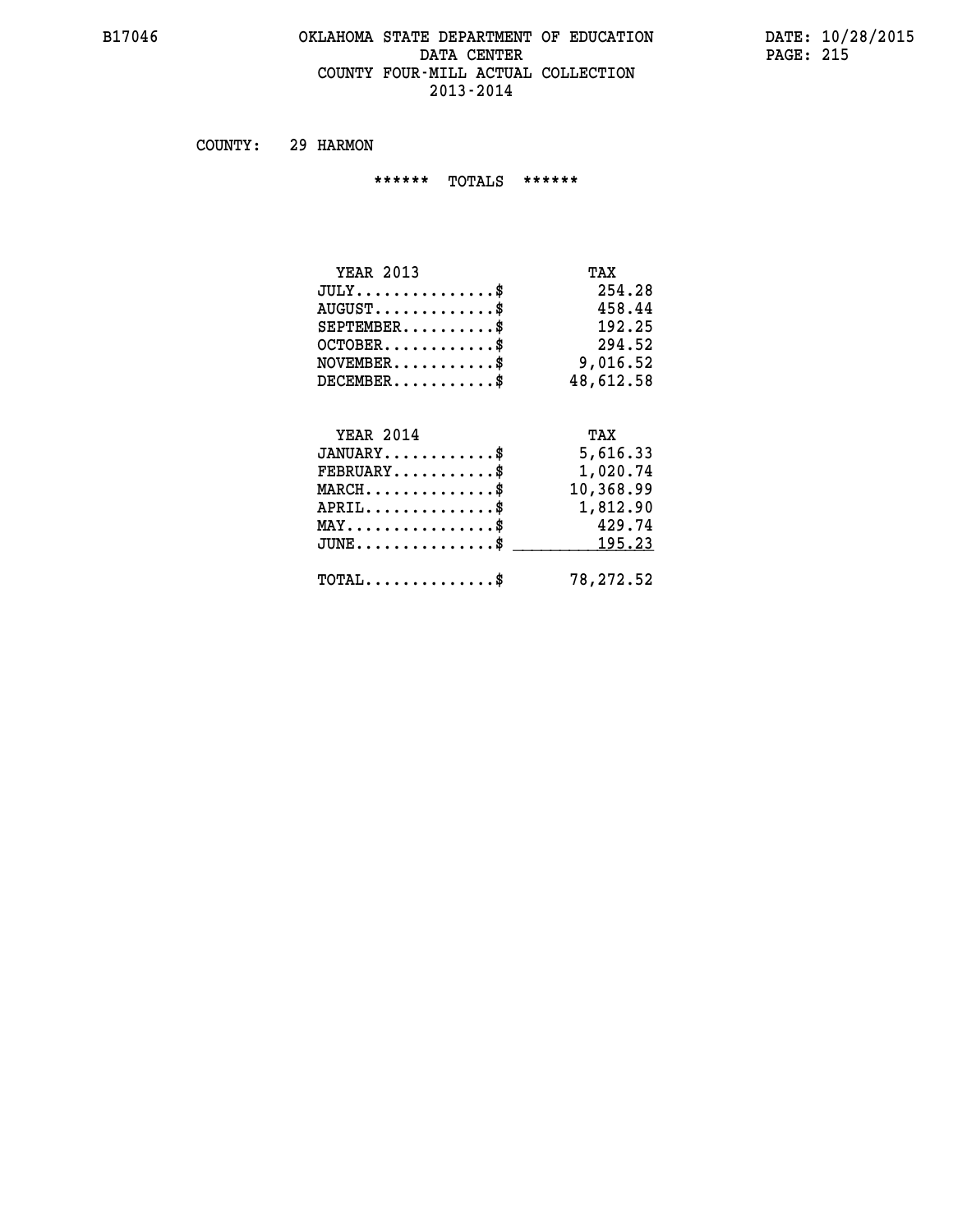#### **B17046 OKLAHOMA STATE DEPARTMENT OF EDUCATION DATE: 10/28/2015 DATA CENTER** PAGE: 216  **COUNTY FOUR-MILL ACTUAL COLLECTION 2013-2014**

| COUNTY: 30 HARPER      |  |
|------------------------|--|
| DISTRICT: I001 LAVERNE |  |

| <b>YEAR 2013</b>                                   | TAX        |
|----------------------------------------------------|------------|
| $JULY$ \$                                          | 4,602.26   |
| $AUGUST$ \$                                        | 220.27     |
| $SEPTEMBER$ \$                                     | 257.67     |
| $OCTOBER$ \$                                       | 317.62     |
| $NOVEMBER$ \$                                      | 94.02      |
| $DECEMBER$ \$                                      | 884.62     |
|                                                    |            |
| <b>YEAR 2014</b>                                   | TAX        |
| $JANUARY$                                          | 87,910.20  |
| $FEBRUARY$ \$                                      | 23,852.61  |
| $MARCH$ \$                                         | 12,698.01  |
| $APRIL \ldots \ldots \ldots \ldots *$              | 15,966.36  |
| $\texttt{MAX} \dots \dots \dots \dots \dots \$     | 12,694.10  |
| $\texttt{JUNE} \dots \dots \dots \dots \texttt{S}$ | 4,142.50   |
| $\texttt{TOTAL} \dots \dots \dots \dots \$         | 163,640.24 |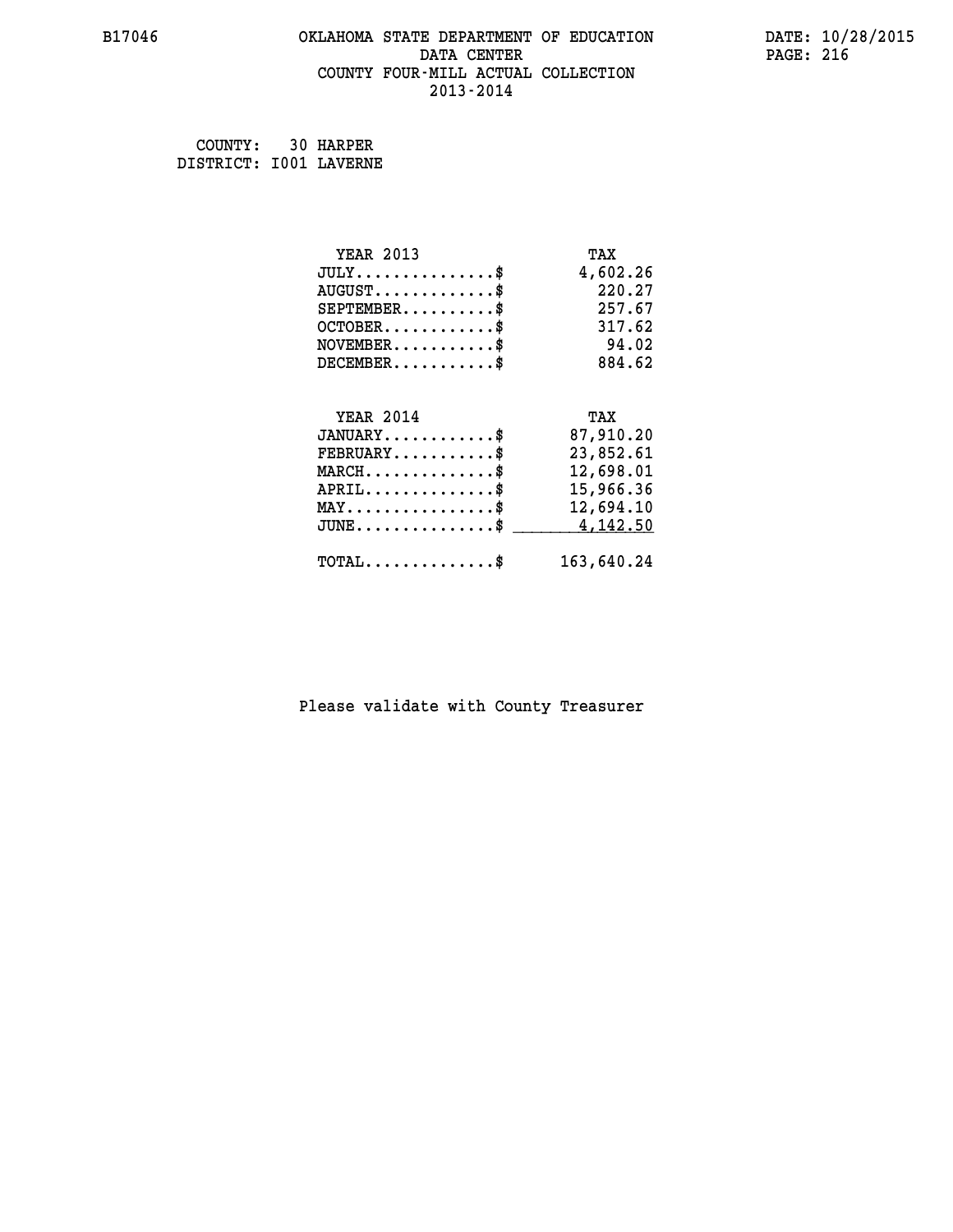#### **B17046 OKLAHOMA STATE DEPARTMENT OF EDUCATION DATE: 10/28/2015 DATA CENTER** PAGE: 217  **COUNTY FOUR-MILL ACTUAL COLLECTION 2013-2014**

| COUNTY: 30 HARPER      |  |
|------------------------|--|
| DISTRICT: 1004 BUFFALO |  |

| <b>YEAR 2013</b>                                 | TAX       |
|--------------------------------------------------|-----------|
| $JULY$ \$                                        | 2,756.63  |
| $AUGUST$ \$                                      | 132.23    |
| $SEPTEMBER$ \$                                   | 154.71    |
| $OCTOBER$ \$                                     | 190.82    |
| $NOVEMBER \dots \dots \dots \$                   | 56.66     |
| $DECEMBER$ \$                                    | 531.67    |
|                                                  |           |
| <b>YEAR 2014</b>                                 | TAX       |
| $JANUARY$ \$                                     | 52,834.70 |
| $FEBRUARY$ \$                                    | 14,334.09 |
| $\texttt{MARCH}\ldots\ldots\ldots\ldots\text{*}$ | 7,631.83  |
| $APRIL \ldots \ldots \ldots \ldots *$            | 9,596.17  |
| $\texttt{MAX} \dots \dots \dots \dots \dots \$   | 7,628.45  |
| $JUNE$ \$                                        | 2,491.09  |
| $\texttt{TOTAL} \dots \dots \dots \dots \$       | 98,339.05 |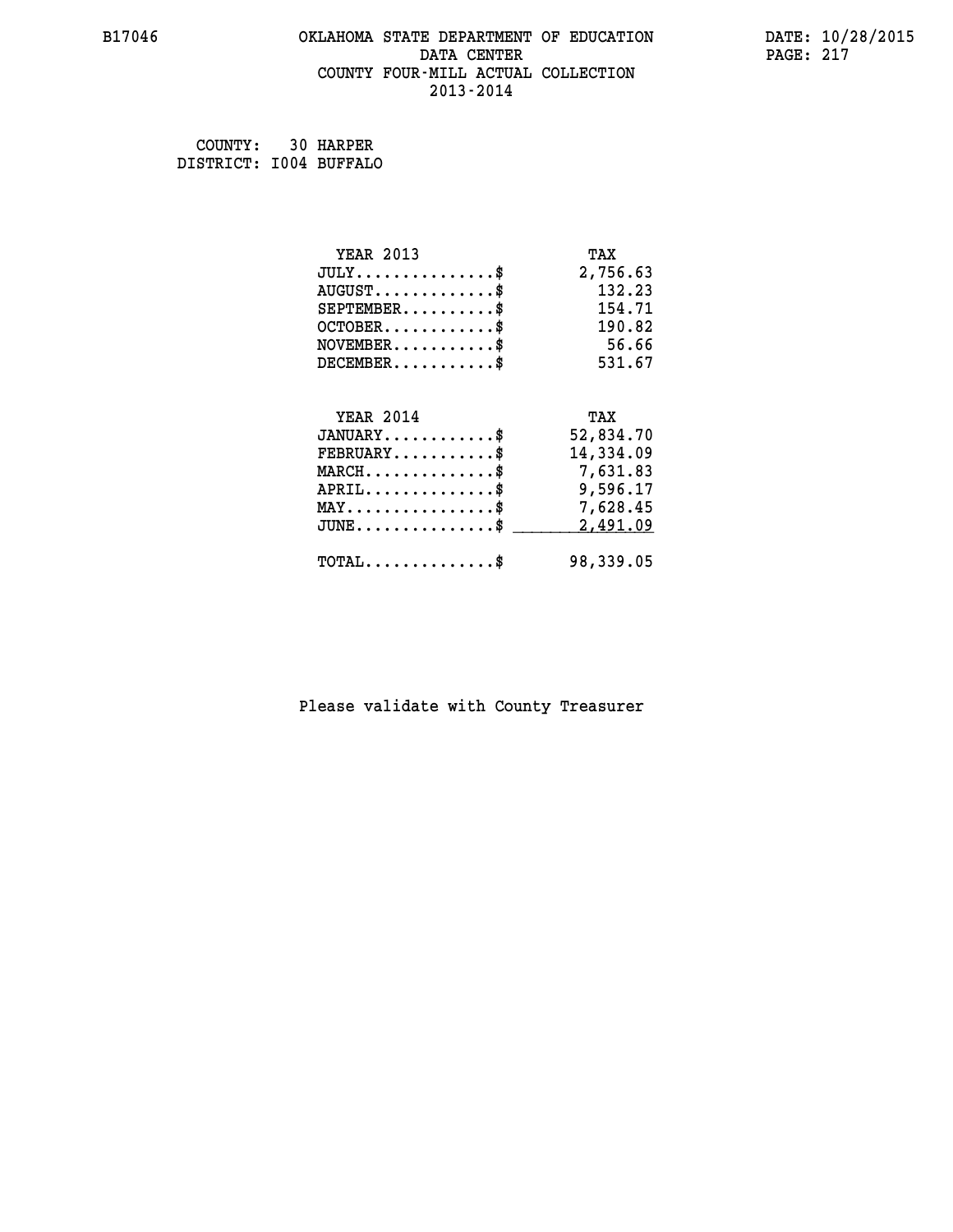#### **B17046 OKLAHOMA STATE DEPARTMENT OF EDUCATION DATE: 10/28/2015 DATA CENTER PAGE: 218 COUNTY FOUR-MILL ACTUAL COLLECTION 2013-2014**

 **COUNTY: 30 HARPER**

 **\*\*\*\*\*\* TOTALS \*\*\*\*\*\***

| <b>YEAR 2013</b>                     | TAX      |
|--------------------------------------|----------|
| $JULY \ldots \ldots \ldots \ldots \$ | 7,358.89 |
| $AUGUST$ \$                          | 352.50   |
| $SEPTEMBER$                          | 412.38   |
| $OCTOBER$ \$                         | 508.44   |
| $NOVEMBER$ \$                        | 150.68   |
| $DECEMBER$ \$                        | 1,416.29 |

#### **YEAR 2014 TAX JANUARY............\$ 140,744.90 FEBRUARY...........\$ 38,186.70 MARCH..............\$ 20,329.84 APRIL..............\$ 25,562.53 MAY................\$ 20,322.55 JUNE................\$** \_\_\_\_\_\_\_\_\_\_\_6,633.59

 **TOTAL..............\$ 261,979.29**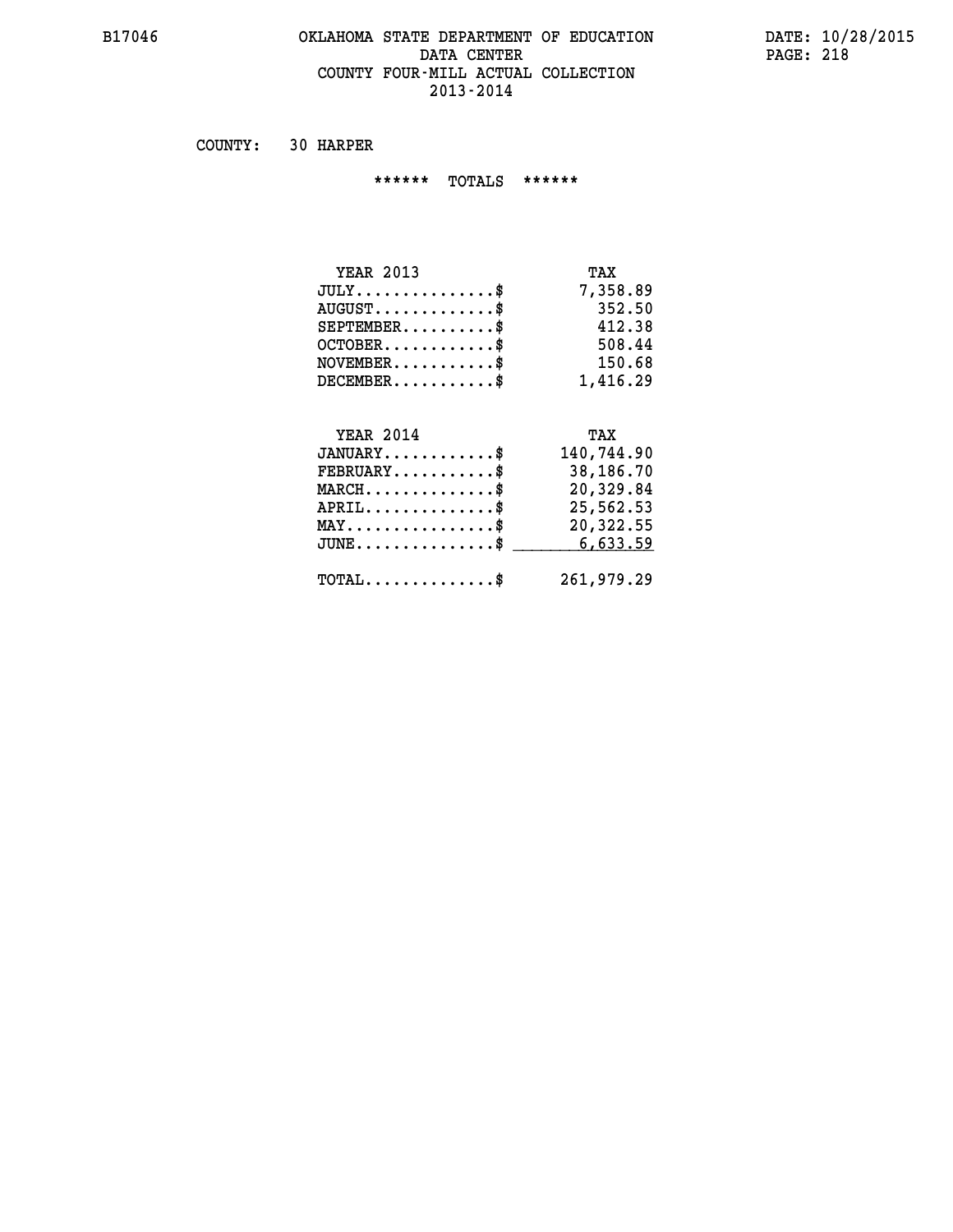## **B17046 OKLAHOMA STATE DEPARTMENT OF EDUCATION DATE: 10/28/2015 DATA CENTER** PAGE: 219  **COUNTY FOUR-MILL ACTUAL COLLECTION 2013-2014**

 **COUNTY: 31 HASKELL DISTRICT: C010 WHITEFIELD**

| <b>YEAR 2013</b>                               | TAX       |
|------------------------------------------------|-----------|
| $JULY$ \$                                      | 38.73     |
| $AUGUST$ \$                                    | 83.12     |
| $SEPTEMENT.$ \$                                | 57.57     |
| $OCTOBER$ \$                                   | 24.87     |
| $NOVEMBER$ \$                                  | 10.38     |
| $DECEMBER$ \$                                  | 47.64     |
|                                                |           |
| <b>YEAR 2014</b>                               | TAX       |
| $JANUARY$                                      | 7,729.82  |
| $FEBRUARY$                                     | 1,350.23  |
| $MARCH$ \$                                     | 249.34    |
| $APRIL \ldots \ldots \ldots \$                 | 1,383.47  |
| $\texttt{MAX} \dots \dots \dots \dots \dots \$ | 347.33    |
| $\texttt{JUNE}\dots\dots\dots\dots\dots\$      | 146.86    |
| $\texttt{TOTAL} \dots \dots \dots \dots \$     | 11,469.36 |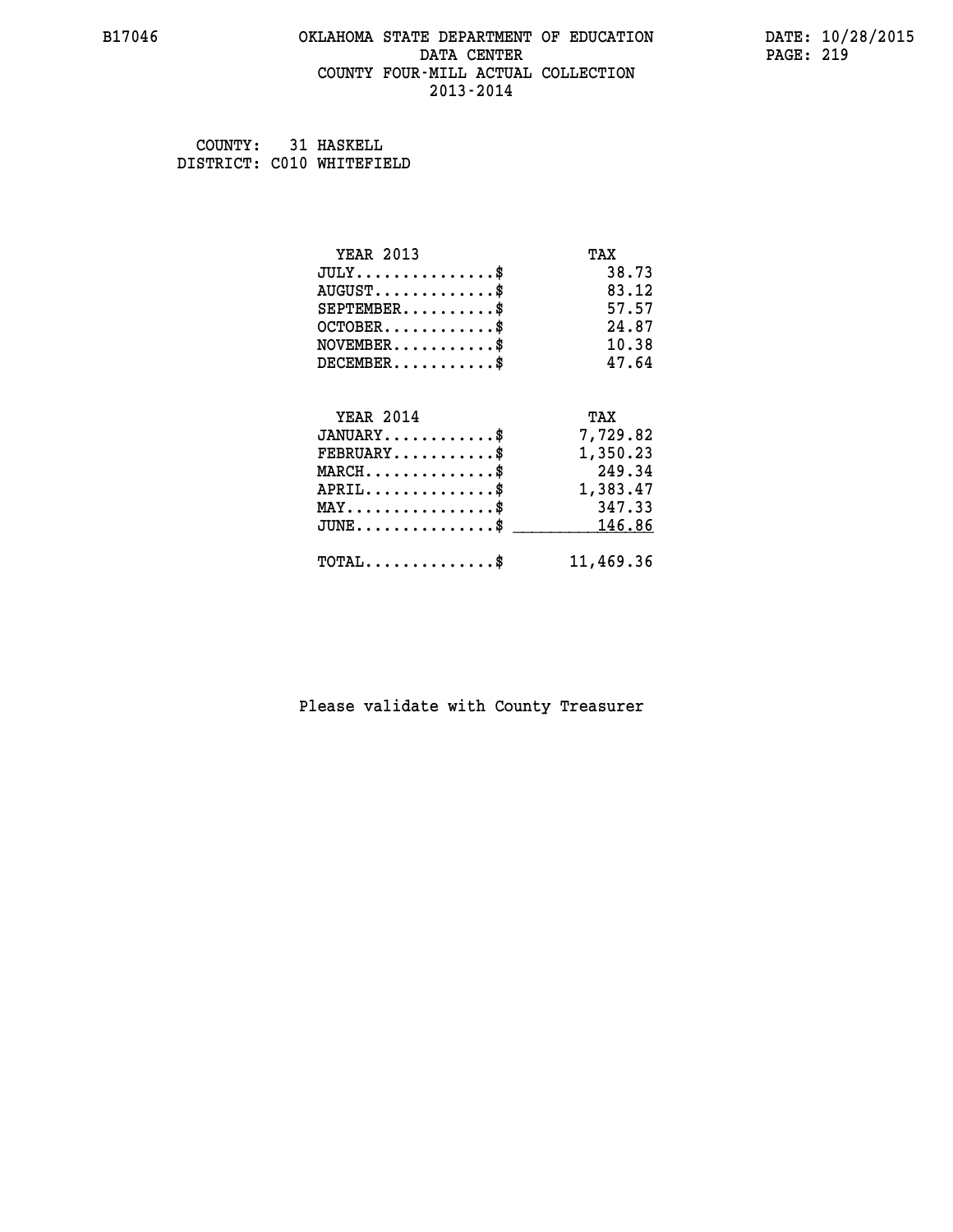## **B17046 OKLAHOMA STATE DEPARTMENT OF EDUCATION DATE: 10/28/2015 DATA CENTER** PAGE: 220  **COUNTY FOUR-MILL ACTUAL COLLECTION 2013-2014**

 **COUNTY: 31 HASKELL DISTRICT: I013 KINTA**

| <b>YEAR 2013</b>                             | TAX       |
|----------------------------------------------|-----------|
| $JULY$ \$                                    | 63.04     |
| $AUGUST$ \$                                  | 134.84    |
| $SEPTEMENT.$ \$                              | 93.15     |
| $OCTOBER$ \$                                 | 40.04     |
| $NOVEMBER$ \$                                | 16.82     |
| $DECEMBER$ \$                                | 76.36     |
|                                              |           |
| <b>YEAR 2014</b>                             | TAX       |
| $JANUARY$ \$                                 | 12,381.58 |
| $FEBRUARY$                                   | 2,162.93  |
| $MARCH$ \$                                   | 399.51    |
| $APRIL$ \$                                   | 2,216.64  |
| $MAX \dots \dots \dots \dots \dots$          | 556.39    |
| $JUNE \ldots \ldots \ldots \ldots \ldots$ \$ | 235.49    |
| $\texttt{TOTAL} \dots \dots \dots \dots \$   | 18,376.79 |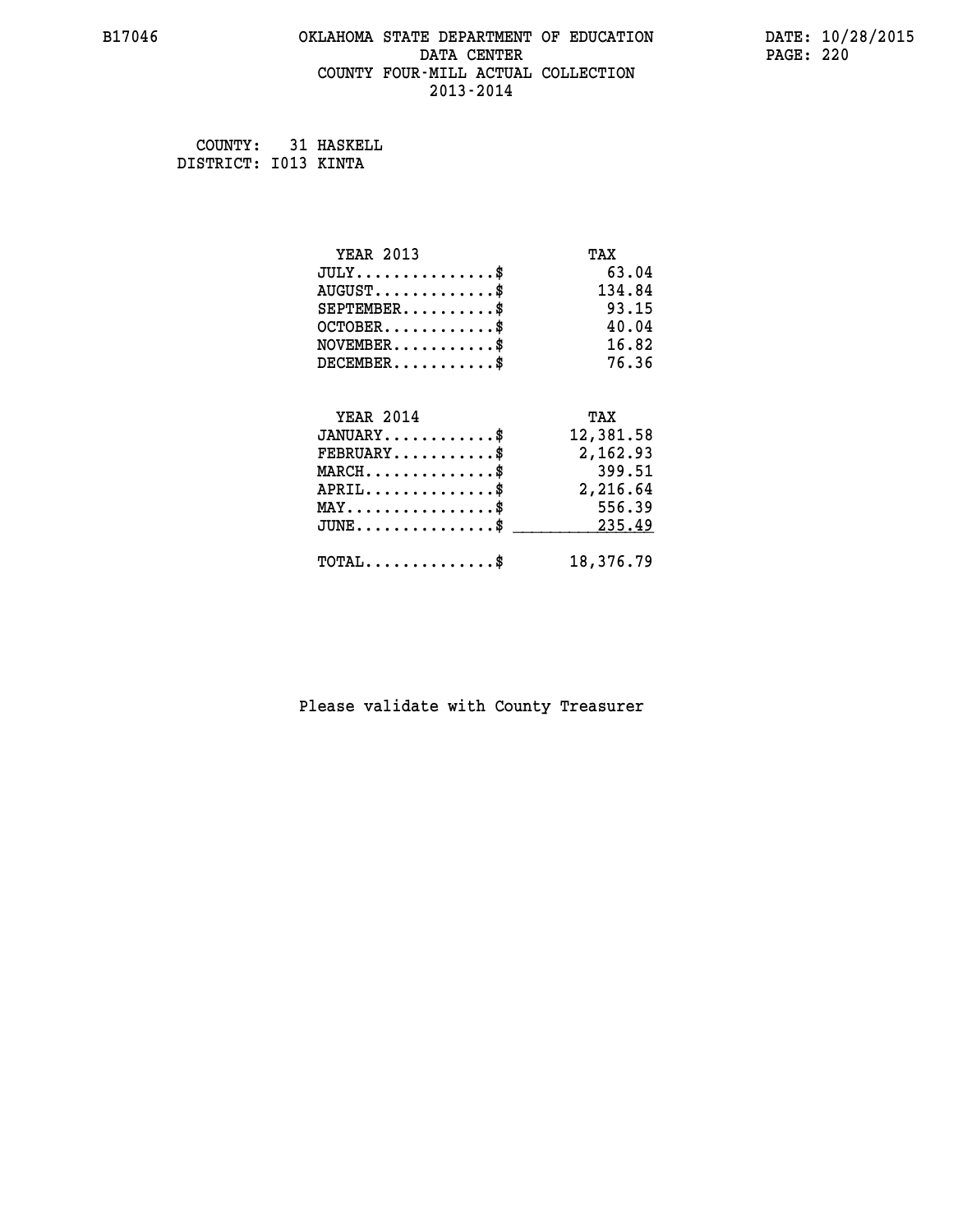## **B17046 OKLAHOMA STATE DEPARTMENT OF EDUCATION DATE: 10/28/2015 DATA CENTER** PAGE: 221  **COUNTY FOUR-MILL ACTUAL COLLECTION 2013-2014**

 **COUNTY: 31 HASKELL DISTRICT: I020 STIGLER**

| <b>YEAR 2013</b>                           | TAX        |
|--------------------------------------------|------------|
| $JULY$ \$                                  | 1,780.46   |
| $AUGUST$ \$                                | 856.13     |
| $SEPTEMBER$ \$                             | 590.04     |
| $OCTOBER$ \$                               | 257.38     |
| $\texttt{NOVEMBER} \dots \dots \dots \$    | 106.48     |
| $DECEMBER$ \$                              | 502.89     |
|                                            |            |
| <b>YEAR 2014</b>                           | TAX        |
| $JANUARY$ \$                               | 82,007.32  |
| $FEBRUARY$                                 | 14,323.31  |
| $MARCH$ \$                                 | 2,644.12   |
| $APRIL$ \$                                 | 14,674.16  |
| MAY\$ 3,684.28                             |            |
| $JUNE$ \$                                  | 1,553.18   |
| $\texttt{TOTAL} \dots \dots \dots \dots \$ | 122,979.75 |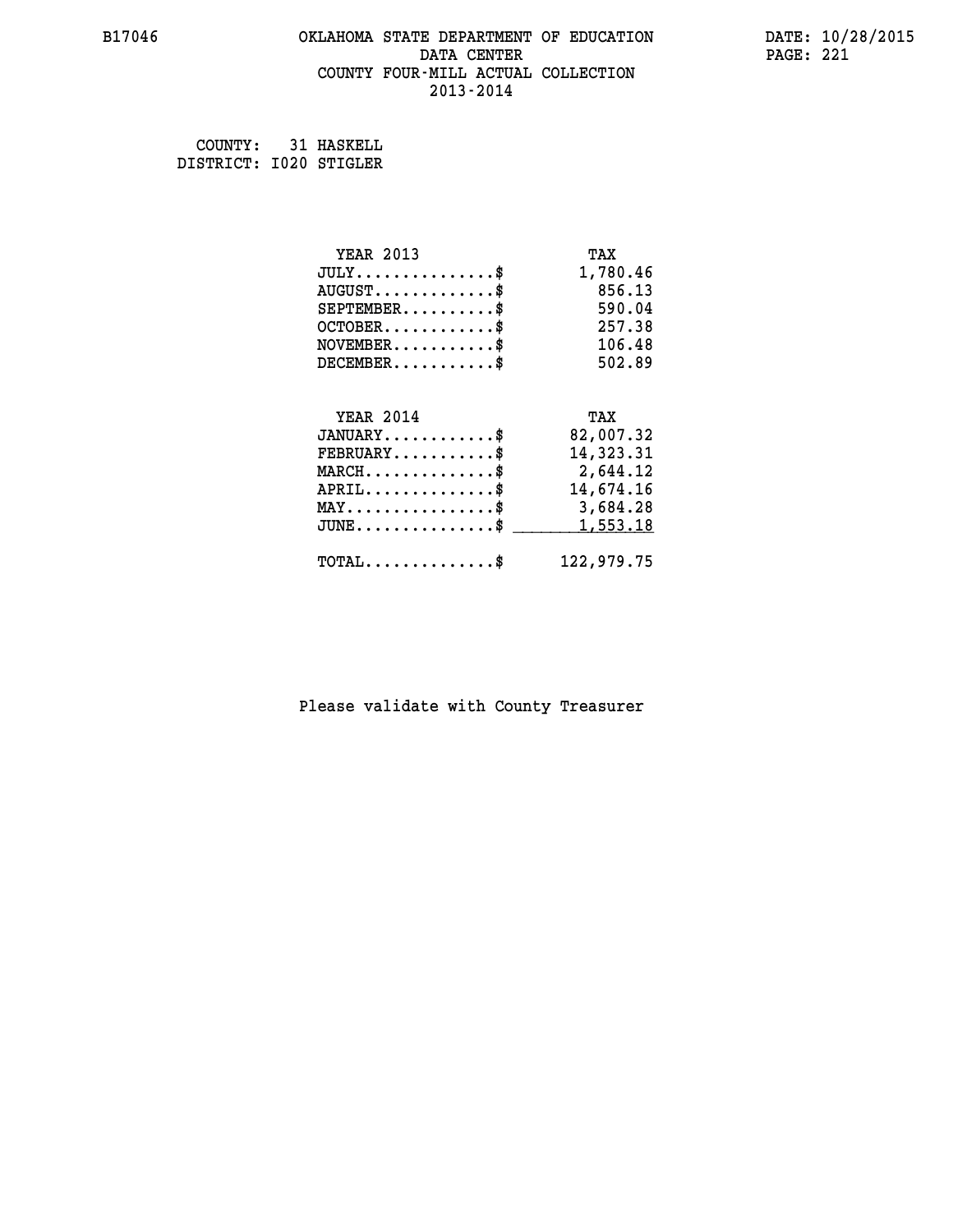## **B17046 OKLAHOMA STATE DEPARTMENT OF EDUCATION DATE: 10/28/2015 DATA CENTER** PAGE: 222  **COUNTY FOUR-MILL ACTUAL COLLECTION 2013-2014**

 **COUNTY: 31 HASKELL DISTRICT: I037 MCCURTAIN**

| <b>YEAR 2013</b>                    | TAX        |
|-------------------------------------|------------|
| $JULY$ \$                           | 130.92     |
| $AUGUST$ \$                         | 156.63     |
| $SEPTEMBER$ \$                      | 107.57     |
| $OCTOBER$ \$                        | 46.12      |
| $NOVEMBER$ \$                       | 19.45      |
| $DECEMBER$ \$                       | 87.87      |
|                                     |            |
| <b>YEAR 2014</b>                    | TAX        |
| $JANUARY$ \$                        | 14,257.04  |
| $FEBRUARY$                          | 2,490.70   |
| $MARCH$ \$                          | 460.18     |
| $APRIL$ \$                          | 2,552.82   |
| $MAX \dots \dots \dots \dots \dots$ | 640.72     |
| $JUNE$ \$                           | 271.31     |
| $TOTAL$ \$                          | 21, 221.33 |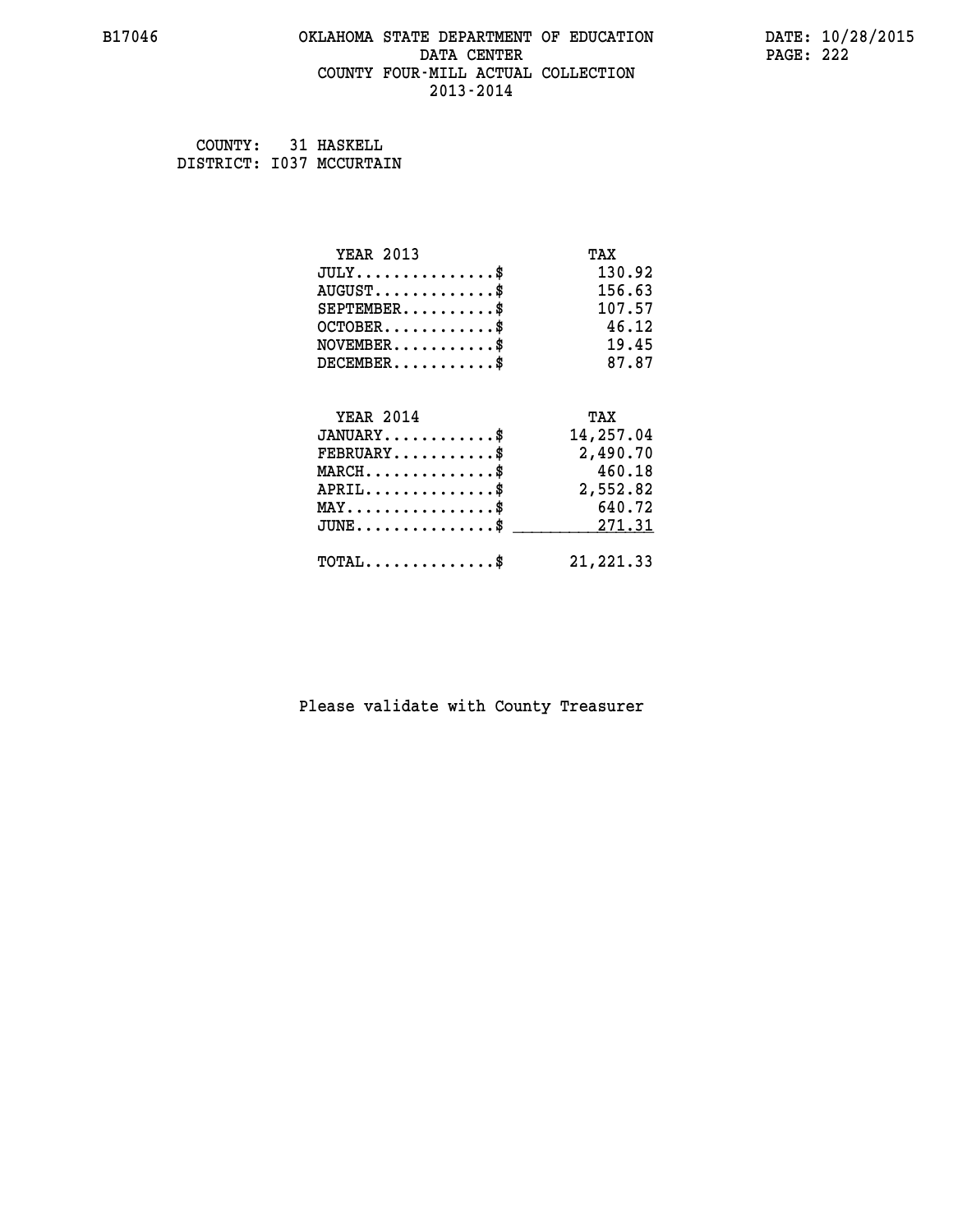## **B17046 OKLAHOMA STATE DEPARTMENT OF EDUCATION DATE: 10/28/2015 DATA CENTER** PAGE: 223  **COUNTY FOUR-MILL ACTUAL COLLECTION 2013-2014**

 **COUNTY: 31 HASKELL DISTRICT: I043 KEOTA**

| <b>YEAR 2013</b>                                 | TAX         |
|--------------------------------------------------|-------------|
| $JULY$ \$                                        | 2,646.52    |
| $AUGUST$ \$                                      | 272.56      |
| $SEPTEMBER$ \$                                   | 187.55      |
| $OCTOBER$ \$                                     | 83.48       |
| $NOVEMBER$ \$                                    | 33.77       |
| $DECEMBER$ \$                                    | 168.22      |
|                                                  |             |
| <b>YEAR 2014</b>                                 | TAX         |
| $JANUARY$ \$                                     | 27,615.15   |
| $FEBRUARY$                                       | 4,822.14    |
| $MARCH$ \$                                       | 889.59      |
| $APRIL$ \$                                       | 4,937.90    |
| $\texttt{MAX} \dots \dots \dots \dots \dots \$   | 1,240.26    |
| $\texttt{JUNE} \dots \dots \dots \dots \dots \$$ | 520.29      |
| $\texttt{TOTAL} \dots \dots \dots \dots \$       | 43, 417. 43 |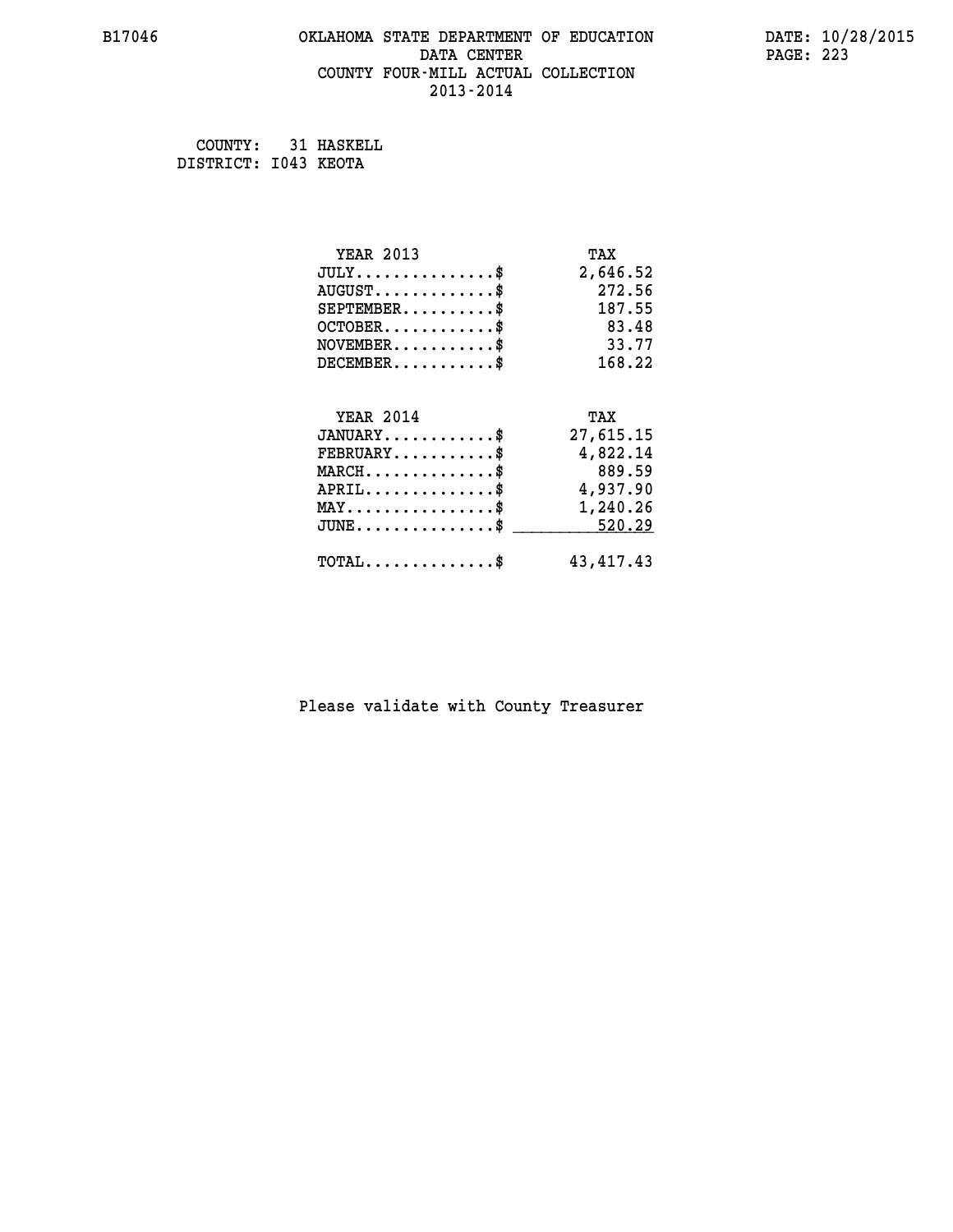#### **B17046 OKLAHOMA STATE DEPARTMENT OF EDUCATION DATE: 10/28/2015 DATA CENTER PAGE: 224 COUNTY FOUR-MILL ACTUAL COLLECTION 2013-2014**

 **COUNTY: 31 HASKELL**

 **\*\*\*\*\*\* TOTALS \*\*\*\*\*\***

| <b>YEAR 2013</b>                | TAX      |
|---------------------------------|----------|
| $JULY \ldots \ldots \ldots \$   | 4,659.67 |
| $AUGUST \ldots \ldots \ldots \$ | 1,503.28 |
| $SEPTEMBER$ \$                  | 1,035.88 |
| $OCTOBER$                       | 451.89   |
| $NOVEMBER$ \$                   | 186.90   |
| $DECEMBER$                      | 882.98   |

#### **YEAR 2014 TAX JANUARY............\$ 143,990.91 FEBRUARY...........\$ 25,149.31 MARCH..............\$ 4,642.74 APRIL..............\$ 25,764.99 MAY................\$ 6,468.98 JUNE...............\$ 2,727.13 \_\_\_\_\_\_\_\_\_\_\_\_\_\_\_**

 **TOTAL..............\$ 217,464.66**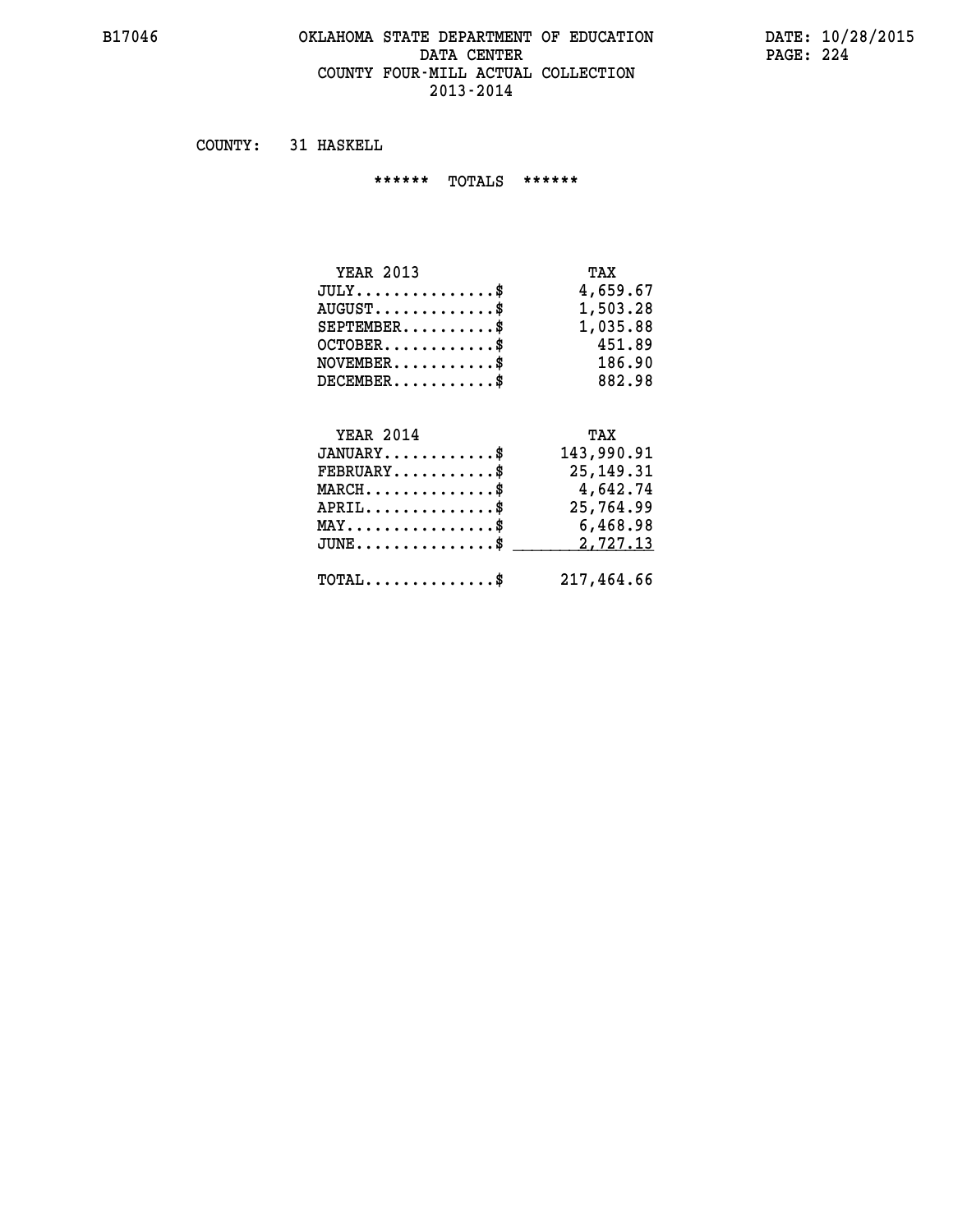## **B17046 OKLAHOMA STATE DEPARTMENT OF EDUCATION DATE: 10/28/2015 DATA CENTER** PAGE: 225  **COUNTY FOUR-MILL ACTUAL COLLECTION 2013-2014**

 **COUNTY: 32 HUGHES DISTRICT: I001 MOSS**

| <b>YEAR 2013</b>                                 | TAX       |
|--------------------------------------------------|-----------|
| $JULY$ \$                                        | 327.28    |
| $AUGUST$ \$                                      | 137.85    |
| $SEPTEMENT.$ \$                                  | 221.73    |
| $OCTOBER$ \$                                     | 93.16     |
| $NOVEMBER$ \$                                    | 85.47     |
| $DECEMBER$ \$                                    | 7,642.50  |
|                                                  |           |
| <b>YEAR 2014</b>                                 | TAX       |
| $JANUARY$ \$                                     | 24,901.74 |
| $FEBRUARY$                                       | 2,795.13  |
| $\texttt{MARCH}\ldots\ldots\ldots\ldots\text{*}$ | 5,013.08  |
| $APRIL \ldots \ldots \ldots \ldots$              | 11,806.23 |
| $\texttt{MAX} \dots \dots \dots \dots \dots \$   | 3,324.29  |
| $\texttt{JUNE} \dots \dots \dots \dots \dots \$$ | 312.64    |
| $\texttt{TOTAL} \dots \dots \dots \dots \$       | 56,661.10 |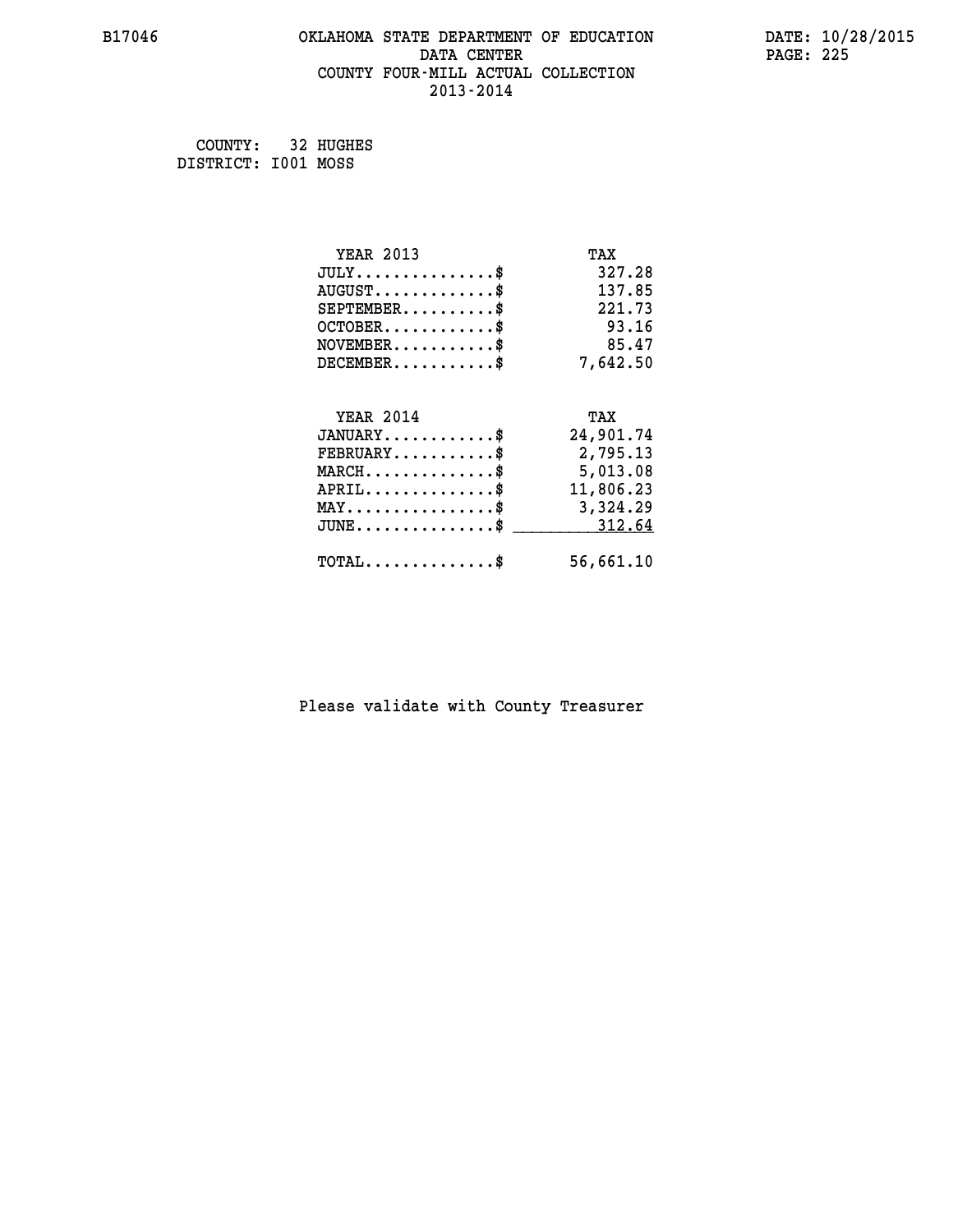#### **B17046 OKLAHOMA STATE DEPARTMENT OF EDUCATION DATE: 10/28/2015 DATA CENTER** PAGE: 226  **COUNTY FOUR-MILL ACTUAL COLLECTION 2013-2014**

| COUNTY:                | 32 HUGHES |
|------------------------|-----------|
| DISTRICT: 1005 WETUMKA |           |

| <b>YEAR 2013</b>                                 | TAX        |
|--------------------------------------------------|------------|
| $JULY$ \$                                        | 574.92     |
| $AUGUST$ \$                                      | 255.92     |
| $SEPTEMBER$ \$                                   | 410.59     |
| $OCTOBER$ \$                                     | 172.53     |
| $NOVEMBER.$ \$                                   | 155.13     |
| $DECEMBER$ \$                                    | 14,298.10  |
|                                                  |            |
| <b>YEAR 2014</b>                                 | TAX        |
| $JANUARY$ \$                                     | 46,606.94  |
| $FEBRUARY$ \$                                    | 5,228.30   |
| $\texttt{MARCH}\ldots\ldots\ldots\ldots\cdots\$  | 9,373.38   |
| $APRIL$ \$                                       | 22,091.22  |
| $\texttt{MAX} \dots \dots \dots \dots \dots \$   | 6,212.07   |
| $\texttt{JUNE} \dots \dots \dots \dots \dots \$$ | 579.09     |
| $\texttt{TOTAL} \dots \dots \dots \dots$ \$      | 105,958.19 |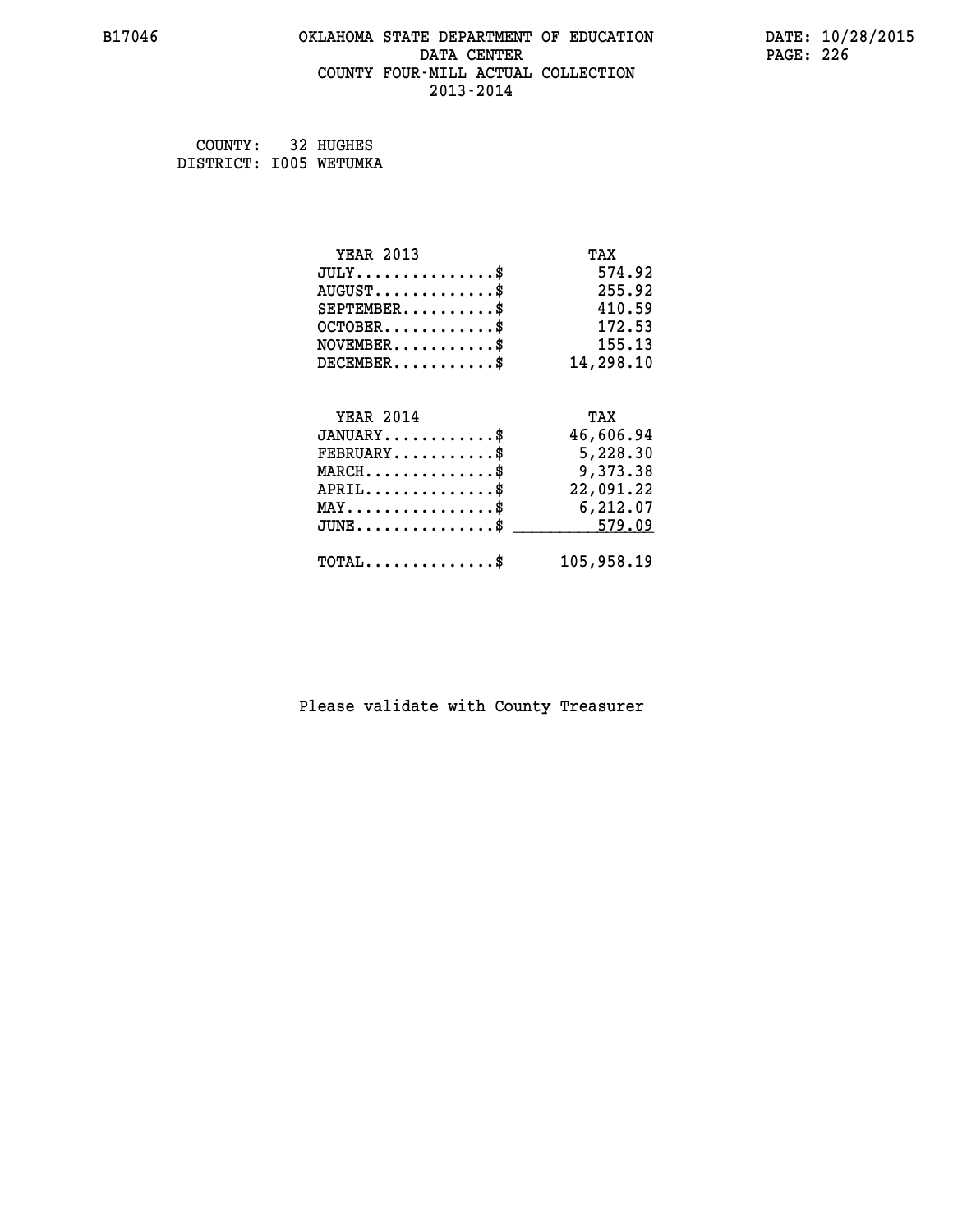## **B17046 OKLAHOMA STATE DEPARTMENT OF EDUCATION DATE: 10/28/2015 DATA CENTER** PAGE: 227  **COUNTY FOUR-MILL ACTUAL COLLECTION 2013-2014**

 **COUNTY: 32 HUGHES DISTRICT: I035 HOLDENVILLE**

| <b>YEAR 2013</b>                               | TAX        |
|------------------------------------------------|------------|
| $JULY$ \$                                      | 1,327.10   |
| $AUGUST$ \$                                    | 568.03     |
| $SEPTEMBER$ \$                                 | 911.88     |
| $OCTOBER$ \$                                   | 385.76     |
| $NOVEMBER$ \$                                  | 346.60     |
| $DECEMBER$ \$                                  | 32,602.70  |
|                                                |            |
|                                                |            |
| <b>YEAR 2014</b>                               | TAX        |
| $JANUARY$ \$                                   | 106,278.63 |
| $FEBRUARY$                                     | 11,922.45  |
| $MARCH$ \$                                     | 21,374.67  |
| $APRIL$ \$                                     | 50,379.02  |
| $\texttt{MAX} \dots \dots \dots \dots \dots \$ | 14, 166.83 |
| $JUNE$ \$                                      | 1,321.07   |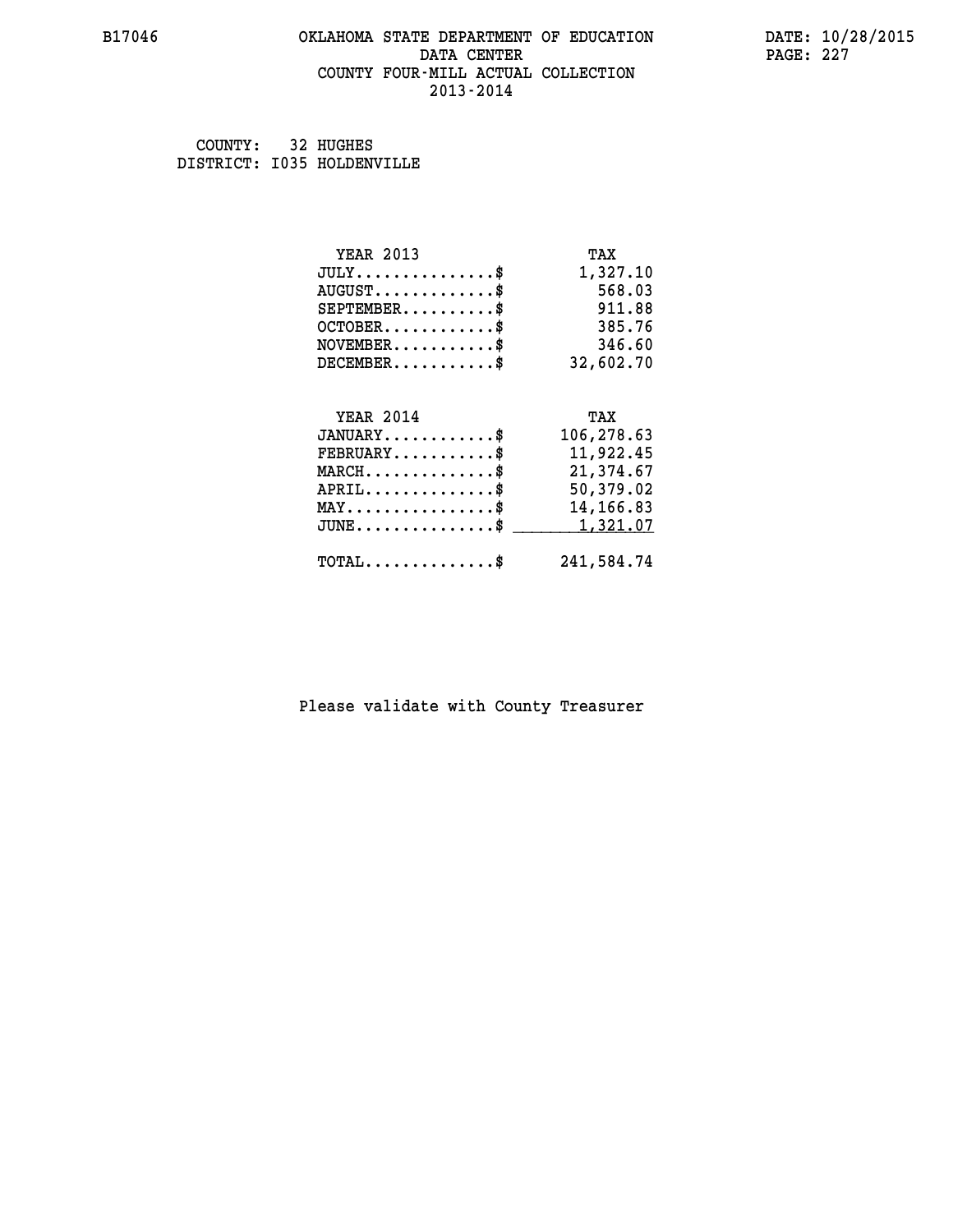## **B17046 OKLAHOMA STATE DEPARTMENT OF EDUCATION DATE: 10/28/2015 DATA CENTER** PAGE: 228  **COUNTY FOUR-MILL ACTUAL COLLECTION 2013-2014**

 **COUNTY: 32 HUGHES DISTRICT: I048 CALVIN**

| <b>YEAR 2013</b>                                   | TAX       |
|----------------------------------------------------|-----------|
| $JULY$ \$                                          | 203.78    |
| $AUGUST$ \$                                        | 87.02     |
| $SEPTEMBER$ \$                                     | 139.89    |
| $OCTOBER$ \$                                       | 58.49     |
| $\texttt{NOVEMBER} \dots \dots \dots \$            | 53.51     |
| $DECEMBER$ \$                                      | 4,707.28  |
|                                                    |           |
| <b>YEAR 2014</b>                                   | TAX       |
| $JANUARY$ \$                                       | 15,335.94 |
| $FEBRUARY$                                         | 1,721.62  |
| $\texttt{MARCH}\ldots\ldots\ldots\ldots\text{*}$   | 3,086.60  |
| $APRIL \ldots \ldots \ldots \ldots$                | 7,269.46  |
| $\texttt{MAX} \dots \dots \dots \dots \dots \$     | 2,047.47  |
| $\texttt{JUNE} \dots \dots \dots \dots \texttt{S}$ | 192.43    |
| $\texttt{TOTAL} \dots \dots \dots \dots \$         | 34,903.49 |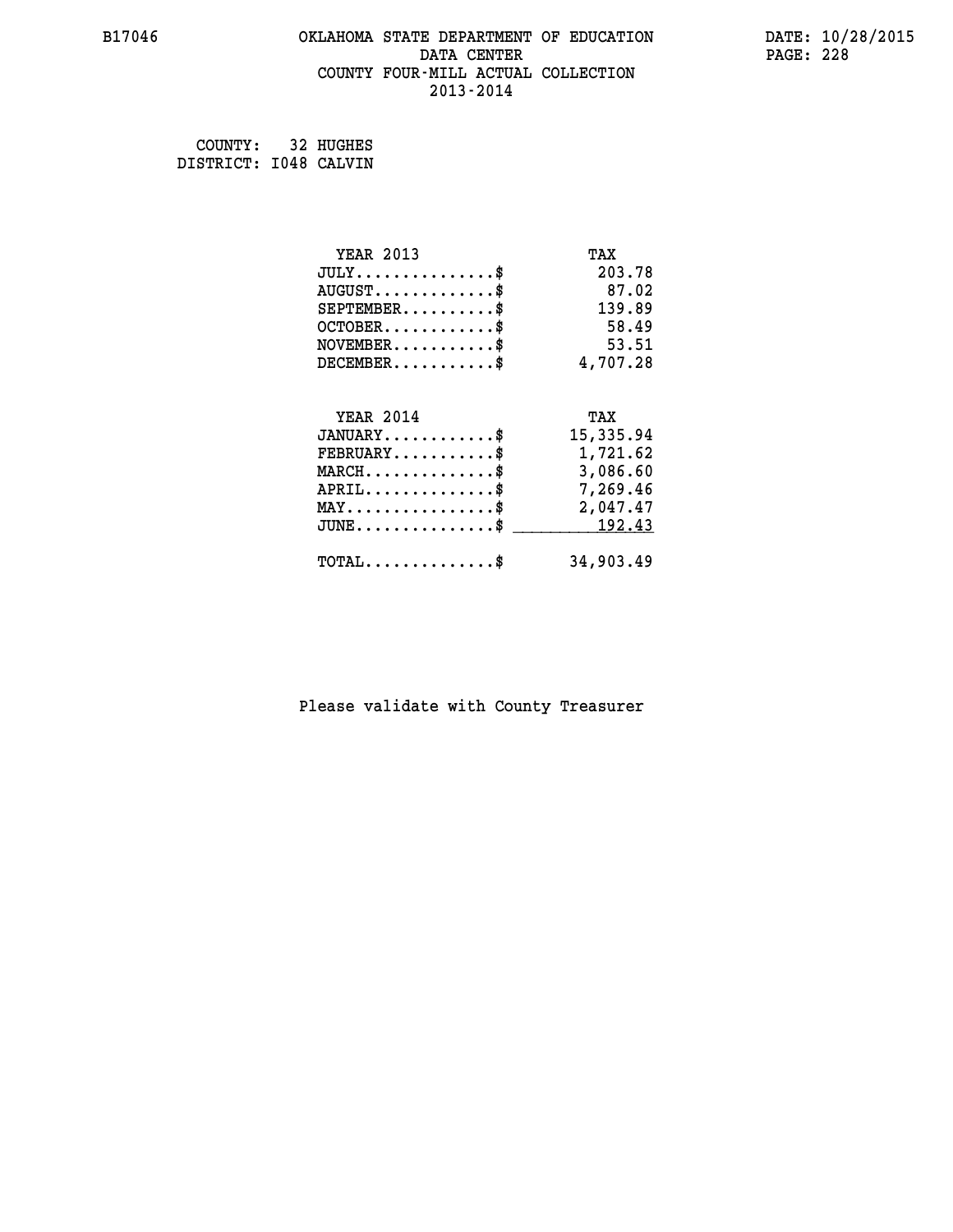## **B17046 OKLAHOMA STATE DEPARTMENT OF EDUCATION DATE: 10/28/2015 DATA CENTER** PAGE: 229  **COUNTY FOUR-MILL ACTUAL COLLECTION 2013-2014**

 **COUNTY: 32 HUGHES DISTRICT: I054 STUART**

| <b>YEAR 2013</b>                             | TAX       |
|----------------------------------------------|-----------|
| $JULY$ \$                                    | 335.99    |
| $AUGUST$ \$                                  | 146.66    |
| $SEPTEMBER$ \$                               | 235.04    |
| $OCTOBER$ \$                                 | 98.36     |
| $\texttt{NOVEMBER} \dots \dots \dots \$      | 88.08     |
| $DECEMBER$ \$                                | 7,960.14  |
|                                              |           |
| <b>YEAR 2014</b>                             | TAX       |
| $JANUARY$ \$                                 | 25,946.40 |
| $FEBRUARY$                                   | 2,911.09  |
| $\texttt{MARCH} \dots \dots \dots \dots \$$  | 5,219.21  |
| $APRIL \ldots \ldots \ldots \ldots \$        | 12,298.55 |
| MAY\$ 3,457.81                               |           |
| $JUNE \ldots \ldots \ldots \ldots$ \$ 323.06 |           |
| $\texttt{TOTAL} \dots \dots \dots \dots \$   | 59,020.39 |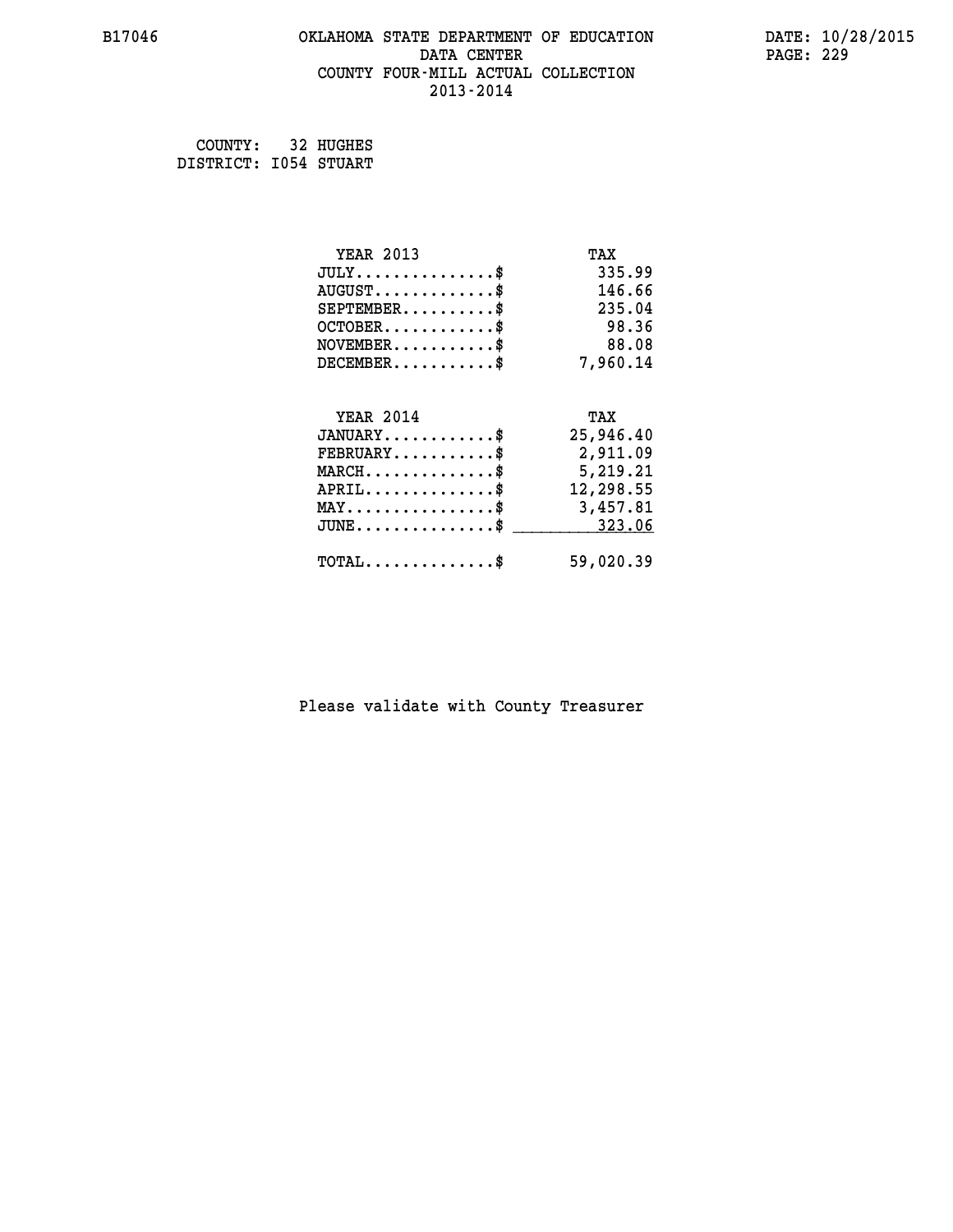#### **B17046 OKLAHOMA STATE DEPARTMENT OF EDUCATION DATE: 10/28/2015 DATA CENTER PAGE: 230 COUNTY FOUR-MILL ACTUAL COLLECTION 2013-2014**

 **COUNTY: 32 HUGHES**

 **\*\*\*\*\*\* TOTALS \*\*\*\*\*\***

| <b>YEAR 2013</b>                     | TAX       |
|--------------------------------------|-----------|
| $JULY \ldots \ldots \ldots \ldots \$ | 2,769.07  |
| $AUGUST$ \$                          | 1,195.48  |
| $SEPTEMBER$                          | 1,919.13  |
| $OCTOBER$ $\frac{1}{2}$              | 808.30    |
| $NOVEMBER$ \$                        | 728.79    |
| $DECEMBER$                           | 67,210,72 |

# **YEAR 2014 TAX JANUARY............\$ 219,069.65 FEBRUARY...........\$ 24,578.59 MARCH..............\$ 44,066.94 APRIL..............\$ 103,844.48 MAY................\$ 29,208.47 JUNE................\$** 2,728.29

 **TOTAL..............\$ 498,127.91**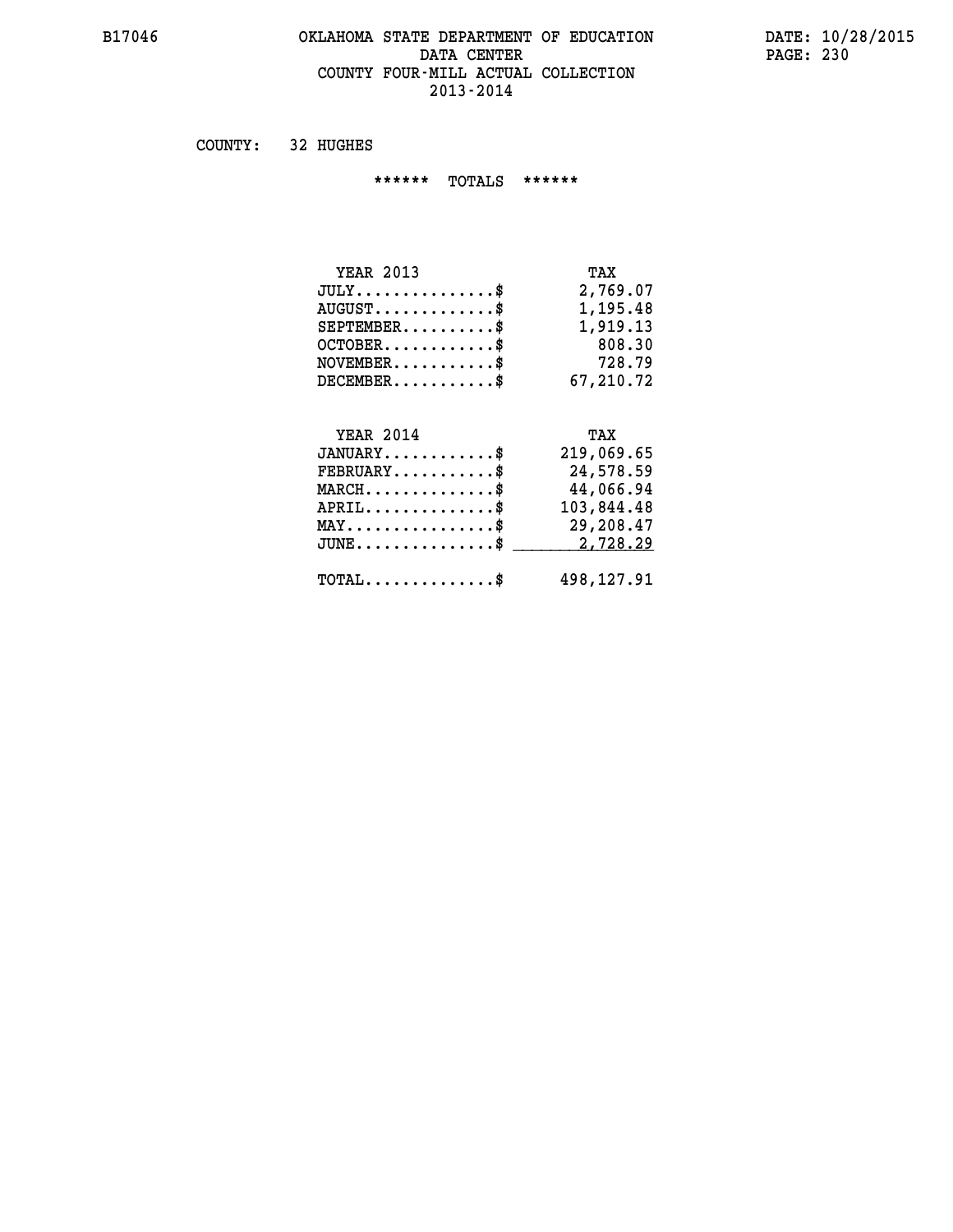## **B17046 OKLAHOMA STATE DEPARTMENT OF EDUCATION DATE: 10/28/2015 DATA CENTER** PAGE: 231  **COUNTY FOUR-MILL ACTUAL COLLECTION 2013-2014**

 **COUNTY: 33 JACKSON DISTRICT: I001 NAVAJO**

| <b>YEAR 2013</b>                                   | TAX       |
|----------------------------------------------------|-----------|
| $JULY$ \$                                          | 306.31    |
| $AUGUST$ \$                                        | 338.98    |
| $SEPTEMBER$ \$                                     | 155.57    |
| $OCTOBER$ \$                                       | 111.92    |
| $NOVEMBER$ \$                                      | 93.56     |
| $DECEMBER$ \$                                      | 5,410.05  |
|                                                    |           |
| <b>YEAR 2014</b>                                   | TAX       |
| $JANUARY$ \$                                       | 32,074.04 |
| $\texttt{FEBRUARY} \dots \dots \dots \$            | 3,300.19  |
| $MARCH$ \$                                         | 702.07    |
| $APRIL \ldots \ldots \ldots \ldots \$              | 5,506.12  |
| $\texttt{MAX} \dots \dots \dots \dots \dots \$     | 1,083.30  |
| $\texttt{JUNE} \dots \dots \dots \dots \texttt{S}$ | 489.34    |
| $\texttt{TOTAL} \dots \dots \dots \dots \$         | 49,571.45 |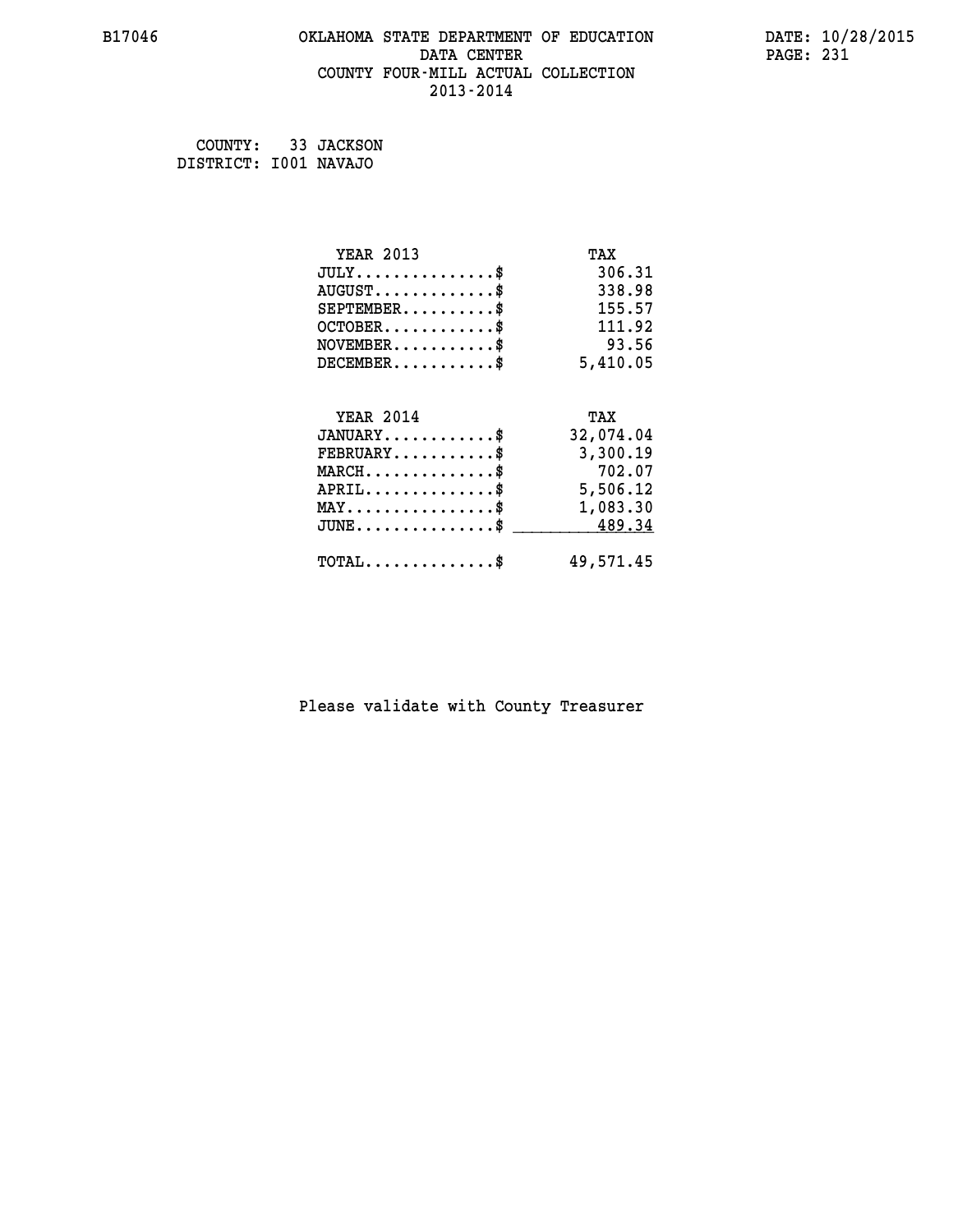## **B17046 OKLAHOMA STATE DEPARTMENT OF EDUCATION DATE: 10/28/2015 DATA CENTER** PAGE: 232  **COUNTY FOUR-MILL ACTUAL COLLECTION 2013-2014**

 **COUNTY: 33 JACKSON DISTRICT: I014 DUKE**

| <b>YEAR 2013</b>                           | TAX       |
|--------------------------------------------|-----------|
| $JULY$ \$                                  | 131.87    |
| $AUGUST$ \$                                | 147.88    |
| $SEPTEMBER$ \$                             | 66.46     |
| $OCTOBER$ \$                               | 48.32     |
| $\texttt{NOVEMBER} \dots \dots \dots \$    | 39.16     |
| $DECEMBER$ \$                              | 2,497.64  |
| <b>YEAR 2014</b>                           | TAX       |
| $JANUARY$ \$                               | 14,819.41 |
| $FEBRUARY$                                 | 1,524.40  |
| $MARCH$ \$                                 | 322.28    |
| $APRIL.$ \$                                | 2,543.90  |
| $MAX \dots \dots \dots \dots \dots$        | 499.39    |
| $JUNE$ \$                                  | 223.74    |
| $\texttt{TOTAL} \dots \dots \dots \dots \$ | 22,864.45 |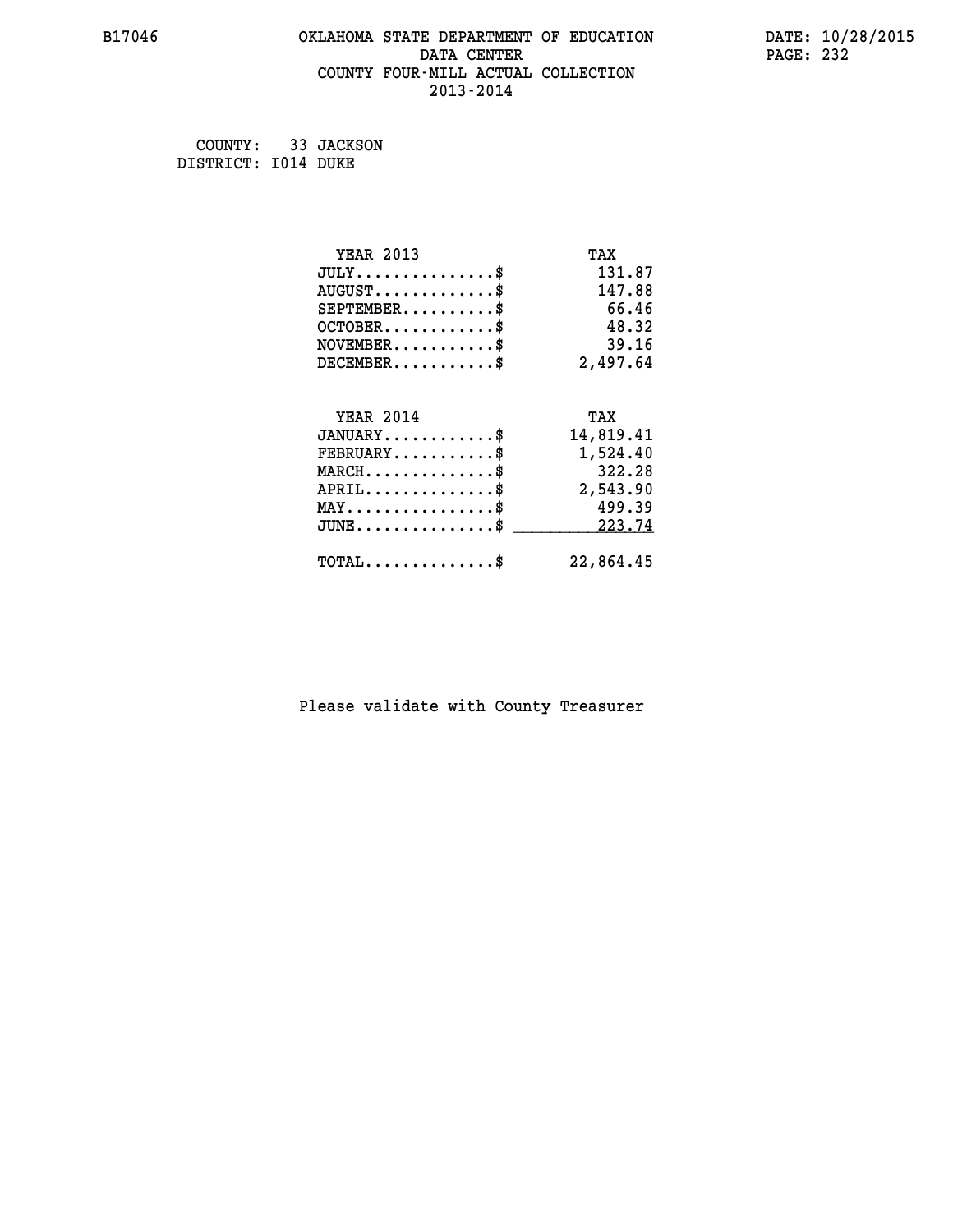## **B17046 OKLAHOMA STATE DEPARTMENT OF EDUCATION DATE: 10/28/2015 DATA CENTER** PAGE: 233  **COUNTY FOUR-MILL ACTUAL COLLECTION 2013-2014**

 **COUNTY: 33 JACKSON DISTRICT: I018 ALTUS**

| <b>YEAR 2013</b>                               | TAX        |
|------------------------------------------------|------------|
| $JULY$ \$                                      | 2,092.28   |
| $AUGUST$ \$                                    | 2,791.91   |
| $SEPTEMBER$ \$                                 | 1,269.13   |
| $OCTOBER.$ \$                                  | 919.38     |
| $\texttt{NOVEMBER} \dots \dots \dots \$        | 758.14     |
| $DECEMBER$ \$                                  | 46,195.47  |
|                                                |            |
| <b>YEAR 2014</b>                               | TAX        |
| $JANUARY$ \$                                   | 267,646.28 |
| $FEBRUARY$ \$                                  | 28, 187.64 |
| $MARCH$ \$                                     | 5,975.80   |
| $APRIL$ \$                                     | 42,895.72  |
| $\texttt{MAX} \dots \dots \dots \dots \dots \$ | 9,242.23   |
| $JUNE$ \$                                      | 1,929.92   |
| $\texttt{TOTAL} \dots \dots \dots \dots \$     | 409,903.90 |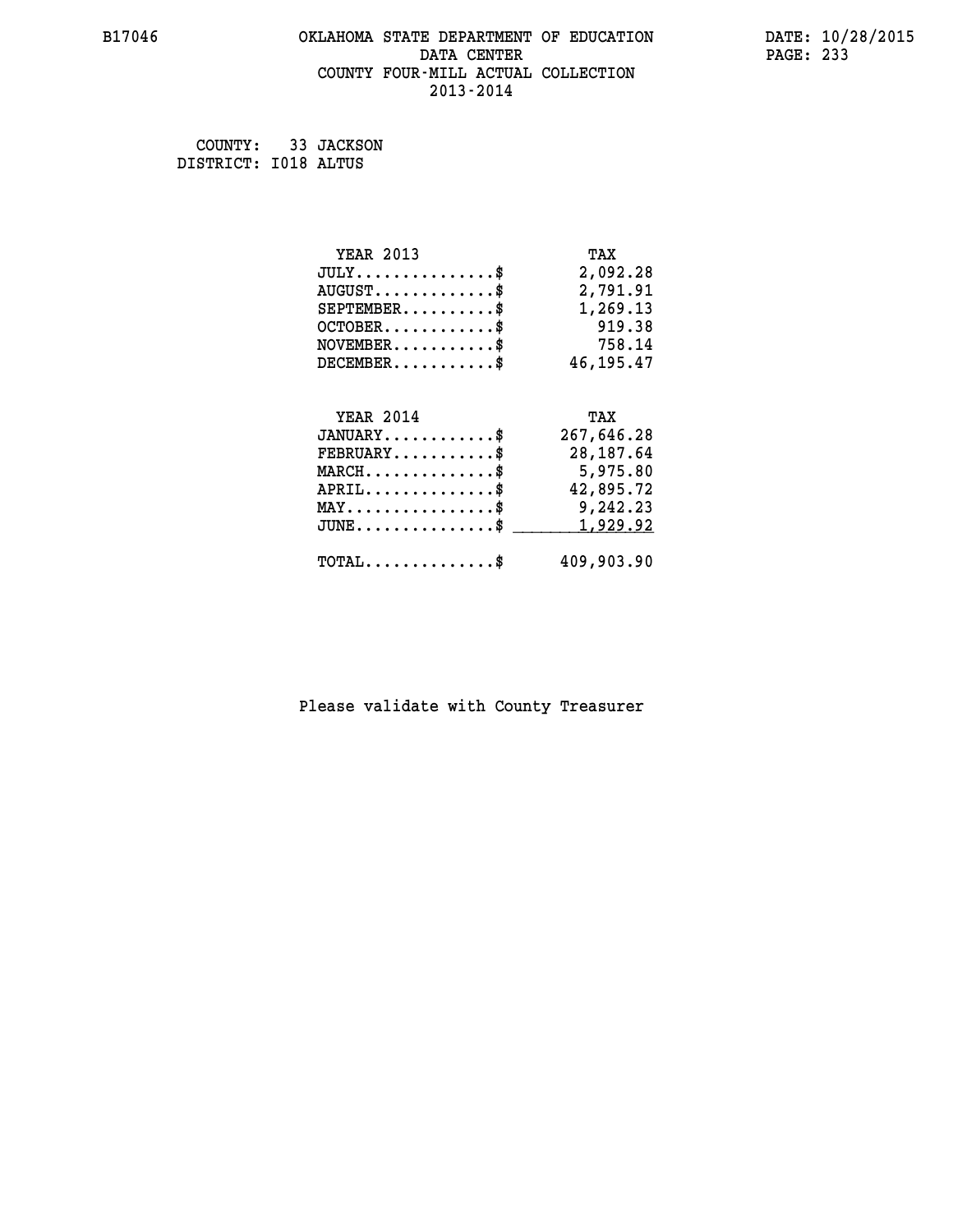#### **B17046 OKLAHOMA STATE DEPARTMENT OF EDUCATION DATE: 10/28/2015 DATA CENTER** PAGE: 234  **COUNTY FOUR-MILL ACTUAL COLLECTION 2013-2014**

| COUNTY:                 | 33 JACKSON |
|-------------------------|------------|
| DISTRICT: I025 ELDORADO |            |

| <b>YEAR 2013</b>                           | TAX       |
|--------------------------------------------|-----------|
| $JULY$ \$                                  | 85.35     |
| $AUGUST$ \$                                | 95.67     |
| $SEPTEMBER$ \$                             | 43.22     |
| $OCTOBER$ \$                               | 31.49     |
| $\texttt{NOVEMBER} \dots \dots \dots \$    | 26.02     |
| $DECEMBER$ \$                              | 1,445.10  |
| <b>YEAR 2014</b>                           | TAX       |
| $JANUARY$ \$                               | 8,565.88  |
|                                            |           |
| $FEBRUARY$ \$                              | 881.39    |
| $MARCH$ \$                                 | 187.69    |
| $APRIL$ \$                                 | 1,470.58  |
| $MAX \dots \dots \dots \dots \$            | 289.42    |
| $JUNE$                                     | 130.42    |
| $\texttt{TOTAL} \dots \dots \dots \dots \$ | 13,252.23 |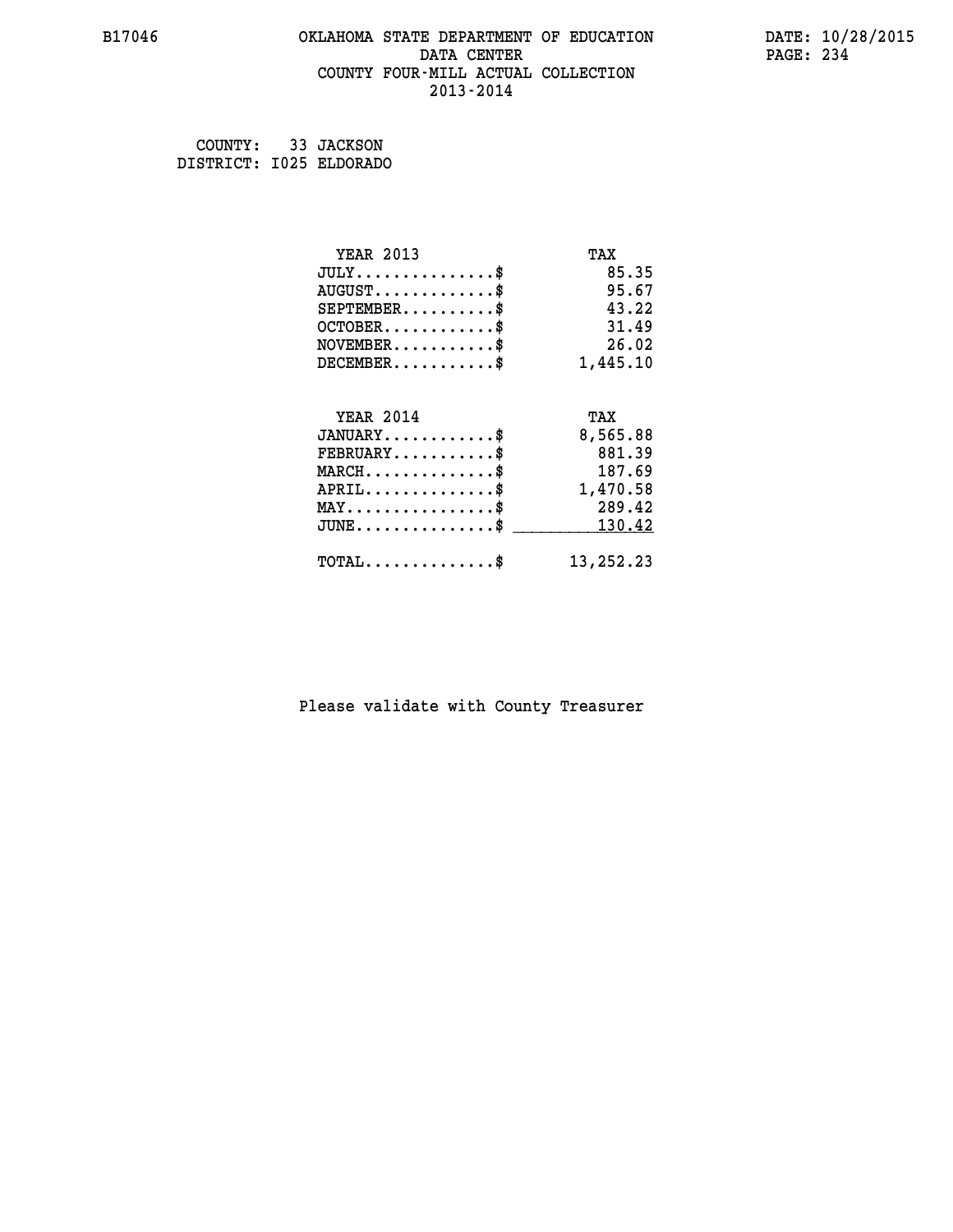## **B17046 OKLAHOMA STATE DEPARTMENT OF EDUCATION DATE: 10/28/2015 DATA CENTER** PAGE: 235  **COUNTY FOUR-MILL ACTUAL COLLECTION 2013-2014**

 **COUNTY: 33 JACKSON DISTRICT: I035 OLUSTEE**

| <b>YEAR 2013</b>                                   | TAX       |
|----------------------------------------------------|-----------|
| $JULY$ \$                                          | 104.02    |
| $AUGUST$ \$                                        | 115.14    |
| $SEPTEMENT.$ \$                                    | 52.71     |
| $OCTOBER$ \$                                       | 37.98     |
| $NOVEMBER$ \$                                      | 31.65     |
| $DECEMBER$ \$                                      | 1,897.16  |
|                                                    |           |
| <b>YEAR 2014</b>                                   | TAX       |
| $JANUARY$                                          | 11,250.58 |
| $\texttt{FEBRUARY} \dots \dots \dots \$            | 1,157.47  |
| $MARCH$ \$                                         | 245.71    |
| $APRIL$ \$                                         | 1,931.27  |
| $MAX \dots \dots \dots \dots \dots$                | 379.66    |
| $\texttt{JUNE} \dots \dots \dots \dots \texttt{S}$ | 171.09    |
| $\texttt{TOTAL} \dots \dots \dots \dots \$         | 17,374.44 |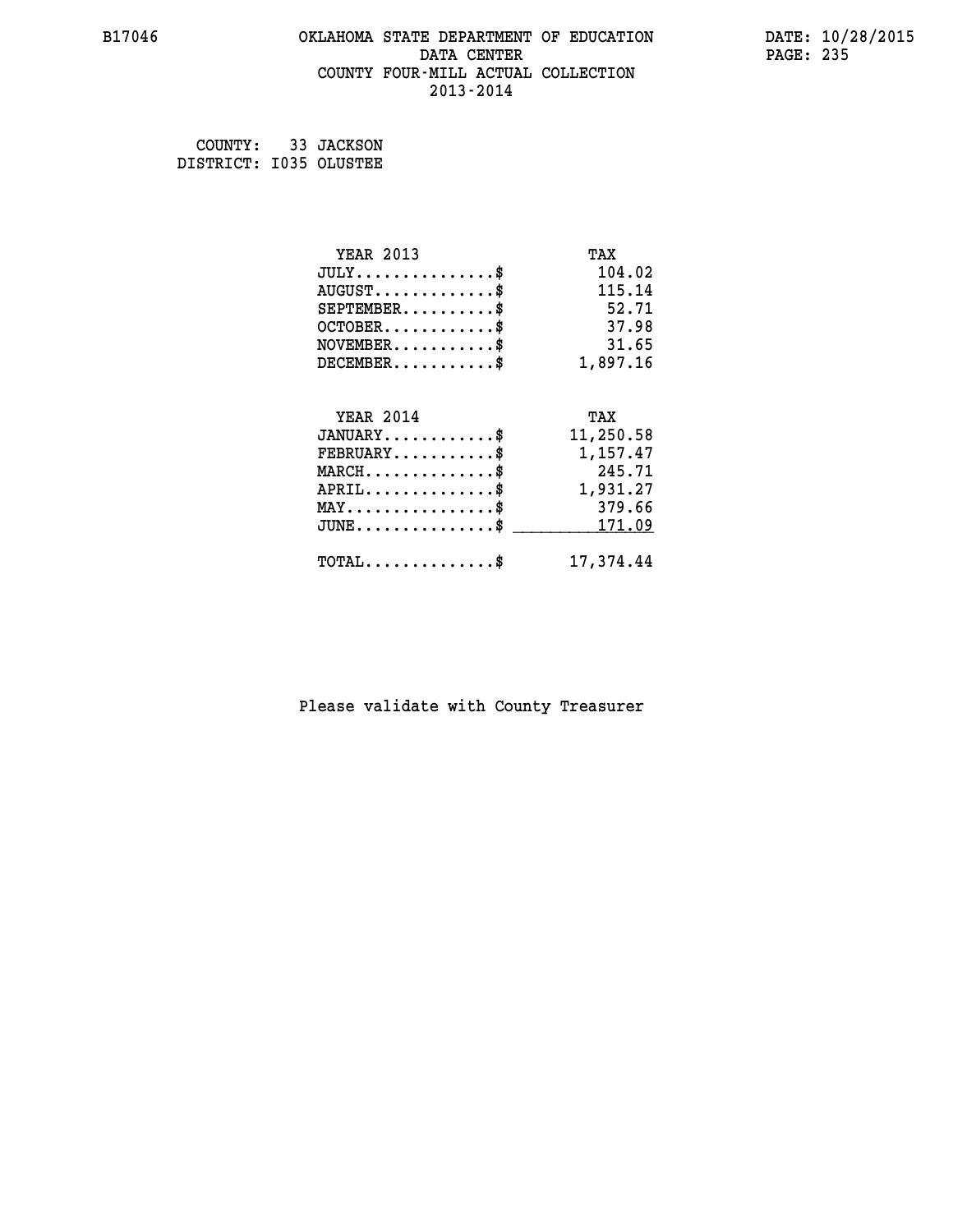## **B17046 OKLAHOMA STATE DEPARTMENT OF EDUCATION DATE: 10/28/2015 DATA CENTER** PAGE: 236  **COUNTY FOUR-MILL ACTUAL COLLECTION 2013-2014**

 **COUNTY: 33 JACKSON DISTRICT: I054 BLAIR**

| <b>YEAR 2013</b>                           | TAX         |
|--------------------------------------------|-------------|
| $JULY$ \$                                  | 195.62      |
| $AUGUST$ \$                                | 218.30      |
| $SEPTEMBER$ \$                             | 99.49       |
| $OCTOBER$ \$                               | 72.02       |
| $NOVEMBER$ \$                              | 59.93       |
| $DECEMBER$ \$                              | 3,906.36    |
|                                            |             |
| <b>YEAR 2014</b>                           | TAX         |
| $JANUARY$ \$                               | 23, 182. 15 |
| $FEBRUARY$                                 | 2,384.25    |
| $MARCH$ \$                                 | 503.61      |
| $APRIL \ldots \ldots \ldots \ldots \$      | 3,979.22    |
| $MAX \dots \dots \dots \dots \dots$        | 780.75      |
| $\texttt{JUNE}\dots\dots\dots\dots\dots\$  | 349.72      |
| $\texttt{TOTAL} \dots \dots \dots \dots \$ | 35,731.42   |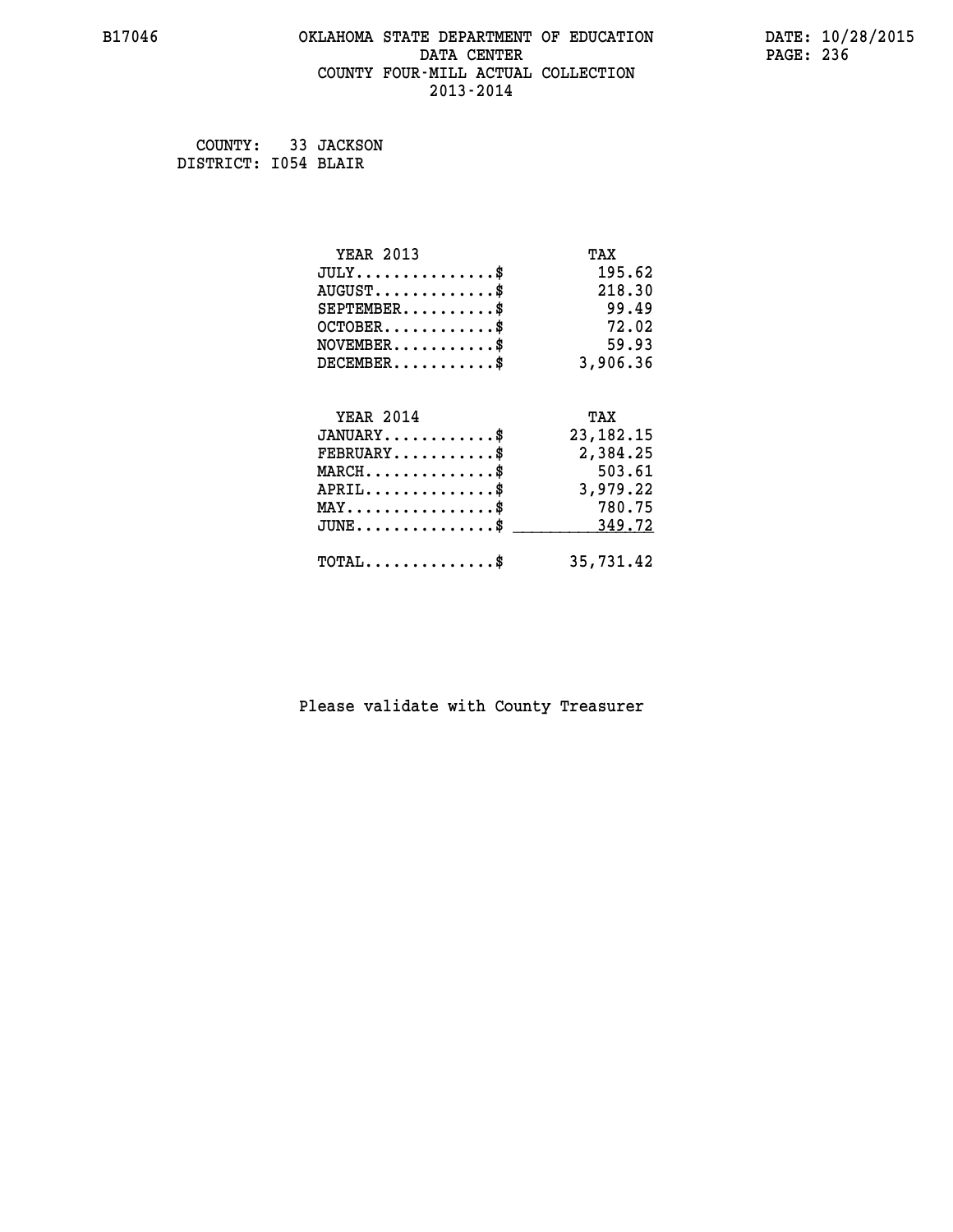#### **B17046 OKLAHOMA STATE DEPARTMENT OF EDUCATION DATE: 10/28/2015 DATA CENTER** PAGE: 237  **COUNTY FOUR-MILL ACTUAL COLLECTION 2013-2014**

 **COUNTY: 33 JACKSON**

 **\*\*\*\*\*\* TOTALS \*\*\*\*\*\***

| <b>YEAR 2013</b>                       | TAX       |
|----------------------------------------|-----------|
| $JULY \ldots \ldots \ldots \mathbb{S}$ | 2,915.45  |
| $AUGUST$ \$                            | 3,707.88  |
| $SEPTEMBER$ $\$                        | 1,686.58  |
| $OCTOBER$ \$                           | 1,221,11  |
| $NOVEMBER$ \$                          | 1,008.46  |
| $DECEMBER$                             | 61,351.78 |

#### **YEAR 2014 TAX JANUARY............\$ 357,538.34 FEBRUARY...........\$ 37,435.34 MARCH..............\$ 7,937.16 APRIL..............\$ 58,326.81**

| $\texttt{MAX} \dots \dots \dots \dots \dots \$<br>$JUNE \dots \dots \dots \dots \$ 3, 294.23 | 12,274.75  |
|----------------------------------------------------------------------------------------------|------------|
| $\texttt{TOTAL} \dots \dots \dots \dots \$                                                   | 548,697.89 |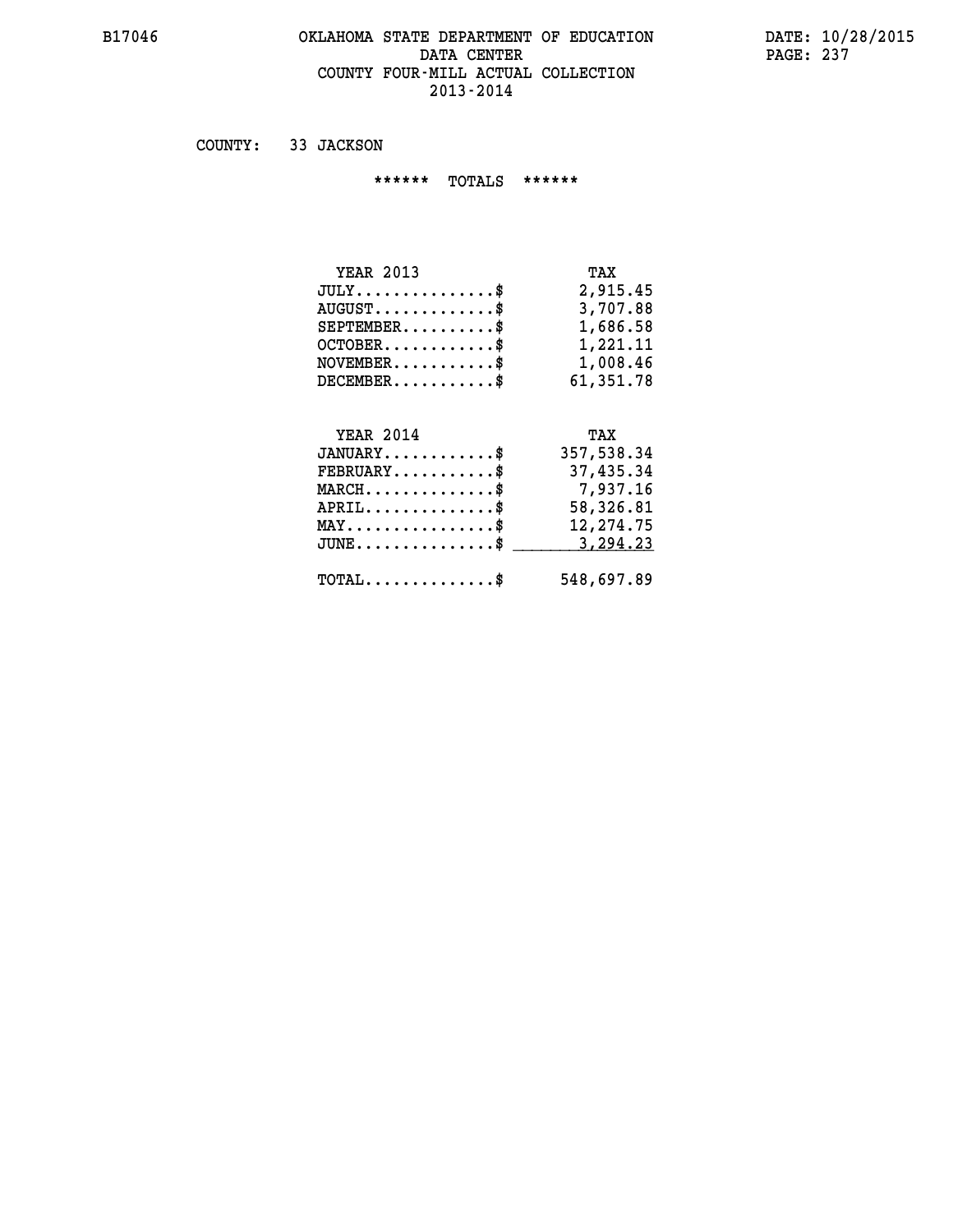## **B17046 OKLAHOMA STATE DEPARTMENT OF EDUCATION DATE: 10/28/2015 DATA CENTER** PAGE: 238  **COUNTY FOUR-MILL ACTUAL COLLECTION 2013-2014**

 **COUNTY: 34 JEFFERSON DISTRICT: C003 TERRAL**

| <b>YEAR 2013</b>                           | TAX      |
|--------------------------------------------|----------|
| $JULY$ \$                                  | 149.80   |
| $AUGUST$ \$                                | 78.06    |
| $SEPTEMENT.$ \$                            | 57.34    |
| $OCTOBER$ \$                               | 158.43   |
| $NOVEMBER$ \$                              | 14.61    |
| $DECEMBER$ \$                              | 594.45   |
|                                            |          |
| <b>YEAR 2014</b>                           | TAX      |
| $JANUARY$                                  | 5,039.31 |
| $FEBRUARY$                                 | 1,049.11 |
| $MARCH$ \$                                 | 402.63   |
| $APRIL \ldots \ldots \ldots \ldots \$      | 1,044.16 |
| $MAX \dots \dots \dots \dots \dots$        | 760.47   |
| $JUNE$ \$                                  | 116.20   |
| $\texttt{TOTAL} \dots \dots \dots \dots \$ | 9,464.57 |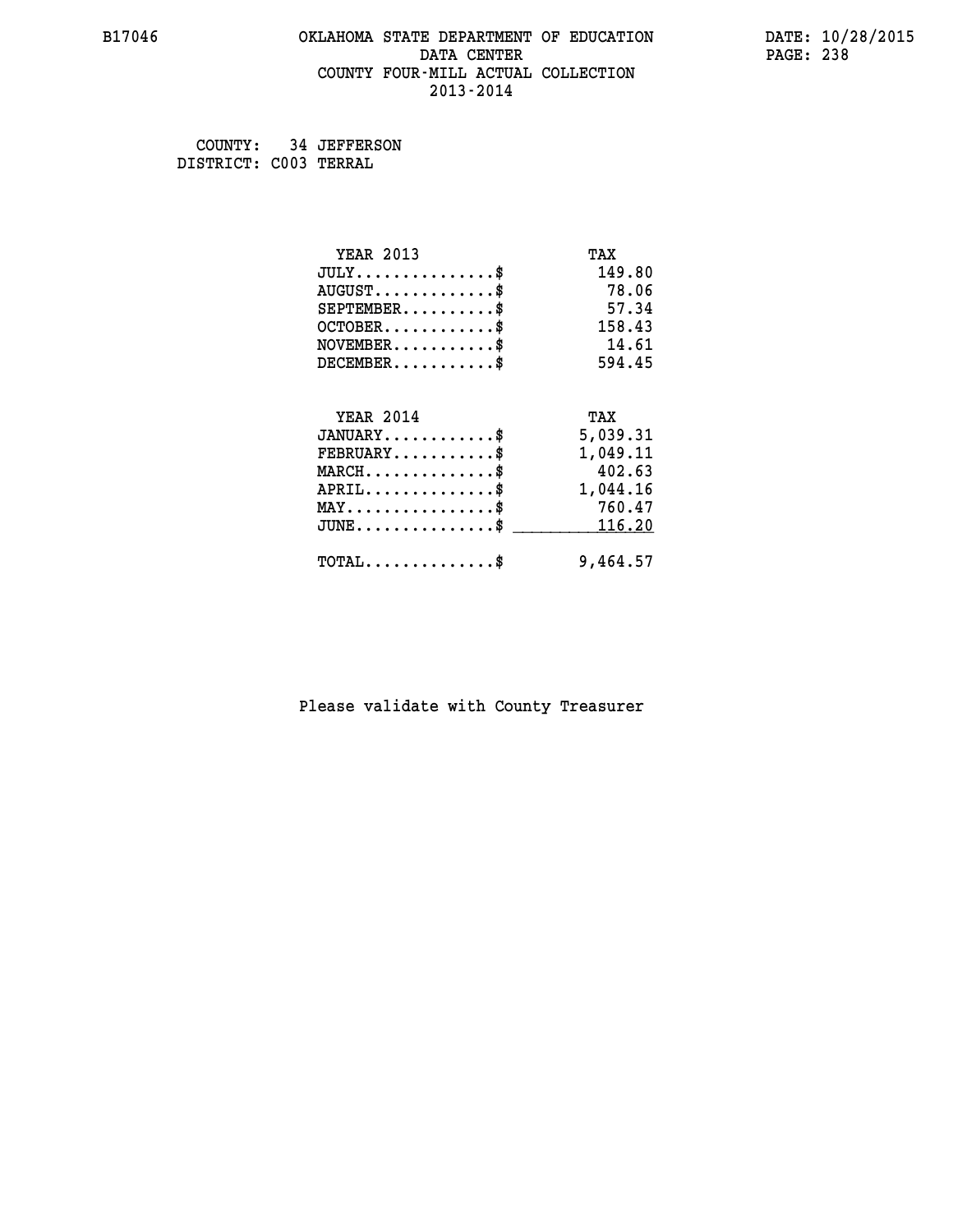## **B17046 OKLAHOMA STATE DEPARTMENT OF EDUCATION DATE: 10/28/2015 DATA CENTER** PAGE: 239  **COUNTY FOUR-MILL ACTUAL COLLECTION 2013-2014**

 **COUNTY: 34 JEFFERSON DISTRICT: I001 RYAN**

| <b>YEAR 2013</b>                                 | TAX       |
|--------------------------------------------------|-----------|
| $JULY$ \$                                        | 462.75    |
| $AUGUST$ \$                                      | 241.45    |
| $SEPTEMBER$ \$                                   | 177.85    |
| $OCTOBER$ \$                                     | 485.49    |
| $\texttt{NOVEMBER} \dots \dots \dots \$          | 45.65     |
| $DECEMBER$ \$                                    | 1,935.18  |
|                                                  |           |
| <b>YEAR 2014</b>                                 | TAX       |
| $JANUARY$ \$                                     | 16,412.76 |
| $FEBRUARY$                                       | 3,415.78  |
| $\texttt{MARCH}\ldots\ldots\ldots\ldots\text{*}$ | 1,309.63  |
| $APRIL \ldots \ldots \ldots \ldots \$            | 3,398.94  |
| $\texttt{MAX} \dots \dots \dots \dots \dots \$   | 2,475.07  |
| $\texttt{JUNE} \dots \dots \dots \dots \dots \$$ | 375.39    |
| $\texttt{TOTAL} \dots \dots \dots \dots \$       | 30,735.94 |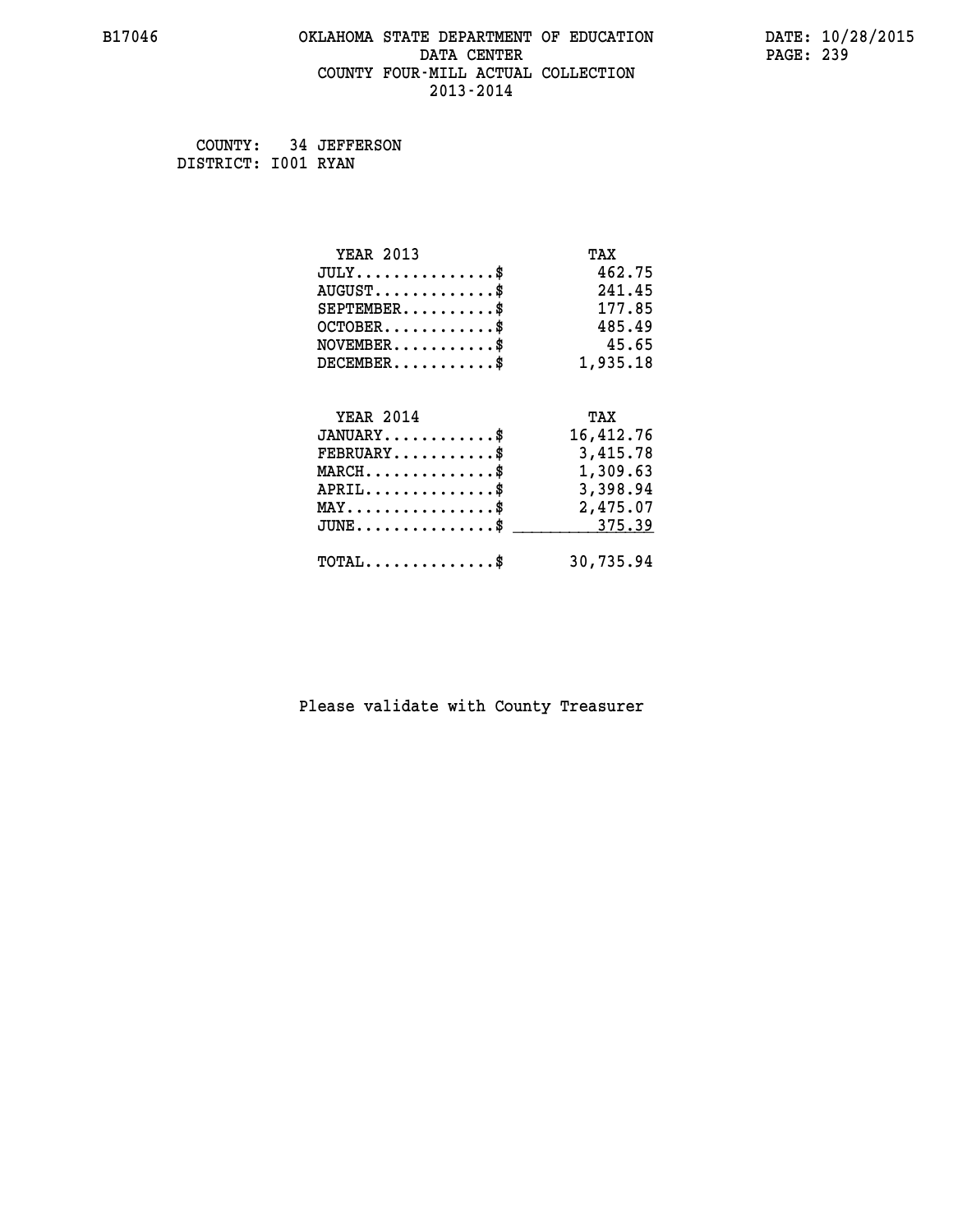## **B17046 OKLAHOMA STATE DEPARTMENT OF EDUCATION DATE: 10/28/2015 DATA CENTER** PAGE: 240  **COUNTY FOUR-MILL ACTUAL COLLECTION 2013-2014**

 **COUNTY: 34 JEFFERSON DISTRICT: I014 RINGLING**

| <b>YEAR 2013</b>                                  | TAX       |
|---------------------------------------------------|-----------|
| $JULY$ \$                                         | 800.86    |
| $AUGUST$ \$                                       | 419.39    |
| $SEPTEMBER$ \$                                    | 308.08    |
| $OCTOBER$ \$                                      | 829.37    |
| $NOVEMBER.$ \$                                    | 79.98     |
| $DECEMBER$ \$                                     | 3,235.88  |
| <b>YEAR 2014</b>                                  | TAX       |
| $JANUARY$                                         | 27,436.65 |
| $FEBRUARY$                                        | 5,713.24  |
| $\texttt{MARCH}\ldots\ldots\ldots\ldots\clubsuit$ | 2,192.96  |
| $APRIL \ldots \ldots \ldots \ldots \$             | 5,692.16  |
| $\texttt{MAX} \dots \dots \dots \dots \dots \$    | 4,141.03  |
| $\texttt{JUNE} \dots \dots \dots \dots \dots \$$  | 5,619.03  |
|                                                   |           |
| $\texttt{TOTAL} \dots \dots \dots \dots \$        | 56,468.63 |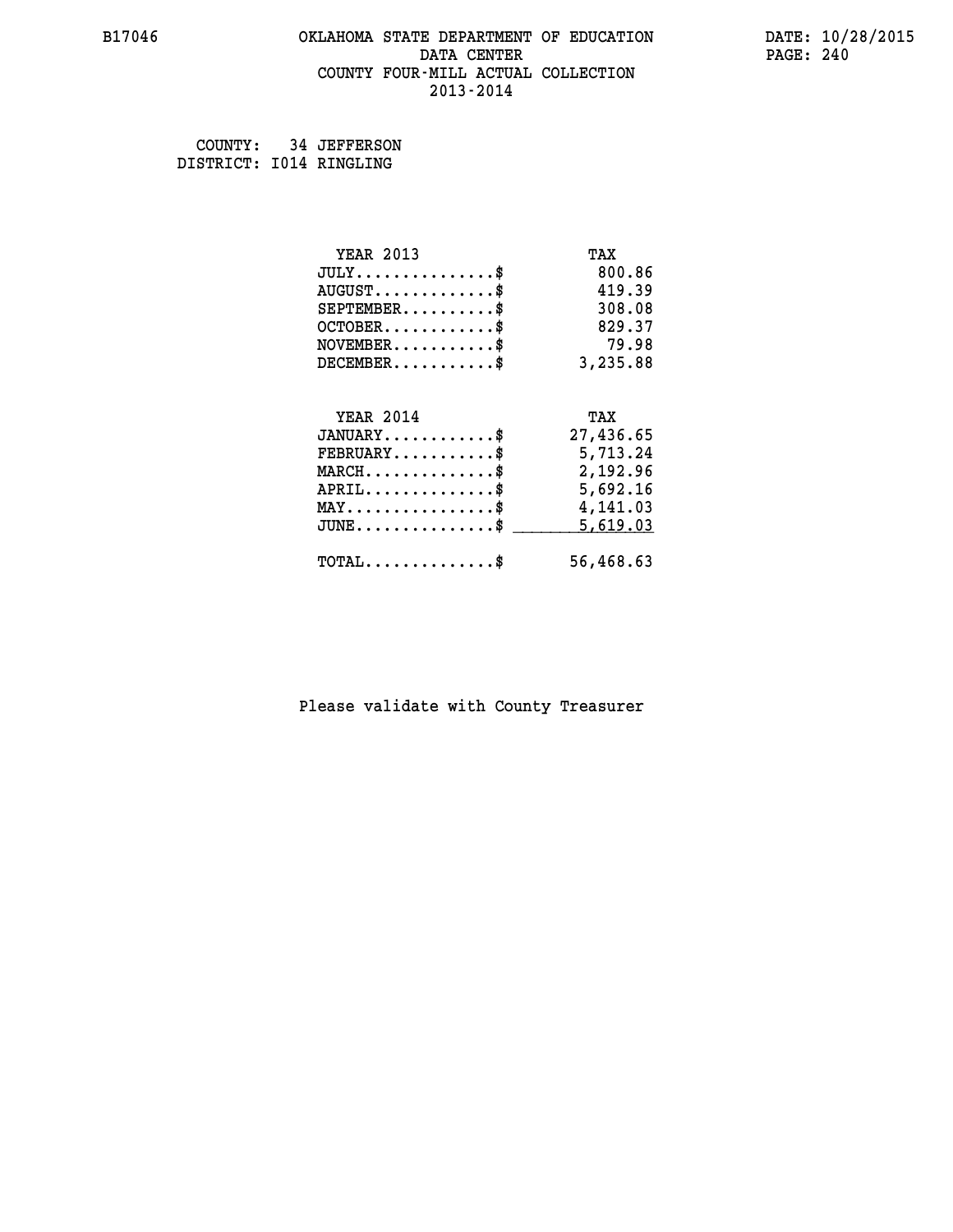## **B17046 OKLAHOMA STATE DEPARTMENT OF EDUCATION DATE: 10/28/2015 DATA CENTER** PAGE: 241  **COUNTY FOUR-MILL ACTUAL COLLECTION 2013-2014**

 **COUNTY: 34 JEFFERSON DISTRICT: I023 WAURIKA**

| <b>YEAR 2013</b>                               | TAX       |
|------------------------------------------------|-----------|
| $JULY$ \$                                      | 756.73    |
| $AUGUST$ \$                                    | 395.86    |
| $SEPTEMBER$ \$                                 | 289.93    |
| $OCTOBER$ \$                                   | 785.20    |
| $NOVEMBER$ \$                                  | 74.97     |
| $DECEMBER$ \$                                  | 3,160.20  |
| <b>YEAR 2014</b>                               | TAX       |
|                                                |           |
| $JANUARY$ \$                                   | 26,800.51 |
| $FEBRUARY$                                     | 5,578.50  |
| $MARCH$ \$                                     | 2,139.33  |
| $APRIL$ \$                                     | 5,550.03  |
| $\texttt{MAX} \dots \dots \dots \dots \dots \$ | 4,041.17  |
| $\texttt{JUNE} \dots \dots \dots \dots \$$     | 621.48    |
| $\texttt{TOTAL} \dots \dots \dots \dots \$     | 50,193.91 |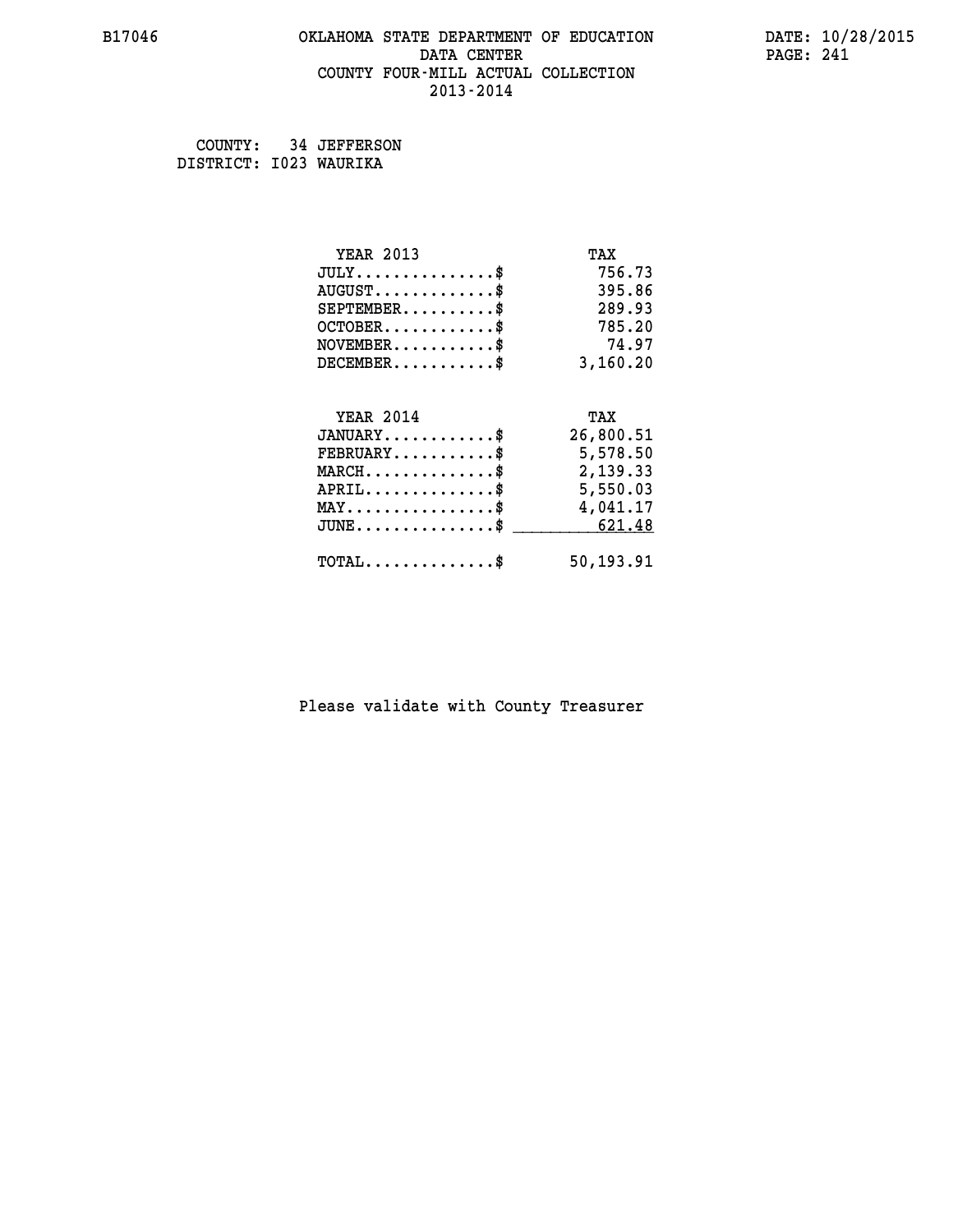## **B17046 OKLAHOMA STATE DEPARTMENT OF EDUCATION DATE: 10/28/2015 DATA CENTER** PAGE: 242  **COUNTY FOUR-MILL ACTUAL COLLECTION 2013-2014**

 **COUNTY: 34 JEFFERSON**

 **\*\*\*\*\*\* TOTALS \*\*\*\*\*\***

| <b>YEAR 2013</b>                       | TAX      |
|----------------------------------------|----------|
| $JULY \ldots \ldots \ldots \mathbb{S}$ | 2,170.14 |
| $AUGUST$ $\frac{1}{2}$                 | 1,134.76 |
| $SEPTEMBER$ $\$                        | 833.20   |
| $OCTOBER$ \$                           | 2,258.49 |
| $NOVEMBER$ \$                          | 215.21   |
| $DECEMBER$                             | 8,925.71 |

## **YEAR 2014 TAX**

| $JANUARY$ \$                                 | 75,689.23  |
|----------------------------------------------|------------|
| $FEBRUARY$ \$                                | 15,756.63  |
| $MARCH$ \$                                   | 6,044.55   |
| $APRIL$ \$                                   | 15,685.29  |
| $MAX \dots \dots \dots \dots \dots \$        | 11,417.74  |
| $JUNE \dots \dots \dots \dots \dots$ \$      | 6,732.10   |
| $\text{TOTAL} \dots \dots \dots \dots \dots$ | 146,863.05 |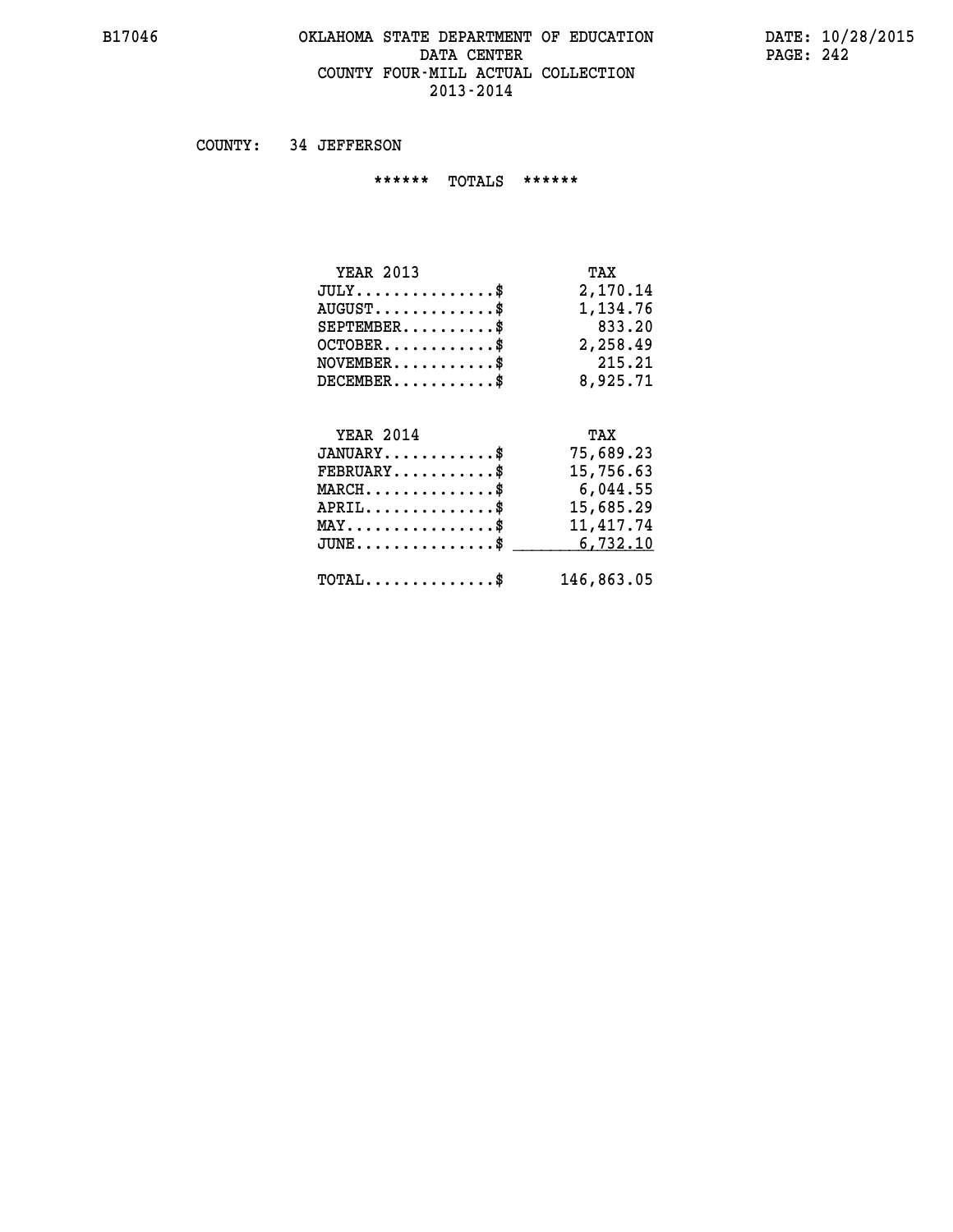## **B17046 OKLAHOMA STATE DEPARTMENT OF EDUCATION DATE: 10/28/2015 DATA CENTER** PAGE: 243  **COUNTY FOUR-MILL ACTUAL COLLECTION 2013-2014**

 **COUNTY: 35 JOHNSTON DISTRICT: C007 MANNSVILLE**

| <b>YEAR 2013</b>                           | TAX       |
|--------------------------------------------|-----------|
| $JULY$ \$                                  | 280.80    |
| $AUGUST$ \$                                | 72.61     |
| $SEPTEMENT.$ \$                            | 132.70    |
| $OCTOBER$ \$                               | 88.93     |
| $NOVEMBER$ \$                              | 43.04     |
| $DECEMBER$ \$                              | 1,196.93  |
|                                            |           |
| <b>YEAR 2014</b>                           | TAX       |
| $JANUARY$ \$                               | 7,628.09  |
| $FEBRUARY$                                 | 2,626.93  |
| $MARCH$ \$                                 | 639.74    |
| $APRIL$ \$                                 | 2,367.05  |
| $MAX \dots \dots \dots \dots \dots$        | 895.61    |
| $JUNE$ \$                                  | 111.67    |
| $\texttt{TOTAL} \dots \dots \dots \dots \$ | 16,084.10 |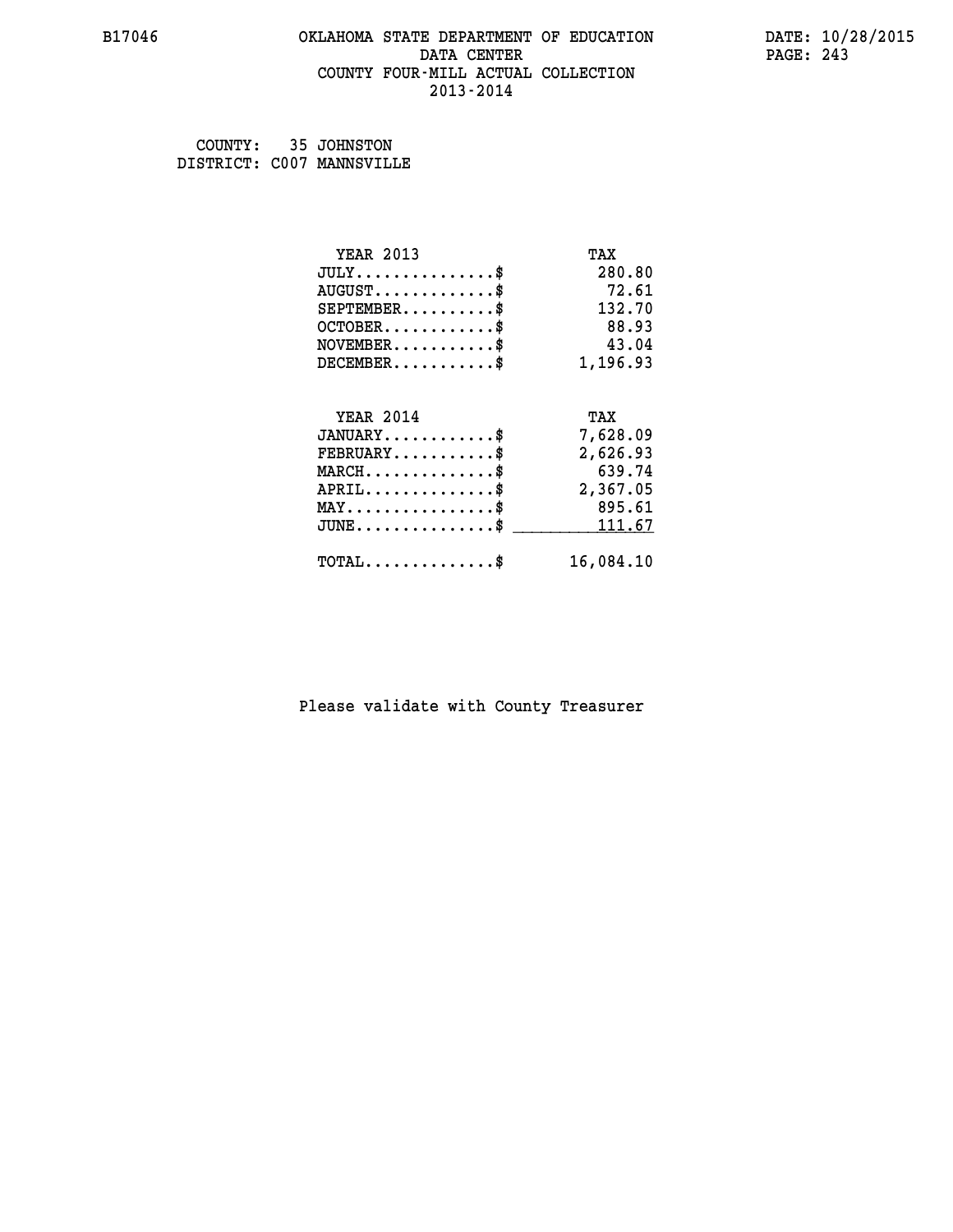## **B17046 OKLAHOMA STATE DEPARTMENT OF EDUCATION DATE: 10/28/2015 DATA CENTER** PAGE: 244  **COUNTY FOUR-MILL ACTUAL COLLECTION 2013-2014**

 **COUNTY: 35 JOHNSTON DISTRICT: C010 RAVIA**

| <b>YEAR 2013</b>                           | TAX       |
|--------------------------------------------|-----------|
| $JULY$ \$                                  | 250.37    |
| $AUGUST$ \$                                | 64.78     |
| $SEPTEMENT.$ \$                            | 118.37    |
| $OCTOBER$ \$                               | 79.25     |
| $NOVEMBER$ \$                              | 36.07     |
| $DECEMBER$ \$                              | 947.78    |
|                                            |           |
| <b>YEAR 2014</b>                           | TAX       |
| $JANUARY$ \$                               | 5,994.03  |
| $FEBRUARY$                                 | 2,064.48  |
| $MARCH$ \$                                 | 503.80    |
| $APRIL$ \$                                 | 1,859.98  |
| $MAX \dots \dots \dots \dots \dots$        | 705.45    |
| $JUNE$ \$                                  | 88.98     |
| $\texttt{TOTAL} \dots \dots \dots \dots \$ | 12,713.34 |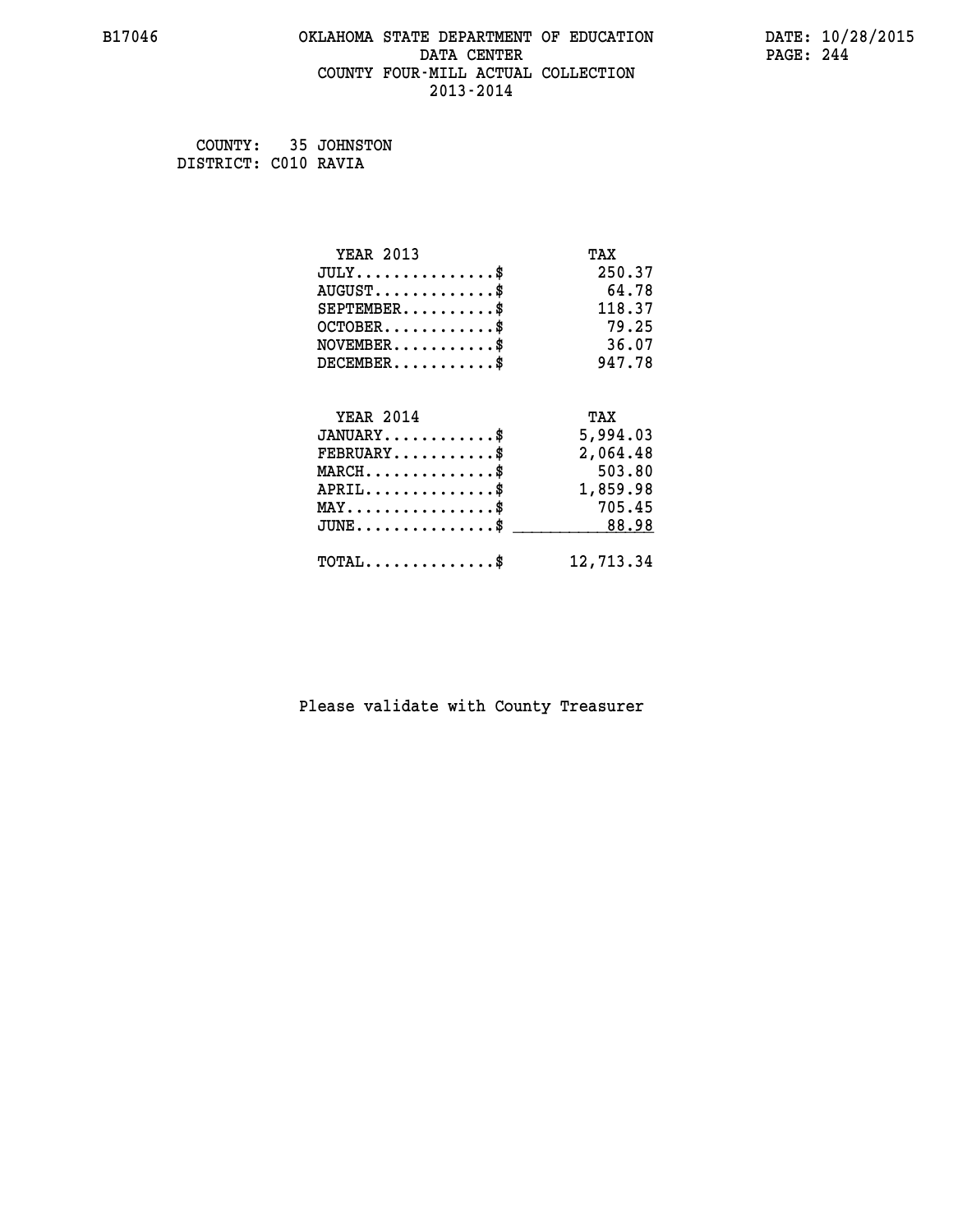## **B17046 OKLAHOMA STATE DEPARTMENT OF EDUCATION DATE: 10/28/2015 DATA CENTER** PAGE: 245  **COUNTY FOUR-MILL ACTUAL COLLECTION 2013-2014**

 **COUNTY: 35 JOHNSTON DISTRICT: I002 MILL CREEK**

| <b>YEAR 2013</b>                               | TAX        |
|------------------------------------------------|------------|
| $JULY$ \$                                      | 395.44     |
| $AUGUST$ \$                                    | 102.59     |
| $SEPTEMBER$ \$                                 | 187.01     |
| $OCTOBER$ \$                                   | 125.64     |
| $NOVEMBER$ \$                                  | 59.97      |
| $DECEMBER$ \$                                  | 1,660.73   |
| <b>YEAR 2014</b>                               |            |
|                                                | TAX        |
| $JANUARY$ \$                                   | 10,538.12  |
| $FEBRUARY$                                     | 3,629.11   |
| $MARCH$ \$                                     | 884.88     |
| $APRIL$ \$                                     | 3,269.82   |
| $\texttt{MAX} \dots \dots \dots \dots \dots \$ | 1,238.49   |
| $JUNE$ \$                                      | 155.61     |
| $\texttt{TOTAL} \dots \dots \dots \dots$ \$    | 22, 247.41 |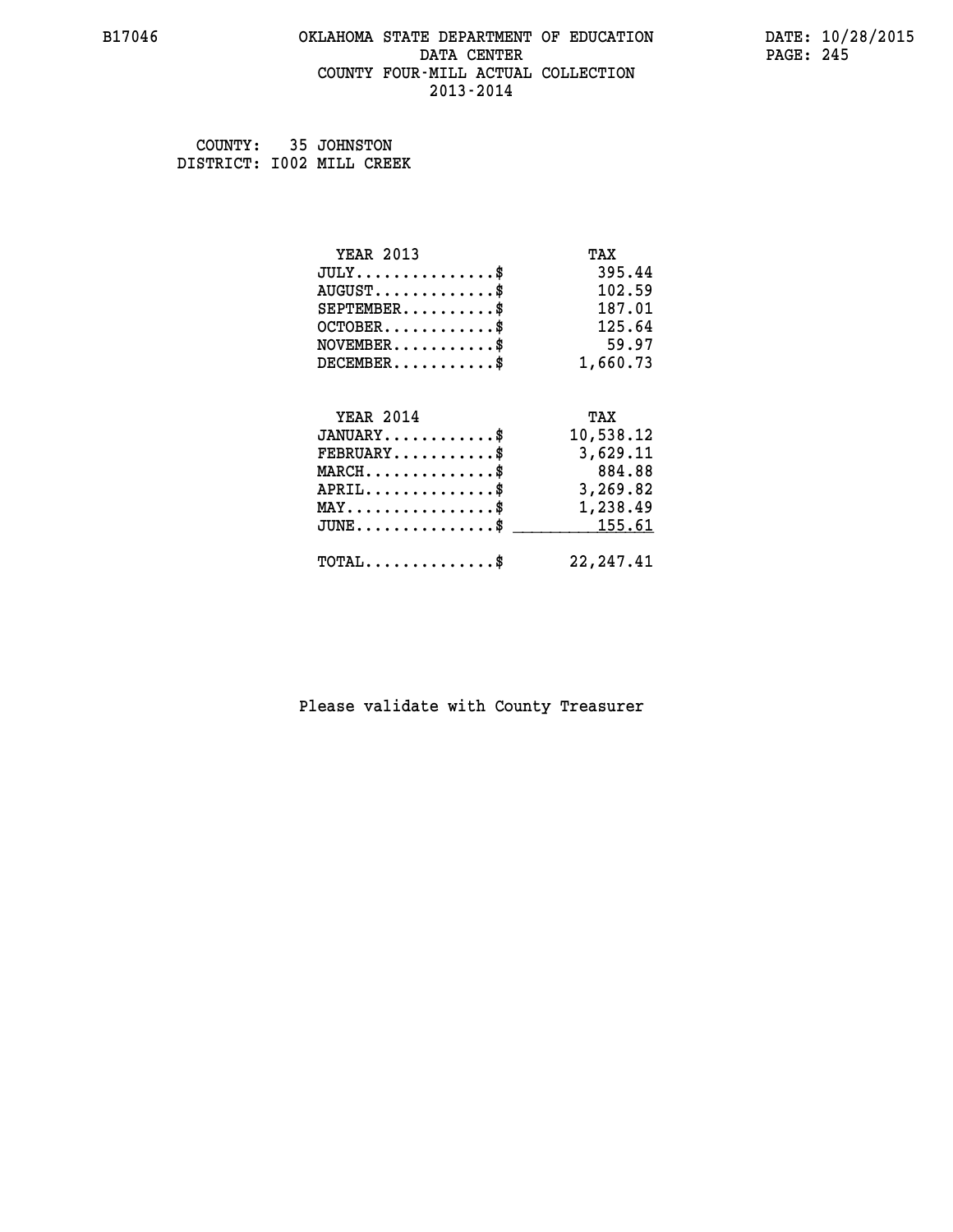## **B17046 OKLAHOMA STATE DEPARTMENT OF EDUCATION DATE: 10/28/2015 DATA CENTER** PAGE: 246  **COUNTY FOUR-MILL ACTUAL COLLECTION 2013-2014**

 **COUNTY: 35 JOHNSTON DISTRICT: I020 TISHOMINGO**

| <b>YEAR 2013</b>                               | TAX        |
|------------------------------------------------|------------|
| $JULY$ \$                                      | 2,588.43   |
| $AUGUST$ \$                                    | 669.60     |
| $SEPTEMENT.$ \$                                | 1,223.60   |
| $OCTOBER$ \$                                   | 819.42     |
| $NOVEMBER$ \$                                  | 402.82     |
| $DECEMBER$ \$                                  | 11,341.22  |
|                                                |            |
| <b>YEAR 2014</b>                               | TAX        |
| $JANUARY$ \$                                   | 72,357.46  |
| $FEBRUARY$                                     | 24,917.08  |
| $MARCH$ \$                                     | 6,065.22   |
| $APRIL$ \$                                     | 22,452.85  |
| $\texttt{MAX} \dots \dots \dots \dots \dots \$ | 8,487.30   |
| $JUNE$ \$                                      | 1,056.86   |
| $\texttt{TOTAL} \dots \dots \dots \dots \$     | 152,381.86 |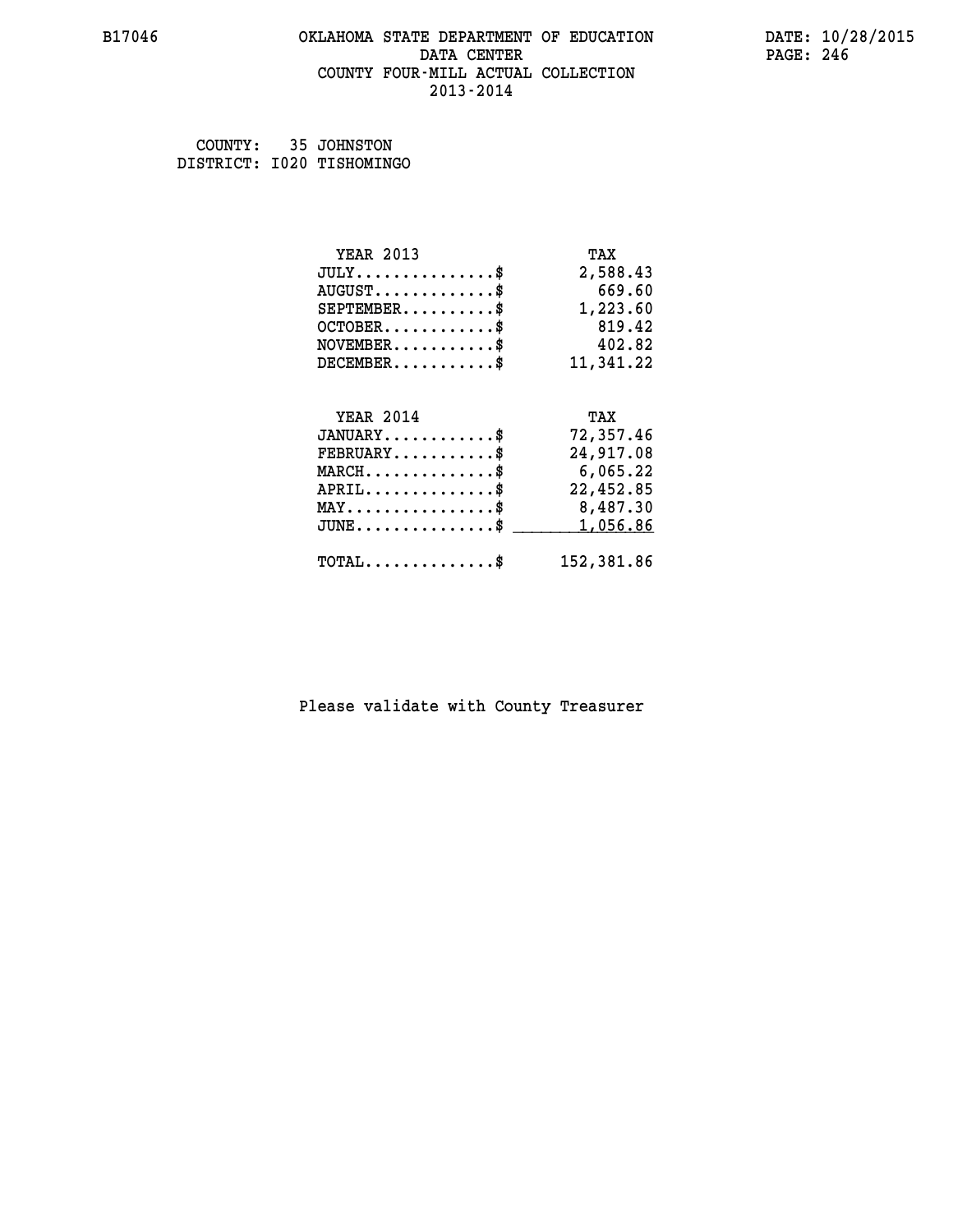## **B17046 OKLAHOMA STATE DEPARTMENT OF EDUCATION DATE: 10/28/2015 DATA CENTER** PAGE: 247  **COUNTY FOUR-MILL ACTUAL COLLECTION 2013-2014**

 **COUNTY: 35 JOHNSTON DISTRICT: I029 MILBURN**

| <b>YEAR 2013</b>                                  | TAX         |
|---------------------------------------------------|-------------|
| $JULY$ \$                                         | 544.63      |
| $AUGUST$ \$                                       | 141.01      |
| $SEPTEMBER$ \$                                    | 257.52      |
| $OCTOBER$ \$                                      | 172.58      |
| $NOVEMBER.$ \$                                    | 83.41       |
| $DECEMBER$ \$                                     | 2,319.73    |
| <b>YEAR 2014</b>                                  | TAX         |
| $JANUARY$                                         | 14,762.56   |
| $FEBRUARY$                                        | 5,083.81    |
| $\texttt{MARCH}\ldots\ldots\ldots\ldots\clubsuit$ | 1,238.36    |
| $APRIL \ldots \ldots \ldots \ldots$               | 4,580.82    |
| $\texttt{MAX} \dots \dots \dots \dots \dots \$    | 1,733.11    |
| $\texttt{JUNE} \dots \dots \dots \dots \dots \$$  | 216.68      |
| $\texttt{TOTAL} \dots \dots \dots \dots \$        | 31, 134. 22 |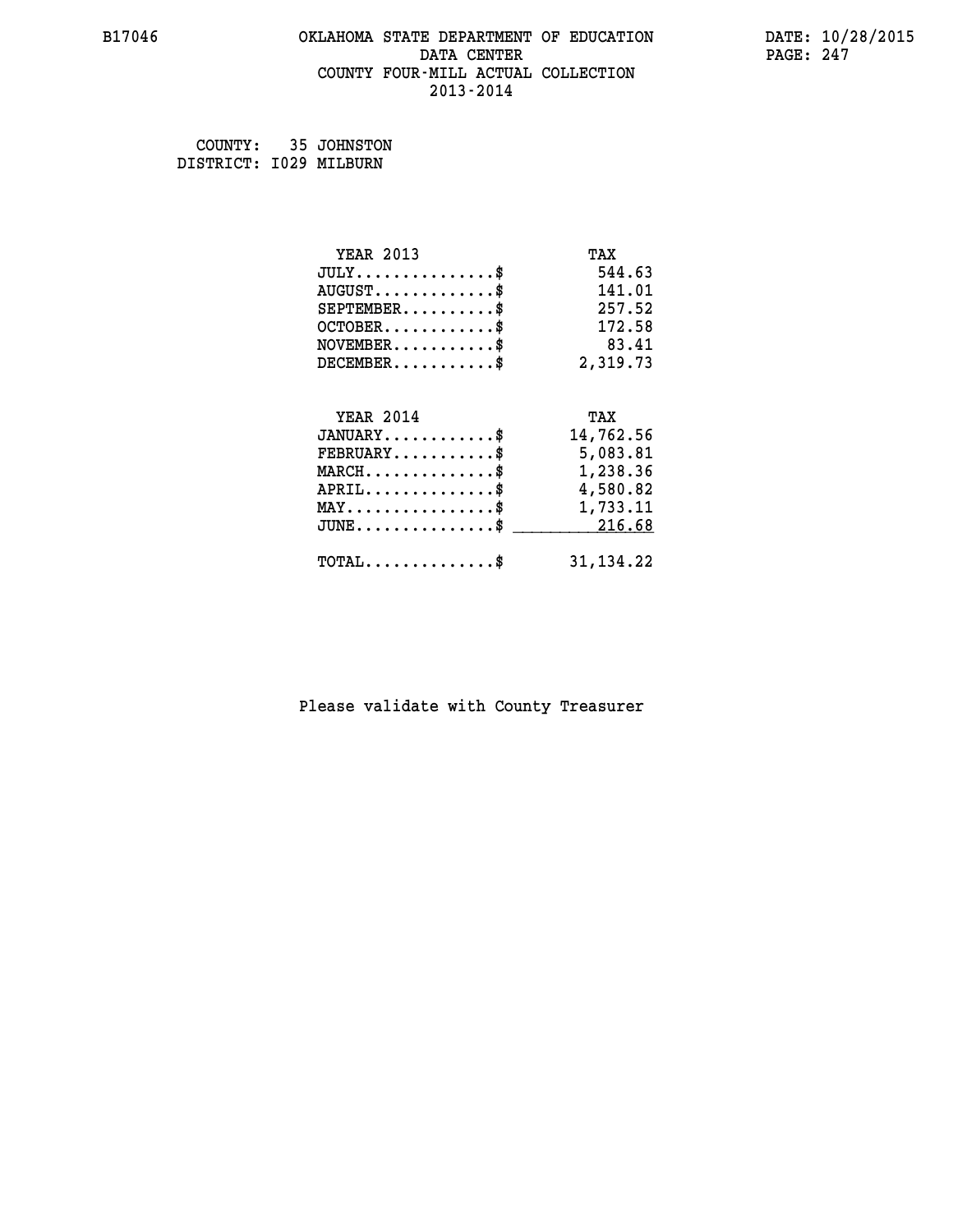#### **B17046 OKLAHOMA STATE DEPARTMENT OF EDUCATION DATE: 10/28/2015 DATA CENTER PAGE: 248 COUNTY FOUR-MILL ACTUAL COLLECTION 2013-2014**

 **COUNTY: 35 JOHNSTON DISTRICT: I035 COLEMAN**

> **YEAR 2013 TAX JULY...............\$ 607.46 AUGUST.............\$ 156.95 SEPTEMBER..........\$ 287.13 OCTOBER............\$ 192.06 NOVEMBER...........\$** 90.45  **DECEMBER...........\$ 2,446.27 YEAR 2014 TAX JANUARY............\$ 15,551.13 FEBRUARY...........\$ 5,355.64 MARCH..............\$ 1,305.03 APRIL..............\$ 4,825.69 MAY................\$ 1,826.84 JUNE...............\$ 228.65 \_\_\_\_\_\_\_\_\_\_\_\_\_\_\_ TOTAL..............\$ 32,873.30**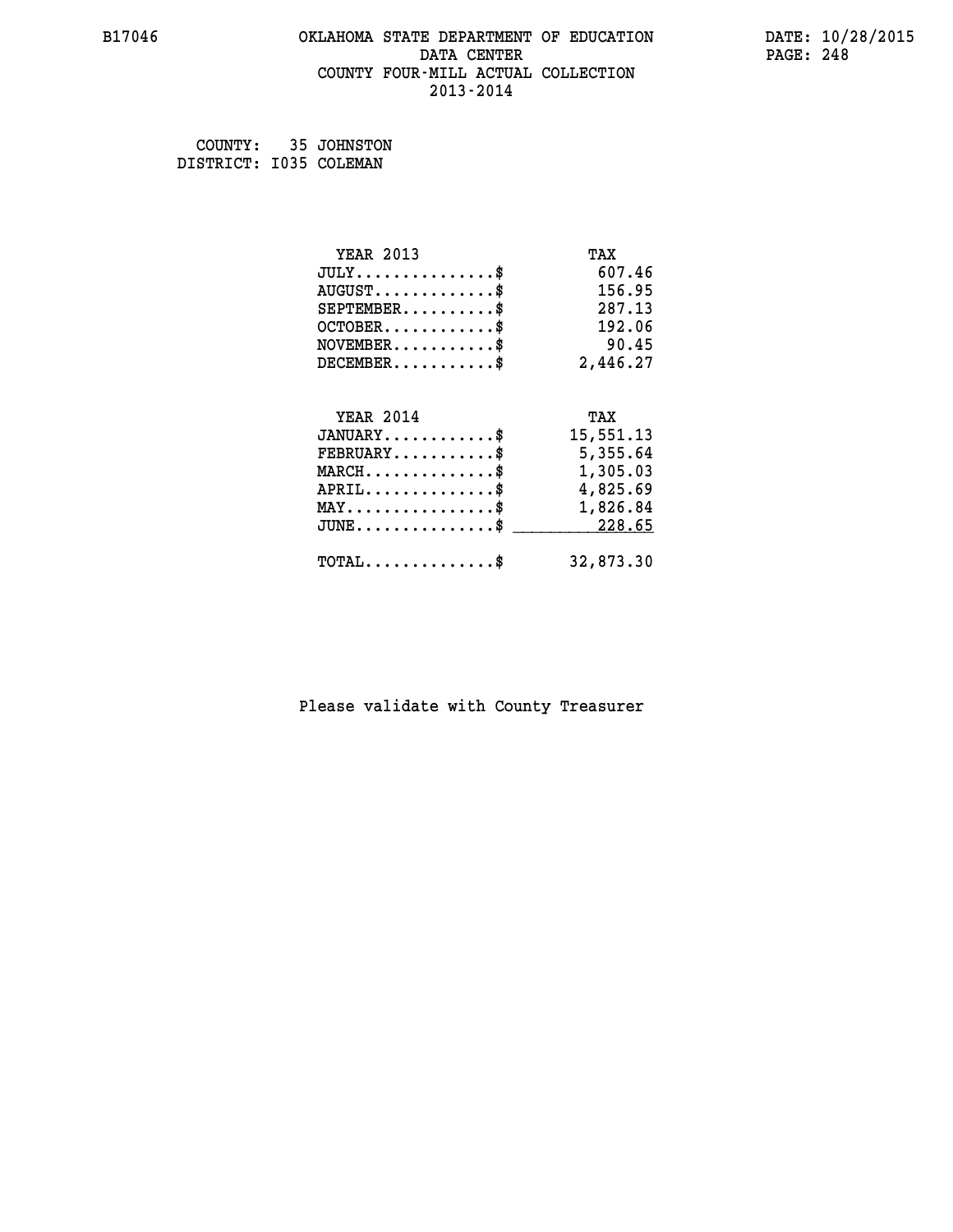## **B17046 OKLAHOMA STATE DEPARTMENT OF EDUCATION DATE: 10/28/2015 DATA CENTER** PAGE: 249  **COUNTY FOUR-MILL ACTUAL COLLECTION 2013-2014**

 **COUNTY: 35 JOHNSTON DISTRICT: I037 WAPANUCKA**

| <b>YEAR 2013</b>                                 | TAX       |
|--------------------------------------------------|-----------|
| $JULY$ \$                                        | 613.21    |
| $AUGUST$ \$                                      | 159.14    |
| $SEPTEMBER$ \$                                   | 289.85    |
| $OCTOBER$ \$                                     | 194.97    |
| $NOVEMBER$ \$                                    | 98.31     |
| $DECEMBER$ \$                                    | 2,849.02  |
|                                                  |           |
| <b>YEAR 2014</b>                                 | TAX       |
| $JANUARY$ \$                                     | 18,186.93 |
| $FEBRUARY$                                       | 6,262.75  |
| $\texttt{MARCH}\ldots\ldots\ldots\ldots\text{*}$ | 1,524.57  |
| $APRIL \ldots \ldots \ldots \ldots$              | 5,643.19  |
| $\texttt{MAX} \dots \dots \dots \dots \dots \$   | 2,133.54  |
| $\texttt{JUNE} \dots \dots \dots \dots \dots \$$ | 265.60    |
| $\texttt{TOTAL} \dots \dots \dots \dots \$       | 38,221.08 |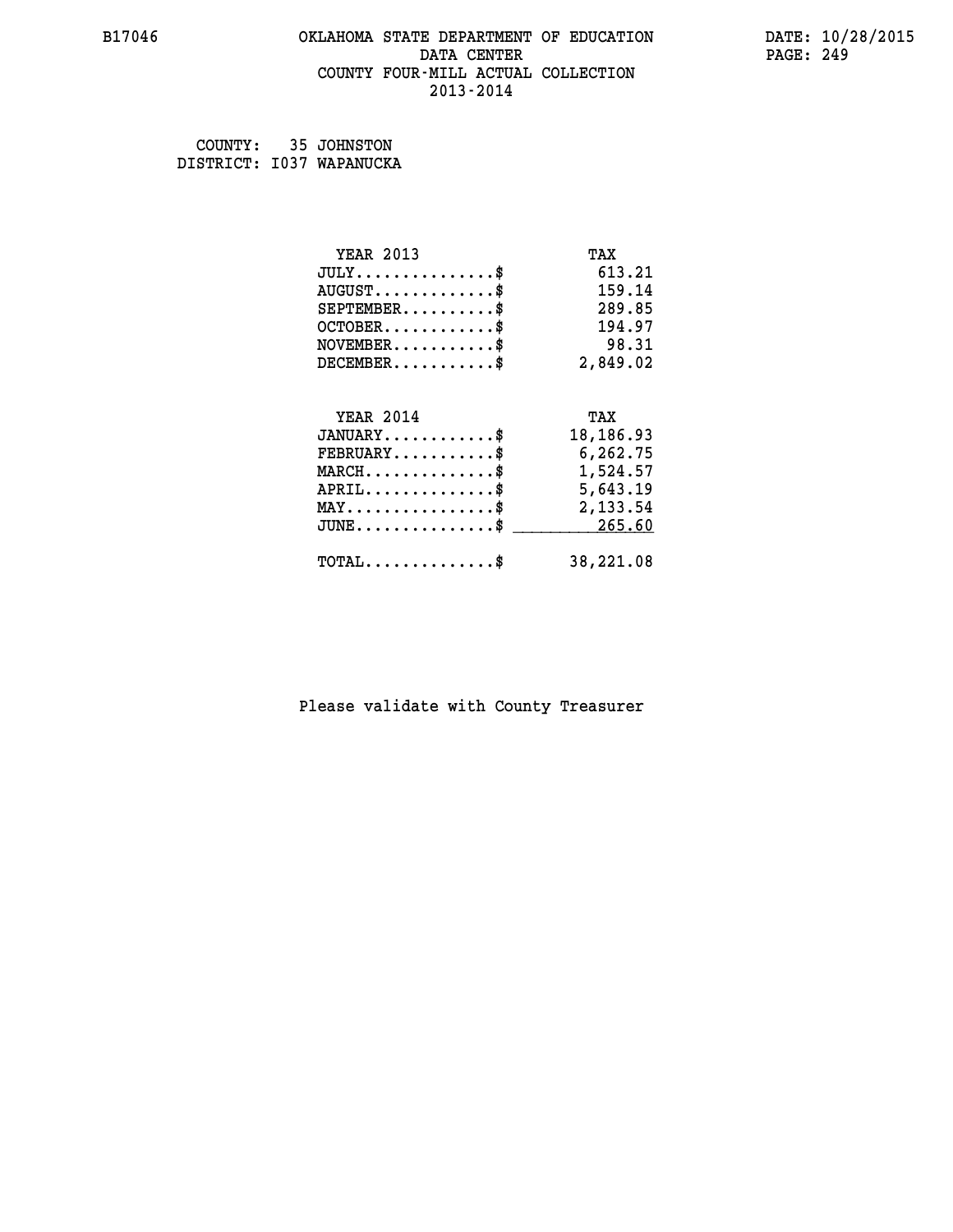#### **B17046 OKLAHOMA STATE DEPARTMENT OF EDUCATION DATE: 10/28/2015 DATA CENTER PAGE: 250 COUNTY FOUR-MILL ACTUAL COLLECTION 2013-2014**

 **COUNTY: 35 JOHNSTON**

 **\*\*\*\*\*\* TOTALS \*\*\*\*\*\***

| <b>YEAR 2013</b> | TAX       |
|------------------|-----------|
| $JULY$           | 5,280.34  |
| $AUGUST$ $\$\$   | 1,366.68  |
| $SEPTEMBER$      | 2,496.18  |
| $OCTOBER$ \$     | 1,672.85  |
| $NOVEMBER$ \$    | 814.07    |
| $DECEMBER$       | 22,761.68 |

## **YEAR 2014 TAX JANUARY............\$ 145,018.32 FEBRUARY...........\$ 49,939.80 MARCH..............\$ 12,161.60 APRIL..............\$ 44,999.40 MAY................\$ 17,020.34 JUNE................\$** 2,124.05

 **TOTAL..............\$ 305,655.31**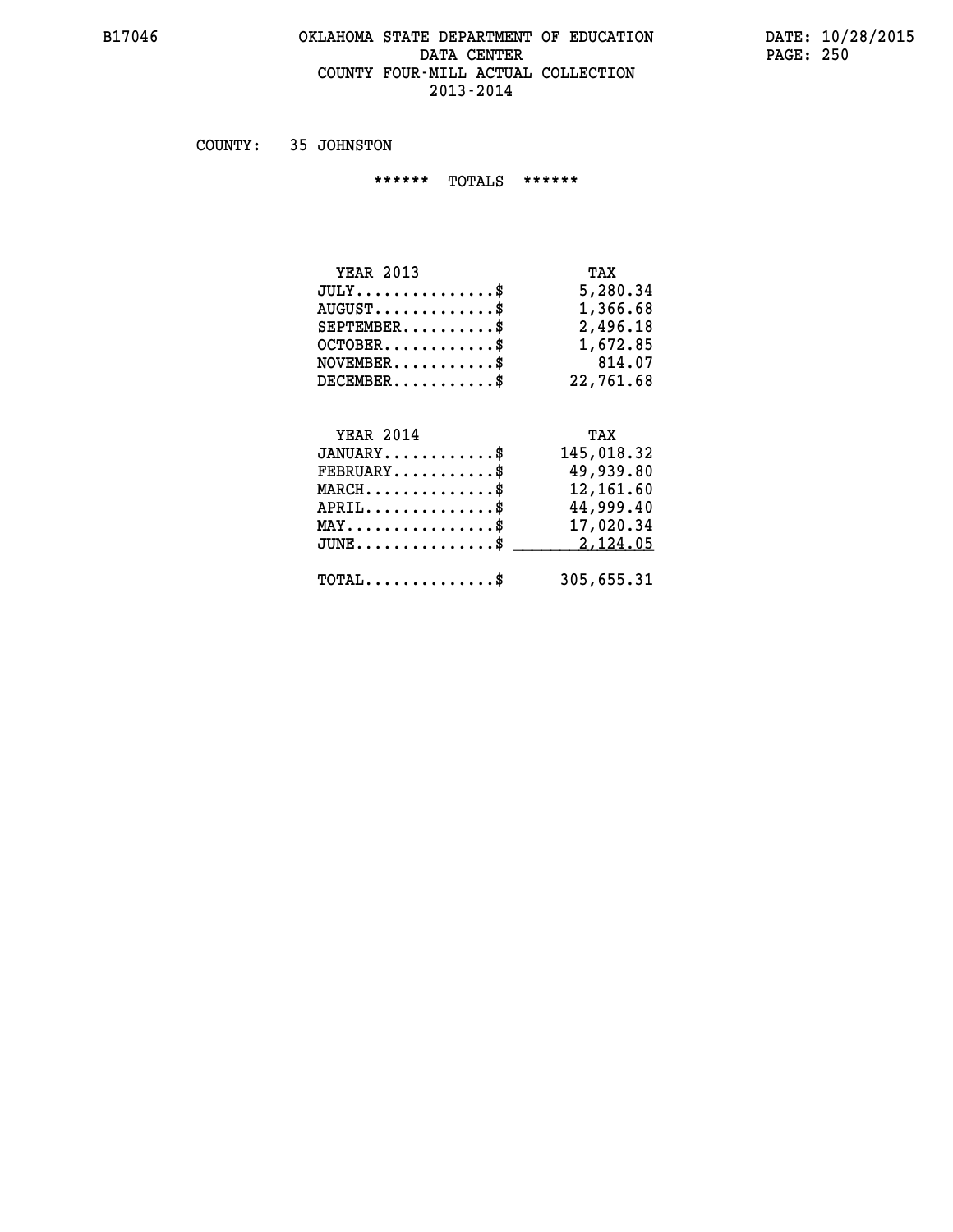## **B17046 OKLAHOMA STATE DEPARTMENT OF EDUCATION DATE: 10/28/2015 DATA CENTER** PAGE: 251  **COUNTY FOUR-MILL ACTUAL COLLECTION 2013-2014**

 **COUNTY: 36 KAY DISTRICT: C027 PECKHAM**

| <b>YEAR 2013</b>                    | TAX       |
|-------------------------------------|-----------|
| $JULY$ \$                           | 331.62    |
| $AUGUST$ \$                         | 50.65     |
| $SEPTEMBER$ \$                      | 66.85     |
| $OCTOBER$ \$                        | 27.60     |
| $NOVEMBER$ \$                       | 24.76     |
| $DECEMBER$ \$                       | 927.98    |
|                                     |           |
| <b>YEAR 2014</b>                    | TAX       |
| $JANUARY$ \$                        | 7,989.00  |
| $FEBRUARY$                          | 1,556.57  |
| $MARCH$ \$                          | 180.57    |
| $APRIL$ \$                          | 3,525.11  |
| $MAX \dots \dots \dots \dots \dots$ | 915.89    |
| $JUNE$ \$                           | 630.30    |
| $TOTAL$ \$                          | 16,226.90 |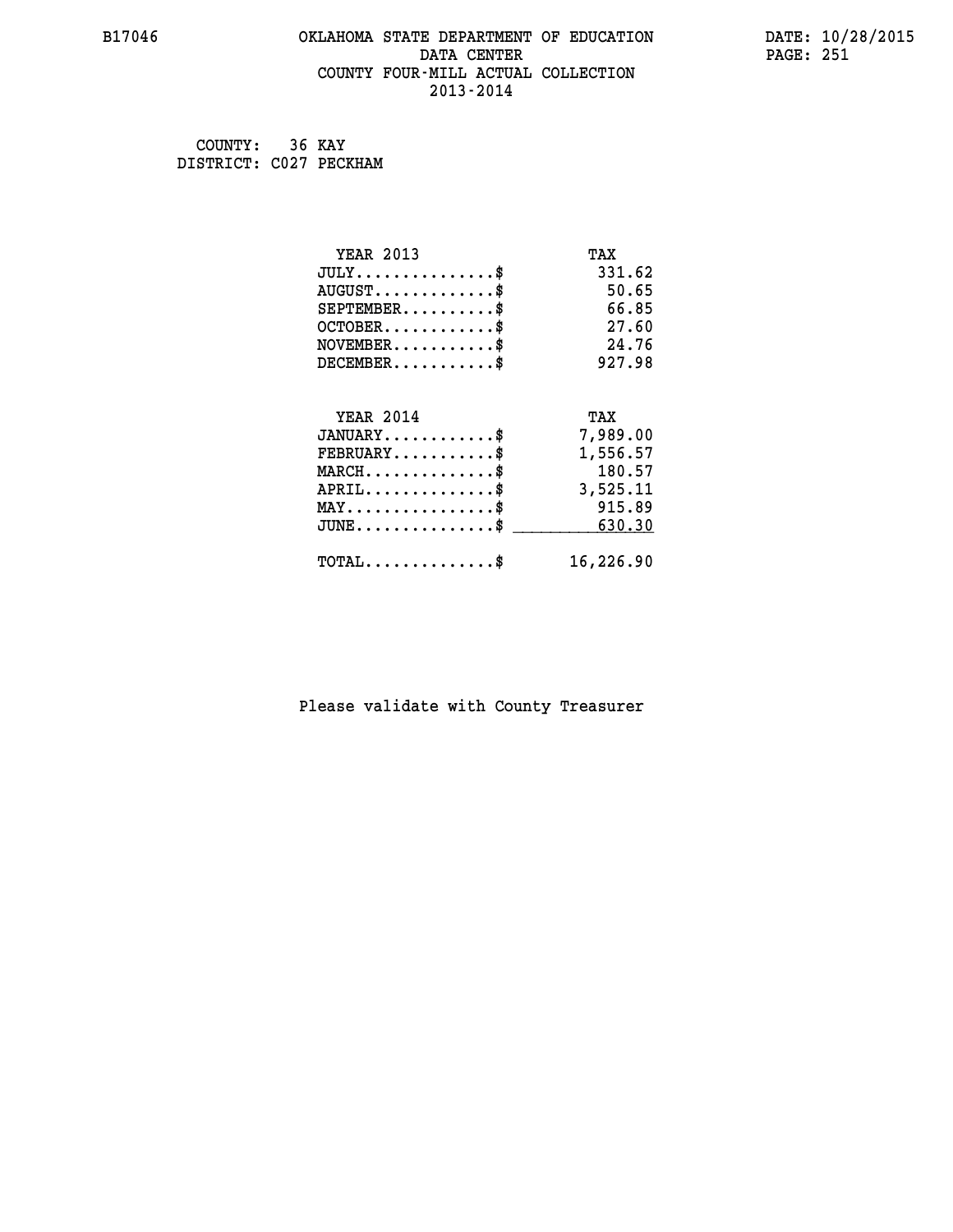## **B17046 OKLAHOMA STATE DEPARTMENT OF EDUCATION DATE: 10/28/2015 DATA CENTER** PAGE: 252  **COUNTY FOUR-MILL ACTUAL COLLECTION 2013-2014**

 **COUNTY: 36 KAY DISTRICT: C050 KILDARE**

| <b>YEAR 2013</b>                           | TAX       |
|--------------------------------------------|-----------|
| $JULY$ \$                                  | 270.78    |
| $AUGUST$ \$                                | 35.16     |
| $SEPTEMENT.$ \$                            | 46.39     |
| $OCTOBER$ \$                               | 19.16     |
| $NOVEMBER$ \$                              | 17.18     |
| $DECEMBER$ \$                              | 644.04    |
|                                            |           |
| <b>YEAR 2014</b>                           | TAX       |
| $JANUARY$ \$                               | 5,544.53  |
| $FEBRUARY$                                 | 1,080.29  |
| $MARCH$ \$                                 | 125.32    |
| $APRIL$ \$                                 | 2,446.50  |
| $MAX \dots \dots \dots \dots \$            | 635.63    |
| $JUNE$ \$                                  | 437.42    |
| $\texttt{TOTAL} \dots \dots \dots \dots \$ | 11,302.40 |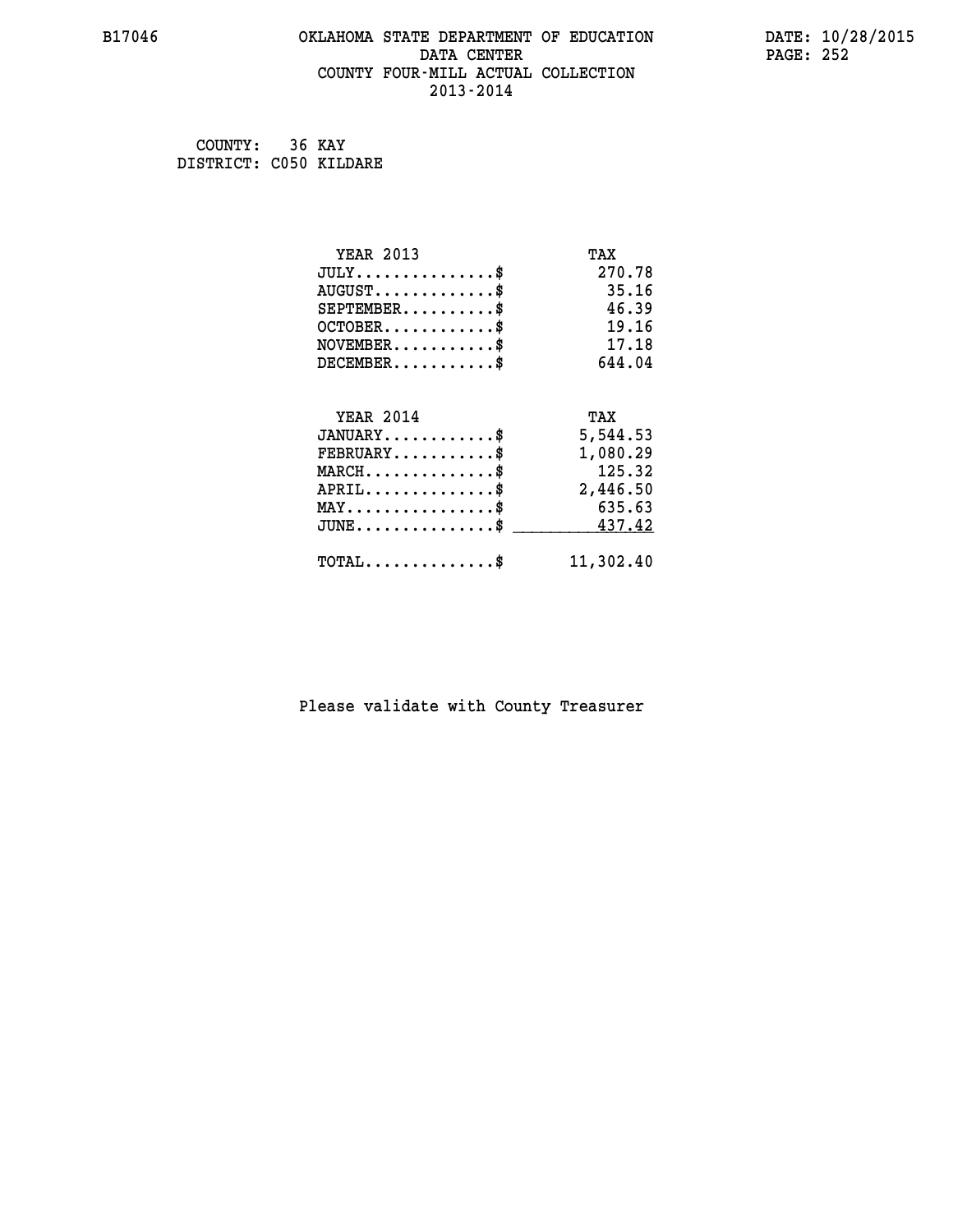## **B17046 OKLAHOMA STATE DEPARTMENT OF EDUCATION DATE: 10/28/2015** DATA CENTER PAGE: 253  **COUNTY FOUR-MILL ACTUAL COLLECTION 2013-2014**

 **COUNTY: 36 KAY DISTRICT: I045 BLACKWELL**

| <b>YEAR 2013</b>                               | TAX        |
|------------------------------------------------|------------|
| $JULY$ \$                                      | 5,728.16   |
| $AUGUST$ \$                                    | 779.05     |
| $SEPTEMBER$ \$                                 | 1,028.02   |
| $OCTOBER$ \$                                   | 424.46     |
| $NOVEMBER$ \$                                  | 380.64     |
| $DECEMBER$ \$                                  | 14,270.70  |
|                                                |            |
| <b>YEAR 2014</b>                               | TAX        |
| $JANUARY$ \$                                   | 122,857.27 |
| $FEBRUARY$                                     | 23,937.41  |
| $MARCH$ \$                                     | 2,776.83   |
|                                                |            |
| $APRIL$ \$                                     | 54,210.21  |
| $\texttt{MAX} \dots \dots \dots \dots \dots \$ | 22,452.14  |
| $JUNE$ \$                                      | 15,076.95  |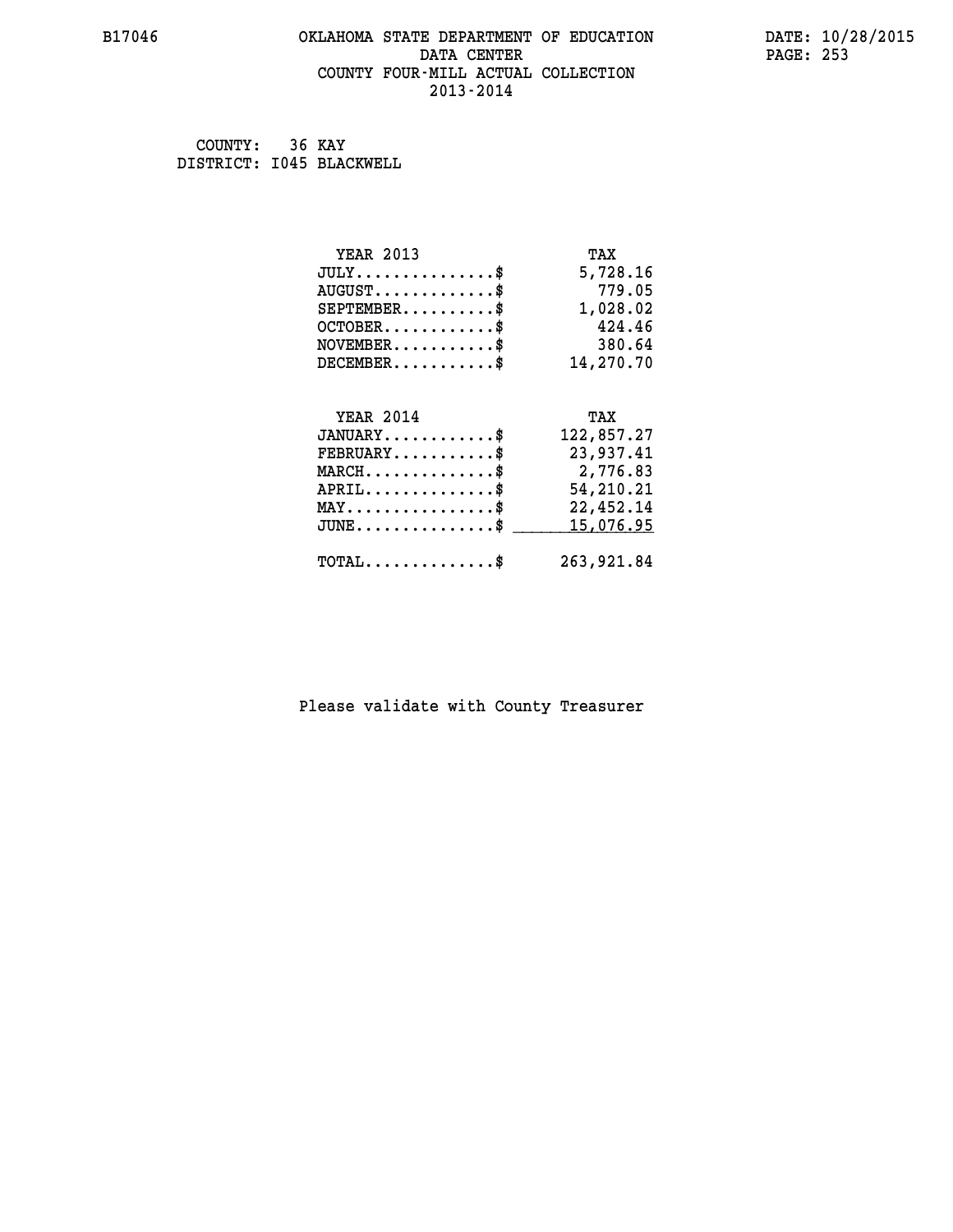#### **B17046 OKLAHOMA STATE DEPARTMENT OF EDUCATION DATE: 10/28/2015 DATA CENTER** PAGE: 254  **COUNTY FOUR-MILL ACTUAL COLLECTION 2013-2014**

 **COUNTY: 36 KAY DISTRICT: I071 PONCA CITY**

| <b>YEAR 2013</b>                                  | TAX         |
|---------------------------------------------------|-------------|
| $JULY$ \$                                         | 20,299.03   |
| $AUGUST$ \$                                       | 2,810.62    |
| $SEPTEMBER$ \$                                    | 3,708.89    |
| $OCTOBER$ \$                                      | 1,531.39    |
| $NOVEMBER$ \$                                     | 1,373.31    |
| $DECEMBER$ \$                                     | 51,485.47   |
|                                                   |             |
| <b>YEAR 2014</b>                                  | TAX         |
| $JANUARY$ \$                                      | 443, 241.35 |
| $FEBRUARY$                                        | 86,360.74   |
| $MARCH$ \$                                        | 10,018.18   |
| $APRIL$ \$                                        | 195,578.20  |
| $\texttt{MAX} \dots \dots \dots \dots \texttt{*}$ | 50,814.23   |
| $JUNE \ldots \ldots \ldots \ldots \ldots$ \$      | 34,969.42   |
| $\texttt{TOTAL} \dots \dots \dots \dots \$        | 902,190.83  |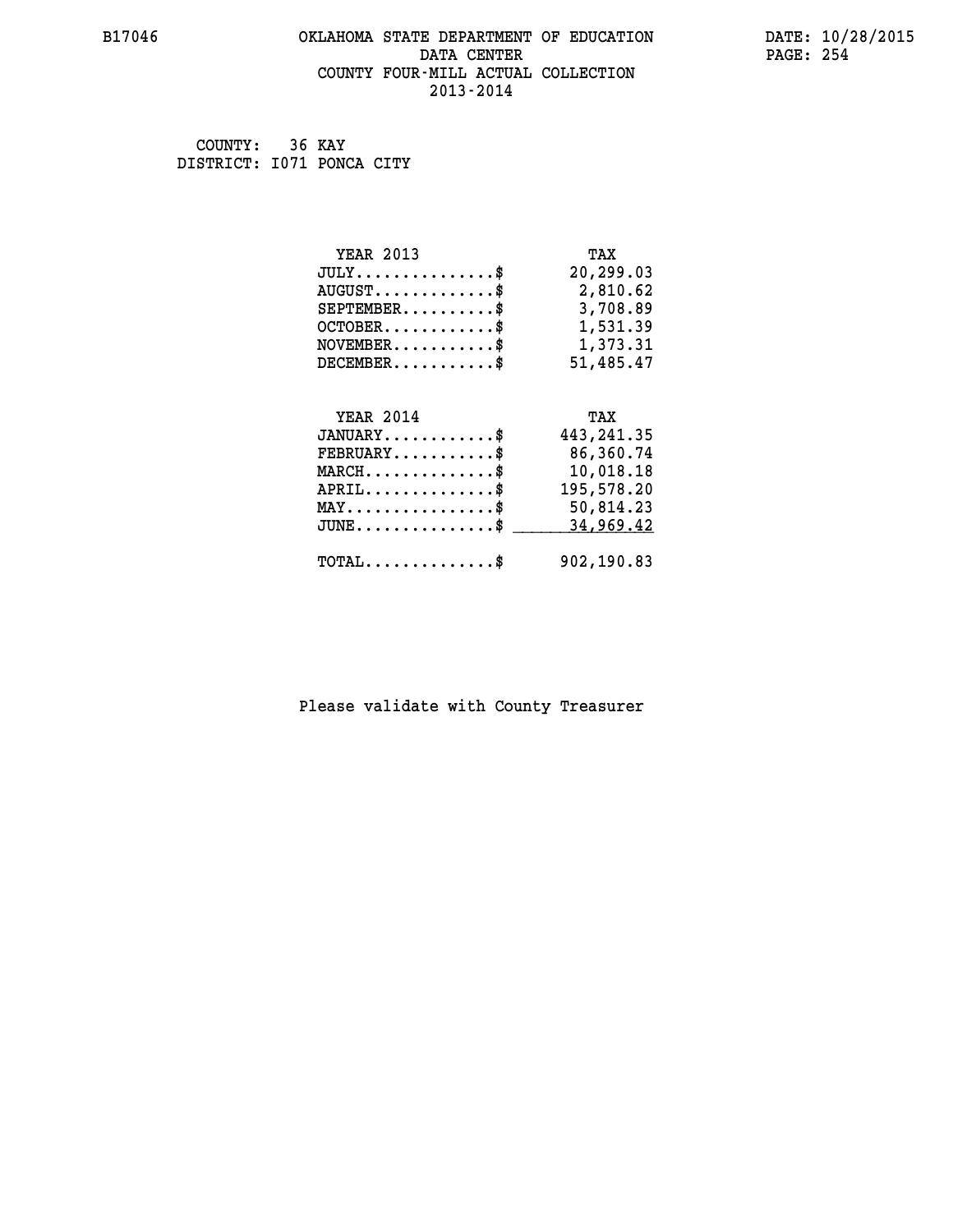#### **B17046 OKLAHOMA STATE DEPARTMENT OF EDUCATION DATE: 10/28/2015 DATA CENTER** PAGE: 255  **COUNTY FOUR-MILL ACTUAL COLLECTION 2013-2014**

 **COUNTY: 36 KAY DISTRICT: I087 TONKAWA**

| <b>YEAR 2013</b>                               | TAX          |
|------------------------------------------------|--------------|
| $JULY$ \$                                      | 2,943.06     |
| $AUGUST$ \$                                    | 392.76       |
| $SEPTEMBER$ \$                                 | 518.31       |
| $OCTOBER$ \$                                   | 214.02       |
| $NOVEMBER$ \$                                  | 191.92       |
| $DECEMBER$ \$                                  | 7,194.92     |
|                                                |              |
| <b>YEAR 2014</b>                               | TAX          |
| $JANUARY$ \$                                   | 61,941.37    |
| $FEBRUARY$                                     | 12,068.61    |
| $MARCH$ \$                                     | 1,400.01     |
| $APRIL$ \$                                     | 27,331.34    |
| $\texttt{MAX} \dots \dots \dots \dots \dots \$ | 7,101.10     |
| $JUNE$                                         | 4,886.85     |
| $\texttt{TOTAL} \dots \dots \dots \dots \$     | 126, 184. 27 |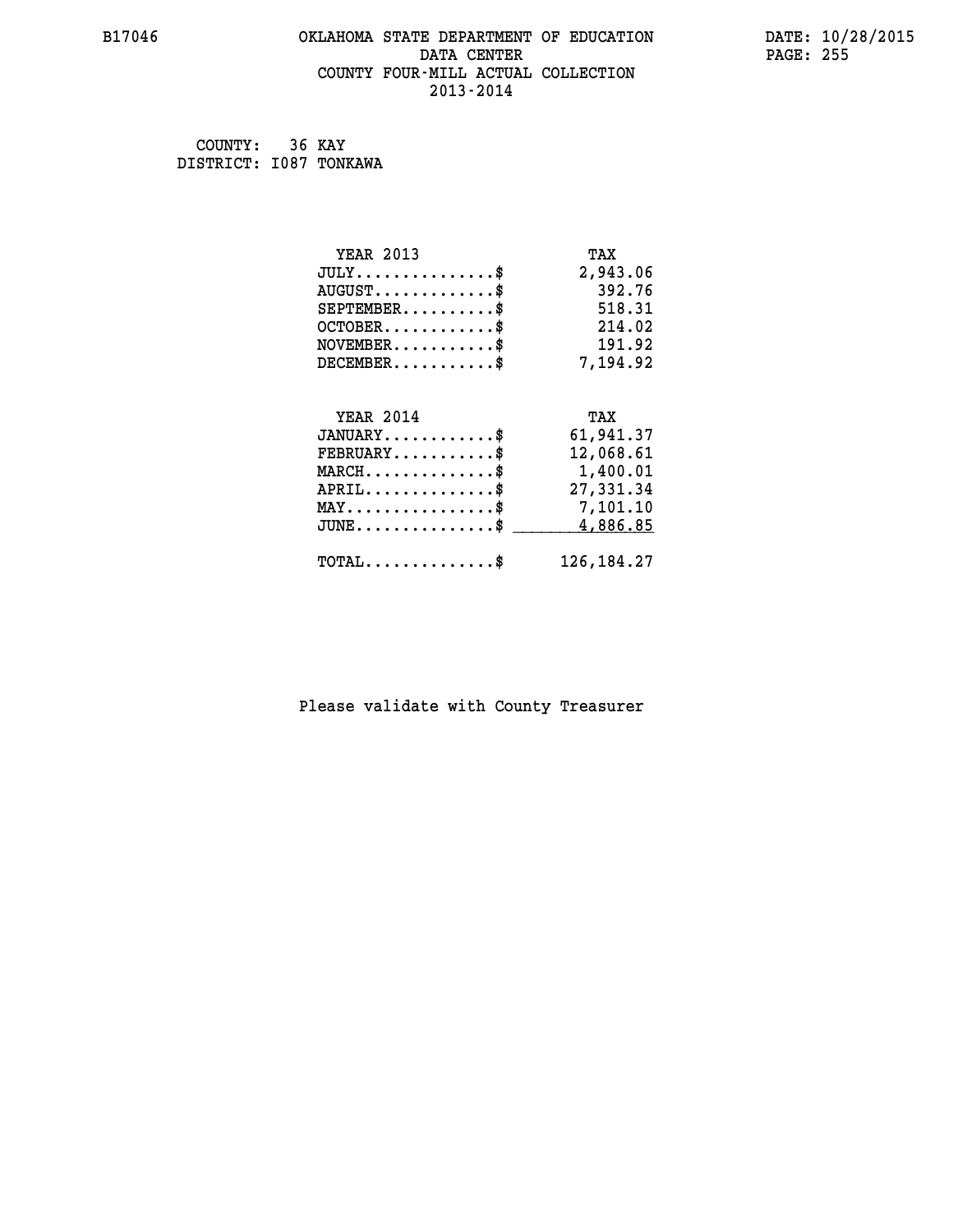#### **B17046 OKLAHOMA STATE DEPARTMENT OF EDUCATION DATE: 10/28/2015 DATA CENTER** PAGE: 256  **COUNTY FOUR-MILL ACTUAL COLLECTION 2013-2014**

 **COUNTY: 36 KAY DISTRICT: I125 NEWKIRK**

| <b>YEAR 2013</b>                               | TAX        |
|------------------------------------------------|------------|
| $JULY$ \$                                      | 3,303.18   |
| $AUGUST$ \$                                    | 461.33     |
| $SEPTEMBER$ \$                                 | 608.76     |
| $OCTOBER$ \$                                   | 251.35     |
| $NOVEMBER$ \$                                  | 225.39     |
| $DECEMBER$ \$                                  | 8,450.30   |
|                                                |            |
| <b>YEAR 2014</b>                               | TAX        |
| $JANUARY$ \$                                   | 72,749.17  |
| $FEBRUARY$                                     | 14, 174.39 |
| $MARCH$ \$                                     | 1,644.28   |
| $APRIL$ \$                                     | 32,100.23  |
| $\texttt{MAX} \dots \dots \dots \dots \dots \$ | 8,340.12   |
| $JUNE \ldots \ldots \ldots \ldots \ldots$ \$   | 5,739.54   |
| $\texttt{TOTAL} \dots \dots \dots \dots \$     | 148,048.04 |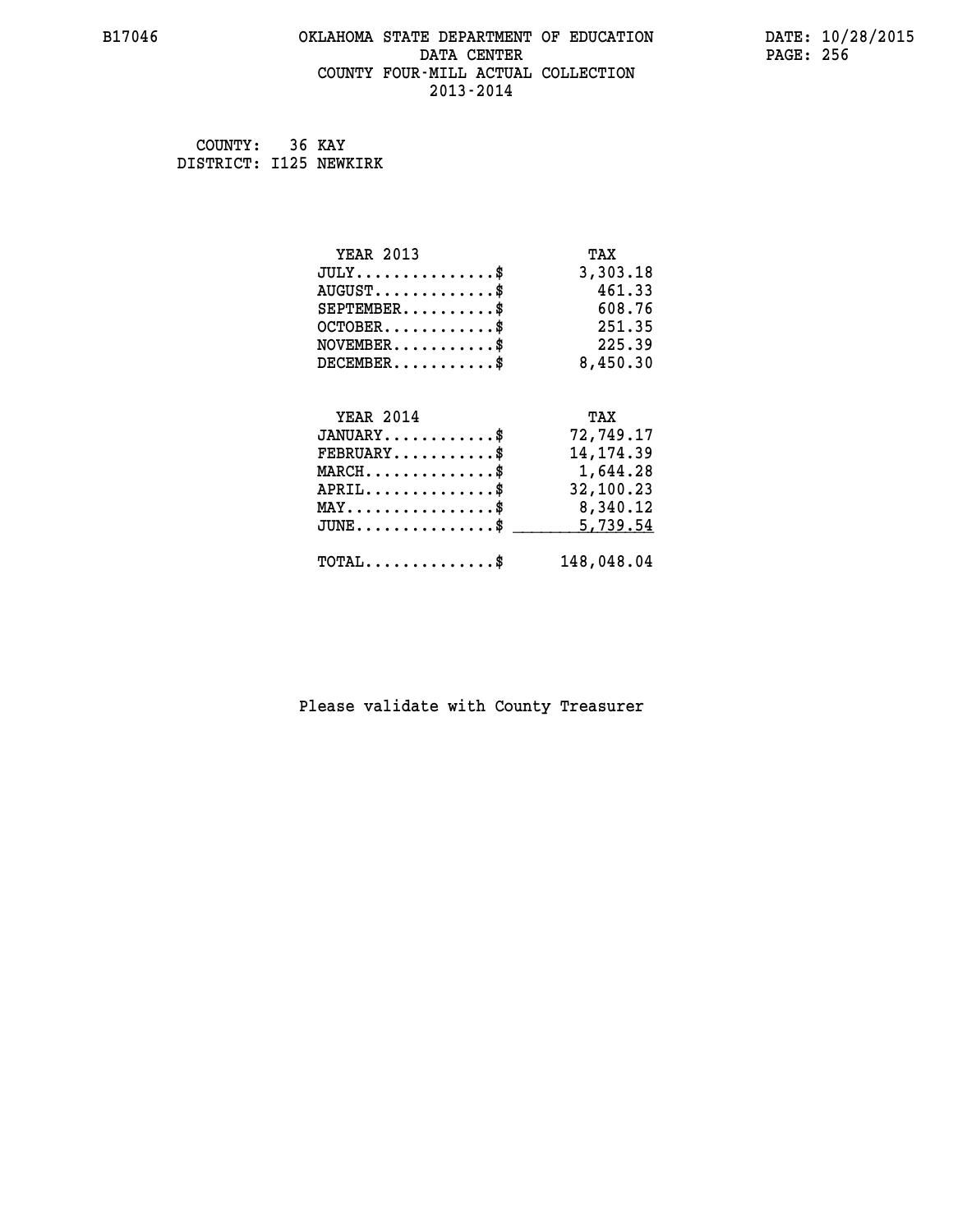#### **B17046 OKLAHOMA STATE DEPARTMENT OF EDUCATION DATE: 10/28/2015 DATA CENTER** PAGE: 257  **COUNTY FOUR-MILL ACTUAL COLLECTION 2013-2014**

 **COUNTY: 36 KAY**

 **\*\*\*\*\*\* TOTALS \*\*\*\*\*\***

| <b>YEAR 2013</b>                 | TAX       |
|----------------------------------|-----------|
| $JULY$                           | 32,875.83 |
| $AUGUST \ldots \ldots \ldots$ \$ | 4,529.57  |
| $SEPTEMBER$ $\$                  | 5,977.22  |
| $OCTOBER$ \$                     | 2,467.98  |
| $NOVEMBER.$ $\frac{\$}{}$        | 2,213.20  |
| $DECEMBER$ \$                    | 82,973.41 |

#### **YEAR 2014 TAX JANUARY............\$ 714,322.69 FEBRUARY...........\$ 139,178.01**

| $\texttt{MARCH}\ldots\ldots\ldots\ldots\$               | 16,145.19  |
|---------------------------------------------------------|------------|
| $APRIL$ \$                                              | 315,191.59 |
| $\texttt{MAX} \dots \dots \dots \dots \dots \$          | 90,259.11  |
| $JUNE \ldots \ldots \ldots \ldots$ \$ 61,740.48         |            |
|                                                         |            |
| $\texttt{TOTAL} \dots \dots \dots \dots \$ 1,467,874.28 |            |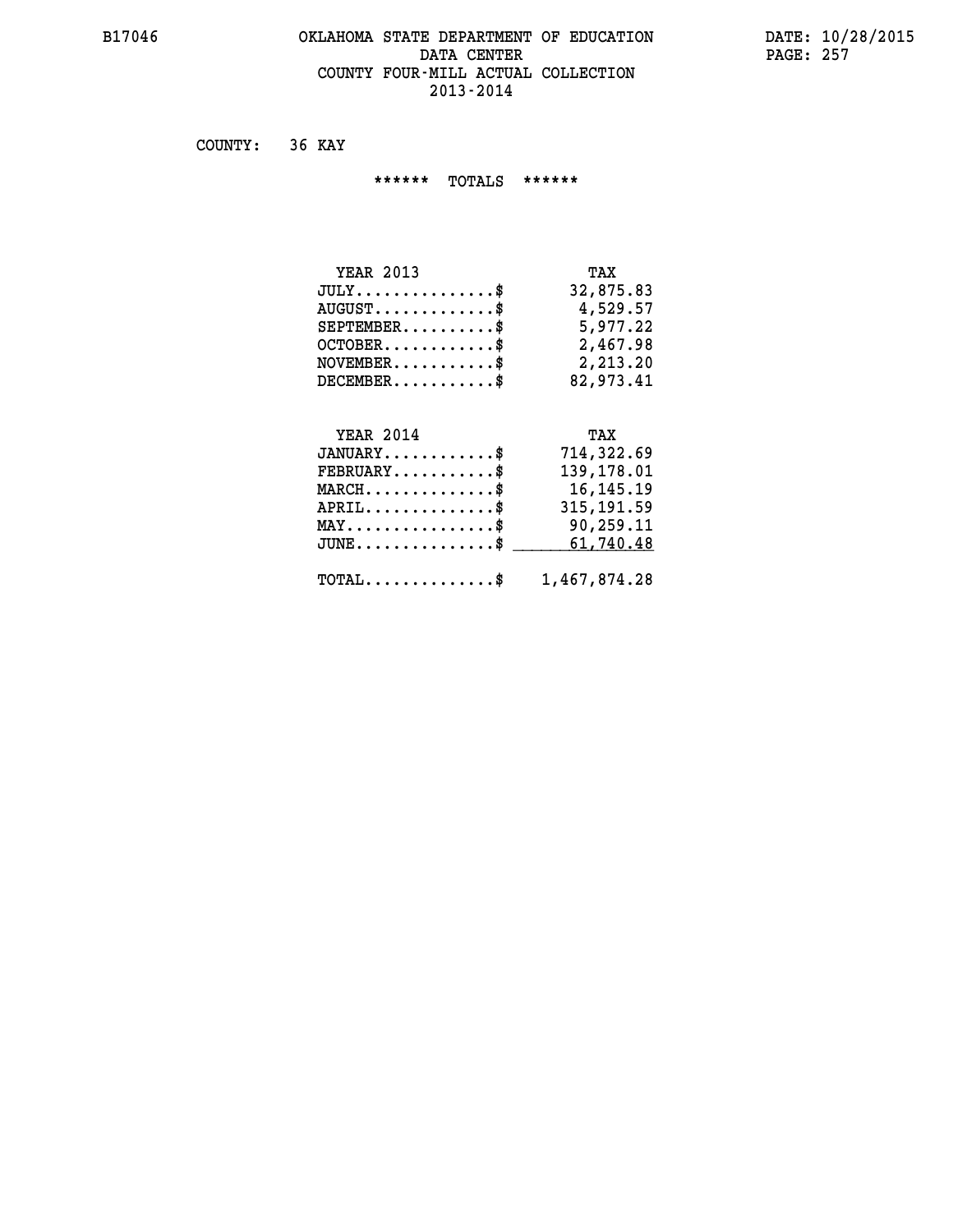#### **B17046 OKLAHOMA STATE DEPARTMENT OF EDUCATION DATE: 10/28/2015 DATA CENTER** PAGE: 258  **COUNTY FOUR-MILL ACTUAL COLLECTION 2013-2014**

 **COUNTY: 37 KINGFISHER DISTRICT: I002 DOVER**

| <b>YEAR 2013</b>                                 | TAX       |
|--------------------------------------------------|-----------|
| $JULY$ \$                                        | 68.77     |
| $AUGUST$ \$                                      | 30.92     |
| $SEPTEMBER$ \$                                   | 33.74     |
| $OCTOBER$ \$                                     | 18.17     |
| $\texttt{NOVEMBER} \dots \dots \dots \$          | 3,109.03  |
| $DECEMBER$ \$                                    | 21,479.28 |
|                                                  |           |
| <b>YEAR 2014</b>                                 | TAX       |
| $JANUARY$ \$                                     | 6,392.25  |
| $FEBRUARY$                                       | 1,960.19  |
| $\texttt{MARCH}\ldots\ldots\ldots\ldots\text{*}$ | 6,015.76  |
| $APRIL \ldots \ldots \ldots \ldots \$            | 3,849.29  |
| $\texttt{MAX} \dots \dots \dots \dots \dots \$   | 347.41    |
| $\texttt{JUNE} \dots \dots \dots \dots \dots \$$ | 482.72    |
| $\texttt{TOTAL} \dots \dots \dots \dots \$       | 43,787.53 |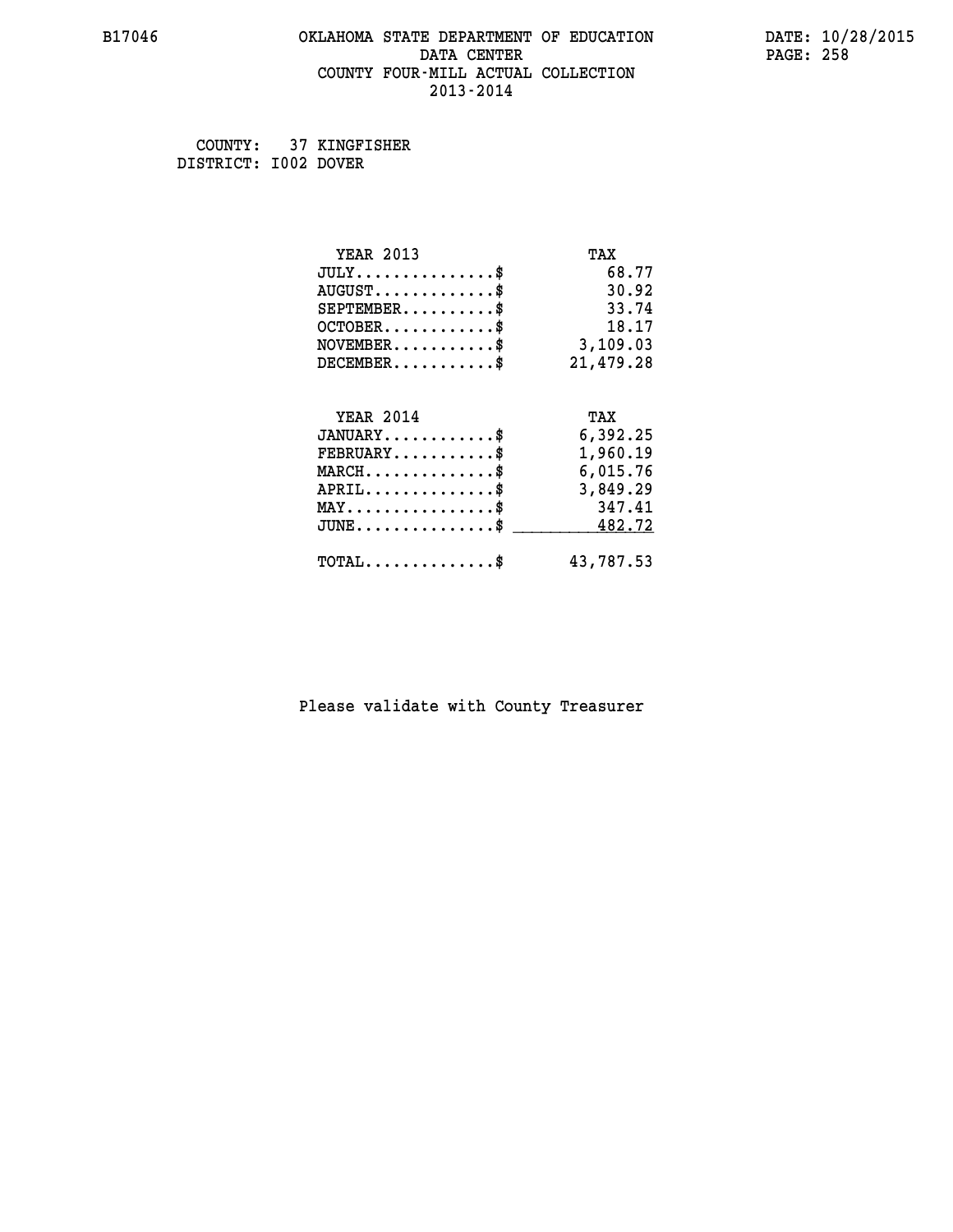#### **B17046 OKLAHOMA STATE DEPARTMENT OF EDUCATION DATE: 10/28/2015 DATA CENTER** PAGE: 259  **COUNTY FOUR-MILL ACTUAL COLLECTION 2013-2014**

 **COUNTY: 37 KINGFISHER DISTRICT: I003 LOMEGA**

| <b>YEAR 2013</b>                                                          | TAX        |
|---------------------------------------------------------------------------|------------|
| $JULY$ \$                                                                 | 80.84      |
| $AUGUST$ \$                                                               | 36.35      |
| $SEPTEMENT.$ \$                                                           | 39.67      |
| $OCTOBER$ \$                                                              | 21.36      |
| $\verb NOVEMBER , \verb , \verb , \verb , \verb , \verb , \verb , \verb $ | 3,655.49   |
| $DECEMBER$ \$                                                             | 25, 254.61 |
|                                                                           |            |
| <b>YEAR 2014</b>                                                          | TAX        |
| $JANUARY$ \$                                                              | 7,515.86   |
| $FEBRUARY$                                                                | 2,304.73   |
| $MARCH$ \$                                                                | 7,073.12   |
| $APRIL$ \$                                                                | 4,525.86   |
| $MAX \dots \dots \dots \dots \dots$                                       | 408.48     |
| $JUNE \ldots \ldots \ldots \ldots \bullet$                                | 567.57     |
| $\texttt{TOTAL} \dots \dots \dots \dots \$                                | 51,483.94  |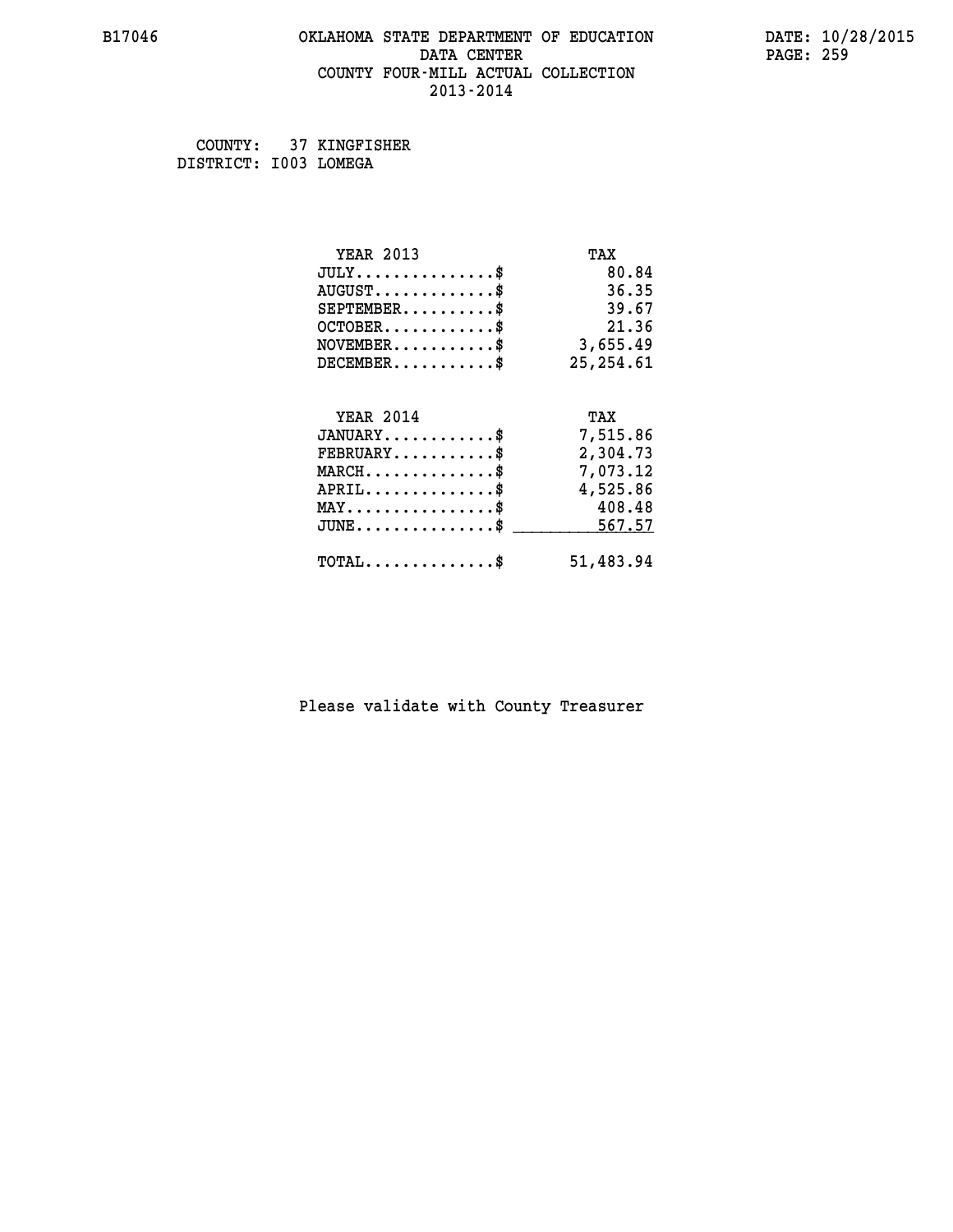#### **B17046 OKLAHOMA STATE DEPARTMENT OF EDUCATION DATE: 10/28/2015 DATA CENTER** PAGE: 260  **COUNTY FOUR-MILL ACTUAL COLLECTION 2013-2014**

 **COUNTY: 37 KINGFISHER DISTRICT: I007 KINGFISHER**

| <b>YEAR 2013</b>                               | TAX         |
|------------------------------------------------|-------------|
| $JULY$ \$                                      | 1,063.49    |
| $AUGUST$ \$                                    | 520.61      |
| $SEPTEMBER$ \$                                 | 234.32      |
| $OCTOBER$ \$                                   | 255.45      |
| $\texttt{NOVEMBER} \dots \dots \dots \$        | 137.56      |
| $DECEMBER$ \$                                  | 83,899.70   |
|                                                |             |
| <b>YEAR 2014</b>                               | TAX         |
| $JANUARY$                                      | 102, 271.45 |
| $FEBRUARY$                                     | 48,399.56   |
| $MARCH$ \$                                     | 14,841.82   |
| $APRIL$ \$                                     | 45,548.49   |
| $\texttt{MAX} \dots \dots \dots \dots \dots \$ | 29, 145. 24 |
| $JUNE$ \$                                      | 2,630.50    |
| $\texttt{TOTAL} \dots \dots \dots \dots \$     | 328,948.19  |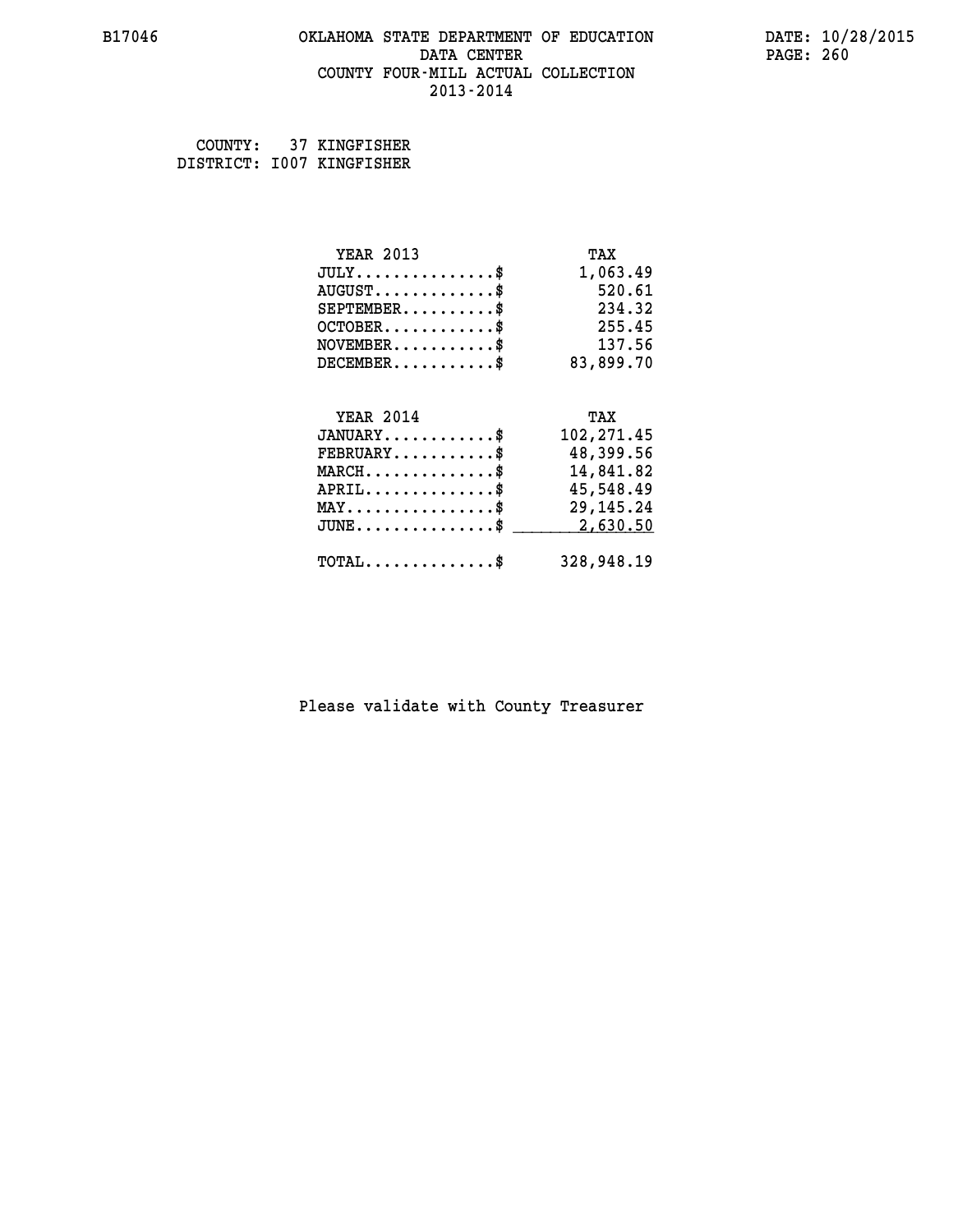# **B17046 OKLAHOMA STATE DEPARTMENT OF EDUCATION DATE: 10/28/2015 DATA CENTER** PAGE: 261  **COUNTY FOUR-MILL ACTUAL COLLECTION**

 **2013-2014**

 **COUNTY: 37 KINGFISHER DISTRICT: I016 HENNESSEY**

| <b>YEAR 2013</b>                                | TAX        |
|-------------------------------------------------|------------|
| $JULY$ \$                                       | 635.82     |
| $AUGUST$ \$                                     | 305.28     |
| $SEPTEMENT.$ \$                                 | 137.39     |
| $OCTOBER$ \$                                    | 149.80     |
| $NOVEMBER$ \$                                   | 80.67      |
| $DECEMBER$ \$                                   | 49,199.32  |
|                                                 |            |
| <b>YEAR 2014</b>                                | TAX        |
| $JANUARY$ \$                                    | 59,972.68  |
| $FEBRUARY$                                      | 28,381.83  |
| $MARCH$ \$                                      | 8,703.28   |
| $APRIL$ \$                                      | 26,709.95  |
| $\texttt{MAX} \dots \dots \dots \dots \dots \$$ | 17,090.98  |
| $JUNE$ \$                                       | 1,542.54   |
| $TOTAL$ \$                                      | 192,909.54 |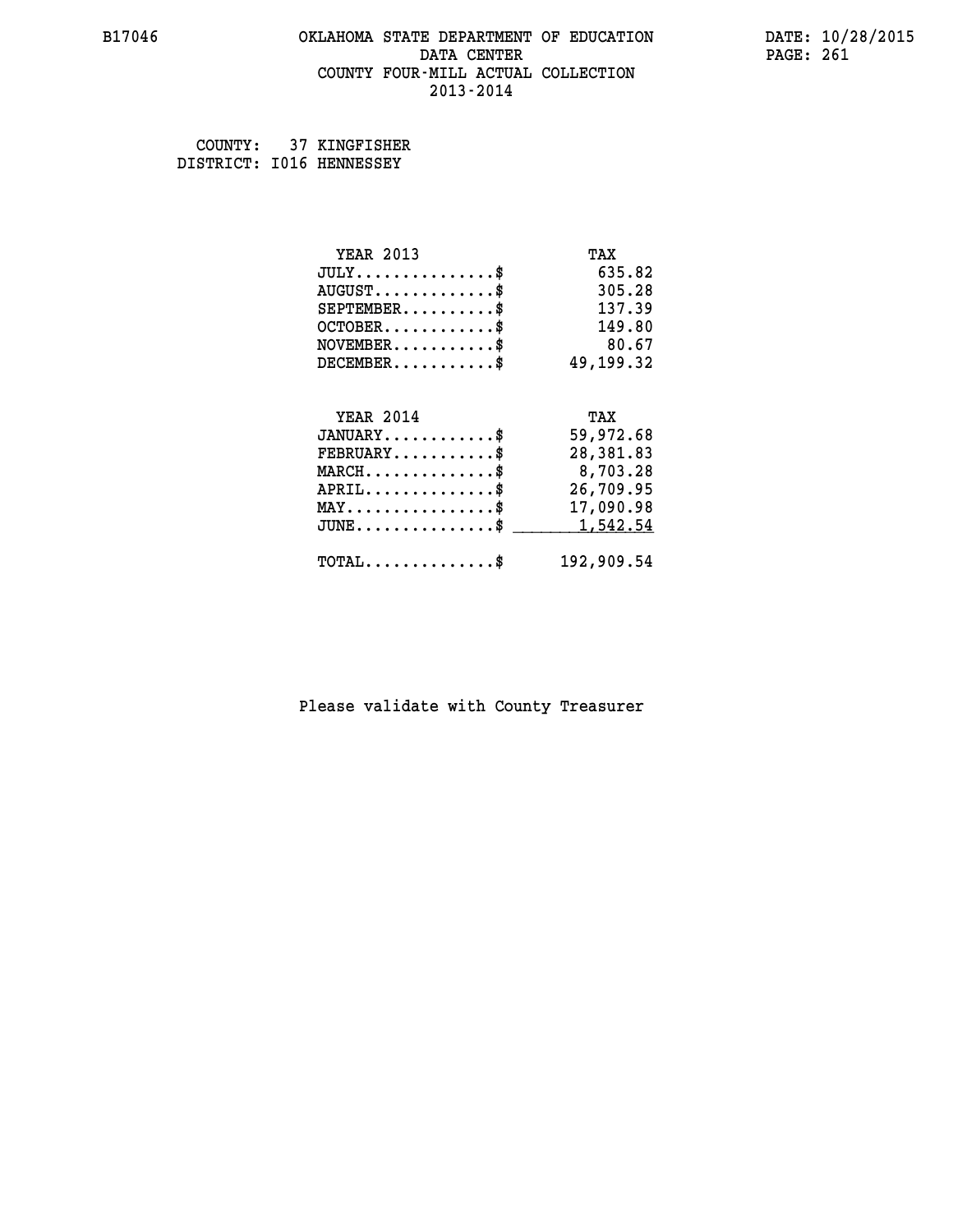#### **B17046 OKLAHOMA STATE DEPARTMENT OF EDUCATION DATE: 10/28/2015 DATA CENTER** PAGE: 262  **COUNTY FOUR-MILL ACTUAL COLLECTION 2013-2014**

 **COUNTY: 37 KINGFISHER DISTRICT: I089 CASHION**

| <b>YEAR 2013</b>                           | TAX        |
|--------------------------------------------|------------|
| $JULY$ \$                                  | 175.57     |
| $AUGUST$ \$                                | 79.02      |
| $SEPTEMENT.$ \$                            | 86.16      |
| $OCTOBER$ \$                               | 46.40      |
| $NOVEMBER$ \$                              | 7,938.45   |
| $DECEMBER$ \$                              | 54,844.11  |
|                                            |            |
| <b>YEAR 2014</b>                           | TAX        |
| $JANUARY$ \$                               | 16,321.82  |
| $FEBRUARY$                                 | 5,005.11   |
| $MARCH$ \$                                 | 15,360.32  |
| $APRIL$ \$                                 | 9,828.58   |
| $MAX \dots \dots \dots \dots \dots$        | 887.07     |
| $JUNE$                                     | 1,232.56   |
| $\texttt{TOTAL} \dots \dots \dots \dots \$ | 111,805.17 |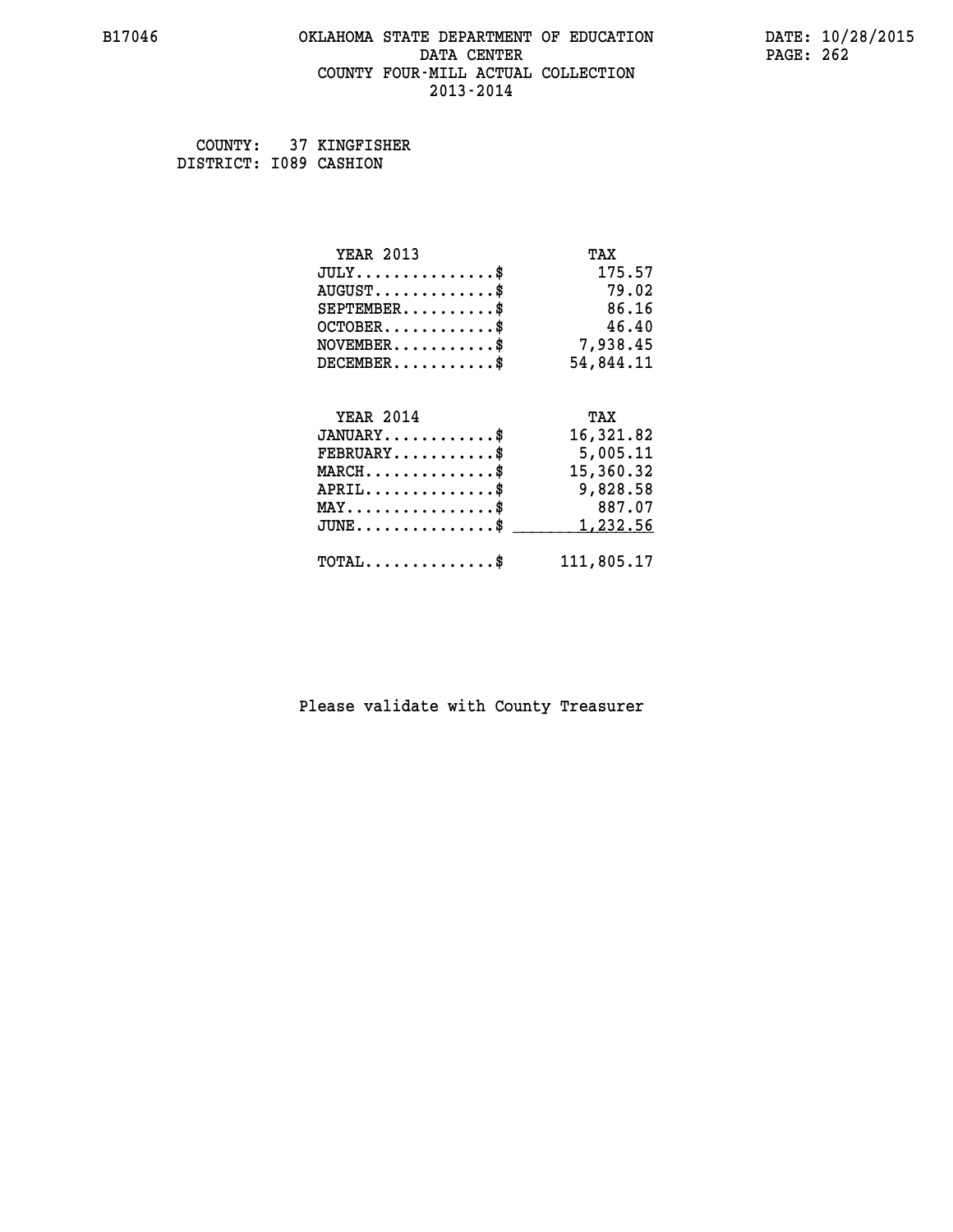#### **B17046 OKLAHOMA STATE DEPARTMENT OF EDUCATION DATE: 10/28/2015 DATA CENTER** PAGE: 263  **COUNTY FOUR-MILL ACTUAL COLLECTION 2013-2014**

 **COUNTY: 37 KINGFISHER DISTRICT: I105 OKARCHE**

| <b>YEAR 2013</b>                               | TAX       |
|------------------------------------------------|-----------|
| $JULY$ \$                                      | 104.16    |
| $AUGUST$ \$                                    | 46.85     |
| $SEPTEMENT.$ \$                                | 51.11     |
| $OCTOBER$ \$                                   | 27.52     |
| $\texttt{NOVEMBER} \dots \dots \dots \$        | 4,709.98  |
| $DECEMBER$ \$                                  | 32,539.80 |
|                                                |           |
| <b>YEAR 2014</b>                               | TAX       |
| $JANUARY$                                      | 9,683.96  |
| $FEBRUARY$ \$                                  | 2,969.58  |
| $MARCH$ \$                                     | 9,113.51  |
| $APRIL \ldots \ldots \ldots \ldots \$          | 5,831.43  |
| $\texttt{MAX} \dots \dots \dots \dots \dots \$ | 526.33    |
| $JUNE$ \$                                      | 731.28    |
| $\texttt{TOTAL} \dots \dots \dots \dots$ \$    | 66,335.51 |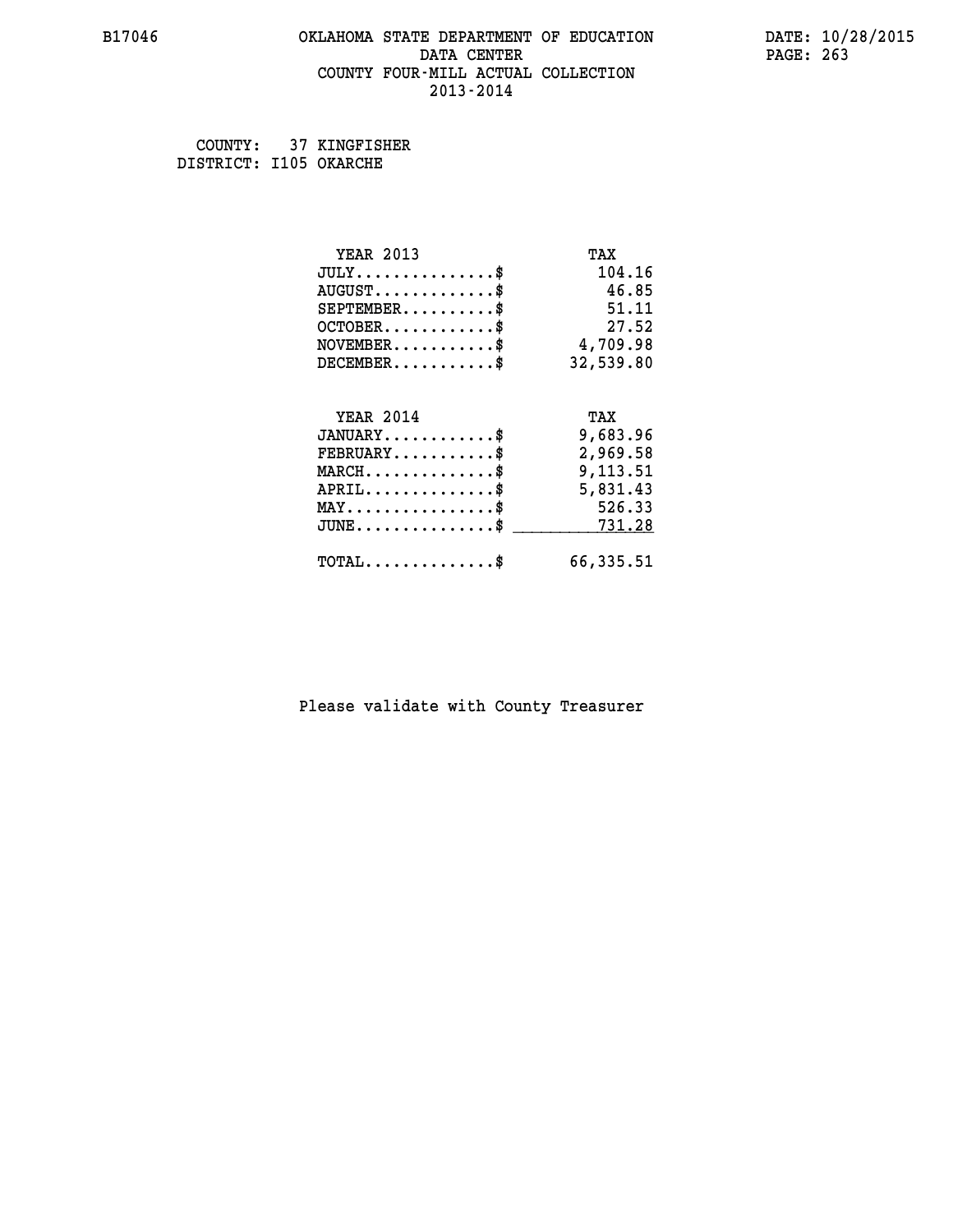#### **B17046 OKLAHOMA STATE DEPARTMENT OF EDUCATION DATE: 10/28/2015** DATA CENTER PAGE: 264  **COUNTY FOUR-MILL ACTUAL COLLECTION 2013-2014**

 **COUNTY: 37 KINGFISHER**

 **\*\*\*\*\*\* TOTALS \*\*\*\*\*\***

| <b>YEAR 2013</b> | TAX         |
|------------------|-------------|
| $JULY$ \$        | 2,128.65    |
| $AUGUST$ \$      | 1,019.03    |
| $SEPTEMBER$ \$   | 582.39      |
| $OCTOBER$ \$     | 518.70      |
| $NOVEMBER$ \$    | 19,631.18   |
| $DECEMBER$ \$    | 267, 216.82 |

# **YEAR 2014 TAX JANUARY............\$ 202,158.02 FEBRUARY...........\$ 89,021.00 MARCH..............\$ 61,107.81 APRIL..............\$ 96,293.60 MAY................\$ 48,405.51 JUNE................\$** \_\_\_\_\_\_\_\_\_\_7,187.17

 **TOTAL..............\$ 795,269.88**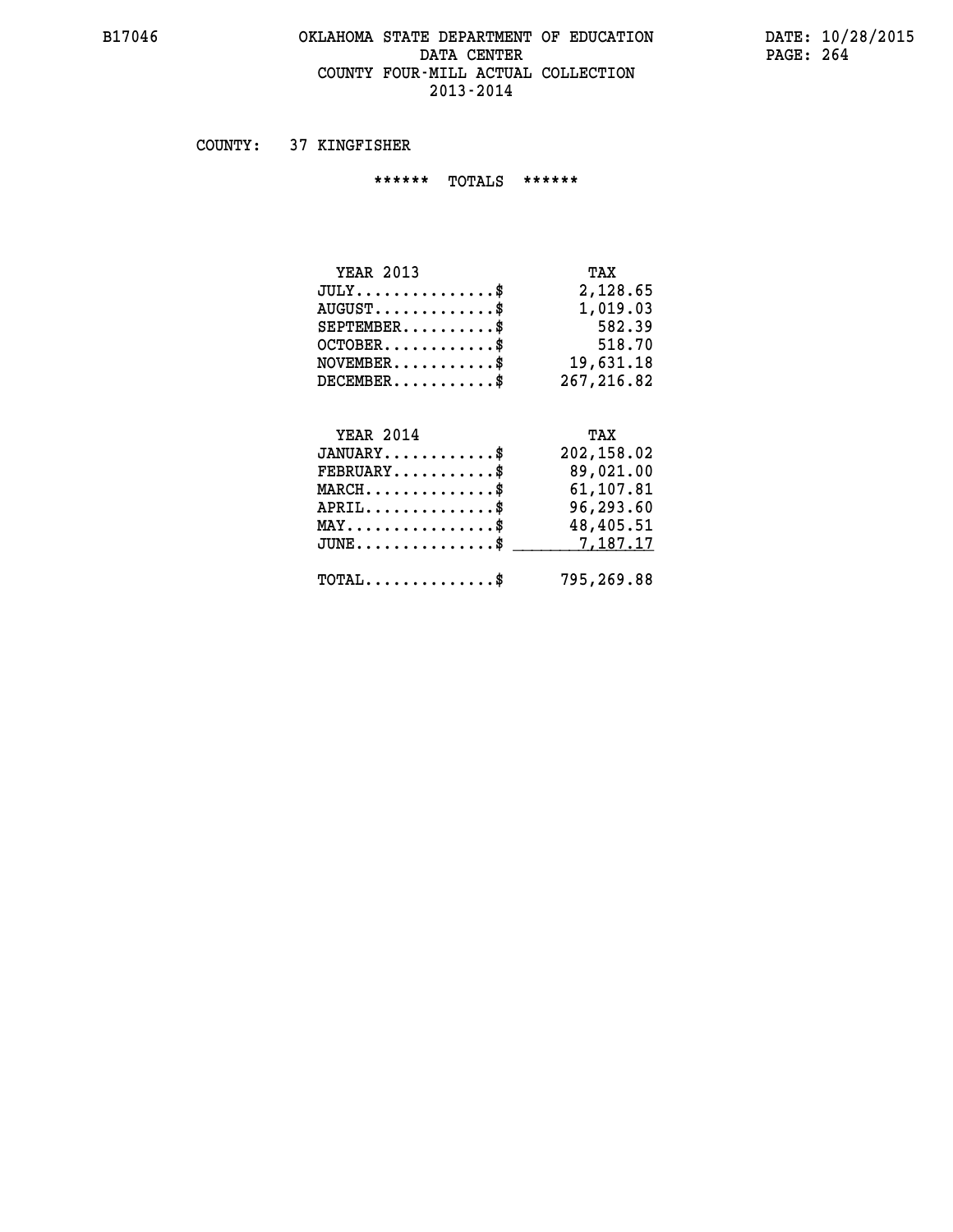#### **B17046 OKLAHOMA STATE DEPARTMENT OF EDUCATION DATE: 10/28/2015 DATA CENTER** PAGE: 265  **COUNTY FOUR-MILL ACTUAL COLLECTION 2013-2014**

 **COUNTY: 38 KIOWA DISTRICT: I001 HOBART**

| <b>YEAR 2013</b>                                  | TAX       |
|---------------------------------------------------|-----------|
| $JULY$ \$                                         | 735.51    |
| $AUGUST$ \$                                       | 673.20    |
| $SEPTEMBER$                                       | 980.22    |
| $OCTOBER$ \$                                      | 381.90    |
| $\texttt{NOVEMBER} \dots \dots \dots \$           | 146.33    |
| $DECEMBER$ \$                                     | 6,046.14  |
|                                                   |           |
| <b>YEAR 2014</b>                                  | TAX       |
| $JANUARY$ \$                                      | 86,441.51 |
| $FEBRUARY$                                        | 14,940.81 |
| $MARCH$ \$                                        | 3,717.54  |
| $APRIL$ \$                                        | 29,461.86 |
| $\texttt{MAX} \dots \dots \dots \dots \texttt{*}$ | 3,847.68  |
|                                                   | 29,473.75 |
| $JUNE$ \$                                         |           |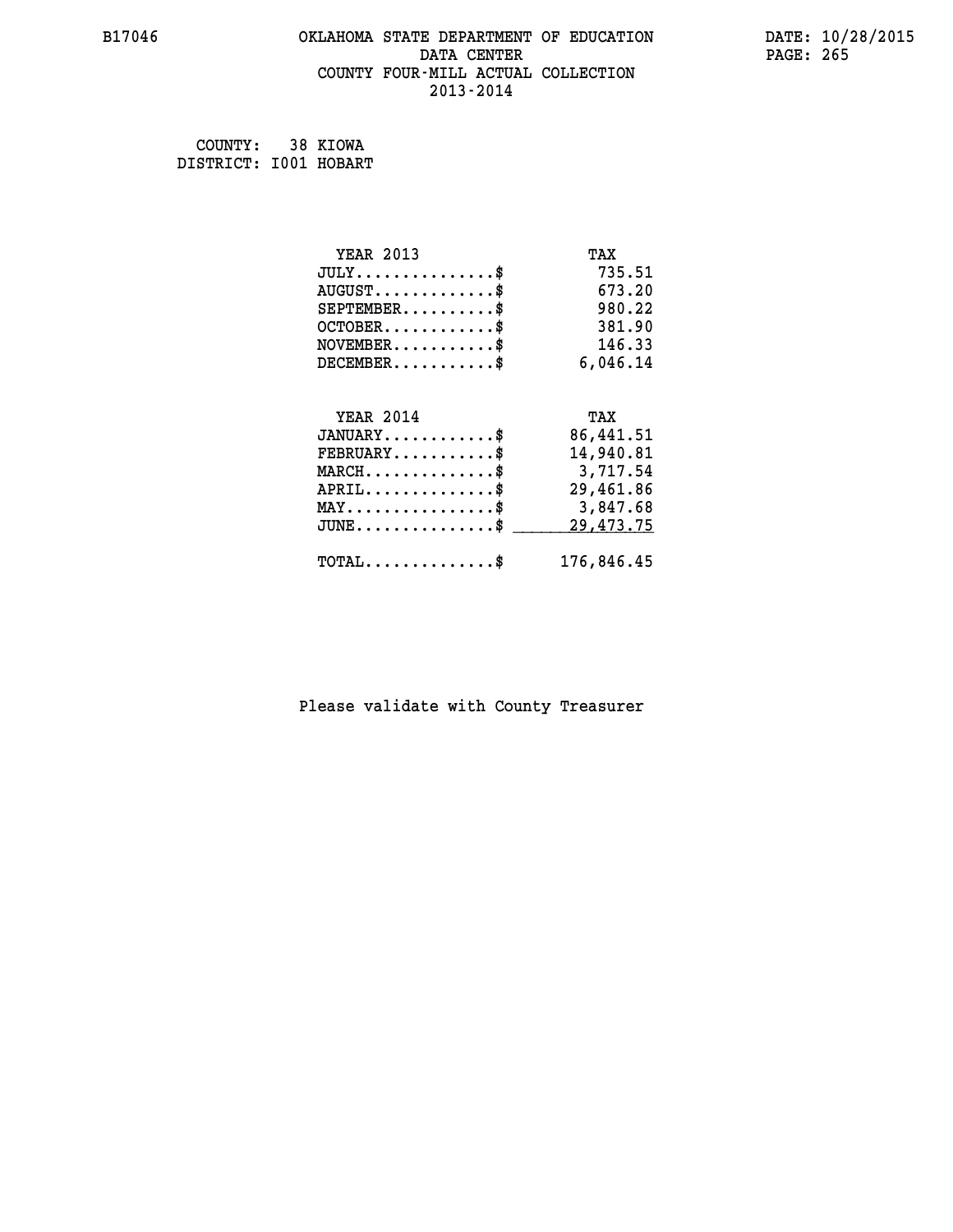#### **B17046 OKLAHOMA STATE DEPARTMENT OF EDUCATION DATE: 10/28/2015 DATA CENTER** PAGE: 266  **COUNTY FOUR-MILL ACTUAL COLLECTION 2013-2014**

 **COUNTY: 38 KIOWA DISTRICT: I002 LONE WOLF**

| <b>YEAR 2013</b>                           | TAX       |
|--------------------------------------------|-----------|
| $JULY$ \$                                  | 77.26     |
| $AUGUST$ \$                                | 69.36     |
| $SEPTEMBER$ \$                             | 98.77     |
| $OCTOBER$ \$                               | 40.18     |
| $NOVEMBER$ \$                              | 15.37     |
| $DECEMBER$ \$                              | 609.49    |
|                                            |           |
| <b>YEAR 2014</b>                           | TAX       |
| $JANUARY$ \$                               | 8,713.95  |
| $FEBRUARY$                                 | 1,506.26  |
| $MARCH$ \$                                 | 374.89    |
| $APRIL$ \$                                 | 2,971.34  |
| $MAX \dots \dots \dots \dots \dots$        | 387.99    |
| $JUNE$ \$                                  | 2,974.36  |
| $\texttt{TOTAL} \dots \dots \dots \dots \$ | 17,839.22 |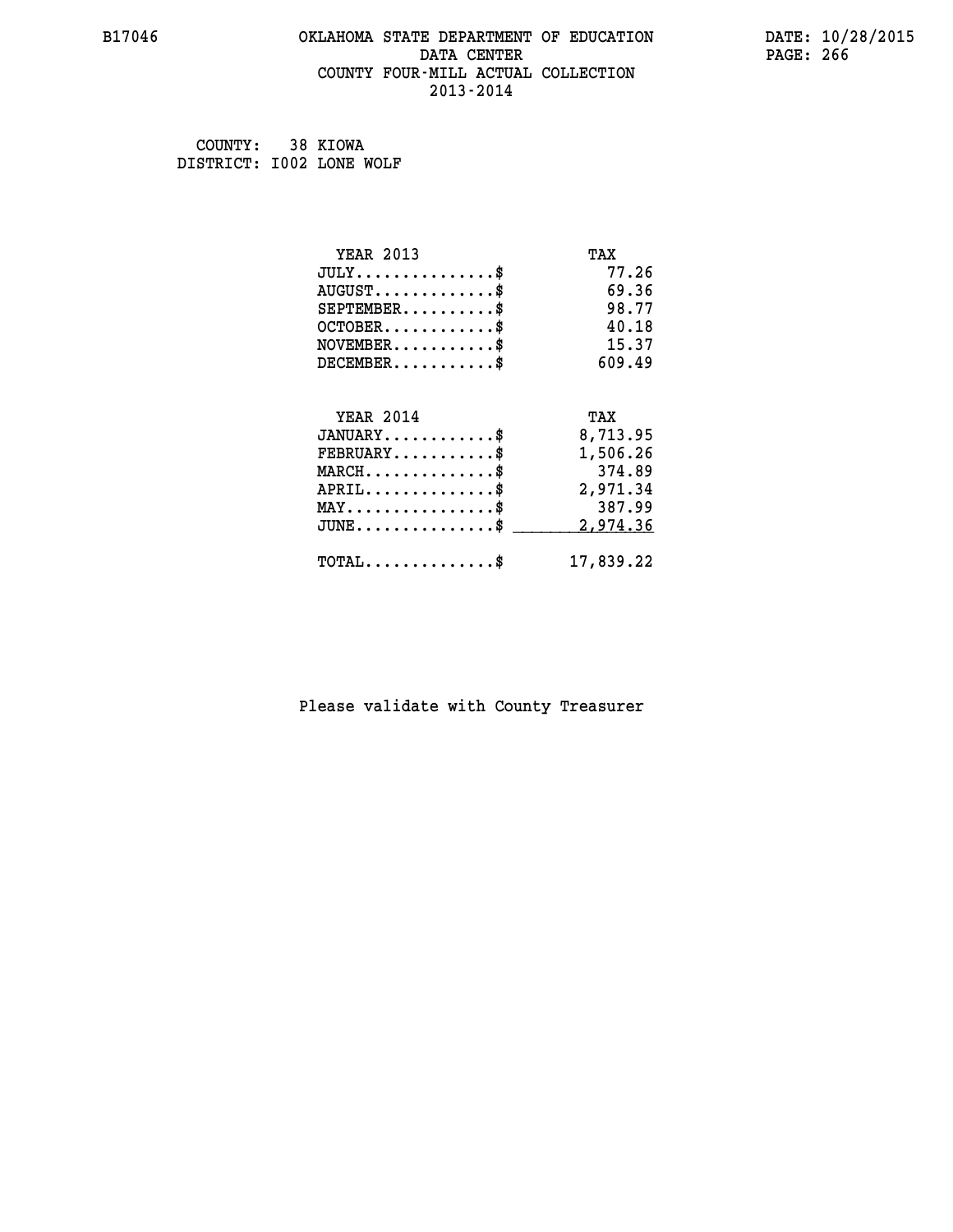#### **B17046 OKLAHOMA STATE DEPARTMENT OF EDUCATION DATE: 10/28/2015 DATA CENTER** PAGE: 267  **COUNTY FOUR-MILL ACTUAL COLLECTION 2013-2014**

 **COUNTY: 38 KIOWA DISTRICT: I003 MOUNTAIN VIEW-GOTEBO**

| <b>YEAR 2013</b>                    | TAX       |
|-------------------------------------|-----------|
| $JULY$ \$                           | 229.95    |
| $AUGUST$ \$                         | 211.89    |
| $SEPTEMENT.$ \$                     | 310.64    |
| $OCTOBER$ \$                        | 120.86    |
| $NOVEMBER$ \$                       | 45.38     |
| $DECEMBER$ \$                       | 1,939.21  |
|                                     |           |
| <b>YEAR 2014</b>                    | TAX       |
| $JANUARY$                           | 27,728.35 |
| $FEBRUARY$                          | 4,792.57  |
|                                     |           |
| $MARCH$ \$                          | 1,192.18  |
| $APRIL$ \$                          | 9,449.14  |
| $MAX \dots \dots \dots \dots \dots$ | 1,234.01  |
| $JUNE$ \$                           | 9,450.20  |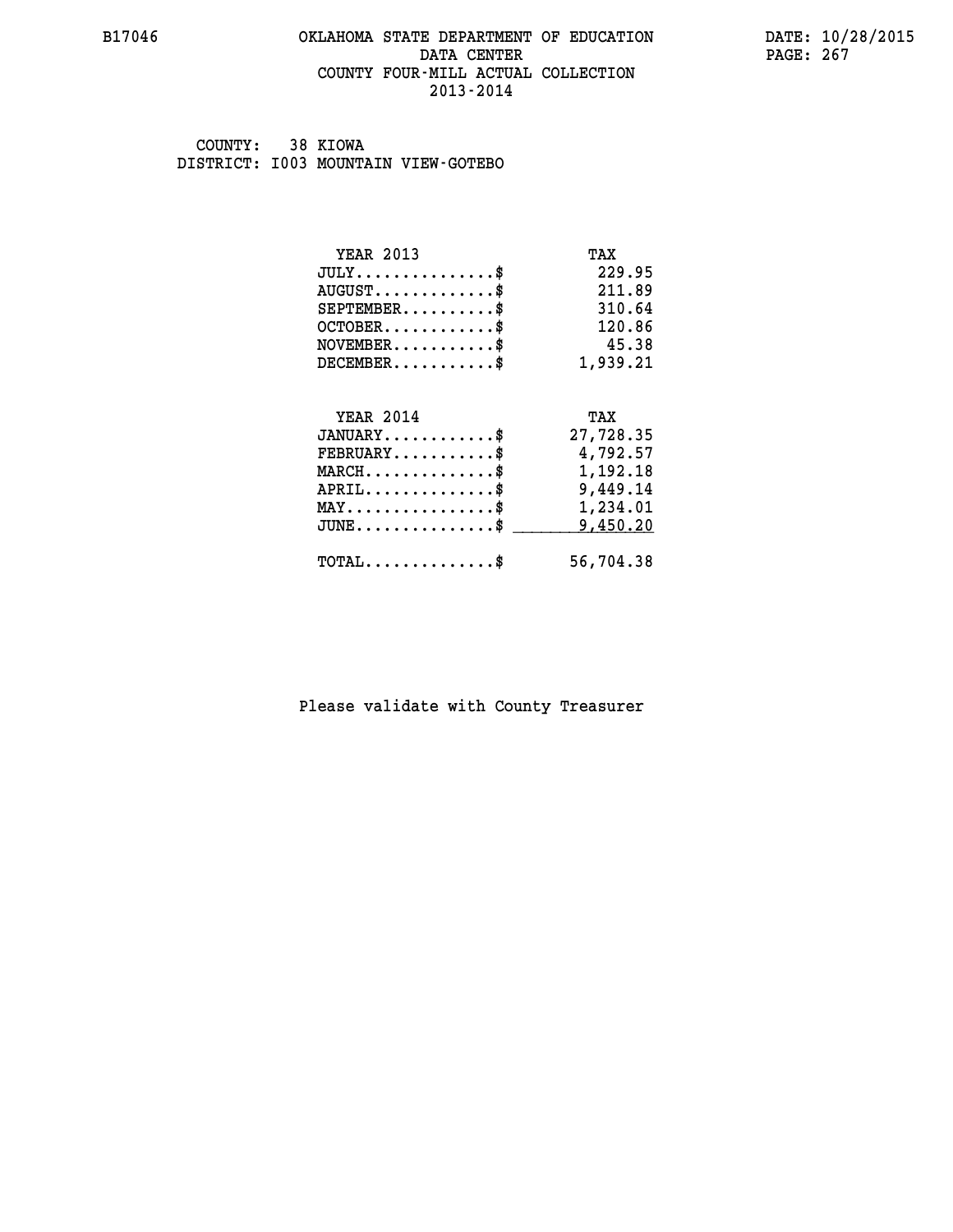#### **B17046 OKLAHOMA STATE DEPARTMENT OF EDUCATION DATE: 10/28/2015 DATA CENTER** PAGE: 268  **COUNTY FOUR-MILL ACTUAL COLLECTION 2013-2014**

 **COUNTY: 38 KIOWA DISTRICT: I004 SNYDER**

| <b>YEAR 2013</b>                           | TAX        |
|--------------------------------------------|------------|
| $JULY$ \$                                  | 465.70     |
| $AUGUST$ \$                                | 422.91     |
| $SEPTEMENT.$ \$                            | 618.28     |
| $OCTOBER$ \$                               | 239.90     |
| $\texttt{NOVEMBER} \dots \dots \dots \$    | 92.93      |
| $DECEMBER$ \$                              | 3,638.95   |
|                                            |            |
| <b>YEAR 2014</b>                           | TAX        |
| $JANUARY$ \$                               | 52,000.34  |
| $FEBRUARY$                                 | 8,988.05   |
| $MARCH$ \$                                 | 2,237.41   |
| $APRIL.$ \$                                | 17,725.80  |
| MAY\$ 2,315.10                             |            |
| $JUNE$ \$                                  | 17,739.81  |
| $\texttt{TOTAL} \dots \dots \dots \dots \$ | 106,485.18 |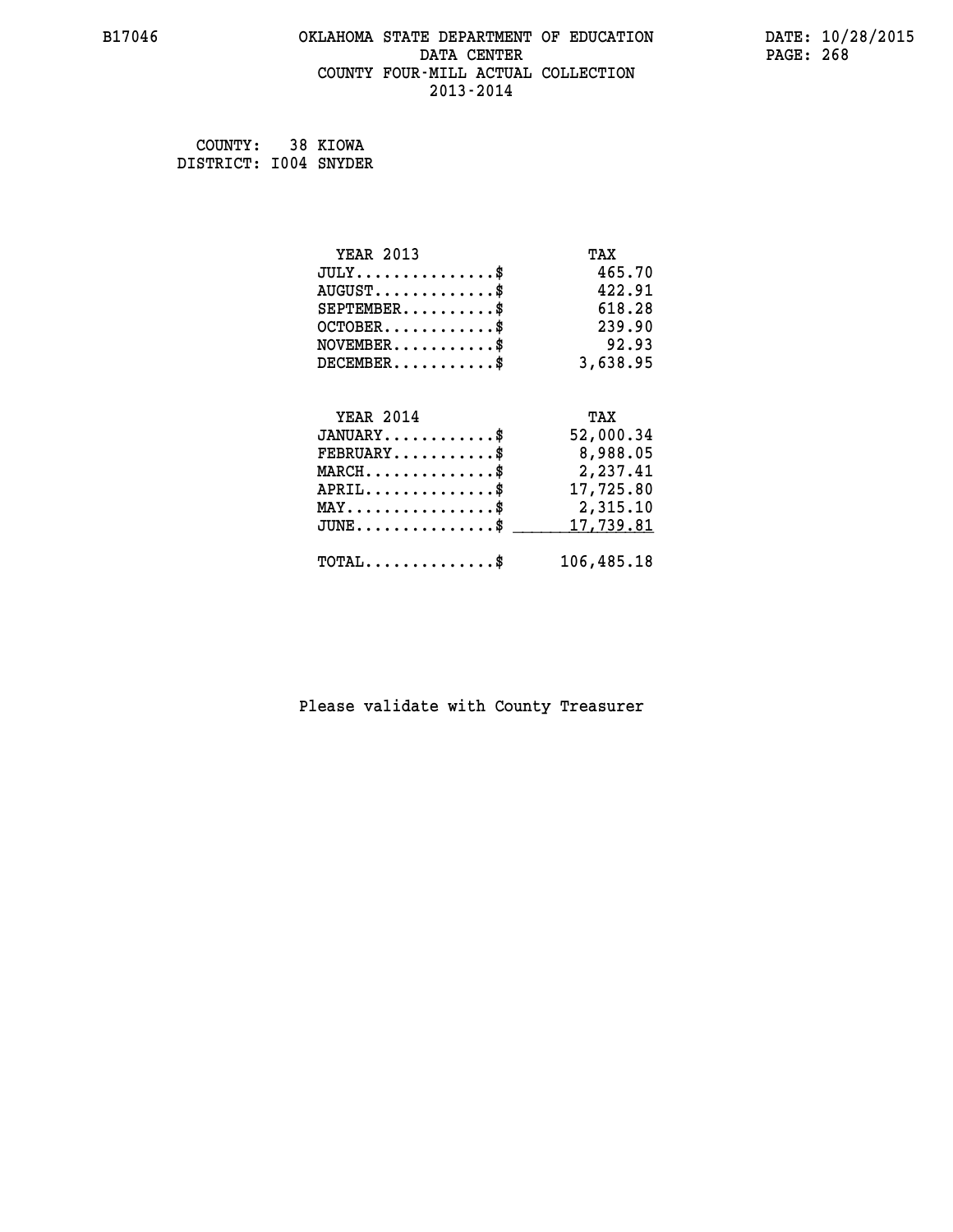#### **B17046 OKLAHOMA STATE DEPARTMENT OF EDUCATION DATE: 10/28/2015 DATA CENTER** PAGE: 269  **COUNTY FOUR-MILL ACTUAL COLLECTION 2013-2014**

 **COUNTY: 38 KIOWA**

 **\*\*\*\*\*\* TOTALS \*\*\*\*\*\***

| <b>YEAR 2013</b> | TAX       |
|------------------|-----------|
| $JULY$           | 1,508.42  |
| $AUGUST$         | 1,377.36  |
| $SEPTEMBER$ \$   | 2,007.91  |
| $OCTOBER$ \$     | 782.84    |
| $NOVEMBER$ \$    | 300.01    |
| $DECEMBER$       | 12,233.79 |

#### **YEAR 2014 TAX JANUARY............\$ 174,884.15 FEBRUARY...........\$ 30,227.69**

| $MARCH$ \$                                  | 7,522.02   |
|---------------------------------------------|------------|
| $APRIL$ \$                                  | 59,608.14  |
| $MAX \dots \dots \dots \dots \dots \$       | 7,784.78   |
| $JUNE \dots \dots \dots \dots \$ 59,638.12  |            |
|                                             | 357,875.23 |
| $\texttt{TOTAL} \dots \dots \dots \dots \$$ |            |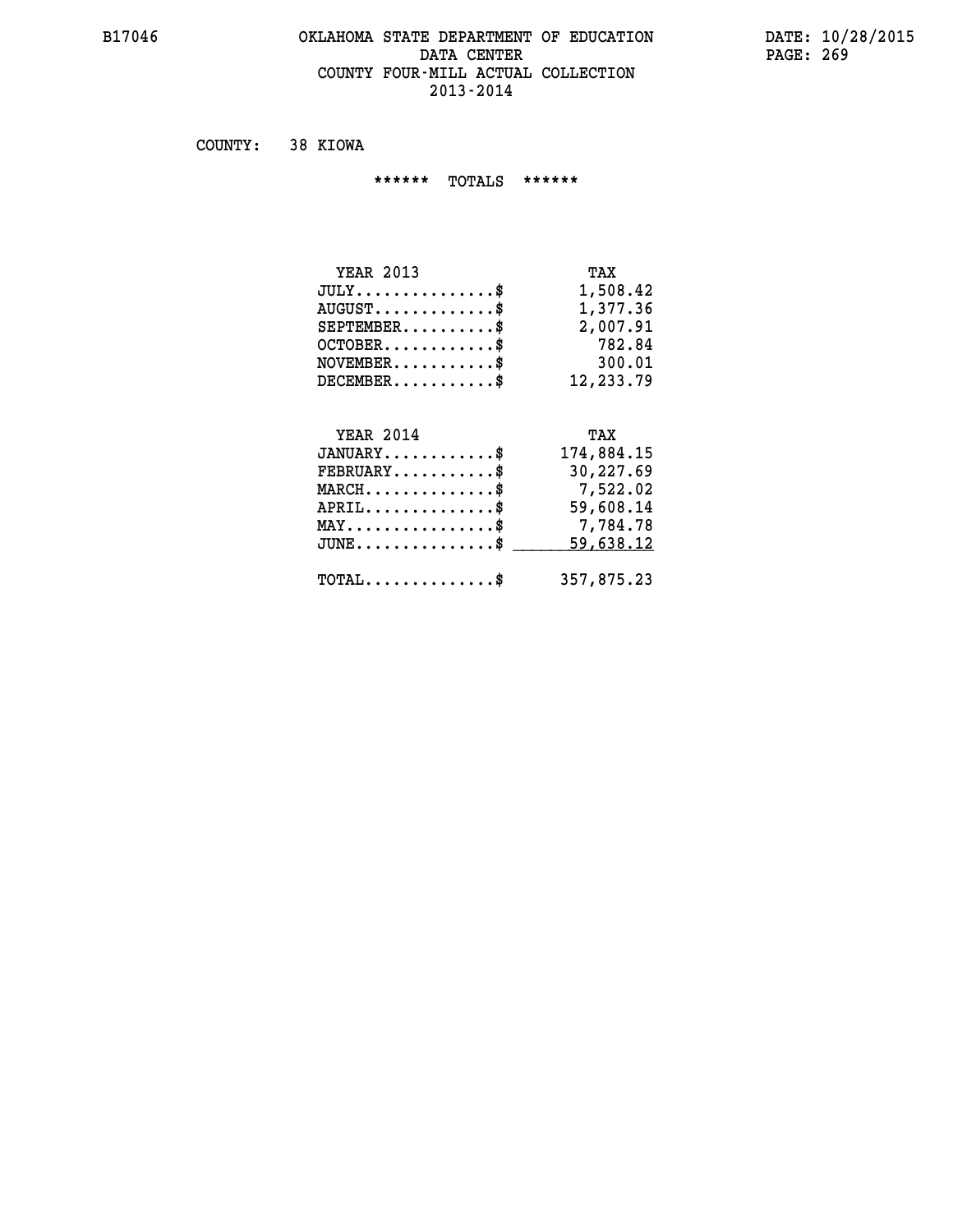## **B17046 OKLAHOMA STATE DEPARTMENT OF EDUCATION DATE: 10/28/2015 DATA CENTER PAGE: 270 COUNTY FOUR-MILL ACTUAL COLLECTION 2013-2014**

 **COUNTY: 39 LATIMER DISTRICT: I001 WILBURTON**

| <b>YEAR 2013</b>                           | TAX         |
|--------------------------------------------|-------------|
| $JULY$ \$                                  | 551.59      |
| $AUGUST$ \$                                | 667.82      |
| $SEPTEMBER$ \$                             | 317.20      |
| $OCTOBER$ \$                               | 122.23      |
| $\texttt{NOVEMBER} \dots \dots \dots \$    | 9,050.70    |
| $DECEMBER$ \$                              | 57,825.98   |
|                                            |             |
| <b>YEAR 2014</b>                           | TAX         |
| $JANUARY$ \$                               | 34,763.43   |
| $FEBRUARY$                                 | 4,748.21    |
| $MARCH$ \$                                 | 22,691.31   |
| $APRIL$                                    | 3,664.98    |
| $MAX \dots \dots \dots \dots \dots$        | 640.30      |
| $JUNE$ $$$                                 | 1,270.11    |
| $\texttt{TOTAL} \dots \dots \dots \dots \$ | 136, 313.86 |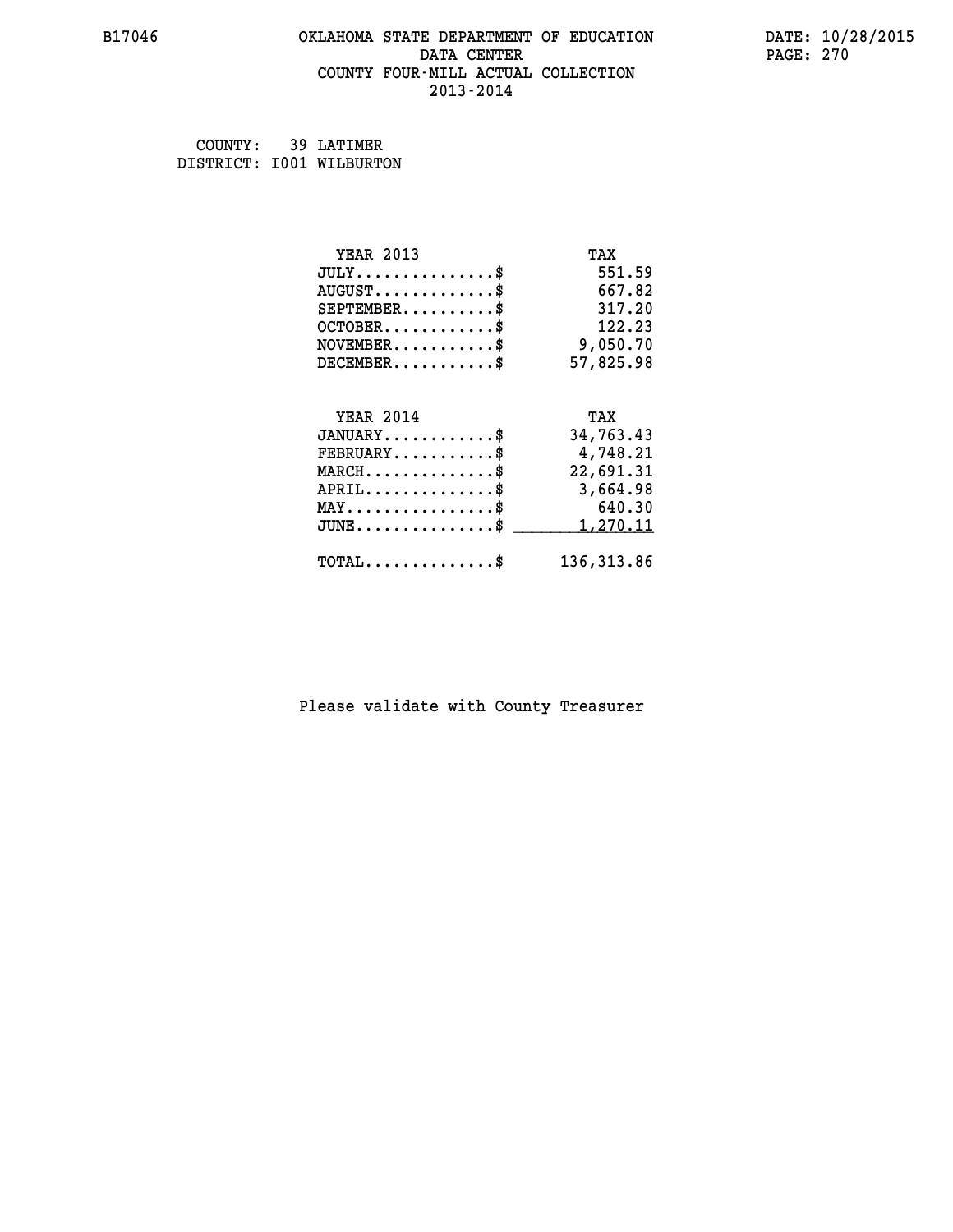#### **B17046 OKLAHOMA STATE DEPARTMENT OF EDUCATION DATE: 10/28/2015 DATA CENTER** PAGE: 271  **COUNTY FOUR-MILL ACTUAL COLLECTION 2013-2014**

 **COUNTY: 39 LATIMER DISTRICT: I002 RED OAK**

| <b>YEAR 2013</b>                                 | TAX       |
|--------------------------------------------------|-----------|
| $JULY$ \$                                        | 157.62    |
| $AUGUST$ \$                                      | 139.36    |
| $SEPTEMBER$ \$                                   | 168.14    |
| $OCTOBER$ \$                                     | 79.10     |
| $\texttt{NOVEMBER} \dots \dots \dots \$          | 30.32     |
| $DECEMBER$ \$                                    | 2,409.11  |
|                                                  |           |
| <b>YEAR 2014</b>                                 | TAX       |
| $JANUARY$ \$                                     | 15,397.66 |
| $FEBRUARY$                                       | 9,255.69  |
| $\texttt{MARCH}\ldots\ldots\ldots\ldots\text{*}$ | 1,262.31  |
| $APRIL \ldots \ldots \ldots \ldots \$            | 6,040.96  |
| $MAX \dots \dots \dots \dots \$                  | 974.22    |
| $\texttt{JUNE} \dots \dots \dots \dots \dots \$$ | 169.28    |
| $\texttt{TOTAL} \dots \dots \dots \dots \$       | 36,083.77 |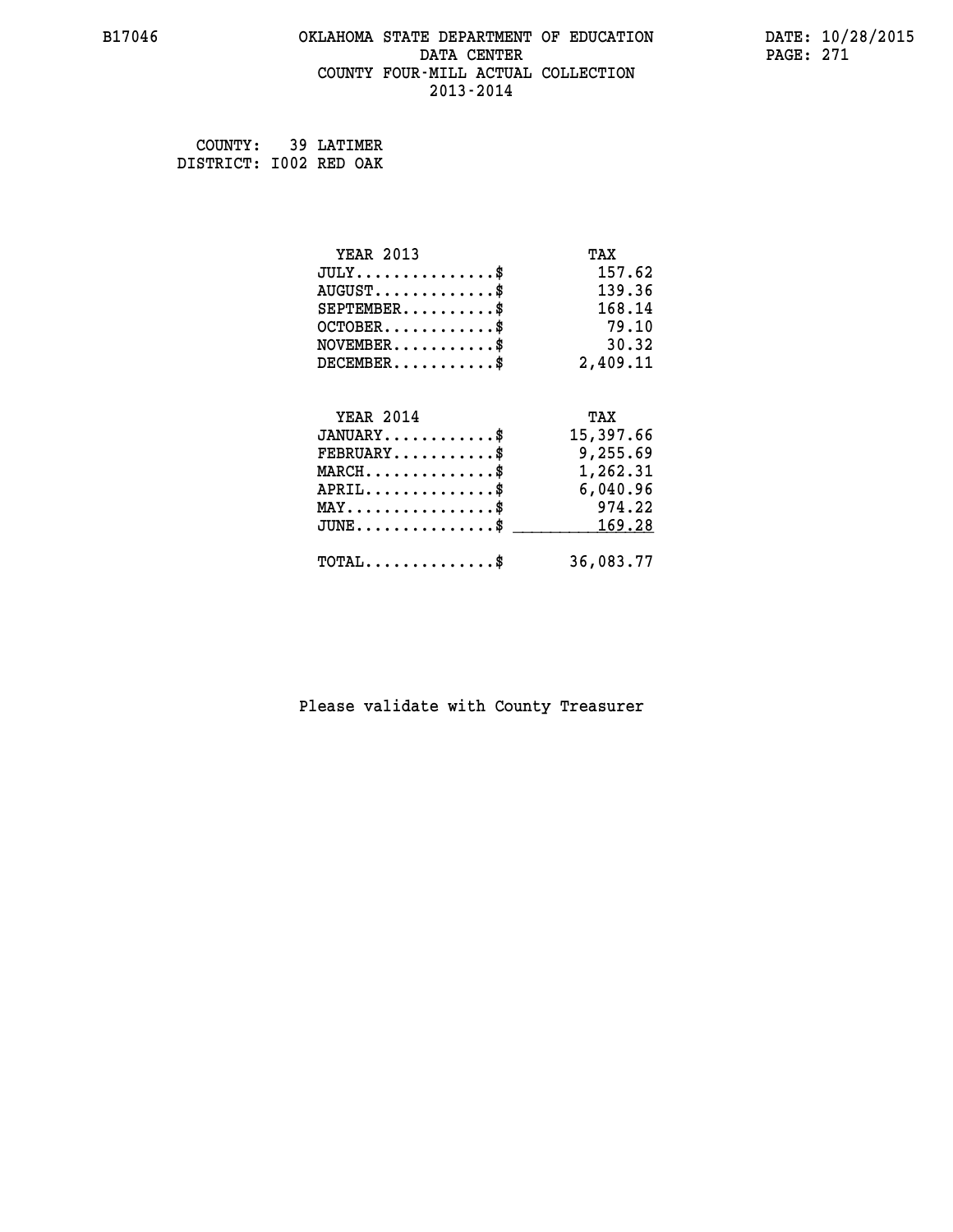#### **B17046 OKLAHOMA STATE DEPARTMENT OF EDUCATION DATE: 10/28/2015 DATA CENTER** PAGE: 272  **COUNTY FOUR-MILL ACTUAL COLLECTION 2013-2014**

 **COUNTY: 39 LATIMER DISTRICT: I003 BUFFALO VALLEY**

| <b>YEAR 2013</b>                           | TAX       |
|--------------------------------------------|-----------|
| $JULY$ \$                                  | 113.76    |
| $AUGUST$ \$                                | 100.55    |
| $SEPTEMBER$ \$                             | 121.52    |
| $OCTOBER$ \$                               | 57.52     |
| $NOVEMBER$ \$                              | 22.07     |
| $DECEMBER$ \$                              | 1,771.42  |
|                                            |           |
| <b>YEAR 2014</b>                           | TAX       |
| $JANUARY$ \$                               | 11,322.83 |
| $FEBRUARY$                                 | 6,806.28  |
| $MARCH$ \$                                 | 928.20    |
| $APRIL$ \$                                 | 4,442.35  |
| $MAX \dots \dots \dots \dots \dots$        | 716.18    |
| $JUNE$ \$                                  | 124.36    |
| $\texttt{TOTAL} \dots \dots \dots \dots \$ | 26,527.04 |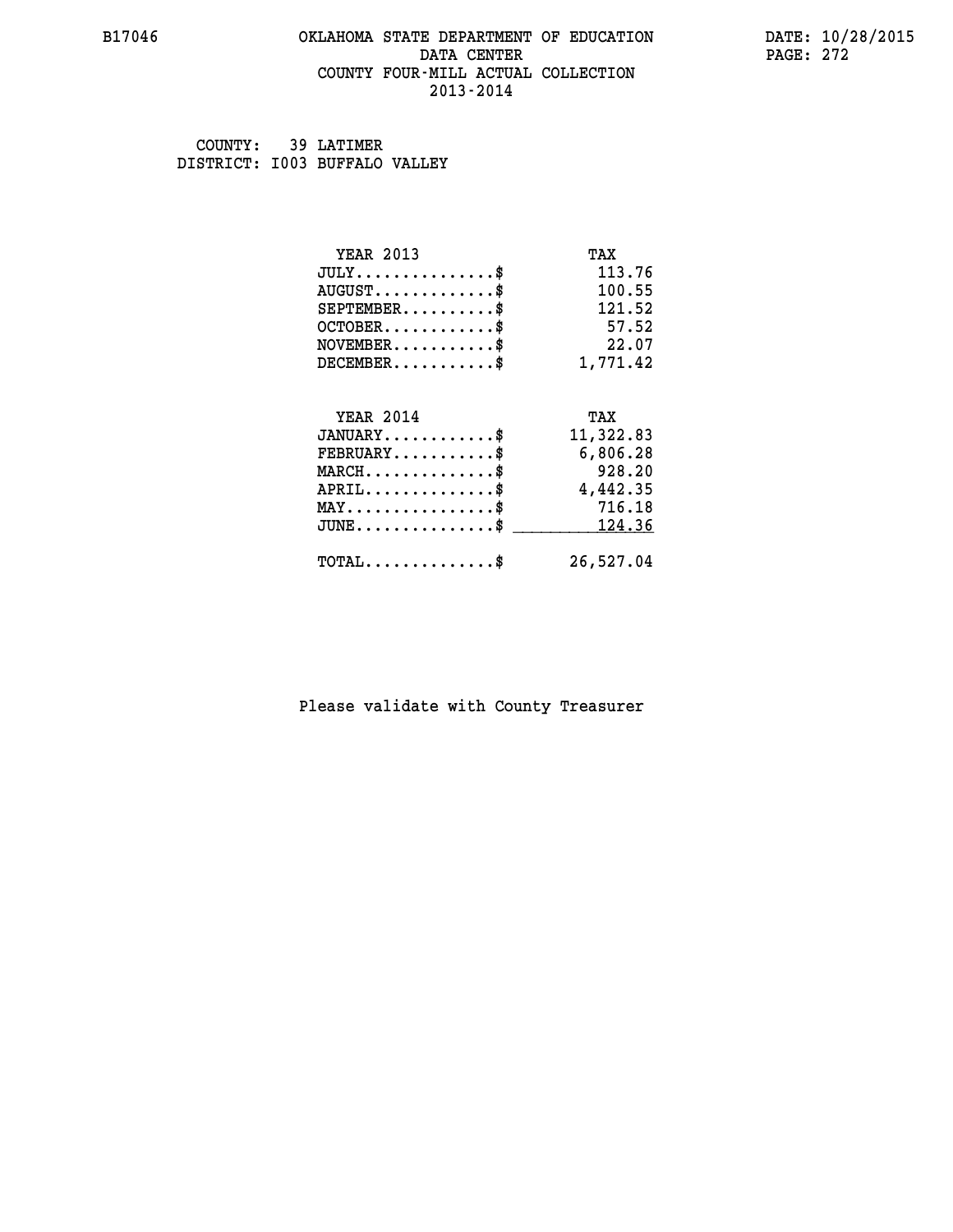#### **B17046 OKLAHOMA STATE DEPARTMENT OF EDUCATION DATE: 10/28/2015 DATA CENTER** PAGE: 273  **COUNTY FOUR-MILL ACTUAL COLLECTION 2013-2014**

 **COUNTY: 39 LATIMER DISTRICT: I004 PANOLA**

| <b>YEAR 2013</b>                           | TAX       |
|--------------------------------------------|-----------|
| $JULY$ \$                                  | 150.91    |
| $AUGUST$ \$                                | 133.23    |
| $SEPTEMENT.$ \$                            | 161.57    |
| $OCTOBER$ \$                               | 77.00     |
| NOVEMENT.                                  | 29.91     |
| $DECEMBER$ \$                              | 2,082.41  |
| <b>YEAR 2014</b>                           | TAX       |
| $JANUARY$ \$                               | 13,300.61 |
| $FEBRUARY$                                 | 7,996.74  |
| $MARCH$ \$                                 | 1,093.83  |
| $APRIL$ \$                                 | 5,220.18  |
| $MAX \dots \dots \dots \dots \$            | 844.41    |
| $JUNE$ \$                                  | 148.15    |
| $\texttt{TOTAL} \dots \dots \dots \dots \$ | 31,238.95 |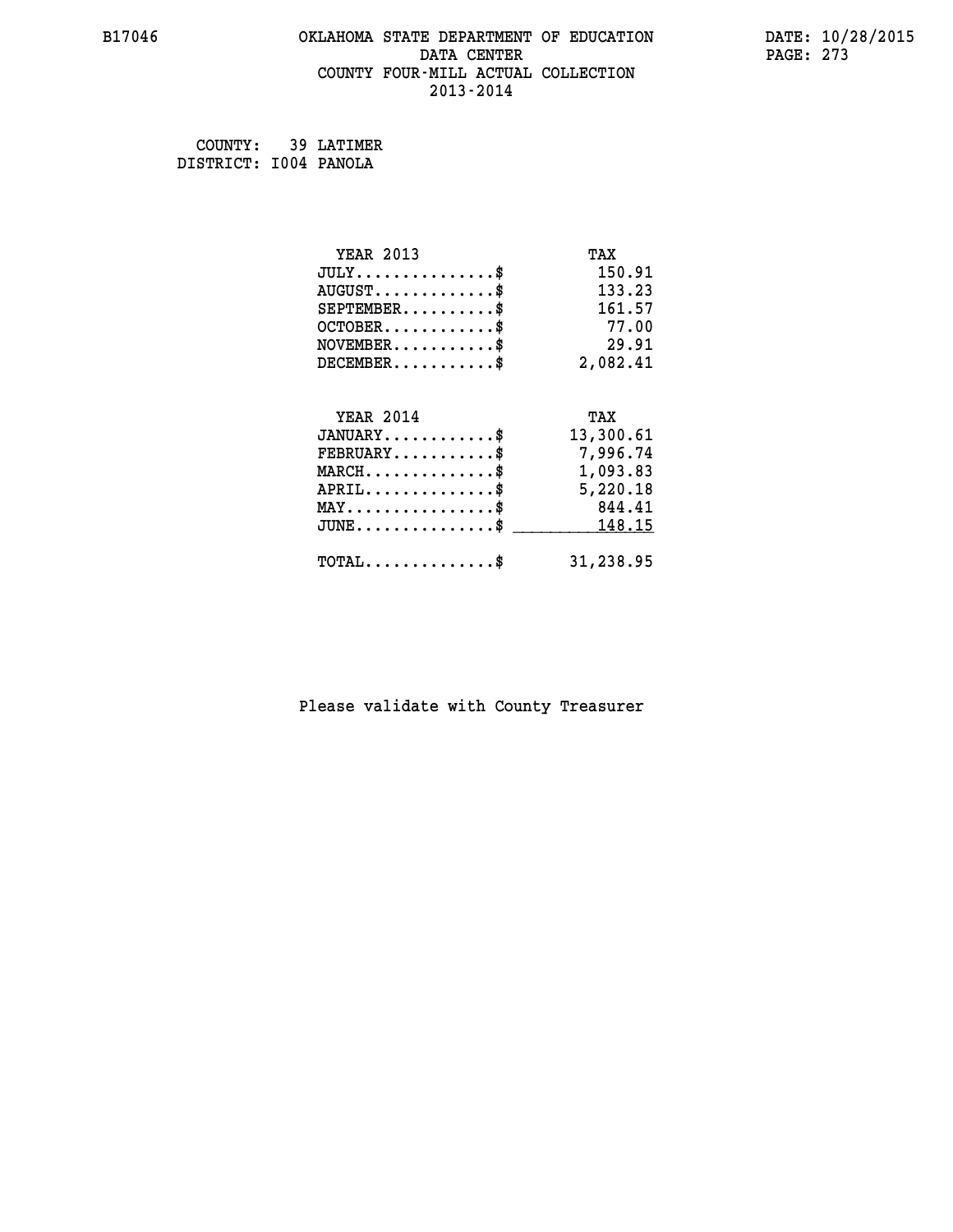#### **B17046 OKLAHOMA STATE DEPARTMENT OF EDUCATION DATE: 10/28/2015 DATA CENTER** PAGE: 274  **COUNTY FOUR-MILL ACTUAL COLLECTION 2013-2014**

 **COUNTY: 39 LATIMER**

 **\*\*\*\*\*\* TOTALS \*\*\*\*\*\***

| <b>YEAR 2013</b>              | TAX       |
|-------------------------------|-----------|
| $JULY \ldots \ldots \ldots \$ | 973.88    |
| $AUGUST$ \$                   | 1,040.96  |
| $SEPTEMENT.$ \$               | 768.43    |
| $OCTOBER$ \$                  | 335.85    |
| $NOVEMBER$ \$                 | 9,133.00  |
| $DECEMBER$ \$                 | 64,088.92 |
|                               |           |
| <b>YEAR 2014</b>              | TAX       |

| $JANUARY$<br>$\texttt{FEBRUARY} \dots \dots \dots \$ | 74,784.53<br>28,806.92 |
|------------------------------------------------------|------------------------|
| $MARCH$ \$                                           | 25,975.65              |
| APRIL<br>$MAX \dots \dots \dots \dots \dots \$       | 19,368.47<br>3,175.11  |
| $JUNE \ldots \ldots \ldots \ldots$ \$ 1,711.90       |                        |
| $\text{TOTAL} \dots \dots \dots \dots \dots$         | 230,163.62             |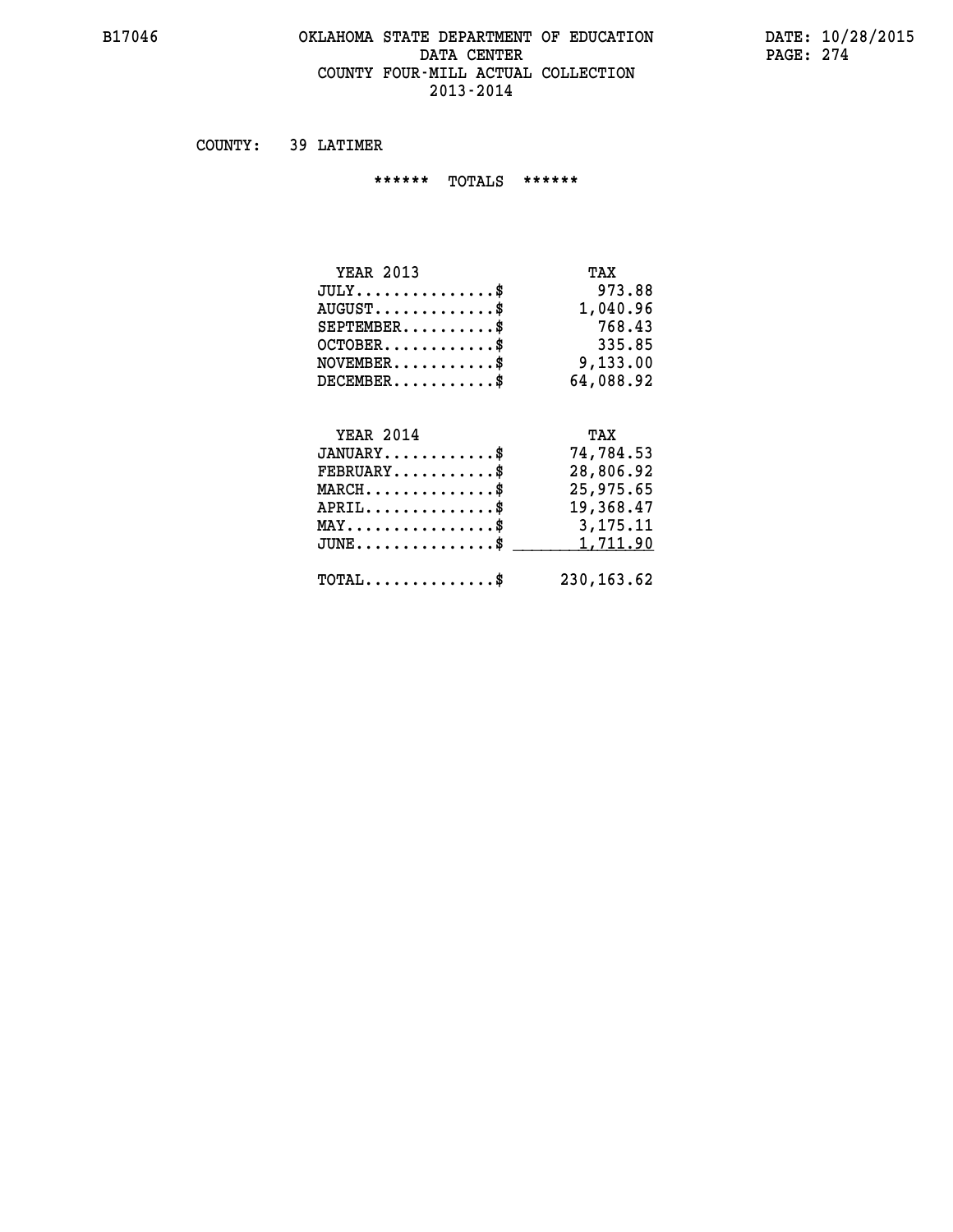#### **B17046 OKLAHOMA STATE DEPARTMENT OF EDUCATION DATE: 10/28/2015 DATA CENTER** PAGE: 275  **COUNTY FOUR-MILL ACTUAL COLLECTION 2013-2014**

 **COUNTY: 40 LE FLORE DISTRICT: C004 SHADY POINT**

| <b>YEAR 2013</b>                            | TAX       |
|---------------------------------------------|-----------|
| $JULY$ \$                                   | 79.71     |
| $AUGUST$ \$                                 | 98.13     |
| $SEPTEMENT.$ \$                             | 131.35    |
| $OCTOBER$ \$                                | 49.66     |
| $NOVEMBER$ \$                               | 64.98     |
| $DECEMBER$ \$                               | 98.24     |
|                                             |           |
| <b>YEAR 2014</b>                            | TAX       |
| $JANUARY$ \$                                | 6,705.35  |
| $FEBRUARY$                                  | 1,900.28  |
| $MARCH$ \$                                  | 244.67    |
| $APRIL$ \$                                  | 1,366.41  |
| $MAX \dots \dots \dots \dots \dots$         | 659.67    |
| $JUNE$ \$                                   | 110.64    |
| $\texttt{TOTAL} \dots \dots \dots \dots$ \$ | 11,509.09 |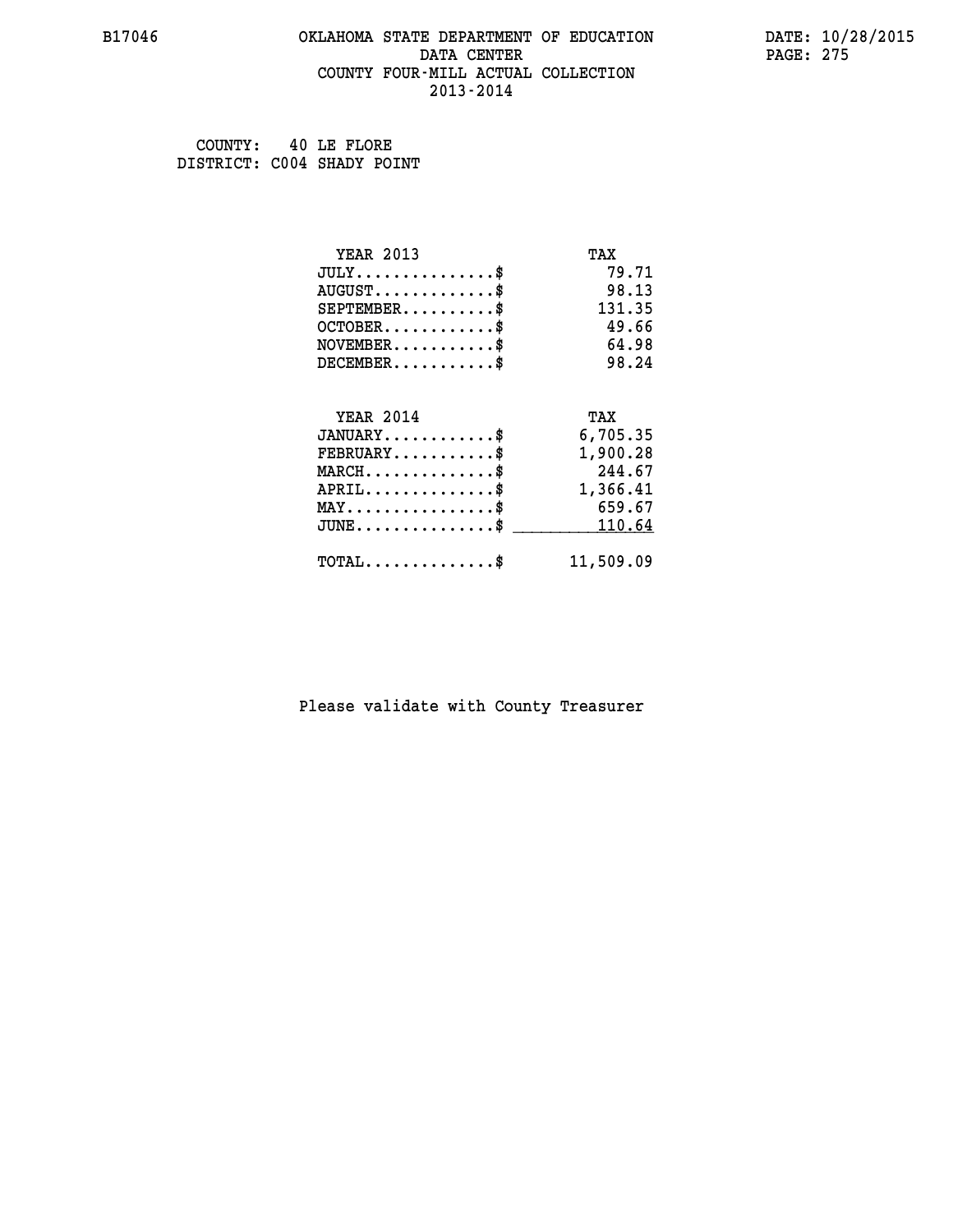#### **B17046 OKLAHOMA STATE DEPARTMENT OF EDUCATION DATE: 10/28/2015 DATA CENTER** PAGE: 276  **COUNTY FOUR-MILL ACTUAL COLLECTION 2013-2014**

 **COUNTY: 40 LE FLORE DISTRICT: C011 MONROE**

| <b>YEAR 2013</b>                           | TAX       |
|--------------------------------------------|-----------|
| $JULY$ \$                                  | 82.80     |
| $AUGUST$ \$                                | 101.75    |
| $SEPTEMBER$ \$                             | 136.55    |
| $OCTOBER$ \$                               | 51.96     |
| $NOVEMBER$ \$                              | 68.70     |
| $DECEMBER$ \$                              | 102.00    |
| <b>YEAR 2014</b>                           | TAX       |
| $JANUARY$ \$                               | 6,735.80  |
| $FEBRUARY$                                 | 1,909.67  |
| $MARCH$ \$                                 | 247.27    |
| $APRIL$ \$                                 | 1,374.18  |
| $MAX \dots \dots \dots \dots \$            | 664.27    |
| $JUNE$                                     | 112.71    |
| $\texttt{TOTAL} \dots \dots \dots \dots \$ | 11,587.66 |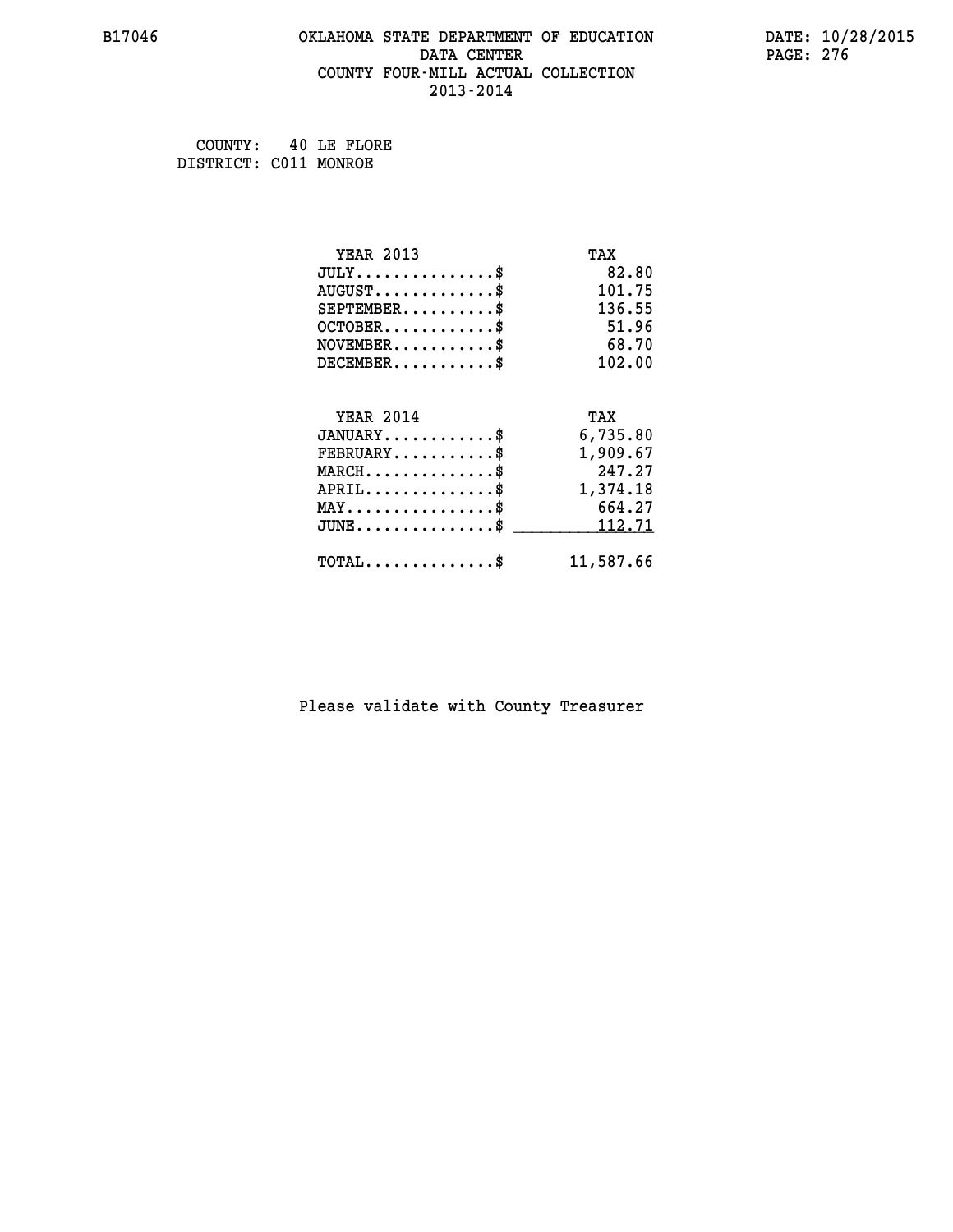#### **B17046 OKLAHOMA STATE DEPARTMENT OF EDUCATION DATE: 10/28/2015 DATA CENTER** PAGE: 277  **COUNTY FOUR-MILL ACTUAL COLLECTION 2013-2014**

 **COUNTY: 40 LE FLORE DISTRICT: C014 HODGEN**

| <b>YEAR 2013</b>                                 | TAX        |
|--------------------------------------------------|------------|
| $JULY$ \$                                        | 187.64     |
| $AUGUST$ \$                                      | 227.69     |
| $SEPTEMBER$ \$                                   | 305.52     |
| $OCTOBER$ \$                                     | 115.94     |
| $\texttt{NOVEMBER} \dots \dots \dots \$          | 153.45     |
| $DECEMBER$ \$                                    | 229.70     |
|                                                  |            |
| <b>YEAR 2014</b>                                 | TAX        |
| $JANUARY$                                        | 15,413.28  |
| $FEBRUARY$                                       | 4,369.27   |
| $MARCH$ \$                                       | 565.09     |
| $APRIL \ldots \ldots \ldots \ldots \$            | 3, 143. 27 |
| $\texttt{MAX} \dots \dots \dots \dots \dots \$   | 1,518.91   |
| $\texttt{JUNE} \dots \dots \dots \dots \dots \$$ | 257.33     |
| $\texttt{TOTAL} \dots \dots \dots \dots \$       | 26,487.09  |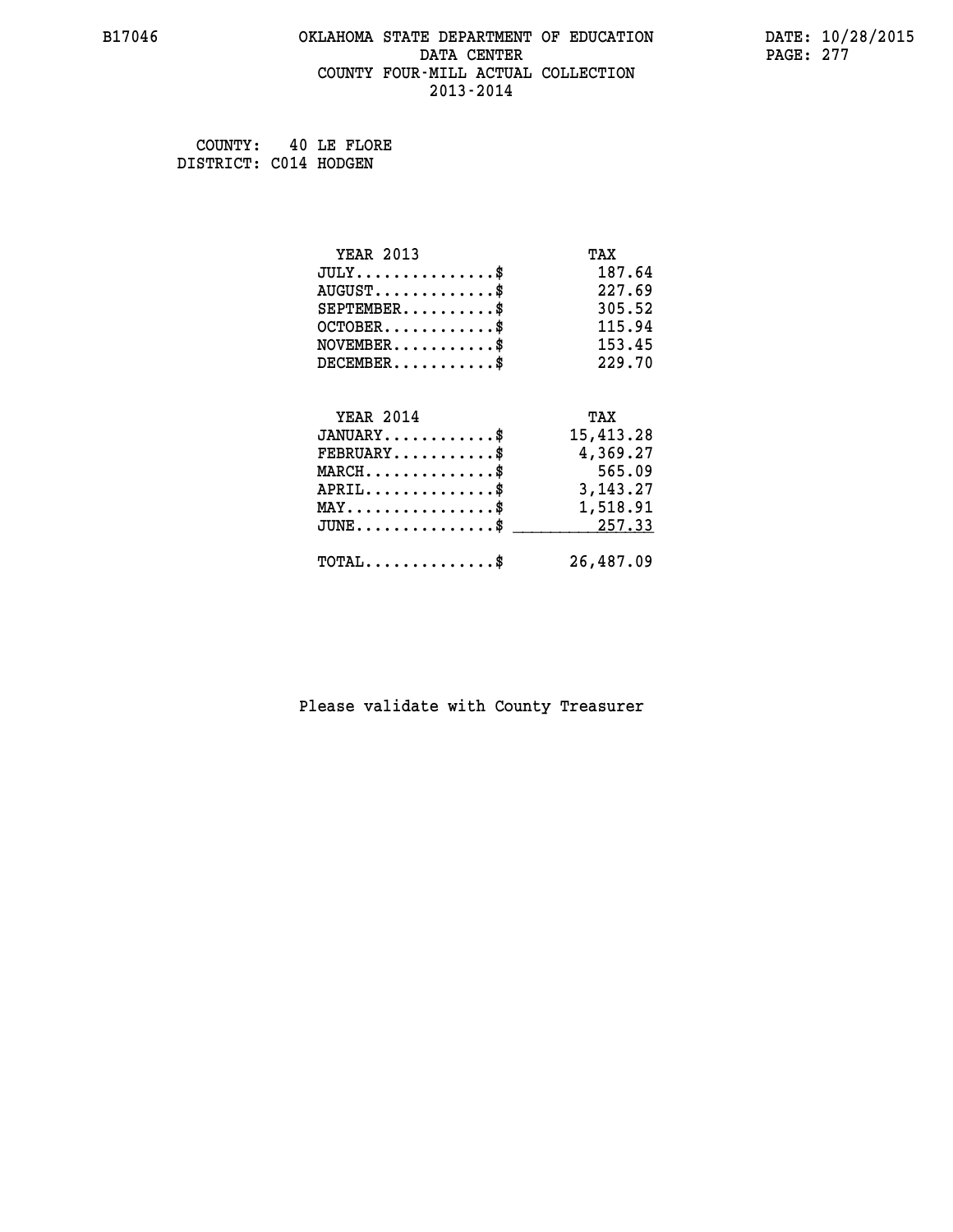#### **B17046 OKLAHOMA STATE DEPARTMENT OF EDUCATION DATE: 10/28/2015 DATA CENTER PAGE: 278 COUNTY FOUR-MILL ACTUAL COLLECTION 2013-2014**

 **COUNTY: 40 LE FLORE DISTRICT: C039 FANSHAWE**

> **YEAR 2013 TAX JULY...............\$ 44.76 AUGUST.............\$ 54.20 SEPTEMBER..........\$ 72.75 OCTOBER............\$ 27.56 NOVEMBER...........\$ 36.39 DECEMBER...........\$ 57.35 YEAR 2014 TAX JANUARY............\$ 4,018.80 FEBRUARY...........\$ 1,138.57 MARCH..............\$ 146.14 APRIL..............\$ 818.43 MAY................\$ 394.75 JUNE...............\$ 65.78 \_\_\_\_\_\_\_\_\_\_\_\_\_\_\_ TOTAL..............\$ 6,875.48**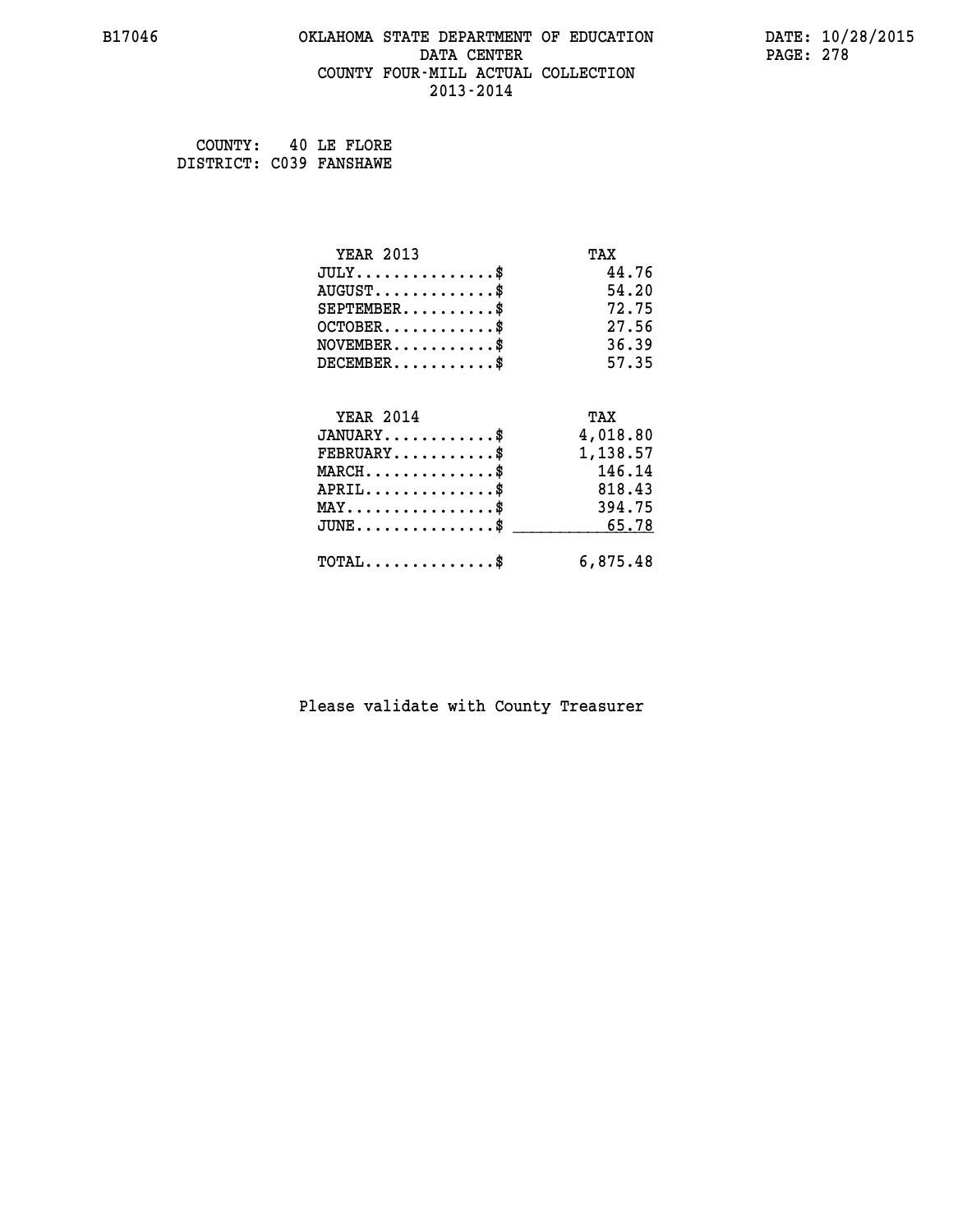#### **B17046 OKLAHOMA STATE DEPARTMENT OF EDUCATION DATE: 10/28/2015 DATA CENTER** PAGE: 279  **COUNTY FOUR-MILL ACTUAL COLLECTION 2013-2014**

 **COUNTY: 40 LE FLORE DISTRICT: I002 SPIRO**

| <b>YEAR 2013</b>                               | TAX         |
|------------------------------------------------|-------------|
| $JULY$ \$                                      | 789.57      |
| $AUGUST$ \$                                    | 964.20      |
| $SEPTEMBER$ \$                                 | 1,293.32    |
| $OCTOBER$ \$                                   | 490.54      |
| $NOVEMBER.$ \$                                 | 647.92      |
| $DECEMBER$ \$                                  | 964.94      |
|                                                |             |
| <b>YEAR 2014</b>                               | TAX         |
| $JANUARY$ \$                                   | 64,552.19   |
| $FEBRUARY$ \$                                  | 18,299.31   |
| $\texttt{MARCH}\ldots\ldots\ldots\ldots\$      | 2,366.84    |
| $APRIL \ldots \ldots \ldots \ldots$            | 13, 165. 14 |
| $\texttt{MAX} \dots \dots \dots \dots \dots \$ | 6,362.22    |
| $JUNE$ \$                                      | 1,077.48    |
| $\texttt{TOTAL} \dots \dots \dots \dots \$     | 110,973.67  |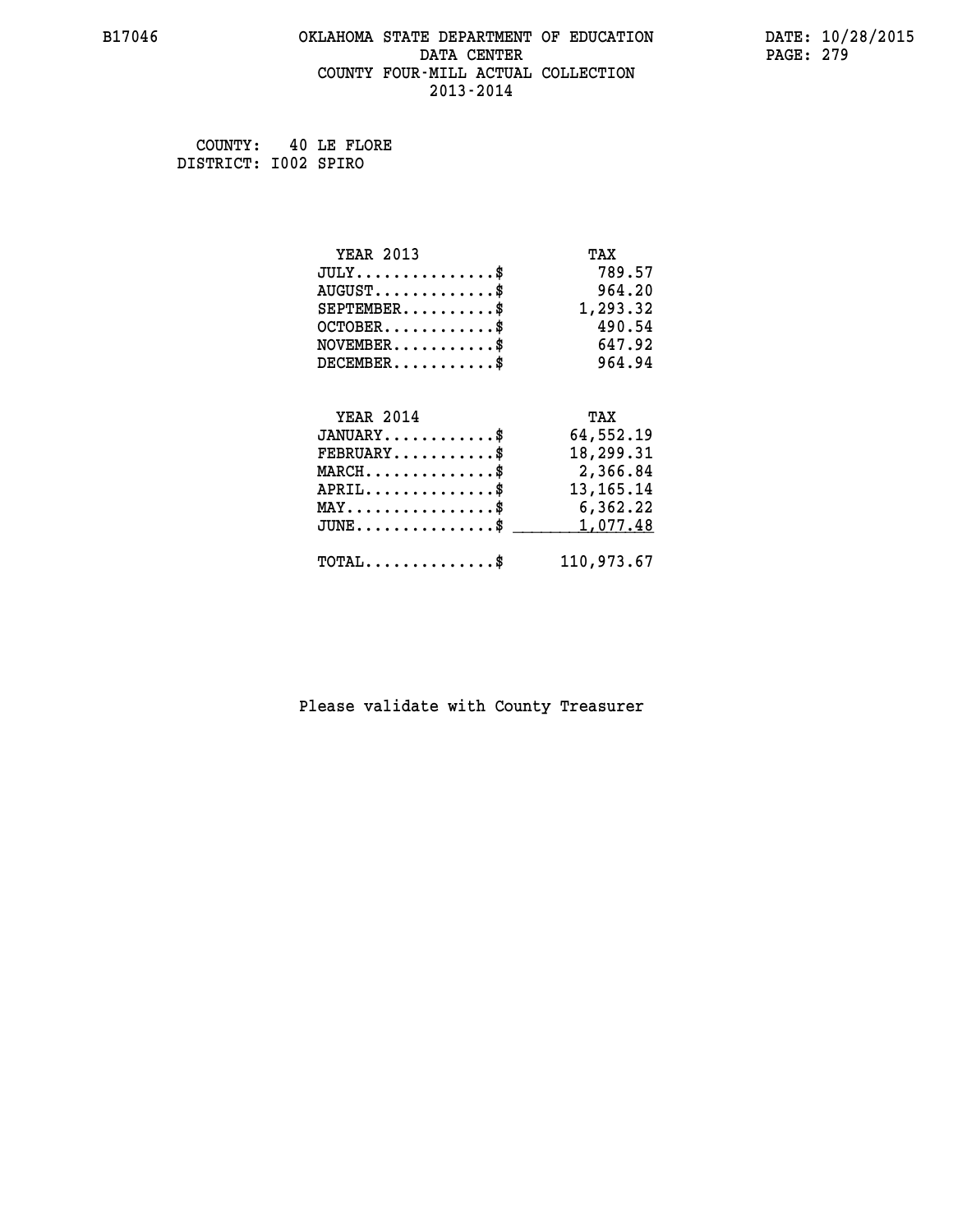#### **B17046 OKLAHOMA STATE DEPARTMENT OF EDUCATION DATE: 10/28/2015 DATA CENTER** PAGE: 280  **COUNTY FOUR-MILL ACTUAL COLLECTION 2013-2014**

 **COUNTY: 40 LE FLORE DISTRICT: I003 HEAVENER**

| <b>YEAR 2013</b>                               | TAX        |
|------------------------------------------------|------------|
| $JULY$ \$                                      | 688.73     |
| $AUGUST$ \$                                    | 838.44     |
| $SEPTEMBER$ \$                                 | 1,125.74   |
| $OCTOBER$ \$                                   | 428.55     |
| $NOVEMBER$ \$                                  | 566.98     |
| $DECEMBER$ \$                                  | 871.12     |
|                                                |            |
| <b>YEAR 2014</b>                               | TAX        |
| $JANUARY$ \$                                   | 59,001.82  |
| $FEBRUARY$                                     | 16,722.59  |
| $MARCH$ \$                                     | 2,157.28   |
| $APRIL \ldots \ldots \ldots \ldots \$          | 12,028.67  |
| $\texttt{MAX} \dots \dots \dots \dots \dots \$ | 5,807.53   |
| $JUNE \ldots \ldots \ldots \ldots \ast$        | 977.74     |
| $\texttt{TOTAL} \dots \dots \dots \dots \$     | 101,215.19 |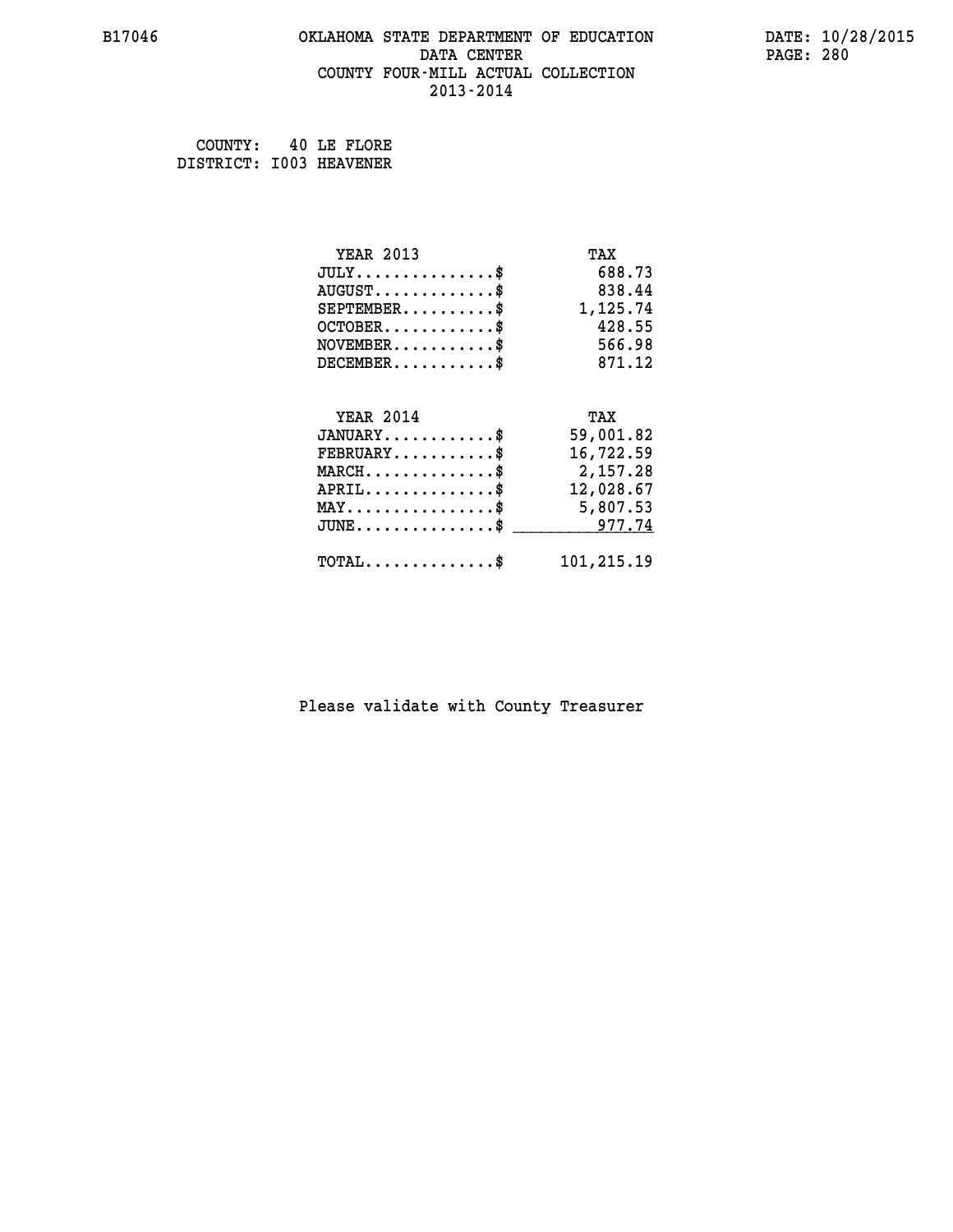#### **B17046 OKLAHOMA STATE DEPARTMENT OF EDUCATION DATE: 10/28/2015 DATA CENTER** PAGE: 281  **COUNTY FOUR-MILL ACTUAL COLLECTION 2013-2014**

 **COUNTY: 40 LE FLORE DISTRICT: I007 POCOLA**

| <b>YEAR 2013</b>                           | TAX       |
|--------------------------------------------|-----------|
| $JULY$ \$                                  | 559.53    |
| $AUGUST$ \$                                | 683.81    |
| $SEPTEMBER$ \$                             | 916.67    |
| $OCTOBER$ \$                               | 347.47    |
| $\texttt{NOVEMBER} \dots \dots \dots \$    | 458.90    |
| $DECEMBER$ \$                              | 668.42    |
|                                            |           |
| <b>YEAR 2014</b>                           | TAX       |
| $JANUARY$ \$                               | 44,072.19 |
| $FEBRUARY$                                 | 12,496.15 |
| $MARCH$ \$                                 | 1,620.37  |
| $APRIL \ldots \ldots \ldots \ldots \$      | 8,992.24  |
| MAY\$ 4,348.88                             |           |
| $JUNE \dots \dots \dots \dots \$ 740.90    |           |
| $\texttt{TOTAL} \dots \dots \dots \dots \$ | 75,905.53 |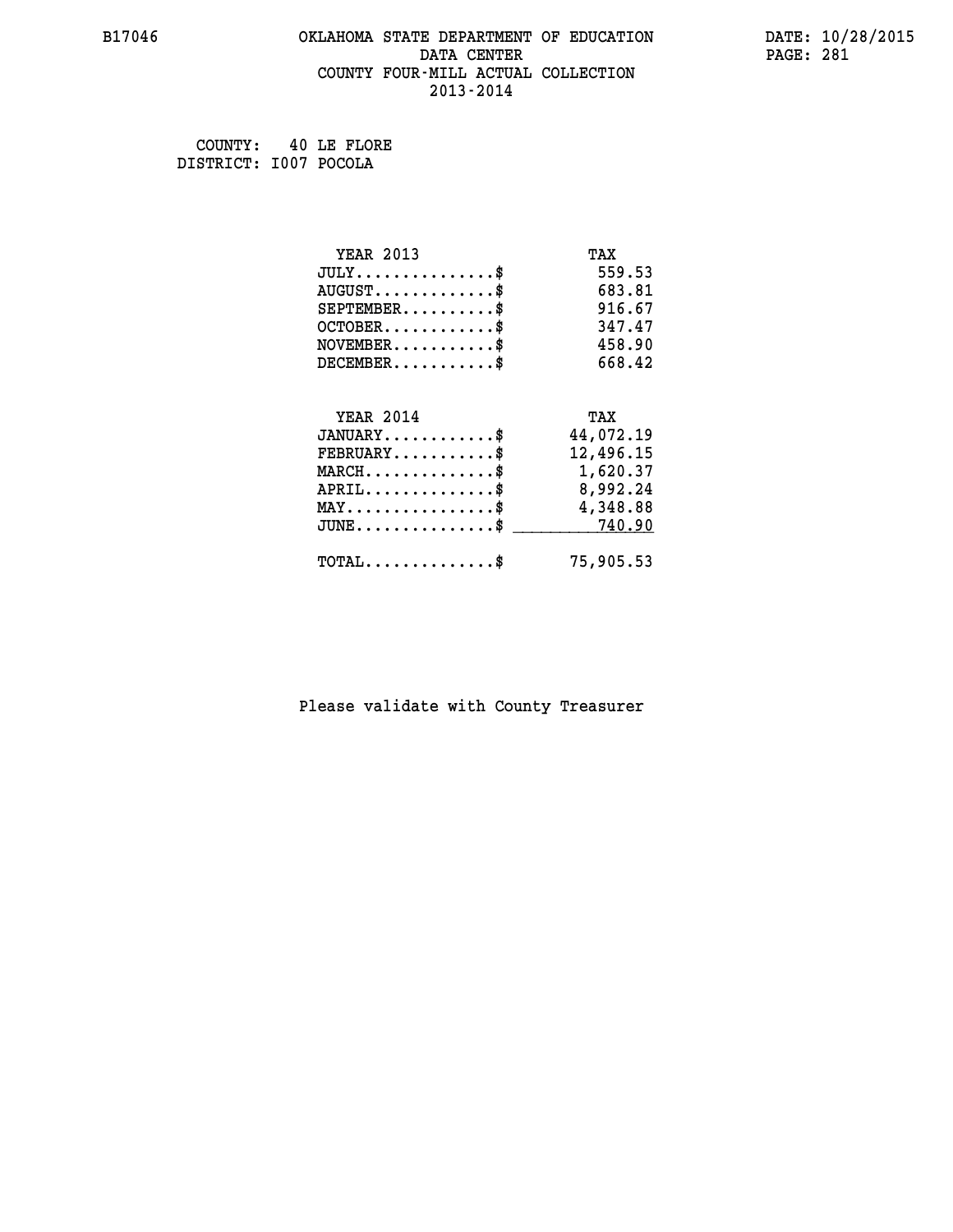#### **B17046 OKLAHOMA STATE DEPARTMENT OF EDUCATION DATE: 10/28/2015 DATA CENTER** PAGE: 282  **COUNTY FOUR-MILL ACTUAL COLLECTION 2013-2014**

 **COUNTY: 40 LE FLORE DISTRICT: I016 LE FLORE**

| <b>YEAR 2013</b>                               | TAX       |
|------------------------------------------------|-----------|
| $JULY$ \$                                      | 140.93    |
| $AUGUST$ \$                                    | 172.34    |
| $SEPTEMBER$                                    | 231.42    |
| $OCTOBER$ \$                                   | 87.88     |
| $\texttt{NOVEMBER} \dots \dots \dots \$        | 116.11    |
| $DECEMBER$ \$                                  | 179.63    |
|                                                |           |
| <b>YEAR 2014</b>                               | TAX       |
| $JANUARY$ \$                                   | 12,307.94 |
| $FEBRUARY$                                     | 3,487.81  |
| $MARCH$ \$                                     | 449.16    |
| $APRIL$ \$                                     | 2,508.18  |
| $\texttt{MAX} \dots \dots \dots \dots \dots \$ | 1,210.65  |
| $JUNE$ \$                                      | 202.97    |
| $\texttt{TOTAL} \dots \dots \dots \dots \$     | 21,095.02 |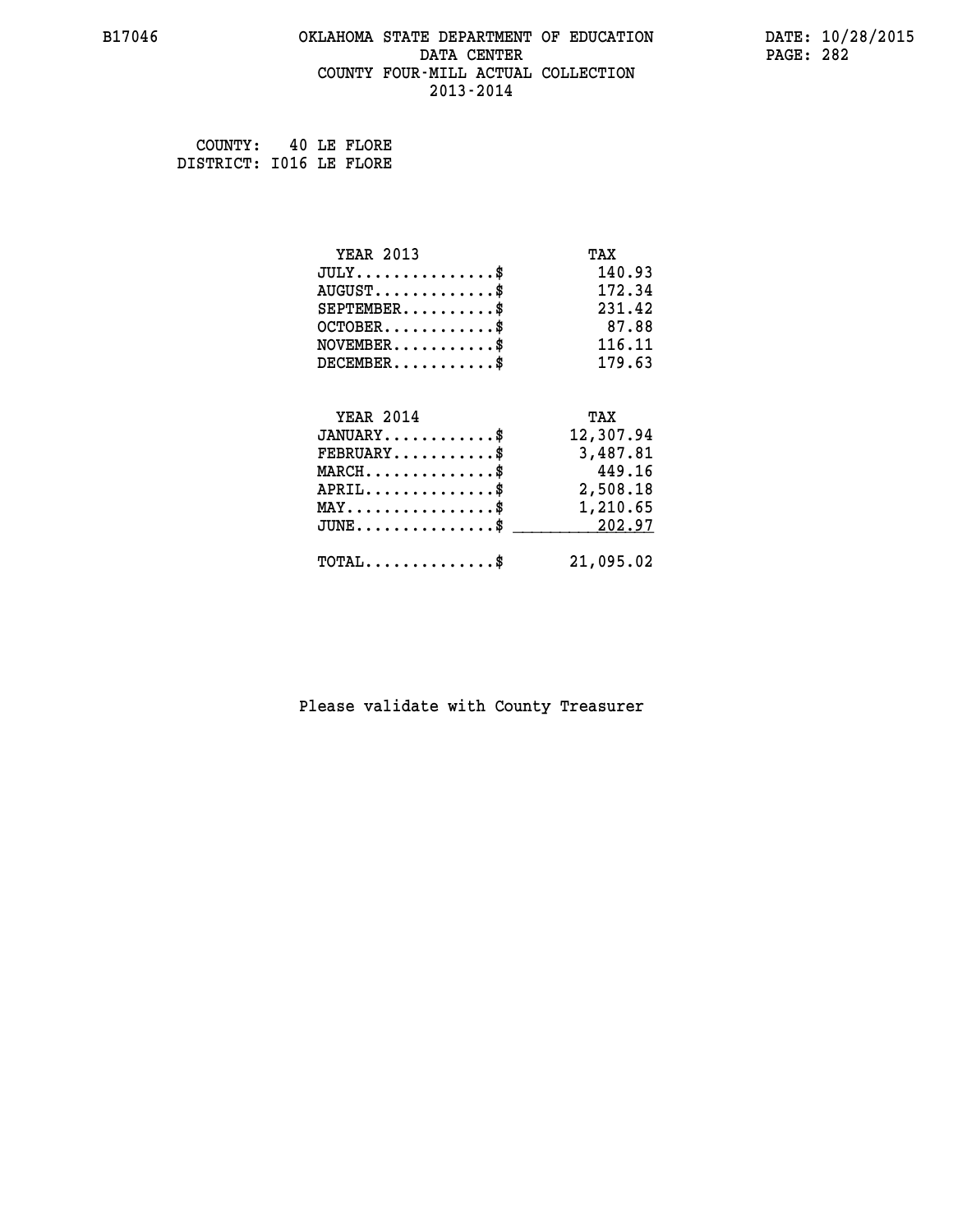#### **B17046 OKLAHOMA STATE DEPARTMENT OF EDUCATION DATE: 10/28/2015 DATA CENTER** PAGE: 283  **COUNTY FOUR-MILL ACTUAL COLLECTION 2013-2014**

 **COUNTY: 40 LE FLORE DISTRICT: I017 CAMERON**

| <b>YEAR 2013</b>                                | TAX       |
|-------------------------------------------------|-----------|
| $JULY$ \$                                       | 211.14    |
| $AUGUST$ \$                                     | 249.00    |
| $SEPTEMBER$ \$                                  | 335.82    |
| $OCTOBER$ \$                                    | 127.53    |
| $\texttt{NOVEMBER} \dots \dots \dots \$         | 171.39    |
| $DECEMBER$ \$                                   | 254.43    |
|                                                 |           |
| <b>YEAR 2014</b>                                | TAX       |
| $JANUARY$ \$                                    | 16,849.99 |
| $FEBRUARY$                                      | 4,778.12  |
| $MARCH$ \$                                      | 621.40    |
| $APRIL$ \$                                      | 3,439.10  |
| $\texttt{MAX} \dots \dots \dots \dots \dots \$$ | 1,663.94  |
| $JUNE$ \$                                       | 285.73    |
| $TOTAL$ \$                                      | 28,987.59 |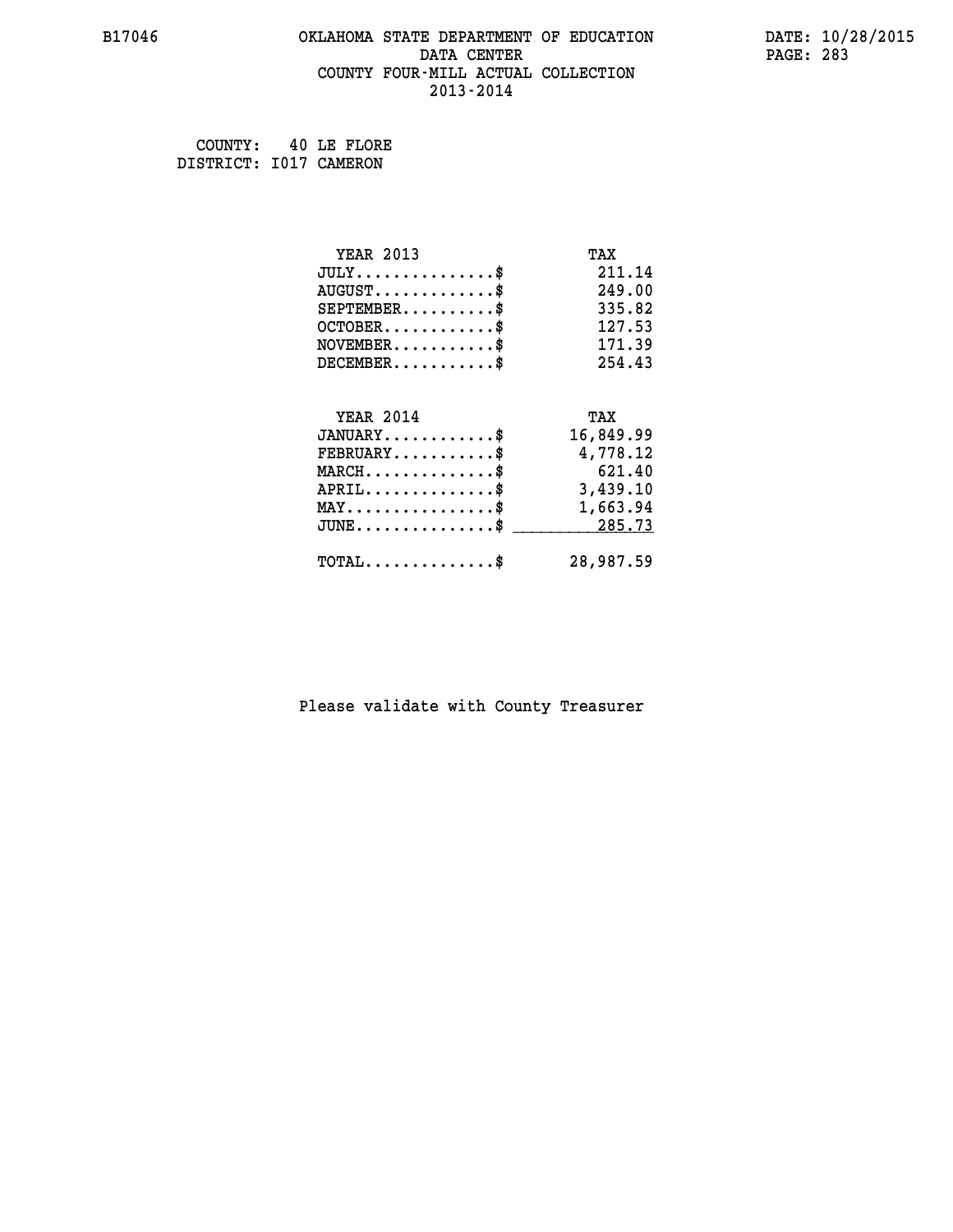#### **B17046 OKLAHOMA STATE DEPARTMENT OF EDUCATION DATE: 10/28/2015 DATA CENTER** PAGE: 284  **COUNTY FOUR-MILL ACTUAL COLLECTION 2013-2014**

 **COUNTY: 40 LE FLORE DISTRICT: I020 PANAMA**

| <b>YEAR 2013</b>                                 | TAX       |
|--------------------------------------------------|-----------|
| $JULY$ \$                                        | 449.66    |
| $AUGUST$ \$                                      | 540.55    |
| $SEPTEMBER$ \$                                   | 726.63    |
| $OCTOBER$ \$                                     | 275.73    |
| $\texttt{NOVEMBER} \dots \dots \dots \$          | 366.50    |
| $DECEMBER$ \$                                    | 556.13    |
|                                                  |           |
| <b>YEAR 2014</b>                                 | TAX       |
| $JANUARY$ \$                                     | 37,608.29 |
| $FEBRUARY$                                       | 10,660.61 |
| $\texttt{MARCH}\ldots\ldots\ldots\ldots\text{*}$ | 1,378.63  |
| $APRIL \ldots \ldots \ldots \ldots \$            | 7,669.18  |
| $\texttt{MAX} \dots \dots \dots \dots \dots \$   | 3,705.22  |
| $\texttt{JUNE} \dots \dots \dots \dots \$$       | 627.59    |
| $\texttt{TOTAL} \dots \dots \dots \dots$ \$      | 64,564.72 |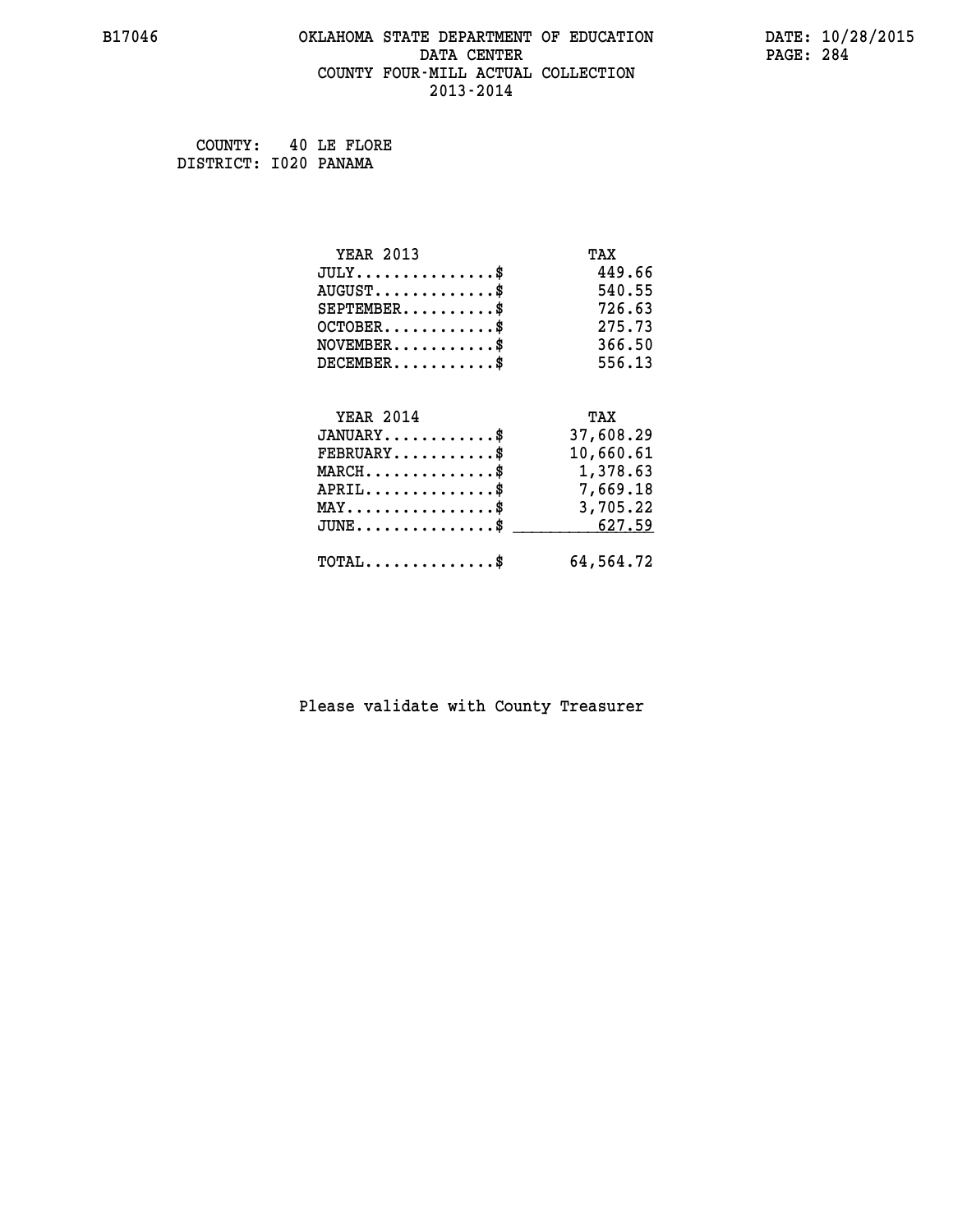#### **B17046 OKLAHOMA STATE DEPARTMENT OF EDUCATION DATE: 10/28/2015 DATA CENTER** PAGE: 285  **COUNTY FOUR-MILL ACTUAL COLLECTION 2013-2014**

 **COUNTY: 40 LE FLORE DISTRICT: I026 BOKOSHE**

| <b>YEAR 2013</b>                               | TAX       |
|------------------------------------------------|-----------|
| $JULY$ \$                                      | 134.31    |
| $AUGUST$ \$                                    | 161.00    |
| $SEPTEMBER$ \$                                 | 216.64    |
| $OCTOBER$ \$                                   | 82.29     |
| $\texttt{NOVEMBER} \dots \dots \dots \$        | 109.57    |
| $DECEMBER$ \$                                  | 170.18    |
|                                                |           |
| <b>YEAR 2014</b>                               | TAX       |
| $JANUARY$ \$                                   | 11,674.52 |
| $FEBRUARY$                                     | 3,308.63  |
| $MARCH$ \$                                     | 426.85    |
| $APRIL \ldots \ldots \ldots \ldots \$          | 2,379.60  |
| $\texttt{MAX} \dots \dots \dots \dots \dots \$ | 1,148.88  |
| $JUNE \dots \dots \dots \dots \$ 193.62        |           |
| $\texttt{TOTAL} \dots \dots \dots \dots \$     | 20,006.09 |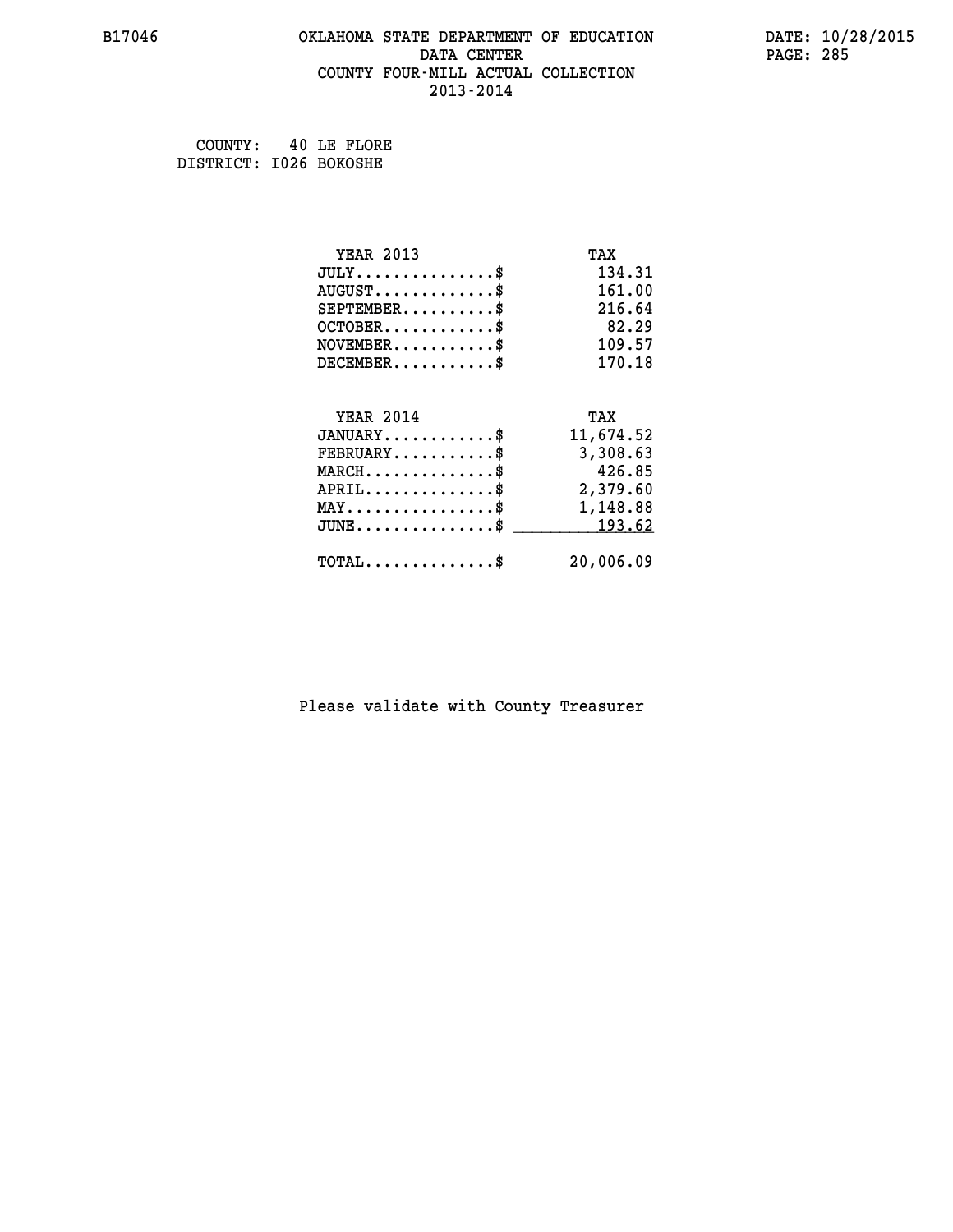#### **B17046 OKLAHOMA STATE DEPARTMENT OF EDUCATION DATE: 10/28/2015 DATA CENTER** PAGE: 286  **COUNTY FOUR-MILL ACTUAL COLLECTION 2013-2014**

 **COUNTY: 40 LE FLORE DISTRICT: I029 POTEAU**

| <b>YEAR 2013</b>                                                                                                              | TAX        |
|-------------------------------------------------------------------------------------------------------------------------------|------------|
| $JULY$ \$                                                                                                                     | 1,542.49   |
| $AUGUST$ \$                                                                                                                   | 1,897.87   |
| $SEPTEMBER$ \$                                                                                                                | 2,542.63   |
| $OCTOBER$ \$                                                                                                                  | 964.81     |
| $NOVEMBER.$ \$                                                                                                                | 1,270.11   |
| $DECEMBER$ \$                                                                                                                 | 1,886.87   |
|                                                                                                                               |            |
| <b>YEAR 2014</b>                                                                                                              | TAX        |
| $JANUARY$ \$                                                                                                                  | 125,961.31 |
| $FEBRUARY$ \$                                                                                                                 | 35,706.94  |
| $\texttt{MARCH}\ldots\ldots\ldots\ldots\overset{\hspace{0.1em}\mathsf{\scriptscriptstyle\$}}{\mathsf{\scriptscriptstyle\$}}}$ | 4,615.46   |
| $APRIL \ldots \ldots \ldots \ldots$ \$                                                                                        | 25,688.11  |
| $\texttt{MAX} \dots \dots \dots \dots \dots \$                                                                                | 12,412.58  |
| $JUNE$ \$                                                                                                                     | 2,098.58   |
| $\texttt{TOTAL} \dots \dots \dots \dots \$                                                                                    | 216,587.76 |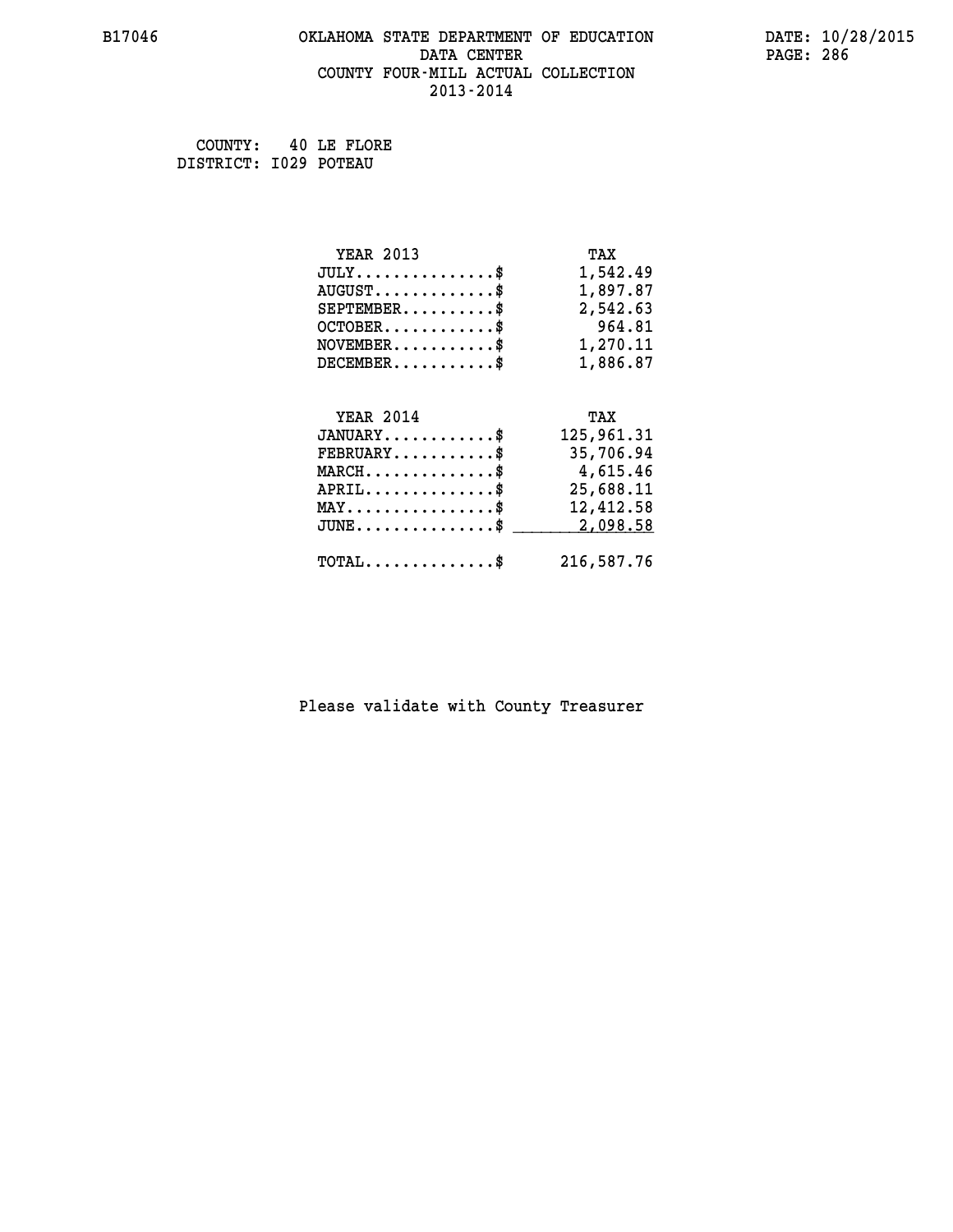#### **B17046 OKLAHOMA STATE DEPARTMENT OF EDUCATION DATE: 10/28/2015 DATA CENTER** PAGE: 287  **COUNTY FOUR-MILL ACTUAL COLLECTION 2013-2014**

 **COUNTY: 40 LE FLORE DISTRICT: I049 WISTER**

| <b>YEAR 2013</b>                               | TAX       |
|------------------------------------------------|-----------|
| $JULY$ \$                                      | 370.57    |
| $AUGUST$ \$                                    | 450.91    |
| $SEPTEMENT.$ \$                                | 604.85    |
| $OCTOBER$ \$                                   | 229.70    |
| $\texttt{NOVEMBER} \dots \dots \dots \$        | 303.44    |
| $DECEMBER$ \$                                  | 455.69    |
| <b>YEAR 2014</b>                               | TAX       |
| $JANUARY$ \$                                   | 30,569.35 |
|                                                |           |
| $FEBRUARY$                                     | 8,665.47  |
| $MARCH$ \$                                     | 1,119.96  |
| $APRIL$ \$                                     | 6,233.82  |
| $\texttt{MAX} \dots \dots \dots \dots \dots \$ | 3,011.76  |
| $JUNE \ldots \ldots \ldots \ldots \ast$        | 509.39    |
|                                                |           |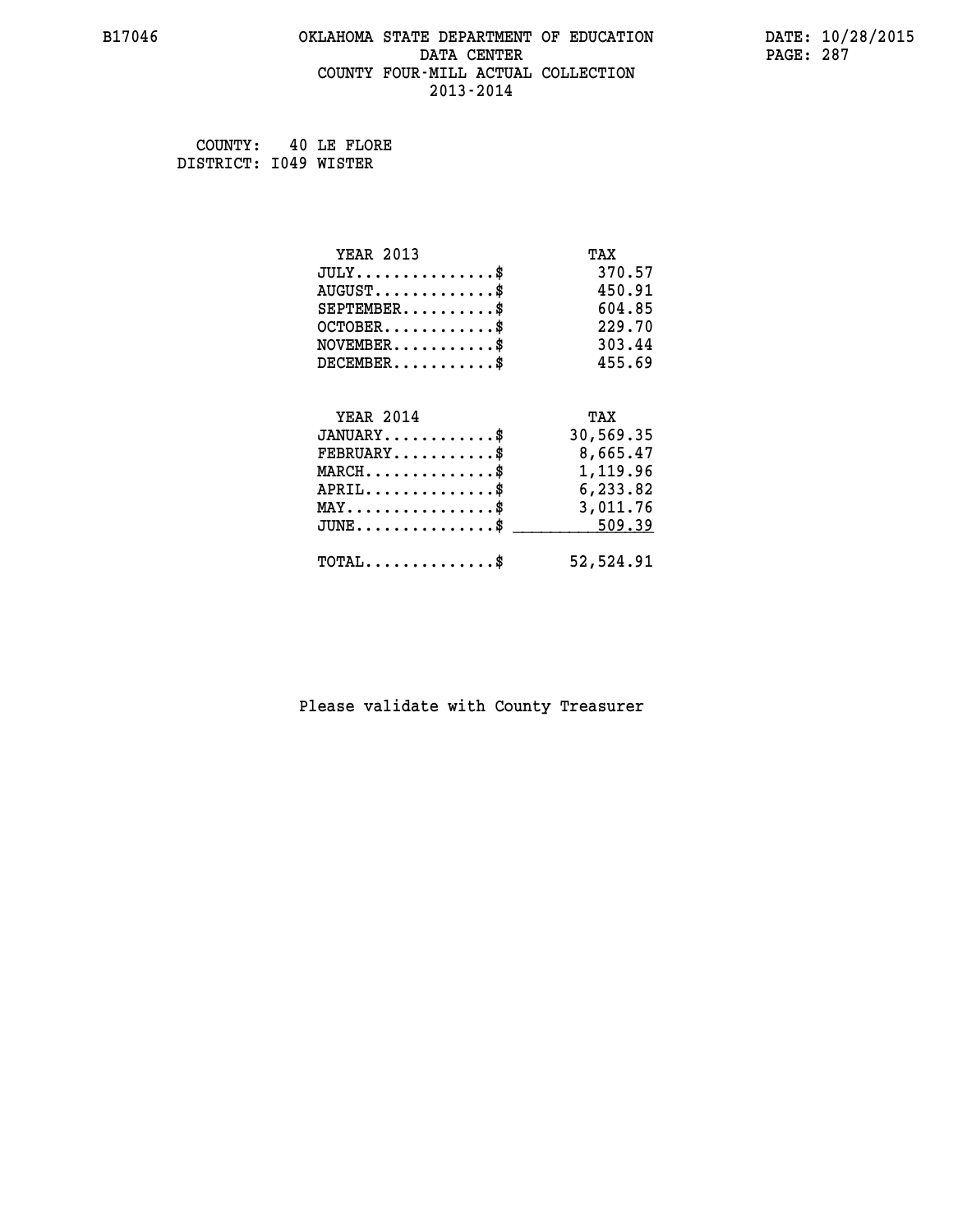## **B17046 OKLAHOMA STATE DEPARTMENT OF EDUCATION DATE: 10/28/2015 DATA CENTER PAGE: 288 COUNTY FOUR-MILL ACTUAL COLLECTION 2013-2014**

 **COUNTY: 40 LE FLORE DISTRICT: I052 TALIHINA**

| <b>YEAR 2013</b>                                 | TAX       |
|--------------------------------------------------|-----------|
| $JULY$ \$                                        | 426.27    |
| $AUGUST$ \$                                      | 518.16    |
| $SEPTEMBER$ \$                                   | 694.95    |
| $OCTOBER$ \$                                     | 263.55    |
| $\texttt{NOVEMBER} \dots \dots \dots \$          | 348.09    |
| $DECEMBER$ \$                                    | 515.24    |
|                                                  |           |
| <b>YEAR 2014</b>                                 | TAX       |
| $JANUARY$ \$                                     | 34,300.37 |
| $FEBRUARY$                                       | 9,724.47  |
| $MARCH$ \$                                       | 1,259.11  |
| $APRIL$ \$                                       | 6,996.81  |
| $\texttt{MAX} \dots \dots \dots \dots \dots \$   | 3,382.02  |
| $\texttt{JUNE} \dots \dots \dots \dots \dots \$$ | 574.38    |
|                                                  |           |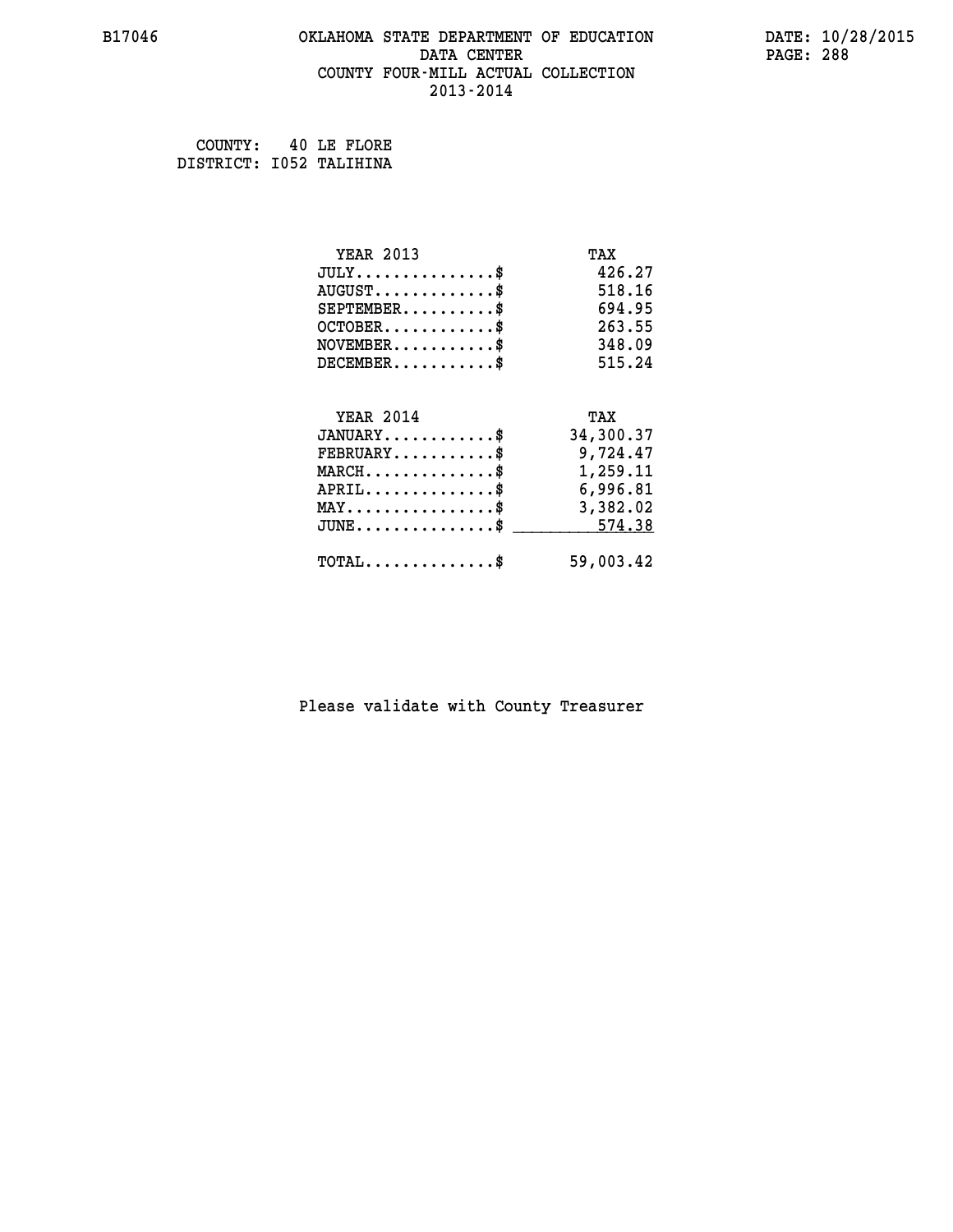#### **B17046 OKLAHOMA STATE DEPARTMENT OF EDUCATION DATE: 10/28/2015 DATA CENTER** PAGE: 289  **COUNTY FOUR-MILL ACTUAL COLLECTION 2013-2014**

 **COUNTY: 40 LE FLORE DISTRICT: I062 WHITESBORO**

| <b>YEAR 2013</b>                               | TAX       |
|------------------------------------------------|-----------|
| $JULY$ \$                                      | 131.27    |
| $AUGUST$ \$                                    | 161.54    |
| $SEPTEMBER$ \$                                 | 216.35    |
| $OCTOBER$ \$                                   | 81.85     |
| $NOVEMBER$ \$                                  | 107.56    |
| $DECEMBER$ \$                                  | 158.58    |
|                                                |           |
| <b>YEAR 2014</b>                               | TAX       |
| $JANUARY$ \$                                   | 10,609.65 |
| $FEBRUARY$                                     | 3,007.61  |
| $MARCH$ \$                                     | 388.77    |
| $APRIL$ \$                                     | 2,163.61  |
| $\texttt{MAX} \dots \dots \dots \dots \dots \$ | 1,045.65  |
| $JUNE \ldots \ldots \ldots \ldots \ast$        | 176.74    |
| $\texttt{TOTAL} \dots \dots \dots \dots \$     | 18,249.18 |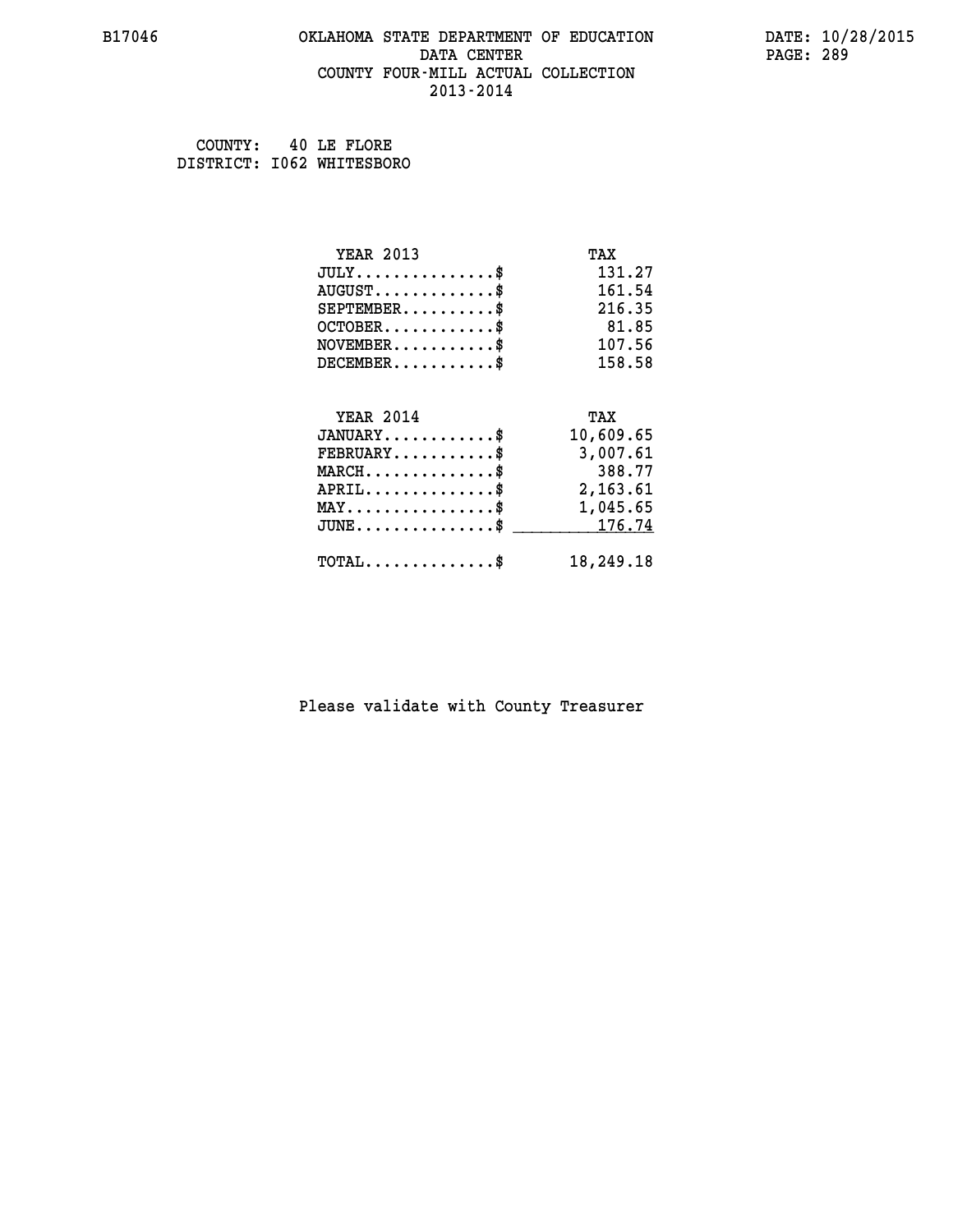#### **B17046 OKLAHOMA STATE DEPARTMENT OF EDUCATION DATE: 10/28/2015 DATA CENTER** PAGE: 290  **COUNTY FOUR-MILL ACTUAL COLLECTION 2013-2014**

 **COUNTY: 40 LE FLORE DISTRICT: I067 HOWE**

| <b>YEAR 2013</b>                               | TAX       |
|------------------------------------------------|-----------|
| $JULY$ \$                                      | 335.60    |
| $AUGUST$ \$                                    | 415.51    |
| $SEPTEMBER$ \$                                 | 556.12    |
| $OCTOBER$ \$                                   | 211.18    |
| $NOVEMBER$ \$                                  | 277.45    |
| $DECEMBER$ \$                                  | 408.70    |
|                                                |           |
| <b>YEAR 2014</b>                               | TAX       |
| $JANUARY$ \$                                   | 27,094.21 |
| $FEBRUARY$                                     | 7,680.89  |
| $MARCH$ \$                                     | 993.11    |
| $APRIL \ldots \ldots \ldots \ldots \$          | 5,526.06  |
| $\texttt{MAX} \dots \dots \dots \dots \dots \$ | 2,670.59  |
| $JUNE \ldots \ldots \ldots \ldots \ast$        | 451.70    |
| $\texttt{TOTAL} \dots \dots \dots \dots \$     | 46,621.12 |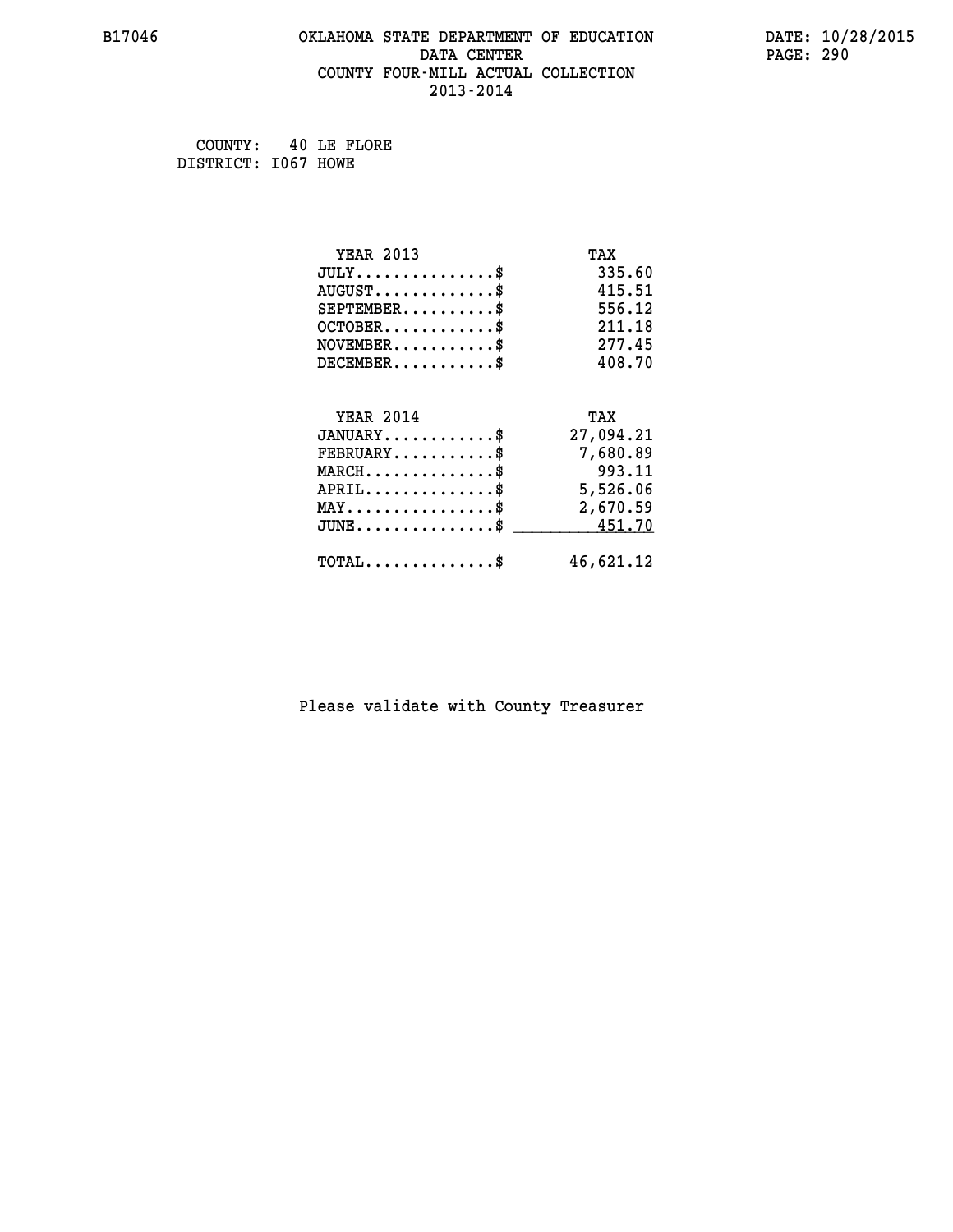#### **B17046 OKLAHOMA STATE DEPARTMENT OF EDUCATION DATE: 10/28/2015 DATA CENTER** PAGE: 291  **COUNTY FOUR-MILL ACTUAL COLLECTION 2013-2014**

 **COUNTY: 40 LE FLORE DISTRICT: I091 ARKOMA**

| <b>YEAR 2013</b>                               | TAX       |
|------------------------------------------------|-----------|
| $JULY$ \$                                      | 242.29    |
| $AUGUST$ \$                                    | 300.68    |
| $SEPTEMENT.$ \$                                | 402.81    |
| $OCTOBER$ \$                                   | 153.18    |
| $\texttt{NOVEMBER} \dots \dots \dots \$        | 200.89    |
| $DECEMBER$ \$                                  | 313.90    |
|                                                |           |
| <b>YEAR 2014</b>                               | TAX       |
|                                                |           |
| $JANUARY$ \$                                   | 21,641.64 |
| $FEBRUARY$ \$                                  | 6,131.55  |
| $MARCH$ \$                                     | 786.87    |
| $APRIL$ \$                                     | 4,408.10  |
| $\texttt{MAX} \dots \dots \dots \dots \dots \$ | 2,126.07  |
| $JUNE$ \$                                      | 353.63    |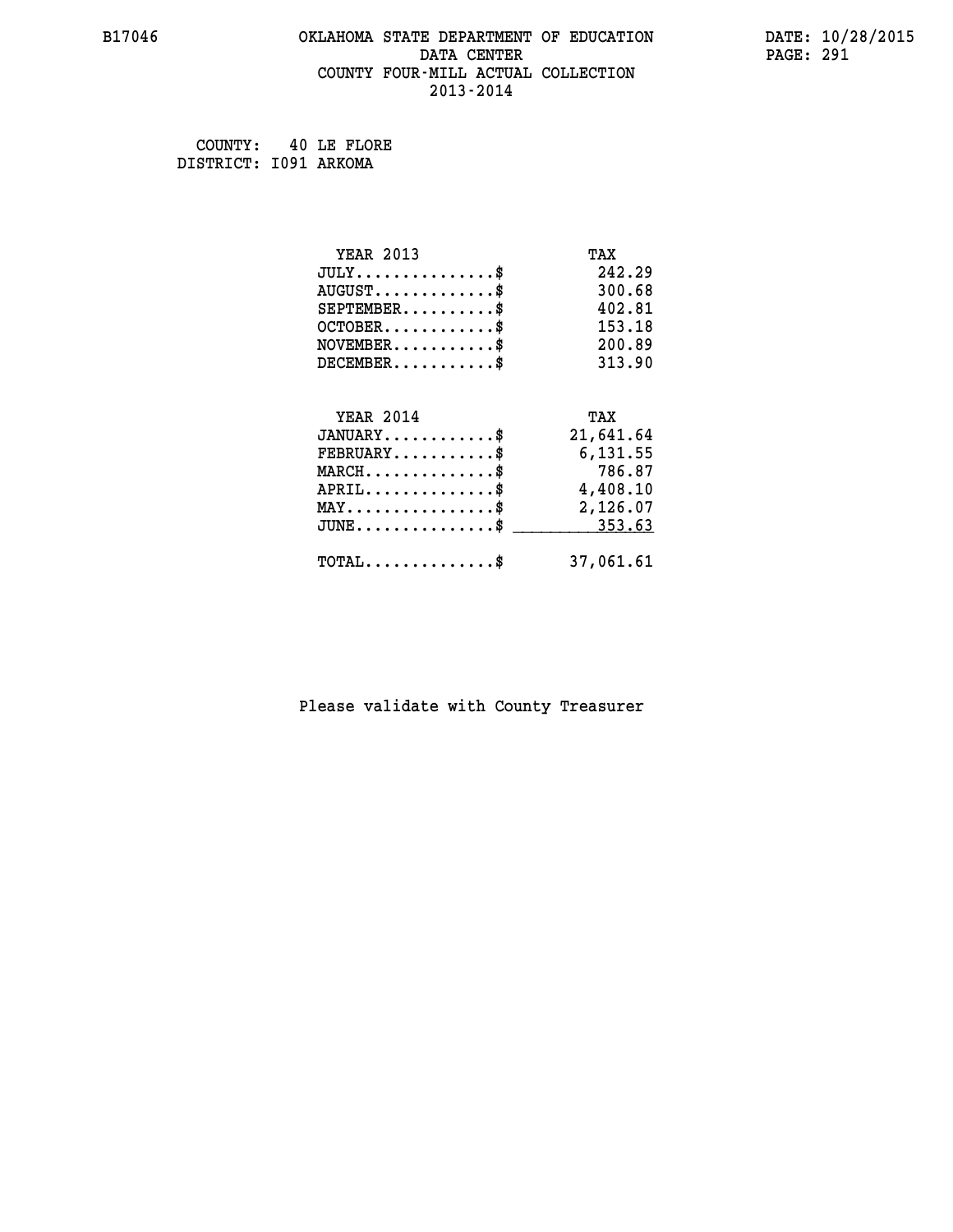#### **B17046 OKLAHOMA STATE DEPARTMENT OF EDUCATION DATE: 10/28/2015 DATA CENTER** PAGE: 292 **COUNTY FOUR-MILL ACTUAL COLLECTION 2013-2014**

 **COUNTY: 40 LE FLORE**

 **\*\*\*\*\*\* TOTALS \*\*\*\*\*\***

| <b>YEAR 2013</b>                 | TAX       |
|----------------------------------|-----------|
| $JULY$                           | 6,417.27  |
| $AUGUST \ldots \ldots \ldots$ \$ | 7,835.78  |
| $SEPTEMBER$ $\$                  | 10,510.12 |
| $OCTOBER$ \$                     | 3,989.38  |
| $NOVEMBER$ \$                    | 5,268.43  |
| $DECEMBER$                       | 7,891.12  |

#### **YEAR 2014 TAX JANUARY............\$ 529,116.70 FEBRUARY...........\$ 149,987.94**

| $\texttt{MARCH}\ldots\ldots\ldots\ldots\text{*}$ | 19,386.98  |
|--------------------------------------------------|------------|
| $APRIL$ \$                                       | 107,900.91 |
| $\texttt{MAX} \dots \dots \dots \dots \dots \$   | 52,133.59  |
| $JUNE \dots \dots \dots \dots \$ 8,816.91        |            |
|                                                  |            |
| $\texttt{TOTAL} \dots \dots \dots \dots \$$      | 909,255.13 |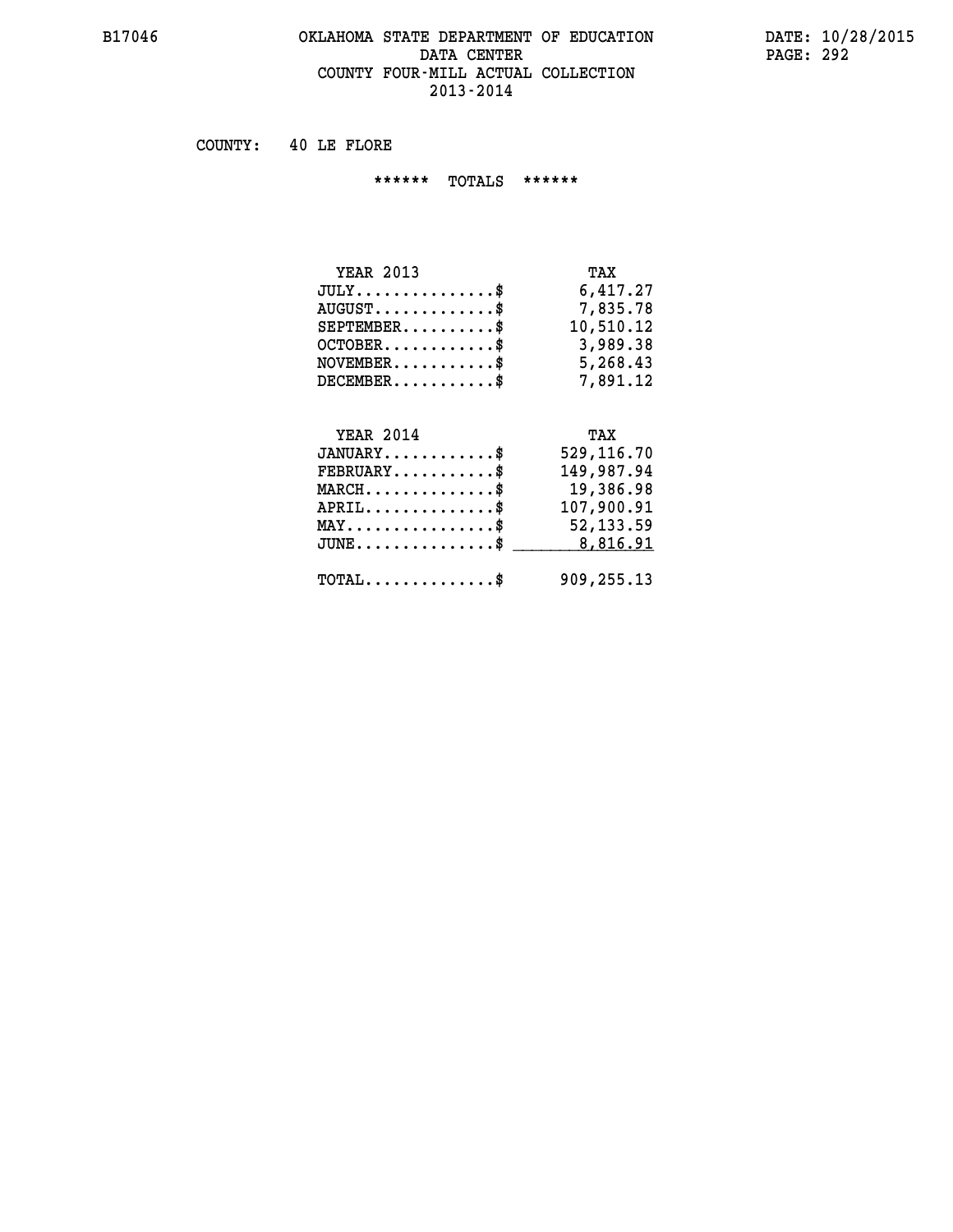#### **B17046 OKLAHOMA STATE DEPARTMENT OF EDUCATION DATE: 10/28/2015 DATA CENTER** PAGE: 293  **COUNTY FOUR-MILL ACTUAL COLLECTION 2013-2014**

 **COUNTY: 41 LINCOLN DISTRICT: C005 WHITE ROCK**

| <b>YEAR 2013</b>                               | TAX       |
|------------------------------------------------|-----------|
| $JULY$ \$                                      | 57.27     |
| $AUGUST$ \$                                    | 93.41     |
| $SEPTEMENT.$ \$                                | 43.84     |
| $OCTOBER$ \$                                   | 55.02     |
| $NOVEMBER.$ \$                                 | 1,481.78  |
| $DECEMBER$ \$                                  | 11,395.52 |
|                                                |           |
| <b>YEAR 2014</b>                               | TAX       |
| $JANUARY$ \$                                   | 1,355.34  |
| $FEBRUARY$                                     | 562.77    |
| $MARCH$ \$                                     | 2,572.16  |
| $APRIL$ \$                                     | 2,015.36  |
| $\texttt{MAX} \dots \dots \dots \dots \dots \$ | 166.74    |
| $JUNE$ \$                                      | 74.09     |
| $TOTAL$ \$                                     | 19,873.30 |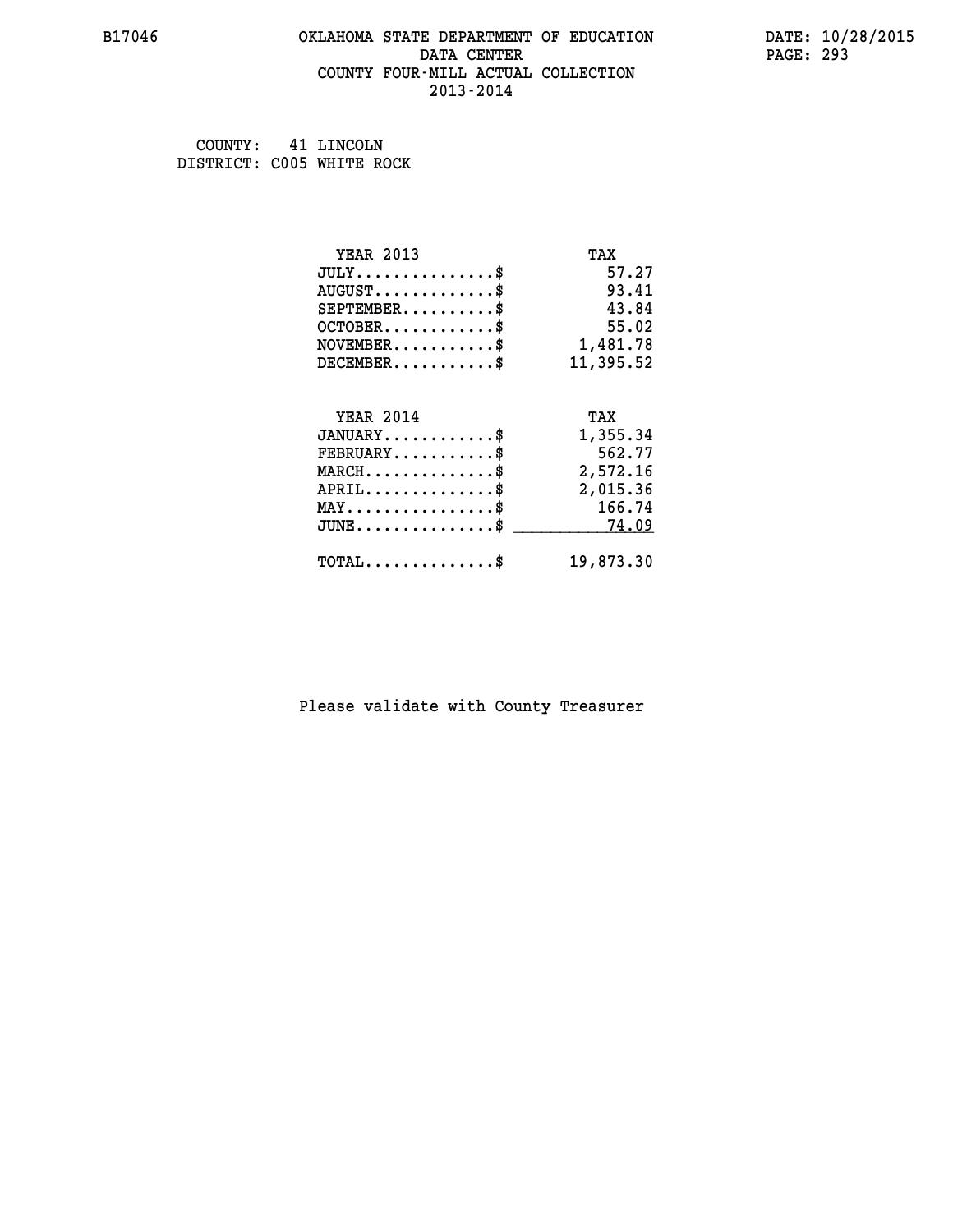#### **B17046 OKLAHOMA STATE DEPARTMENT OF EDUCATION DATE: 10/28/2015 DATA CENTER** PAGE: 294  **COUNTY FOUR-MILL ACTUAL COLLECTION 2013-2014**

 **COUNTY: 41 LINCOLN DISTRICT: I001 CHANDLER**

| <b>YEAR 2013</b>                           | TAX        |
|--------------------------------------------|------------|
| $JULY$ \$                                  | 1,526.65   |
| $AUGUST$ \$                                | 536.59     |
| $SEPTEMBER$ \$                             | 875.24     |
| $OCTOBER$ \$                               | 410.78     |
| $NOVEMBER$ \$                              | 515.52     |
| $DECEMBER$ \$                              | 13,884.36  |
|                                            |            |
| <b>YEAR 2014</b>                           | TAX        |
| $JANUARY$ \$                               | 106,776.70 |
| $FEBRUARY$                                 | 12,699.53  |
| $MARCH$ \$                                 | 5,273.07   |
| $APRIL$ \$                                 | 24, 101.33 |
| $MAX \dots \dots \dots \dots \dots$        | 18,884.06  |
| $JUNE \ldots \ldots \ldots \ldots \$       | 1,562.33   |
| $\texttt{TOTAL} \dots \dots \dots \dots \$ | 187,046.16 |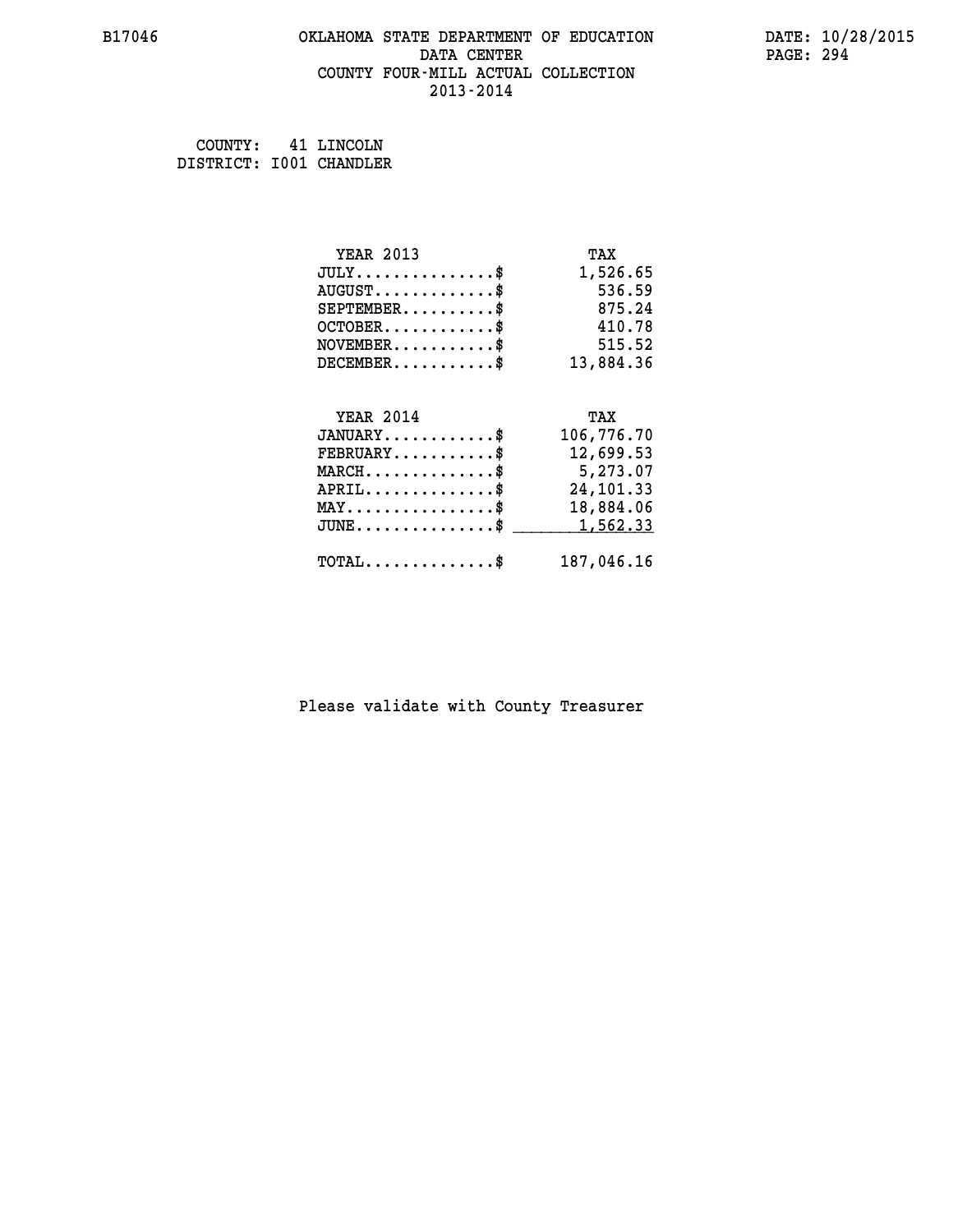#### **B17046 OKLAHOMA STATE DEPARTMENT OF EDUCATION DATE: 10/28/2015 DATA CENTER** PAGE: 295  **COUNTY FOUR-MILL ACTUAL COLLECTION 2013-2014**

 **COUNTY: 41 LINCOLN DISTRICT: I003 DAVENPORT**

| <b>YEAR 2013</b>                                 | TAX        |
|--------------------------------------------------|------------|
| $JULY$ \$                                        | 477.40     |
| $AUGUST$ \$                                      | 169.83     |
| $SEPTEMBER$ \$                                   | 277.00     |
| $OCTOBER$ \$                                     | 130.01     |
| $\texttt{NOVEMBER} \dots \dots \dots \$          | 163.16     |
| $DECEMBER$ \$                                    | 4,394.36   |
|                                                  |            |
| <b>YEAR 2014</b>                                 | TAX        |
| $JANUARY$ \$                                     | 33,794.46  |
| $FEBRUARY$ \$                                    | 4,019.35   |
| $\texttt{MARCH}\ldots\ldots\ldots\ldots\text{*}$ | 1,668.90   |
| $APRIL \ldots \ldots \ldots \ldots$              | 7,628.00   |
| $\texttt{MAX} \dots \dots \dots \dots \dots \$   | 5,976.74   |
| $\texttt{JUNE} \dots \dots \dots \dots \dots \$$ | 494.47     |
| $\texttt{TOTAL} \dots \dots \dots \dots \$       | 59, 193.68 |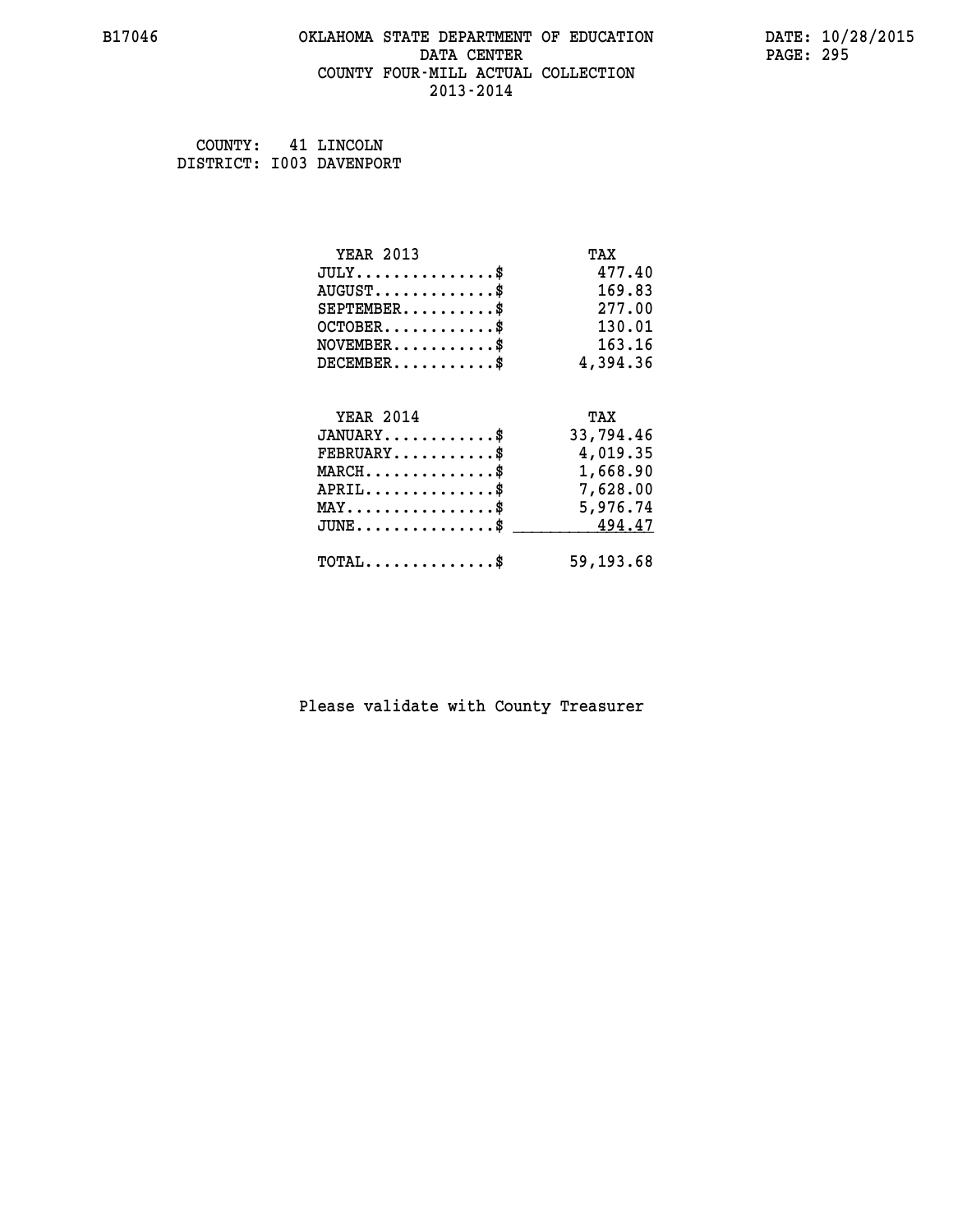#### **B17046 OKLAHOMA STATE DEPARTMENT OF EDUCATION DATE: 10/28/2015 DATA CENTER** PAGE: 296  **COUNTY FOUR-MILL ACTUAL COLLECTION 2013-2014**

 **COUNTY: 41 LINCOLN DISTRICT: I004 WELLSTON**

| <b>YEAR 2013</b>                                 | TAX        |
|--------------------------------------------------|------------|
| $JULY$ \$                                        | 915.99     |
| $AUGUST$ \$                                      | 319.40     |
| $SEPTEMBER$ \$                                   | 520.99     |
| $OCTOBER$ \$                                     | 244.52     |
| $\texttt{NOVEMBER} \dots \dots \dots \$          | 306.86     |
| $DECEMBER$ \$                                    | 8,264.72   |
|                                                  |            |
| <b>YEAR 2014</b>                                 | TAX        |
| $JANUARY$ \$                                     | 63,559.24  |
| $FEBRUARY$                                       | 7,559.46   |
| $\texttt{MARCH}\ldots\ldots\ldots\ldots\text{*}$ | 3,138.81   |
| $APRIL \ldots \ldots \ldots \ldots$              | 14,346.42  |
| $\texttt{MAX} \dots \dots \dots \dots \dots \$   | 11,240.81  |
| $\texttt{JUNE} \dots \dots \dots \dots \dots \$$ | 929.98     |
| $\texttt{TOTAL} \dots \dots \dots \dots \$       | 111,347.20 |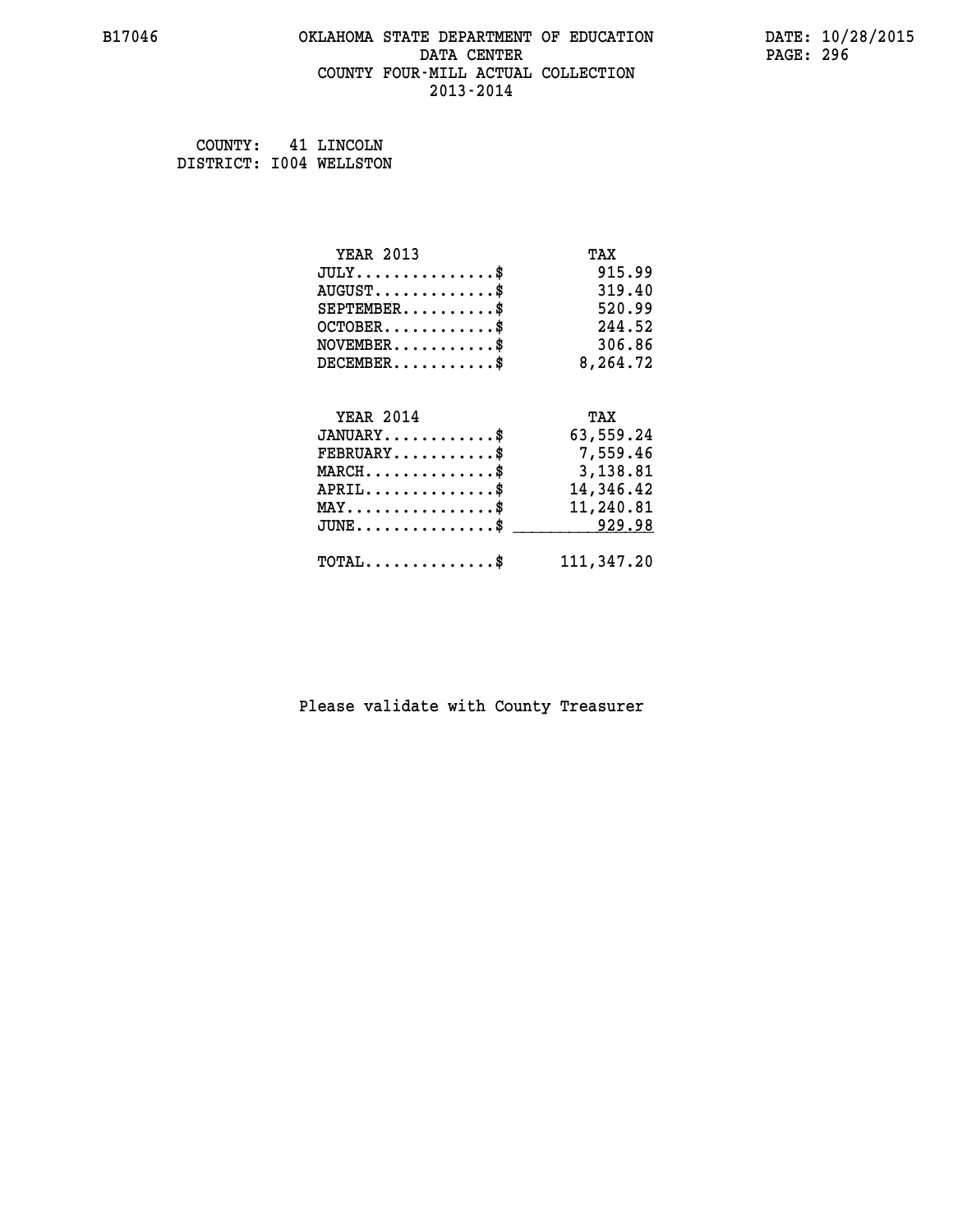#### **B17046 OKLAHOMA STATE DEPARTMENT OF EDUCATION DATE: 10/28/2015 DATA CENTER** PAGE: 297  **COUNTY FOUR-MILL ACTUAL COLLECTION 2013-2014**

 **COUNTY: 41 LINCOLN DISTRICT: I054 STROUD**

| <b>YEAR 2013</b>                               | TAX        |
|------------------------------------------------|------------|
| $JULY$ \$                                      | 1,193.35   |
| $AUGUST$ \$                                    | 405.00     |
| $SEPTEMBER$ \$                                 | 660.60     |
| $OCTOBER$ \$                                   | 310.03     |
| $NOVEMBER.$ \$                                 | 389.09     |
| $DECEMBER$ \$                                  | 10,479.40  |
|                                                |            |
| <b>YEAR 2014</b>                               | TAX        |
| $JANUARY$ \$                                   | 80,591.02  |
| $FEBRUARY$ \$                                  | 9,585.14   |
| $MARCH$ \$                                     | 3,979.91   |
| $APRIL \ldots \ldots \ldots \ldots$ \$         | 18,190.77  |
| $\texttt{MAX} \dots \dots \dots \dots \dots \$ | 14,252.98  |
| $JUNE$ \$                                      | 1,179.19   |
| $\texttt{TOTAL} \dots \dots \dots \dots \$     | 141,216.48 |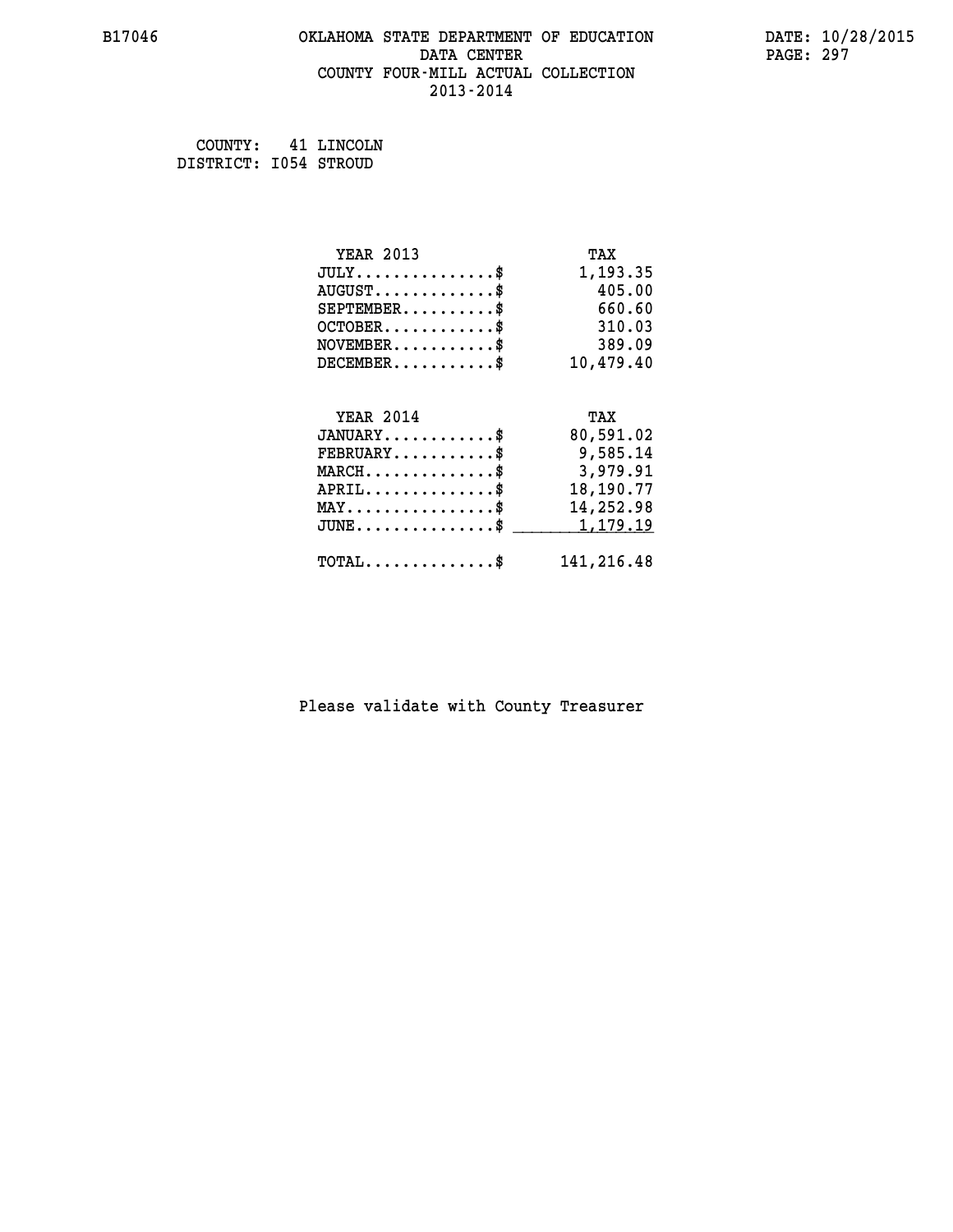#### **B17046 OKLAHOMA STATE DEPARTMENT OF EDUCATION DATE: 10/28/2015 DATA CENTER PAGE: 298 COUNTY FOUR-MILL ACTUAL COLLECTION 2013-2014**

 **COUNTY: 41 LINCOLN DISTRICT: I095 MEEKER**

| <b>YEAR 2013</b>                               | TAX        |
|------------------------------------------------|------------|
| $JULY$ \$                                      | 1,213.45   |
| $AUGUST$ \$                                    | 421.62     |
| $SEPTEMBER$ \$                                 | 687.72     |
| $OCTOBER$ \$                                   | 322.78     |
| $NOVEMBER$ \$                                  | 405.09     |
| $DECEMBER$ \$                                  | 10,909.79  |
|                                                |            |
| <b>YEAR 2014</b>                               | TAX        |
| $JANUARY$ \$                                   | 83,901.02  |
| $FEBRUARY$                                     | 9,978.80   |
| $MARCH$ \$                                     | 4,143.37   |
| $APRIL \ldots \ldots \ldots \ldots \$          | 18,937.91  |
| $\texttt{MAX} \dots \dots \dots \dots \dots \$ | 14,838.37  |
| $JUNE$ \$                                      | 1,227.62   |
| $\texttt{TOTAL} \dots \dots \dots \dots \$     | 146,987.54 |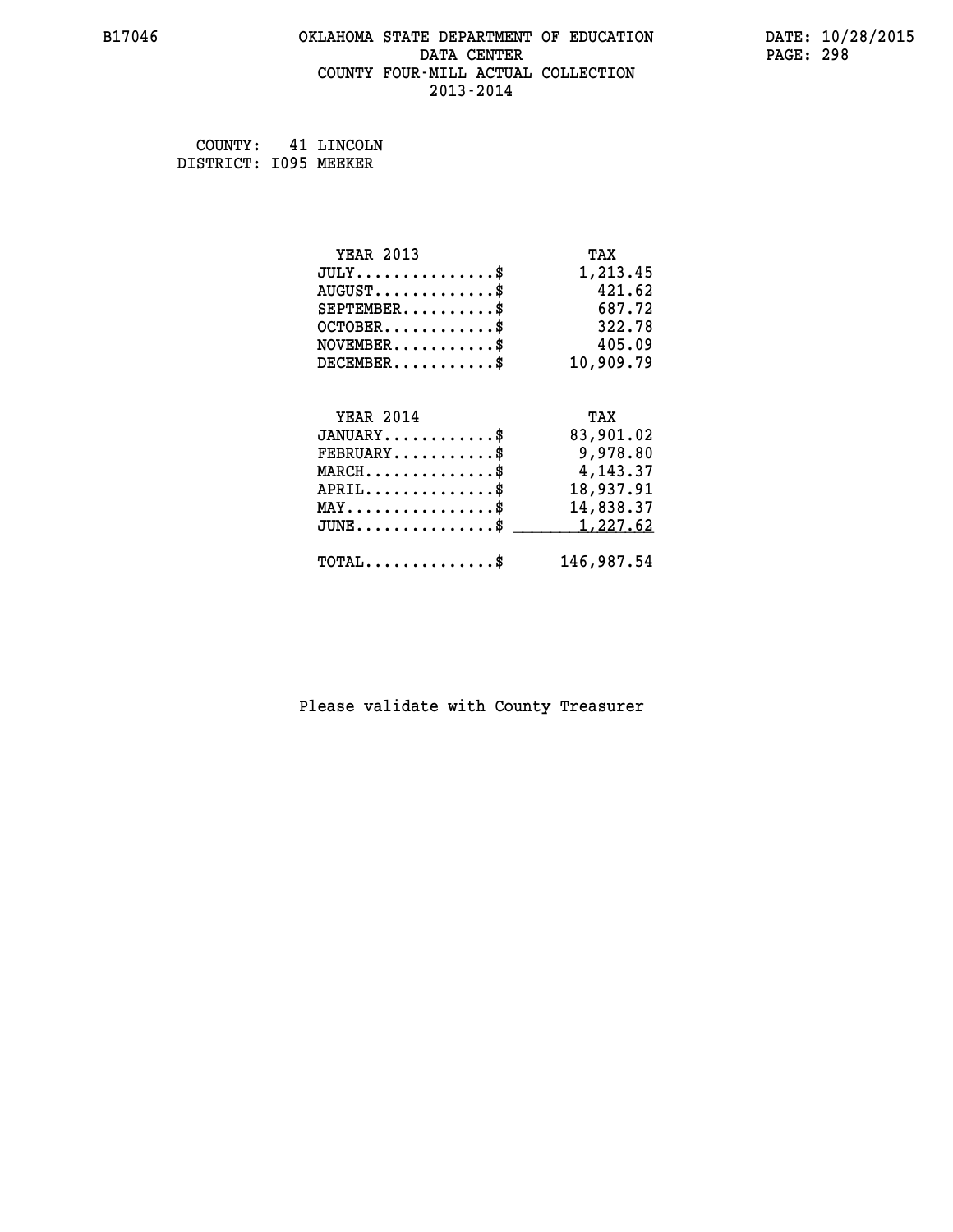#### **B17046 OKLAHOMA STATE DEPARTMENT OF EDUCATION DATE: 10/28/2015 DATA CENTER** PAGE: 299  **COUNTY FOUR-MILL ACTUAL COLLECTION 2013-2014**

 **COUNTY: 41 LINCOLN DISTRICT: I103 PRAGUE**

| <b>YEAR 2013</b>                                  | TAX         |
|---------------------------------------------------|-------------|
| $JULY$ \$                                         | 1,489.32    |
| $AUGUST$ \$                                       | 492.31      |
| $SEPTEMBER$ \$                                    | 803.01      |
| $OCTOBER$ \$                                      | 376.88      |
| $\texttt{NOVEMBER} \dots \dots \dots \$           | 472.96      |
| $DECEMBER$ \$                                     | 12,738.49   |
|                                                   |             |
| <b>YEAR 2014</b>                                  | TAX         |
| $JANUARY$ \$                                      | 97,964.48   |
| $FEBRUARY$                                        | 11,651.43   |
| $MARCH$ \$                                        | 4,837.89    |
| $APRIL \ldots \ldots \ldots \ldots$ \$            | 22, 112. 27 |
| $\texttt{MAX} \dots \dots \dots \dots \texttt{*}$ | 17,325.58   |
| $JUNE$ \$                                         | 1,433.39    |
| $\texttt{TOTAL} \dots \dots \dots \dots \$        | 171,698.01  |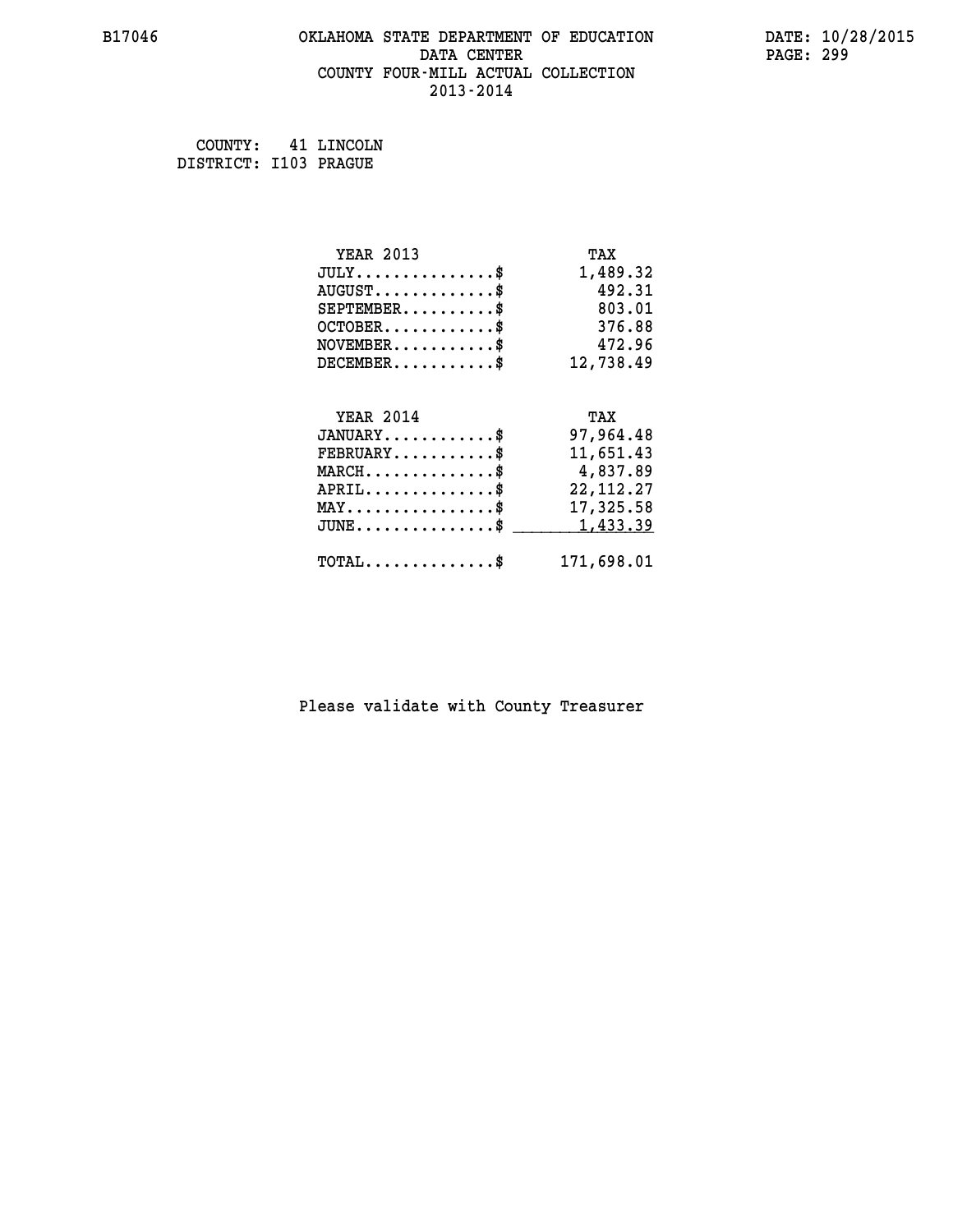#### **B17046 OKLAHOMA STATE DEPARTMENT OF EDUCATION DATE: 10/28/2015 DATA CENTER** PAGE: 300  **COUNTY FOUR-MILL ACTUAL COLLECTION 2013-2014**

 **COUNTY: 41 LINCOLN DISTRICT: I105 CARNEY**

| <b>YEAR 2013</b>                                 | TAX       |
|--------------------------------------------------|-----------|
| $JULY$ \$                                        | 294.77    |
| $AUGUST$ \$                                      | 112.54    |
| $SEPTEMENT.$ \$                                  | 183.56    |
| $OCTOBER$ \$                                     | 86.15     |
| $\texttt{NOVEMBER} \dots \dots \dots \$          | 108.12    |
| $DECEMBER$ \$                                    | 2,911.92  |
|                                                  |           |
| <b>YEAR 2014</b>                                 | TAX       |
| $JANUARY$ \$                                     | 22,393.90 |
| $FEBRUARY$                                       | 2,663.42  |
| $MARCH$ \$                                       | 1,105.89  |
| $APRIL \ldots \ldots \ldots \ldots \$            | 5,054.69  |
| $\texttt{MAX} \dots \dots \dots \dots \dots \$$  | 3,960.49  |
| $\texttt{JUNE} \dots \dots \dots \dots \dots \$$ | 327.66    |
| $\texttt{TOTAL} \dots \dots \dots \dots \$       | 39,203.11 |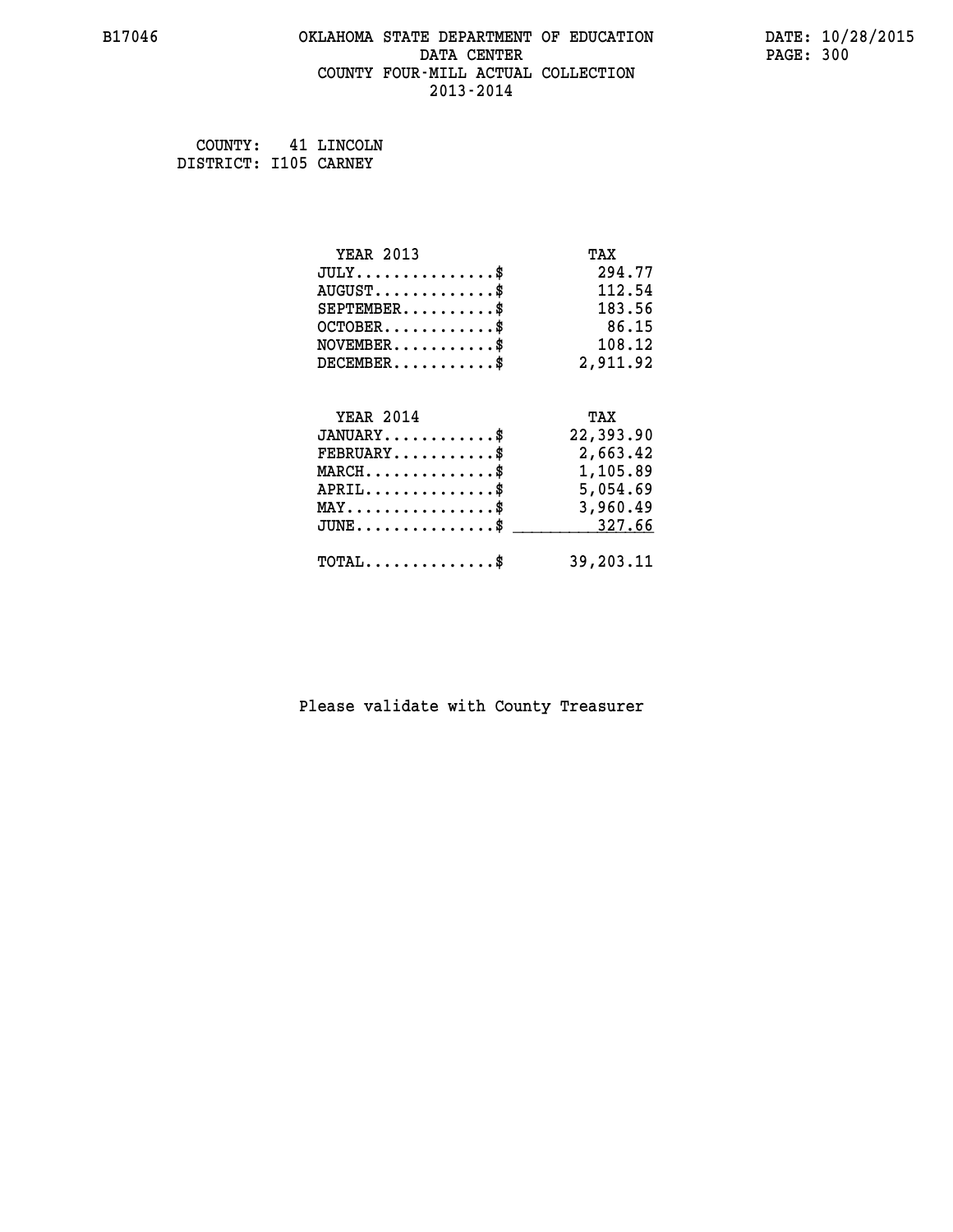#### **B17046 OKLAHOMA STATE DEPARTMENT OF EDUCATION DATE: 10/28/2015 DATA CENTER** PAGE: 301  **COUNTY FOUR-MILL ACTUAL COLLECTION 2013-2014**

 **COUNTY: 41 LINCOLN DISTRICT: I134 AGRA**

| <b>YEAR 2013</b>                                 | TAX         |
|--------------------------------------------------|-------------|
| $JULY$ \$                                        | 595.77      |
| $AUGUST$ \$                                      | 217.05      |
| $SEPTEMBER$ \$                                   | 354.07      |
| $OCTOBER$ \$                                     | 166.15      |
| $\texttt{NOVEMBER} \dots \dots \dots \$          | 208.55      |
| $DECEMBER$ \$                                    | 5,616.62    |
|                                                  |             |
| <b>YEAR 2014</b>                                 | TAX         |
| $JANUARY$ \$                                     | 43, 194. 28 |
| $\texttt{FEBRUARY} \dots \dots \dots \$          | 5,137.32    |
| $\texttt{MARCH}\ldots\ldots\ldots\ldots\text{*}$ | 2,133.10    |
| $APRIL \ldots \ldots \ldots \ldots \$            | 9,749.70    |
| $\texttt{MAX} \dots \dots \dots \dots \dots \$   | 7,639.13    |
| $\texttt{JUNE} \dots \dots \dots \dots \dots \$$ | 631.99      |
| $\texttt{TOTAL} \dots \dots \dots \dots \$       | 75,643.73   |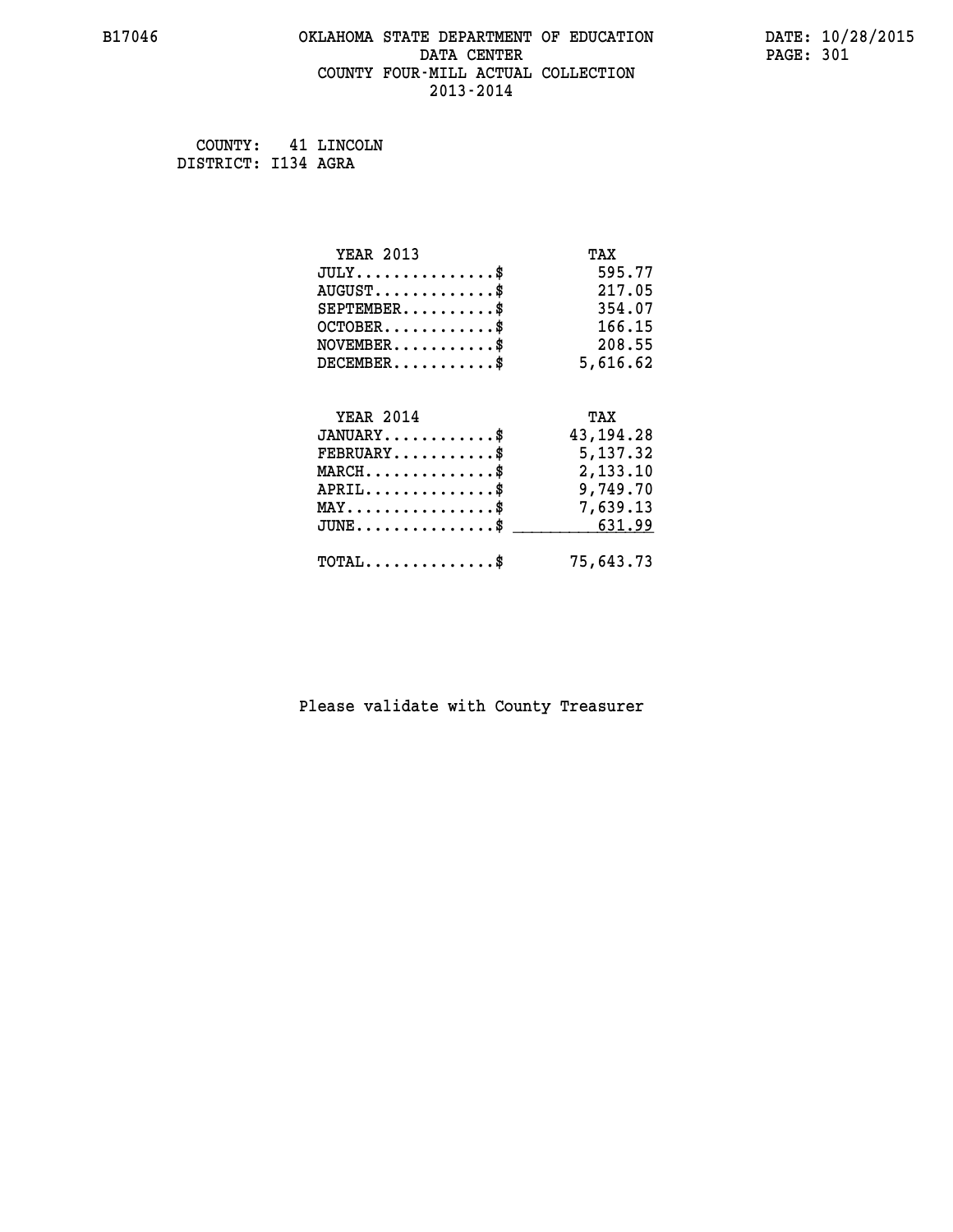#### **B17046 OKLAHOMA STATE DEPARTMENT OF EDUCATION DATE: 10/28/2015 DATA CENTER PAGE: 302 COUNTY FOUR-MILL ACTUAL COLLECTION 2013-2014**

 **COUNTY: 41 LINCOLN**

 **\*\*\*\*\*\* TOTALS \*\*\*\*\*\***

| TAX       |
|-----------|
| 7,763.97  |
| 2,767.75  |
| 4,406.03  |
| 2,102.32  |
| 4,051.13  |
| 80,595.18 |
|           |

#### **YEAR 2014 TAX JANUARY............\$ 533,530.44 FEBRUARY...........\$ 63,857.22 MARCH..............\$ 28,853.10 APRIL..............\$ 122,136.45 MAY................\$ 94,284.90** JUNE..............\$ <u>\_\_\_\_\_\_\_\_\_\_\_\_7,860.72</u>

 **TOTAL..............\$ 952,209.21**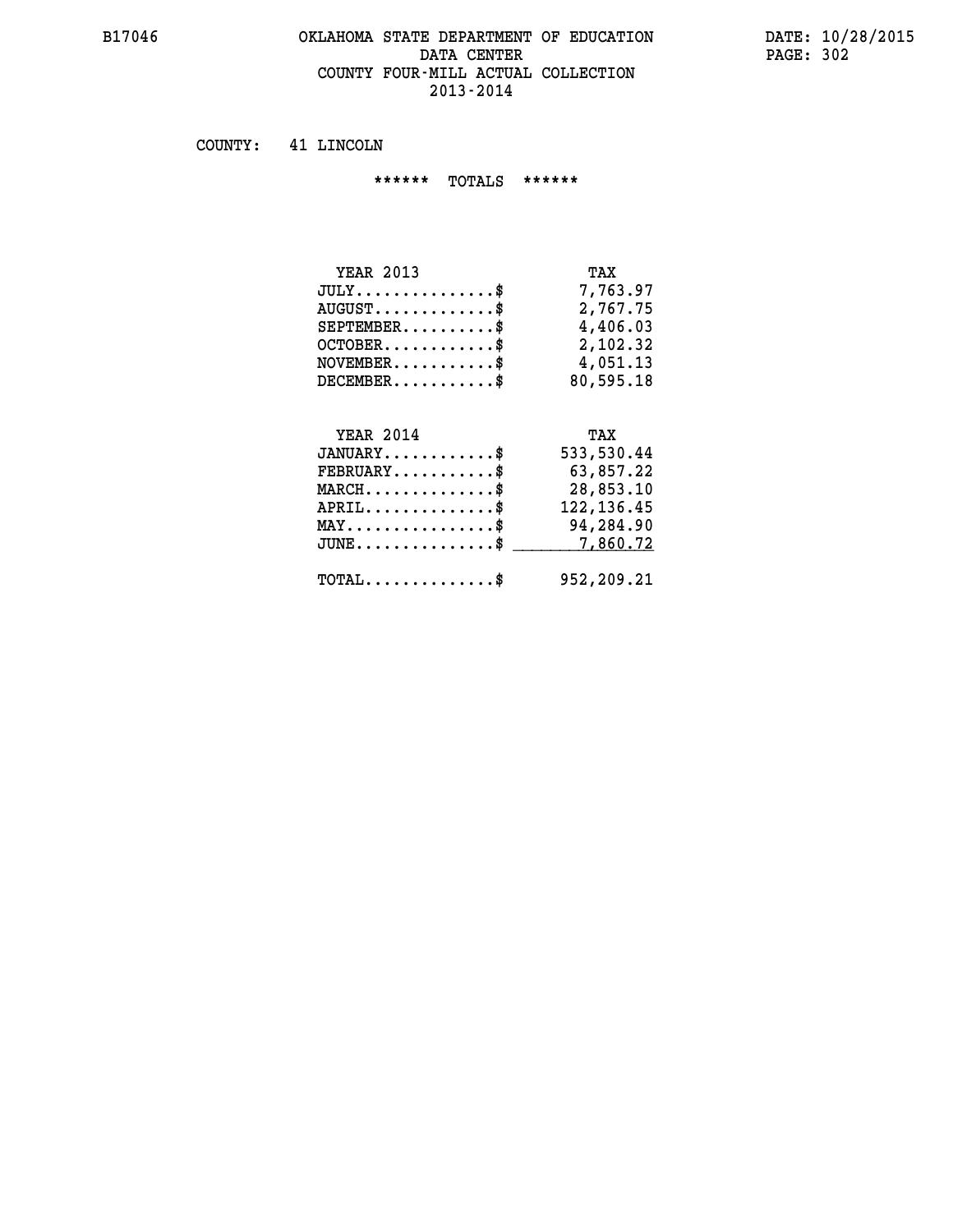#### **B17046 OKLAHOMA STATE DEPARTMENT OF EDUCATION DATE: 10/28/2015 DATA CENTER** PAGE: 303  **COUNTY FOUR-MILL ACTUAL COLLECTION 2013-2014**

 **COUNTY: 42 LOGAN DISTRICT: I001 GUTHRIE**

| <b>YEAR 2013</b>                                                          | TAX          |
|---------------------------------------------------------------------------|--------------|
| $JULY$ \$                                                                 | 3,245.94     |
| $AUGUST$ \$                                                               | 1,346.06     |
| $SEPTEMBER$ \$                                                            | 1,525.00     |
| OCTOBER\$ 1,664.84                                                        |              |
| $\verb NOVEMBER , \verb , \verb , \verb , \verb , \verb , \verb , \verb $ | 28,387.31    |
| $DECEMBER$ \$                                                             | 373, 233. 26 |
|                                                                           |              |
| <b>YEAR 2014</b>                                                          | TAX          |
| $JANUARY$ \$                                                              | 37,257.68    |
| $FEBRUARY$                                                                | 15,946.73    |
| $MARCH$ \$                                                                | 70,091.41    |
| $APRIL \ldots \ldots \ldots \ldots *$                                     | 20,193.26    |
| MAY\$ 3,788.93                                                            |              |
| $\texttt{JUNE} \dots \dots \dots \dots \$                                 | 10,702.46    |
| $\texttt{TOTAL} \dots \dots \dots \dots \$                                | 567,382.88   |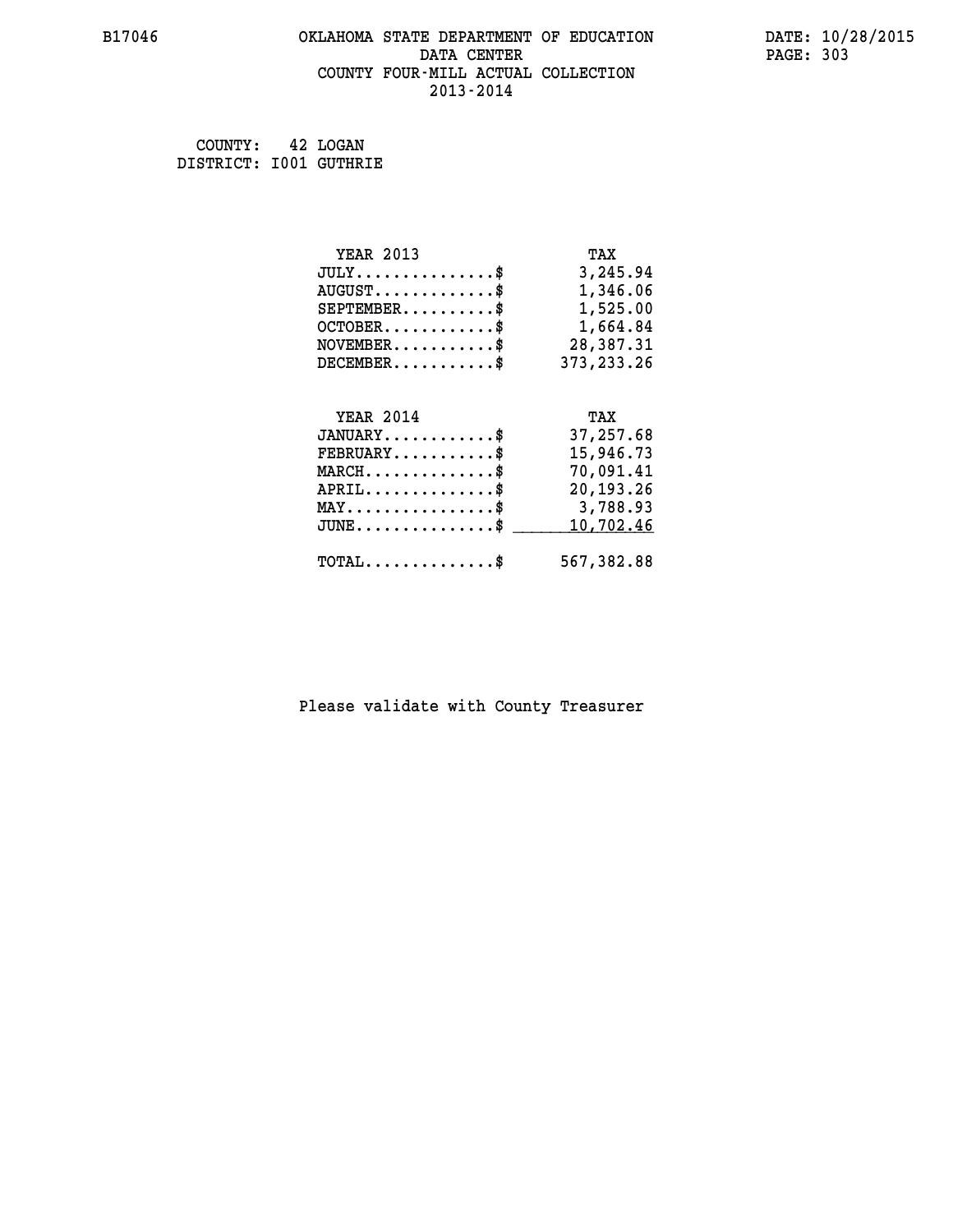# **B17046 OKLAHOMA STATE DEPARTMENT OF EDUCATION DATE: 10/28/2015** DATA CENTER PAGE: 304  **COUNTY FOUR-MILL ACTUAL COLLECTION 2013-2014**

 **COUNTY: 42 LOGAN DISTRICT: I002 CRESCENT**

| <b>YEAR 2013</b>                                                          | TAX       |
|---------------------------------------------------------------------------|-----------|
| $JULY$ \$                                                                 | 616.62    |
| $AUGUST$ \$                                                               | 251.07    |
| $SEPTEMENT.$ \$                                                           | 284.44    |
| $OCTOBER$ \$                                                              | 310.53    |
| $\verb NOVEMBER , \verb , \verb , \verb , \verb , \verb , \verb , \verb $ | 5,294.71  |
| $DECEMBER$ \$                                                             | 69,614.36 |
|                                                                           |           |
| <b>YEAR 2014</b>                                                          | TAX       |
| $JANUARY$ \$                                                              | 6,949.17  |
| $FEBRUARY$                                                                | 2,974.34  |
| $MARCH$ \$                                                                | 13,073.25 |
| $APRIL \ldots \ldots \ldots \ldots \$                                     | 3,766.40  |
| $MAX \dots \dots \dots \dots \dots \$ 706.69                              |           |
|                                                                           |           |
| $JUNE \ldots \ldots \ldots \ldots \ldots$ \$                              | 1,554.96  |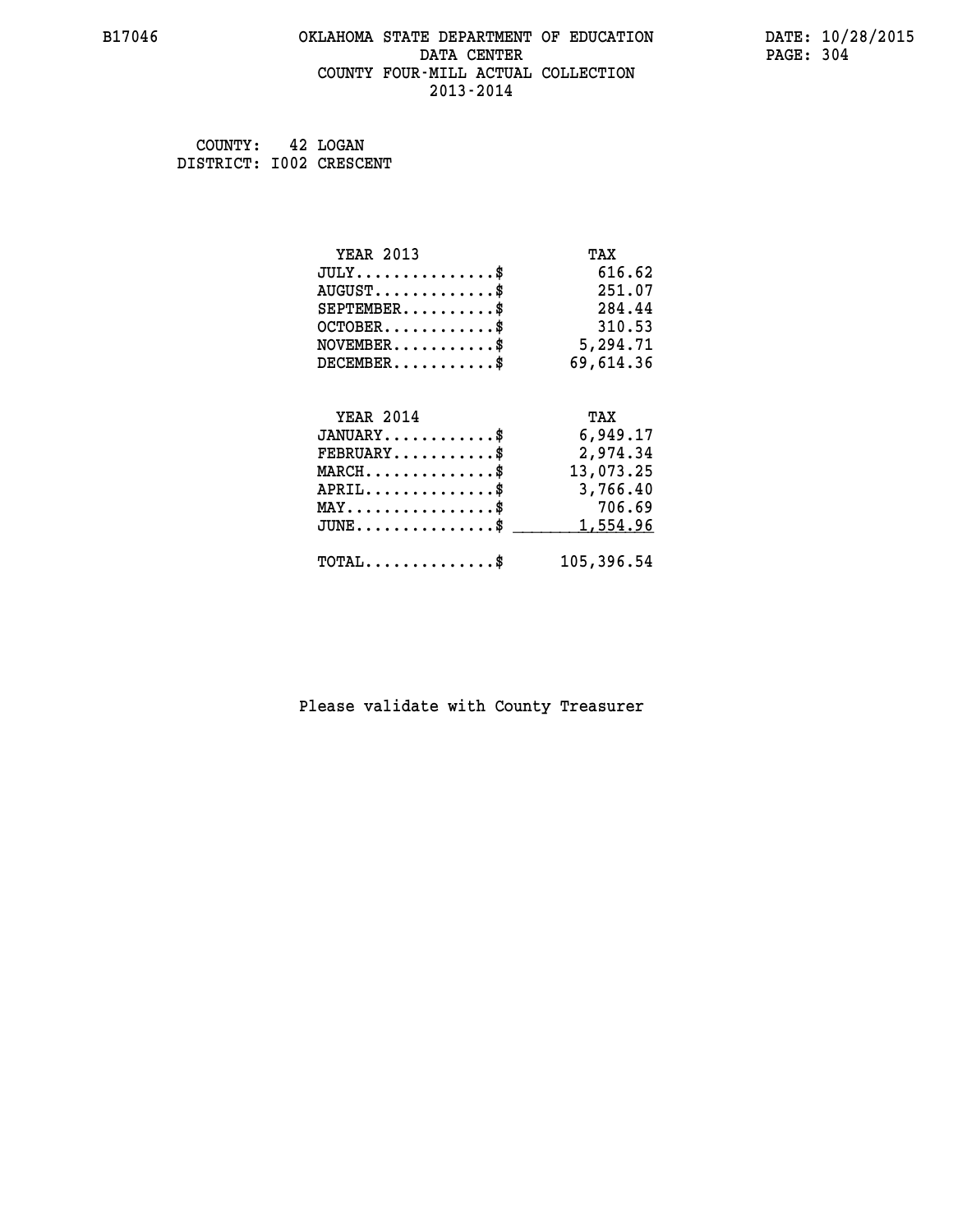#### **B17046 OKLAHOMA STATE DEPARTMENT OF EDUCATION DATE: 10/28/2015 DATA CENTER** PAGE: 305  **COUNTY FOUR-MILL ACTUAL COLLECTION 2013-2014**

 **COUNTY: 42 LOGAN DISTRICT: I003 MULHALL-ORLANDO**

| <b>YEAR 2013</b>                        | TAX         |
|-----------------------------------------|-------------|
| $JULY$ \$                               | 247.44      |
| $AUGUST$ \$                             | 101.59      |
| $SEPTEMENT.$ \$                         | 115.08      |
| $OCTOBER$ \$                            | 125.64      |
| $\texttt{NOVEMBER} \dots \dots \dots \$ | 2,142.27    |
| $DECEMBER$ \$                           | 28, 166. 24 |
|                                         |             |
| <b>YEAR 2014</b>                        | TAX         |
| $JANUARY$                               | 2,811.66    |
| $FEBRUARY$ \$                           | 1,203.42    |
|                                         |             |
| $MARCH$ \$                              | 5,289.49    |
| $APRIL$ \$                              | 1,523.89    |
| $MAX \dots \dots \dots \dots \dots$     | 285.94      |
| $JUNE$ \$                               | 629.14      |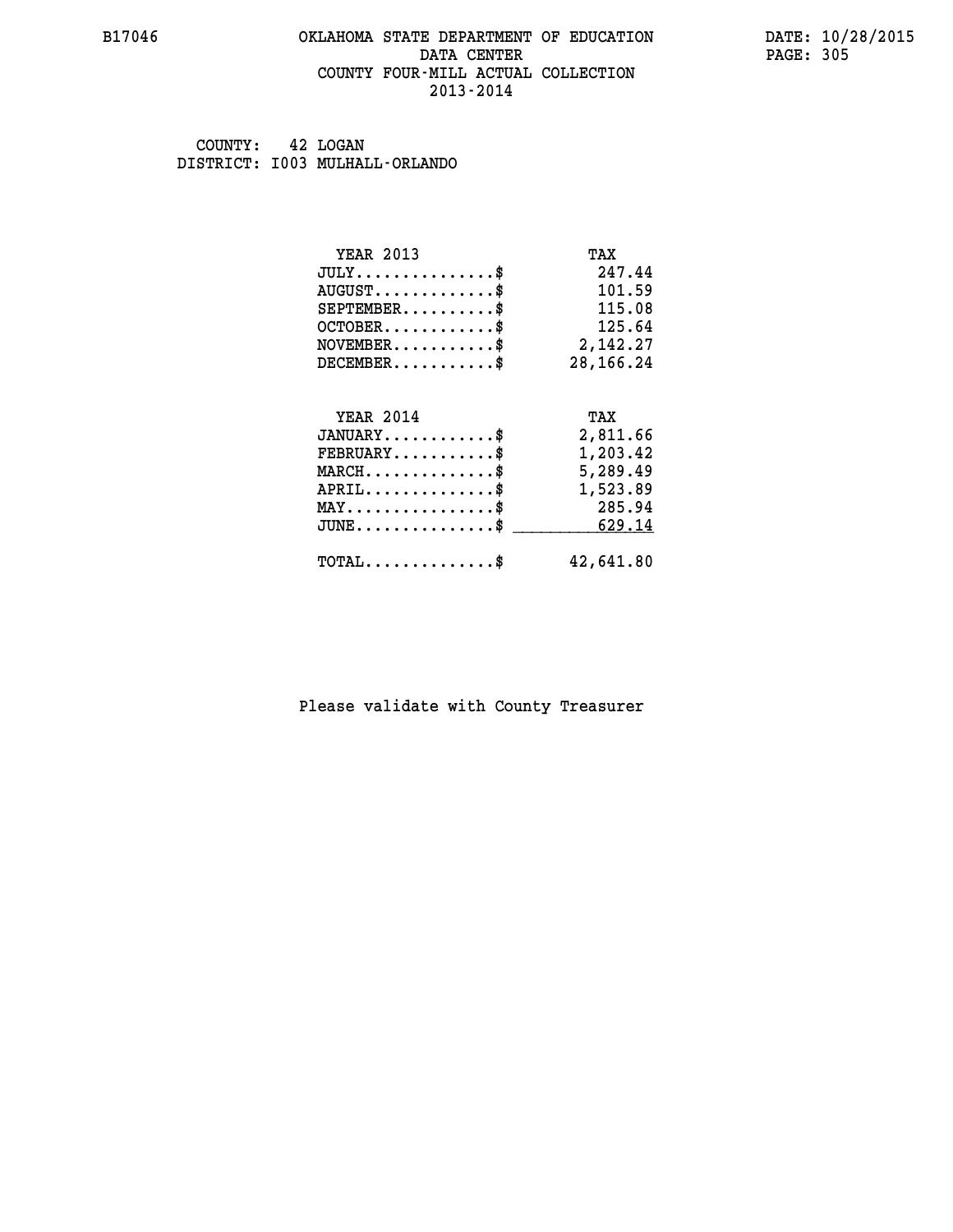#### **B17046 OKLAHOMA STATE DEPARTMENT OF EDUCATION DATE: 10/28/2015 DATA CENTER** PAGE: 306  **COUNTY FOUR-MILL ACTUAL COLLECTION 2013-2014**

 **COUNTY: 42 LOGAN DISTRICT: I014 COYLE**

| <b>YEAR 2013</b>                                                          | TAX       |
|---------------------------------------------------------------------------|-----------|
| $JULY$ \$                                                                 | 320.50    |
| $AUGUST$ \$                                                               | 129.55    |
| $SEPTEMBER$ \$                                                            | 146.78    |
| $OCTOBER$ \$                                                              | 160.22    |
| $\verb NOVEMBER , \verb , \verb , \verb , \verb , \verb , \verb , \verb $ | 2,732.02  |
| $DECEMBER$ \$                                                             | 35,920.33 |
|                                                                           |           |
| <b>YEAR 2014</b>                                                          | TAX       |
| $JANUARY$ \$                                                              | 3,585.72  |
| $FEBRUARY$                                                                | 1,534.73  |
| $MARCH$ \$                                                                | 6,745.64  |
| $APRIL$ \$                                                                | 1,943.42  |
| $MAX \dots \dots \dots \dots \dots$                                       | 364.64    |
| $JUNE \ldots \ldots \ldots \ldots \bullet$                                | 802.36    |
| $\texttt{TOTAL} \dots \dots \dots \dots \$                                | 54,385.91 |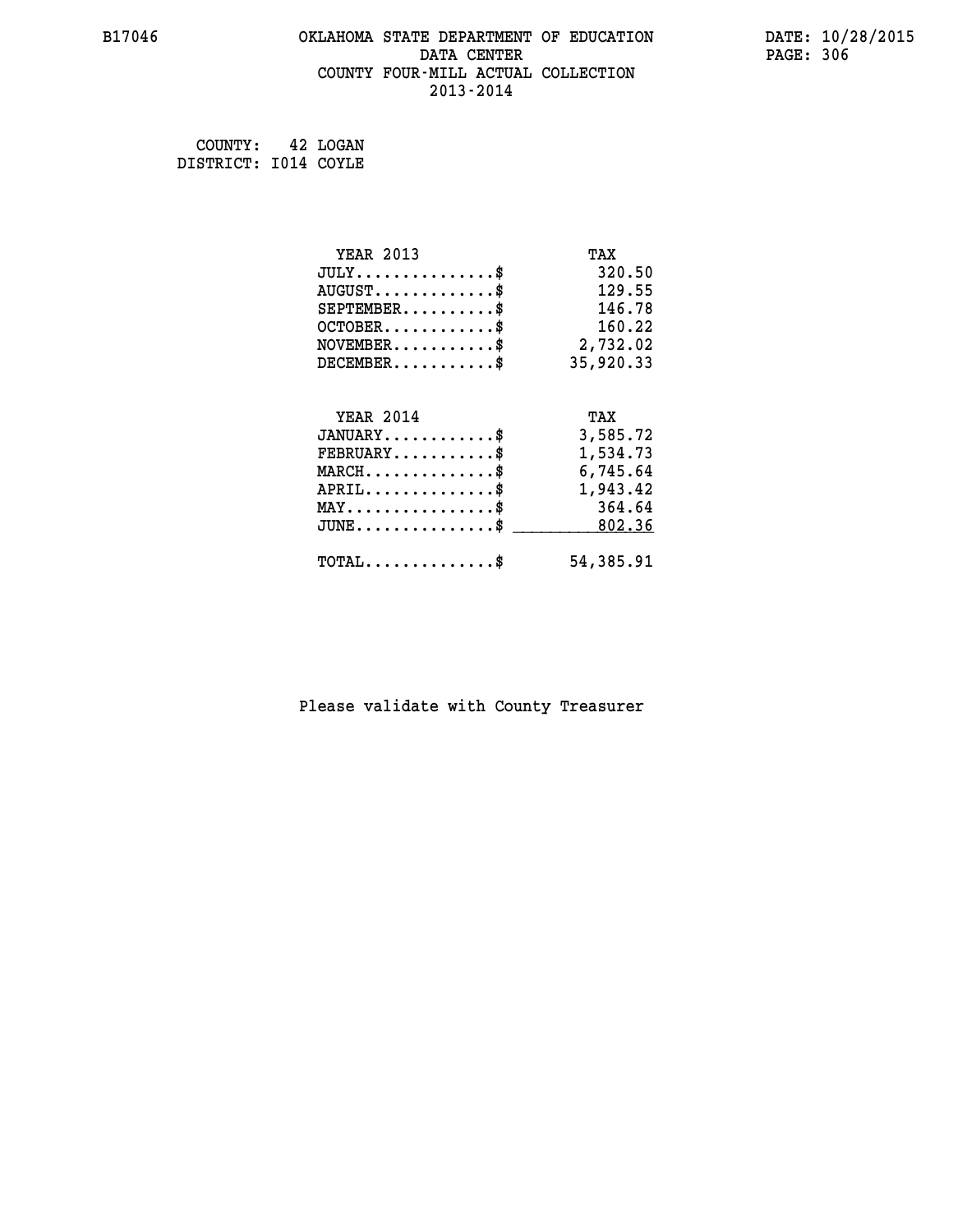### **B17046 OKLAHOMA STATE DEPARTMENT OF EDUCATION DATE: 10/28/2015 DATA CENTER PAGE: 307 COUNTY FOUR-MILL ACTUAL COLLECTION 2013-2014**

 **COUNTY: 42 LOGAN**

 **\*\*\*\*\*\* TOTALS \*\*\*\*\*\***

| <b>YEAR 2013</b> | TAX        |
|------------------|------------|
| $JULY$           | 4,430.50   |
| $AUGUST$ \$      | 1,828.27   |
| $SEPTEMBER$      | 2,071.30   |
| $OCTOBER$ \$     | 2,261.23   |
| $NOVEMBER$ \$    | 38,556.31  |
| $DECEMBER$       | 506,934.19 |

# **YEAR 2014 TAX**

| $JANUARY$<br>$\texttt{FEBRUARY} \dots \dots \dots \$ | 50,604.23<br>21,659.22 |
|------------------------------------------------------|------------------------|
| $MARCH$ \$                                           | 95, 199. 79            |
| APRIL                                                | 27,426.97              |
| $MAX \dots \dots \dots \dots \$                      | 5,146.20               |
| $JUNE \ldots \ldots \ldots \ldots$ \$ 13,688.92      |                        |
| $\texttt{TOTAL} \dots \dots \dots \dots \text{*}$    | 769,807.13             |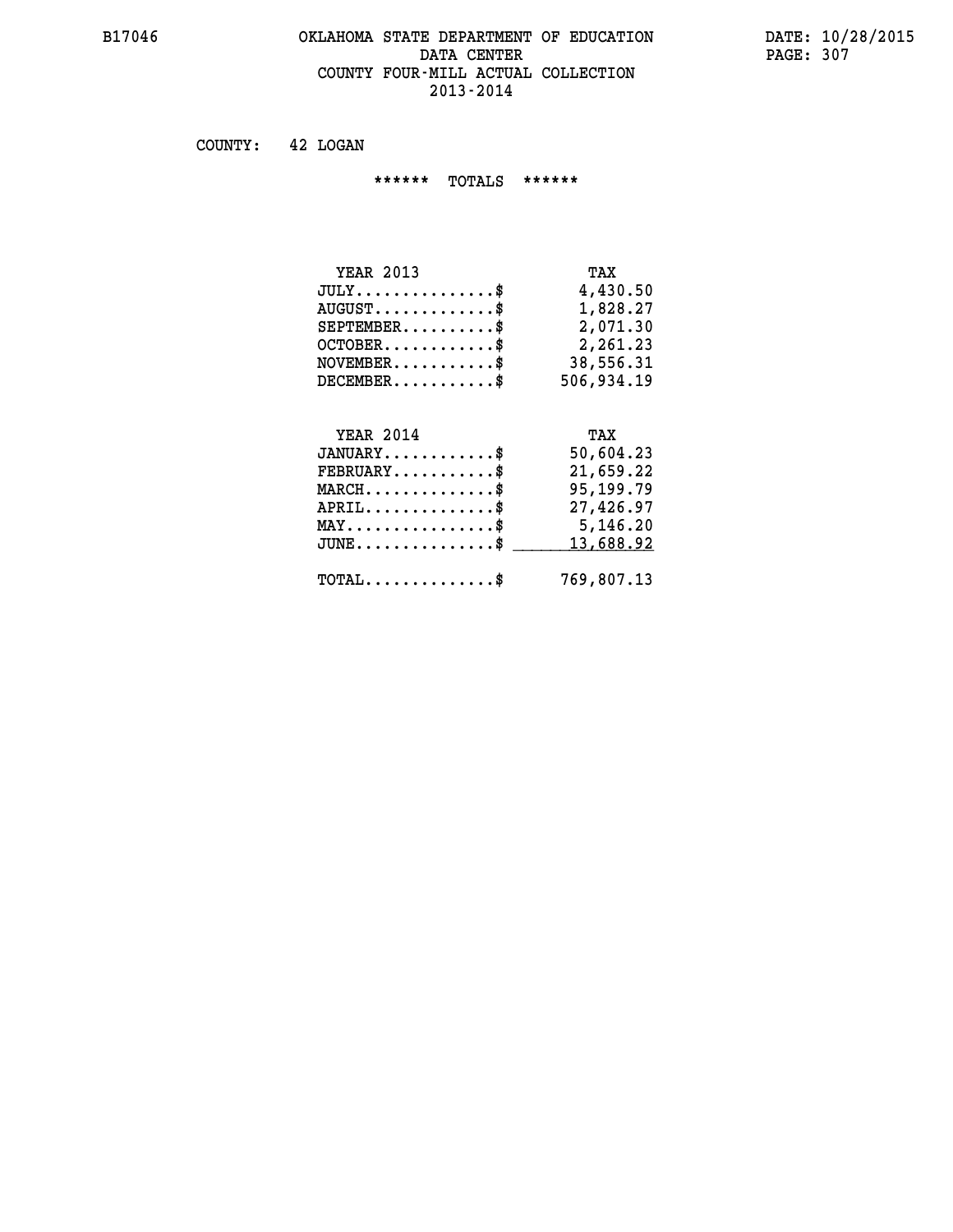#### **B17046 OKLAHOMA STATE DEPARTMENT OF EDUCATION DATE: 10/28/2015 DATA CENTER** PAGE: 308  **COUNTY FOUR-MILL ACTUAL COLLECTION 2013-2014**

 **COUNTY: 43 LOVE DISTRICT: C003 GREENVILLE**

| <b>YEAR 2013</b>                               | TAX       |
|------------------------------------------------|-----------|
| $JULY$ \$                                      | 130.90    |
| $AUGUST$ \$                                    | 47.45     |
| $SEPTEMENT.$ \$                                | 150.22    |
| $OCTOBER$ \$                                   | 186.87    |
| $NOVEMBER.$ \$                                 | 161.78    |
| $DECEMBER$ \$                                  | 1,272.78  |
| <b>YEAR 2014</b>                               | TAX       |
| $JANUARY$ \$                                   | 8,010.76  |
| $FEBRUARY$ \$                                  | 2,394.39  |
| $MARCH$ \$                                     | 438.34    |
| $APRIL$ \$                                     | 2,268.80  |
| $\texttt{MAX} \dots \dots \dots \dots \dots \$ | 1,030.93  |
| $JUNE$ \$                                      | 152.65    |
| $\texttt{TOTAL} \dots \dots \dots \dots \$     | 16,245.87 |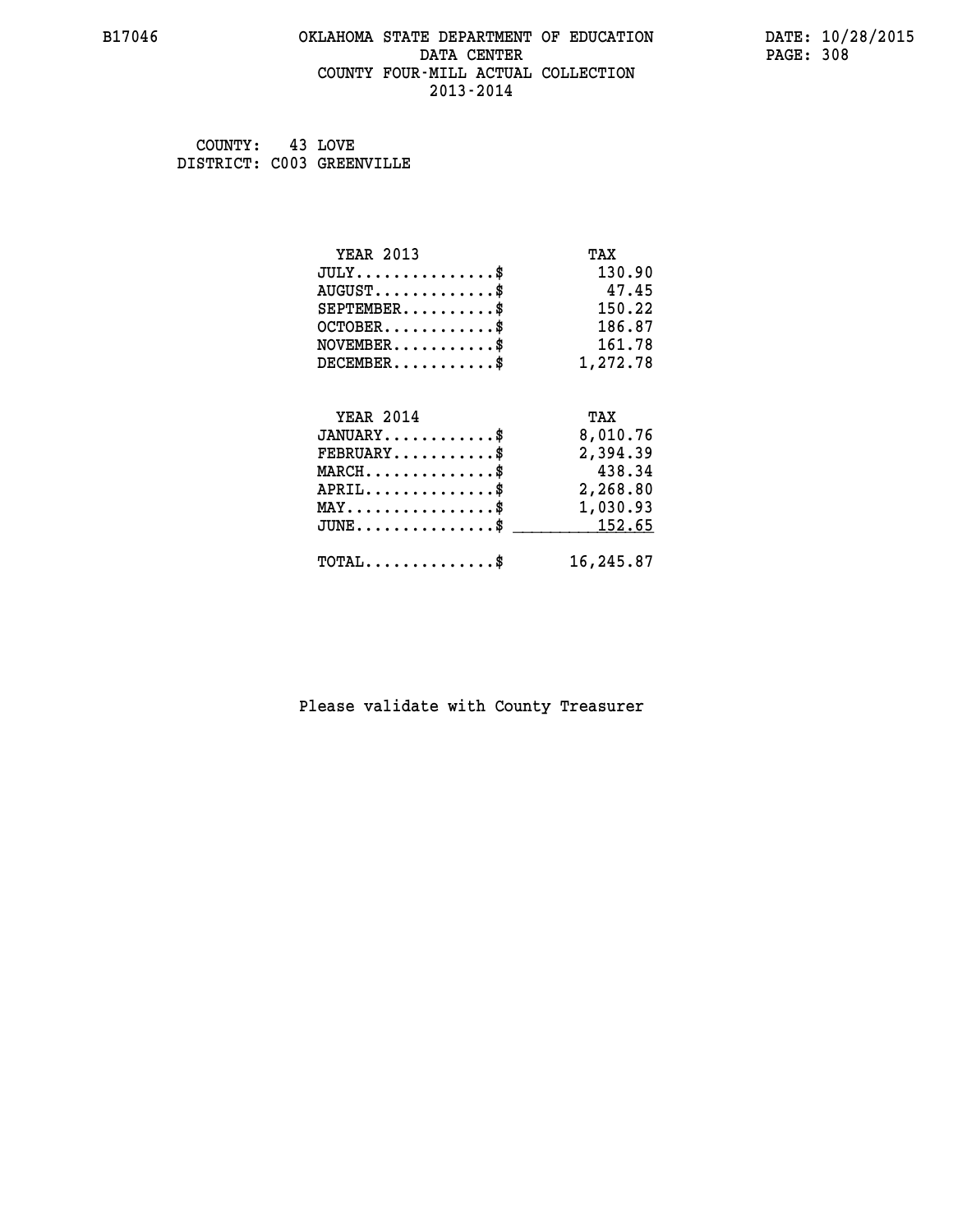#### **B17046 OKLAHOMA STATE DEPARTMENT OF EDUCATION DATE: 10/28/2015 DATA CENTER** PAGE: 309  **COUNTY FOUR-MILL ACTUAL COLLECTION 2013-2014**

 **COUNTY: 43 LOVE DISTRICT: I004 THACKERVILLE**

| <b>YEAR 2013</b>                                 | TAX        |
|--------------------------------------------------|------------|
| $JULY$ \$                                        | 324.26     |
| $AUGUST$ \$                                      | 88.39      |
| $SEPTEMBER$ \$                                   | 357.82     |
| $OCTOBER$ \$                                     | 456.73     |
| $\texttt{NOVEMBER} \dots \dots \dots \$          | 377.56     |
| $DECEMBER$ \$                                    | 3,396.70   |
|                                                  |            |
| <b>YEAR 2014</b>                                 | TAX        |
| $JANUARY$ \$                                     | 21,428.26  |
| $FEBRUARY$ \$                                    | 6,451.72   |
| $\texttt{MARCH}\ldots\ldots\ldots\ldots\text{*}$ | 1,164.21   |
| $APRIL \ldots \ldots \ldots \ldots$ \$           | 6,009.51   |
| $\texttt{MAX} \dots \dots \dots \dots \dots \$   | 2,755.78   |
| $\texttt{JUNE} \dots \dots \dots \dots \dots \$$ | 406.43     |
| $\texttt{TOTAL} \dots \dots \dots \dots \$       | 43, 217.37 |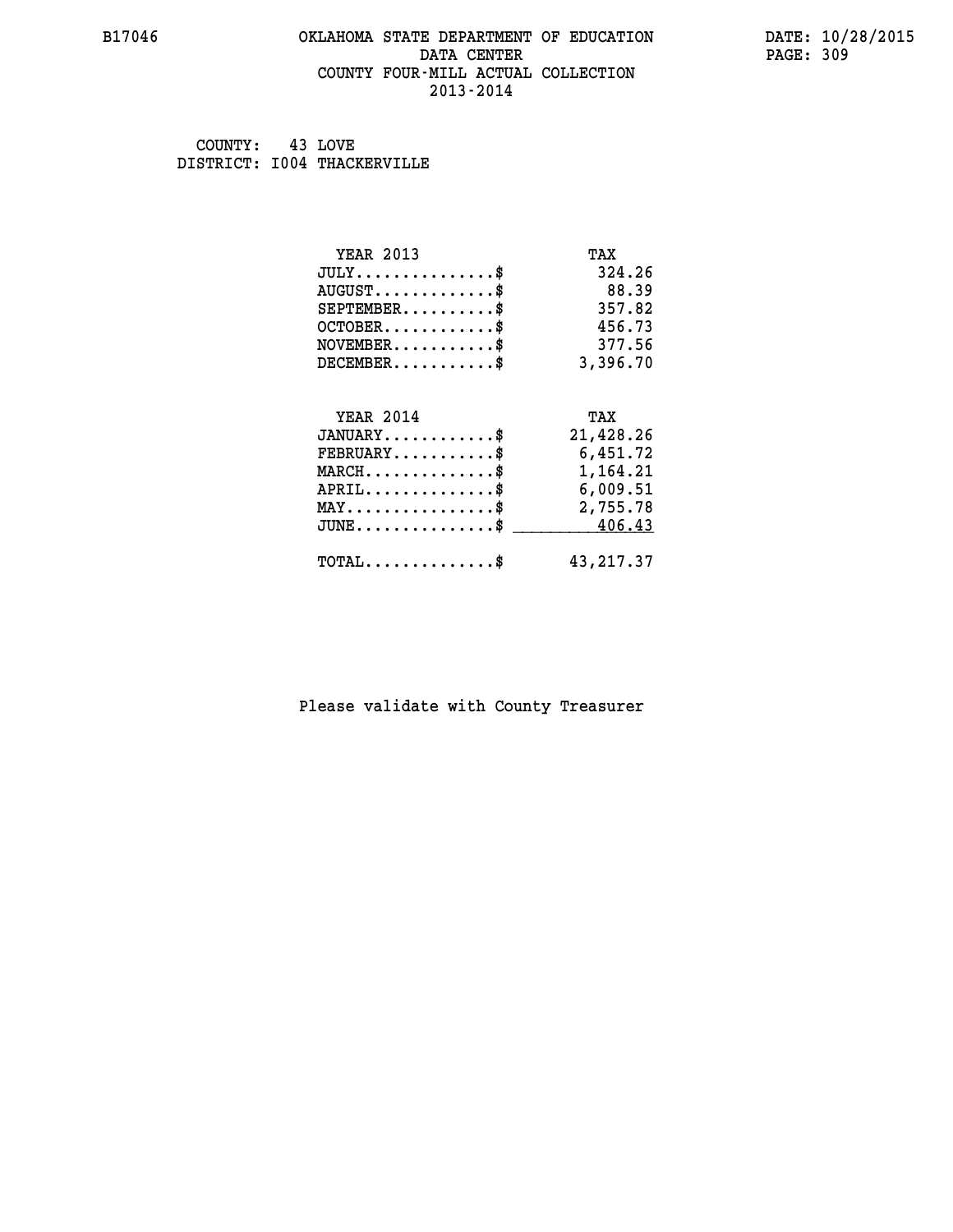#### **B17046 OKLAHOMA STATE DEPARTMENT OF EDUCATION DATE: 10/28/2015 DATA CENTER** PAGE: 310  **COUNTY FOUR-MILL ACTUAL COLLECTION 2013-2014**

 **COUNTY: 43 LOVE DISTRICT: I005 TURNER**

| <b>YEAR 2013</b>                                 | TAX       |
|--------------------------------------------------|-----------|
| $JULY$ \$                                        | 367.04    |
| $AUGUST$ \$                                      | 92.92     |
| $SEPTEMBER$ \$                                   | 417.85    |
| $OCTOBER$ \$                                     | 521.61    |
| $\texttt{NOVEMBER} \dots \dots \dots \$          | 446.77    |
| $DECEMBER$ \$                                    | 3,794.79  |
|                                                  |           |
| <b>YEAR 2014</b>                                 | TAX       |
| $JANUARY$ \$                                     | 23,926.20 |
| $FEBRUARY$ \$                                    | 7,147.40  |
| $\texttt{MARCH}\ldots\ldots\ldots\ldots\$        | 1,300.22  |
| $APRIL \ldots \ldots \ldots \ldots$              | 6,689.61  |
| $\texttt{MAX} \dots \dots \dots \dots \dots \$   | 3,073.54  |
| $\texttt{JUNE} \dots \dots \dots \dots \dots \$$ | 443.79    |
| $\texttt{TOTAL} \dots \dots \dots \dots \$       | 48,221.74 |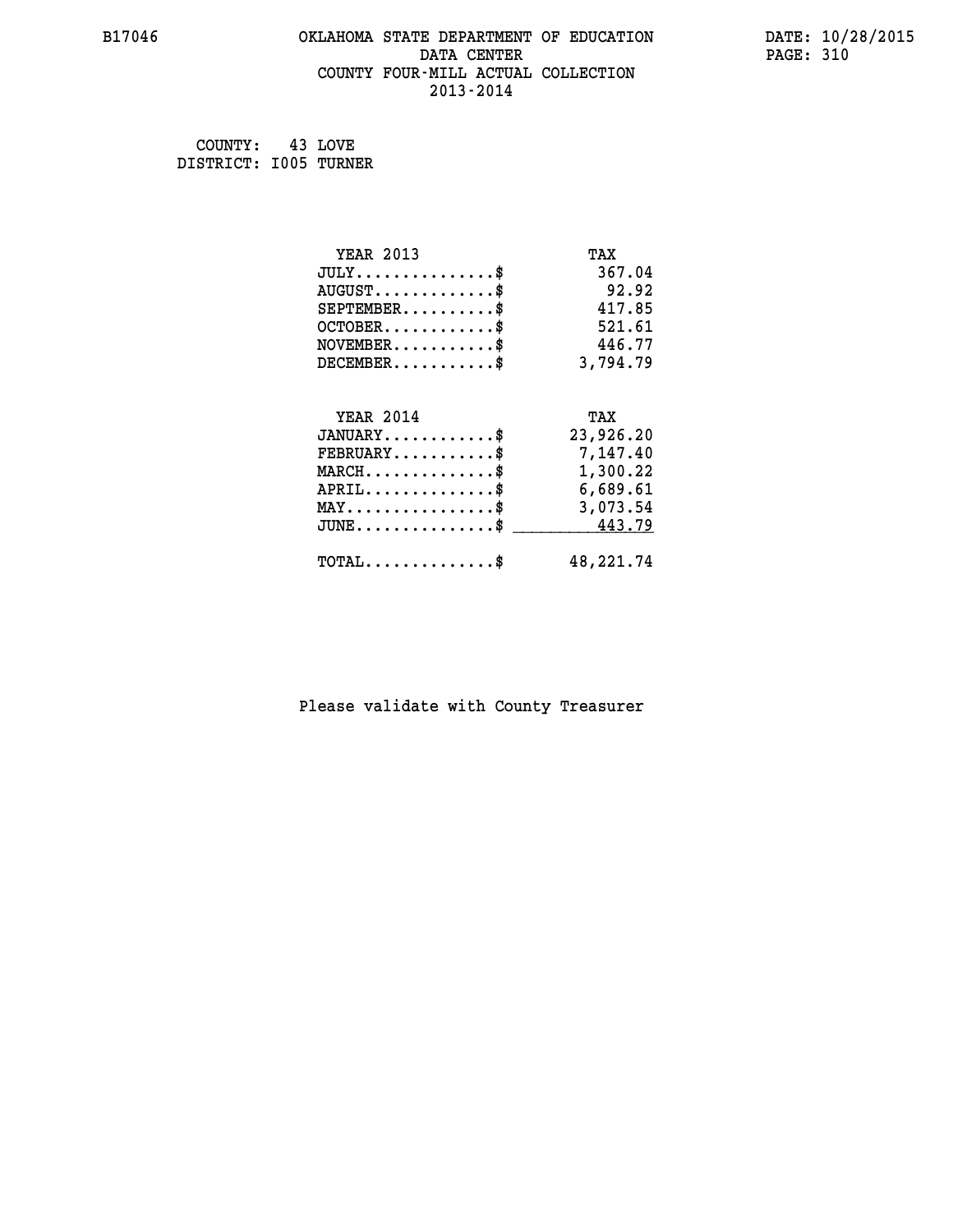#### **B17046 OKLAHOMA STATE DEPARTMENT OF EDUCATION DATE: 10/28/2015 DATA CENTER** PAGE: 311  **COUNTY FOUR-MILL ACTUAL COLLECTION 2013-2014**

 **COUNTY: 43 LOVE DISTRICT: I016 MARIETTA**

| <b>YEAR 2013</b>                                                          | TAX         |
|---------------------------------------------------------------------------|-------------|
| $JULY$ \$                                                                 | 1,103.97    |
| $AUGUST$ \$                                                               | 318.88      |
| $SEPTEMBER$ \$                                                            | 1,250.29    |
| $OCTOBER$ \$                                                              | 1,567.14    |
| $\verb NOVEMBER , \verb , \verb , \verb , \verb , \verb , \verb , \verb $ | 1,334.65    |
| $DECEMBER$ \$                                                             | 11,983.33   |
|                                                                           |             |
| <b>YEAR 2014</b>                                                          | TAX         |
| $JANUARY$ \$                                                              | 75,648.82   |
| $FEBRUARY$                                                                | 22,591.97   |
| $\texttt{MARCH}\ldots\ldots\ldots\ldots\ast$                              | 4,092.42    |
| $APRIL \ldots \ldots \ldots \ldots \$                                     | 21,209.20   |
| $\texttt{MAX} \dots \dots \dots \dots \dots \$                            | 9,704.37    |
| $\texttt{JUNE} \dots \dots \dots \dots \dots \$$                          | 1,378.50    |
| $\texttt{TOTAL} \dots \dots \dots \dots$                                  | 152, 183.54 |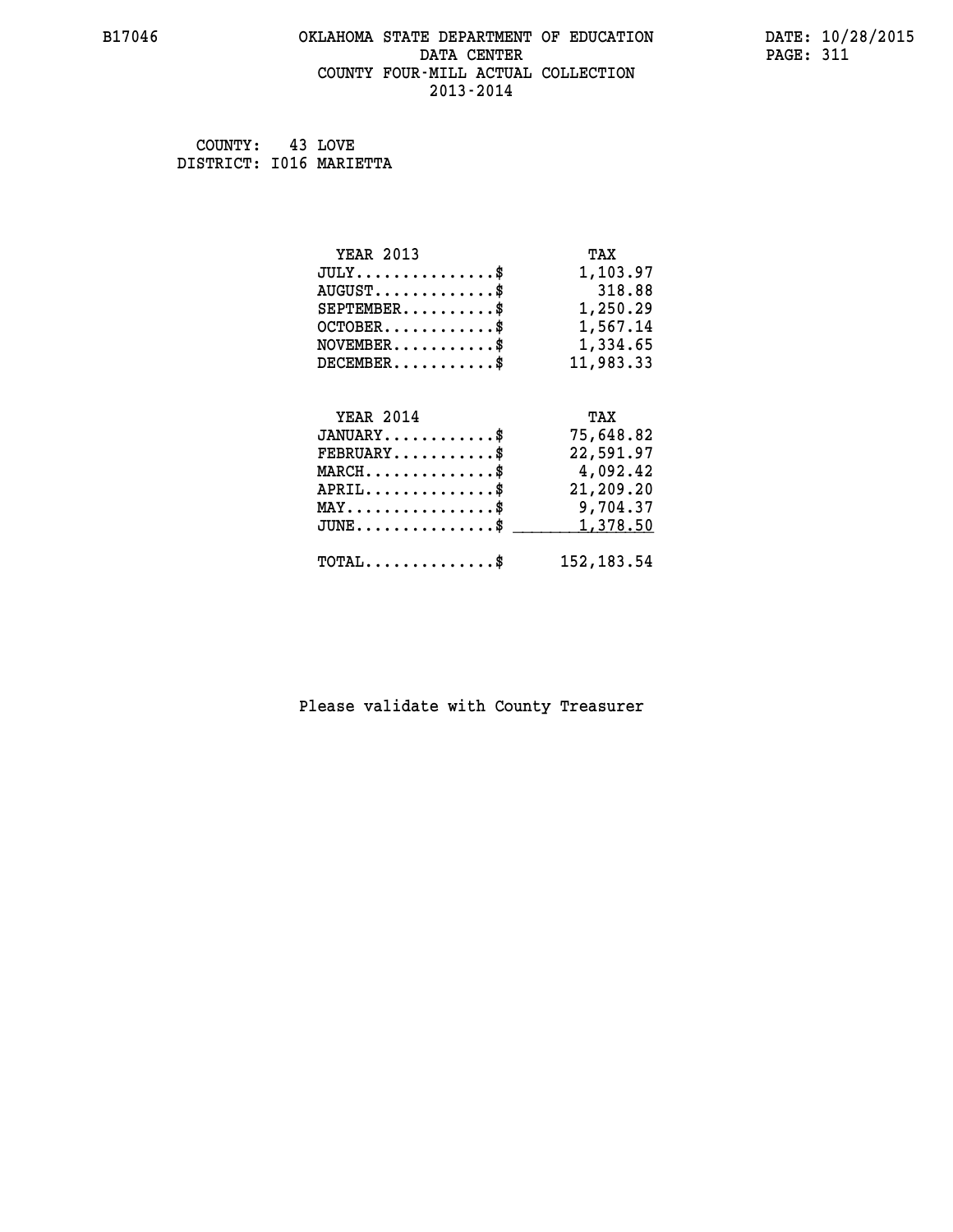#### **B17046 OKLAHOMA STATE DEPARTMENT OF EDUCATION DATE: 10/28/2015 DATA CENTER** PAGE: 312  **COUNTY FOUR-MILL ACTUAL COLLECTION 2013-2014**

 **COUNTY: 43 LOVE**

 **\*\*\*\*\*\* TOTALS \*\*\*\*\*\***

| <b>YEAR 2013</b>       | TAX       |
|------------------------|-----------|
| $JULY$                 | 1,926.17  |
| $AUGUST$ $\frac{1}{2}$ | 547.64    |
| $SEPTEMBER$ $\$        | 2,176.18  |
| $OCTOBER$ \$           | 2,732.35  |
| $NOVEMBER$ $\$\$       | 2,320.76  |
| $DECEMBER$ \$          | 20,447.60 |

# **YEAR 2014**

| <b>YEAR 2014</b>                               | TAX         |
|------------------------------------------------|-------------|
| $JANUARY$ \$                                   | 129,014.04  |
| $\texttt{FEBRUARY} \dots \dots \dots \$        | 38,585.48   |
| $MARCH$ \$                                     | 6,995.19    |
| $APRIL$ \$                                     | 36, 177. 12 |
| $\texttt{MAX} \dots \dots \dots \dots \dots \$ | 16,564.62   |
| JUNE\$ 2,381.37                                |             |
| $\texttt{TOTAL} \dots \dots \dots \dots \$     | 259,868.52  |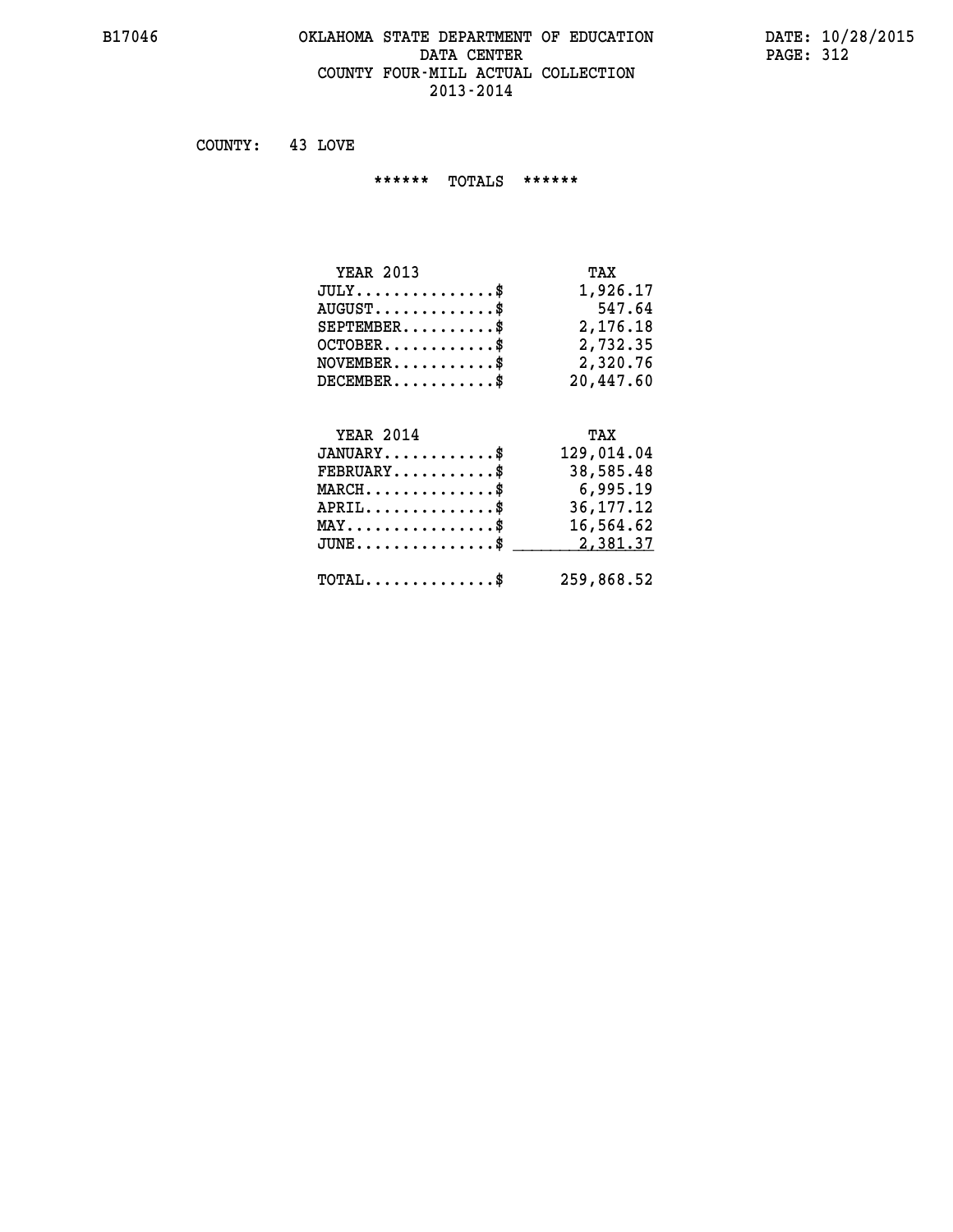#### **B17046 OKLAHOMA STATE DEPARTMENT OF EDUCATION DATE: 10/28/2015 DATA CENTER** PAGE: 313  **COUNTY FOUR-MILL ACTUAL COLLECTION 2013-2014**

 **COUNTY: 44 MAJOR DISTRICT: I001 RINGWOOD**

| <b>YEAR 2013</b>                                 | TAX       |
|--------------------------------------------------|-----------|
| $JULY$ \$                                        | 384.49    |
| $AUGUST$ \$                                      | 433.21    |
| $SEPTEMBER$ \$                                   | 217.89    |
| $OCTOBER$ \$                                     | 103.24    |
| $NOVEMBER$ \$                                    | 65.39     |
| $DECEMBER$ \$                                    | 2,382.32  |
|                                                  |           |
| <b>YEAR 2014</b>                                 | TAX       |
| $JANUARY$ \$                                     | 46,590.68 |
| $FEBRUARY$                                       | 17,216.97 |
| $MARCH$ \$                                       | 5,151.02  |
| $APRIL \ldots \ldots \ldots \ldots$              | 8,977.76  |
| $\texttt{MAX} \dots \dots \dots \dots \dots \$   | 9,495.30  |
| $\texttt{JUNE} \dots \dots \dots \dots \dots \$$ | 820.80    |
| $\texttt{TOTAL} \dots \dots \dots \dots \$       | 91,839.07 |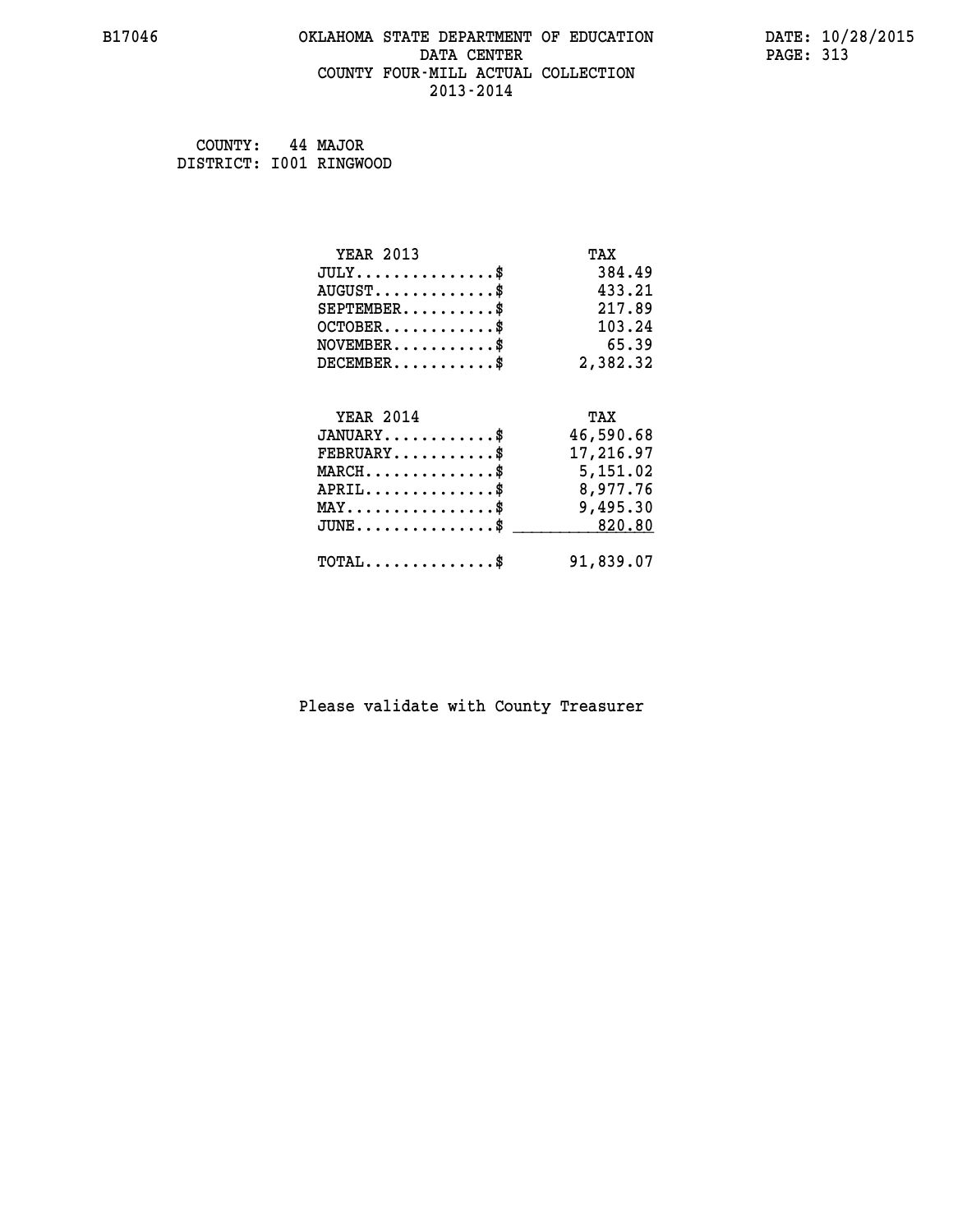#### **B17046 OKLAHOMA STATE DEPARTMENT OF EDUCATION DATE: 10/28/2015 DATA CENTER** PAGE: 314  **COUNTY FOUR-MILL ACTUAL COLLECTION 2013-2014**

 **COUNTY: 44 MAJOR DISTRICT: I004 ALINE-CLEO**

| <b>YEAR 2013</b>                                | TAX       |
|-------------------------------------------------|-----------|
| $JULY$ \$                                       | 154.94    |
| $AUGUST$ \$                                     | 168.49    |
| $SEPTEMENT.$ \$                                 | 87.12     |
| $OCTOBER$ \$                                    | 40.94     |
| $NOVEMBER$ \$                                   | 25.72     |
| $DECEMBER$ \$                                   | 861.49    |
|                                                 |           |
| <b>YEAR 2014</b>                                | TAX       |
| $JANUARY$ \$                                    | 16,836.14 |
| $FEBRUARY$                                      | 6,222.24  |
| $MARCH$ \$                                      | 1,862.75  |
| $APRIL \ldots \ldots \ldots \ldots$             | 3,243.99  |
| $\texttt{MAX} \dots \dots \dots \dots \dots \$$ | 3,431.38  |
| $JUNE$ \$                                       | 296.71    |
| $\texttt{TOTAL} \dots \dots \dots \dots \$      | 33,231.91 |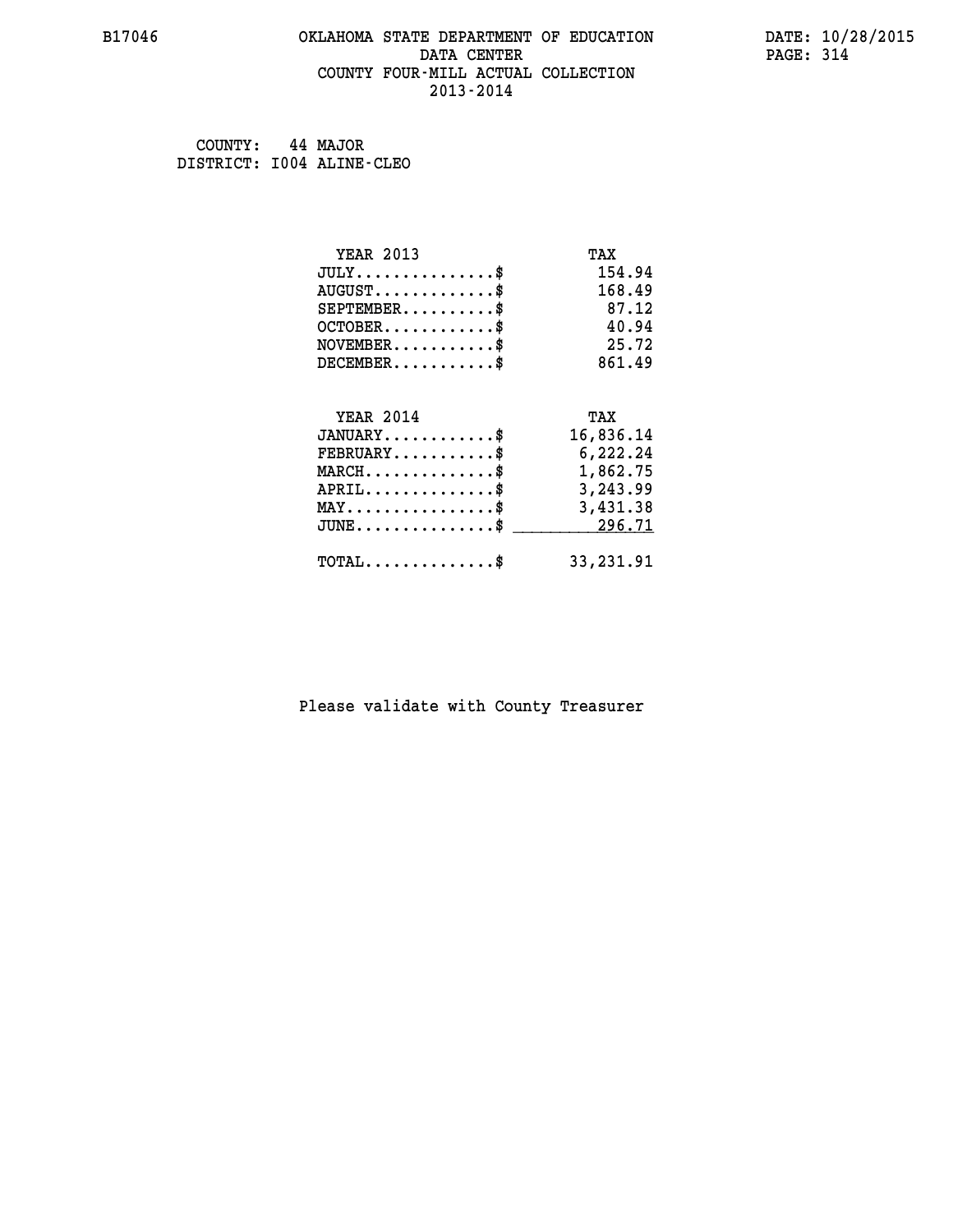#### **B17046 OKLAHOMA STATE DEPARTMENT OF EDUCATION DATE: 10/28/2015 DATA CENTER** PAGE: 315  **COUNTY FOUR-MILL ACTUAL COLLECTION 2013-2014**

 **COUNTY: 44 MAJOR DISTRICT: I084 FAIRVIEW**

| <b>YEAR 2013</b>                               | TAX        |
|------------------------------------------------|------------|
| $JULY$ \$                                      | 646.88     |
| $AUGUST$ \$                                    | 746.65     |
| $SEPTEMBER$ \$                                 | 368.70     |
| $OCTOBER$ \$                                   | 175.78     |
| $NOVEMBER$ \$                                  | 111.90     |
| $DECEMBER$ \$                                  | 4,293.86   |
|                                                |            |
| <b>YEAR 2014</b>                               | TAX        |
| $JANUARY$ \$                                   | 84,007.72  |
| $FEBRUARY$ \$                                  | 31,042.04  |
| $MARCH$ \$                                     | 9,283.97   |
| $APRIL$ \$                                     | 16,188.48  |
| $\texttt{MAX} \dots \dots \dots \dots \dots \$ | 17,120.64  |
| $JUNE$ \$                                      | 1,479.71   |
| $\texttt{TOTAL} \dots \dots \dots \dots \$     | 165,466.33 |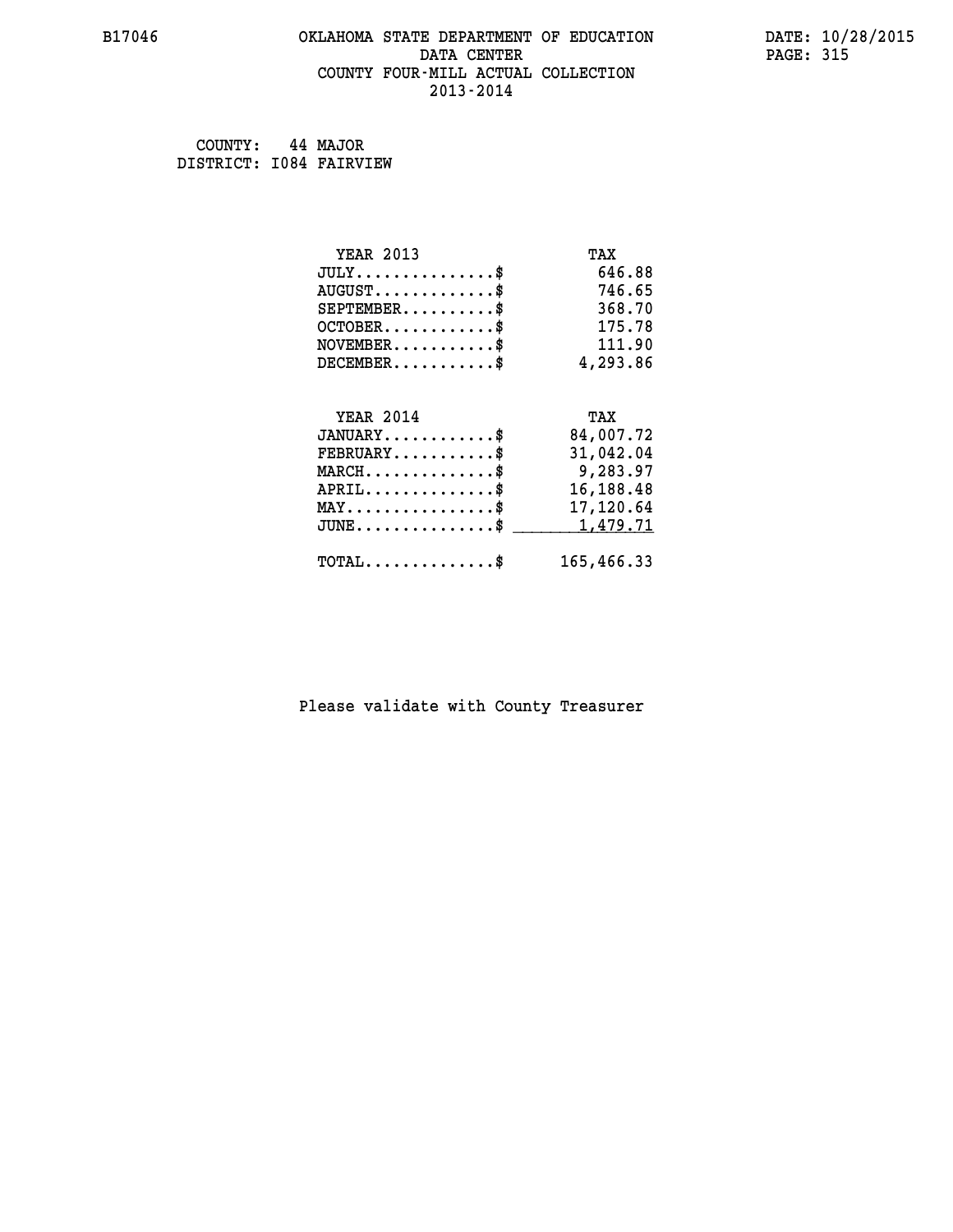#### **B17046 OKLAHOMA STATE DEPARTMENT OF EDUCATION DATE: 10/28/2015 DATA CENTER** PAGE: 316  **COUNTY FOUR-MILL ACTUAL COLLECTION 2013-2014**

 **COUNTY: 44 MAJOR DISTRICT: I092 CIMARRON**

| <b>YEAR 2013</b>                                 | TAX       |
|--------------------------------------------------|-----------|
| $JULY$ \$                                        | 289.87    |
| $AUGUST$ \$                                      | 322.11    |
| $SEPTEMBER$ \$                                   | 164.26    |
| $OCTOBER$ \$                                     | 77.57     |
| $NOVEMBER$ \$                                    | 48.97     |
| $DECEMBER$ \$                                    | 1,719.34  |
|                                                  |           |
| <b>YEAR 2014</b>                                 | TAX       |
| $JANUARY$ \$                                     | 33,614.77 |
| $FEBRUARY$                                       | 12,422.51 |
| $MARCH$ \$                                       | 3,717.33  |
| $APRIL \ldots \ldots \ldots \ldots \$            | 6,477.20  |
| $\texttt{MAX} \dots \dots \dots \dots \dots \$   | 6,850.76  |
| $\texttt{JUNE} \dots \dots \dots \dots \dots \$$ | 592.29    |
| $\texttt{TOTAL} \dots \dots \dots \dots \$       | 66,296.98 |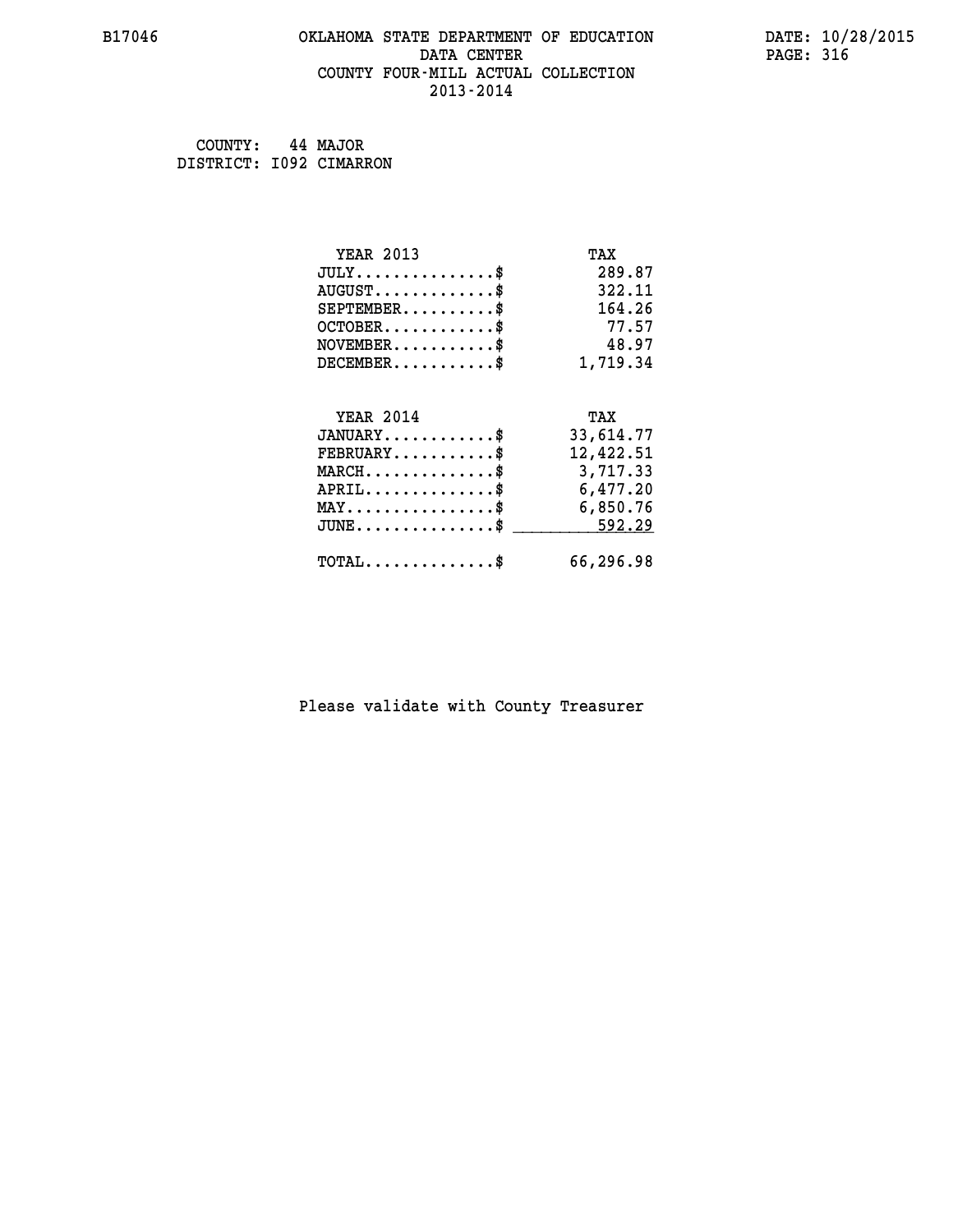#### **B17046 OKLAHOMA STATE DEPARTMENT OF EDUCATION DATE: 10/28/2015 DATA CENTER PAGE: 317 COUNTY FOUR-MILL ACTUAL COLLECTION 2013-2014**

 **COUNTY: 44 MAJOR**

 **\*\*\*\*\*\* TOTALS \*\*\*\*\*\***

| <b>YEAR 2013</b>                     | TAX      |
|--------------------------------------|----------|
| $JULY \ldots \ldots \ldots \ldots \$ | 1,476.18 |
| $AUGUST$ \$                          | 1,670.46 |
| $SEPTEMBER$                          | 837.97   |
| $OCTOBER$ \$                         | 397.53   |
| $NOVEMBER$ \$                        | 251.98   |
| $DECEMBER$ \$                        | 9,257.01 |

#### **YEAR 2014 TAX JANUARY............\$ 181,049.31 FEBRUARY...........\$ 66,903.76 MARCH..............\$ 20,015.07 APRIL..............\$ 34,887.43 MAY................\$ 36,898.08 JUNE...............\$ 3,189.51 \_\_\_\_\_\_\_\_\_\_\_\_\_\_\_**

 **TOTAL..............\$ 356,834.29**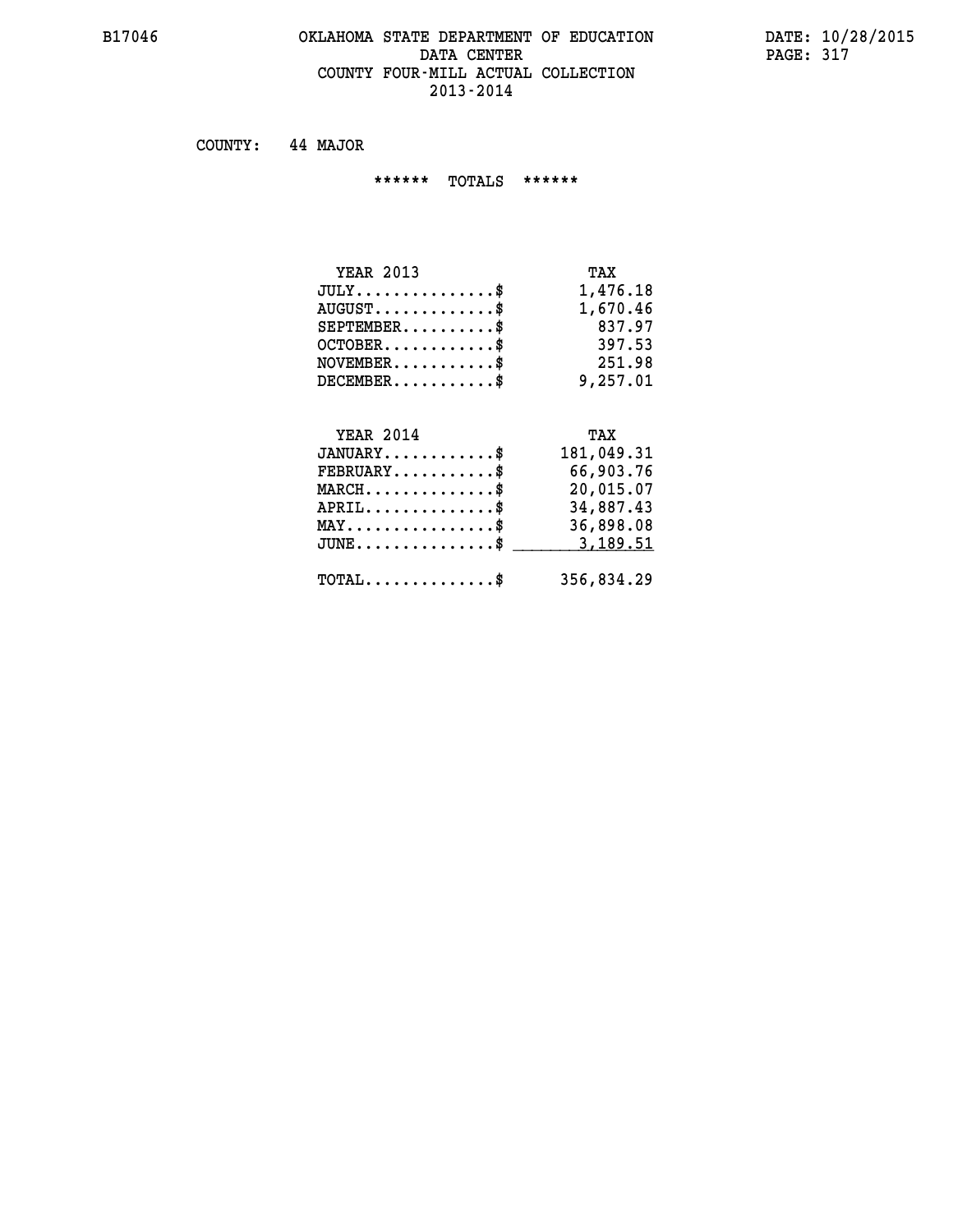#### **B17046 OKLAHOMA STATE DEPARTMENT OF EDUCATION DATE: 10/28/2015 DATA CENTER** PAGE: 318  **COUNTY FOUR-MILL ACTUAL COLLECTION 2013-2014**

 **COUNTY: 45 MARSHALL DISTRICT: I002 MADILL**

| <b>YEAR 2013</b>                           | TAX        |
|--------------------------------------------|------------|
| $JULY$ \$                                  | 1,696.51   |
| $AUGUST$ \$                                | 3,070.75   |
| $SEPTEMBER$ \$                             | 2,609.25   |
| $OCTOBER$ \$                               | 816.74     |
| $NOVEMBER$ \$                              | 12,969.25  |
| $DECEMBER$ \$                              | 42,029.98  |
|                                            |            |
|                                            |            |
| <b>YEAR 2014</b>                           | TAX        |
| $JANUARY$ \$                               | 127,519.19 |
| $FEBRUARY$                                 | 28,350.14  |
| $MARCH$ \$                                 | 6,170.23   |
| $APRIL$ \$                                 | 41,167.90  |
| MAY\$ 9,154.44                             |            |
| $JUNE$ \$                                  | 3,886.73   |
| $\texttt{TOTAL} \dots \dots \dots \dots \$ | 279,441.11 |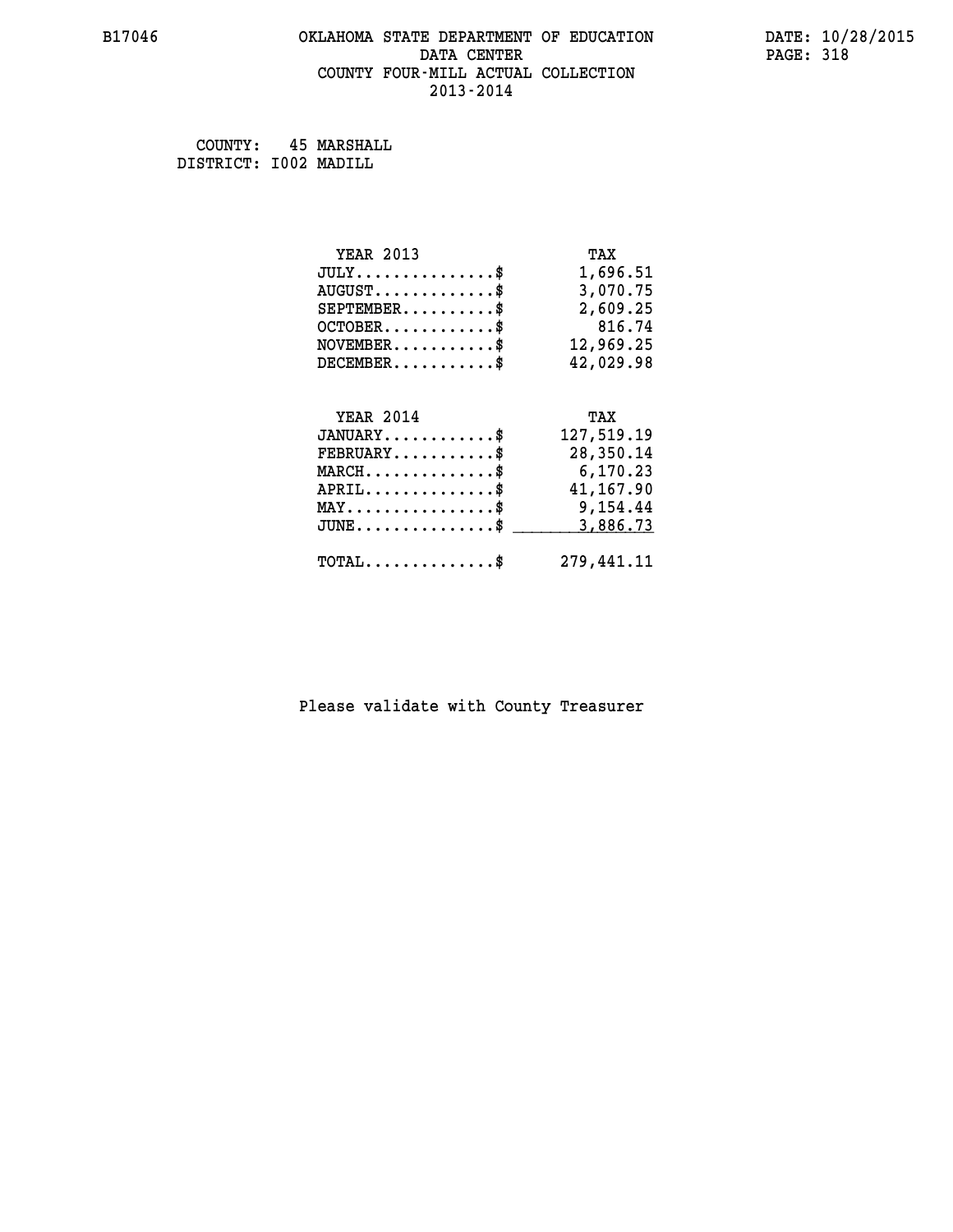# **B17046 OKLAHOMA STATE DEPARTMENT OF EDUCATION DATE: 10/28/2015** DATA CENTER PAGE: 319  **COUNTY FOUR-MILL ACTUAL COLLECTION 2013-2014**

 **COUNTY: 45 MARSHALL DISTRICT: I003 KINGSTON**

| <b>YEAR 2013</b>                               | TAX        |
|------------------------------------------------|------------|
| $JULY$ \$                                      | 1,059.44   |
| $AUGUST$ \$                                    | 1,926.64   |
| $SEPTEMBER$ \$                                 | 1,635.91   |
| $OCTOBER$ \$                                   | 511.09     |
| $\texttt{NOVEMBER} \dots \dots \dots \$        | 8,524.88   |
| $DECEMBER$ \$                                  | 27,675.34  |
|                                                |            |
| <b>YEAR 2014</b>                               | TAX        |
| $JANUARY$ \$                                   | 83,979.24  |
| $FEBRUARY$                                     | 18,664.86  |
| $MARCH \ldots \ldots \ldots \ldots \$          | 4,050.64   |
| $APRIL$ \$                                     | 27,102.61  |
| $\texttt{MAX} \dots \dots \dots \dots \dots \$ | 6,004.74   |
| $J\texttt{UNE} \dots \dots \dots \dots \$      | 2,543.56   |
| $\texttt{TOTAL} \dots \dots \dots \dots$       | 183,678.95 |
|                                                |            |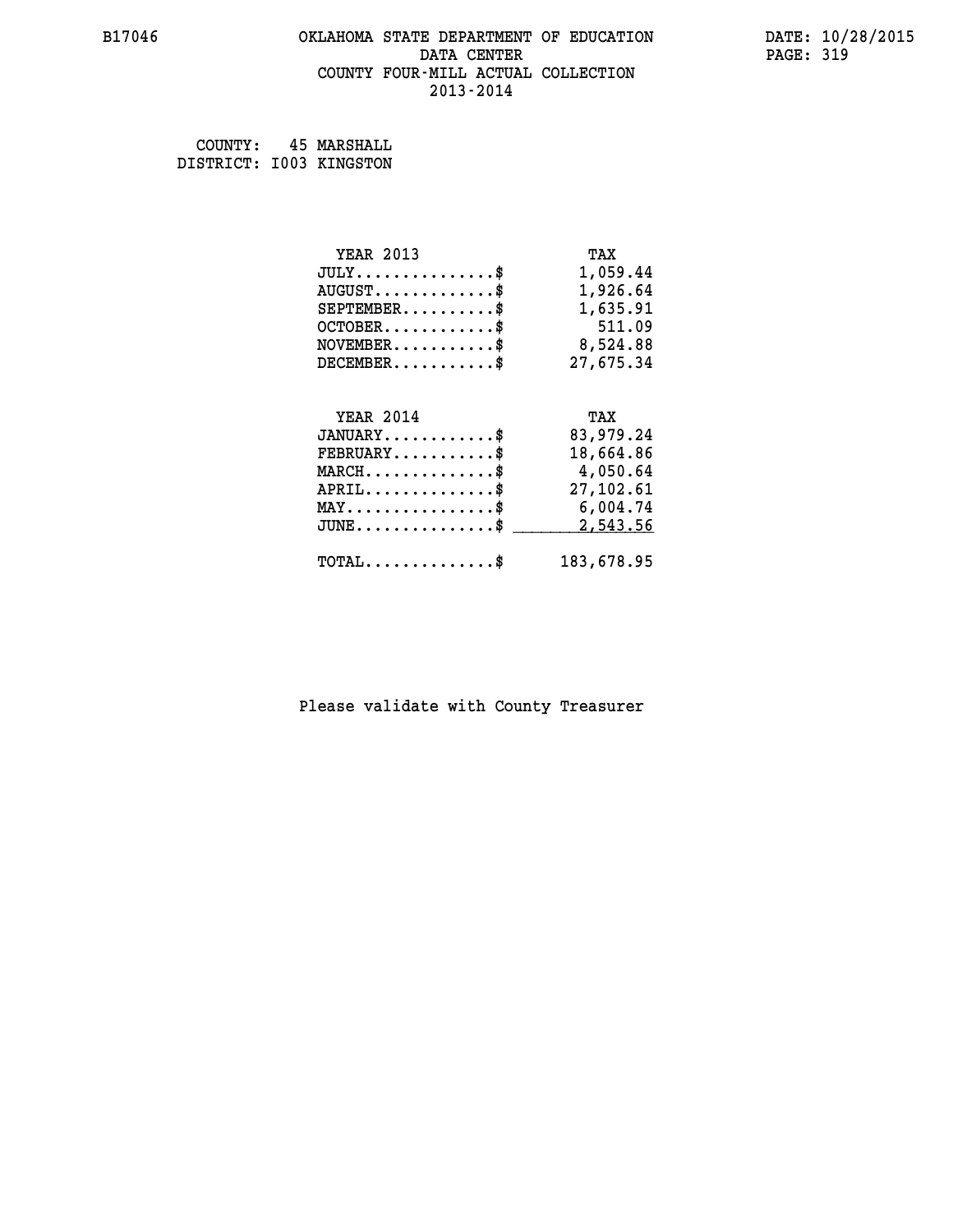#### **B17046 OKLAHOMA STATE DEPARTMENT OF EDUCATION DATE: 10/28/2015 DATA CENTER** PAGE: 320  **COUNTY FOUR-MILL ACTUAL COLLECTION 2013-2014**

 **COUNTY: 45 MARSHALL**

 **\*\*\*\*\*\* TOTALS \*\*\*\*\*\***

| <b>YEAR 2013</b>                 | TAX       |
|----------------------------------|-----------|
| $JULY$                           | 2,755.95  |
| $AUGUST \ldots \ldots \ldots$ \$ | 4,997.39  |
| $SEPTEMBER$ $\$                  | 4,245.16  |
| $OCTOBER$ \$                     | 1,327.83  |
| $NOVEMBER$ \$                    | 21,494.13 |
| $DECEMBER$ \$                    | 69,705.32 |

# **YEAR 2014 TAX JANUARY............\$ 211,498.43 FEBRUARY...........\$ 47,015.00 MARCH..............\$ 10,220.87 APRIL..............\$ 68,270.51 MAY................\$ 15,159.18 JUNE...............\$ 6,430.29 \_\_\_\_\_\_\_\_\_\_\_\_\_\_\_**

 **TOTAL..............\$ 463,120.06**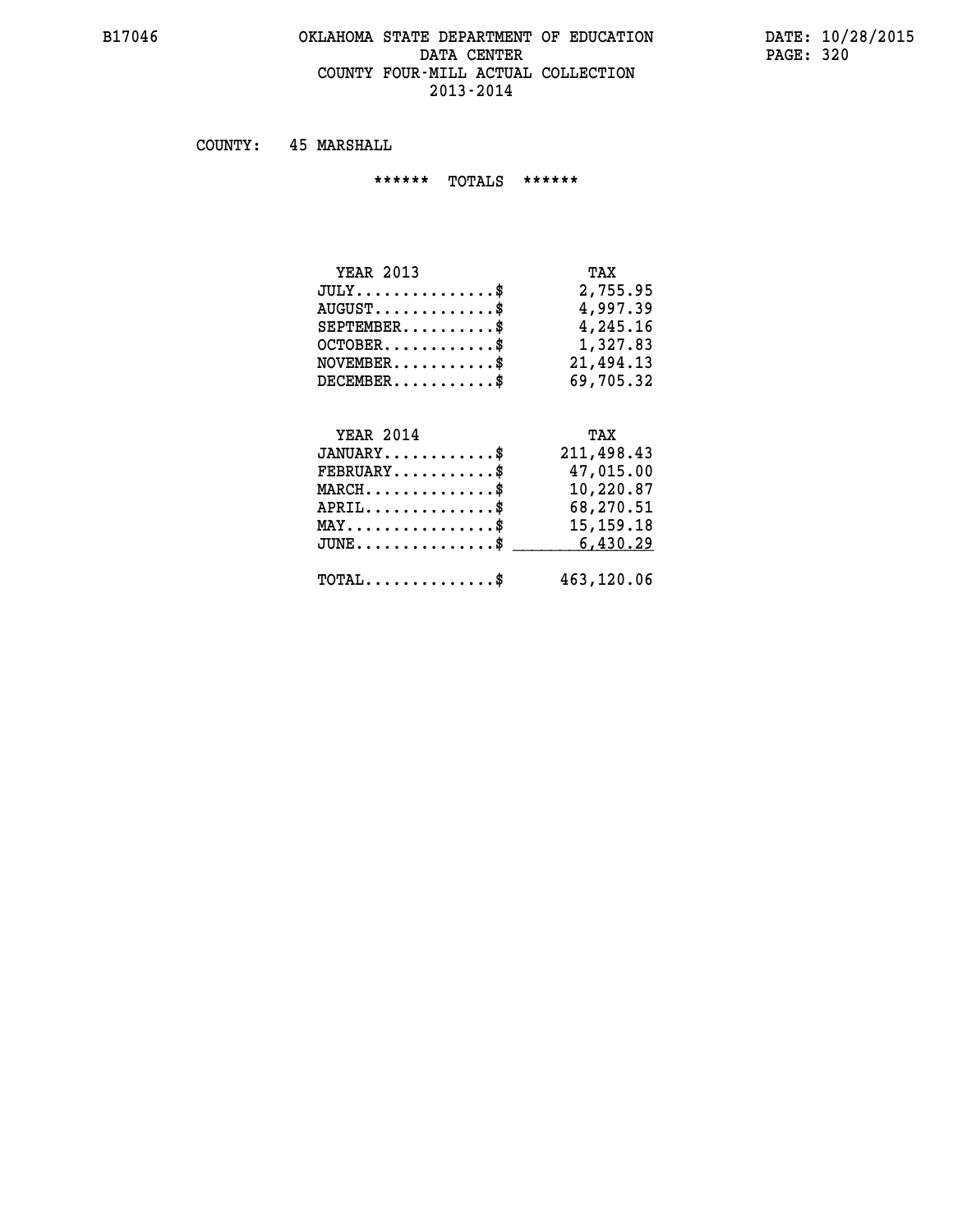#### **B17046 OKLAHOMA STATE DEPARTMENT OF EDUCATION DATE: 10/28/2015 DATA CENTER** PAGE: 321  **COUNTY FOUR-MILL ACTUAL COLLECTION 2013-2014**

 **COUNTY: 46 MAYES DISTRICT: C021 SPAVINAW**

| <b>YEAR 2013</b>                           | TAX        |
|--------------------------------------------|------------|
| $JULY$ \$                                  | 61.23      |
| $AUGUST$ \$                                | 47.06      |
| $SEPTEMBER$ \$                             | 91.83      |
| $OCTOBER$ \$                               | 35.61      |
| $NOVEMBER$ \$                              | 33.28      |
| $DECEMBER$ \$                              | 1,270.77   |
| <b>YEAR 2014</b>                           | TAX        |
| $JANUARY$                                  | 6,526.63   |
| $FEBRUARY$                                 | 1,635.68   |
| $MARCH$ \$                                 | 323.64     |
| $APRIL$ \$                                 | 1,792.95   |
| $MAX \dots \dots \dots \dots \dots$        | 636.73     |
| $JUNE$ \$                                  | 2, 168. 76 |
| $\texttt{TOTAL} \dots \dots \dots \dots \$ | 14,624.17  |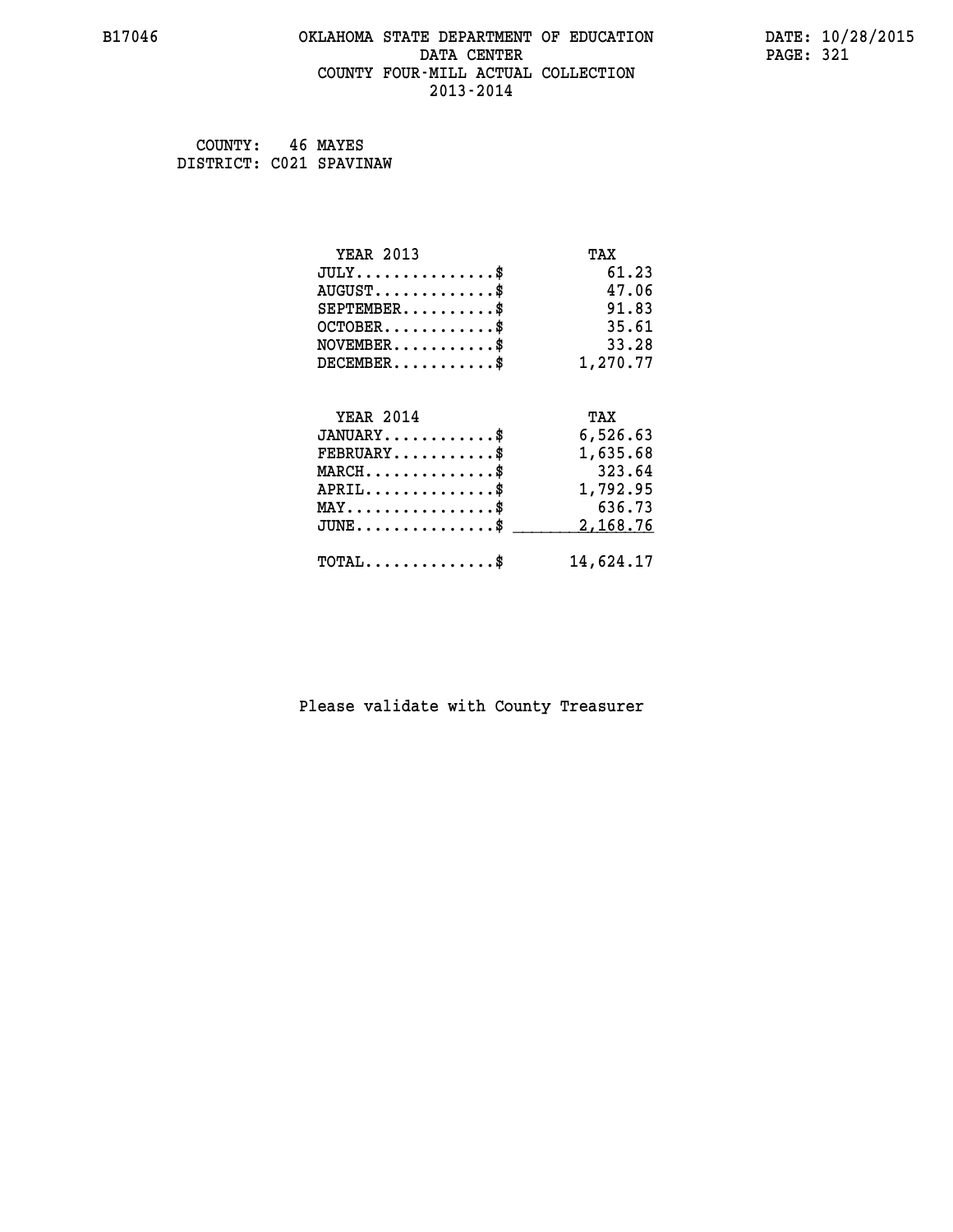#### **B17046 OKLAHOMA STATE DEPARTMENT OF EDUCATION DATE: 10/28/2015 DATA CENTER** PAGE: 322  **COUNTY FOUR-MILL ACTUAL COLLECTION 2013-2014**

 **COUNTY: 46 MAYES DISTRICT: C035 WICKLIFFE**

| <b>YEAR 2013</b>                           | TAX       |
|--------------------------------------------|-----------|
| $JULY$ \$                                  | 97.55     |
| $AUGUST$ \$                                | 69.32     |
| $SEPTEMBER$ \$                             | 135.35    |
| $OCTOBER$ \$                               | 52.48     |
| $NOVEMBER$ \$                              | 49.03     |
| $DECEMBER$ \$                              | 1,872.59  |
|                                            |           |
| <b>YEAR 2014</b>                           | TAX       |
| $JANUARY$ \$                               | 9,617.58  |
| $FEBRUARY$                                 | 2,410.32  |
| $MARCH$ \$                                 | 476.89    |
| $APRIL$ \$                                 | 2,642.06  |
| $MAX \dots \dots \dots \dots \dots$        | 938.27    |
| $JUNE$ \$                                  | 3,195.88  |
| $\texttt{TOTAL} \dots \dots \dots \dots \$ | 21,557.32 |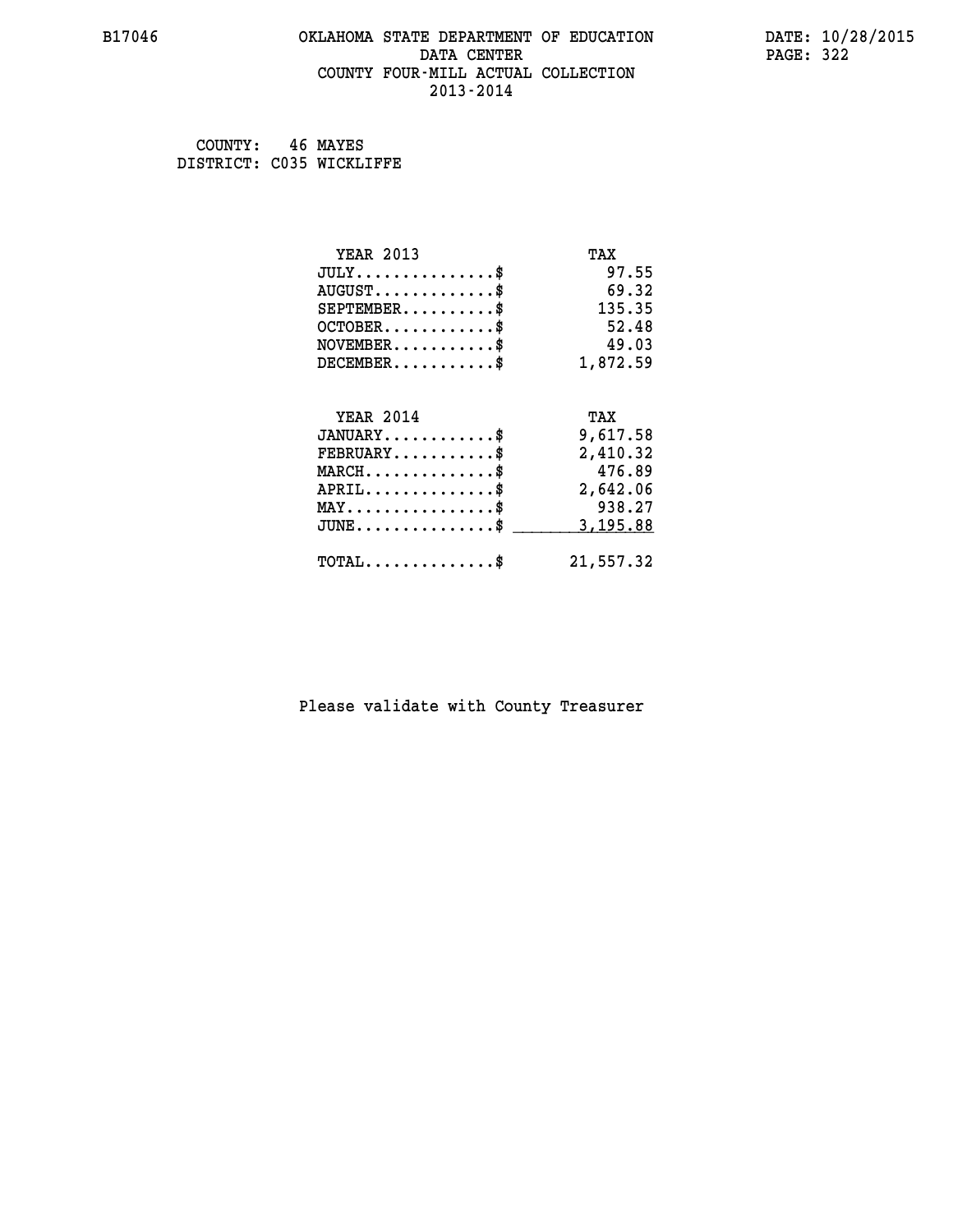#### **B17046 OKLAHOMA STATE DEPARTMENT OF EDUCATION DATE: 10/28/2015 DATA CENTER** PAGE: 323  **COUNTY FOUR-MILL ACTUAL COLLECTION 2013-2014**

 **COUNTY: 46 MAYES DISTRICT: C043 OSAGE**

| <b>YEAR 2013</b>                               | TAX       |
|------------------------------------------------|-----------|
| $JULY$ \$                                      | 149.15    |
| $AUGUST$ \$                                    | 95.79     |
| $SEPTEMBER$ \$                                 | 186.93    |
| $OCTOBER$ \$                                   | 72.48     |
| $NOVEMBER$ \$                                  | 67.75     |
| $DECEMBER$ \$                                  | 2,586.57  |
|                                                |           |
| <b>YEAR 2014</b>                               | TAX       |
| $JANUARY$ \$                                   | 13,284.53 |
| $FEBRUARY$                                     | 3,329.33  |
| $MARCH$ \$                                     | 658.76    |
| $APRIL \ldots \ldots \ldots \ldots \$          | 3,649.42  |
| $\texttt{MAX} \dots \dots \dots \dots \dots \$ | 1,296.00  |
| $JUNE$ \$                                      | 4,414.37  |
| $\texttt{TOTAL} \dots \dots \dots \dots \$     | 29,791.08 |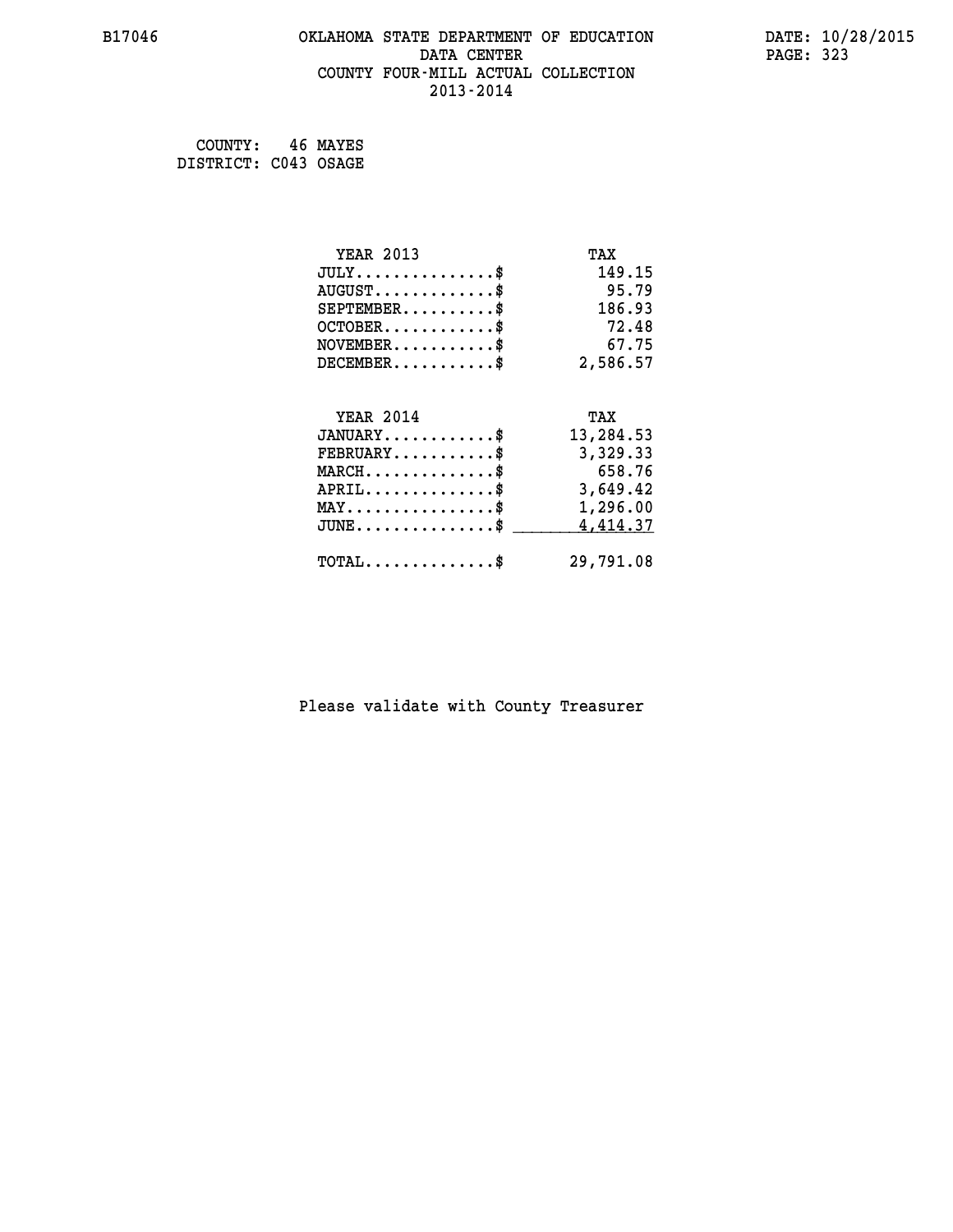#### **B17046 OKLAHOMA STATE DEPARTMENT OF EDUCATION DATE: 10/28/2015 DATA CENTER** PAGE: 324  **COUNTY FOUR-MILL ACTUAL COLLECTION 2013-2014**

 **COUNTY: 46 MAYES DISTRICT: I001 PRYOR**

| <b>YEAR 2013</b>                               | TAX         |
|------------------------------------------------|-------------|
| $JULY$ \$                                      | 1,888.88    |
| $AUGUST$ \$                                    | 1,343.44    |
| $SEPTEMBER$ \$                                 | 2,622.16    |
| $OCTOBER$ \$                                   | 1,016.76    |
| $NOVEMBER.$ \$                                 | 950.31      |
| $DECEMBER$ \$                                  | 36,283.75   |
|                                                |             |
|                                                |             |
| <b>YEAR 2014</b>                               | TAX         |
| $JANUARY$ \$                                   | 186, 351.54 |
| $FEBRUARY$                                     | 46,702.82   |
| $MARCH$ \$                                     | 9,240.70    |
| $APRIL$ \$                                     | 51, 193. 17 |
| $\texttt{MAX} \dots \dots \dots \dots \dots \$ | 18,180.04   |
| $JUNE$ $$$                                     | 61,923.53   |
| $\texttt{TOTAL} \dots \dots \dots \dots \$     | 417,697.10  |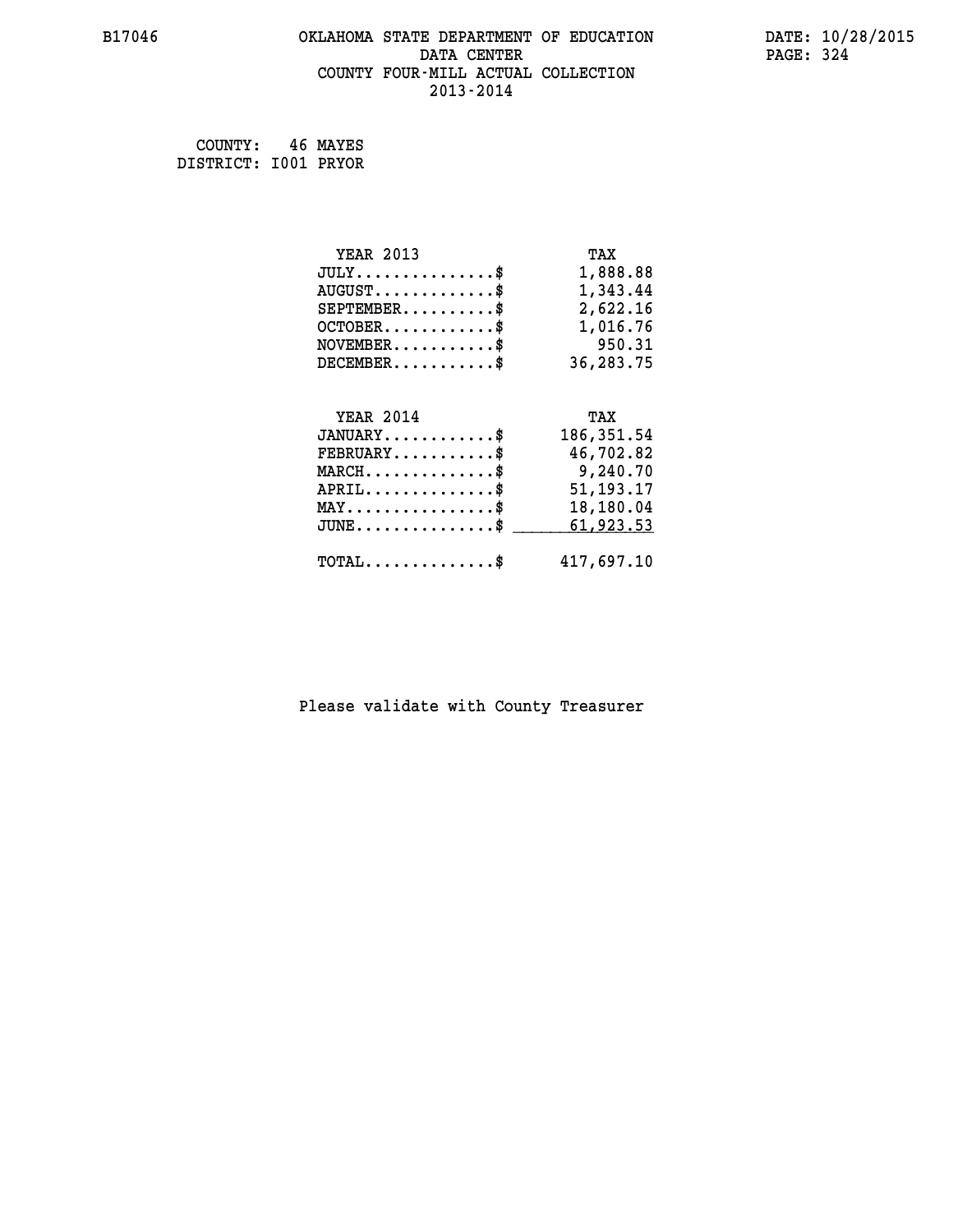## **B17046 OKLAHOMA STATE DEPARTMENT OF EDUCATION DATE: 10/28/2015 DATA CENTER** PAGE: 325  **COUNTY FOUR-MILL ACTUAL COLLECTION 2013-2014**

 **COUNTY: 46 MAYES DISTRICT: I002 ADAIR**

| <b>YEAR 2013</b>                               | TAX        |
|------------------------------------------------|------------|
| $JULY$ \$                                      | 710.46     |
| $AUGUST$ \$                                    | 526.76     |
| $SEPTEMBER$ \$                                 | 1,028.14   |
| $OCTOBER$ \$                                   | 398.67     |
| $NOVEMBER$ \$                                  | 372.62     |
| $DECEMBER$ \$                                  | 14,226.76  |
|                                                |            |
| <b>YEAR 2014</b>                               | TAX        |
| $JANUARY$ \$                                   | 73,067.98  |
| $FEBRUARY$                                     | 18,312.06  |
| $MARCH$ \$                                     | 3,623.26   |
| $APRIL$ \$                                     | 20,072.72  |
| $\texttt{MAX} \dots \dots \dots \dots \dots \$ | 7,128.35   |
| $JUNE$ \$                                      | 24,280.07  |
| $\texttt{TOTAL} \dots \dots \dots \dots \$     | 163,747.85 |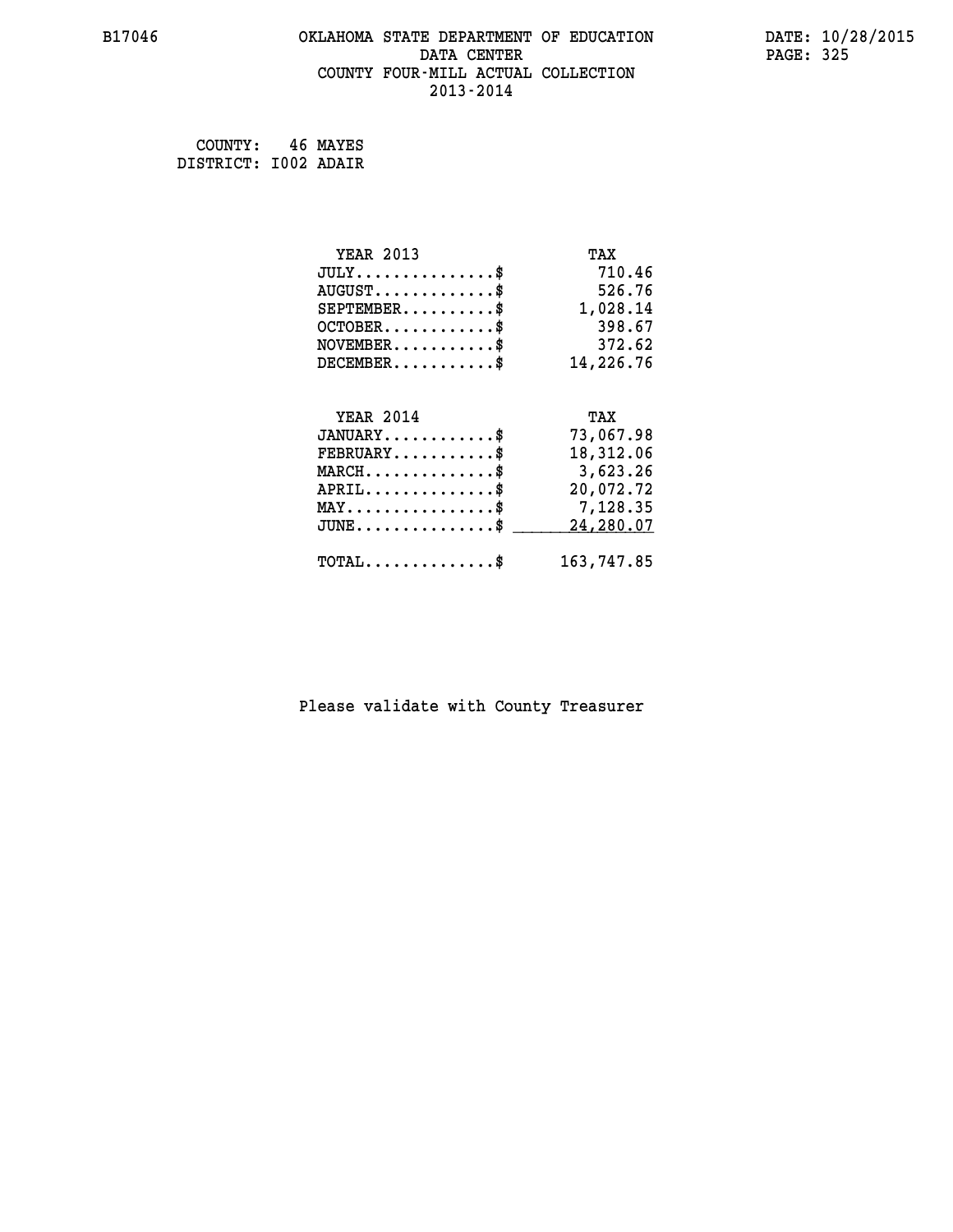## **B17046 OKLAHOMA STATE DEPARTMENT OF EDUCATION DATE: 10/28/2015 DATA CENTER** PAGE: 326  **COUNTY FOUR-MILL ACTUAL COLLECTION 2013-2014**

 **COUNTY: 46 MAYES DISTRICT: I016 SALINA**

| <b>YEAR 2013</b>                               | TAX        |
|------------------------------------------------|------------|
| $JULY$ \$                                      | 614.12     |
| $AUGUST$ \$                                    | 422.57     |
| $SEPTEMBER$ \$                                 | 824.76     |
| $OCTOBER$ \$                                   | 319.82     |
| $\texttt{NOVEMBER} \dots \dots \dots \$        | 298.91     |
| $DECEMBER$ \$                                  | 11,412.68  |
|                                                |            |
| <b>YEAR 2014</b>                               | TAX        |
| $JANUARY$ \$                                   | 58,614.93  |
| $FEBRUARY$                                     | 14,689.88  |
| $MARCH$ \$                                     | 2,906.58   |
| $APRIL$ \$                                     | 16,102.29  |
| $\texttt{MAX} \dots \dots \dots \dots \dots \$ | 5,718.34   |
| $JUNE$                                         | 19,477.40  |
| $\texttt{TOTAL} \dots \dots \dots \dots \$     | 131,402.28 |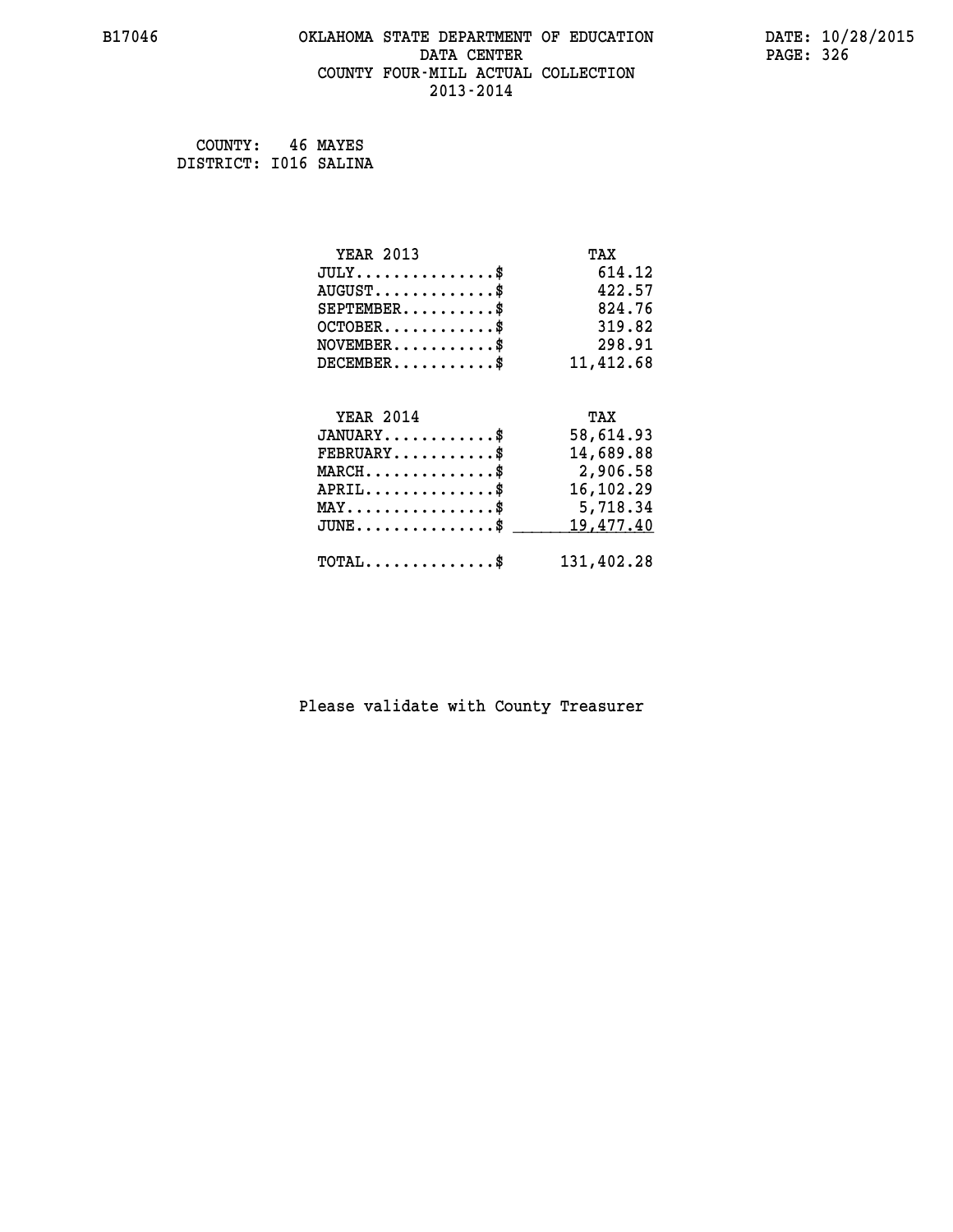## **B17046 OKLAHOMA STATE DEPARTMENT OF EDUCATION DATE: 10/28/2015 DATA CENTER** PAGE: 327  **COUNTY FOUR-MILL ACTUAL COLLECTION 2013-2014**

 **COUNTY: 46 MAYES DISTRICT: I017 LOCUST GROVE**

| <b>YEAR 2013</b>                    | TAX        |
|-------------------------------------|------------|
| $JULY$ \$                           | 1,060.18   |
| $AUGUST$ \$                         | 774.30     |
| $SEPTEMBER$ \$                      | 1,511.28   |
| $OCTOBER$ \$                        | 586.00     |
| $NOVEMBER$ \$                       | 547.71     |
| $DECEMBER$ \$                       | 20,912.10  |
|                                     |            |
| <b>YEAR 2014</b>                    | TAX        |
|                                     |            |
| $JANUARY$ \$                        | 107,403.53 |
| $FEBRUARY$                          | 26,917.12  |
| $MARCH$ \$                          | 5,325.86   |
| $APRIL$ \$                          | 29,505.13  |
| $MAX \dots \dots \dots \dots \dots$ | 10,478.05  |
| $JUNE$ \$                           | 35,689.56  |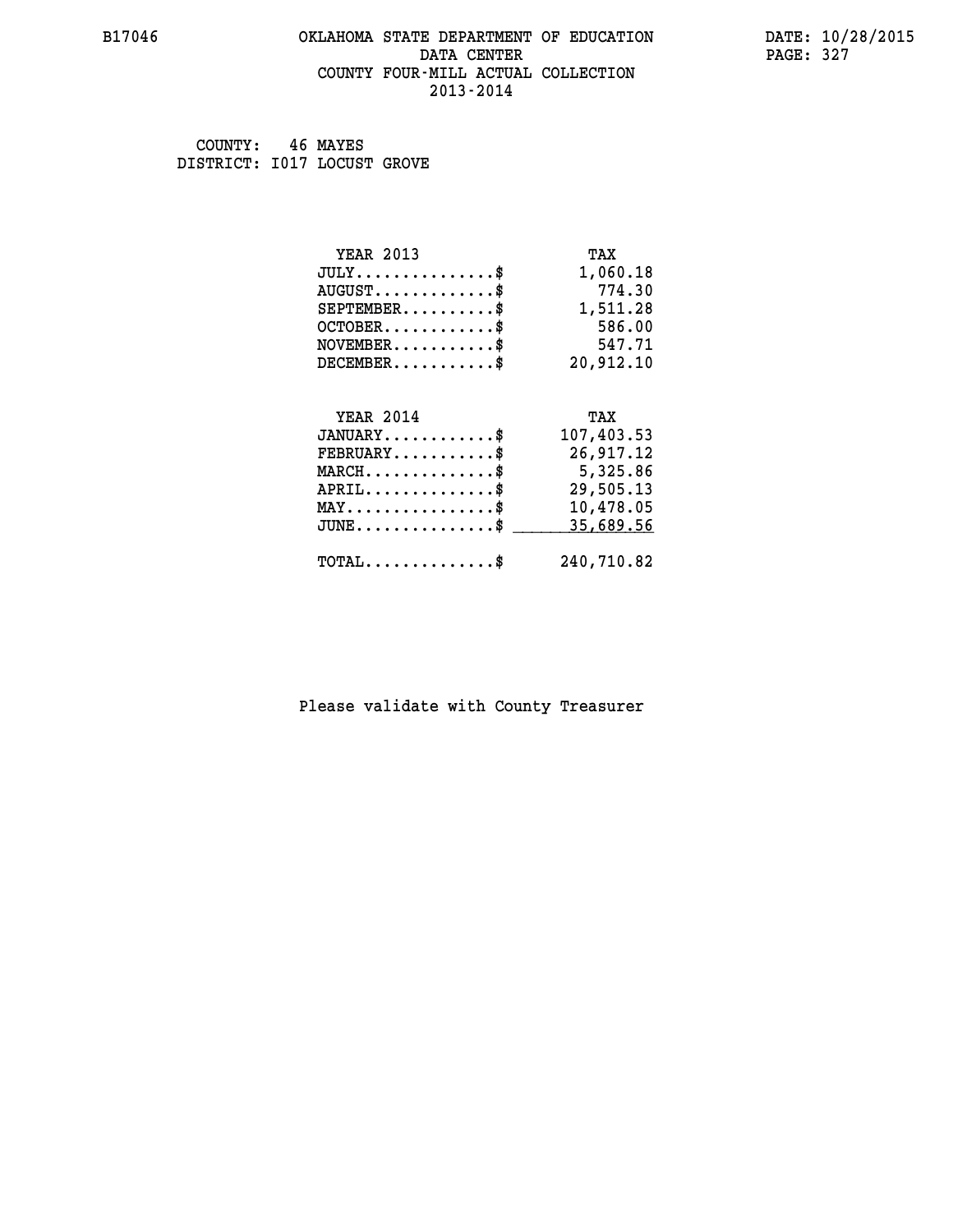## **B17046 OKLAHOMA STATE DEPARTMENT OF EDUCATION DATE: 10/28/2015 DATA CENTER** PAGE: 328  **COUNTY FOUR-MILL ACTUAL COLLECTION 2013-2014**

 **COUNTY: 46 MAYES DISTRICT: I032 CHOUTEAU-MAZIE**

| <b>YEAR 2013</b>                           | TAX        |
|--------------------------------------------|------------|
| $JULY$ \$                                  | 598.01     |
| $AUGUST$ \$                                | 430.44     |
| $SEPTEMBER$ \$                             | 840.13     |
| $OCTOBER$ \$                               | 325.77     |
| $NOVEMBER$ \$                              | 304.48     |
| $DECEMBER$ \$                              | 11,625.13  |
|                                            |            |
| <b>YEAR 2014</b>                           | TAX        |
| $JANUARY$ \$                               | 59,706.09  |
| $FEBRUARY$                                 | 14,963.36  |
| $MARCH$ \$                                 | 2,960.68   |
| $APRIL$ \$                                 | 16,402.04  |
| $MAX \dots \dots \dots \dots \dots$        | 5,824.80   |
| $JUNE$                                     | 19,839.98  |
| $\texttt{TOTAL} \dots \dots \dots \dots \$ | 133,820.91 |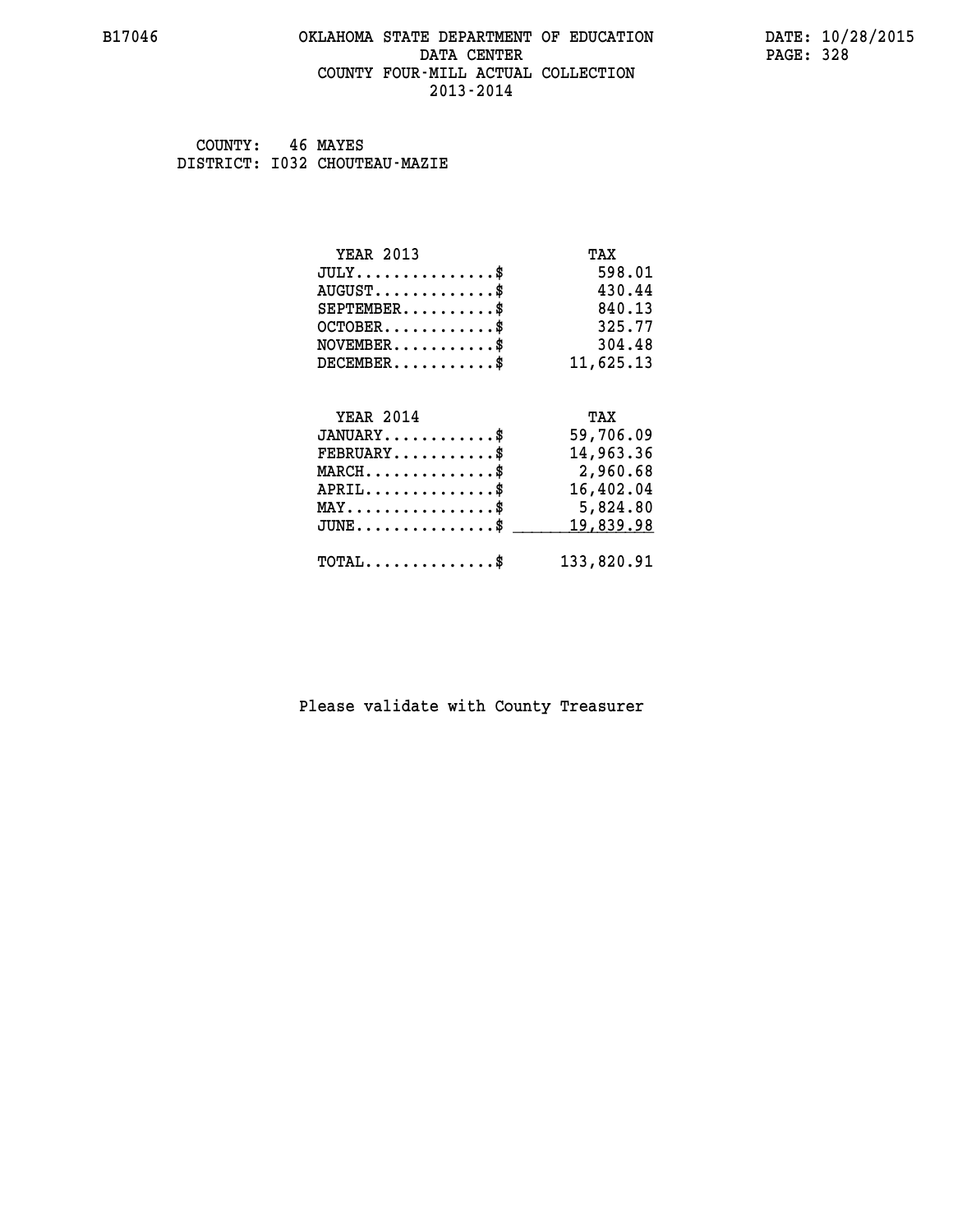## **B17046 OKLAHOMA STATE DEPARTMENT OF EDUCATION DATE: 10/28/2015** DATA CENTER PAGE: 329  **COUNTY FOUR-MILL ACTUAL COLLECTION 2013-2014**

 **COUNTY: 46 MAYES**

 **\*\*\*\*\*\* TOTALS \*\*\*\*\*\***

| <b>YEAR 2013</b>                 | TAX        |
|----------------------------------|------------|
| $JULY$                           | 5,179.58   |
| $AUGUST \ldots \ldots \ldots$ \$ | 3,709.68   |
| $SEPTEMBER$                      | 7,240.58   |
| $OCTOBER$                        | 2,807.59   |
| $NOVEMBER$ \$                    | 2,624.09   |
| $DECEMBER$                       | 100,190.35 |

# **YEAR 2014 TAX**

| $JANUARY$ \$                                              | 514,572.81 |
|-----------------------------------------------------------|------------|
| $\texttt{FEBRUARY} \dots \dots \dots \$                   | 128,960.57 |
| $MARCH$ \$                                                | 25,516.37  |
| $APRIL \ldots \ldots \ldots$ \$                           | 141,359.78 |
| $\texttt{MAX} \dots \dots \dots \dots \texttt{S}$         | 50,200.58  |
| $JUNE \ldots \ldots \ldots \ldots$ \$ 170,989.55          |            |
|                                                           |            |
| $\texttt{TOTAL} \dots \dots \dots \dots \$ 1, 153, 351.53 |            |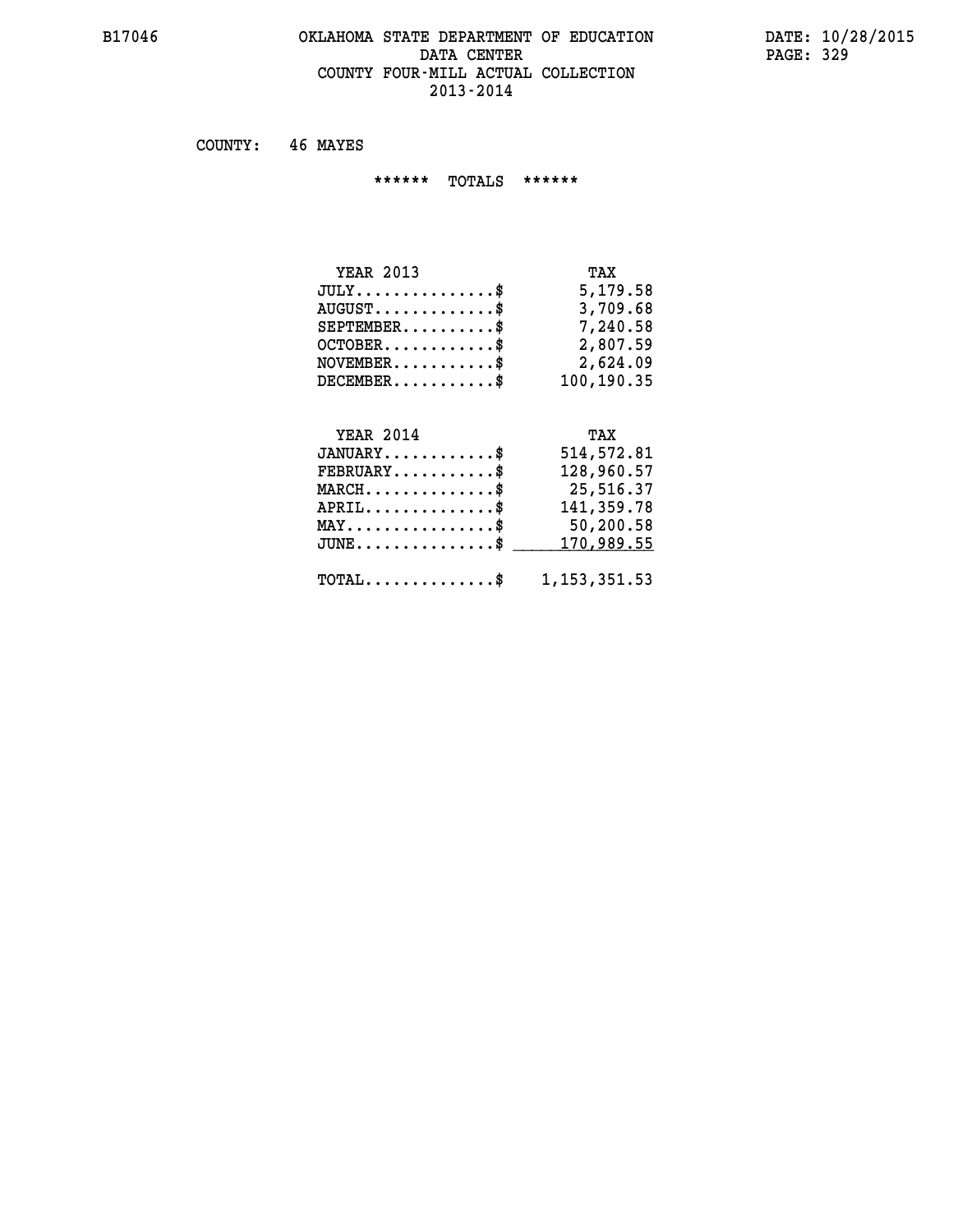## **B17046 OKLAHOMA STATE DEPARTMENT OF EDUCATION DATE: 10/28/2015 DATA CENTER** PAGE: 330  **COUNTY FOUR-MILL ACTUAL COLLECTION 2013-2014**

 **COUNTY: 47 MCCLAIN DISTRICT: C004 BYARS**

| <b>YEAR 2013</b>                                 | TAX      |
|--------------------------------------------------|----------|
| $JULY$ \$                                        | 47.78    |
| $AUGUST$ \$                                      | 26.41    |
| $SEPTEMENT.$ \$                                  | 18.72    |
| $OCTOBER$ \$                                     | 11.52    |
| $\texttt{NOVEMBER} \dots \dots \dots \$          | 226.91   |
| $DECEMBER$ \$                                    | 2,496.83 |
|                                                  |          |
| <b>YEAR 2014</b>                                 | TAX      |
| $JANUARY$ \$                                     | 602.61   |
| $FEBRUARY$                                       | 620.14   |
| $MARCH$ \$                                       | 145.15   |
| $APRIL$ \$                                       | 714.38   |
| $MAX \dots \dots \dots \dots \dots$              | 136.90   |
| $\texttt{JUNE} \dots \dots \dots \dots \dots \$$ | 47.17    |
| $\texttt{TOTAL} \dots \dots \dots \dots \$       | 5,094.52 |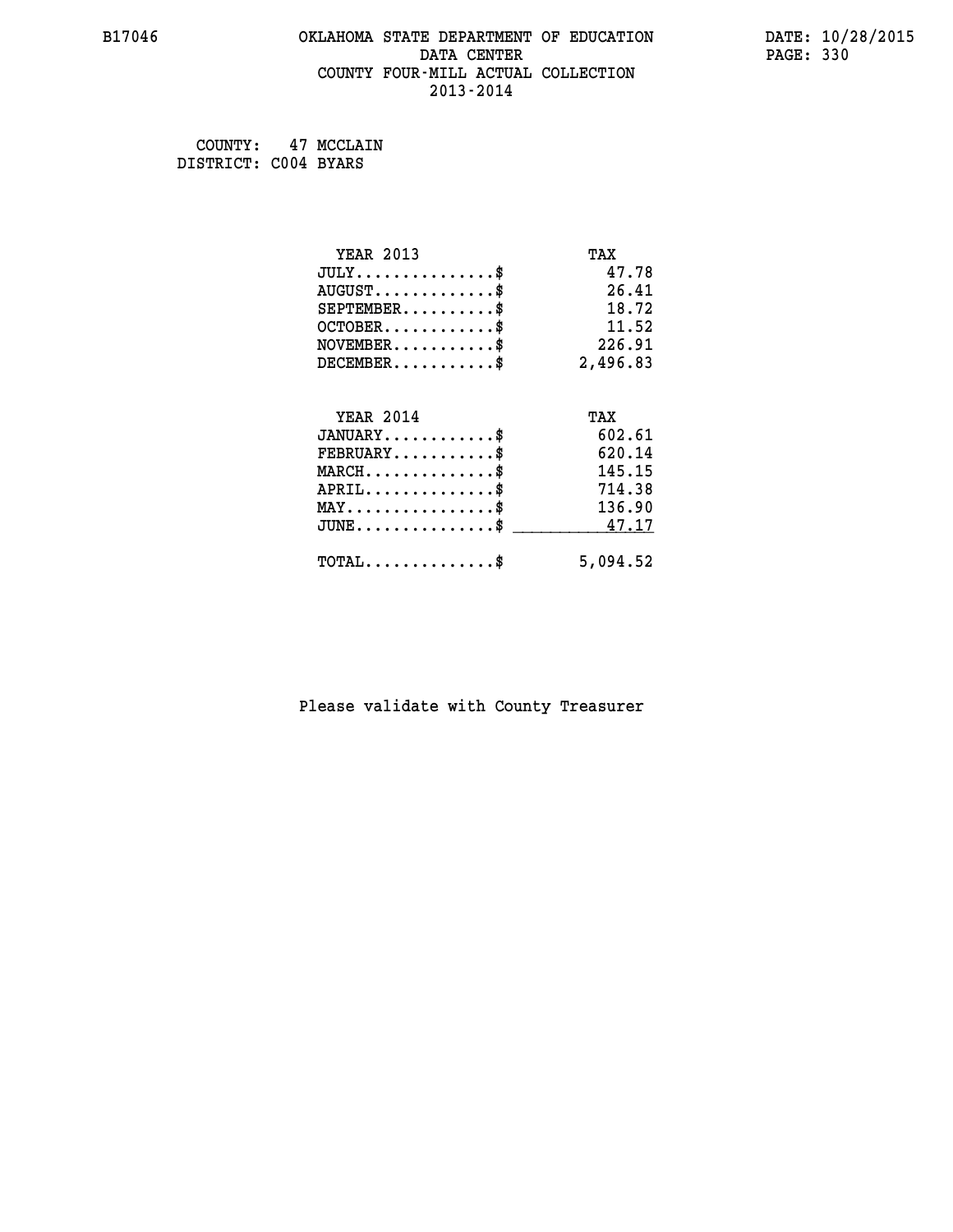## **B17046 OKLAHOMA STATE DEPARTMENT OF EDUCATION DATE: 10/28/2015 DATA CENTER** PAGE: 331  **COUNTY FOUR-MILL ACTUAL COLLECTION 2013-2014**

 **COUNTY: 47 MCCLAIN DISTRICT: I001 NEWCASTLE**

| <b>YEAR 2013</b>                                   | TAX         |
|----------------------------------------------------|-------------|
| $JULY$ \$                                          | 1,434.91    |
| $AUGUST$ \$                                        | 1,198.96    |
| $SEPTEMBER$ \$                                     | 849.05      |
| $OCTOBER$ \$                                       | 522.87      |
| $\texttt{NOVEMBER} \dots \dots \dots \$            | 10,297.63   |
| $DECEMBER$ \$                                      | 113, 311.26 |
|                                                    |             |
| <b>YEAR 2014</b>                                   | TAX         |
| $JANUARY$ \$                                       | 27,347.32   |
| $FEBRUARY$                                         | 28,072.79   |
| $\texttt{MARCH}\ldots\ldots\ldots\ldots\text{*}$   | 6,587.43    |
| $APRIL \ldots \ldots \ldots \ldots$ \$             | 32,419.58   |
| $\texttt{MAX} \dots \dots \dots \dots \dots \$     | 6,213.17    |
| $\texttt{JUNE} \dots \dots \dots \dots \texttt{S}$ | 2,141.24    |
| $\texttt{TOTAL} \dots \dots \dots \dots \$         | 230,396.21  |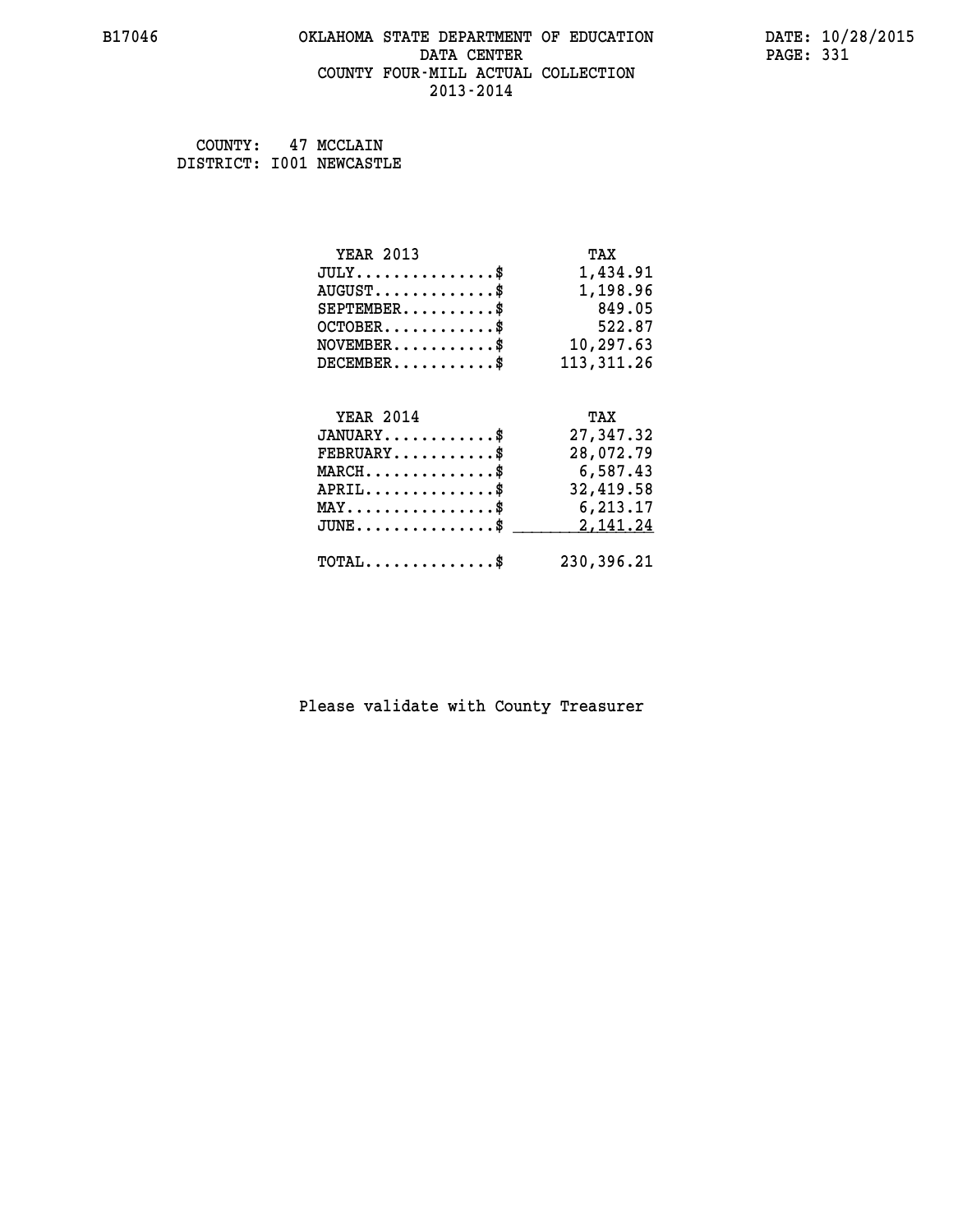## **B17046 OKLAHOMA STATE DEPARTMENT OF EDUCATION DATE: 10/28/2015 DATA CENTER** PAGE: 332  **COUNTY FOUR-MILL ACTUAL COLLECTION 2013-2014**

 **COUNTY: 47 MCCLAIN DISTRICT: I002 DIBBLE**

| <b>YEAR 2013</b>                                 | TAX         |
|--------------------------------------------------|-------------|
| $JULY$ \$                                        | 578.75      |
| $AUGUST$ \$                                      | 456.90      |
| $SEPTEMENT.$ \$                                  | 323.55      |
| $OCTOBER$ \$                                     | 199.24      |
| $\texttt{NOVEMBER} \dots \dots \dots \$          | 3,924.11    |
| $DECEMBER$ \$                                    | 43, 179. 46 |
|                                                  |             |
| <b>YEAR 2014</b>                                 | TAX         |
| $JANUARY$ \$                                     | 10,421.23   |
| $FEBRUARY$                                       | 10,698.35   |
| $\texttt{MARCH}\ldots\ldots\ldots\ldots\text{*}$ | 2,510.27    |
| $APRIL \ldots \ldots \ldots \ldots \$            | 12,354.11   |
| MAY\$ 2,367.66                                   |             |
| $JUNE \dots \dots \dots \dots \$ 815.96          |             |
| $\texttt{TOTAL} \dots \dots \dots \dots \$       | 87,829.59   |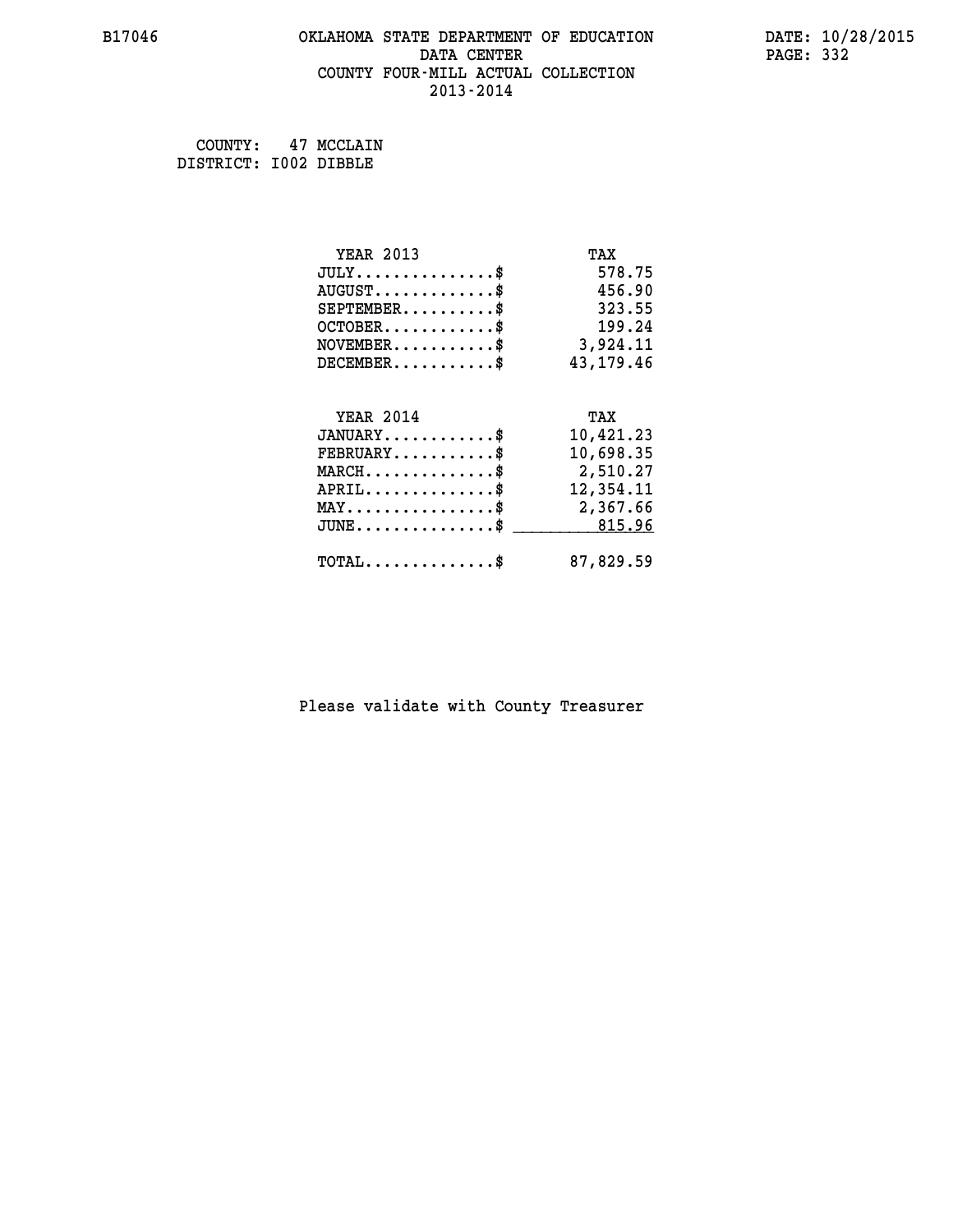## **B17046 OKLAHOMA STATE DEPARTMENT OF EDUCATION DATE: 10/28/2015 DATA CENTER** PAGE: 333  **COUNTY FOUR-MILL ACTUAL COLLECTION 2013-2014**

 **COUNTY: 47 MCCLAIN DISTRICT: I005 WASHINGTON**

| <b>YEAR 2013</b>                                 | TAX        |
|--------------------------------------------------|------------|
| $JULY$ \$                                        | 798.43     |
| $AUGUST$ \$                                      | 631.57     |
| $SEPTEMENT.$ \$                                  | 447.25     |
| $OCTOBER$ \$                                     | 275.43     |
| $NOVEMBER$ \$                                    | 5,424.43   |
| $DECEMBER$ \$                                    | 59,688.33  |
|                                                  |            |
| <b>YEAR 2014</b>                                 | TAX        |
| $JANUARY$ \$                                     | 14,405.59  |
| $FEBRUARY$                                       | 14,787.32  |
| $\texttt{MARCH}\ldots\ldots\ldots\ldots\text{*}$ | 3,470.03   |
| $APRIL \ldots \ldots \ldots \ldots$              | 17,077.47  |
| $\texttt{MAX} \dots \dots \dots \dots \dots \$   | 3,272.88   |
| $JUNE$ \$                                        | 1,127.93   |
| $\texttt{TOTAL} \dots \dots \dots \dots$ \$      | 121,406.66 |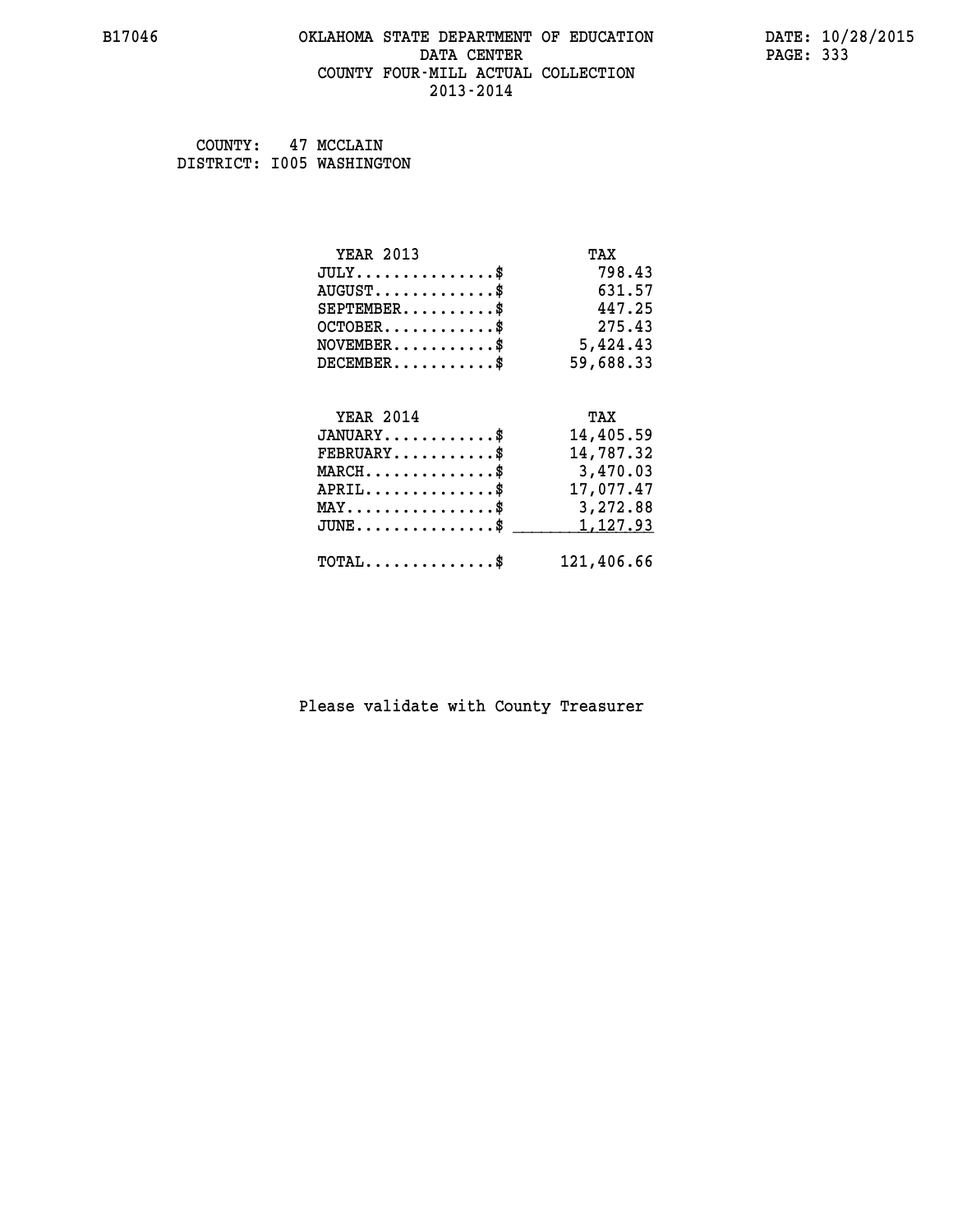## **B17046 OKLAHOMA STATE DEPARTMENT OF EDUCATION DATE: 10/28/2015 DATA CENTER** PAGE: 334  **COUNTY FOUR-MILL ACTUAL COLLECTION 2013-2014**

 **COUNTY: 47 MCCLAIN DISTRICT: I010 WAYNE**

| <b>YEAR 2013</b>                                   | TAX       |
|----------------------------------------------------|-----------|
| $JULY$ \$                                          | 429.06    |
| $AUGUST$ \$                                        | 332.14    |
| $SEPTEMBER$ \$                                     | 235.20    |
| $OCTOBER$ \$                                       | 144.85    |
| $\texttt{NOVEMBER} \dots \dots \dots \$            | 2,852.65  |
| $DECEMBER$ \$                                      | 31,389.63 |
|                                                    |           |
| <b>YEAR 2014</b>                                   | TAX       |
| $JANUARY$ \$                                       | 7,575.79  |
| $FEBRUARY$ \$                                      | 7,778.12  |
| $MARCH$ \$                                         | 1,824.86  |
| $APRIL$ \$                                         | 8,980.92  |
| $\texttt{MAX} \dots \dots \dots \dots \dots \$     | 1,721.19  |
| $\texttt{JUNE} \dots \dots \dots \dots \texttt{S}$ | 593.17    |
| $\texttt{TOTAL} \dots \dots \dots \dots \$         | 63,857.58 |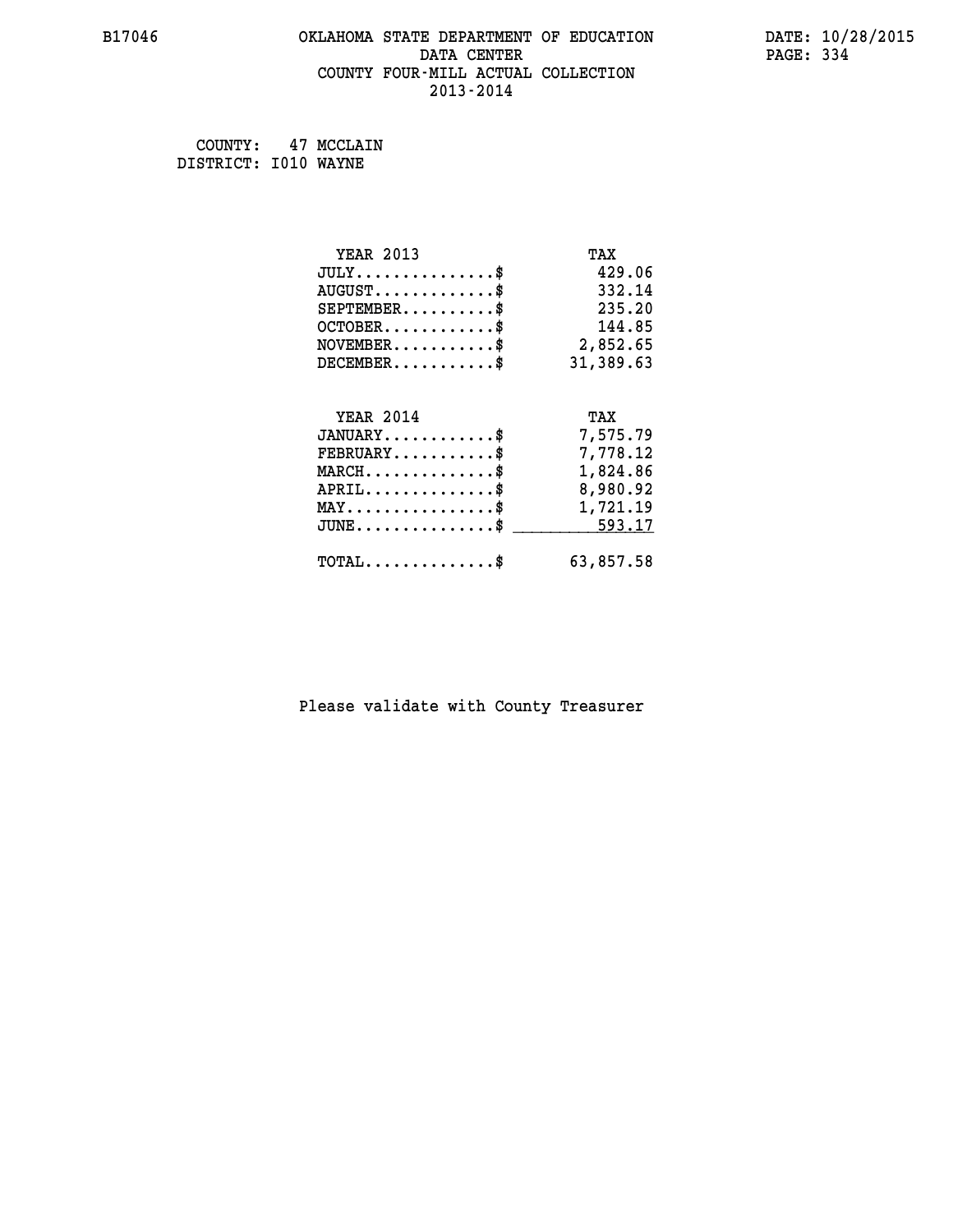## **B17046 OKLAHOMA STATE DEPARTMENT OF EDUCATION DATE: 10/28/2015 DATA CENTER** PAGE: 335  **COUNTY FOUR-MILL ACTUAL COLLECTION 2013-2014**

 **COUNTY: 47 MCCLAIN DISTRICT: I015 PURCELL**

| <b>YEAR 2013</b>                               | TAX        |
|------------------------------------------------|------------|
| $JULY$ \$                                      | 1,222.27   |
| $AUGUST$ \$                                    | 951.70     |
| $SEPTEMBER$ \$                                 | 673.95     |
| $OCTOBER$ \$                                   | 415.04     |
| $\texttt{NOVEMBER} \dots \dots \dots \$        | 8,173.89   |
| $DECEMBER$ \$                                  | 89,942.45  |
|                                                |            |
| <b>YEAR 2014</b>                               | TAX        |
| $JANUARY$ \$                                   | 21,707.34  |
| $FEBRUARY$                                     | 22, 283.43 |
| $MARCH$ \$                                     | 5,228.86   |
| $APRIL \ldots \ldots \ldots \ldots$            | 25,733.52  |
| $\texttt{MAX} \dots \dots \dots \dots \dots \$ | 4,931.80   |
| $JUNE$ \$                                      | 1,699.63   |
| $\texttt{TOTAL} \dots \dots \dots \dots \$     | 182,963.88 |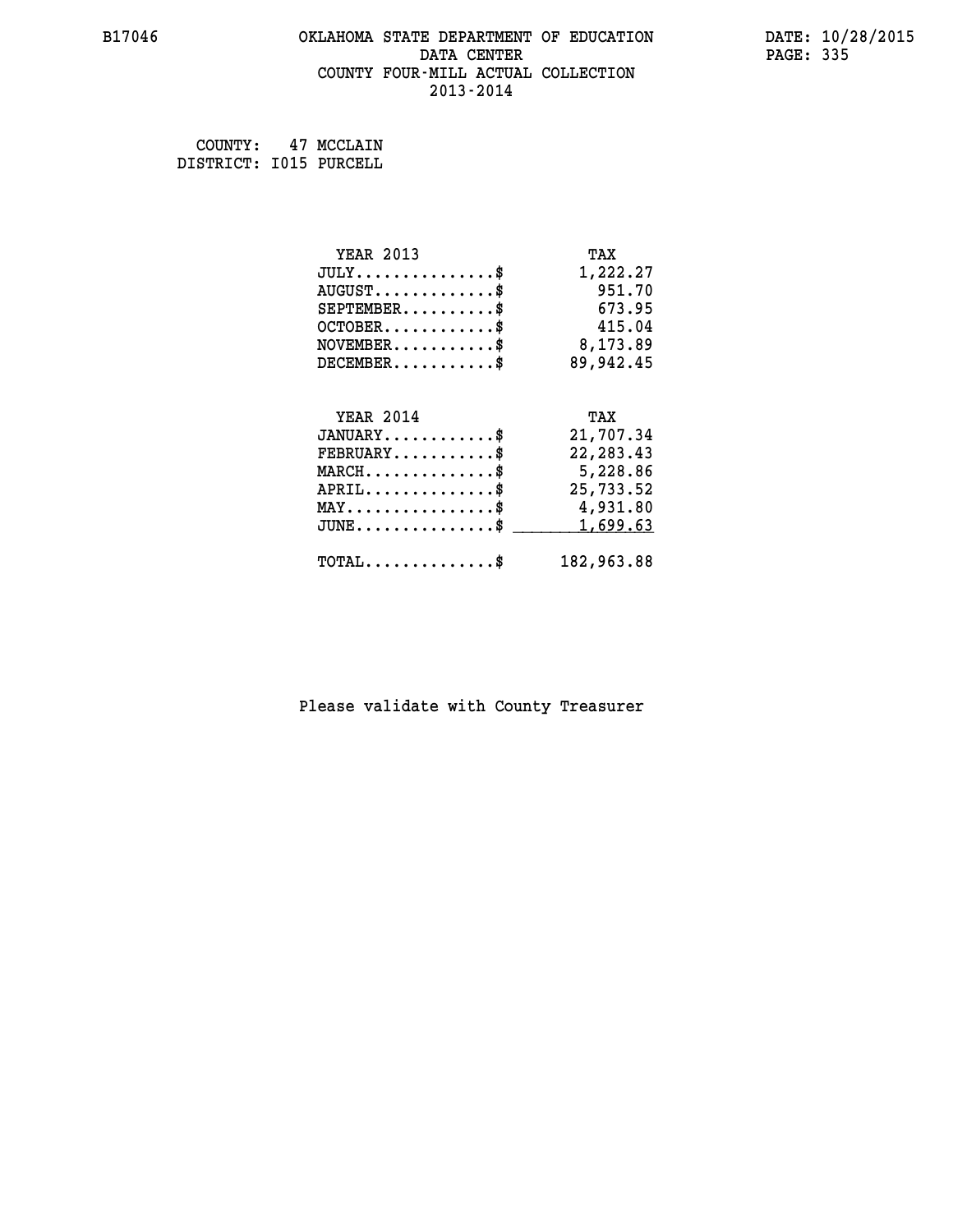## **B17046 OKLAHOMA STATE DEPARTMENT OF EDUCATION DATE: 10/28/2015 DATA CENTER** PAGE: 336  **COUNTY FOUR-MILL ACTUAL COLLECTION 2013-2014**

 **COUNTY: 47 MCCLAIN DISTRICT: I029 BLANCHARD**

| <b>YEAR 2013</b>                               | TAX        |
|------------------------------------------------|------------|
| $JULY$ \$                                      | 1,486.18   |
| $AUGUST$ \$                                    | 1,189.98   |
| $SEPTEMBER$ \$                                 | 842.69     |
| $OCTOBER$ \$                                   | 518.95     |
| $\texttt{NOVEMBER} \dots \dots \dots \$        | 10,220.45  |
| $DECEMBER$ \$                                  | 112,462.06 |
|                                                |            |
| <b>YEAR 2014</b>                               | TAX        |
| $JANUARY$ \$                                   | 27, 142.38 |
| $FEBRUARY$ \$                                  | 27,863.02  |
| $MARCH$ \$                                     | 6,538.07   |
| $APRIL$ \$                                     | 32, 176.62 |
| $\texttt{MAX} \dots \dots \dots \dots \dots \$ | 6,166.61   |
| $JUNE$ \$                                      | 2,125.18   |
| $\texttt{TOTAL} \dots \dots \dots \dots$       | 228,732.19 |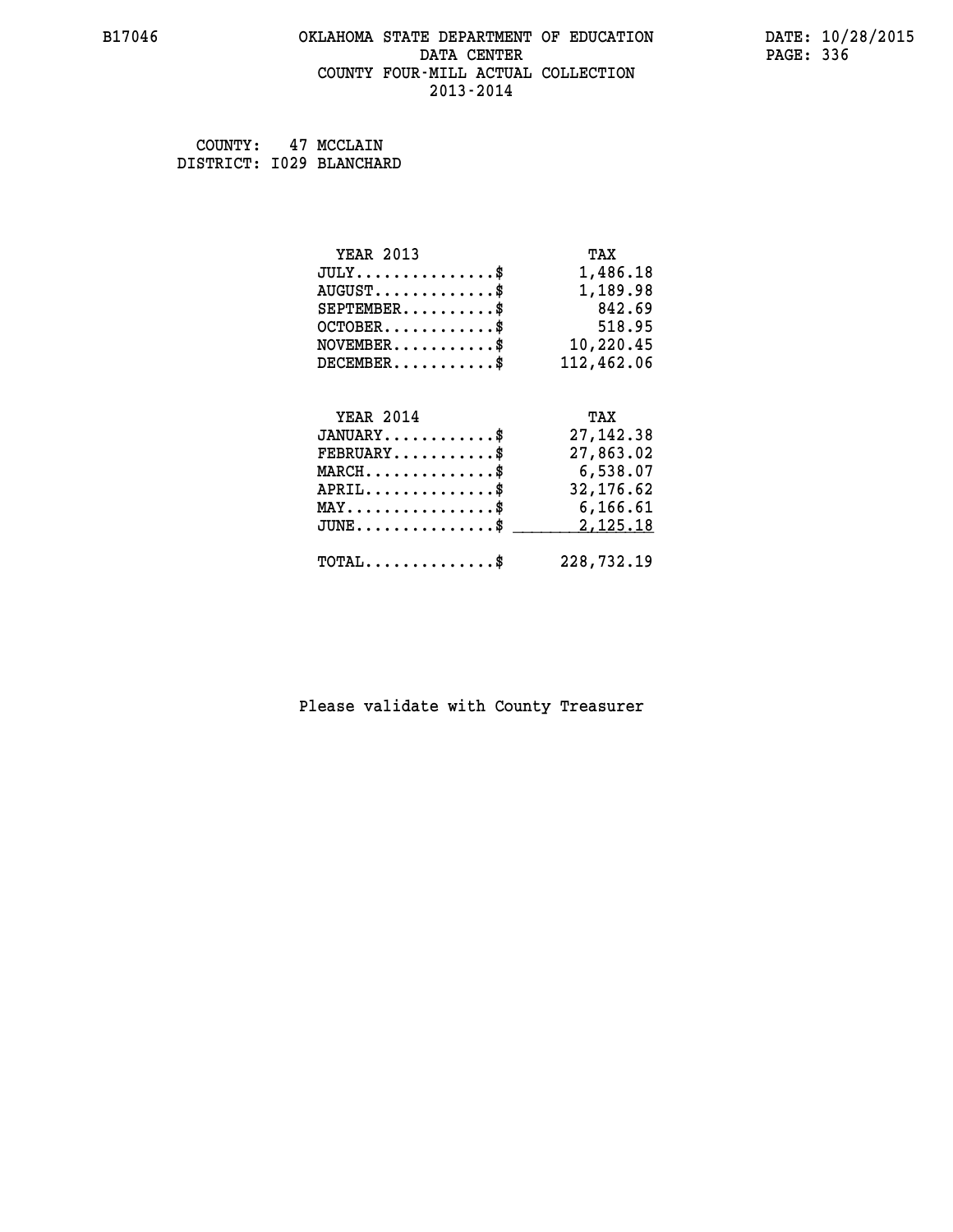#### **B17046 OKLAHOMA STATE DEPARTMENT OF EDUCATION DATE: 10/28/2015 DATA CENTER** PAGE: 337  **COUNTY FOUR-MILL ACTUAL COLLECTION 2013-2014**

 **COUNTY: 47 MCCLAIN**

 **\*\*\*\*\*\* TOTALS \*\*\*\*\*\***

| <b>YEAR 2013</b> | TAX        |
|------------------|------------|
| $JULY$ \$        | 5,997.38   |
| $AUGUST$         | 4,787.66   |
| $SEPTEMENT.$ \$  | 3,390.41   |
| $OCTOBER$ \$     | 2,087.90   |
| $NOVEMBER$ \$    | 41,120.07  |
| $DECEMBER$       | 452,470.02 |

#### **YEAR 2014 TAX JANUARY............\$ 109,202.26 FEBRUARY...........\$ 112,103.17 MARCH..............\$ 26,304.67 APRIL..............\$ 129,456.60 MAY................\$ 24,810.21 JUNE................\$** \_\_\_\_\_\_\_\_\_ 8,550.28

 **TOTAL..............\$ 920,280.63**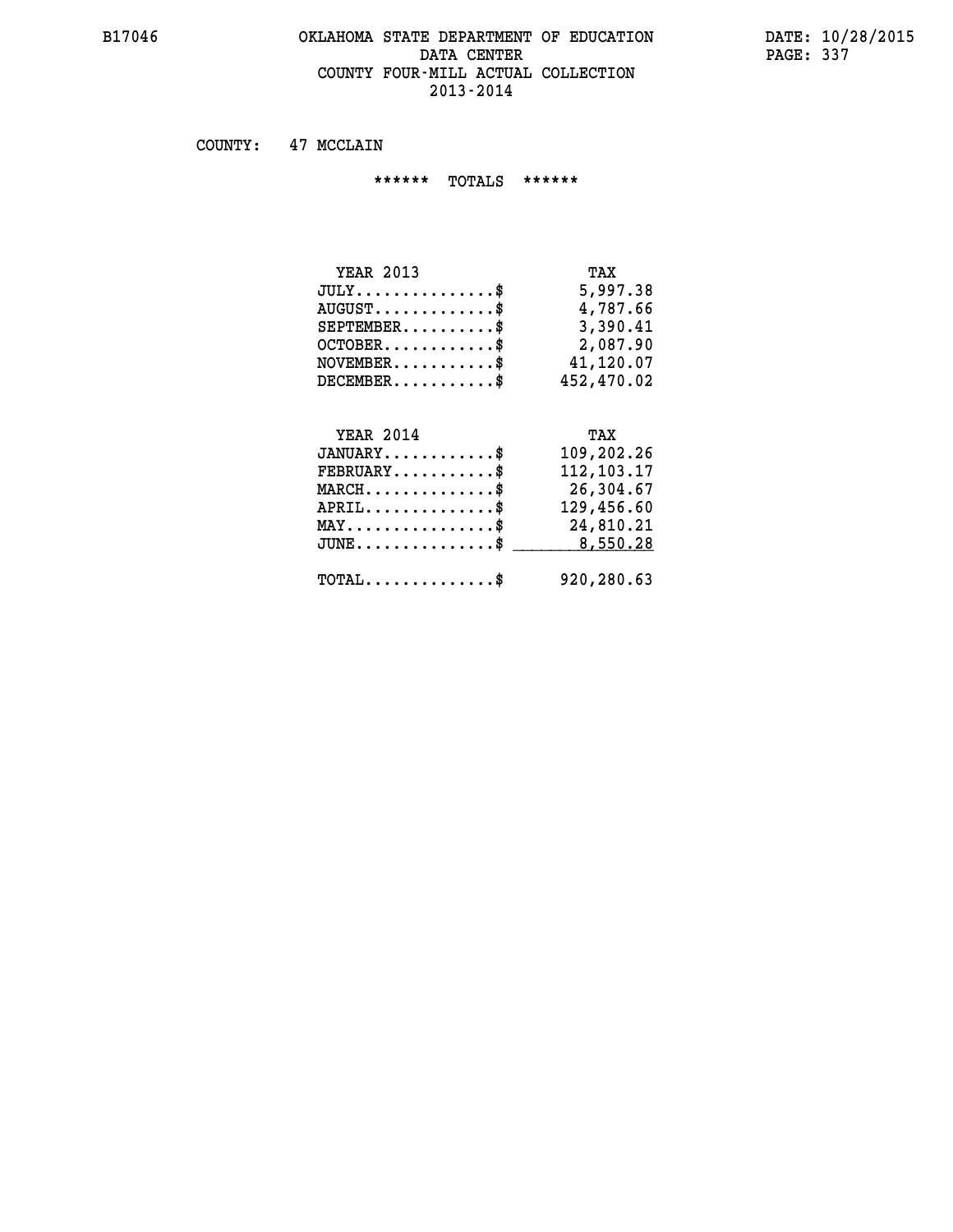## **B17046 OKLAHOMA STATE DEPARTMENT OF EDUCATION DATE: 10/28/2015 DATA CENTER** PAGE: 338  **COUNTY FOUR-MILL ACTUAL COLLECTION 2013-2014**

 **COUNTY: 48 MCCURTAIN DISTRICT: C001 FOREST GROVE**

| <b>YEAR 2013</b>                           | TAX       |
|--------------------------------------------|-----------|
| $JULY$ \$                                  | 81.14     |
| $AUGUST$ \$                                | 330.63    |
| $SEPTEMBER$                                | 85.30     |
| $OCTOBER$ \$                               | 74.84     |
| $NOVEMBER$ \$                              | 66.75     |
| $DECEMBER$ \$                              | 4,447.31  |
|                                            |           |
| <b>YEAR 2014</b>                           | TAX       |
| $JANUARY$ \$                               | 4,203.78  |
| $FEBRUARY$ \$                              | 3,560.27  |
| $MARCH$ \$                                 | 544.26    |
| $APRIL$ \$                                 | 4,510.47  |
| $MAX \dots \dots \dots \dots \dots$        | 351.01    |
| $JUNE$ \$                                  | 757.30    |
| $\texttt{TOTAL} \dots \dots \dots \dots \$ | 19,013.06 |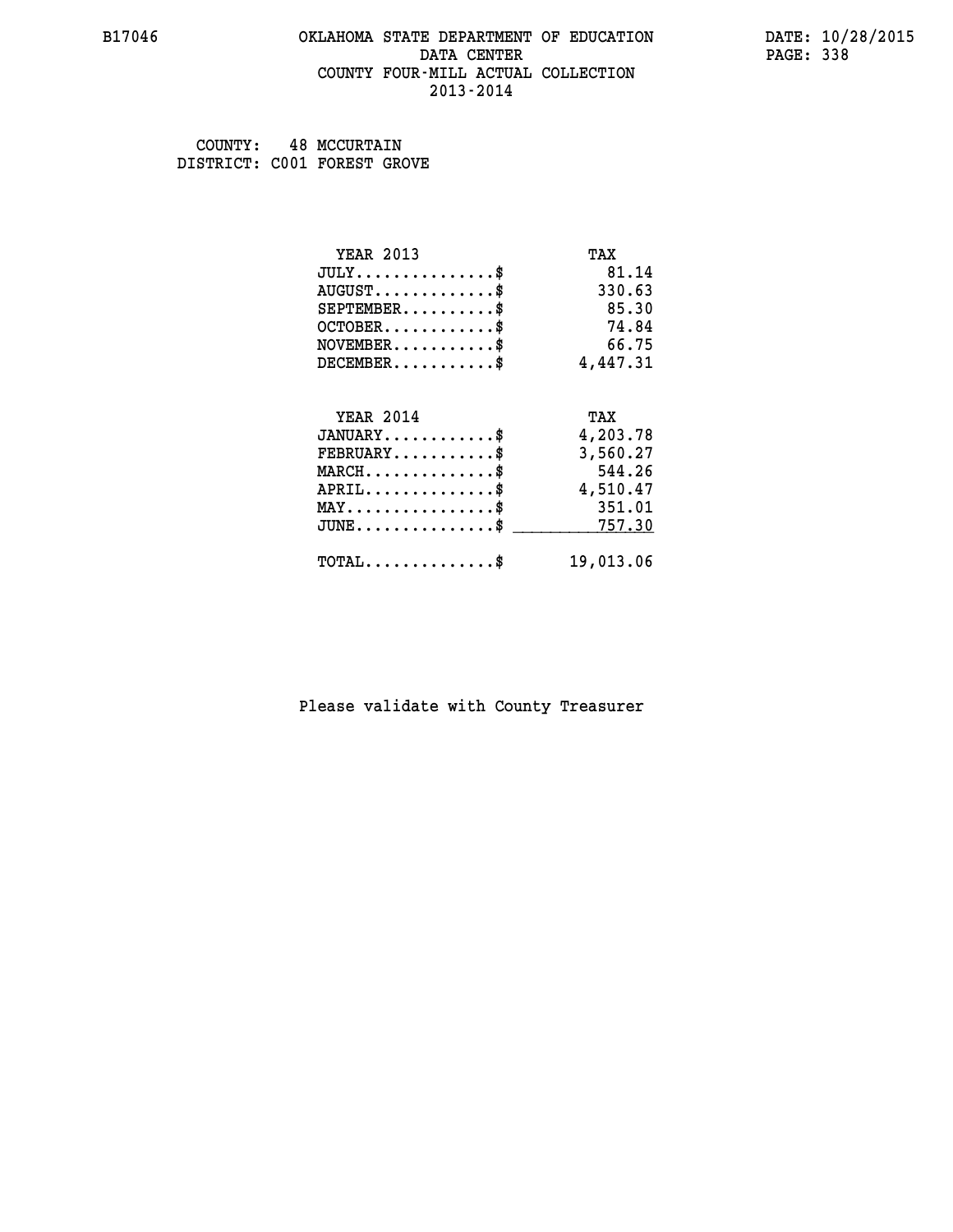## **B17046 OKLAHOMA STATE DEPARTMENT OF EDUCATION DATE: 10/28/2015 DATA CENTER** PAGE: 339  **COUNTY FOUR-MILL ACTUAL COLLECTION 2013-2014**

 **COUNTY: 48 MCCURTAIN DISTRICT: C009 LUKFATA**

| <b>YEAR 2013</b>                           | TAX         |
|--------------------------------------------|-------------|
| $JULY$ \$                                  | 166.85      |
| $AUGUST$ \$                                | 662.88      |
| $SEPTEMBER$ \$                             | 171.00      |
| $OCTOBER$ \$                               | 150.07      |
| $NOVEMBER$ \$                              | 133.83      |
| $DECEMBER$ \$                              | 8,916.44    |
|                                            |             |
| <b>YEAR 2014</b>                           | TAX         |
| $JANUARY$ \$                               | 8,428.17    |
| $FEBRUARY$                                 | 7,137.97    |
| $MARCH$ \$                                 | 1,091.20    |
| $APRIL$ \$                                 | 9,043.05    |
| $MAX \dots \dots \dots \dots \dots$        | 703.74      |
| $JUNE$                                     | 1,518.27    |
| $\texttt{TOTAL} \dots \dots \dots \dots \$ | 38, 123. 47 |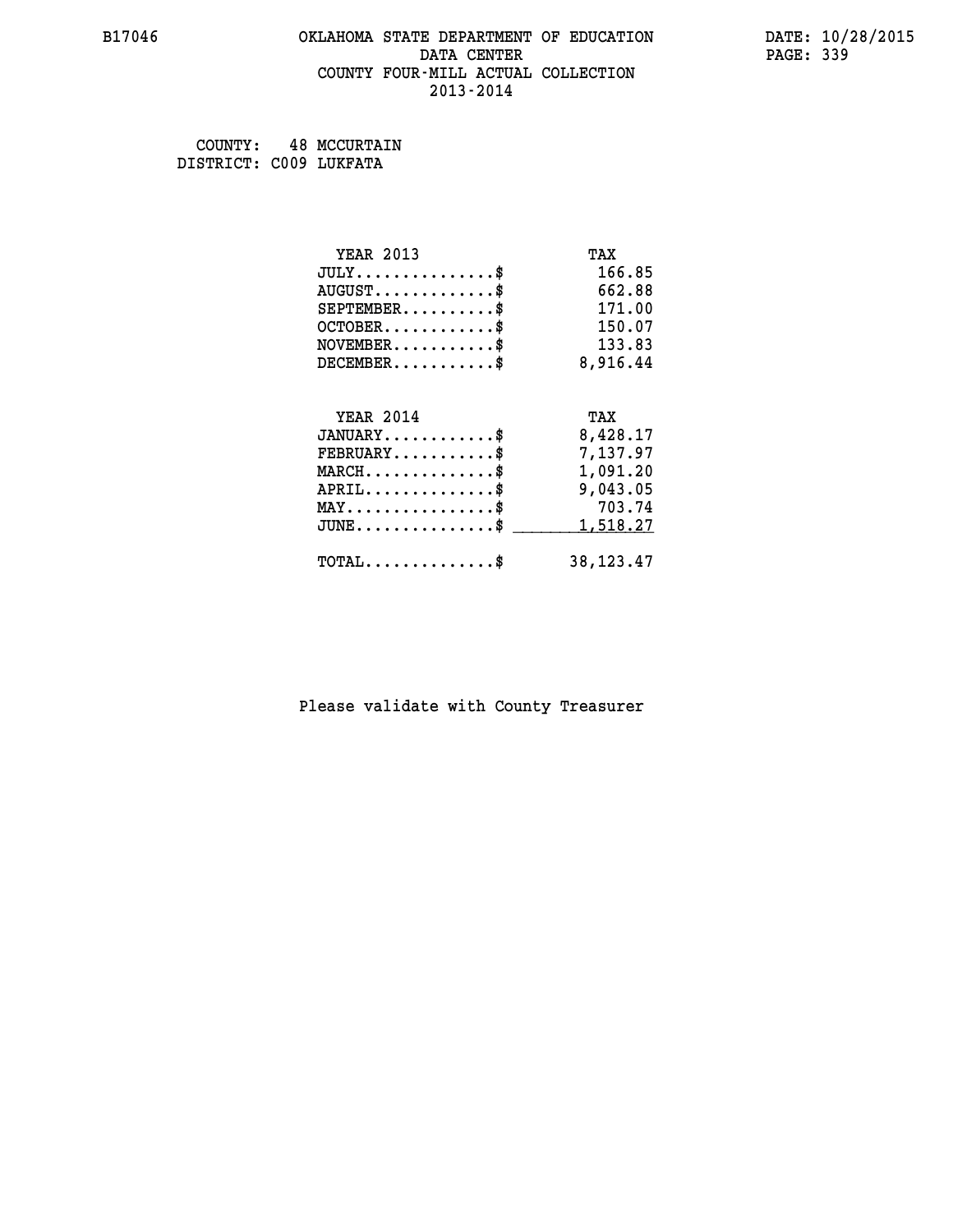## **B17046 OKLAHOMA STATE DEPARTMENT OF EDUCATION DATE: 10/28/2015 DATA CENTER** PAGE: 340  **COUNTY FOUR-MILL ACTUAL COLLECTION 2013-2014**

 **COUNTY: 48 MCCURTAIN DISTRICT: C023 GLOVER**

| <b>YEAR 2013</b>                           | TAX      |
|--------------------------------------------|----------|
| $JULY$ \$                                  | 39.92    |
| $AUGUST$ \$                                | 136.41   |
| $SEPTEMBER$ \$                             | 35.19    |
| $OCTOBER$ \$                               | 30.89    |
| $\texttt{NOVEMBER} \dots \dots \dots \$    | 27.54    |
| $DECEMBER$ \$                              | 1,834.83 |
|                                            |          |
| <b>YEAR 2014</b>                           | TAX      |
| $JANUARY$ \$                               | 1,734.35 |
| $FEBRUARY$                                 | 1,468.87 |
| $MARCH$ \$                                 | 224.56   |
| $\texttt{APRIL} \dots \dots \dots \dots \$ | 1,860.89 |
| $MAX \dots \dots \dots \dots \dots$        | 144.83   |
| $JUNE$ \$                                  | 312.44   |
| $TOTAL$ \$                                 | 7,850.72 |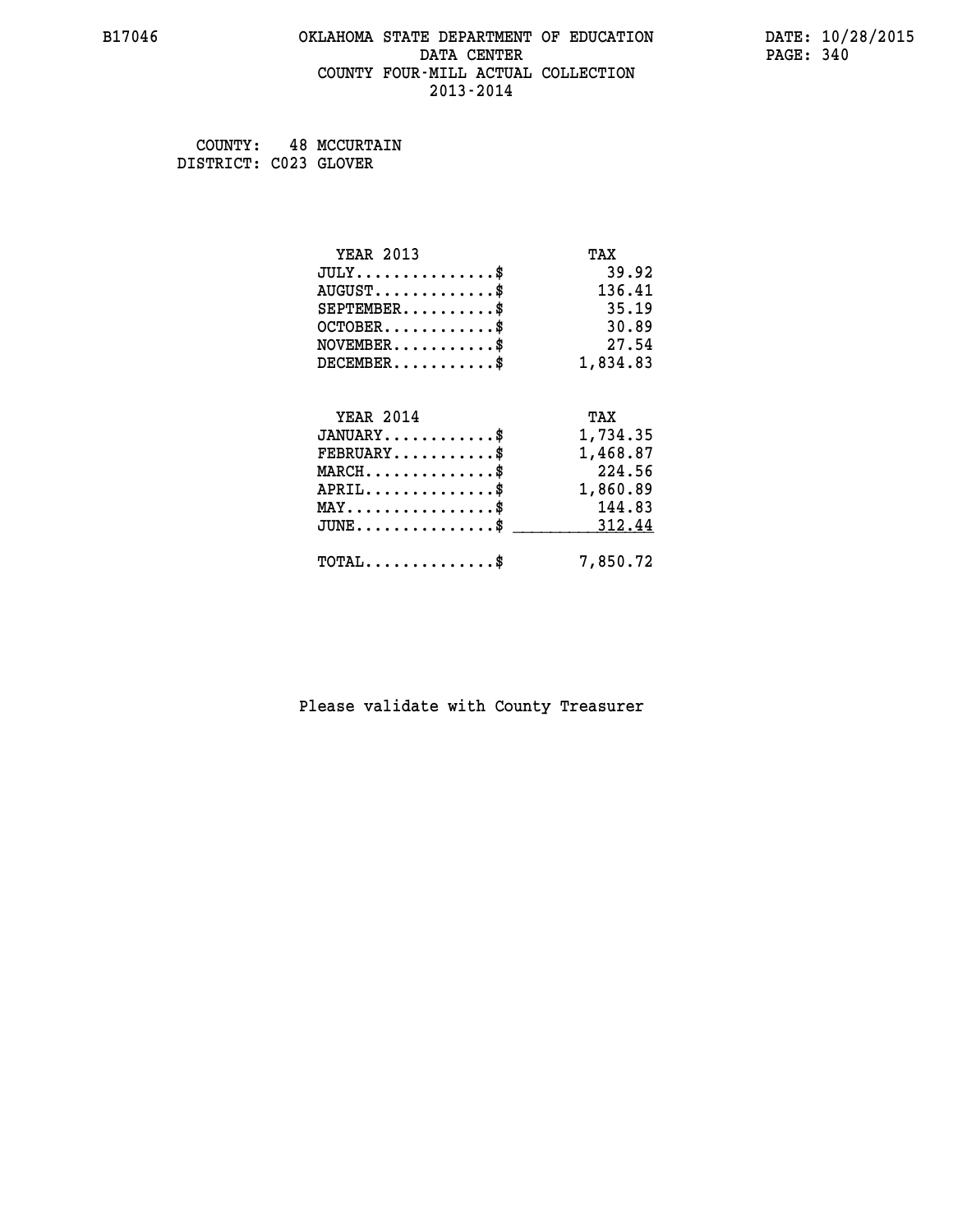## **B17046 OKLAHOMA STATE DEPARTMENT OF EDUCATION DATE: 10/28/2015 DATA CENTER** PAGE: 341  **COUNTY FOUR-MILL ACTUAL COLLECTION 2013-2014**

 **COUNTY: 48 MCCURTAIN DISTRICT: C037 DENISON**

| <b>YEAR 2013</b>                           | TAX       |
|--------------------------------------------|-----------|
| $JULY$ \$                                  | 156.19    |
| $AUGUST$ \$                                | 580.01    |
| $SEPTEMBER$ \$                             | 149.63    |
| $OCTOBER$ \$                               | 131.31    |
| $\texttt{NOVEMBER} \dots \dots \dots \$    | 117.09    |
| $DECEMBER$ \$                              | 7,801.73  |
|                                            |           |
| <b>YEAR 2014</b>                           | TAX       |
| $JANUARY$ \$                               | 7,374.50  |
| $FEBRUARY$                                 | 6,245.59  |
| $MARCH$ \$                                 | 954.78    |
| $APRIL$ \$                                 | 7,915.51  |
| $MAX \dots \dots \dots \dots \dots$        | 615.76    |
| $JUNE$ \$                                  | 1,328.47  |
| $\texttt{TOTAL} \dots \dots \dots \dots \$ | 33,370.57 |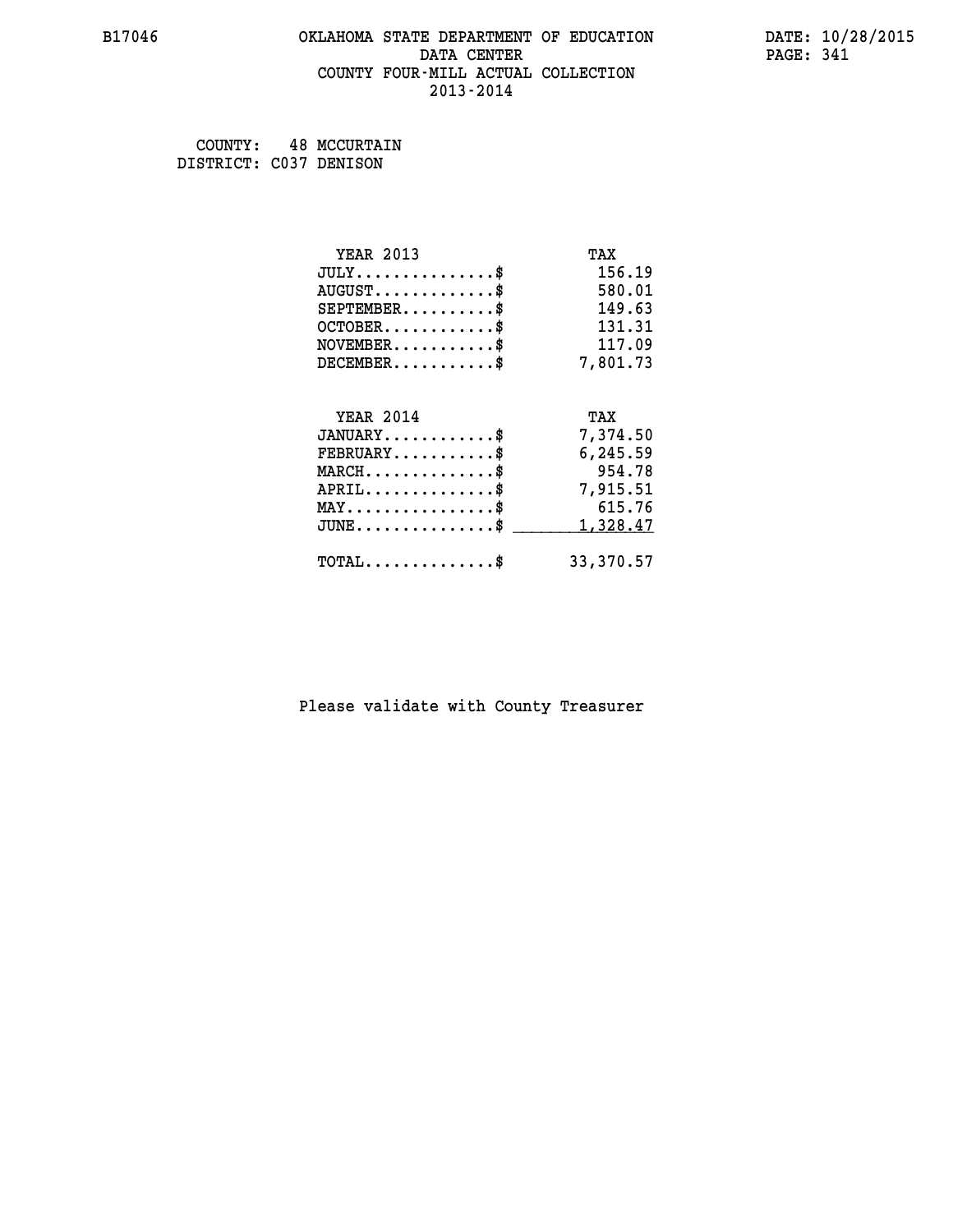## **B17046 OKLAHOMA STATE DEPARTMENT OF EDUCATION DATE: 10/28/2015 DATA CENTER** PAGE: 342  **COUNTY FOUR-MILL ACTUAL COLLECTION 2013-2014**

 **COUNTY: 48 MCCURTAIN DISTRICT: C072 HOLLY CREEK**

| <b>YEAR 2013</b>                           | TAX       |
|--------------------------------------------|-----------|
| $JULY$ \$                                  | 107.95    |
| $AUGUST$ \$                                | 339.42    |
| $SEPTEMENT.$ \$                            | 87.56     |
| $OCTOBER$ \$                               | 76.83     |
| $NOVEMBER$ \$                              | 68.52     |
| $DECEMBER$ \$                              | 4,565.56  |
|                                            |           |
| <b>YEAR 2014</b>                           | TAX       |
| $JANUARY$ \$                               | 4,315.53  |
| $FEBRUARY$ \$                              | 3,654.90  |
| $MARCH$ \$                                 | 558.73    |
| $APRIL$ \$                                 | 4,630.38  |
| $MAX \dots \dots \dots \dots \dots$        | 360.35    |
| $JUNE$                                     | 777.41    |
| $\texttt{TOTAL} \dots \dots \dots \dots \$ | 19,543.14 |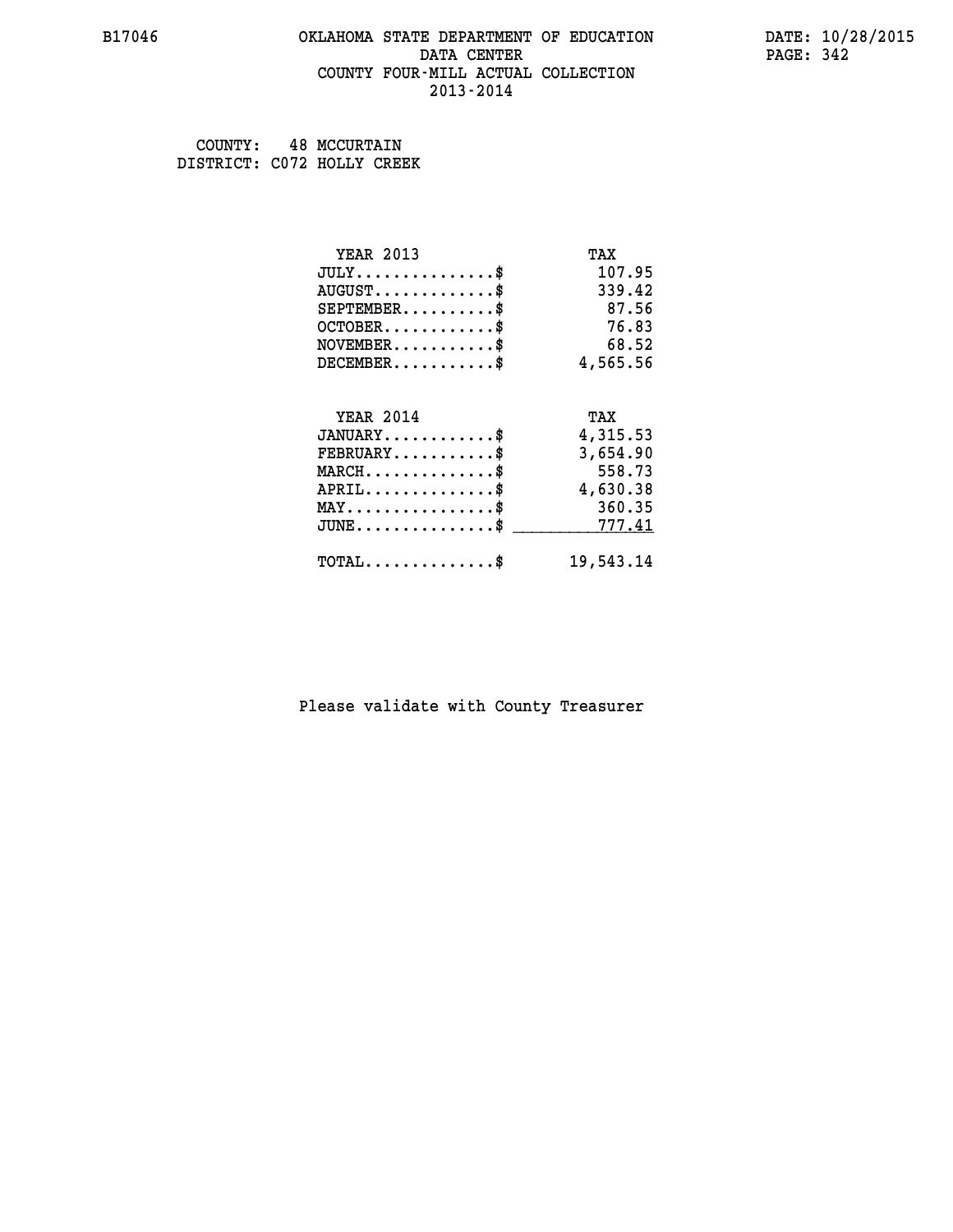## **B17046 OKLAHOMA STATE DEPARTMENT OF EDUCATION DATE: 10/28/2015 DATA CENTER** PAGE: 343  **COUNTY FOUR-MILL ACTUAL COLLECTION 2013-2014**

 **COUNTY: 48 MCCURTAIN DISTRICT: I005 IDABEL**

| <b>YEAR 2013</b>                               | TAX        |
|------------------------------------------------|------------|
| $JULY$ \$                                      | 638.07     |
| $AUGUST$ \$                                    | 2,275.67   |
| $SEPTEMENT.$ \$                                | 587.06     |
| $OCTOBER$ \$                                   | 515.19     |
| $NOVEMBER$ \$                                  | 459.42     |
| $DECEMBER$ \$                                  | 30,610.26  |
|                                                |            |
| <b>YEAR 2014</b>                               | TAX        |
| $JANUARY$                                      | 28,934.00  |
| $FEBRUARY$                                     | 24,504.77  |
| $MARCH$ \$                                     | 3,746.10   |
| $APRIL$ \$                                     | 31,044.92  |
| $\texttt{MAX} \dots \dots \dots \dots \dots \$ | 2,415.96   |
| $JUNE$ \$                                      | 5,212.26   |
| $\texttt{TOTAL} \dots \dots \dots \dots \$     | 130,943.68 |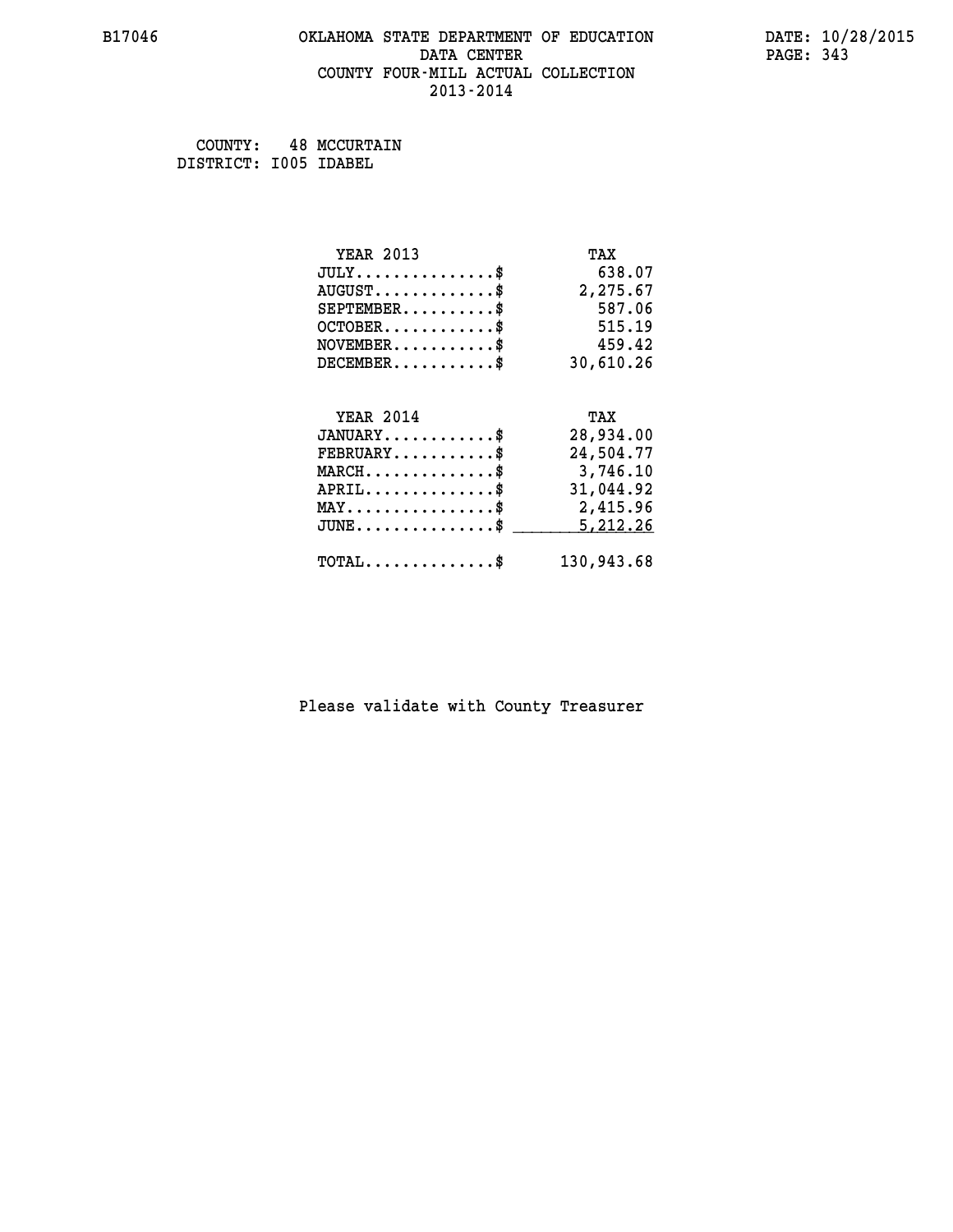## **B17046 OKLAHOMA STATE DEPARTMENT OF EDUCATION DATE: 10/28/2015 DATA CENTER** PAGE: 344  **COUNTY FOUR-MILL ACTUAL COLLECTION 2013-2014**

 **COUNTY: 48 MCCURTAIN DISTRICT: I006 HAWORTH**

| <b>YEAR 2013</b> | TAX       |
|------------------|-----------|
| $JULY$ \$        | 269.82    |
| $AUGUST$ \$      | 1,079.04  |
| $SEPTEMBER$ \$   | 278.36    |
| $OCTOBER$ \$     | 244.27    |
| $NOVEMBER$ \$    | 217.83    |
| $DECEMBER$ \$    | 14,514.23 |
|                  |           |
| <b>YEAR 2014</b> | TAX       |
| $JANUARY$        | 13,719.39 |
| $FEBRUARY$       | 11,619.23 |
| $MARCH$ \$       | 1,776.27  |
| $APRIL$ \$       | 14,720.31 |
| MAY\$ 1,145.56   |           |
| $JUNE$ \$        | 2,471.45  |
| $TOTAL$ \$       | 62,055.76 |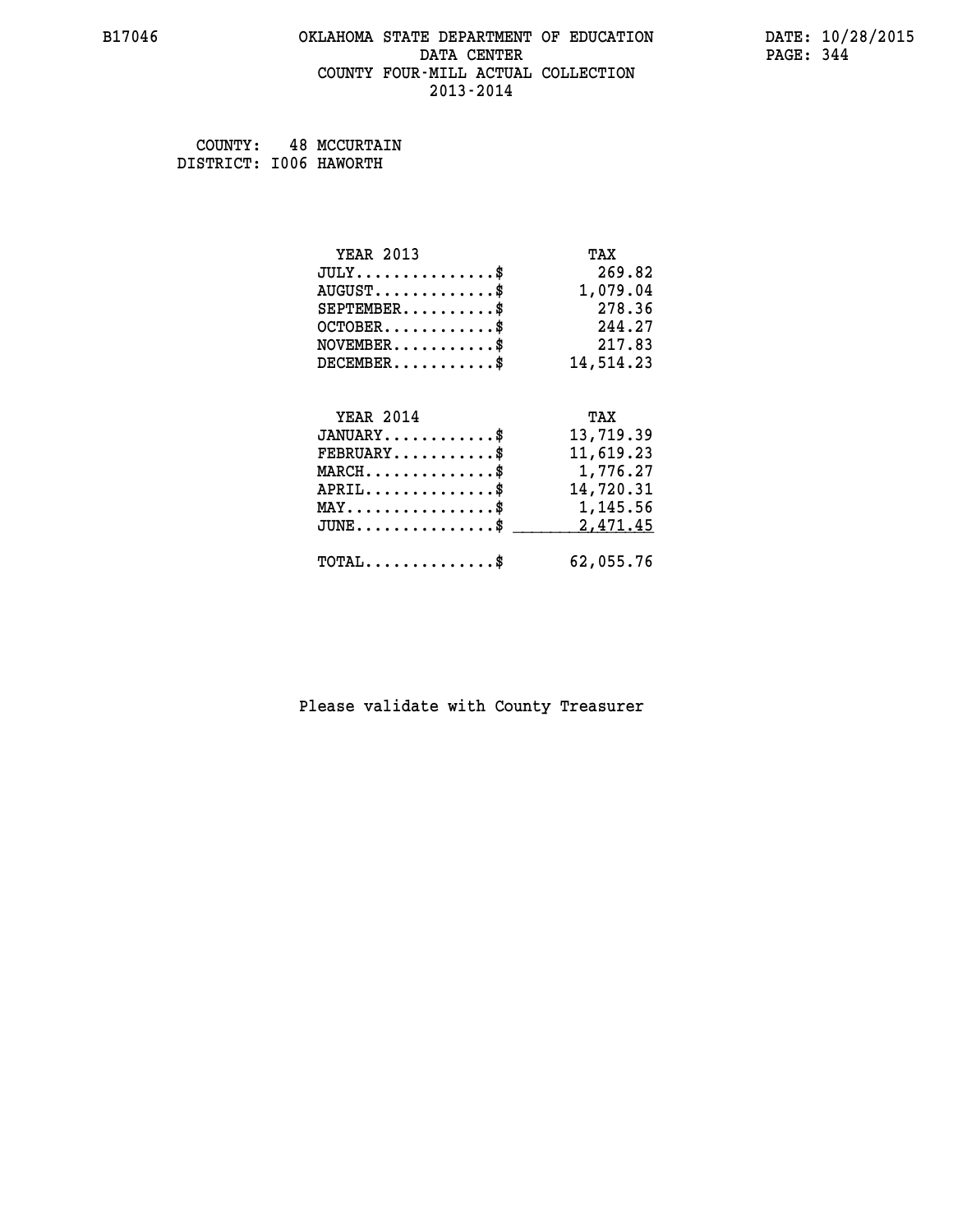## **B17046 OKLAHOMA STATE DEPARTMENT OF EDUCATION DATE: 10/28/2015 DATA CENTER** PAGE: 345  **COUNTY FOUR-MILL ACTUAL COLLECTION 2013-2014**

 **COUNTY: 48 MCCURTAIN DISTRICT: I011 VALLIANT**

| <b>YEAR 2013</b>                               | TAX        |
|------------------------------------------------|------------|
| $JULY$ \$                                      | 479.59     |
| $AUGUST$ \$                                    | 1,754.88   |
| $SEPTEMENT.$ \$                                | 452.72     |
| $OCTOBER$ \$                                   | 397.28     |
| $\texttt{NOVEMBER} \dots \dots \dots \$        | 354.28     |
| $DECEMBER$ \$                                  | 23,605.11  |
|                                                |            |
| <b>YEAR 2014</b>                               | TAX        |
| $JANUARY$ \$                                   | 22,312.45  |
| $FEBRUARY$                                     | 18,896.84  |
| $MARCH$ \$                                     | 2,888.81   |
| $APRIL$ \$                                     | 23,940.30  |
| $\texttt{MAX} \dots \dots \dots \dots \dots \$ | 1,863.06   |
| $JUNE$ \$                                      | 4,019.45   |
| $\texttt{TOTAL} \dots \dots \dots \dots \$     | 100,964.77 |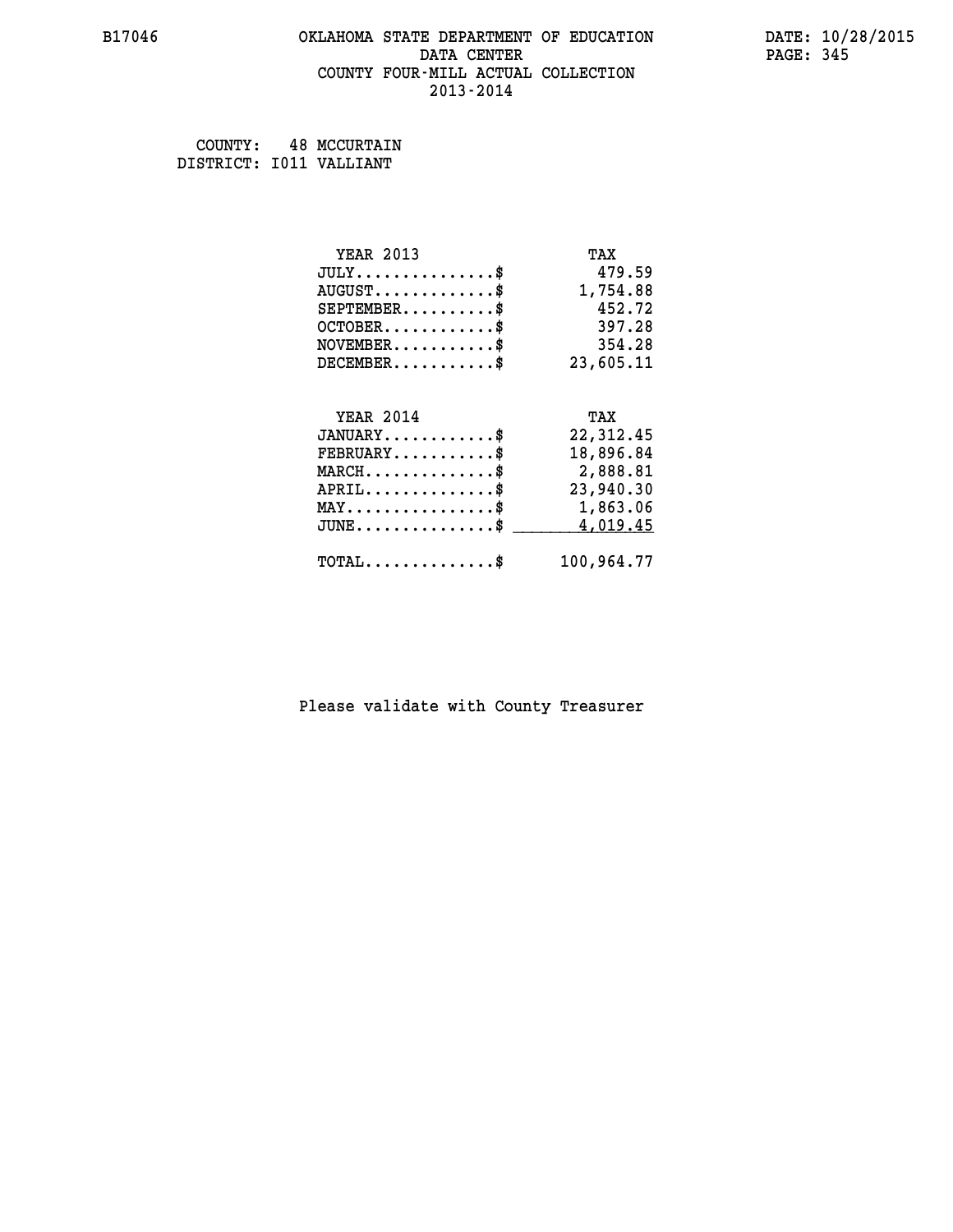## **B17046 OKLAHOMA STATE DEPARTMENT OF EDUCATION DATE: 10/28/2015 DATA CENTER** PAGE: 346  **COUNTY FOUR-MILL ACTUAL COLLECTION 2013-2014**

 **COUNTY: 48 MCCURTAIN DISTRICT: I013 EAGLETOWN**

| <b>YEAR 2013</b>                | TAX       |
|---------------------------------|-----------|
| $JULY$ \$                       | 106.61    |
| $AUGUST$ \$                     | 412.99    |
| $SEPTEMENT.$ \$                 | 106.54    |
| $OCTOBER$ \$                    | 93.50     |
| $NOVEMBER$ \$                   | 83.37     |
| $DECEMBER$ \$                   | 5,555.21  |
| <b>YEAR 2014</b>                | TAX       |
| $JANUARY$ \$                    | 5,251.00  |
| $FEBRUARY$                      | 4,447.17  |
| $MARCH$ \$                      | 679.85    |
| $APRIL$ \$                      | 5,634.09  |
| $MAX \dots \dots \dots \dots \$ | 438.45    |
| $JUNE$ \$                       | 945.93    |
| $TOTAL$ \$                      | 23,754.71 |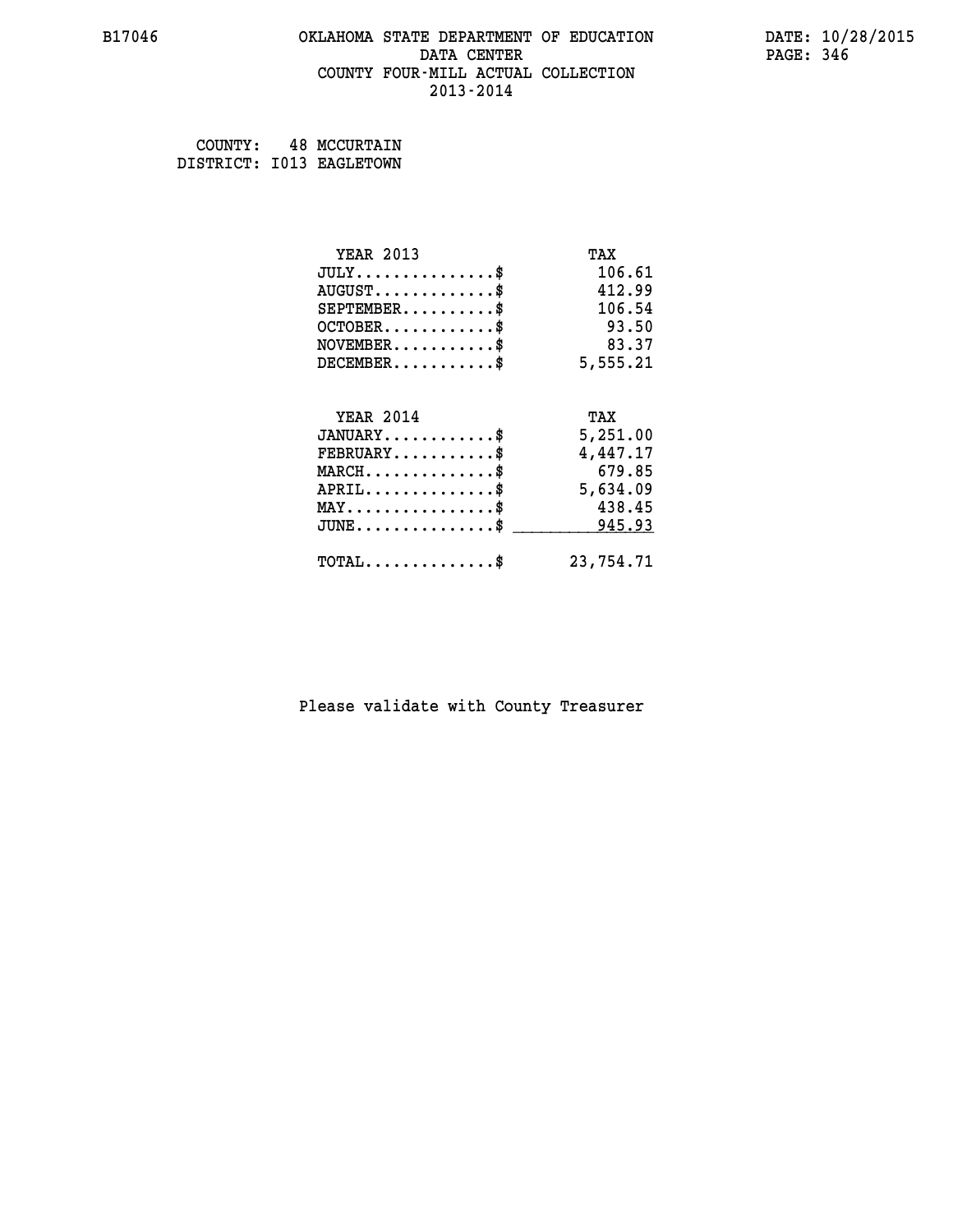#### **B17046 OKLAHOMA STATE DEPARTMENT OF EDUCATION DATE: 10/28/2015 DATA CENTER** PAGE: 347  **COUNTY FOUR-MILL ACTUAL COLLECTION 2013-2014**

| COUNTY: | <b>48 MCCURTAIN</b>       |
|---------|---------------------------|
|         | DISTRICT: I014 SMITHVILLE |

| <b>YEAR 2013</b>                           | TAX       |
|--------------------------------------------|-----------|
| $JULY$ \$                                  | 142.86    |
| $AUGUST$ \$                                | 531.71    |
| $SEPTEMBER$ \$                             | 137.17    |
| $OCTOBER$ \$                               | 120.36    |
| $\texttt{NOVEMBER} \dots \dots \dots \$    | 107.35    |
| $DECEMBER$ \$                              | 7,152.02  |
|                                            |           |
| <b>YEAR 2014</b>                           | TAX       |
| $JANUARY$ \$                               | 6,760.37  |
| $FEBRUARY$                                 | 5,725.49  |
| $MARCH$ \$                                 | 875.27    |
| $APRIL$ \$                                 | 7,253.58  |
| $MAX \dots \dots \dots \dots \dots$        | 564.49    |
| $JUNE$ \$                                  | 1,217.83  |
| $\texttt{TOTAL} \dots \dots \dots \dots \$ | 30,588.50 |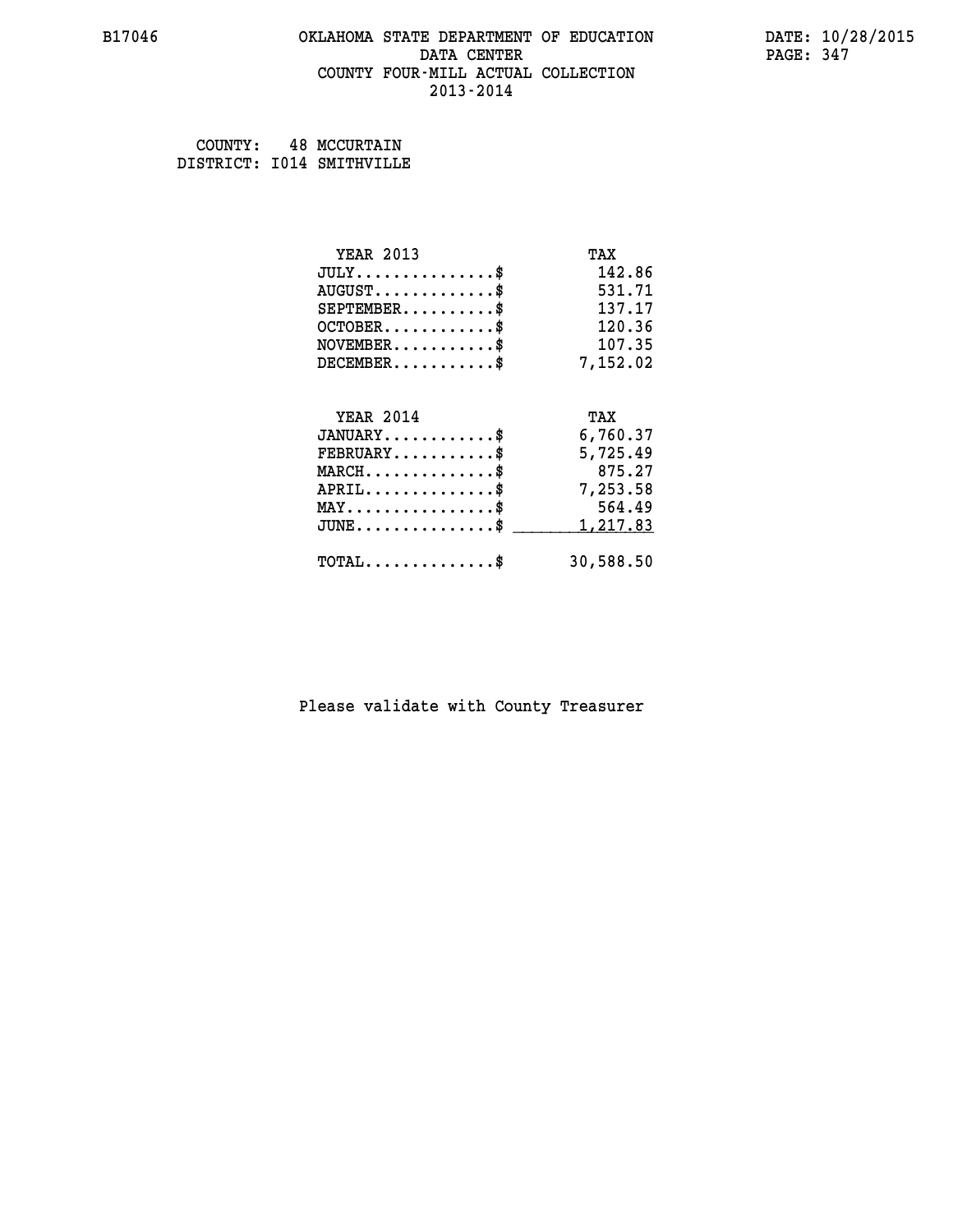## **B17046 OKLAHOMA STATE DEPARTMENT OF EDUCATION DATE: 10/28/2015 DATA CENTER** PAGE: 348  **COUNTY FOUR-MILL ACTUAL COLLECTION 2013-2014**

 **COUNTY: 48 MCCURTAIN DISTRICT: I039 WRIGHT CITY**

| <b>YEAR 2013</b>                    | TAX       |
|-------------------------------------|-----------|
| $JULY$ \$                           | 208.15    |
| $AUGUST$ \$                         | 795.32    |
| $SEPTEMBER$                         | 205.16    |
| $OCTOBER$ \$                        | 180.05    |
| $NOVEMBER$ \$                       | 160.56    |
| $DECEMBER$ \$                       | 10,697.94 |
|                                     |           |
|                                     |           |
| <b>YEAR 2014</b>                    | TAX       |
| $JANUARY$ \$                        | 10,112.11 |
| $FEBRUARY$                          | 8,564.14  |
| $MARCH$ \$                          | 1,309.23  |
| $APRIL$ \$                          | 10,849.85 |
| $MAX \dots \dots \dots \dots \dots$ | 844.35    |
| $JUNE$ \$                           | 1,821.63  |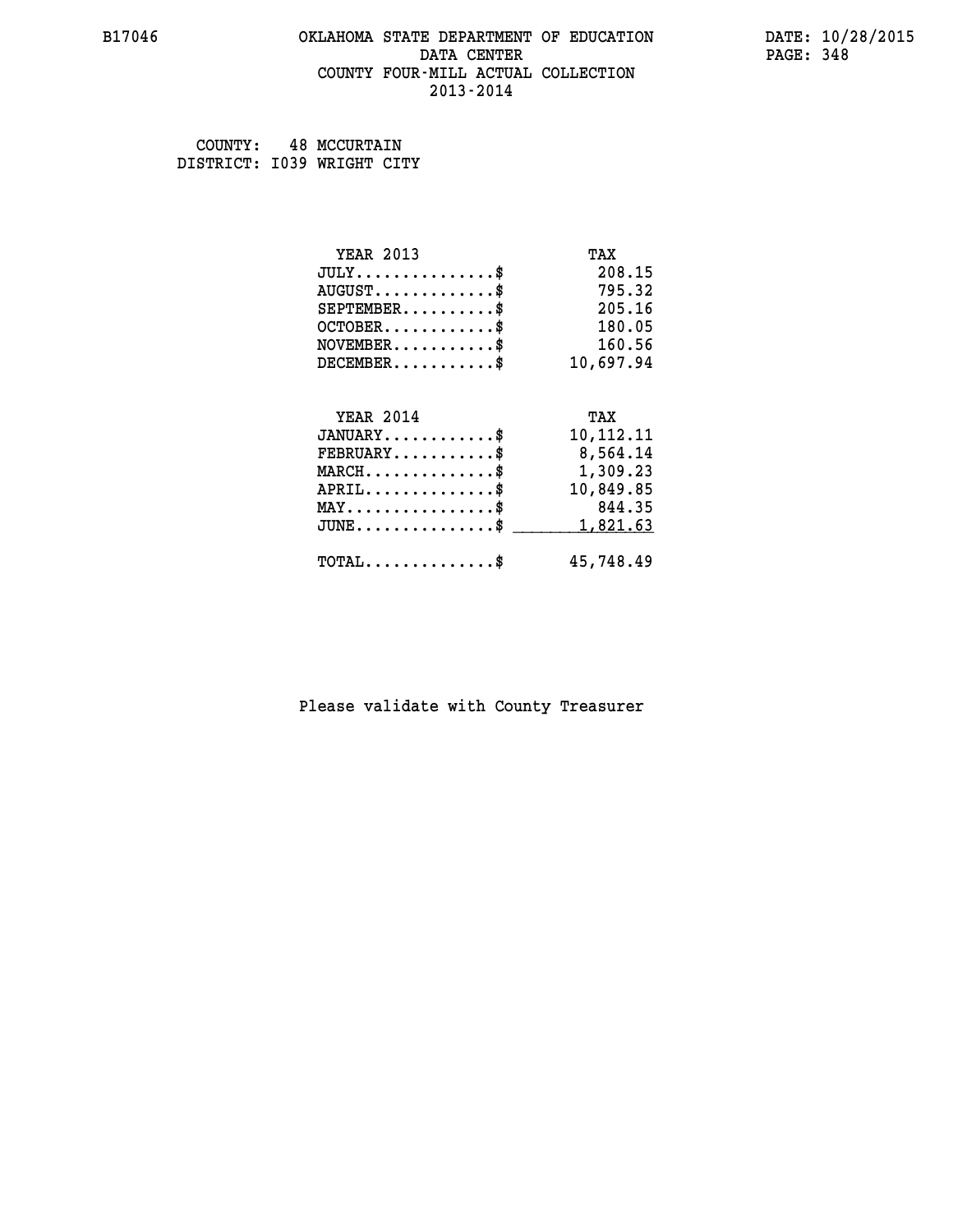## **B17046 OKLAHOMA STATE DEPARTMENT OF EDUCATION DATE: 10/28/2015 DATA CENTER** PAGE: 349  **COUNTY FOUR-MILL ACTUAL COLLECTION 2013-2014**

 **COUNTY: 48 MCCURTAIN DISTRICT: I071 BATTIEST**

| <b>YEAR 2013</b>                           | TAX       |
|--------------------------------------------|-----------|
| $JULY$ \$                                  | 128.08    |
| $AUGUST$ \$                                | 470.01    |
| $SEPTEMENT.$ \$                            | 121.24    |
| $OCTOBER$ \$                               | 106.41    |
| $NOVEMBER$ \$                              | 94.88     |
| $DECEMBER$ \$                              | 6,322.08  |
|                                            |           |
| <b>YEAR 2014</b>                           | TAX       |
| $JANUARY$ \$                               | 5,975.88  |
| $FEBRUARY$                                 | 5,061.09  |
| $MARCH$ \$                                 | 773.69    |
| $APRIL$ \$                                 | 6,411.87  |
| $MAX \dots \dots \dots \dots \dots$        | 498.97    |
| $JUNE$ \$                                  | 1,076.51  |
| $\texttt{TOTAL} \dots \dots \dots \dots \$ | 27,040.71 |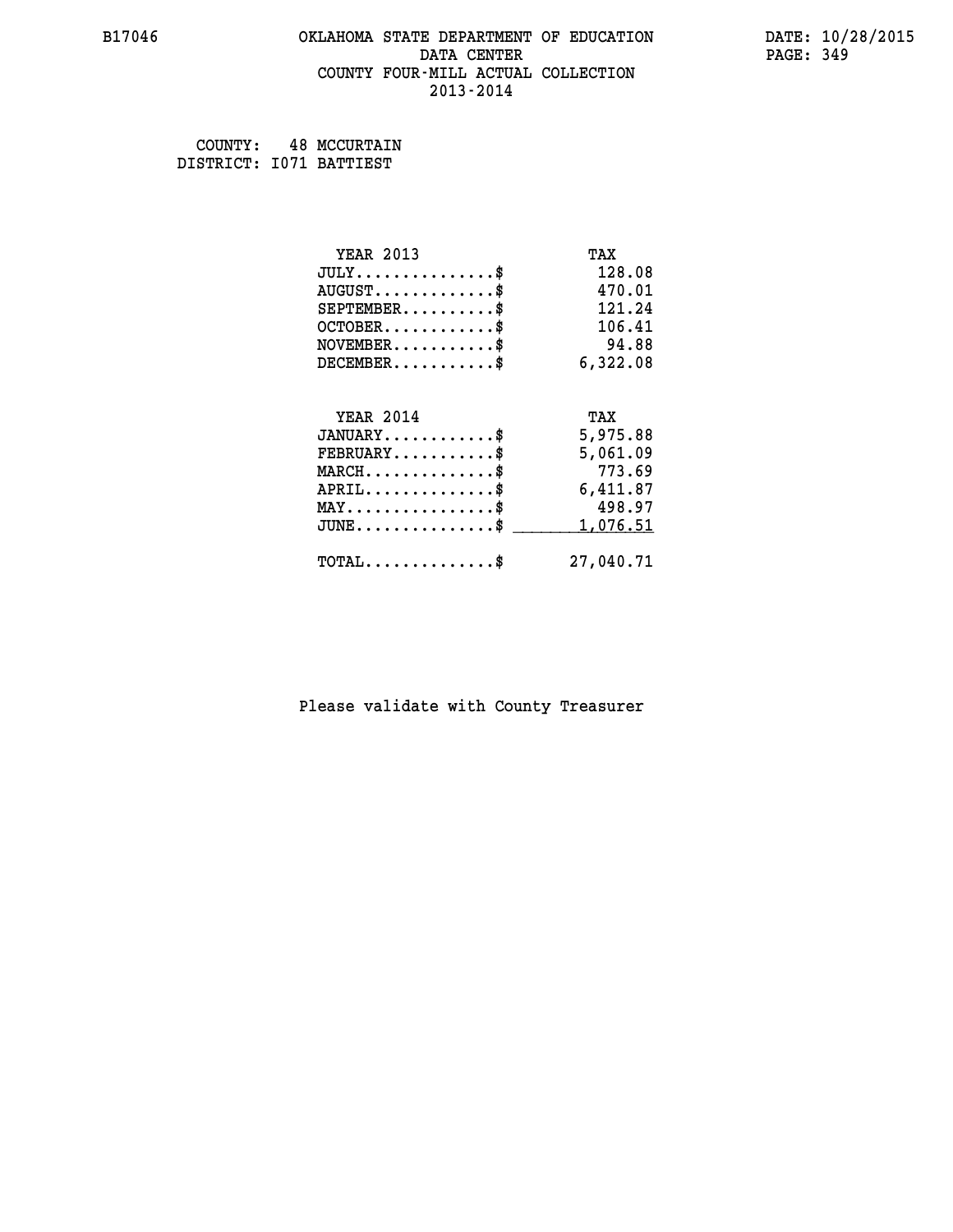## **B17046 OKLAHOMA STATE DEPARTMENT OF EDUCATION DATE: 10/28/2015 DATA CENTER** PAGE: 350  **COUNTY FOUR-MILL ACTUAL COLLECTION 2013-2014**

 **COUNTY: 48 MCCURTAIN DISTRICT: I074 BROKEN BOW**

| <b>YEAR 2013</b>                                   | TAX        |
|----------------------------------------------------|------------|
| $JULY$ \$                                          | 841.09     |
| $AUGUST$ \$                                        | 3,198.60   |
| $SEPTEMBER$ \$                                     | 825.17     |
| $OCTOBER$ \$                                       | 724.11     |
| $\texttt{NOVEMBER} \dots \dots \dots \$            | 645.76     |
| $DECEMBER$ \$                                      | 43,025.04  |
|                                                    |            |
| <b>YEAR 2014</b>                                   | TAX        |
| $JANUARY$ \$                                       | 40,668.96  |
| $FEBRUARY$                                         | 34,443.36  |
| $MARCH$ \$                                         | 5,265.44   |
| $APRIL \ldots \ldots \ldots \ldots$                | 43,636.01  |
| $\texttt{MAX} \dots \dots \dots \dots \dots \$     | 3,395.81   |
| $J\texttt{UNE} \dots \dots \dots \dots \texttt{S}$ | 16,071.29  |
| $\texttt{TOTAL} \dots \dots \dots \dots \$         | 192,740.64 |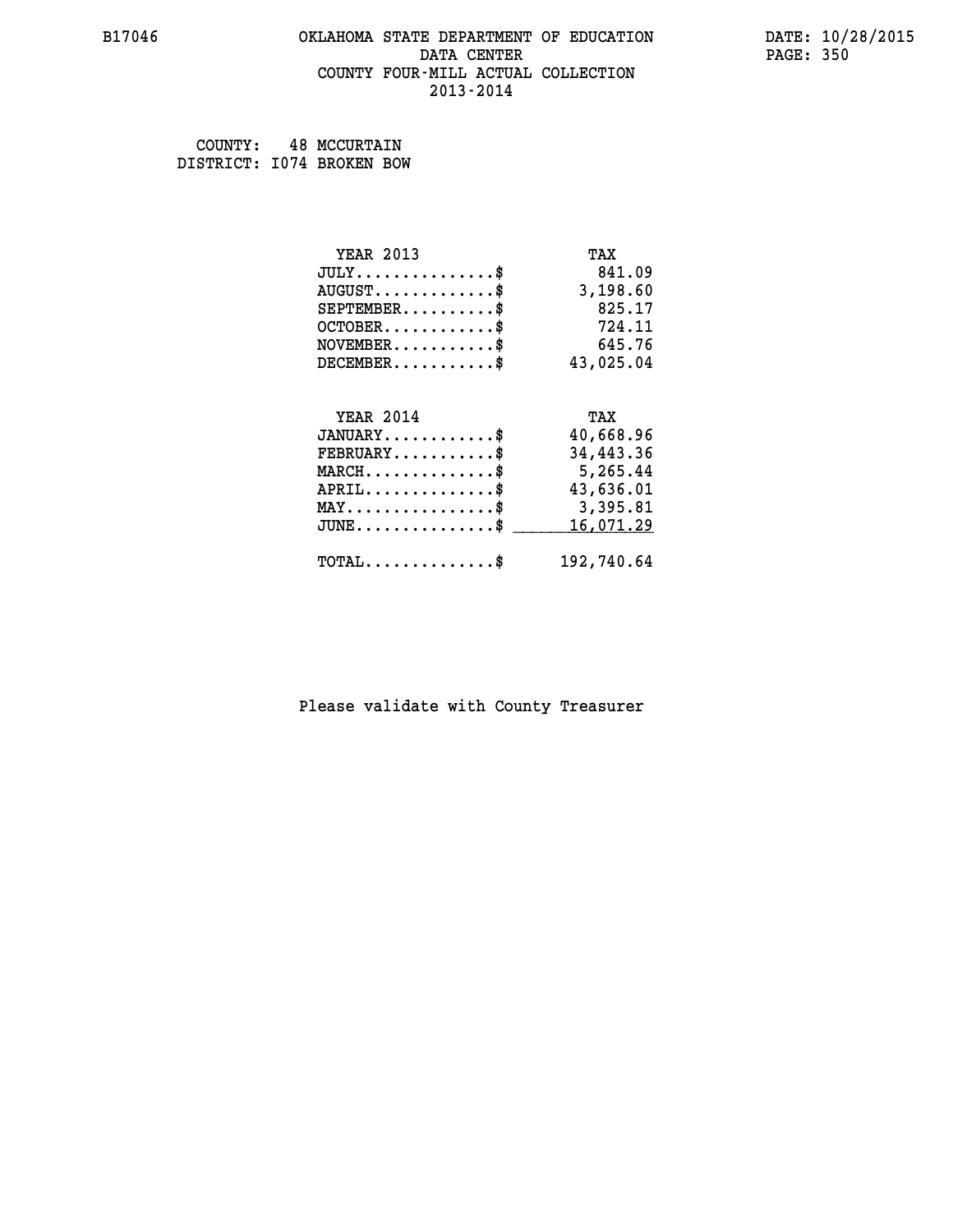# **B17046 OKLAHOMA STATE DEPARTMENT OF EDUCATION DATE: 10/28/2015** DATA CENTER PAGE: 351  **COUNTY FOUR-MILL ACTUAL COLLECTION 2013-2014**

 **COUNTY: 48 MCCURTAIN**

 **\*\*\*\*\*\* TOTALS \*\*\*\*\*\***

| <b>YEAR 2013</b>                       | TAX        |
|----------------------------------------|------------|
| $JULY \ldots \ldots \ldots \mathbb{S}$ | 3,366.32   |
| $AUGUST \ldots \ldots \ldots$ \$       | 12,567.57  |
| $SEPTEMENT.$ \$                        | 3,242.10   |
| $OCTOBER$ \$                           | 2,845.11   |
| $NOVEMBER$ \$                          | 2,537.18   |
| $DECEMBER$                             | 169,047.76 |

# **YEAR 2014 TAX**

| $JANUARY$                                    | 159,790.49 |
|----------------------------------------------|------------|
| $\texttt{FEBRUARY} \dots \dots \dots \$      | 135,329.69 |
| $MARCH$ \$                                   | 20,688.19  |
| $APRIL$                                      | 171,451.23 |
| $MAX \dots \dots \dots \dots \dots \$        | 13,342.34  |
| JUNE\$ 37,530.24                             |            |
| $\text{TOTAL} \dots \dots \dots \dots \dots$ | 731,738.22 |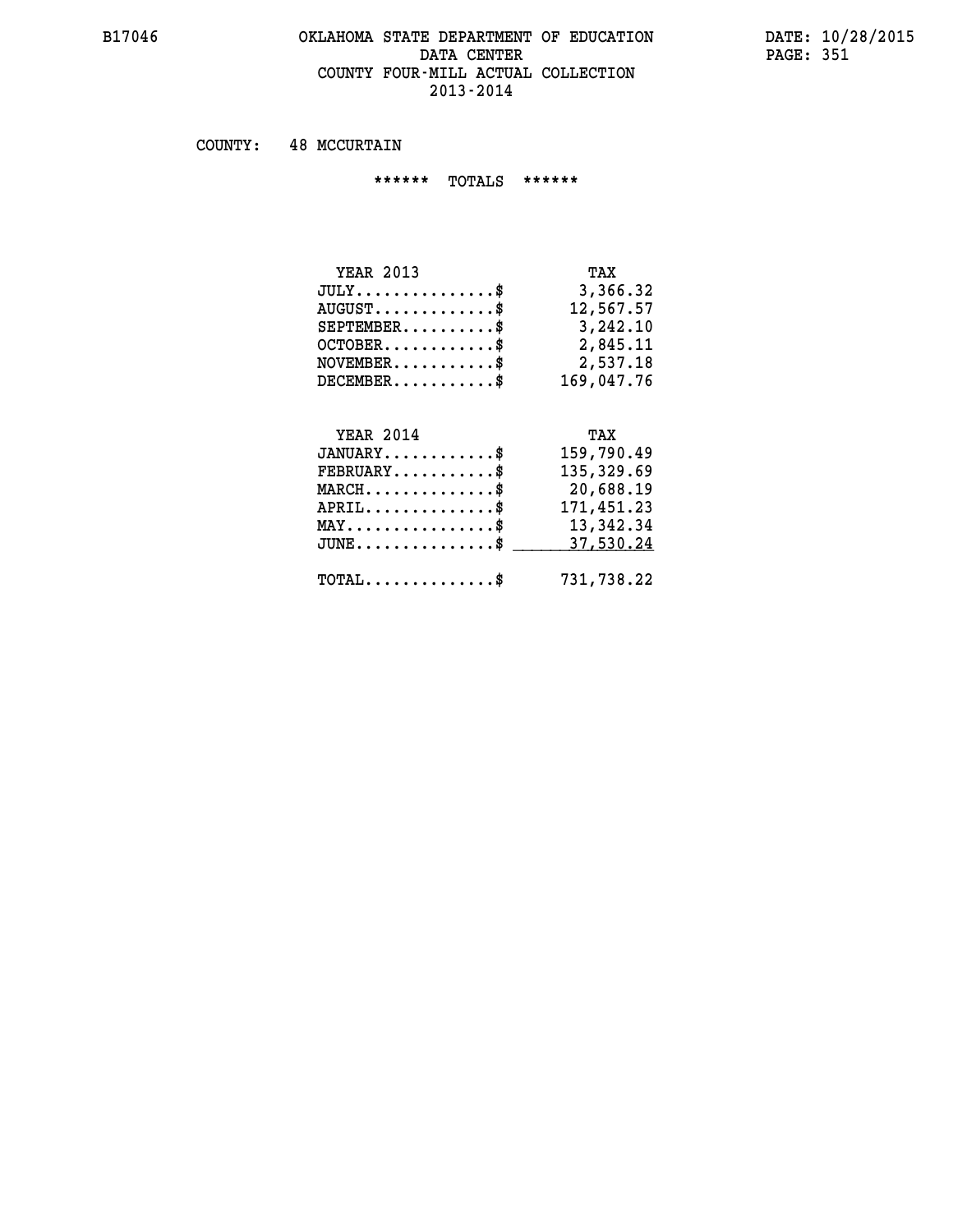## **B17046 OKLAHOMA STATE DEPARTMENT OF EDUCATION DATE: 10/28/2015 DATA CENTER** PAGE: 352  **COUNTY FOUR-MILL ACTUAL COLLECTION 2013-2014**

 **COUNTY: 49 MCINTOSH DISTRICT: C003 RYAL**

| <b>YEAR 2013</b>                            | TAX      |
|---------------------------------------------|----------|
| $JULY$ \$                                   | 123.78   |
| $AUGUST$ \$                                 | 46.56    |
| $SEPTEMBER$ \$                              | 30.85    |
| $OCTOBER$ \$                                | 27.09    |
| $NOVEMBER$ \$                               | 26.31    |
| $DECEMBER$ \$                               | 17.96    |
|                                             |          |
| <b>YEAR 2014</b>                            | TAX      |
| $JANUARY$                                   | 4,017.24 |
| $FEBRUARY$                                  | 1,321.24 |
| $MARCH$ \$                                  | 279.96   |
| $APRIL$ \$                                  | 815.22   |
| $MAX \dots \dots \dots \dots \dots$         | 372.21   |
| $\texttt{JUNE}\dots\dots\dots\dots\dots\$   | 82.02    |
| $\texttt{TOTAL} \dots \dots \dots \dots$ \$ | 7,160.44 |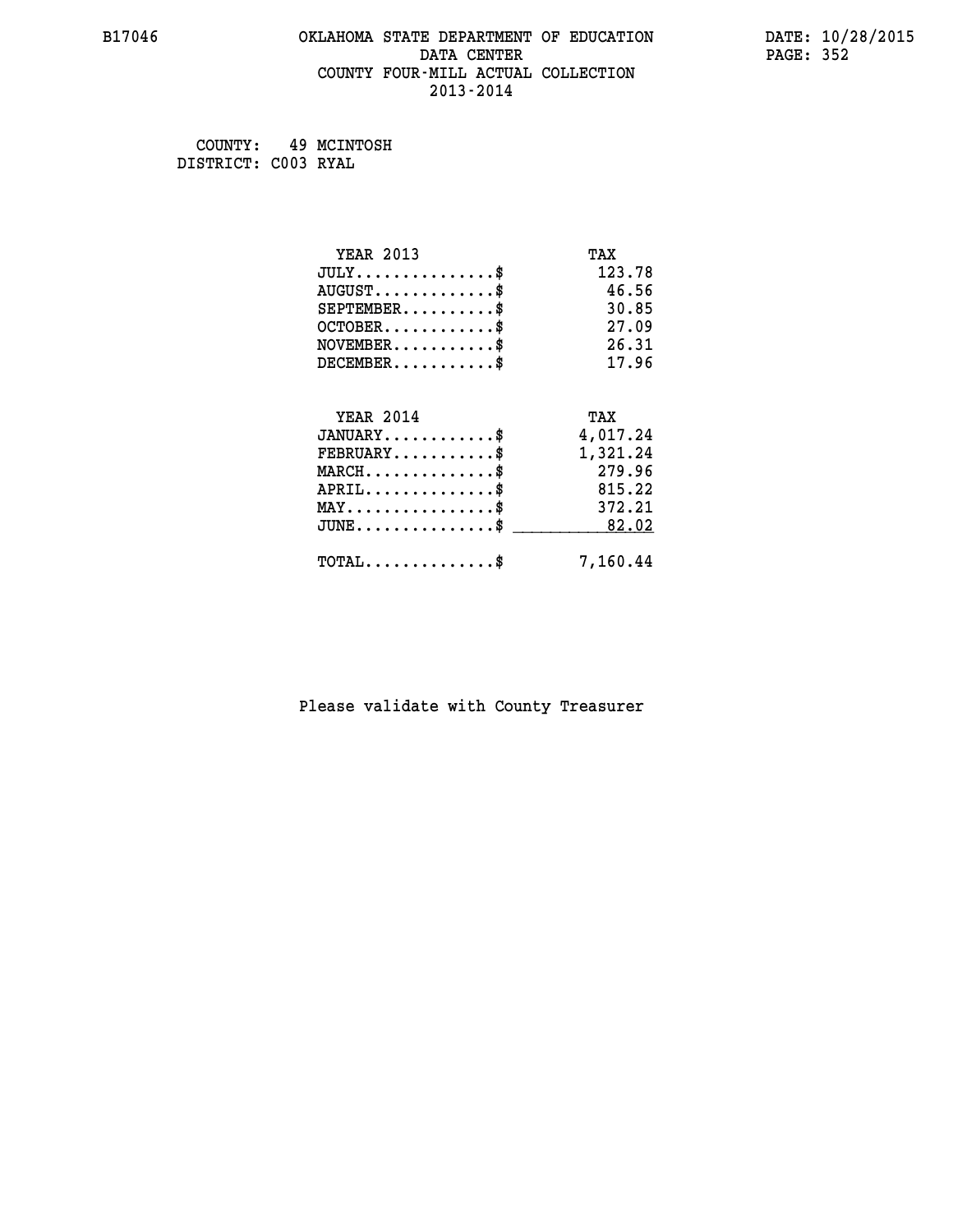## **B17046 OKLAHOMA STATE DEPARTMENT OF EDUCATION DATE: 10/28/2015 DATA CENTER** PAGE: 353  **COUNTY FOUR-MILL ACTUAL COLLECTION 2013-2014**

 **COUNTY: 49 MCINTOSH DISTRICT: C016 STIDHAM**

| <b>YEAR 2013</b>                                | TAX       |
|-------------------------------------------------|-----------|
| $JULY$ \$                                       | 101.09    |
| $AUGUST$ \$                                     | 62.47     |
| $SEPTEMBER$ \$                                  | 58.10     |
| $OCTOBER$ \$                                    | 56.46     |
| $NOVEMBER$ \$                                   | 41.39     |
| $DECEMBER$ \$                                   | 10,504.82 |
|                                                 |           |
| <b>YEAR 2014</b>                                | TAX       |
| $JANUARY$ \$                                    | 3,438.07  |
| $FEBRUARY$ \$                                   | 707.30    |
| $\texttt{MARCH}\ldots\ldots\ldots\ldots\cdots\$ | 2,116.13  |
| $APRIL$ \$                                      | 955.77    |
| $MAX \dots \dots \dots \dots \$                 | 200.78    |
| $JUNE$ \$                                       | 248.29    |
| $TOTAL$ \$                                      | 18,490.67 |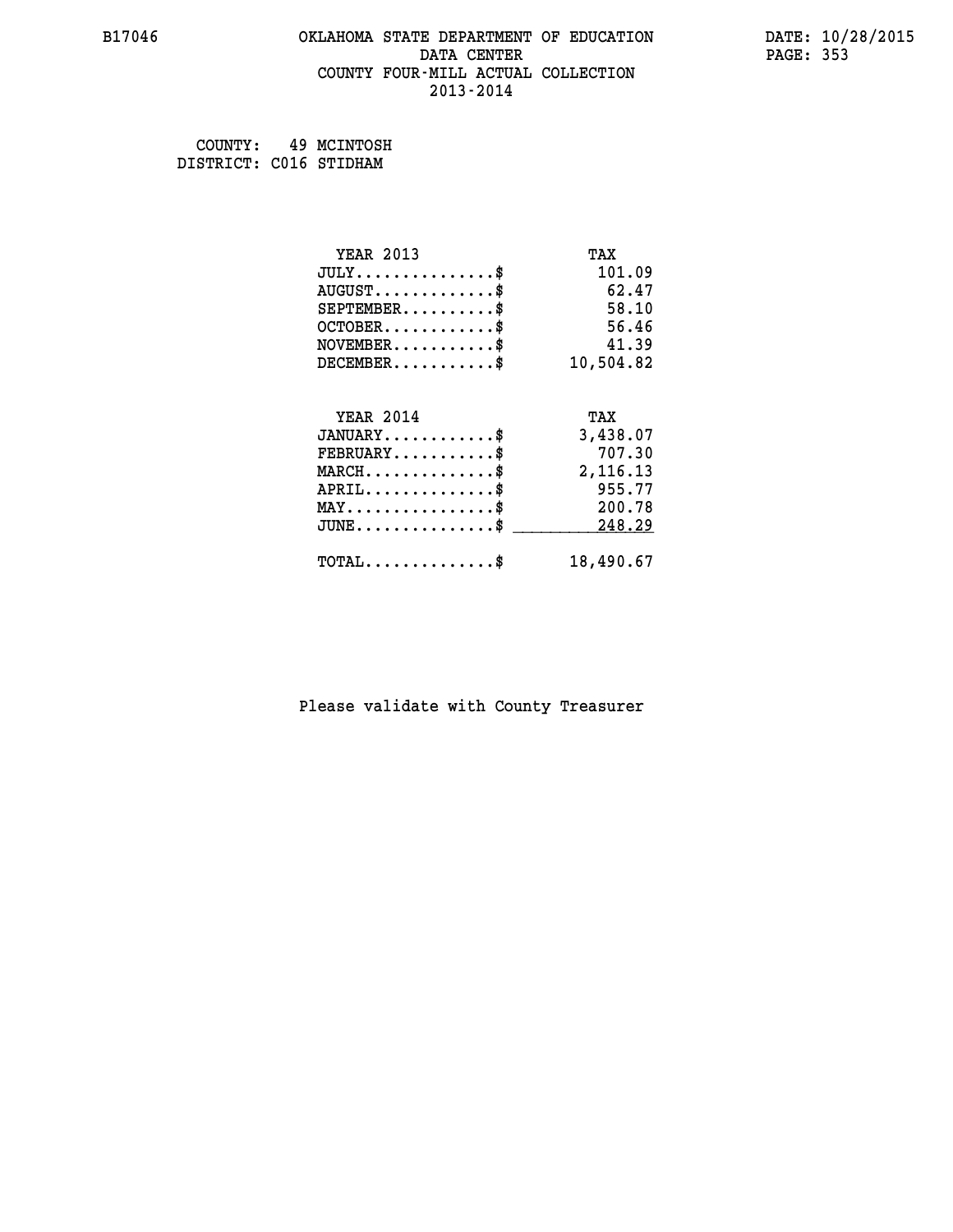## **B17046 OKLAHOMA STATE DEPARTMENT OF EDUCATION DATE: 10/28/2015 DATA CENTER** PAGE: 354  **COUNTY FOUR-MILL ACTUAL COLLECTION 2013-2014**

 **COUNTY: 49 MCINTOSH DISTRICT: I001 EUFAULA**

| <b>YEAR 2013</b>                               | TAX        |
|------------------------------------------------|------------|
| $JULY$ \$                                      | 1,966.27   |
| $AUGUST$ \$                                    | 765.38     |
| $SEPTEMBER$                                    | 499.69     |
| $OCTOBER$ \$                                   | 447.63     |
| $NOVEMBER$ \$                                  | 431.81     |
| $DECEMBER$ \$                                  | 333.40     |
|                                                |            |
| <b>YEAR 2014</b>                               | TAX        |
| $JANUARY$ \$                                   | 84,535.57  |
| $FEBRUARY$                                     | 27,646.07  |
| $MARCH$ \$                                     | 5,695.08   |
| $APRIL$ \$                                     | 17,037.61  |
| $\texttt{MAX} \dots \dots \dots \dots \dots \$ | 7,683.09   |
| $JUNE$ \$                                      | 1,604.90   |
| $\texttt{TOTAL} \dots \dots \dots \dots \$     | 148,646.50 |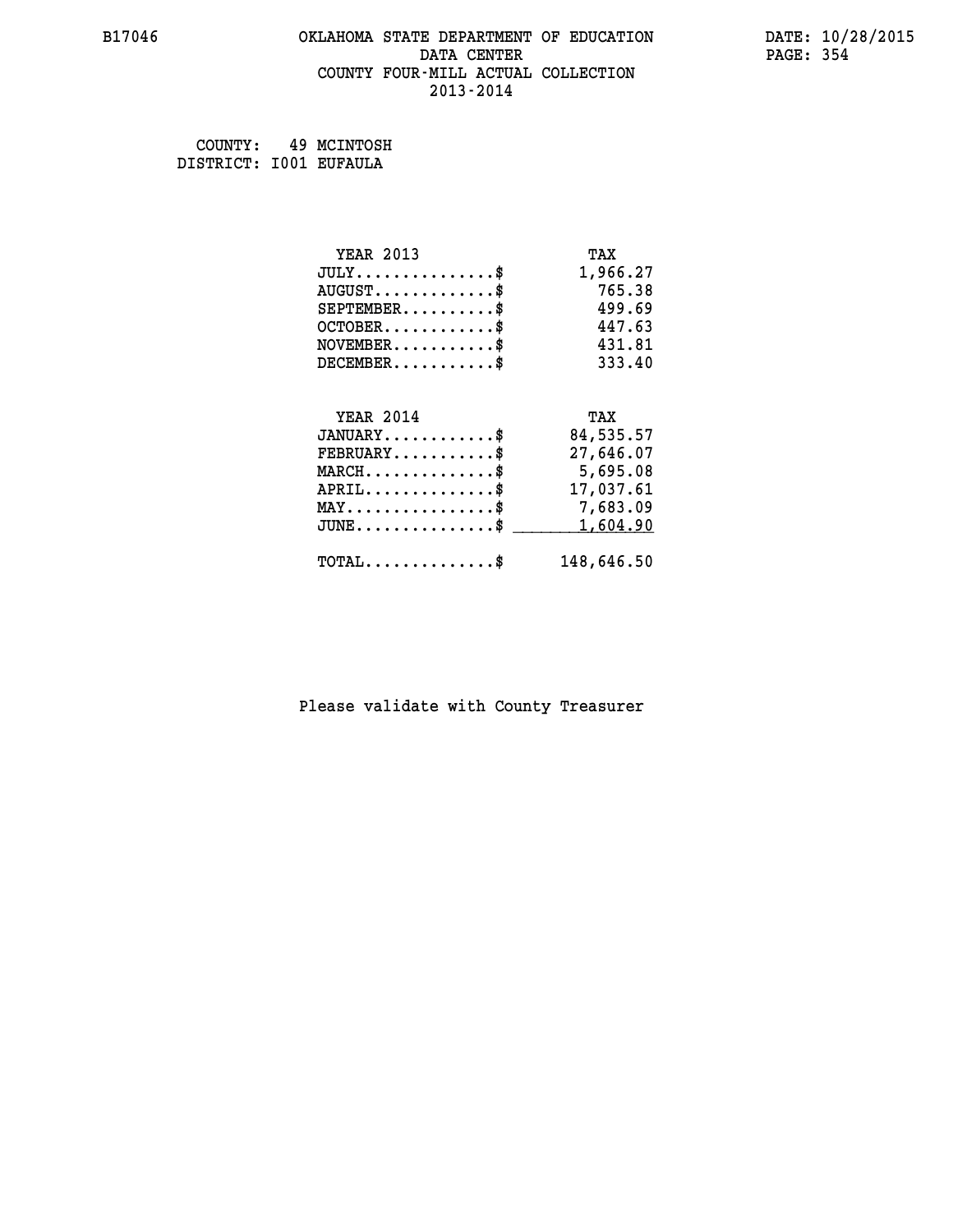## **B17046 OKLAHOMA STATE DEPARTMENT OF EDUCATION DATE: 10/28/2015 DATA CENTER** PAGE: 355  **COUNTY FOUR-MILL ACTUAL COLLECTION 2013-2014**

 **COUNTY: 49 MCINTOSH DISTRICT: I019 CHECOTAH**

| <b>YEAR 2013</b>                           | TAX        |
|--------------------------------------------|------------|
| $JULY$ \$                                  | 2,462.78   |
| $AUGUST$ \$                                | 969.52     |
| $SEPTEMBER$ \$                             | 626.66     |
| $OCTOBER$ \$                               | 566.13     |
| $NOVEMBER$ \$                              | 551.09     |
| $DECEMBER$ \$                              | 426.01     |
|                                            |            |
| <b>YEAR 2014</b>                           | TAX        |
| $JANUARY$ \$                               | 108,838.96 |
| $FEBRUARY$                                 | 35,570.43  |
| $MARCH$ \$                                 | 7,308.95   |
| $APRIL$ \$                                 | 21,921.32  |
| $MAX \dots \dots \dots \dots \dots$        | 9,870.42   |
| $JUNE$ \$                                  | 2,048.44   |
| $\texttt{TOTAL} \dots \dots \dots \dots \$ | 191,160.71 |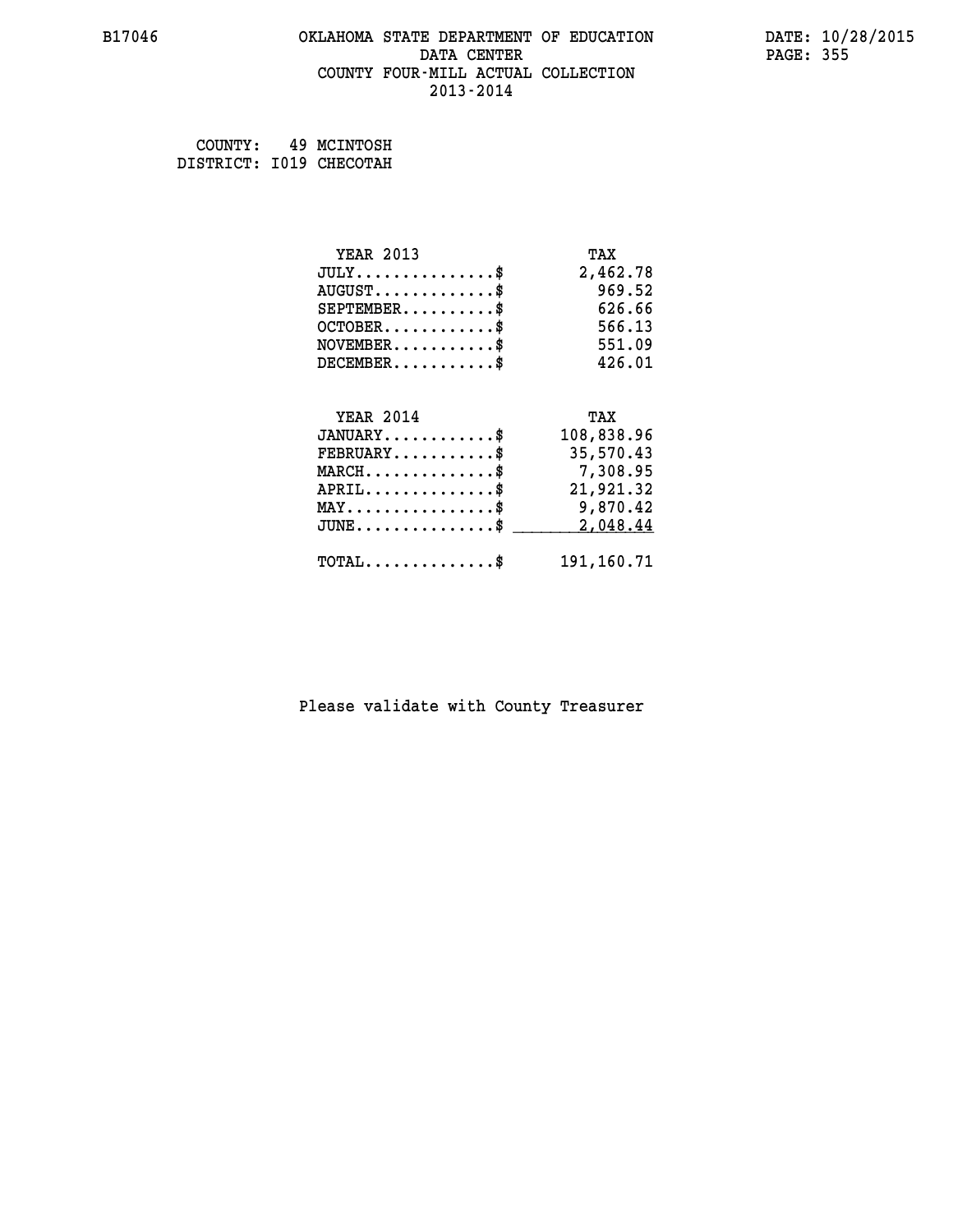## **B17046 OKLAHOMA STATE DEPARTMENT OF EDUCATION DATE: 10/28/2015 DATA CENTER** PAGE: 356  **COUNTY FOUR-MILL ACTUAL COLLECTION 2013-2014**

 **COUNTY: 49 MCINTOSH DISTRICT: I027 MIDWAY**

| <b>YEAR 2013</b>                                | TAX       |
|-------------------------------------------------|-----------|
| $JULY$ \$                                       | 353.04    |
| $AUGUST$ \$                                     | 139.71    |
| $SEPTEMBER$ \$                                  | 89.79     |
| $OCTOBER$ \$                                    | 81.50     |
| $NOVEMBER$ \$                                   | 78.76     |
| $DECEMBER$ \$                                   | 62.54     |
|                                                 |           |
| <b>YEAR 2014</b>                                | TAX       |
| $JANUARY$ \$                                    | 16,446.75 |
| $FEBRUARY$                                      | 5,371.20  |
| $MARCH$ \$                                      | 1,097.66  |
| $APRIL \ldots \ldots \ldots \ldots$             | 3,308.52  |
| $\texttt{MAX} \dots \dots \dots \dots \dots \$$ | 1,487.29  |
| $\texttt{JUNE}\dots\dots\dots\dots\dots\$       | 306.13    |
| $\texttt{TOTAL} \dots \dots \dots \dots$ \$     | 28,822.89 |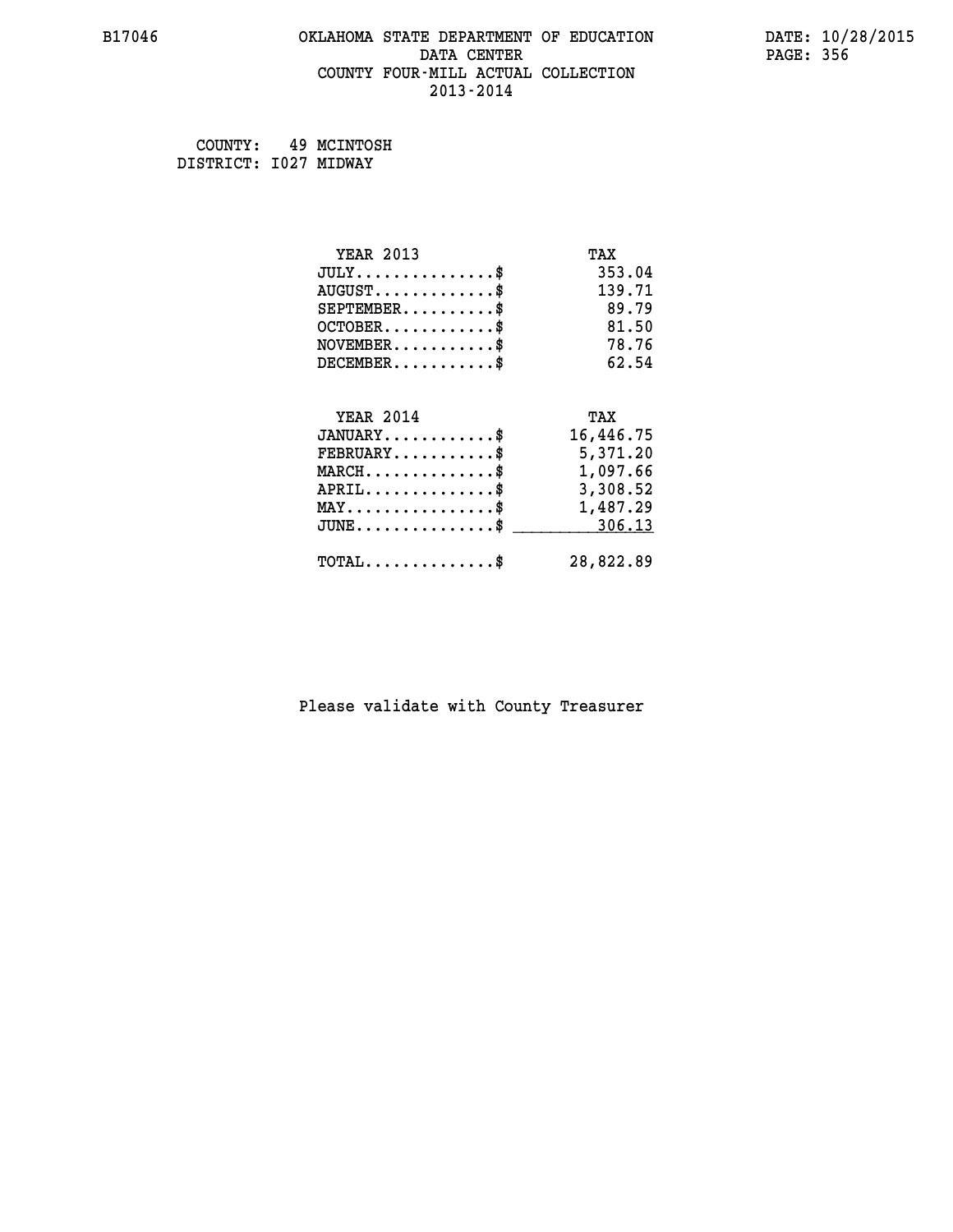## **B17046 OKLAHOMA STATE DEPARTMENT OF EDUCATION DATE: 10/28/2015 DATA CENTER** PAGE: 357  **COUNTY FOUR-MILL ACTUAL COLLECTION 2013-2014**

 **COUNTY: 49 MCINTOSH DISTRICT: I064 HANNA**

| <b>YEAR 2013</b>                               | TAX       |
|------------------------------------------------|-----------|
| $JULY$ \$                                      | 445.99    |
| $AUGUST$ \$                                    | 184.91    |
| $SEPTEMBER$ \$                                 | 117.12    |
| $OCTOBER$ \$                                   | 107.17    |
| $NOVEMBER$ \$                                  | 101.60    |
| $DECEMBER$ \$                                  | 76.80     |
|                                                |           |
| <b>YEAR 2014</b>                               | TAX       |
| $JANUARY$ \$                                   | 19,523.52 |
| $FEBRUARY$                                     | 6,392.61  |
| $MARCH$ \$                                     | 1,317.47  |
| $APRIL \ldots \ldots \ldots \ldots \$          | 3,934.20  |
| $\texttt{MAX} \dots \dots \dots \dots \dots \$ | 1,779.42  |
| $JUNE \ldots \ldots \ldots \ldots \ast$        | 376.26    |
| $\texttt{TOTAL} \dots \dots \dots \dots$ \$    | 34,357.07 |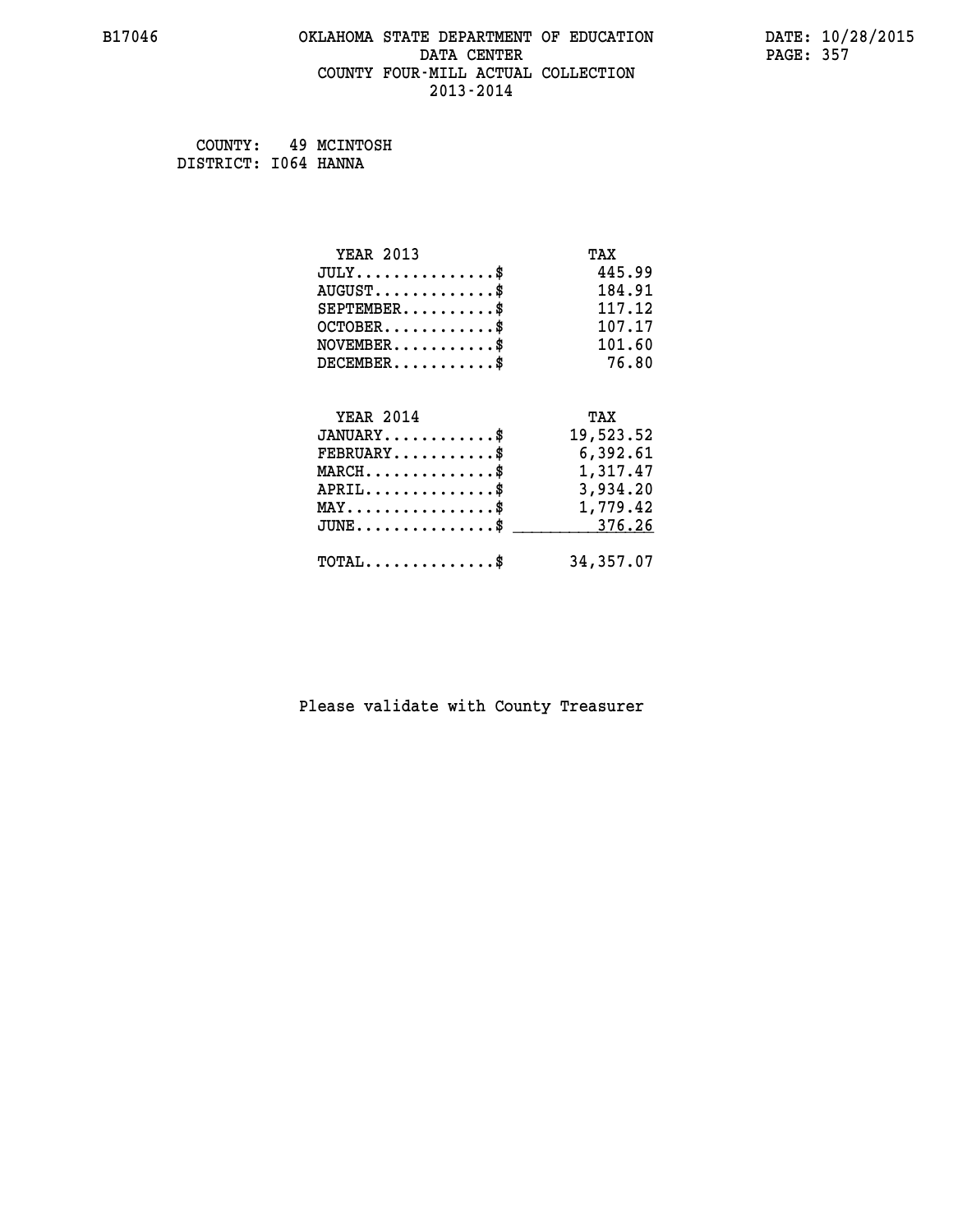#### **B17046 OKLAHOMA STATE DEPARTMENT OF EDUCATION DATE: 10/28/2015 DATA CENTER PAGE: 358 COUNTY FOUR-MILL ACTUAL COLLECTION 2013-2014**

 **COUNTY: 49 MCINTOSH**

 **\*\*\*\*\*\* TOTALS \*\*\*\*\*\***

| <b>YEAR 2013</b>                 | TAX       |
|----------------------------------|-----------|
| $JULY$                           | 5,452.95  |
| $AUGUST \ldots \ldots \ldots$ \$ | 2,168.55  |
| $SEPTEMBER$                      | 1,422.21  |
| $OCTOBER$                        | 1,285.98  |
| $NOVEMBER$ $\$                   | 1,230.96  |
| $DECEMBER$                       | 11,421.53 |

# **YEAR 2014 TAX JANUARY............\$ 236,800.11 FEBRUARY...........\$ 77,008.85 MARCH..............\$ 17,815.25 APRIL..............\$ 47,972.64 MAY................\$ 21,393.21 JUNE................\$** 4,666.04

 **TOTAL..............\$ 428,638.28**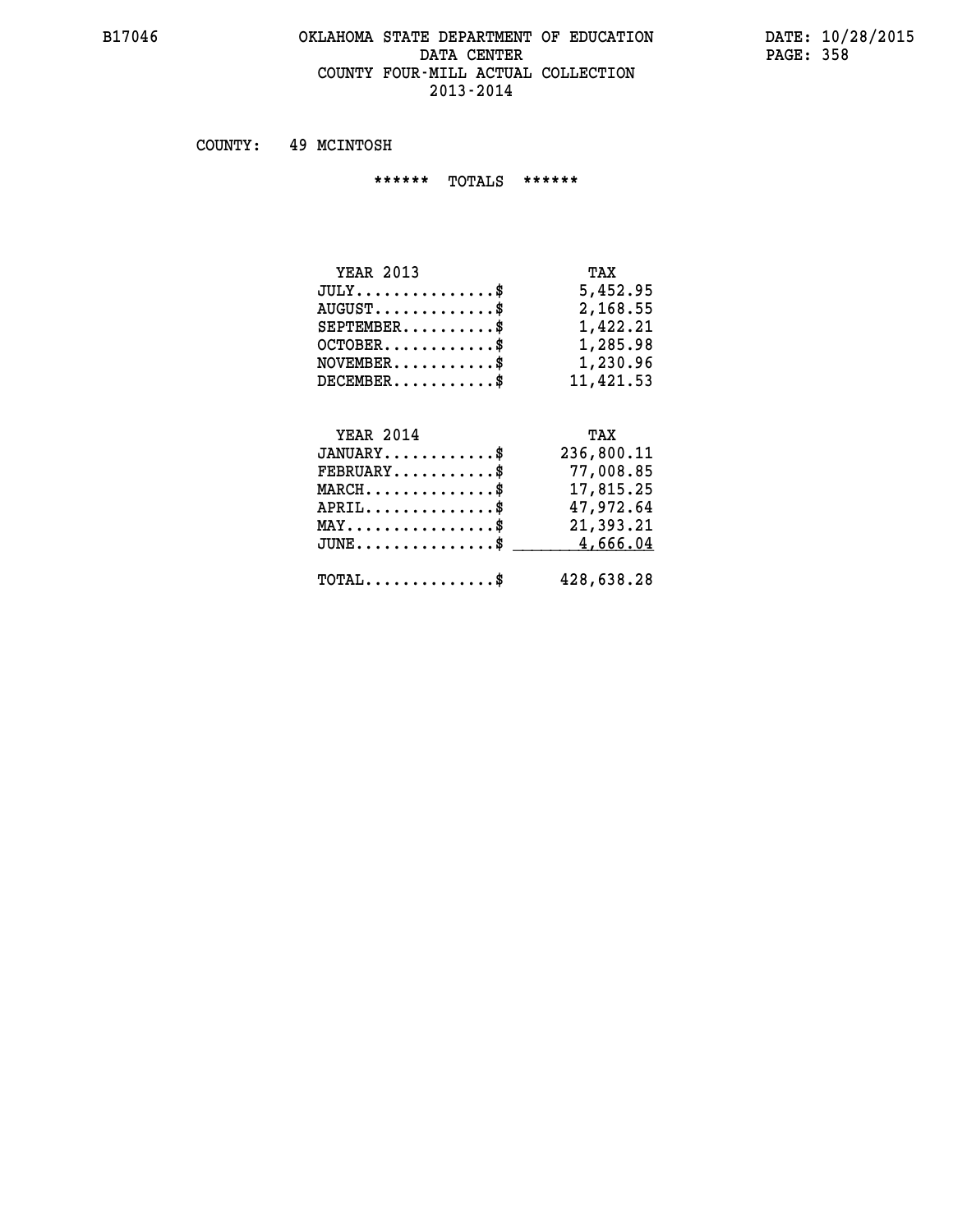# **B17046 OKLAHOMA STATE DEPARTMENT OF EDUCATION DATE: 10/28/2015** DATA CENTER PAGE: 359  **COUNTY FOUR-MILL ACTUAL COLLECTION 2013-2014**

 **COUNTY: 50 MURRAY DISTRICT: I001 SULPHUR**

| <b>YEAR 2013</b>                               | TAX        |
|------------------------------------------------|------------|
| $JULY$ \$                                      | 1,468.75   |
| $AUGUST$ \$                                    | 1,112.28   |
| $SEPTEMBER$ \$                                 | 2,981.45   |
| $OCTOBER$ \$                                   | 724.30     |
| $\texttt{NOVEMBER} \dots \dots \dots \$        | 277.51     |
| $DECEMBER$ \$                                  | 17,964.42  |
|                                                |            |
| <b>YEAR 2014</b>                               | TAX        |
| $JANUARY$ \$                                   | 84,989.22  |
| $FEBRUARY$                                     | 11,351.24  |
| $MARCH$ \$                                     | 2,010.72   |
| $APRIL \ldots \ldots \ldots \ldots$            | 30,273.28  |
| $\texttt{MAX} \dots \dots \dots \dots \dots \$ | 6,783.99   |
| $JUNE$ \$                                      | 992.40     |
| $\texttt{TOTAL} \dots \dots \dots \dots$       | 160,929.56 |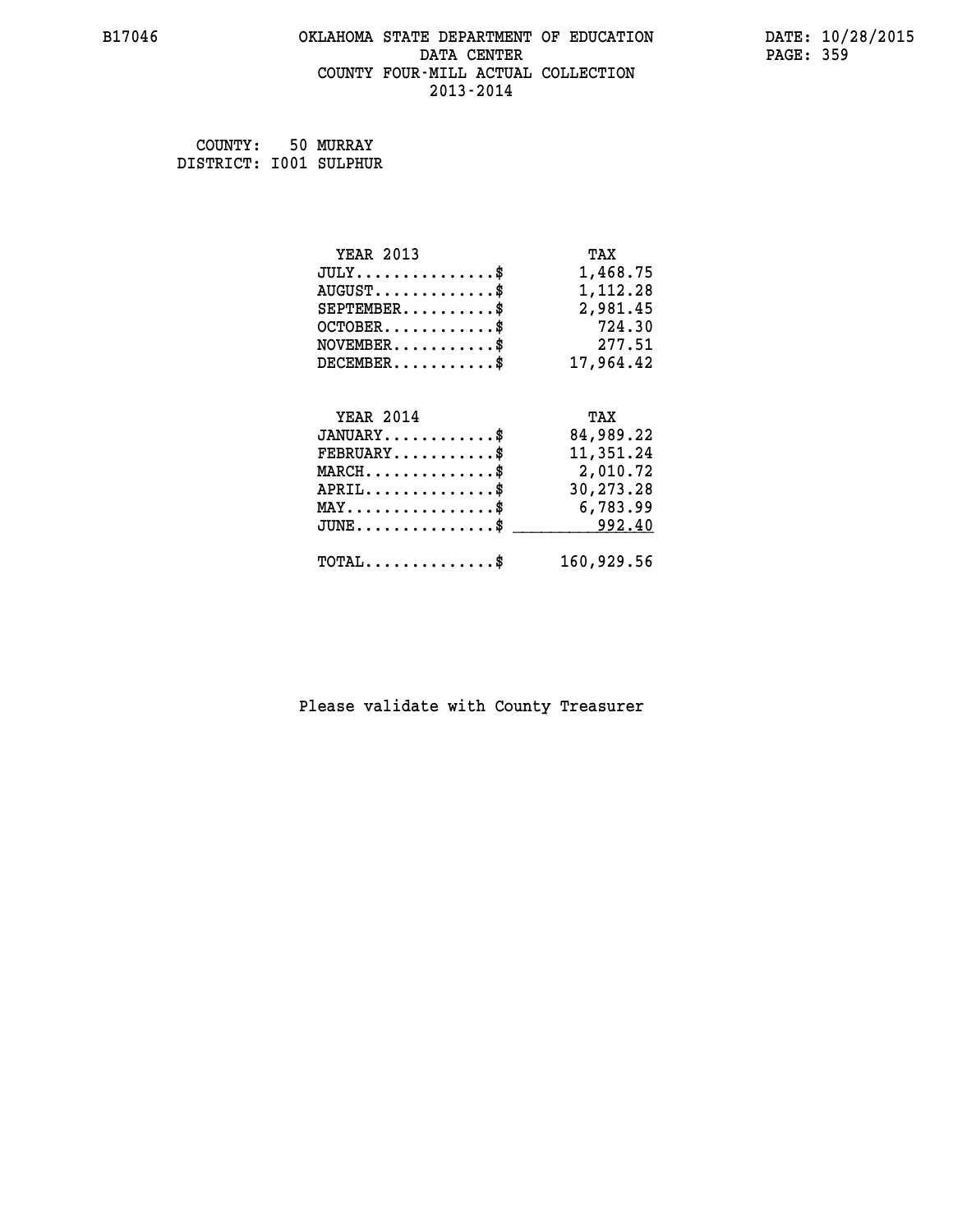## **B17046 OKLAHOMA STATE DEPARTMENT OF EDUCATION DATE: 10/28/2015 DATA CENTER** PAGE: 360  **COUNTY FOUR-MILL ACTUAL COLLECTION 2013-2014**

 **COUNTY: 50 MURRAY DISTRICT: I010 DAVIS**

| <b>YEAR 2013</b>                                 | TAX        |
|--------------------------------------------------|------------|
| $JULY$ \$                                        | 1,077.94   |
| $AUGUST$ \$                                      | 818.15     |
| $SEPTEMBER$ \$                                   | 2,190.78   |
| $OCTOBER$ \$                                     | 531.63     |
| $NOVEMBER.$ \$                                   | 203.53     |
| $DECEMBER$ \$                                    | 12,898.38  |
|                                                  |            |
| <b>YEAR 2014</b>                                 | TAX        |
| $JANUARY$ \$                                     | 61,008.82  |
| $FEBRUARY$ \$                                    | 8,152.44   |
| $MARCH \ldots \ldots \ldots \ldots \$            | 1,446.06   |
| $APRIL$ \$                                       | 21,734.50  |
| $\texttt{MAX} \dots \dots \dots \dots \dots \$   | 4,871.40   |
| $\texttt{JUNE} \dots \dots \dots \dots \dots \$$ | 715.08     |
| $\texttt{TOTAL} \dots \dots \dots \dots \$       | 115,648.71 |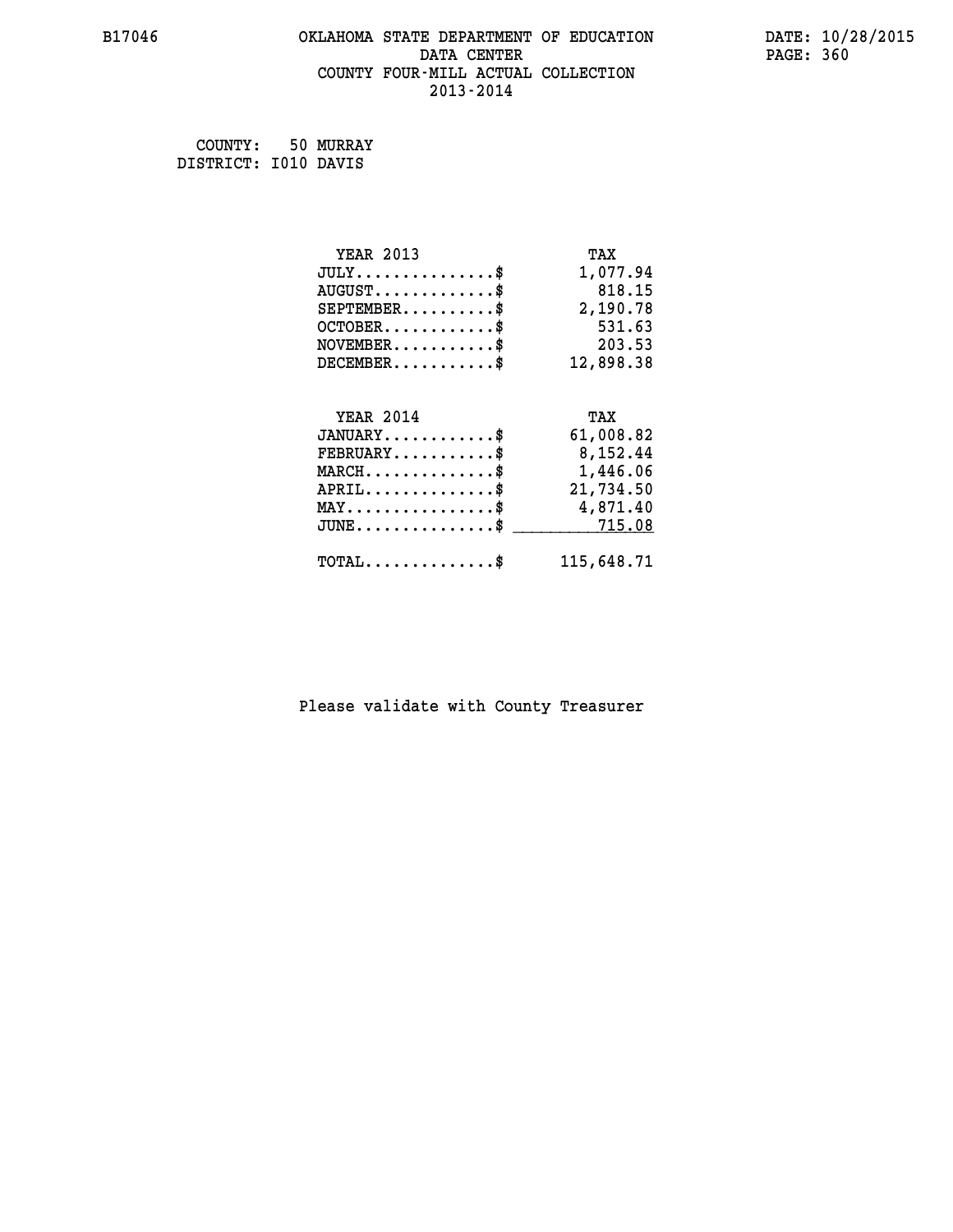#### **B17046 OKLAHOMA STATE DEPARTMENT OF EDUCATION DATE: 10/28/2015** DATA CENTER PAGE: 361  **COUNTY FOUR-MILL ACTUAL COLLECTION 2013-2014**

 **COUNTY: 50 MURRAY**

 **\*\*\*\*\*\* TOTALS \*\*\*\*\*\***

| <b>YEAR 2013</b>                     | TAX       |
|--------------------------------------|-----------|
| $JULY \ldots \ldots \ldots \ldots \$ | 2,546.69  |
| $AUGUST$ \$                          | 1,930.43  |
| $SEPTEMBER$ \$                       | 5,172.23  |
| $OCTOBER$ \$                         | 1,255.93  |
| $NOVEMBER$ \$                        | 481.04    |
| $DECEMBER$                           | 30,862.80 |

## **YEAR 2014 TAX JANUARY............\$ 145,998.04 FEBRUARY...........\$ 19,503.68 MARCH..............\$ 3,456.78 APRIL..............\$ 52,007.78 MAY................\$ 11,655.39 JUNE................\$** <u>1,707.48</u>  **TOTAL..............\$ 276,578.27**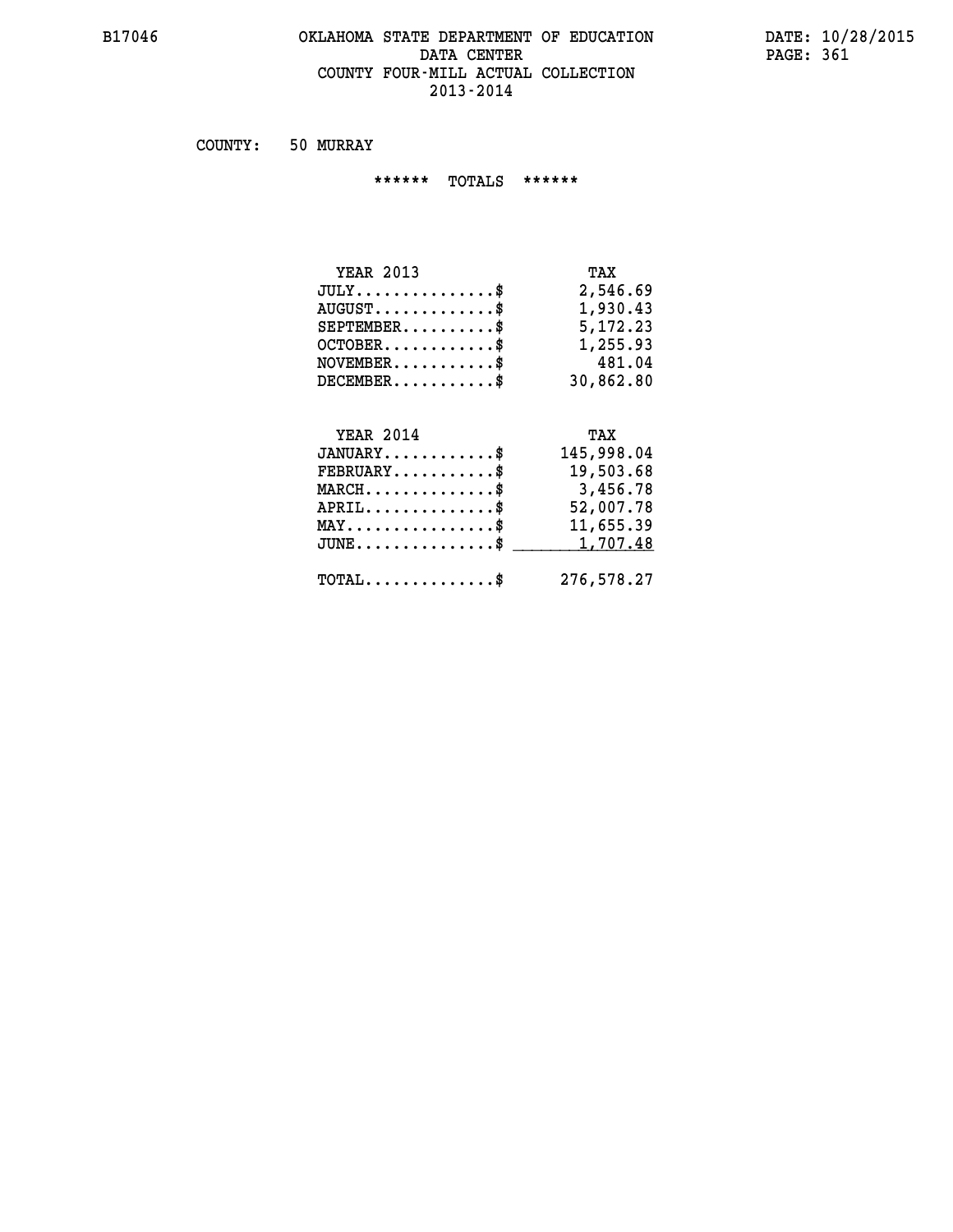#### **B17046 OKLAHOMA STATE DEPARTMENT OF EDUCATION DATE: 10/28/2015 DATA CENTER PAGE: 362 COUNTY FOUR-MILL ACTUAL COLLECTION 2013-2014**

| COUNTY: | 51 MUSKOGEE               |
|---------|---------------------------|
|         | DISTRICT: C009 WAINWRIGHT |

| <b>YEAR 2013</b>                               | TAX       |
|------------------------------------------------|-----------|
| $JULY$ \$                                      | 553.68    |
| $AUGUST$ \$                                    | 147.41    |
| $SEPTEMBER$ \$                                 | 46.85     |
| $OCTOBER$ \$                                   | 37.83     |
| $NOVEMBER$ \$                                  | 20.67     |
| $DECEMBER$ \$                                  | 8,478.77  |
| <b>YEAR 2014</b>                               | TAX       |
| $JANUARY$ \$                                   | 5,117.84  |
| $FEBRUARY$ \$                                  | 756.98    |
| $MARCH$ \$                                     | 4,296.92  |
| $APRIL$ \$                                     | 788.16    |
| $\texttt{MAX} \dots \dots \dots \dots \dots \$ | 518.24    |
| $JUNE$ \$                                      | 107.44    |
| $TOTAL$ \$                                     | 20,870.79 |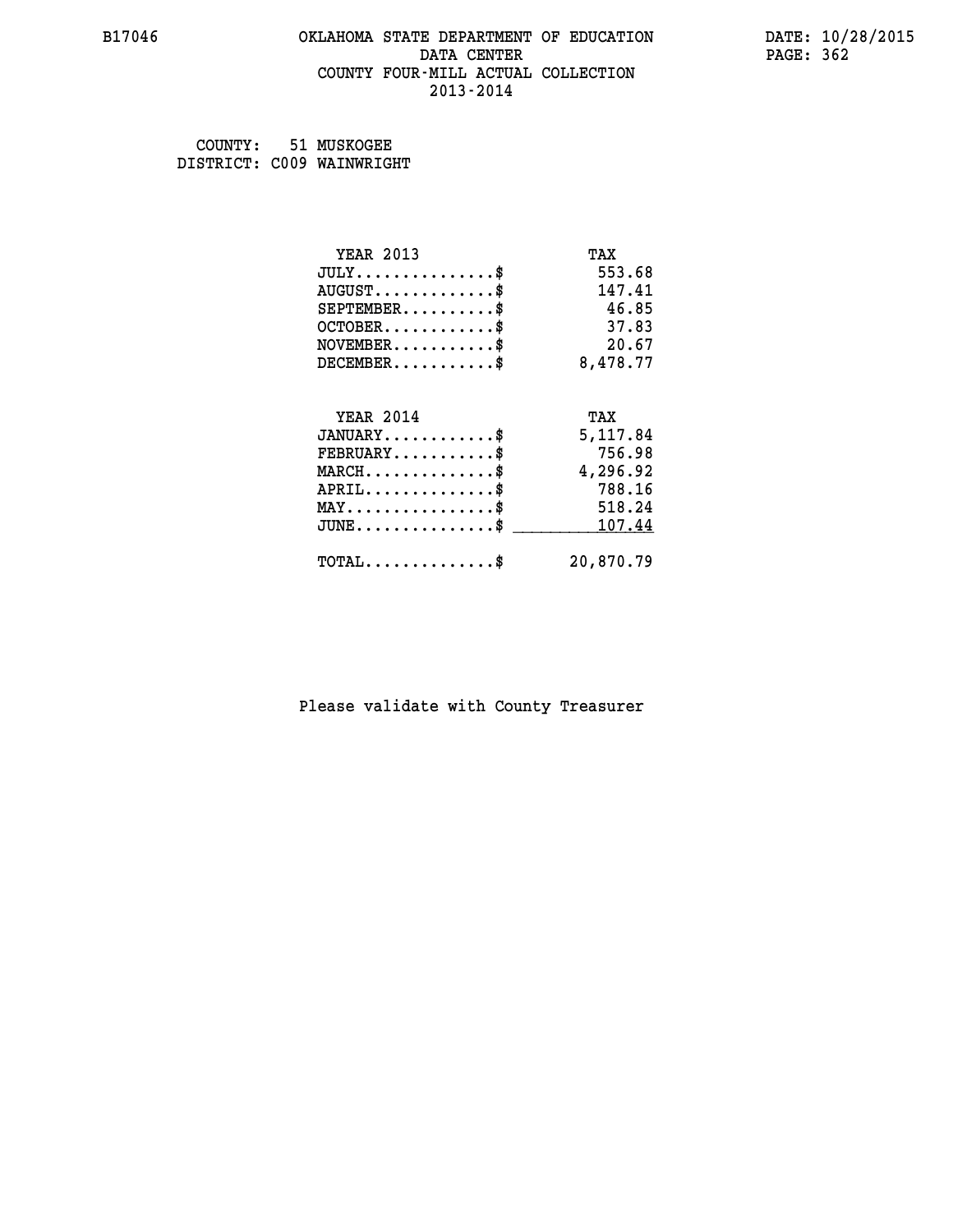#### **B17046 OKLAHOMA STATE DEPARTMENT OF EDUCATION DATE: 10/28/2015 DATA CENTER** PAGE: 363  **COUNTY FOUR-MILL ACTUAL COLLECTION 2013-2014**

 **COUNTY: 51 MUSKOGEE DISTRICT: I002 HASKELL**

| <b>YEAR 2013</b>                               | TAX          |
|------------------------------------------------|--------------|
| $JULY$ \$                                      | 3,775.24     |
| $AUGUST$ \$                                    | 801.01       |
| $SEPTEMBER$ \$                                 | 937.91       |
| $OCTOBER$ \$                                   | 298.07       |
| $NOVEMBER$ \$                                  | 240.67       |
| $DECEMBER$ \$                                  | 131.53       |
|                                                |              |
| <b>YEAR 2014</b>                               | TAX          |
| $JANUARY$ \$                                   | 53,941.49    |
| $FEBRUARY$                                     | 32,559.39    |
| $MARCH$ \$                                     | 4,815.84     |
| $APRIL$ \$                                     | 27,336.80    |
| $\texttt{MAX} \dots \dots \dots \dots \dots \$ | 5,014.21     |
| $JUNE$                                         | 3,296.98     |
| $\texttt{TOTAL} \dots \dots \dots \dots \$     | 133, 149. 14 |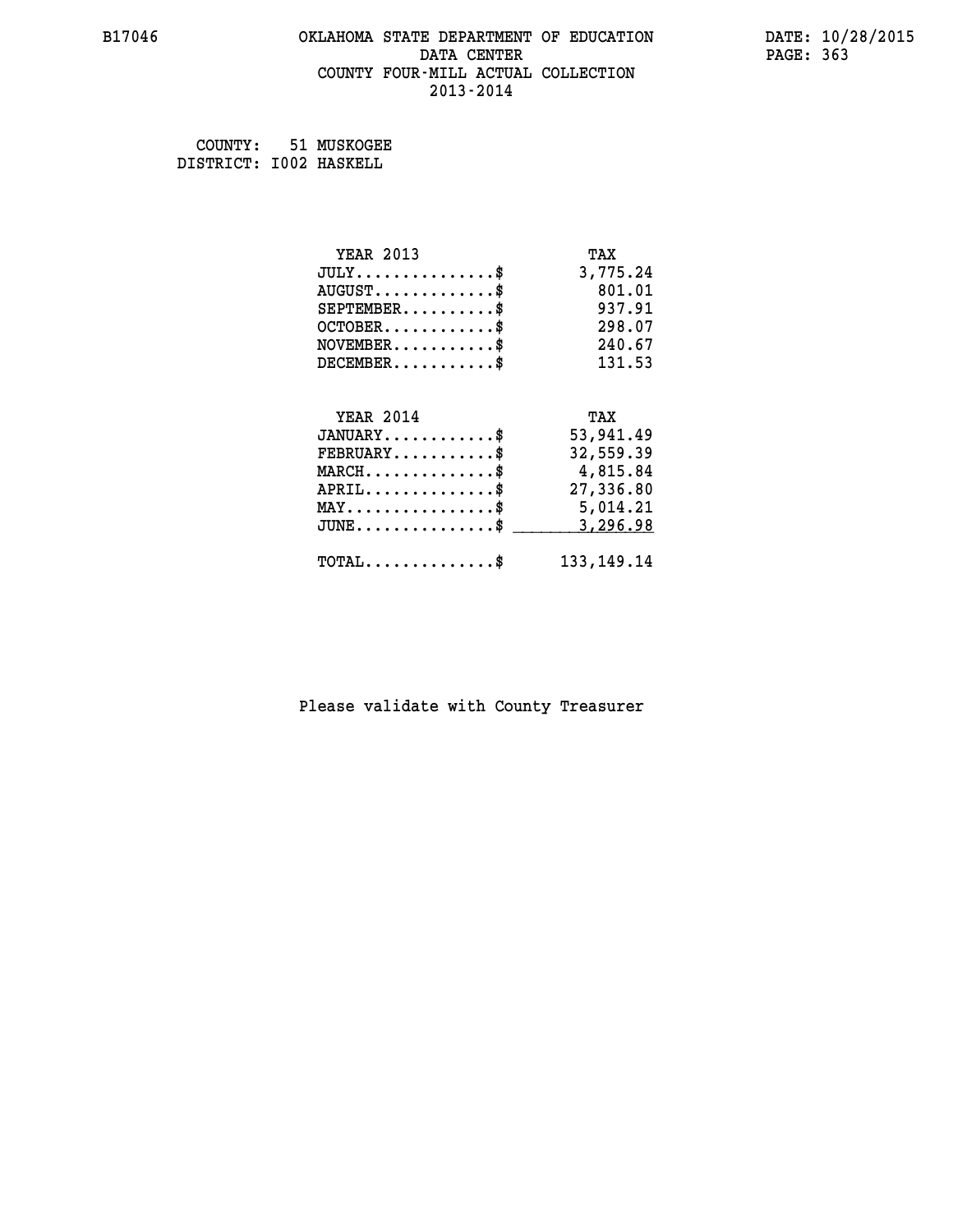#### **B17046 OKLAHOMA STATE DEPARTMENT OF EDUCATION DATE: 10/28/2015 DATA CENTER** PAGE: 364  **COUNTY FOUR-MILL ACTUAL COLLECTION 2013-2014**

 **COUNTY: 51 MUSKOGEE DISTRICT: I003 FORT GIBSON**

| <b>YEAR 2013</b>                               | TAX        |
|------------------------------------------------|------------|
| $JULY$ \$                                      | 8,002.91   |
| $AUGUST$ \$                                    | 1,723.31   |
| $SEPTEMBER$ \$                                 | 2,017.81   |
| $OCTOBER$ \$                                   | 641.27     |
| $\texttt{NOVEMBER} \dots \dots \dots \$        | 517.76     |
| $DECEMBER$ \$                                  | 283.01     |
|                                                |            |
|                                                |            |
| <b>YEAR 2014</b>                               | TAX        |
| $JANUARY$ \$                                   | 116,050.54 |
| $FEBRUARY$                                     | 70,048.82  |
| $MARCH$ \$                                     | 10,360.82  |
| $APRIL \ldots \ldots \ldots \ldots$ \$         | 58,812.85  |
| $\texttt{MAX} \dots \dots \dots \dots \dots \$ | 10,787.64  |
| $JUNE$ \$                                      | 7,093.17   |
| $\texttt{TOTAL} \dots \dots \dots \dots \$     | 286,339.91 |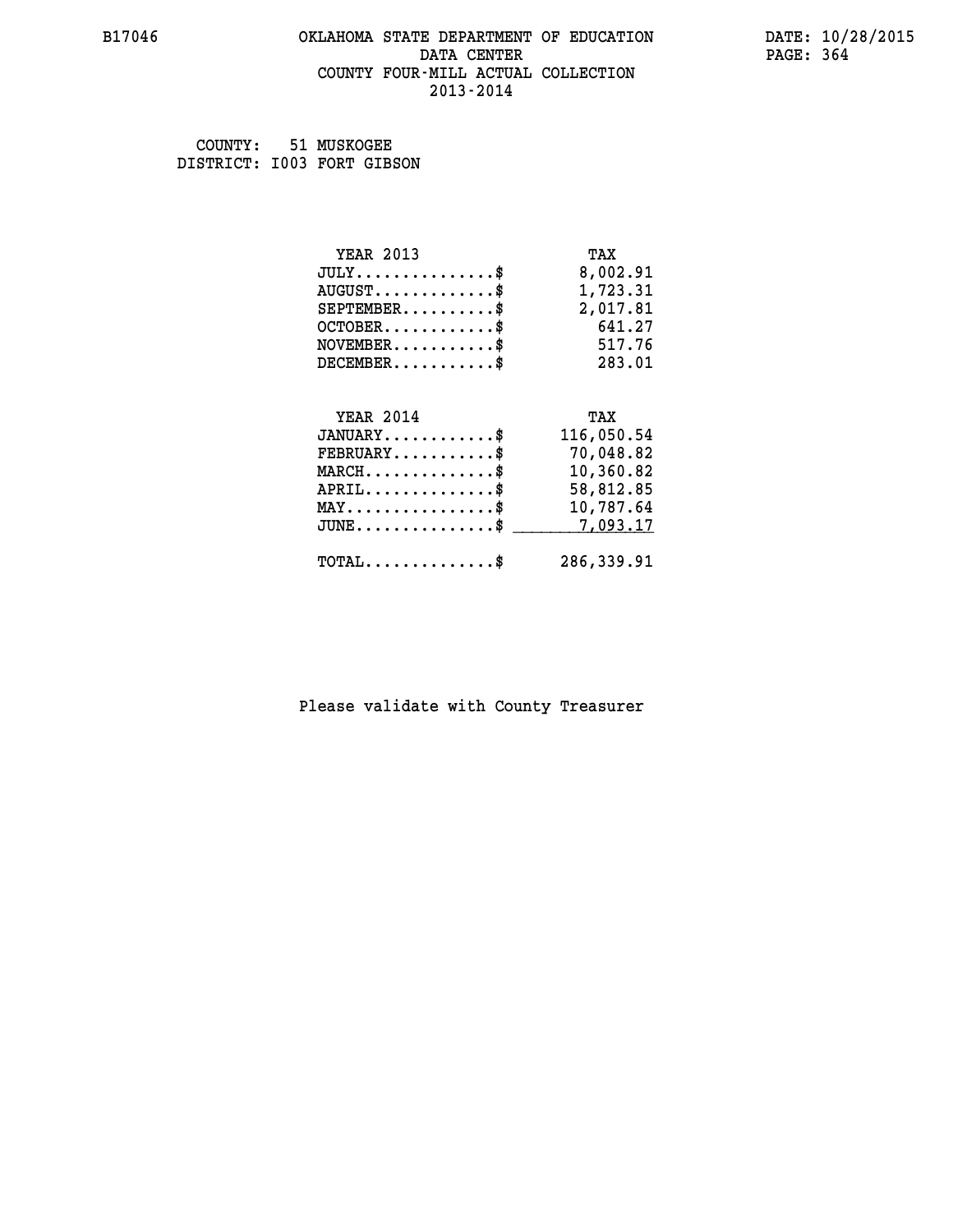#### **B17046 OKLAHOMA STATE DEPARTMENT OF EDUCATION DATE: 10/28/2015 DATA CENTER** PAGE: 365  **COUNTY FOUR-MILL ACTUAL COLLECTION 2013-2014**

 **COUNTY: 51 MUSKOGEE DISTRICT: I006 WEBBERS FALLS**

| <b>YEAR 2013</b>                           | TAX       |
|--------------------------------------------|-----------|
| $JULY$ \$                                  | 311.37    |
| $AUGUST$ \$                                | 262.09    |
| $SEPTEMBER$ \$                             | 306.86    |
| $OCTOBER$ \$                               | 97.52     |
| $NOVEMBER$ \$                              | 78.74     |
| $DECEMBER$ \$                              | 43.04     |
|                                            |           |
| <b>YEAR 2014</b>                           | TAX       |
| $JANUARY$ \$                               | 17,648.95 |
| $FEBRUARY$                                 | 10,653.01 |
| $MARCH$ \$                                 | 1,575.67  |
| $APRIL$ \$                                 | 8,944.24  |
| $MAX \dots \dots \dots \dots \dots$        | 1,640.58  |
| $JUNE$                                     | 1,078.73  |
| $\texttt{TOTAL} \dots \dots \dots \dots \$ | 42,640.80 |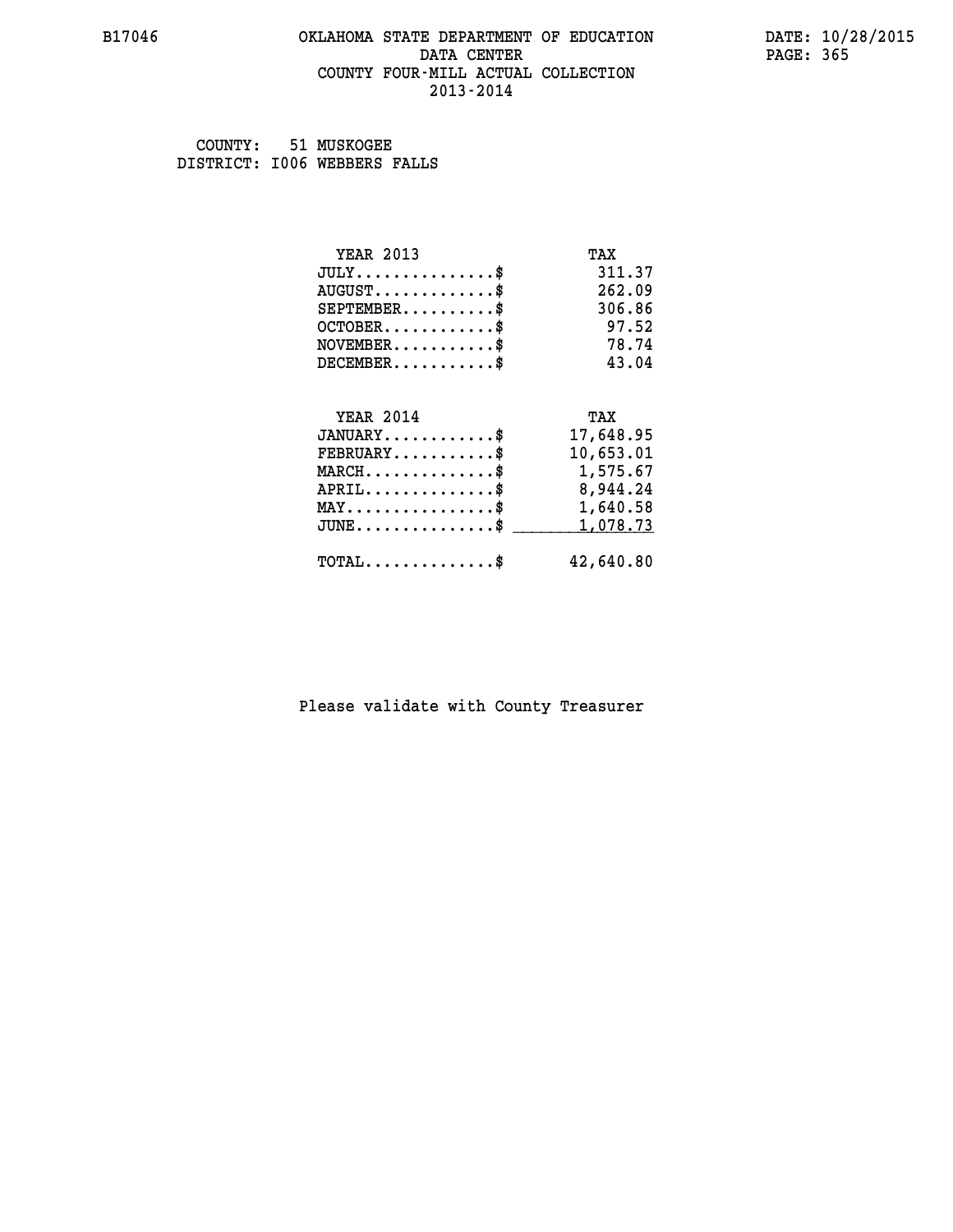#### **B17046 OKLAHOMA STATE DEPARTMENT OF EDUCATION DATE: 10/28/2015 DATA CENTER** PAGE: 366  **COUNTY FOUR-MILL ACTUAL COLLECTION 2013-2014**

 **COUNTY: 51 MUSKOGEE DISTRICT: I008 OKTAHA**

| <b>YEAR 2013</b>                           | TAX        |
|--------------------------------------------|------------|
| $JULY$ \$                                  | 2,982.01   |
| $AUGUST$ \$                                | 726.76     |
| $SEPTEMENT.$ \$                            | 850.96     |
| $OCTOBER$ \$                               | 270.43     |
| $NOVEMBER$ \$                              | 218.36     |
| $DECEMBER$ \$                              | 119.35     |
|                                            |            |
| <b>YEAR 2014</b>                           | TAX        |
| $JANUARY$ \$                               | 48,941.67  |
| $FEBRUARY$                                 | 29,541.52  |
| $MARCH$ \$                                 | 4,369.43   |
| $APRIL$ \$                                 | 24,803.00  |
| $MAX \dots \dots \dots \dots \dots$        | 4,549.44   |
| $JUNE$                                     | 2,991.39   |
| $\texttt{TOTAL} \dots \dots \dots \dots \$ | 120,364.32 |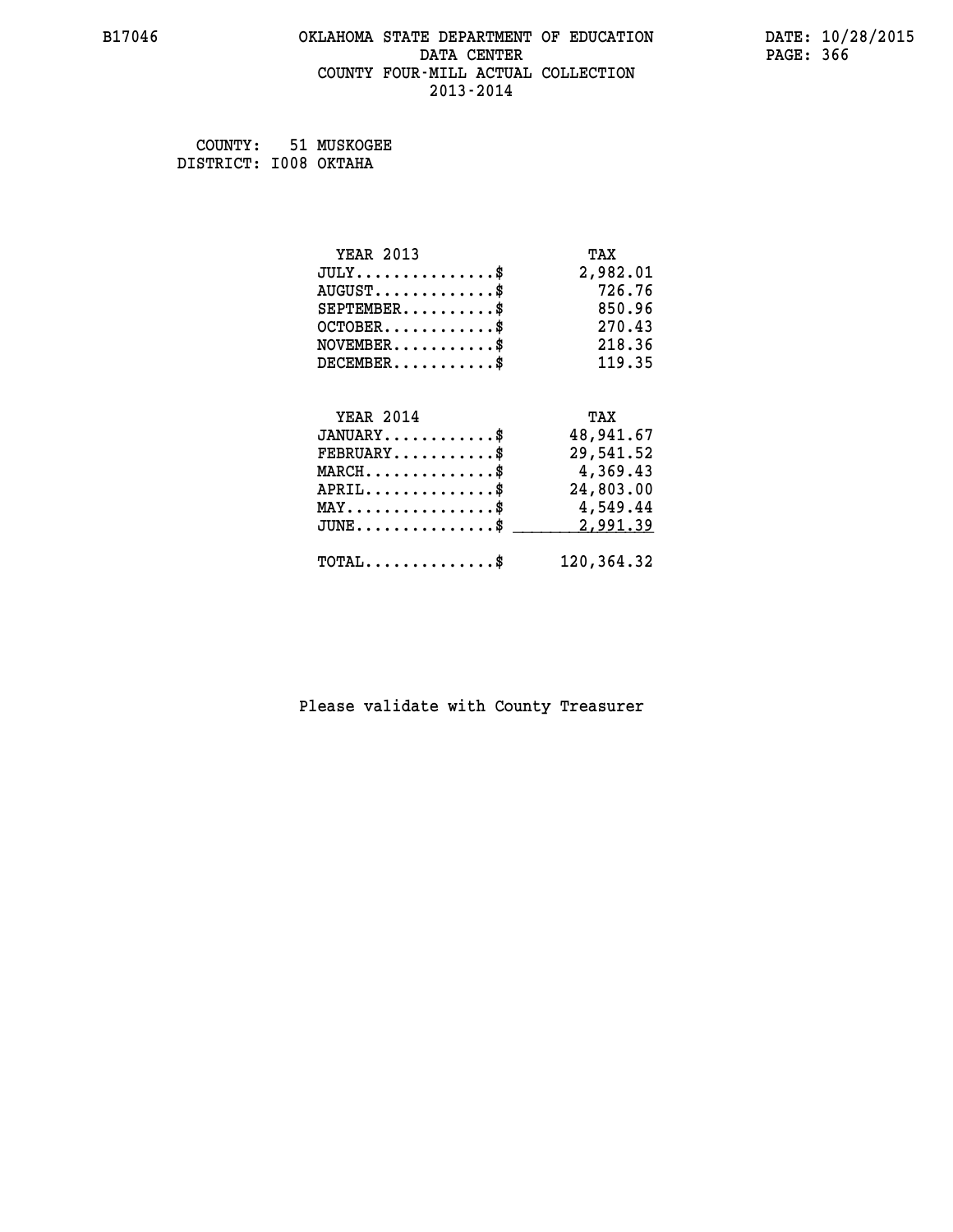#### **B17046 OKLAHOMA STATE DEPARTMENT OF EDUCATION DATE: 10/28/2015 DATA CENTER** PAGE: 367  **COUNTY FOUR-MILL ACTUAL COLLECTION 2013-2014**

 **COUNTY: 51 MUSKOGEE DISTRICT: I020 MUSKOGEE**

| <b>YEAR 2013</b>                                                                                                              | TAX          |
|-------------------------------------------------------------------------------------------------------------------------------|--------------|
| $JULY$ \$                                                                                                                     | 6,802.38     |
| $AUGUST$ \$                                                                                                                   | 5,776.19     |
| $SEPTEMBER$ \$                                                                                                                | 6,763.26     |
| $OCTOBER$ \$                                                                                                                  | 2,150.62     |
| $\texttt{NOVEMBER} \dots \dots \dots \$                                                                                       | 1,736.42     |
| $DECEMBER$ \$                                                                                                                 | 949.10       |
|                                                                                                                               |              |
| <b>YEAR 2014</b>                                                                                                              | TAX          |
| $JANUARY$ \$                                                                                                                  | 389, 199. 75 |
|                                                                                                                               |              |
| $FEBRUARY$ \$                                                                                                                 | 234,923.40   |
| $\texttt{MARCH}\ldots\ldots\ldots\ldots\overset{\hspace{0.1em}\mathsf{\scriptscriptstyle\$}}{\mathsf{\scriptscriptstyle\$}}}$ | 34,747.20    |
| $APRIL \ldots \ldots \ldots \ldots$                                                                                           | 197,241.21   |
| $\texttt{MAX} \dots \dots \dots \dots \dots \$                                                                                | 36,178.57    |
| $JUNE$ \$                                                                                                                     | 23,788.46    |
| $\texttt{TOTAL} \dots \dots \dots \dots \$                                                                                    | 940,256.56   |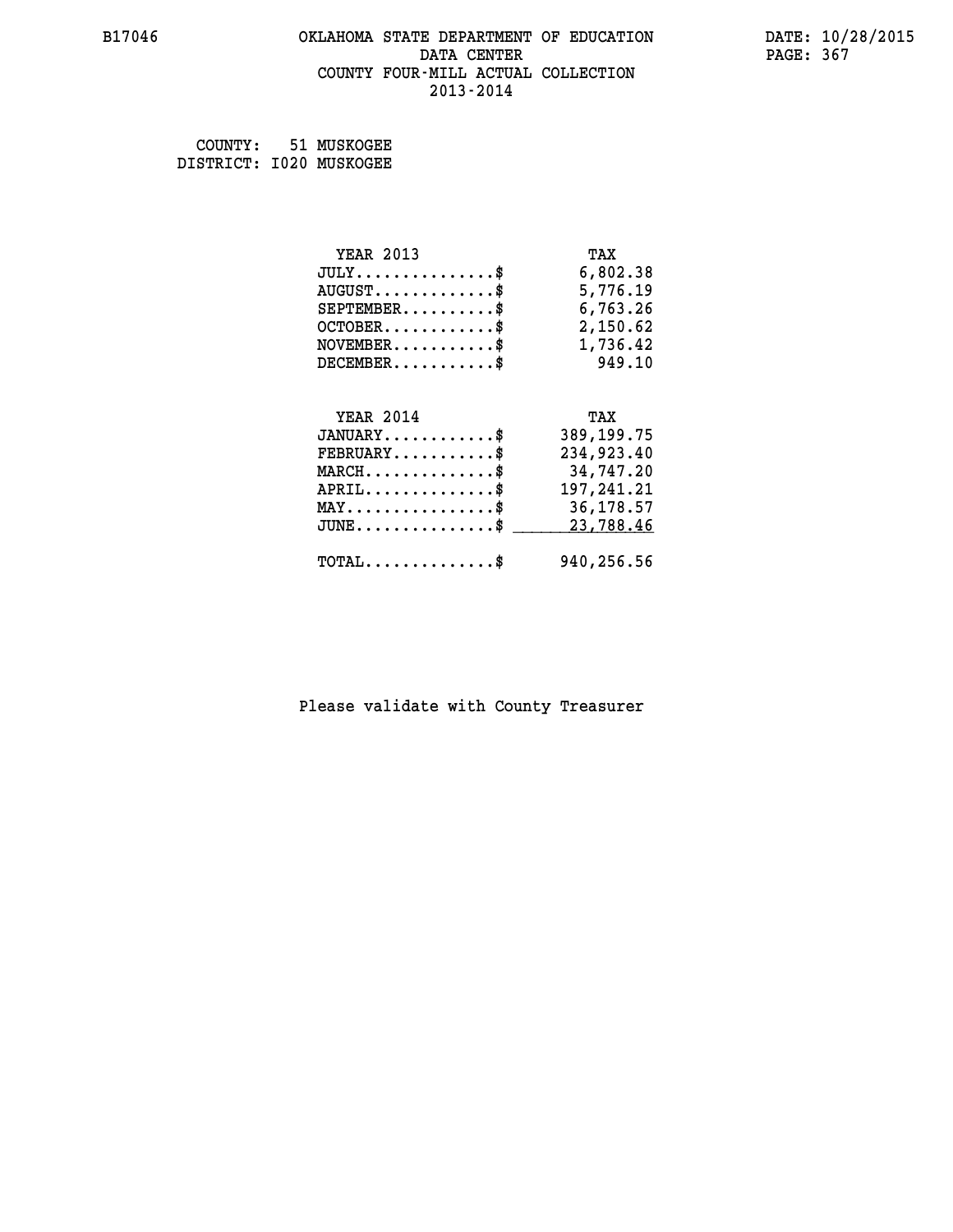#### **B17046 OKLAHOMA STATE DEPARTMENT OF EDUCATION DATE: 10/28/2015 DATA CENTER** PAGE: 368  **COUNTY FOUR-MILL ACTUAL COLLECTION 2013-2014**

 **COUNTY: 51 MUSKOGEE DISTRICT: I029 HILLDALE**

| <b>YEAR 2013</b>                             | TAX         |
|----------------------------------------------|-------------|
| $JULY$ \$                                    | 1,972.02    |
| $AUGUST$ \$                                  | 1,685.58    |
| $SEPTEMENT.$ \$                              | 1,973.64    |
| $OCTOBER$ \$                                 | 627.22      |
| $NOVEMBER$ \$                                | 506.43      |
| $DECEMBER$ \$                                | 276.81      |
|                                              |             |
| <b>YEAR 2014</b>                             | TAX         |
| $JANUARY$ \$                                 | 113,509.83  |
| $FEBRUARY$                                   | 68,515.23   |
| $MARCH$ \$                                   | 10,133.98   |
| $APRIL$ \$                                   | 57,525.24   |
| $\texttt{MAX} \dots \dots \dots \dots \$     | 10,551.46   |
| $JUNE \ldots \ldots \ldots \ldots \ldots$ \$ | 6,937.89    |
| $\texttt{TOTAL} \dots \dots \dots \dots \$   | 274, 215.33 |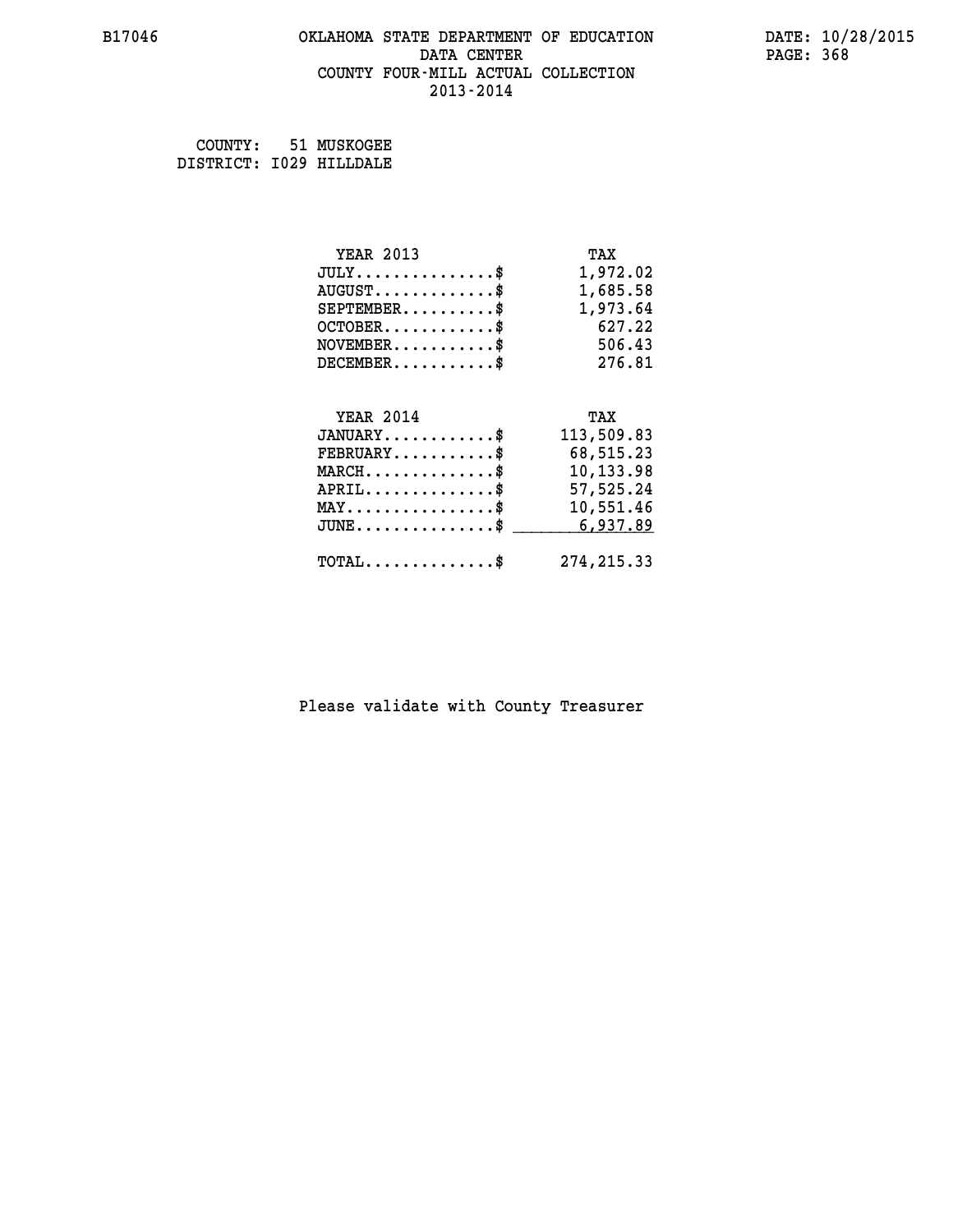#### **B17046 OKLAHOMA STATE DEPARTMENT OF EDUCATION DATE: 10/28/2015 DATA CENTER** PAGE: 369  **COUNTY FOUR-MILL ACTUAL COLLECTION 2013-2014**

 **COUNTY: 51 MUSKOGEE DISTRICT: I046 BRAGGS**

| <b>YEAR 2013</b>                                  | TAX       |
|---------------------------------------------------|-----------|
| $JULY$ \$                                         | 213.20    |
| $AUGUST$ \$                                       | 172.24    |
| $SEPTEMBER$ \$                                    | 201.68    |
| $OCTOBER$ \$                                      | 64.10     |
| $NOVEMBER$ \$                                     | 51.75     |
| $DECEMBER$ \$                                     | 28.28     |
|                                                   |           |
| <b>YEAR 2014</b>                                  | TAX       |
| $JANUARY$ \$                                      | 11,599.40 |
| $FEBRUARY$                                        | 7,001.48  |
| $\texttt{MARCH}\ldots\ldots\ldots\ldots\clubsuit$ | 1,035.58  |
| $APRIL \ldots \ldots \ldots \ldots \$             | 5,878.43  |
| $\texttt{MAX} \dots \dots \dots \dots \dots \$    | 1,078.24  |
| $JUNE$ \$                                         | 708.97    |
| $\texttt{TOTAL} \dots \dots \dots \dots$          | 28,033.35 |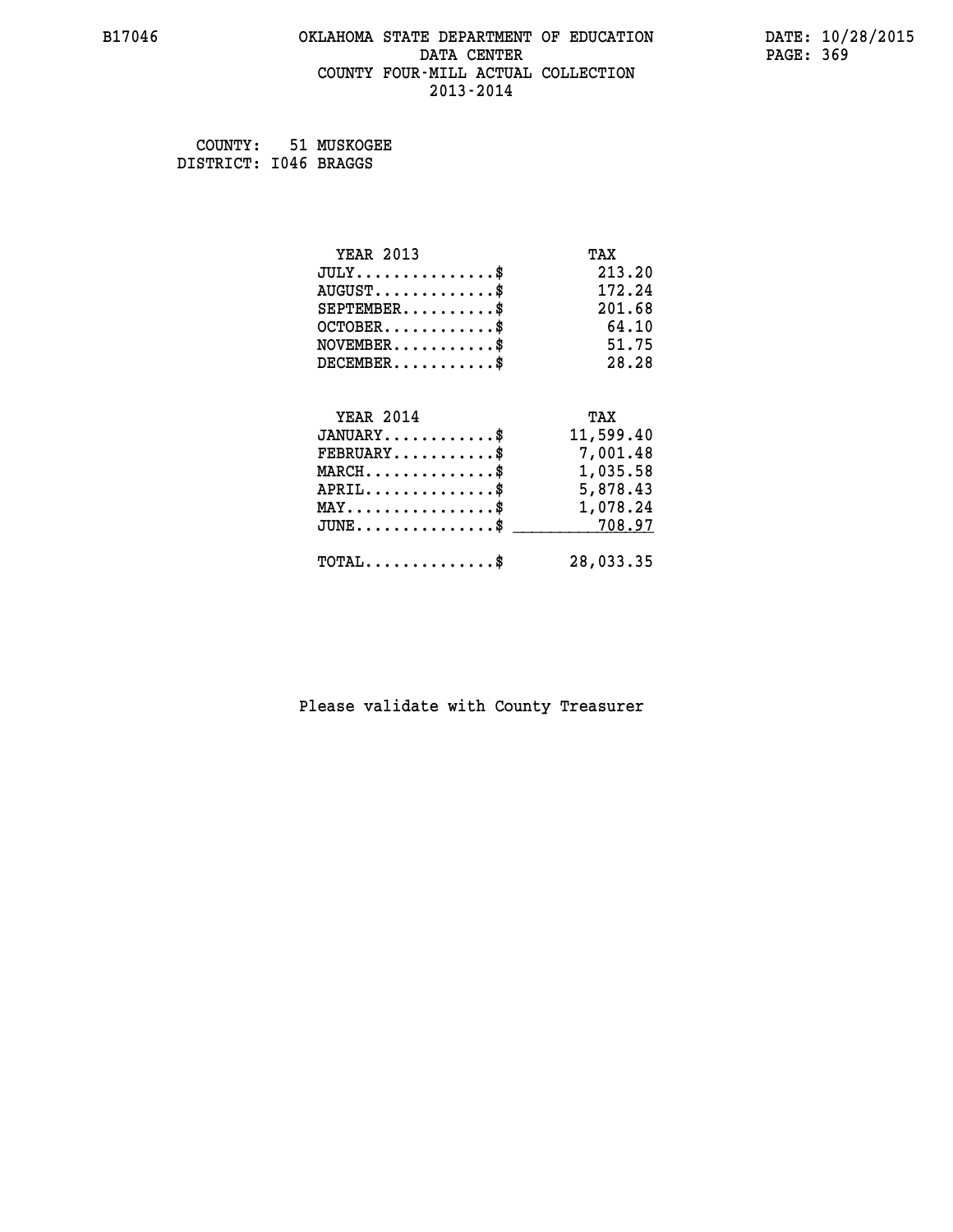#### **B17046 OKLAHOMA STATE DEPARTMENT OF EDUCATION DATE: 10/28/2015 DATA CENTER** PAGE: 370  **COUNTY FOUR-MILL ACTUAL COLLECTION 2013-2014**

 **COUNTY: 51 MUSKOGEE DISTRICT: I074 WARNER**

| <b>YEAR 2013</b>                           | TAX         |
|--------------------------------------------|-------------|
| $JULY$ \$                                  | 3, 144. 15  |
| $AUGUST$ \$                                | 667.81      |
| $SEPTEMBER$ \$                             | 781.93      |
| $OCTOBER$ \$                               | 248.50      |
| $NOVEMBER$ \$                              | 200.63      |
| $DECEMBER$ \$                              | 109.67      |
|                                            |             |
| <b>YEAR 2014</b>                           | TAX         |
| $JANUARY$ \$                               | 44,971.69   |
| $FEBRUARY$                                 | 27, 145. 19 |
| $MARCH$ \$                                 | 4,015.01    |
| $APRIL$ \$                                 | 22,791.04   |
| $\texttt{MAX} \dots \dots \dots \dots \$   | 4,180.40    |
| $JUNE$ \$                                  | 2,748.72    |
| $\texttt{TOTAL} \dots \dots \dots \dots \$ | 111,004.74  |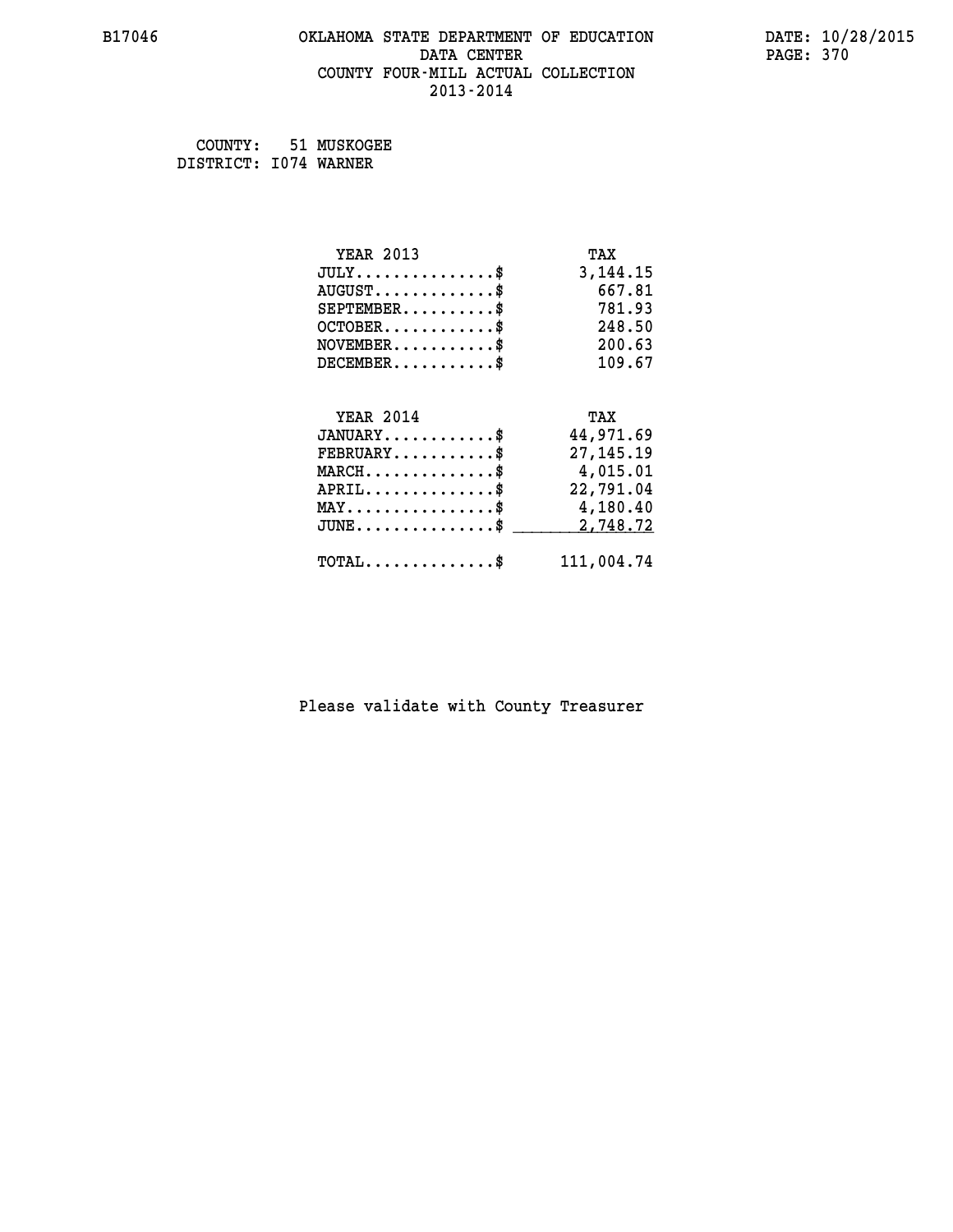#### **B17046 OKLAHOMA STATE DEPARTMENT OF EDUCATION DATE: 10/28/2015 DATA CENTER** PAGE: 371  **COUNTY FOUR-MILL ACTUAL COLLECTION 2013-2014**

 **COUNTY: 51 MUSKOGEE DISTRICT: I088 PORUM**

| <b>YEAR 2013</b>                               | TAX         |
|------------------------------------------------|-------------|
| $JULY$ \$                                      | 2,099.32    |
| $AUGUST$ \$                                    | 447.49      |
| $SEPTEMENT.$ \$                                | 523.96      |
| $OCTOBER$ \$                                   | 166.51      |
| $NOVEMBER$ \$                                  | 134.45      |
| $DECEMBER$ \$                                  | 73.49       |
|                                                |             |
| <b>YEAR 2014</b>                               | TAX         |
| $JANUARY$ \$                                   | 30,134.18   |
| $FEBRUARY$                                     | 18, 189. 19 |
| $MARCH$ \$                                     | 2,690.32    |
| $APRIL$ \$                                     | 15,271.60   |
| $\texttt{MAX} \dots \dots \dots \dots \dots \$ | 2,801.16    |
| $JUNE$                                         | 1,841.85    |
| $\texttt{TOTAL} \dots \dots \dots \dots \$     | 74,373.52   |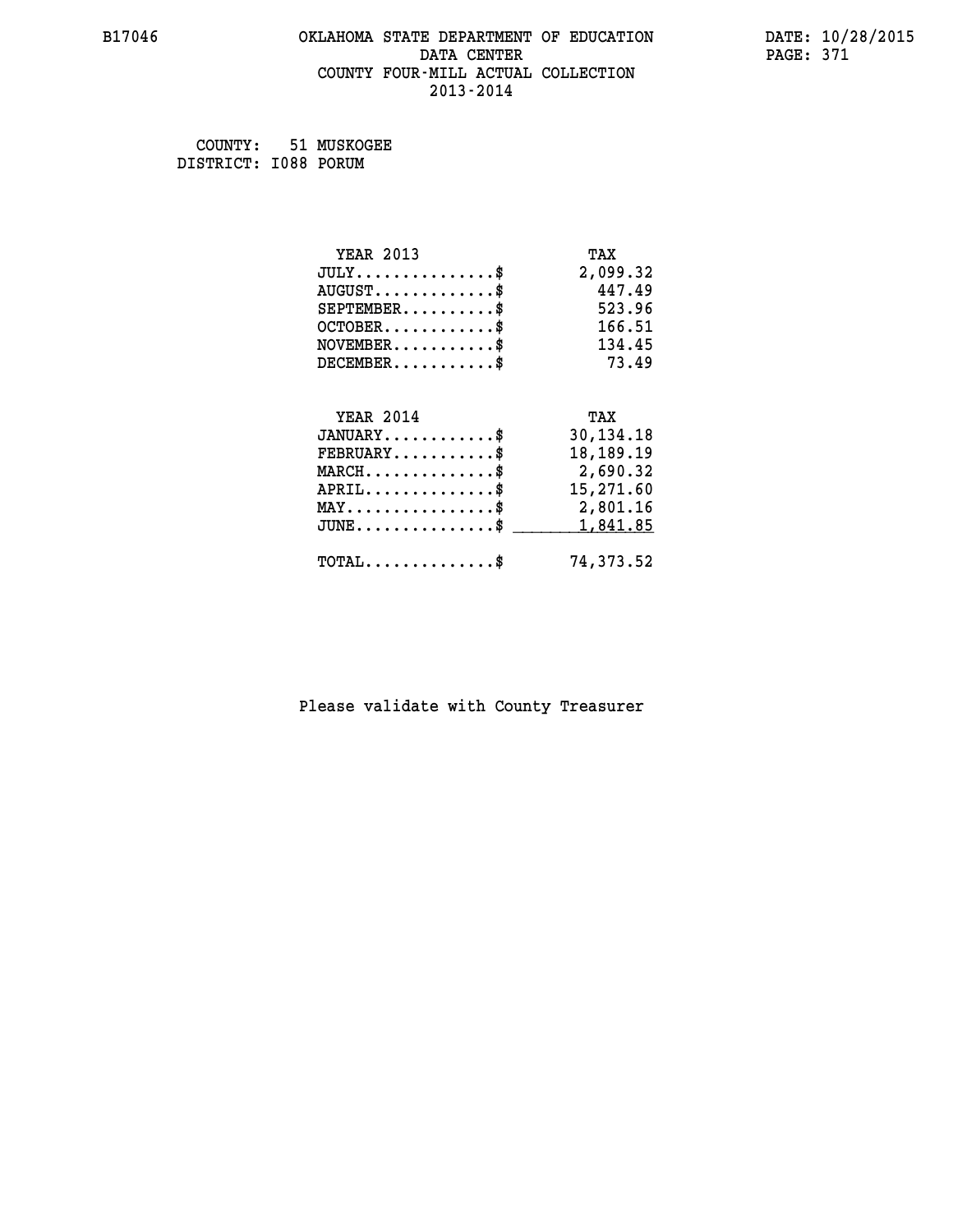#### **B17046 OKLAHOMA STATE DEPARTMENT OF EDUCATION DATE: 10/28/2015 DATA CENTER** PAGE: 372  **COUNTY FOUR-MILL ACTUAL COLLECTION 2013-2014**

 **COUNTY: 51 MUSKOGEE**

 **\*\*\*\*\*\* TOTALS \*\*\*\*\*\***

| <b>YEAR 2013</b>                 | TAX       |
|----------------------------------|-----------|
| $JULY \ldots \ldots \ldots \$    | 29,856.28 |
| $AUGUST \ldots \ldots \ldots$ \$ | 12,409.89 |
| $SEPTEMBER$ $\$                  | 14,404.86 |
| $OCTOBER$ \$                     | 4,602.07  |
| $NOVEMBER$ \$                    | 3,705.88  |
| $DECEMBER$                       | 10,493.05 |

## **YEAR 2014**

| <b>YEAR 2014</b>                                        | TAX         |
|---------------------------------------------------------|-------------|
| $JANUARY$ \$                                            | 831, 115.34 |
| $FEBRUARY$ \$                                           | 499,334.21  |
| $MARCH$ \$                                              | 78,040.77   |
| $APRIL$ \$                                              | 419,392.57  |
| $MAX \dots \dots \dots \dots \$                         | 77,299.94   |
| $JUNE$ $\text{\$}$                                      | 50,593.60   |
|                                                         |             |
| $\texttt{TOTAL} \dots \dots \dots \dots \$ 2,031,248.46 |             |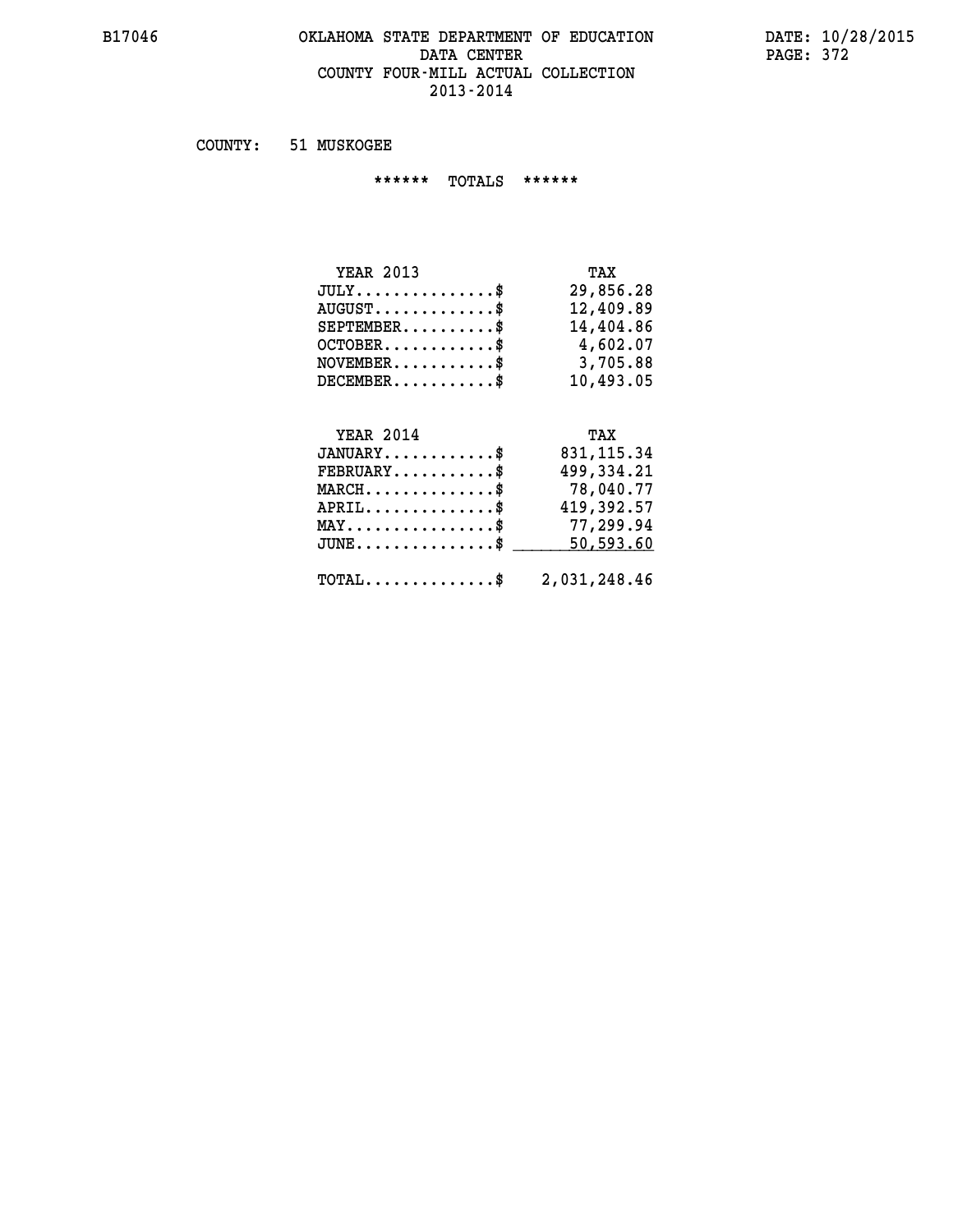#### **B17046 OKLAHOMA STATE DEPARTMENT OF EDUCATION DATE: 10/28/2015 DATA CENTER** PAGE: 373  **COUNTY FOUR-MILL ACTUAL COLLECTION 2013-2014**

 **COUNTY: 52 NOBLE DISTRICT: I001 PERRY**

| <b>YEAR 2013</b>                           | TAX           |
|--------------------------------------------|---------------|
| $JULY$ \$                                  | .00           |
| $AUGUST$ \$                                | 860.68        |
| $SEPTEMENT.$ \$                            | 1,931.55      |
| $OCTOBER$ \$                               | 603.28        |
| $NOVEMBER$ \$                              | 409.29        |
| $DECEMBER$ \$                              | 83,309.62     |
|                                            |               |
|                                            |               |
| <b>YEAR 2014</b>                           | TAX           |
| $JANUARY$ \$                               | 195,576.18    |
| $FEBRUARY$                                 | 27, 114.81    |
| $MARCH$ \$                                 | 9,409.92      |
| $APRIL$                                    | 137,665.23    |
| $MAX \dots \dots \dots \dots \dots$        | 8,942.25      |
| $JUNE$ $$$                                 | $-80, 134.04$ |
| $\texttt{TOTAL} \dots \dots \dots \dots \$ | 385,688.77    |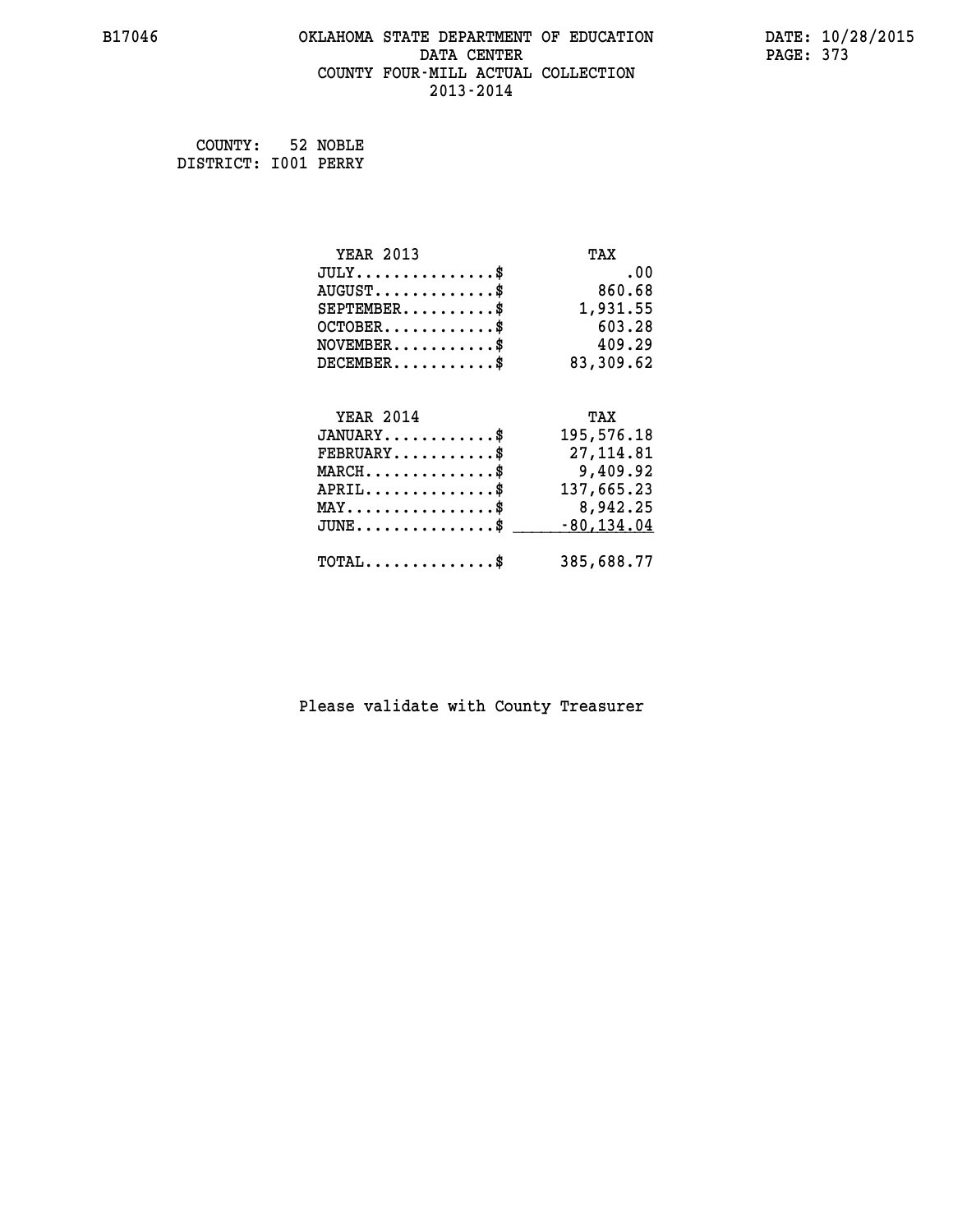#### **B17046 OKLAHOMA STATE DEPARTMENT OF EDUCATION DATE: 10/28/2015 DATA CENTER** PAGE: 374  **COUNTY FOUR-MILL ACTUAL COLLECTION 2013-2014**

| COUNTY: 52 NOBLE        |  |
|-------------------------|--|
| DISTRICT: 1002 BILLINGS |  |

| <b>YEAR 2013</b>                           | TAX       |
|--------------------------------------------|-----------|
| $JULY$ \$                                  | 31.44     |
| $AUGUST$ \$                                | 21.23     |
| $SEPTEMENT.$ \$                            | 9.48      |
| $OCTOBER$ \$                               | 4.00      |
| $NOVEMBER$ \$                              | 25.71     |
| $DECEMBER$ \$                              | 8,421.04  |
|                                            |           |
| <b>YEAR 2014</b>                           | TAX       |
| $JANUARY$ \$                               | 1,159.72  |
| $FEBRUARY$                                 | 467.92    |
| $MARCH$ \$                                 | 6,011.24  |
| $APRIL$ \$                                 | 413.54    |
| $MAX \dots \dots \dots \dots \dots$        | 479.21    |
| $JUNE$ \$                                  | 6,339.46  |
| $\texttt{TOTAL} \dots \dots \dots \dots \$ | 23,383.99 |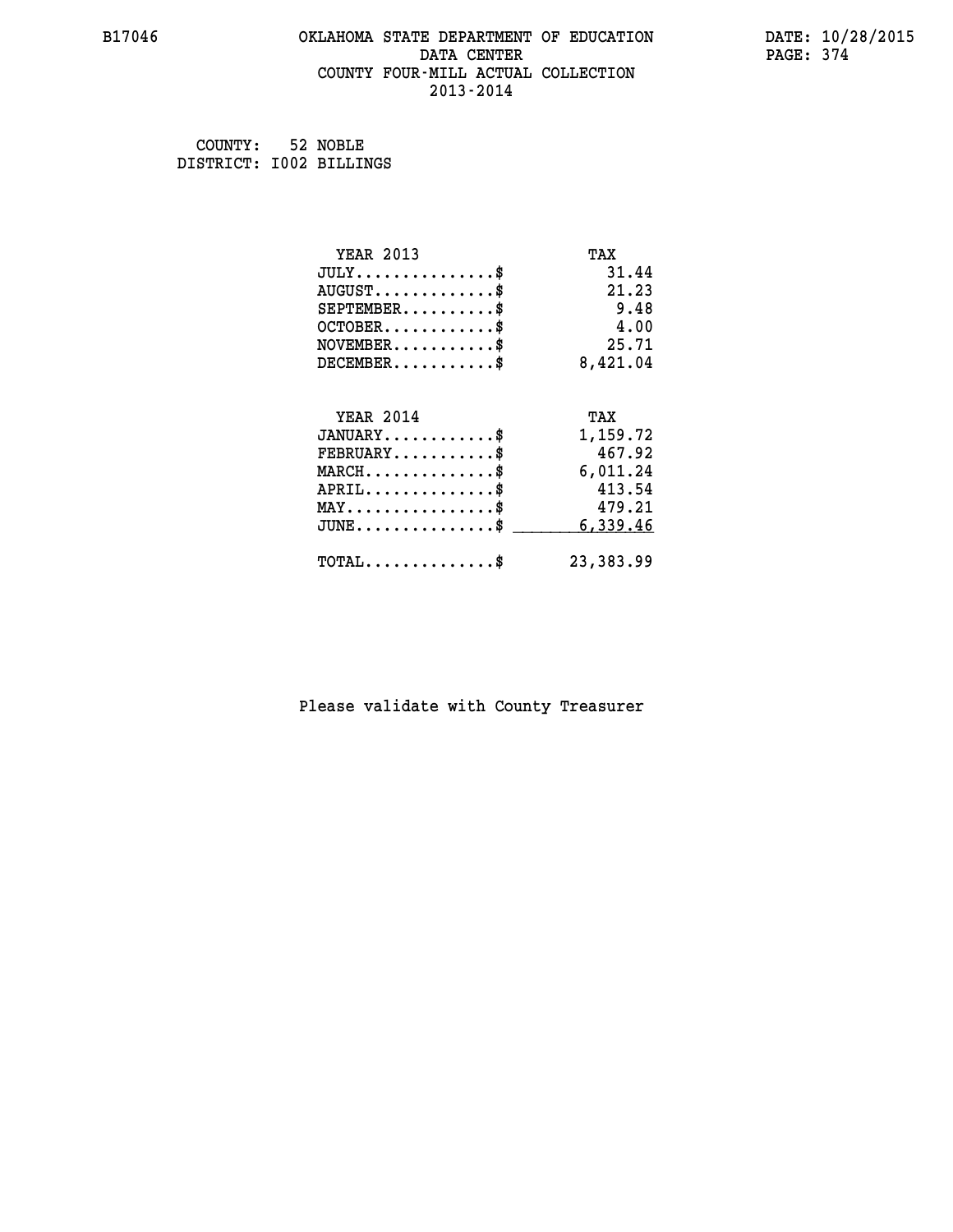#### **B17046 OKLAHOMA STATE DEPARTMENT OF EDUCATION DATE: 10/28/2015 DATA CENTER** PAGE: 375  **COUNTY FOUR-MILL ACTUAL COLLECTION 2013-2014**

 **COUNTY: 52 NOBLE DISTRICT: I004 FRONTIER**

| <b>YEAR 2013</b>                                 | TAX        |
|--------------------------------------------------|------------|
| $JULY$ \$                                        | 418.87     |
| $AUGUST$ \$                                      | 417.33     |
| $SEPTEMBER$ \$                                   | 107.84     |
| $OCTOBER$ \$                                     | 48.14      |
| $NOVEMBER$ \$                                    | 20.29      |
| $DECEMBER$ \$                                    | 11,319.26  |
| <b>YEAR 2014</b>                                 | TAX        |
| $JANUARY$ \$                                     | 31,609.45  |
| $FEBRUARY$                                       | 5,903.73   |
| $MARCH$ \$                                       | 2,378.11   |
| $APRIL$ \$                                       | 30,550.74  |
| $\texttt{MAX} \dots \dots \dots \dots \dots \$   | 2,101.73   |
| $\texttt{JUNE} \dots \dots \dots \dots \dots \$$ | 34,409.21  |
| $\texttt{TOTAL} \dots \dots \dots \dots \$       | 119,284.70 |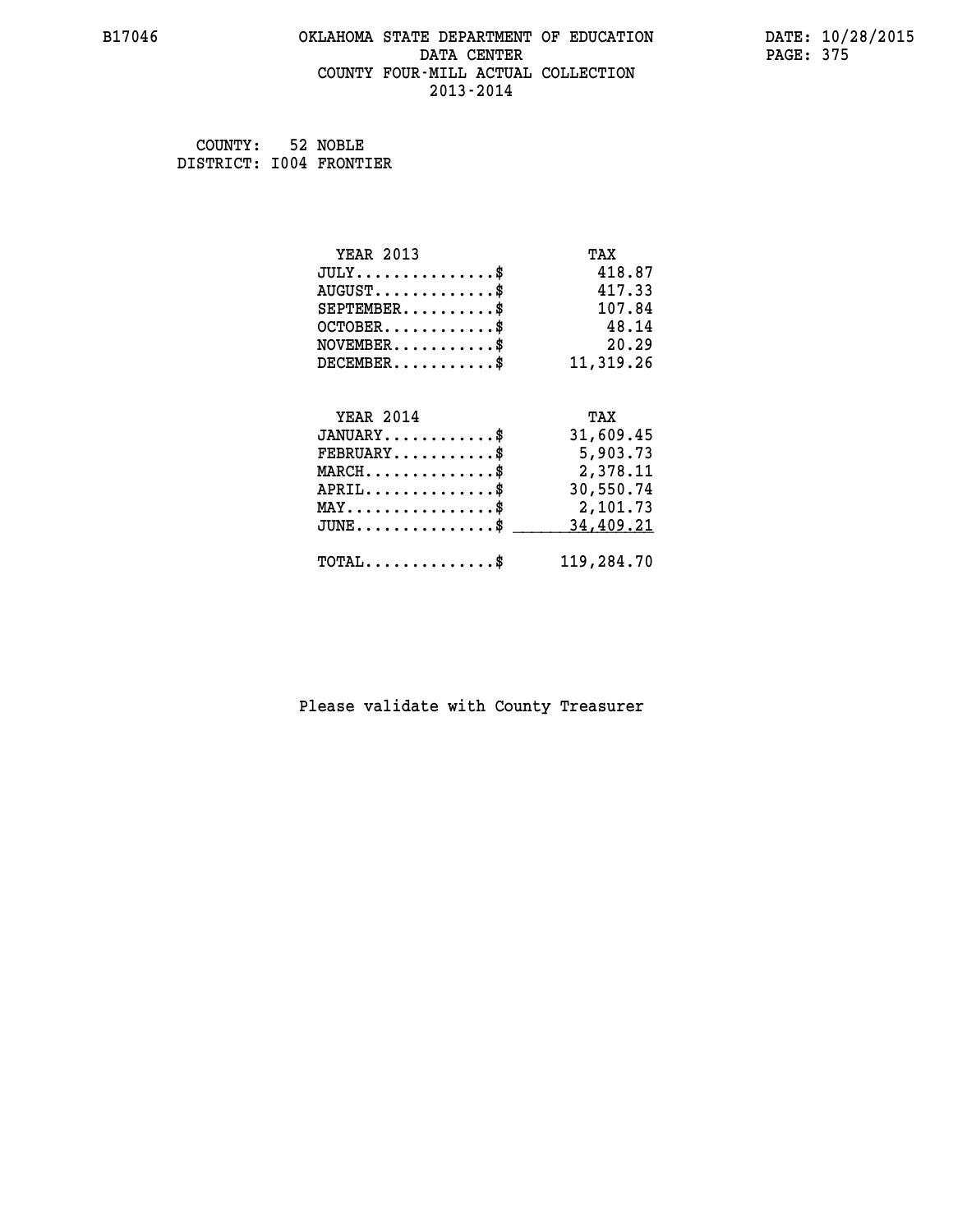#### **B17046 OKLAHOMA STATE DEPARTMENT OF EDUCATION DATE: 10/28/2015 DATA CENTER** PAGE: 376  **COUNTY FOUR-MILL ACTUAL COLLECTION 2013-2014**

 **COUNTY: 52 NOBLE DISTRICT: I006 MORRISON**

| <b>YEAR 2013</b>                                | TAX        |
|-------------------------------------------------|------------|
| $JULY$                                          | 707.89     |
| $AUGUST$ \$                                     | 642.75     |
| $SEPTEMBER$ \$                                  | 167.92     |
| $OCTOBER$ \$                                    | 74.96      |
| $NOVEMBER$ \$                                   | 31.61      |
| $DECEMBER$                                      | 17,624.42  |
| <b>YEAR 2014</b>                                | TAX        |
| $JANUARY$ \$                                    | 49,216.79  |
| $FEBRUARY$ \$                                   | 9,192.77   |
| $MARCH$ \$                                      | 3,702.80   |
| $APRIL$ \$                                      | 47,568.33  |
| $\texttt{MAX} \dots \dots \dots \dots \dots$ \$ | 3,272.45   |
| $JUNE$ \$                                       | 53,576.10  |
| $\texttt{TOTAL} \dots \dots \dots \dots \$      | 185,778.79 |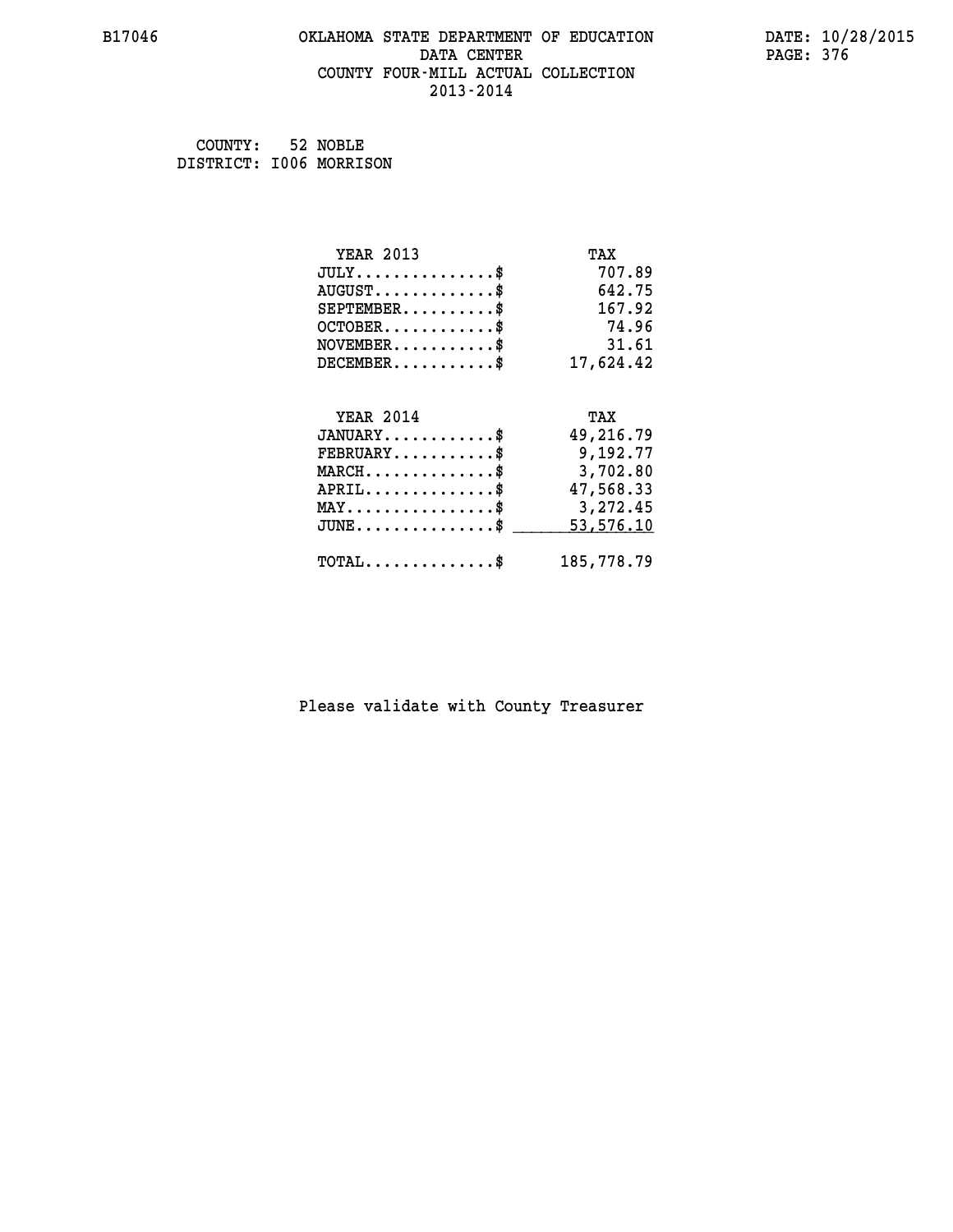## **B17046 OKLAHOMA STATE DEPARTMENT OF EDUCATION DATE: 10/28/2015 DATA CENTER** PAGE: 377  **COUNTY FOUR-MILL ACTUAL COLLECTION 2013-2014**

 **COUNTY: 52 NOBLE**

 **\*\*\*\*\*\* TOTALS \*\*\*\*\*\***

| <b>YEAR 2013</b>                     | TAX        |
|--------------------------------------|------------|
| $JULY \ldots \ldots \ldots \ldots \$ | 1,158.20   |
| $AUGUST$ \$                          | 1,941.99   |
| $SEPTEMBER$ $\$                      | 2,216.79   |
| $OCTOBER$ \$                         | 730.38     |
| $NOVEMBER$ \$                        | 486.90     |
| $DECEMBER$ \$                        | 120,674.34 |

# **YEAR 2014 TAX**

| $JANUARY$                                    | 277,562.14  |
|----------------------------------------------|-------------|
| $FEBRUARY$ \$                                | 42,679.23   |
| $MARCH$ \$                                   | 21,502.07   |
| $APRIL$                                      | 216, 197.84 |
| $MAX \dots \dots \dots \dots \$              | 14,795.64   |
| $JUNE$ \$                                    | 14,190.73   |
| $\text{TOTAL} \dots \dots \dots \dots \dots$ | 714,136.25  |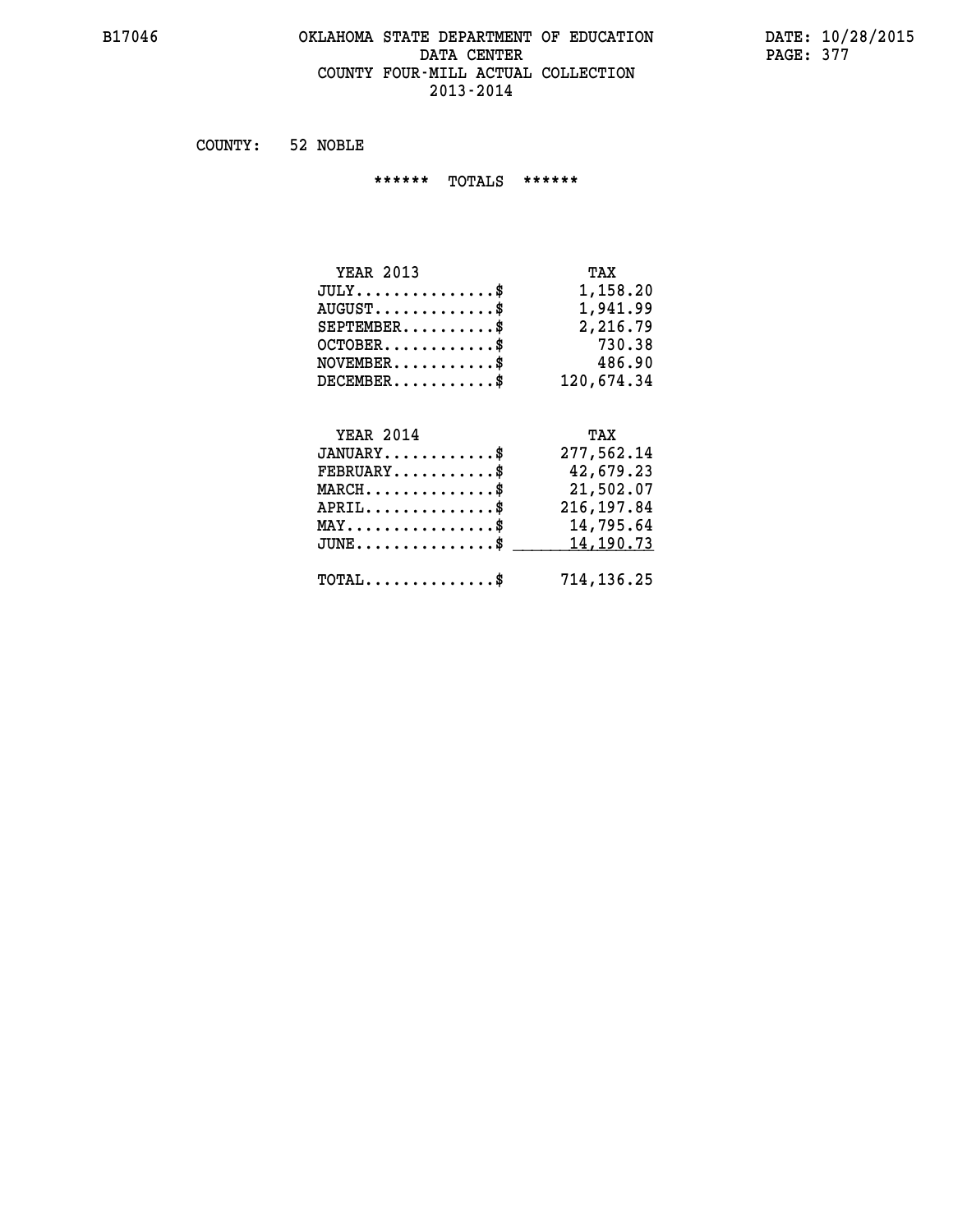## **B17046 OKLAHOMA STATE DEPARTMENT OF EDUCATION DATE: 10/28/2015** DATA CENTER PAGE: 378  **COUNTY FOUR-MILL ACTUAL COLLECTION 2013-2014**

 **COUNTY: 53 NOWATA DISTRICT: I003 OKLAHOMA UNION**

| <b>YEAR 2013</b>                               | TAX       |
|------------------------------------------------|-----------|
| $JULY$ \$                                      | 628.72    |
| $AUGUST$ \$                                    | 537.46    |
| $SEPTEMENT.$ \$                                | 137.10    |
| $OCTOBER$ \$                                   | 281.33    |
| $NOVEMBER$ \$                                  | 91.25     |
| $DECEMBER$ \$                                  | 444.97    |
|                                                |           |
| <b>YEAR 2014</b>                               | TAX       |
| $JANUARY$ \$                                   | 30,136.37 |
| $FEBRUARY$                                     | 22,046.90 |
| $MARCH$ \$                                     | 3,658.53  |
| $APRIL$ \$                                     | 6,677.23  |
| $\texttt{MAX} \dots \dots \dots \dots \dots \$ | 8,936.21  |
| $JUNE$ \$                                      | 1,929.93  |
| $\texttt{TOTAL} \dots \dots \dots \dots \$     | 75,506.00 |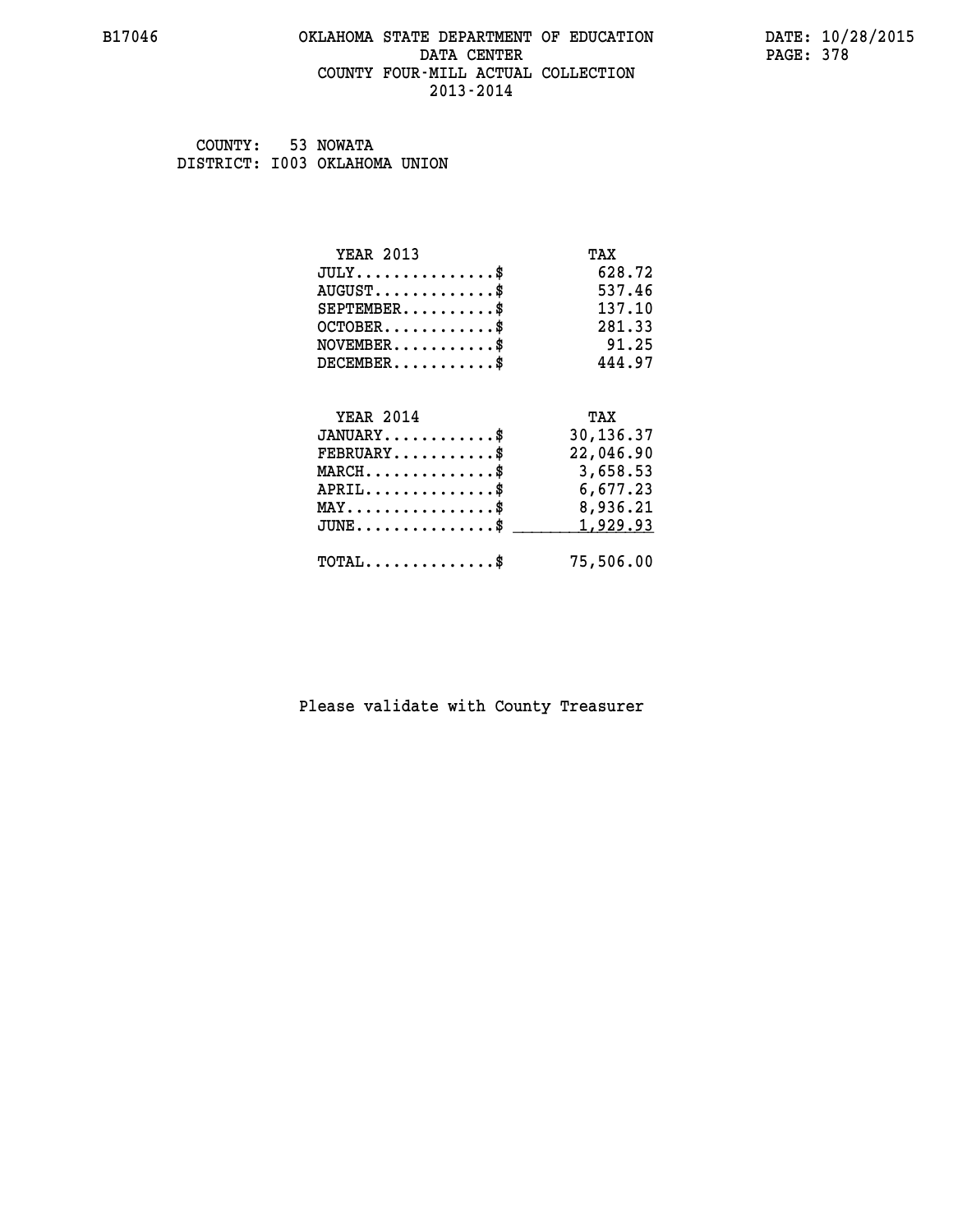#### **B17046 OKLAHOMA STATE DEPARTMENT OF EDUCATION DATE: 10/28/2015 DATA CENTER** PAGE: 379  **COUNTY FOUR-MILL ACTUAL COLLECTION 2013-2014**

 **COUNTY: 53 NOWATA DISTRICT: I040 NOWATA**

| <b>YEAR 2013</b>                                 | TAX        |
|--------------------------------------------------|------------|
| $JULY$ \$                                        | 956.54     |
| $AUGUST$ \$                                      | 813.06     |
| $SEPTEMENT.$ \$                                  | 207.67     |
| $OCTOBER$ \$                                     | 425.20     |
| $NOVEMBER$ \$                                    | 136.64     |
| $DECEMBER$ \$                                    | 640.92     |
|                                                  |            |
| <b>YEAR 2014</b>                                 | TAX        |
| $JANUARY$ \$                                     | 43,048.94  |
| $FEBRUARY$                                       | 31,502.53  |
| $MARCH$ \$                                       | 5,245.12   |
| $APRIL$ \$                                       | 9,548.17   |
| $\texttt{MAX} \dots \dots \dots \dots \dots \$   | 12,780.28  |
| $\texttt{JUNE} \dots \dots \dots \dots \dots \$$ | 2,764.53   |
| $\texttt{TOTAL} \dots \dots \dots \dots \$       | 108,069.60 |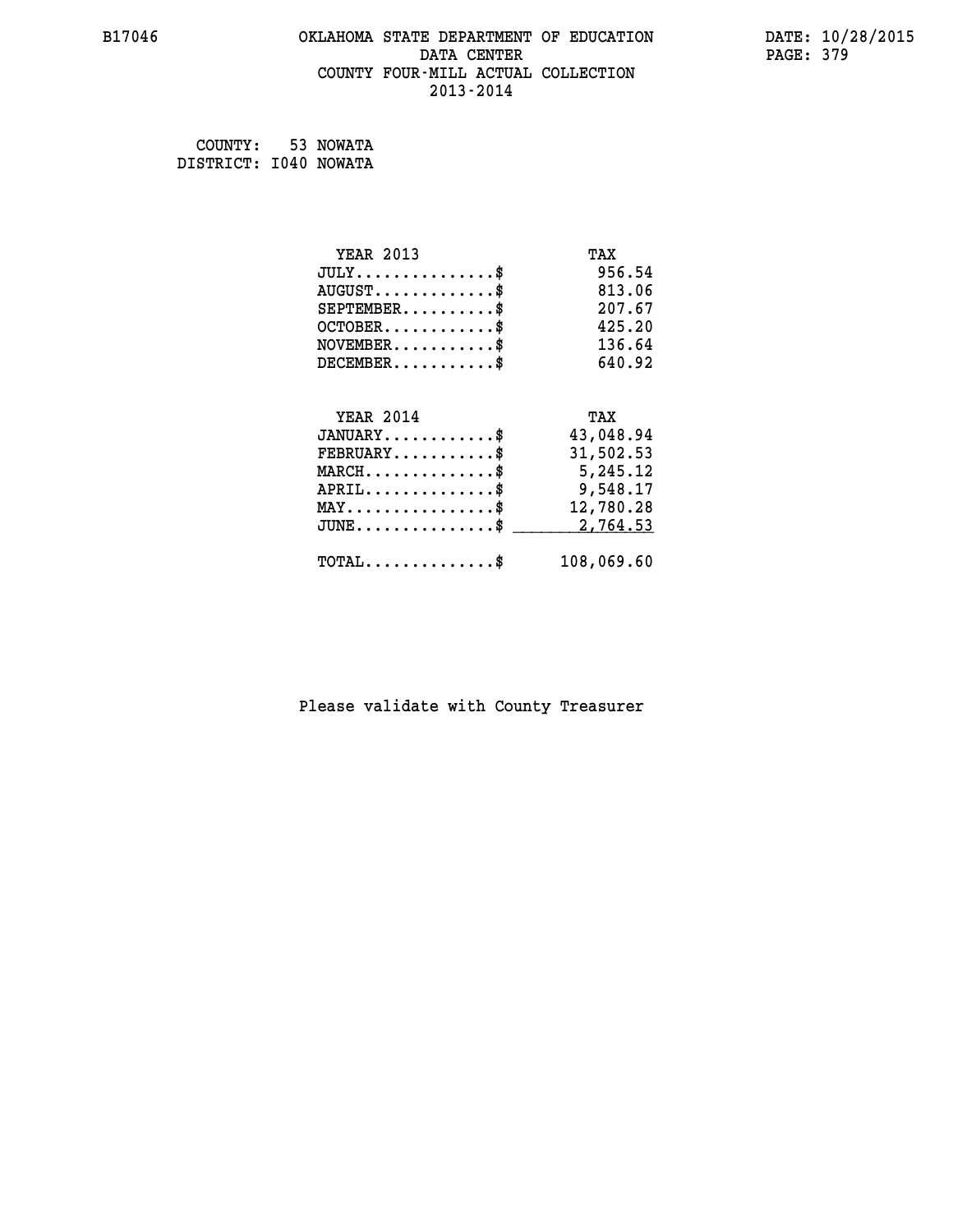#### **B17046 OKLAHOMA STATE DEPARTMENT OF EDUCATION DATE: 10/28/2015 DATA CENTER** PAGE: 380  **COUNTY FOUR-MILL ACTUAL COLLECTION 2013-2014**

 **COUNTY: 53 NOWATA DISTRICT: I051 SOUTH COFFEYVILLE**

| <b>YEAR 2013</b>                       | TAX      |
|----------------------------------------|----------|
| $JULY$                                 | .00      |
| $AUGUST$ \$                            | .00      |
| $SEPTEMBER$ \$                         | $.00 \,$ |
| $OCTOBER$ \$                           | .00      |
| $NOVEMBER$ \$                          | .00      |
| $DECEMBER$ \$                          | .00      |
| <b>YEAR 2014</b>                       | TAX      |
| $JANUARY$ \$                           | .00      |
| $FEBRUARY$                             | .00      |
| $MARCH$ \$                             | .00      |
| $APRIL$ \$                             | .00      |
| $MAX \dots \dots \dots \dots \dots$ \$ | .00      |
| $JUNE$ \$                              | 47.02    |
| $TOTAL$                                | 47.02    |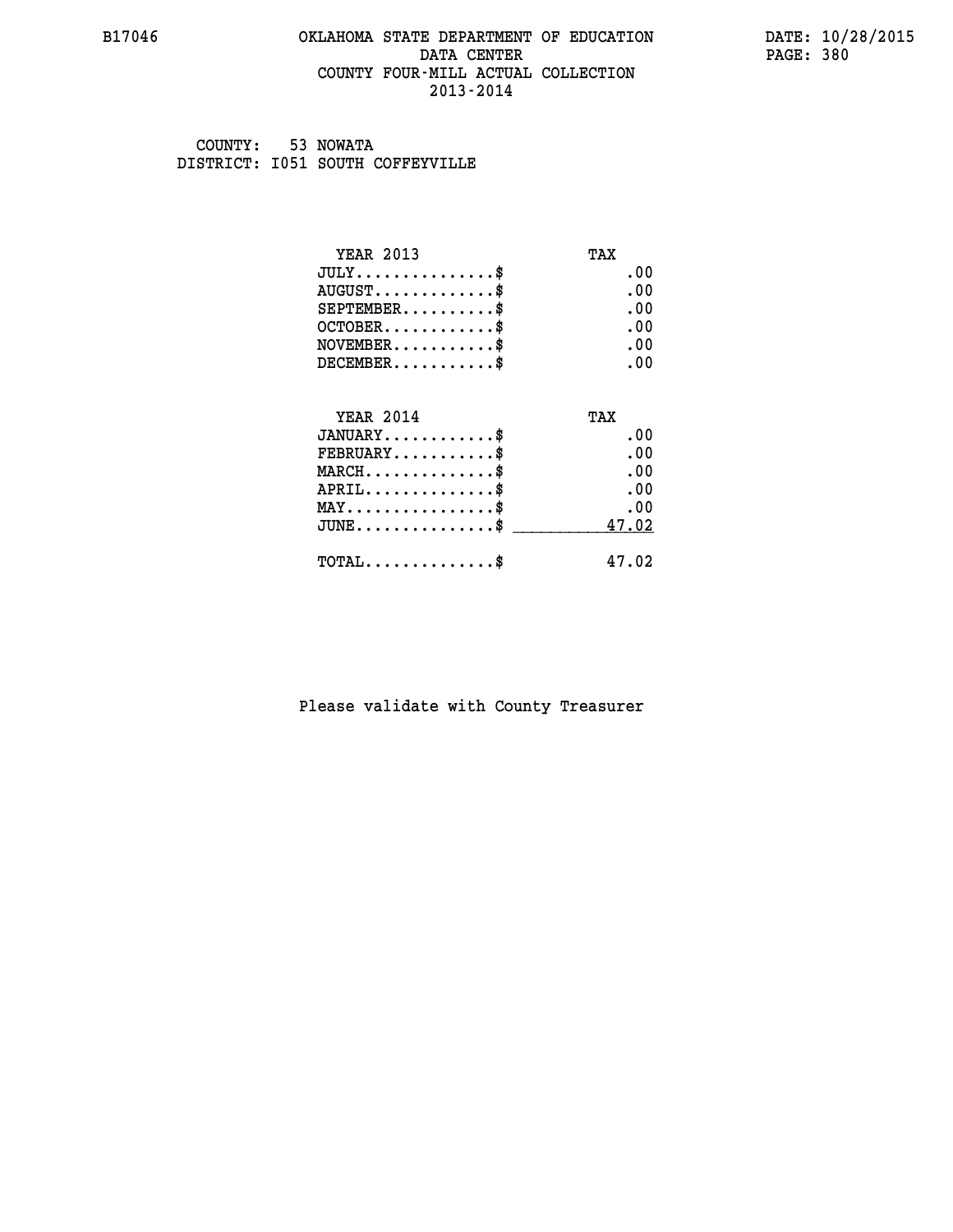#### **B17046 OKLAHOMA STATE DEPARTMENT OF EDUCATION DATE: 10/28/2015 DATA CENTER** PAGE: 381  **COUNTY FOUR-MILL ACTUAL COLLECTION 2013-2014**

 **COUNTY: 53 NOWATA**

 **\*\*\*\*\*\* TOTALS \*\*\*\*\*\***

| TAX      |
|----------|
| 1,585.26 |
| 1,350.52 |
| 344.77   |
| 706.53   |
| 227.89   |
| 1,085.89 |
|          |

# **YEAR 2014 TAX**

| $JANUARY$                                         | 73,185.31  |
|---------------------------------------------------|------------|
| $\texttt{FEBRUARY} \dots \dots \dots \$           | 53,549.43  |
| $MARCH$ \$                                        | 8,903.65   |
| $APRIL$ \$                                        | 16,225.40  |
| $MAX \dots \dots \dots \dots \dots \$             | 21,716.49  |
| JUNE\$ 4,741.48                                   |            |
| $\texttt{TOTAL} \dots \dots \dots \dots \text{*}$ | 183,622.62 |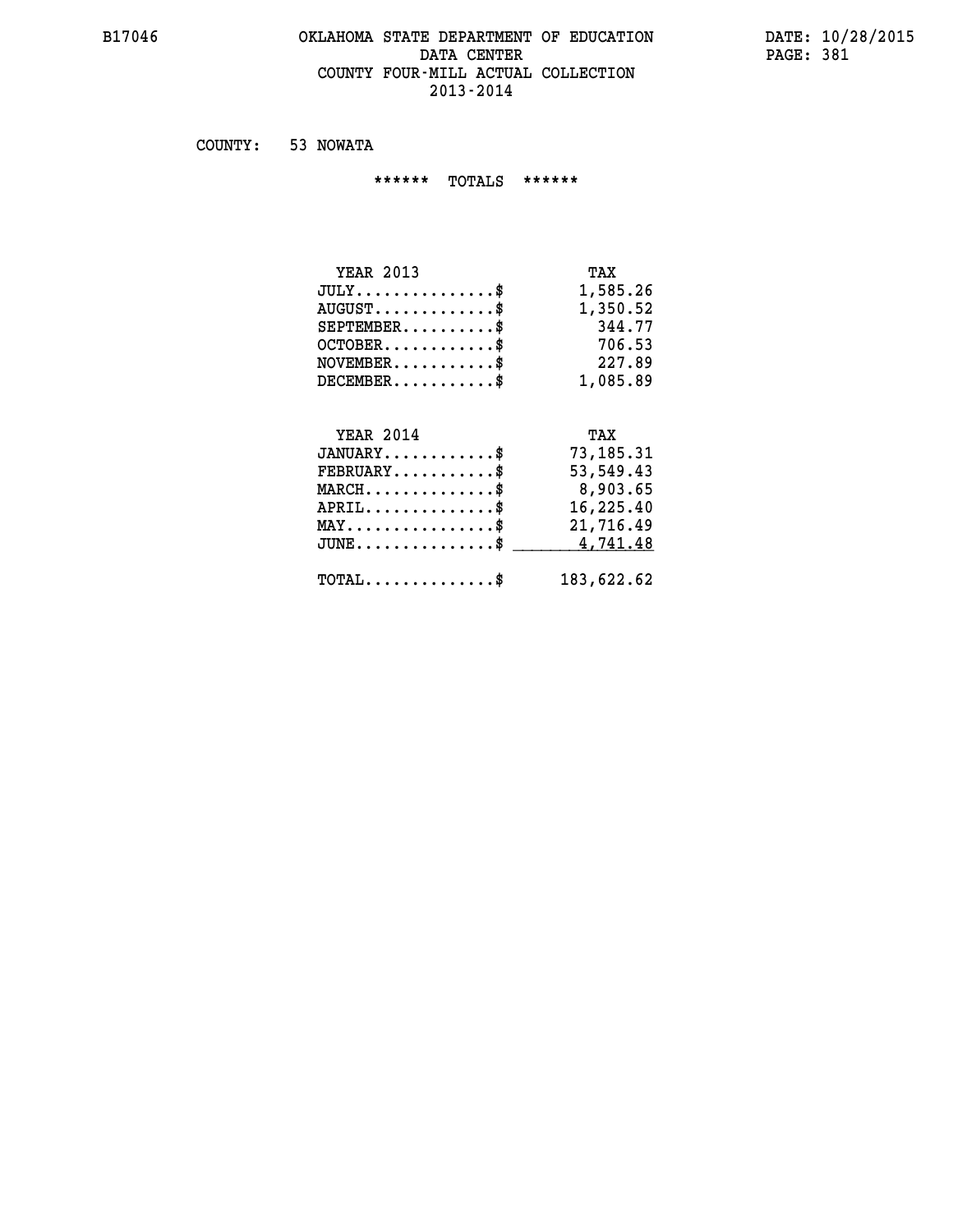#### **B17046 OKLAHOMA STATE DEPARTMENT OF EDUCATION DATE: 10/28/2015 DATA CENTER** PAGE: 382  **COUNTY FOUR-MILL ACTUAL COLLECTION 2013-2014**

 **COUNTY: 54 OKFUSKEE DISTRICT: C029 BEARDEN**

| <b>YEAR 2013</b>                           | TAX      |
|--------------------------------------------|----------|
| $JULY$ \$                                  | 76.73    |
| $AUGUST$ \$                                | 34.08    |
| $SEPTEMBER$ \$                             | 42.21    |
| $OCTOBER$ \$                               | 43.40    |
| $NOVEMBER$ \$                              | 15.43    |
| $DECEMBER$ \$                              | 384.64   |
| <b>YEAR 2014</b>                           | TAX      |
| $JANUARY$ \$                               |          |
|                                            | 3,734.61 |
| $FEBRUARY$                                 | 671.78   |
| $MARCH$ \$                                 | 226.34   |
| $APRIL$ \$                                 | 1,745.82 |
| $MAX \dots \dots \dots \dots \dots$        | 215.09   |
| $JUNE$ \$                                  | 165.19   |
| $\texttt{TOTAL} \dots \dots \dots \dots \$ | 7,355.32 |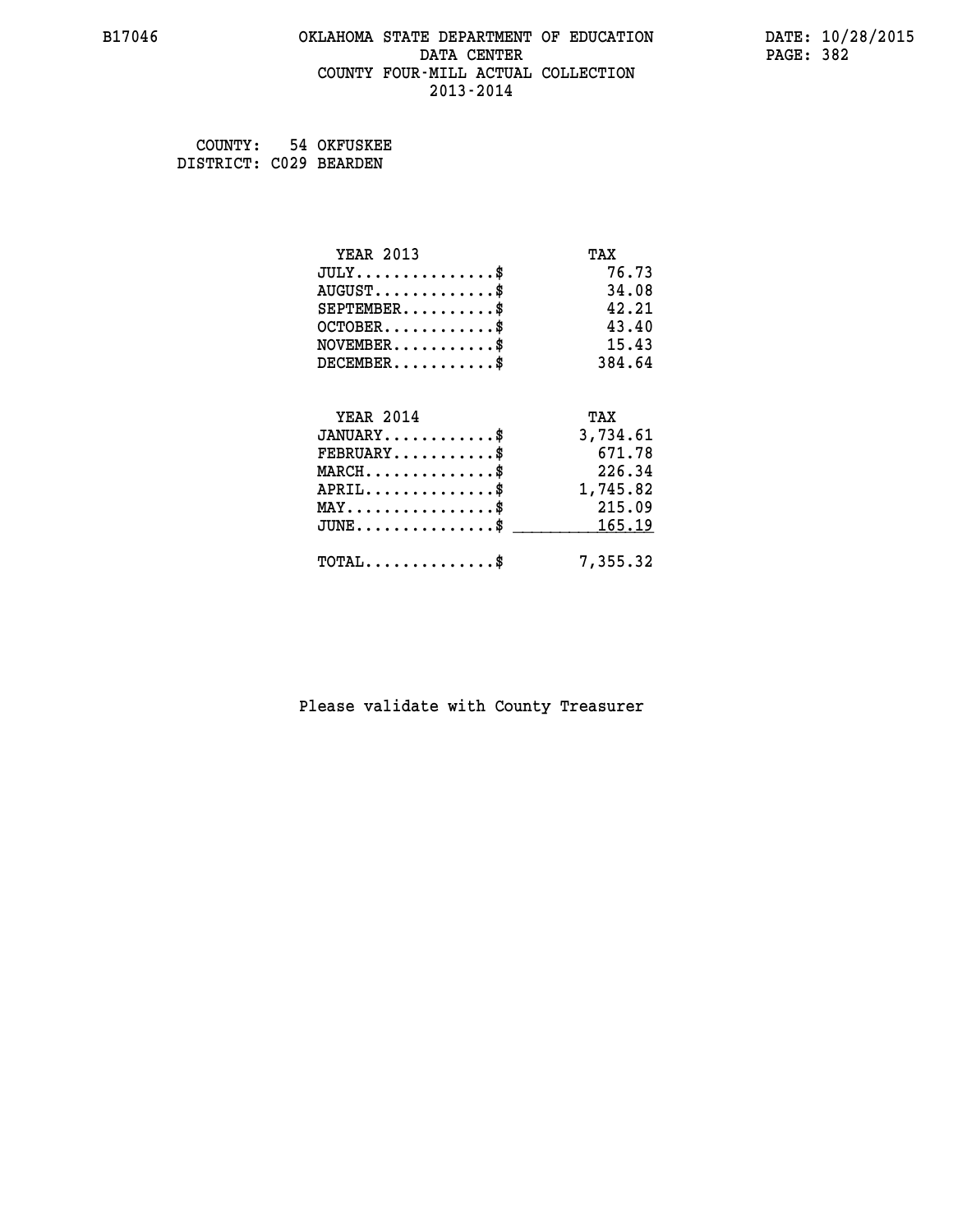#### **B17046 OKLAHOMA STATE DEPARTMENT OF EDUCATION DATE: 10/28/2015 DATA CENTER** PAGE: 383  **COUNTY FOUR-MILL ACTUAL COLLECTION 2013-2014**

 **COUNTY: 54 OKFUSKEE DISTRICT: I002 MASON**

| <b>YEAR 2013</b>                           | TAX       |
|--------------------------------------------|-----------|
| $JULY$ \$                                  | 167.53    |
| $AUGUST$ \$                                | 77.17     |
| $SEPTEMENT.$ \$                            | 92.94     |
| $OCTOBER$ \$                               | 98.32     |
| $NOVEMBER$ \$                              | 33.56     |
| $DECEMBER$ \$                              | 927.40    |
|                                            |           |
| <b>YEAR 2014</b>                           | TAX       |
| $JANUARY$ \$                               | 9,021.72  |
| $FEBRUARY$                                 | 1,611.03  |
| $MARCH$ \$                                 | 543.80    |
| $APRIL$ \$                                 | 4,211.31  |
| $MAX \dots \dots \dots \dots \dots$        | 518.03    |
| $JUNE$ \$                                  | 389.05    |
| $\texttt{TOTAL} \dots \dots \dots \dots \$ | 17,691.86 |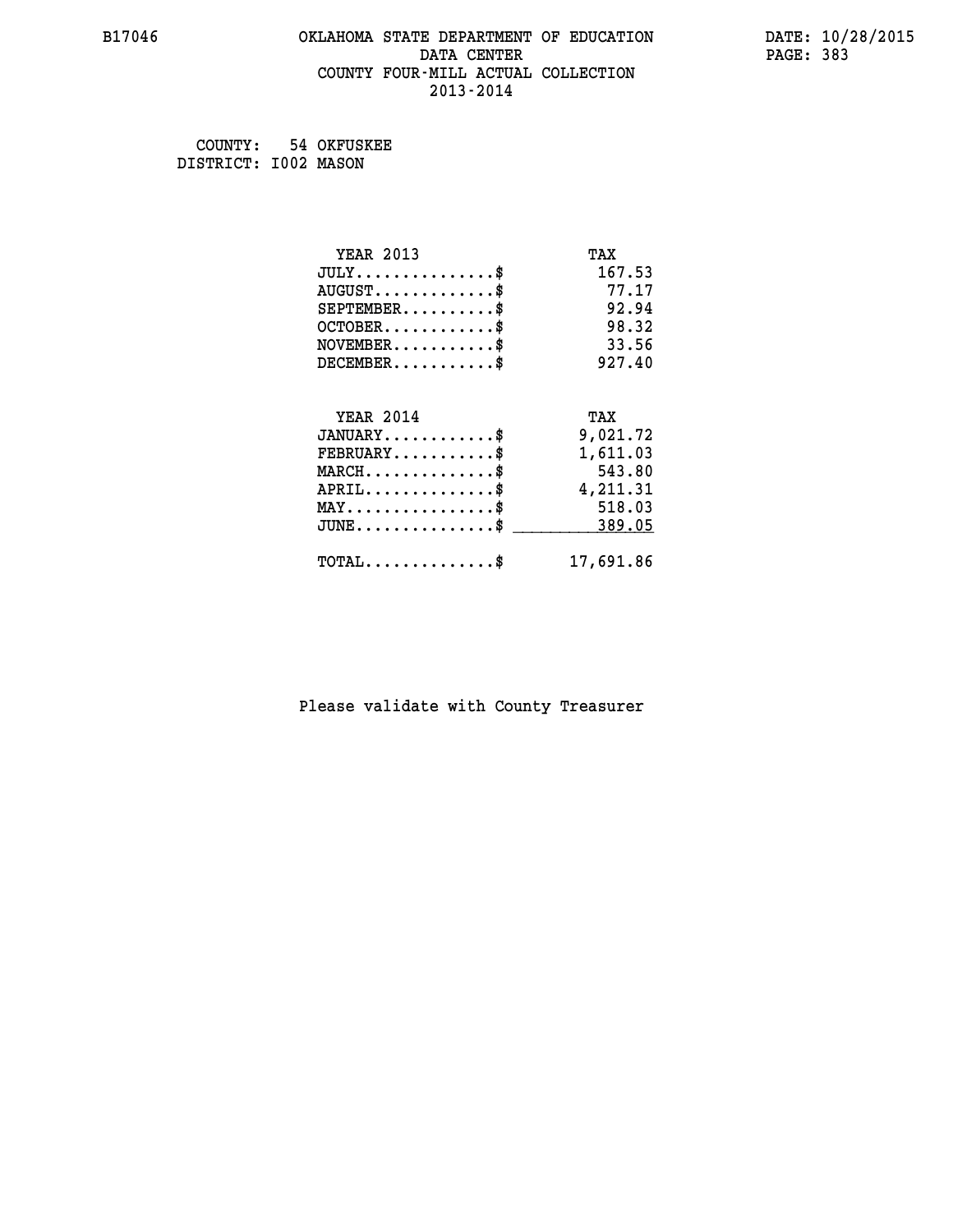#### **B17046 OKLAHOMA STATE DEPARTMENT OF EDUCATION DATE: 10/28/2015 DATA CENTER** PAGE: 384  **COUNTY FOUR-MILL ACTUAL COLLECTION 2013-2014**

 **COUNTY: 54 OKFUSKEE DISTRICT: I014 PADEN**

| <b>YEAR 2013</b>                                   | TAX       |
|----------------------------------------------------|-----------|
| $JULY$ \$                                          | 170.52    |
| $AUGUST$ \$                                        | 76.41     |
| $SEPTEMBER$ \$                                     | 93.92     |
| $OCTOBER$ \$                                       | 96.88     |
| $NOVEMBER$ \$                                      | 34.60     |
| $DECEMBER$ \$                                      | 848.90    |
|                                                    |           |
| <b>YEAR 2014</b>                                   | TAX       |
| $JANUARY$ \$                                       | 8,239.26  |
| $FEBRUARY$                                         | 1,480.87  |
| $MARCH$ \$                                         | 499.94    |
| $APRIL$ \$                                         | 3,851.21  |
| $MAX \dots \dots \dots \dots \dots$                | 474.59    |
| $\texttt{JUNE} \dots \dots \dots \dots \texttt{S}$ | 363.95    |
| $TOTAL$ \$                                         | 16,231.05 |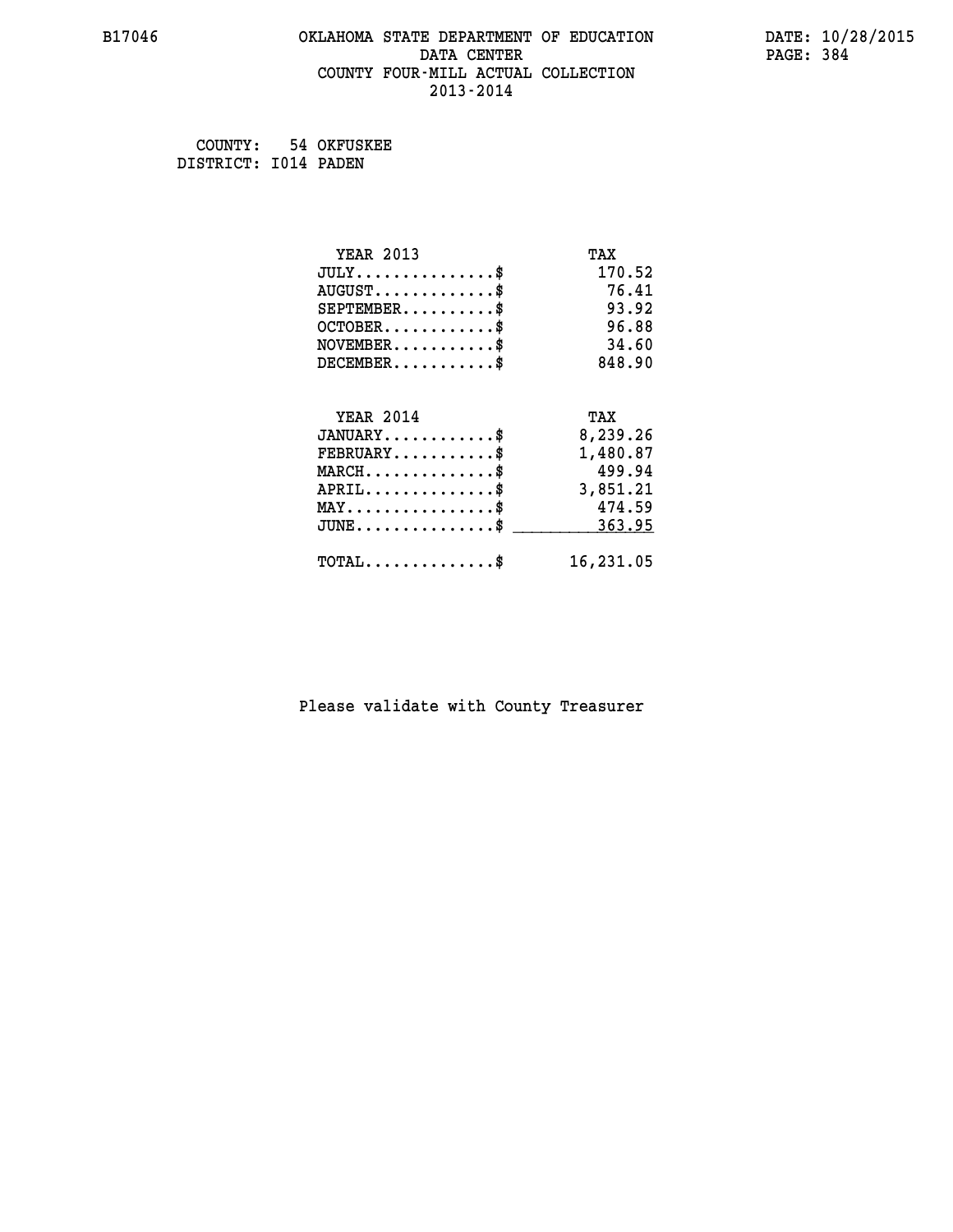#### **B17046 OKLAHOMA STATE DEPARTMENT OF EDUCATION DATE: 10/28/2015 DATA CENTER** PAGE: 385  **COUNTY FOUR-MILL ACTUAL COLLECTION 2013-2014**

 **COUNTY: 54 OKFUSKEE DISTRICT: I026 OKEMAH**

| <b>YEAR 2013</b>                               | TAX       |
|------------------------------------------------|-----------|
| $JULY$ \$                                      | 632.62    |
| $AUGUST$ \$                                    | 277.39    |
| $SEPTEMBER$ \$                                 | 342.66    |
| $OCTOBER$ \$                                   | 350.45    |
| $NOVEMBER$ \$                                  | 127.36    |
| $DECEMBER$ \$                                  | 2,859.24  |
|                                                |           |
| <b>YEAR 2014</b>                               | TAX       |
| $JANUARY$ \$                                   | 27,702.31 |
| $FEBRUARY$                                     | 5,025.18  |
| $MARCH$ \$                                     | 1,689.50  |
| $APRIL$ \$                                     | 12,964.91 |
| $\texttt{MAX} \dots \dots \dots \dots \dots \$ | 1,599.65  |
| $JUNE \ldots \ldots \ldots \ldots \ldots$ \$   | 1,248.44  |
| $\texttt{TOTAL} \dots \dots \dots \dots \$     | 54,819.71 |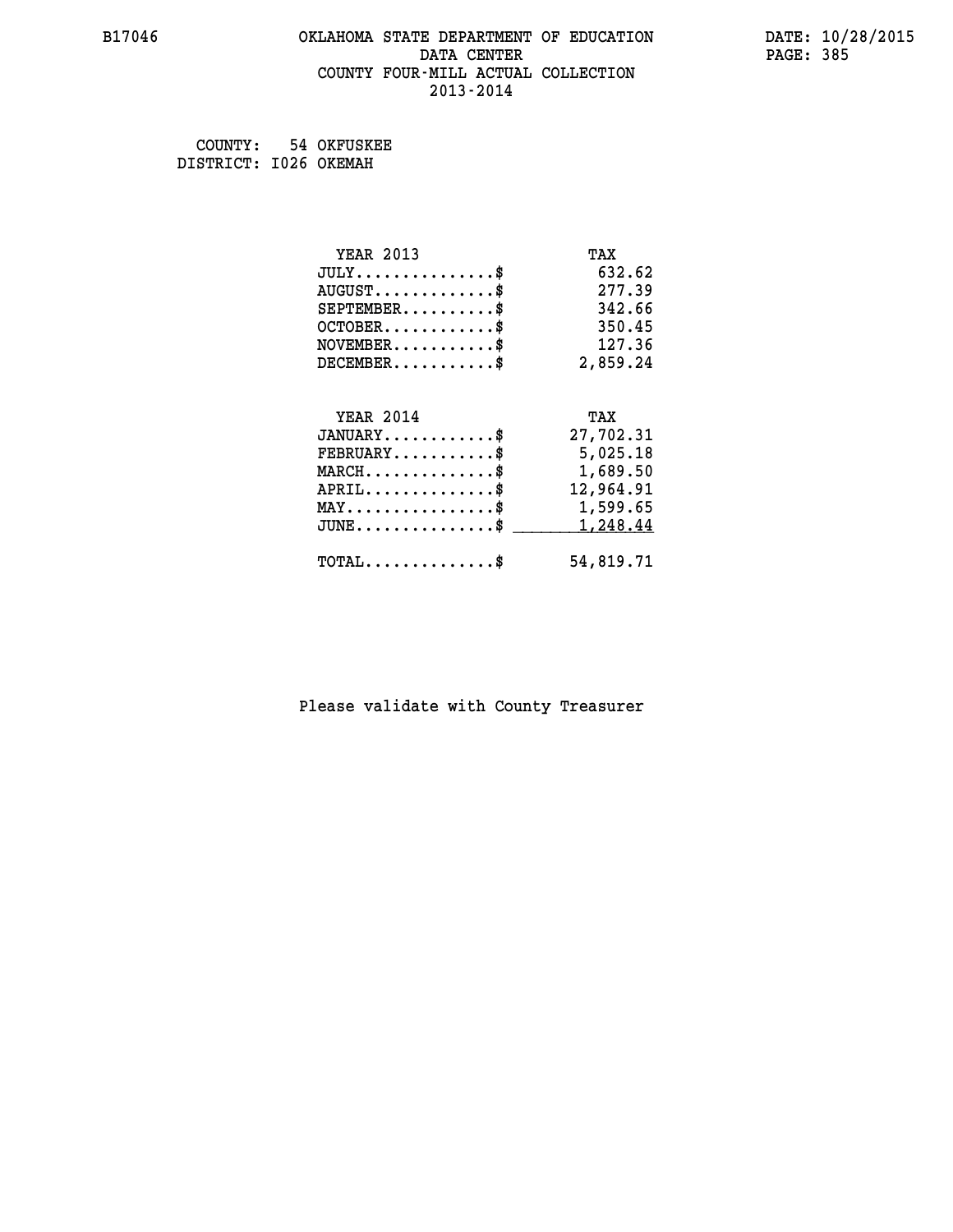#### **B17046 OKLAHOMA STATE DEPARTMENT OF EDUCATION DATE: 10/28/2015 DATA CENTER** PAGE: 386  **COUNTY FOUR-MILL ACTUAL COLLECTION 2013-2014**

 **COUNTY: 54 OKFUSKEE DISTRICT: I031 WELEETKA**

| <b>YEAR 2013</b>                           | TAX       |
|--------------------------------------------|-----------|
| $JULY$ \$                                  | 299.38    |
| $AUGUST$ \$                                | 133.26    |
| $SEPTEMBER$ \$                             | 162.87    |
| $OCTOBER$ \$                               | 167.13    |
| $NOVEMBER$ \$                              | 60.28     |
| $DECEMBER$ \$                              | 1,318.02  |
|                                            |           |
| <b>YEAR 2014</b>                           | TAX       |
| $JANUARY$ \$                               | 12,761.26 |
| $FEBRUARY$                                 | 2,313.69  |
| $MARCH$ \$                                 | 780.04    |
| $APRIL$ \$                                 | 5,973.01  |
| $MAX \dots \dots \dots \dots \dots$        | 737.16    |
| $JUNE \dots \dots \dots \dots \$           | 575.58    |
| $\texttt{TOTAL} \dots \dots \dots \dots \$ | 25,281.68 |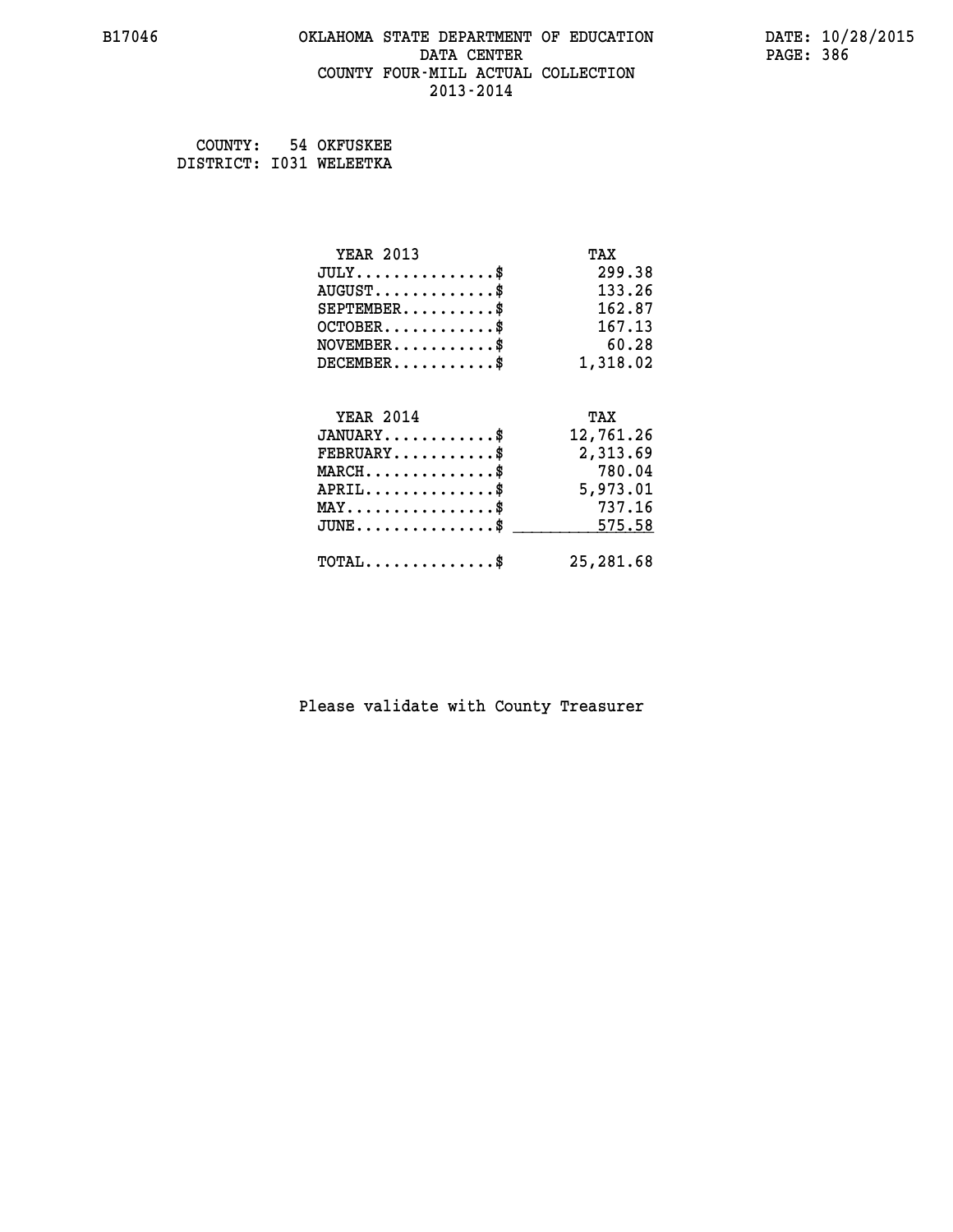#### **B17046 OKLAHOMA STATE DEPARTMENT OF EDUCATION DATE: 10/28/2015 DATA CENTER** PAGE: 387  **COUNTY FOUR-MILL ACTUAL COLLECTION 2013-2014**

 **COUNTY: 54 OKFUSKEE DISTRICT: I054 GRAHAM-DUSTIN**

| <b>YEAR 2013</b>                               | TAX        |
|------------------------------------------------|------------|
| $JULY$ \$                                      | 939.81     |
| $AUGUST$ \$                                    | 550.66     |
| $SEPTEMENT.$ \$                                | 582.84     |
| $OCTOBER$ \$                                   | 649.77     |
| $\texttt{NOVEMBER} \dots \dots \dots \$        | 168.14     |
| $DECEMBER$ \$                                  | 7,896.72   |
|                                                |            |
| <b>YEAR 2014</b>                               | TAX        |
| $JANUARY$ \$                                   | 80,379.71  |
| $FEBRUARY$                                     | 12,666.27  |
| $MARCH$ \$                                     | 4,535.92   |
| $APRIL$ \$                                     | 36,274.76  |
| $\texttt{MAX} \dots \dots \dots \dots \dots \$ | 4,328.91   |
| $JUNE \ldots \ldots \ldots \ldots \bullet$     | 2,874.63   |
| $\texttt{TOTAL} \dots \dots \dots \dots \$     | 151,848.14 |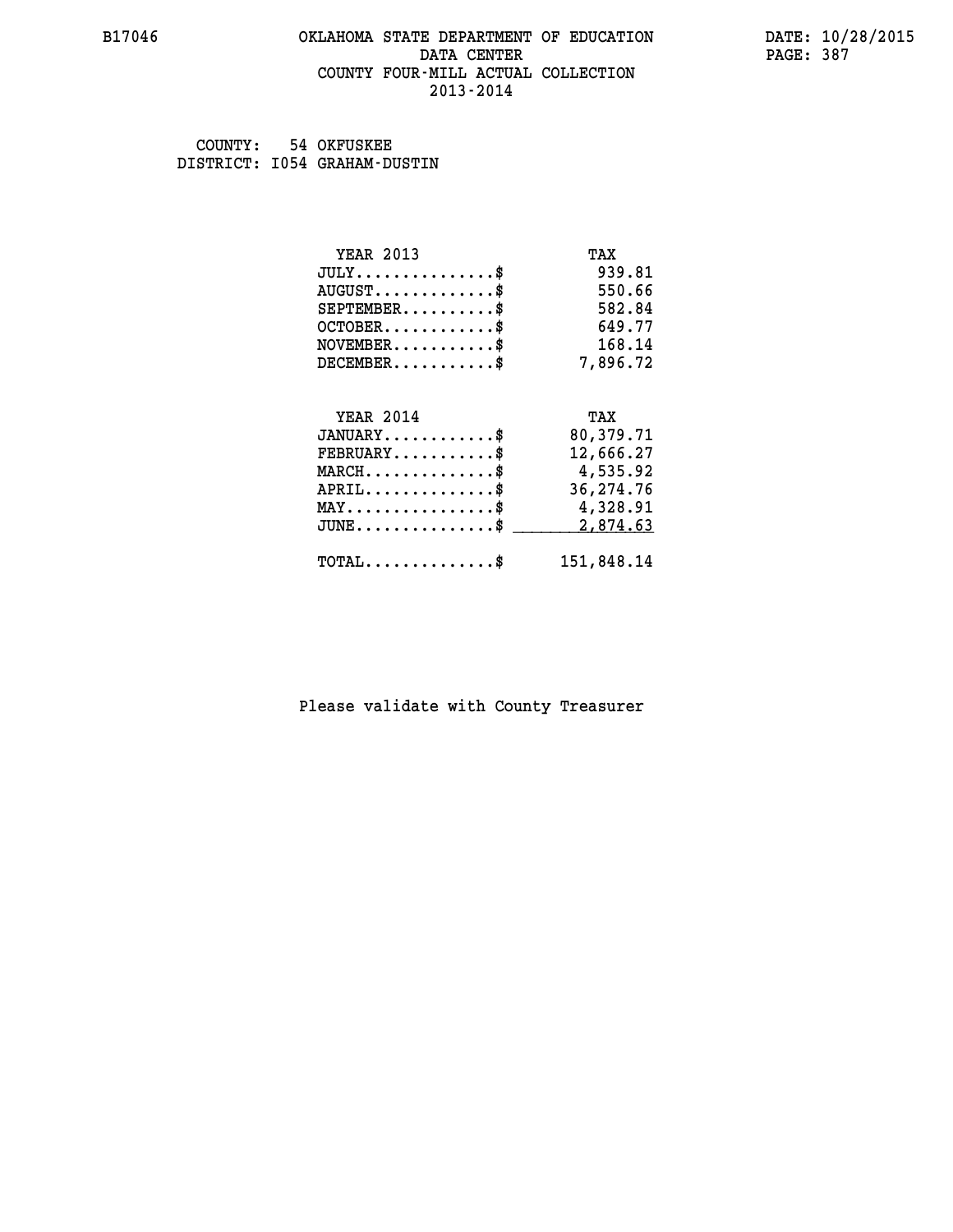#### **B17046 OKLAHOMA STATE DEPARTMENT OF EDUCATION DATE: 10/28/2015** DATA CENTER PAGE: 388  **COUNTY FOUR-MILL ACTUAL COLLECTION 2013-2014**

 **COUNTY: 54 OKFUSKEE**

 **\*\*\*\*\*\* TOTALS \*\*\*\*\*\***

| <b>YEAR 2013</b>              | TAX       |
|-------------------------------|-----------|
| $JULY \ldots \ldots \ldots \$ | 2,286.59  |
| $AUGUST$ \$                   | 1,148.97  |
| $SEPTEMBER$                   | 1,317.44  |
| $OCTOBER$ \$                  | 1,405.95  |
| $NOVEMBER$ \$                 | 439.37    |
| $DECEMBER$                    | 14,234.92 |

# **YEAR 2014 TAX JANUARY............\$ 141,838.87 FEBRUARY...........\$ 23,768.82 MARCH..............\$ 8,275.54 APRIL..............\$ 65,021.02 MAY................\$ 7,873.43 JUNE...............\$ 5,616.84 \_\_\_\_\_\_\_\_\_\_\_\_\_\_\_ TOTAL..............\$ 273,227.76**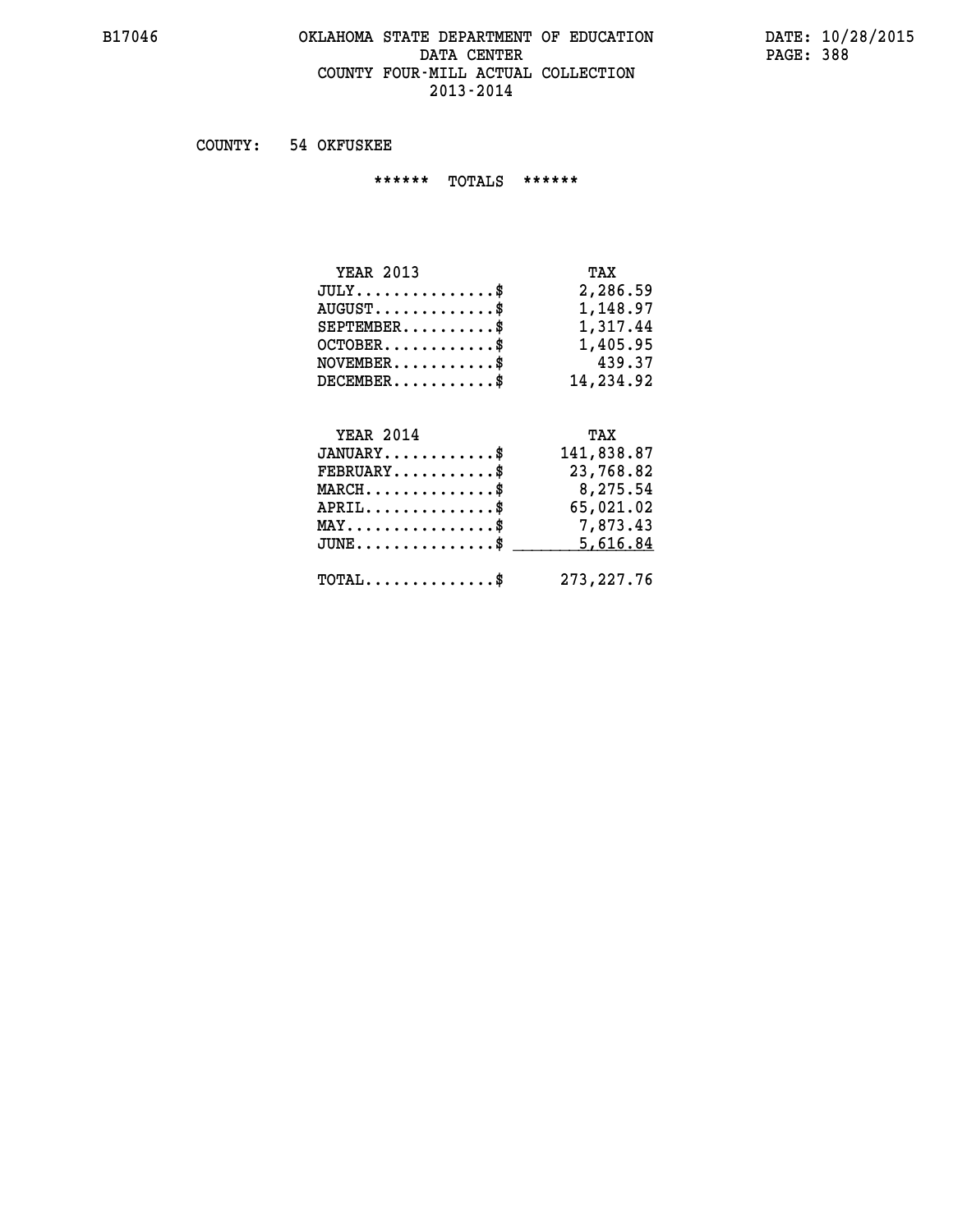#### **B17046 OKLAHOMA STATE DEPARTMENT OF EDUCATION DATE: 10/28/2015 DATA CENTER** PAGE: 389  **COUNTY FOUR-MILL ACTUAL COLLECTION 2013-2014**

 **COUNTY: 55 OKLAHOMA DISTRICT: C029 OAKDALE**

| <b>YEAR 2013</b>                               | TAX       |
|------------------------------------------------|-----------|
| $JULY$ \$                                      | 1,354.09  |
| $AUGUST$ \$                                    | 779.06    |
| $SEPTEMBER$ \$                                 | 348.27    |
| $OCTOBER$ \$                                   | 223.88    |
| $NOVEMBER$ \$                                  | 6,133.46  |
| $DECEMBER$ \$                                  | 31,833.67 |
|                                                |           |
| <b>YEAR 2014</b>                               | TAX       |
| $JANUARY$                                      | 56,248.06 |
| $FEBRUARY$                                     | 1,774.24  |
| $MARCH$ \$                                     | 4,927.46  |
| $APRIL$ \$                                     | 15,219.40 |
| $\texttt{MAX} \dots \dots \dots \dots \dots \$ | 1,389.90  |
| $JUNE$ \$                                      | 1,390.44  |
|                                                |           |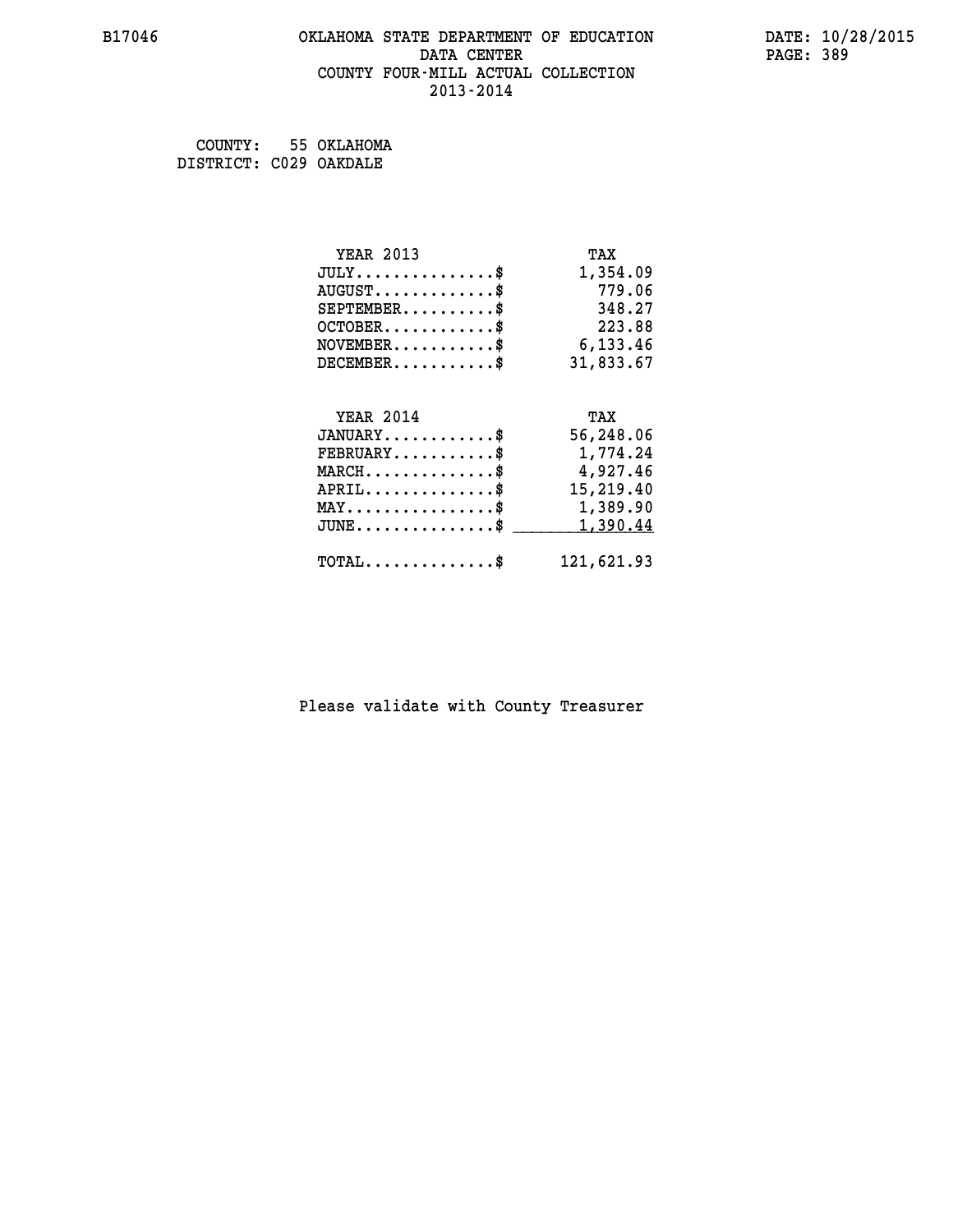#### **B17046 OKLAHOMA STATE DEPARTMENT OF EDUCATION DATE: 10/28/2015 DATA CENTER** PAGE: 390  **COUNTY FOUR-MILL ACTUAL COLLECTION 2013-2014**

 **COUNTY: 55 OKLAHOMA DISTRICT: C074 CRUTCHO**

| <b>YEAR 2013</b>                           | TAX       |
|--------------------------------------------|-----------|
| $JULY$ \$                                  | 711.74    |
| $AUGUST$ \$                                | 399.20    |
| $SEPTEMENT.$ \$                            | 182.36    |
| $OCTOBER$ \$                               | 119.18    |
| $NOVEMBER$ \$                              | 3,290.67  |
| $DECEMBER$ \$                              | 17,091.76 |
|                                            |           |
| <b>YEAR 2014</b>                           | TAX       |
| $JANUARY$ \$                               | 30,202.66 |
| $FEBRUARY$ \$                              | 950.30    |
| $MARCH$ \$                                 | 2,644.44  |
| $APRIL$ \$                                 | 8,171.86  |
| $MAX \dots \dots \dots \dots \dots$        | 744.75    |
| $JUNE$ \$                                  | 745.40    |
| $\texttt{TOTAL} \dots \dots \dots \dots \$ | 65,254.32 |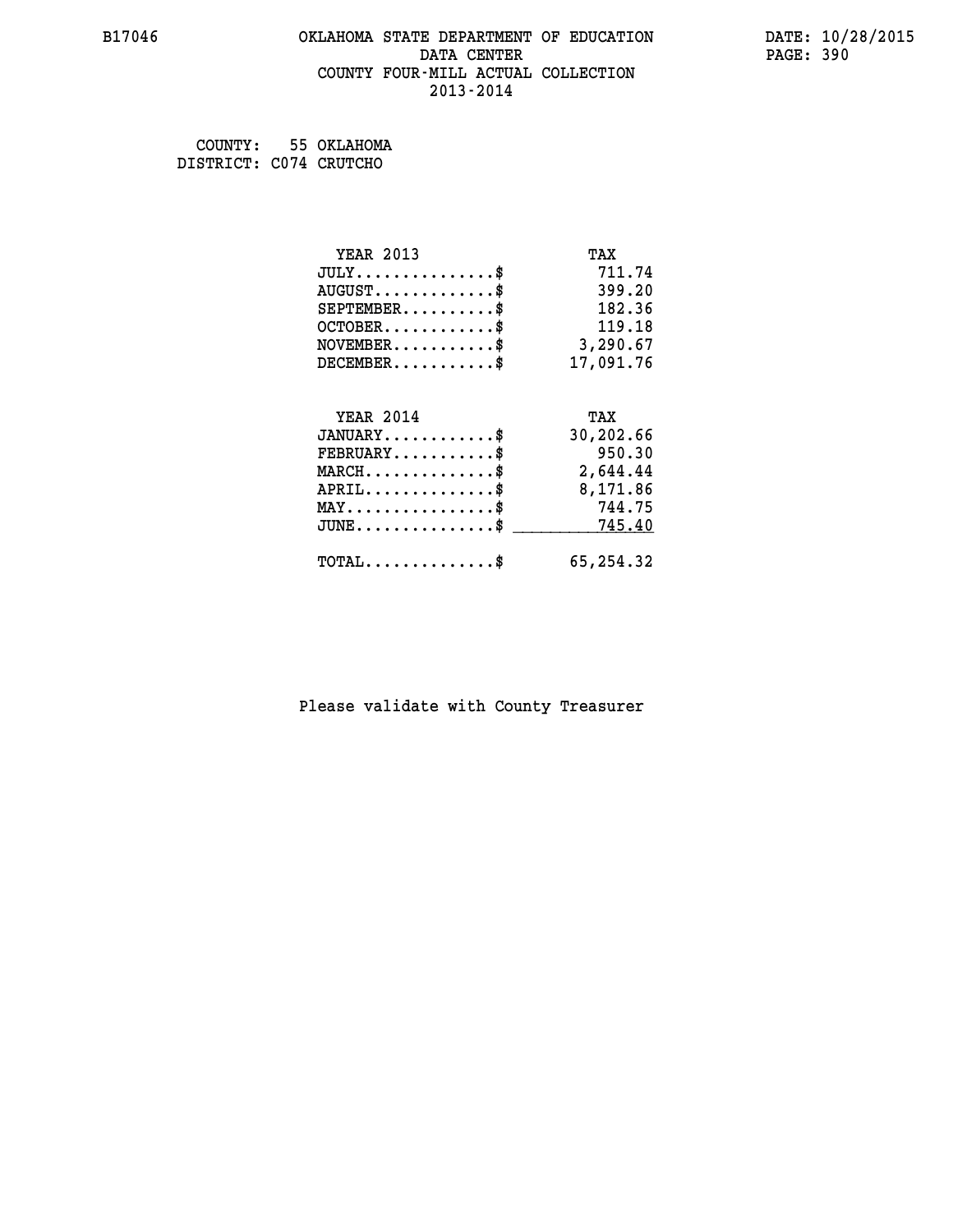#### **B17046 OKLAHOMA STATE DEPARTMENT OF EDUCATION DATE: 10/28/2015 DATA CENTER** PAGE: 391  **COUNTY FOUR-MILL ACTUAL COLLECTION 2013-2014**

 **COUNTY: 55 OKLAHOMA DISTRICT: I001 PUTNAM CITY**

| <b>YEAR 2013</b> | TAX        |
|------------------|------------|
| $JULY$ \$        | 44,510.59  |
| $AUGUST$ \$      | 24,783.15  |
| $SEPTEMBER$ \$   | 11,200.86  |
| $OCTOBER$ \$     | 7,255.31   |
| $NOVEMBER$ \$    | 192,096.48 |
| $DECEMBER$ \$    | 996,476.79 |
|                  |            |

| <b>YEAR 2014</b>                                        | TAX          |
|---------------------------------------------------------|--------------|
| $JANUARY$ \$                                            | 1,760,449.12 |
| $\texttt{FEBRUARY} \dots \dots \dots \$                 | 55,702.97    |
| $MARCH$ \$                                              | 154,388.21   |
| $APRIL$ \$                                              | 476,490.48   |
| $MAX \dots \dots \dots \dots \$                         | 43,680.99    |
| JUNE\$ 43,754.64                                        |              |
| $\texttt{TOTAL} \dots \dots \dots \dots \$ 3,810,789.59 |              |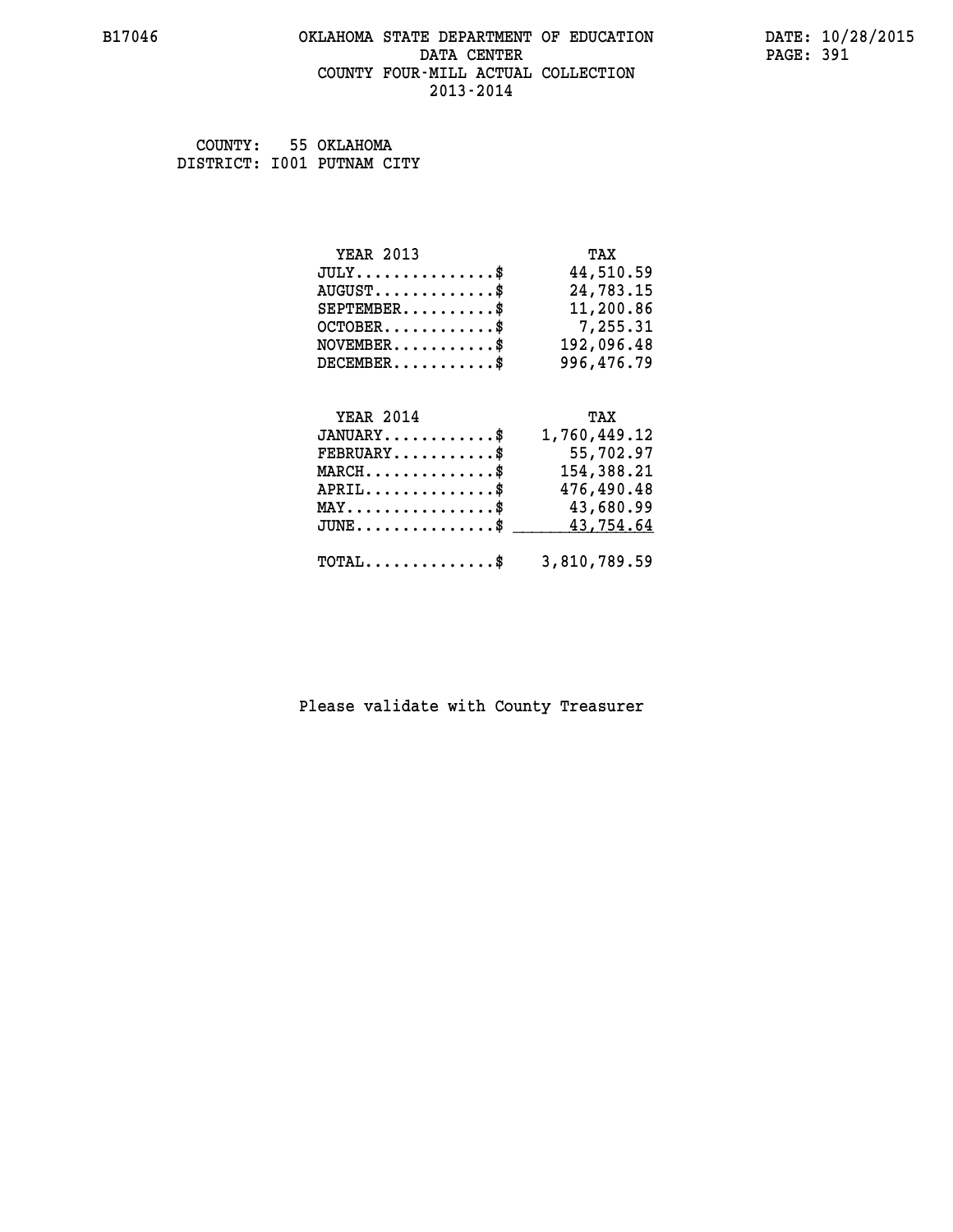#### **B17046 OKLAHOMA STATE DEPARTMENT OF EDUCATION DATE: 10/28/2015 DATA CENTER** PAGE: 392  **COUNTY FOUR-MILL ACTUAL COLLECTION 2013-2014**

 **COUNTY: 55 OKLAHOMA DISTRICT: I003 LUTHER**

| <b>YEAR 2013</b>                               | TAX       |
|------------------------------------------------|-----------|
| $JULY$ \$                                      | 2,041.06  |
| $AUGUST$ \$                                    | 1,119.18  |
| $SEPTEMBER$ \$                                 | 509.61    |
| $OCTOBER$ \$                                   | 332.82    |
| $\texttt{NOVEMBER} \dots \dots \dots \$        | 8,867.72  |
| $DECEMBER$ \$                                  | 46,018.33 |
|                                                |           |
| <b>YEAR 2014</b>                               | TAX       |
| $JANUARY$ \$                                   | 81,303.99 |
| $FEBRUARY$                                     | 2,568.74  |
| $MARCH$ \$                                     | 7,127.97  |
| $APRIL$ \$                                     | 22,005.09 |
| $\texttt{MAX} \dots \dots \dots \dots \dots \$ | 2,014.70  |
|                                                |           |
| $JUNE$ \$                                      | 2,019.02  |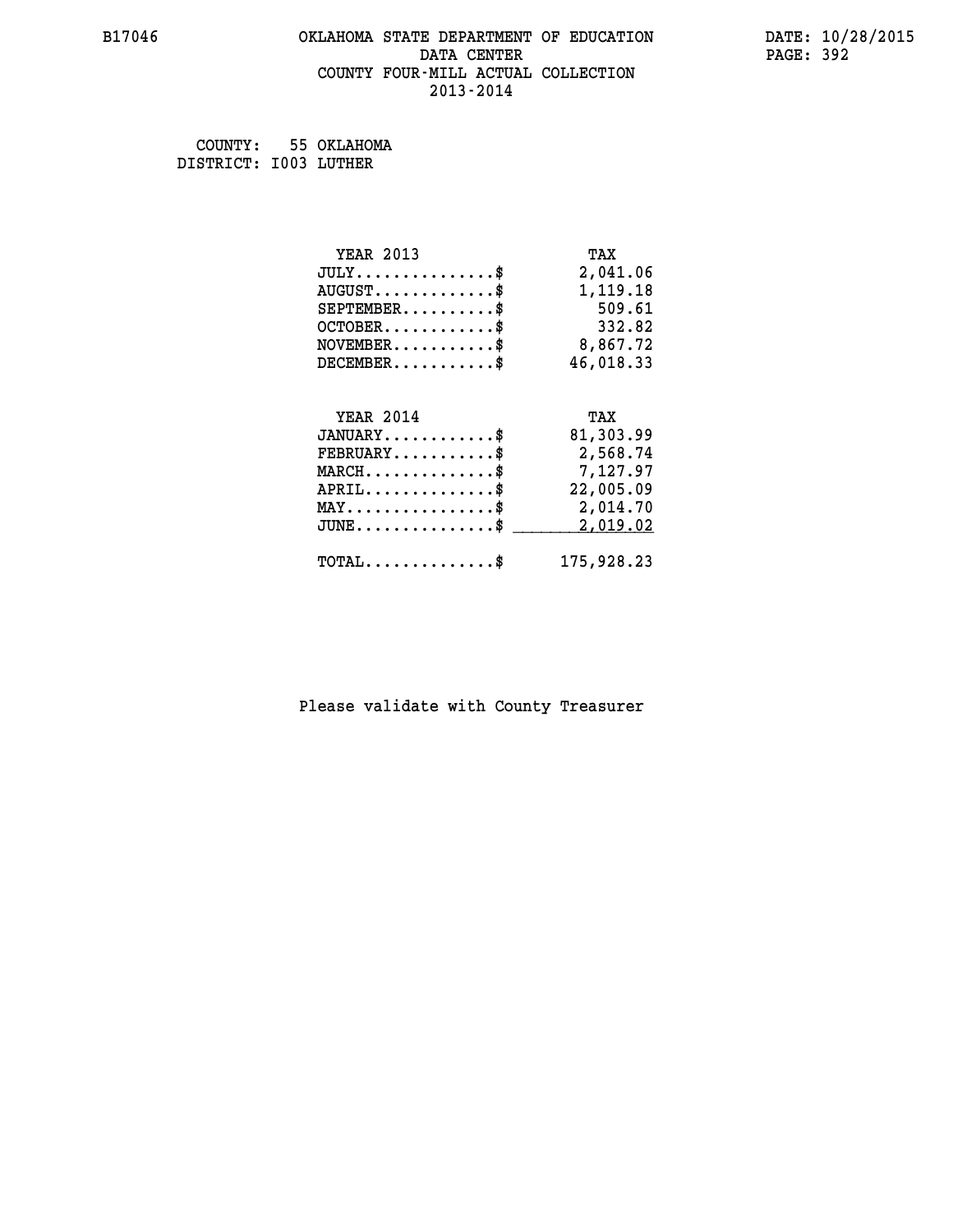#### **B17046 OKLAHOMA STATE DEPARTMENT OF EDUCATION DATE: 10/28/2015 DATA CENTER** PAGE: 393  **COUNTY FOUR-MILL ACTUAL COLLECTION 2013-2014**

 **COUNTY: 55 OKLAHOMA DISTRICT: I004 CHOCTAW-NICOMA PARK**

| <b>YEAR 2013</b>                                | TAX          |
|-------------------------------------------------|--------------|
| $JULY$ \$                                       | 12,597.62    |
| $AUGUST$ \$                                     | 7,783.79     |
| $SEPTEMBER$ \$                                  | 3,397.47     |
| $OCTOBER$ \$                                    | 2,116.72     |
| $NOVEMBER.$ \$                                  | 75,613.56    |
| $DECEMBER$ \$                                   | 394,425.88   |
|                                                 |              |
| <b>YEAR 2014</b>                                | TAX          |
| $JANUARY$ \$                                    | 697,725.98   |
| $FEBRUARY$ \$                                   | 21,440.20    |
| $MARCH$ \$                                      | 60,666.74    |
| $APRIL$ \$                                      | 188,399.32   |
| $\texttt{MAX} \dots \dots \dots \dots \dots \$$ | 16,722.53    |
| $JUNE$ \$                                       | 16,678.35    |
| $\texttt{TOTAL} \dots \dots \dots \dots \$      | 1,497,568.16 |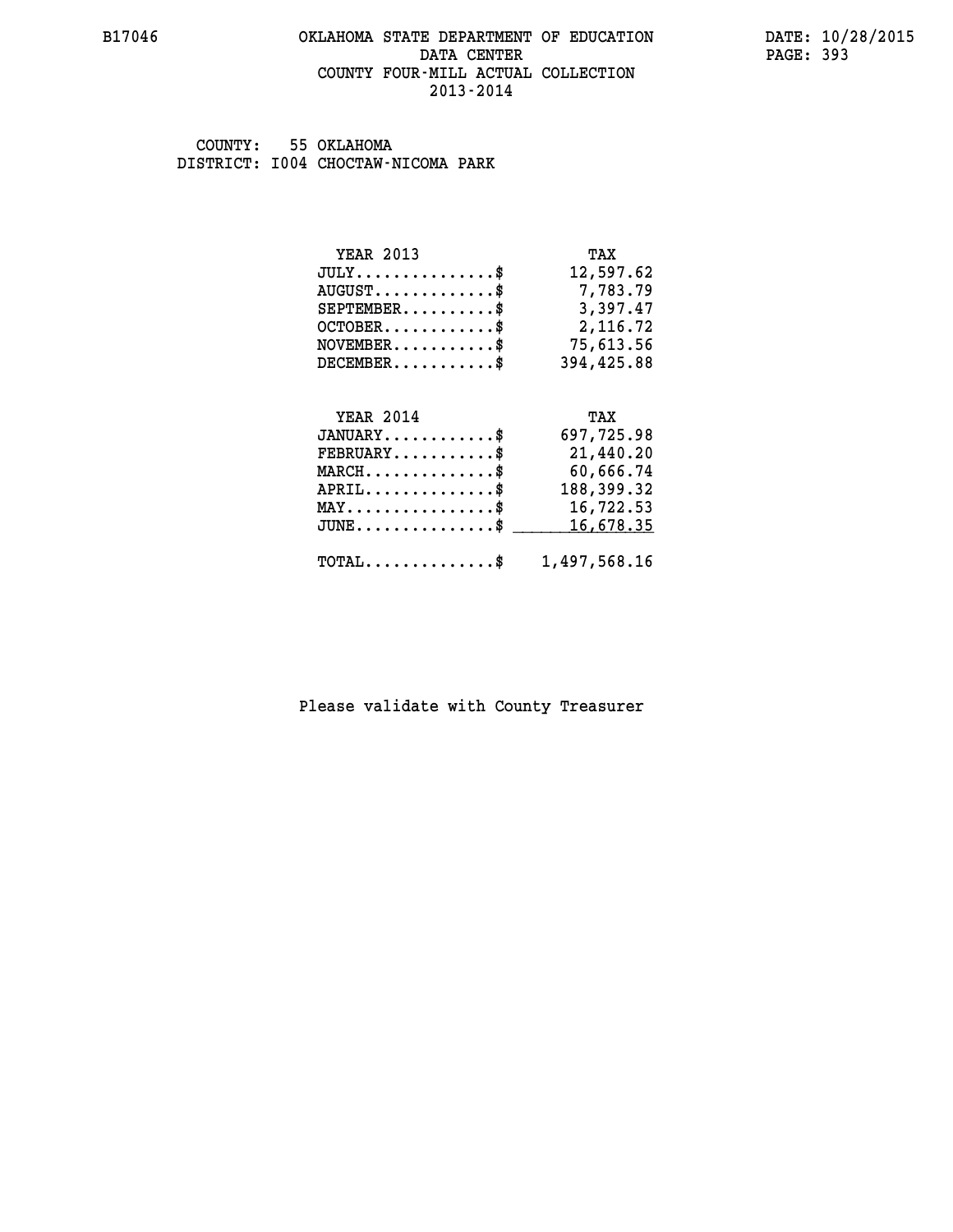#### **B17046 OKLAHOMA STATE DEPARTMENT OF EDUCATION DATE: 10/28/2015 DATA CENTER** PAGE: 394  **COUNTY FOUR-MILL ACTUAL COLLECTION 2013-2014**

 **COUNTY: 55 OKLAHOMA DISTRICT: I006 DEER CREEK**

| <b>YEAR 2013</b>                               | TAX          |
|------------------------------------------------|--------------|
| $JULY$ \$                                      | 4,535.81     |
| $AUGUST$ \$                                    | 5,571.39     |
| $SEPTEMBER$ \$                                 | 2,444.15     |
| $OCTOBER$ \$                                   | 1,535.31     |
| $NOVEMBER.$ \$                                 | 46,381.24    |
| $DECEMBER$ \$                                  | 241, 124. 27 |
|                                                |              |
| <b>YEAR 2014</b>                               | TAX          |
| $JANUARY$ \$                                   | 426, 227.45  |
| $\texttt{FEBRUARY} \dots \dots \dots \$        | 13,321.94    |
| $MARCH$ \$                                     | 37,231.79    |
| $APRIL$ \$                                     | 115,231.86   |
| $\texttt{MAX} \dots \dots \dots \dots \dots \$ | 12,019.32    |
| $JUNE$ \$                                      | 11,309.28    |
| $TOTAL$ \$                                     | 916,933.81   |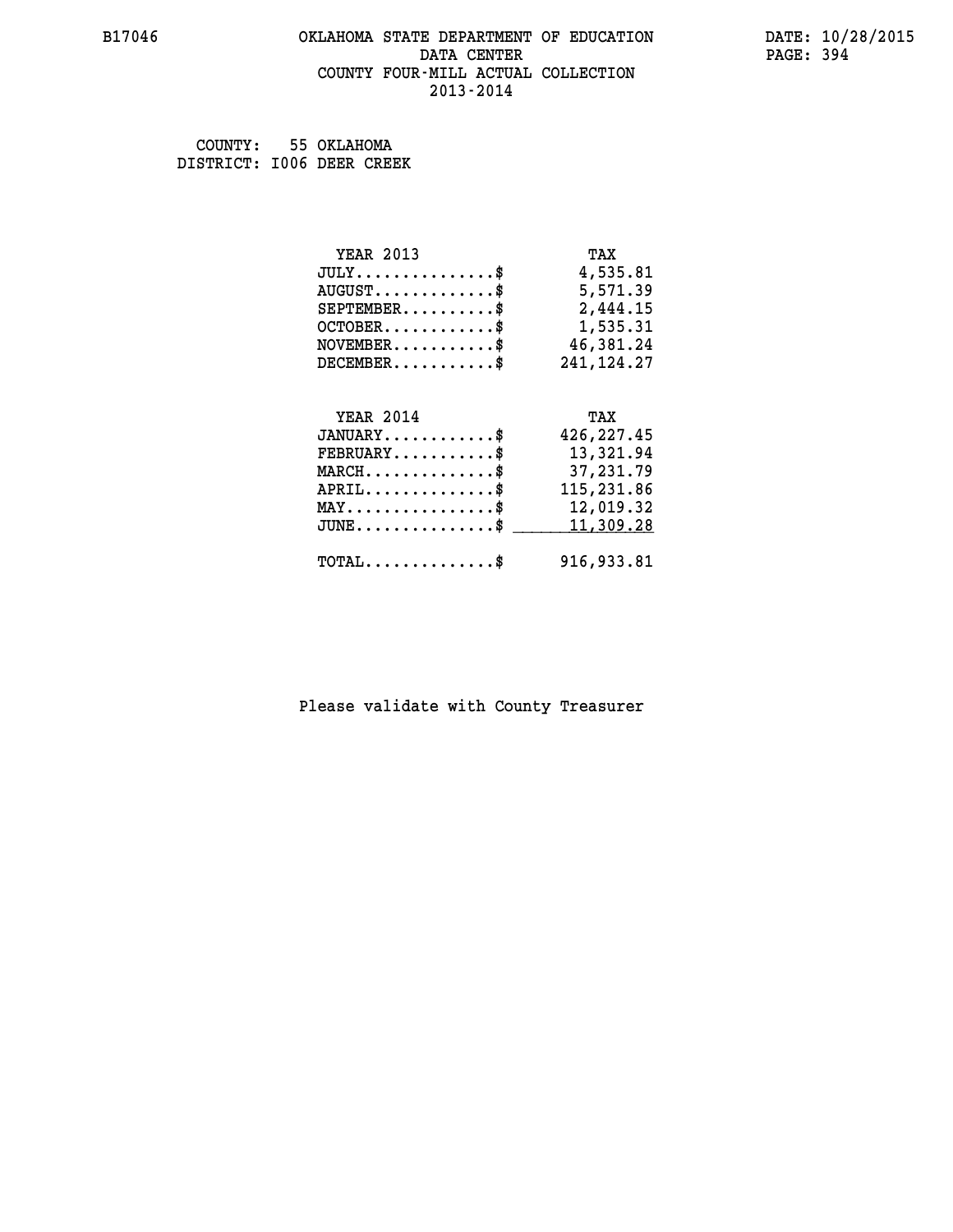#### **B17046 OKLAHOMA STATE DEPARTMENT OF EDUCATION DATE: 10/28/2015 DATA CENTER** PAGE: 395  **COUNTY FOUR-MILL ACTUAL COLLECTION 2013-2014**

 **COUNTY: 55 OKLAHOMA DISTRICT: I007 HARRAH**

| <b>YEAR 2013</b>                               | TAX        |
|------------------------------------------------|------------|
| $JULY$ \$                                      | 5,356.46   |
| $AUGUST$ \$                                    | 2,847.09   |
| $SEPTEMBER$ \$                                 | 1,301.30   |
| $OCTOBER$ \$                                   | 856.42     |
| $NOVEMBER.$ \$                                 | 21,604.87  |
| $DECEMBER$ \$                                  | 111,986.96 |
|                                                |            |
| <b>YEAR 2014</b>                               | TAX        |
| $JANUARY$ \$                                   | 197,803.70 |
| $FEBRUARY$                                     | 6,286.49   |
| $MARCH$ \$                                     | 17,373.75  |
| $APRIL$ \$                                     | 53,562.73  |
| $\texttt{MAX} \dots \dots \dots \dots \dots \$ | 4,936.92   |
| $JUNE$ \$                                      | 4,955.40   |
| $\texttt{TOTAL} \dots \dots \dots \dots \$     | 428,872.09 |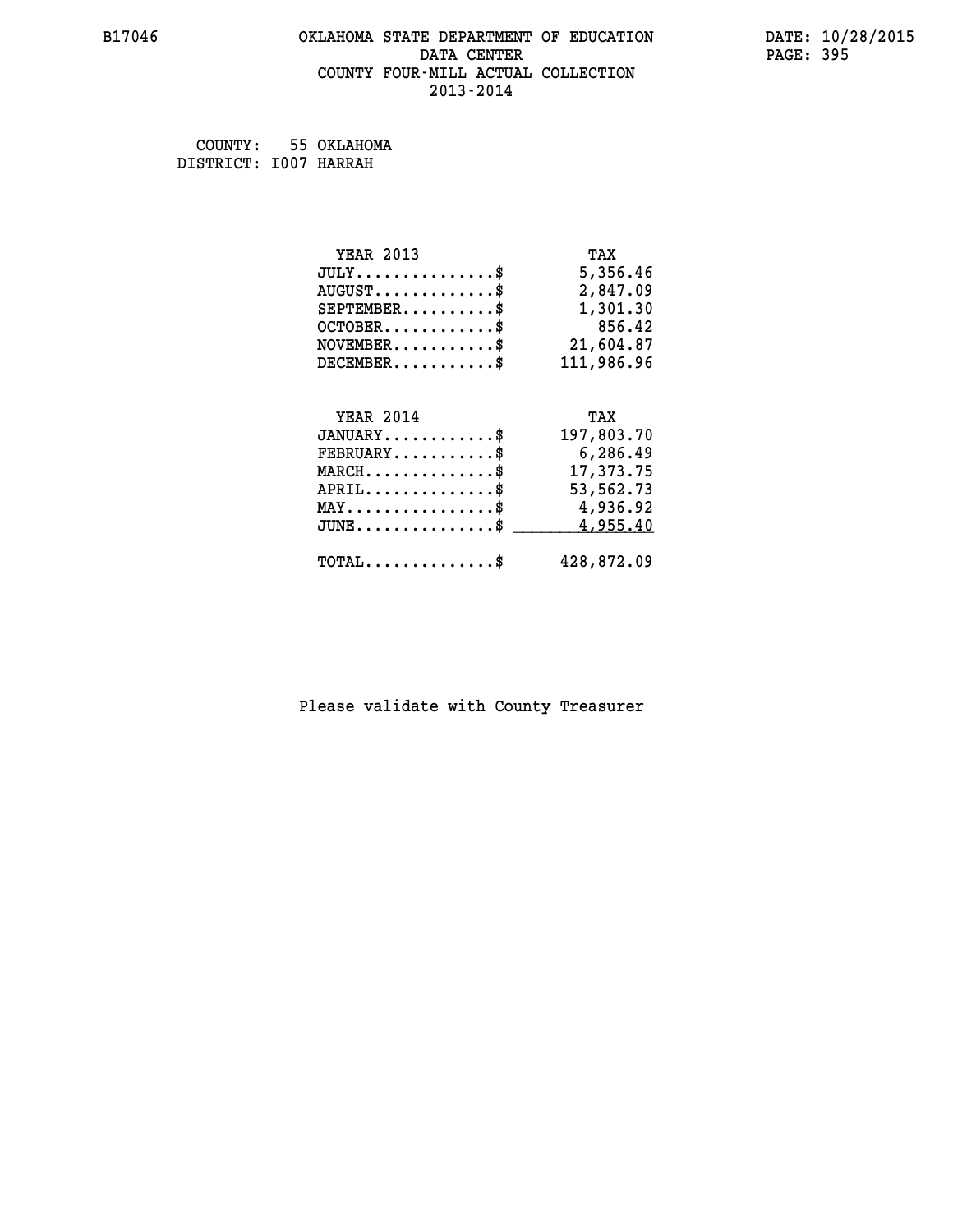#### **B17046 OKLAHOMA STATE DEPARTMENT OF EDUCATION DATE: 10/28/2015 DATA CENTER** PAGE: 396  **COUNTY FOUR-MILL ACTUAL COLLECTION 2013-2014**

 **COUNTY: 55 OKLAHOMA DISTRICT: I009 JONES**

| <b>YEAR 2013</b>                           | TAX        |
|--------------------------------------------|------------|
| $JULY$ \$                                  | 2,788.41   |
| $AUGUST$ \$                                | 1,535.01   |
| $SEPTEMBER$ \$                             | 694.76     |
| $OCTOBER$ \$                               | 452.80     |
| $\texttt{NOVEMBER} \dots \dots \dots \$    | 11,535.15  |
| $DECEMBER$ \$                              | 59,786.22  |
|                                            |            |
| <b>YEAR 2014</b>                           | TAX        |
| $JANUARY$                                  | 105,602.38 |
| $FEBRUARY$                                 | 3,355.82   |
| $MARCH$ \$                                 | 9,272.87   |
| $APRIL$ \$                                 | 28,592.77  |
| MAY\$ 2,633.72                             |            |
| $JUNE$ \$                                  | 2,640.01   |
| $\texttt{TOTAL} \dots \dots \dots \dots \$ | 228,889.92 |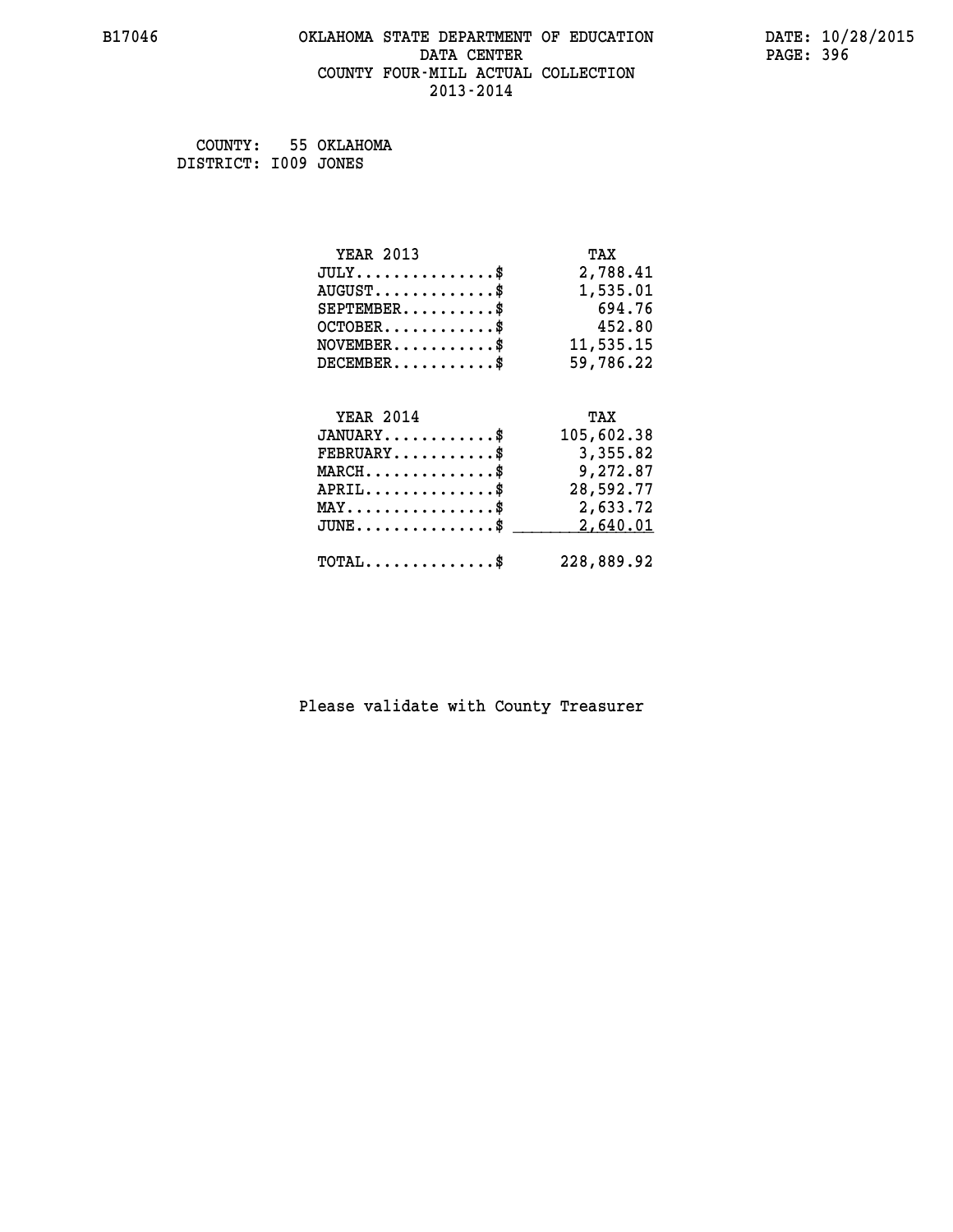#### **B17046 OKLAHOMA STATE DEPARTMENT OF EDUCATION DATE: 10/28/2015 DATA CENTER PAGE: 397 COUNTY FOUR-MILL ACTUAL COLLECTION 2013-2014**

 **COUNTY: 55 OKLAHOMA DISTRICT: I012 EDMOND**

| <b>YEAR 2013</b>                | TAX            |
|---------------------------------|----------------|
| $JULY$ \$                       | 24,673.34      |
| $AUGUST$ \$                     | 28,864.53      |
| $SEPTEMBER$ \$                  | 12,967.83      |
| $OCTOBER$                       | 8,372.55       |
| $NOVEMBER$ \$                   | 226,966.42     |
| $DECEMBER$ \$                   | 1, 177, 873.76 |
|                                 |                |
| <b>YEAR 2014</b>                | TAX            |
| $JANUARY$ \$                    | 2,081,149.59   |
| $FEBRUARY$ \$                   | 65,690.83      |
| $MARCH$ \$                      | 182, 371.32    |
| $APRIL$ \$                      | 563, 167.54    |
| $MAX \dots \dots \dots \dots \$ | 59,325.13      |
| $JUNE$ \$                       | 56,022.98      |

| $JUNE \ldots \ldots \ldots \ldots$ \$ _________56,022.98 |  |
|----------------------------------------------------------|--|
| $\texttt{TOTAL} \dots \dots \dots \dots \$ 4,487,445.82  |  |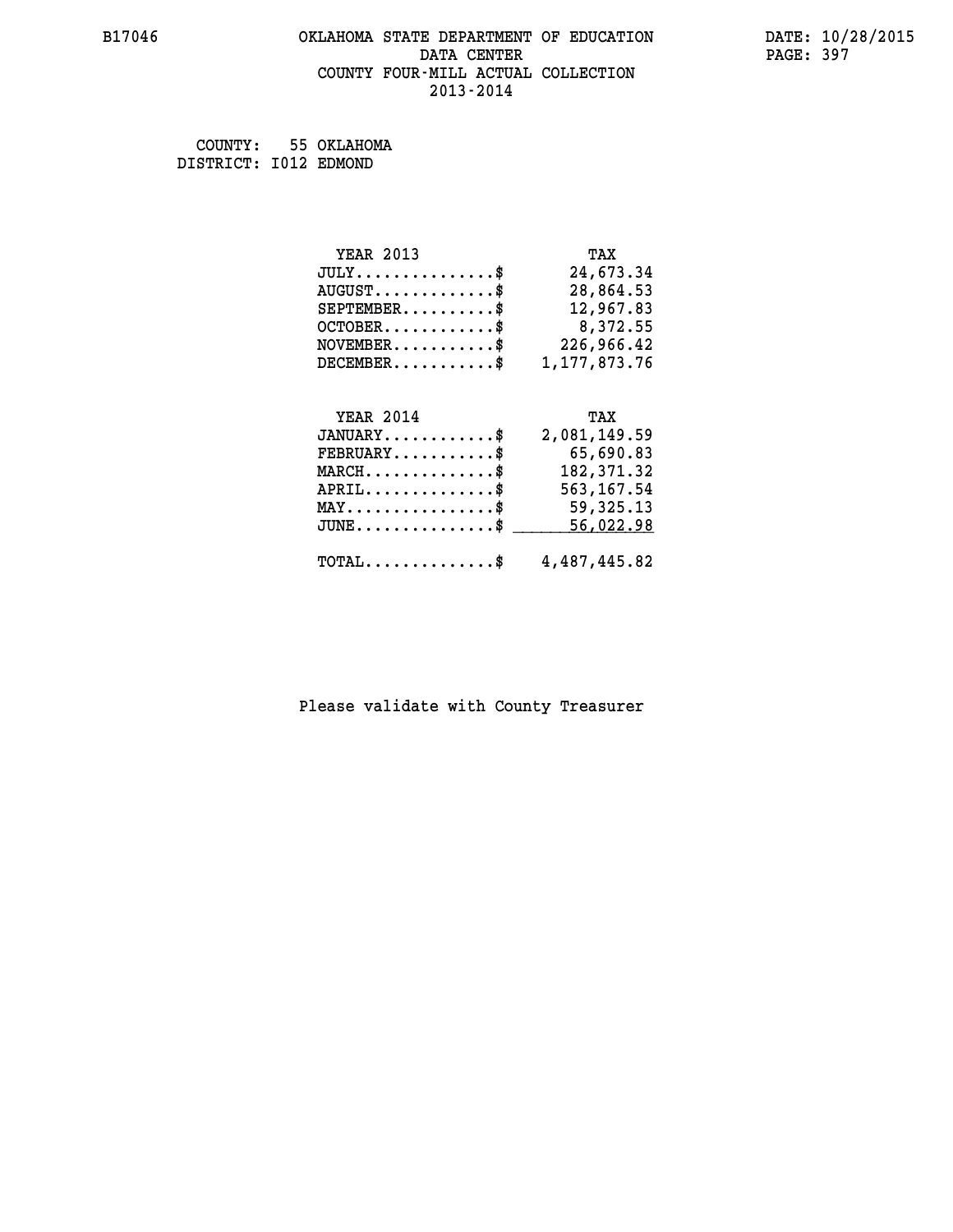#### **B17046 OKLAHOMA STATE DEPARTMENT OF EDUCATION DATE: 10/28/2015 DATA CENTER** PAGE: 398  **COUNTY FOUR-MILL ACTUAL COLLECTION 2013-2014**

 **COUNTY: 55 OKLAHOMA DISTRICT: I037 MILLWOOD**

| <b>YEAR 2013</b>                               | TAX       |
|------------------------------------------------|-----------|
| $JULY$ \$                                      | 2,433.28  |
| $AUGUST$ \$                                    | 1,368.24  |
| $SEPTEMBER$ \$                                 | 620.71    |
| $OCTOBER$ \$                                   | 400.70    |
| $NOVEMBER.$ \$                                 | 9,027.06  |
| $DECEMBER$ \$                                  | 46,618.49 |
|                                                |           |
| <b>YEAR 2014</b>                               | TAX       |
| $JANUARY$ \$                                   | 82,279.36 |
| $FEBRUARY$                                     | 2,661.11  |
|                                                |           |
| $MARCH$ \$                                     | 7,260.24  |
| $APRIL$ \$                                     | 22,306.79 |
| $\texttt{MAX} \dots \dots \dots \dots \dots \$ | 2,092.25  |
| $JUNE$ $\text{\$}$                             | 2,096.86  |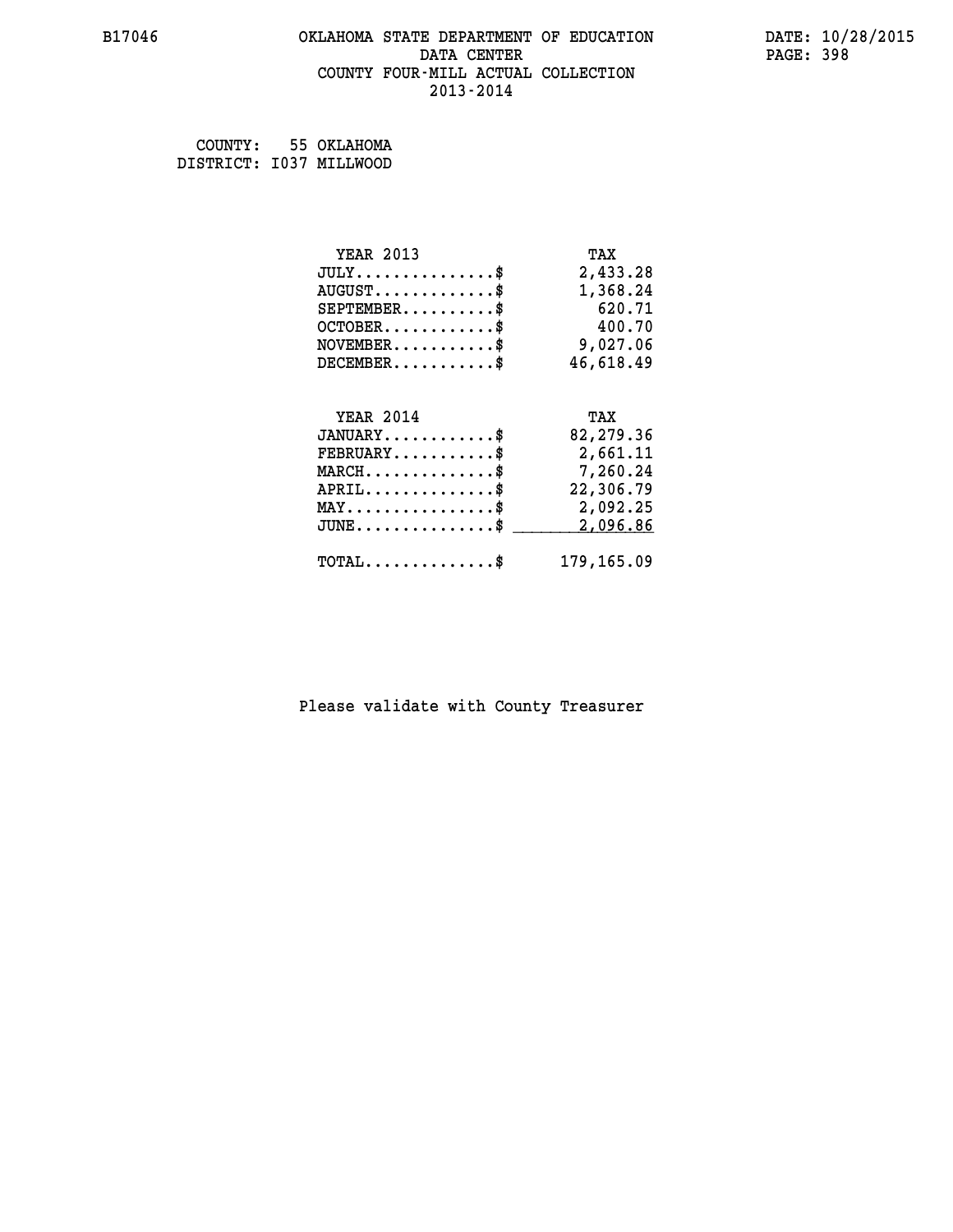#### **B17046 OKLAHOMA STATE DEPARTMENT OF EDUCATION DATE: 10/28/2015 DATA CENTER** PAGE: 399  **COUNTY FOUR-MILL ACTUAL COLLECTION 2013-2014**

 **COUNTY: 55 OKLAHOMA DISTRICT: I041 WESTERN HEIGHTS**

| <b>YEAR 2013</b>                                | TAX        |
|-------------------------------------------------|------------|
| $JULY$                                          | 4,066.71   |
| $AUGUST$ \$                                     | 4,776.15   |
| $SEPTEMBER$ \$                                  | 2,145.06   |
| $OCTOBER$ \$                                    | 1,380.60   |
| $NOVEMBER$ \$                                   | 36,668.48  |
| $DECEMBER$ \$                                   | 190,185.60 |
| <b>YEAR 2014</b>                                | TAX        |
| $JANUARY$ \$                                    | 335,991.87 |
| $FEBRUARY$ \$                                   | 10,635.43  |
| $MARCH$ \$                                      | 29,464.66  |
| $APRIL$ \$                                      | 90,938.21  |
| $\texttt{MAX} \dots \dots \dots \dots \text{*}$ | 9,602.81   |
| $JUNE$ \$                                       | 9,067.55   |
| $TOTAL$ \$                                      | 724,923.13 |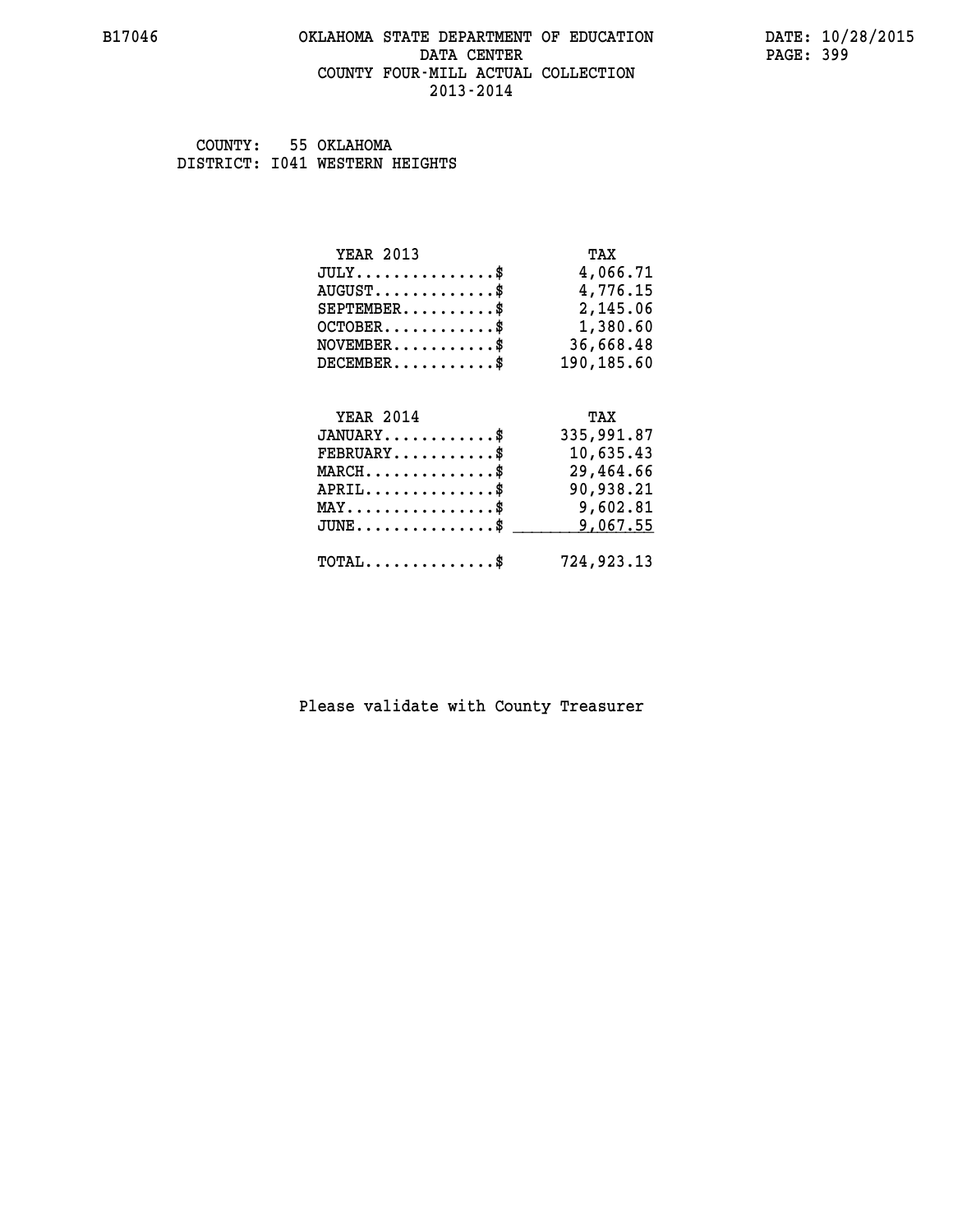#### **B17046 OKLAHOMA STATE DEPARTMENT OF EDUCATION DATE: 10/28/2015 DATA CENTER** PAGE: 400  **COUNTY FOUR-MILL ACTUAL COLLECTION 2013-2014**

 **COUNTY: 55 OKLAHOMA DISTRICT: I052 MIDWEST CITY-DEL CITY**

| <b>YEAR 2013</b>        | TAX        |
|-------------------------|------------|
| $JULY$ \$               | 16,573.18  |
| $AUGUST$                | 18,978.25  |
| $SEPTEMBER$ $\$         | 8,612.22   |
| $OCTOBER$ $\frac{1}{2}$ | 5,613.30   |
| $NOVEMBER$ \$           | 146,105.24 |
| $DECEMBER$ \$           | 757,709.12 |

| <b>YEAR 2014</b>                                        | TAX          |
|---------------------------------------------------------|--------------|
| $JANUARY$ \$                                            | 1,338,529.21 |
| $\texttt{FEBRUARY} \dots \dots \dots \$                 | 42,417.34    |
| $\texttt{MARCH}\ldots\ldots\ldots\ldots\text{*}$        | 117,448.61   |
| $APRIL$ \$                                              | 362,349.03   |
| $\texttt{MAX} \dots \dots \dots \dots \dots \$          | 38,322.08    |
| JUNE\$ 36,244.32                                        |              |
| $\texttt{TOTAL} \dots \dots \dots \dots \$ 2,888,901.90 |              |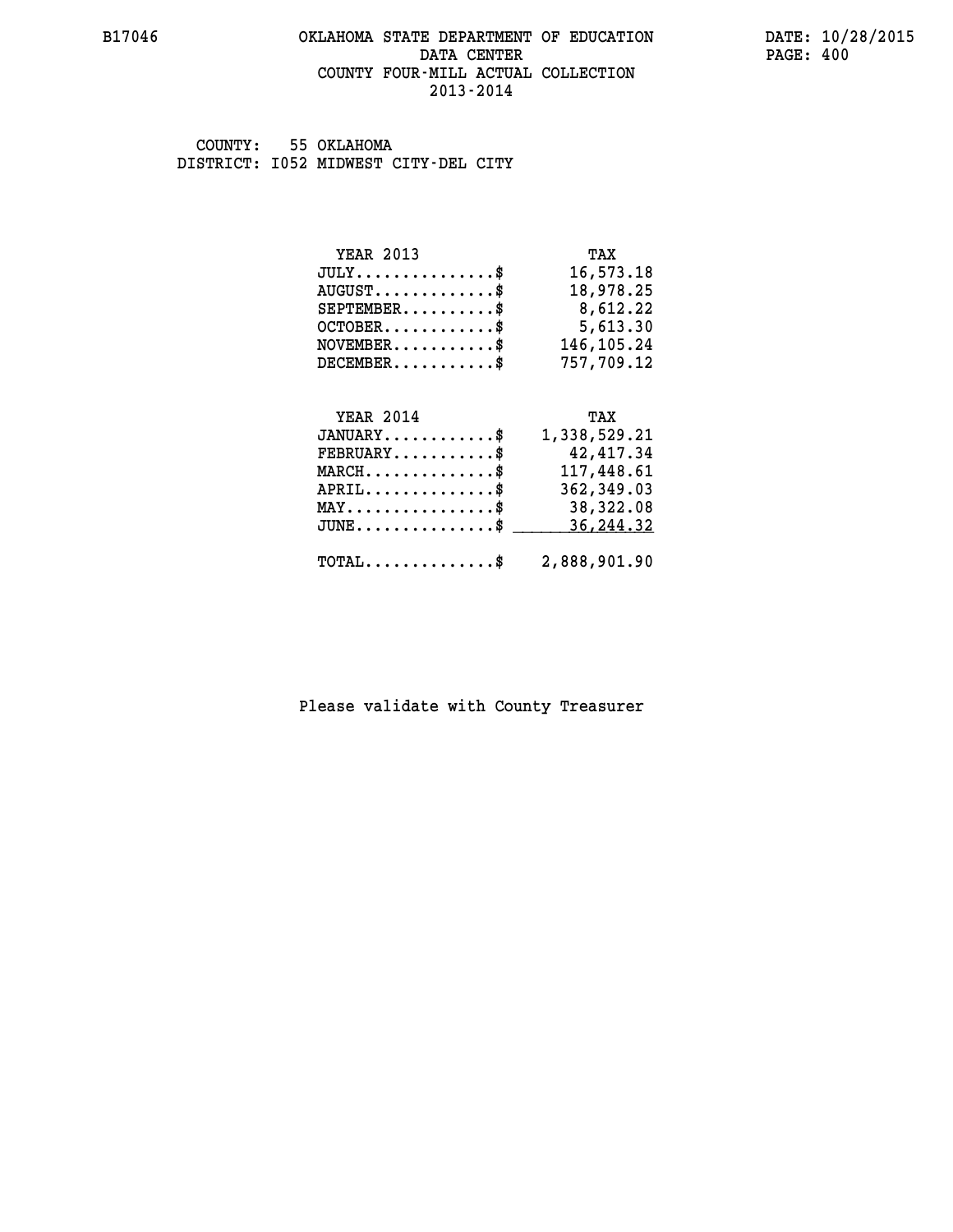#### **B17046 OKLAHOMA STATE DEPARTMENT OF EDUCATION DATE: 10/28/2015 DATA CENTER** PAGE: 401  **COUNTY FOUR-MILL ACTUAL COLLECTION 2013-2014**

 **COUNTY: 55 OKLAHOMA DISTRICT: I053 CROOKED OAK**

| <b>YEAR 2013</b>                               | TAX        |
|------------------------------------------------|------------|
| $JULY$ \$                                      | 1,226.78   |
| $AUGUST$ \$                                    | 1,421.58   |
| $SEPTEMBER$                                    | 641.38     |
| $OCTOBER$ \$                                   | 416.11     |
| $\texttt{NOVEMBER} \dots \dots \dots \$        | 11,416.05  |
| $DECEMBER$ \$                                  | 59,271.73  |
|                                                |            |
| <b>YEAR 2014</b>                               | TAX        |
| $JANUARY$ \$                                   | 104,734.51 |
| $FEBRUARY$ \$                                  | 3,299.26   |
| $MARCH$ \$                                     | 9,173.80   |
| $APRIL$ \$                                     | 28,338.63  |
| $\texttt{MAX} \dots \dots \dots \dots \dots \$ | 2,980.53   |
| $JUNE$ \$                                      | 2,816.00   |
| $TOTAL$ \$                                     | 225,736.36 |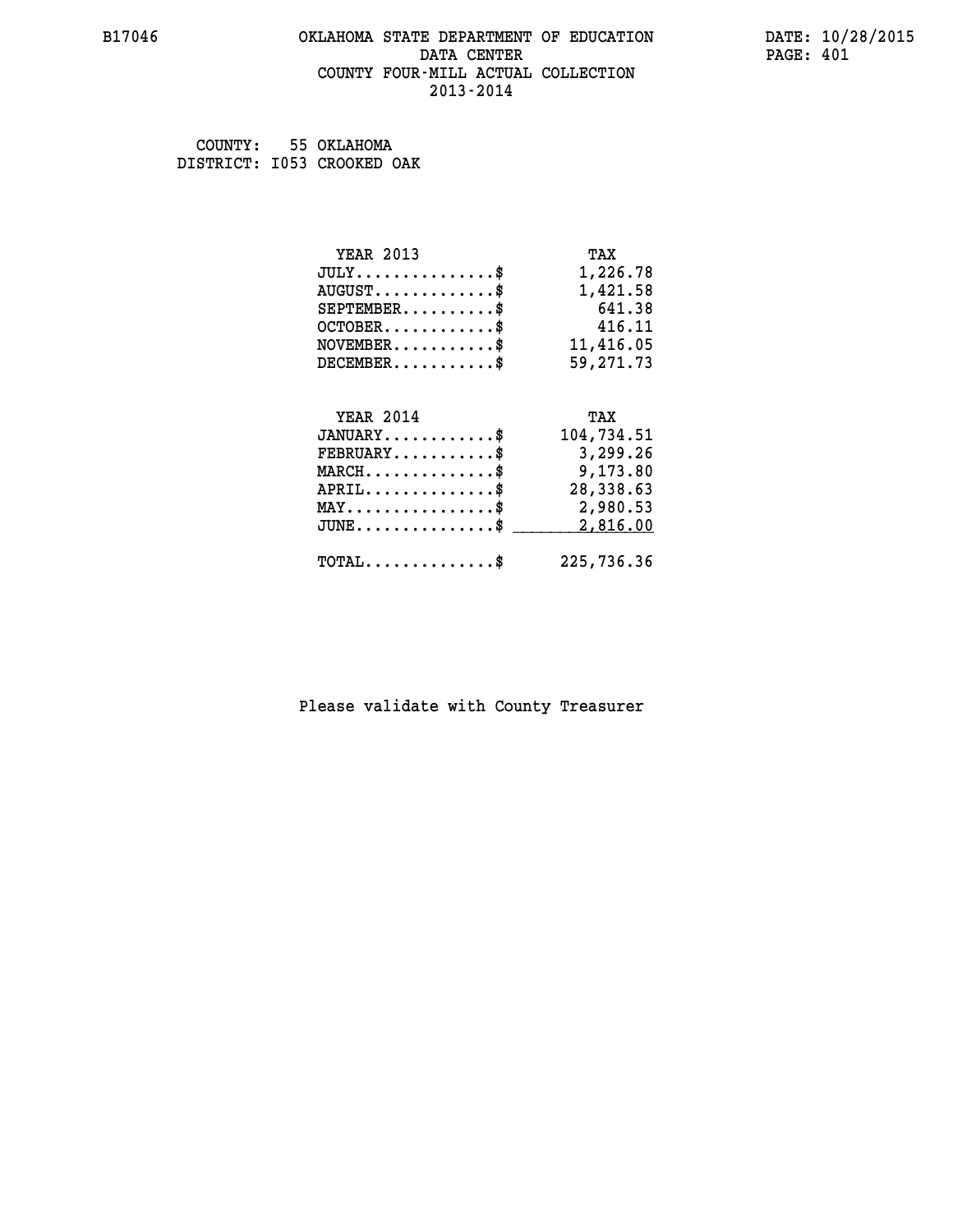## **B17046 OKLAHOMA STATE DEPARTMENT OF EDUCATION DATE: 10/28/2015 DATA CENTER PAGE: 402 COUNTY FOUR-MILL ACTUAL COLLECTION 2013-2014**

 **COUNTY: 55 OKLAHOMA DISTRICT: I088 BETHANY**

| <b>YEAR 2013</b>                        | TAX        |
|-----------------------------------------|------------|
| $JULY$ \$                               | 3,902.72   |
| $AUGUST$ \$                             | 2,202.63   |
| $SEPTEMBER$ \$                          | 991.60     |
| $OCTOBER$ \$                            | 640.43     |
| $\texttt{NOVEMBER} \dots \dots \dots \$ | 16,971.43  |
| $DECEMBER$ \$                           | 88,028.52  |
|                                         |            |
|                                         |            |
| <b>YEAR 2014</b>                        | TAX        |
| $JANUARY$ \$                            | 155,516.06 |
| $FEBRUARY$                              | 4,922.19   |
| $MARCH$ \$                              | 13,638.35  |
| $APRIL$ \$                              | 42,092.13  |
| MAY\$ 3,859.08                          |            |
| $JUNE$ \$                               | 3,863.58   |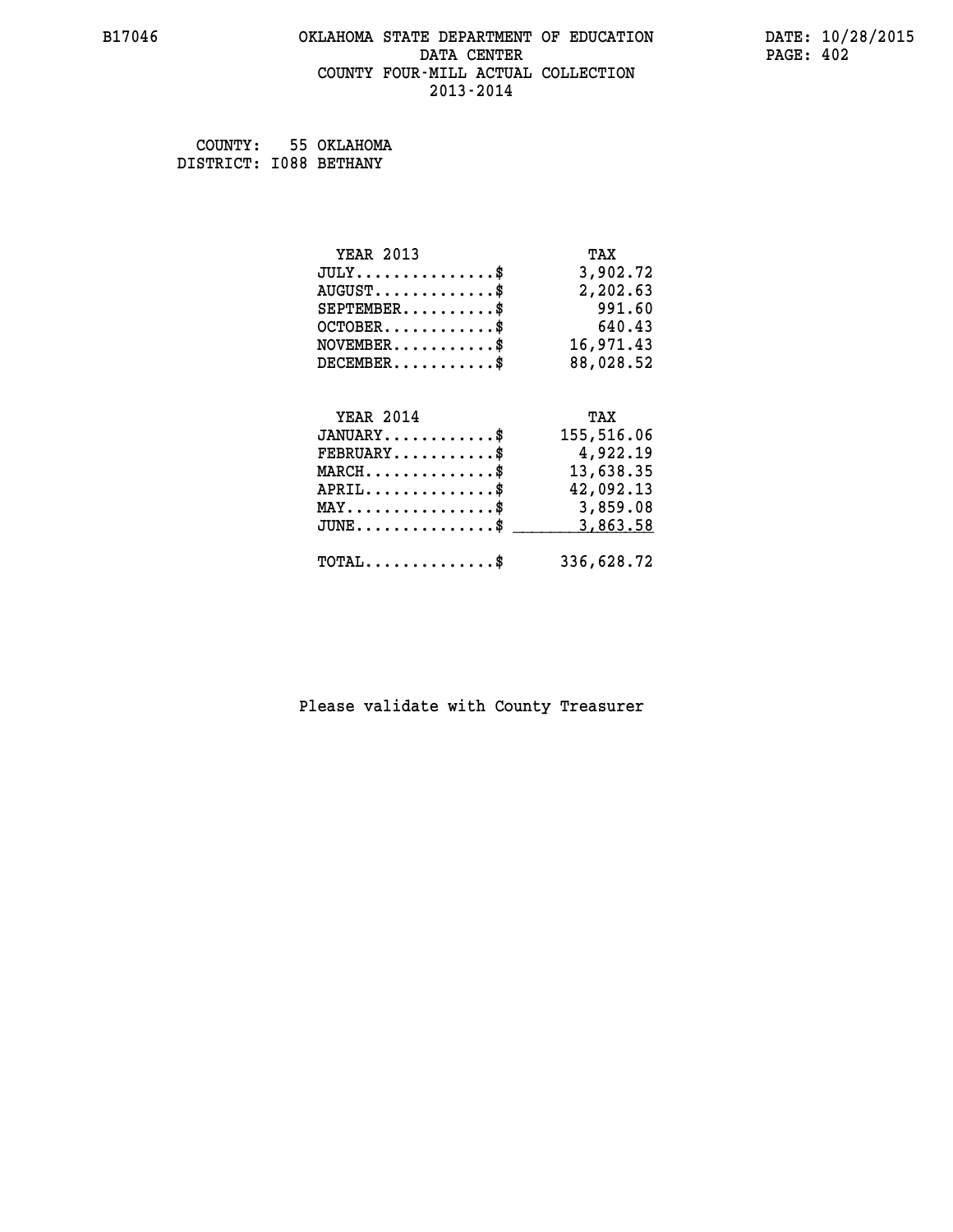#### **B17046 OKLAHOMA STATE DEPARTMENT OF EDUCATION DATE: 10/28/2015 DATA CENTER** PAGE: 403  **COUNTY FOUR-MILL ACTUAL COLLECTION 2013-2014**

 **COUNTY: 55 OKLAHOMA DISTRICT: I089 OKLAHOMA CITY**

| <b>YEAR 2013</b>              | TAX          |
|-------------------------------|--------------|
| $JULY \ldots \ldots \ldots \$ | 48,464.66    |
| $AUGUST$ \$                   | 56,310.66    |
| $SEPTEMBER$ \$                | 25,398.58    |
| $OCTOBER$ $\frac{1}{2}$       | 16,504.91    |
| $NOVEMBER$ \$                 | 443,410.03   |
| $DECEMBER$ \$                 | 2,301,036.40 |
|                               |              |
| <b>VEAR 2014</b>              | TAX          |

| ILAR 4014 | AA                                                                                                                                                                                                           |
|-----------|--------------------------------------------------------------------------------------------------------------------------------------------------------------------------------------------------------------|
|           | 4,065,539.64                                                                                                                                                                                                 |
|           | 128,381.38                                                                                                                                                                                                   |
|           | 356,339.20                                                                                                                                                                                                   |
|           | 1,100,236.44                                                                                                                                                                                                 |
|           | 115,975.18                                                                                                                                                                                                   |
|           |                                                                                                                                                                                                              |
|           |                                                                                                                                                                                                              |
|           |                                                                                                                                                                                                              |
|           | $JANUARY$ \$<br>$\texttt{FEBRUARY} \dots \dots \dots \$<br>$MARCH$ \$<br>$APRIL$ \$<br>$MAX \dots \dots \dots \dots \dots \$<br>JUNE\$ 109,592.25<br>$\texttt{TOTAL} \dots \dots \dots \dots \$ 8,767,189.33 |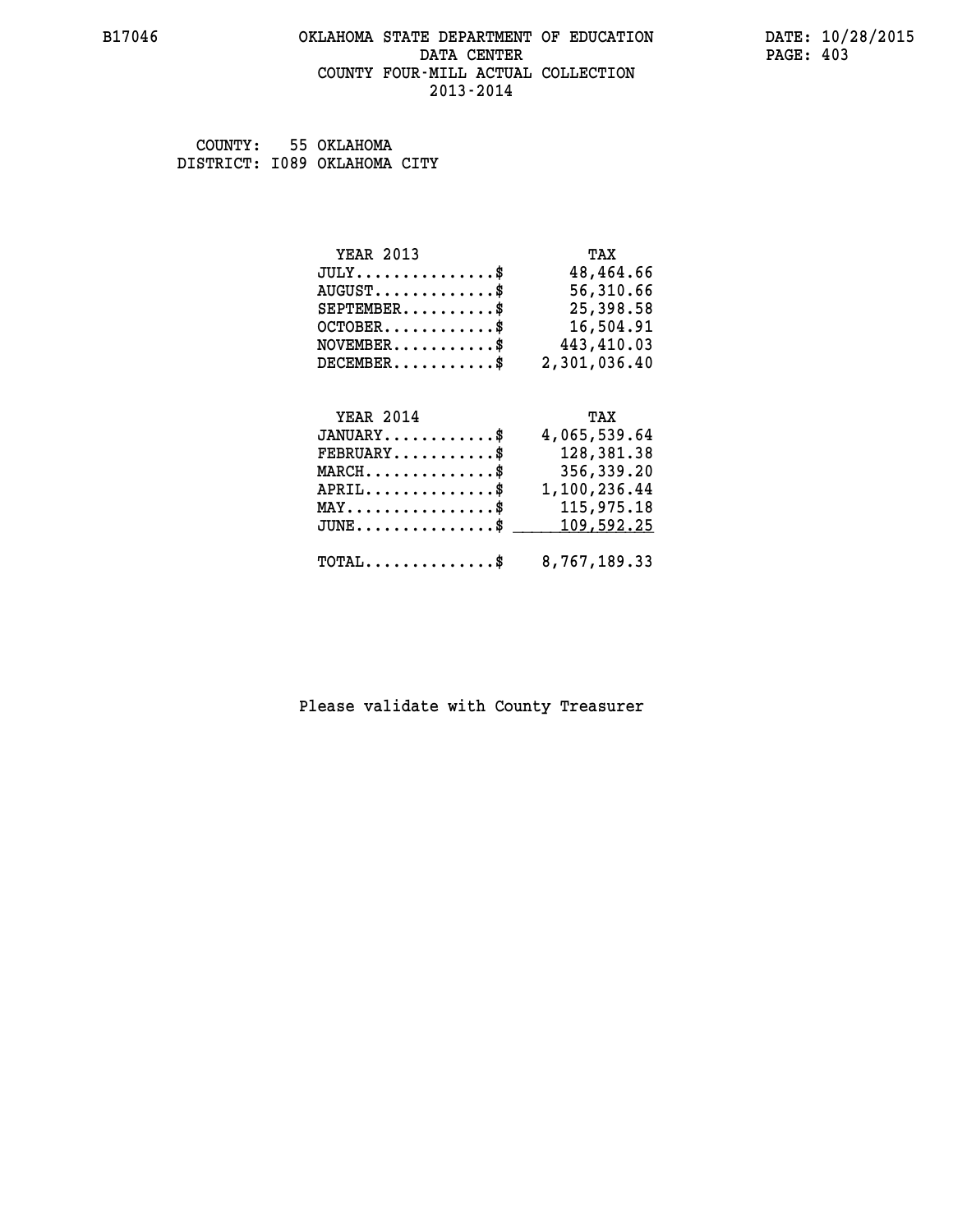## **B17046 OKLAHOMA STATE DEPARTMENT OF EDUCATION DATE: 10/28/2015** DATA CENTER PAGE: 404  **COUNTY FOUR-MILL ACTUAL COLLECTION 2013-2014**

 **COUNTY: 55 OKLAHOMA**

 **\*\*\*\*\*\* TOTALS \*\*\*\*\*\***

| <b>YEAR 2013</b>                     | TAX          |
|--------------------------------------|--------------|
| $JULY \ldots \ldots \ldots \ldots \$ | 175,236.45   |
| $AUGUST \ldots \ldots \ldots$ \$     | 158,739.91   |
| $SEPTEMBER$ $\$                      | 71,456.16    |
| $OCTOBER$ \$                         | 46,221.04    |
| $NOVEMBER.$ $\frac{1}{2}$            | 1,256,087.86 |
| $DECEMBER$ \$                        | 6,519,467.50 |

# **YEAR 2014 TAX**

| $JANUARY$ \$ 11,519,303.58                               |                 |
|----------------------------------------------------------|-----------------|
| $\texttt{FEBRUARY} \dots \dots \dots \$                  | 363,408.24      |
| $MARCH$ \$                                               | 1,009,329.41    |
| $APRIL \ldots \ldots \ldots$ \$                          | 3, 117, 102. 28 |
| $\texttt{MAX} \dots \dots \dots \dots \dots \text{*}$    | 316,299.89      |
| $JUNE \ldots \ldots \ldots \ldots$ \$ 303, 196.08        |                 |
| $\texttt{TOTAL} \dots \dots \dots \dots \$ 24,855,848.40 |                 |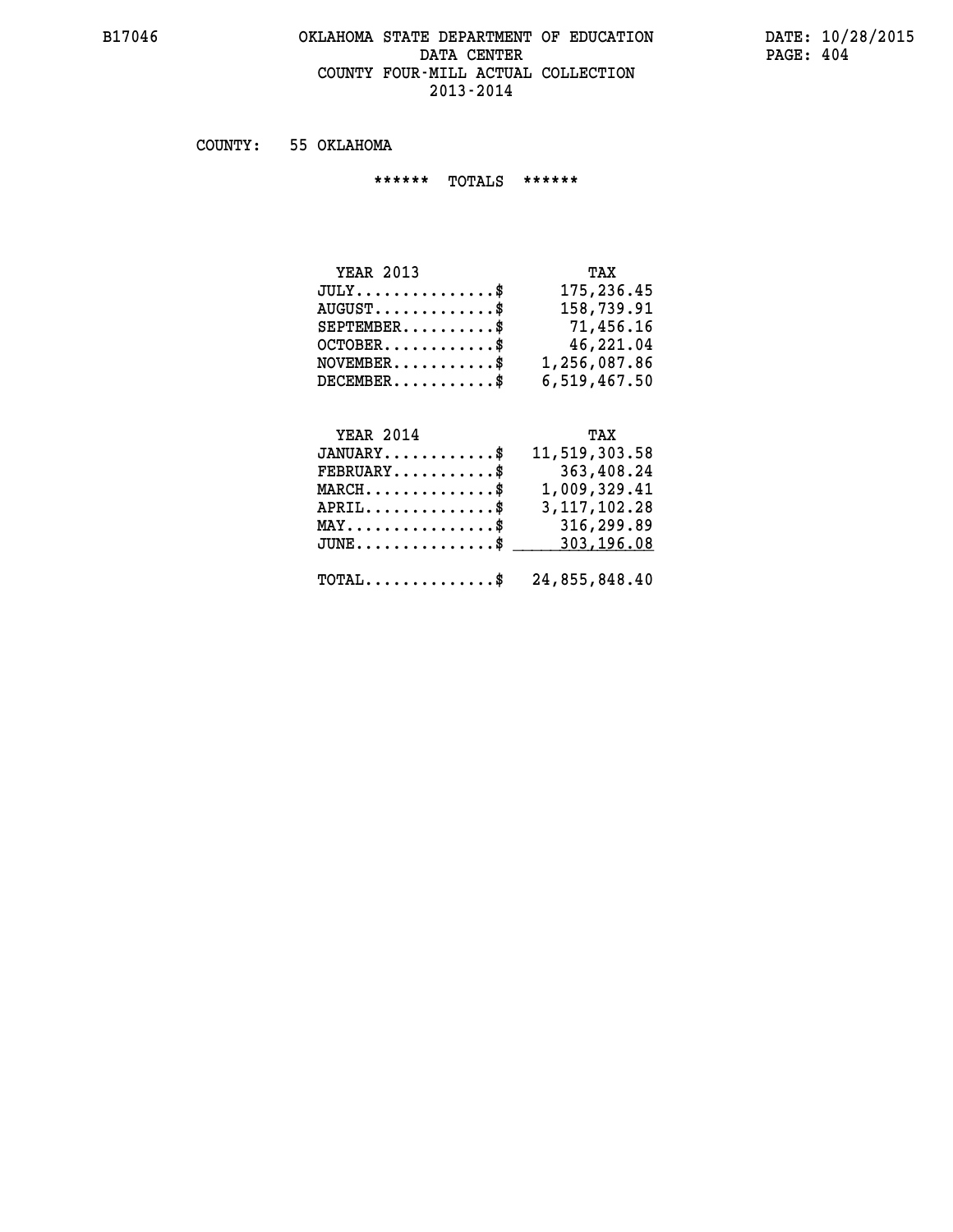#### **B17046 OKLAHOMA STATE DEPARTMENT OF EDUCATION DATE: 10/28/2015 DATA CENTER** PAGE: 405  **COUNTY FOUR-MILL ACTUAL COLLECTION 2013-2014**

 **COUNTY: 56 OKMULGEE DISTRICT: C011 TWIN HILLS**

| <b>YEAR 2013</b>                                | TAX       |
|-------------------------------------------------|-----------|
| $JULY$ \$                                       | 305.80    |
| $AUGUST$ \$                                     | 348.88    |
| $SEPTEMENT.$ \$                                 | 227.17    |
| $OCTOBER$ \$                                    | 135.42    |
| $NOVEMBER$ \$                                   | 83.89     |
| $DECEMBER$ \$                                   | 595.95    |
| <b>YEAR 2014</b>                                | TAX       |
| $JANUARY$ \$                                    | 19,807.39 |
| $FEBRUARY$                                      | 4,074.81  |
| $MARCH$ \$                                      | 769.93    |
| $APRIL$ \$                                      | 3,892.08  |
| $\texttt{MAX} \dots \dots \dots \dots \dots \$$ | 2,951.12  |
| $JUNE$ \$                                       | 491.08    |
| $\texttt{TOTAL} \dots \dots \dots \dots \$      | 33,683.52 |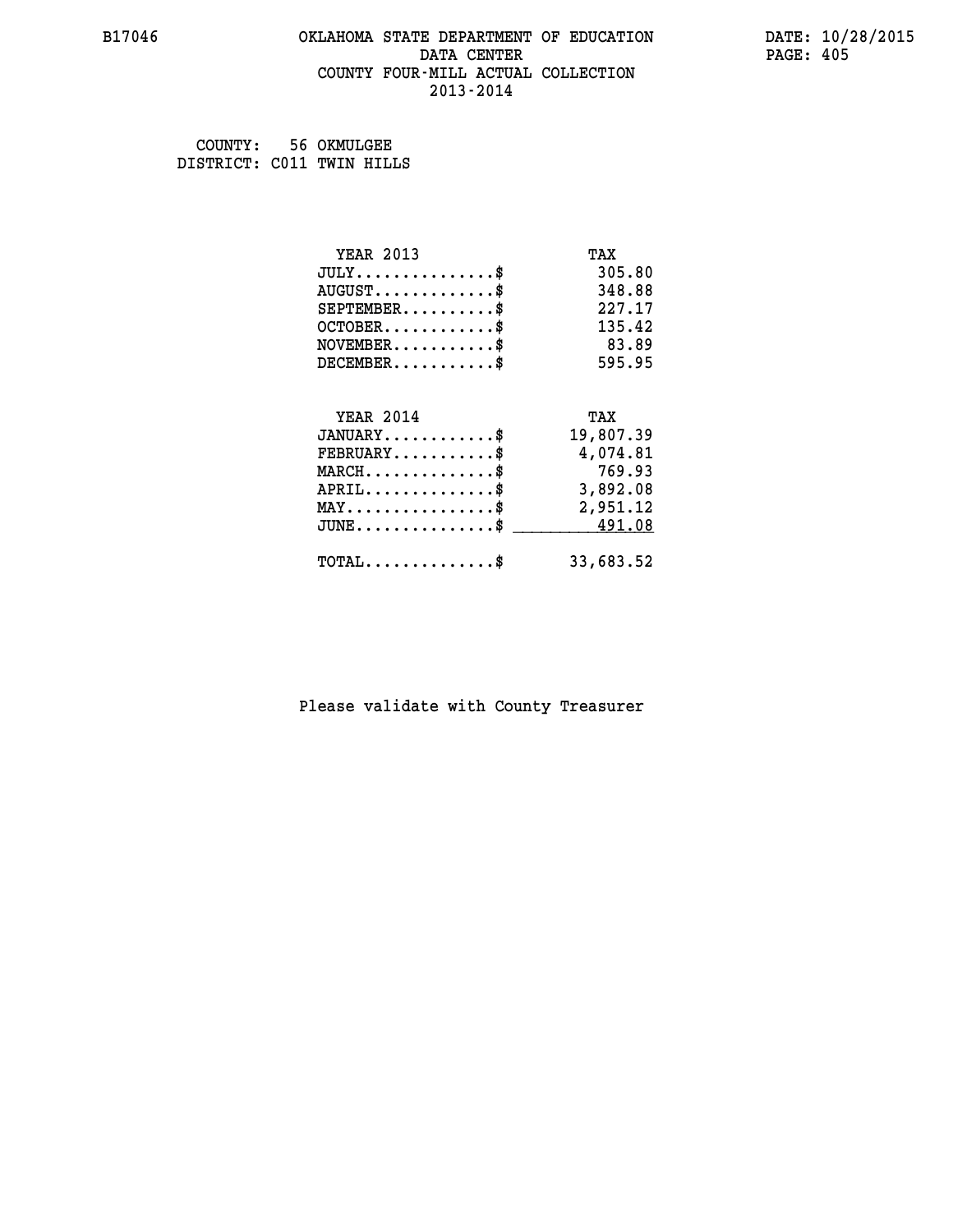#### **B17046 OKLAHOMA STATE DEPARTMENT OF EDUCATION DATE: 10/28/2015 DATA CENTER** PAGE: 406  **COUNTY FOUR-MILL ACTUAL COLLECTION 2013-2014**

 **COUNTY: 56 OKMULGEE DISTRICT: I001 OKMULGEE**

| <b>YEAR 2013</b>                               | TAX        |
|------------------------------------------------|------------|
| $JULY$ \$                                      | 1,280.06   |
| $AUGUST$ \$                                    | 1,426.85   |
| $SEPTEMBER$ \$                                 | 929.15     |
| $OCTOBER$ \$                                   | 553.82     |
| $\texttt{NOVEMBER} \dots \dots \dots \$        | 343.11     |
| $DECEMBER$ \$                                  | 2,437.25   |
|                                                |            |
| <b>YEAR 2014</b>                               | TAX        |
| $JANUARY$ \$                                   | 81,007.25  |
| $FEBRUARY$                                     | 16,664.85  |
| $MARCH$ \$                                     | 3,148.80   |
| $APRIL$ \$                                     | 15,917.65  |
| $\texttt{MAX} \dots \dots \dots \dots \dots \$ | 12,069.36  |
| $JUNE$ $\text{\$}$                             | 2,008.44   |
| $\texttt{TOTAL} \dots \dots \dots \dots \$     | 137,786.59 |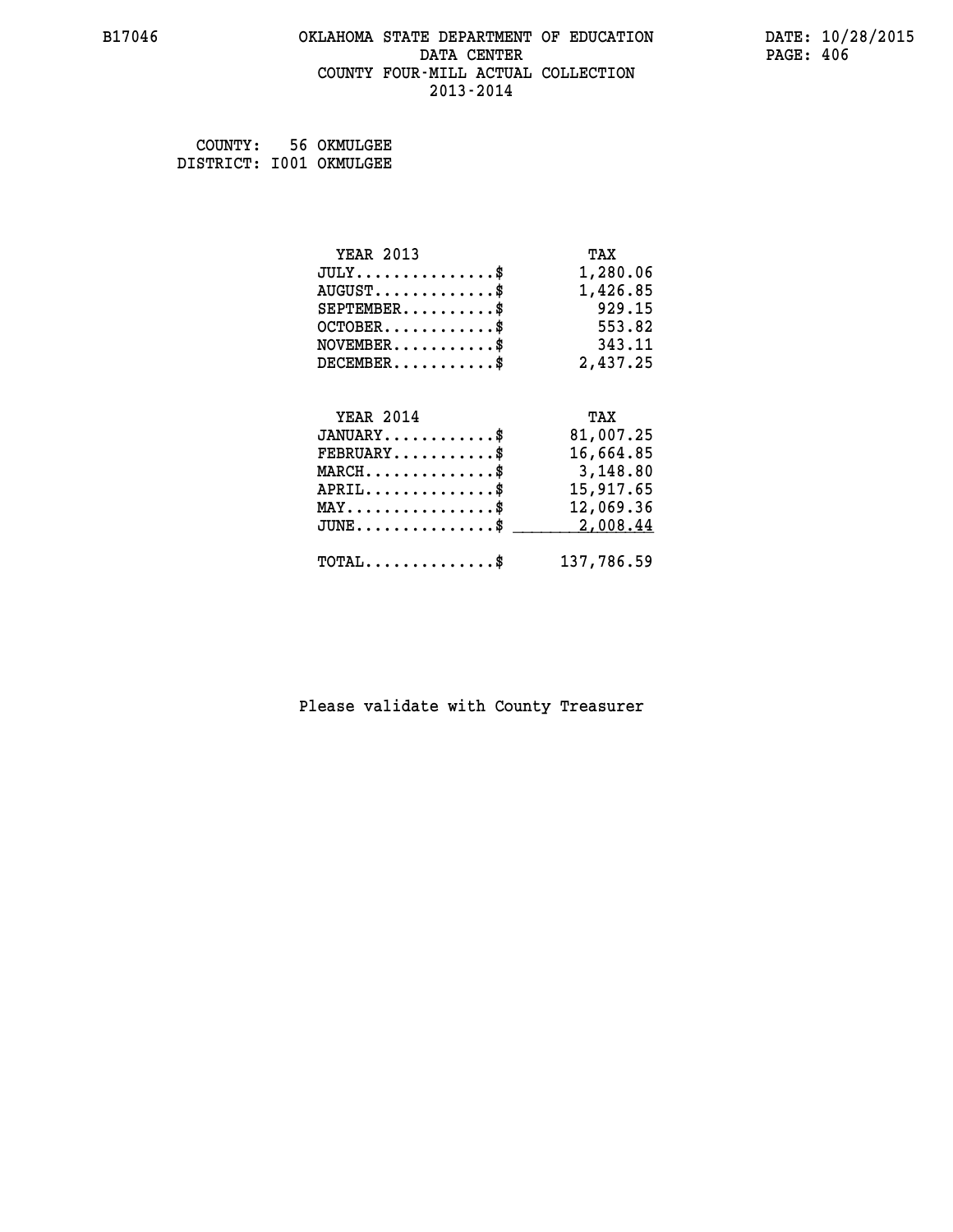#### **B17046 OKLAHOMA STATE DEPARTMENT OF EDUCATION DATE: 10/28/2015 DATA CENTER** PAGE: 407  **COUNTY FOUR-MILL ACTUAL COLLECTION 2013-2014**

 **COUNTY: 56 OKMULGEE DISTRICT: I002 HENRYETTA**

| <b>YEAR 2013</b>                               | TAX        |
|------------------------------------------------|------------|
| $JULY$ \$                                      | 1,270.43   |
| $AUGUST$ \$                                    | 1,165.38   |
| $SEPTEMBER$ \$                                 | 758.87     |
| $OCTOBER$ \$                                   | 452.34     |
| $\texttt{NOVEMBER} \dots \dots \dots \$        | 280.24     |
| $DECEMBER$ \$                                  | 1,990.59   |
|                                                |            |
| <b>YEAR 2014</b>                               | TAX        |
| $JANUARY$ \$                                   | 66,161.96  |
| $FEBRUARY$                                     | 13,610.89  |
| $MARCH$ \$                                     | 2,571.76   |
| $APRIL$ \$                                     | 13,000.60  |
| $\texttt{MAX} \dots \dots \dots \dots \dots \$ | 9,857.53   |
| $JUNE$ \$                                      | 1,640.36   |
| $\texttt{TOTAL} \dots \dots \dots \dots \$     | 112,760.95 |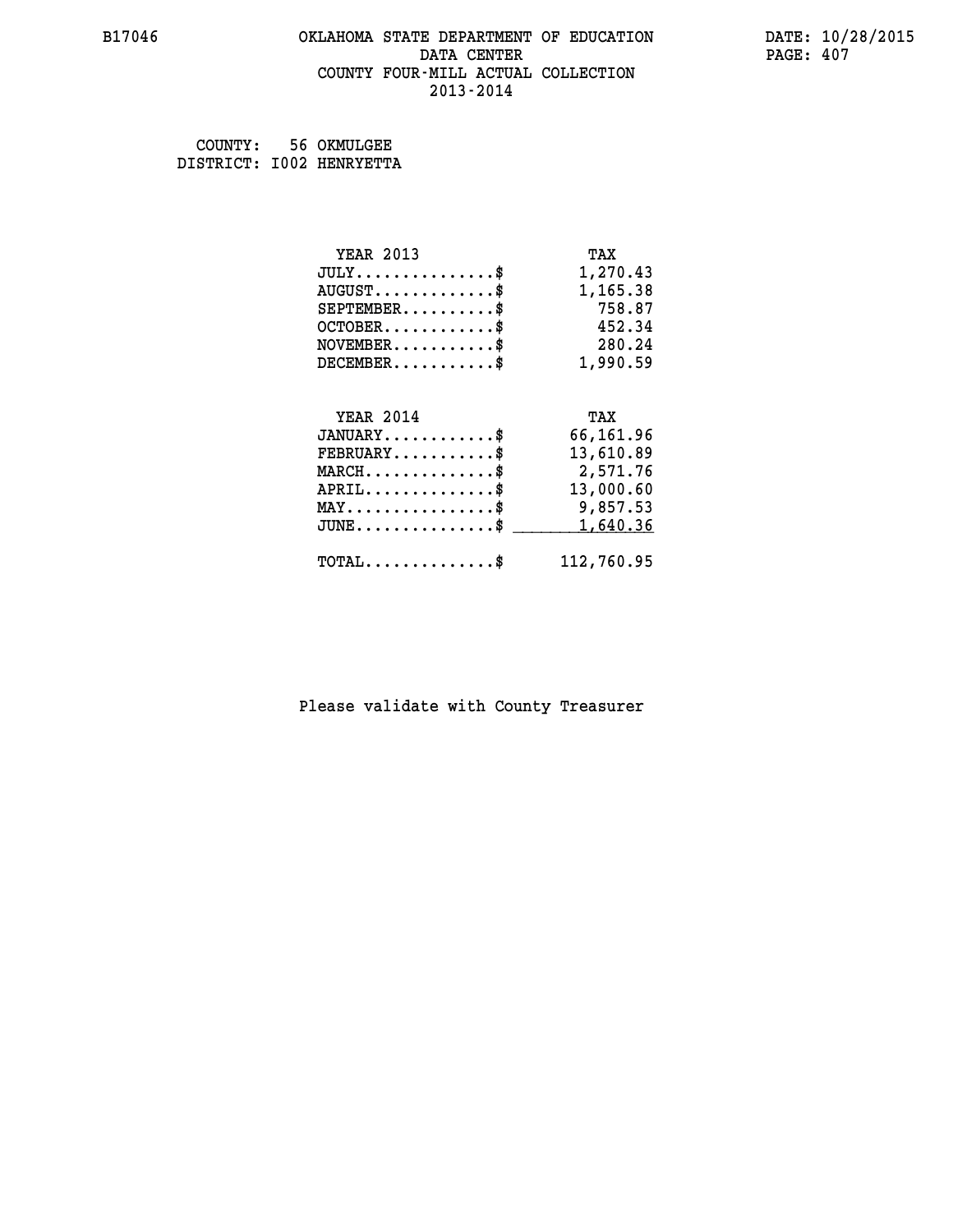#### **B17046 OKLAHOMA STATE DEPARTMENT OF EDUCATION DATE: 10/28/2015 DATA CENTER** PAGE: 408  **COUNTY FOUR-MILL ACTUAL COLLECTION 2013-2014**

 **COUNTY: 56 OKMULGEE DISTRICT: I003 MORRIS**

| <b>YEAR 2013</b>                               | TAX       |
|------------------------------------------------|-----------|
| $JULY$ \$                                      | 1,030.30  |
| $AUGUST$ \$                                    | 964.45    |
| $SEPTEMBER$ \$                                 | 628.04    |
| $OCTOBER$ \$                                   | 374.36    |
| $NOVEMBER$ \$                                  | 231.91    |
| $DECEMBER$ \$                                  | 1,647.41  |
|                                                |           |
| <b>YEAR 2014</b>                               | TAX       |
| $JANUARY$ \$                                   | 54,755.18 |
| $FEBRUARY$                                     | 11,264.26 |
| $MARCH$ \$                                     | 2,128.37  |
| $APRIL$ \$                                     | 10,759.21 |
| $\texttt{MAX} \dots \dots \dots \dots \dots \$ | 8,158.03  |
| $JUNE$ \$                                      | 1,357.57  |
|                                                |           |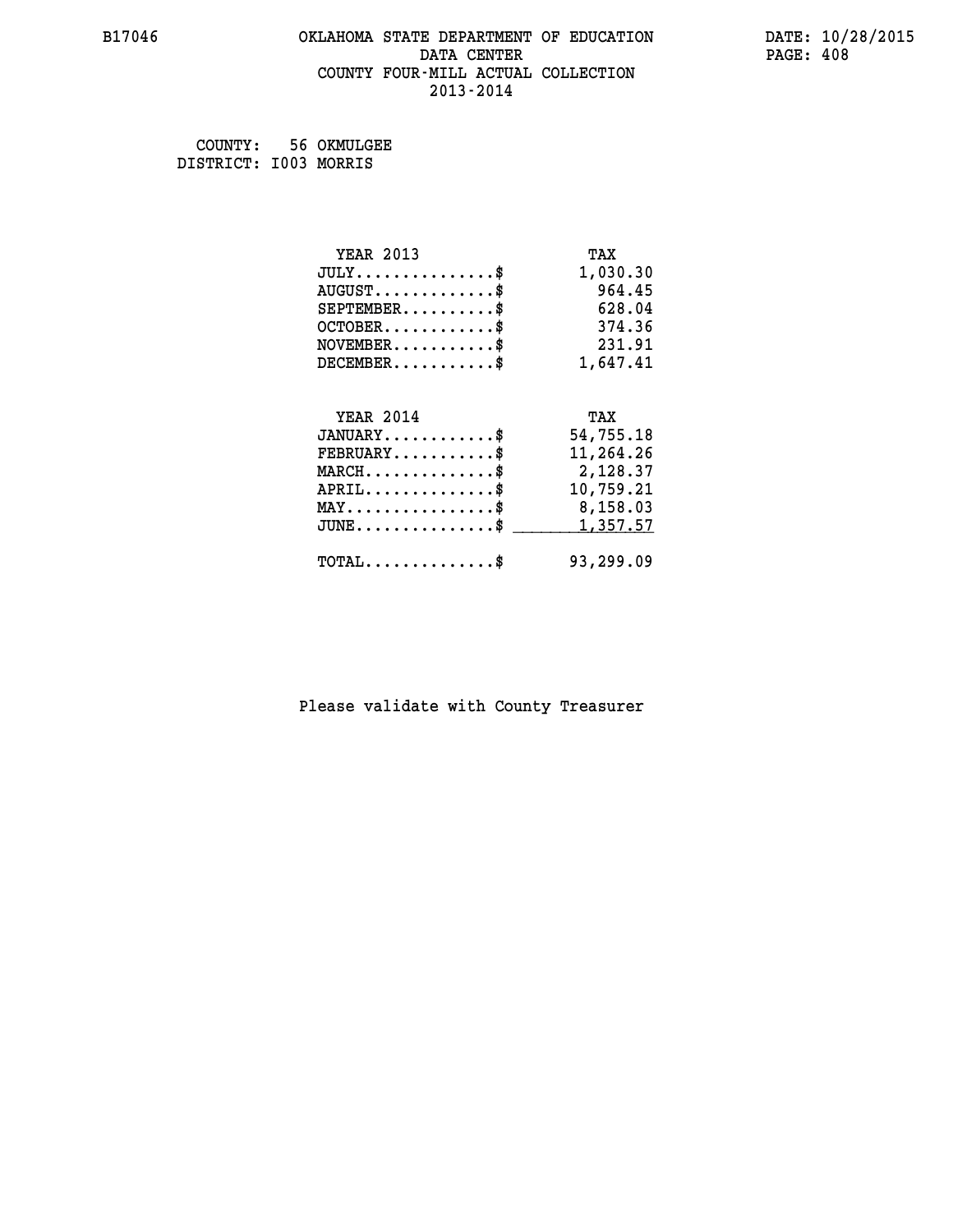## **B17046 OKLAHOMA STATE DEPARTMENT OF EDUCATION DATE: 10/28/2015** DATA CENTER PAGE: 409  **COUNTY FOUR-MILL ACTUAL COLLECTION 2013-2014**

 **COUNTY: 56 OKMULGEE DISTRICT: I004 BEGGS**

| <b>YEAR 2013</b>                               | TAX        |
|------------------------------------------------|------------|
| $JULY$ \$                                      | 1,010.19   |
| $AUGUST$ \$                                    | 1,119.96   |
| $SEPTEMBER$ \$                                 | 729.30     |
| $OCTOBER$ \$                                   | 434.70     |
| $NOVEMBER$ \$                                  | 269.31     |
| $DECEMBER$ \$                                  | 1,913.04   |
|                                                |            |
| <b>YEAR 2014</b>                               | TAX        |
| $JANUARY$ \$                                   | 63,583.74  |
| $FEBRUARY$                                     | 13,080.50  |
| $MARCH$ \$                                     | 2,471.54   |
| $APRIL$ \$                                     | 12,493.98  |
| $\texttt{MAX} \dots \dots \dots \dots \dots \$ | 9,473.40   |
| $JUNE$ \$                                      | 1,576.46   |
| $\texttt{TOTAL} \dots \dots \dots \dots \$     | 108,156.12 |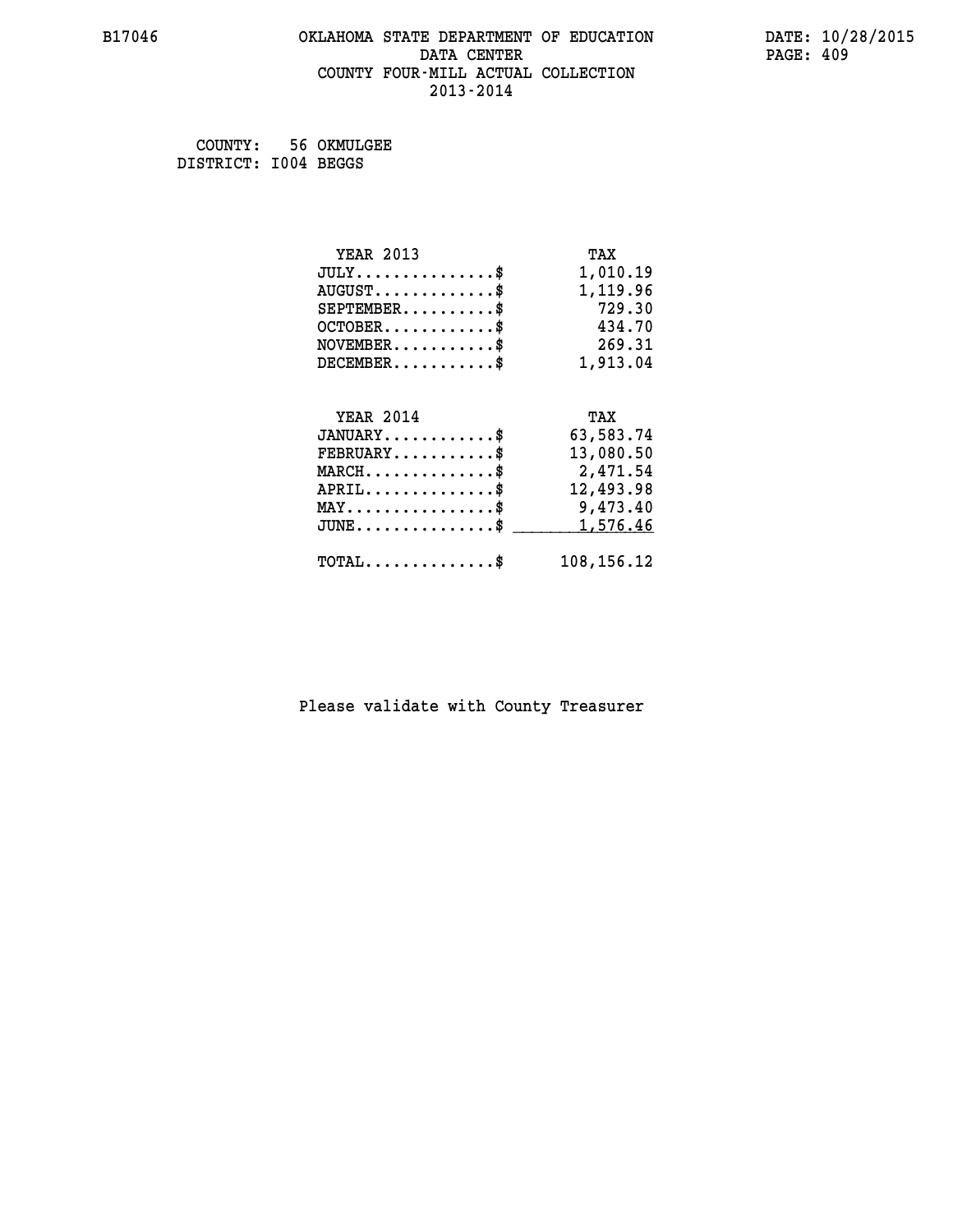#### **B17046 OKLAHOMA STATE DEPARTMENT OF EDUCATION DATE: 10/28/2015 DATA CENTER** PAGE: 410  **COUNTY FOUR-MILL ACTUAL COLLECTION 2013-2014**

 **COUNTY: 56 OKMULGEE DISTRICT: I005 PRESTON**

| <b>YEAR 2013</b>                                                          | TAX       |
|---------------------------------------------------------------------------|-----------|
| $JULY$ \$                                                                 | 492.45    |
| $AUGUST$ \$                                                               | 500.59    |
| $SEPTEMBER$ \$                                                            | 325.97    |
| $OCTOBER$ \$                                                              | 194.31    |
| $\verb NOVEMBER , \verb , \verb , \verb , \verb , \verb , \verb , \verb $ | 120.37    |
| $DECEMBER$ \$                                                             | 855.06    |
| <b>YEAR 2014</b>                                                          | TAX       |
| $JANUARY$                                                                 | 28,420.06 |
| $FEBRUARY$                                                                | 5,846.59  |
|                                                                           |           |
| $\texttt{MARCH} \dots \dots \dots \dots \$$                               | 1,104.70  |
| $APRIL \ldots \ldots \ldots \ldots \$                                     | 5,584.45  |
| MAY\$ 4,234.34                                                            |           |
| $\mathtt{JUNE} \ldots \ldots \ldots \ldots \ast$                          | 704.61    |
| $\texttt{TOTAL} \dots \dots \dots \dots \$                                | 48,383.50 |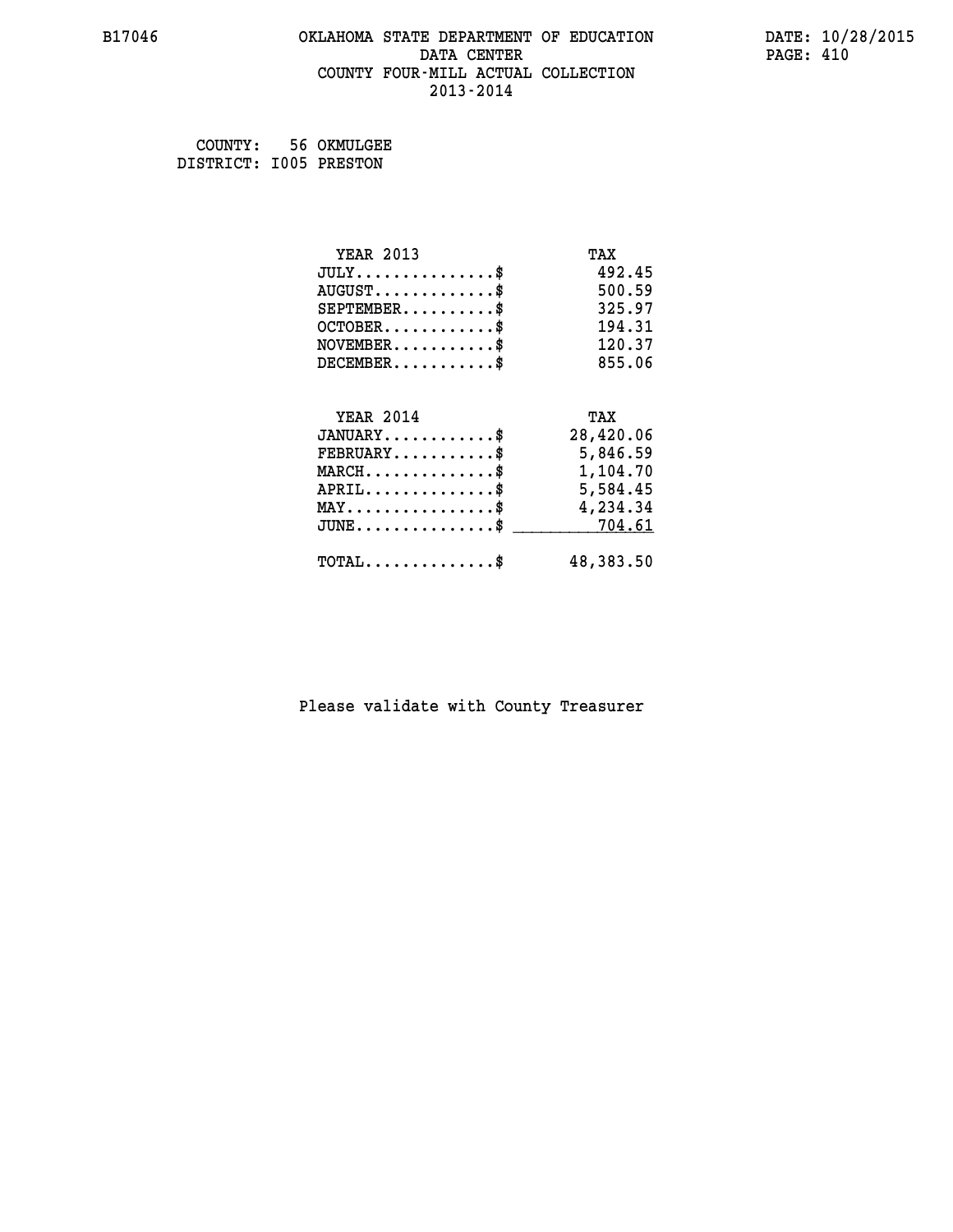#### **B17046 OKLAHOMA STATE DEPARTMENT OF EDUCATION DATE: 10/28/2015 DATA CENTER** PAGE: 411  **COUNTY FOUR-MILL ACTUAL COLLECTION 2013-2014**

 **COUNTY: 56 OKMULGEE DISTRICT: I006 SCHULTER**

| <b>YEAR 2013</b>                               | TAX       |
|------------------------------------------------|-----------|
| $JULY$ \$                                      | 188.66    |
| $AUGUST$ \$                                    | 158.34    |
| $SEPTEMBER$ \$                                 | 103.11    |
| $OCTOBER$ \$                                   | 61.46     |
| $NOVEMBER$ \$                                  | 38.07     |
| $DECEMBER$ \$                                  | 270.47    |
| <b>YEAR 2014</b>                               | TAX       |
| $JANUARY$ \$                                   |           |
|                                                | 8,989.67  |
| $FEBRUARY$                                     | 1,849.36  |
| $MARCH$ \$                                     | 349.44    |
| $APRIL \ldots \ldots \ldots \ldots \$          | 1,766.44  |
| $\texttt{MAX} \dots \dots \dots \dots \dots \$ | 1,339.38  |
| $JUNE$ \$                                      | 222.89    |
| $\texttt{TOTAL} \dots \dots \dots \dots \$     | 15,337.29 |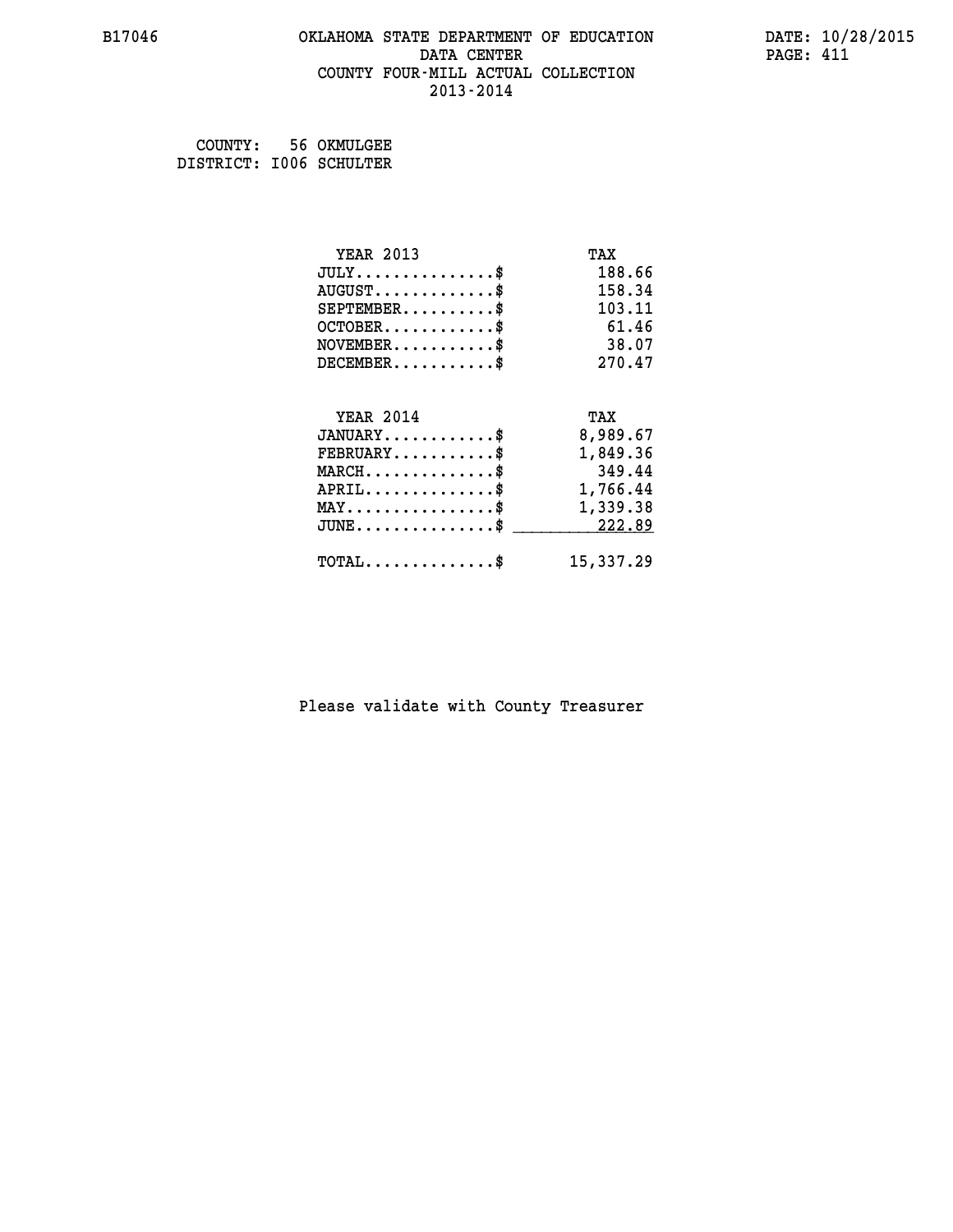#### **B17046 OKLAHOMA STATE DEPARTMENT OF EDUCATION DATE: 10/28/2015 DATA CENTER** PAGE: 412  **COUNTY FOUR-MILL ACTUAL COLLECTION 2013-2014**

 **COUNTY: 56 OKMULGEE DISTRICT: I007 WILSON**

| <b>YEAR 2013</b>                               | TAX         |
|------------------------------------------------|-------------|
| $JULY$ \$                                      | 217.84      |
| $AUGUST$ \$                                    | 249.53      |
| $SEPTEMBER$ \$                                 | 162.50      |
| $OCTOBER$ \$                                   | 96.85       |
| $NOVEMBER$ \$                                  | 60.00       |
| $DECEMBER$ \$                                  | 426.25      |
|                                                |             |
| <b>YEAR 2014</b>                               | TAX         |
| $JANUARY$ \$                                   | 14, 167. 12 |
| $FEBRUARY$                                     | 2,914.47    |
| $MARCH$ \$                                     | 550.68      |
| $APRIL \ldots \ldots \ldots \ldots *$          | 2,783.79    |
| $\texttt{MAX} \dots \dots \dots \dots \dots \$ | 2,110.77    |
| $\texttt{JUNE}\dots\dots\dots\dots\dots\$      | 288.73      |
| $TOTAL$ \$                                     | 24,028.53   |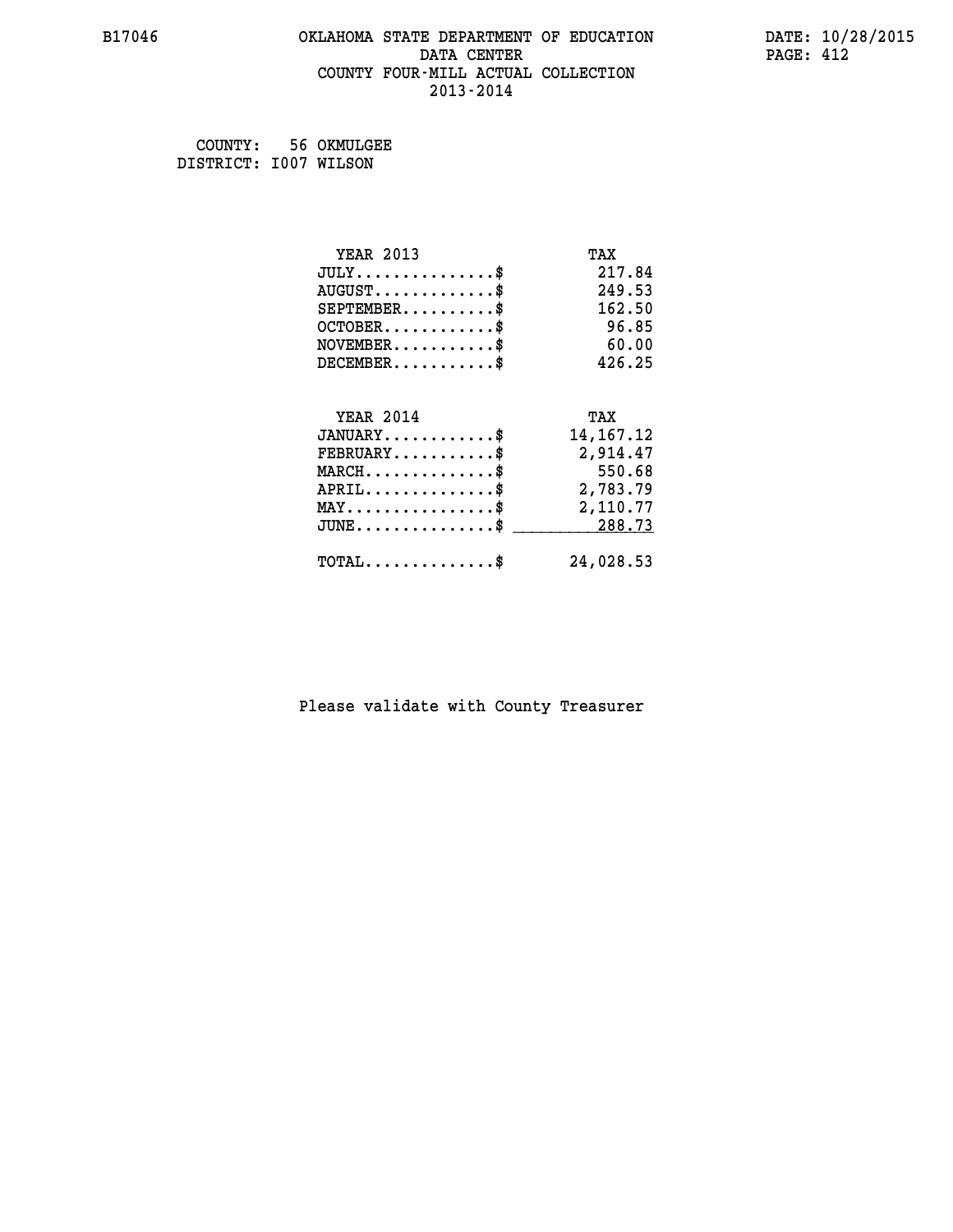#### **B17046 OKLAHOMA STATE DEPARTMENT OF EDUCATION DATE: 10/28/2015 DATA CENTER** PAGE: 413  **COUNTY FOUR-MILL ACTUAL COLLECTION 2013-2014**

 **COUNTY: 56 OKMULGEE DISTRICT: I008 DEWAR**

| <b>YEAR 2013</b>                               | TAX       |
|------------------------------------------------|-----------|
| $JULY$ \$                                      | 432.42    |
| $AUGUST$ \$                                    | 404.87    |
| $SEPTEMENT.$ \$                                | 263.65    |
| $OCTOBER$ \$                                   | 157.15    |
| $NOVEMBER$ \$                                  | 97.36     |
| $DECEMBER$ \$                                  | 691.54    |
|                                                |           |
| <b>YEAR 2014</b>                               | TAX       |
| $JANUARY$ \$                                   | 22,985.17 |
| $FEBRUARY$                                     | 4,728.52  |
| $MARCH$ \$                                     | 893.45    |
| $APRIL$ \$                                     | 4,516.51  |
| $\texttt{MAX} \dots \dots \dots \dots \dots \$ | 3,424.58  |
| $\texttt{JUNE}\dots\dots\dots\dots\dots\dots\$ | 569.88    |
| $\texttt{TOTAL} \dots \dots \dots \dots \$     | 39,165.10 |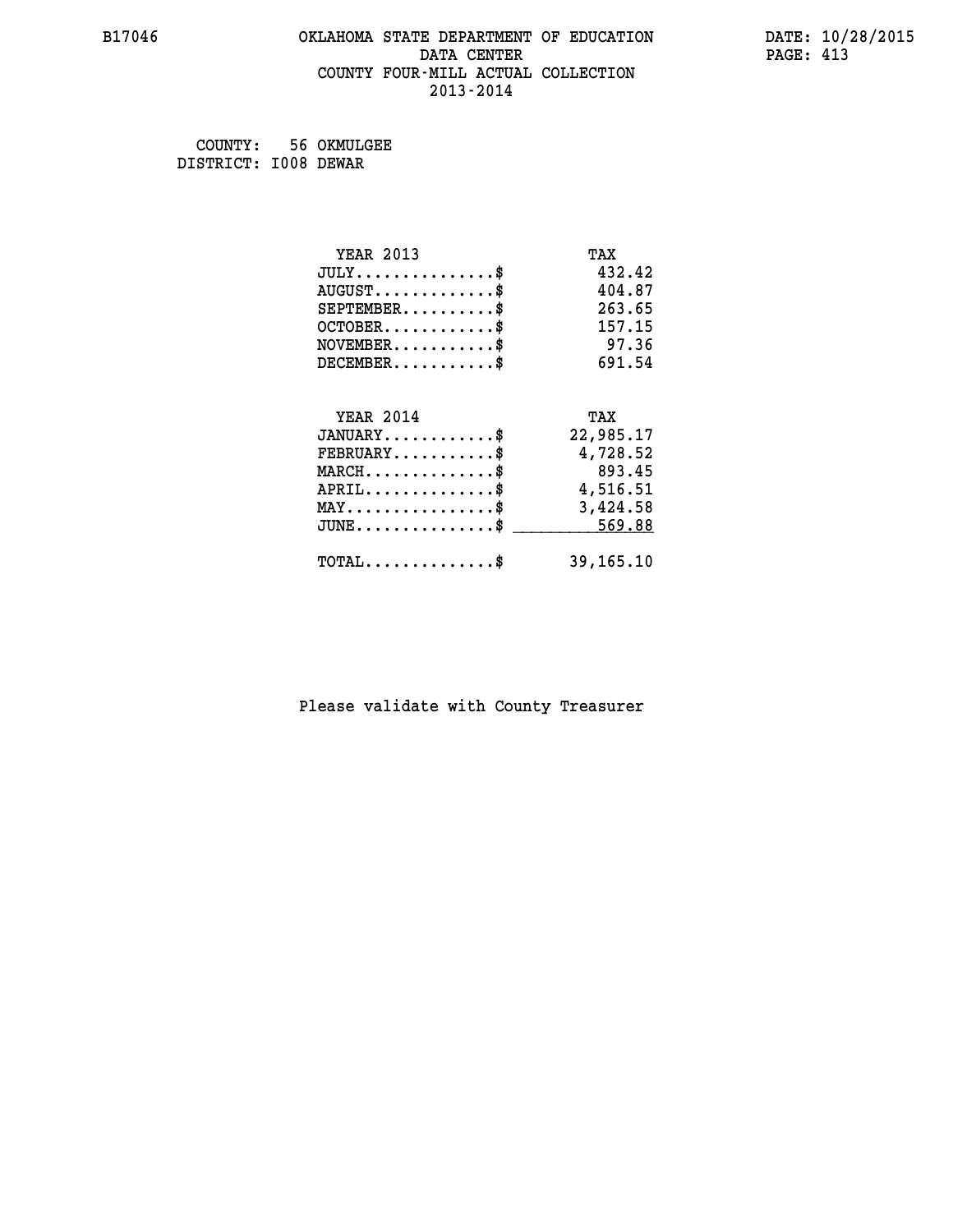#### **B17046 OKLAHOMA STATE DEPARTMENT OF EDUCATION DATE: 10/28/2015 DATA CENTER PAGE: 414 COUNTY FOUR-MILL ACTUAL COLLECTION 2013-2014**

 **COUNTY: 56 OKMULGEE**

 **\*\*\*\*\*\* TOTALS \*\*\*\*\*\***

| <b>YEAR 2013</b>                 | TAX       |
|----------------------------------|-----------|
| $JULY \ldots \ldots \ldots \$    | 6,228.15  |
| $AUGUST \ldots \ldots \ldots$ \$ | 6,338.85  |
| $SEPTEMBER$                      | 4,127.76  |
| $OCTOBER$                        | 2,460.41  |
| $NOVEMBER$ \$                    | 1,524.26  |
| $DECEMBER$                       | 10,827.56 |

# **YEAR 2014 TAX JANUARY............\$ 359,877.54 FEBRUARY...........\$ 74,034.25 MARCH..............\$ 13,988.67 APRIL..............\$ 70,714.71 MAY................\$ 53,618.51 JUNE................\$** 8,860.02  **TOTAL..............\$ 612,600.69**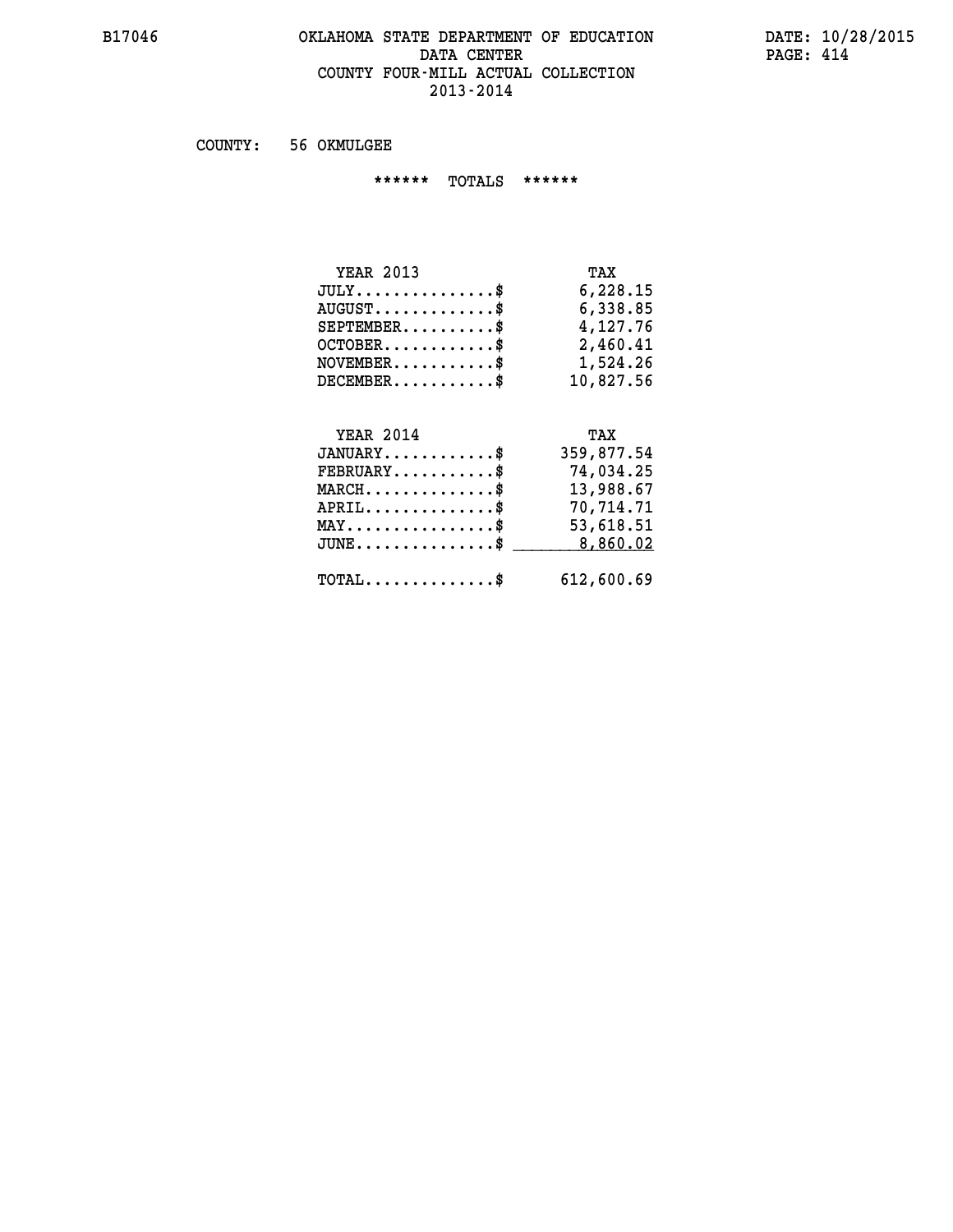#### **B17046 OKLAHOMA STATE DEPARTMENT OF EDUCATION DATE: 10/28/2015 DATA CENTER** PAGE: 415  **COUNTY FOUR-MILL ACTUAL COLLECTION 2013-2014**

 **COUNTY: 57 OSAGE DISTRICT: C003 OSAGE HILLS**

| <b>YEAR 2013</b>                                   | TAX       |
|----------------------------------------------------|-----------|
| $JULY$ \$                                          | 451.26    |
| $AUGUST$ \$                                        | 245.67    |
| $SEPTEMBER$ \$                                     | 273.55    |
| $OCTOBER$ \$                                       | 136.06    |
| $\texttt{NOVEMBER} \dots \dots \dots \$            | 334.68    |
| $DECEMBER$ \$                                      | 127.36    |
|                                                    |           |
| <b>YEAR 2014</b>                                   | TAX       |
| $JANUARY$ \$                                       | 15,778.62 |
| $FEBRUARY$                                         | 4,005.77  |
| $MARCH$ \$                                         | 614.84    |
| $APRIL$ \$                                         | 3,505.05  |
| $\texttt{MAX} \dots \dots \dots \dots \dots \$     | 1,364.35  |
| $\texttt{JUNE} \dots \dots \dots \dots \texttt{S}$ | 1,031.36  |
| $\texttt{TOTAL} \dots \dots \dots \dots \$         | 27,868.57 |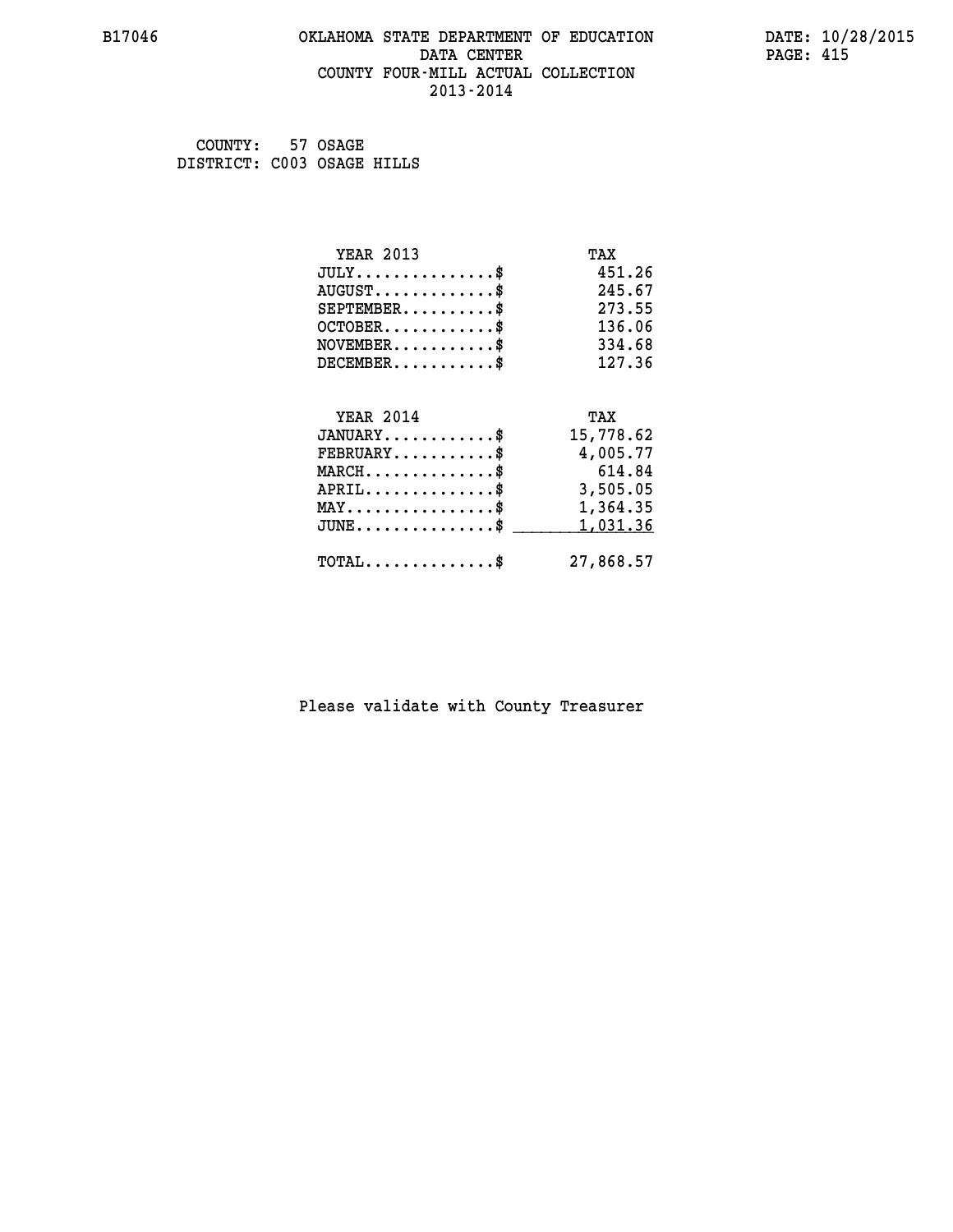#### **B17046 OKLAHOMA STATE DEPARTMENT OF EDUCATION DATE: 10/28/2015 DATA CENTER** PAGE: 416  **COUNTY FOUR-MILL ACTUAL COLLECTION 2013-2014**

 **COUNTY: 57 OSAGE DISTRICT: C007 BOWRING**

| <b>YEAR 2013</b>                | TAX       |
|---------------------------------|-----------|
| $JULY$ \$                       | 104.34    |
| $AUGUST$ \$                     | 116.19    |
| $SEPTEMENT.$ \$                 | 57.79     |
| $OCTOBER$ \$                    | 142.15    |
| $NOVEMBER$ \$                   | 54.09     |
| $DECEMBER$ \$                   | 6,701.43  |
| <b>YEAR 2014</b>                | TAX       |
| $JANUARY$ \$                    | 1,701.32  |
| $FEBRUARY$ \$                   | 261.14    |
| $MARCH$ \$                      | 1,488.65  |
| $APRIL$ \$                      | 579.56    |
| $MAX \dots \dots \dots \dots \$ | 438.04    |
| $JUNE$                          | .00       |
| $TOTAL$ \$                      | 11,644.70 |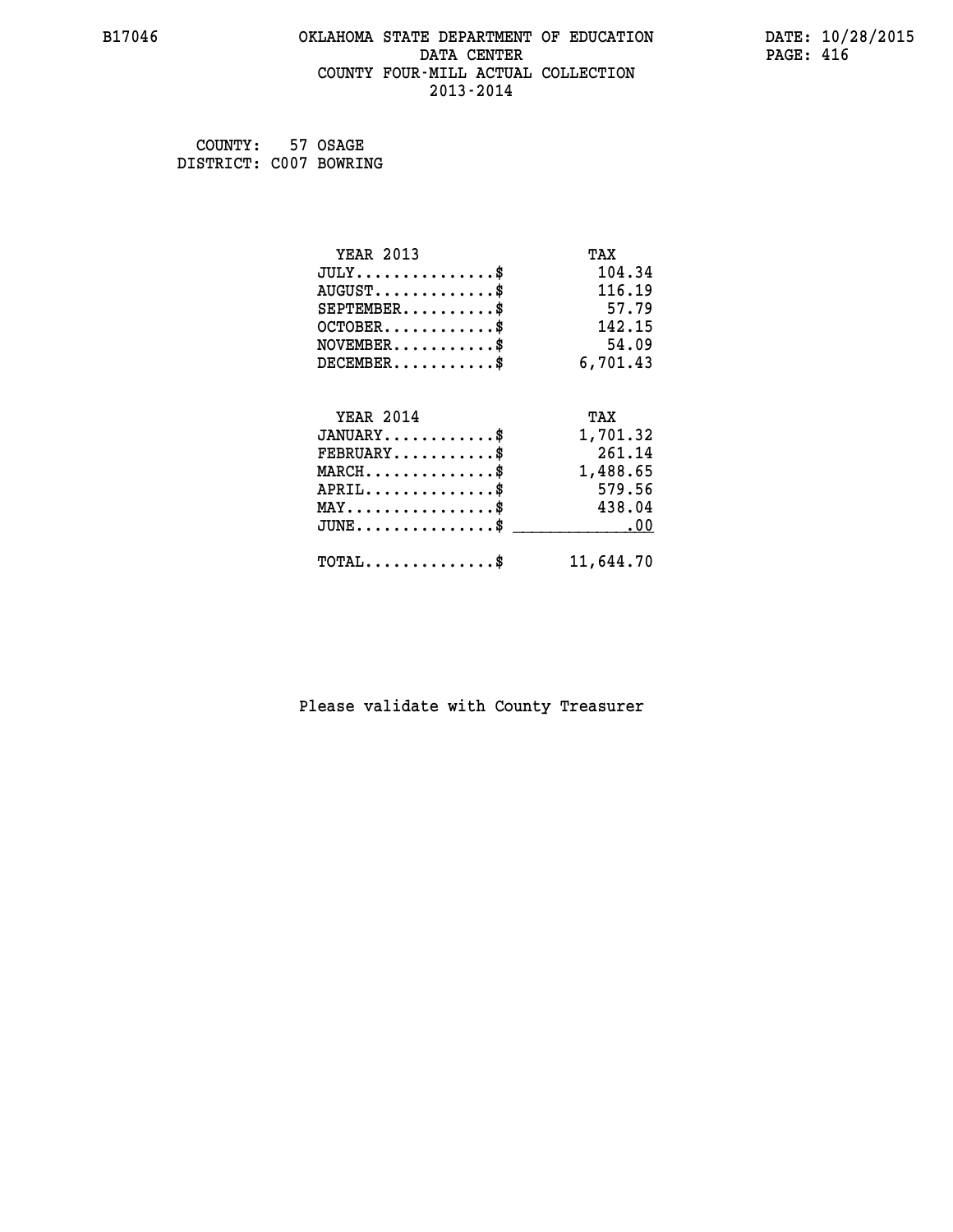#### **B17046 OKLAHOMA STATE DEPARTMENT OF EDUCATION DATE: 10/28/2015 DATA CENTER** PAGE: 417  **COUNTY FOUR-MILL ACTUAL COLLECTION 2013-2014**

 **COUNTY: 57 OSAGE DISTRICT: C035 AVANT**

| <b>YEAR 2013</b>                                   | TAX       |
|----------------------------------------------------|-----------|
| $JULY$ \$                                          | 205.99    |
| $AUGUST$ \$                                        | 131.93    |
| $SEPTEMBER$ \$                                     | 146.90    |
| $OCTOBER$ \$                                       | 73.07     |
| $NOVEMBER$ \$                                      | 179.72    |
| $DECEMBER$ \$                                      | 68.39     |
| <b>YEAR 2014</b>                                   | TAX       |
| $JANUARY$                                          | 8,473.21  |
|                                                    |           |
| $FEBRUARY$                                         | 2,151.11  |
| $MARCH$ \$                                         | 330.17    |
| $APRIL$ \$                                         | 1,882.24  |
| $MAX \dots \dots \dots \dots \dots$                | 732.65    |
| $\texttt{JUNE} \dots \dots \dots \dots \texttt{S}$ | 553.84    |
| $\texttt{TOTAL} \dots \dots \dots \dots \$         | 14,929.22 |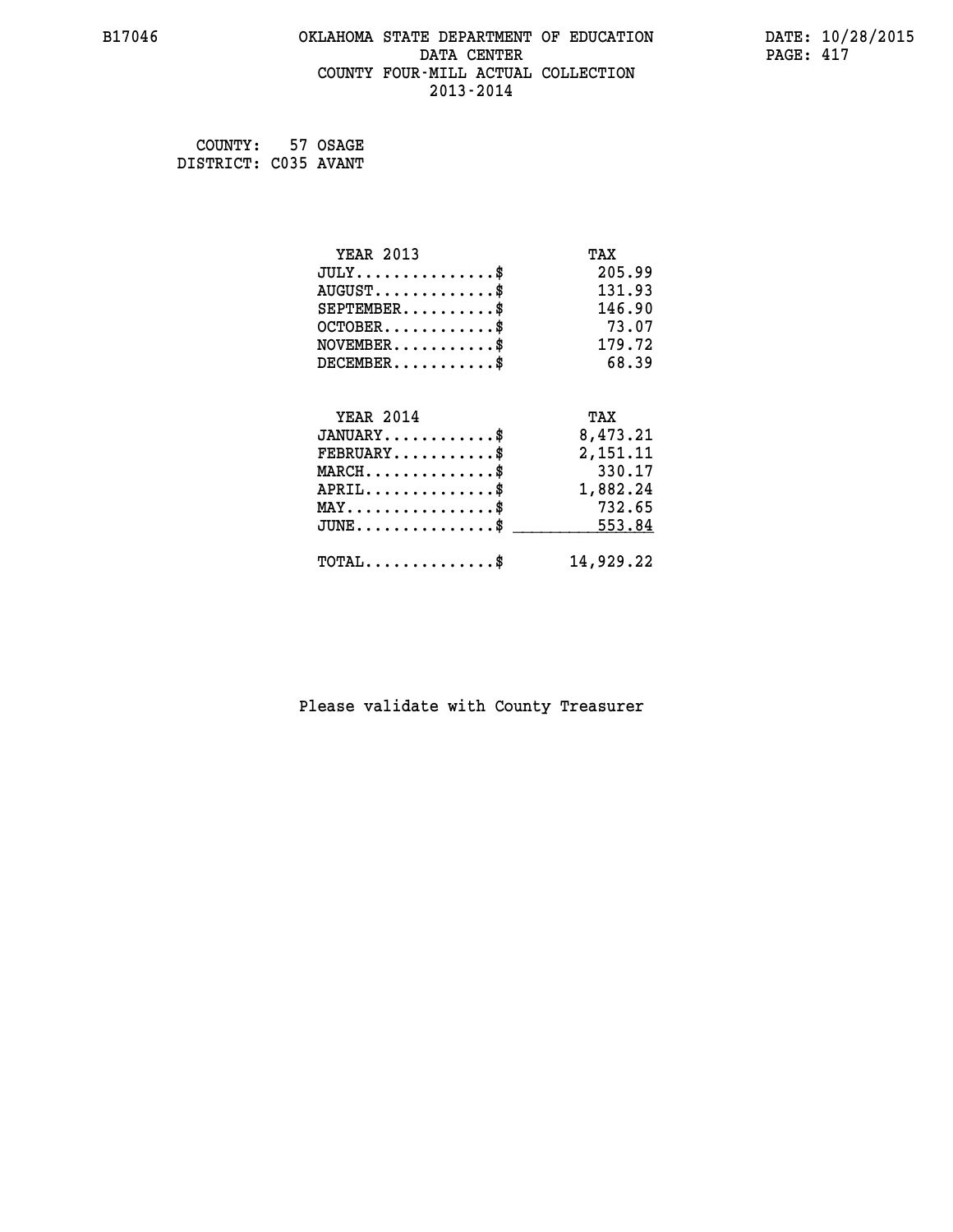#### **B17046 OKLAHOMA STATE DEPARTMENT OF EDUCATION DATE: 10/28/2015 DATA CENTER** PAGE: 418  **COUNTY FOUR-MILL ACTUAL COLLECTION 2013-2014**

 **COUNTY: 57 OSAGE DISTRICT: C052 ANDERSON**

| <b>YEAR 2013</b>                                 | TAX       |
|--------------------------------------------------|-----------|
| $JULY$ \$                                        | 410.77    |
| $AUGUST$ \$                                      | 457.39    |
| $SEPTEMENT.$ \$                                  | 227.50    |
| $OCTOBER$ \$                                     | 559.60    |
| $NOVEMBER.$ \$                                   | 212.94    |
| $DECEMBER$ \$                                    | 26,381.87 |
| <b>YEAR 2014</b>                                 | TAX       |
| $JANUARY$ \$                                     | 6,697.66  |
| $FEBRUARY$ \$                                    | 1,028.00  |
| $\texttt{MARCH}\ldots\ldots\ldots\ldots\text{*}$ | 5,860.46  |
| $APRIL \ldots \ldots \ldots \ldots \$            | 2,281.20  |
| $\texttt{MAX} \dots \dots \dots \dots \dots \$   | 1,724.44  |
| $JUNE$ \$                                        | .00       |
| $\texttt{TOTAL} \dots \dots \dots \dots \$       | 45,841.83 |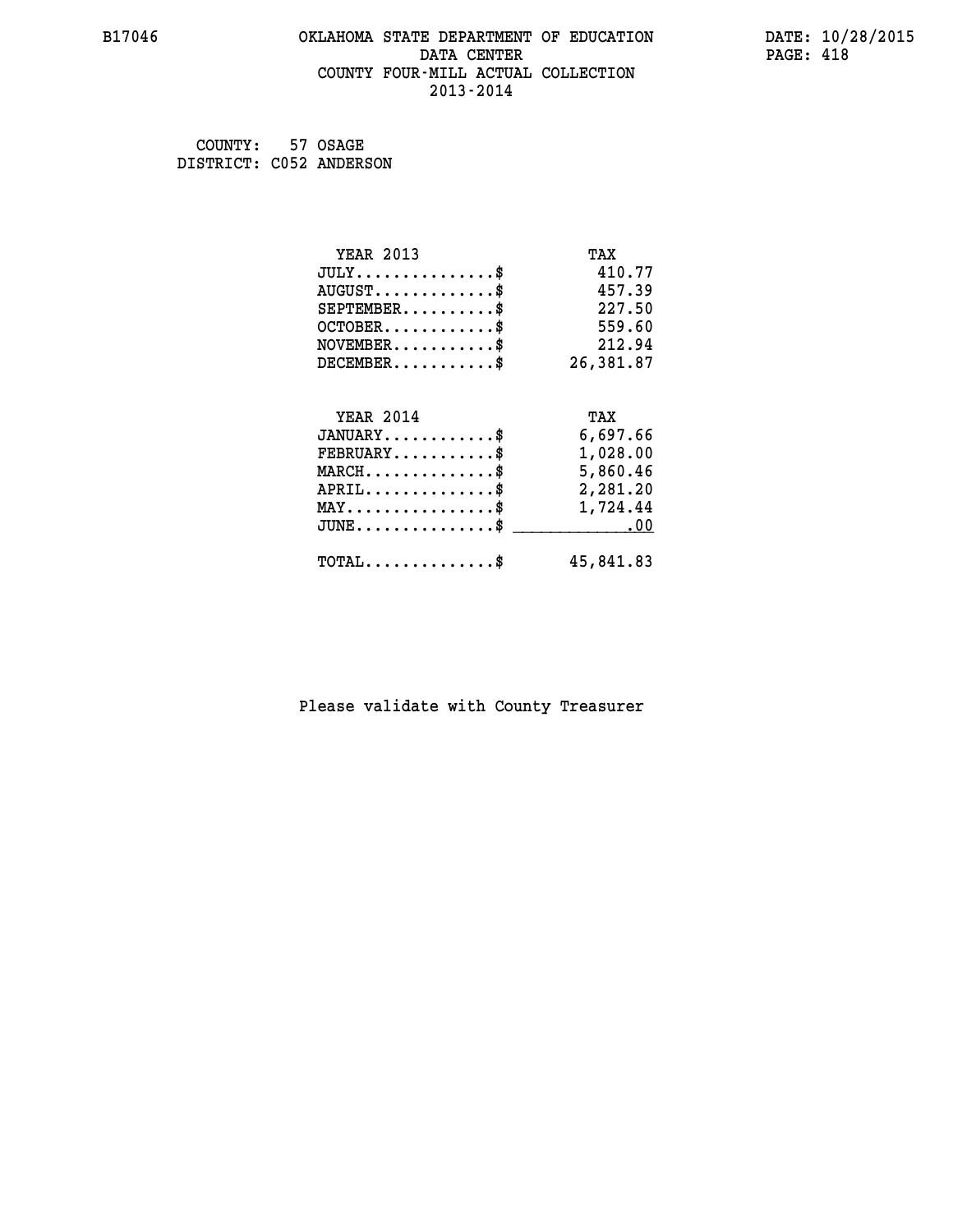#### **B17046 OKLAHOMA STATE DEPARTMENT OF EDUCATION DATE: 10/28/2015 DATA CENTER** PAGE: 419  **COUNTY FOUR-MILL ACTUAL COLLECTION 2013-2014**

 **COUNTY: 57 OSAGE DISTRICT: C077 MCCORD**

| <b>YEAR 2013</b>                                   | TAX       |
|----------------------------------------------------|-----------|
| $JULY$ \$                                          | 577.40    |
| $AUGUST$ \$                                        | 337.02    |
| $SEPTEMENT.$ \$                                    | 375.27    |
| $OCTOBER$ \$                                       | 186.65    |
| $NOVEMBER$ \$                                      | 459.13    |
| $DECEMBER$ \$                                      | 174.71    |
|                                                    |           |
| <b>YEAR 2014</b>                                   | TAX       |
| $JANUARY$ \$                                       | 21,645.06 |
| $FEBRUARY$ \$                                      | 5,495.12  |
|                                                    | 843.42    |
| $MARCH$ \$                                         |           |
| $APRIL$ \$                                         | 4,808.23  |
| $\texttt{MAX} \dots \dots \dots \dots \dots \$     | 1,871.61  |
| $\texttt{JUNE} \dots \dots \dots \dots \texttt{S}$ | 1,414.82  |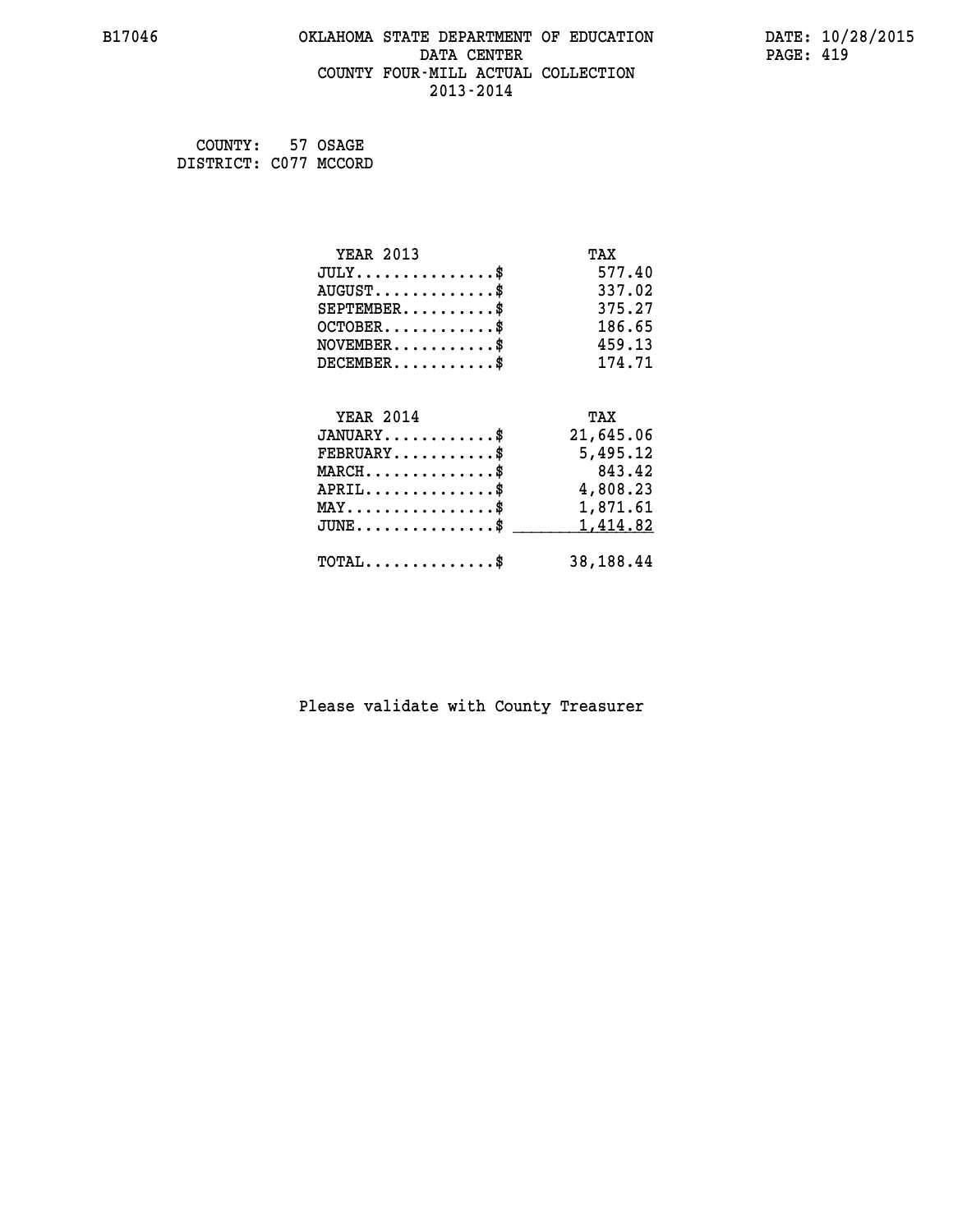#### **B17046 OKLAHOMA STATE DEPARTMENT OF EDUCATION DATE: 10/28/2015 DATA CENTER** PAGE: 420  **COUNTY FOUR-MILL ACTUAL COLLECTION 2013-2014**

 **COUNTY: 57 OSAGE DISTRICT: I002 PAWHUSKA**

| <b>YEAR 2013</b>                               | TAX        |
|------------------------------------------------|------------|
| $JULY$ \$                                      | 2,061.28   |
| $AUGUST$ \$                                    | 1,225.79   |
| $SEPTEMBER$ \$                                 | 1,364.87   |
| $OCTOBER$ \$                                   | 678.87     |
| $\texttt{NOVEMBER} \dots \dots \dots \$        | 1,669.87   |
| $DECEMBER$ \$                                  | 635.44     |
|                                                |            |
| <b>YEAR 2014</b>                               | TAX        |
| $JANUARY$ \$                                   | 78,725.72  |
| $FEBRUARY$                                     | 19,986.37  |
| $MARCH$ \$                                     | 3,067.64   |
| $APRIL$ \$                                     | 17,488.09  |
| $\texttt{MAX} \dots \dots \dots \dots \dots \$ | 6,807.26   |
| $JUNE$ \$                                      | 5,145.84   |
| $\texttt{TOTAL} \dots \dots \dots \dots \$     | 138,857.04 |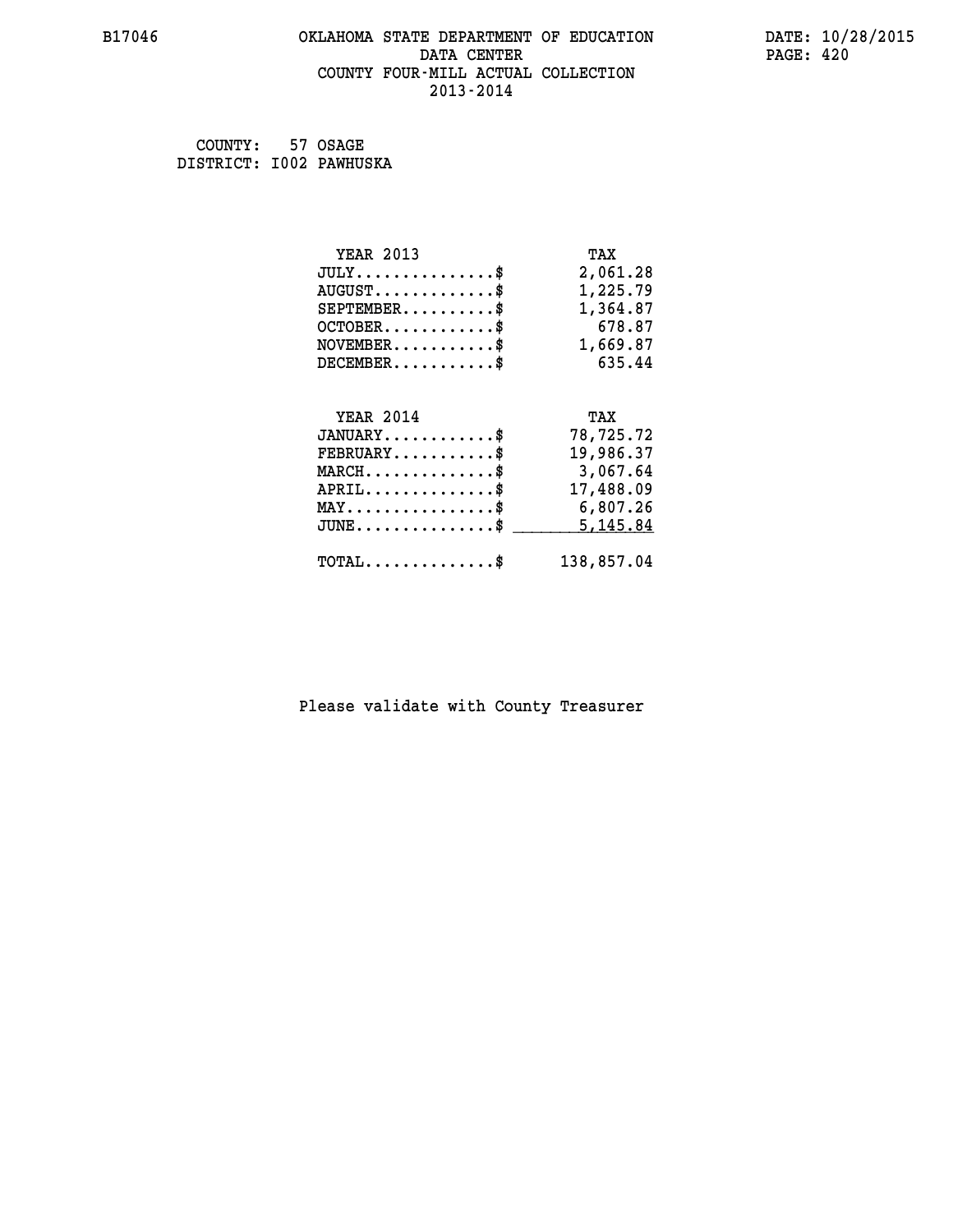#### **B17046 OKLAHOMA STATE DEPARTMENT OF EDUCATION DATE: 10/28/2015 DATA CENTER** PAGE: 421  **COUNTY FOUR-MILL ACTUAL COLLECTION 2013-2014**

 **COUNTY: 57 OSAGE DISTRICT: I011 SHIDLER**

| <b>YEAR 2013</b>                                 | TAX         |
|--------------------------------------------------|-------------|
| $JULY$ \$                                        | 604.10      |
| $AUGUST$ \$                                      | 363.58      |
| $SEPTEMENT.$ \$                                  | 404.83      |
| $OCTOBER$ \$                                     | 201.37      |
| $NOVEMBER$ \$                                    | 495.29      |
| $DECEMBER$ \$                                    | 188.47      |
|                                                  |             |
| <b>YEAR 2014</b>                                 | TAX         |
| $JANUARY$ \$                                     | 23,350.28   |
| $FEBRUARY$                                       | 5,928.01    |
| $MARCH$ \$                                       | 909.88      |
| $APRIL \ldots \ldots \ldots \ldots \$            | 5,187.02    |
| $\texttt{MAX} \dots \dots \dots \dots \dots \$$  | 2,019.04    |
| $\texttt{JUNE} \dots \dots \dots \dots \dots \$$ | 1,526.27    |
| $\texttt{TOTAL} \dots \dots \dots \dots \$       | 41, 178. 14 |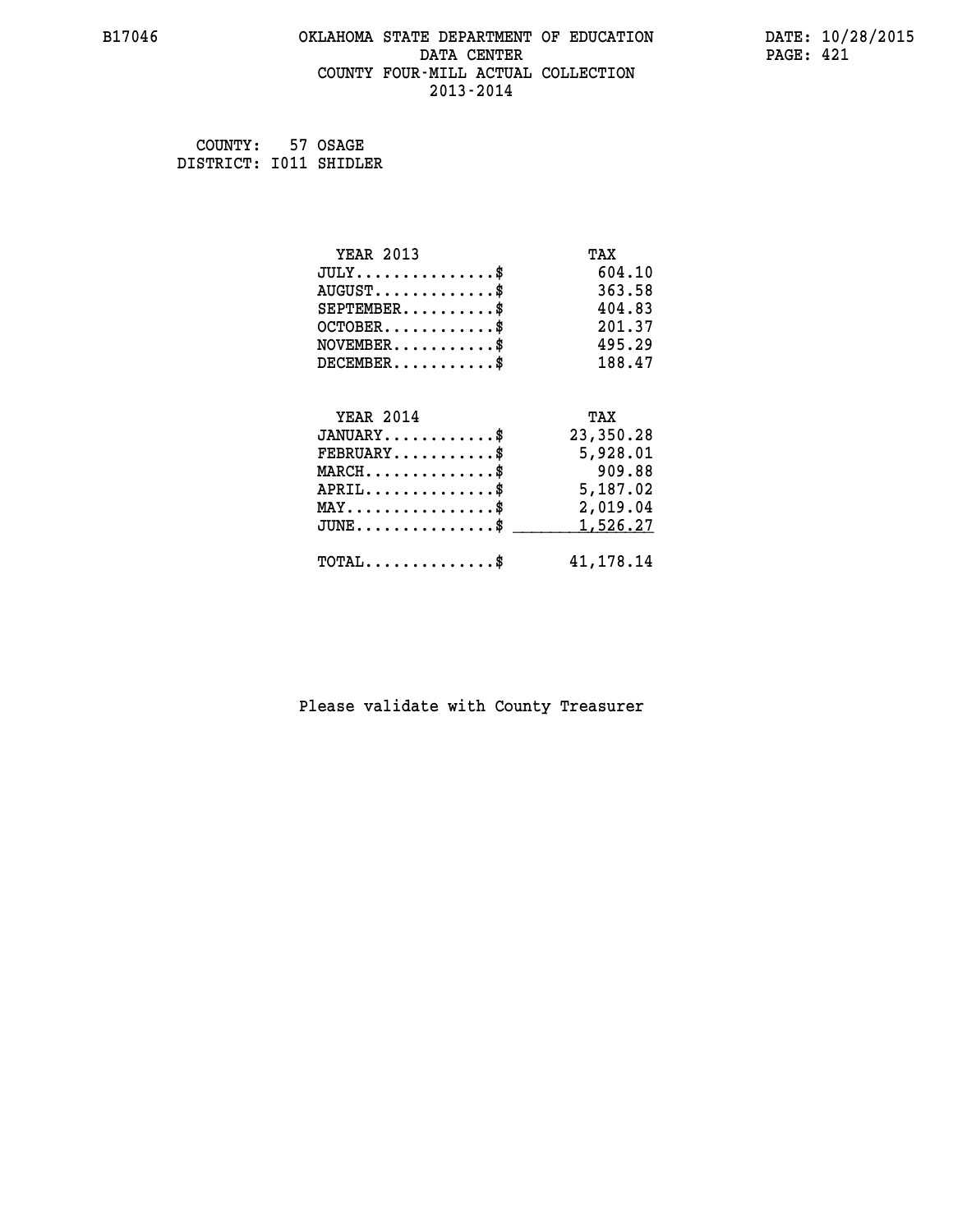#### **B17046 OKLAHOMA STATE DEPARTMENT OF EDUCATION DATE: 10/28/2015 DATA CENTER** PAGE: 422  **COUNTY FOUR-MILL ACTUAL COLLECTION 2013-2014**

 **COUNTY: 57 OSAGE DISTRICT: I029 BARNSDALL**

| <b>YEAR 2013</b>                                 | TAX       |
|--------------------------------------------------|-----------|
| $JULY$ \$                                        | 1,024.91  |
| $AUGUST$ \$                                      | 624.75    |
| $SEPTEMENT.$ $\frac{1}{2}$                       | 695.64    |
| $OCTOBER$                                        | 346.00    |
| NOVEMENT.                                        | 851.10    |
| $DECEMBER$ \$                                    | 323.87    |
| <b>YEAR 2014</b>                                 | TAX       |
| $JANUARY$ \$                                     | 40,124.41 |
| $FEBRUARY$ \$                                    | 10,186.51 |
| $MARCH$ \$                                       | 1,563.50  |
| $APRIL$ \$                                       | 8,913.22  |
| $\texttt{MAX} \dots \dots \dots \dots \dots \$   | 3,469.48  |
| $\texttt{JUNE} \dots \dots \dots \dots \dots \$$ | 2,622.69  |
| $\texttt{TOTAL} \dots \dots \dots \dots \$       | 70,746.08 |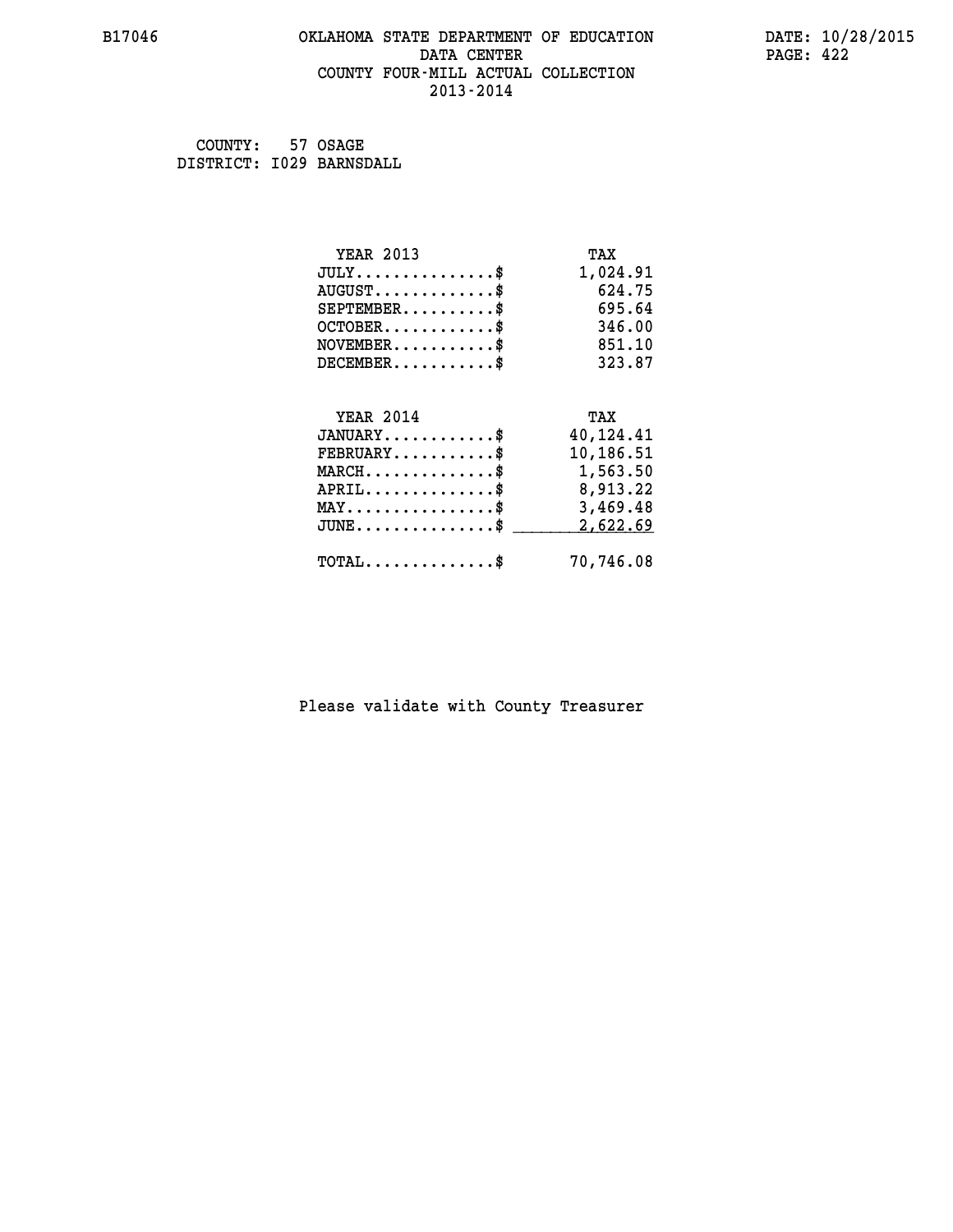#### **B17046 OKLAHOMA STATE DEPARTMENT OF EDUCATION DATE: 10/28/2015 DATA CENTER** PAGE: 423  **COUNTY FOUR-MILL ACTUAL COLLECTION 2013-2014**

 **COUNTY: 57 OSAGE DISTRICT: I030 WYNONA**

| <b>YEAR 2013</b>                    | TAX       |
|-------------------------------------|-----------|
| $JULY$ \$                           | 728.40    |
| $AUGUST$ \$                         | 167.46    |
| $SEPTEMBER$ \$                      | 186.46    |
| $OCTOBER$ \$                        | 92.74     |
| $NOVEMBER$ \$                       | 228.12    |
| $DECEMBER$ \$                       | 86.80     |
|                                     |           |
| <b>YEAR 2014</b>                    | TAX       |
| $JANUARY$                           | 10,754.99 |
| $FEBRUARY$                          | 2,730.40  |
|                                     | 419.08    |
| $MARCH$ \$                          |           |
| $APRIL$ \$                          | 2,389.11  |
| $MAX \dots \dots \dots \dots \dots$ | 929.97    |
| $JUNE$ \$                           | 702.99    |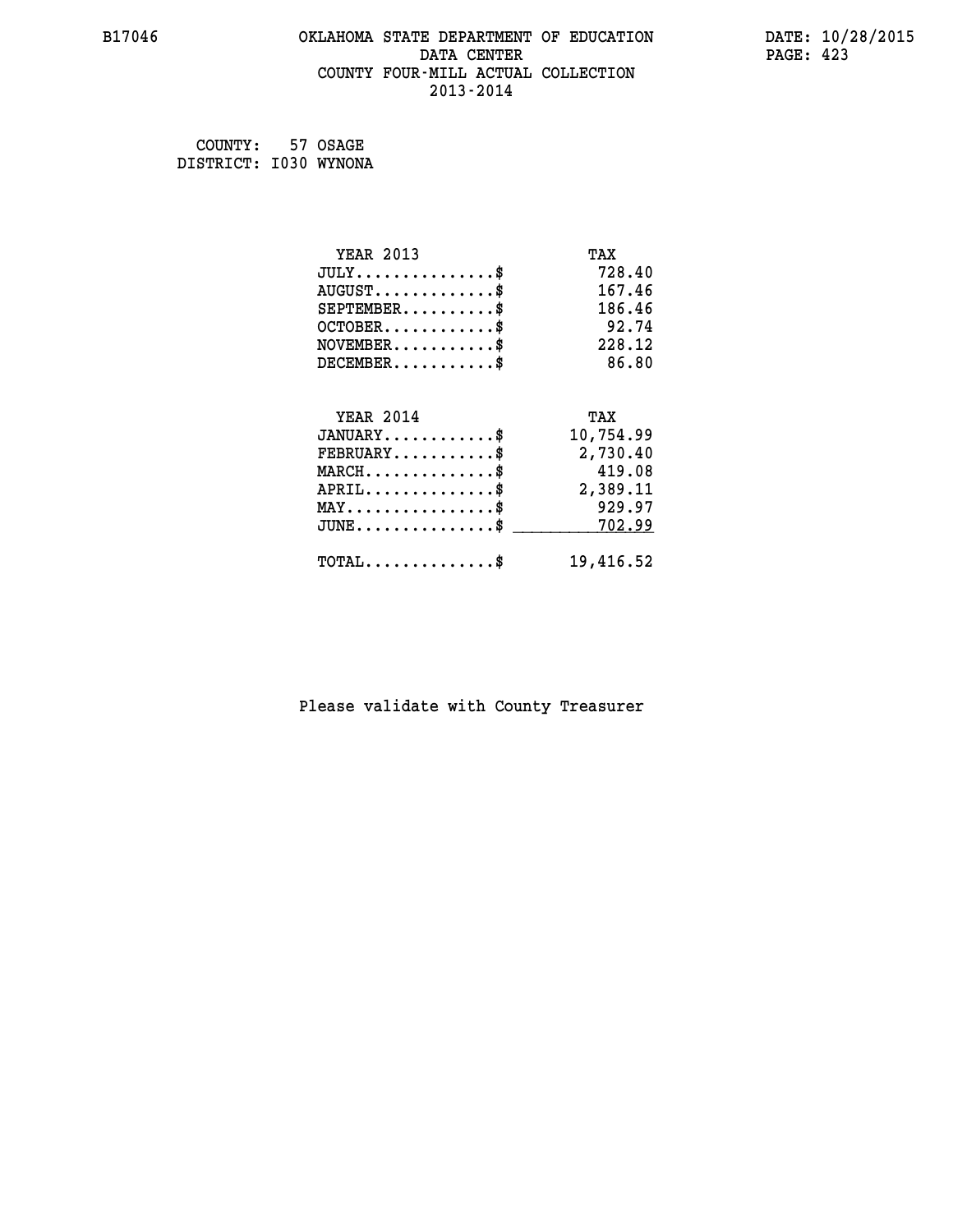#### **B17046 OKLAHOMA STATE DEPARTMENT OF EDUCATION DATE: 10/28/2015 DATA CENTER** PAGE: 424  **COUNTY FOUR-MILL ACTUAL COLLECTION 2013-2014**

 **COUNTY: 57 OSAGE DISTRICT: I038 HOMINY**

| <b>YEAR 2013</b>                               | TAX       |
|------------------------------------------------|-----------|
| $JULY$ \$                                      | 1,533.95  |
| $AUGUST$ \$                                    | 848.85    |
| $SEPTEMBER$ \$                                 | 945.16    |
| $OCTOBER$ \$                                   | 470.11    |
| $NOVEMBER$ \$                                  | 1,156.38  |
| $DECEMBER$ \$                                  | 440.03    |
|                                                |           |
| <b>YEAR 2014</b>                               | TAX       |
| $JANUARY$ \$                                   | 54,516.96 |
| $FEBRUARY$                                     | 13,840.40 |
| $MARCH$ \$                                     | 2,124.32  |
| $APRIL$ \$                                     | 12,110.37 |
| $\texttt{MAX} \dots \dots \dots \dots \dots \$ | 4,713.98  |
| $JUNE$ \$                                      | 3,563.46  |
|                                                |           |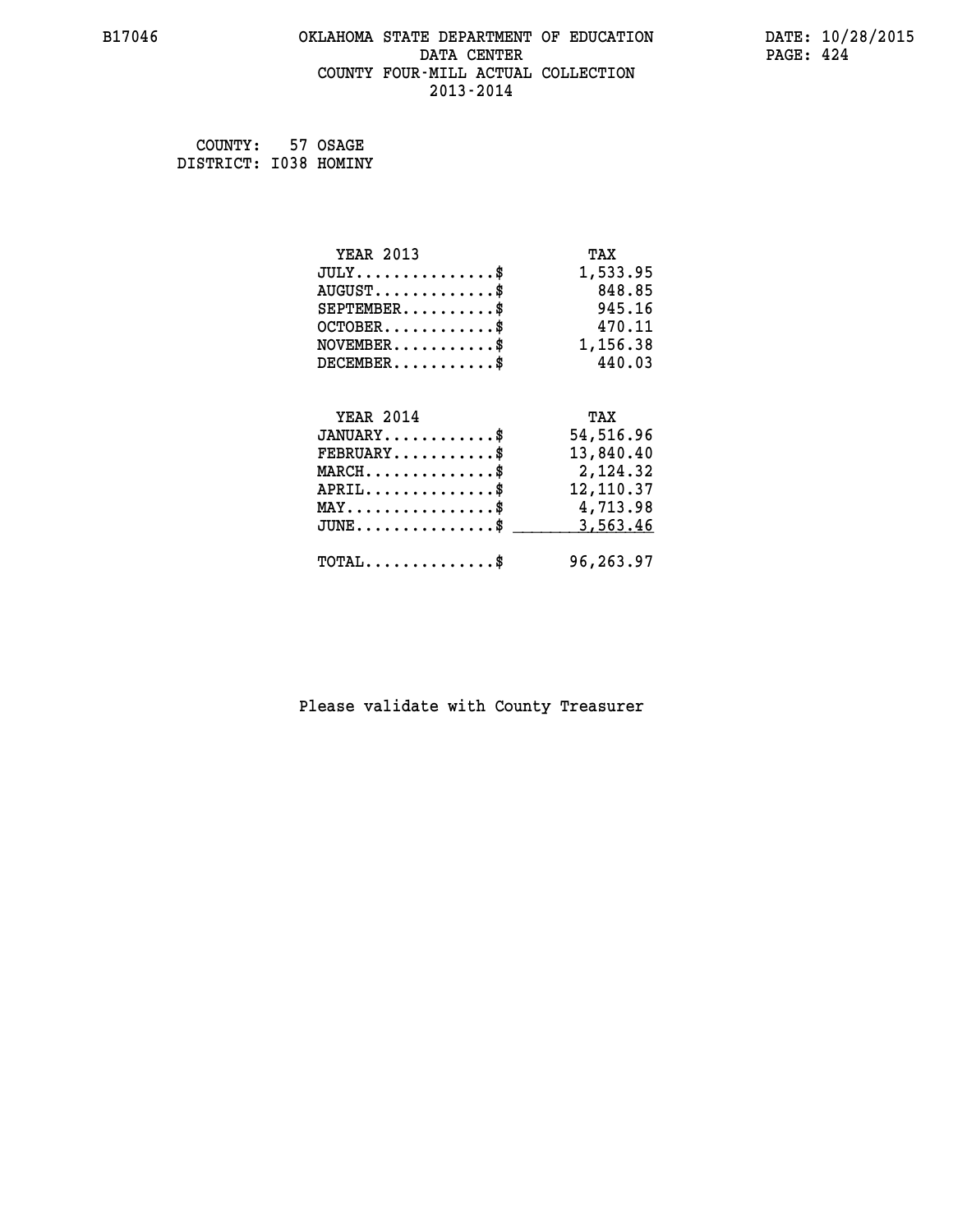#### **B17046 OKLAHOMA STATE DEPARTMENT OF EDUCATION DATE: 10/28/2015 DATA CENTER** PAGE: 425  **COUNTY FOUR-MILL ACTUAL COLLECTION 2013-2014**

 **COUNTY: 57 OSAGE DISTRICT: I050 PRUE**

| <b>YEAR 2013</b>                                | TAX       |
|-------------------------------------------------|-----------|
| $JULY$ \$                                       | 743.99    |
| $AUGUST$ \$                                     | 410.61    |
| $SEPTEMENT.$ \$                                 | 457.21    |
| $OCTOBER$ \$                                    | 227.41    |
| $\texttt{NOVEMBER} \dots \dots \dots \$         | 559.36    |
| $DECEMBER$ \$                                   | 212.86    |
|                                                 |           |
| <b>YEAR 2014</b>                                | TAX       |
| $JANUARY$ \$                                    | 26,371.13 |
| $FEBRUARY$                                      | 6,694.92  |
| $MARCH$ \$                                      | 1,027.58  |
| $APRIL \ldots \ldots \ldots \ldots \$           | 5,858.07  |
|                                                 |           |
| $\texttt{MAX} \dots \dots \dots \dots \dots \$$ | 2,280.27  |
| $JUNE$ \$                                       | 1,723.73  |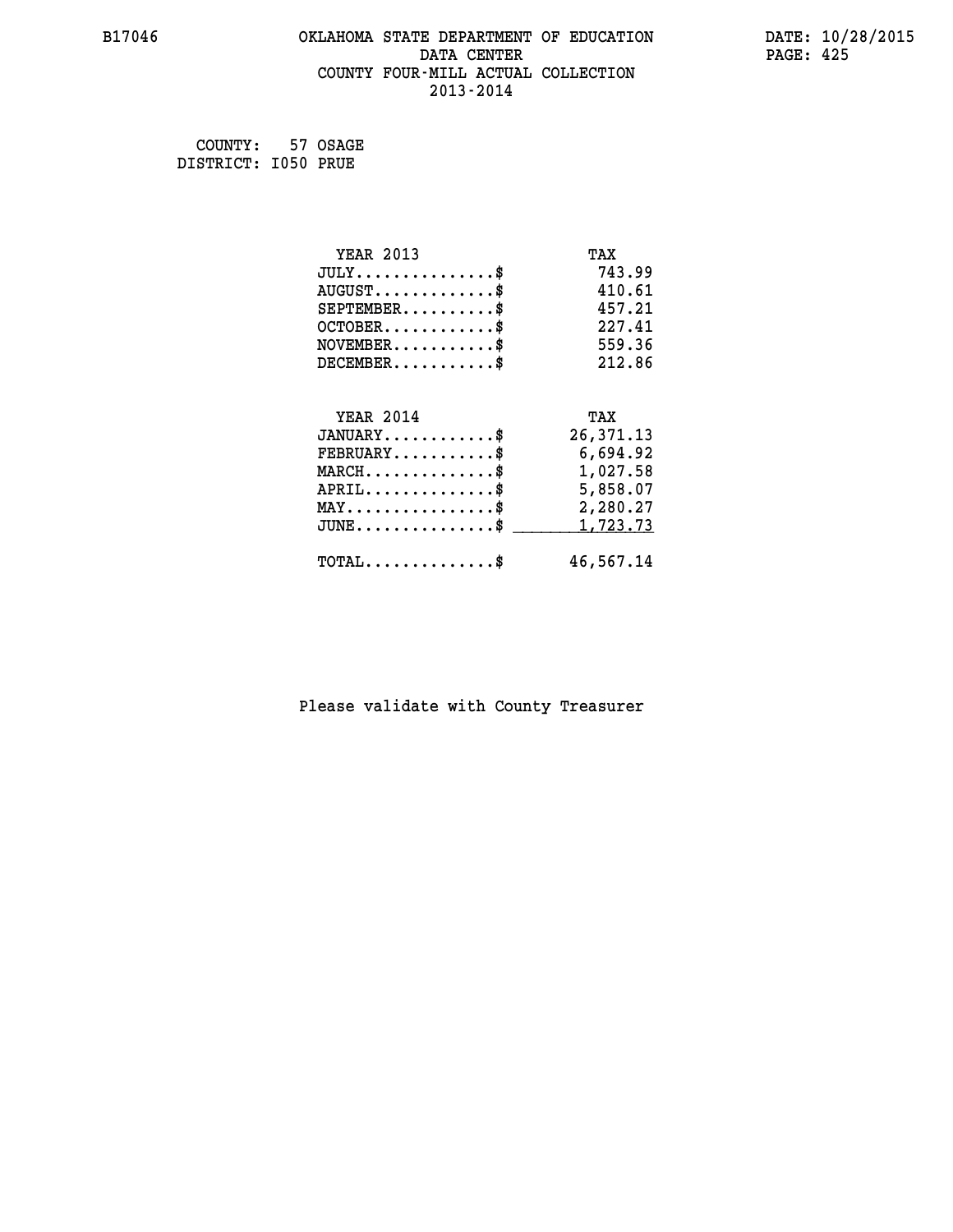#### **B17046 OKLAHOMA STATE DEPARTMENT OF EDUCATION DATE: 10/28/2015 DATA CENTER** PAGE: 426  **COUNTY FOUR-MILL ACTUAL COLLECTION 2013-2014**

 **COUNTY: 57 OSAGE DISTRICT: I090 WOODLAND**

| <b>YEAR 2013</b>                                                           | TAX       |
|----------------------------------------------------------------------------|-----------|
| $JULY$ \$                                                                  | 1,070.40  |
| $AUGUST$ \$                                                                | 622.35    |
| $SEPTEMENT.$ \$                                                            | 692.90    |
| $OCTOBER$ \$                                                               | 344.66    |
| $\verb NOVEMBER , \verb , \verb , \verb , \verb , \verb , \verb , \verb }$ | 847.78    |
| $DECEMBER$ \$                                                              | 322.62    |
|                                                                            |           |
| <b>YEAR 2014</b>                                                           | TAX       |
| $JANUARY$ \$                                                               | 39,967.82 |
| $FEBRUARY$                                                                 | 10,146.75 |
| $MARCH$ \$                                                                 | 1,557.39  |
| $APRIL \ldots \ldots \ldots \ldots \$                                      | 8,878.40  |
| $\texttt{MAX} \dots \dots \dots \dots \dots \$                             | 3,455.95  |
| $JUNE$ \$                                                                  | 2,612.47  |
| $\texttt{TOTAL} \dots \dots \dots \dots \$                                 | 70,519.49 |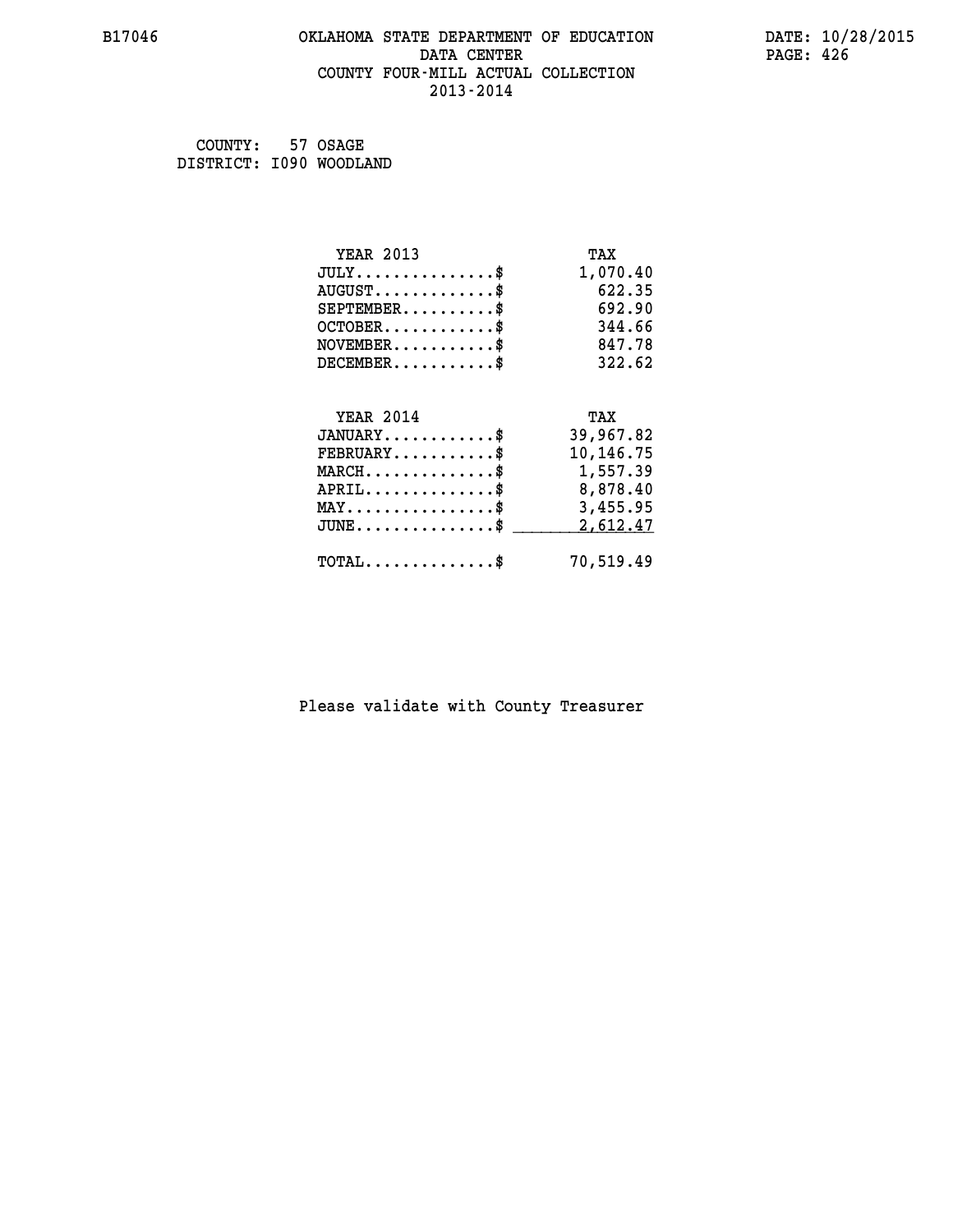#### **B17046 OKLAHOMA STATE DEPARTMENT OF EDUCATION DATE: 10/28/2015 DATA CENTER PAGE: 427 COUNTY FOUR-MILL ACTUAL COLLECTION 2013-2014**

 **COUNTY: 57 OSAGE**

 **\*\*\*\*\*\* TOTALS \*\*\*\*\*\***

| <b>YEAR 2013</b>                   | TAX       |
|------------------------------------|-----------|
| $JULY \ldots \ldots \ldots \ldots$ | 9,516.79  |
| $AUGUST$ \$                        | 5,551.59  |
| $SEPTEMBER$                        | 5,828.08  |
| $OCTOBER$ \$                       | 3,458.69  |
| $NOVEMBER$ \$                      | 7,048.46  |
| $DECEMBER$                         | 35,663.85 |

# **YEAR 2014 TAX JANUARY............\$ 328,107.18 FEBRUARY...........\$ 82,454.50 MARCH..............\$ 19,806.93 APRIL..............\$ 73,880.56 MAY................\$ 29,807.04** JUNE..............\$ <u>\_\_\_\_\_\_\_\_ 20,897.47</u>  **TOTAL..............\$ 622,021.14**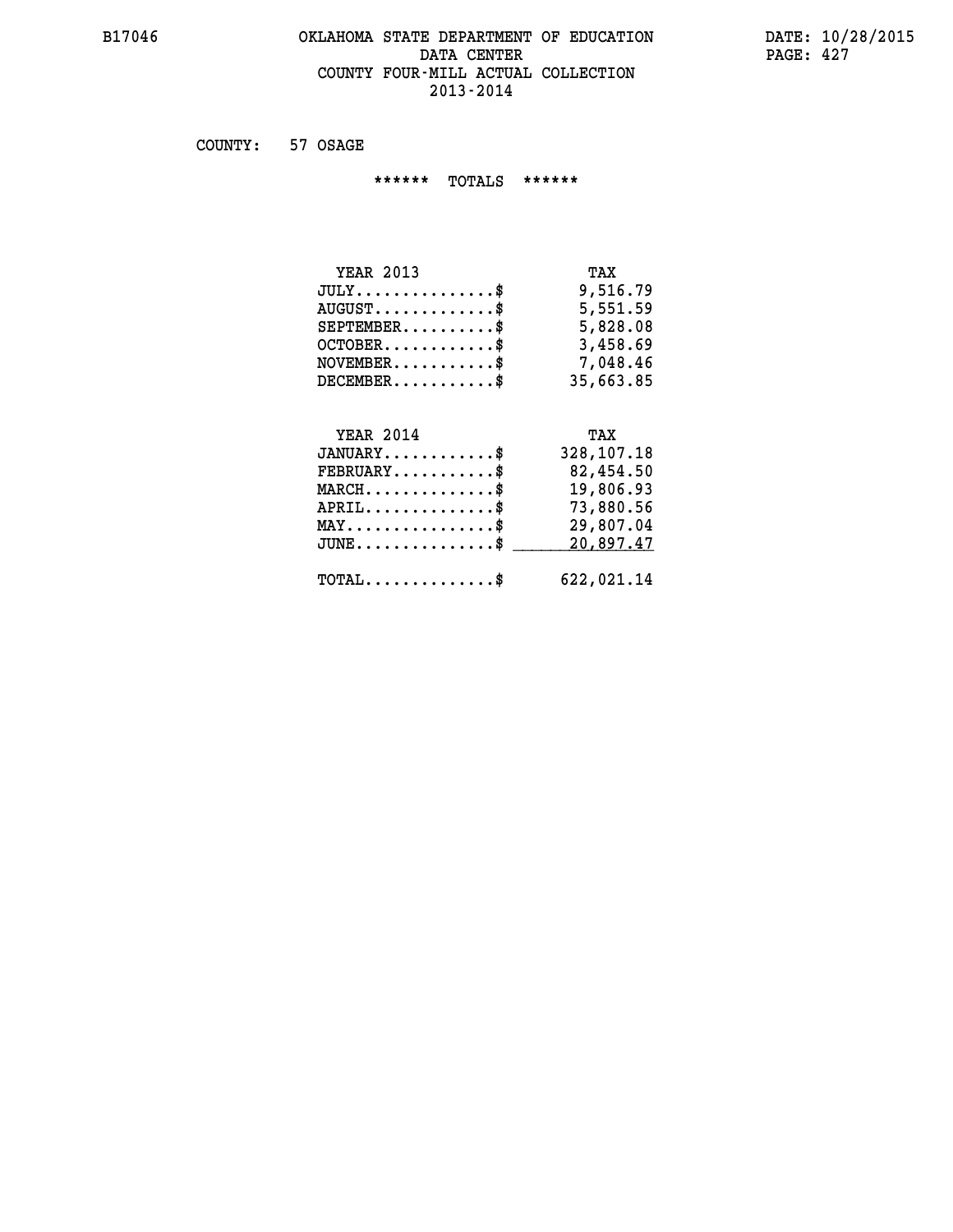#### **B17046 OKLAHOMA STATE DEPARTMENT OF EDUCATION DATE: 10/28/2015 DATA CENTER** PAGE: 428  **COUNTY FOUR-MILL ACTUAL COLLECTION 2013-2014**

 **COUNTY: 58 OTTAWA DISTRICT: C010 TURKEY FORD**

| <b>YEAR 2013</b>                           | TAX       |
|--------------------------------------------|-----------|
| $JULY$ \$                                  | 42.60     |
| $AUGUST$ \$                                | 12.88     |
| $SEPTEMBER$ \$                             | 29.07     |
| $OCTOBER$ \$                               | 13.15     |
| $NOVEMBER$ \$                              | 12.89     |
| $DECEMBER$ \$                              | 40.53     |
|                                            |           |
| <b>YEAR 2014</b>                           | TAX       |
| $JANUARY$ \$                               | 7,058.71  |
| $FEBRUARY$                                 | 1,471.95  |
| $MARCH$ \$                                 | 366.12    |
| $APRIL$ \$                                 | 1,680.95  |
| $MAX \dots \dots \dots \dots \dots$        | 447.20    |
| $JUNE$ \$                                  | 592.93    |
| $\texttt{TOTAL} \dots \dots \dots \dots \$ | 11,768.98 |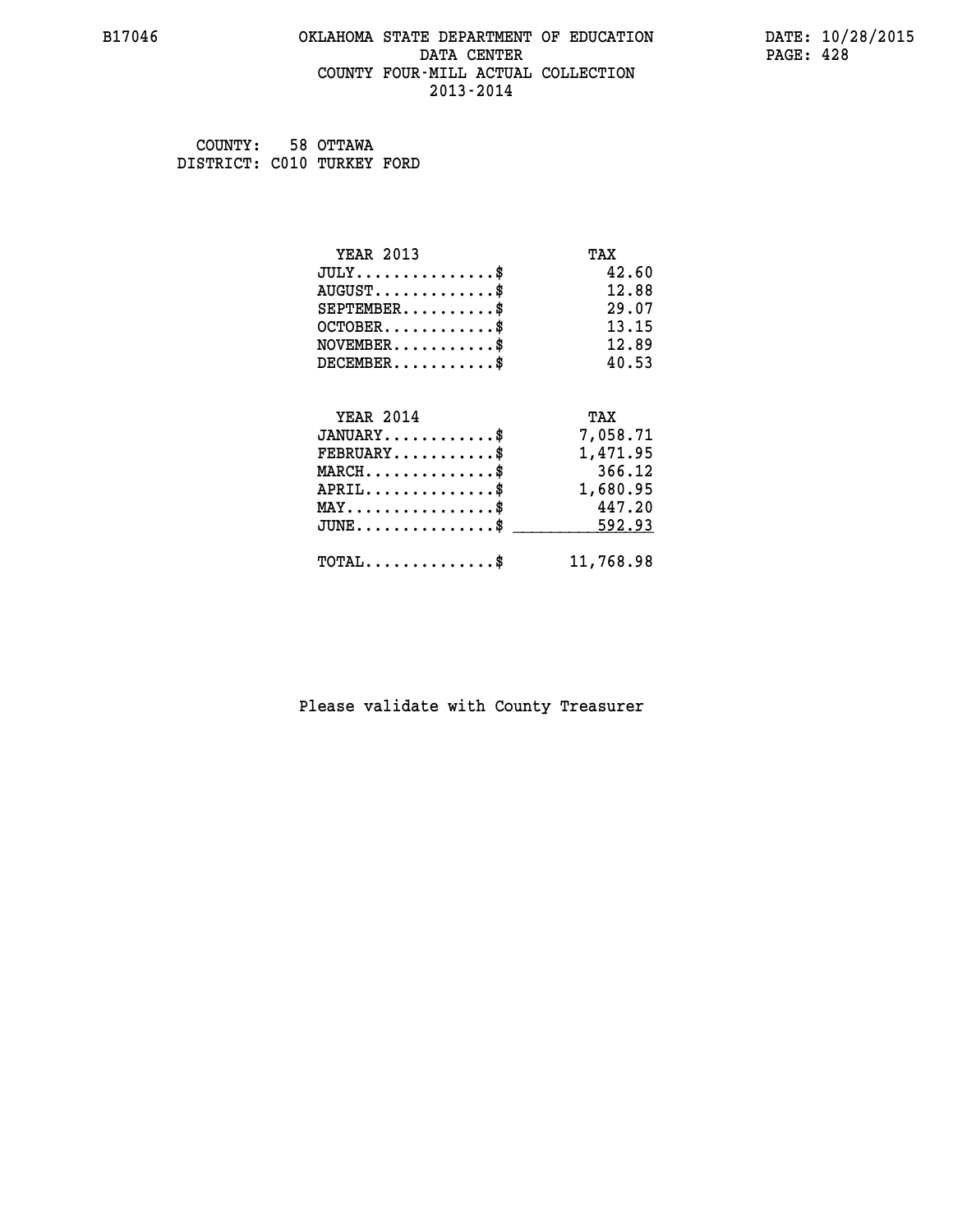#### **B17046 OKLAHOMA STATE DEPARTMENT OF EDUCATION DATE: 10/28/2015 DATA CENTER** PAGE: 429  **COUNTY FOUR-MILL ACTUAL COLLECTION 2013-2014**

 **COUNTY: 58 OTTAWA DISTRICT: I001 WYANDOTTE**

| <b>YEAR 2013</b>                               | TAX       |
|------------------------------------------------|-----------|
| $JULY$ \$                                      | 337.12    |
| $AUGUST$ \$                                    | 102.17    |
| $SEPTEMENT.$ \$                                | 217.58    |
| $OCTOBER$ \$                                   | 98.52     |
| $NOVEMBER$ \$                                  | 100.13    |
| $DECEMBER$ \$                                  | 290.12    |
|                                                |           |
| <b>YEAR 2014</b>                               | TAX       |
| $JANUARY$ \$                                   | 48,749.14 |
| $FEBRUARY$                                     | 10,172.75 |
| $MARCH$ \$                                     | 2,540.15  |
| $APRIL$ \$                                     | 11,619.99 |
| $\texttt{MAX} \dots \dots \dots \dots \dots \$ | 3,096.40  |
| $JUNE$ \$                                      | 4,118.81  |
| $\texttt{TOTAL} \dots \dots \dots \dots \$     | 81,442.88 |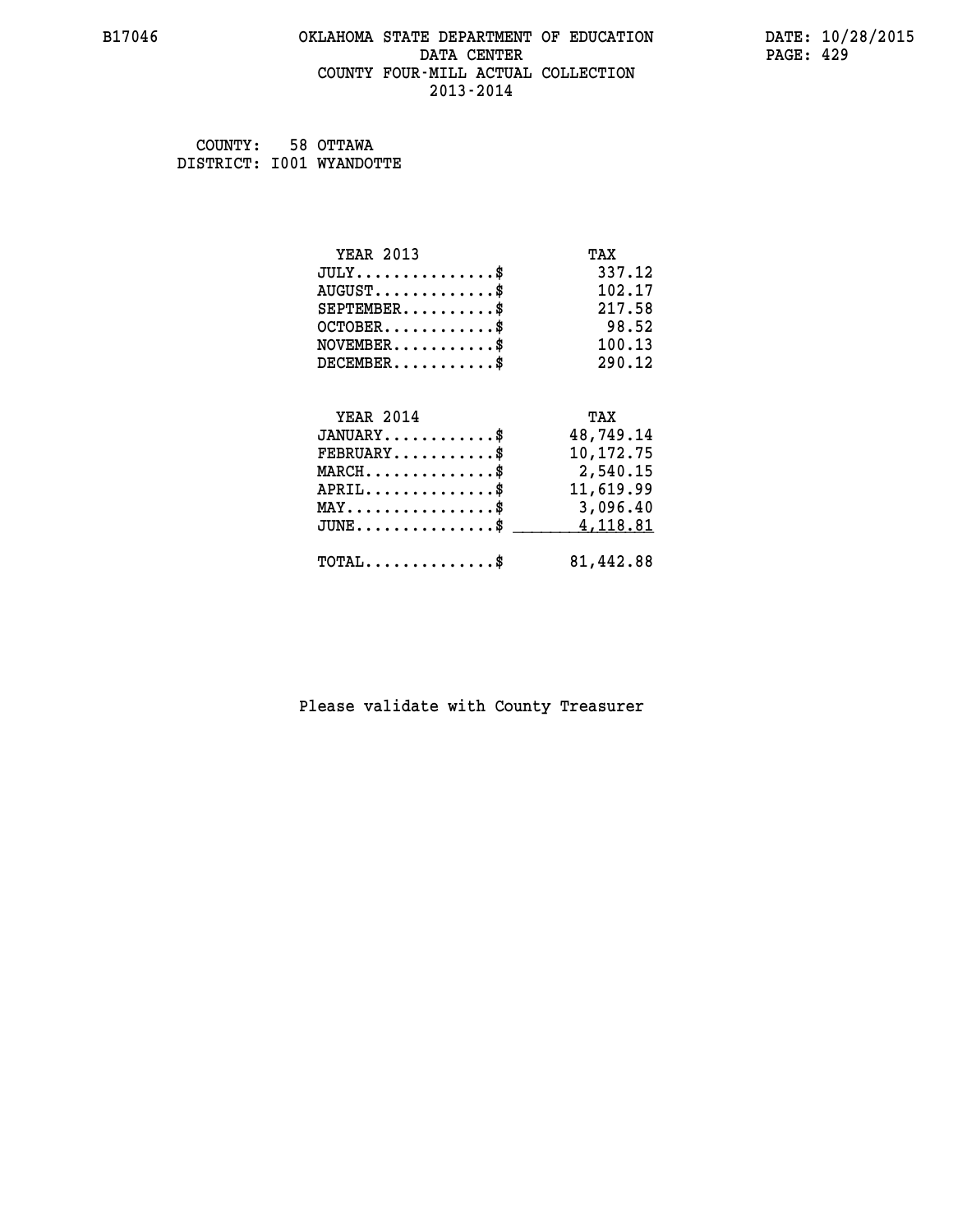#### **B17046 OKLAHOMA STATE DEPARTMENT OF EDUCATION DATE: 10/28/2015 DATA CENTER** PAGE: 430  **COUNTY FOUR-MILL ACTUAL COLLECTION 2013-2014**

 **COUNTY: 58 OTTAWA DISTRICT: I014 QUAPAW**

| <b>YEAR 2013</b>                               | TAX       |
|------------------------------------------------|-----------|
| $JULY$ \$                                      | 281.34    |
| $AUGUST$ \$                                    | 84.57     |
| $SEPTEMBER$ \$                                 | 178.17    |
| $OCTOBER$ \$                                   | 80.81     |
| $NOVEMBER$ \$                                  | 82.35     |
| $DECEMBER$ \$                                  | 236.29    |
|                                                |           |
| <b>YEAR 2014</b>                               | TAX       |
| $JANUARY$ \$                                   | 39,549.06 |
| $FEBRUARY$                                     | 8,254.26  |
| $\texttt{MARCH}\ldots\ldots\ldots\ldots\$      | 2,061.82  |
| $APRIL \ldots \ldots \ldots \ldots \$          | 9,428.54  |
| $\texttt{MAX} \dots \dots \dots \dots \dots \$ | 2,514.64  |
| $JUNE$ \$                                      | 3,344.81  |
| $\texttt{TOTAL} \dots \dots \dots \dots \$     | 66,096.66 |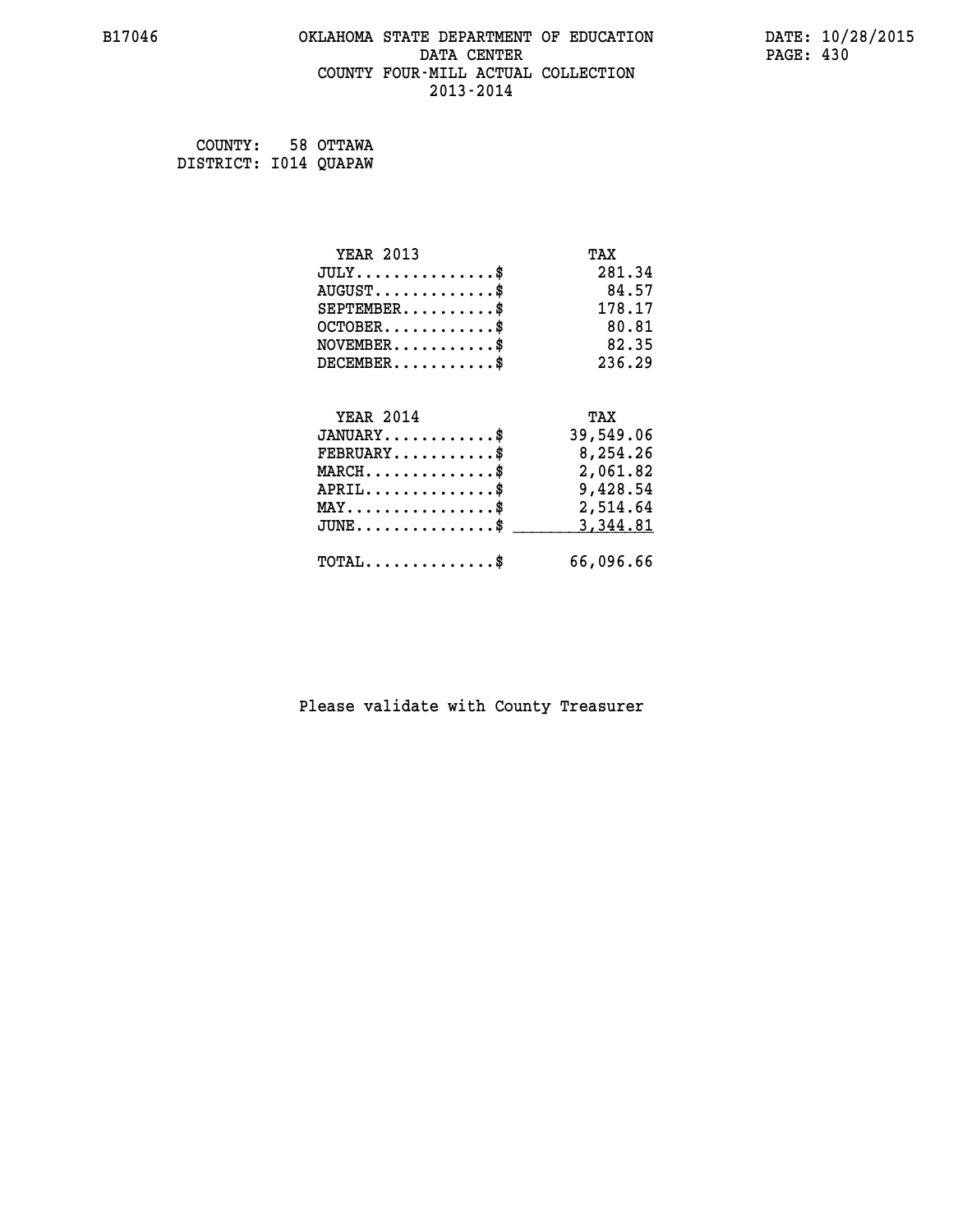#### **B17046 OKLAHOMA STATE DEPARTMENT OF EDUCATION DATE: 10/28/2015 DATA CENTER** PAGE: 431  **COUNTY FOUR-MILL ACTUAL COLLECTION 2013-2014**

 **COUNTY: 58 OTTAWA DISTRICT: I018 COMMERCE**

| <b>YEAR 2013</b>                           | TAX       |
|--------------------------------------------|-----------|
| $JULY$ \$                                  | 378.42    |
| $AUGUST$ \$                                | 114.09    |
| $SEPTEMBER$                                | 237.41    |
| $OCTOBER$ \$                               | 107.73    |
| $NOVEMBER$ \$                              | 110.05    |
| $DECEMBER$ \$                              | 312.75    |
|                                            |           |
| <b>YEAR 2014</b>                           | TAX       |
|                                            |           |
| $JANUARY$ \$                               | 52,065.41 |
| $FEBRUARY$                                 | 10,868.12 |
| $MARCH$ \$                                 | 2,715.93  |
| $APRIL$ \$                                 | 12,414.48 |
| $MAX \dots \dots \dots \dots \dots$        | 3,310.92  |
| $JUNE$ \$                                  | 4,404.51  |
| $\texttt{TOTAL} \dots \dots \dots \dots \$ | 87,039.82 |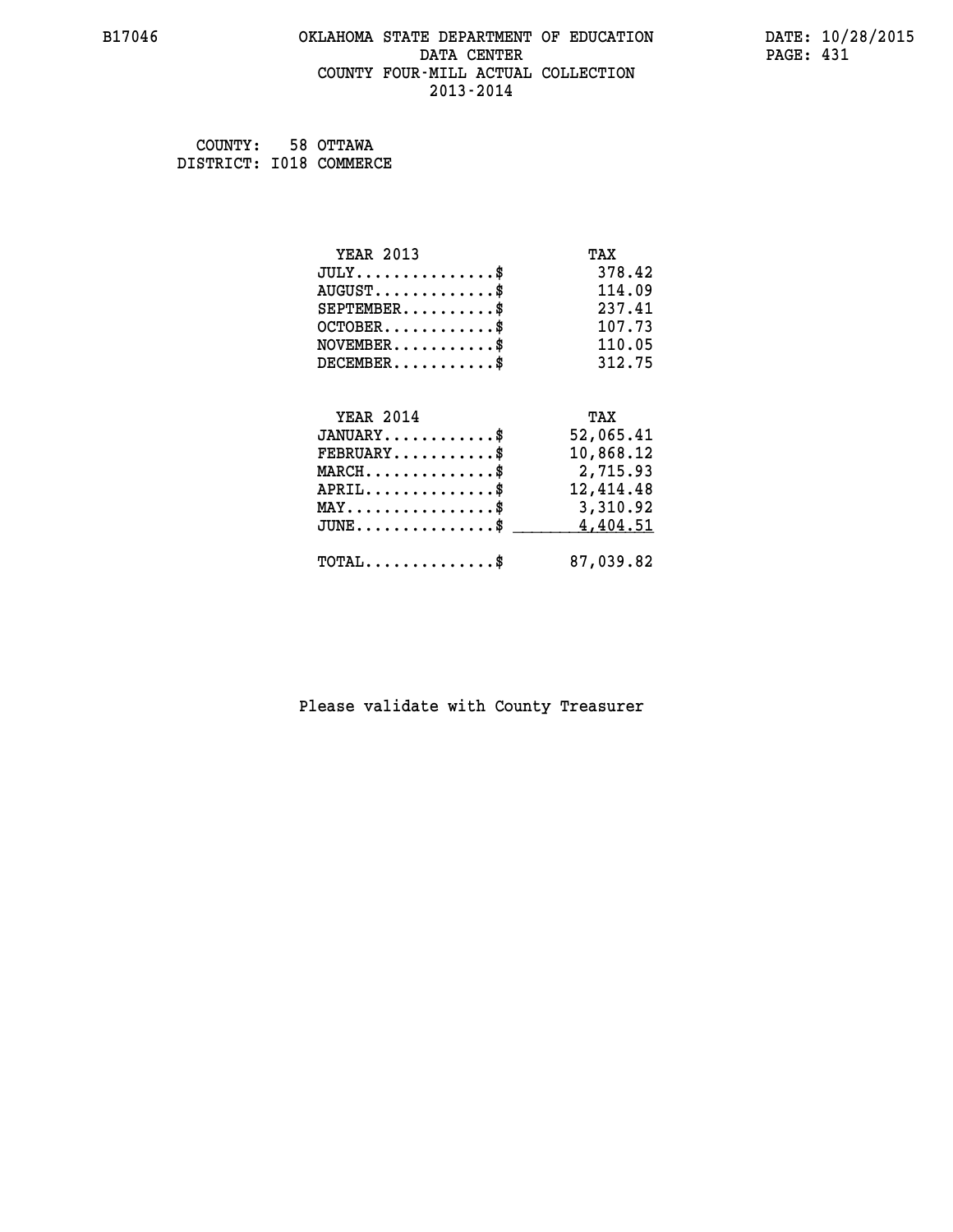#### **B17046 OKLAHOMA STATE DEPARTMENT OF EDUCATION DATE: 10/28/2015 DATA CENTER** PAGE: 432  **COUNTY FOUR-MILL ACTUAL COLLECTION 2013-2014**

 **COUNTY: 58 OTTAWA DISTRICT: I023 MIAMI**

| <b>YEAR 2013</b>                    | TAX         |
|-------------------------------------|-------------|
| $JULY$ \$                           | 1,072.42    |
| $AUGUST$ \$                         | 321.90      |
| $SEPTEMBER$ \$                      | 685.65      |
| $OCTOBER$ \$                        | 310.92      |
| $NOVEMBER$ \$                       | 316.31      |
| $DECEMBER$ \$                       | 911.01      |
|                                     |             |
| <b>YEAR 2014</b>                    | TAX         |
|                                     |             |
| $JANUARY$ \$                        | 152,640.27  |
| $FEBRUARY$                          | 31,855.11   |
| $MARCH$ \$                          | 7,957.98    |
| $APRIL$ \$                          | 36, 387. 32 |
| $MAX \dots \dots \dots \dots \dots$ | 9,709.45    |
| $JUNE$                              | 12,919.99   |
|                                     |             |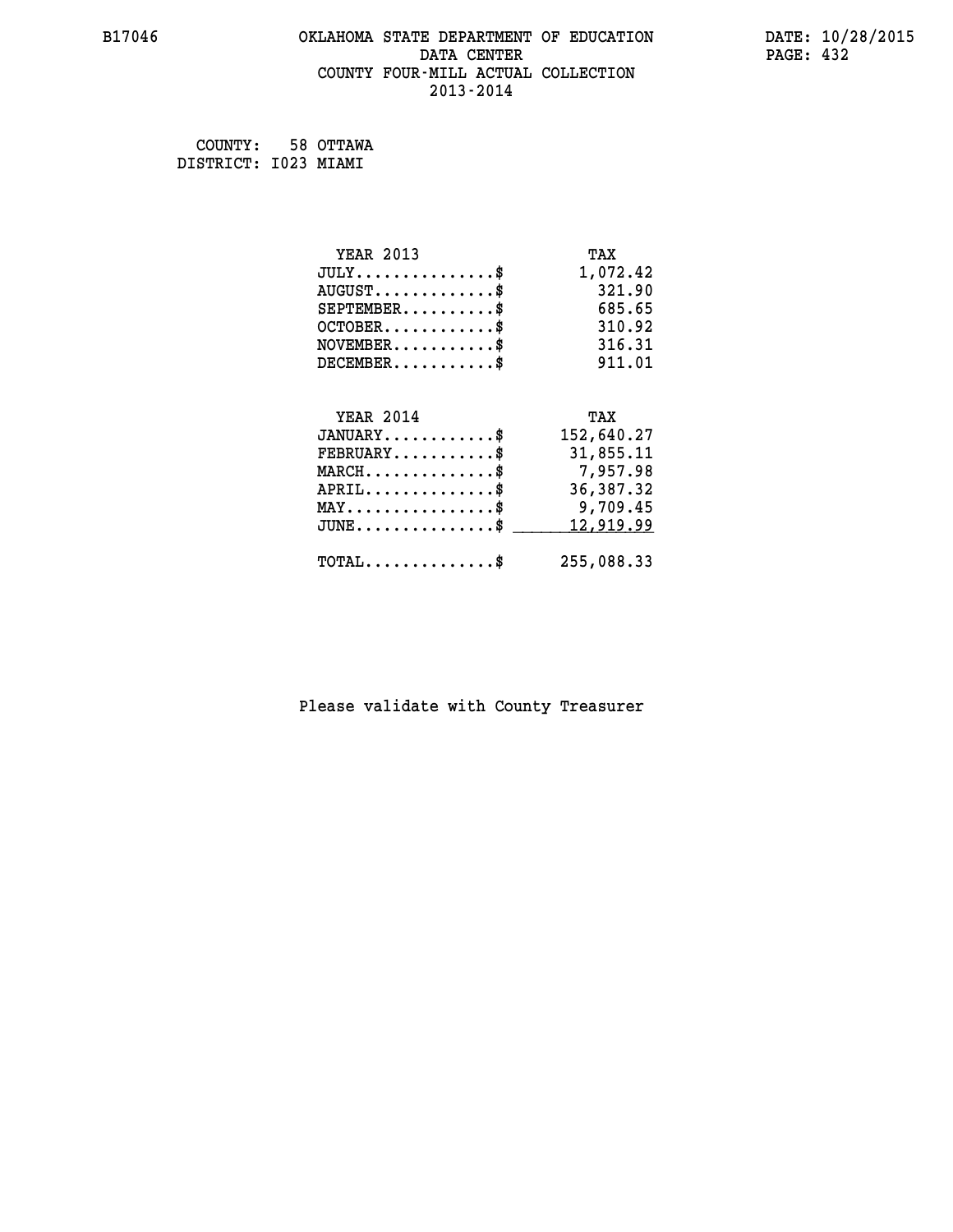#### **B17046 OKLAHOMA STATE DEPARTMENT OF EDUCATION DATE: 10/28/2015 DATA CENTER** PAGE: 433  **COUNTY FOUR-MILL ACTUAL COLLECTION 2013-2014**

 **COUNTY: 58 OTTAWA DISTRICT: I026 AFTON**

| <b>YEAR 2013</b>                               | TAX       |
|------------------------------------------------|-----------|
| $JULY$ \$                                      | 208.99    |
| $AUGUST$ \$                                    | 63.71     |
| $SEPTEMENT.$ \$                                | 131.81    |
| $OCTOBER$ \$                                   | 59.78     |
| $NOVEMBER$ \$                                  | 61.03     |
| $DECEMBER$ \$                                  | 173.59    |
|                                                |           |
| <b>YEAR 2014</b>                               | TAX       |
| $JANUARY$ \$                                   | 28,893.63 |
| $FEBRUARY$                                     | 6,031.26  |
|                                                |           |
| $MARCH$ \$                                     | 1,506.86  |
| $APRIL$ \$                                     | 6,889.33  |
| $\texttt{MAX} \dots \dots \dots \dots \dots \$ | 1,835.18  |
| $JUNE$ \$                                      | 2,440.63  |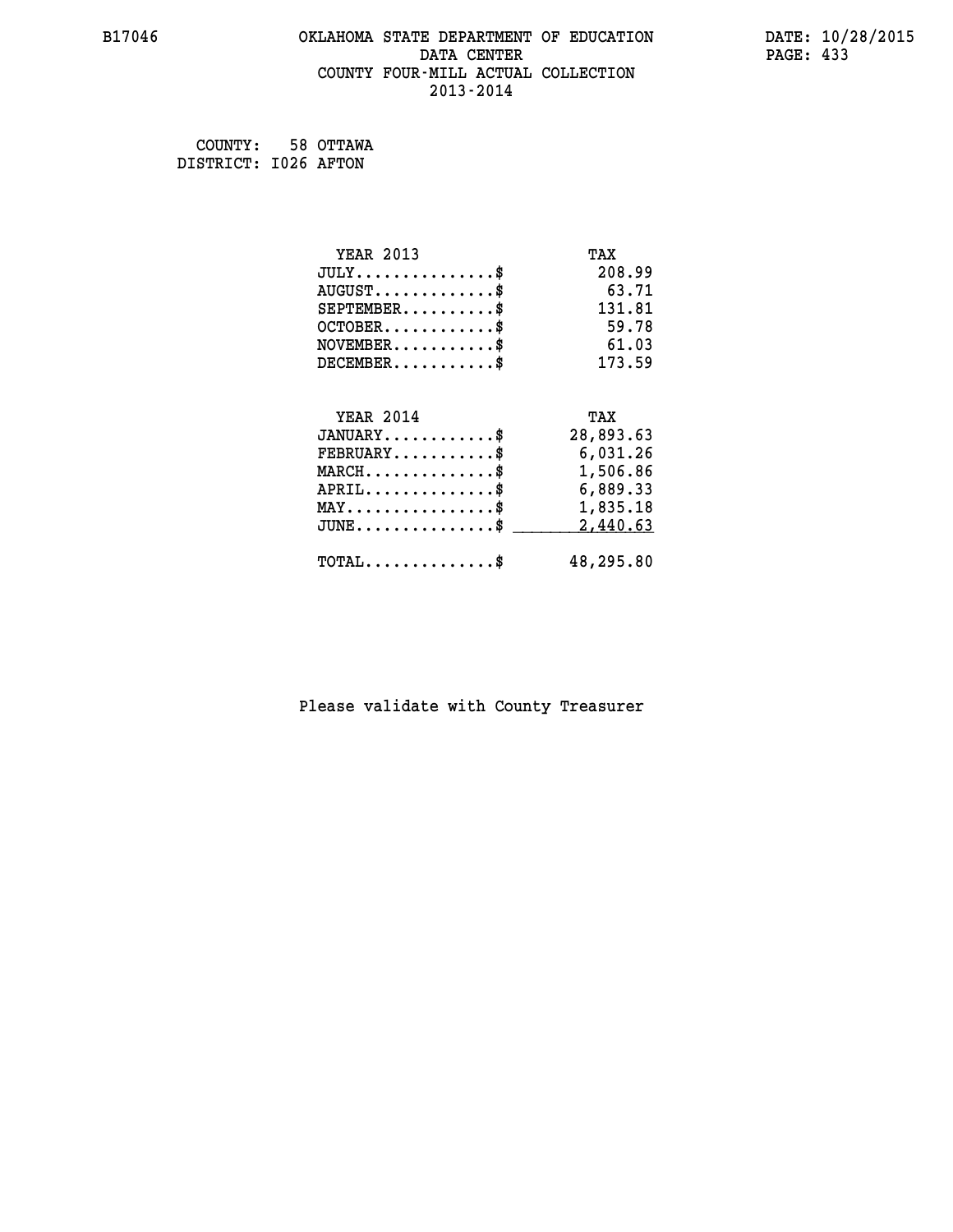#### **B17046 OKLAHOMA STATE DEPARTMENT OF EDUCATION DATE: 10/28/2015 DATA CENTER** PAGE: 434  **COUNTY FOUR-MILL ACTUAL COLLECTION 2013-2014**

 **COUNTY: 58 OTTAWA DISTRICT: I031 FAIRLAND**

| <b>YEAR 2013</b>                               | TAX       |
|------------------------------------------------|-----------|
| $JULY$ \$                                      | 248.50    |
| $AUGUST$ \$                                    | 75.95     |
| $SEPTEMENT.$ \$                                | 162.37    |
| $OCTOBER$ \$                                   | 73.34     |
| $NOVEMBER$ \$                                  | 73.95     |
| $DECEMBER$ \$                                  | 218.17    |
|                                                |           |
| <b>YEAR 2014</b>                               | TAX       |
| $JANUARY$ \$                                   | 36,863.82 |
| $FEBRUARY$                                     | 7,691.10  |
| $MARCH$ \$                                     | 1,918.91  |
|                                                |           |
| $APRIL$ \$                                     | 8,785.25  |
| $\texttt{MAX} \dots \dots \dots \dots \dots \$ | 2,336.92  |
| $JUNE$ \$                                      | 3,105.78  |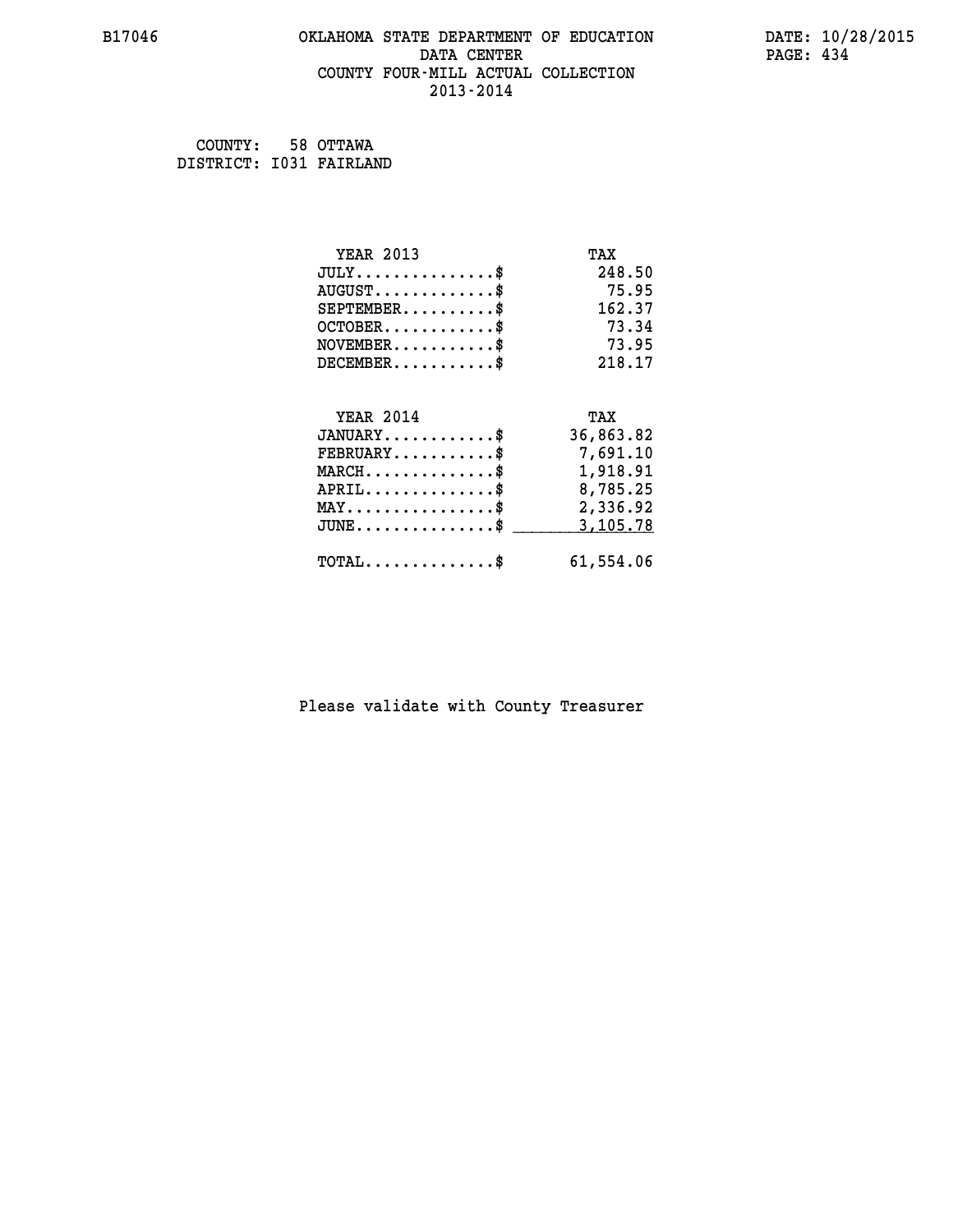#### **B17046 OKLAHOMA STATE DEPARTMENT OF EDUCATION DATE: 10/28/2015** DATA CENTER PAGE: 435  **COUNTY FOUR-MILL ACTUAL COLLECTION 2013-2014**

 **COUNTY: 58 OTTAWA**

 **\*\*\*\*\*\* TOTALS \*\*\*\*\*\***

| <b>YEAR 2013</b>                     | TAX      |
|--------------------------------------|----------|
| $JULY \ldots \ldots \ldots \ldots \$ | 2,569.39 |
| $AUGUST$ \$                          | 775.27   |
| $SEPTEMBER$                          | 1,642.06 |
| $OCTOBER$ \$                         | 744.25   |
| $NOVEMBER$ \$                        | 756.71   |
| $DECEMBER$ \$                        | 2,182,46 |

#### **YEAR 2014 TAX JANUARY............\$ 365,820.04 FEBRUARY...........\$ 76,344.55 MARCH..............\$ 19,067.77 APRIL..............\$ 87,205.86 MAY................\$ 23,250.71 JUNE...............\$ 30,927.46 \_\_\_\_\_\_\_\_\_\_\_\_\_\_\_**

 **TOTAL..............\$ 611,286.53**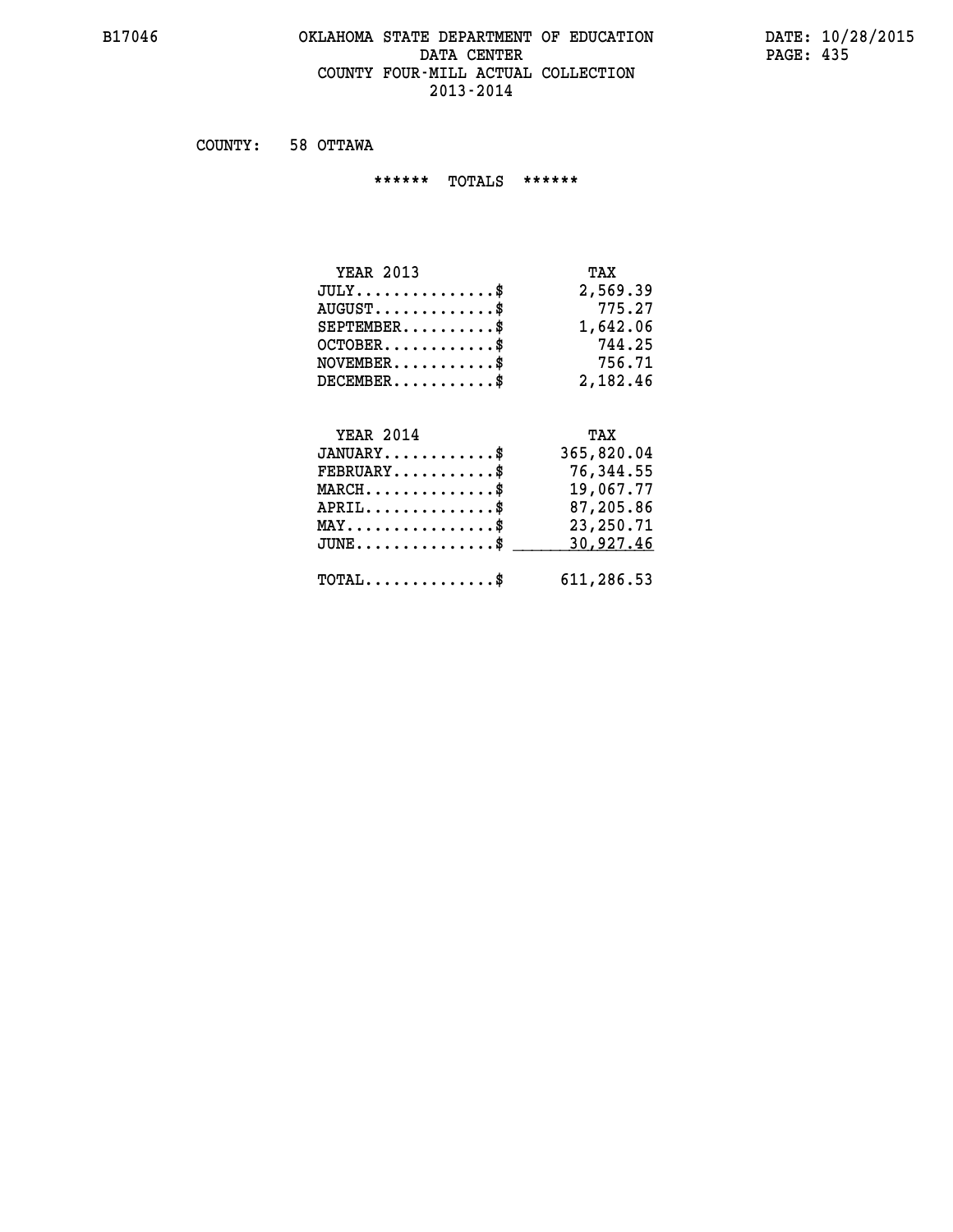## **B17046 OKLAHOMA STATE DEPARTMENT OF EDUCATION DATE: 10/28/2015** DATA CENTER PAGE: 436  **COUNTY FOUR-MILL ACTUAL COLLECTION 2013-2014**

 **COUNTY: 59 PAWNEE DISTRICT: C002 JENNINGS**

| <b>YEAR 2013</b>                                 | TAX       |
|--------------------------------------------------|-----------|
| $JULY$ \$                                        | 151.32    |
| $AUGUST$ \$                                      | 208.16    |
| $SEPTEMBER$ \$                                   | 144.54    |
| $OCTOBER$ \$                                     | 80.03     |
| $\texttt{NOVEMBER} \dots \dots \dots \$          | 81.28     |
| $DECEMBER$ \$                                    | 4,916.87  |
| <b>YEAR 2014</b>                                 | TAX       |
| $JANUARY$ \$                                     | 4,530.83  |
| $FEBRUARY$                                       | 6,374.43  |
| $MARCH$ \$                                       | 530.40    |
| $APRIL \ldots \ldots \ldots \ldots$              | 2,439.50  |
| $\texttt{MAX} \dots \dots \dots \dots \dots \$   | 1,664.36  |
| $\texttt{JUNE} \dots \dots \dots \dots \dots \$$ | 242.32    |
| $TOTAL$ \$                                       | 21,364.04 |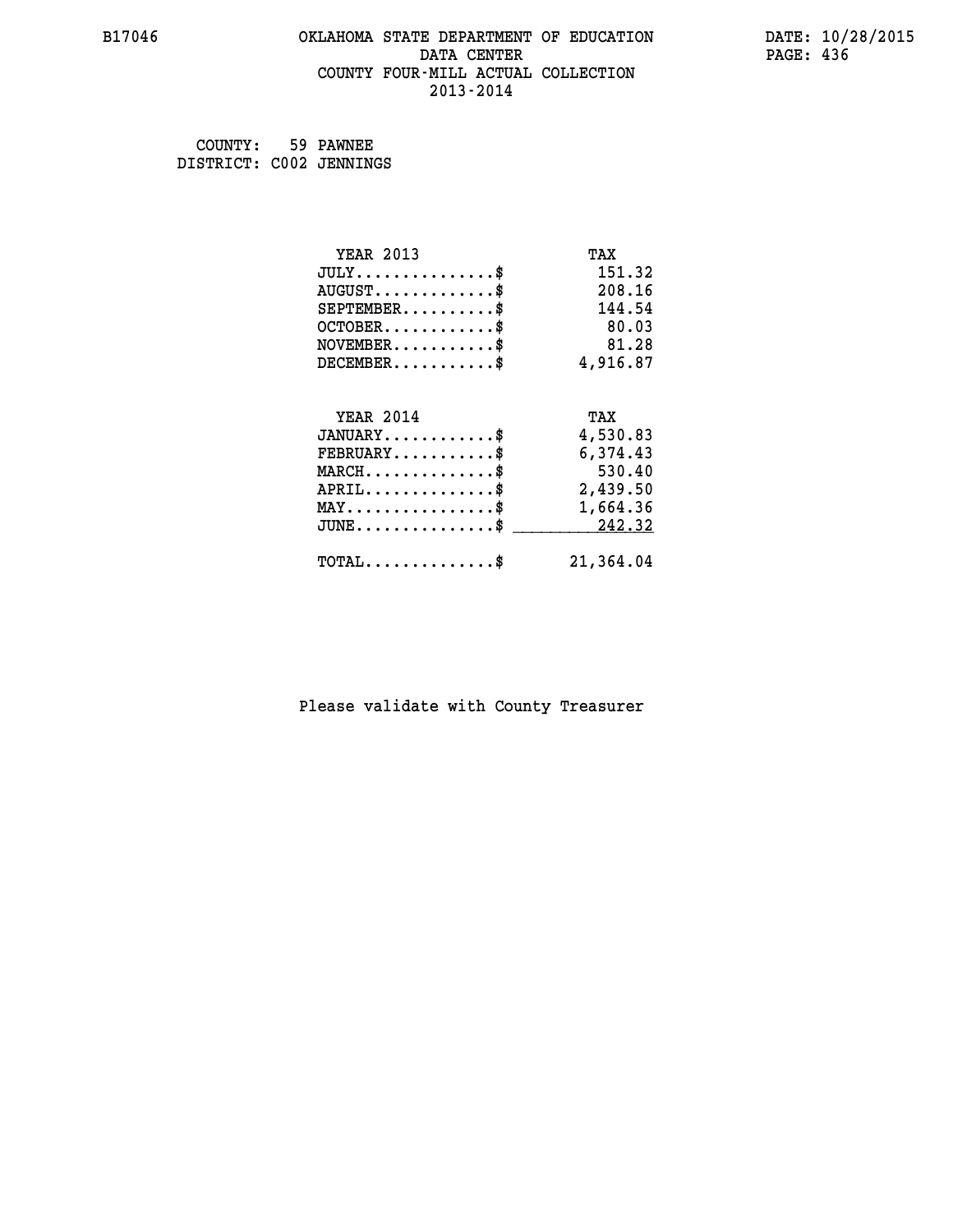#### **B17046 OKLAHOMA STATE DEPARTMENT OF EDUCATION DATE: 10/28/2015 DATA CENTER** PAGE: 437  **COUNTY FOUR-MILL ACTUAL COLLECTION 2013-2014**

 **COUNTY: 59 PAWNEE DISTRICT: I001 PAWNEE**

| <b>YEAR 2013</b>                               | TAX        |
|------------------------------------------------|------------|
| $JULY$ \$                                      | 601.04     |
| $AUGUST$ \$                                    | 815.93     |
| $SEPTEMBER$ \$                                 | 564.77     |
| $OCTOBER$ \$                                   | 313.13     |
| $\texttt{NOVEMBER} \dots \dots \dots \$        | 320.21     |
| $DECEMBER$ \$                                  | 19,421.04  |
|                                                |            |
| <b>YEAR 2014</b>                               | TAX        |
| $JANUARY$ \$                                   | 17,896.55  |
| $FEBRUARY$                                     | 25, 176.88 |
| $MARCH$ \$                                     | 2,094.30   |
| $APRIL \ldots \ldots \ldots \ldots \$          | 9,635.68   |
| $\texttt{MAX} \dots \dots \dots \dots \dots \$ | 6,573.68   |
| $JUNE \ldots \ldots \ldots \ldots \ast$        | 956.01     |
| $\texttt{TOTAL} \dots \dots \dots \dots \$     | 84,369.22  |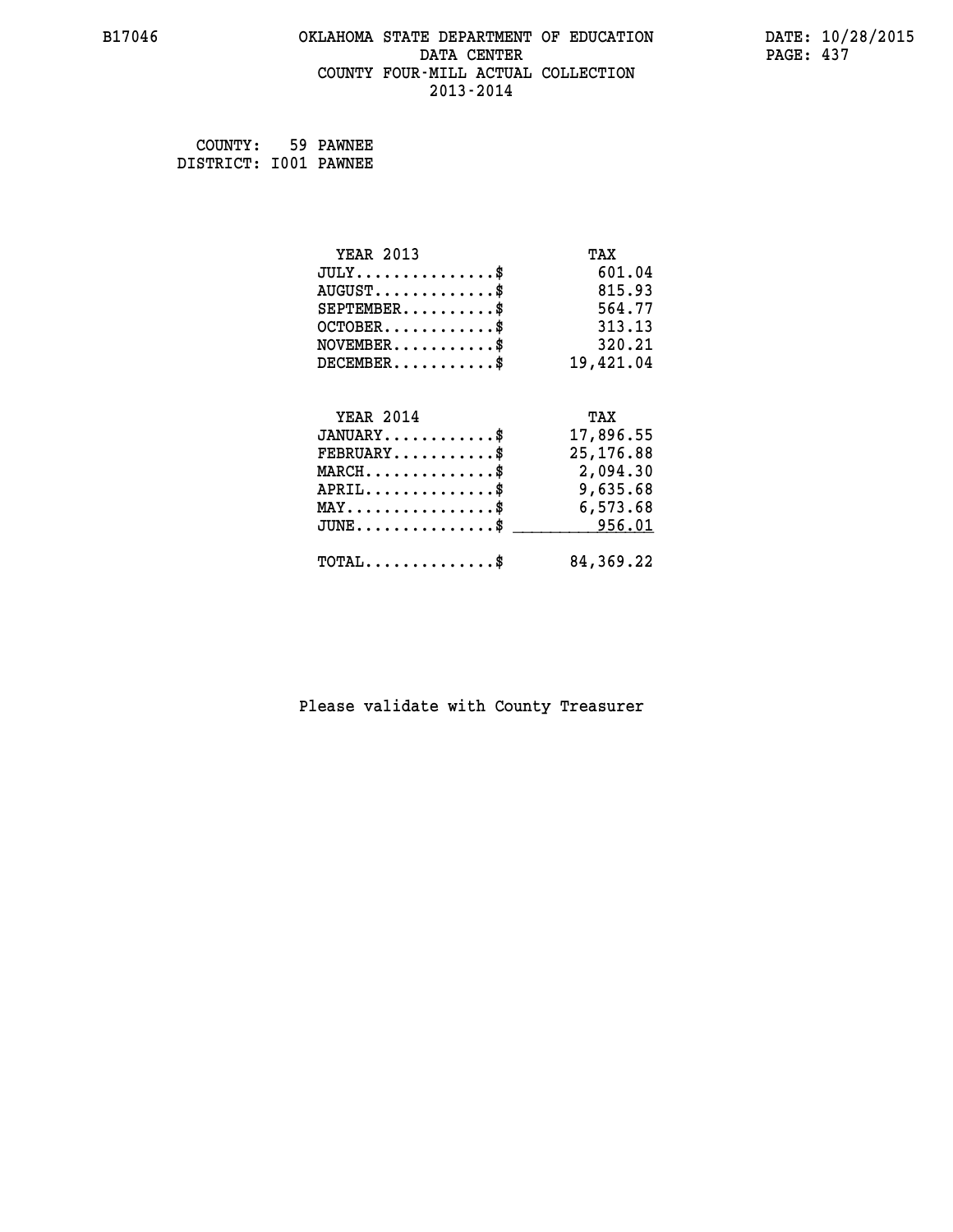## **B17046 OKLAHOMA STATE DEPARTMENT OF EDUCATION DATE: 10/28/2015** DATA CENTER PAGE: 438  **COUNTY FOUR-MILL ACTUAL COLLECTION 2013-2014**

 **COUNTY: 59 PAWNEE DISTRICT: I006 CLEVELAND**

| <b>YEAR 2013</b>                               | TAX        |
|------------------------------------------------|------------|
| $JULY$ \$                                      | 1,434.27   |
| $AUGUST$ \$                                    | 1,926.16   |
| $SEPTEMBER$ \$                                 | 1,345.95   |
| $OCTOBER$ \$                                   | 743.06     |
| $NOVEMBER.$ \$                                 | 763.25     |
| $DECEMBER$ \$                                  | 43,880.44  |
|                                                |            |
| <b>YEAR 2014</b>                               | TAX        |
| $JANUARY$ \$                                   | 40,435.20  |
| $FEBRUARY$ \$                                  | 56,897.79  |
| $MARCH \ldots \ldots \ldots \ldots \$          | 4,748.53   |
| $APRIL$ \$                                     | 21,778.79  |
| $\texttt{MAX} \dots \dots \dots \dots \dots \$ | 14,885.45  |
| $JUNE$ \$                                      | 2,182.07   |
| $\texttt{TOTAL} \dots \dots \dots \dots$ \$    | 191,020.96 |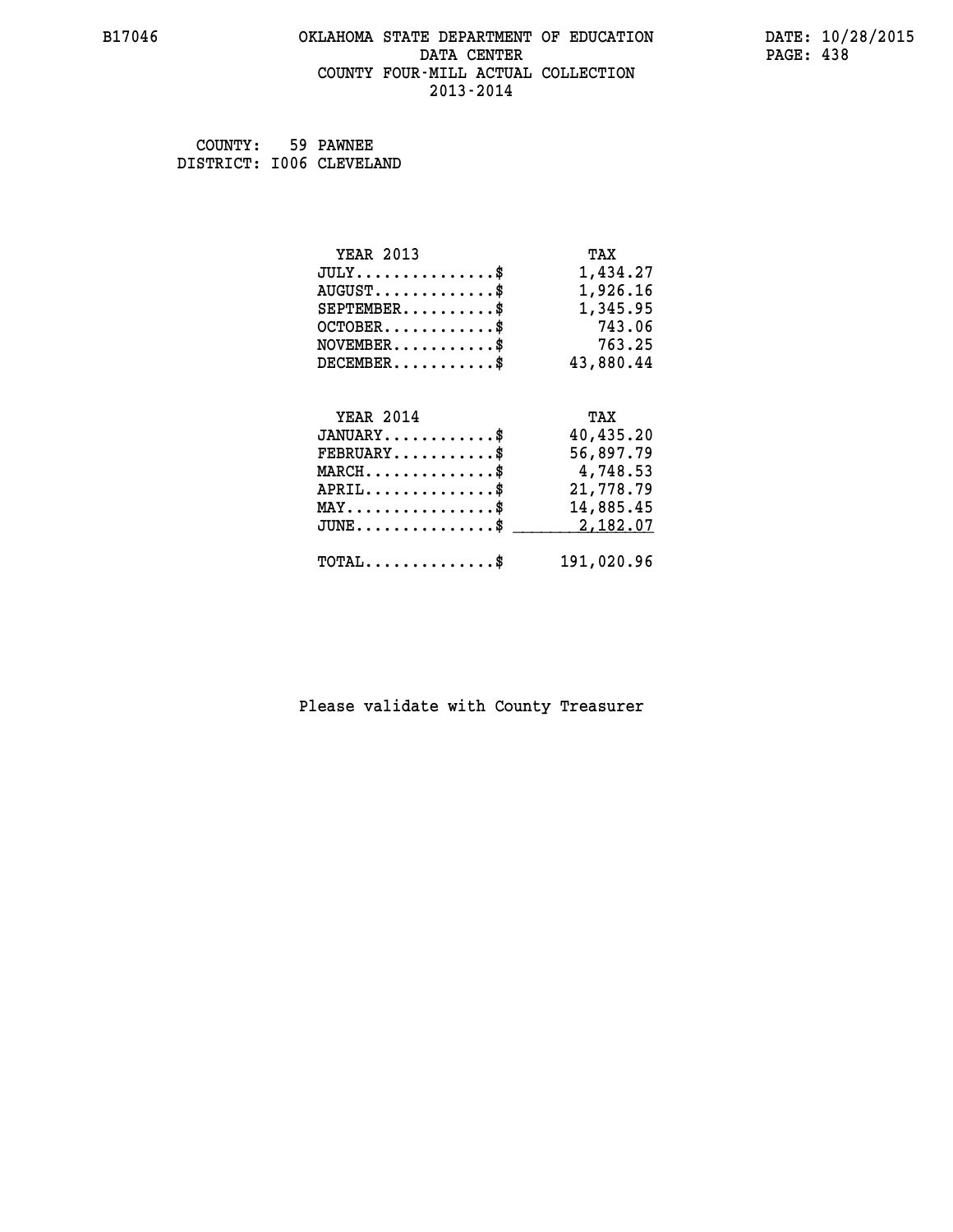#### **B17046 OKLAHOMA STATE DEPARTMENT OF EDUCATION DATE: 10/28/2015** DATA CENTER PAGE: 439  **COUNTY FOUR-MILL ACTUAL COLLECTION 2013-2014**

 **COUNTY: 59 PAWNEE**

 **\*\*\*\*\*\* TOTALS \*\*\*\*\*\***

| <b>YEAR 2013</b> | TAX       |
|------------------|-----------|
| $JULY$ \$        | 2,186.63  |
| $AUGUST$ \$      | 2,950.25  |
| $SEPTEMBER$ \$   | 2,055.26  |
| $OCTOBER$ \$     | 1,136.22  |
| $NOVEMBER$ \$    | 1,164.74  |
| $DECEMBER$ \$    | 68,218.35 |
|                  |           |

# **YEAR 2014 TAX JANUARY............\$ 62,862.58 FEBRUARY...........\$ 88,449.10 MARCH..............\$ 7,373.23 APRIL..............\$ 33,853.97 MAY................\$ 23,123.49 JUNE...............\$ 3,380.40 \_\_\_\_\_\_\_\_\_\_\_\_\_\_\_ TOTAL..............\$ 296,754.22**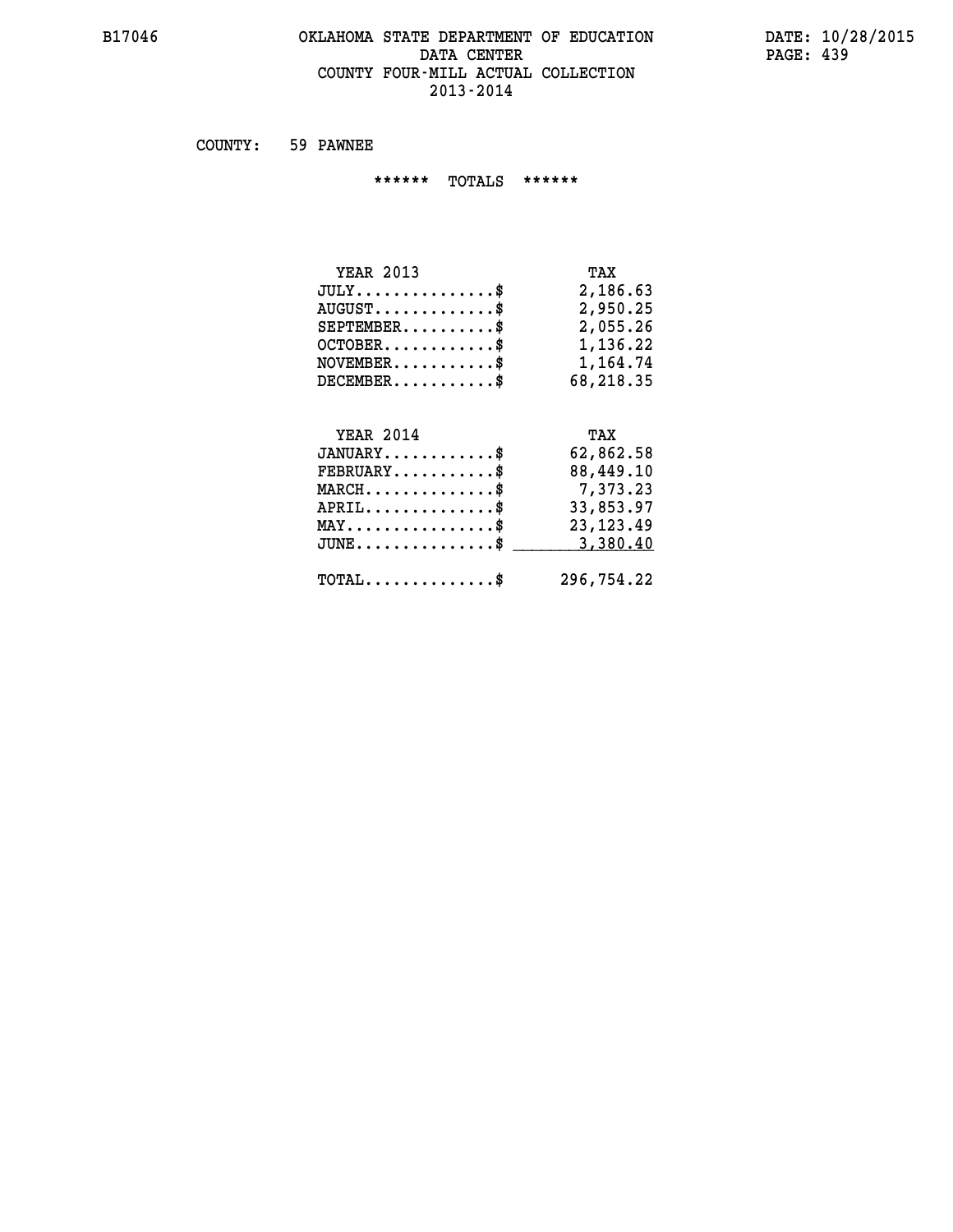#### **B17046 OKLAHOMA STATE DEPARTMENT OF EDUCATION DATE: 10/28/2015 DATA CENTER** PAGE: 440  **COUNTY FOUR-MILL ACTUAL COLLECTION 2013-2014**

 **COUNTY: 60 PAYNE DISTRICT: C104 OAK GROVE**

| <b>YEAR 2013</b>                               | TAX       |
|------------------------------------------------|-----------|
| $JULY$ \$                                      | 106.50    |
| $AUGUST$ \$                                    | 78.36     |
| $SEPTEMBER$ \$                                 | 93.22     |
| $OCTOBER$ \$                                   | 25.95     |
| $NOVEMBER$ \$                                  | 171.94    |
| $DECEMBER$ \$                                  | 4,621.71  |
| <b>YEAR 2014</b>                               | TAX       |
| $JANUARY$ \$                                   | 27,725.61 |
| $FEBRUARY$                                     | 4,654.50  |
| $MARCH$ \$                                     | 789.69    |
| $APRIL$ \$                                     | 7,956.69  |
|                                                |           |
| $\texttt{MAX} \dots \dots \dots \dots \dots \$ | 1,021.61  |
| $JUNE$ \$                                      | 996.88    |
| $TOTAL$ \$                                     | 48,242.66 |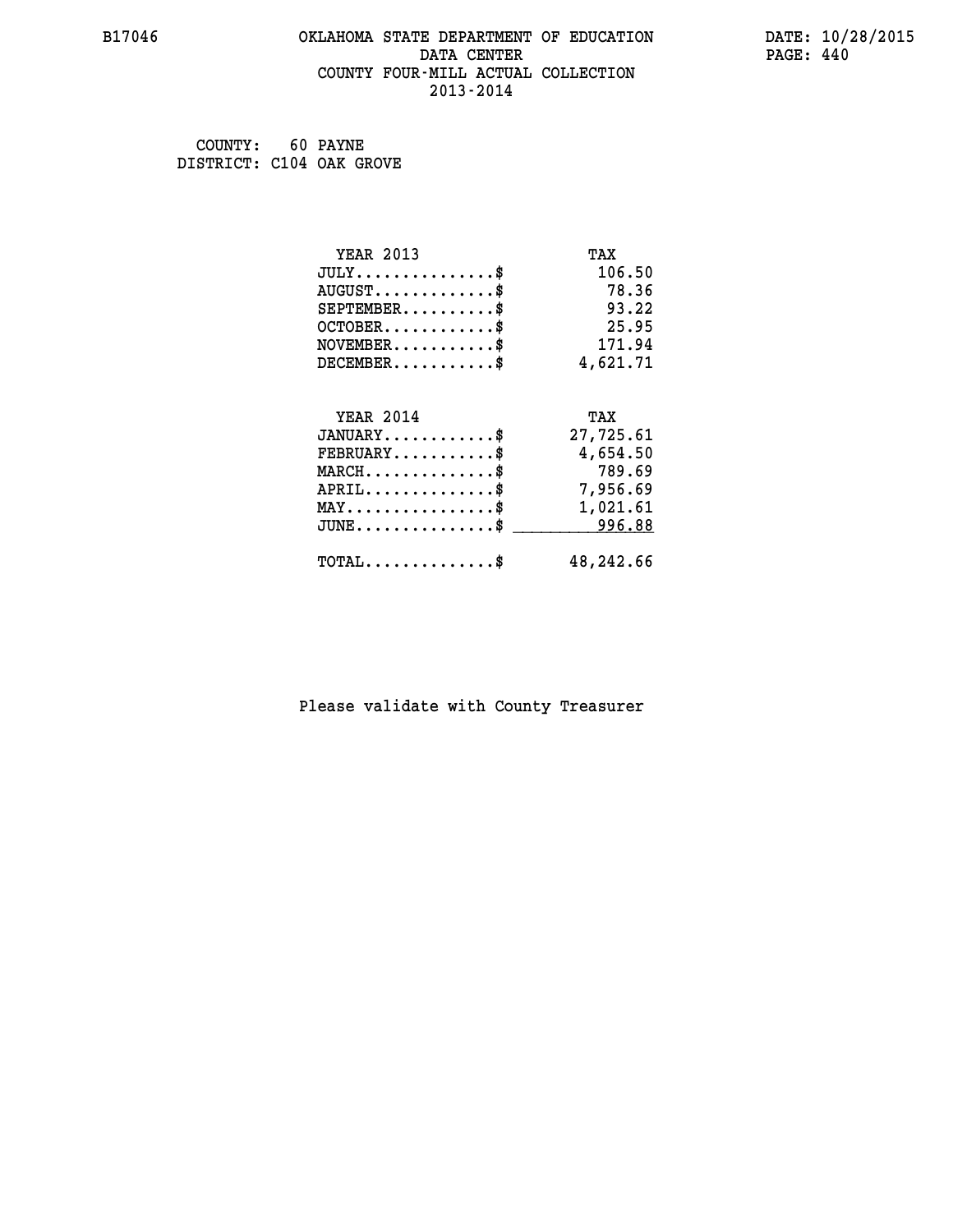#### **B17046 OKLAHOMA STATE DEPARTMENT OF EDUCATION DATE: 10/28/2015 DATA CENTER** PAGE: 441  **COUNTY FOUR-MILL ACTUAL COLLECTION 2013-2014**

 **COUNTY: 60 PAYNE DISTRICT: I003 RIPLEY**

| <b>YEAR 2013</b>                               | TAX        |
|------------------------------------------------|------------|
| $JULY$ \$                                      | 264.73     |
| $AUGUST$ \$                                    | 193.27     |
| $SEPTEMBER$ \$                                 | 229.90     |
| $OCTOBER$ \$                                   | 70.36      |
| $\texttt{NOVEMBER} \dots \dots \dots \$        | 424.07     |
| $DECEMBER$ \$                                  | 11,391.97  |
|                                                |            |
| <b>YEAR 2014</b>                               | TAX        |
| $JANUARY$ \$                                   | 68,378.30  |
| $FEBRUARY$                                     | 11,479.14  |
| $MARCH$ \$                                     | 1,947.60   |
| $APRIL$ \$                                     | 19,623.19  |
| $\texttt{MAX} \dots \dots \dots \dots \dots \$ | 2,519.51   |
| $JUNE$ $$$                                     | 2,458.55   |
| $\texttt{TOTAL} \dots \dots \dots \dots \$     | 118,980.59 |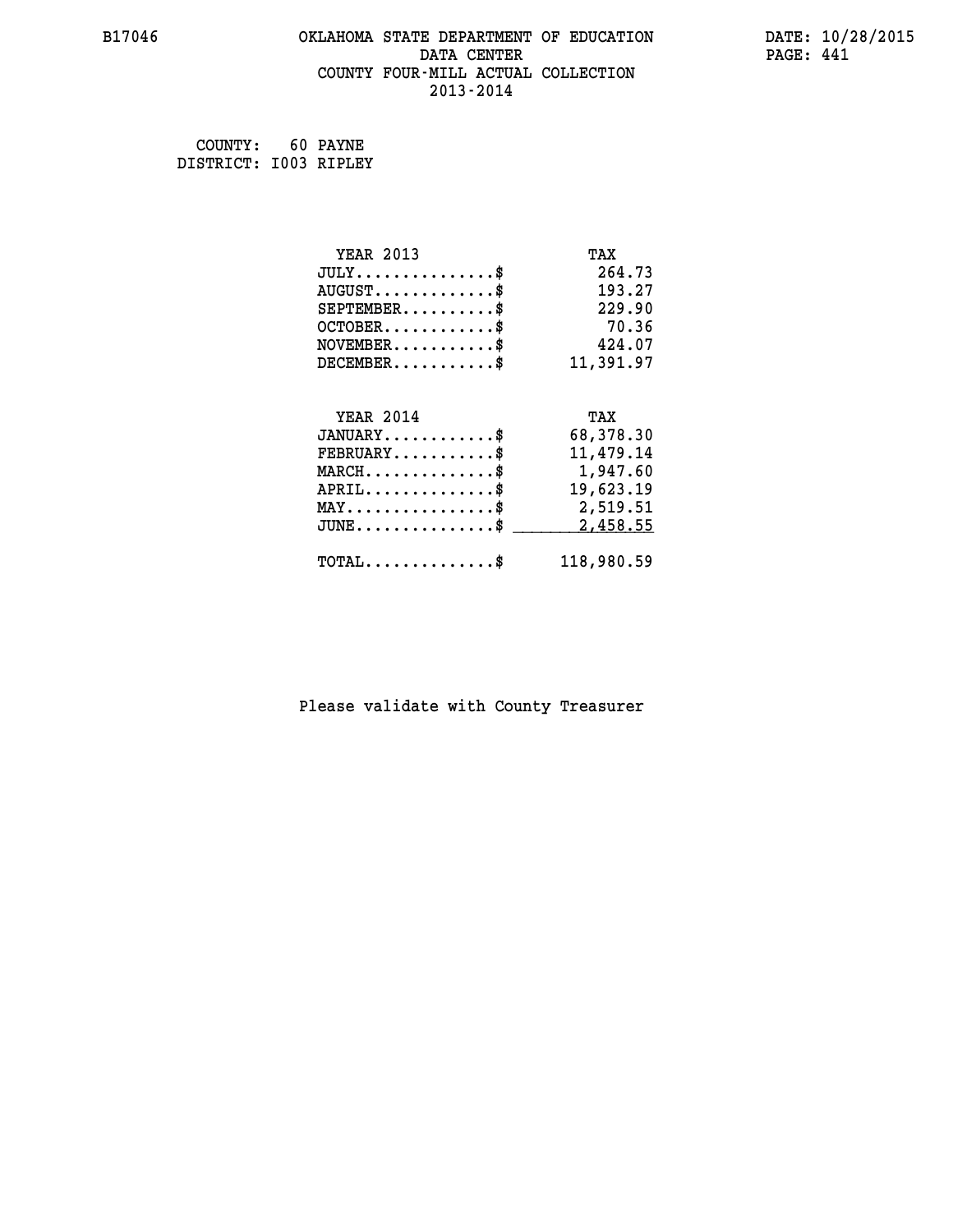#### **B17046 OKLAHOMA STATE DEPARTMENT OF EDUCATION DATE: 10/28/2015 DATA CENTER** PAGE: 442  **COUNTY FOUR-MILL ACTUAL COLLECTION 2013-2014**

 **COUNTY: 60 PAYNE DISTRICT: I016 STILLWATER**

| <b>YEAR 2013</b>                                | TAX          |
|-------------------------------------------------|--------------|
| $JULY$ \$                                       | 3,213.90     |
| $AUGUST$ \$                                     | 2,426.93     |
| $SEPTEMBER$ \$                                  | 2,886.91     |
| $OCTOBER$ \$                                    | 1,959.20     |
| $NOVEMBER.$ \$                                  | 5,325.09     |
| $DECEMBER$ \$                                   | 141,974.46   |
|                                                 |              |
| <b>YEAR 2014</b>                                | TAX          |
| $JANUARY$ \$                                    | 858,633.86   |
| $FEBRUARY$ \$                                   | 144, 144.97  |
| $\texttt{MARCH}\ldots\ldots\ldots\ldots\cdots\$ | 24,456.09    |
| $APRIL$ \$                                      | 246,410.55   |
| $\texttt{MAX} \dots \dots \dots \dots \dots \$  | 31,637.82    |
| $JUNE$ \$                                       | 30,872.24    |
| $\texttt{TOTAL} \dots \dots \dots \dots \$      | 1,493,942.02 |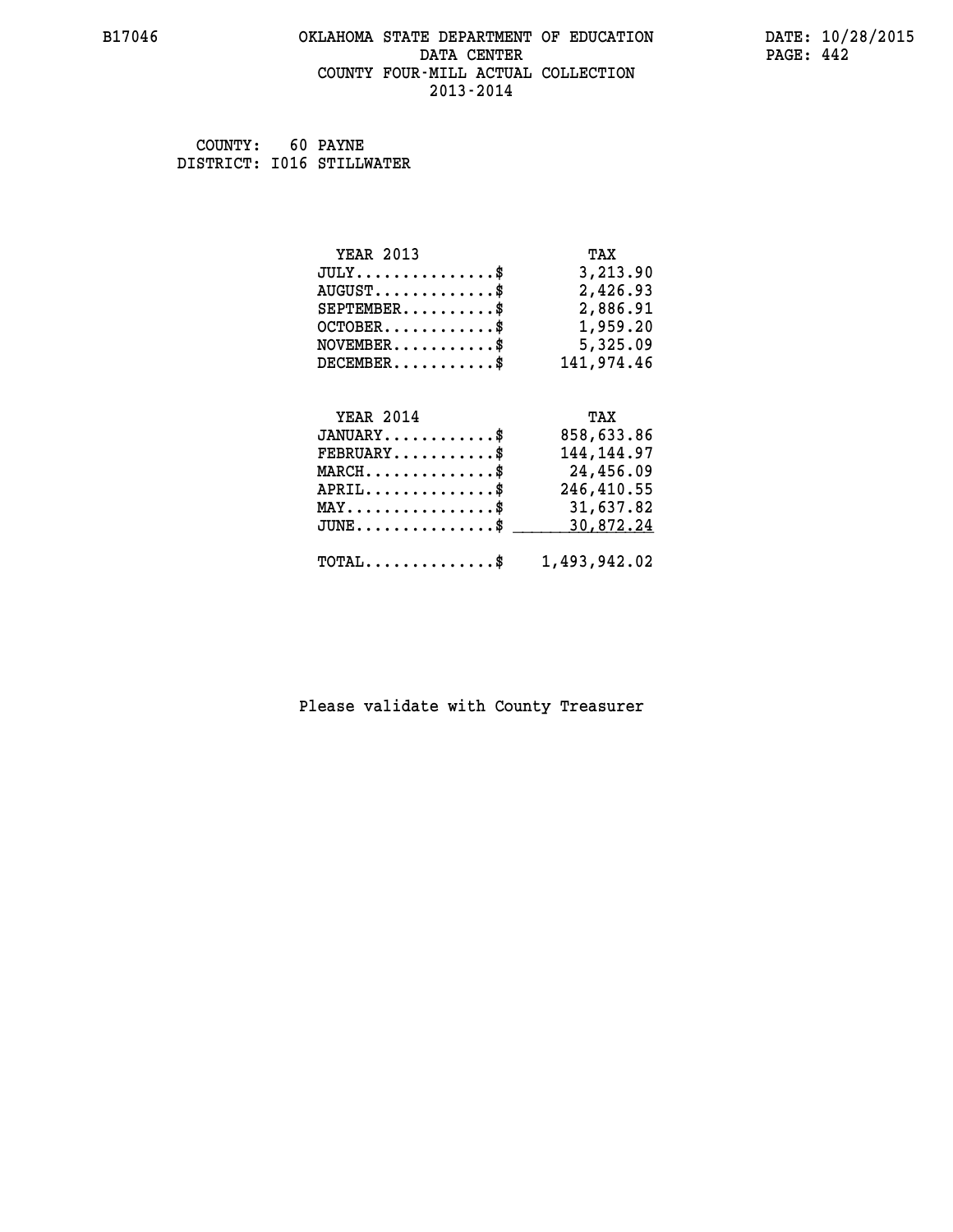#### **B17046 OKLAHOMA STATE DEPARTMENT OF EDUCATION DATE: 10/28/2015 DATA CENTER** PAGE: 443  **COUNTY FOUR-MILL ACTUAL COLLECTION 2013-2014**

 **COUNTY: 60 PAYNE DISTRICT: I056 PERKINS-TRYON**

| <b>YEAR 2013</b>                                                 | TAX         |
|------------------------------------------------------------------|-------------|
| $JULY$ \$                                                        | 783.56      |
| $AUGUST$ \$                                                      | 830.72      |
| $SEPTEMBER$ \$                                                   | 713.06      |
| $OCTOBER$ \$                                                     | 483.91      |
| $NOVEMBER.$ \$                                                   | 1,315.28    |
| $DECEMBER$ \$                                                    | 35,067.35   |
|                                                                  |             |
| <b>YEAR 2014</b>                                                 | TAX         |
| $JANUARY$ \$                                                     | 212,080.47  |
| $FEBRUARY$ \$                                                    | 35,733.82   |
| $\texttt{MARCH}\ldots\ldots\ldots\ldots\footnotesize \texttt{*}$ | 6,040.60    |
| $APRIL$ \$                                                       | 60,862.78   |
| $\texttt{MAX} \dots \dots \dots \dots \dots \$                   | 7,814.46    |
| $JUNE$ \$                                                        | 7,625.36    |
| $\texttt{TOTAL} \dots \dots \dots \dots$                         | 369, 351.37 |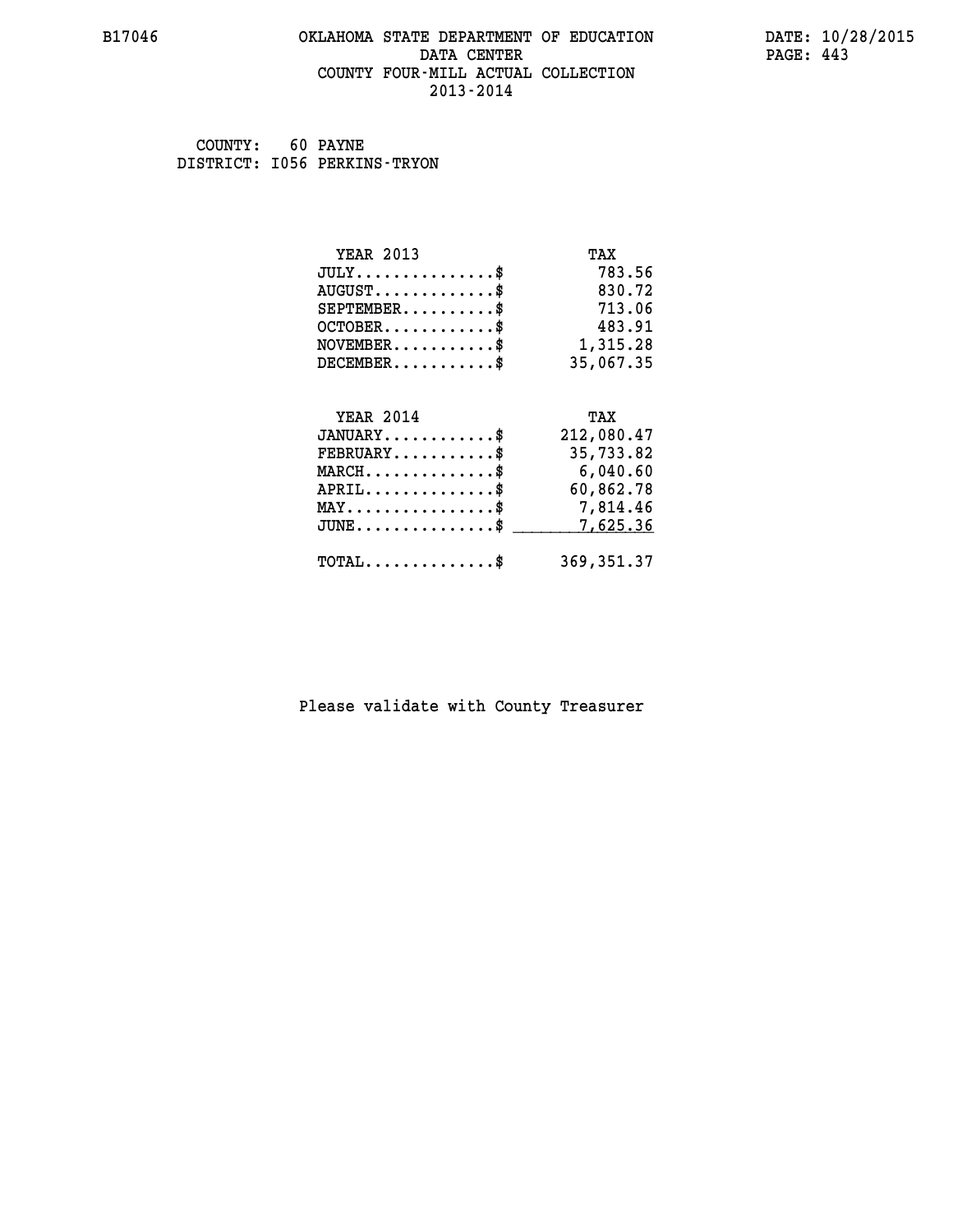#### **B17046 OKLAHOMA STATE DEPARTMENT OF EDUCATION DATE: 10/28/2015 DATA CENTER** PAGE: 444  **COUNTY FOUR-MILL ACTUAL COLLECTION 2013-2014**

 **COUNTY: 60 PAYNE DISTRICT: I067 CUSHING**

| <b>YEAR 2013</b>                           | TAX          |
|--------------------------------------------|--------------|
| $JULY$ \$                                  | 990.44       |
| $AUGUST$ \$                                | 759.28       |
| $SEPTEMENT.$ \$                            | 875.54       |
| $OCTOBER$ \$                               | 594.18       |
| $\texttt{NOVEMBER} \dots \dots \dots \$    | 1,614.98     |
| $DECEMBER$ \$                              | 43,057.61    |
|                                            |              |
| <b>YEAR 2014</b>                           | TAX          |
| $JANUARY$ \$                               | 260,404.03   |
| $FEBRUARY$                                 | 43,715.88    |
| $MARCH$ \$                                 | 7,416.96     |
| $APRIL$ \$                                 | 74,730.69    |
| MAY\$ 9,595.04                             |              |
| $JUNE$ \$                                  | 9,362.84     |
| $\texttt{TOTAL} \dots \dots \dots \dots \$ | 453, 117. 47 |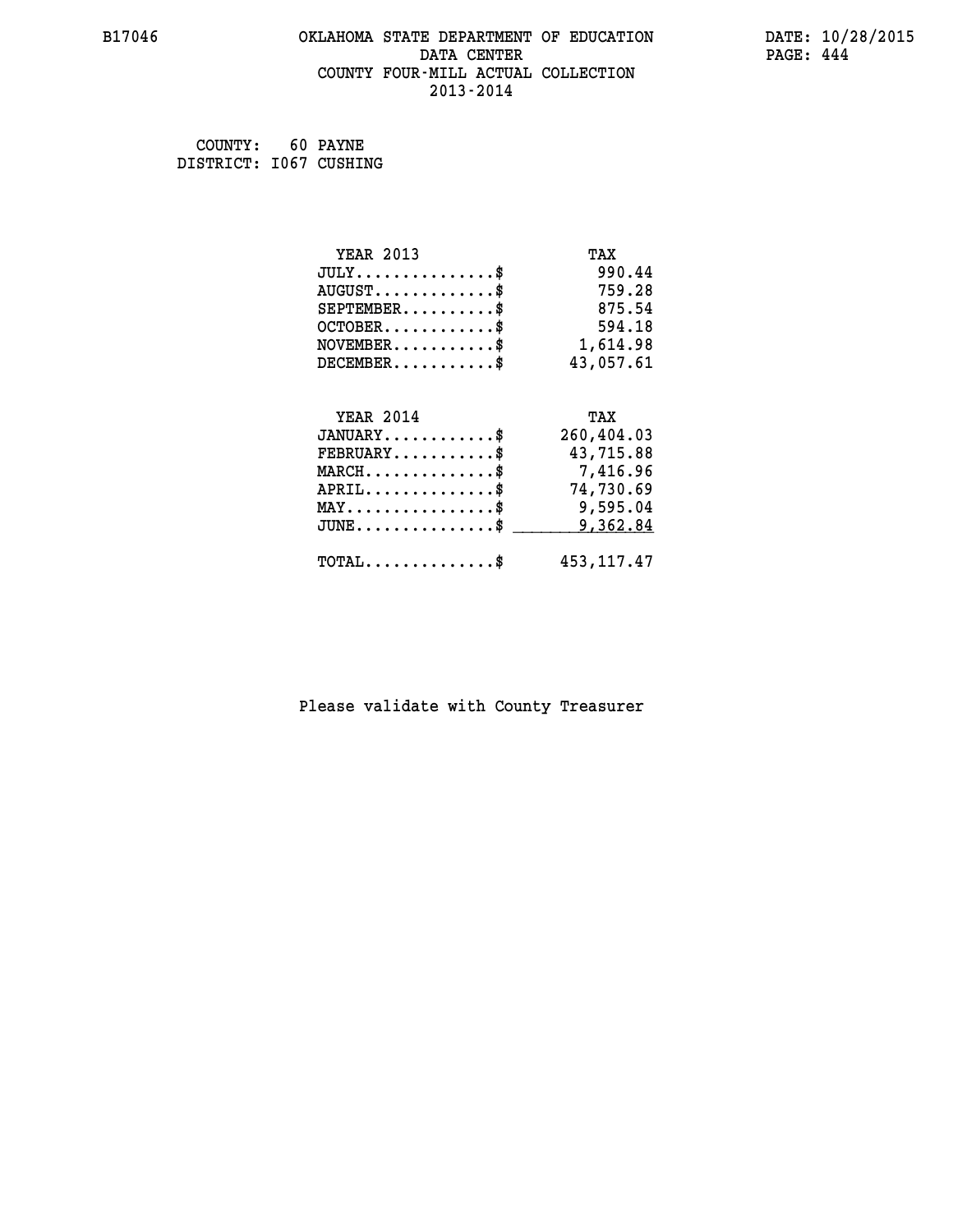#### **B17046 OKLAHOMA STATE DEPARTMENT OF EDUCATION DATE: 10/28/2015 DATA CENTER** PAGE: 445  **COUNTY FOUR-MILL ACTUAL COLLECTION 2013-2014**

 **COUNTY: 60 PAYNE DISTRICT: I101 GLENCOE**

| <b>YEAR 2013</b>                                                          | TAX         |
|---------------------------------------------------------------------------|-------------|
| $JULY$ \$                                                                 | 179.90      |
| $AUGUST$ \$                                                               | 138.96      |
| $SEPTEMBER$ \$                                                            | 165.30      |
| $OCTOBER$ \$                                                              | 112.19      |
| $\verb NOVEMBER , \verb , \verb , \verb , \verb , \verb , \verb , \verb $ | 304.89      |
| $DECEMBER$ \$                                                             | 8,128.91    |
|                                                                           |             |
| <b>YEAR 2014</b>                                                          | TAX         |
| $JANUARY$ \$                                                              | 49, 162. 12 |
|                                                                           |             |
| $FEBRUARY$                                                                | 8,253.20    |
| $\texttt{MARCH}\ldots\ldots\ldots\ldots\text{*}$                          | 1,400.27    |
| $APRIL.$ \$                                                               | 14,108.54   |
| MAY\$ 1,811.46                                                            |             |
| $JUNE$ \$                                                                 | 1,937.40    |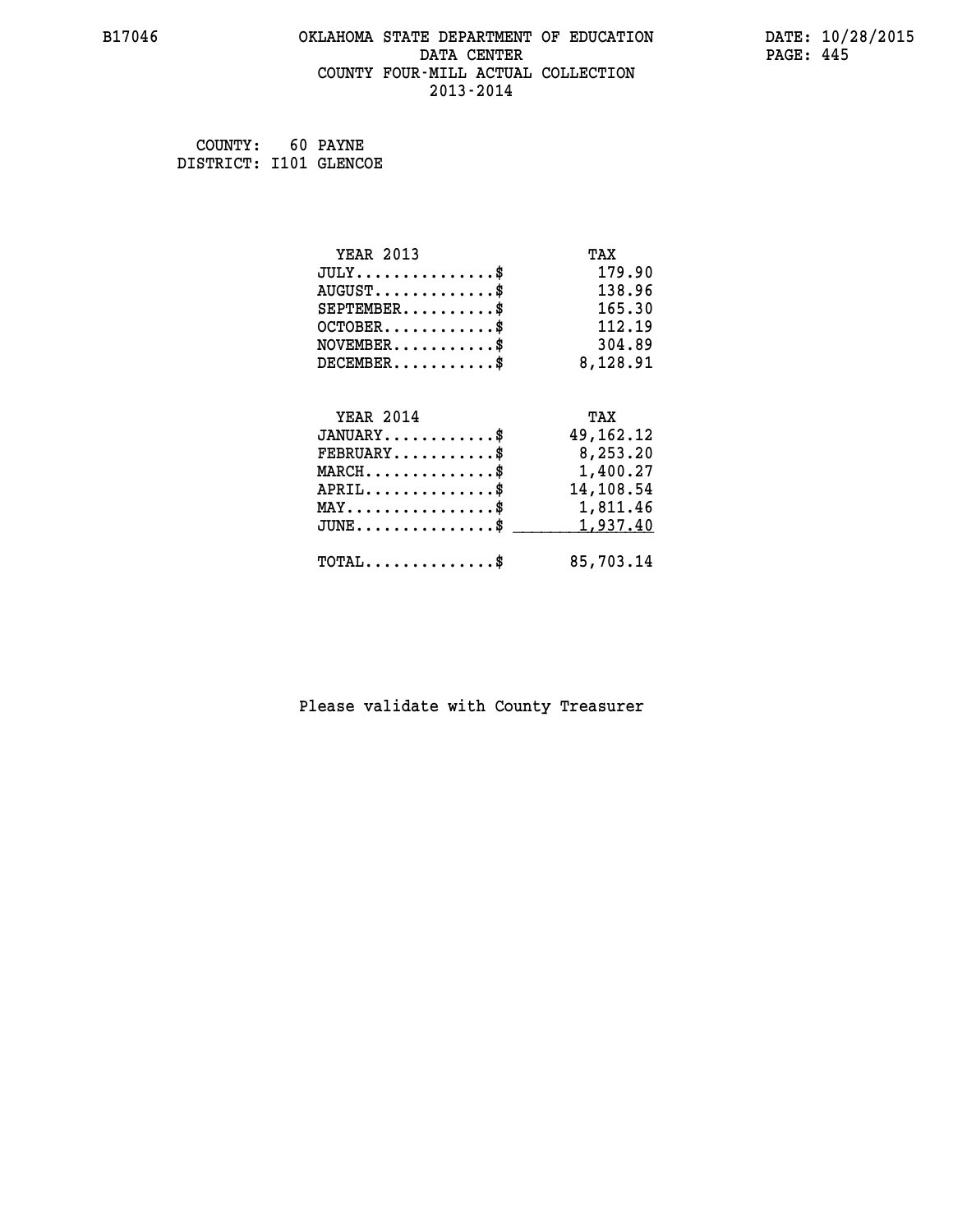#### **B17046 OKLAHOMA STATE DEPARTMENT OF EDUCATION DATE: 10/28/2015 DATA CENTER** PAGE: 446  **COUNTY FOUR-MILL ACTUAL COLLECTION 2013-2014**

 **COUNTY: 60 PAYNE DISTRICT: I103 YALE**

| <b>YEAR 2013</b>                               | TAX         |
|------------------------------------------------|-------------|
| $JULY$ \$                                      | 253.04      |
| $AUGUST$ \$                                    | 190.34      |
| $SEPTEMBER$ \$                                 | 226.41      |
| $OCTOBER$ \$                                   | 153.65      |
| $\texttt{NOVEMBER} \dots \dots \dots \$        | 417.66      |
| $DECEMBER$ \$                                  | 11, 135. 24 |
|                                                |             |
| <b>YEAR 2014</b>                               | TAX         |
| $JANUARY$ \$                                   | 67,343.90   |
| $FEBRUARY$                                     | 11,305.51   |
| $MARCH$ \$                                     | 1,918.10    |
| $APRIL$ \$                                     | 19,326.33   |
| $\texttt{MAX} \dots \dots \dots \dots \dots \$ | 2,481.39    |
| $JUNE$ \$                                      | 3,186.86    |
| $\texttt{TOTAL} \dots \dots \dots \dots \$     | 117,938.43  |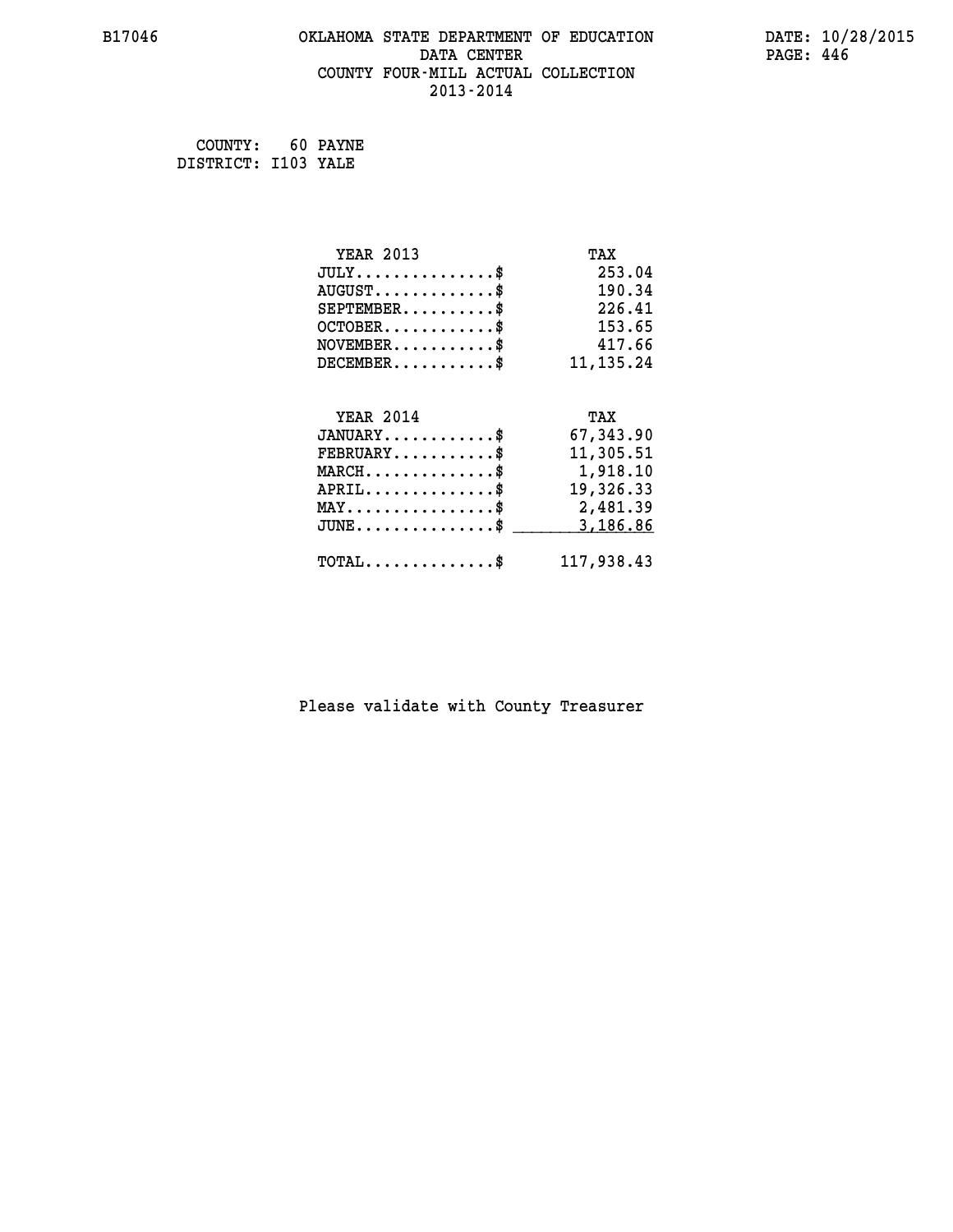#### **B17046 OKLAHOMA STATE DEPARTMENT OF EDUCATION DATE: 10/28/2015 DATA CENTER** PAGE: 447  **COUNTY FOUR-MILL ACTUAL COLLECTION 2013-2014**

 **COUNTY: 60 PAYNE**

 **\*\*\*\*\*\* TOTALS \*\*\*\*\*\***

| <b>YEAR 2013</b>        | TAX        |
|-------------------------|------------|
| $JULY$                  | 5,792.07   |
| $AUGUST$ $\$\$          | 4,617.86   |
| $SEPTEMBER$ $\$         | 5,190.34   |
| $OCTOBER$ $\frac{1}{2}$ | 3,399.44   |
| $NOVEMBER$ \$           | 9,573.91   |
| $DECEMBER$ \$           | 255,377.25 |

# **YEAR 2014 TAX**

| $JANUARY$ \$                                            | 1,543,728.29 |
|---------------------------------------------------------|--------------|
| $FEBRUARY$                                              | 259,287.02   |
| $MARCH$ \$                                              | 43,969.31    |
| $APRIL$ \$                                              | 443,018.77   |
| $MAX \dots \dots \dots \dots \dots \$                   | 56,881.29    |
| JUNE\$ 56,440.13                                        |              |
| $\texttt{TOTAL} \dots \dots \dots \dots \$ 2,687,275.68 |              |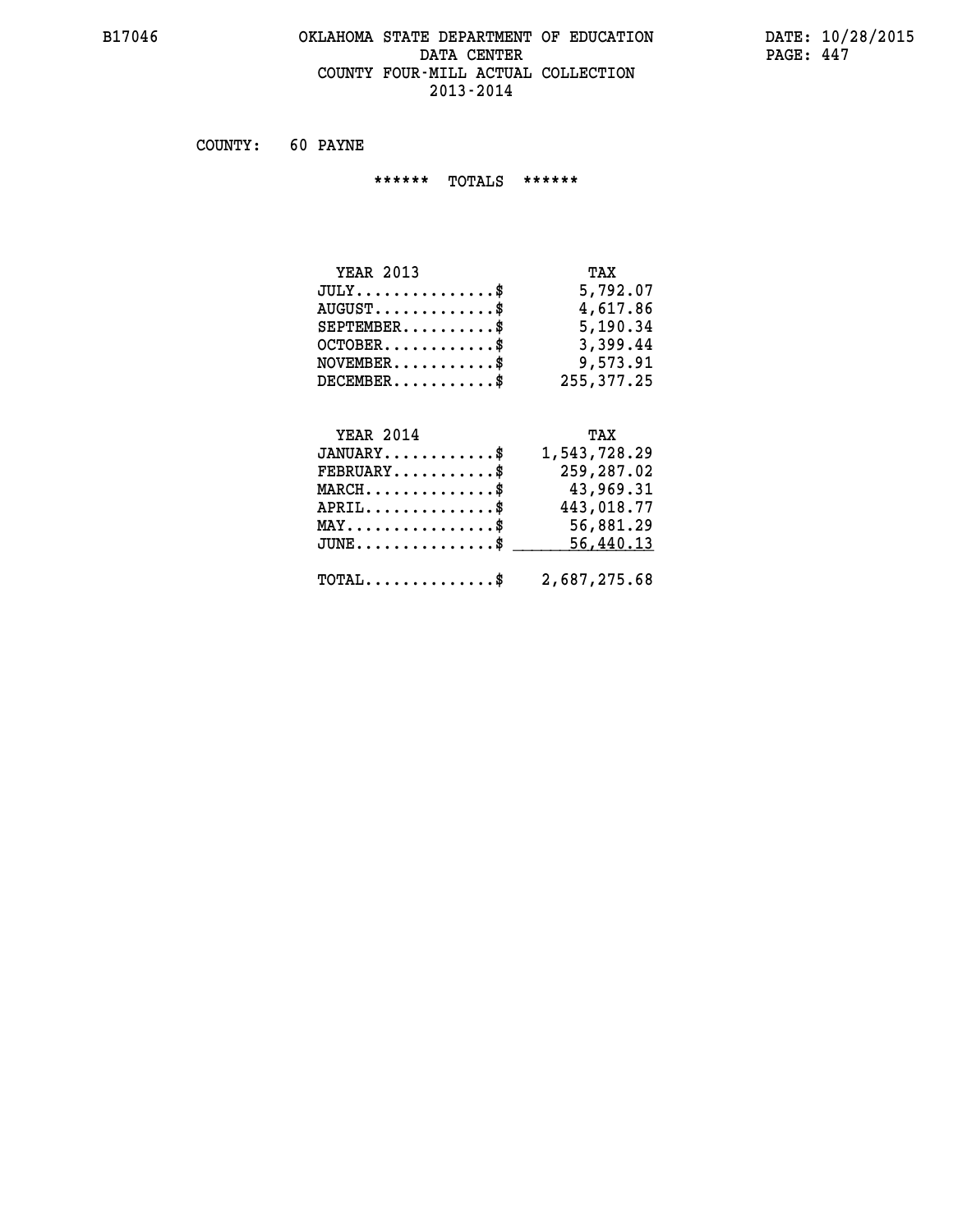#### **B17046 OKLAHOMA STATE DEPARTMENT OF EDUCATION DATE: 10/28/2015 DATA CENTER** PAGE: 448  **COUNTY FOUR-MILL ACTUAL COLLECTION 2013-2014**

 **COUNTY: 61 PITTSBURG DISTRICT: C009 KREBS**

| <b>YEAR 2013</b>                                 | TAX       |
|--------------------------------------------------|-----------|
| $JULY$ \$                                        | 217.45    |
| $AUGUST$ \$                                      | 278.62    |
| $SEPTEMBER$ \$                                   | 103.08    |
| $OCTOBER$ \$                                     | 58.84     |
| $NOVEMBER.$ \$                                   | 3,305.46  |
| $DECEMBER$ \$                                    | 37,738.69 |
|                                                  |           |
| <b>YEAR 2014</b>                                 | TAX       |
| $JANUARY$ \$                                     | 9,394.29  |
| $FEBRUARY$                                       | 1,893.50  |
|                                                  |           |
| $MARCH$ \$                                       | 13,920.70 |
| $APRIL \ldots \ldots \ldots \ldots \$            | 3,145.67  |
| $MAX \dots \dots \dots \dots \dots$              | 829.34    |
| $\texttt{JUNE} \dots \dots \dots \dots \dots \$$ | 245.57    |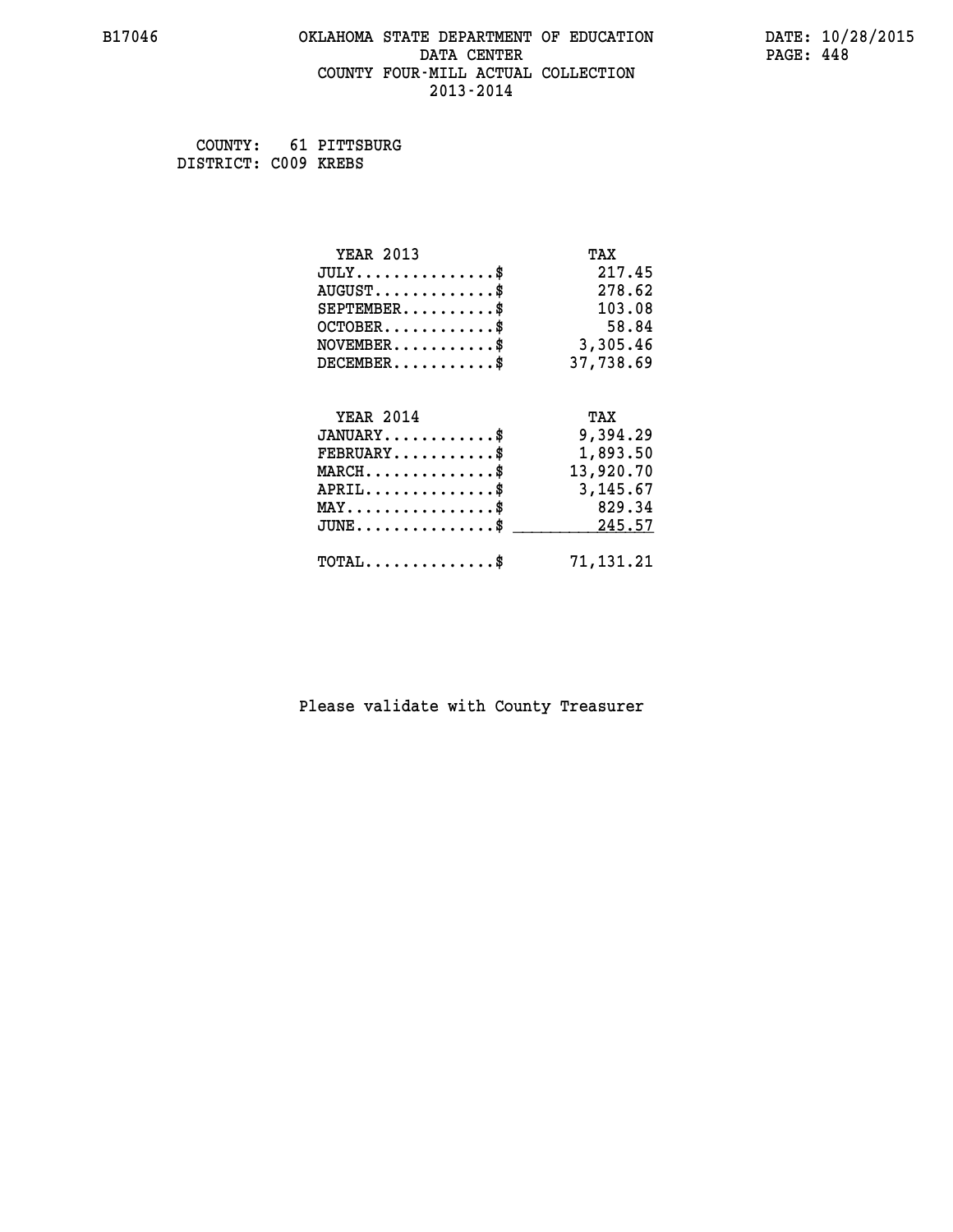#### **B17046 OKLAHOMA STATE DEPARTMENT OF EDUCATION DATE: 10/28/2015 DATA CENTER** PAGE: 449  **COUNTY FOUR-MILL ACTUAL COLLECTION 2013-2014**

 **COUNTY: 61 PITTSBURG DISTRICT: C029 FRINK-CHAMBERS**

| <b>YEAR 2013</b>                                   | TAX         |
|----------------------------------------------------|-------------|
| $JULY$ \$                                          | 262.46      |
| $AUGUST$ \$                                        | 333.60      |
| $SEPTEMBER$ \$                                     | 125.08      |
| $OCTOBER$ \$                                       | 71.16       |
| $NOVEMBER.$ \$                                     | 4,041.81    |
| $DECEMBER$ \$                                      | 46, 153. 23 |
|                                                    |             |
| <b>YEAR 2014</b>                                   | TAX         |
| $JANUARY$ \$                                       | 11,486.58   |
| $FEBRUARY$ \$                                      | 2,309.72    |
| $MARCH$ \$                                         | 17,022.99   |
| $APRIL \ldots \ldots \ldots \ldots$                | 3,845.78    |
| $\texttt{MAX} \dots \dots \dots \dots \dots \$     | 1,012.66    |
| $\texttt{JUNE} \dots \dots \dots \dots \texttt{S}$ | 295.38      |
| $\texttt{TOTAL} \dots \dots \dots \dots \$         | 86,960.45   |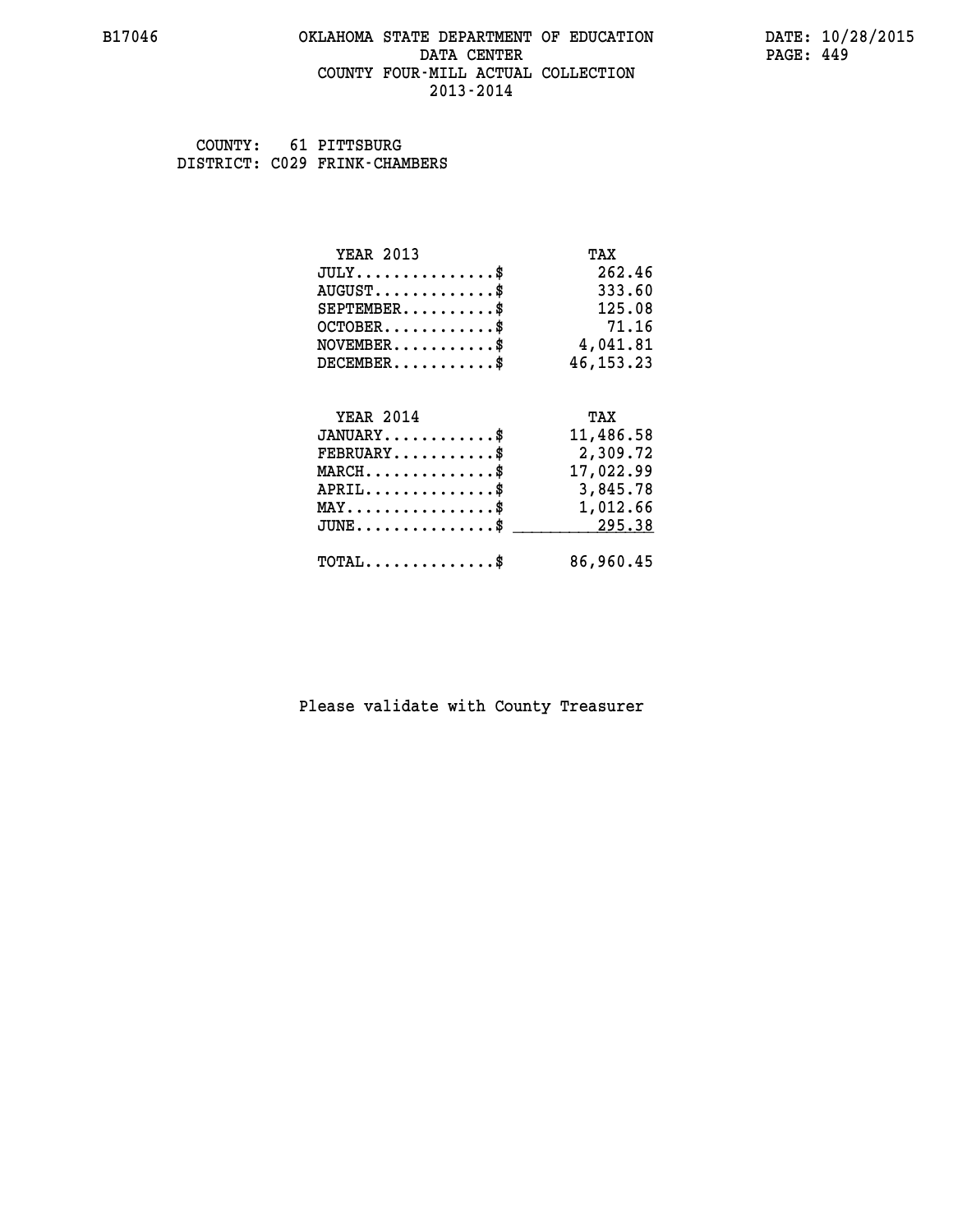#### **B17046 OKLAHOMA STATE DEPARTMENT OF EDUCATION DATE: 10/28/2015 DATA CENTER** PAGE: 450  **COUNTY FOUR-MILL ACTUAL COLLECTION 2013-2014**

 **COUNTY: 61 PITTSBURG DISTRICT: C056 TANNEHILL**

| <b>YEAR 2013</b>                | TAX       |
|---------------------------------|-----------|
| $JULY$ \$                       | 105.97    |
| $AUGUST$ \$                     | 137.12    |
| $SEPTEMBER$ \$                  | 50.00     |
| $OCTOBER$ \$                    | 28.95     |
| $NOVEMBER.$ \$                  | 1,693.83  |
| $DECEMBER$ \$                   | 19,344.22 |
| <b>YEAR 2014</b>                | TAX       |
| $JANUARY$ \$                    | 4,814.24  |
| $FEBRUARY$ \$                   | 969.99    |
| $MARCH$ \$                      | 7,135.53  |
| $APRIL$ \$                      | 1,612.28  |
| $MAX \dots \dots \dots \dots \$ | 424.68    |
| $JUNE$                          | 125.52    |
| $TOTAL$ \$                      | 36,442.33 |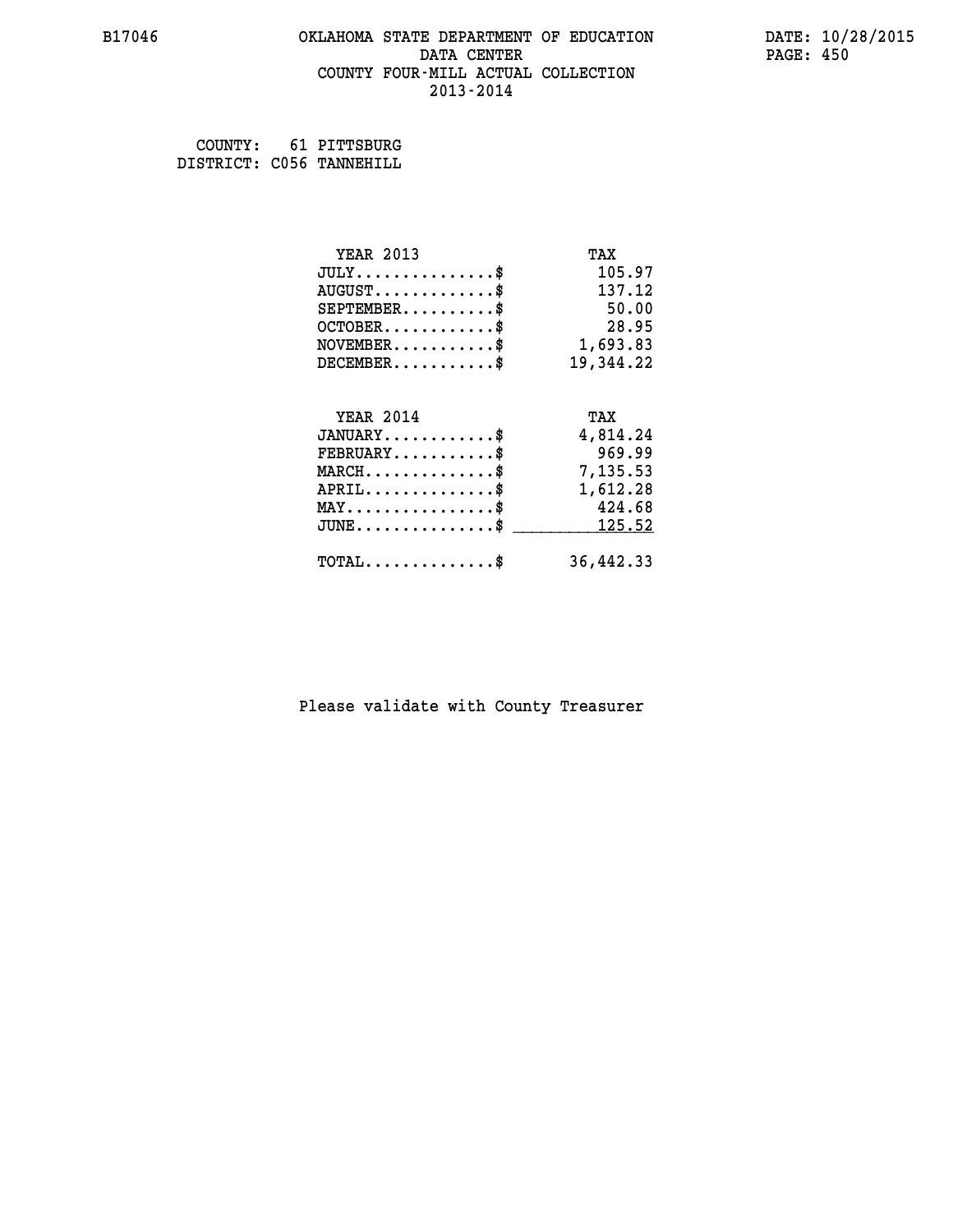#### **B17046 OKLAHOMA STATE DEPARTMENT OF EDUCATION DATE: 10/28/2015 DATA CENTER** PAGE: 451  **COUNTY FOUR-MILL ACTUAL COLLECTION 2013-2014**

 **COUNTY: 61 PITTSBURG DISTRICT: C088 HAYWOOD**

| <b>YEAR 2013</b>                          | TAX         |
|-------------------------------------------|-------------|
| $JULY$ \$                                 | 72.25       |
| $AUGUST$ \$                               | 91.77       |
| $SEPTEMBER$ \$                            | 34.37       |
| $OCTOBER$ \$                              | 19.76       |
| $NOVEMBER.$ \$                            | 1,215.88    |
| $DECEMBER$ \$                             | 13,892.97   |
| <b>YEAR 2014</b>                          | TAX         |
| $JANUARY$ \$                              | 3,455.73    |
| $FEBRUARY$ \$                             | 692.61      |
| $\texttt{MARCH}\ldots\ldots\ldots\ldots\$ | 5,123.72    |
| $APRIL$ \$                                | 1,157.06    |
| $MAX \dots \dots \dots \dots \$           | 303.85      |
| $JUNE$ \$                                 | 86.79       |
| $TOTAL$ \$                                | 26, 146. 76 |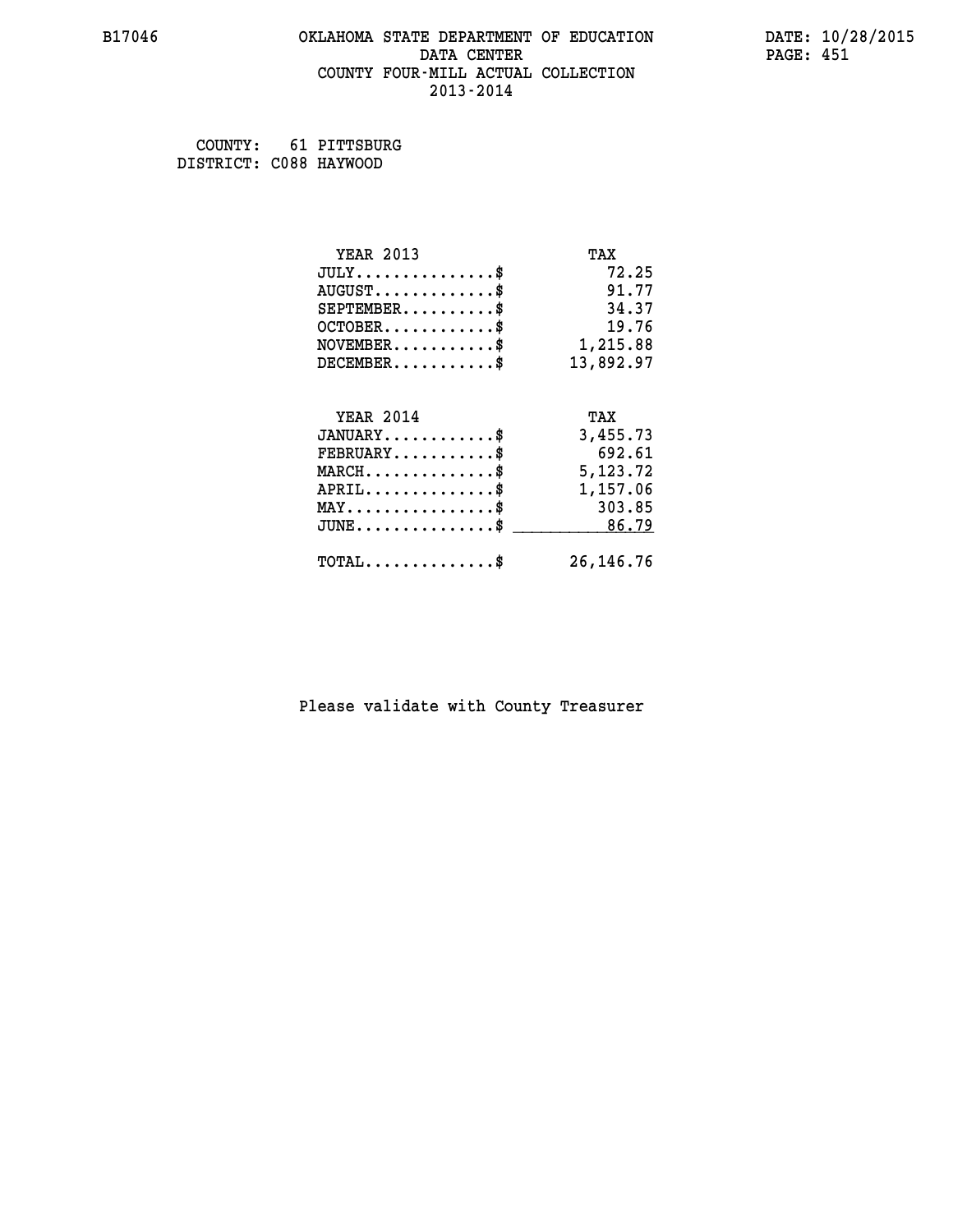## **B17046 OKLAHOMA STATE DEPARTMENT OF EDUCATION DATE: 10/28/2015 DATA CENTER PAGE: 452 COUNTY FOUR-MILL ACTUAL COLLECTION 2013-2014**

 **COUNTY: 61 PITTSBURG DISTRICT: I001 HARTSHORNE**

| <b>YEAR 2013</b>                                 | TAX        |
|--------------------------------------------------|------------|
| $JULY$ \$                                        | 545.90     |
| $AUGUST$ \$                                      | 501.65     |
| $SEPTEMBER$ \$                                   | 639.70     |
| $OCTOBER$ \$                                     | 238.42     |
| $\texttt{NOVEMBER} \dots \dots \dots \$          | 133.60     |
| $DECEMBER$ \$                                    | 6,849.41   |
|                                                  |            |
| <b>YEAR 2014</b>                                 | TAX        |
| $JANUARY$ \$                                     | 78,138.01  |
| $FEBRUARY$                                       | 16,147.01  |
| $MARCH$ \$                                       | 3,939.65   |
| $APRIL$ \$                                       | 28,826.47  |
| MAY\$ 6,517.11                                   |            |
| $\texttt{JUNE} \dots \dots \dots \dots \dots \$$ | 1,724.27   |
| $\texttt{TOTAL} \dots \dots \dots \dots \$       | 144,201.20 |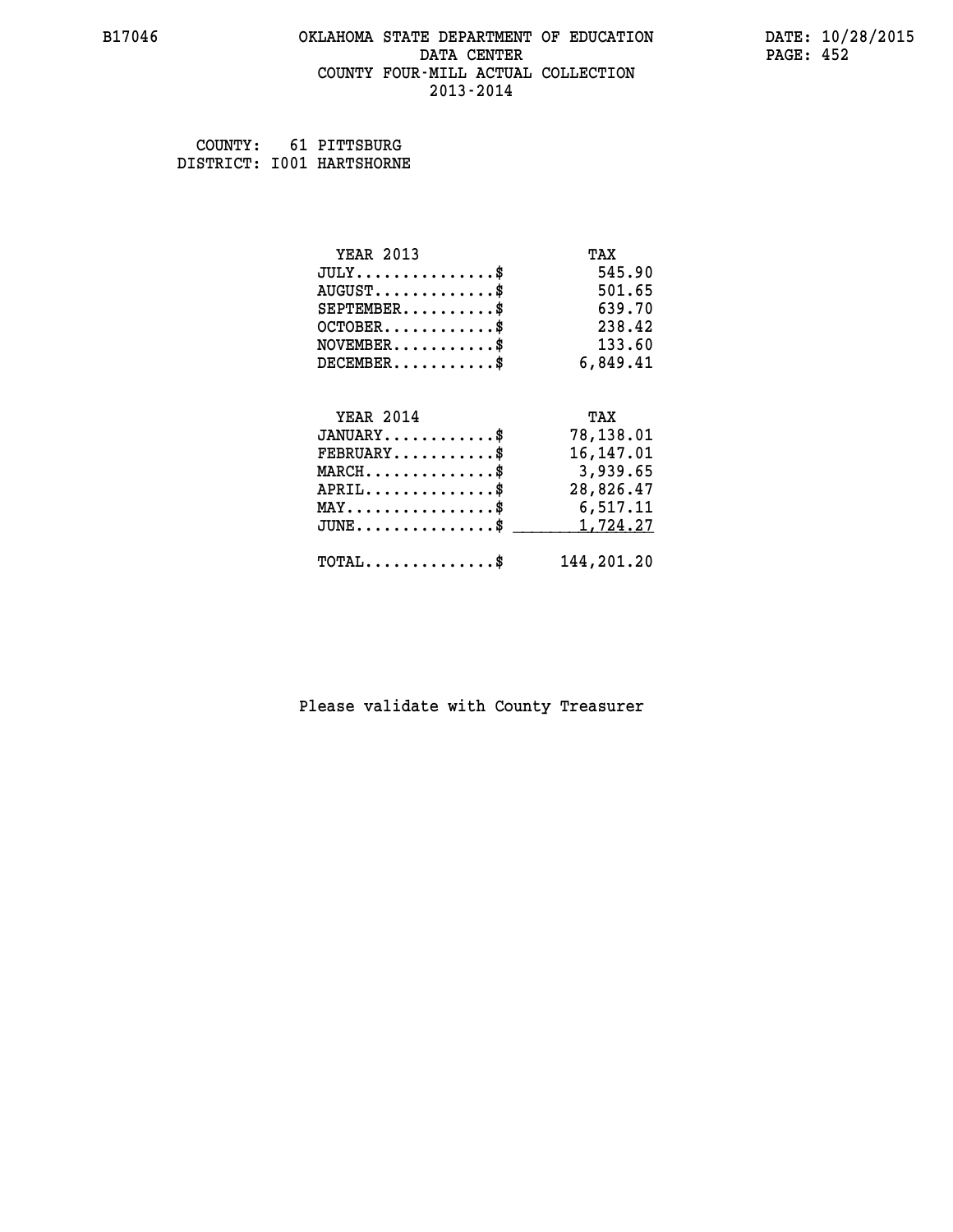#### **B17046 OKLAHOMA STATE DEPARTMENT OF EDUCATION DATE: 10/28/2015 DATA CENTER** PAGE: 453  **COUNTY FOUR-MILL ACTUAL COLLECTION 2013-2014**

 **COUNTY: 61 PITTSBURG**

 **DISTRICT: I002 CANADIAN**

| <b>YEAR 2013</b>                               | TAX       |
|------------------------------------------------|-----------|
| $JULY$ \$                                      | 258.32    |
| $AUGUST$ \$                                    | 331.58    |
| $SEPTEMENT.$ \$                                | 122.39    |
| $OCTOBER$ \$                                   | 70.52     |
| $NOVEMBER$ \$                                  | 4,198.62  |
| $DECEMBER$ \$                                  | 47,959.20 |
|                                                |           |
| <b>YEAR 2014</b>                               | TAX       |
| $JANUARY$ \$                                   | 11,933.36 |
| $FEBRUARY$                                     | 2,399.25  |
|                                                |           |
| $MARCH$ \$                                     | 17,689.21 |
| $APRIL$ \$                                     | 3,996.03  |
| $\texttt{MAX} \dots \dots \dots \dots \dots \$ | 1,051.35  |
| $JUNE$ \$                                      | 306.47    |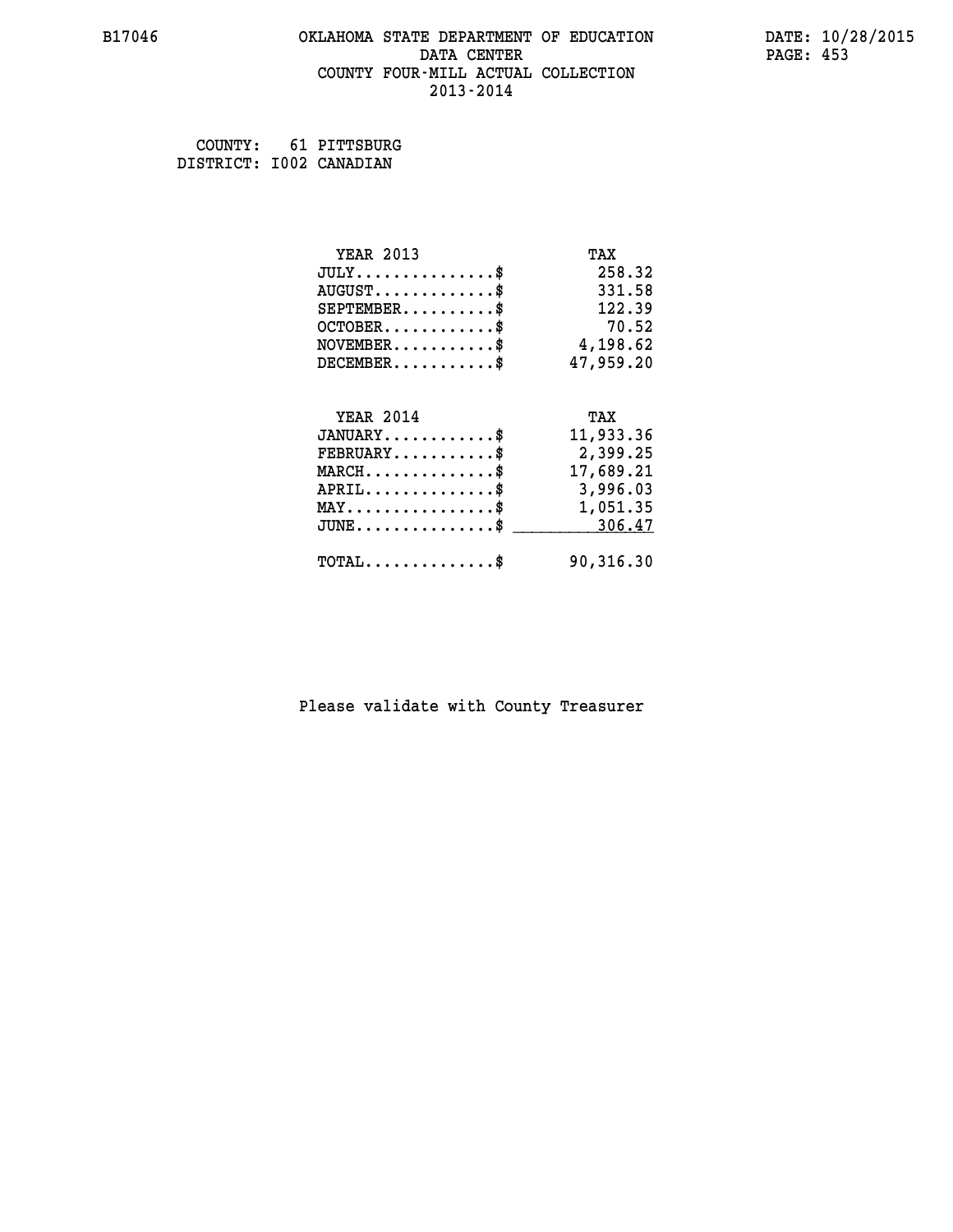#### **B17046 OKLAHOMA STATE DEPARTMENT OF EDUCATION DATE: 10/28/2015 DATA CENTER** PAGE: 454  **COUNTY FOUR-MILL ACTUAL COLLECTION 2013-2014**

 **COUNTY: 61 PITTSBURG DISTRICT: I011 HAILEYVILLE**

| <b>YEAR 2013</b>                                 | TAX       |
|--------------------------------------------------|-----------|
| $JULY$ \$                                        | 262.78    |
| $AUGUST$ \$                                      | 234.75    |
| $SEPTEMBER$ \$                                   | 304.93    |
| $OCTOBER$ \$                                     | 111.25    |
| $NOVEMBER$ \$                                    | 63.57     |
| $DECEMBER$ \$                                    | 3,428.98  |
| <b>YEAR 2014</b>                                 | TAX       |
| $JANUARY$ \$                                     | 39,134.06 |
| $FEBRUARY$ \$                                    | 8,083.55  |
| $MARCH$ \$                                       | 1,971.60  |
| $APRIL$ \$                                       | 14,437.11 |
| $\texttt{MAX} \dots \dots \dots \dots \dots \$   | 3,263.73  |
| $\texttt{JUNE} \dots \dots \dots \dots \dots \$$ | 862.47    |
| $\texttt{TOTAL} \dots \dots \dots \dots \$       | 72,158.78 |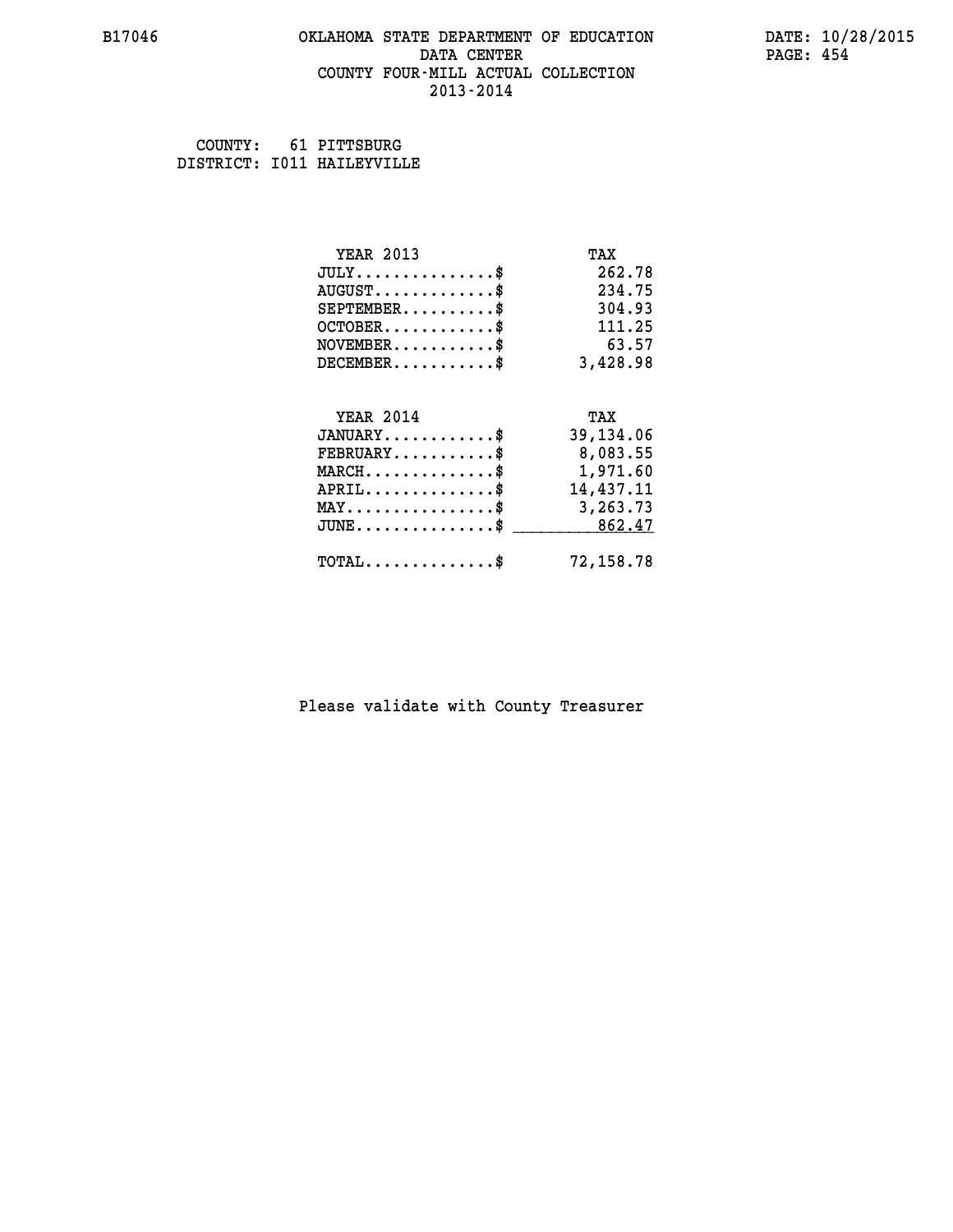#### **B17046 OKLAHOMA STATE DEPARTMENT OF EDUCATION DATE: 10/28/2015 DATA CENTER** PAGE: 455  **COUNTY FOUR-MILL ACTUAL COLLECTION 2013-2014**

 **COUNTY: 61 PITTSBURG DISTRICT: I014 KIOWA**

| <b>YEAR 2013</b>                                 | TAX       |
|--------------------------------------------------|-----------|
| $JULY$ \$                                        | 184.89    |
| $AUGUST$ \$                                      | 168.78    |
| $SEPTEMBER$ \$                                   | 216.12    |
| $OCTOBER$ \$                                     | 80.12     |
| $NOVEMBER$ \$                                    | 46.62     |
| $DECEMBER$ \$                                    | 2,942.65  |
|                                                  |           |
| <b>YEAR 2014</b>                                 | TAX       |
| $JANUARY$ \$                                     | 33,629.47 |
| $FEBRUARY$                                       | 6,934.95  |
| $\texttt{MARCH}\ldots\ldots\ldots\ldots\text{*}$ | 1,675.68  |
| $APRIL \ldots \ldots \ldots \ldots$ \$           | 12,402.46 |
| $\texttt{MAX} \dots \dots \dots \dots \dots \$   | 2,800.65  |
| $\texttt{JUNE}\dots\dots\dots\dots\dots\$        | 735.01    |
| $\texttt{TOTAL} \dots \dots \dots \dots \$       | 61,817.40 |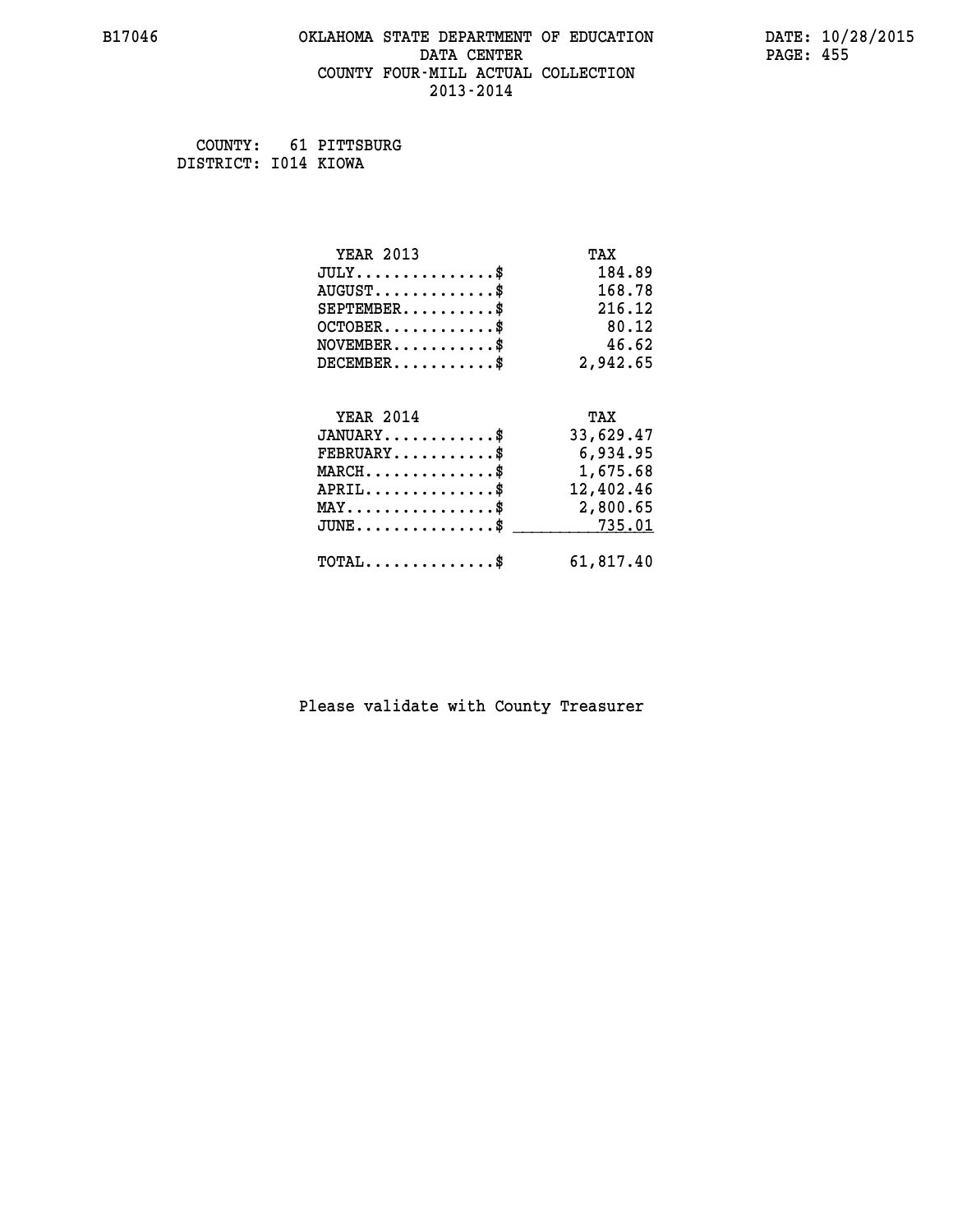#### **B17046 OKLAHOMA STATE DEPARTMENT OF EDUCATION DATE: 10/28/2015 DATA CENTER** PAGE: 456  **COUNTY FOUR-MILL ACTUAL COLLECTION 2013-2014**

 **COUNTY: 61 PITTSBURG DISTRICT: I017 QUINTON**

| <b>YEAR 2013</b>                               | TAX        |
|------------------------------------------------|------------|
| $JULY$ \$                                      | 373.93     |
| $AUGUST$ \$                                    | 344.18     |
| $SEPTEMENT.$ \$                                | 438.23     |
| $OCTOBER$ \$                                   | 163.84     |
| $\texttt{NOVEMBER} \dots \dots \dots \$        | 92.62      |
| $DECEMBER$ \$                                  | 5,082.44   |
|                                                |            |
| <b>YEAR 2014</b>                               | TAX        |
| $JANUARY$ \$                                   | 58,018.67  |
| $FEBRUARY$                                     | 11,980.11  |
| $MARCH$ \$                                     | 2,911.15   |
| $APRIL$ \$                                     | 21,400.99  |
| $\texttt{MAX} \dots \dots \dots \dots \dots \$ | 4,836.04   |
| $JUNE$ \$                                      | 1,275.56   |
| $\texttt{TOTAL} \dots \dots \dots \dots \$     | 106,917.76 |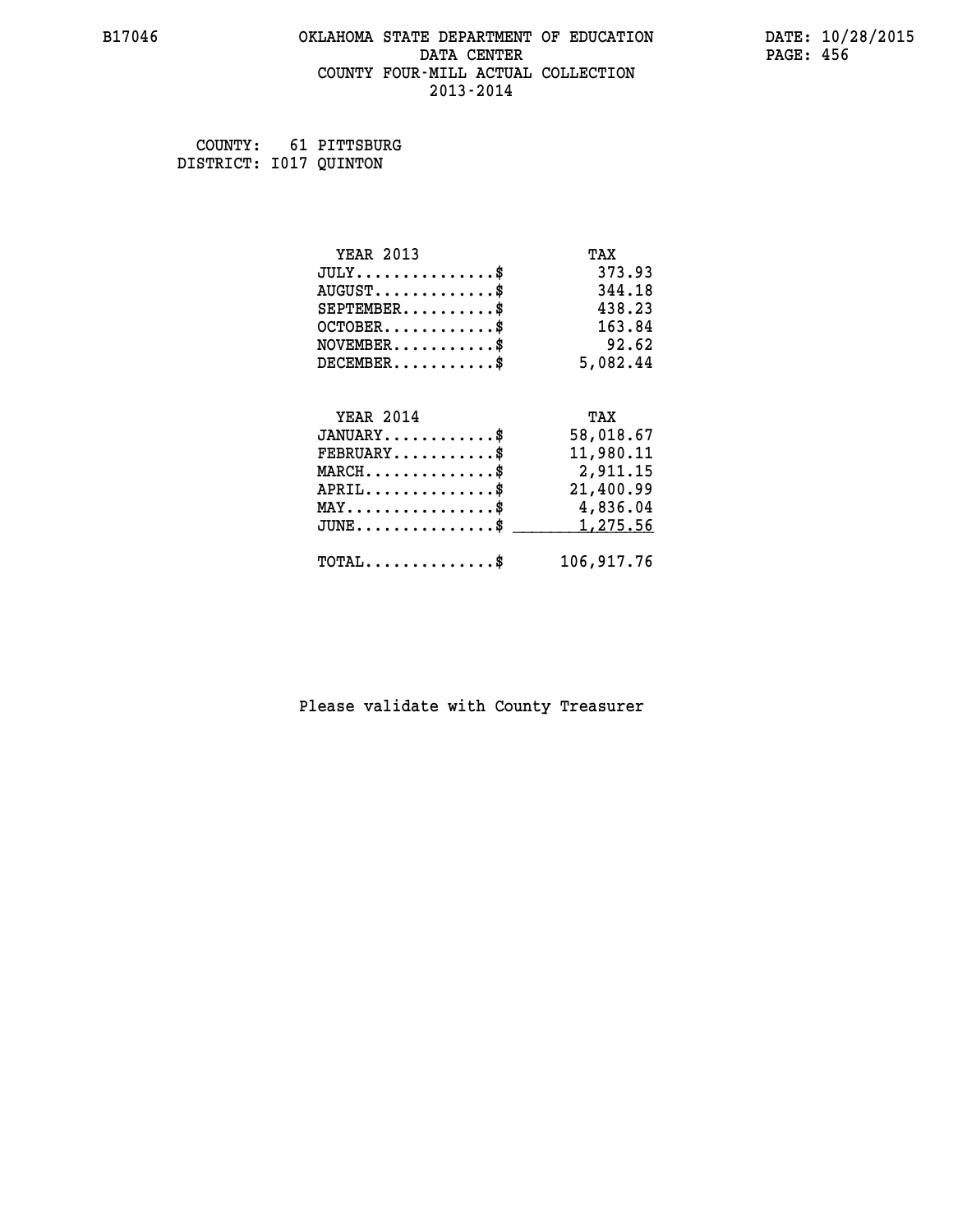#### **B17046 OKLAHOMA STATE DEPARTMENT OF EDUCATION DATE: 10/28/2015 DATA CENTER** PAGE: 457  **COUNTY FOUR-MILL ACTUAL COLLECTION 2013-2014**

 **COUNTY: 61 PITTSBURG DISTRICT: I025 INDIANOLA**

| <b>YEAR 2013</b>                                                          | TAX        |
|---------------------------------------------------------------------------|------------|
| $JULY$ \$                                                                 | 159.36     |
| $AUGUST$ \$                                                               | 142.85     |
| $SEPTEMBER$ \$                                                            | 184.75     |
| $OCTOBER$ \$                                                              | 67.62      |
| $\verb NOVEMBER , \verb , \verb , \verb , \verb , \verb , \verb , \verb $ | 38.75      |
| $DECEMBER$ \$                                                             | 2,113.90   |
| <b>YEAR 2014</b>                                                          | TAX        |
| $JANUARY$ \$                                                              | 24, 127.63 |
| $\texttt{FEBRUARY} \dots \dots \dots \$                                   | 4,982.98   |
| $\texttt{MARCH}\ldots\ldots\ldots\ldots\text{*}$                          | 1,214.28   |
| $APRIL \ldots \ldots \ldots \ldots \$                                     | 8,900.88   |
| $\texttt{MAX} \dots \dots \dots \dots \dots \$                            | 2,011.97   |
| $\texttt{JUNE} \dots \dots \dots \dots \texttt{S}$                        | 531.29     |
| $TOTAL$ \$                                                                | 44,476.26  |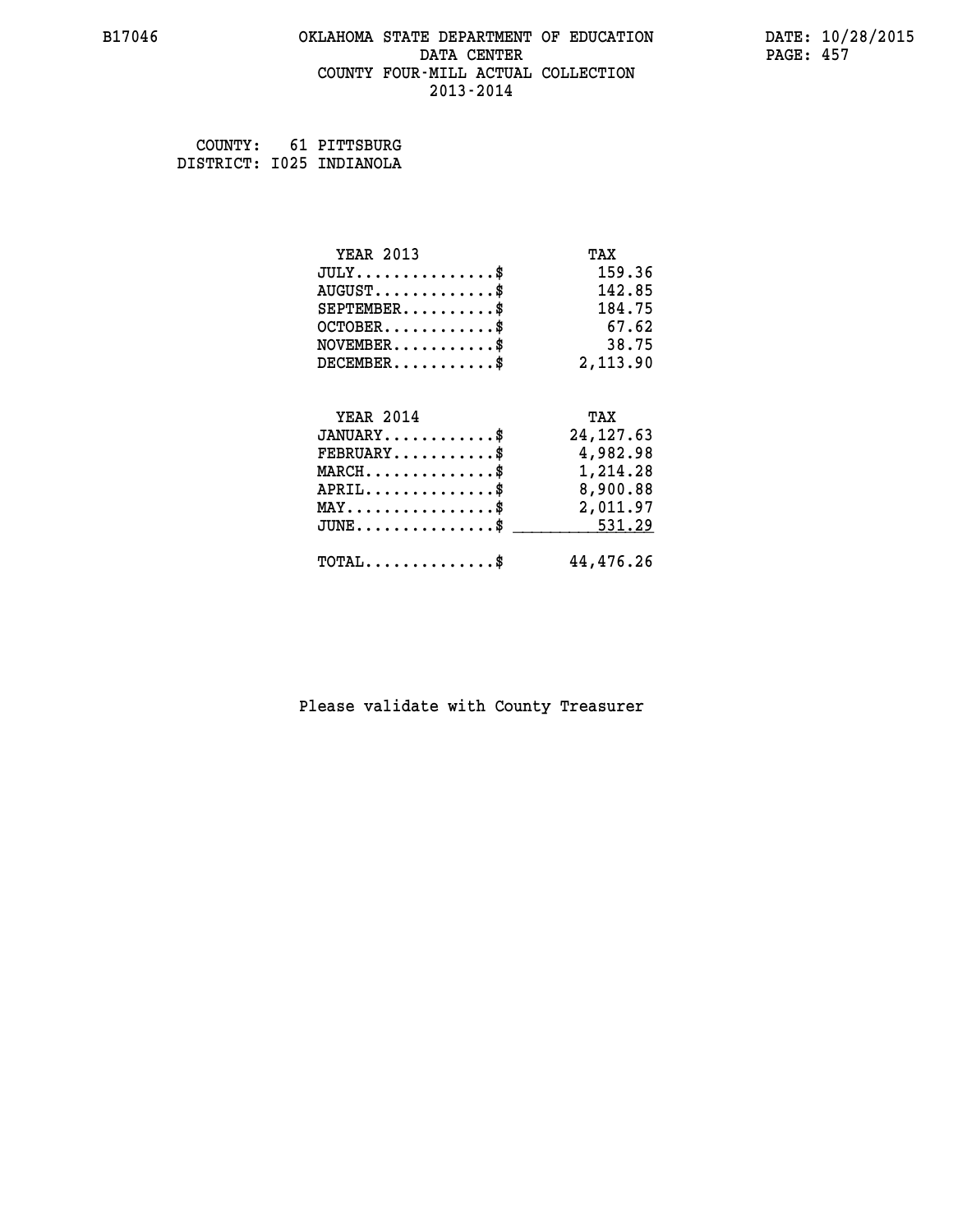#### **B17046 OKLAHOMA STATE DEPARTMENT OF EDUCATION DATE: 10/28/2015 DATA CENTER** PAGE: 458  **COUNTY FOUR-MILL ACTUAL COLLECTION 2013-2014**

 **COUNTY: 61 PITTSBURG DISTRICT: I028 CROWDER**

| <b>YEAR 2013</b>                                   | TAX       |
|----------------------------------------------------|-----------|
| $JULY$ \$                                          | 287.24    |
| $AUGUST$ \$                                        | 366.41    |
| $SEPTEMBER$ \$                                     | 136.50    |
| $OCTOBER$ \$                                       | 77.82     |
| $NOVEMBER$ \$                                      | 4,465.08  |
| $DECEMBER$ \$                                      | 50,989.12 |
|                                                    |           |
| <b>YEAR 2014</b>                                   | TAX       |
| $JANUARY$ \$                                       | 12,690.15 |
| $FEBRUARY$ \$                                      | 2,553.19  |
| $MARCH$ \$                                         | 18,807.13 |
| $APRIL \ldots \ldots \ldots \ldots \$              | 4,249.00  |
| $\texttt{MAX} \dots \dots \dots \dots \dots \$$    | 1,118.98  |
| $\texttt{JUNE} \dots \dots \dots \dots \texttt{S}$ | 327.48    |
| $\texttt{TOTAL} \dots \dots \dots \dots \$         | 96,068.10 |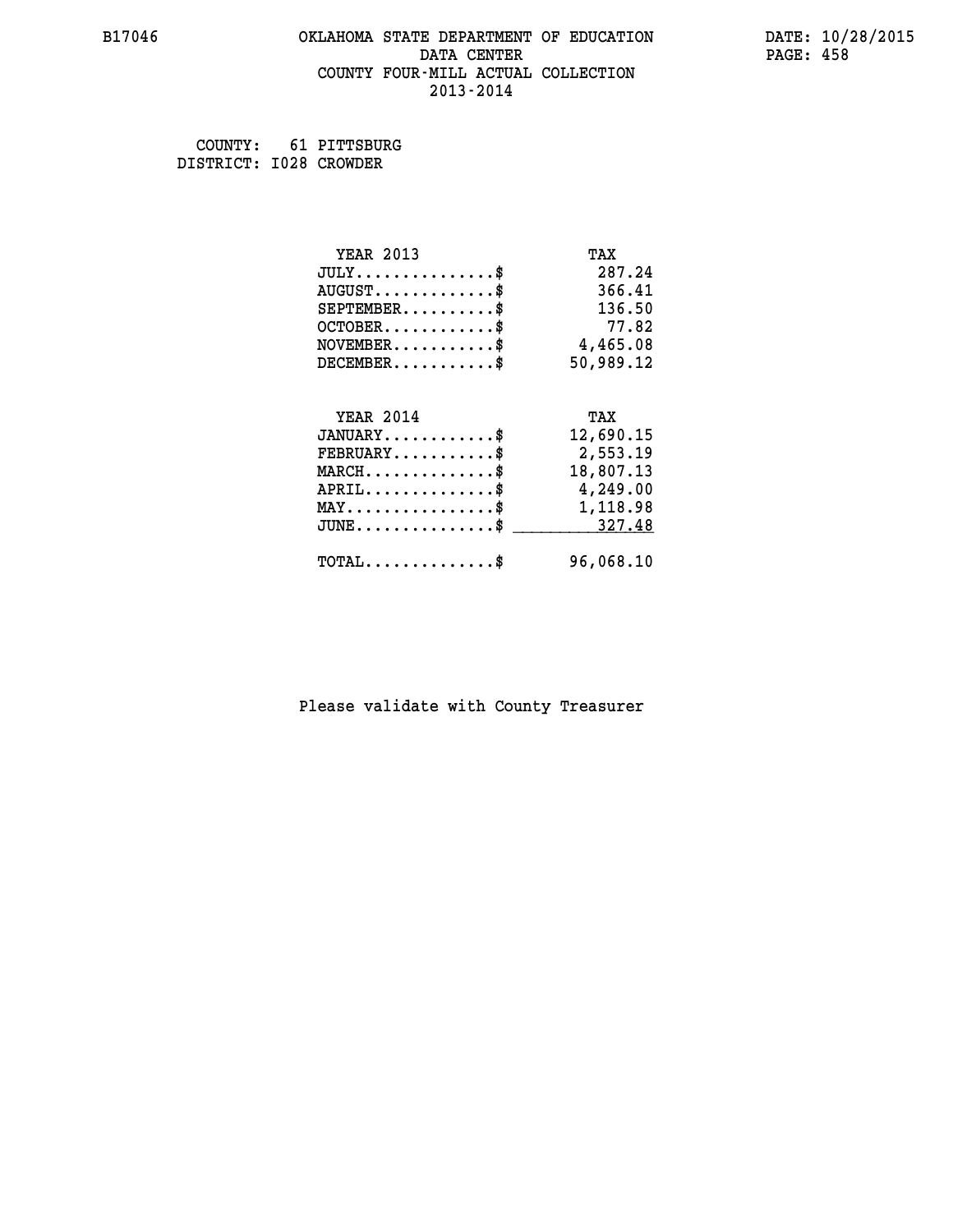#### **B17046 OKLAHOMA STATE DEPARTMENT OF EDUCATION DATE: 10/28/2015 DATA CENTER** PAGE: 459  **COUNTY FOUR-MILL ACTUAL COLLECTION 2013-2014**

 **COUNTY: 61 PITTSBURG DISTRICT: I030 SAVANNA**

| <b>YEAR 2013</b>                                 | TAX       |
|--------------------------------------------------|-----------|
| $JULY$ \$                                        | 232.28    |
| $AUGUST$ \$                                      | 298.01    |
| $SEPTEMBER$ \$                                   | 110.12    |
| $OCTOBER$ \$                                     | 62.20     |
| $NOVEMBER.$ \$                                   | 3,249.89  |
| $DECEMBER$ \$                                    | 37,079.63 |
|                                                  |           |
| <b>YEAR 2014</b>                                 | TAX       |
| $JANUARY$ \$                                     | 9,236.19  |
| $FEBRUARY$                                       | 1,869.70  |
| $MARCH \ldots \ldots \ldots \ldots \$            | 13,679.51 |
| $APRIL \ldots \ldots \ldots \ldots \$            | 3,092.66  |
| $\texttt{MAX} \dots \dots \dots \dots \dots \$   | 817.97    |
| $\texttt{JUNE} \dots \dots \dots \dots \dots \$$ | 248.55    |
| $\texttt{TOTAL} \dots \dots \dots \dots \$       | 69,976.71 |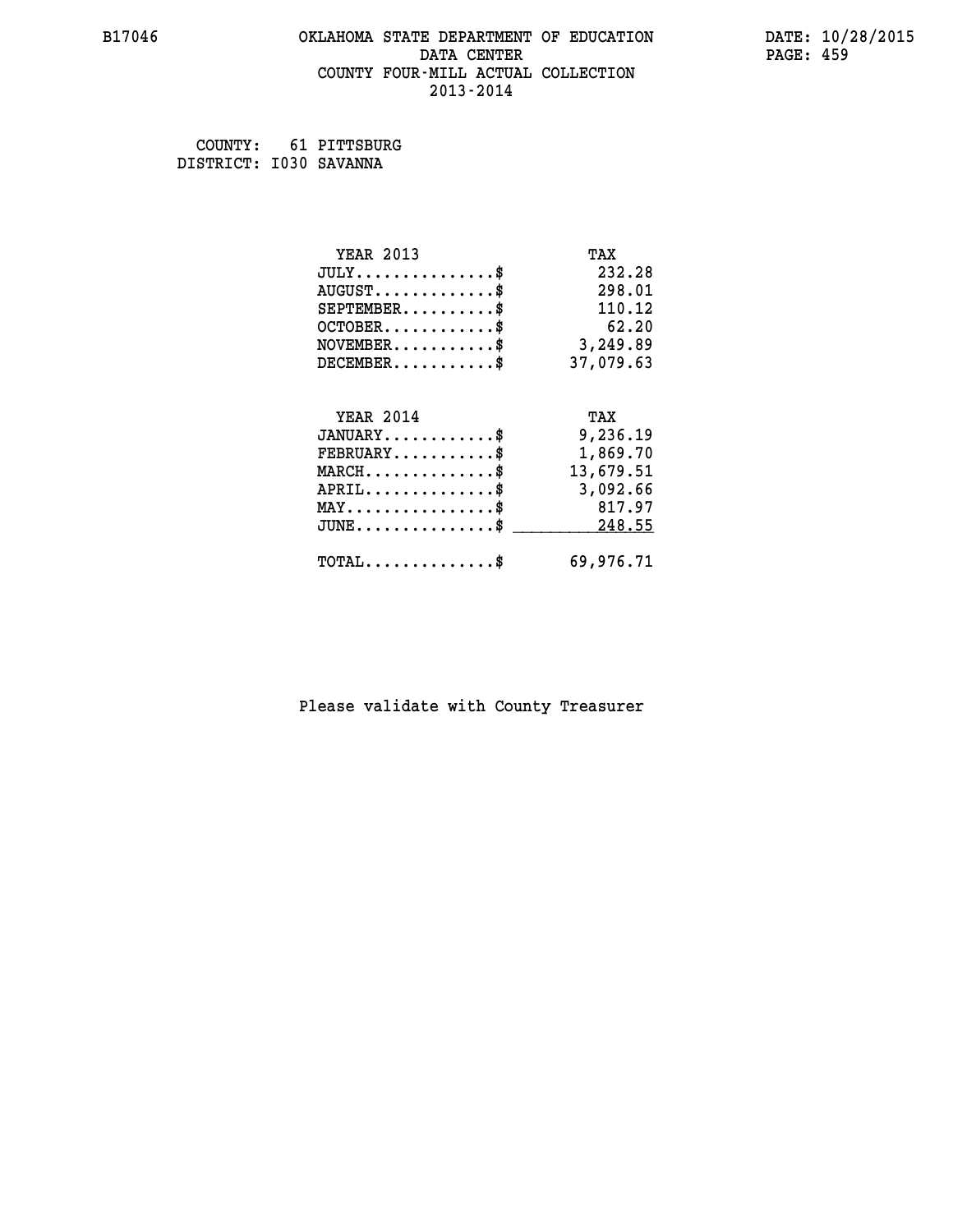#### **B17046 OKLAHOMA STATE DEPARTMENT OF EDUCATION DATE: 10/28/2015 DATA CENTER** PAGE: 460  **COUNTY FOUR-MILL ACTUAL COLLECTION 2013-2014**

 **COUNTY: 61 PITTSBURG DISTRICT: I063 PITTSBURG**

| <b>YEAR 2013</b>                    | TAX       |
|-------------------------------------|-----------|
| $JULY$                              | 103.77    |
| $AUGUST$ $\overline{\ }$            | 131.91    |
| $SEPTEMBER$ \$                      | 47.57     |
| $OCTOBER$                           | 26.67     |
| NOVEMENT.                           | 1,296.77  |
| $DECEMENT.$                         | 14,777.76 |
| <b>YEAR 2014</b>                    | TAX       |
| $JANUARY$ \$                        | 3,685.59  |
| $FEBRUARY$ \$                       | 755.11    |
| $MARCH$ \$                          | 5,455.66  |
| $APRIL$ \$                          | 1,234.90  |
| $MAX \dots \dots \dots \dots \dots$ | 328.65    |
| $JUNE$                              | 106.15    |
| $TOTAL$ \$                          | 27,950.51 |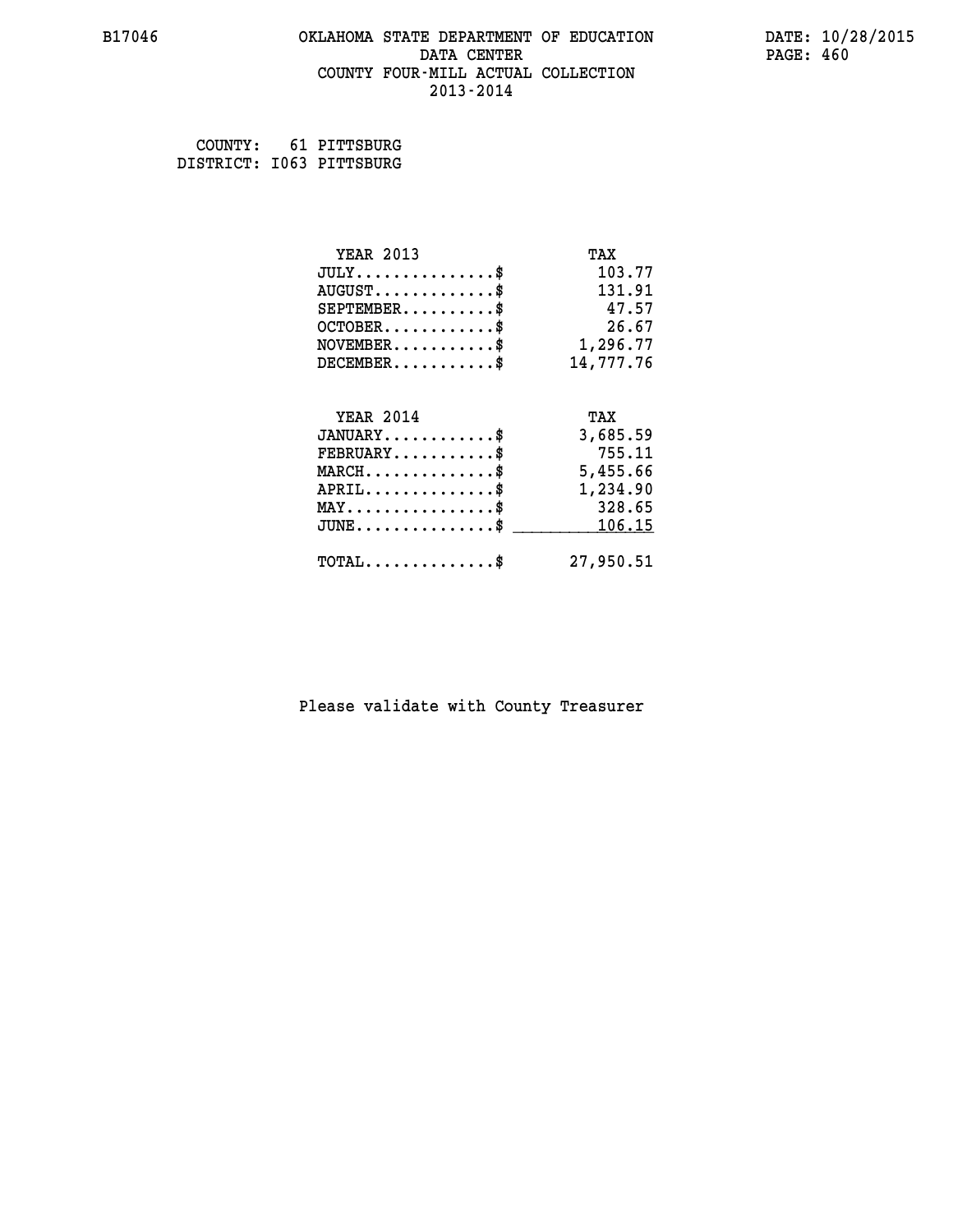#### **B17046 OKLAHOMA STATE DEPARTMENT OF EDUCATION DATE: 10/28/2015 DATA CENTER** PAGE: 461  **COUNTY FOUR-MILL ACTUAL COLLECTION 2013-2014**

 **COUNTY: 61 PITTSBURG DISTRICT: I080 MCALESTER**

| <b>YEAR 2013</b>                               | TAX          |
|------------------------------------------------|--------------|
| $JULY$ \$                                      | 1,936.12     |
| $AUGUST$ \$                                    | 1,780.16     |
| $SEPTEMBER$ \$                                 | 2,268.42     |
| $OCTOBER$ \$                                   | 846.54       |
| $NOVEMBER.$ \$                                 | 481.86       |
| $DECEMBER$ \$                                  | 27,434.01    |
|                                                |              |
| <b>YEAR 2014</b>                               | TAX          |
| $JANUARY$ \$                                   | 313, 267. 11 |
| $FEBRUARY$                                     | 77,969.29    |
| $\texttt{MARCH}\ldots\ldots\ldots\ldots\$      | 15,688.91    |
| $APRIL$ \$                                     | 115,547.48   |
| $\texttt{MAX} \dots \dots \dots \dots \dots \$ | 26,105.51    |
| $JUNE \ldots \ldots \ldots \ldots$ \$ 6,876.21 |              |
| $\texttt{TOTAL} \dots \dots \dots \dots$ \$    | 590,201.62   |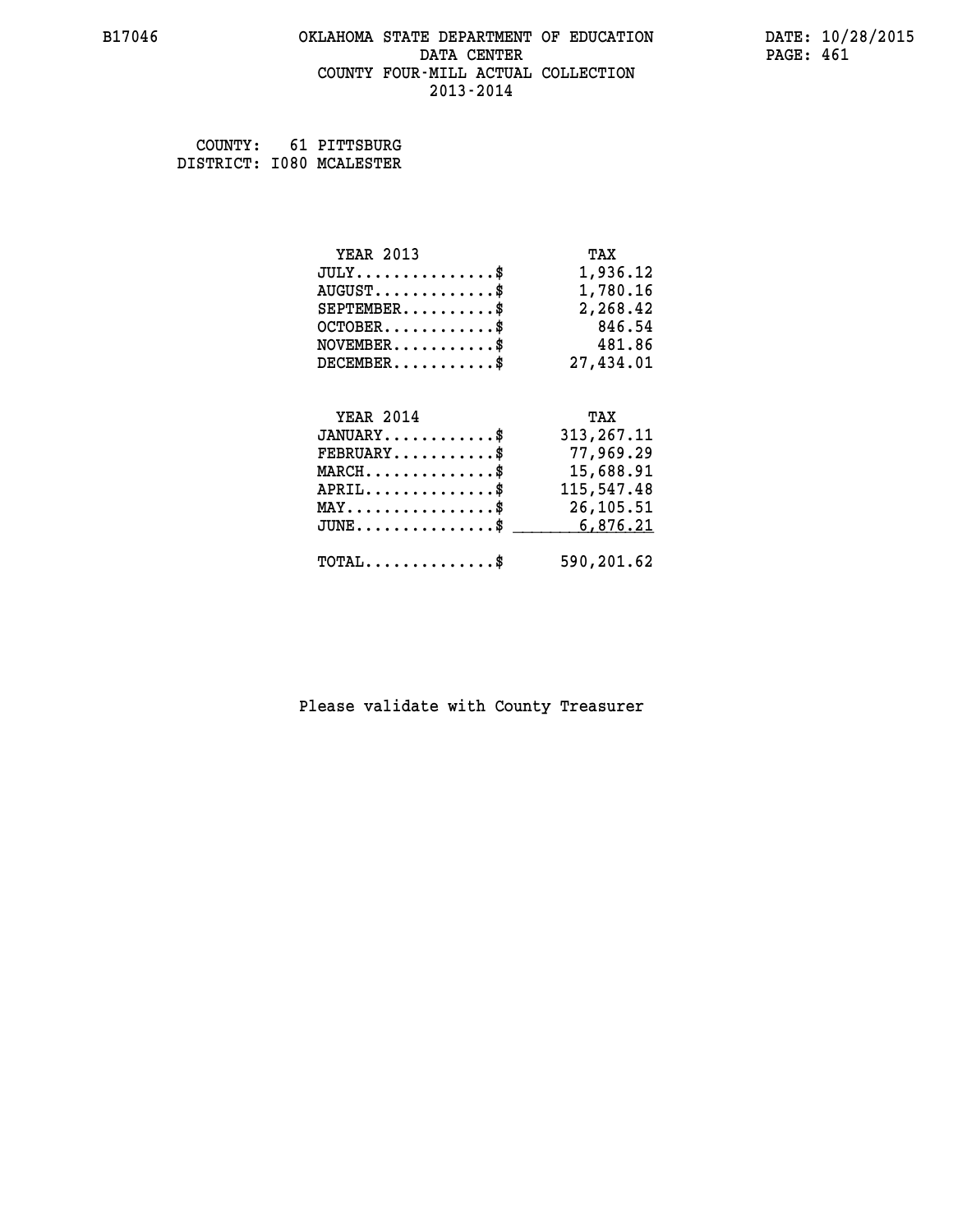#### **B17046 OKLAHOMA STATE DEPARTMENT OF EDUCATION DATE: 10/28/2015 DATA CENTER** PAGE: 462  **COUNTY FOUR-MILL ACTUAL COLLECTION 2013-2014**

 **COUNTY: 61 PITTSBURG**

 **\*\*\*\*\*\* TOTALS \*\*\*\*\*\***

| <b>YEAR 2013</b>                     | TAX        |
|--------------------------------------|------------|
| $JULY \ldots \ldots \ldots \ldots \$ | 5,002.72   |
| $AUGUST$                             | 5, 141.39  |
| $SEPTEMBER$                          | 4,781.26   |
| $OCTOBER$                            | 1,923.71   |
| $NOVEMBER$ \$                        | 24,324.36  |
| $DECEMBER$ \$                        | 315,786.21 |

# **YEAR 2014**

| <b>YEAR 2014</b>                                        | TAX        |
|---------------------------------------------------------|------------|
| $JANUARY$ \$                                            | 613,011.08 |
| $FEBRUARY$ \$                                           | 139,540.96 |
| $MARCH$                                                 | 126,235.72 |
| $APRIL$ \$                                              | 223,848.77 |
| $MAX \dots \dots \dots \dots \$                         | 51,422.49  |
| JUNE\$ 13,746.72                                        |            |
| $\texttt{TOTAL} \dots \dots \dots \dots \$ 1,524,765.39 |            |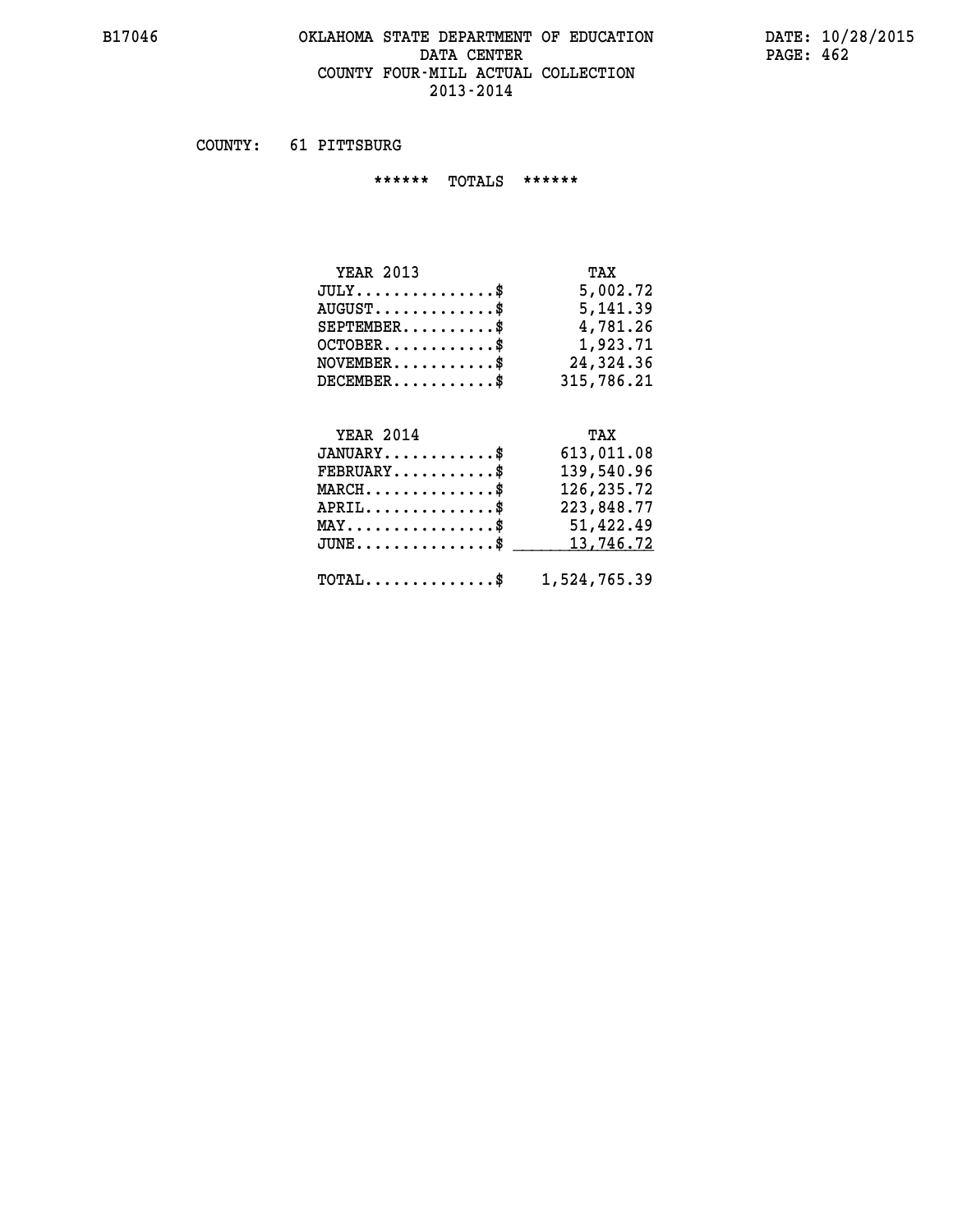#### **B17046 OKLAHOMA STATE DEPARTMENT OF EDUCATION DATE: 10/28/2015 DATA CENTER** PAGE: 463  **COUNTY FOUR-MILL ACTUAL COLLECTION 2013-2014**

 **COUNTY: 62 PONTOTOC DISTRICT: I001 ALLEN**

| <b>YEAR 2013</b>                               | TAX       |
|------------------------------------------------|-----------|
| $JULY$ \$                                      | 323.88    |
| $AUGUST$ \$                                    | 312.56    |
| $SEPTEMBER$ \$                                 | 464.83    |
| $OCTOBER$ \$                                   | 157.15    |
| $NOVEMBER$ \$                                  | 65.29     |
| $DECEMBER$ \$                                  | 4,689.73  |
|                                                |           |
| <b>YEAR 2014</b>                               | TAX       |
| $JANUARY$ \$                                   | 29,326.74 |
| $FEBRUARY$                                     | 8,382.70  |
| $MARCH$ \$                                     | 1,867.06  |
| $APRIL$ \$                                     | 6,056.40  |
| $\texttt{MAX} \dots \dots \dots \dots \dots \$ | 3,663.41  |
| $JUNE$ \$                                      | 1,087.01  |
| $TOTAL$ \$                                     | 56,396.76 |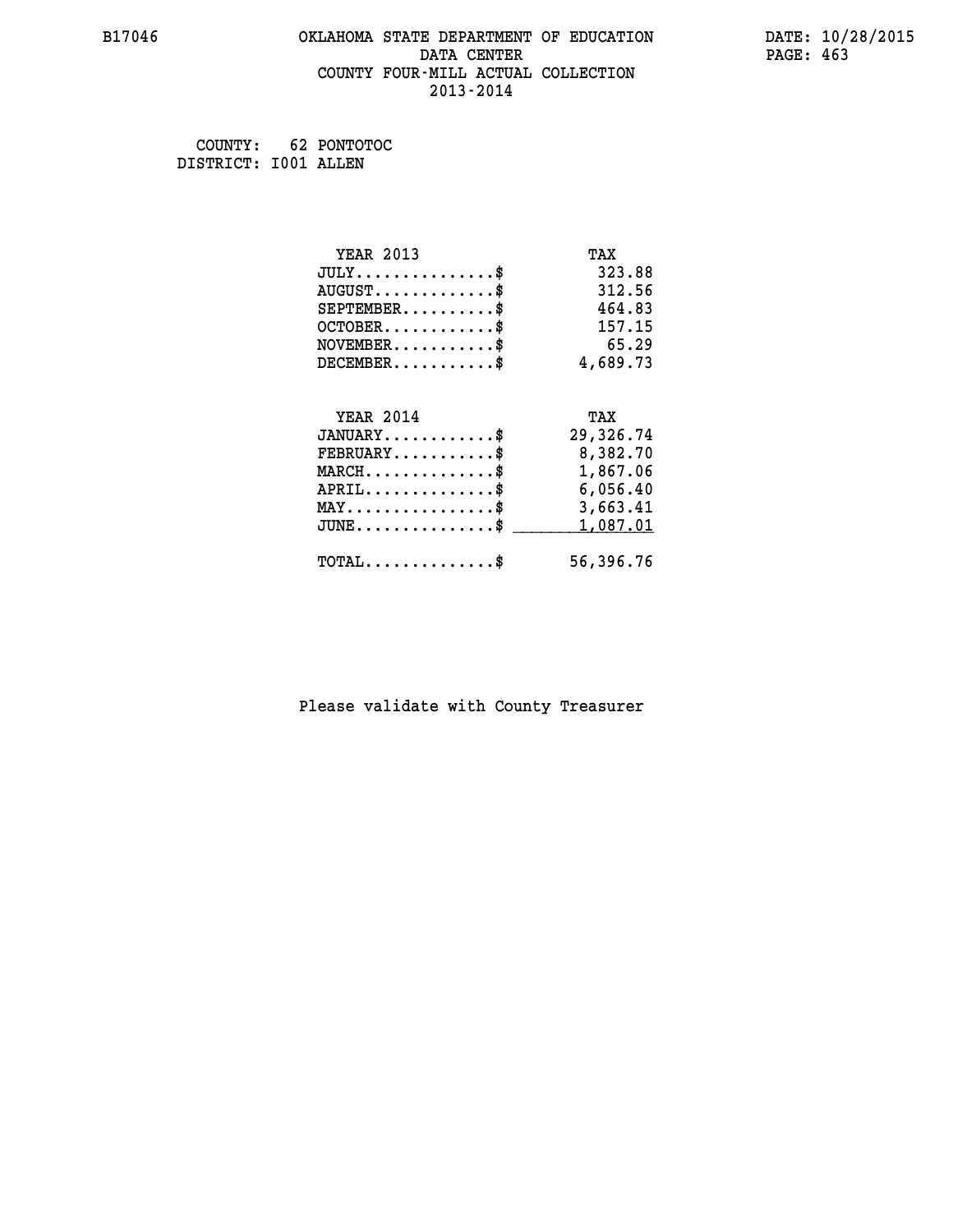#### **B17046 OKLAHOMA STATE DEPARTMENT OF EDUCATION DATE: 10/28/2015 DATA CENTER** PAGE: 464  **COUNTY FOUR-MILL ACTUAL COLLECTION 2013-2014**

 **COUNTY: 62 PONTOTOC DISTRICT: I009 VANOSS**

| <b>YEAR 2013</b>                                 | TAX       |
|--------------------------------------------------|-----------|
| $JULY$ \$                                        | 433.16    |
| $AUGUST$ \$                                      | 568.42    |
| $SEPTEMBER$ \$                                   | 607.45    |
| $OCTOBER$ \$                                     | 204.63    |
| $\texttt{NOVEMBER} \dots \dots \dots \$          | 86.24     |
| $DECEMBER$ \$                                    | 5,529.78  |
|                                                  |           |
| <b>YEAR 2014</b>                                 | TAX       |
| $JANUARY$                                        | 34,571.57 |
| $FEBRUARY$                                       | 9,890.73  |
| $\texttt{MARCH}\ldots\ldots\ldots\ldots\text{*}$ | 2,209.85  |
| $APRIL \ldots \ldots \ldots \ldots \$            | 7,146.22  |
| $\texttt{MAX} \dots \dots \dots \dots \dots \$   | 4,329.12  |
| $JUNE$ \$                                        | 1,306.46  |
| $\texttt{TOTAL} \dots \dots \dots \dots \$       | 66,883.63 |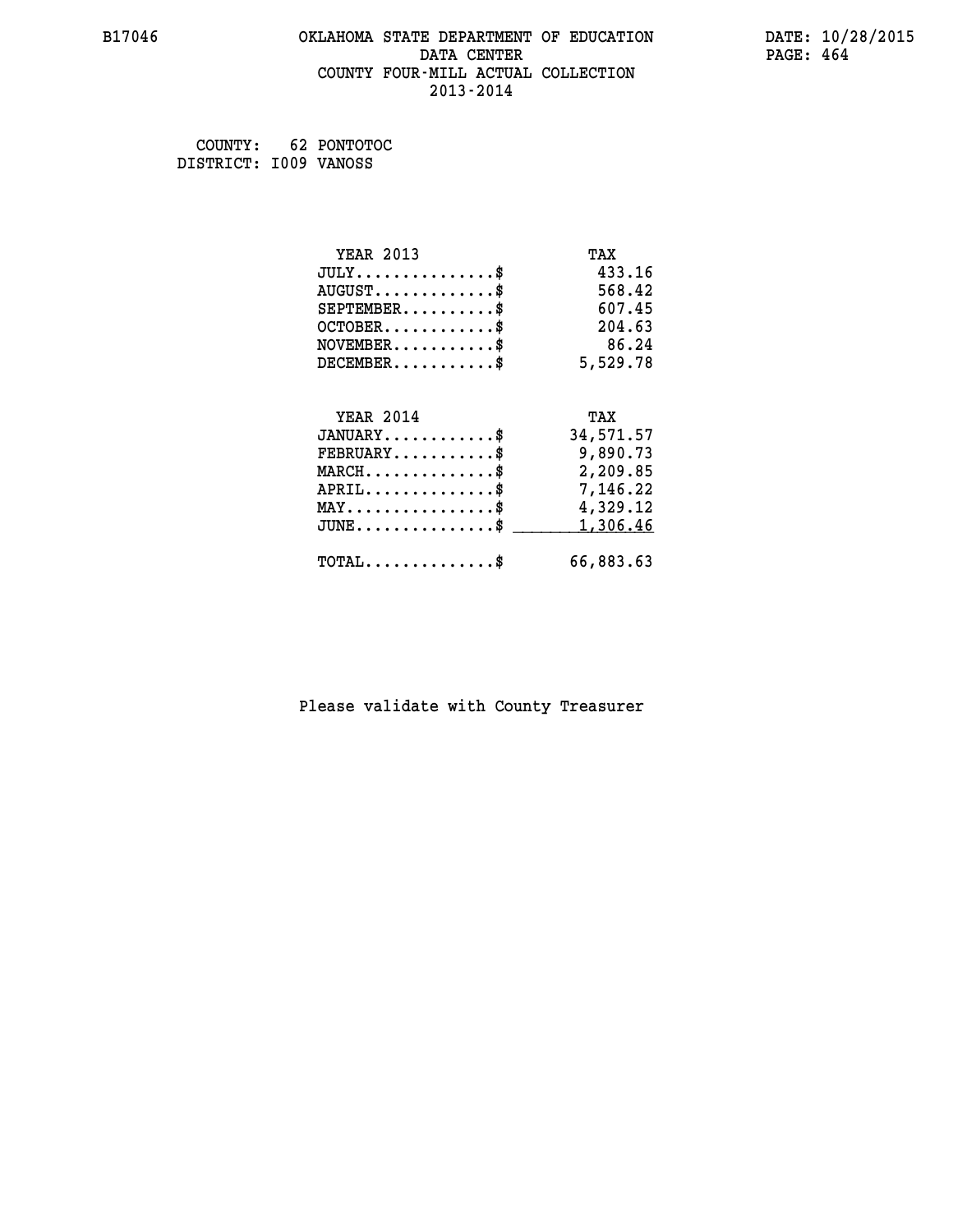#### **B17046 OKLAHOMA STATE DEPARTMENT OF EDUCATION DATE: 10/28/2015 DATA CENTER** PAGE: 465  **COUNTY FOUR-MILL ACTUAL COLLECTION 2013-2014**

 **COUNTY: 62 PONTOTOC DISTRICT: I016 BYNG**

| <b>YEAR 2013</b>                               | TAX        |
|------------------------------------------------|------------|
| $JULY$ \$                                      | 1,316.60   |
| $AUGUST$ \$                                    | 1,395.04   |
| $SEPTEMBER$ \$                                 | 1,895.03   |
| $OCTOBER$ \$                                   | 639.10     |
| $NOVEMBER.$ \$                                 | 265.02     |
| $DECEMBER$ \$                                  | 18,672.83  |
|                                                |            |
| <b>YEAR 2014</b>                               | TAX        |
| $JANUARY$ \$                                   | 116,762.09 |
| $FEBRUARY$                                     | 33,377.71  |
| $MARCH$ \$                                     | 7,438.39   |
| $APRIL$ \$                                     | 24, 114.76 |
| $\texttt{MAX} \dots \dots \dots \dots \dots \$ | 14,589.44  |
| $JUNE$ \$                                      | 4,334.86   |
|                                                |            |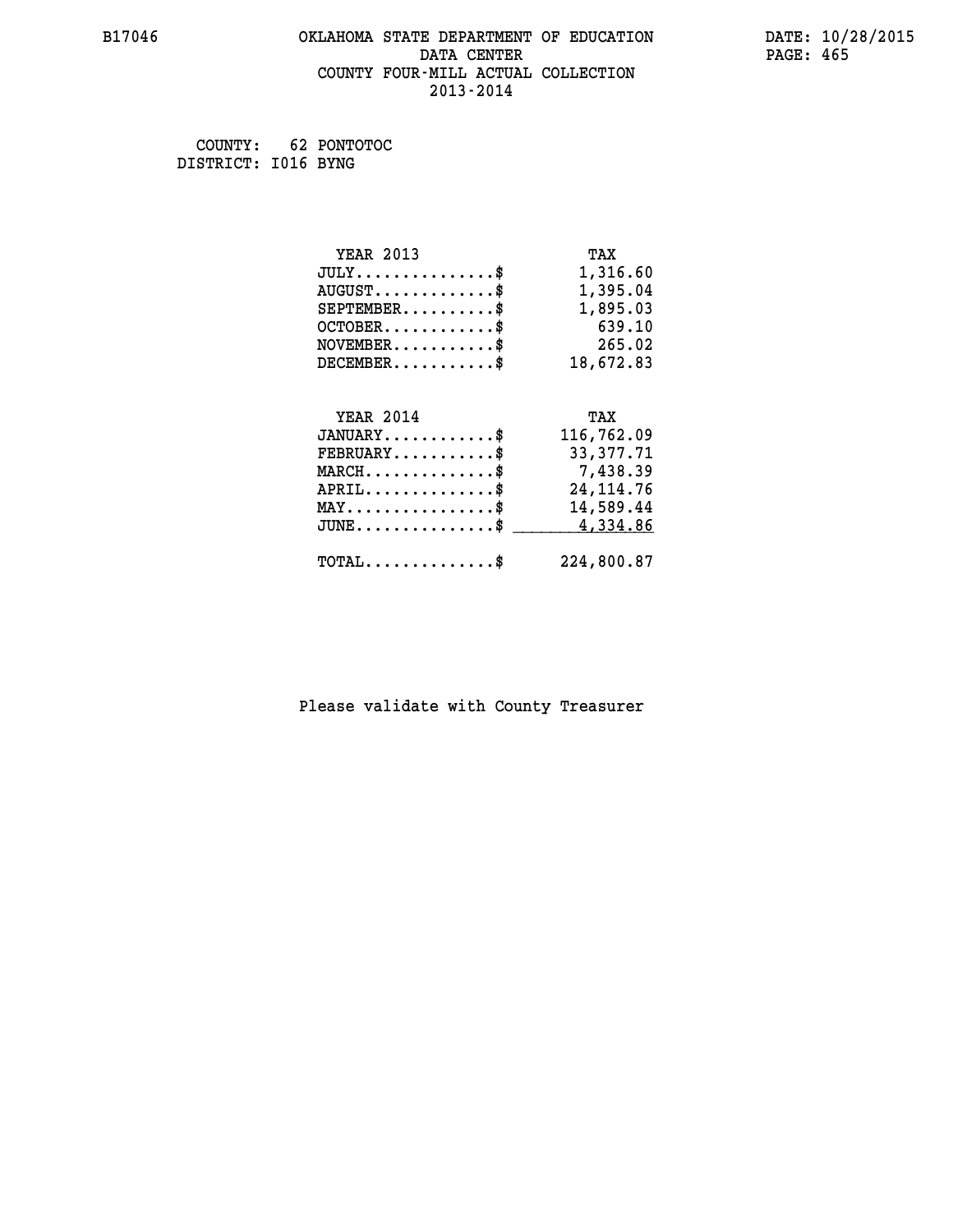#### **B17046 OKLAHOMA STATE DEPARTMENT OF EDUCATION DATE: 10/28/2015 DATA CENTER** PAGE: 466  **COUNTY FOUR-MILL ACTUAL COLLECTION 2013-2014**

 **COUNTY: 62 PONTOTOC DISTRICT: I019 ADA**

| <b>YEAR 2013</b>                               | TAX        |
|------------------------------------------------|------------|
| $JULY$ \$                                      | 1,991.16   |
| $AUGUST$ \$                                    | 1,675.47   |
| $SEPTEMBER$ \$                                 | 2,859.93   |
| $OCTOBER$ \$                                   | 963.85     |
| $NOVEMBER.$ \$                                 | 399.87     |
| $DECEMBER$ \$                                  | 27,381.62  |
|                                                |            |
| <b>YEAR 2014</b>                               | TAX        |
| $JANUARY$ \$                                   | 171,207.00 |
| $FEBRUARY$                                     | 48,950.41  |
| $MARCH$ \$                                     | 10,917.68  |
|                                                |            |
| $APRIL \ldots \ldots \ldots \ldots$            | 35,366.08  |
| $\texttt{MAX} \dots \dots \dots \dots \dots \$ | 21,403.94  |
| $JUNE$ \$                                      | 6,382.85   |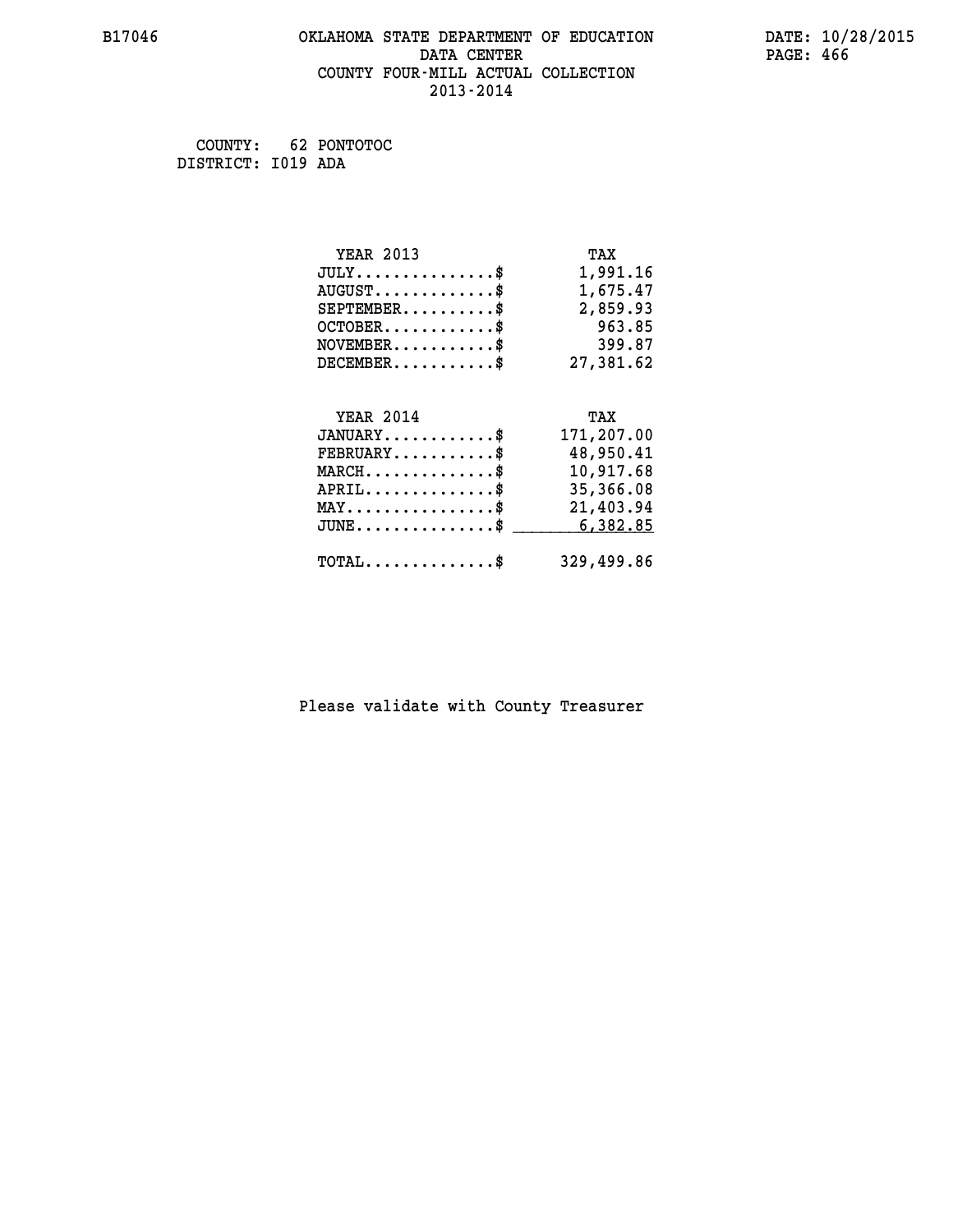#### **B17046 OKLAHOMA STATE DEPARTMENT OF EDUCATION DATE: 10/28/2015 DATA CENTER** PAGE: 467  **COUNTY FOUR-MILL ACTUAL COLLECTION 2013-2014**

 **COUNTY: 62 PONTOTOC DISTRICT: I024 LATTA**

| <b>YEAR 2013</b>                               | TAX        |
|------------------------------------------------|------------|
| $JULY$ \$                                      | 585.05     |
| $AUGUST$ \$                                    | 526.54     |
| $SEPTEMBER$ \$                                 | 855.81     |
| $OCTOBER$ \$                                   | 289.30     |
| $NOVEMBER$ \$                                  | 118.45     |
| $DECEMBER$ \$                                  | 8,908.32   |
|                                                |            |
| <b>YEAR 2014</b>                               | TAX        |
| $JANUARY$ \$                                   | 55,710.93  |
| $FEBRUARY$                                     | 15,917.27  |
| $MARCH$ \$                                     | 3,541.61   |
| $APRIL$ \$                                     | 11,499.98  |
| $\texttt{MAX} \dots \dots \dots \dots \dots \$ | 6,951.87   |
| $JUNE$ \$                                      | 2,046.96   |
| $\texttt{TOTAL} \dots \dots \dots \dots \$     | 106,952.09 |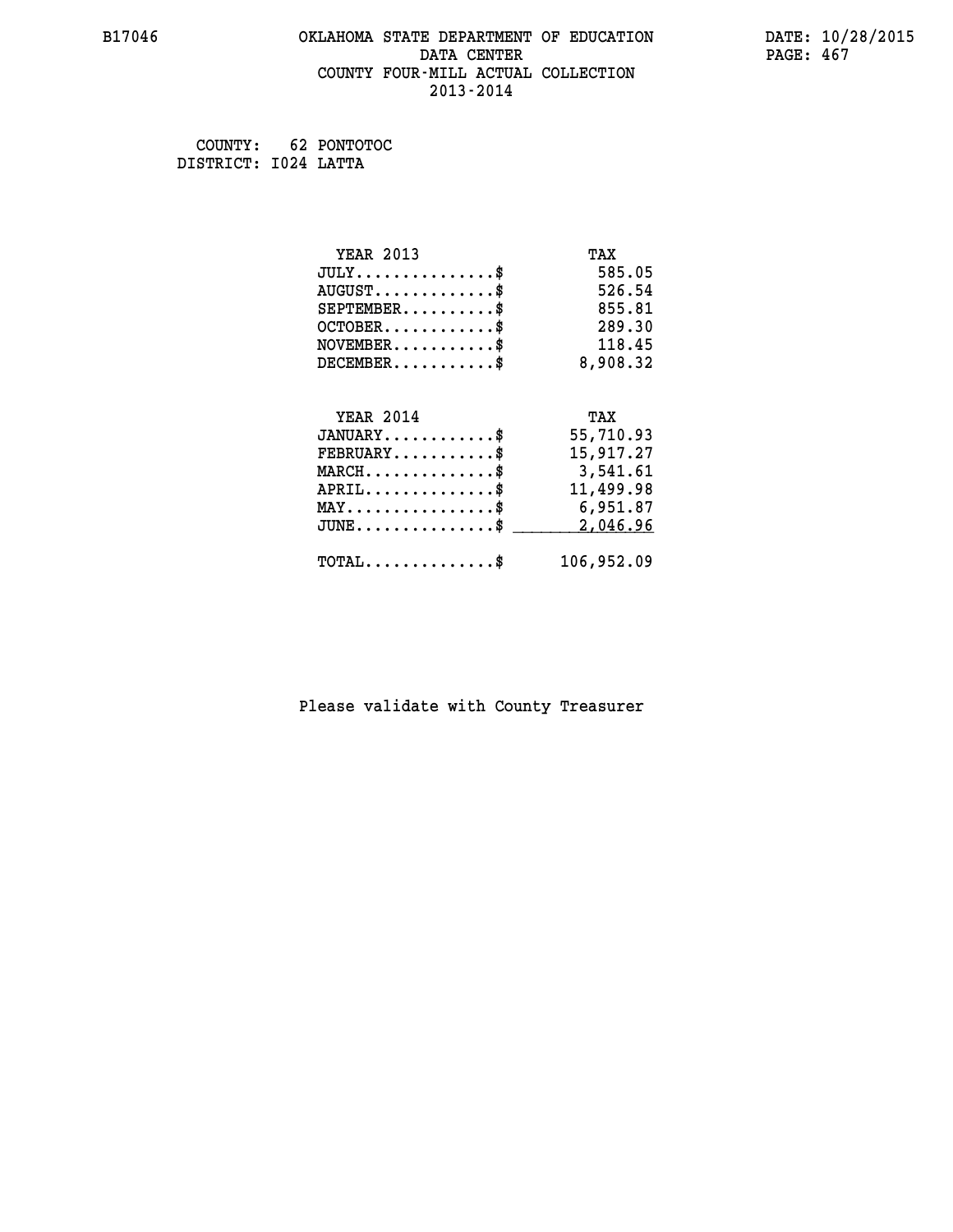#### **B17046 OKLAHOMA STATE DEPARTMENT OF EDUCATION DATE: 10/28/2015 DATA CENTER** PAGE: 468  **COUNTY FOUR-MILL ACTUAL COLLECTION 2013-2014**

 **COUNTY: 62 PONTOTOC DISTRICT: I030 STONEWALL**

| <b>YEAR 2013</b>                                 | TAX       |
|--------------------------------------------------|-----------|
| $JULY$ \$                                        | 317.84    |
| $AUGUST$ \$                                      | 293.53    |
| $SEPTEMBER$ \$                                   | 456.17    |
| $OCTOBER$ \$                                     | 153.94    |
| $\texttt{NOVEMBER} \dots \dots \dots \$          | 64.12     |
| $DECEMBER$ \$                                    | 4,543.90  |
|                                                  |           |
| <b>YEAR 2014</b>                                 | TAX       |
| $JANUARY$ \$                                     | 28,413.94 |
| $\texttt{FEBRUARY} \dots \dots \dots \$          | 8,122.65  |
| $\texttt{MARCH}\ldots\ldots\ldots\ldots\text{*}$ | 1,809.67  |
| $APRIL \ldots \ldots \ldots \ldots \$            | 5,868.22  |
| $\texttt{MAX} \dots \dots \dots \dots \dots \$   | 3,550.06  |
| $\texttt{JUNE} \dots \dots \dots \dots \dots \$$ | 1,054.00  |
| $\texttt{TOTAL} \dots \dots \dots \dots \$       | 54,648.04 |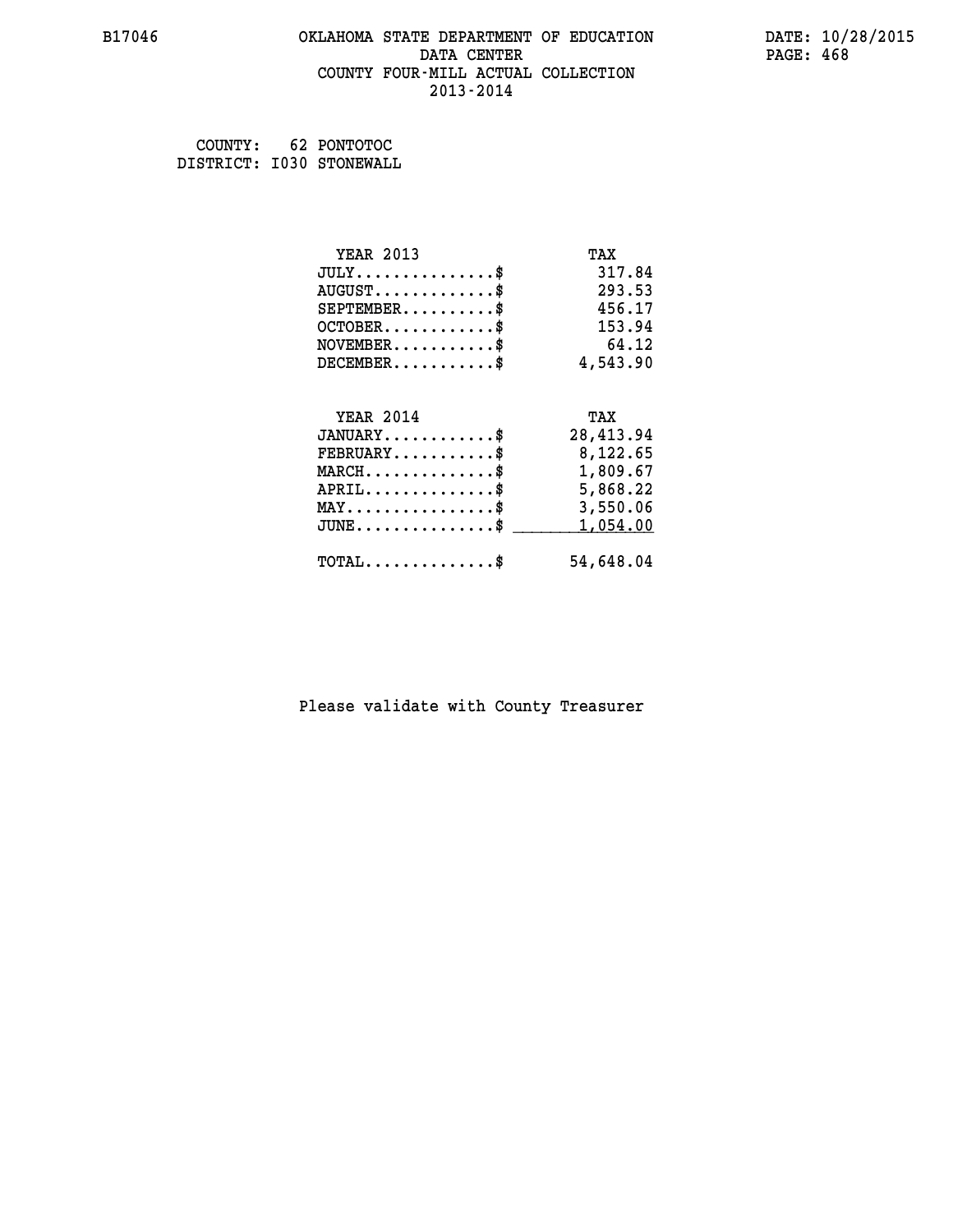### **B17046 OKLAHOMA STATE DEPARTMENT OF EDUCATION DATE: 10/28/2015 DATA CENTER** PAGE: 469  **COUNTY FOUR-MILL ACTUAL COLLECTION 2013-2014**

 **COUNTY: 62 PONTOTOC DISTRICT: I037 ROFF**

| <b>YEAR 2013</b>                                   | TAX       |
|----------------------------------------------------|-----------|
| $JULY$ \$                                          | 245.50    |
| $AUGUST$ \$                                        | 267.47    |
| $SEPTEMBER$ \$                                     | 350.98    |
| $OCTOBER$ \$                                       | 118.57    |
| $NOVEMBER$ \$                                      | 49.44     |
| $DECEMBER$ \$                                      | 3,570.16  |
| <b>YEAR 2014</b>                                   | TAX       |
| $JANUARY$ \$                                       | 22,326.07 |
| $FEBRUARY$                                         | 6,381.72  |
| $MARCH$ \$                                         | 1,421.27  |
| $APRIL$ \$                                         | 4,610.92  |
|                                                    |           |
| $\texttt{MAX} \dots \dots \dots \dots \dots \$     | 2,789.09  |
| $\texttt{JUNE} \dots \dots \dots \dots \texttt{S}$ | 828.56    |
|                                                    |           |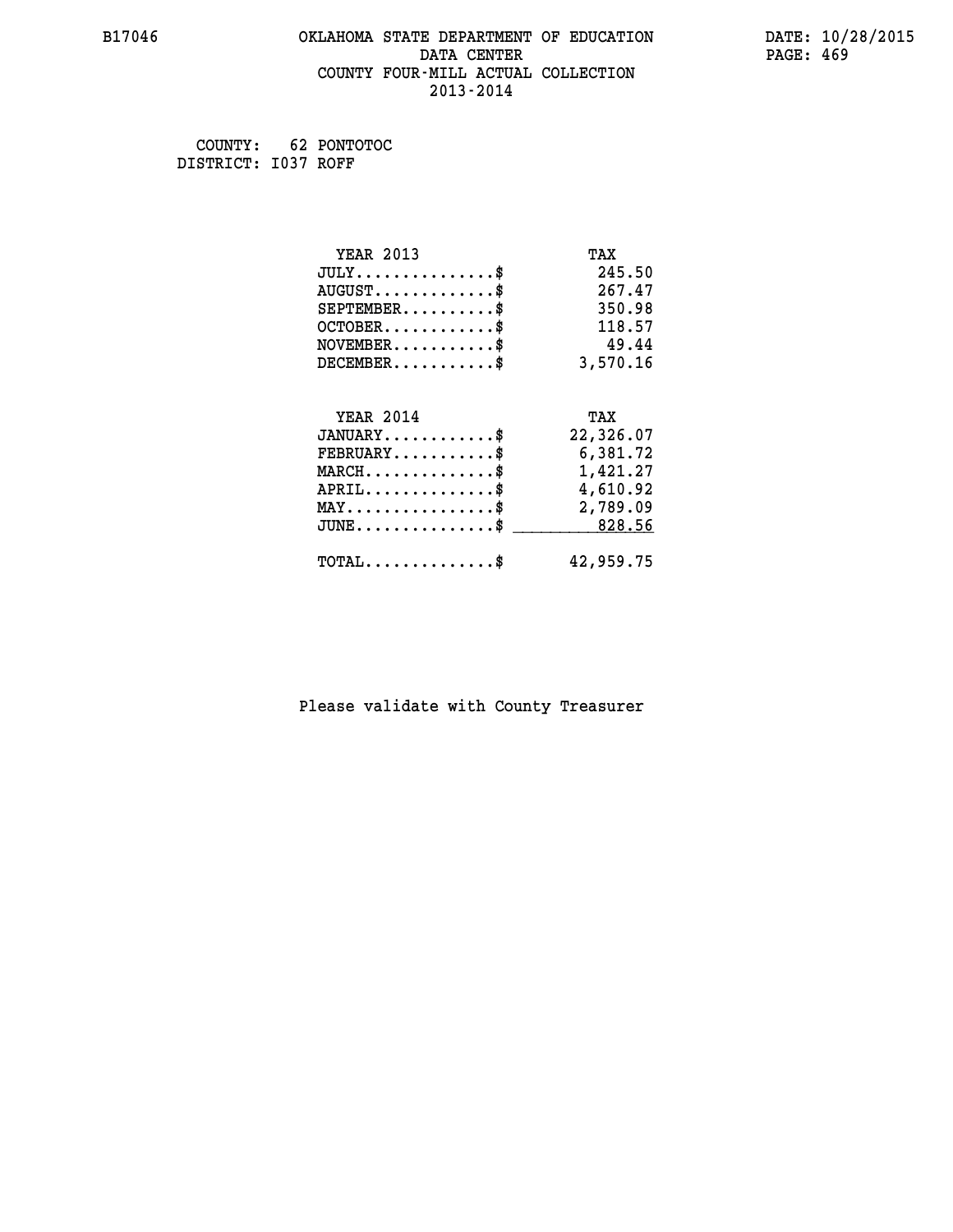#### **B17046 OKLAHOMA STATE DEPARTMENT OF EDUCATION DATE: 10/28/2015 DATA CENTER** PAGE: 470  **COUNTY FOUR-MILL ACTUAL COLLECTION 2013-2014**

 **COUNTY: 62 PONTOTOC**

 **\*\*\*\*\*\* TOTALS \*\*\*\*\*\***

| <b>YEAR 2013</b>                     | TAX       |
|--------------------------------------|-----------|
| $JULY \ldots \ldots \ldots \ldots \$ | 5,213.19  |
| $AUGUST \ldots \ldots \ldots$ \$     | 5,039.03  |
| $SEPTEMBER$                          | 7,490.20  |
| $OCTOBER$ \$                         | 2,526.54  |
| $NOVEMBER$ \$                        | 1,048.43  |
| $DECEMBER$                           | 73,296.34 |

# **YEAR 2014 TAX JANUARY............\$ 458,318.34**

| $\texttt{FEBRUARY} \dots \dots \dots \$              | 131,023.19 |
|------------------------------------------------------|------------|
| $MARCH$ \$                                           | 29,205.53  |
| $APRIL$ \$                                           | 94,662.58  |
| $MAX \dots \dots \dots \dots \dots \$                | 57,276.93  |
| $JUNE \dots \dots \dots \dots \$ 17,040.70           |            |
| $\texttt{TOTAL} \dots \dots \dots \dots \texttt{\$}$ | 882,141.00 |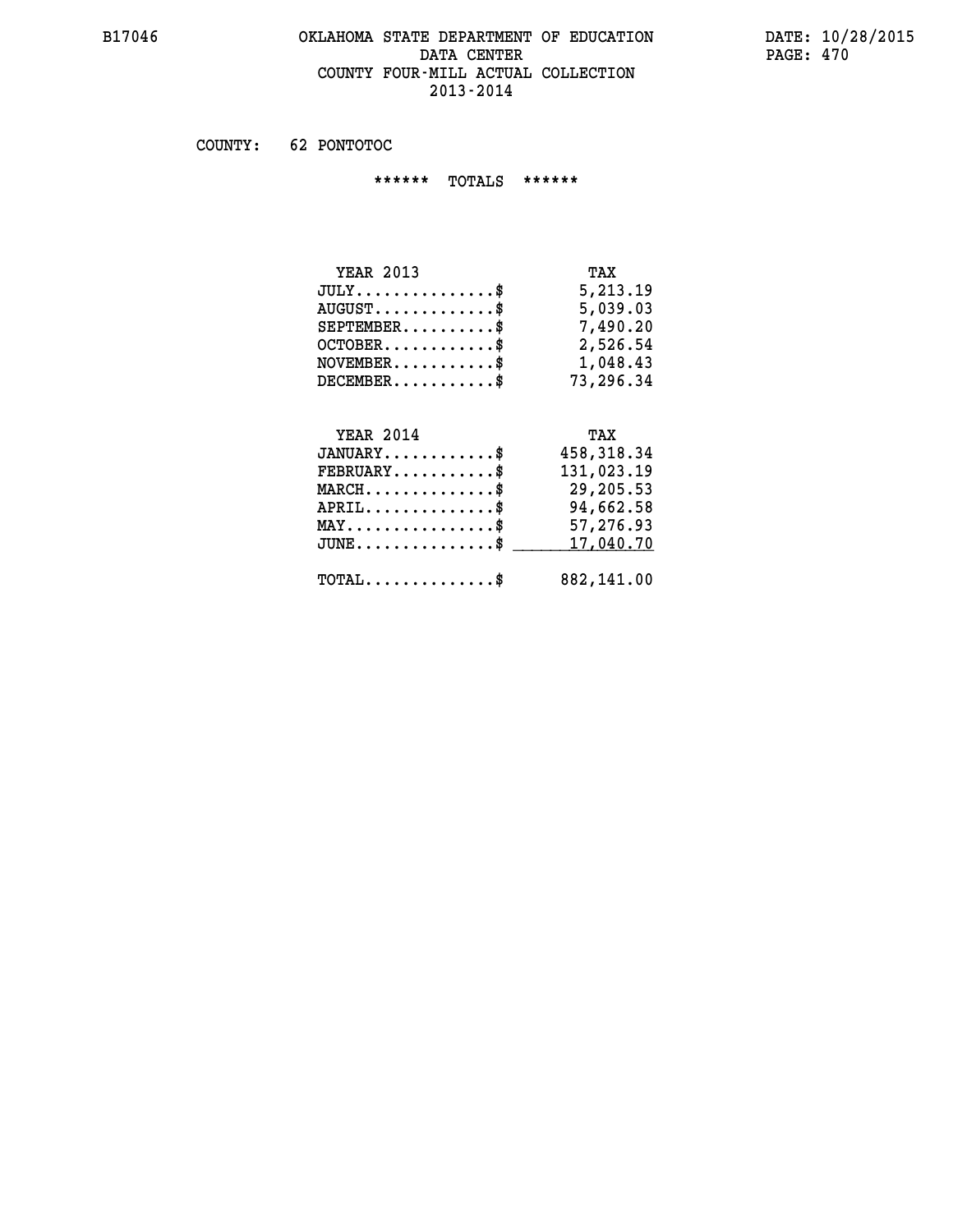### **B17046 OKLAHOMA STATE DEPARTMENT OF EDUCATION DATE: 10/28/2015 DATA CENTER** PAGE: 471  **COUNTY FOUR-MILL ACTUAL COLLECTION 2013-2014**

 **COUNTY: 63 POTTAWATOMIE DISTRICT: C010 NORTH ROCK CREEK**

| <b>YEAR 2013</b>                                                          | TAX       |
|---------------------------------------------------------------------------|-----------|
| $JULY$ \$                                                                 | 372.92    |
| $AUGUST$ \$                                                               | 473.80    |
| $SEPTEMENT.$ \$                                                           | 174.90    |
| $OCTOBER$ \$                                                              | 193.30    |
| $\verb NOVEMBER , \verb , \verb , \verb , \verb , \verb , \verb , \verb $ | 5,712.39  |
| $DECEMBER$ \$                                                             | 30,972.12 |
|                                                                           |           |
| <b>YEAR 2014</b>                                                          | TAX       |
| $JANUARY$ \$                                                              | 7,912.71  |
| $FEBRUARY$ \$                                                             | 1,389.38  |
| $\texttt{MARCH}\ldots\ldots\ldots\ldots\text{*}$                          | 5,140.58  |
| $APRIL \ldots \ldots \ldots \ldots \$                                     | 3,594.59  |
| $\texttt{MAX} \dots \dots \dots \dots \dots \$                            | 615.39    |
| $\texttt{JUNE} \dots \dots \dots \dots \texttt{S}$                        | 376.27    |
| $\texttt{TOTAL} \dots \dots \dots \dots$                                  | 56,928.35 |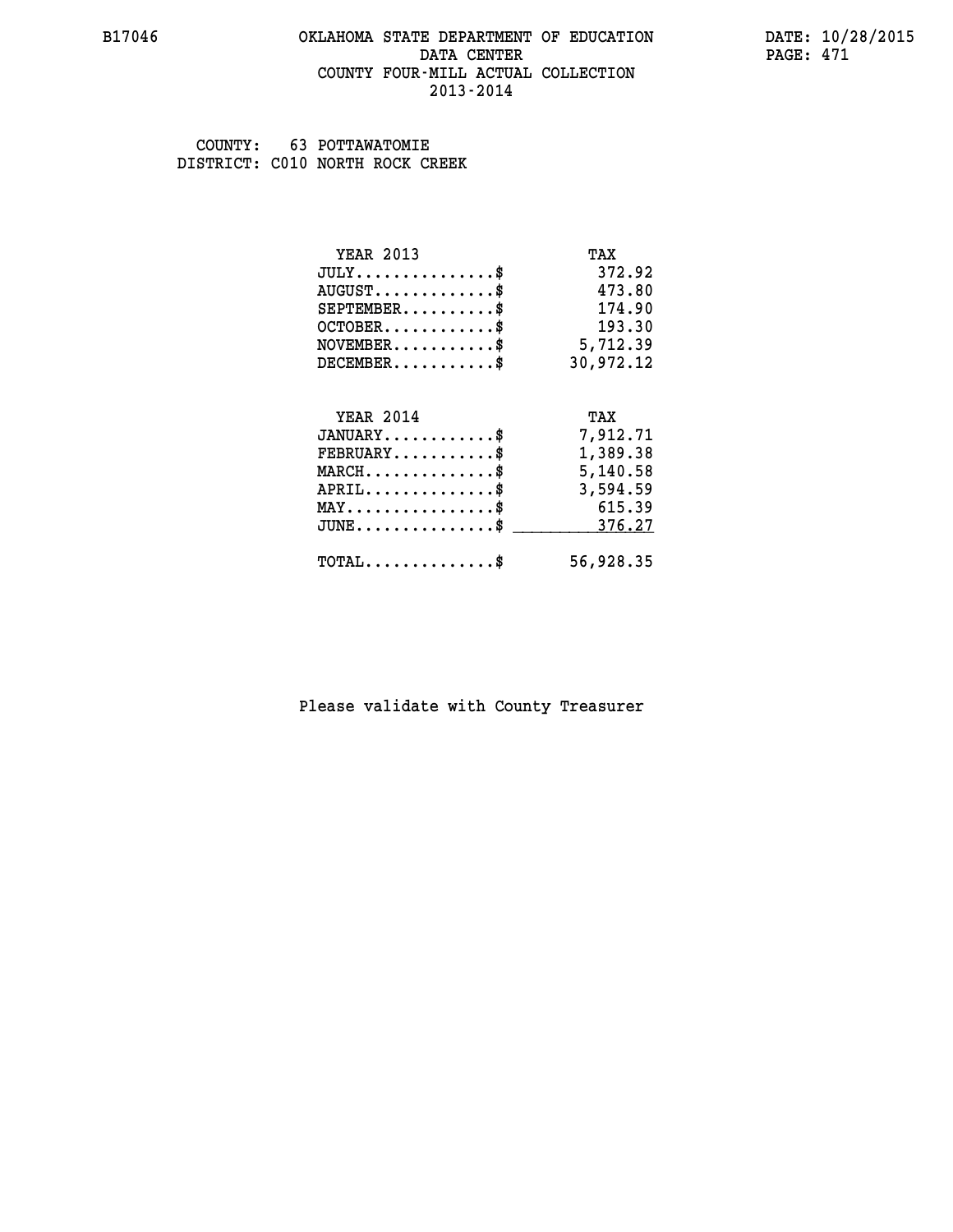### **B17046 OKLAHOMA STATE DEPARTMENT OF EDUCATION DATE: 10/28/2015 DATA CENTER** PAGE: 472  **COUNTY FOUR-MILL ACTUAL COLLECTION 2013-2014**

 **COUNTY: 63 POTTAWATOMIE DISTRICT: C027 GROVE**

| <b>YEAR 2013</b>                                 | TAX         |
|--------------------------------------------------|-------------|
| $JULY$ \$                                        | 266.11      |
| $AUGUST$ \$                                      | 338.09      |
| $SEPTEMBER$ \$                                   | 124.81      |
| $OCTOBER$ \$                                     | 137.94      |
| $NOVEMBER$ \$                                    | 4,076.26    |
| $DECEMBER$ \$                                    | 22, 101. 16 |
|                                                  |             |
| <b>YEAR 2014</b>                                 | TAX         |
| $JANUARY$ \$                                     | 5,646.39    |
| $FEBRUARY$                                       | 991.43      |
| $MARCH$ \$                                       | 3,668.21    |
| $APRIL$ \$                                       | 2,565.04    |
| $MAX \dots \dots \dots \dots \dots$              | 439.13      |
| $\texttt{JUNE} \dots \dots \dots \dots \dots \$$ | 268.50      |
| $\texttt{TOTAL} \dots \dots \dots \dots \$       | 40,623.07   |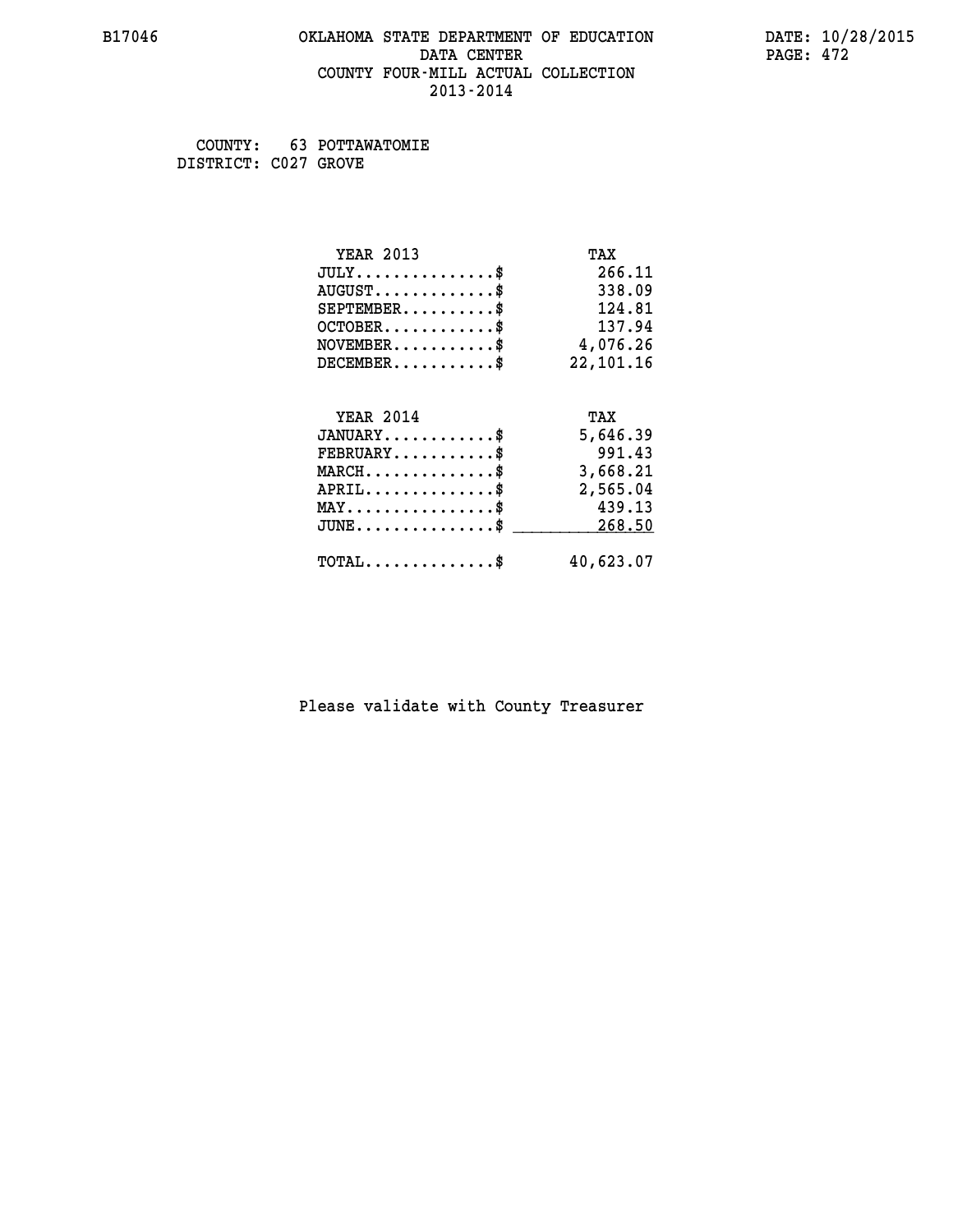### **B17046 OKLAHOMA STATE DEPARTMENT OF EDUCATION DATE: 10/28/2015 DATA CENTER** PAGE: 473  **COUNTY FOUR-MILL ACTUAL COLLECTION 2013-2014**

 **COUNTY: 63 POTTAWATOMIE DISTRICT: C029 PLEASANT GROVE**

| <b>YEAR 2013</b>                           | TAX       |
|--------------------------------------------|-----------|
| $JULY$ \$                                  | 160.39    |
| $AUGUST$ \$                                | 203.77    |
| $SEPTEMENT.$ \$                            | 75.21     |
| $OCTOBER$ \$                               | 83.14     |
| $NOVEMBER.$ \$                             | 2,456.84  |
| $DECEMBER$ \$                              | 13,320.76 |
|                                            |           |
| <b>YEAR 2014</b>                           | TAX       |
| $JANUARY$ \$                               | 3,403.17  |
| $FEBRUARY$                                 | 597.56    |
| $MARCH$ \$                                 | 2,210.90  |
| $APRIL$ \$                                 | 1,545.98  |
| $MAX \dots \dots \dots \dots \$            | 264.66    |
| $JUNE$ \$                                  | 161.83    |
| $\texttt{TOTAL} \dots \dots \dots \dots \$ | 24,484.21 |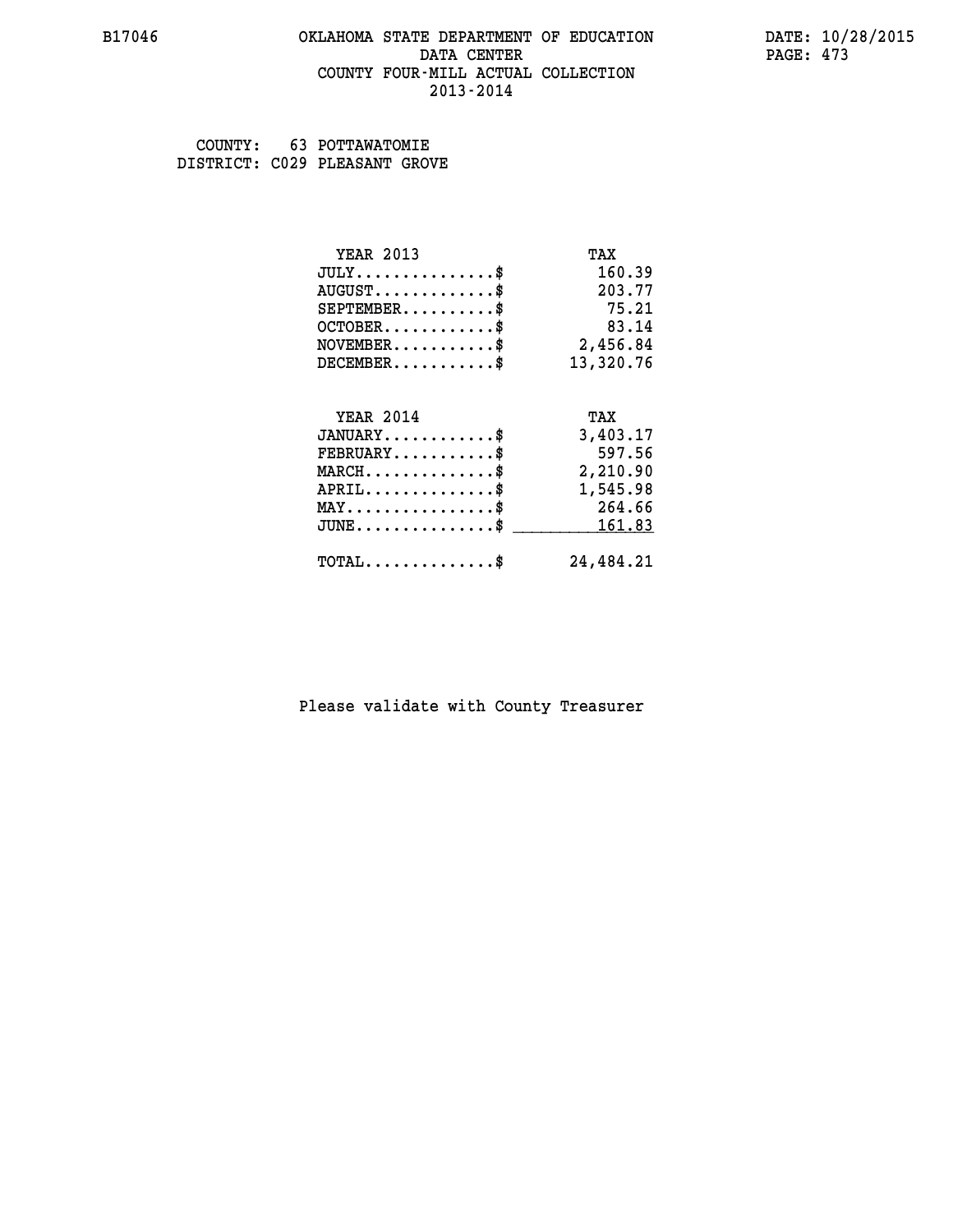### **B17046 OKLAHOMA STATE DEPARTMENT OF EDUCATION DATE: 10/28/2015 DATA CENTER** PAGE: 474  **COUNTY FOUR-MILL ACTUAL COLLECTION 2013-2014**

 **COUNTY: 63 POTTAWATOMIE DISTRICT: C032 SOUTH ROCK CREEK**

| <b>YEAR 2013</b>                                                          | TAX       |
|---------------------------------------------------------------------------|-----------|
| $JULY$ \$                                                                 | 268.89    |
| $AUGUST$ \$                                                               | 341.62    |
| $SEPTEMBER$ \$                                                            | 126.11    |
| $OCTOBER$ \$                                                              | 139.37    |
| $\verb NOVEMBER , \verb , \verb , \verb , \verb , \verb , \verb , \verb $ | 4,118.82  |
| $DECEMBER$ \$                                                             | 22,331.94 |
|                                                                           |           |
| <b>YEAR 2014</b>                                                          | TAX       |
| $JANUARY$ \$                                                              | 5,705.33  |
| $FEBRUARY$                                                                | 1,001.78  |
| $\texttt{MARCH}\ldots\ldots\ldots\ldots\text{*}$                          | 3,706.54  |
| $APRIL \ldots \ldots \ldots \ldots$                                       | 2,591.82  |
| $\texttt{MAX} \dots \dots \dots \dots \dots \$$                           | 443.72    |
| $JUNE$ \$                                                                 | 271.30    |
|                                                                           |           |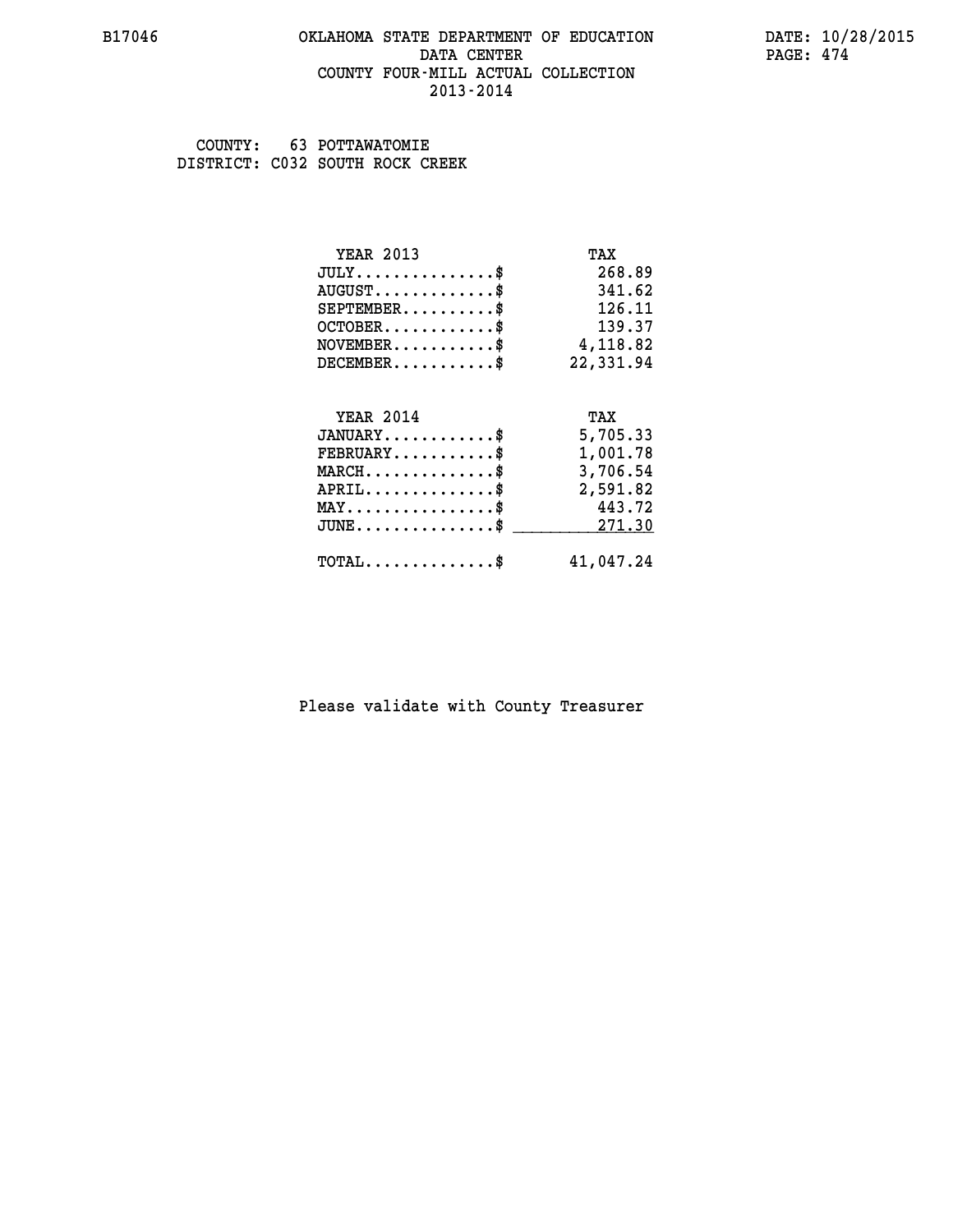### **B17046 OKLAHOMA STATE DEPARTMENT OF EDUCATION DATE: 10/28/2015 DATA CENTER** PAGE: 475  **COUNTY FOUR-MILL ACTUAL COLLECTION 2013-2014**

 **COUNTY: 63 POTTAWATOMIE DISTRICT: I001 MCLOUD**

| <b>YEAR 2013</b>                                   | TAX         |
|----------------------------------------------------|-------------|
| $JULY$ \$                                          | 1,869.32    |
| $AUGUST$ \$                                        | 1,192.93    |
| $SEPTEMBER$ \$                                     | 1,515.64    |
| $OCTOBER$ \$                                       | 559.52      |
| $NOVEMBER.$ \$                                     | 618.36      |
| $DECEMBER$ \$                                      | 18,273.51   |
|                                                    |             |
| <b>YEAR 2014</b>                                   | TAX         |
| $JANUARY$ \$                                       | 99,077.48   |
| $FEBRUARY$ \$                                      | 25, 312. 23 |
| $MARCH$ \$                                         | 4,444.48    |
| $APRIL \ldots \ldots \ldots \ldots \$              | 16,444.31   |
| $\texttt{MAX} \dots \dots \dots \dots \dots \$     | 11,498.82   |
| $\texttt{JUNE} \dots \dots \dots \dots \texttt{S}$ | 1,968.56    |
| $\texttt{TOTAL} \dots \dots \dots \dots \$         | 182,775.16  |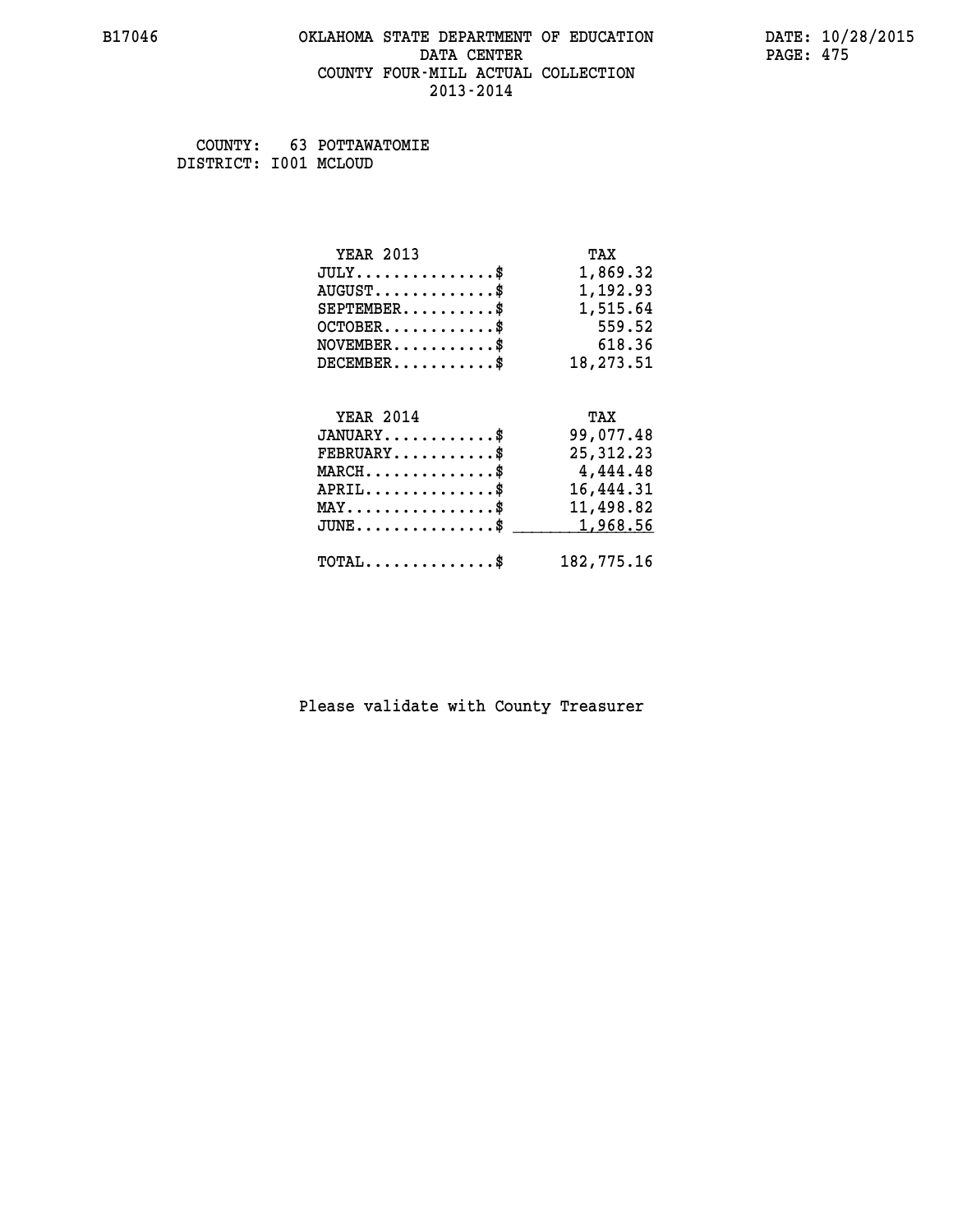### **B17046 OKLAHOMA STATE DEPARTMENT OF EDUCATION DATE: 10/28/2015 DATA CENTER** PAGE: 476  **COUNTY FOUR-MILL ACTUAL COLLECTION 2013-2014**

 **COUNTY: 63 POTTAWATOMIE DISTRICT: I002 DALE**

| <b>YEAR 2013</b>                           | TAX        |
|--------------------------------------------|------------|
| $JULY$ \$                                  | 473.47     |
| $AUGUST$ \$                                | 601.55     |
| $SEPTEMBER$ \$                             | 222.06     |
| $OCTOBER$ \$                               | 245.42     |
| $\texttt{NOVEMBER} \dots \dots \dots \$    | 7,252.73   |
| $DECEMBER$ \$                              | 39, 323.67 |
|                                            |            |
| <b>YEAR 2014</b>                           | TAX        |
| $JANUARY$ \$                               | 10,046.38  |
| $FEBRUARY$                                 | 1,764.00   |
| $MARCH$ \$                                 | 6,526.71   |
| $APRIL \ldots \ldots \ldots \ldots \$      | 4,563.86   |
| $MAX \dots \dots \dots \dots \dots$        | 781.32     |
| $JUNE$ \$                                  | 477.73     |
| $\texttt{TOTAL} \dots \dots \dots \dots \$ | 72,278.90  |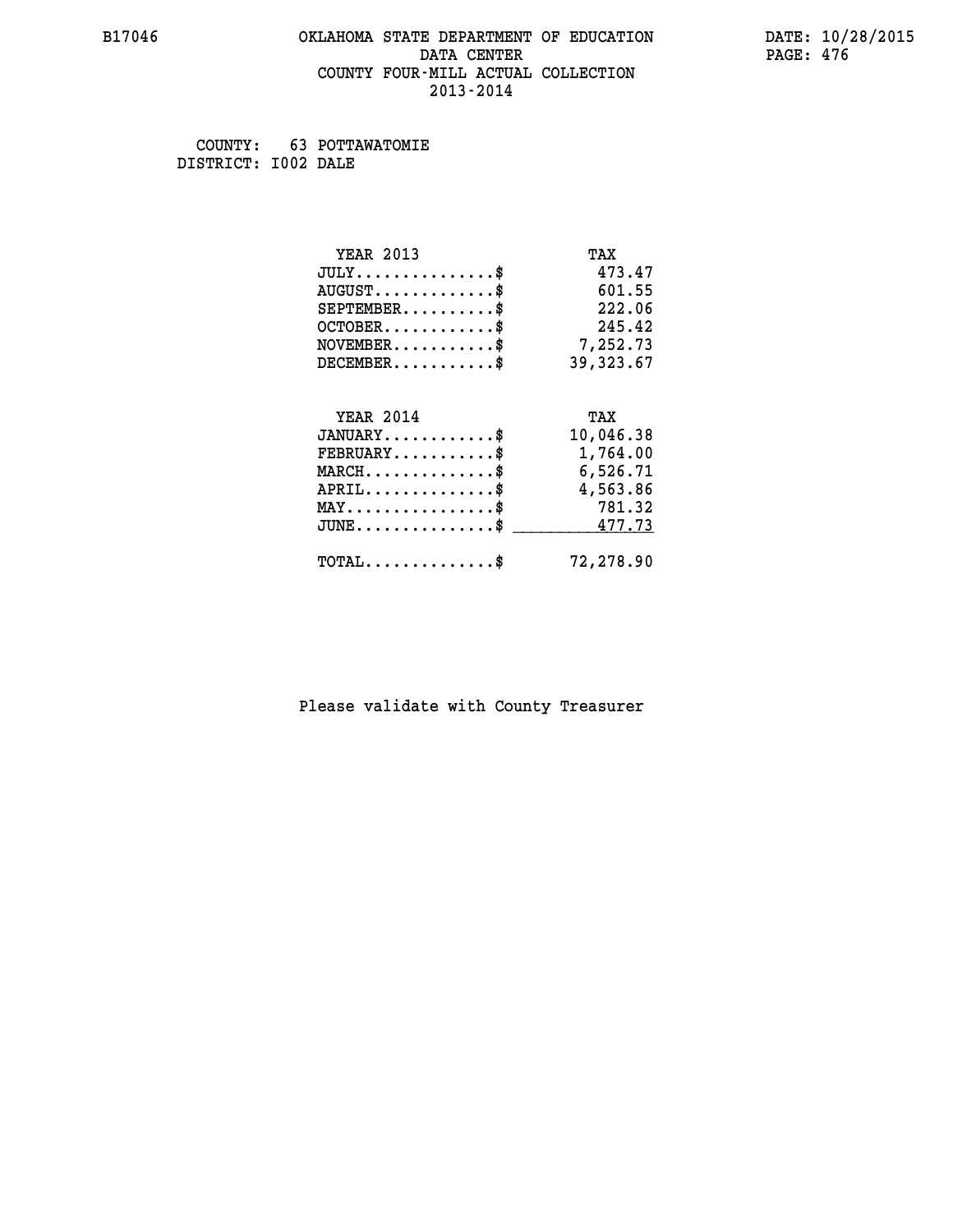### **B17046 OKLAHOMA STATE DEPARTMENT OF EDUCATION DATE: 10/28/2015 DATA CENTER** PAGE: 477  **COUNTY FOUR-MILL ACTUAL COLLECTION 2013-2014**

 **COUNTY: 63 POTTAWATOMIE DISTRICT: I003 BETHEL**

| <b>YEAR 2013</b>                               | TAX        |
|------------------------------------------------|------------|
| $JULY$ \$                                      | 1,398.89   |
| $AUGUST$ \$                                    | 916.16     |
| $SEPTEMBER$ \$                                 | 1,164.00   |
| $OCTOBER$ \$                                   | 429.71     |
| $\texttt{NOVEMBER} \dots \dots \dots \$        | 474.89     |
| $DECEMBER$ \$                                  | 14,034.00  |
|                                                |            |
| <b>YEAR 2014</b>                               | TAX        |
| $JANUARY$ \$                                   | 76,091.16  |
| $FEBRUARY$                                     | 19,439.70  |
| $MARCH$ \$                                     | 3,413.33   |
| $APRIL \ldots \ldots \ldots \ldots$            | 12,629.15  |
| $\texttt{MAX} \dots \dots \dots \dots \dots \$ | 8,831.06   |
| $JUNE$ \$                                      | 1,511.85   |
| $\texttt{TOTAL} \dots \dots \dots \dots \$     | 140,333.90 |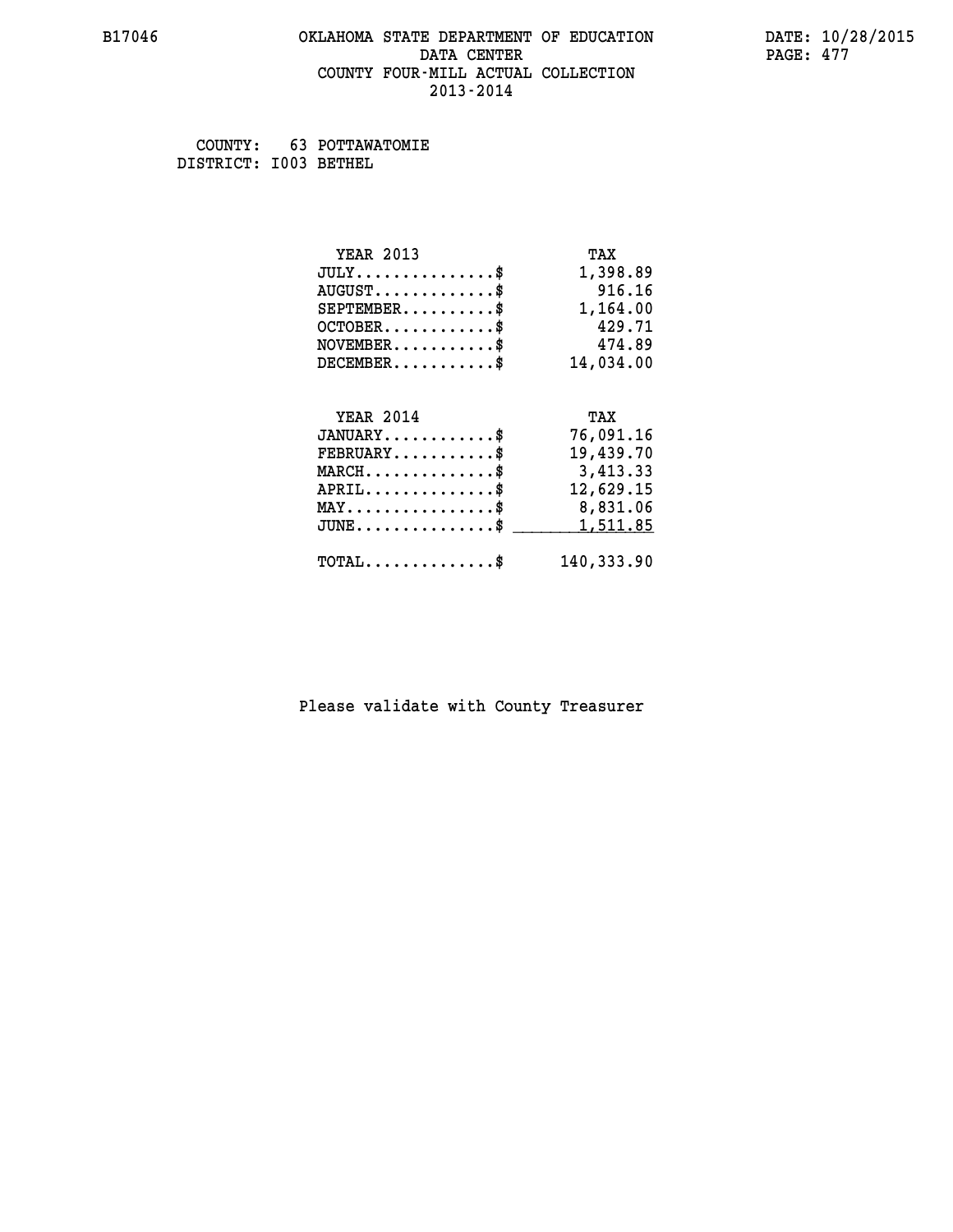### **B17046 OKLAHOMA STATE DEPARTMENT OF EDUCATION DATE: 10/28/2015 DATA CENTER** PAGE: 478  **COUNTY FOUR-MILL ACTUAL COLLECTION 2013-2014**

 **COUNTY: 63 POTTAWATOMIE DISTRICT: I004 MACOMB**

| <b>YEAR 2013</b>                                 | TAX       |
|--------------------------------------------------|-----------|
| $JULY$ \$                                        | 375.16    |
| $AUGUST$ \$                                      | 216.90    |
| $SEPTEMBER$ \$                                   | 275.58    |
| $OCTOBER$ \$                                     | 101.74    |
| $NOVEMBER$ \$                                    | 112.43    |
| $DECEMBER$ \$                                    | 21,336.68 |
| <b>YEAR 2014</b>                                 | TAX       |
| $JANUARY$ \$                                     | 4,602.25  |
| $FEBRUARY$                                       | 808.10    |
| $MARCH$ \$                                       | 2,989.89  |
| $APRIL$ \$                                       | 2,090.71  |
| $MAX \dots \dots \dots \dots \dots$              | 357.92    |
| $\texttt{JUNE} \dots \dots \dots \dots \dots \$$ | 218.85    |
| $\texttt{TOTAL} \dots \dots \dots \dots \$       | 33,486.21 |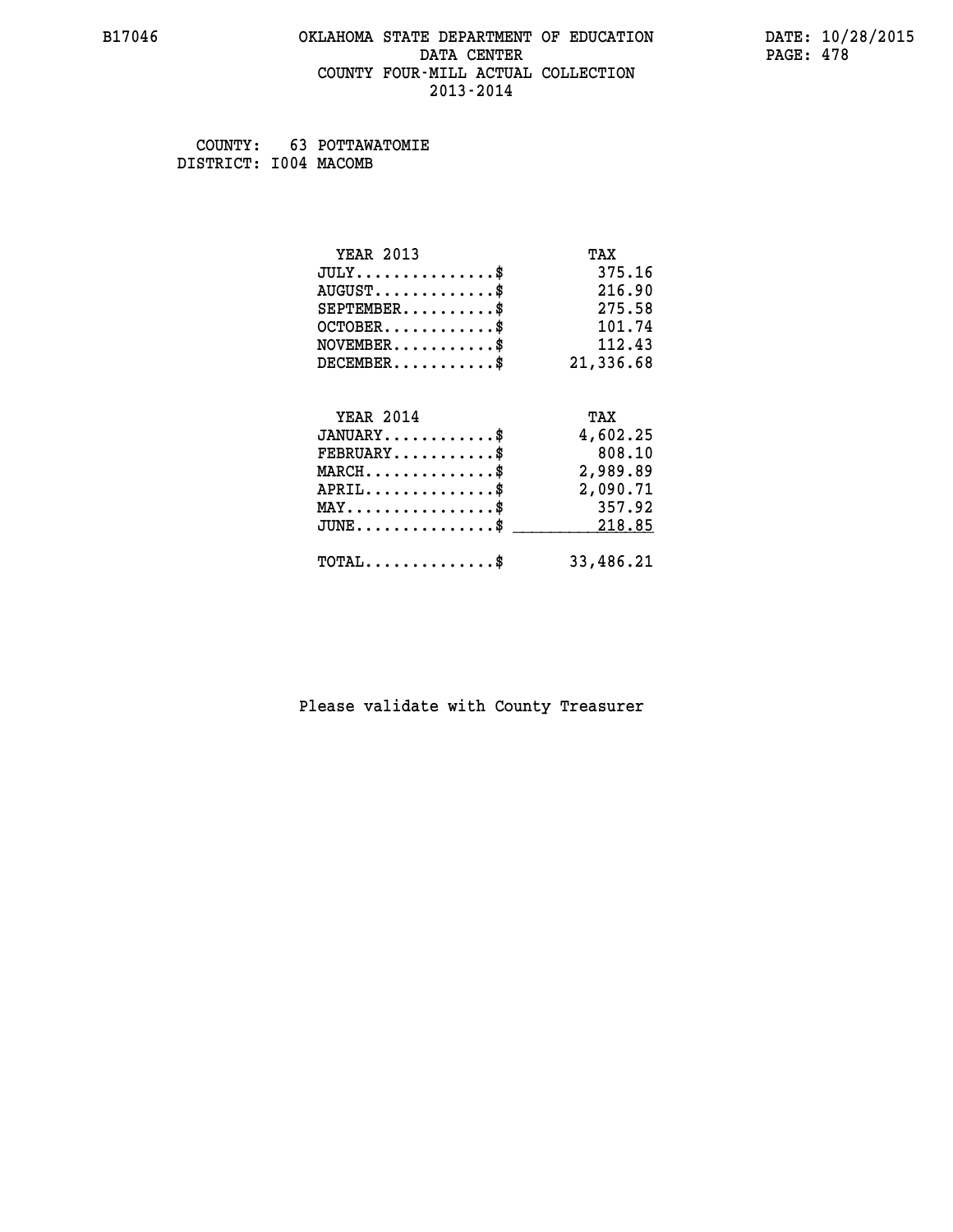### **B17046 OKLAHOMA STATE DEPARTMENT OF EDUCATION DATE: 10/28/2015 DATA CENTER** PAGE: 479  **COUNTY FOUR-MILL ACTUAL COLLECTION 2013-2014**

 **COUNTY: 63 POTTAWATOMIE DISTRICT: I005 EARLSBORO**

| <b>YEAR 2013</b>                               | TAX         |
|------------------------------------------------|-------------|
| $JULY$ \$                                      | 152.49      |
| $AUGUST$ \$                                    | 193.74      |
| $SEPTEMENT.$ \$                                | 71.52       |
| $OCTOBER$ \$                                   | 79.05       |
| $\texttt{NOVEMBER} \dots \dots \dots \$        | 2,335.93    |
| $DECEMBER$ \$                                  | 12,665.20   |
|                                                |             |
| <b>YEAR 2014</b>                               | TAX         |
| $JANUARY$ \$                                   | 3,235.69    |
| $FEBRUARY$                                     | 568.14      |
| $MARCH$ \$                                     | 2,102.09    |
| $APRIL \ldots \ldots \ldots \ldots \$          | 1,469.90    |
| $\texttt{MAX} \dots \dots \dots \dots \dots \$ | 251.66      |
| $JUNE$ \$                                      | 153.86      |
| $\texttt{TOTAL} \dots \dots \dots \dots \$     | 23, 279. 27 |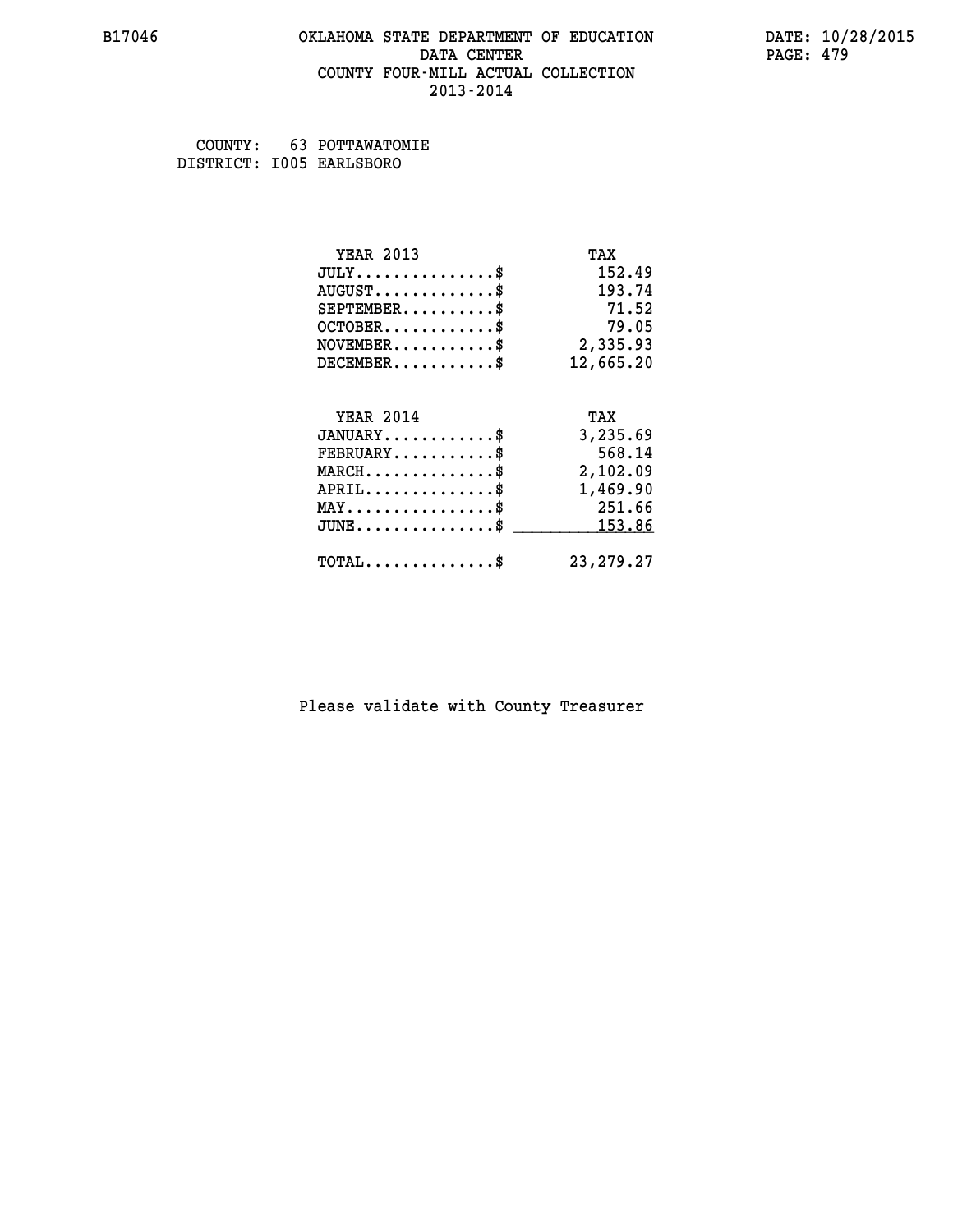### **B17046 OKLAHOMA STATE DEPARTMENT OF EDUCATION DATE: 10/28/2015 DATA CENTER** PAGE: 480  **COUNTY FOUR-MILL ACTUAL COLLECTION 2013-2014**

 **COUNTY: 63 POTTAWATOMIE DISTRICT: I092 TECUMSEH**

| <b>YEAR 2013</b>                               | TAX        |
|------------------------------------------------|------------|
| $JULY$ \$                                      | 2,240.75   |
| $AUGUST$ \$                                    | 1,451.08   |
| $SEPTEMBER$ \$                                 | 1,843.64   |
| $OCTOBER$ \$                                   | 680.60     |
| $NOVEMBER$ \$                                  | 752.17     |
| $DECEMBER$ \$                                  | 22, 227.91 |
|                                                |            |
| <b>YEAR 2014</b>                               | TAX        |
| $JANUARY$ \$                                   | 120,517.82 |
| $FEBRUARY$                                     | 30,789.78  |
| $MARCH$ \$                                     | 5,406.26   |
| $APRIL$ \$                                     | 20,002.85  |
| $\texttt{MAX} \dots \dots \dots \dots \dots \$ | 13,987.17  |
| $JUNE$ \$                                      | 2,394.57   |
| $\texttt{TOTAL} \dots \dots \dots \dots \$     | 222,294.60 |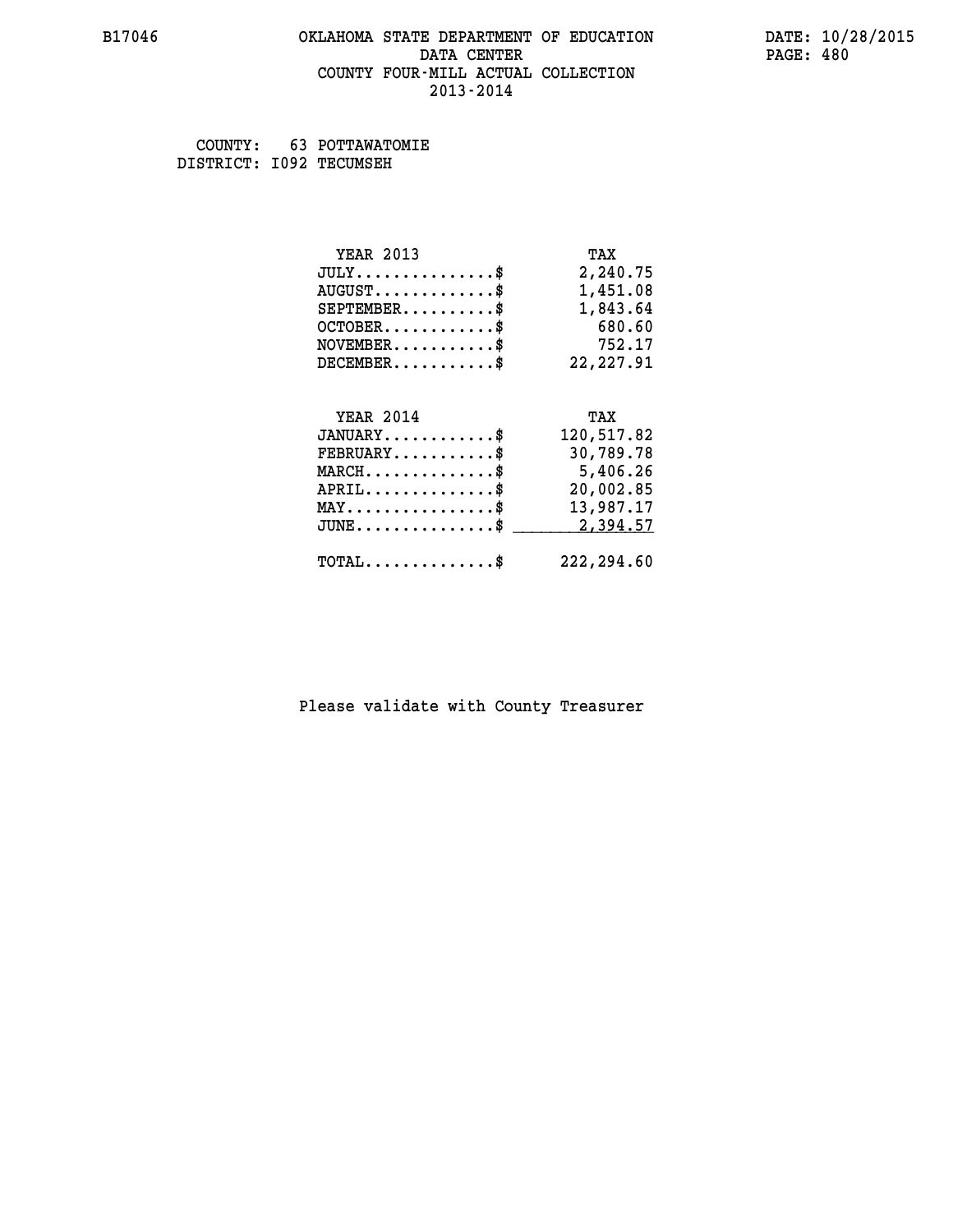### **B17046 OKLAHOMA STATE DEPARTMENT OF EDUCATION DATE: 10/28/2015 DATA CENTER** PAGE: 481  **COUNTY FOUR-MILL ACTUAL COLLECTION 2013-2014**

 **COUNTY: 63 POTTAWATOMIE DISTRICT: I093 SHAWNEE**

| <b>YEAR 2013</b>                                | TAX         |
|-------------------------------------------------|-------------|
| $JULY$ \$                                       | 4,104.26    |
| $AUGUST$ \$                                     | 2,662.20    |
| $SEPTEMBER$ \$                                  | 3,382.38    |
| $OCTOBER$ \$                                    | 1,248.63    |
| $NOVEMBER.$ \$                                  | 1,379.94    |
| $DECEMBER$ \$                                   | 40,779.99   |
|                                                 |             |
| <b>YEAR 2014</b>                                | TAX         |
| $JANUARY$ \$                                    | 221, 105.64 |
| $FEBRUARY$ \$                                   | 56,487.87   |
| $\texttt{MARCH}\ldots\ldots\ldots\ldots\cdots\$ | 9,918.50    |
| $APRIL \ldots \ldots \ldots \ldots$ \$          | 36,697.82   |
| $\texttt{MAX} \dots \dots \dots \dots \dots \$  | 25,661.28   |
| $JUNE$ \$                                       | 4,393.13    |
| $\texttt{TOTAL} \dots \dots \dots \dots$        | 407,821.64  |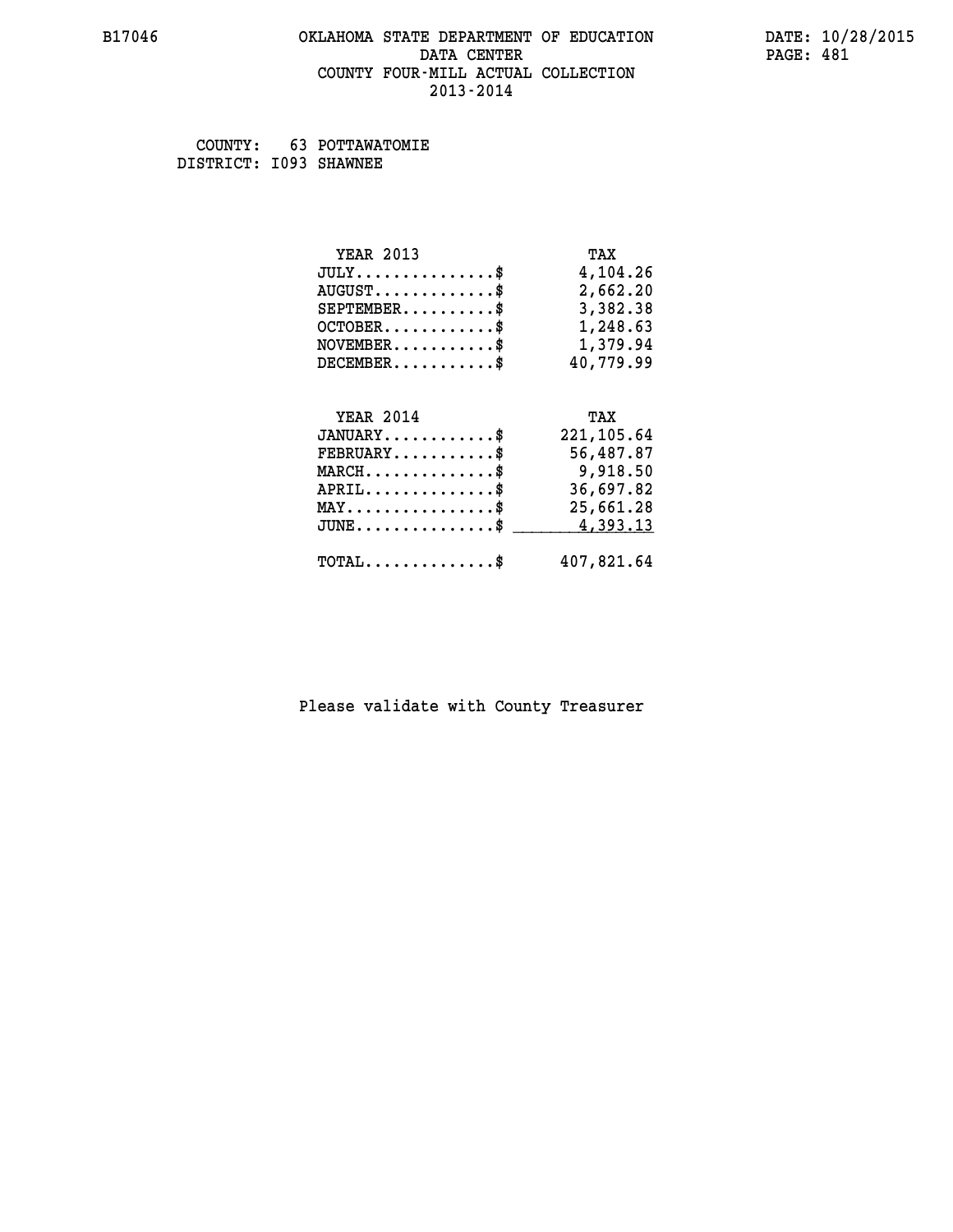### **B17046 OKLAHOMA STATE DEPARTMENT OF EDUCATION DATE: 10/28/2015 DATA CENTER** PAGE: 482  **COUNTY FOUR-MILL ACTUAL COLLECTION 2013-2014**

 **COUNTY: 63 POTTAWATOMIE DISTRICT: I112 ASHER**

| <b>YEAR 2013</b>                               | TAX       |
|------------------------------------------------|-----------|
| $JULY$ \$                                      | 250.54    |
| $AUGUST$ \$                                    | 168.81    |
| $SEPTEMENT.$ \$                                | 214.47    |
| $OCTOBER$ \$                                   | 79.18     |
| $NOVEMBER$ \$                                  | 87.51     |
| $DECEMBER$ \$                                  | 2,585.83  |
| <b>YEAR 2014</b>                               | TAX       |
| $JANUARY$ \$                                   | 14,020.12 |
| $FEBRUARY$                                     | 3,581.85  |
| $MARCH$ \$                                     | 628.92    |
| $APRIL$ \$                                     | 2,326.97  |
| $\texttt{MAX} \dots \dots \dots \dots \dots \$ | 1,627.16  |
| $JUNE$ \$                                      | 278.58    |
| $\texttt{TOTAL} \dots \dots \dots \dots \$     | 25,849.94 |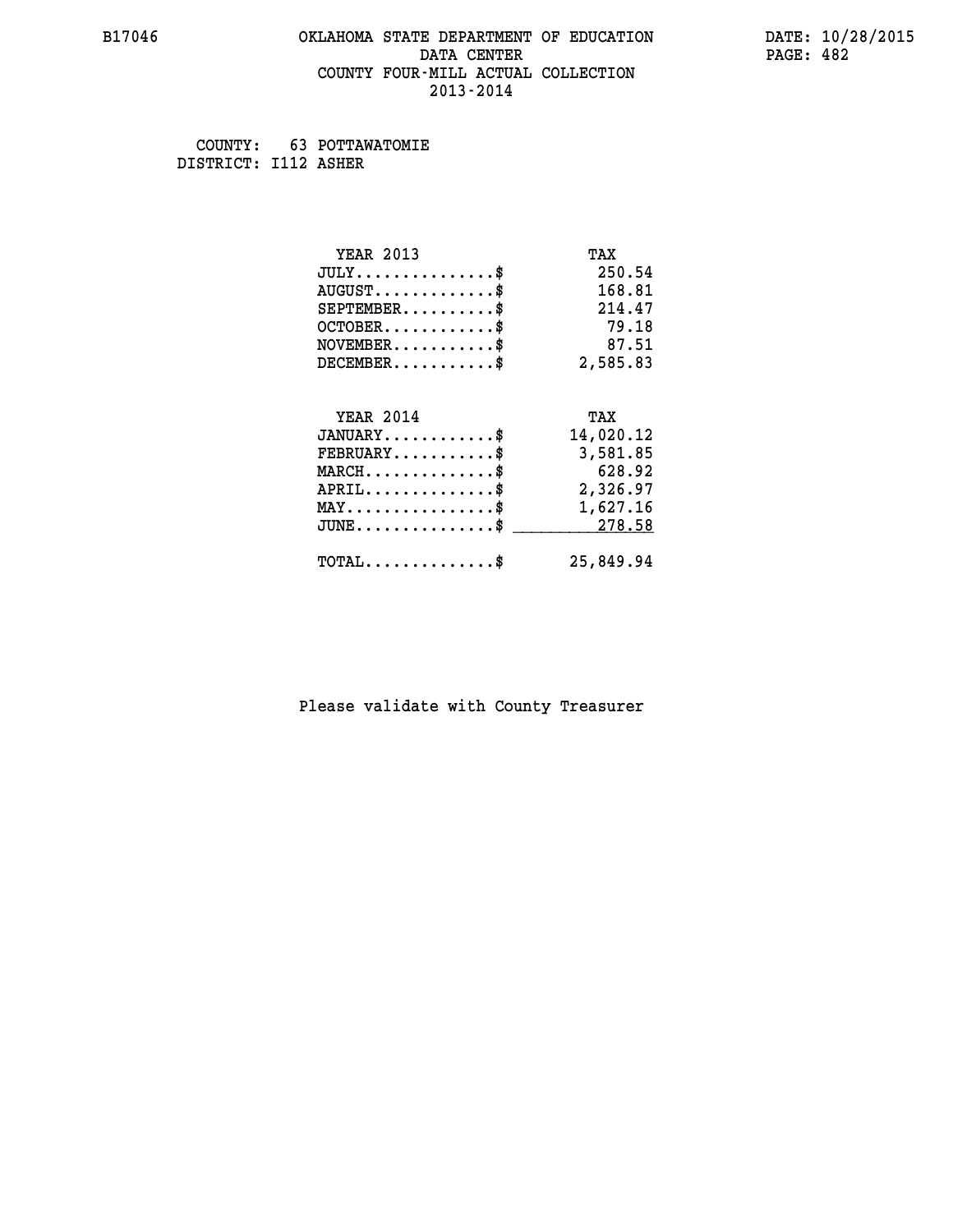### **B17046 OKLAHOMA STATE DEPARTMENT OF EDUCATION DATE: 10/28/2015 DATA CENTER** PAGE: 483  **COUNTY FOUR-MILL ACTUAL COLLECTION 2013-2014**

 **COUNTY: 63 POTTAWATOMIE DISTRICT: I115 WANETTE**

| <b>YEAR 2013</b>                               | TAX       |
|------------------------------------------------|-----------|
| $JULY$ \$                                      | 212.00    |
| $AUGUST$ \$                                    | 139.02    |
| $SEPTEMBER$ \$                                 | 176.62    |
| $OCTOBER$ \$                                   | 65.20     |
| $\texttt{NOVEMBER} \dots \dots \dots \$        | 72.06     |
| $DECEMBER$ \$                                  | 2,129.46  |
|                                                |           |
| <b>YEAR 2014</b>                               | TAX       |
| $JANUARY$ \$                                   | 11,545.74 |
| $FEBRUARY$                                     | 2,949.69  |
| $MARCH$ \$                                     | 517.93    |
| $\texttt{APRIL} \dots \dots \dots \dots \$     | 1,916.29  |
| $\texttt{MAX} \dots \dots \dots \dots \dots \$ | 1,339.99  |
| $JUNE$ \$                                      | 229.40    |
| $\texttt{TOTAL} \dots \dots \dots \dots \$     | 21,293.40 |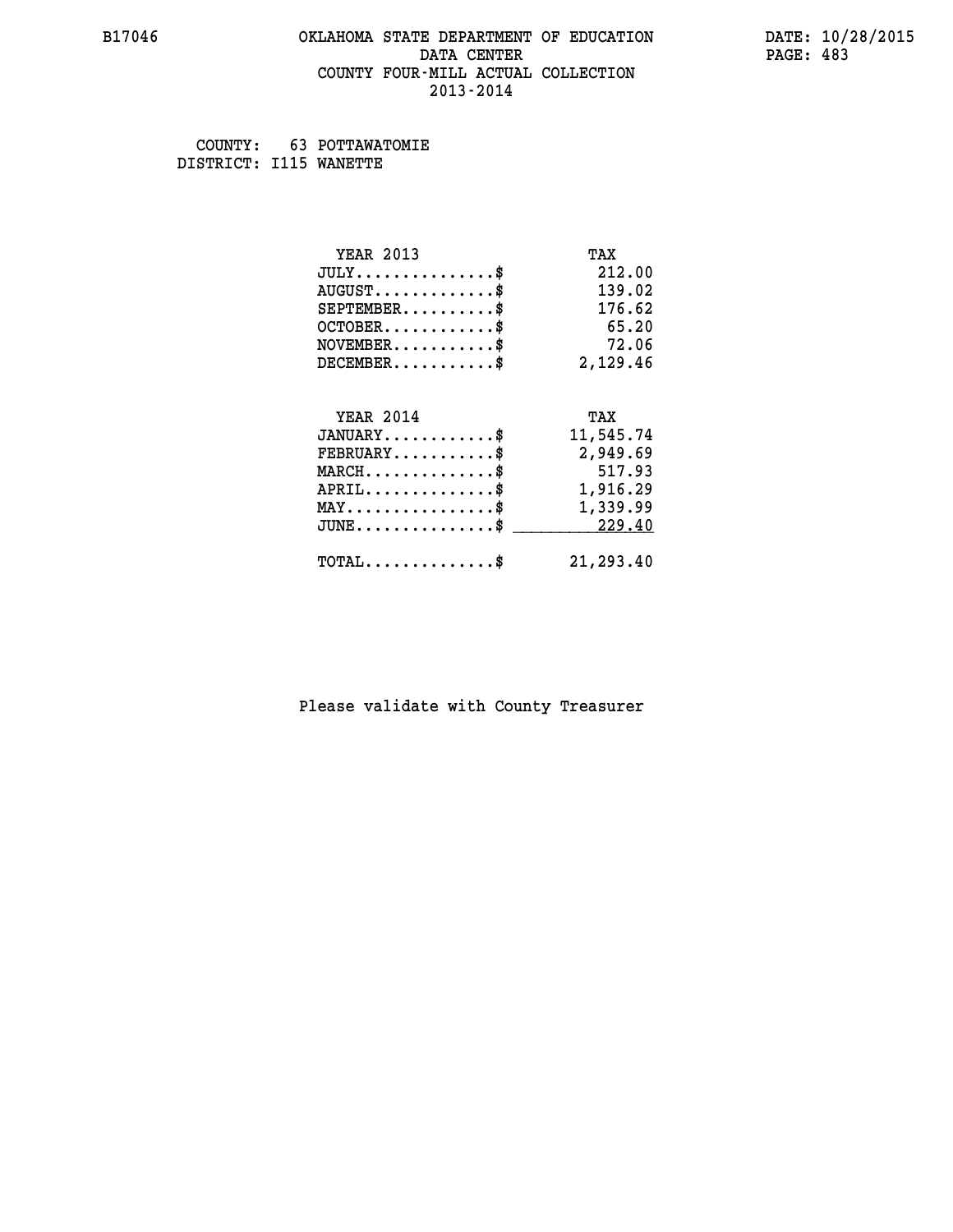### **B17046 OKLAHOMA STATE DEPARTMENT OF EDUCATION DATE: 10/28/2015 DATA CENTER** PAGE: 484  **COUNTY FOUR-MILL ACTUAL COLLECTION 2013-2014**

 **COUNTY: 63 POTTAWATOMIE DISTRICT: I117 MAUD**

| <b>YEAR 2013</b>                                 | TAX       |
|--------------------------------------------------|-----------|
| $JULY$ \$                                        | 331.07    |
| $AUGUST$ \$                                      | 213.90    |
| $SEPTEMBER$ \$                                   | 271.80    |
| $OCTOBER$ \$                                     | 100.35    |
| $NOVEMBER$ \$                                    | 110.88    |
| $DECEMBER$ \$                                    | 3,276.72  |
| <b>YEAR 2014</b>                                 | TAX       |
| $JANUARY$ \$                                     | 17,765.87 |
| $FEBRUARY$                                       | 4,538.80  |
| $MARCH$ \$                                       | 796.93    |
| $APRIL$ \$                                       | 2,948.67  |
| $\texttt{MAX} \dots \dots \dots \dots \dots \$   | 2,061.91  |
| $\texttt{JUNE} \dots \dots \dots \dots \dots \$$ | 352.97    |
| $\texttt{TOTAL} \dots \dots \dots \dots \$       | 32,769.87 |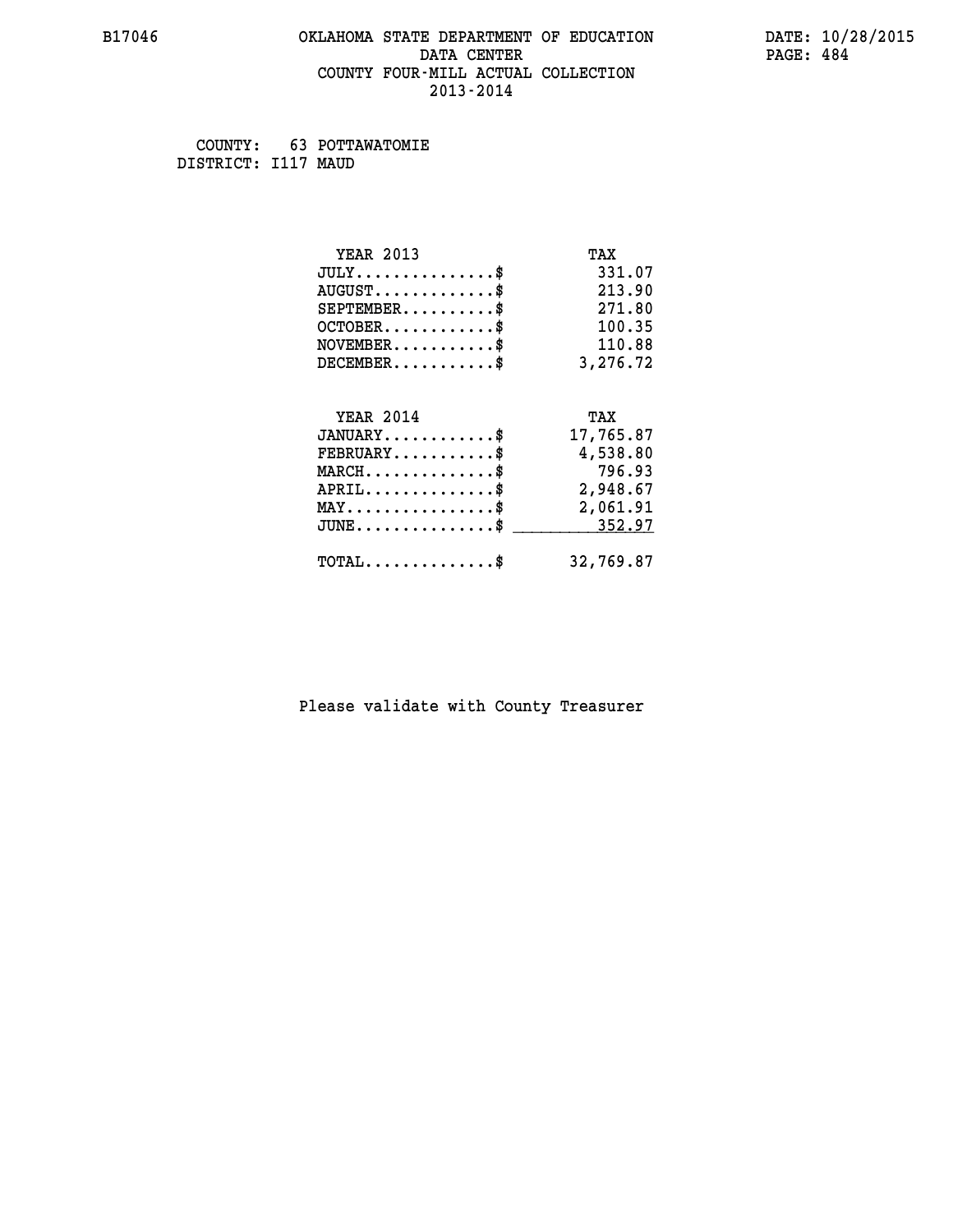## **B17046 OKLAHOMA STATE DEPARTMENT OF EDUCATION DATE: 10/28/2015** DATA CENTER PAGE: 485  **COUNTY FOUR-MILL ACTUAL COLLECTION 2013-2014**

 **COUNTY: 63 POTTAWATOMIE**

 **\*\*\*\*\*\* TOTALS \*\*\*\*\*\***

| <b>YEAR 2013</b>                | TAX        |
|---------------------------------|------------|
| $JULY$                          | 12,476.26  |
| $AUGUST \ldots \ldots \ldots \$ | 9,113.57   |
| $SEPTEMBER$ $\$                 | 9,638.74   |
| $OCTOBER$ \$                    | 4, 143, 15 |
| $NOVEMBER$ \$                   | 29,561.21  |
| $DECEMBER$ \$                   | 265,358.95 |

# **YEAR 2014 TAX**

| $JANUARY$                                               | 600,675.75 |
|---------------------------------------------------------|------------|
| $FEBRUARY$ \$                                           | 150,220.31 |
| $MARCH$ \$                                              | 51,471.27  |
| $APRIL$ \$                                              | 111,387.96 |
| $MAX \dots \dots \dots \dots \$                         | 68,161.19  |
| $JUNE \ldots \ldots \ldots \ldots$ \$ 13,057.40         |            |
| $\texttt{TOTAL} \dots \dots \dots \dots \$ 1,325,265.76 |            |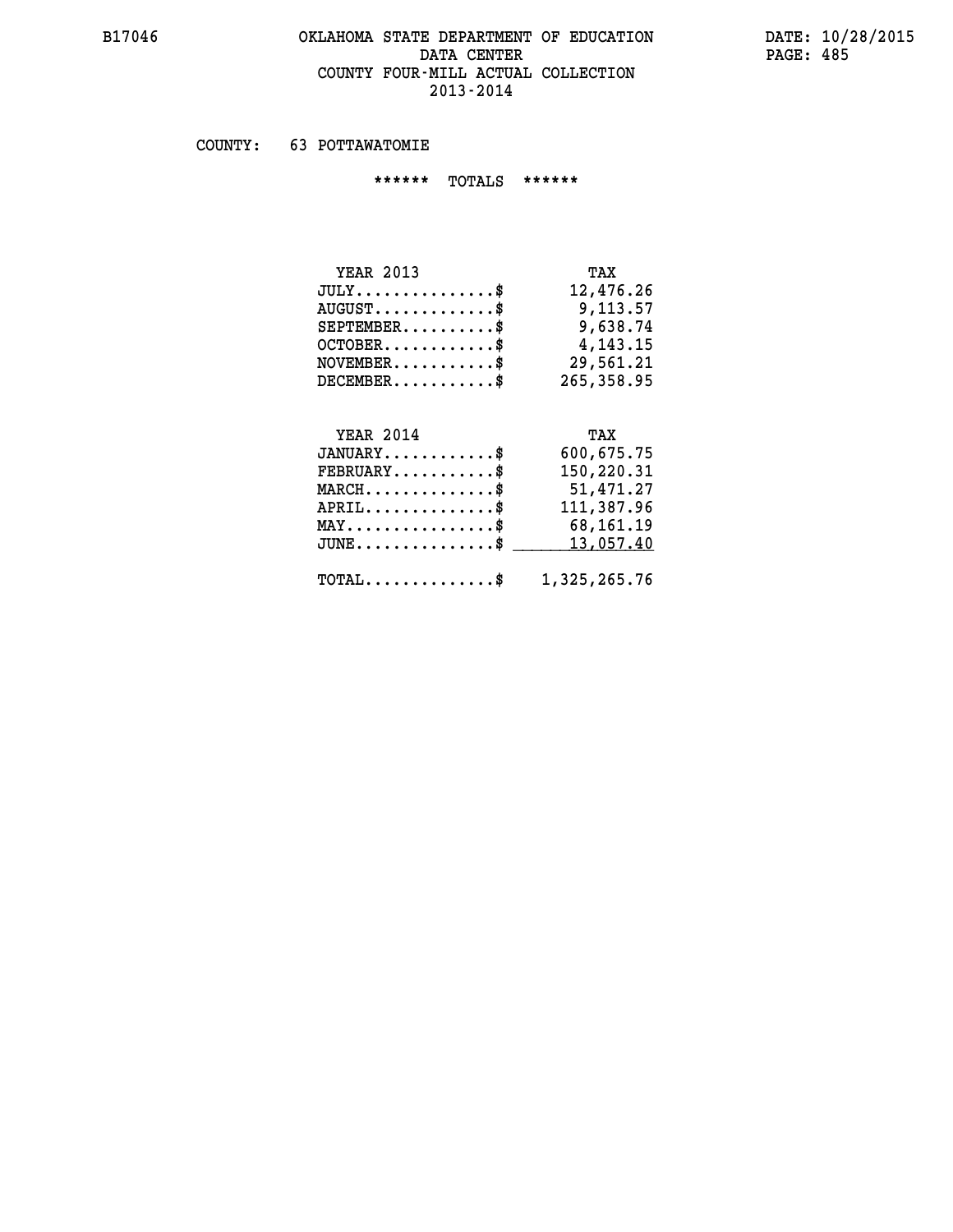### **B17046 OKLAHOMA STATE DEPARTMENT OF EDUCATION DATE: 10/28/2015 DATA CENTER** PAGE: 486  **COUNTY FOUR-MILL ACTUAL COLLECTION 2013-2014**

 **COUNTY: 64 PUSHMATAHA DISTRICT: C002 ALBION**

| <b>YEAR 2013</b>                           | TAX      |
|--------------------------------------------|----------|
| $JULY$ \$                                  | 498.41   |
| $AUGUST$ \$                                | 68.02    |
| $SEPTEMBER$ \$                             | 109.86   |
| $OCTOBER$ \$                               | 48.67    |
| $NOVEMBER$ \$                              | 32.42    |
| $DECEMBER$ \$                              | 1,216.75 |
| <b>YEAR 2014</b>                           | TAX      |
|                                            |          |
| $JANUARY$ \$                               | 3,195.19 |
| $FEBRUARY$                                 | 751.97   |
| $MARCH$ \$                                 | 664.41   |
| $APRIL$ \$                                 | 680.99   |
| $MAX \dots \dots \dots \dots \$            | 258.84   |
| $JUNE$                                     | 77.81    |
| $\texttt{TOTAL} \dots \dots \dots \dots \$ | 7,603.34 |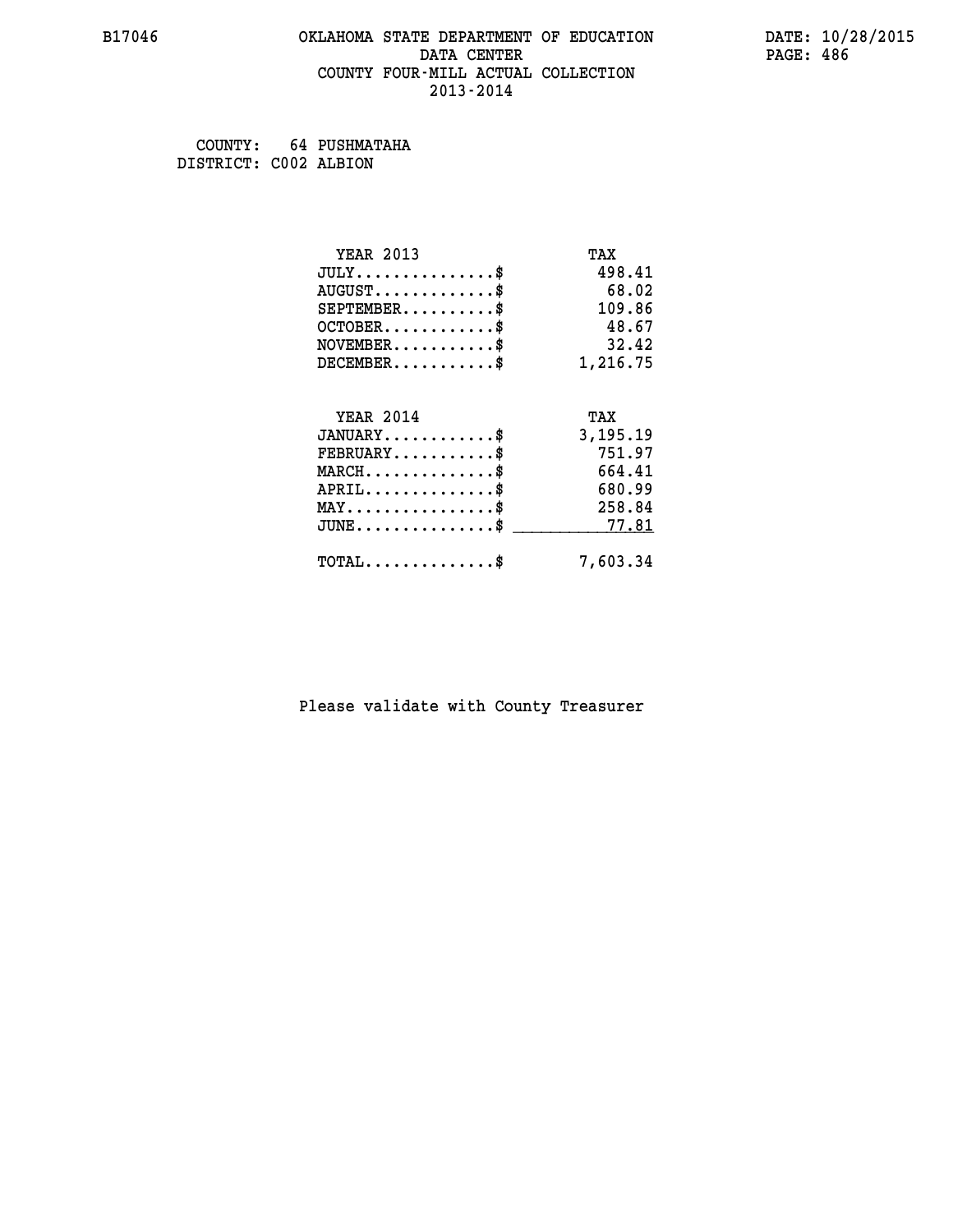### **B17046 OKLAHOMA STATE DEPARTMENT OF EDUCATION DATE: 10/28/2015 DATA CENTER** PAGE: 487  **COUNTY FOUR-MILL ACTUAL COLLECTION 2013-2014**

 **COUNTY: 64 PUSHMATAHA DISTRICT: C004 TUSKAHOMA**

| <b>YEAR 2013</b>                           | TAX       |
|--------------------------------------------|-----------|
| $JULY$ \$                                  | 609.35    |
| $AUGUST$ \$                                | 82.34     |
| $SEPTEMBER$ \$                             | 134.70    |
| $OCTOBER$ \$                               | 58.25     |
| $NOVEMBER$ \$                              | 37.49     |
| $DECEMBER$ \$                              | 1,780.17  |
| <b>YEAR 2014</b>                           | TAX       |
| $JANUARY$ \$                               | 4,673.77  |
| $FEBRUARY$ \$                              | 1,096.05  |
| $MARCH$ \$                                 | 942.20    |
| $APRIL$ \$                                 | 993.46    |
| $MAX \dots \dots \dots \dots \$            | 369.79    |
| $JUNE$ \$                                  | 101.63    |
| $\texttt{TOTAL} \dots \dots \dots \dots \$ | 10,879.20 |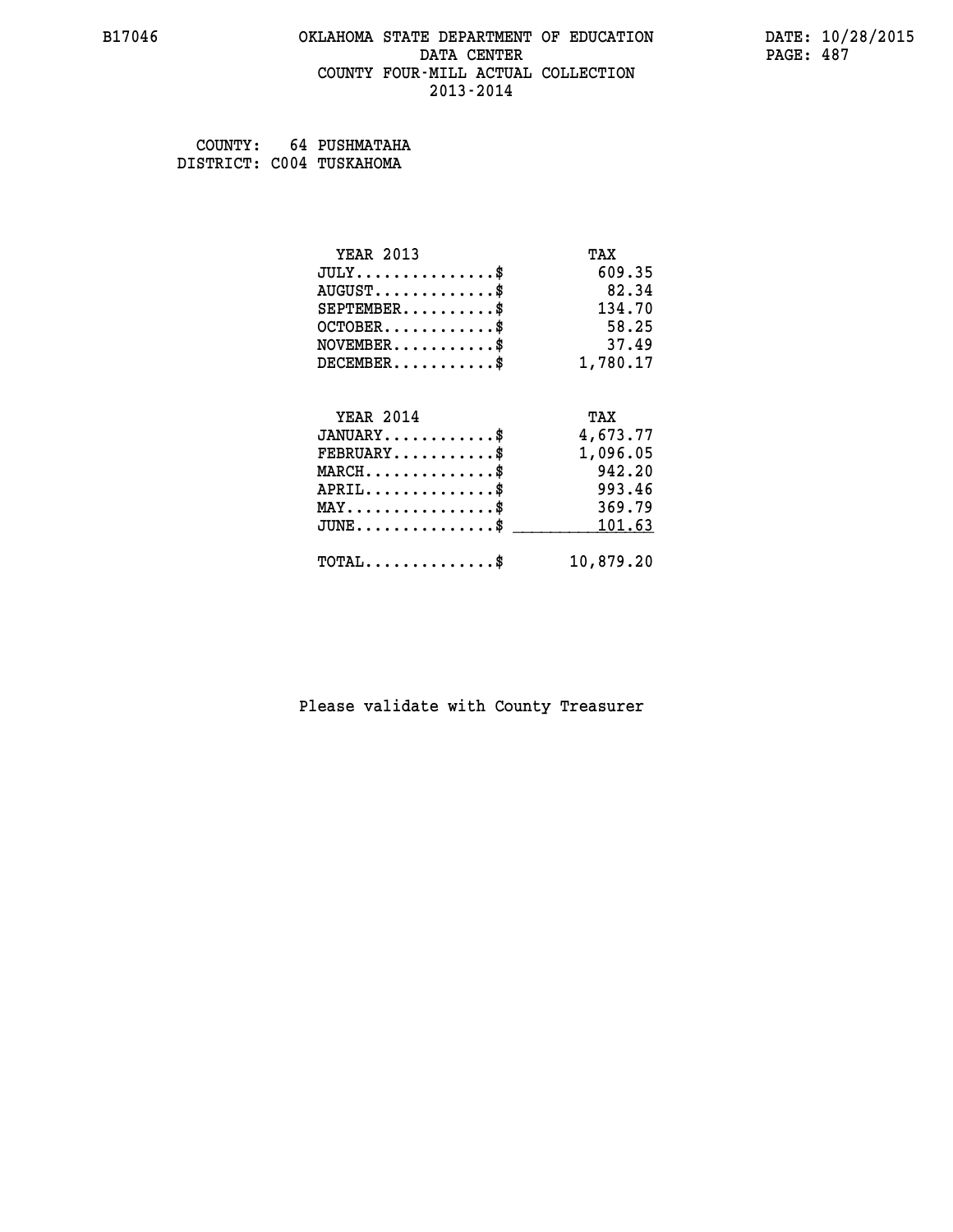### **B17046 OKLAHOMA STATE DEPARTMENT OF EDUCATION DATE: 10/28/2015 DATA CENTER** PAGE: 488  **COUNTY FOUR-MILL ACTUAL COLLECTION 2013-2014**

 **COUNTY: 64 PUSHMATAHA DISTRICT: C015 NASHOBA**

| <b>YEAR 2013</b>                    | TAX      |
|-------------------------------------|----------|
| $JULY$ \$                           | 251.44   |
| $AUGUST$ \$                         | 34.16    |
| $SEPTEMBER$ \$                      | 55.29    |
| $OCTOBER$ \$                        | 24.31    |
| $NOVEMBER$ \$                       | 16.16    |
| $DECEMBER$ \$                       | 610.95   |
|                                     |          |
| <b>YEAR 2014</b>                    | TAX      |
| $JANUARY$                           | 1,604.29 |
| $FEBRUARY$                          | 377.50   |
| $MARCH$ \$                          | 333.85   |
| $APRIL$ \$                          | 341.82   |
| $MAX \dots \dots \dots \dots \dots$ | 129.86   |
| $JUNE$                              | 38.94    |
| $TOTAL$ \$                          | 3,818.57 |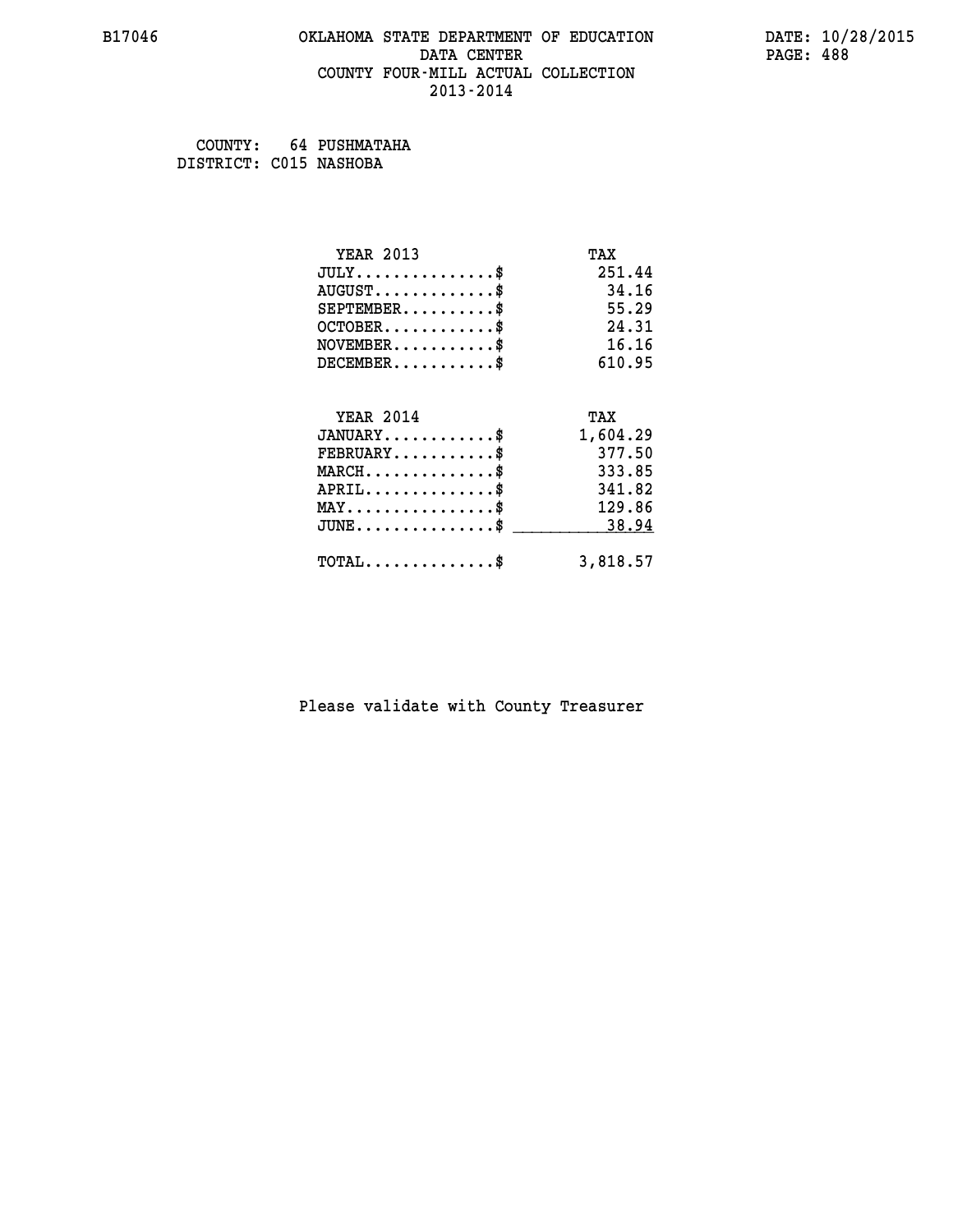### **B17046 OKLAHOMA STATE DEPARTMENT OF EDUCATION DATE: 10/28/2015 DATA CENTER** PAGE: 489  **COUNTY FOUR-MILL ACTUAL COLLECTION 2013-2014**

 **COUNTY: 64 PUSHMATAHA DISTRICT: I001 RATTAN**

| <b>YEAR 2013</b>                               | TAX         |
|------------------------------------------------|-------------|
| $JULY$ \$                                      | 2,624.23    |
| $AUGUST$ \$                                    | 356.43      |
| $SEPTEMBER$ \$                                 | 578.95      |
| $OCTOBER$ \$                                   | 253.75      |
| $NOVEMBER.$ \$                                 | 166.60      |
| $DECEMBER$ \$                                  | 7,162.63    |
|                                                |             |
| <b>YEAR 2014</b>                               | TAX         |
| $JANUARY$ \$                                   | 18,809.11   |
| $FEBRUARY$ \$                                  | 4,418.23    |
| $MARCH$ \$                                     | 3,833.85    |
| $APRIL$ \$                                     | 4,002.94    |
| $\texttt{MAX} \dots \dots \dots \dots \dots \$ | 1,504.41    |
| $JUNE$ \$                                      | 431.45      |
| $\texttt{TOTAL} \dots \dots \dots \dots \$     | 44, 142. 58 |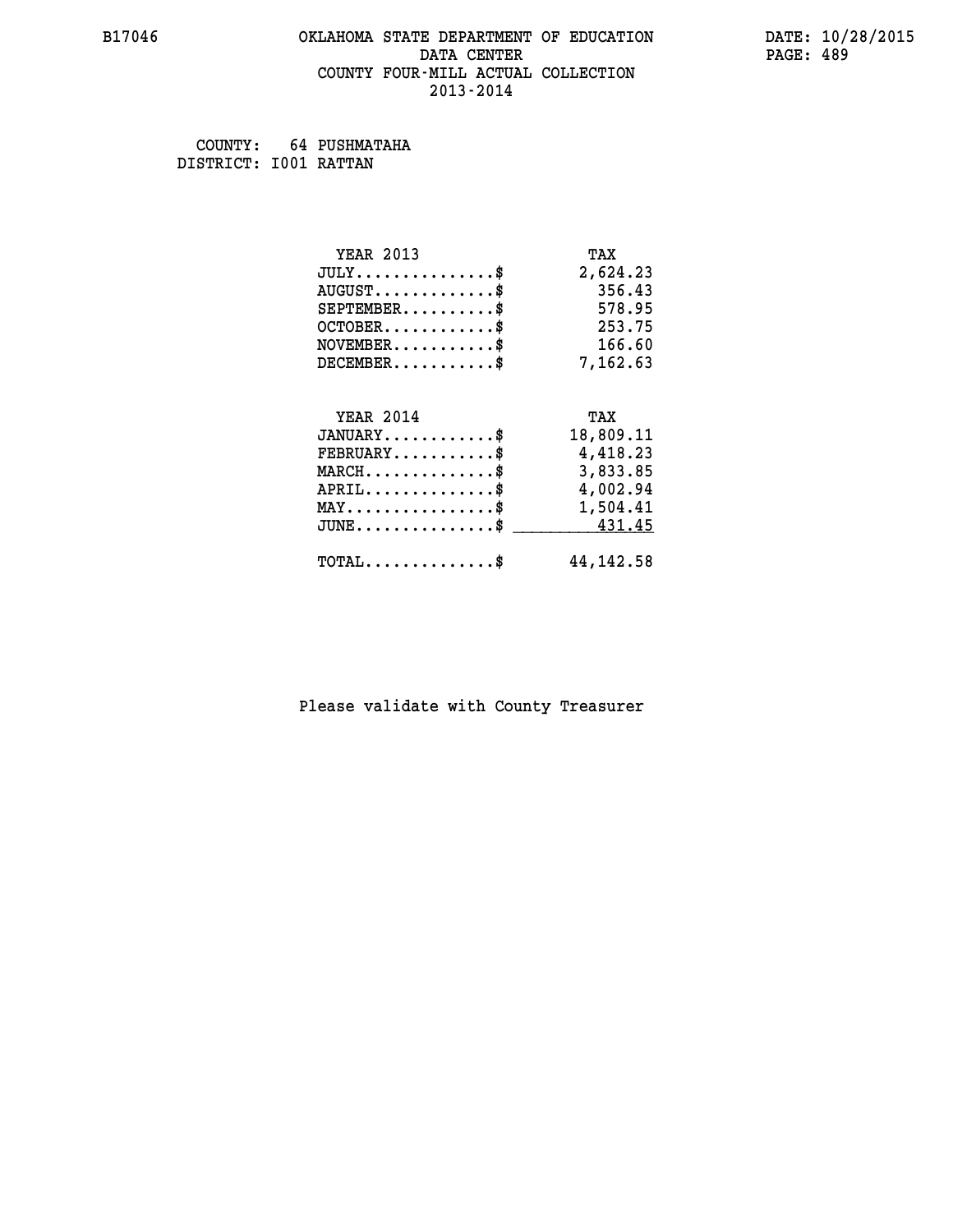### **B17046 OKLAHOMA STATE DEPARTMENT OF EDUCATION DATE: 10/28/2015 DATA CENTER** PAGE: 490  **COUNTY FOUR-MILL ACTUAL COLLECTION 2013-2014**

 **COUNTY: 64 PUSHMATAHA DISTRICT: I010 CLAYTON**

| <b>YEAR 2013</b>                                 | TAX       |
|--------------------------------------------------|-----------|
| $JULY$ \$                                        | 1,594.14  |
| $AUGUST$ \$                                      | 216.12    |
| $SEPTEMBER$ \$                                   | 351.49    |
| $OCTOBER$ \$                                     | 153.33    |
| $NOVEMBER.$ \$                                   | 100.46    |
| $DECEMBER$ \$                                    | 4,337.60  |
|                                                  |           |
| <b>YEAR 2014</b>                                 | TAX       |
| $JANUARY$ \$                                     | 11,389.82 |
| $FEBRUARY$ \$                                    | 2,675.30  |
| $\texttt{MARCH}\ldots\ldots\ldots\ldots\$        | 2,323.04  |
| $APRIL \ldots \ldots \ldots \ldots *$            | 2,423.66  |
| $\texttt{MAX} \dots \dots \dots \dots \dots \$   | 910.60    |
| $\texttt{JUNE} \dots \dots \dots \dots \dots \$$ | 260.74    |
| $\texttt{TOTAL} \dots \dots \dots \dots \$       | 26,736.30 |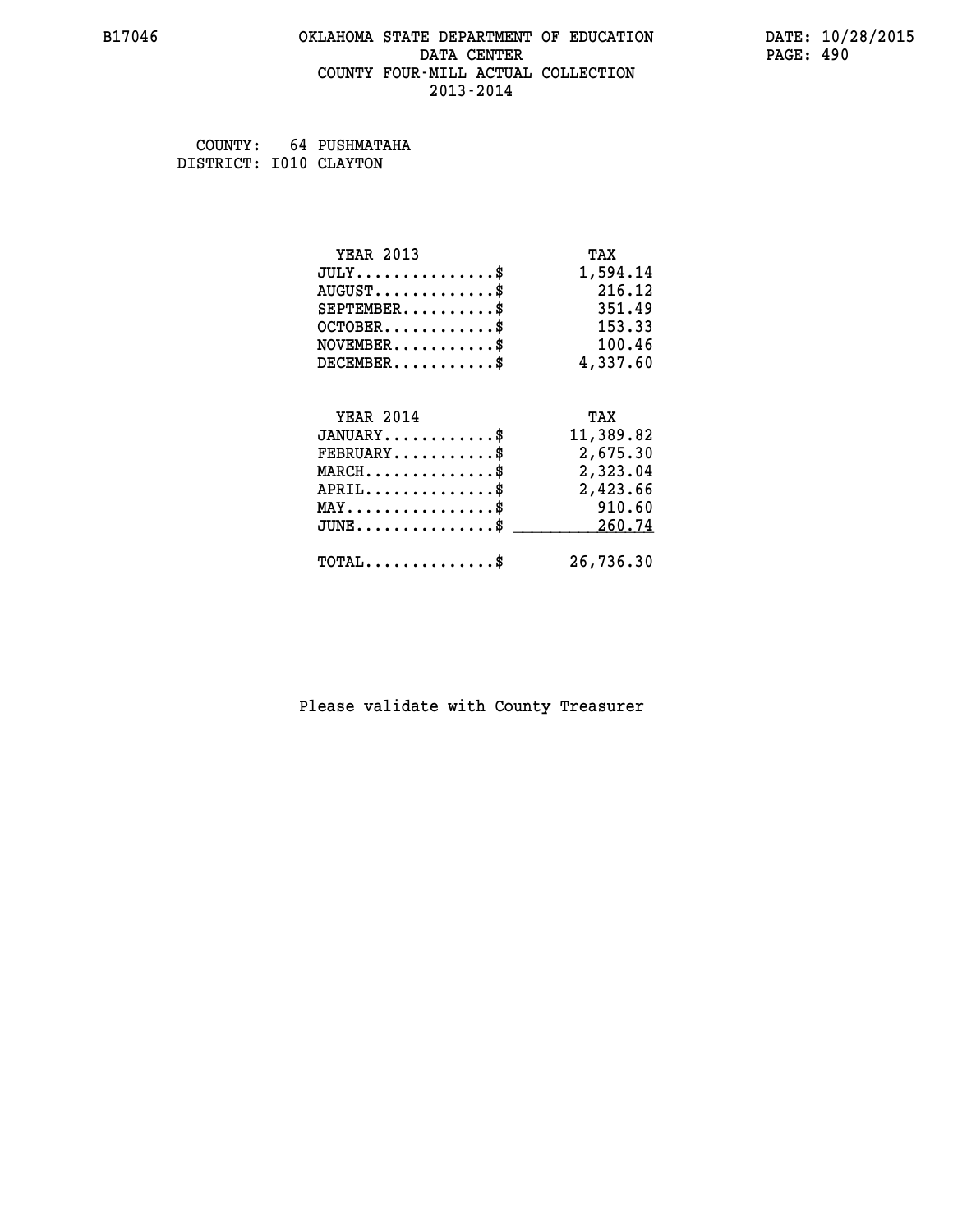### **B17046 OKLAHOMA STATE DEPARTMENT OF EDUCATION DATE: 10/28/2015 DATA CENTER** PAGE: 491  **COUNTY FOUR-MILL ACTUAL COLLECTION 2013-2014**

 **COUNTY: 64 PUSHMATAHA DISTRICT: I013 ANTLERS**

| <b>YEAR 2013</b>                               | TAX       |
|------------------------------------------------|-----------|
| $JULY$ \$                                      | 5,145.66  |
| $AUGUST$ \$                                    | 699.18    |
| $SEPTEMBER$ \$                                 | 1,134.76  |
| $OCTOBER$ \$                                   | 497.66    |
| $\texttt{NOVEMBER} \dots \dots \dots \$        | 327.62    |
| $DECEMBER$ \$                                  | 14,179.01 |
|                                                |           |
| <b>YEAR 2014</b>                               | TAX       |
| $JANUARY$ \$                                   | 37,236.48 |
| $FEBRUARY$ \$                                  | 8,748.16  |
| $MARCH$ \$                                     | 7,577.50  |
| $APRIL \ldots \ldots \ldots \ldots \$          | 7,925.19  |
| $\texttt{MAX} \dots \dots \dots \dots \dots \$ | 2,980.42  |
| $JUNE$ \$                                      | 857.08    |
| $\texttt{TOTAL} \dots \dots \dots \dots \$     | 87,308.72 |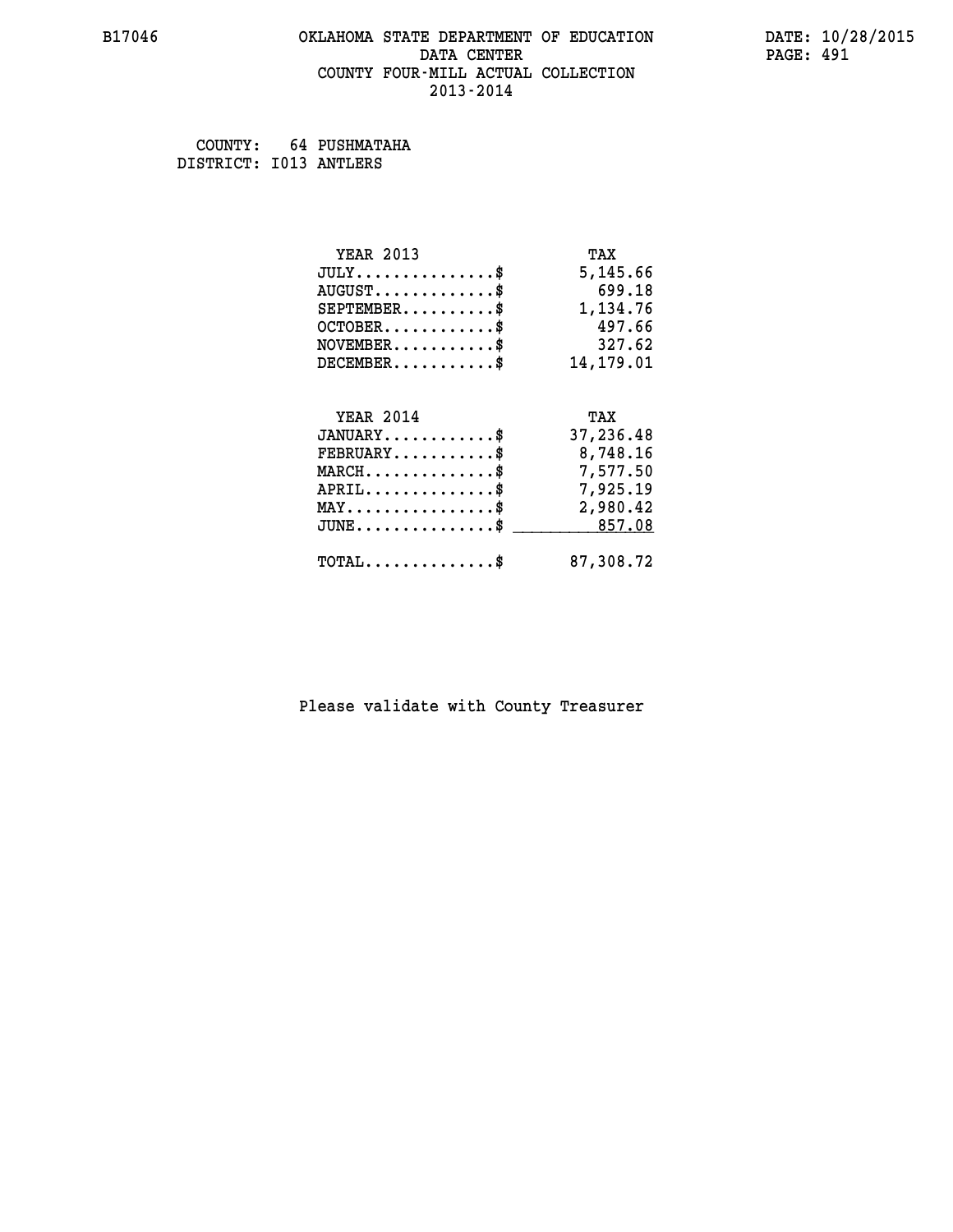### **B17046 OKLAHOMA STATE DEPARTMENT OF EDUCATION DATE: 10/28/2015 DATA CENTER** PAGE: 492  **COUNTY FOUR-MILL ACTUAL COLLECTION 2013-2014**

 **COUNTY: 64 PUSHMATAHA DISTRICT: I022 MOYERS**

| <b>YEAR 2013</b>                           | TAX       |
|--------------------------------------------|-----------|
| $JULY$ \$                                  | 959.23    |
| $AUGUST$ \$                                | 130.12    |
| $SEPTEMENT.$ \$                            | 211.88    |
| $OCTOBER$ \$                               | 92.37     |
| $NOVEMBER$ \$                              | 60.27     |
| $DECEMBER$ \$                              | 2,688.98  |
| <b>YEAR 2014</b>                           | TAX       |
| $JANUARY$ \$                               | 7,060.67  |
| $FEBRUARY$                                 |           |
|                                            | 1,657.66  |
| $MARCH$ \$                                 | 1,433.06  |
| $APRIL$ \$                                 | 1,502.02  |
| $MAX \dots \dots \dots \dots \$            | 562.65    |
| $JUNE$                                     | 159.07    |
| $\texttt{TOTAL} \dots \dots \dots \dots \$ | 16,517.98 |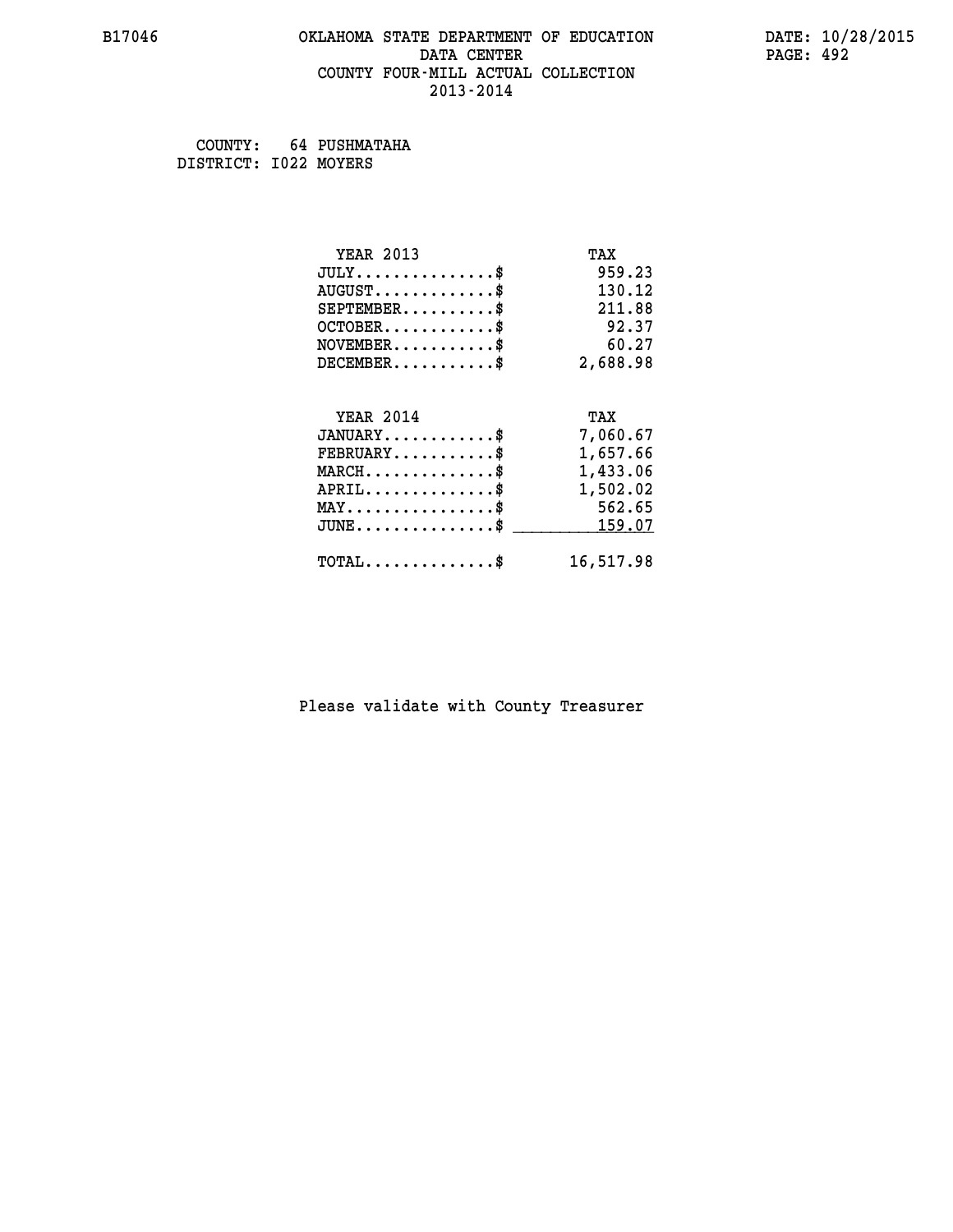#### **B17046 OKLAHOMA STATE DEPARTMENT OF EDUCATION DATE: 10/28/2015** DATA CENTER PAGE: 493  **COUNTY FOUR-MILL ACTUAL COLLECTION 2013-2014**

 **COUNTY: 64 PUSHMATAHA**

 **\*\*\*\*\*\* TOTALS \*\*\*\*\*\***

| <b>YEAR 2013</b> | TAX       |
|------------------|-----------|
| $JULY$ \$        | 11,682.46 |
| $AUGUST$ \$      | 1,586.37  |
| $SEPTEMENT.$ \$  | 2,576.93  |
| $OCTOBER.$ \$    | 1,128.34  |
| $NOVEMBER.$ \$   | 741.02    |
| $DECEMBER$ \$    | 31,976.09 |
|                  |           |

# **YEAR 2014 TAX JANUARY............\$ 83,969.33 FEBRUARY...........\$ 19,724.87 MARCH..............\$ 17,107.91 APRIL..............\$ 17,870.08 MAY................\$ 6,716.57 JUNE................\$** <u>1,926.72</u>  **TOTAL..............\$ 197,006.69**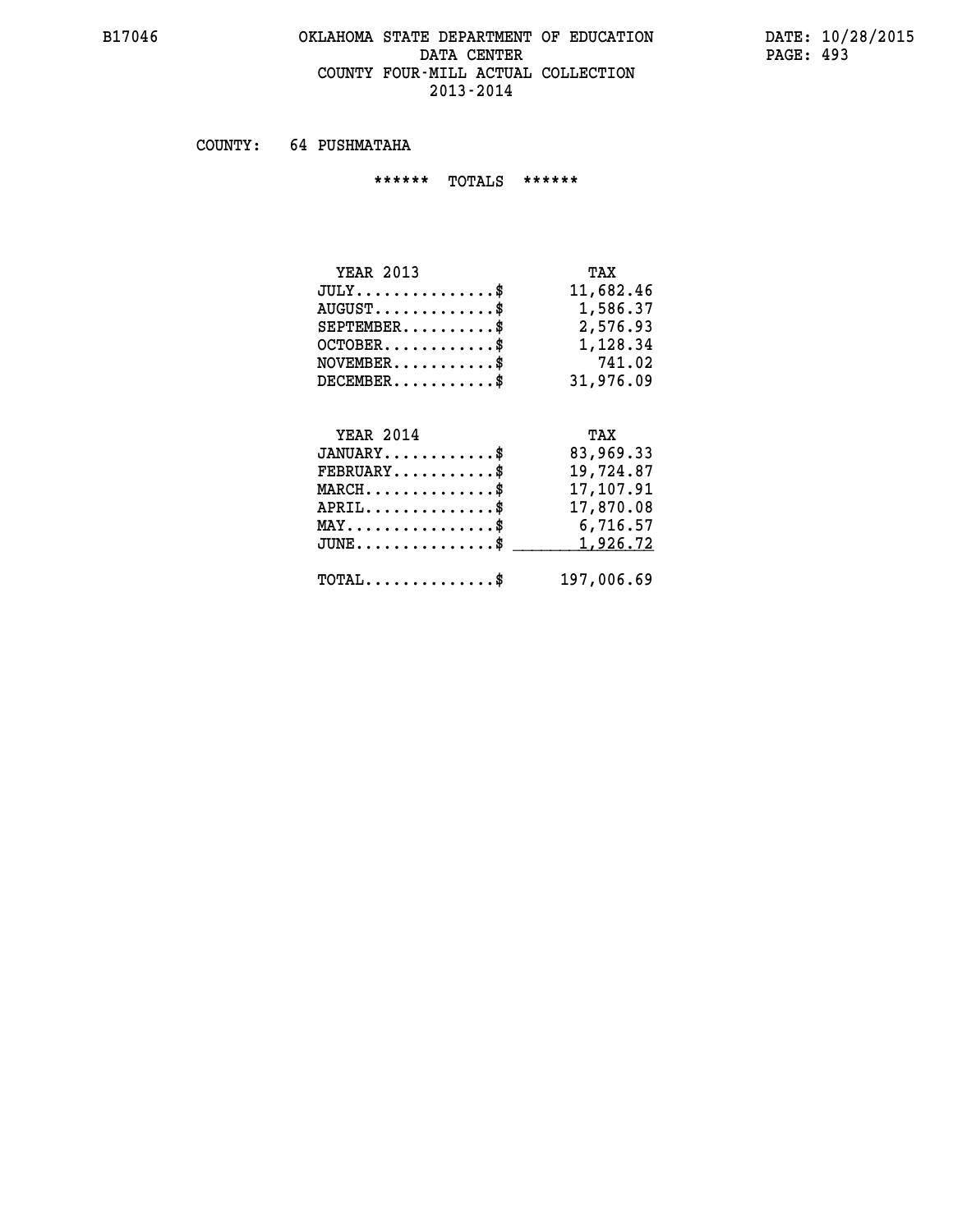### **B17046 OKLAHOMA STATE DEPARTMENT OF EDUCATION DATE: 10/28/2015 DATA CENTER** PAGE: 494  **COUNTY FOUR-MILL ACTUAL COLLECTION 2013-2014**

 **COUNTY: 65 ROGER MILLS DISTRICT: I003 LEEDEY**

| <b>YEAR 2013</b>                               | TAX        |
|------------------------------------------------|------------|
| $JULY$ \$                                      | 3,792.42   |
| $AUGUST$ \$                                    | 293.37     |
| $SEPTEMBER$                                    | 46.57      |
| $OCTOBER$ \$                                   | 47.18      |
| $NOVEMBER$ \$                                  | 57.11      |
| $DECEMBER$ \$                                  | 3,030.06   |
|                                                |            |
| <b>YEAR 2014</b>                               | TAX        |
| $JANUARY$ \$                                   | 57,826.63  |
| $FEBRUARY$                                     | 40,027.10  |
| $MARCH$ \$                                     | 4,370.20   |
| $APRIL$ \$                                     | 22,807.96  |
| $\texttt{MAX} \dots \dots \dots \dots \dots \$ | 32,101.28  |
| $JUNE$ \$                                      | 47,448.25  |
| $\texttt{TOTAL} \dots \dots \dots \dots \$     | 211,848.13 |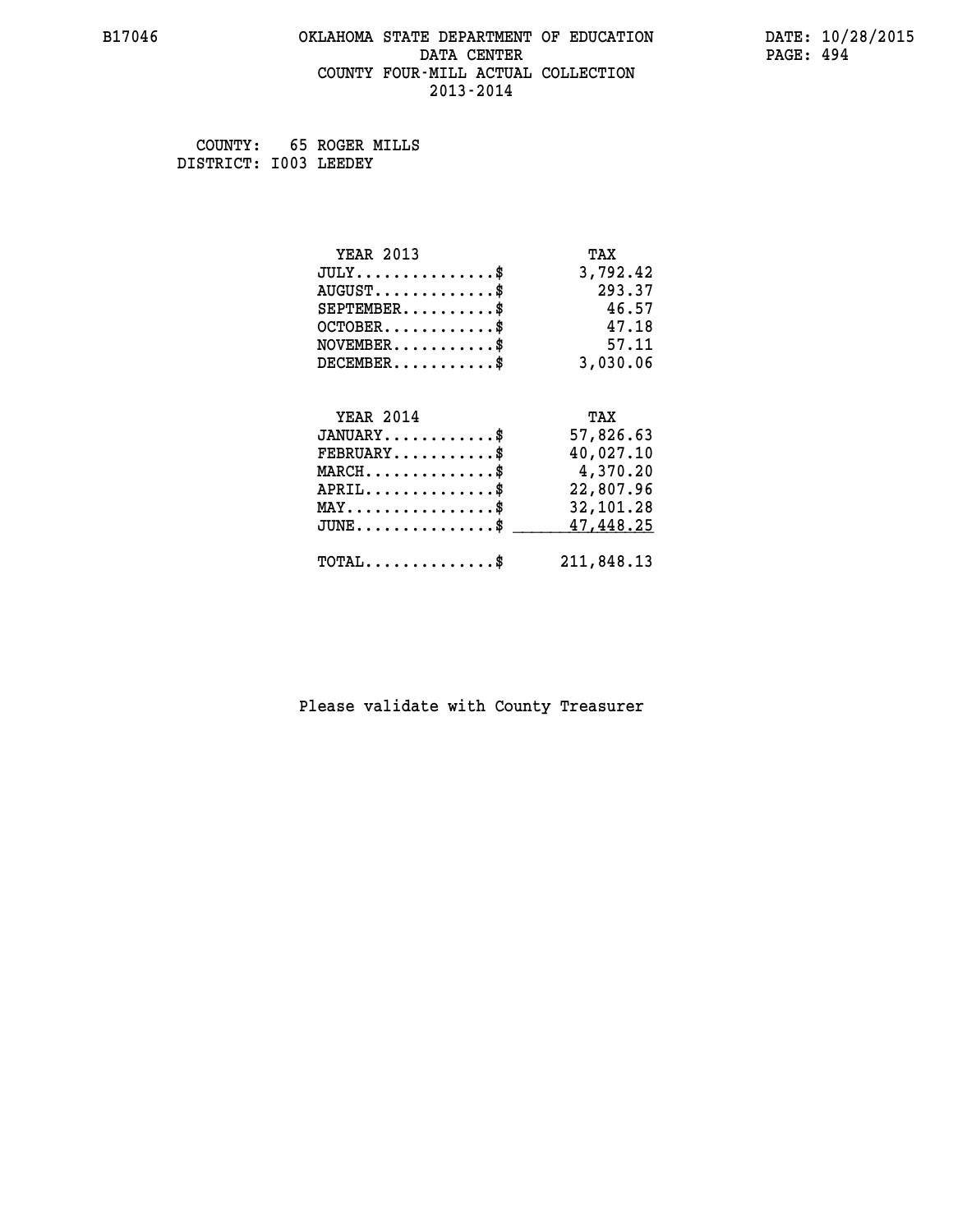### **B17046 OKLAHOMA STATE DEPARTMENT OF EDUCATION DATE: 10/28/2015 DATA CENTER** PAGE: 495  **COUNTY FOUR-MILL ACTUAL COLLECTION 2013-2014**

 **COUNTY: 65 ROGER MILLS DISTRICT: I006 REYDON**

| <b>YEAR 2013</b>                                 | TAX         |
|--------------------------------------------------|-------------|
| $JULY$ \$                                        | 2,733.87    |
| $AUGUST$ \$                                      | 176.88      |
| $SEPTEMBER$ \$                                   | 28.08       |
| $OCTOBER$ \$                                     | 28.45       |
| $\texttt{NOVEMBER} \dots \dots \dots \$          | 34.44       |
| $DECEMBER$ \$                                    | 1,826.97    |
|                                                  |             |
| <b>YEAR 2014</b>                                 | TAX         |
| $JANUARY$ \$                                     | 34,866.47   |
| $FEBRUARY$ \$                                    | 24, 134. 28 |
| $\texttt{MARCH}\ldots\ldots\ldots\ldots\text{*}$ | 2,635.00    |
| $APRIL \ldots \ldots \ldots \ldots \$            | 13,752.02   |
| $\texttt{MAX} \dots \dots \dots \dots \dots \$   | 19,355.43   |
| $JUNE$ \$                                        | 28,608.84   |
| $\texttt{TOTAL} \dots \dots \dots \dots \$       | 128,180.73  |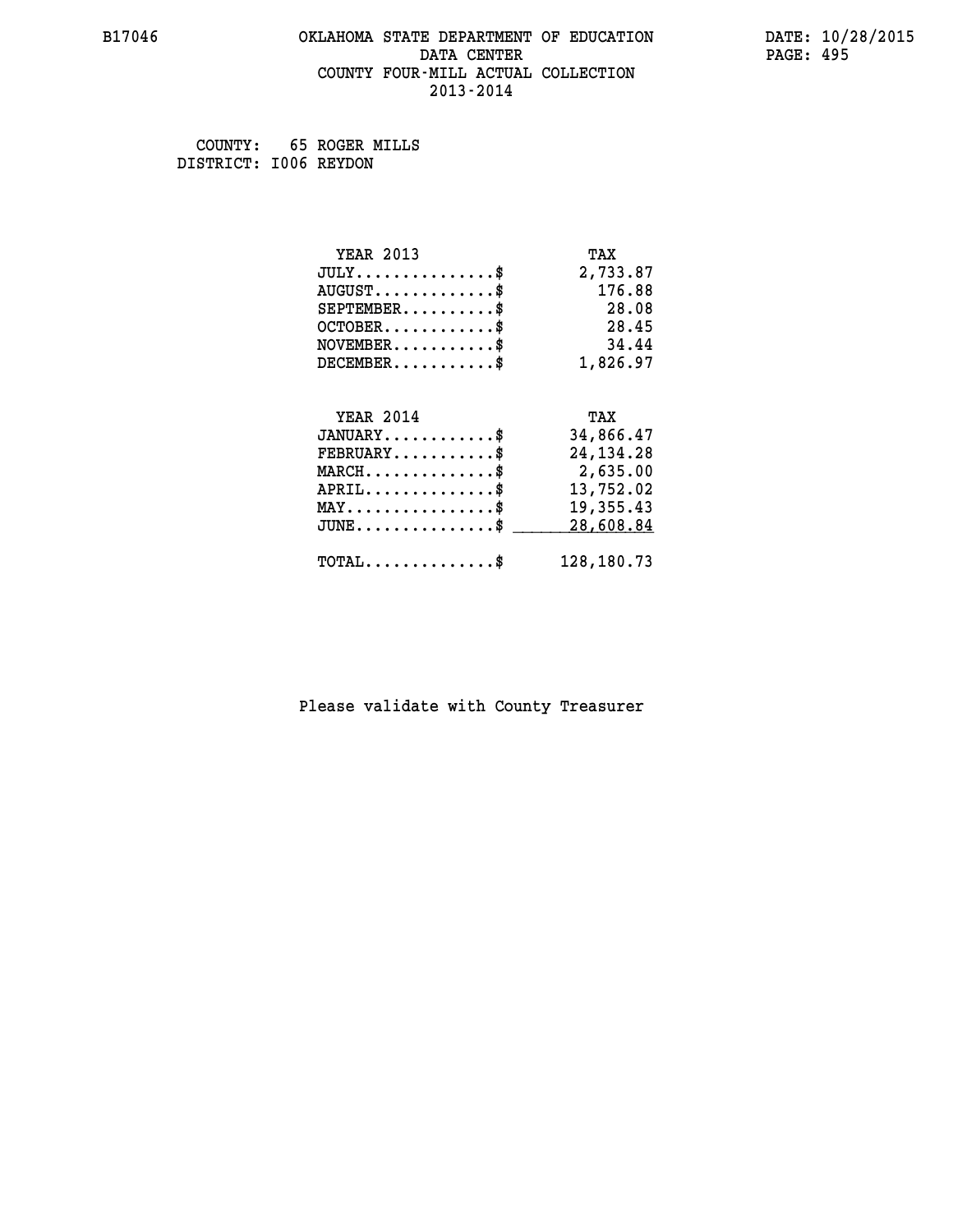### **B17046 OKLAHOMA STATE DEPARTMENT OF EDUCATION DATE: 10/28/2015 DATA CENTER** PAGE: 496  **COUNTY FOUR-MILL ACTUAL COLLECTION 2013-2014**

 **COUNTY: 65 ROGER MILLS DISTRICT: I007 CHEYENNE**

| <b>YEAR 2013</b>                                   | TAX        |
|----------------------------------------------------|------------|
| $JULY$ \$                                          | 5,808.14   |
| $AUGUST$ \$                                        | 450.00     |
| $SEPTEMBER$ \$                                     | 71.44      |
| $OCTOBER$ \$                                       | 72.36      |
| $\texttt{NOVEMBER} \dots \dots \dots \$            | 87.61      |
| $DECEMBER$ \$                                      | 4,647.93   |
|                                                    |            |
| <b>YEAR 2014</b>                                   | TAX        |
| $JANUARY$ \$                                       | 88,702.41  |
| $FEBRUARY$                                         | 61,399.05  |
| $\texttt{MARCH}\ldots\ldots\ldots\ldots\text{*}$   | 6,703.62   |
| $APRIL \ldots \ldots \ldots \ldots \$              | 34,985.96  |
| $\texttt{MAX} \dots \dots \dots \dots \dots \$     | 49,241.34  |
| $J\texttt{UNE} \dots \dots \dots \dots \texttt{S}$ | 72,782.60  |
| $\texttt{TOTAL} \dots \dots \dots \dots \$         | 324,952.46 |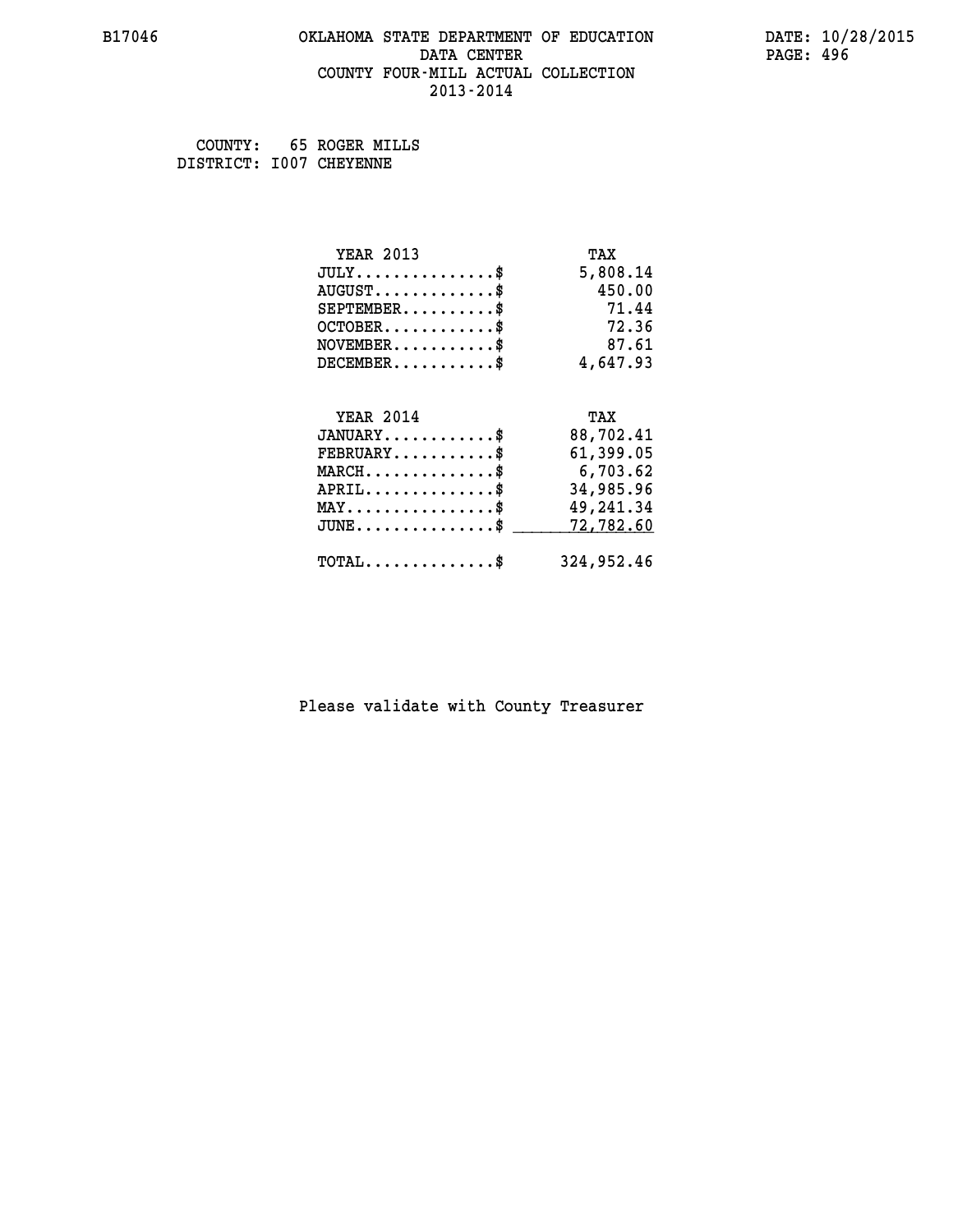### **B17046 OKLAHOMA STATE DEPARTMENT OF EDUCATION DATE: 10/28/2015 DATA CENTER** PAGE: 497  **COUNTY FOUR-MILL ACTUAL COLLECTION 2013-2014**

 **COUNTY: 65 ROGER MILLS DISTRICT: I015 SWEETWATER**

| <b>YEAR 2013</b>                               | TAX        |
|------------------------------------------------|------------|
| $JULY$ \$                                      | 1,821.48   |
| $AUGUST$ \$                                    | 142.23     |
| $SEPTEMBER$                                    | 22.58      |
| $OCTOBER$ \$                                   | 22.88      |
| $NOVEMBER$ \$                                  | 27.69      |
| $DECEMBER$ \$                                  | 1,469.01   |
|                                                |            |
| <b>YEAR 2014</b>                               | TAX        |
| $JANUARY$ \$                                   | 28,035.06  |
| $FEBRUARY$                                     | 19,405.64  |
| $MARCH$ \$                                     | 2,118.73   |
| $APRIL \ldots \ldots \ldots \ldots$            | 11,057.59  |
| $\texttt{MAX} \dots \dots \dots \dots \dots \$ | 15,563.10  |
| $JUNE$ \$                                      | 23,003.51  |
| $\texttt{TOTAL} \dots \dots \dots \dots \$     | 102,689.50 |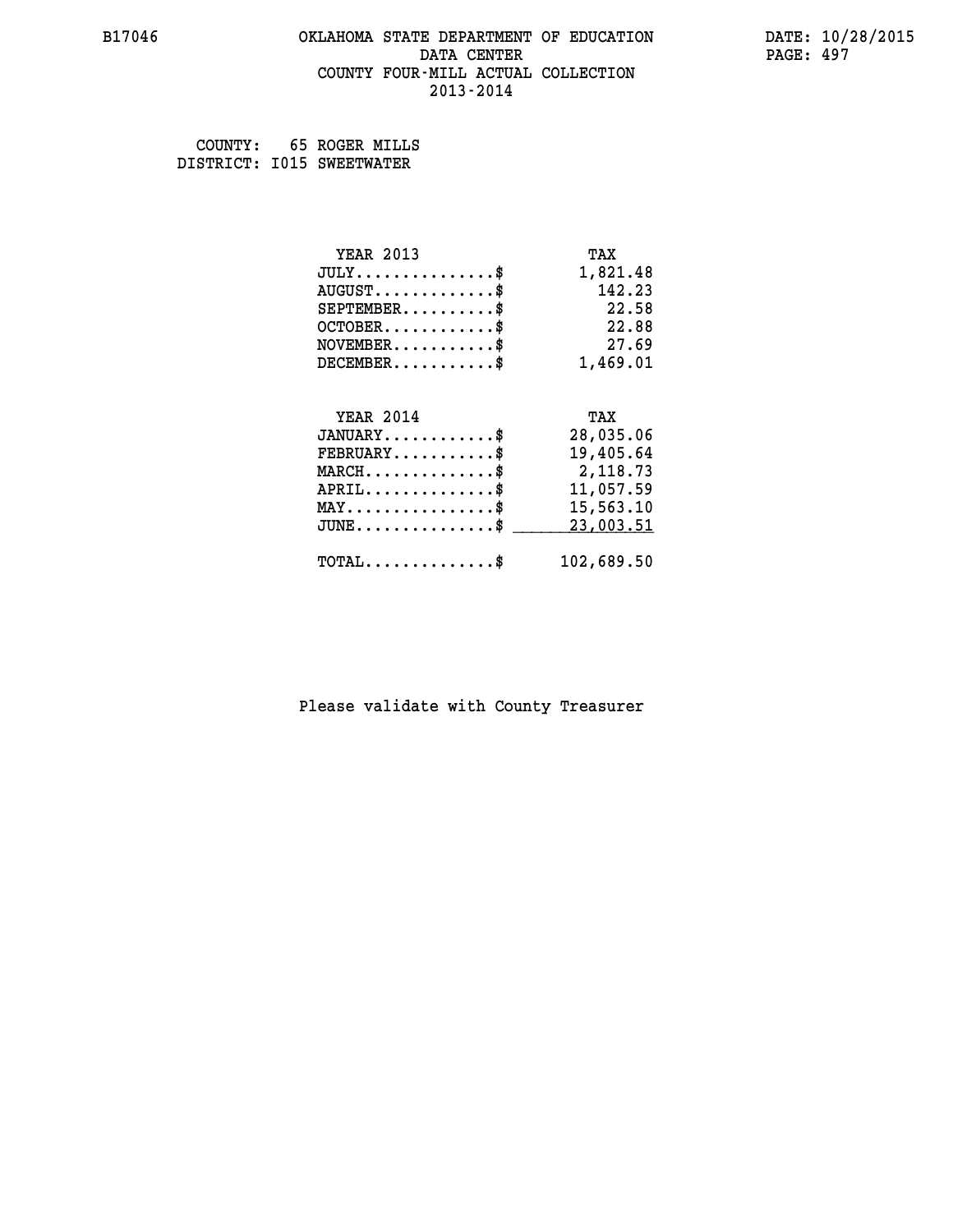### **B17046 OKLAHOMA STATE DEPARTMENT OF EDUCATION DATE: 10/28/2015 DATA CENTER** PAGE: 498  **COUNTY FOUR-MILL ACTUAL COLLECTION 2013-2014**

 **COUNTY: 65 ROGER MILLS DISTRICT: I066 HAMMON**

| <b>YEAR 2013</b>                    | TAX         |
|-------------------------------------|-------------|
| $JULY$ \$                           | 4,620.05    |
| $AUGUST$ \$                         | 352.87      |
| $SEPTEMBER$ \$                      | 56.01       |
| $OCTOBER$ \$                        | 56.75       |
| $NOVEMBER$ \$                       | 68.70       |
| $DECEMBER$ \$                       | 3,644.65    |
| <b>YEAR 2014</b>                    | TAX         |
| $JANUARY$ \$                        | 69,555.59   |
|                                     |             |
| $FEBRUARY$ \$                       | 48, 145. 78 |
| $MARCH$ \$                          | 5,256.60    |
| $APRIL$ \$                          | 27,434.09   |
| $MAX \dots \dots \dots \dots \dots$ | 38,612.37   |
| $JUNE$ \$                           | 57,072.16   |
| $TOTAL$ \$                          | 254,875.62  |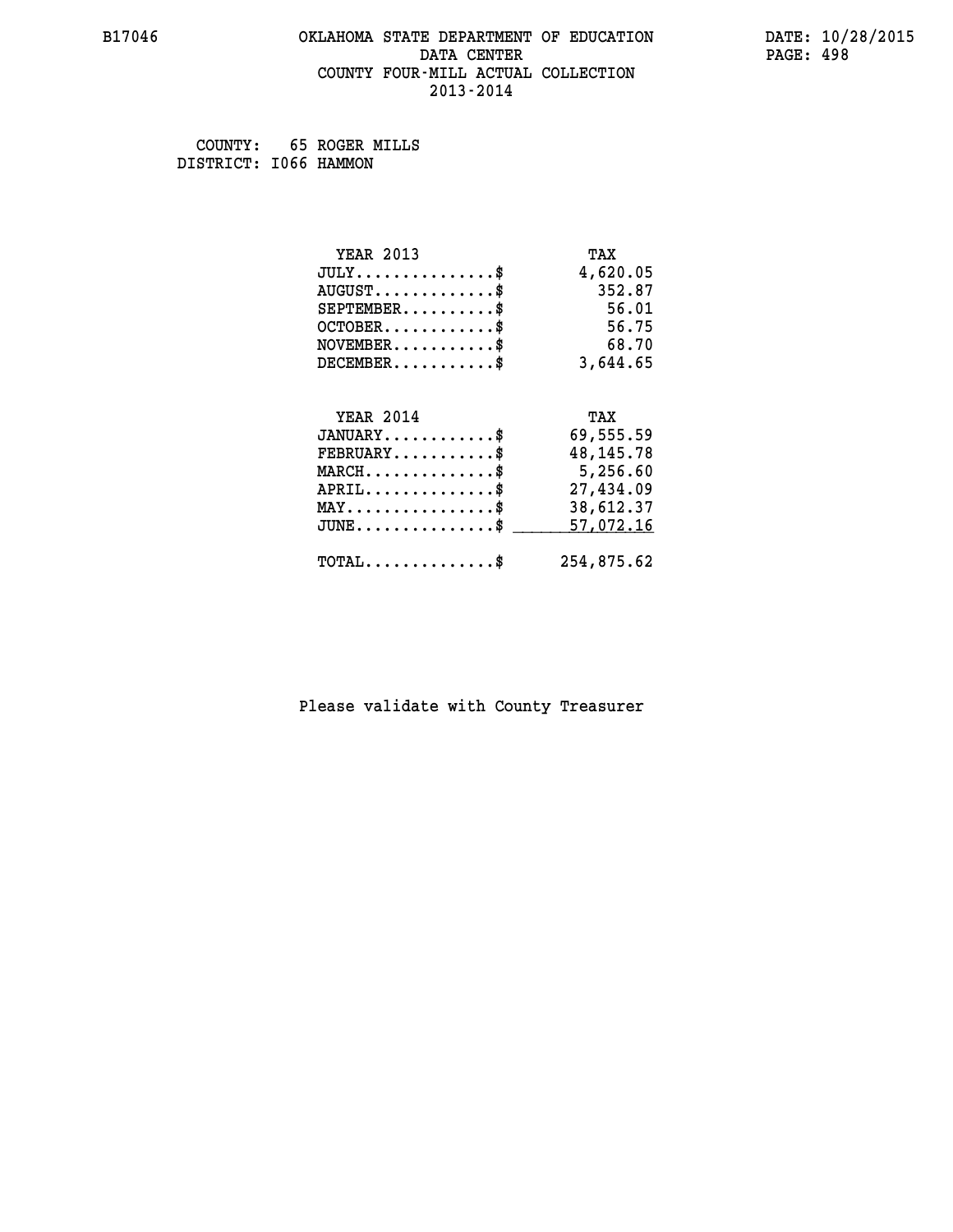## **B17046 OKLAHOMA STATE DEPARTMENT OF EDUCATION DATE: 10/28/2015** DATA CENTER PAGE: 499  **COUNTY FOUR-MILL ACTUAL COLLECTION 2013-2014**

 **COUNTY: 65 ROGER MILLS**

 **\*\*\*\*\*\* TOTALS \*\*\*\*\*\***

| <b>YEAR 2013</b>                | TAX       |
|---------------------------------|-----------|
| $JULY \ldots \ldots \ldots \$   | 18,775.96 |
| $AUGUST \ldots \ldots \ldots \$ | 1,415.35  |
| $SEPTEMBER$                     | 224.68    |
| $OCTOBER$                       | 227.62    |
| $NOVEMBER$ \$                   | 275.55    |
| $DECEMBER$                      | 14,618.62 |

#### **YEAR 2014 TAX**

| $JANUARY$                                               | 278,986.16  |
|---------------------------------------------------------|-------------|
| $\texttt{FEBRUARY} \dots \dots \dots \$                 | 193, 111.85 |
| $MARCH$ \$                                              | 21,084.15   |
| $APRIL$                                                 | 110,037.62  |
| $MAX \dots \dots \dots \dots \$                         | 154,873.52  |
| JUNE\$ 228,915.36                                       |             |
| $\texttt{TOTAL} \dots \dots \dots \dots \$ 1,022,546.44 |             |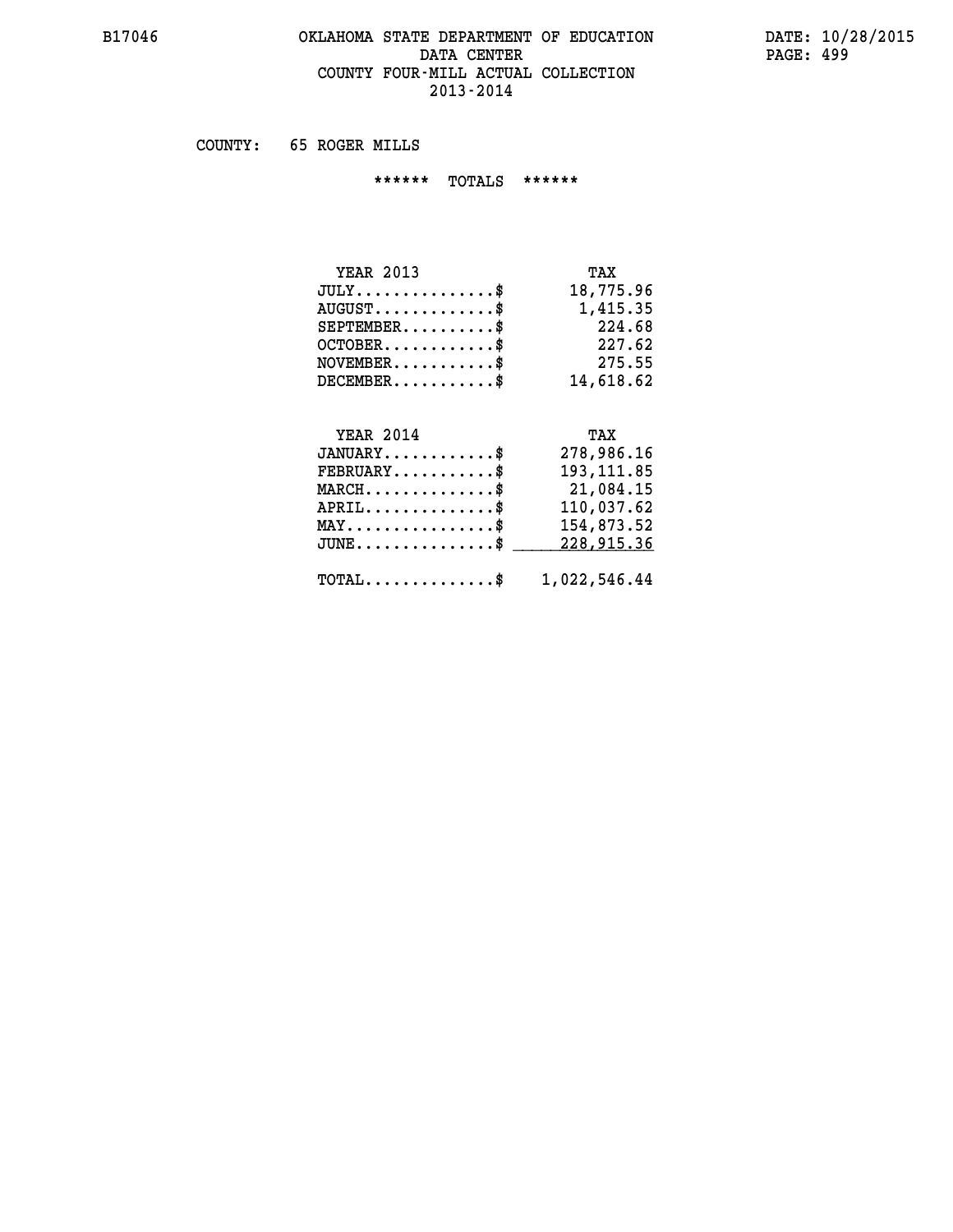### **B17046 OKLAHOMA STATE DEPARTMENT OF EDUCATION DATE: 10/28/2015 DATA CENTER** PAGE: 500  **COUNTY FOUR-MILL ACTUAL COLLECTION 2013-2014**

 **COUNTY: 66 ROGERS DISTRICT: C009 JUSTUS-TIAWAH**

| <b>YEAR 2013</b>                           | TAX        |
|--------------------------------------------|------------|
| $JULY$ \$                                  | 666.32     |
| $AUGUST$ \$                                | 257.67     |
| $SEPTEMBER$ \$                             | 415.88     |
| $OCTOBER$ \$                               | 175.60     |
| $NOVEMBER$ \$                              | 282.55     |
| $DECEMBER$ \$                              | 3,891.10   |
|                                            |            |
| <b>YEAR 2014</b>                           | TAX        |
| $JANUARY$ \$                               | 49,290.79  |
| $FEBRUARY$                                 | 20,870.07  |
| $MARCH$ \$                                 | 1,375.82   |
| $APRIL$ \$                                 | 20,789.20  |
| $MAX \dots \dots \dots \dots \dots$        | 2,083.81   |
| $JUNE$ \$                                  | 2,606.83   |
| $\texttt{TOTAL} \dots \dots \dots \dots \$ | 102,705.64 |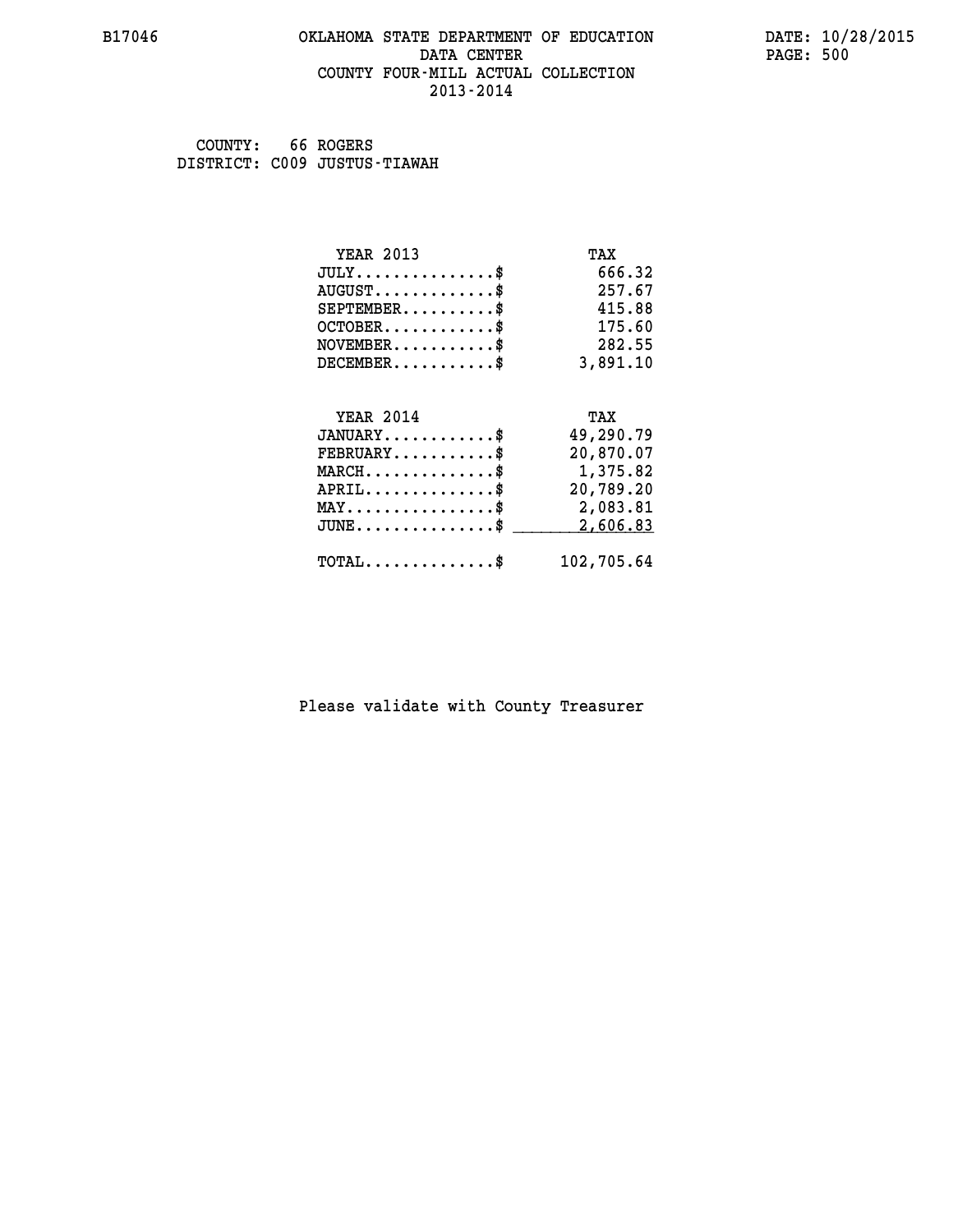### **B17046 OKLAHOMA STATE DEPARTMENT OF EDUCATION DATE: 10/28/2015 DATA CENTER** PAGE: 501  **COUNTY FOUR-MILL ACTUAL COLLECTION 2013-2014**

 **COUNTY: 66 ROGERS DISTRICT: I001 CLAREMORE**

| <b>YEAR 2013</b>                                   | TAX        |
|----------------------------------------------------|------------|
| $JULY$ \$                                          | 4,820.67   |
| $AUGUST$ \$                                        | 1,967.11   |
| $SEPTEMBER$ \$                                     | 3, 174.79  |
| $OCTOBER$ \$                                       | 1,340.55   |
| $NOVEMBER.$ \$                                     | 2,156.98   |
| $DECEMBER$ \$                                      | 29,704.31  |
|                                                    |            |
| <b>YEAR 2014</b>                                   | TAX        |
|                                                    |            |
| $JANUARY$ \$                                       | 376,280.42 |
| $FEBRUARY$ \$                                      | 159,319.80 |
| $MARCH$ \$                                         | 10,502.86  |
| $APRIL \ldots \ldots \ldots \ldots \$              | 158,332.25 |
| $\texttt{MAX} \dots \dots \dots \dots \dots \$     | 15,925.27  |
| $\texttt{JUNE} \dots \dots \dots \dots \texttt{S}$ | 19,900.29  |
| $\texttt{TOTAL} \dots \dots \dots \dots$ \$        | 783,425.30 |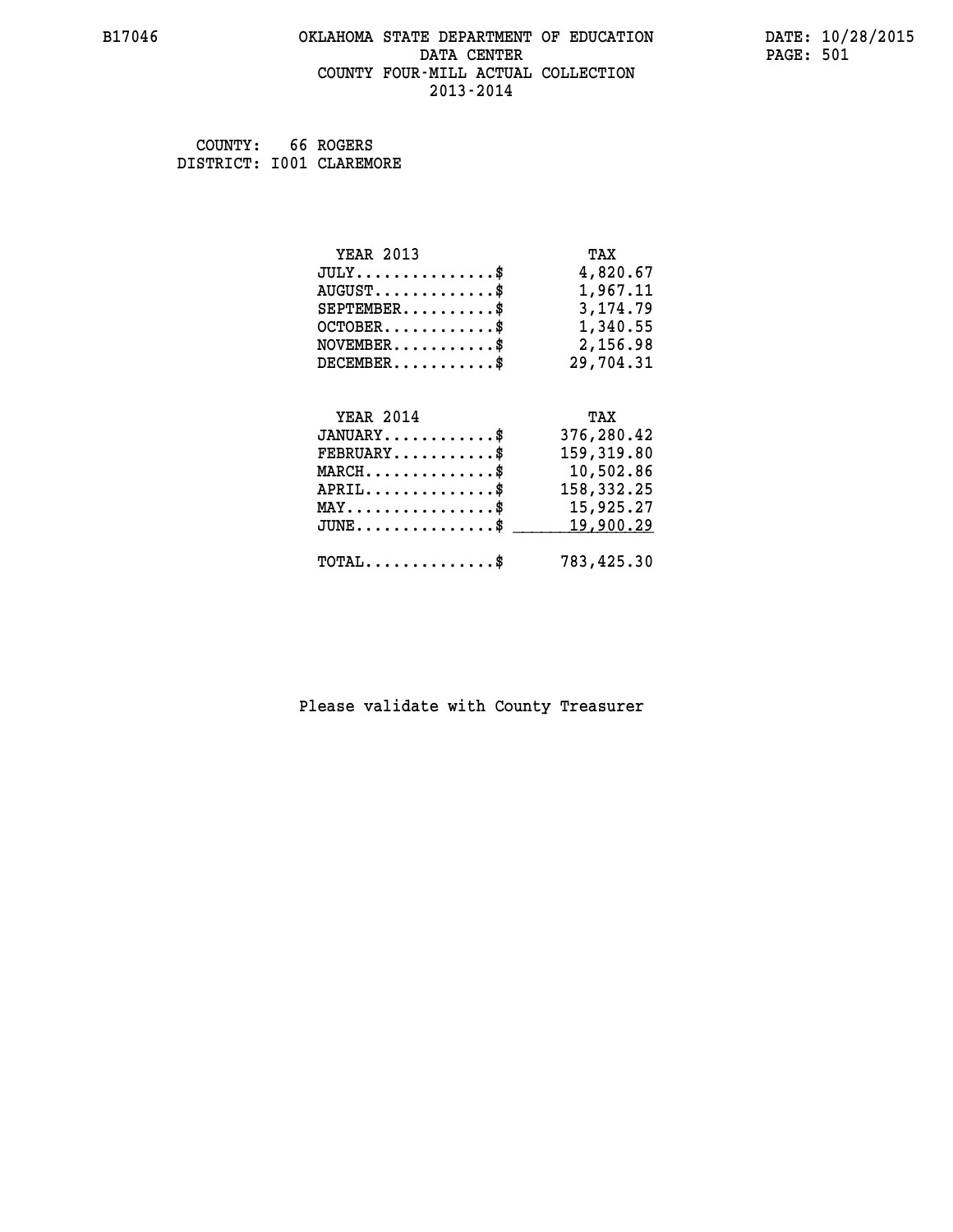## **B17046 OKLAHOMA STATE DEPARTMENT OF EDUCATION DATE: 10/28/2015 DATA CENTER PAGE: 502 COUNTY FOUR-MILL ACTUAL COLLECTION 2013-2014**

 **COUNTY: 66 ROGERS DISTRICT: I002 CATOOSA**

| <b>YEAR 2013</b>                                 | TAX        |
|--------------------------------------------------|------------|
| $JULY$ \$                                        | 2,635.43   |
| $AUGUST$ \$                                      | 1,034.12   |
| $SEPTEMENT.$ \$                                  | 1,669.00   |
| $OCTOBER$ \$                                     | 704.73     |
| $NOVEMBER.$ \$                                   | 1,133.94   |
| $DECEMBER$ \$                                    | 15,615.71  |
|                                                  |            |
|                                                  |            |
| <b>YEAR 2014</b>                                 | TAX        |
| $JANUARY$ \$                                     | 197,812.73 |
| $FEBRUARY$ \$                                    | 83,755.30  |
| $MARCH \ldots \ldots \ldots \ldots \$            | 5,521.42   |
| $APRIL$ \$                                       | 83,377.00  |
| $\texttt{MAX} \dots \dots \dots \dots \dots \$   | 8,362.74   |
| $\texttt{JUNE} \dots \dots \dots \dots \dots \$$ | 10,461.68  |
| $TOTAL$ \$                                       | 412,083.80 |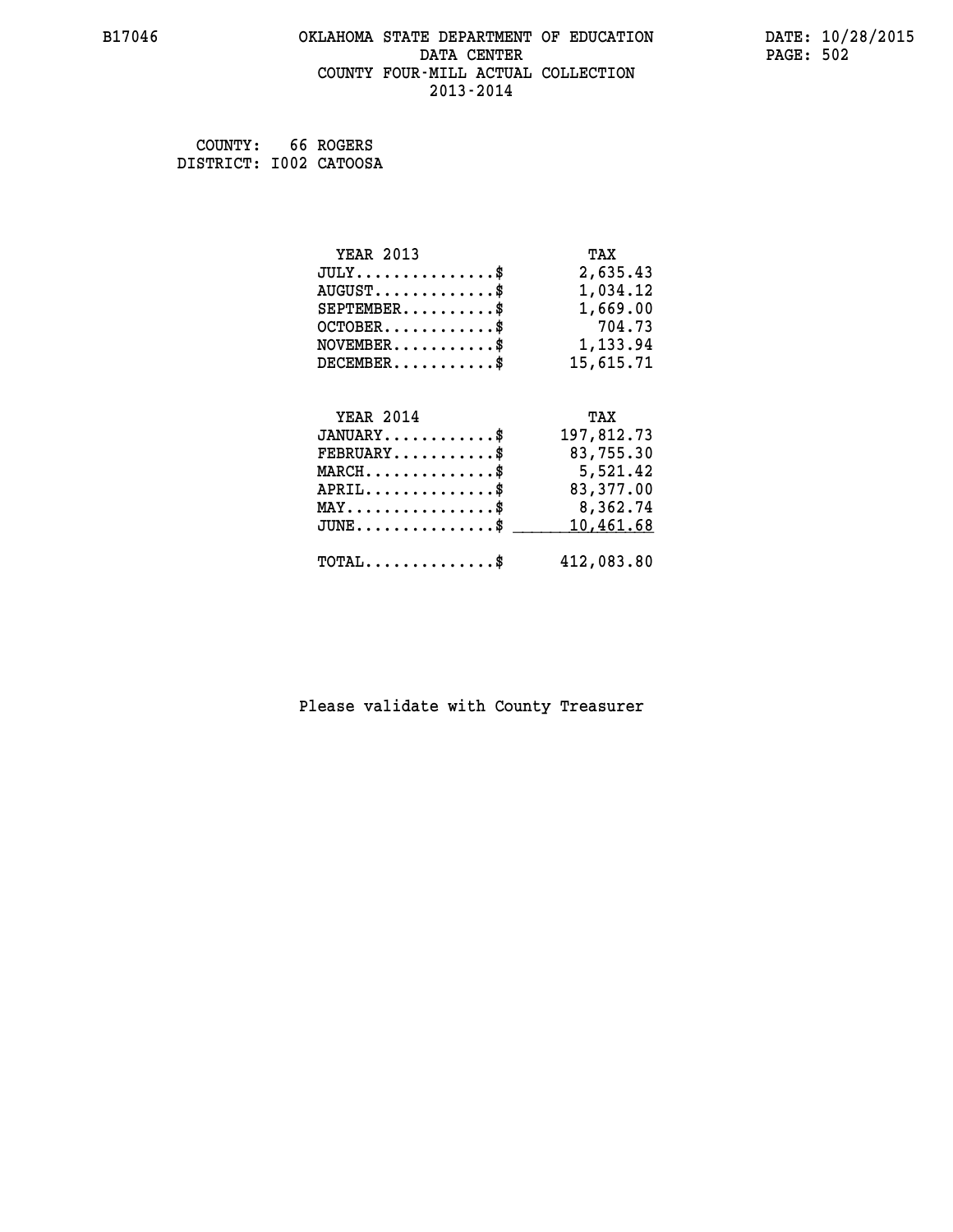### **B17046 OKLAHOMA STATE DEPARTMENT OF EDUCATION DATE: 10/28/2015 DATA CENTER** PAGE: 503  **COUNTY FOUR-MILL ACTUAL COLLECTION 2013-2014**

 **COUNTY: 66 ROGERS DISTRICT: I003 CHELSEA**

| <b>YEAR 2013</b>                             | TAX        |
|----------------------------------------------|------------|
| $JULY$ \$                                    | 1,110.55   |
| $AUGUST$ \$                                  | 458.99     |
| $SEPTEMBER$ \$                               | 740.78     |
| $OCTOBER$ \$                                 | 312.78     |
| $NOVEMBER.$ \$                               | 503.29     |
| $DECEMBER$ \$                                | 6,930.90   |
|                                              |            |
| <b>YEAR 2014</b>                             | TAX        |
| $JANUARY$ \$                                 | 87,797.34  |
| $FEBRUARY$                                   | 37, 174.02 |
| $MARCH$ \$                                   | 2,450.63   |
| $APRIL$ \$                                   | 36,923.74  |
| $MAX \dots \dots \dots \dots \dots$          | 3,711.71   |
| $JUNE \ldots \ldots \ldots \ldots \ldots$ \$ | 4,643.33   |
| $\texttt{TOTAL} \dots \dots \dots \dots \$   | 182,758.06 |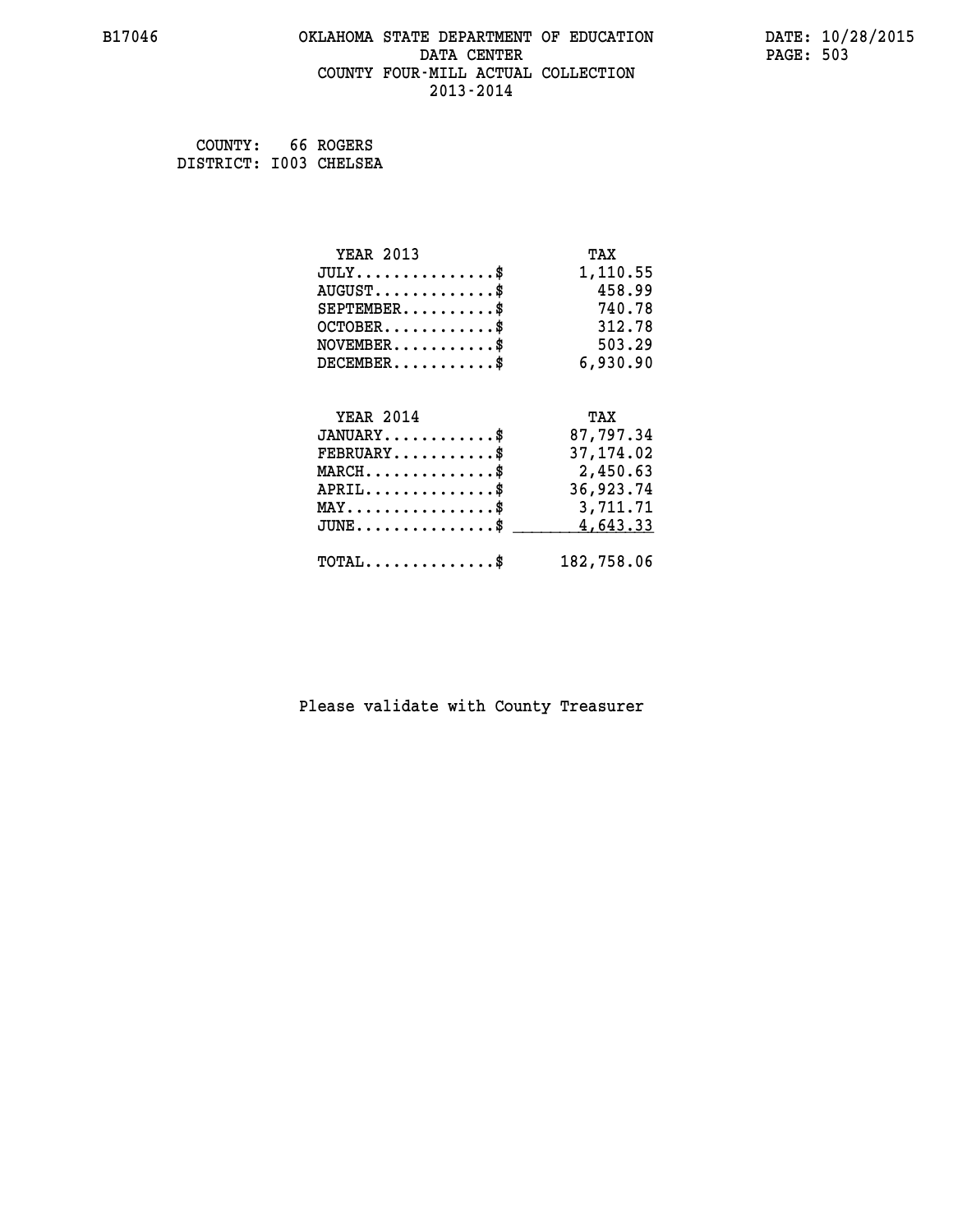### **B17046 OKLAHOMA STATE DEPARTMENT OF EDUCATION DATE: 10/28/2015 DATA CENTER** PAGE: 504  **COUNTY FOUR-MILL ACTUAL COLLECTION 2013-2014**

 **COUNTY: 66 ROGERS DISTRICT: I004 OOLOGAH-TALALA**

| <b>YEAR 2013</b>                          | TAX        |
|-------------------------------------------|------------|
| $JULY$ \$                                 | 2,169.30   |
| $AUGUST$ \$                               | 880.02     |
| $SEPTEMBER$ \$                            | 1,420.32   |
| $OCTOBER$ \$                              | 599.72     |
| $\texttt{NOVEMBER} \dots \dots \dots \$   | 964.97     |
| $DECEMBER$ \$                             | 13,288.92  |
| <b>YEAR 2014</b>                          | TAX        |
|                                           |            |
|                                           |            |
| $JANUARY$ \$                              | 168,337.88 |
| $FEBRUARY$                                | 71,275.44  |
| $\texttt{MARCH}\ldots\ldots\ldots\ldots\$ | 4,698.70   |
| $APRIL \ldots \ldots \ldots \ldots$ \$    | 70,851.26  |
| MAY\$ 7,116.65                            |            |
| $JUNE$ \$                                 | 8,902.86   |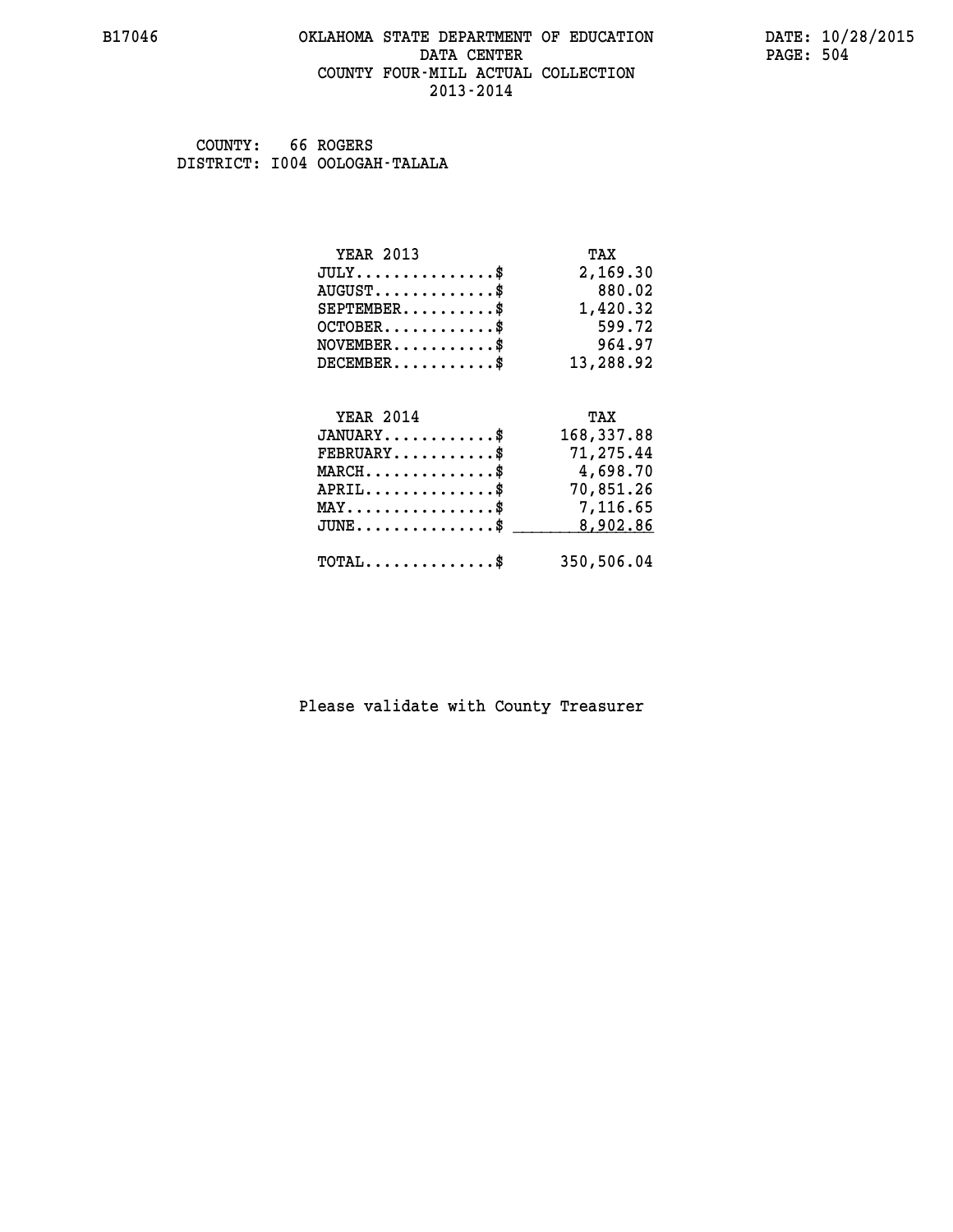# **B17046 OKLAHOMA STATE DEPARTMENT OF EDUCATION DATE: 10/28/2015** DATA CENTER PAGE: 505  **COUNTY FOUR-MILL ACTUAL COLLECTION 2013-2014**

 **COUNTY: 66 ROGERS DISTRICT: I005 INOLA**

| <b>YEAR 2013</b>                           | TAX         |
|--------------------------------------------|-------------|
| $JULY$ \$                                  | 1,551.88    |
| $AUGUST$ \$                                | 643.64      |
| $SEPTEMBER$ \$                             | 1,038.79    |
| $OCTOBER$ \$                               | 438.63      |
| $NOVEMBER$ \$                              | 705.76      |
| $DECEMBER$ \$                              | 9,719.20    |
|                                            |             |
| <b>YEAR 2014</b>                           | TAX         |
| $JANUARY$                                  | 123, 118.24 |
| $FEBRUARY$                                 | 52, 129. 13 |
| $MARCH$ \$                                 | 3,436.51    |
| $APRIL$ \$                                 | 51,770.58   |
| $MAX \dots \dots \dots \dots \dots$        | 5,204.95    |
| $JUNE$ $\text{\$}$                         | 6,511.34    |
| $\texttt{TOTAL} \dots \dots \dots \dots \$ | 256,268.65  |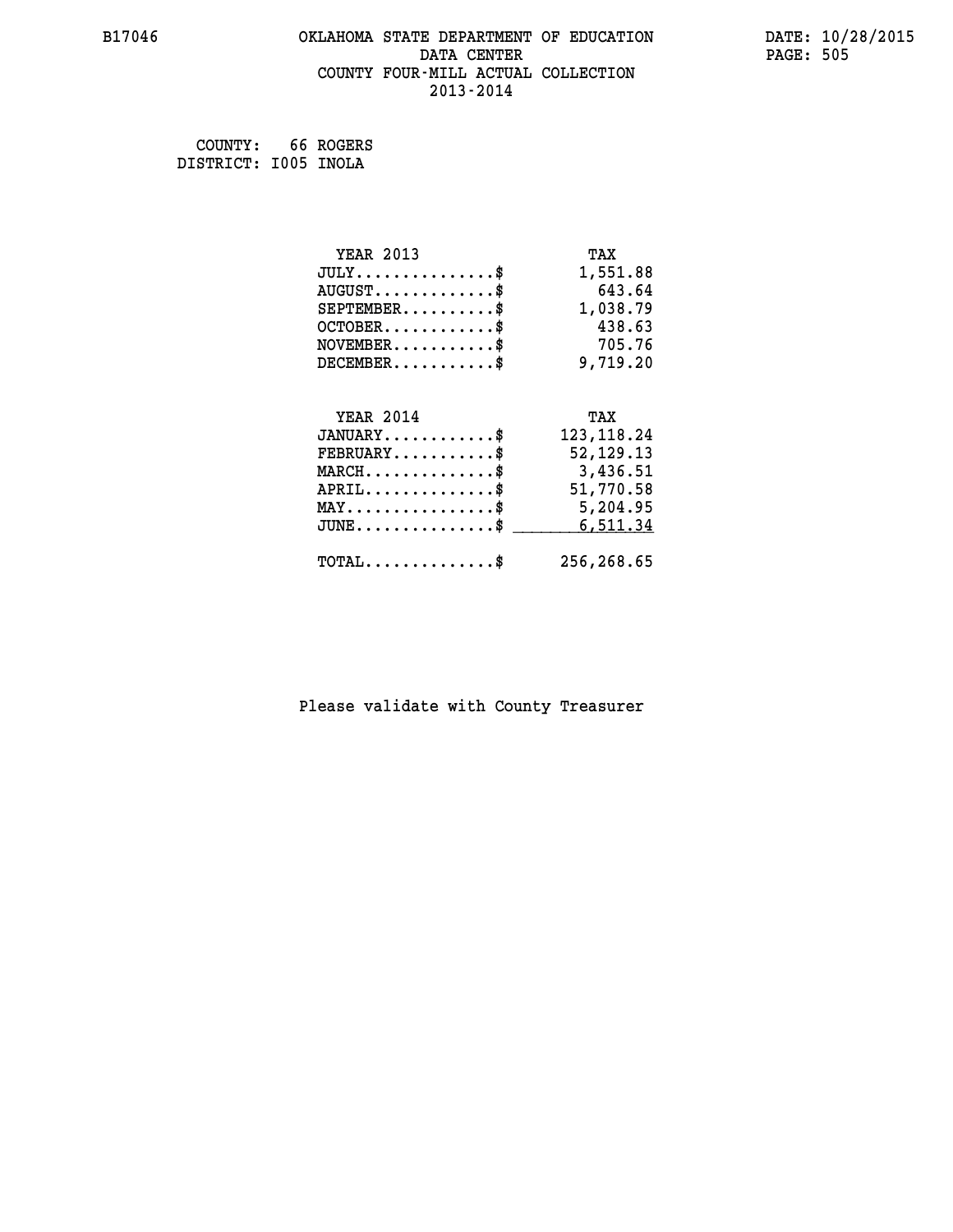#### **B17046 OKLAHOMA STATE DEPARTMENT OF EDUCATION DATE: 10/28/2015 DATA CENTER** PAGE: 506  **COUNTY FOUR-MILL ACTUAL COLLECTION 2013-2014**

| COUNTY:                 | 66 ROGERS |
|-------------------------|-----------|
| DISTRICT: 1006 SEQUOYAH |           |

| <b>YEAR 2013</b>                               | TAX         |
|------------------------------------------------|-------------|
| $JULY$ \$                                      | 1,610.99    |
| $AUGUST$ \$                                    | 638.37      |
| $SEPTEMBER$ \$                                 | 1,030.30    |
| $OCTOBER$ \$                                   | 435.04      |
| $NOVEMBER.$ \$                                 | 700.00      |
| $DECEMBER$ \$                                  | 9,639.77    |
|                                                |             |
| <b>YEAR 2014</b>                               | TAX         |
| $JANUARY$ \$                                   | 122, 112.33 |
| $FEBRUARY$ \$                                  | 51,703.23   |
| $MARCH \ldots \ldots \ldots \ldots$            | 3,409.10    |
| $APRIL$ \$                                     | 51,447.57   |
| $\texttt{MAX} \dots \dots \dots \dots \dots \$ | 5,162.42    |
| $JUNE$ \$                                      | 6,458.13    |
| $\texttt{TOTAL} \dots \dots \dots \dots \$     | 254,347.25  |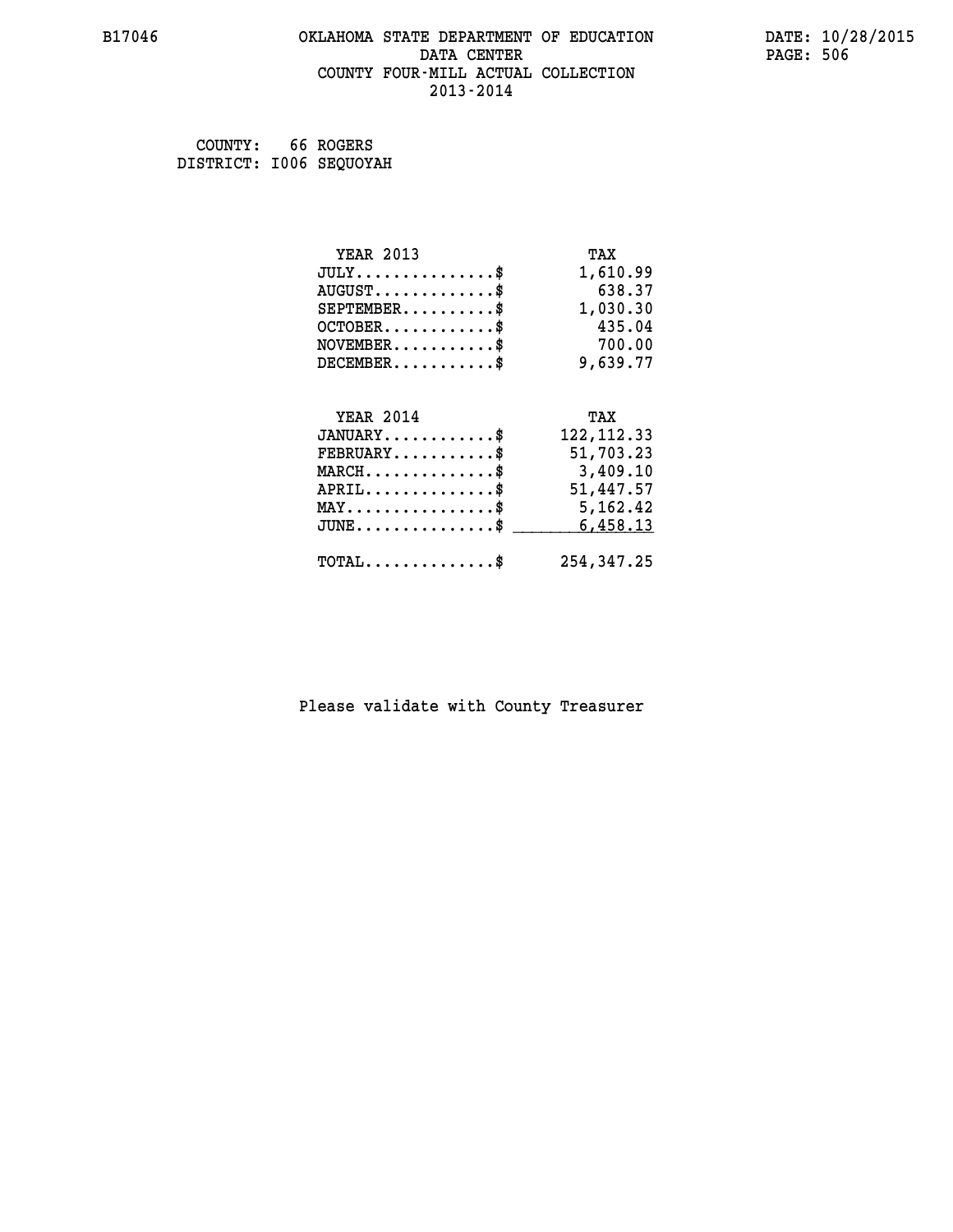### **B17046 OKLAHOMA STATE DEPARTMENT OF EDUCATION DATE: 10/28/2015 DATA CENTER** PAGE: 507  **COUNTY FOUR-MILL ACTUAL COLLECTION 2013-2014**

 **COUNTY: 66 ROGERS DISTRICT: I007 FOYIL**

| <b>YEAR 2013</b>                           | TAX         |
|--------------------------------------------|-------------|
| $JULY$ \$                                  | 745.77      |
| $AUGUST$ \$                                | 297.74      |
| $SEPTEMENT.$ \$                            | 480.55      |
| $OCTOBER$ \$                               | 202.90      |
| $\texttt{NOVEMBER} \dots \dots \dots \$    | 326.52      |
| $DECEMBER$ \$                              | 4,496.23    |
|                                            |             |
| <b>YEAR 2014</b>                           | TAX         |
| $JANUARY$ \$                               | 56,956.38   |
| $FEBRUARY$ \$                              | 24, 115. 73 |
| $MARCH$ \$                                 | 1,589.78    |
| $APRIL$ \$                                 | 23,988.59   |
| MAY\$ 2,407.89                             |             |
| $JUNE$ \$                                  | 3,012.23    |
| $\texttt{TOTAL} \dots \dots \dots \dots \$ | 118,620.31  |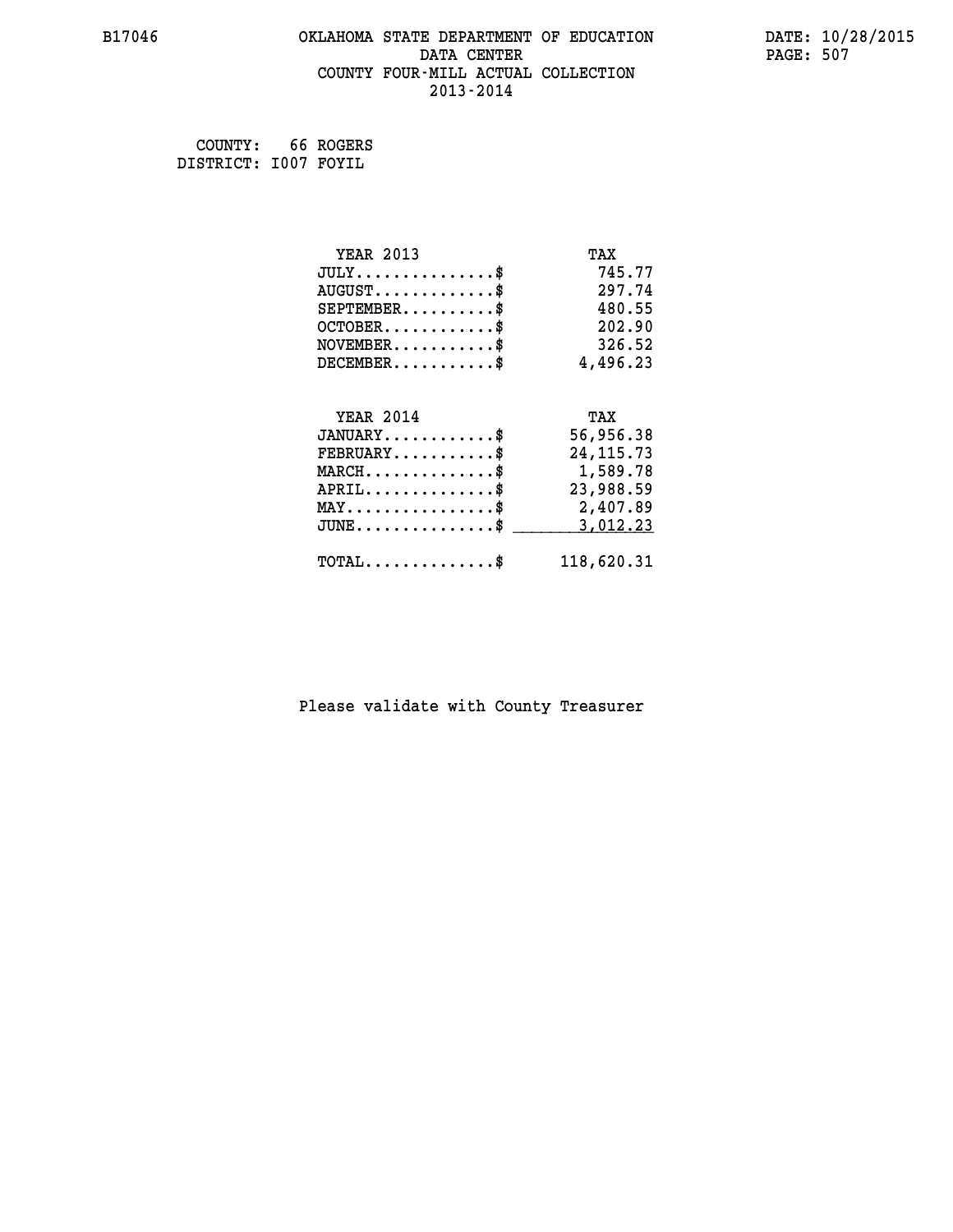### **B17046 OKLAHOMA STATE DEPARTMENT OF EDUCATION DATE: 10/28/2015 DATA CENTER** PAGE: 508  **COUNTY FOUR-MILL ACTUAL COLLECTION 2013-2014**

 **COUNTY: 66 ROGERS DISTRICT: I008 VERDIGRIS**

| <b>YEAR 2013</b>                           | TAX         |
|--------------------------------------------|-------------|
| $JULY$ \$                                  | 1,454.41    |
| $AUGUST$ \$                                | 592.87      |
| $SEPTEMBER$                                | 956.85      |
| $OCTOBER$ \$                               | 404.03      |
| $NOVEMBER$ \$                              | 650.09      |
| $DECEMBER$ \$                              | 8,952.56    |
|                                            |             |
| <b>YEAR 2014</b>                           | TAX         |
| $JANUARY$ \$                               | 113,406.88  |
| $FEBRUARY$                                 | 48,017.27   |
| $MARCH$ \$                                 | 3,165.46    |
| $APRIL$ \$                                 | 47,721.73   |
| MAY\$ 4,794.39                             |             |
| $JUNE$ \$                                  | 5,997.73    |
| $\texttt{TOTAL} \dots \dots \dots \dots \$ | 236, 114.27 |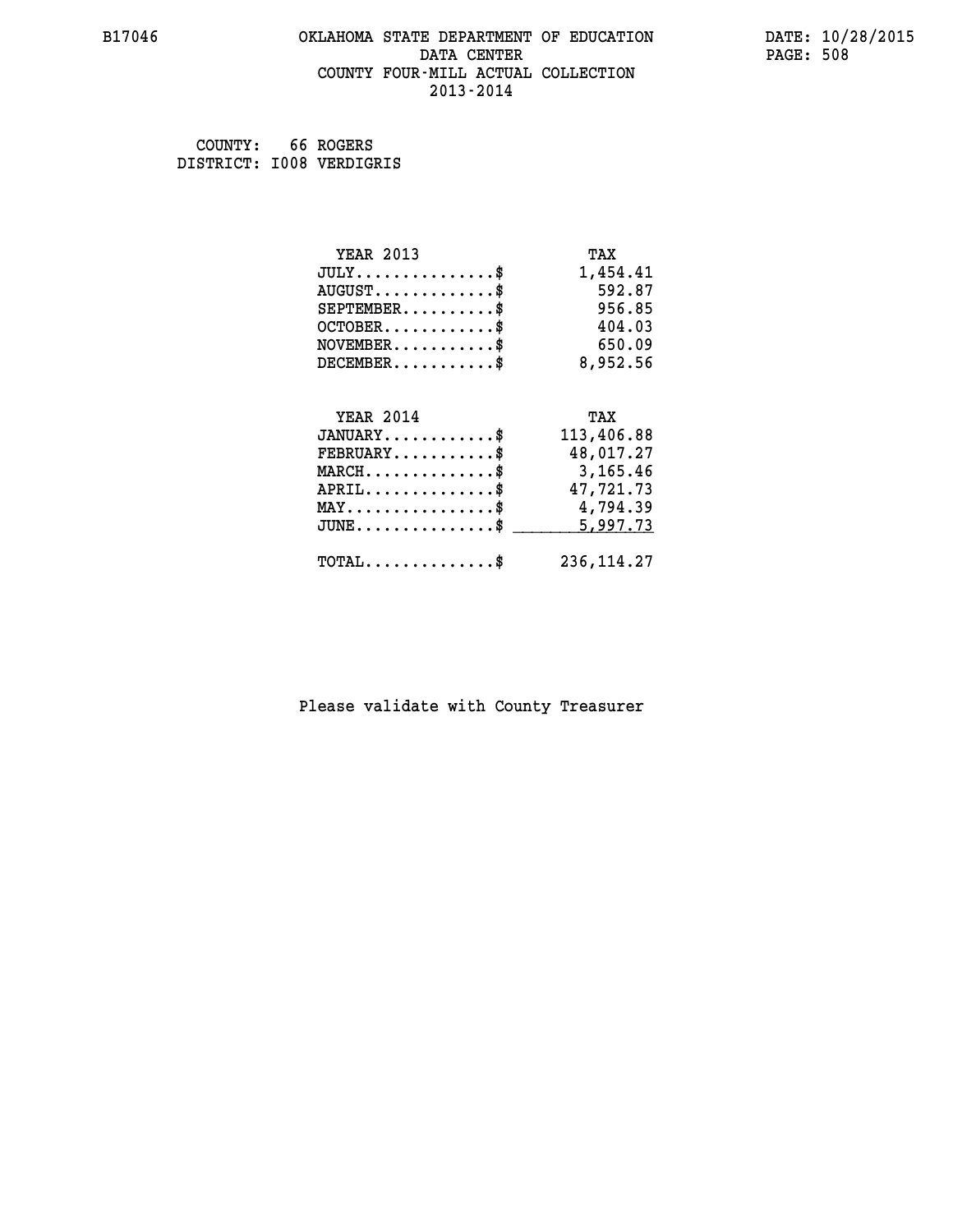### **B17046 OKLAHOMA STATE DEPARTMENT OF EDUCATION DATE: 10/28/2015 DATA CENTER** PAGE: 509  **COUNTY FOUR-MILL ACTUAL COLLECTION 2013-2014**

 **COUNTY: 66 ROGERS**

 **\*\*\*\*\*\* TOTALS \*\*\*\*\*\***

| <b>YEAR 2013</b> | TAX        |
|------------------|------------|
| $JULY$           | 16,765.32  |
| $AUGUST$ $\$\$   | 6,770.53   |
| $SEPTEMBER$ $\$  | 10,927.26  |
| $OCTOBER$ \$     | 4,613.98   |
| $NOVEMBER$ \$    | 7,424.10   |
| $DECEMBER$ \$    | 102,238.70 |

## **YEAR 2014 TAX**

| $JANUARY$ \$                                            | 1,295,112.99 |
|---------------------------------------------------------|--------------|
| $\texttt{FEBRUARY} \dots \dots \dots \$                 | 548,359.99   |
| $\texttt{MARCH}\ldots\ldots\ldots\ldots\text{*}$        | 36,150.28    |
| $APRIL$ \$                                              | 545,201.92   |
| $MAX \dots \dots \dots \dots \dots \$                   | 54,769.83    |
| JUNE\$ 68,494.42                                        |              |
| $\texttt{TOTAL} \dots \dots \dots \dots \$ 2,696,829.32 |              |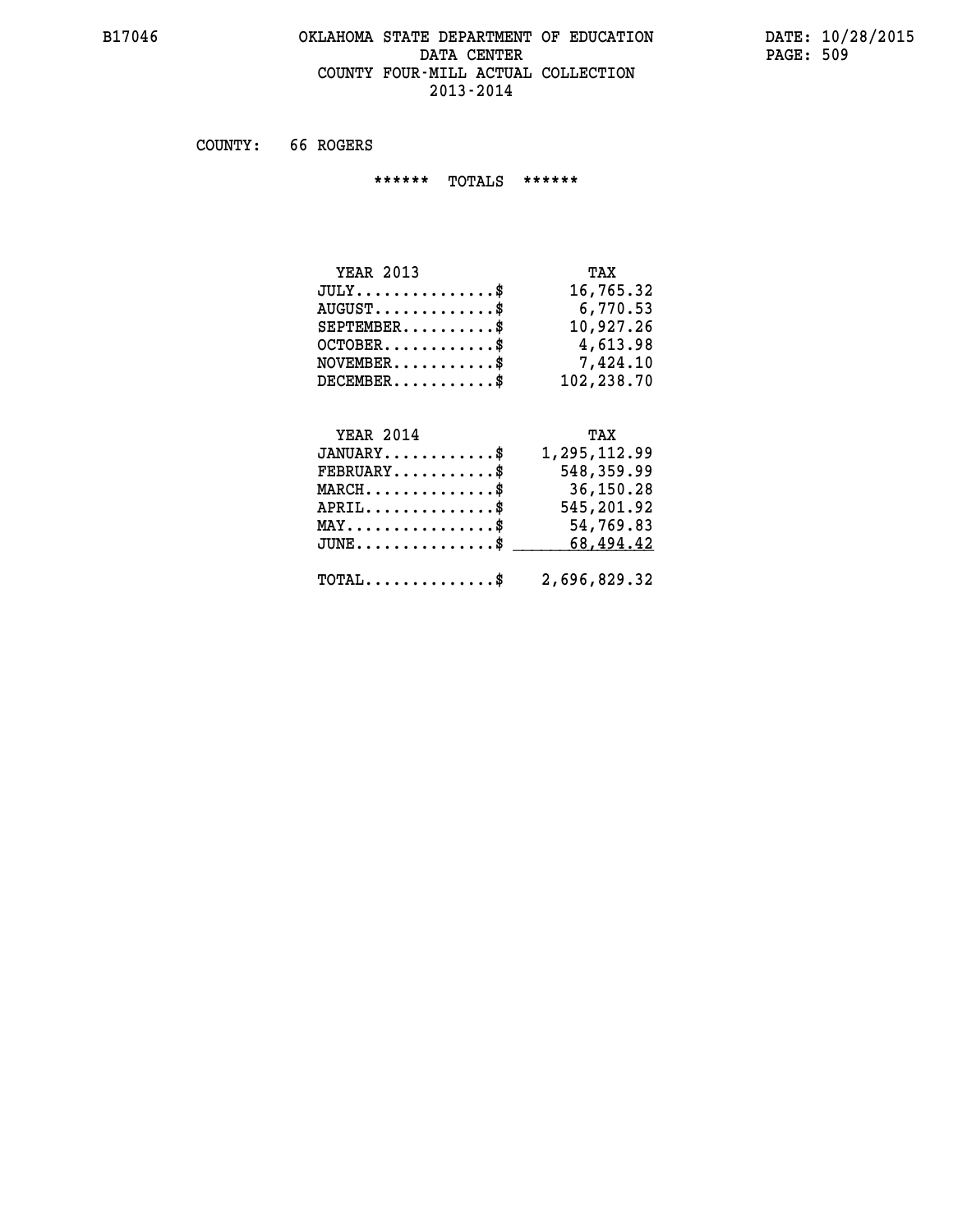### **B17046 OKLAHOMA STATE DEPARTMENT OF EDUCATION DATE: 10/28/2015 DATA CENTER** PAGE: 510  **COUNTY FOUR-MILL ACTUAL COLLECTION 2013-2014**

 **COUNTY: 67 SEMINOLE DISTRICT: C054 JUSTICE**

| <b>YEAR 2013</b>                           | TAX       |
|--------------------------------------------|-----------|
| $JULY$                                     | 40.40     |
| $AUGUST$ \$                                | 51.65     |
| $SEPTEMENT.$                               | 105.58    |
| $OCTOBER$                                  | 14.88     |
| NOVEMENT.                                  | 15.83     |
| $DECEMENT.$                                | 330.25    |
| <b>YEAR 2014</b>                           | TAX       |
| $JANUARY$ \$                               | 9,496.96  |
| $FEBRUARY$                                 | 2,806.07  |
| $MARCH$ \$                                 | 412.93    |
| $APRIL$ \$                                 | 4,333.39  |
| $MAX \dots \dots \dots \dots \$            | 555.67    |
| $JUNE$ \$                                  | 226.62    |
| $\texttt{TOTAL} \dots \dots \dots \dots \$ | 18,390.23 |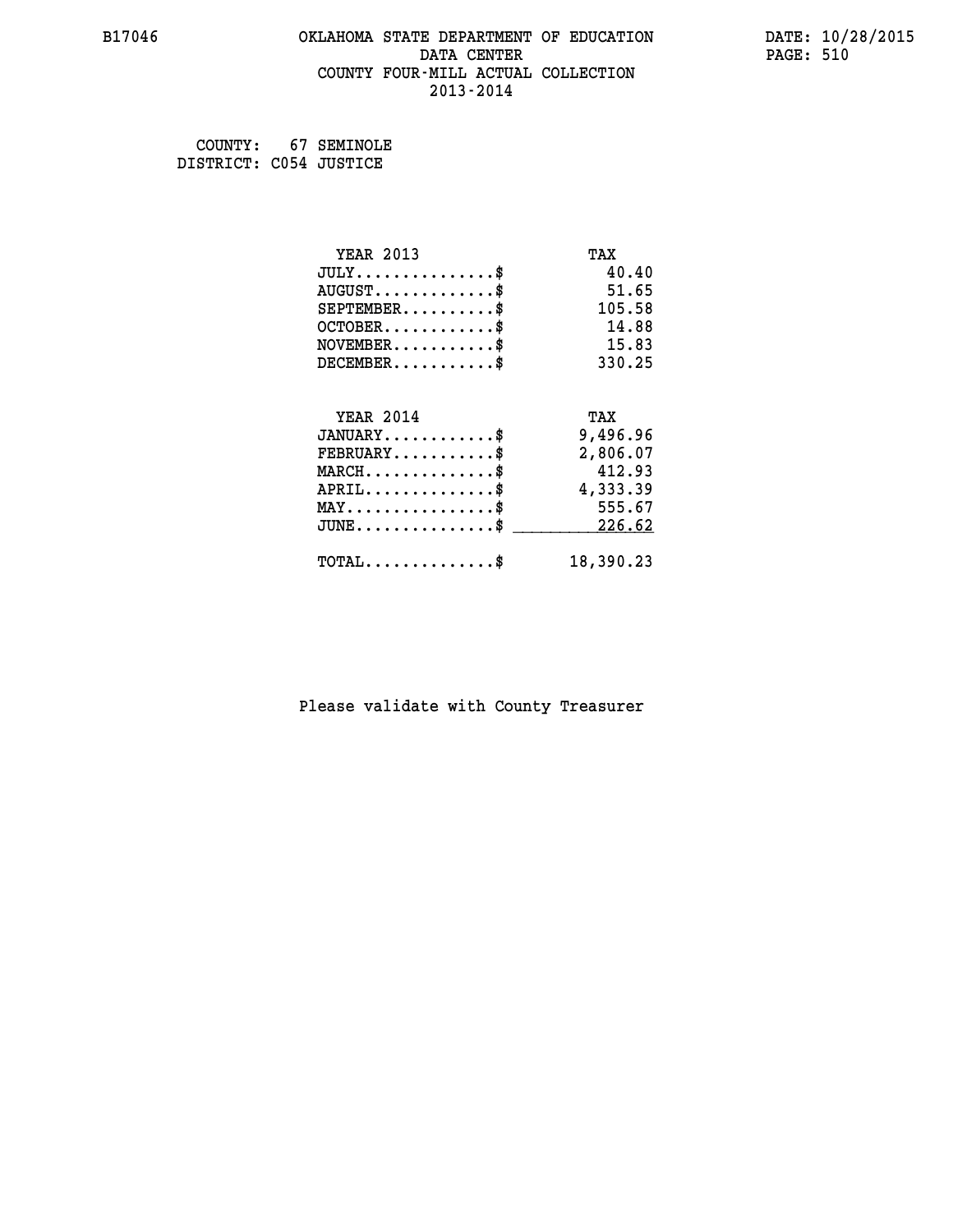### **B17046 OKLAHOMA STATE DEPARTMENT OF EDUCATION DATE: 10/28/2015 DATA CENTER** PAGE: 511  **COUNTY FOUR-MILL ACTUAL COLLECTION 2013-2014**

 **COUNTY: 67 SEMINOLE DISTRICT: I001 SEMINOLE**

| <b>YEAR 2013</b>                               | TAX        |
|------------------------------------------------|------------|
| $JULY$ \$                                      | 973.52     |
| $AUGUST$ \$                                    | 1,833.32   |
| $SEPTEMBER$ \$                                 | 1,662.21   |
| $OCTOBER$ \$                                   | 451.57     |
| $NOVEMBER.$ \$                                 | 538.57     |
| $DECEMBER$ \$                                  | 3,577.81   |
|                                                |            |
| <b>YEAR 2014</b>                               | TAX        |
| $JANUARY$ \$                                   | 97,437.49  |
| $FEBRUARY$ \$                                  | 28,918.42  |
| $MARCH \ldots \ldots \ldots \ldots \$          | 4,203.67   |
| $APRIL$ \$                                     | 44,579.11  |
| $\texttt{MAX} \dots \dots \dots \dots \dots \$ | 5,631.95   |
| $J\texttt{UNE}\dots\dots\dots\dots\$$          | 2,438.82   |
| $\texttt{TOTAL} \dots \dots \dots \dots \$     | 192,246.46 |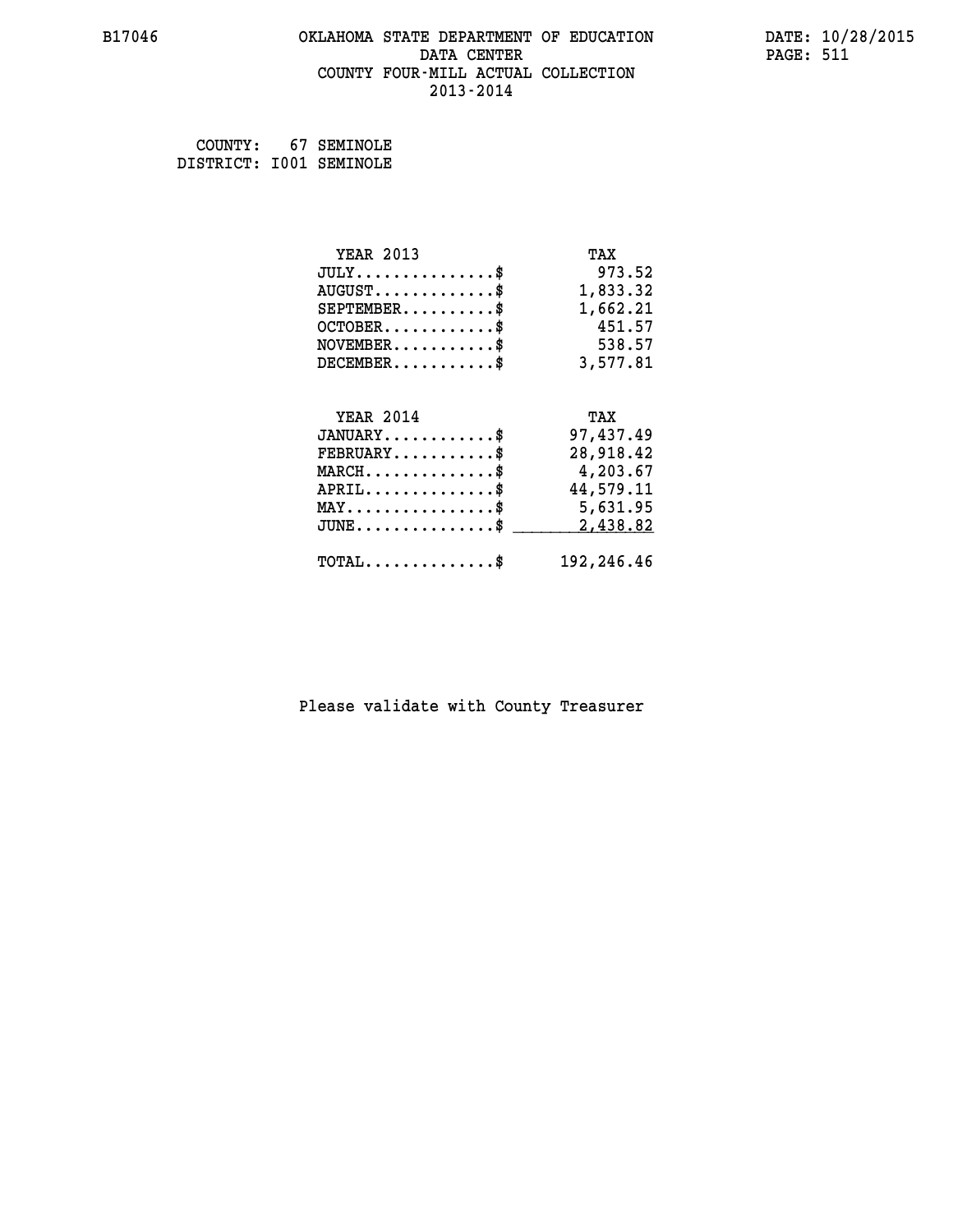### **B17046 OKLAHOMA STATE DEPARTMENT OF EDUCATION DATE: 10/28/2015 DATA CENTER** PAGE: 512  **COUNTY FOUR-MILL ACTUAL COLLECTION 2013-2014**

 **COUNTY: 67 SEMINOLE DISTRICT: I002 WEWOKA**

| <b>YEAR 2013</b>                               | TAX         |
|------------------------------------------------|-------------|
| $JULY$ \$                                      | 399.32      |
| $AUGUST$ \$                                    | 764.59      |
| $SEPTEMBER$ \$                                 | 710.20      |
| $OCTOBER$ \$                                   | 200.79      |
| $NOVEMBER$ \$                                  | 148.35      |
| $DECEMBER$ \$                                  | 1,444.48    |
|                                                |             |
| <b>YEAR 2014</b>                               | TAX         |
| $JANUARY$ \$                                   | 41,705.25   |
| $FEBRUARY$                                     | 12,352.24   |
| $MARCH$ \$                                     | 1,811.31    |
| $APRIL$ \$                                     | 19,078.31   |
| $\texttt{MAX} \dots \dots \dots \dots \dots \$ | 2,495.51    |
| $JUNE$                                         | 1,029.37    |
| $\texttt{TOTAL} \dots \dots \dots \dots \$     | 82, 139. 72 |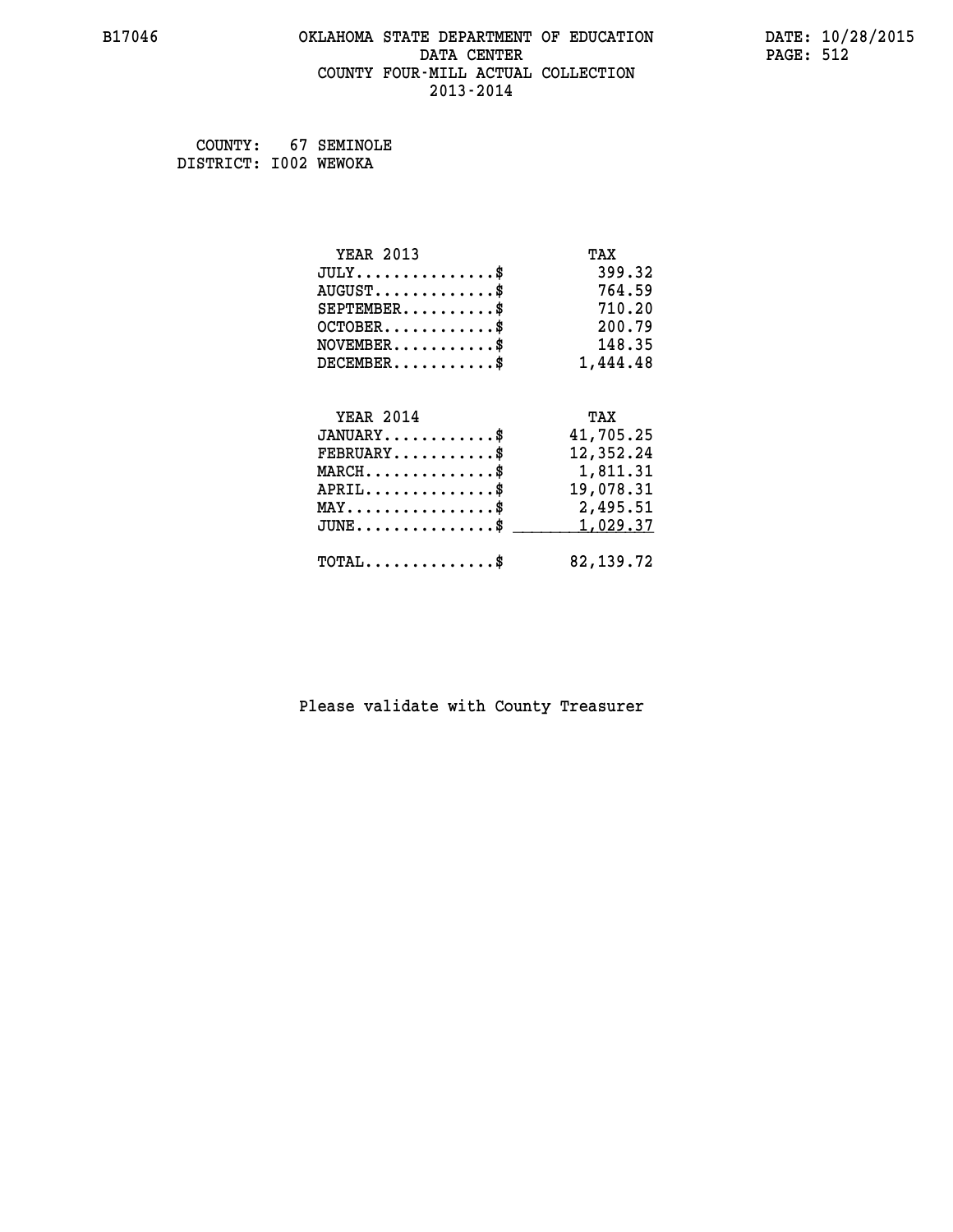### **B17046 OKLAHOMA STATE DEPARTMENT OF EDUCATION DATE: 10/28/2015 DATA CENTER** PAGE: 513  **COUNTY FOUR-MILL ACTUAL COLLECTION 2013-2014**

 **COUNTY: 67 SEMINOLE DISTRICT: I003 BOWLEGS**

| <b>YEAR 2013</b>                    | TAX       |
|-------------------------------------|-----------|
| $JULY$ \$                           | 208.70    |
| $AUGUST$ \$                         | 261.93    |
| $SEPTEMBER$ \$                      | 390.78    |
| $OCTOBER$ \$                        | 98.39     |
| $NOVEMBER$ \$                       | 46.81     |
| $DECEMBER$ \$                       | 513.39    |
|                                     |           |
| <b>YEAR 2014</b>                    | TAX       |
| $JANUARY$ \$                        | 14,881.15 |
| $FEBRUARY$                          | 4,418.90  |
| $MARCH$ \$                          | 626.92    |
| $APRIL$ \$                          | 6,816.19  |
| $MAX \dots \dots \dots \dots \dots$ | 864.31    |
| $JUNE$ \$                           | 373.12    |
| $TOTAL$ \$                          | 29,500.59 |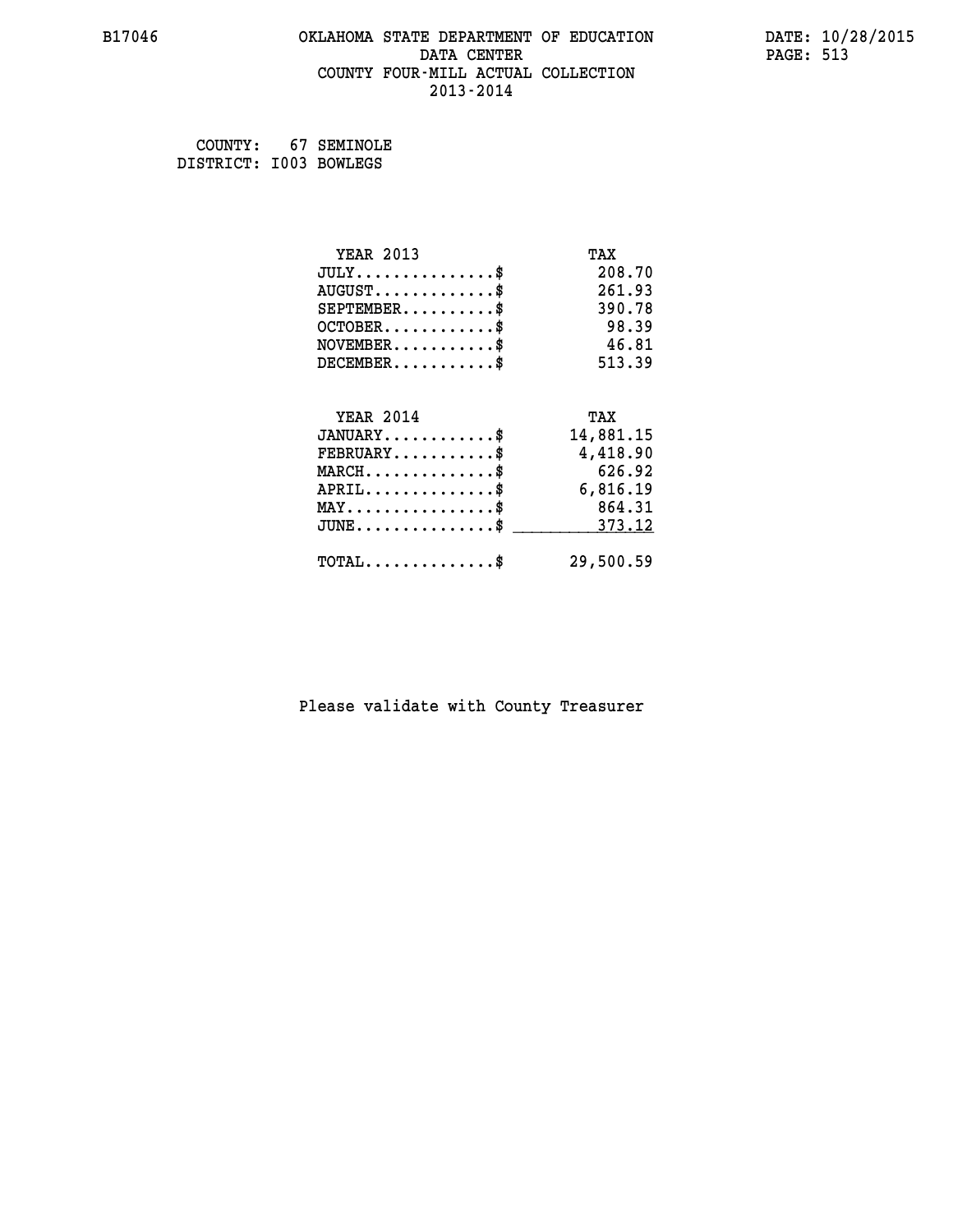### **B17046 OKLAHOMA STATE DEPARTMENT OF EDUCATION DATE: 10/28/2015 DATA CENTER** PAGE: 514  **COUNTY FOUR-MILL ACTUAL COLLECTION 2013-2014**

 **COUNTY: 67 SEMINOLE DISTRICT: I004 KONAWA**

| <b>YEAR 2013</b>                               | TAX        |
|------------------------------------------------|------------|
| $JULY$ \$                                      | 400.92     |
| $AUGUST$ \$                                    | 539.03     |
| $SEPTEMBER$                                    | 558.60     |
| $OCTOBER$ \$                                   | 240.56     |
| $NOVEMBER$ \$                                  | 84.19      |
| $DECEMBER$ \$                                  | 1,479.91   |
|                                                |            |
| <b>YEAR 2014</b>                               | TAX        |
| $JANUARY$ \$                                   | 38, 153.87 |
| $FEBRUARY$                                     | 11,386.07  |
| $MARCH$ \$                                     | 1,642.34   |
| $APRIL$                                        | 17,425.50  |
| $\texttt{MAX} \dots \dots \dots \dots \dots \$ | 2,159.52   |
| $JUNE$ $\text{\$}$                             | 958.39     |
| $\texttt{TOTAL} \dots \dots \dots \dots \$     | 75,028.90  |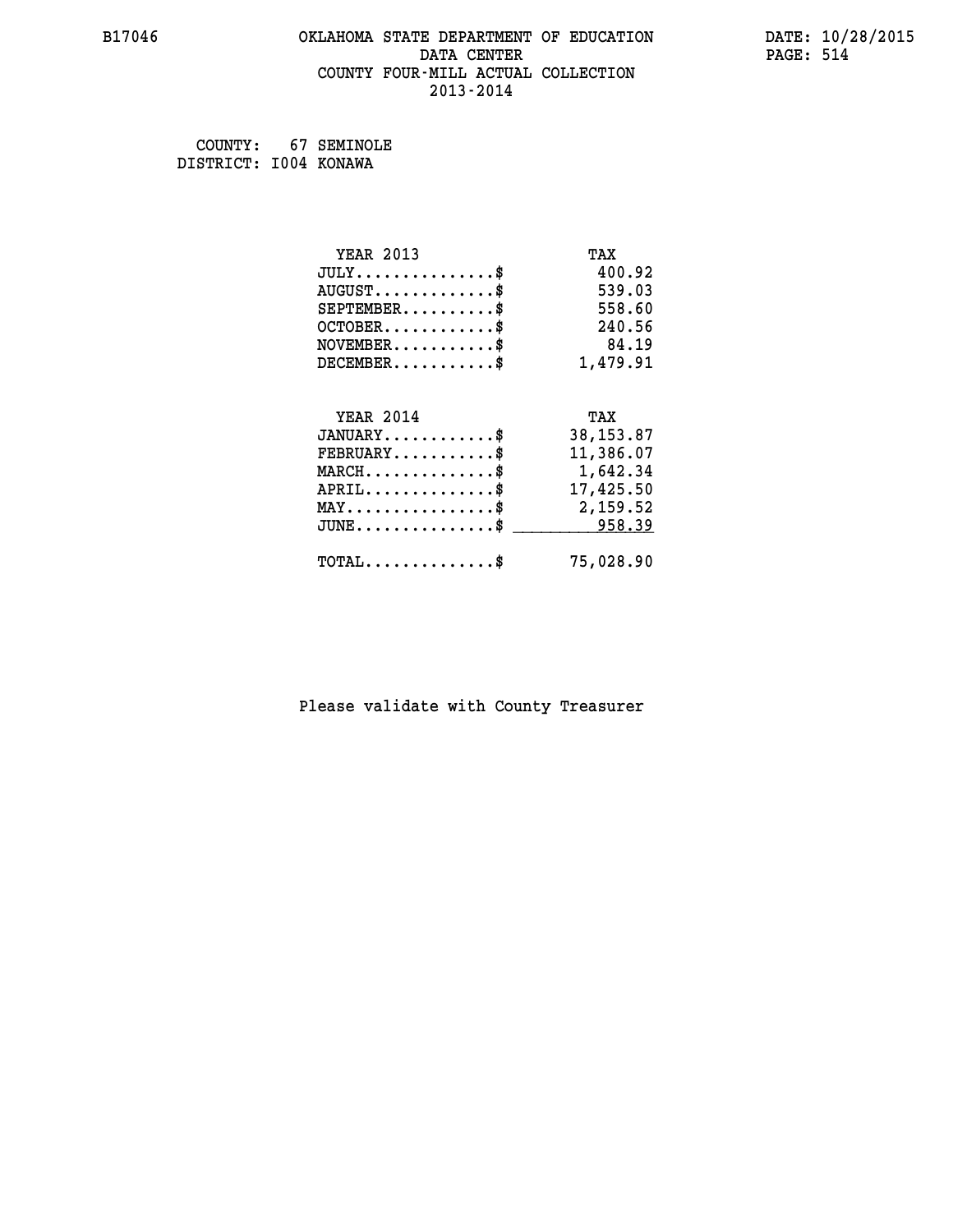### **B17046 OKLAHOMA STATE DEPARTMENT OF EDUCATION DATE: 10/28/2015 DATA CENTER** PAGE: 515  **COUNTY FOUR-MILL ACTUAL COLLECTION 2013-2014**

 **COUNTY: 67 SEMINOLE DISTRICT: I006 NEW LIMA**

| <b>YEAR 2013</b>                                 | TAX       |
|--------------------------------------------------|-----------|
| $JULY$ \$                                        | 208.77    |
| $AUGUST$ \$                                      | 254.65    |
| $SEPTEMBER$ \$                                   | 254.78    |
| $OCTOBER$ \$                                     | 56.35     |
| $NOVEMBER$ \$                                    | 73.88     |
| $DECEMBER$ \$                                    | 531.68    |
|                                                  |           |
| <b>YEAR 2014</b>                                 | TAX       |
| $JANUARY$                                        | 14,456.58 |
| $FEBRUARY$                                       | 4,270.27  |
| $MARCH$ \$                                       | 593.01    |
| $APRIL$ \$                                       | 6,596.49  |
| $MAX \dots \dots \dots \dots \dots$              | 807.96    |
| $\texttt{JUNE} \dots \dots \dots \dots \dots \$$ | 347.28    |
| $\texttt{TOTAL} \dots \dots \dots \dots \$       | 28,451.70 |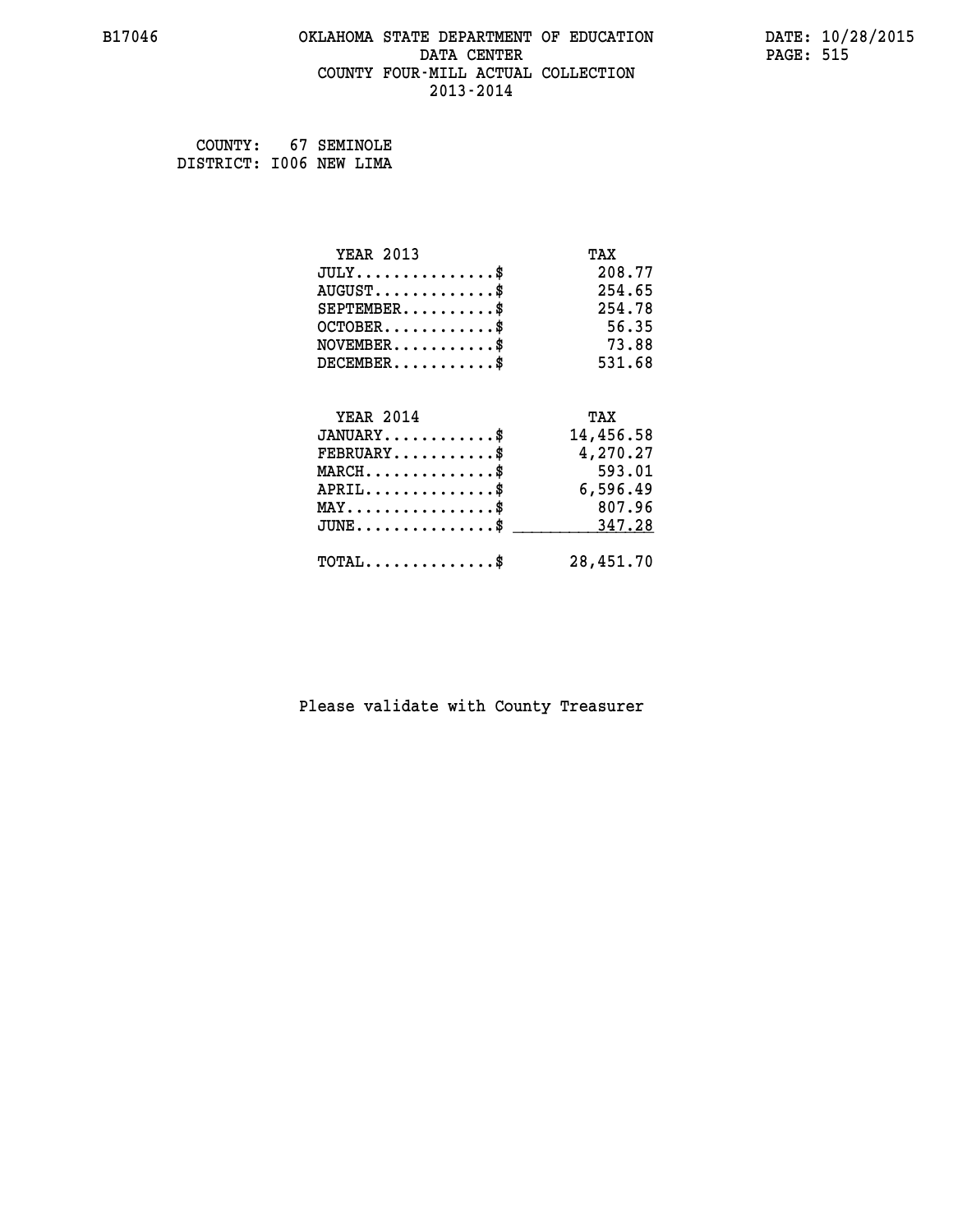### **B17046 OKLAHOMA STATE DEPARTMENT OF EDUCATION DATE: 10/28/2015 DATA CENTER** PAGE: 516  **COUNTY FOUR-MILL ACTUAL COLLECTION 2013-2014**

 **COUNTY: 67 SEMINOLE DISTRICT: I007 VARNUM**

| <b>YEAR 2013</b>                           | TAX        |
|--------------------------------------------|------------|
| $JULY$ \$                                  | 158.43     |
| $AUGUST$ \$                                | 266.50     |
| $SEPTEMBER$ \$                             | 506.56     |
| $OCTOBER$ \$                               | 227.02     |
| $NOVEMBER$ \$                              | 55.82      |
| $DECEMBER$ \$                              | 566.41     |
|                                            |            |
| <b>YEAR 2014</b>                           | TAX        |
| $JANUARY$ \$                               | 15,671.79  |
| $FEBRUARY$                                 | 4,649.29   |
| $MARCH$ \$                                 | 645.64     |
| $APRIL$ \$                                 | 7,150.88   |
| $MAX \dots \dots \dots \dots \dots$        | 874.90     |
| $JUNE$ \$                                  | 438.53     |
| $\texttt{TOTAL} \dots \dots \dots \dots \$ | 31, 211.77 |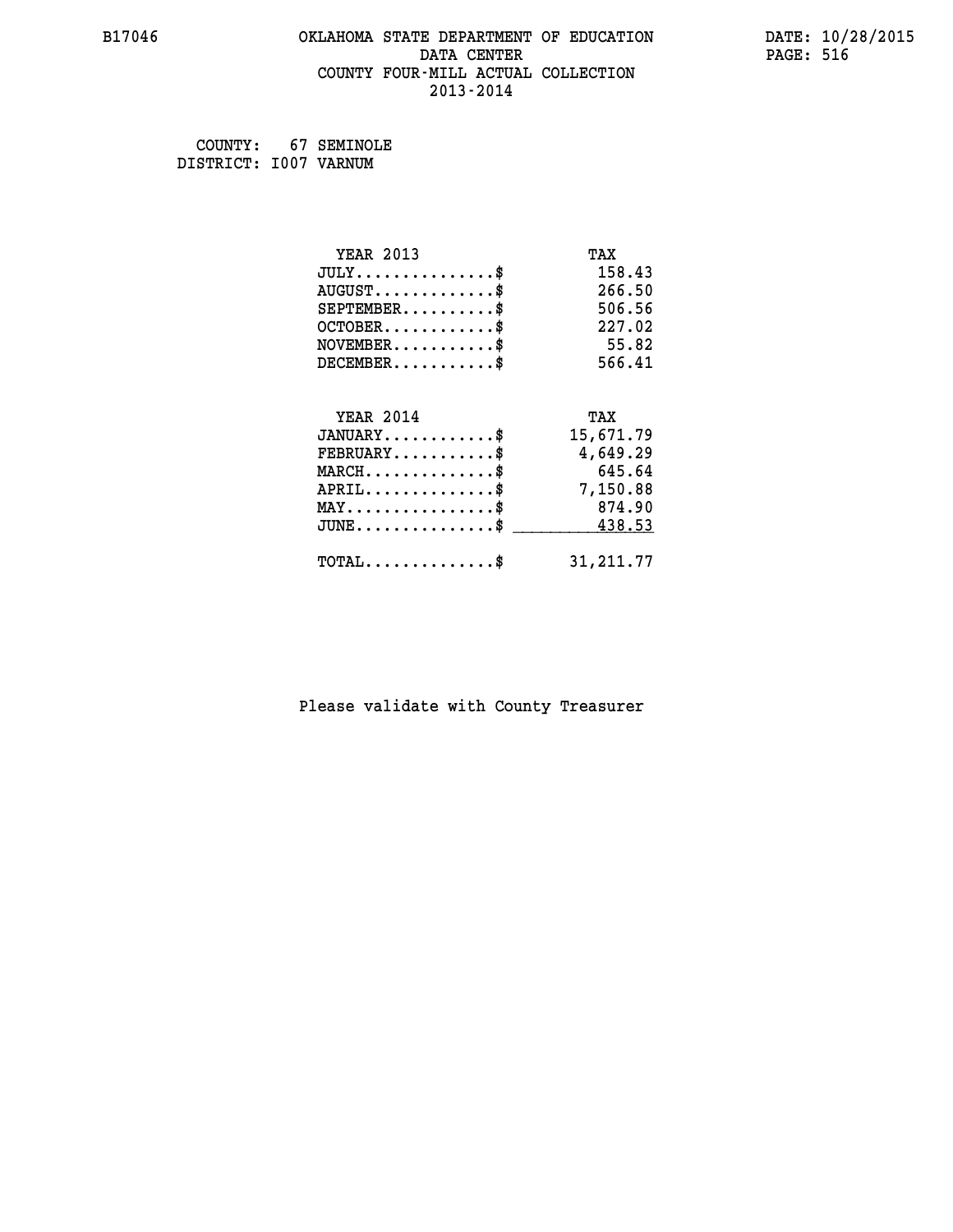### **B17046 OKLAHOMA STATE DEPARTMENT OF EDUCATION DATE: 10/28/2015 DATA CENTER** PAGE: 517  **COUNTY FOUR-MILL ACTUAL COLLECTION 2013-2014**

 **COUNTY: 67 SEMINOLE DISTRICT: I010 SASAKWA**

| <b>YEAR 2013</b>                           | TAX       |
|--------------------------------------------|-----------|
| $JULY$ \$                                  | 132.29    |
| $AUGUST$ \$                                | 273.90    |
| $SEPTEMBER$ \$                             | 187.69    |
| $OCTOBER$ \$                               | 57.38     |
| $NOVEMBER$ \$                              | 44.24     |
| $DECEMBER$ \$                              | 407.67    |
|                                            |           |
| <b>YEAR 2014</b>                           | TAX       |
| $JANUARY$ \$                               | 11,333.66 |
| $FEBRUARY$                                 | 3,351.06  |
| $MARCH$ \$                                 | 497.65    |
| $APRIL$ \$                                 | 5,169.22  |
| $MAX \dots \dots \dots \dots \dots$        | 639.41    |
| $JUNE$ \$                                  | 326.96    |
| $\texttt{TOTAL} \dots \dots \dots \dots \$ | 22,421.13 |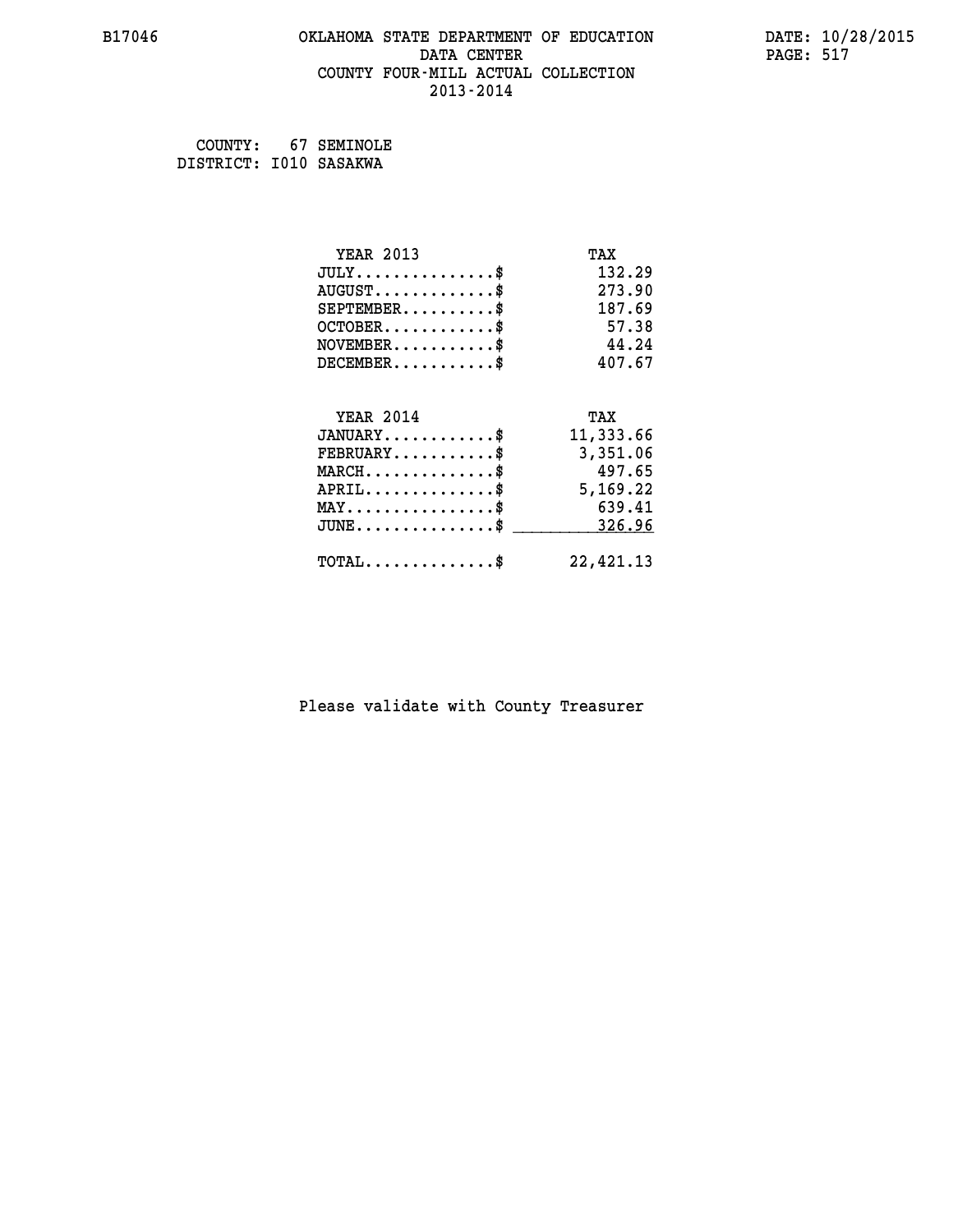### **B17046 OKLAHOMA STATE DEPARTMENT OF EDUCATION DATE: 10/28/2015 DATA CENTER** PAGE: 518  **COUNTY FOUR-MILL ACTUAL COLLECTION 2013-2014**

 **COUNTY: 67 SEMINOLE DISTRICT: I014 STROTHER**

| <b>YEAR 2013</b>                               | TAX       |
|------------------------------------------------|-----------|
| $JULY$ \$                                      | 167.97    |
| $AUGUST$ \$                                    | 342.16    |
| $SEPTEMBER$ \$                                 | 1,631.86  |
| $OCTOBER$ \$                                   | 171.97    |
| $NOVEMBER$ \$                                  | 86.12     |
| $DECEMBER$ \$                                  | 774.57    |
|                                                |           |
| <b>YEAR 2014</b>                               | TAX       |
| $JANUARY$ \$                                   | 21,648.69 |
| $FEBRUARY$                                     | 6,395.97  |
| $MARCH$ \$                                     | 892.41    |
| $APRIL$ \$                                     | 9,870.92  |
| $\texttt{MAX} \dots \dots \dots \dots \dots \$ | 1,208.44  |
| $JUNE$ \$                                      | 528.91    |
| $\texttt{TOTAL} \dots \dots \dots \dots \$     | 43,719.99 |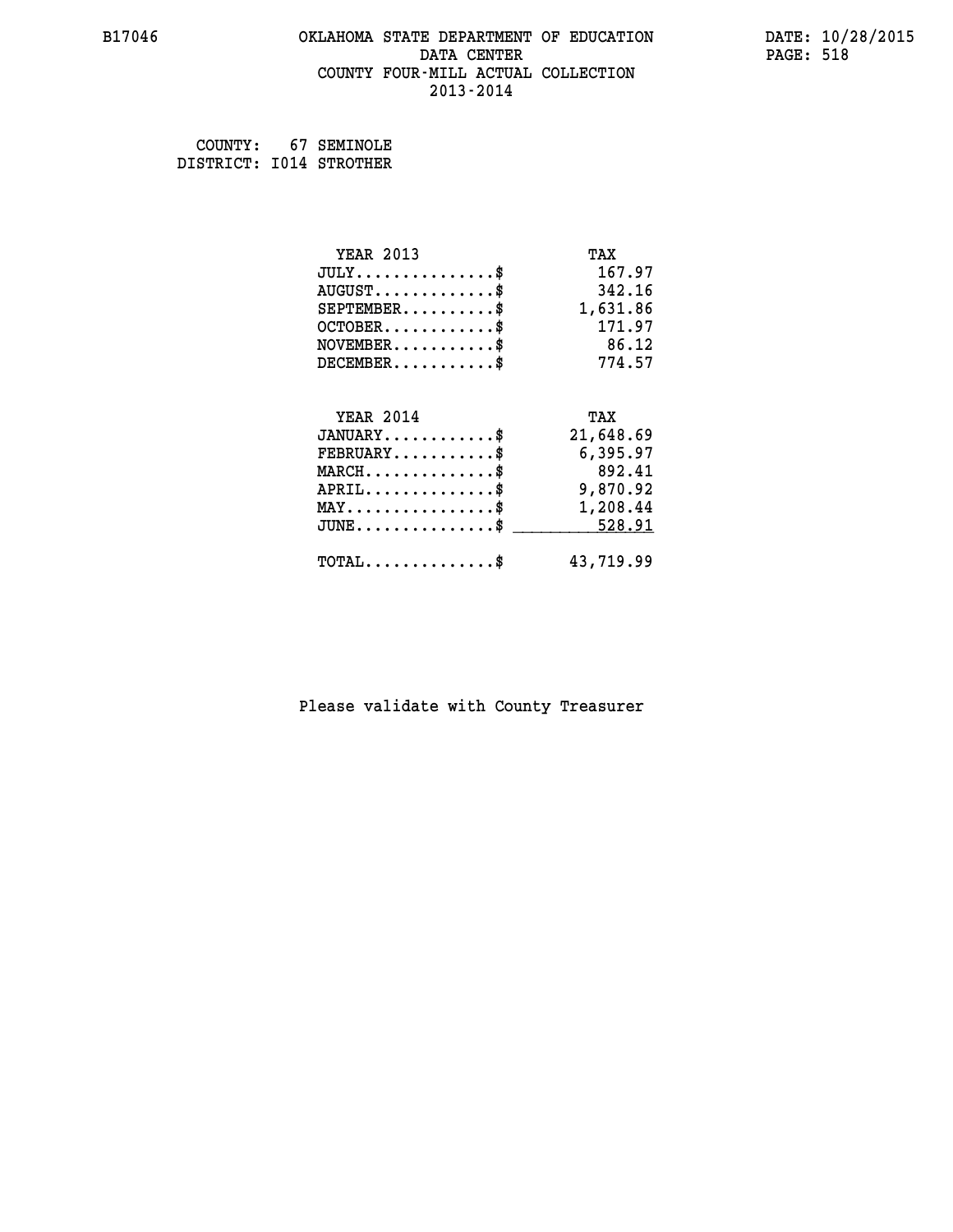### **B17046 OKLAHOMA STATE DEPARTMENT OF EDUCATION DATE: 10/28/2015 DATA CENTER** PAGE: 519  **COUNTY FOUR-MILL ACTUAL COLLECTION 2013-2014**

 **COUNTY: 67 SEMINOLE DISTRICT: I015 BUTNER**

| <b>YEAR 2013</b>                    | TAX       |
|-------------------------------------|-----------|
| $JULY$ \$                           | 187.48    |
| $AUGUST$ \$                         | 209.42    |
| $SEPTEMBER$ \$                      | 237.62    |
| $OCTOBER$ \$                        | 63.11     |
| $NOVEMBER$ \$                       | 140.73    |
| $DECEMBER$ \$                       | 441.86    |
|                                     |           |
| <b>YEAR 2014</b>                    | TAX       |
| $JANUARY$ \$                        | 11,846.28 |
| $FEBRUARY$                          | 3,504.21  |
| $MARCH$ \$                          | 574.31    |
| $APRIL$ \$                          | 5,421.43  |
| $MAX \dots \dots \dots \dots \dots$ | 692.22    |
| $JUNE$ \$                           | 283.66    |
| $TOTAL$ \$                          | 23,602.33 |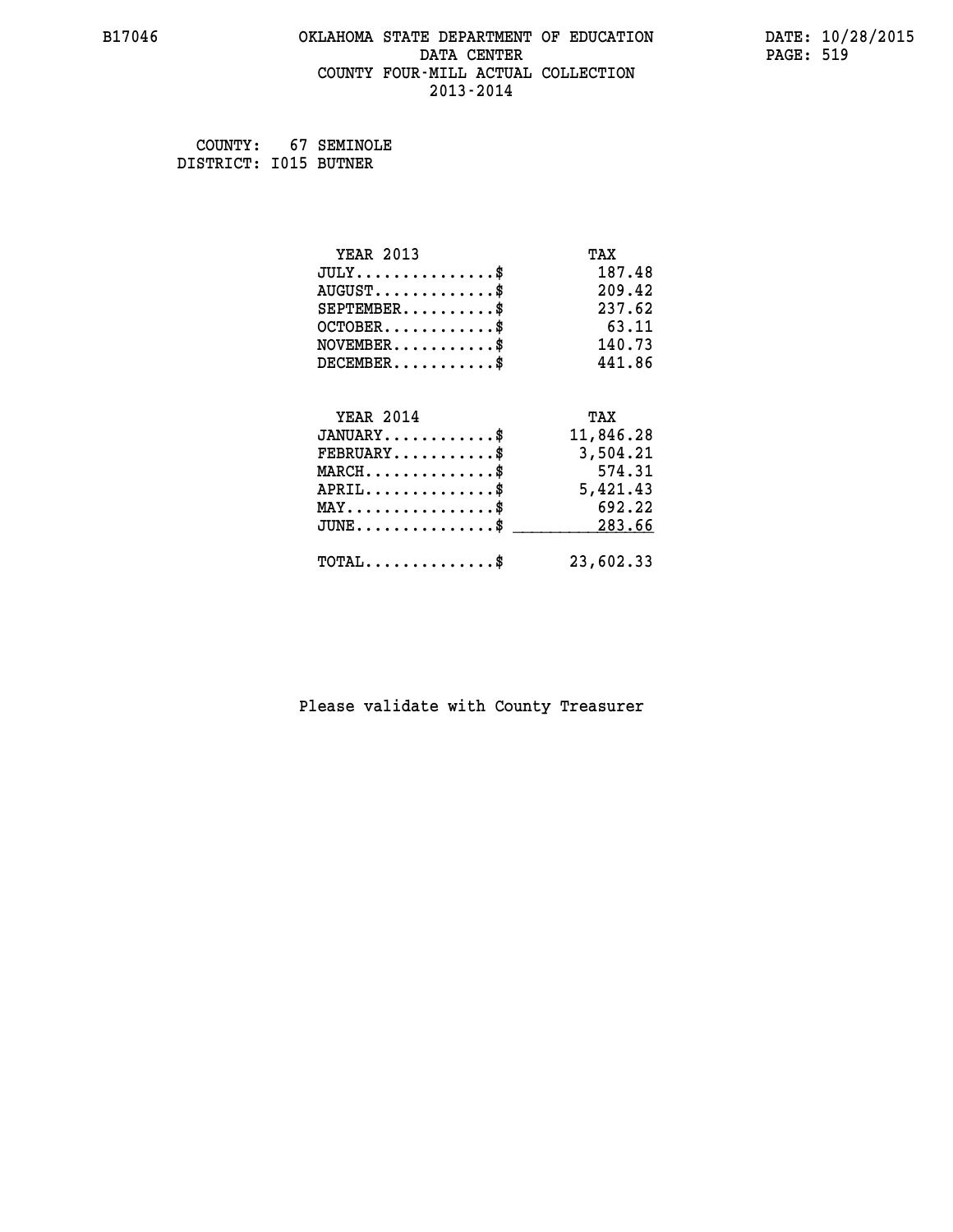### **B17046 OKLAHOMA STATE DEPARTMENT OF EDUCATION DATE: 10/28/2015 DATA CENTER PAGE: 520 COUNTY FOUR-MILL ACTUAL COLLECTION 2013-2014**

 **COUNTY: 67 SEMINOLE**

 **\*\*\*\*\*\* TOTALS \*\*\*\*\*\***

| <b>YEAR 2013</b>                     | TAX       |
|--------------------------------------|-----------|
| $JULY \ldots \ldots \ldots \ldots \$ | 2,877.80  |
| $AUGUST$                             | 4,797.15  |
| $SEPTEMBER$                          | 6,245.88  |
| $OCTOBER$ \$                         | 1,582.02  |
| $NOVEMBER$ $$\$                      | 1,234.54  |
| $DECEMBER$ \$                        | 10,068.03 |

#### **YEAR 2014 TAX JANUARY............\$ 276,631.72 FEBRUARY...........\$ 82,052.50**

| $\texttt{MARCH}\ldots\ldots\ldots\ldots\$<br>$APRIL$ \$ | 11,900.19<br>126,441.44<br>MAY\$ 15,929.89<br>$JUNE \ldots \ldots \ldots \ldots \$ 6,951.66 |
|---------------------------------------------------------|---------------------------------------------------------------------------------------------|
| $\texttt{TOTAL} \dots \dots \dots \dots \$$             | 546,712.82                                                                                  |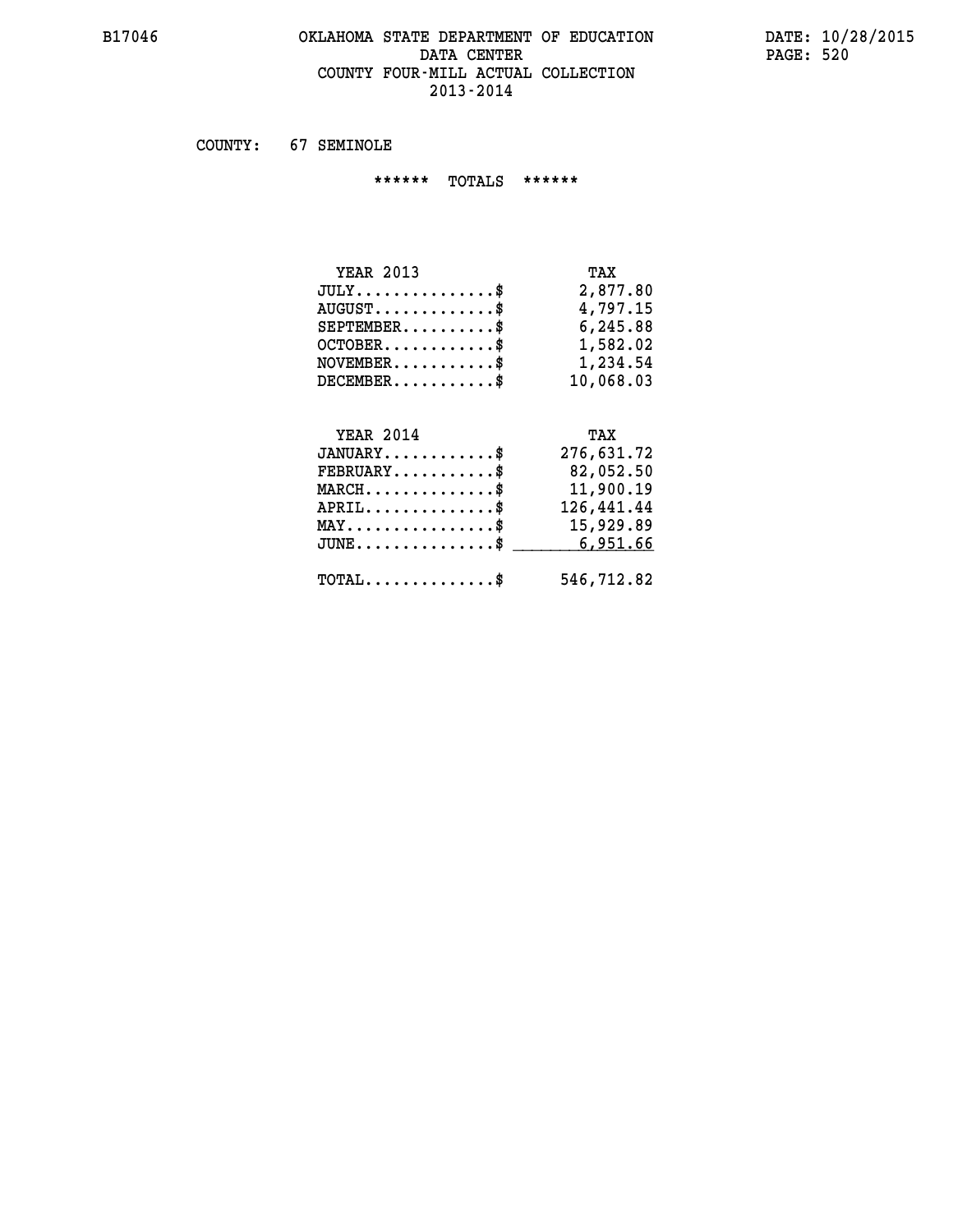### **B17046 OKLAHOMA STATE DEPARTMENT OF EDUCATION DATE: 10/28/2015 DATA CENTER** PAGE: 521  **COUNTY FOUR-MILL ACTUAL COLLECTION 2013-2014**

 **COUNTY: 68 SEQUOYAH DISTRICT: C001 LIBERTY**

| <b>YEAR 2013</b>                           | TAX       |
|--------------------------------------------|-----------|
| $JULY$ \$                                  | 292.53    |
| $AUGUST$ \$                                | .00       |
| $SEPTEMBER$ \$                             | 327.30    |
| $OCTOBER$ \$                               | 128.61    |
| $NOVEMBER$ \$                              | 94.43     |
| $DECEMBER$ \$                              | 1,273.57  |
|                                            |           |
| <b>YEAR 2014</b>                           | TAX       |
| $JANUARY$ \$                               | 10,508.11 |
| $FEBRUARY$ \$                              | 4,625.07  |
| $MARCH$ \$                                 | 588.27    |
| $APRIL$ \$                                 | 2,471.43  |
| $MAX \dots \dots \dots \dots \dots$        | 550.74    |
| $JUNE$ \$                                  | 354.96    |
| $\texttt{TOTAL} \dots \dots \dots \dots \$ | 21,215.02 |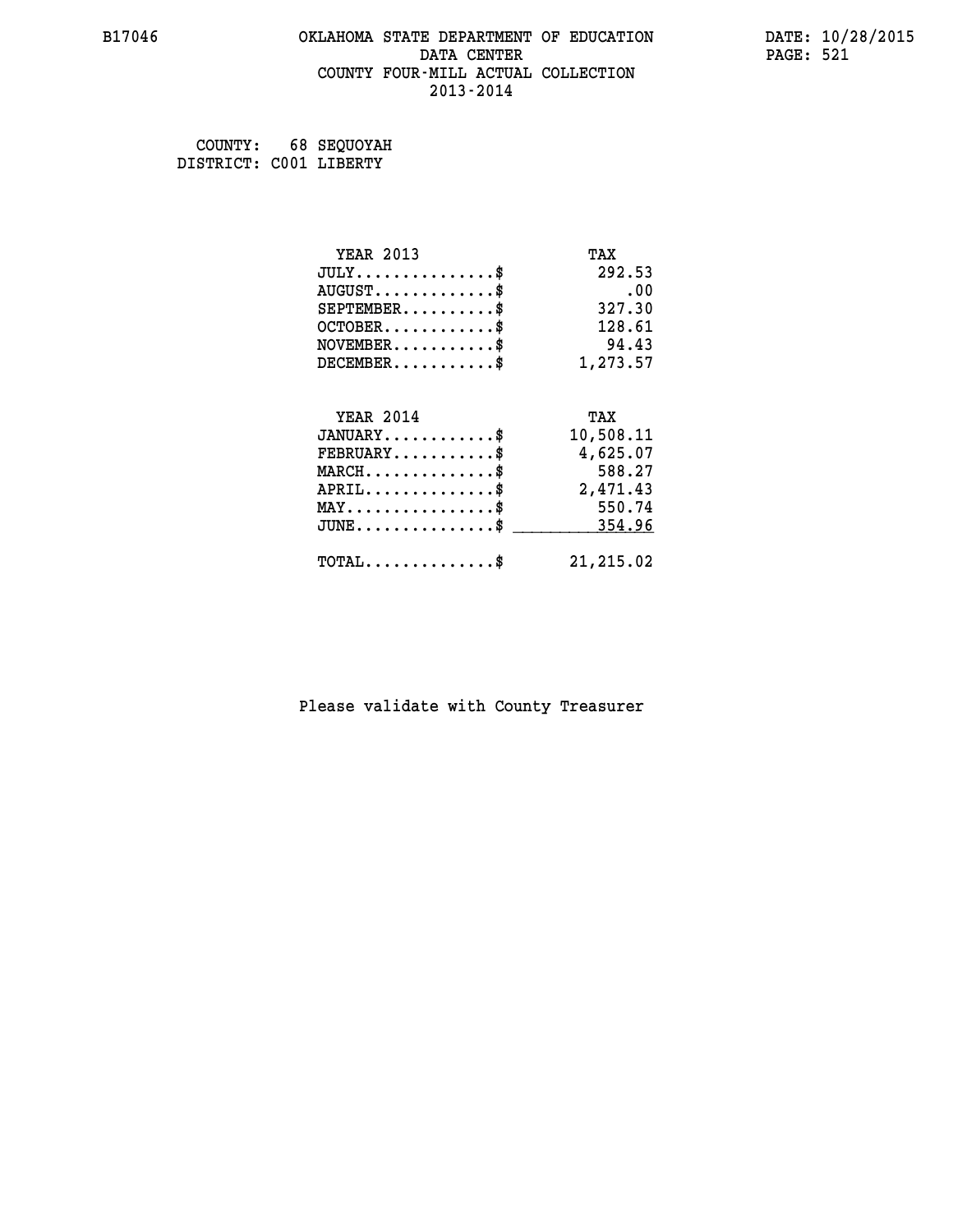### **B17046 OKLAHOMA STATE DEPARTMENT OF EDUCATION DATE: 10/28/2015 DATA CENTER** PAGE: 522  **COUNTY FOUR-MILL ACTUAL COLLECTION 2013-2014**

 **COUNTY: 68 SEQUOYAH DISTRICT: C035 MARBLE CITY**

| <b>YEAR 2013</b>                    | TAX      |
|-------------------------------------|----------|
| $JULY$ \$                           | 127.30   |
| $AUGUST$ \$                         | .00      |
| $SEPTEMENT.$ \$                     | 151.11   |
| $OCTOBER$ \$                        | 59.39    |
| $NOVEMBER$ \$                       | 43.59    |
| $DECEMBER$ \$                       | 588.00   |
|                                     |          |
| <b>YEAR 2014</b>                    | TAX      |
| $JANUARY$ \$                        | 4,851.55 |
| $FEBRUARY$                          | 2,135.38 |
| $MARCH$ \$                          | 271.60   |
| $APRIL$ \$                          | 1,141.04 |
| $MAX \dots \dots \dots \dots \dots$ | 254.28   |
| $JUNE$ \$                           | 163.88   |
| $TOTAL$ \$                          | 9,787.12 |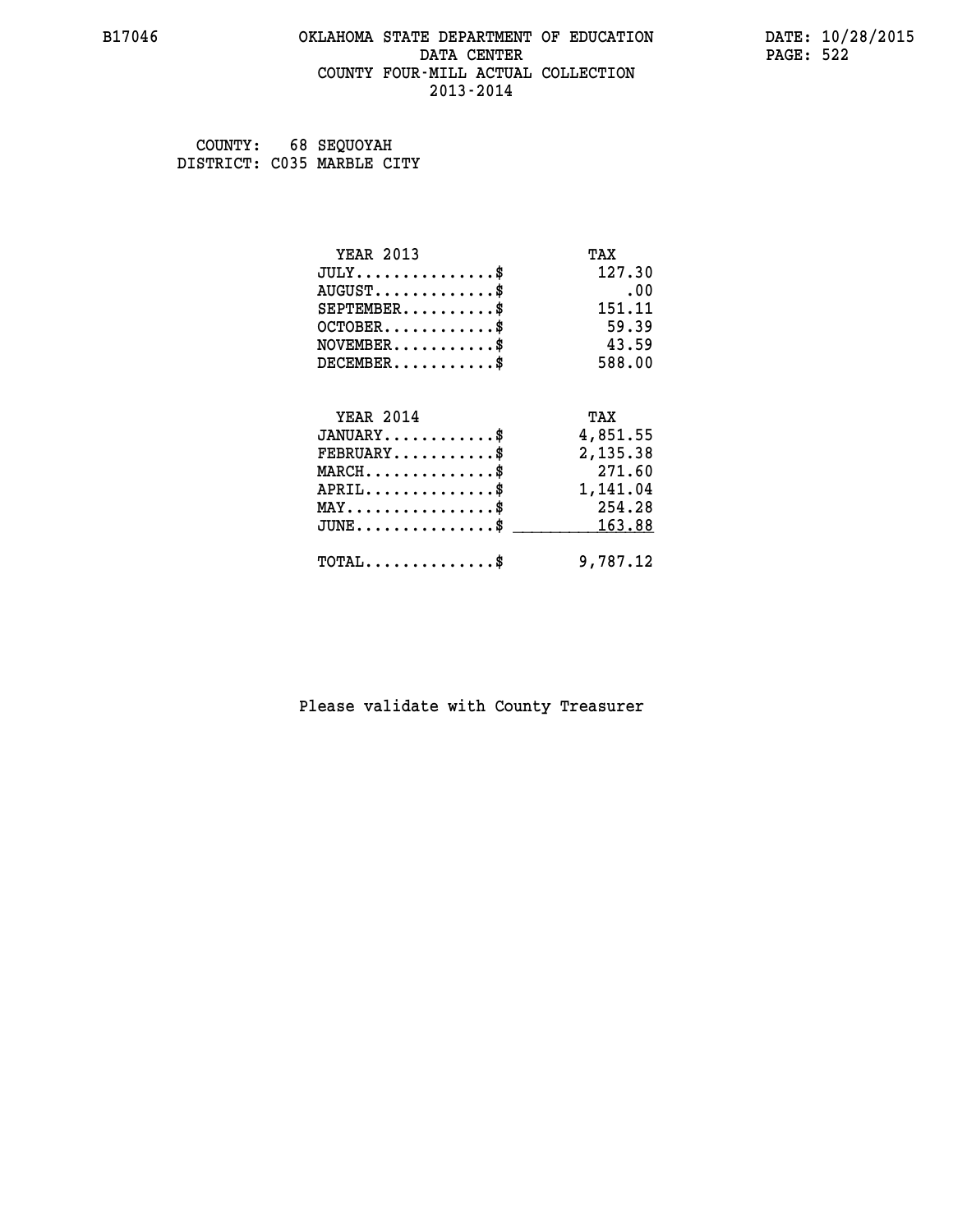### **B17046 OKLAHOMA STATE DEPARTMENT OF EDUCATION DATE: 10/28/2015 DATA CENTER** PAGE: 523  **COUNTY FOUR-MILL ACTUAL COLLECTION 2013-2014**

 **COUNTY: 68 SEQUOYAH DISTRICT: C036 BRUSHY**

| <b>YEAR 2013</b>                           | TAX         |
|--------------------------------------------|-------------|
| $JULY$ \$                                  | 236.86      |
| $AUGUST$ \$                                | 324.40      |
| $SEPTEMBER$ \$                             | 494.58      |
| $OCTOBER$ \$                               | 194.37      |
| $NOVEMBER$ \$                              | 142.71      |
| $DECEMBER$ \$                              | 1,924.54    |
| <b>YEAR 2014</b>                           | TAX         |
| $JANUARY$ \$                               | 15,879.04   |
| $FEBRUARY$                                 | 6,989.04    |
| $MARCH$ \$                                 | 888.94      |
| $APRIL$ \$                                 | 3,734.64    |
| $MAX \dots \dots \dots \dots \dots$        | 832.25      |
| $JUNE$ \$                                  | 536.40      |
|                                            |             |
| $\texttt{TOTAL} \dots \dots \dots \dots \$ | 32, 177, 77 |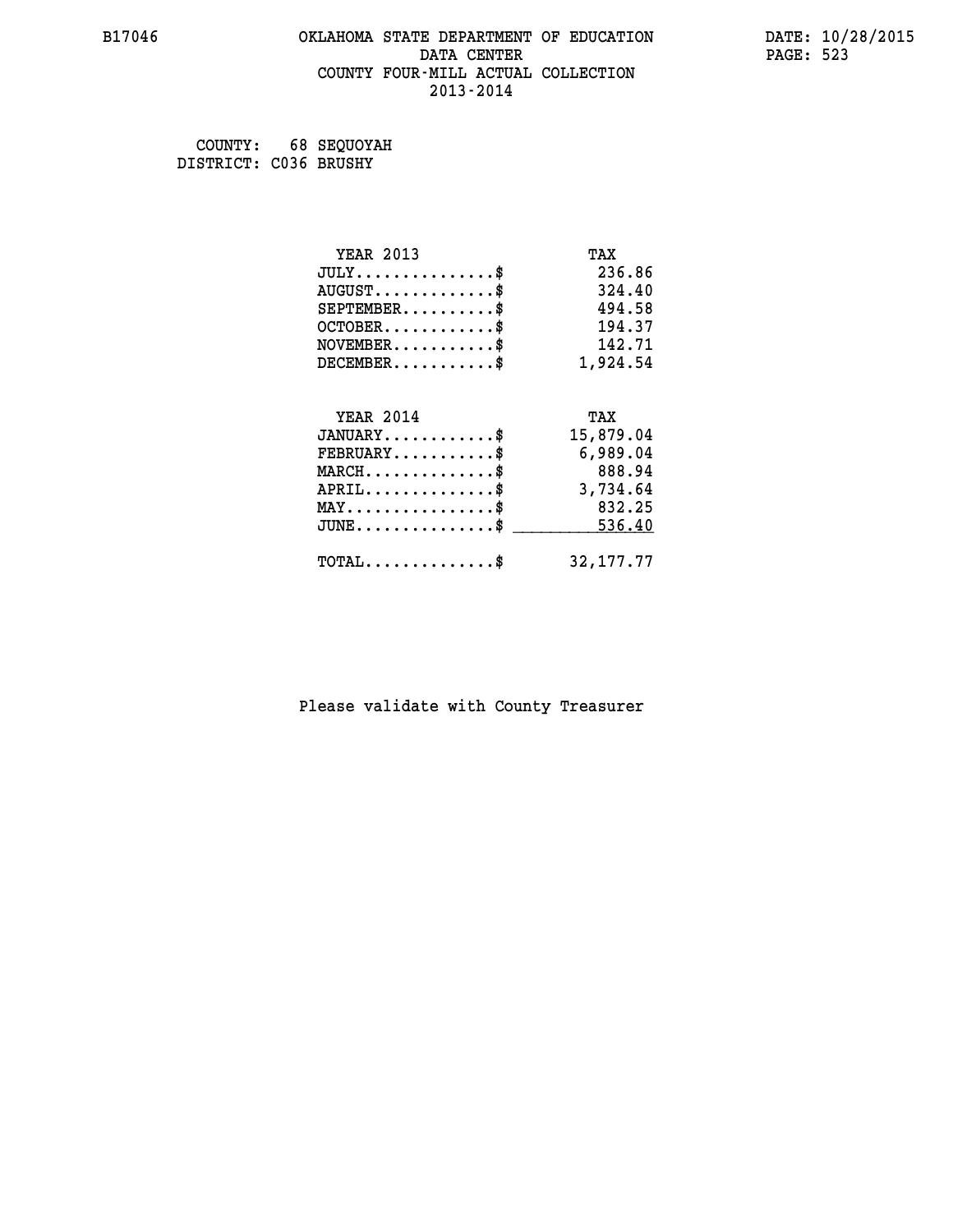### **B17046 OKLAHOMA STATE DEPARTMENT OF EDUCATION DATE: 10/28/2015 DATA CENTER** PAGE: 524  **COUNTY FOUR-MILL ACTUAL COLLECTION 2013-2014**

 **COUNTY: 68 SEQUOYAH DISTRICT: C050 BELFONTE**

| <b>YEAR 2013</b>                               | TAX       |
|------------------------------------------------|-----------|
| $JULY$ \$                                      | 151.04    |
| $AUGUST$ \$                                    | 207.93    |
| $SEPTEMBER$ \$                                 | 287.99    |
| $OCTOBER$ \$                                   | 113.18    |
| $NOVEMBER.$ \$                                 | 83.09     |
| $DECEMBER$ \$                                  | 1,120.60  |
| <b>YEAR 2014</b>                               | TAX       |
| $JANUARY$ \$                                   | 9,245.88  |
| $FEBRUARY$ \$                                  | 4,069.51  |
| $MARCH$ \$                                     | 517.61    |
| $APRIL$ \$                                     | 2,174.56  |
| $\texttt{MAX} \dots \dots \dots \dots \dots \$ | 484.58    |
|                                                |           |
| $JUNE$ \$                                      | 312.33    |
| $\texttt{TOTAL} \dots \dots \dots \dots \$     | 18,768.30 |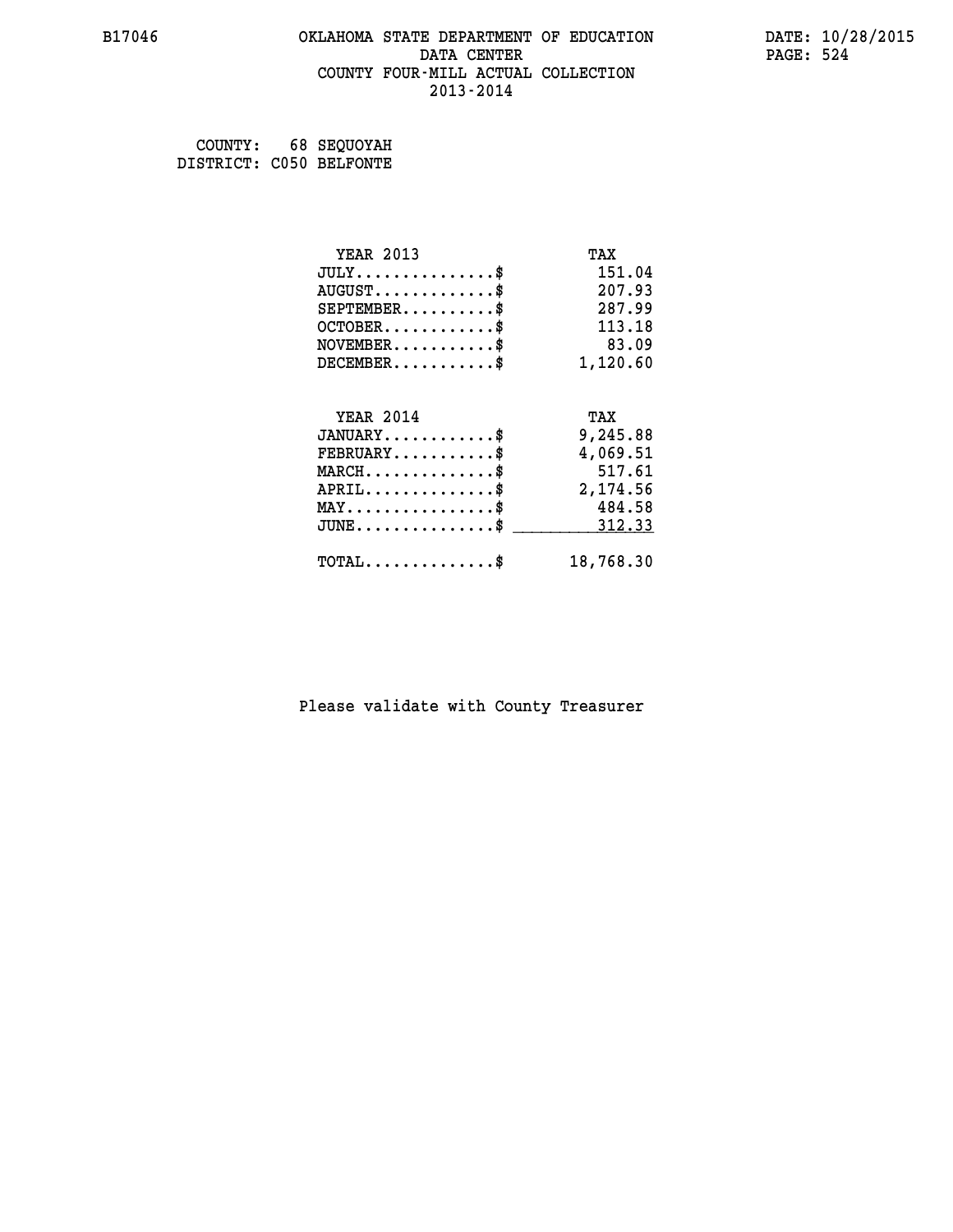# **B17046 OKLAHOMA STATE DEPARTMENT OF EDUCATION DATE: 10/28/2015** DATA CENTER PAGE: 525  **COUNTY FOUR-MILL ACTUAL COLLECTION 2013-2014**

 **COUNTY: 68 SEQUOYAH DISTRICT: C068 MOFFETT**

| <b>YEAR 2013</b>                           | TAX       |
|--------------------------------------------|-----------|
| $JULY$ \$                                  | 341.78    |
| $AUGUST$ \$                                | .00       |
| $SEPTEMENT.$ \$                            | 453.22    |
| $OCTOBER$ \$                               | 178.10    |
| $NOVEMBER$ \$                              | 130.77    |
| $DECEMBER$ \$                              | 1,763.56  |
|                                            |           |
| <b>YEAR 2014</b>                           | TAX       |
| $JANUARY$ \$                               | 14,550.93 |
| $FEBRUARY$                                 | 6,404.48  |
| $MARCH$ \$                                 | 814.59    |
| $APRIL$ \$                                 | 3,422.29  |
| $MAX \dots \dots \dots \dots \dots$        | 762.64    |
| $JUNE$ \$                                  | 491.54    |
| $\texttt{TOTAL} \dots \dots \dots \dots \$ | 29,313.90 |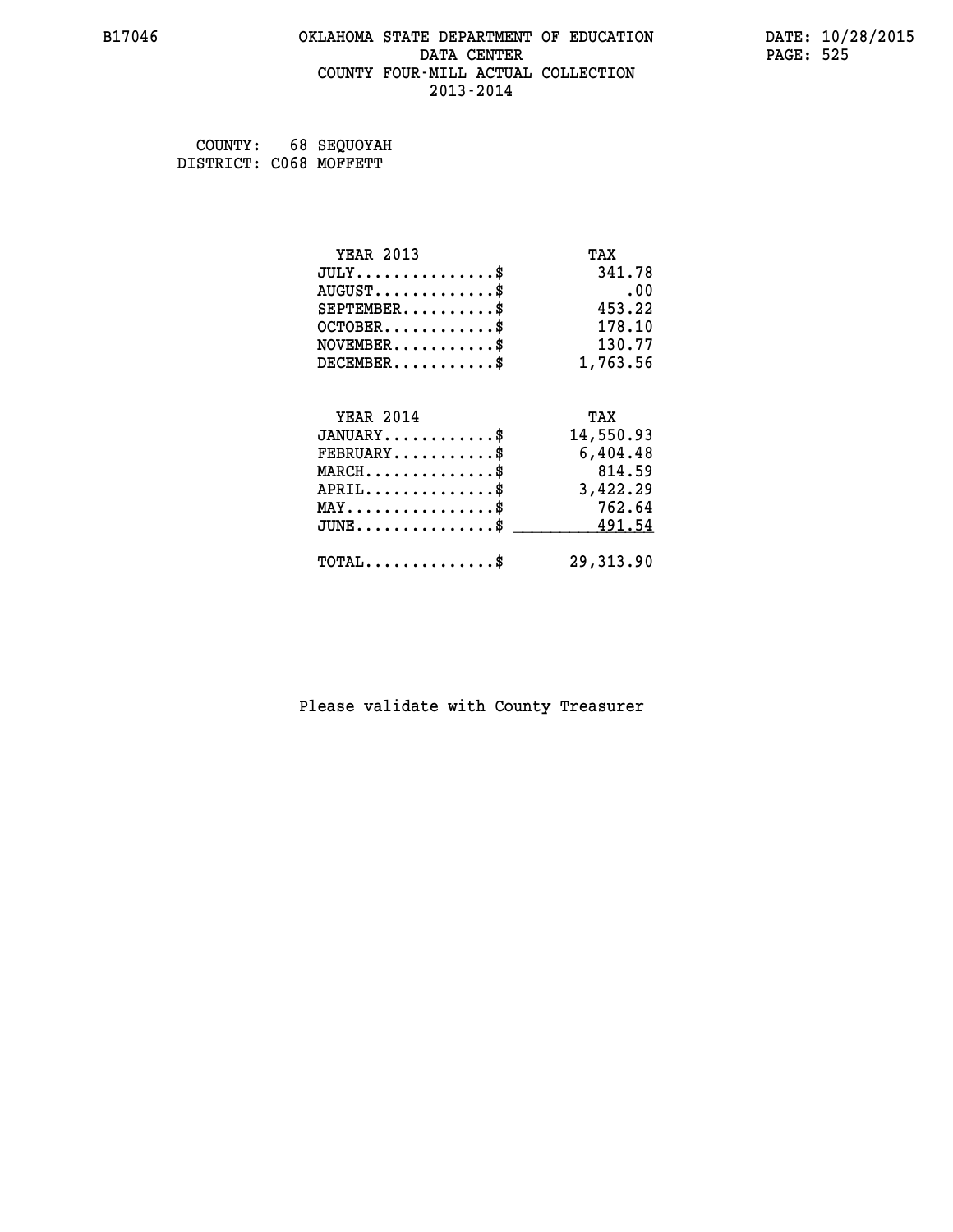### **B17046 OKLAHOMA STATE DEPARTMENT OF EDUCATION DATE: 10/28/2015 DATA CENTER** PAGE: 526  **COUNTY FOUR-MILL ACTUAL COLLECTION 2013-2014**

 **COUNTY: 68 SEQUOYAH DISTRICT: I001 SALLISAW**

| <b>YEAR 2013</b>                               | TAX          |
|------------------------------------------------|--------------|
| $JULY$ \$                                      | 1,493.34     |
| $AUGUST$ \$                                    | 1,977.22     |
| $SEPTEMBER$ \$                                 | 2,466.70     |
| $OCTOBER$ \$                                   | 969.36       |
| $\texttt{NOVEMBER} \dots \dots \dots \$        | 711.70       |
| $DECEMBER$ \$                                  | 9,598.44     |
|                                                |              |
| <b>YEAR 2014</b>                               | TAX          |
| $JANUARY$ \$                                   | 79,195.45    |
| $FEBRUARY$                                     | 34,857.29    |
| $MARCH$ \$                                     | 4,433.51     |
| $APRIL$ \$                                     | 18,626.20    |
| $\texttt{MAX} \dots \dots \dots \dots \dots \$ | 4,150.74     |
| $JUNE$ \$                                      | 2,675.24     |
| $\texttt{TOTAL} \dots \dots \dots \dots \$     | 161, 155. 19 |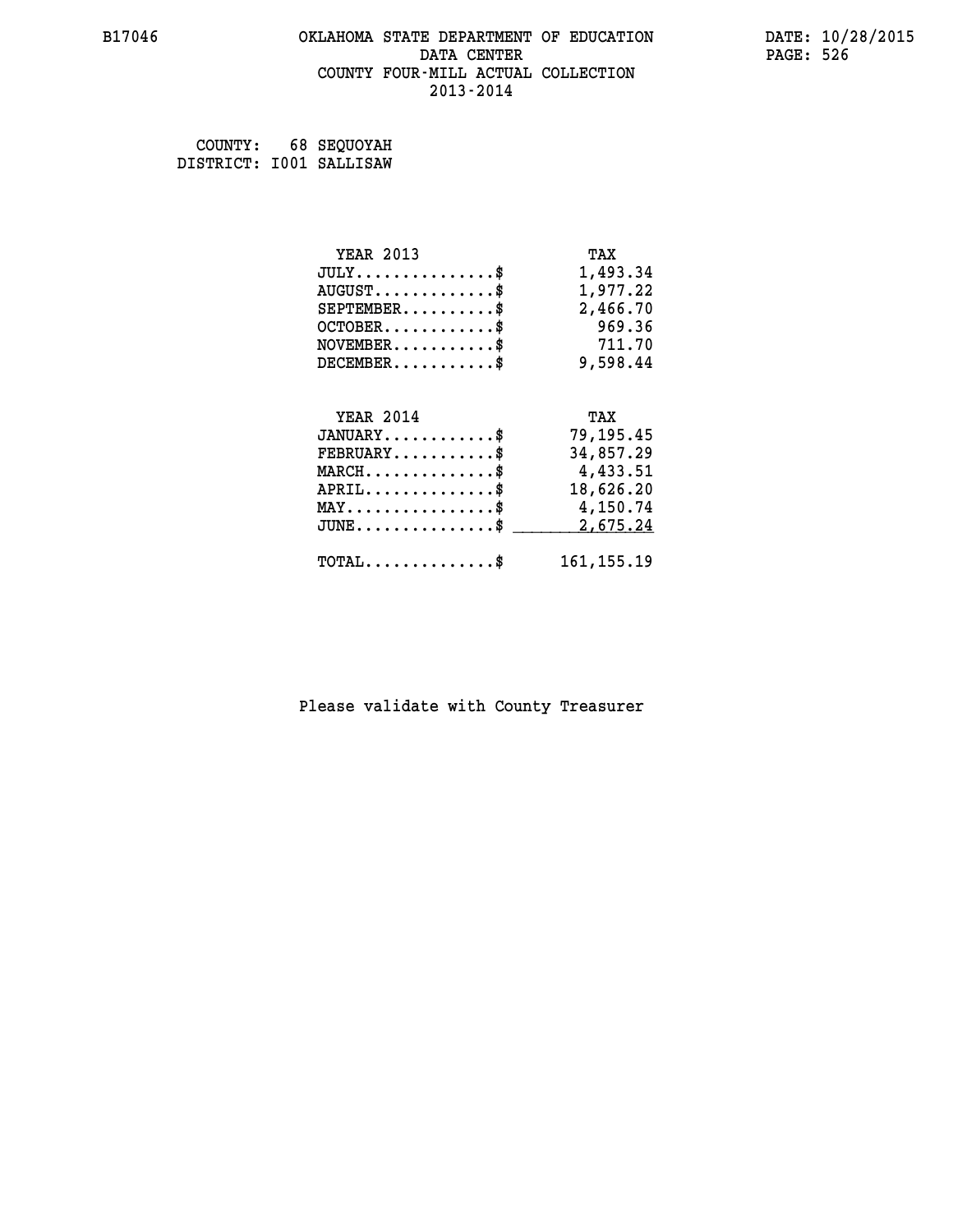### **B17046 OKLAHOMA STATE DEPARTMENT OF EDUCATION DATE: 10/28/2015 DATA CENTER** PAGE: 527  **COUNTY FOUR-MILL ACTUAL COLLECTION 2013-2014**

 **COUNTY: 68 SEQUOYAH DISTRICT: I002 VIAN**

| <b>YEAR 2013</b>                               | TAX       |
|------------------------------------------------|-----------|
| $JULY$ \$                                      | 735.08    |
| $AUGUST$ \$                                    | 976.49    |
| $SEPTEMENT.$ \$                                | 1,249.06  |
| $OCTOBER$ \$                                   | 490.84    |
| $NOVEMBER$ \$                                  | 360.38    |
| $DECEMBER$ \$                                  | 4,860.32  |
|                                                |           |
| <b>YEAR 2014</b>                               | TAX       |
| $JANUARY$ \$                                   | 40,102.00 |
| $FEBRUARY$                                     | 17,650.60 |
| $MARCH$ \$                                     | 2,244.98  |
| $APRIL$ \$                                     | 9,431.70  |
| $\texttt{MAX} \dots \dots \dots \dots \dots \$ | 2,101.79  |
| $JUNE$ \$                                      | 1,354.66  |
| $\texttt{TOTAL} \dots \dots \dots \dots \$     | 81,557.90 |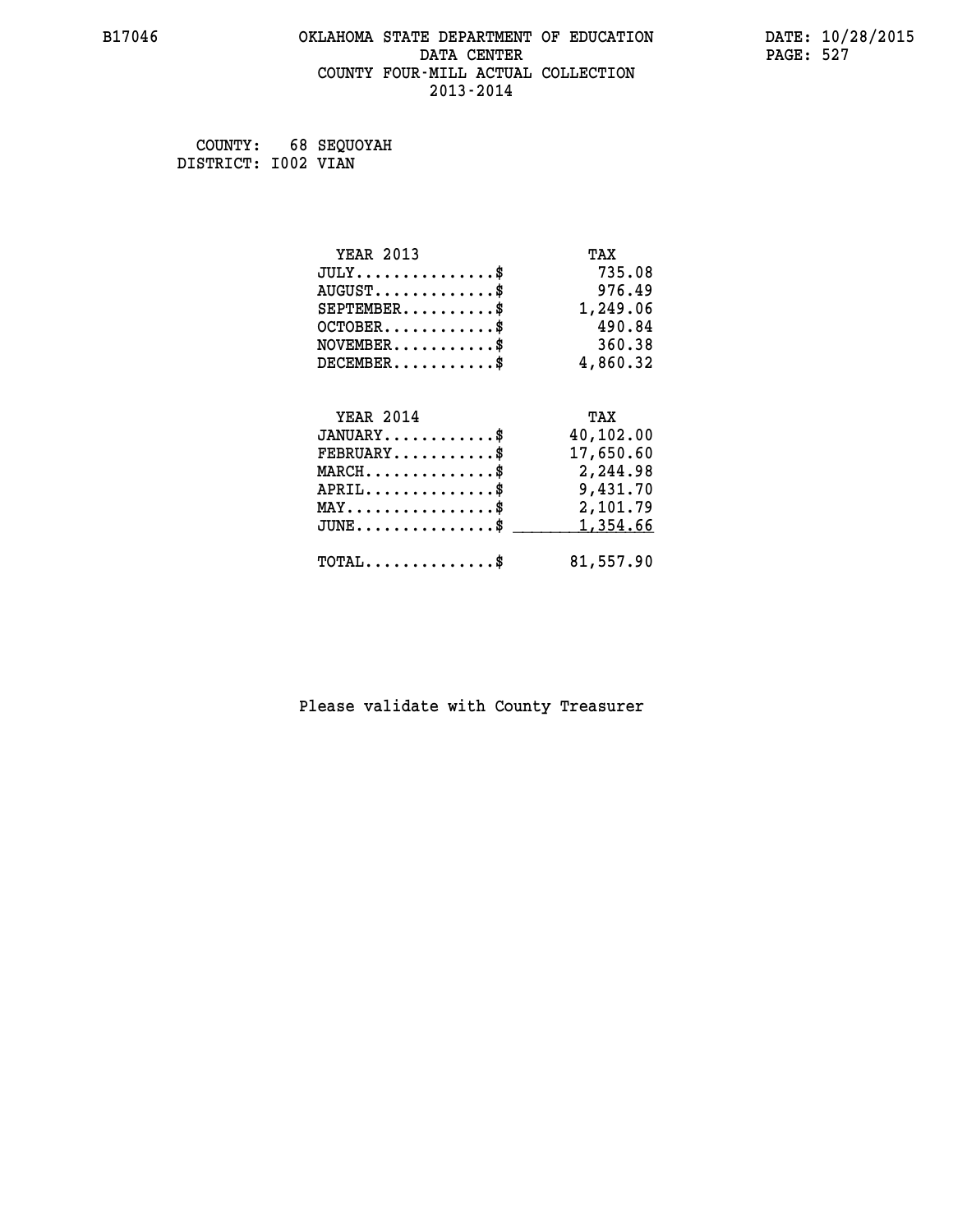### **B17046 OKLAHOMA STATE DEPARTMENT OF EDUCATION DATE: 10/28/2015 DATA CENTER** PAGE: 528  **COUNTY FOUR-MILL ACTUAL COLLECTION 2013-2014**

 **COUNTY: 68 SEQUOYAH**

 **DISTRICT: I003 MULDROW**

| <b>YEAR 2013</b>                               | TAX        |
|------------------------------------------------|------------|
| $JULY$ \$                                      | 1,218.46   |
| $AUGUST$ \$                                    | 1,605.62   |
| $SEPTEMBER$ \$                                 | 1,969.75   |
| $OCTOBER$ \$                                   | 774.07     |
| $\texttt{NOVEMBER} \dots \dots \dots \$        | 568.32     |
| $DECEMBER$ \$                                  | 7,664.72   |
|                                                |            |
| <b>YEAR 2014</b>                               | TAX        |
| $JANUARY$ \$                                   | 63,240.55  |
| $FEBRUARY$                                     | 27,834.85  |
| $MARCH$ \$                                     | 3,540.32   |
| $APRIL$ \$                                     | 14,873.73  |
| $\texttt{MAX} \dots \dots \dots \dots \dots \$ | 3,314.52   |
| $JUNE$ \$                                      | 2,136.29   |
| $\texttt{TOTAL} \dots \dots \dots \dots \$     | 128,741.20 |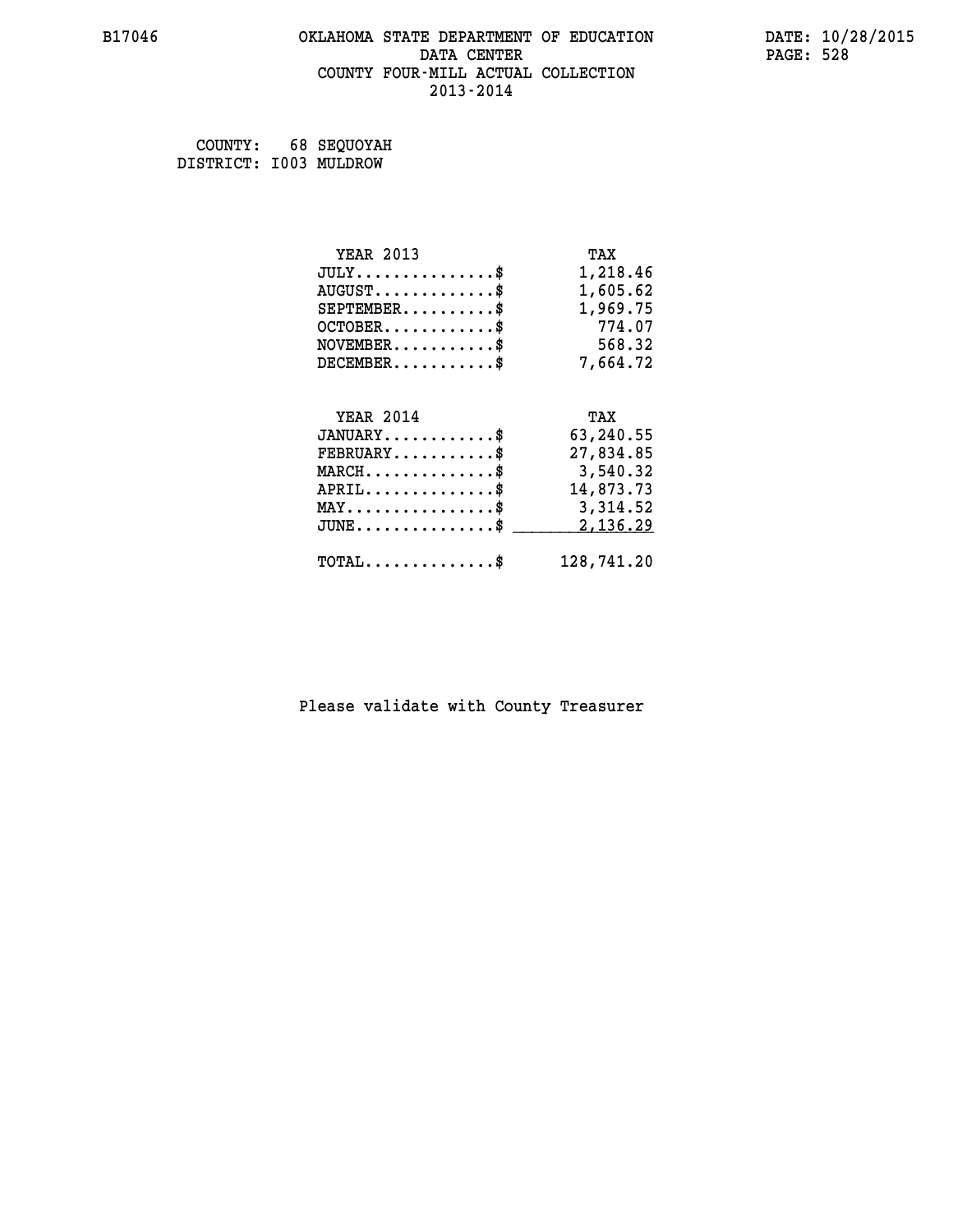### **B17046 OKLAHOMA STATE DEPARTMENT OF EDUCATION DATE: 10/28/2015 DATA CENTER** PAGE: 529  **COUNTY FOUR-MILL ACTUAL COLLECTION 2013-2014**

 **COUNTY: 68 SEQUOYAH DISTRICT: I004 GANS**

| <b>YEAR 2013</b>                           | TAX         |
|--------------------------------------------|-------------|
| $JULY$ \$                                  | 387.43      |
| $AUGUST$ \$                                | .00         |
| $SEPTEMENT.$                               | 471.75      |
| $OCTOBER$ \$                               | 185.38      |
| $NOVEMBER$ \$                              | 136.11      |
| $DECEMENT.$                                | 1,835.71    |
| <b>YEAR 2014</b>                           | TAX         |
| $JANUARY$ \$                               | 15, 146. 18 |
| $FEBRUARY$                                 | 6,666.49    |
| $MARCH$ \$                                 | 847.92      |
| $APRIL$ \$                                 | 3,562.28    |
| $MAX \dots \dots \dots \dots \dots$        | 793.83      |
| $JUNE$ \$                                  | 511.65      |
| $\texttt{TOTAL} \dots \dots \dots \dots \$ | 30,544.73   |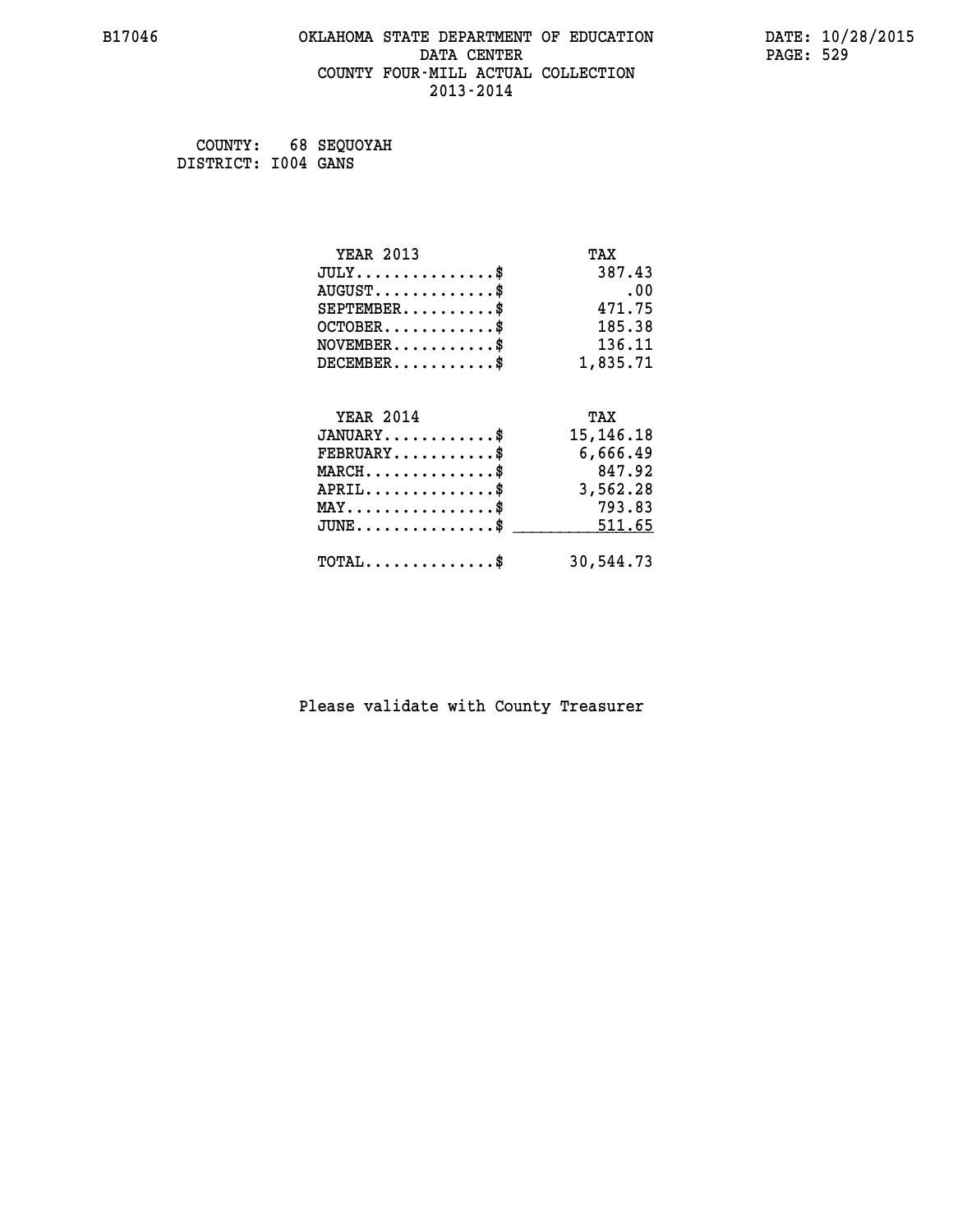#### **B17046 OKLAHOMA STATE DEPARTMENT OF EDUCATION DATE: 10/28/2015 DATA CENTER** PAGE: 530  **COUNTY FOUR-MILL ACTUAL COLLECTION 2013-2014**

 **COUNTY: 68 SEQUOYAH DISTRICT: I005 ROLAND**

| <b>YEAR 2013</b>                                   | TAX       |
|----------------------------------------------------|-----------|
| $JULY$ \$                                          | 837.76    |
| $AUGUST$ \$                                        | 1,113.60  |
| $SEPTEMBER$ \$                                     | 1,384.81  |
| $OCTOBER$ \$                                       | 544.20    |
| $\texttt{NOVEMBER} \dots \dots \dots \$            | 399.55    |
| $DECEMBER$ \$                                      | 5,388.55  |
|                                                    |           |
| <b>YEAR 2014</b>                                   | TAX       |
| $JANUARY$ \$                                       | 44,460.28 |
| $FEBRUARY$                                         | 19,568.85 |
| $\texttt{MARCH}\ldots\ldots\ldots\ldots\text{*}$   | 2,488.98  |
| $APRIL$ \$                                         | 10,456.73 |
| $\texttt{MAX} \dots \dots \dots \dots \dots \$     | 2,330.23  |
| $\texttt{JUNE} \dots \dots \dots \dots \texttt{S}$ | 1,501.89  |
| $\texttt{TOTAL} \dots \dots \dots \dots \$         | 90,475.43 |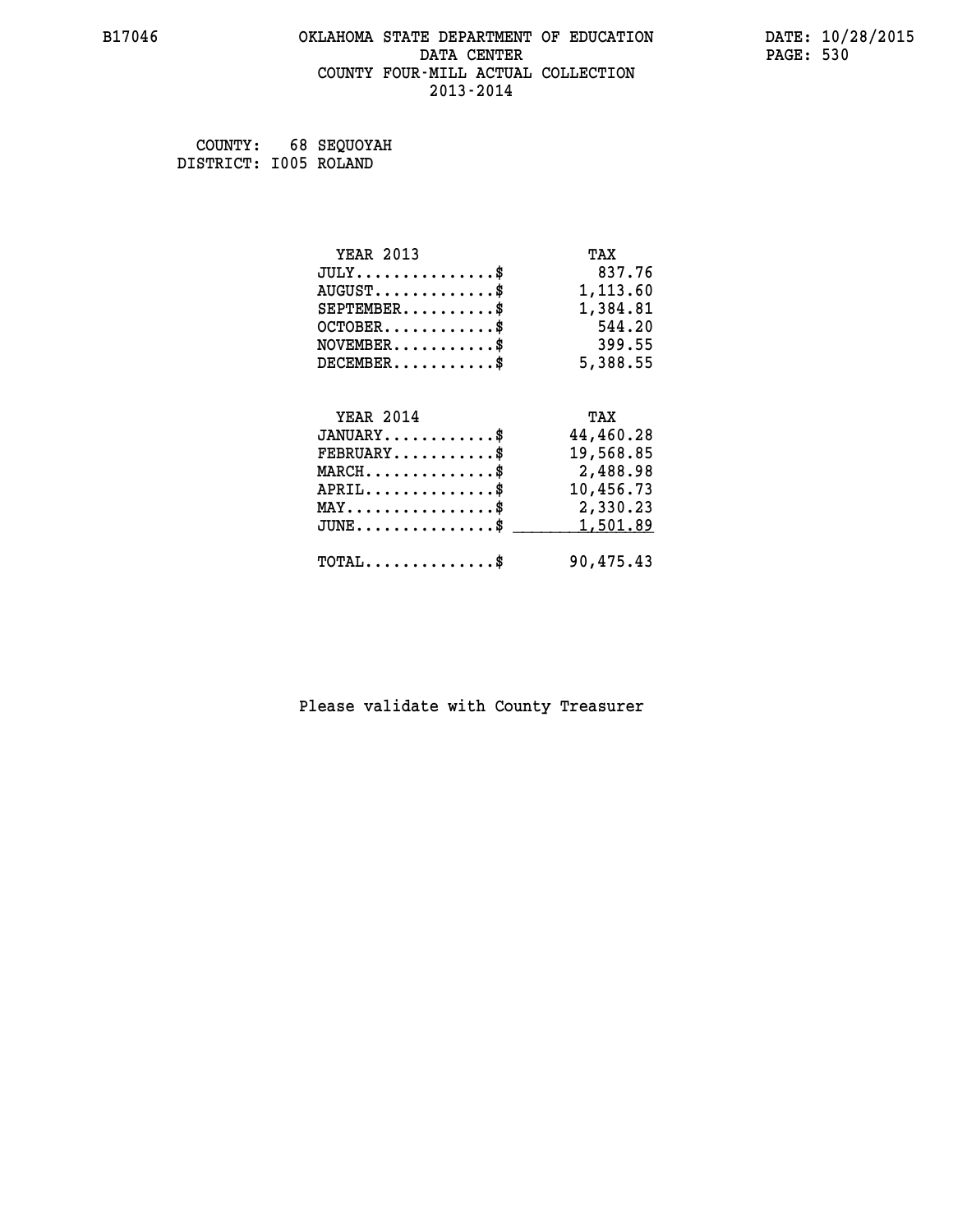### **B17046 OKLAHOMA STATE DEPARTMENT OF EDUCATION DATE: 10/28/2015 DATA CENTER** PAGE: 531  **COUNTY FOUR-MILL ACTUAL COLLECTION 2013-2014**

 **COUNTY: 68 SEQUOYAH DISTRICT: I006 GORE**

| <b>YEAR 2013</b>                                 | TAX       |
|--------------------------------------------------|-----------|
| $JULY$ \$                                        | 388.95    |
| $AUGUST$ \$                                      | 515.60    |
| $SEPTEMBER$ \$                                   | 641.99    |
| $OCTOBER$ \$                                     | 252.29    |
| $\texttt{NOVEMBER} \dots \dots \dots \$          | 185.22    |
| $DECEMBER$ \$                                    | 2,498.12  |
|                                                  |           |
| <b>YEAR 2014</b>                                 | TAX       |
| $JANUARY$ \$                                     | 20,611.63 |
| $FEBRUARY$                                       | 9,072.05  |
| $\texttt{MARCH}\ldots\ldots\ldots\ldots\text{*}$ | 1,153.88  |
| $APRIL \ldots \ldots \ldots \ldots \$            | 4,847.71  |
| $\texttt{MAX} \dots \dots \dots \dots \dots \$   | 1,080.27  |
| $JUNE \ldots \ldots \ldots \ldots \ast$          | 696.26    |
| $\texttt{TOTAL} \dots \dots \dots \dots \$       | 41,943.97 |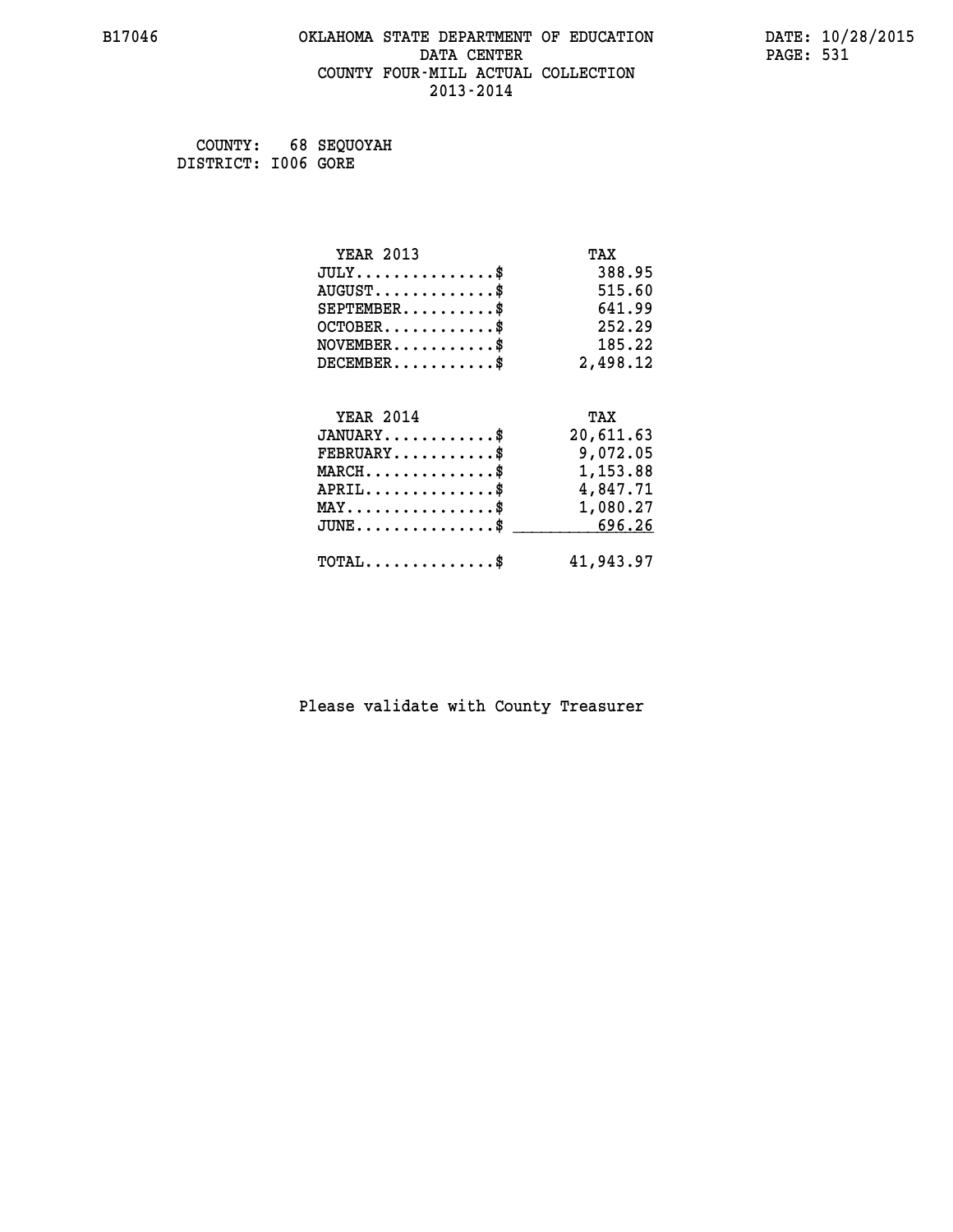### **B17046 OKLAHOMA STATE DEPARTMENT OF EDUCATION DATE: 10/28/2015 DATA CENTER** PAGE: 532  **COUNTY FOUR-MILL ACTUAL COLLECTION 2013-2014**

 **COUNTY: 68 SEQUOYAH DISTRICT: I007 CENTRAL**

| <b>YEAR 2013</b>                                 | TAX       |
|--------------------------------------------------|-----------|
| $JULY$ \$                                        | 378.64    |
| $AUGUST$ \$                                      | 506.36    |
| $SEPTEMBER$ \$                                   | 644.31    |
| $OCTOBER$ \$                                     | 253.16    |
| $\texttt{NOVEMBER} \dots \dots \dots \$          | 185.88    |
| $DECEMBER$ \$                                    | 2,507.11  |
|                                                  |           |
| <b>YEAR 2014</b>                                 | TAX       |
| $JANUARY$ \$                                     | 20,685.81 |
| $FEBRUARY$                                       | 9,104.71  |
| $\texttt{MARCH}\ldots\ldots\ldots\ldots\text{*}$ | 1,158.00  |
| $APRIL \ldots \ldots \ldots \ldots \$            | 4,865.14  |
| $\texttt{MAX} \dots \dots \dots \dots \dots \$   | 1,084.20  |
| $JUNE \ldots \ldots \ldots \ldots \ast$          | 698.76    |
| $\texttt{TOTAL} \dots \dots \dots \dots \$       | 42,072.08 |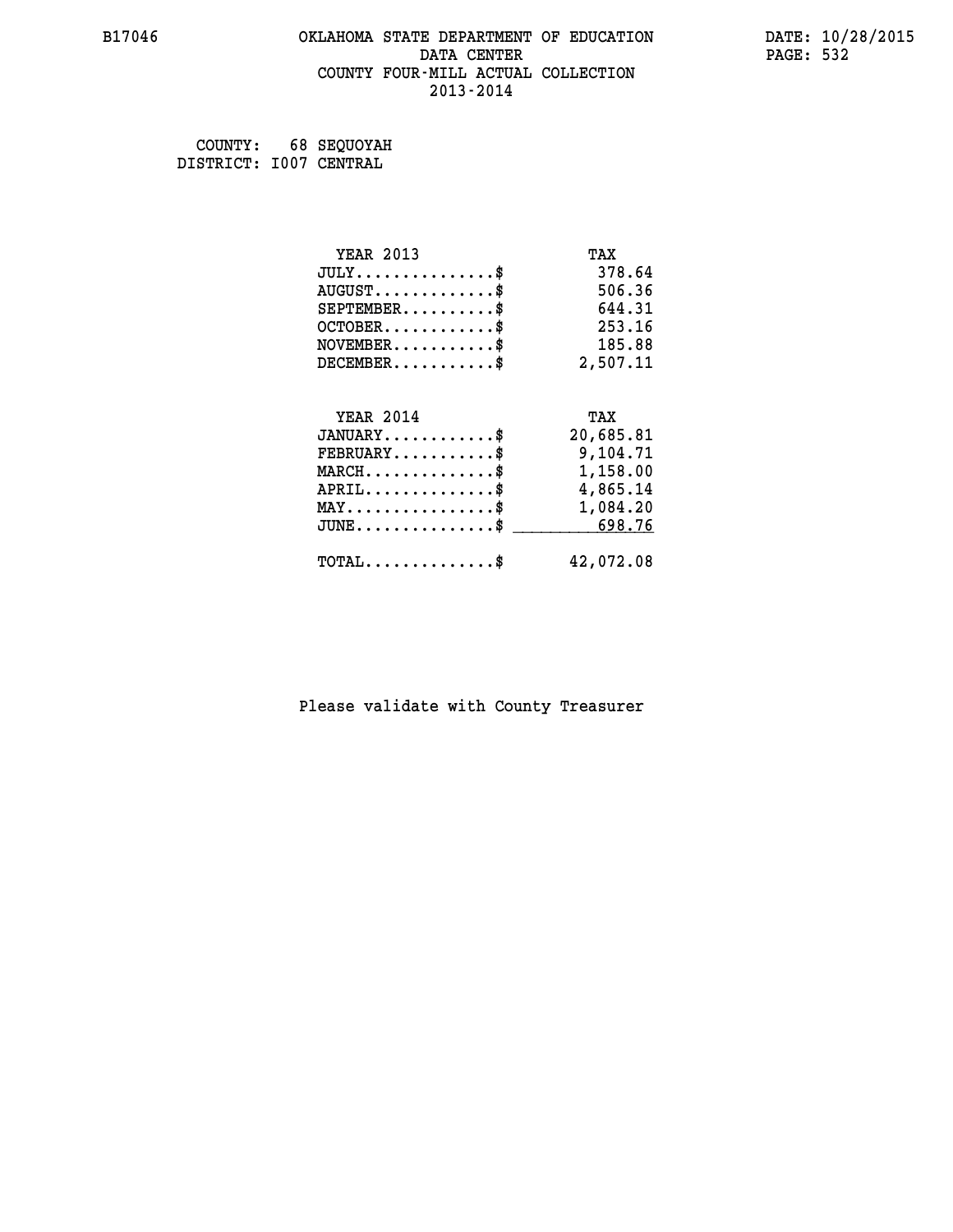#### **B17046 OKLAHOMA STATE DEPARTMENT OF EDUCATION DATE: 10/28/2015** DATA CENTER PAGE: 533  **COUNTY FOUR-MILL ACTUAL COLLECTION 2013-2014**

 **COUNTY: 68 SEQUOYAH**

 **\*\*\*\*\*\* TOTALS \*\*\*\*\*\***

| <b>YEAR 2013</b>                 | TAX       |
|----------------------------------|-----------|
| $JULY \ldots \ldots \ldots \$    | 6,589.17  |
| $AUGUST \ldots \ldots \ldots$ \$ | 7.227.22  |
| $SEPTEMBER$ $\$                  | 10,542.57 |
| $OCTOBER$ \$                     | 4,142.95  |
| $NOVEMBER$ \$                    | 3,041.75  |
| $DECEMBER$                       | 41,023.24 |

# **YEAR 2014 TAX JANUARY............\$ 338,477.41 FEBRUARY...........\$ 148,978.32 MARCH..............\$ 18,948.60 APRIL..............\$ 79,607.45 MAY................\$ 17,740.07 JUNE................\$** 11,433.86

 **TOTAL..............\$ 687,752.61**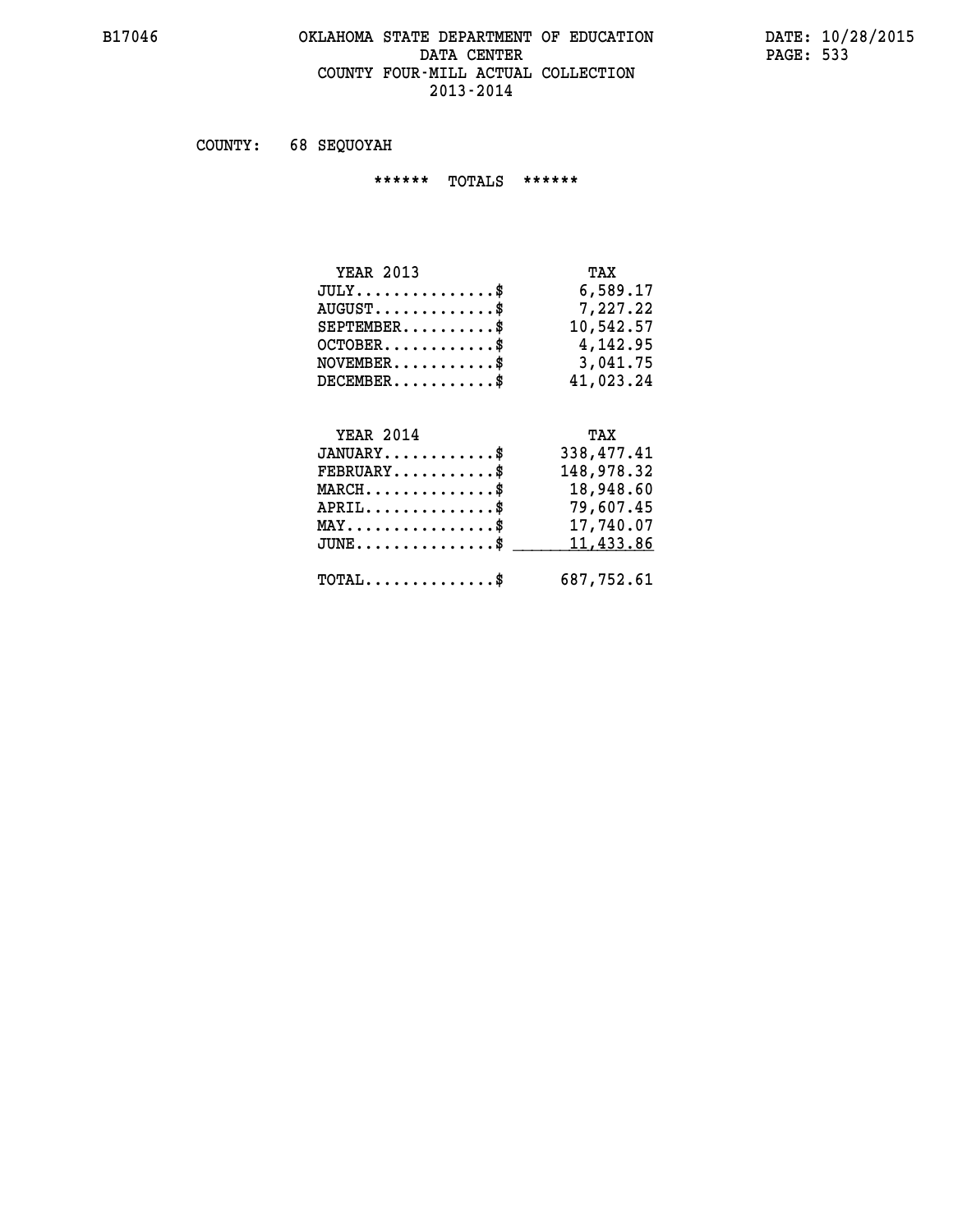### **B17046 OKLAHOMA STATE DEPARTMENT OF EDUCATION DATE: 10/28/2015 DATA CENTER** PAGE: 534  **COUNTY FOUR-MILL ACTUAL COLLECTION 2013-2014**

 **COUNTY: 69 STEPHENS DISTRICT: C082 GRANDVIEW**

| <b>YEAR 2013</b>                           | TAX       |
|--------------------------------------------|-----------|
| $JULY$ \$                                  | 115.25    |
| $AUGUST$ \$                                | 112.92    |
| $SEPTEMBER$ \$                             | 141.37    |
| $OCTOBER$ \$                               | 40.68     |
| $NOVEMBER$ \$                              | 43.09     |
| $DECEMBER$ \$                              | 4,295.85  |
|                                            |           |
| <b>YEAR 2014</b>                           | TAX       |
| $JANUARY$                                  | 14,638.84 |
| $FEBRUARY$                                 | 362.30    |
| $\texttt{MARCH}\ldots\ldots\ldots\ldots\$  | 1,005.45  |
| $APRIL \ldots \ldots \ldots \ldots$ \$     | 2,085.38  |
| $MAX \dots \dots \dots \dots \$            | 540.32    |
| $JUNE$ \$                                  | 126.71    |
| $\texttt{TOTAL} \dots \dots \dots \dots \$ | 23,508.16 |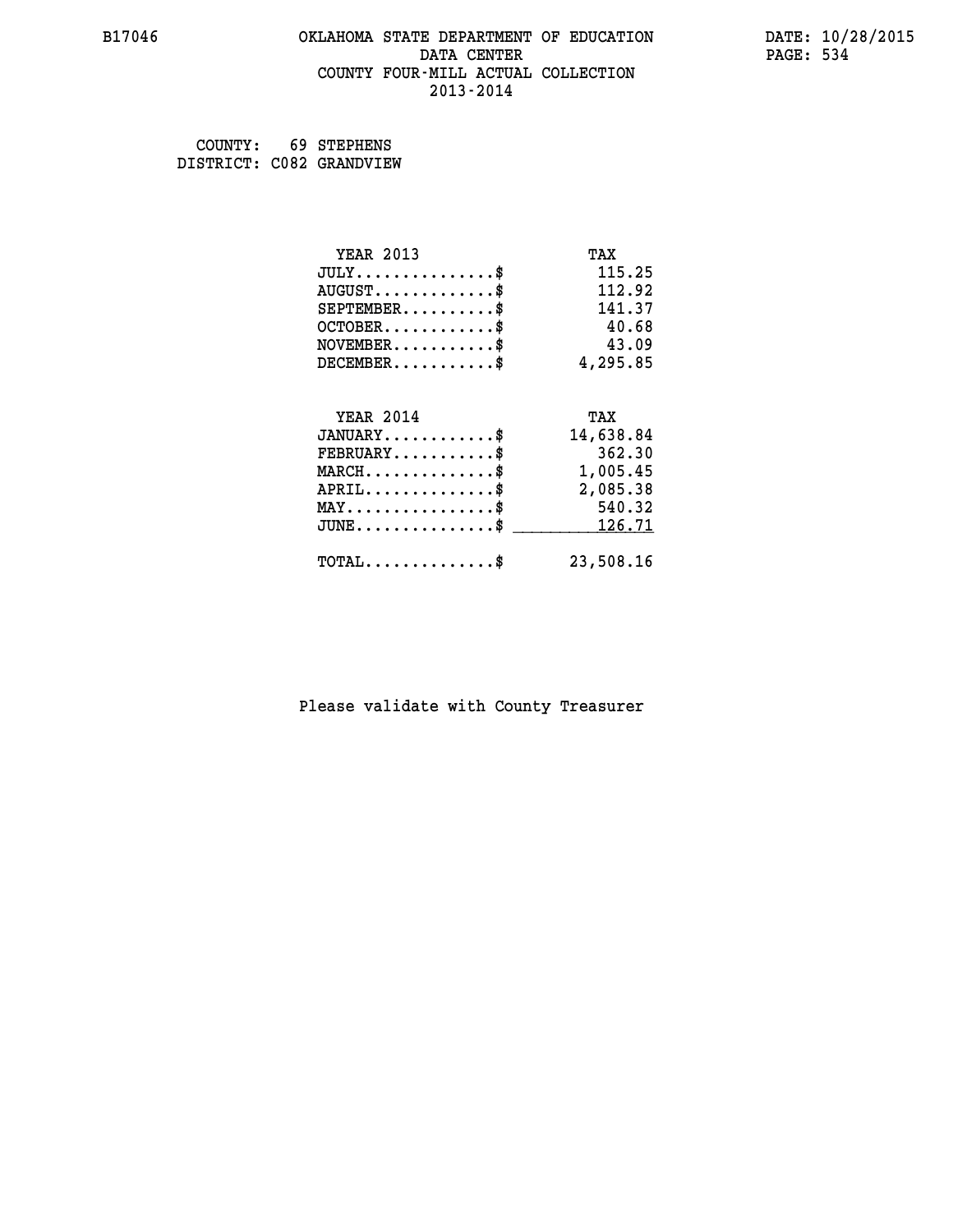### **B17046 OKLAHOMA STATE DEPARTMENT OF EDUCATION DATE: 10/28/2015 DATA CENTER** PAGE: 535  **COUNTY FOUR-MILL ACTUAL COLLECTION 2013-2014**

 **COUNTY: 69 STEPHENS DISTRICT: I001 DUNCAN**

| <b>YEAR 2013</b>                                 | TAX         |
|--------------------------------------------------|-------------|
| $JULY$ \$                                        | 3,347.26    |
| $AUGUST$ \$                                      | 2,874.27    |
| $SEPTEMBER$ \$                                   | 3,612.79    |
| $OCTOBER$ \$                                     | 1,019.99    |
| $NOVEMBER.$ \$                                   | 1,087.62    |
| $DECEMBER$ \$                                    | 112,929.68  |
|                                                  |             |
| <b>YEAR 2014</b>                                 | TAX         |
| $JANUARY$ \$                                     | 384,884.21  |
| $FEBRUARY$ \$                                    | 9,505.80    |
| $MARCH \ldots \ldots \ldots \ldots$              | 26,417.76   |
| $APRIL \ldots \ldots \ldots \ldots \$            | 54,699.38   |
| $\texttt{MAX} \dots \dots \dots \dots \dots \$   | 14, 133. 13 |
| $\texttt{JUNE} \dots \dots \dots \dots \dots \$$ | 4,004.54    |
| $\texttt{TOTAL} \dots \dots \dots \dots \$       | 618,516.43  |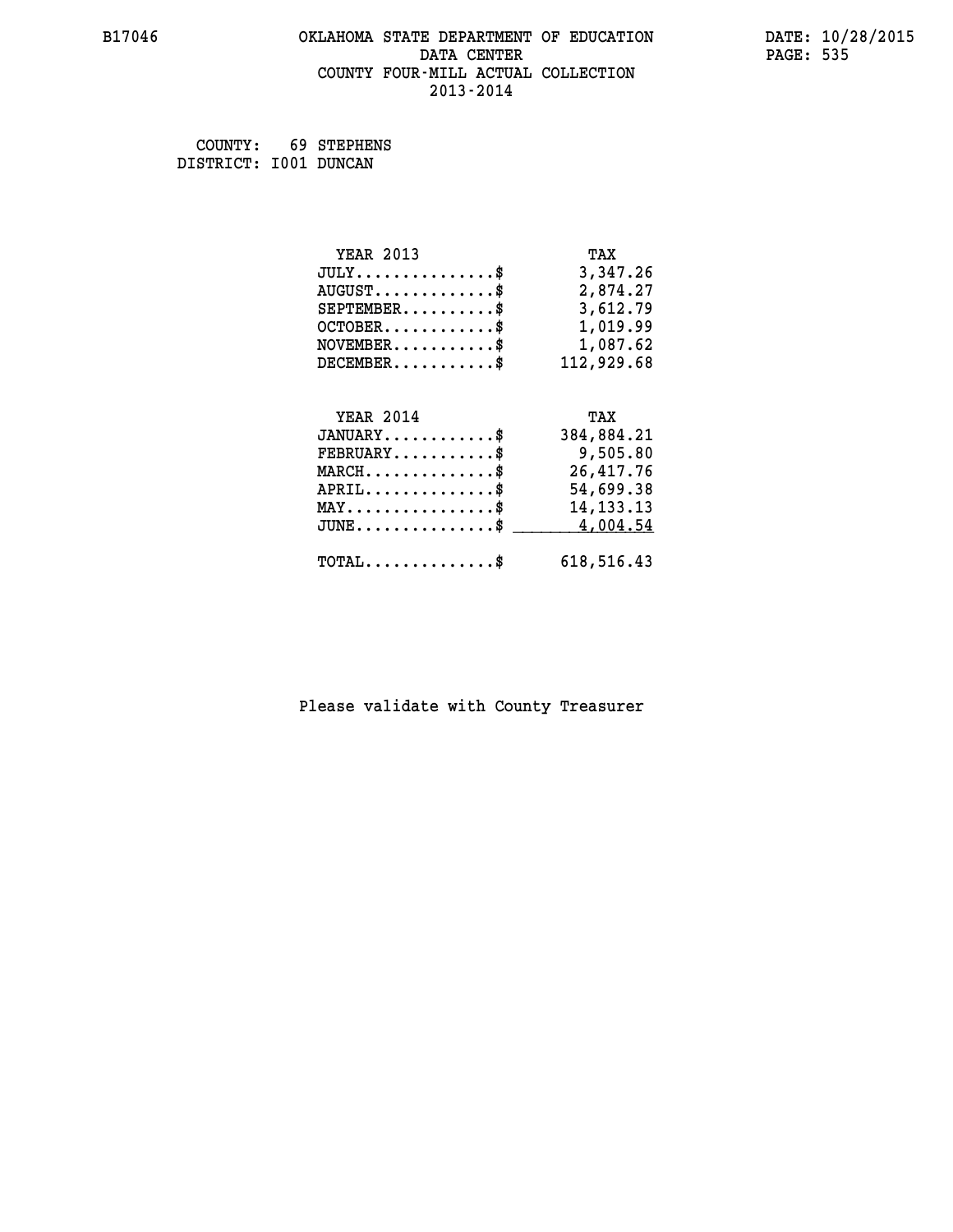### **B17046 OKLAHOMA STATE DEPARTMENT OF EDUCATION DATE: 10/28/2015 DATA CENTER** PAGE: 536  **COUNTY FOUR-MILL ACTUAL COLLECTION 2013-2014**

 **COUNTY: 69 STEPHENS DISTRICT: I002 COMANCHE**

| <b>YEAR 2013</b>                                   | TAX        |
|----------------------------------------------------|------------|
| $JULY$ \$                                          | 1,264.89   |
| $AUGUST$ \$                                        | 831.41     |
| $SEPTEMBER$ \$                                     | 1,044.43   |
| $OCTOBER$ \$                                       | 295.55     |
| $\texttt{NOVEMBER} \dots \dots \dots \$            | 314.81     |
| $DECEMBER$ \$                                      | 32,865.53  |
|                                                    |            |
| <b>YEAR 2014</b>                                   | TAX        |
|                                                    |            |
| $JANUARY$ \$                                       | 111,952.64 |
| $FEBRUARY$                                         | 4,219.91   |
| $\texttt{MARCH}\ldots\ldots\ldots\ldots\$          | 7,683.69   |
| $APRIL \ldots \ldots \ldots$ \$                    | 15,909.09  |
| $\texttt{MAX} \dots \dots \dots \dots \dots \$     | 4,438.12   |
| $\texttt{JUNE} \dots \dots \dots \dots \texttt{S}$ | 1,637.98   |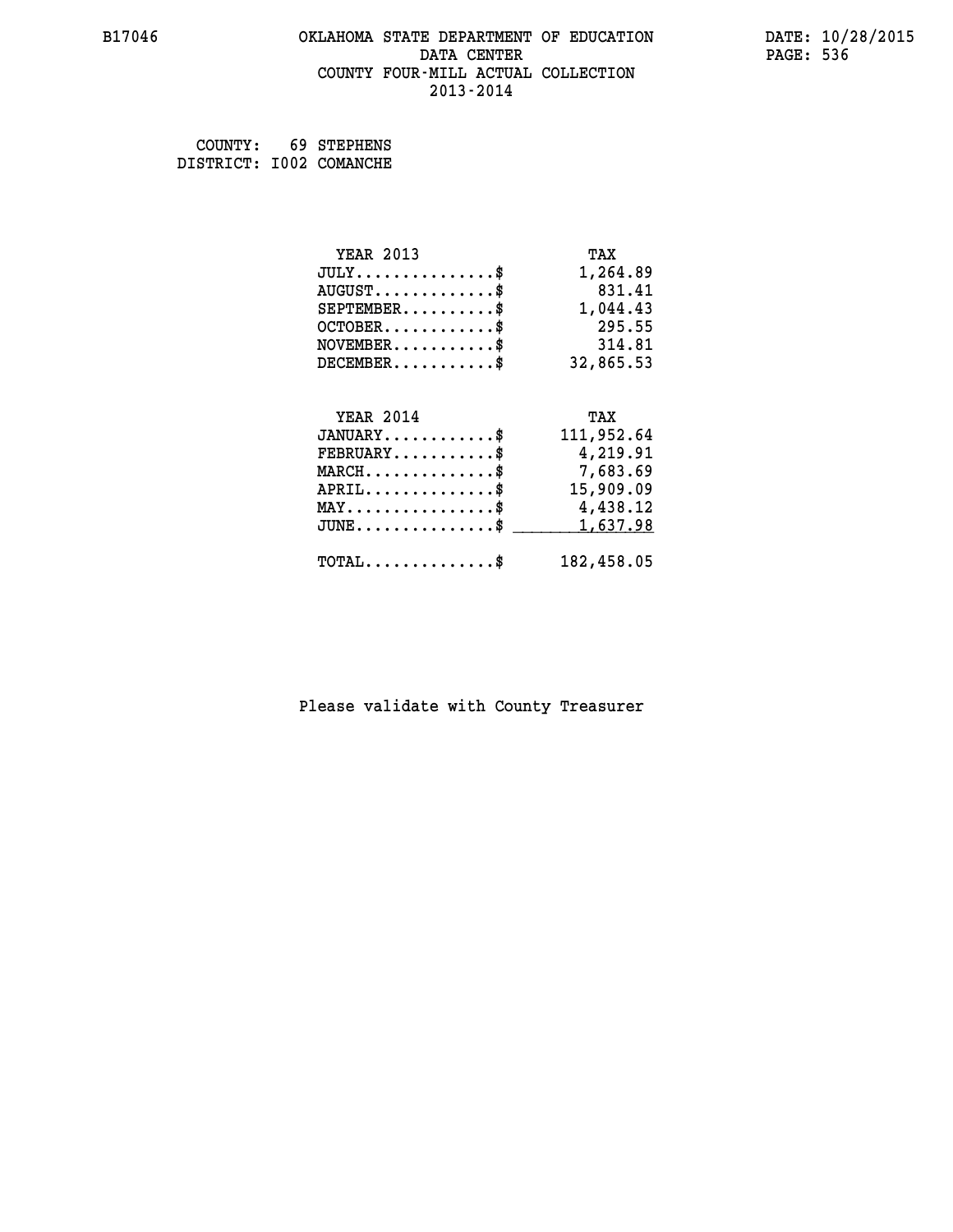### **B17046 OKLAHOMA STATE DEPARTMENT OF EDUCATION DATE: 10/28/2015 DATA CENTER** PAGE: 537  **COUNTY FOUR-MILL ACTUAL COLLECTION 2013-2014**

 **COUNTY: 69 STEPHENS DISTRICT: I003 MARLOW**

| <b>YEAR 2013</b>                               | TAX        |
|------------------------------------------------|------------|
| $JULY$ \$                                      | 1,492.09   |
| $AUGUST$ \$                                    | 1,034.09   |
| $SEPTEMBER$ \$                                 | 1,301.59   |
| $OCTOBER$ \$                                   | 366.05     |
| $NOVEMBER$ \$                                  | 388.35     |
| $DECEMBER$ \$                                  | 40,806.27  |
|                                                |            |
| <b>YEAR 2014</b>                               | TAX        |
|                                                |            |
| $JANUARY$ \$                                   | 139,073.13 |
| $FEBRUARY$                                     | 3,407.97   |
| $MARCH$ \$                                     | 9,543.96   |
| $APRIL$ \$                                     | 19,755.91  |
| $\texttt{MAX} \dots \dots \dots \dots \dots \$ | 5,099.39   |
| $JUNE$ \$                                      | 2,045.28   |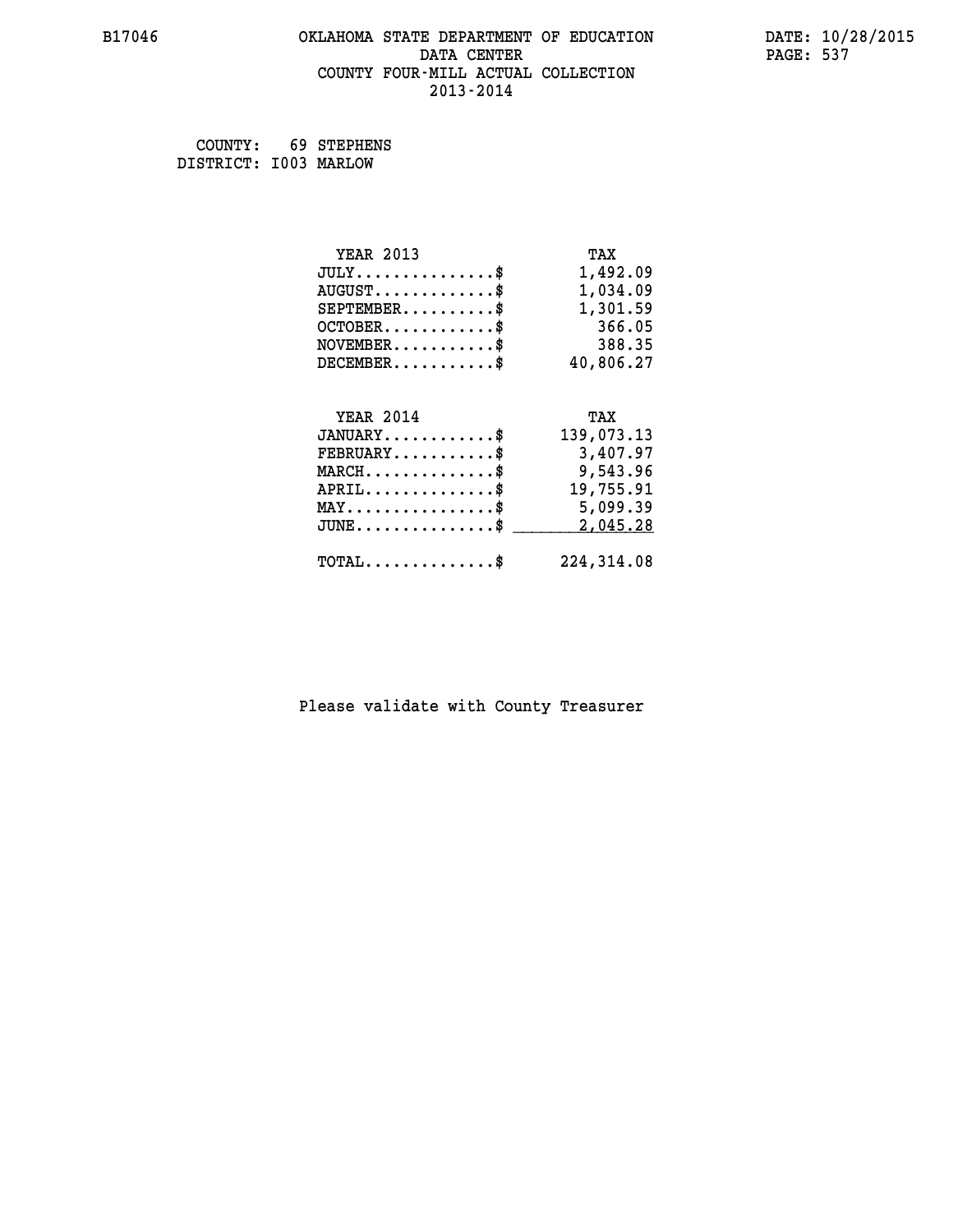### **B17046 OKLAHOMA STATE DEPARTMENT OF EDUCATION DATE: 10/28/2015 DATA CENTER** PAGE: 538  **COUNTY FOUR-MILL ACTUAL COLLECTION 2013-2014**

 **COUNTY: 69 STEPHENS DISTRICT: I015 VELMA-ALMA**

| <b>YEAR 2013</b>                                | TAX       |
|-------------------------------------------------|-----------|
| $JULY$ \$                                       | 291.66    |
| $AUGUST$ \$                                     | 322.01    |
| $SEPTEMENT.$ \$                                 | 404.38    |
| $OCTOBER$ \$                                    | 114.66    |
| $\texttt{NOVEMBER} \dots \dots \dots \$         | 122.29    |
| $DECEMBER$ \$                                   | 13,020.33 |
|                                                 |           |
| <b>YEAR 2014</b>                                | TAX       |
| $JANUARY$ \$                                    | 45,087.76 |
| $FEBRUARY$                                      | 2,140.92  |
| $MARCH$ \$                                      | 3,045.07  |
| $APRIL$ \$                                      | 6,569.02  |
| $\texttt{MAX} \dots \dots \dots \dots \dots \$$ | 1,926.34  |
| $JUNE$ \$                                       | 5,895.26  |
|                                                 |           |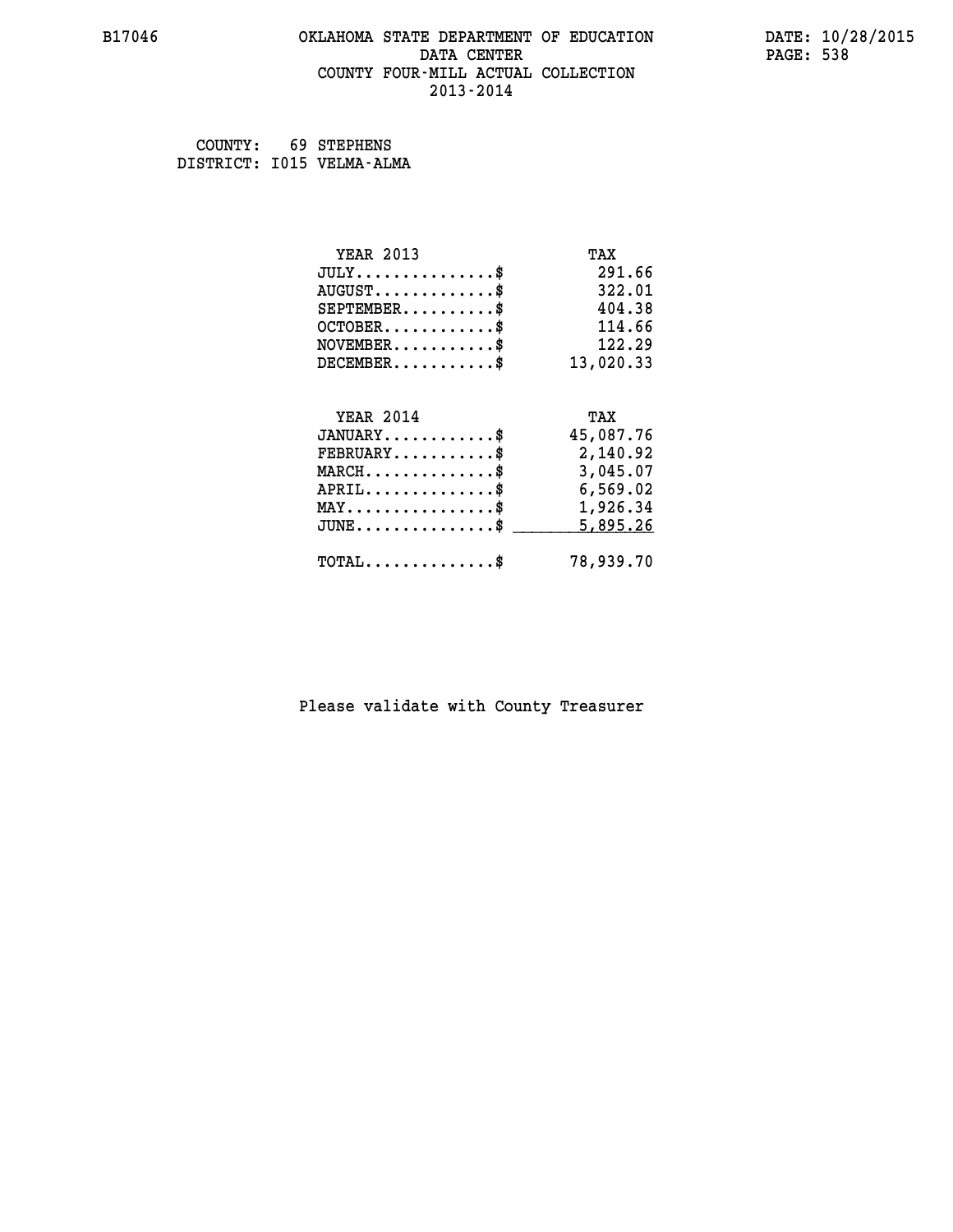### **B17046 OKLAHOMA STATE DEPARTMENT OF EDUCATION DATE: 10/28/2015 DATA CENTER** PAGE: 539  **COUNTY FOUR-MILL ACTUAL COLLECTION 2013-2014**

 **COUNTY: 69 STEPHENS DISTRICT: I021 EMPIRE**

| <b>YEAR 2013</b>                                  | TAX       |
|---------------------------------------------------|-----------|
| $JULY$ \$                                         | 338.67    |
| $AUGUST$ \$                                       | 377.48    |
| $SEPTEMENT.$ \$                                   | 468.81    |
| $OCTOBER$ \$                                      | 132.36    |
| $NOVEMBER.$ \$                                    | 141.66    |
| $DECEMBER$ \$                                     | 14,445.56 |
|                                                   |           |
| <b>YEAR 2014</b>                                  | TAX       |
| $JANUARY$ \$                                      | 49,230.93 |
| $FEBRUARY$ \$                                     | 1,570.51  |
| $\texttt{MARCH}\ldots\ldots\ldots\ldots\clubsuit$ | 3,487.27  |
| $APRIL$ \$                                        | 7,060.30  |
| $\texttt{MAX} \dots \dots \dots \dots \dots \$    | 1,997.74  |
| $JUNE$                                            | 523.37    |
| $\texttt{TOTAL} \dots \dots \dots \dots \$        | 79,774.66 |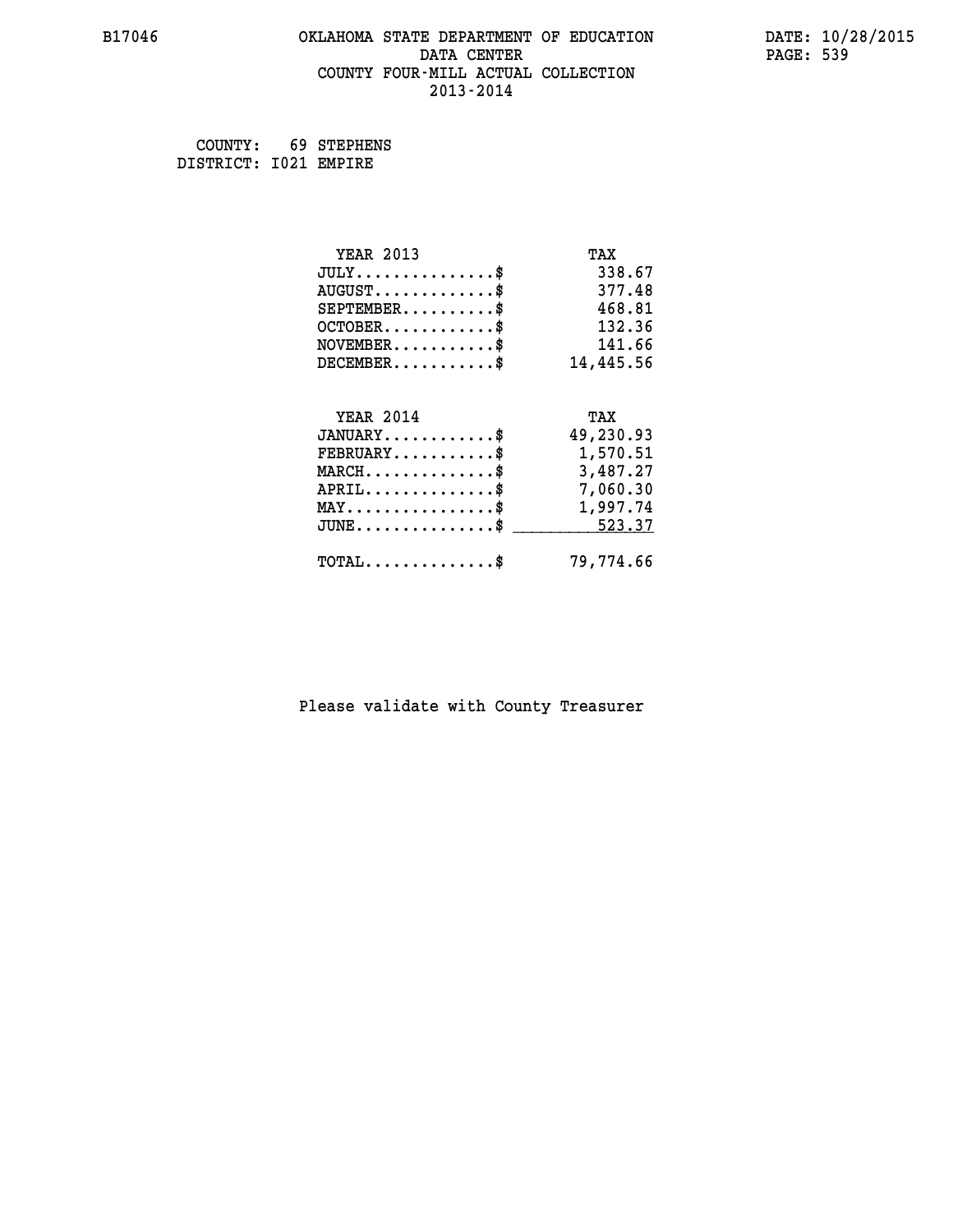### **B17046 OKLAHOMA STATE DEPARTMENT OF EDUCATION DATE: 10/28/2015 DATA CENTER** PAGE: 540  **COUNTY FOUR-MILL ACTUAL COLLECTION 2013-2014**

 **COUNTY: 69 STEPHENS DISTRICT: I034 CENTRAL HIGH**

| <b>YEAR 2013</b>                               | TAX       |
|------------------------------------------------|-----------|
| $JULY$ \$                                      | 374.99    |
| $AUGUST$ \$                                    | 398.79    |
| $SEPTEMBER$ \$                                 | 396.31    |
| $OCTOBER$ \$                                   | 111.67    |
| $NOVEMBER$ \$                                  | 119.56    |
| $DECEMBER$ \$                                  | 12,863.92 |
|                                                |           |
| <b>YEAR 2014</b>                               | TAX       |
|                                                |           |
| $JANUARY$ \$                                   | 43,901.15 |
| $FEBRUARY$                                     | 11,826.92 |
| $MARCH$ \$                                     | 3,035.72  |
| $APRIL$ \$                                     | 6,226.22  |
| $\texttt{MAX} \dots \dots \dots \dots \dots \$ | 3,075.23  |
| $JUNE \ldots \ldots \ldots \ldots \ast$        | 650.84    |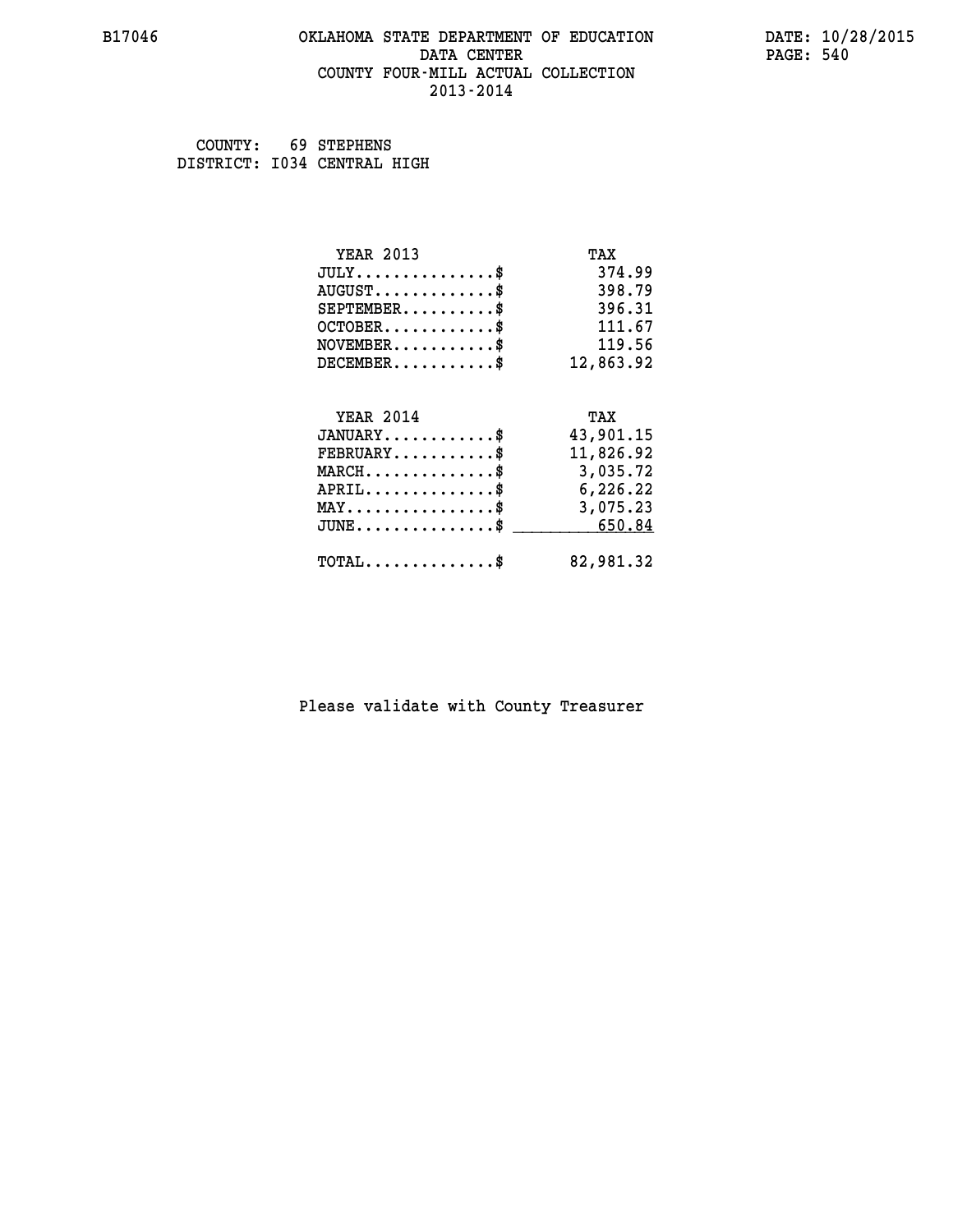# **B17046 OKLAHOMA STATE DEPARTMENT OF EDUCATION DATE: 10/28/2015 DATA CENTER** PAGE: 541  **COUNTY FOUR-MILL ACTUAL COLLECTION 2013-2014**

 **COUNTY: 69 STEPHENS DISTRICT: I042 BRAY-DOYLE**

| <b>YEAR 2013</b>                               | TAX            |
|------------------------------------------------|----------------|
| $JULY$ \$                                      | 271.45         |
| $AUGUST$ \$                                    | 279.20         |
| $SEPTEMBER$ \$                                 | 372.30         |
| $OCTOBER$ \$                                   | 59.88 في 99.88 |
| $\texttt{NOVEMBER} \dots \dots \dots \$        | 108.15         |
| $DECEMBER$ \$                                  | 10,549.68      |
|                                                |                |
| <b>YEAR 2014</b>                               | TAX            |
| $JANUARY$                                      | 38,539.70      |
| $FEBRUARY$                                     | 9,326.02       |
| $MARCH$ \$                                     | 4,396.37       |
| $APRIL \ldots \ldots \ldots \ldots \$          | 5,152.80       |
| $\texttt{MAX} \dots \dots \dots \dots \dots \$ | 3,132.64       |
| $JUNE$ \$                                      | 2,220.76       |
| $TOTAL$ \$                                     | 74,448.95      |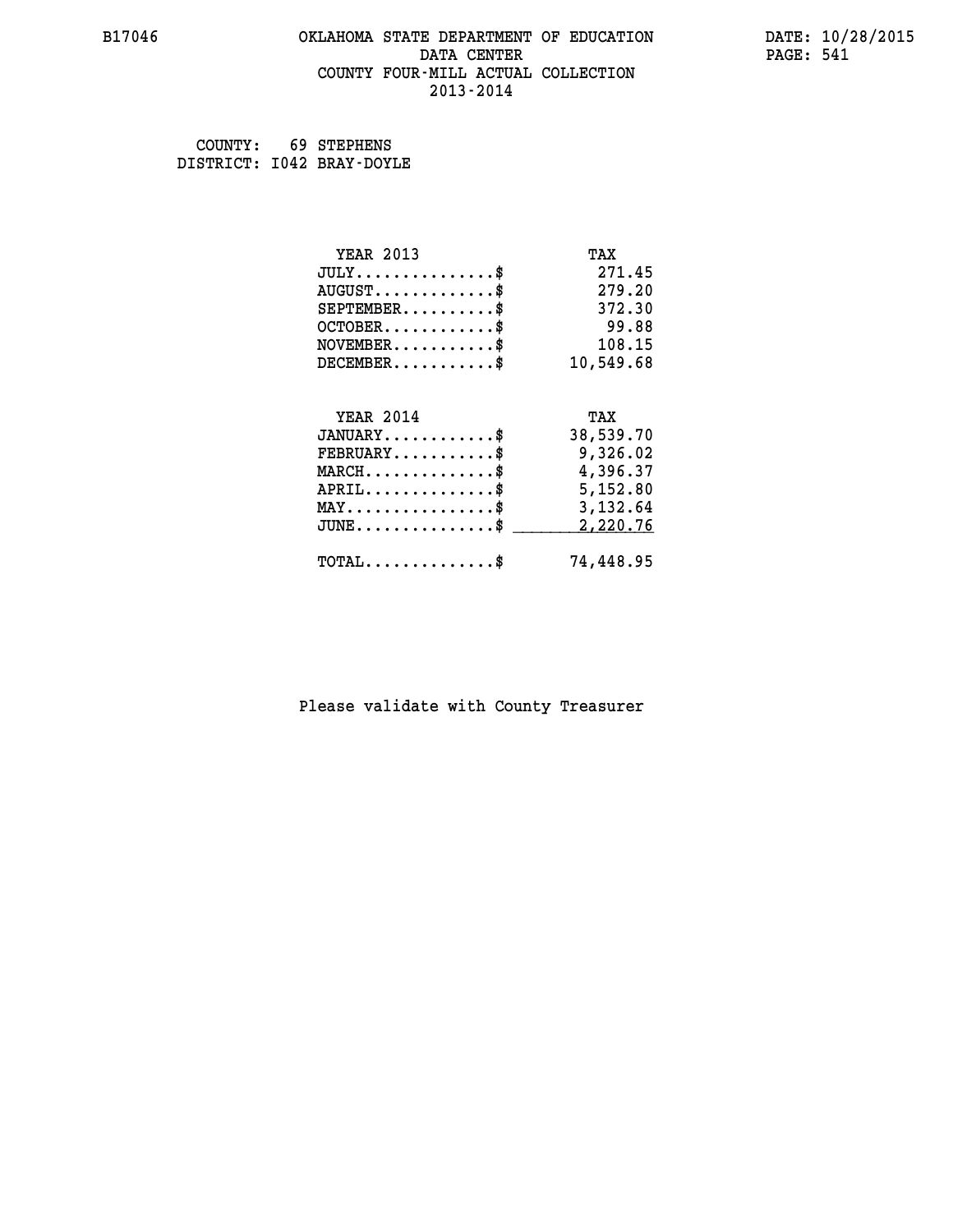#### **B17046 OKLAHOMA STATE DEPARTMENT OF EDUCATION DATE: 10/28/2015 DATA CENTER PAGE: 542 COUNTY FOUR-MILL ACTUAL COLLECTION 2013-2014**

 **COUNTY: 69 STEPHENS**

 **\*\*\*\*\*\* TOTALS \*\*\*\*\*\***

| <b>YEAR 2013</b>                 | TAX        |
|----------------------------------|------------|
| $JULY$                           | 7,496.26   |
| $AUGUST \ldots \ldots \ldots$ \$ | 6,230.17   |
| $SEPTEMBER$                      | 7,741.98   |
| $OCTOBER$ $\frac{1}{2}$          | 2,180.84   |
| $NOVEMBER$ \$                    | 2,325.53   |
| DECEMBER\$                       | 241,776.82 |

#### **YEAR 2014 TAX JANUARY............\$ 827,308.36 FEBRUARY...........\$ 42,360.35 MARCH..............\$ 58,615.29 APRIL..............\$ 117,458.10 MAY................\$ 34,342.91** JUNE..............\$ <u>17,104.74</u>

 **TOTAL..............\$ 1,364,941.35**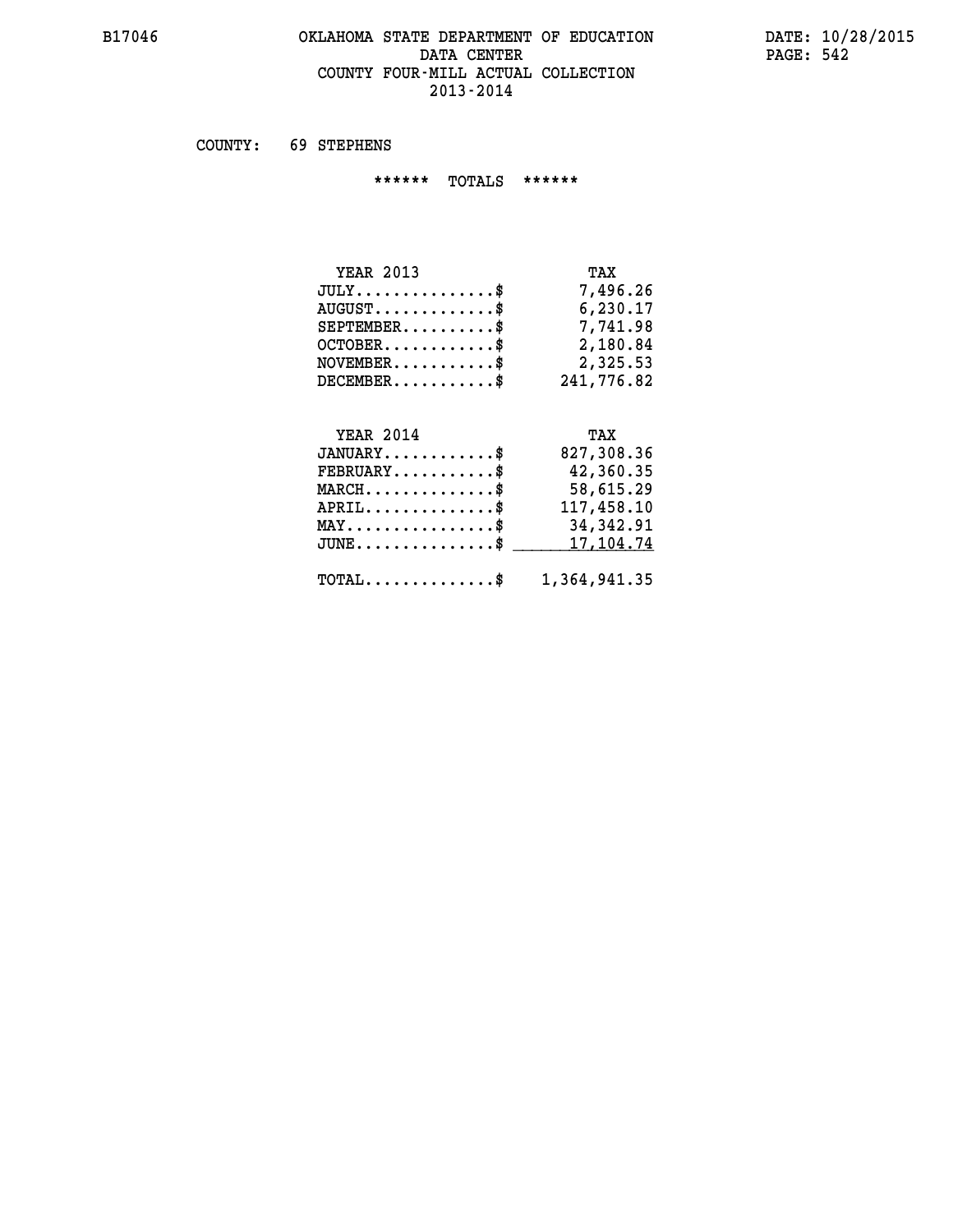# **B17046 OKLAHOMA STATE DEPARTMENT OF EDUCATION DATE: 10/28/2015 DATA CENTER** PAGE: 543  **COUNTY FOUR-MILL ACTUAL COLLECTION 2013-2014**

 **COUNTY: 70 TEXAS DISTRICT: C009 OPTIMA**

| <b>YEAR 2013</b>                               | TAX       |
|------------------------------------------------|-----------|
| $JULY$ \$                                      | 98.82     |
| $AUGUST$ \$                                    | 35.96     |
| $SEPTEMBER$ \$                                 | 60.87     |
| $OCTOBER$ \$                                   | 122.10    |
| $NOVEMBER$ \$                                  | 20.86     |
| $DECEMBER$ \$                                  | 12.37     |
| <b>YEAR 2014</b>                               | TAX       |
| $JANUARY$ \$                                   | 698.57    |
| $FEBRUARY$                                     | 9,281.27  |
| $MARCH$ \$                                     | 2,478.38  |
| $APRIL$ \$                                     | 1,265.91  |
|                                                |           |
| $\texttt{MAX} \dots \dots \dots \dots \dots \$ | 443.18    |
| $JUNE$ \$                                      | 840.20    |
| $TOTAL$ \$                                     | 15,358.49 |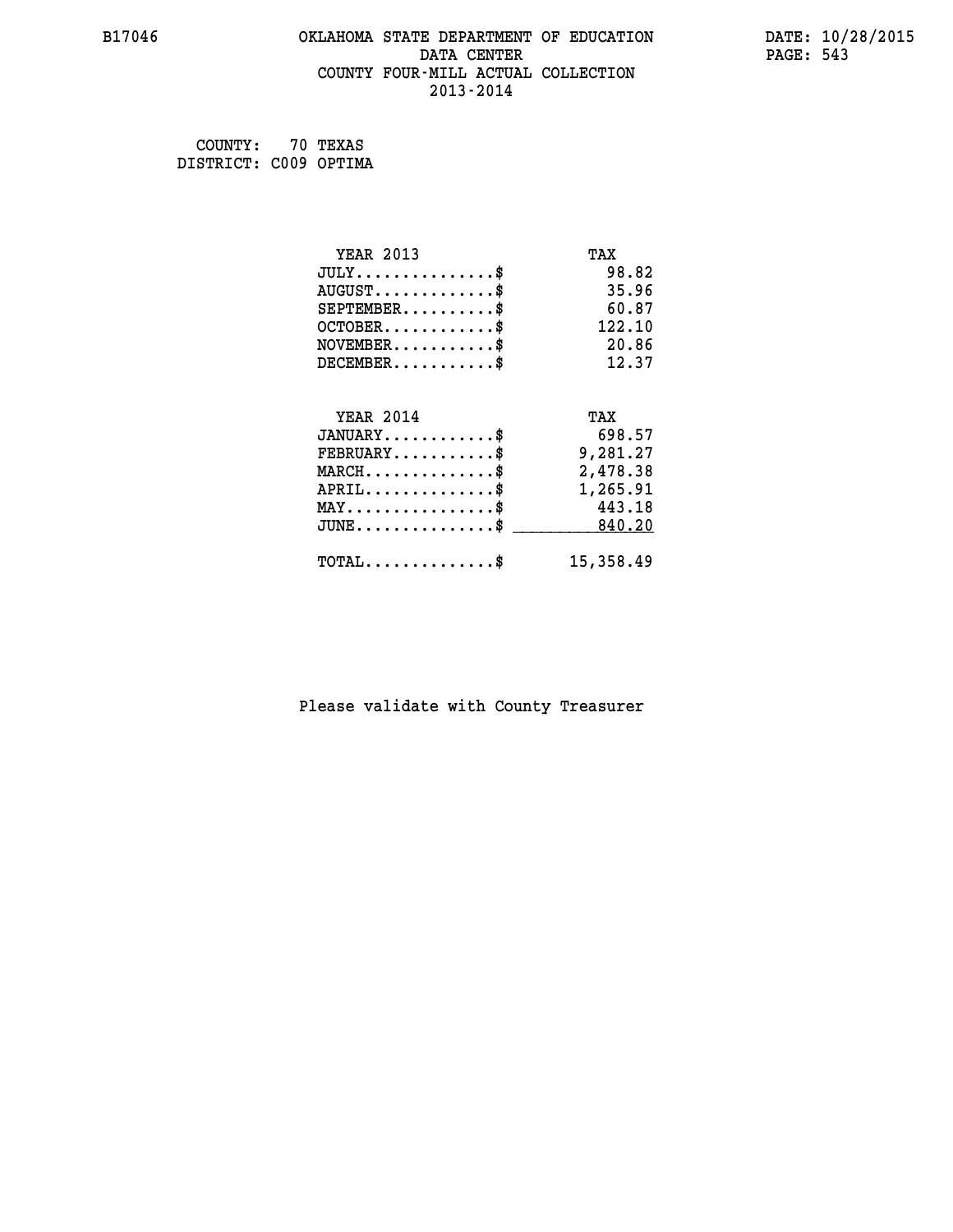# **B17046 OKLAHOMA STATE DEPARTMENT OF EDUCATION DATE: 10/28/2015 DATA CENTER** PAGE: 544  **COUNTY FOUR-MILL ACTUAL COLLECTION 2013-2014**

 **COUNTY: 70 TEXAS DISTRICT: C080 STRAIGHT**

| <b>YEAR 2013</b>                           | TAX      |
|--------------------------------------------|----------|
| $JULY$ \$                                  | 51.57    |
| $AUGUST$ \$                                | 18.76    |
| $SEPTEMBER$ \$                             | 31.74    |
| $OCTOBER$ \$                               | 63.72    |
| $NOVEMBER$ \$                              | 12.83    |
| $DECEMBER$ \$                              | 7.62     |
| <b>YEAR 2014</b>                           | TAX      |
| $JANUARY$                                  | 429.90   |
| $FEBRUARY$                                 | 5,711.81 |
| $MARCH$ \$                                 | 1,525.22 |
| $APRIL$ \$                                 | 779.06   |
| $MAX \dots \dots \dots \dots \dots$        | 272.75   |
| $JUNE$ \$                                  | 517.08   |
| $\texttt{TOTAL} \dots \dots \dots \dots \$ | 9,422.06 |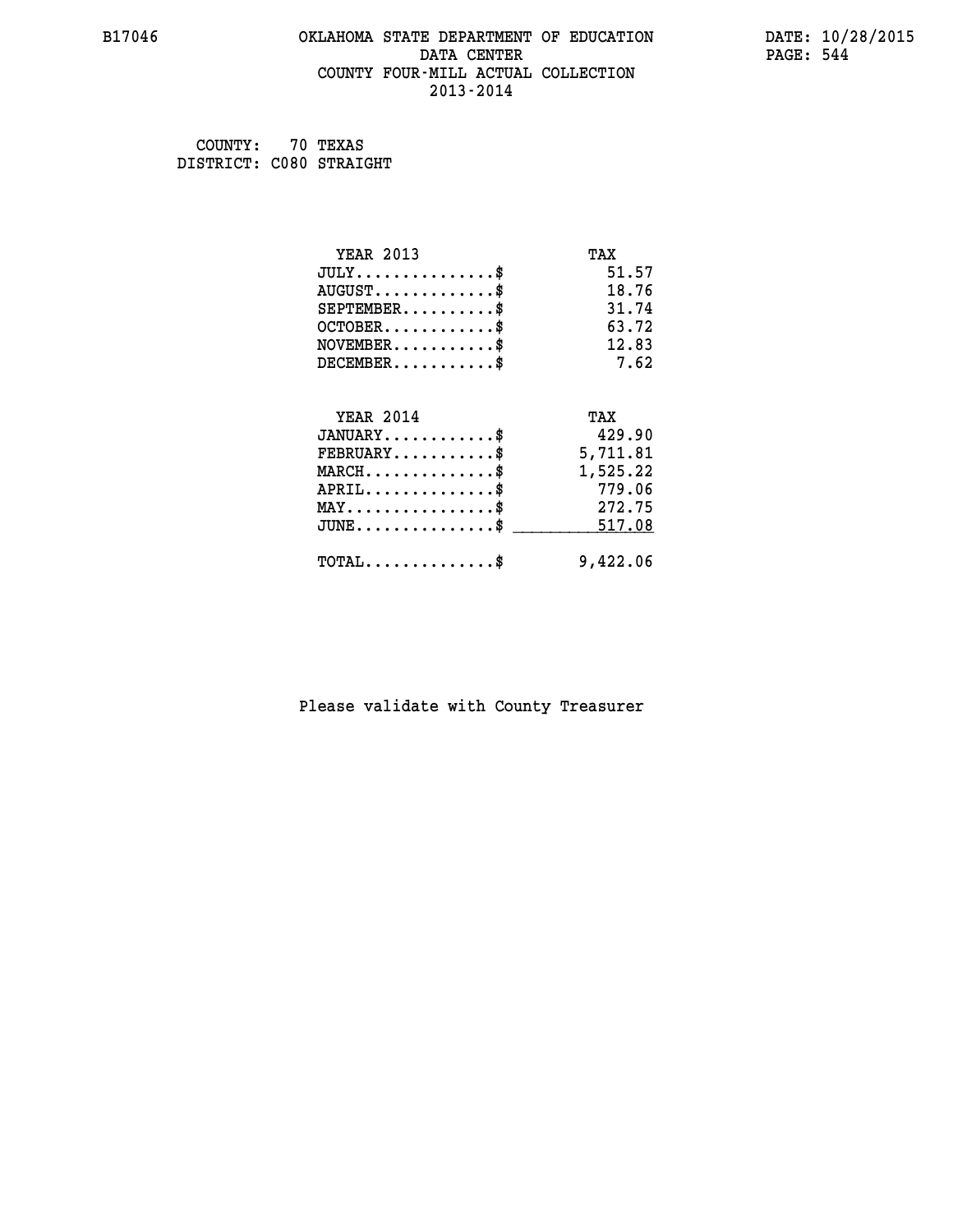# **B17046 OKLAHOMA STATE DEPARTMENT OF EDUCATION DATE: 10/28/2015 DATA CENTER** PAGE: 545  **COUNTY FOUR-MILL ACTUAL COLLECTION 2013-2014**

 **COUNTY: 70 TEXAS DISTRICT: I001 YARBROUGH**

| <b>YEAR 2013</b>                                 | TAX         |
|--------------------------------------------------|-------------|
| $JULY$ \$                                        | 172.24      |
| $AUGUST$ \$                                      | 62.67       |
| $SEPTEMBER$ \$                                   | 106.09      |
| $OCTOBER$ \$                                     | 212.77      |
| $NOVEMBER$ \$                                    | 31.75       |
| $DECEMBER$ \$                                    | 18.84       |
| <b>YEAR 2014</b>                                 | TAX         |
| $JANUARY$ \$                                     | 1,063.17    |
| $FEBRUARY$                                       | 14, 125. 44 |
| $\texttt{MARCH}\ldots\ldots\ldots\ldots\text{*}$ | 3,771.92    |
| $APRIL \ldots \ldots \ldots \ldots$              | 1,926.61    |
| $\texttt{MAX} \dots \dots \dots \dots \dots \$   | 674.49      |
| $JUNE$ \$                                        | 1,278.72    |
| $\texttt{TOTAL} \dots \dots \dots \dots \$       | 23, 444. 71 |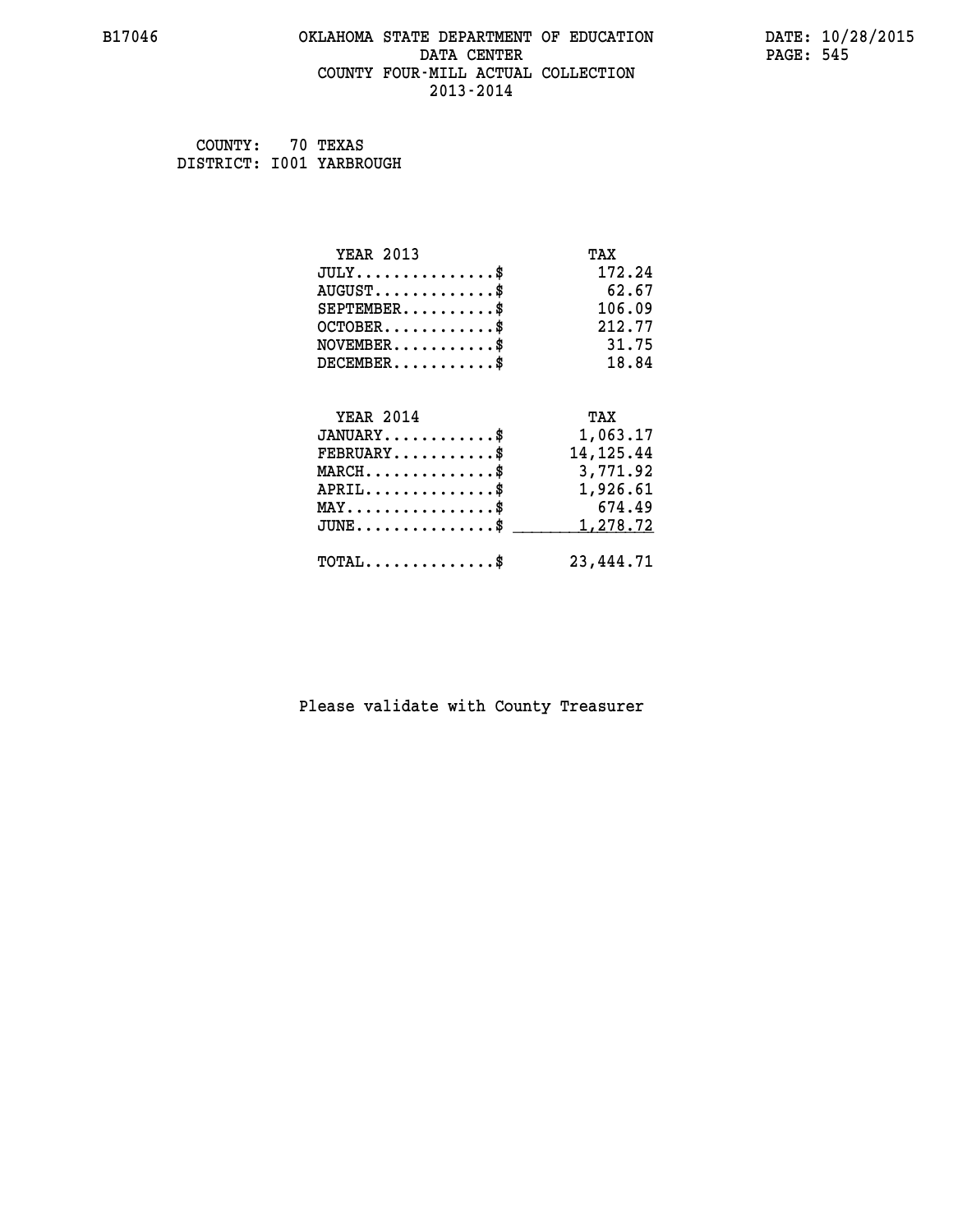# **B17046 OKLAHOMA STATE DEPARTMENT OF EDUCATION DATE: 10/28/2015 DATA CENTER** PAGE: 546  **COUNTY FOUR-MILL ACTUAL COLLECTION 2013-2014**

 **COUNTY: 70 TEXAS DISTRICT: I008 GUYMON**

| <b>YEAR 2013</b>                           | TAX        |
|--------------------------------------------|------------|
| $JULY$ \$                                  | 3,406.36   |
| $AUGUST$ \$                                | 1,239.42   |
| $SEPTEMBER$ \$                             | 2,098.01   |
| $OCTOBER$ \$                               | 4,208.32   |
| $NOVEMBER$ \$                              | 707.09     |
| $DECEMBER$ \$                              | 419.58     |
|                                            |            |
| <b>YEAR 2014</b>                           | TAX        |
| $JANUARY$ \$                               | 23,679.39  |
| $FEBRUARY$ \$                              | 314,608.21 |
| $MARCH$ \$                                 | 84,009.80  |
| $APRIL$ \$                                 | 42,910.56  |
| $MAX \dots \dots \dots \dots \dots$        | 15,022.50  |
| JUNE\$                                     | 28,480.33  |
| $\texttt{TOTAL} \dots \dots \dots \dots \$ | 520,789.57 |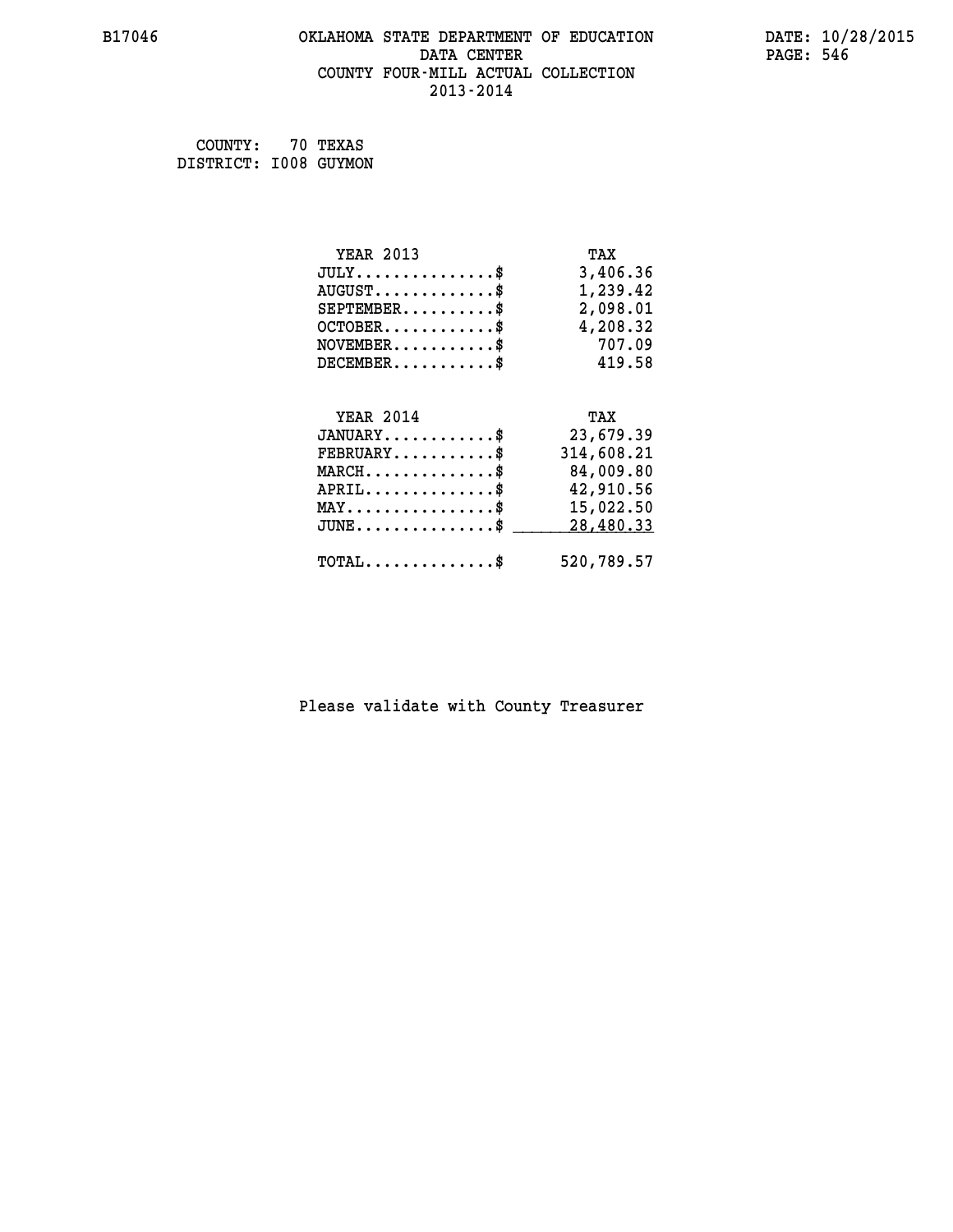# **B17046 OKLAHOMA STATE DEPARTMENT OF EDUCATION DATE: 10/28/2015 DATA CENTER** PAGE: 547  **COUNTY FOUR-MILL ACTUAL COLLECTION 2013-2014**

 **COUNTY: 70 TEXAS DISTRICT: I015 HARDESTY**

| <b>YEAR 2013</b>                               | TAX       |
|------------------------------------------------|-----------|
| $JULY$ \$                                      | 94.85     |
| $AUGUST$ \$                                    | 34.51     |
| $SEPTEMENT.$ \$                                | 58.43     |
| $OCTOBER$ \$                                   | 117.19    |
| $NOVEMBER$ \$                                  | 20.37     |
| $DECEMBER$ \$                                  | 12.09     |
|                                                |           |
| <b>YEAR 2014</b>                               | TAX       |
| $JANUARY$                                      | 682.19    |
| $FEBRUARY$                                     | 9,063.78  |
| $MARCH$ \$                                     | 2,420.30  |
| $APRIL \ldots \ldots \ldots \ldots \$          | 1,236.24  |
| $\texttt{MAX} \dots \dots \dots \dots \dots \$ | 432.79    |
| $\texttt{JUNE}\dots\dots\dots\dots\dots\$      | 820.51    |
| $\texttt{TOTAL} \dots \dots \dots \dots \$     | 14,993.25 |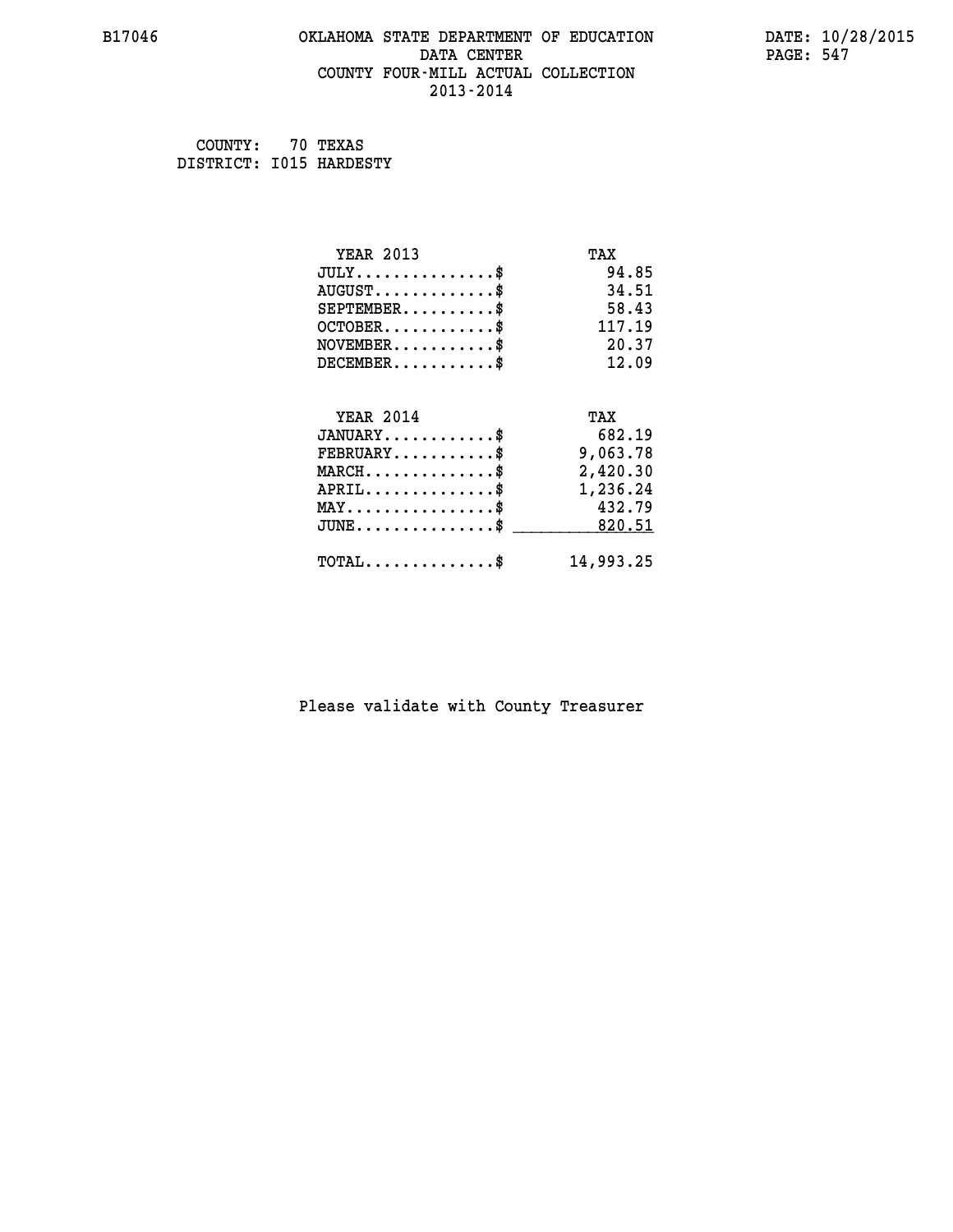# **B17046 OKLAHOMA STATE DEPARTMENT OF EDUCATION DATE: 10/28/2015 DATA CENTER** PAGE: 548  **COUNTY FOUR-MILL ACTUAL COLLECTION 2013-2014**

 **COUNTY: 70 TEXAS DISTRICT: I023 HOOKER**

| <b>YEAR 2013</b>                                 | TAX        |
|--------------------------------------------------|------------|
| $JULY$ \$                                        | 704.00     |
| $AUGUST$ \$                                      | 256.15     |
| $SEPTEMENT.$ \$                                  | 433.60     |
| $OCTOBER$ \$                                     | 869.84     |
| $NOVEMBER$ \$                                    | 158.14     |
| $DECEMBER$ \$                                    | 93.84      |
|                                                  |            |
| <b>YEAR 2014</b>                                 | TAX        |
| $JANUARY$ \$                                     | 5,295.90   |
| $FEBRUARY$                                       | 70,362.02  |
| $MARCH$ \$                                       | 18,788.76  |
| $APRIL$ \$                                       | 9,596.94   |
| $\texttt{MAX} \dots \dots \dots \dots \dots \$$  | 3,359.77   |
| $\texttt{JUNE} \dots \dots \dots \dots \dots \$$ | 6,369.61   |
| $\texttt{TOTAL} \dots \dots \dots \dots \$       | 116,288.57 |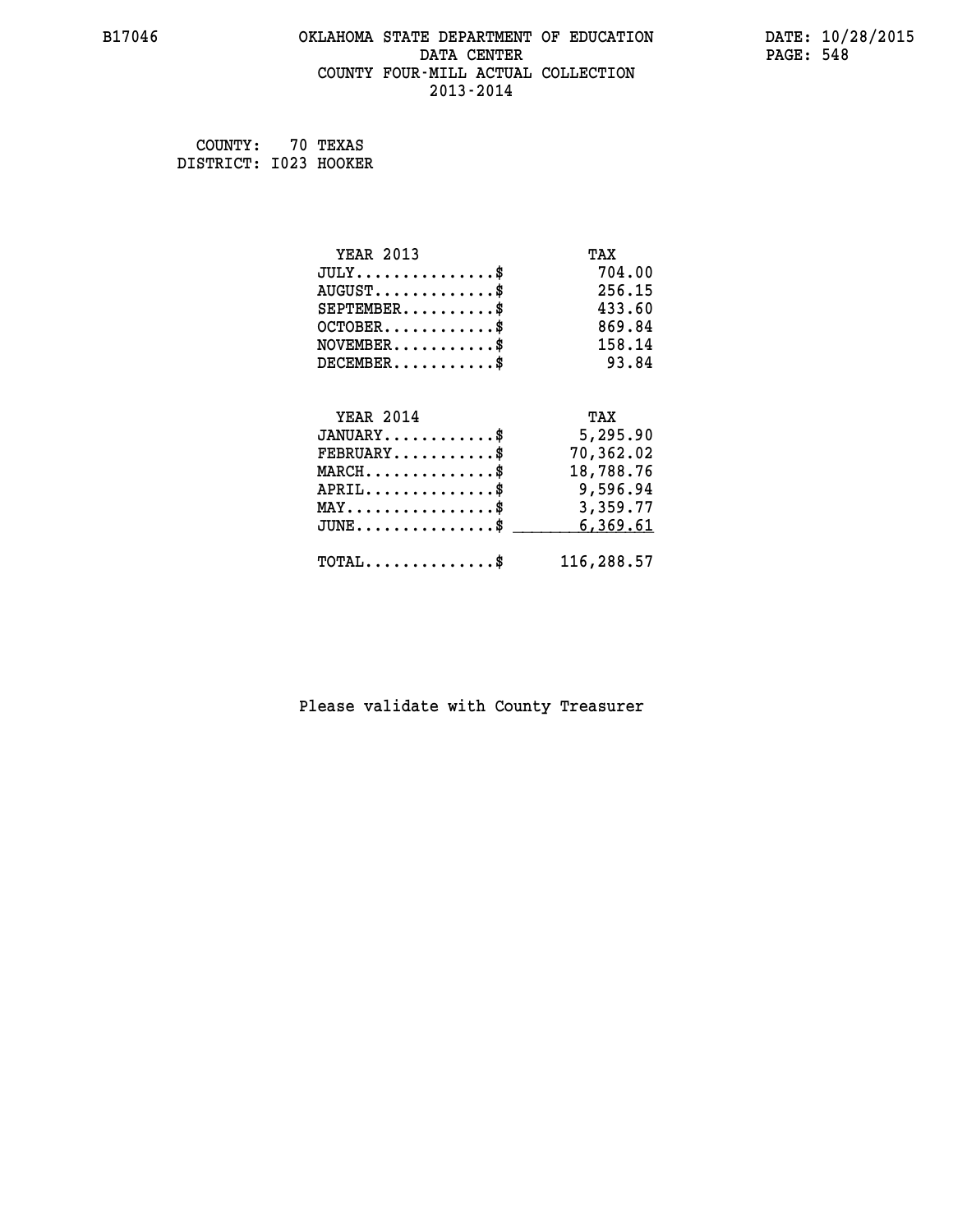# **B17046 OKLAHOMA STATE DEPARTMENT OF EDUCATION DATE: 10/28/2015 DATA CENTER** PAGE: 549  **COUNTY FOUR-MILL ACTUAL COLLECTION 2013-2014**

 **COUNTY: 70 TEXAS DISTRICT: I053 TYRONE**

| <b>YEAR 2013</b>                               | TAX       |
|------------------------------------------------|-----------|
| $JULY$ \$                                      | 306.18    |
| $AUGUST$ \$                                    | 111.41    |
| $SEPTEMBER$ \$                                 | 188.58    |
| $OCTOBER$ \$                                   | 378.29    |
| $NOVEMBER$ \$                                  | 66.04     |
| $DECEMBER$ \$                                  | 39.19     |
|                                                |           |
| <b>YEAR 2014</b>                               | TAX       |
| $JANUARY$ \$                                   | 2,211.60  |
| $FEBRUARY$                                     | 29,383.70 |
| $MARCH$ \$                                     | 7,846.33  |
| $APRIL \ldots \ldots \ldots \ldots \$          | 4,007.75  |
| $\texttt{MAX} \dots \dots \dots \dots \dots \$ | 1,403.07  |
| $J\texttt{UNE} \dots \dots \dots \dots \$      | 2,660.00  |
| $\texttt{TOTAL} \dots \dots \dots \dots$       | 48,602.14 |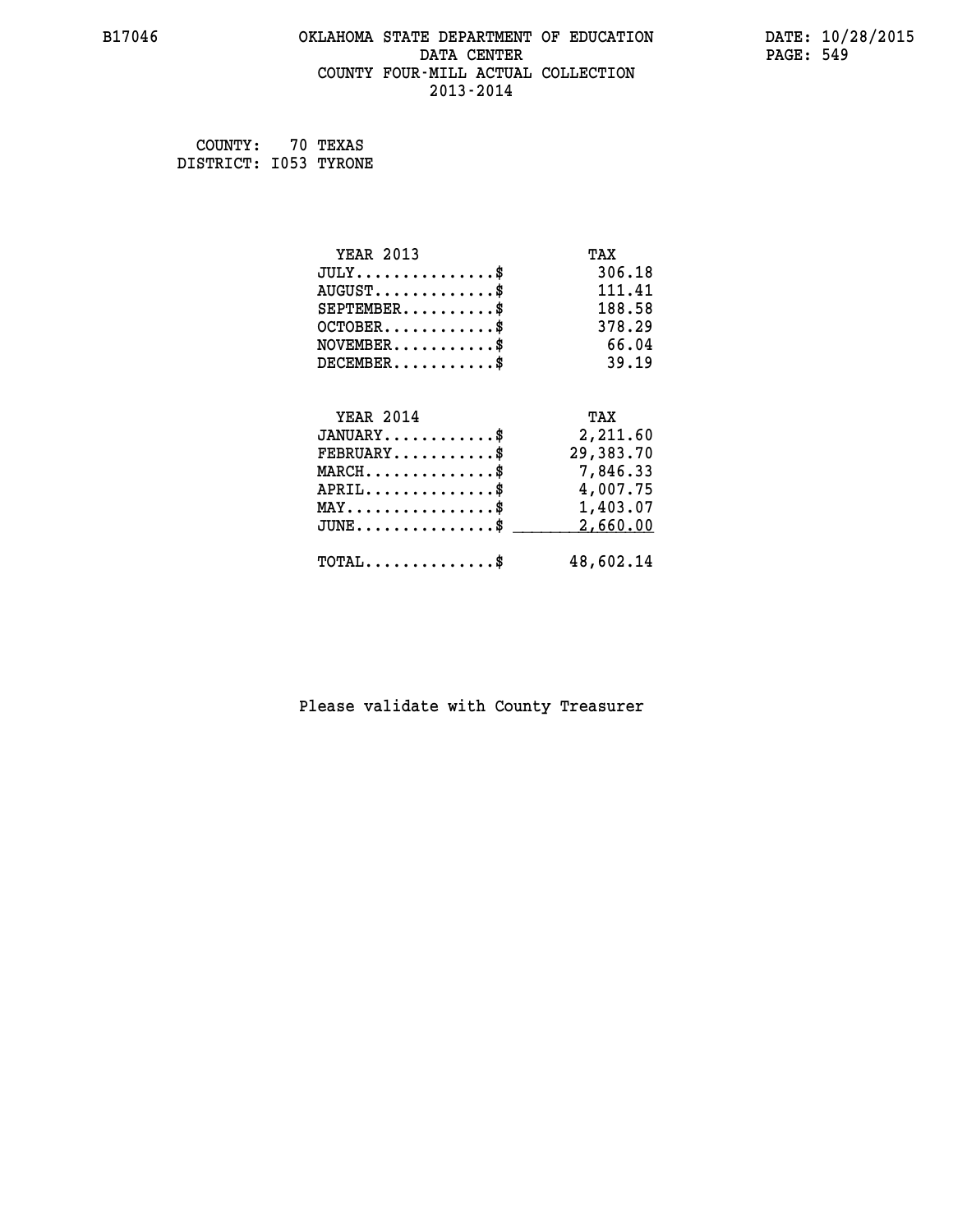# **B17046 OKLAHOMA STATE DEPARTMENT OF EDUCATION DATE: 10/28/2015 DATA CENTER** PAGE: 550  **COUNTY FOUR-MILL ACTUAL COLLECTION 2013-2014**

 **COUNTY: 70 TEXAS DISTRICT: I060 GOODWELL**

| <b>YEAR 2013</b>                                | TAX         |
|-------------------------------------------------|-------------|
| $JULY$ \$                                       | 242.43      |
| $AUGUST$ \$                                     | 88.21       |
| $SEPTEMBER$ \$                                  | 149.31      |
| $OCTOBER$ \$                                    | 299.53      |
| $NOVEMBER$ \$                                   | 54.43       |
| $DECEMBER$ \$                                   | 32.29       |
|                                                 |             |
| <b>YEAR 2014</b>                                | TAX         |
| $JANUARY$                                       | 1,822.67    |
| $FEBRUARY$                                      | 24, 216. 19 |
| $MARCH$ \$                                      | 6,466.45    |
| $APRIL \ldots \ldots \ldots \ldots$             | 3,302.93    |
| $\texttt{MAX} \dots \dots \dots \dots \dots \$$ | 1,156.32    |
| $JUNE$ \$                                       | 2,192.20    |
| $\texttt{TOTAL} \dots \dots \dots \dots \$      | 40,022.96   |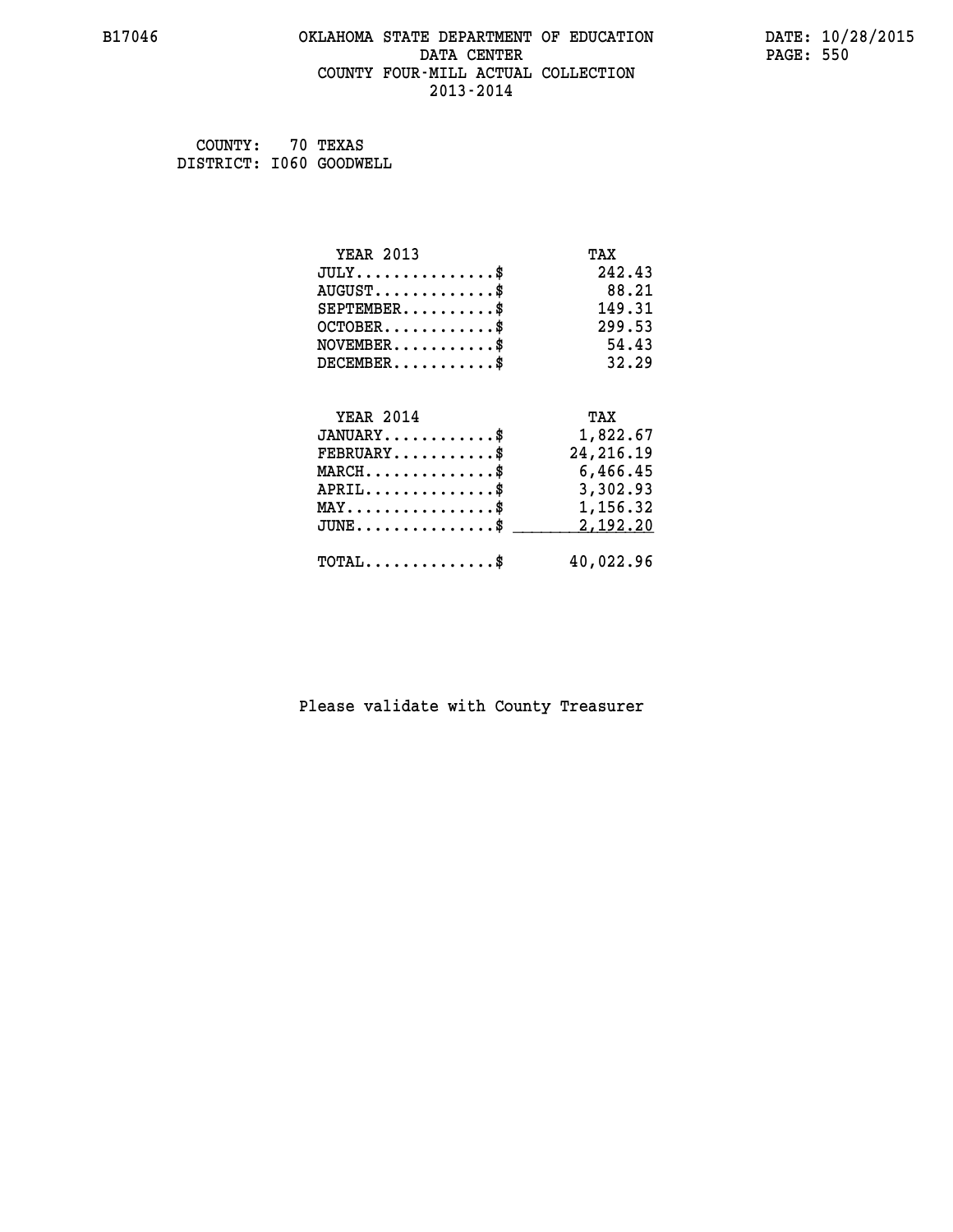# **B17046 OKLAHOMA STATE DEPARTMENT OF EDUCATION DATE: 10/28/2015 DATA CENTER PAGE: 551 COUNTY FOUR-MILL ACTUAL COLLECTION 2013-2014**

 **COUNTY: 70 TEXAS DISTRICT: I061 TEXHOMA**

| <b>YEAR 2013</b>                                 | TAX       |
|--------------------------------------------------|-----------|
| $JULY$ \$                                        | 372.07    |
| $AUGUST$ \$                                      | 135.38    |
| $SEPTEMBER$ \$                                   | 229.16    |
| $OCTOBER$ \$                                     | 459.60    |
| $NOVEMBER$ \$                                    | 70.85     |
| $DECEMBER$ \$                                    | 42.04     |
|                                                  |           |
| <b>YEAR 2014</b>                                 | TAX       |
| $JANUARY$                                        | 2,372.50  |
| $FEBRUARY$                                       | 31,521.42 |
| $MARCH$ \$                                       | 8,417.16  |
| $APRIL \ldots \ldots \ldots \ldots \$            | 4,299.33  |
| MAY\$ 1,505.14                                   |           |
| $\texttt{JUNE} \dots \dots \dots \dots \dots \$$ | 2,853.52  |
| $\texttt{TOTAL} \dots \dots \dots \dots \$       | 52,278.17 |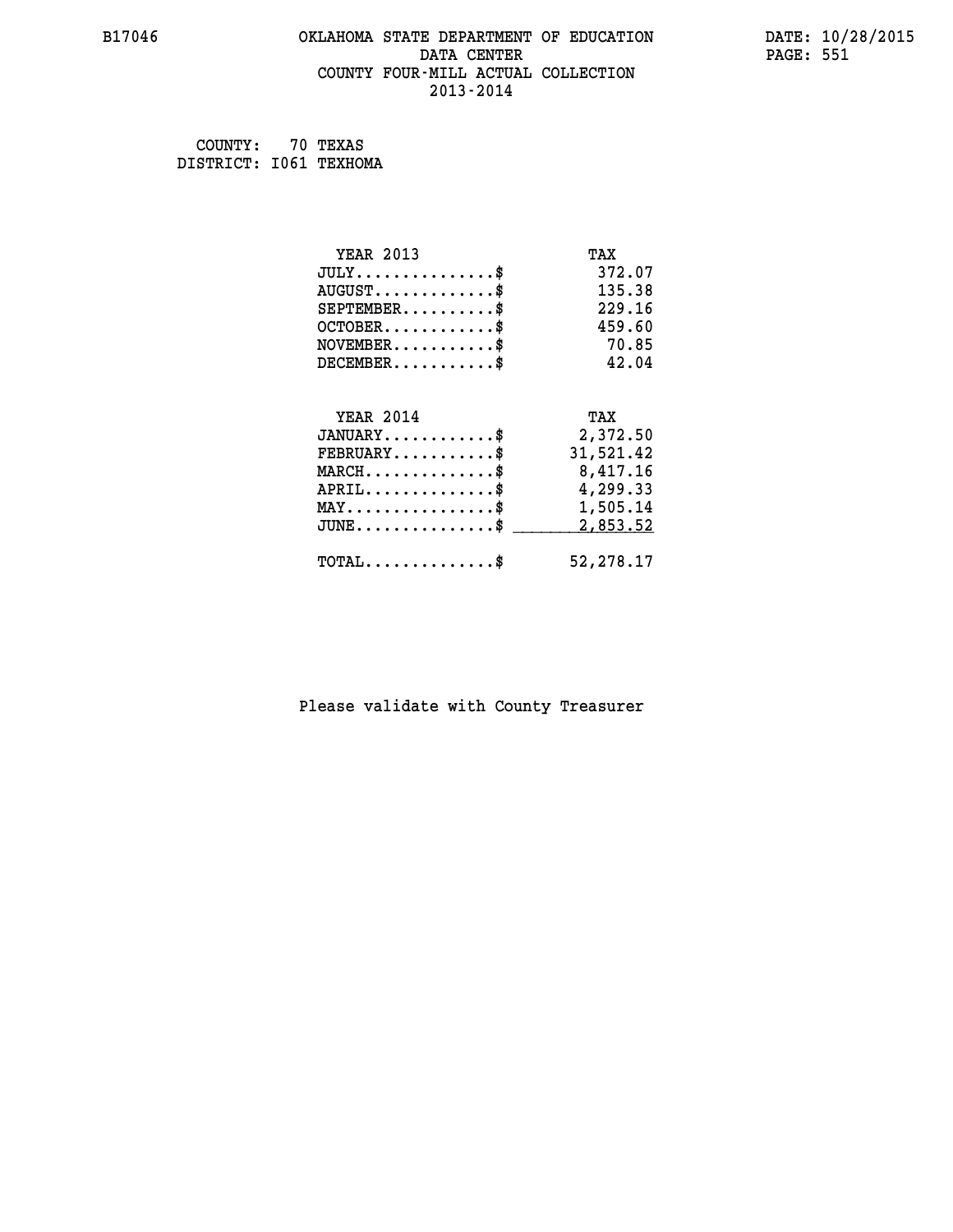# **B17046 OKLAHOMA STATE DEPARTMENT OF EDUCATION DATE: 10/28/2015** DATA CENTER PAGE: 552  **COUNTY FOUR-MILL ACTUAL COLLECTION 2013-2014**

 **COUNTY: 70 TEXAS**

 **\*\*\*\*\*\* TOTALS \*\*\*\*\*\***

| <b>YEAR 2013</b>              | TAX      |
|-------------------------------|----------|
| $JULY \ldots \ldots \ldots \$ | 5,448.52 |
| $AUGUST$                      | 1,982.47 |
| $SEPTEMBER$                   | 3,355.79 |
| $OCTOBER$ \$                  | 6,731.36 |
| $NOVEMBER$ \$                 | 1,142.36 |
| $DECEMBER$ \$                 | 677.86   |

# **YEAR 2014 TAX**

| $JANUARY$                                    | 38,255.89  |
|----------------------------------------------|------------|
| $\texttt{FEBRUARY} \dots \dots \dots \$      | 508,273.84 |
| $MARCH$ \$                                   | 135,724.32 |
| $APRIL$ \$                                   | 69,325.33  |
| $MAX \dots \dots \dots \dots \dots \$        | 24,270.01  |
| $JUNE$ \$                                    | 46,012.17  |
| $\text{TOTAL} \dots \dots \dots \dots \dots$ | 841,199.92 |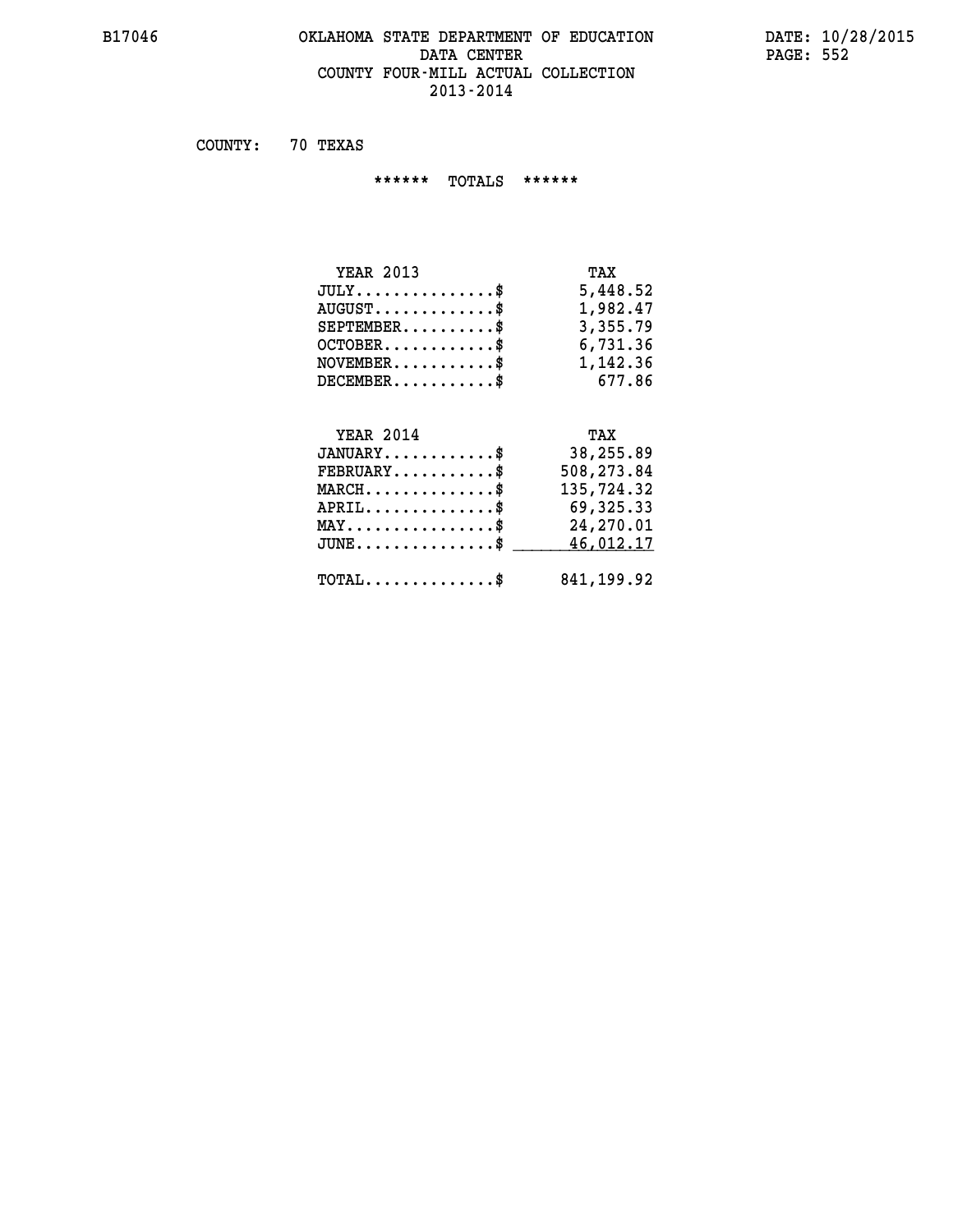# **B17046 OKLAHOMA STATE DEPARTMENT OF EDUCATION DATE: 10/28/2015** DATA CENTER PAGE: 553  **COUNTY FOUR-MILL ACTUAL COLLECTION 2013-2014**

 **COUNTY: 71 TILLMAN DISTRICT: I008 TIPTON**

| <b>YEAR 2013</b>                                 | TAX       |
|--------------------------------------------------|-----------|
| $JULY$ \$                                        | 281.01    |
| $AUGUST$ \$                                      | 176.99    |
| $SEPTEMBER$ \$                                   | 215.35    |
| $OCTOBER$ \$                                     | 148.12    |
| $NOVEMBER.$ \$                                   | 39.81     |
| $DECEMBER$ \$                                    | 2,416.44  |
|                                                  |           |
| <b>YEAR 2014</b>                                 | TAX       |
| $JANUARY$ \$                                     | 18,070.46 |
| $FEBRUARY$                                       | 8,499.26  |
| $MARCH$ \$                                       | 692.39    |
| $APRIL \ldots \ldots \ldots \ldots \$            | 3,770.68  |
| $\texttt{MAX} \dots \dots \dots \dots \dots \$   | 1,814.33  |
| $\texttt{JUNE} \dots \dots \dots \dots \dots \$$ | 559.49    |
| $\texttt{TOTAL} \dots \dots \dots \dots \$       | 36,684.33 |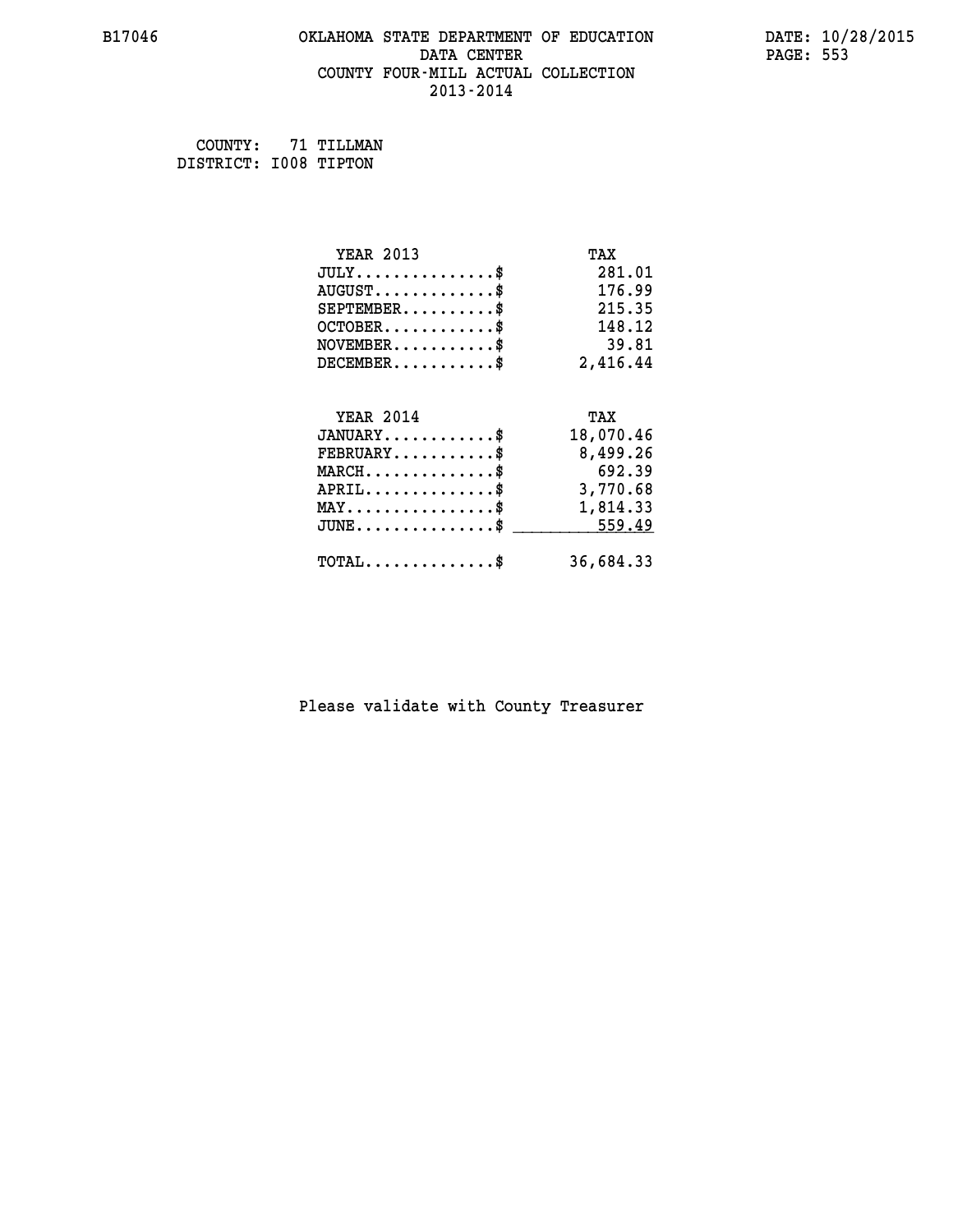#### **B17046 OKLAHOMA STATE DEPARTMENT OF EDUCATION DATE: 10/28/2015 DATA CENTER** PAGE: 554  **COUNTY FOUR-MILL ACTUAL COLLECTION 2013-2014**

| COUNTY:                 | 71 TILLMAN |
|-------------------------|------------|
| DISTRICT: 1009 DAVIDSON |            |

| <b>YEAR 2013</b>                           | TAX      |
|--------------------------------------------|----------|
| $JULY$ \$                                  | 81.33    |
| $AUGUST$ \$                                | 47.81    |
| $SEPTEMENT.$ \$                            | 58.35    |
| $OCTOBER$ \$                               | 40.48    |
| $NOVEMBER$ \$                              | 10.74    |
| $DECEMBER$ \$                              | 600.25   |
|                                            |          |
| <b>YEAR 2014</b>                           | TAX      |
| $JANUARY$                                  | 4,484.94 |
| $FEBRUARY$ \$                              | 2,111.15 |
| $MARCH$ \$                                 | 175.05   |
| $APRIL$ \$                                 | 939.99   |
| $MAX \dots \dots \dots \dots \$            | 455.21   |
| $JUNE$ \$                                  | 148.03   |
| $\texttt{TOTAL} \dots \dots \dots \dots \$ | 9,153.33 |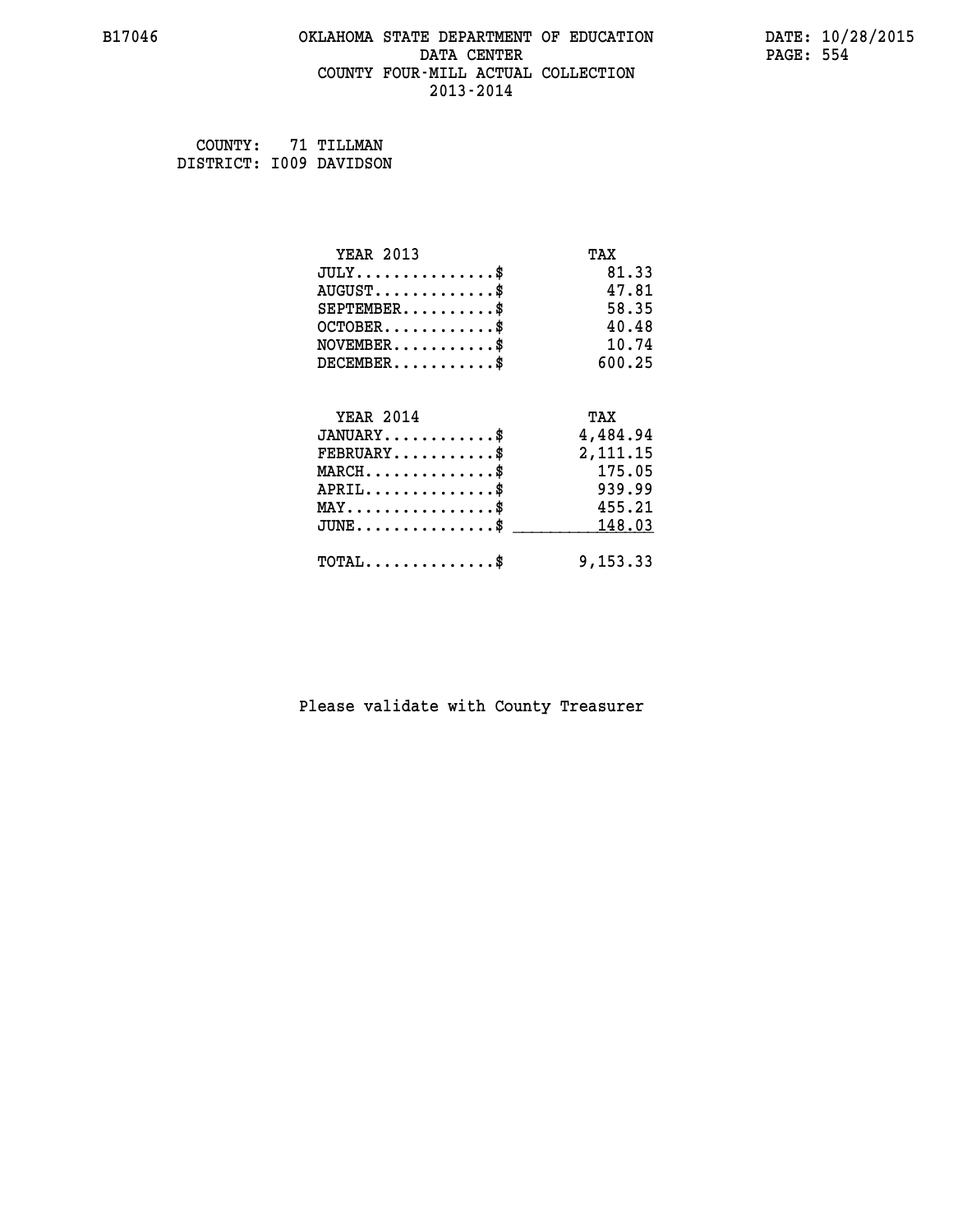# **B17046 OKLAHOMA STATE DEPARTMENT OF EDUCATION DATE: 10/28/2015 DATA CENTER** PAGE: 555  **COUNTY FOUR-MILL ACTUAL COLLECTION 2013-2014**

 **COUNTY: 71 TILLMAN DISTRICT: I158 FREDERICK**

| <b>YEAR 2013</b>                                  | TAX       |
|---------------------------------------------------|-----------|
| $JULY$ \$                                         | 679.52    |
| $AUGUST$ \$                                       | 416.69    |
| $SEPTEMBER$ \$                                    | 508.02    |
| $OCTOBER$ \$                                      | 348.55    |
| $NOVEMBER$ \$                                     | 93.77     |
| $DECEMBER$ \$                                     | 5,989.43  |
|                                                   |           |
| <b>YEAR 2014</b>                                  | TAX       |
| $JANUARY$                                         | 44,811.17 |
| $FEBRUARY$                                        | 21,075.35 |
| $\texttt{MARCH}\ldots\ldots\ldots\ldots\text{\$}$ | 1,712.39  |
| $APRIL \ldots \ldots \ldots \ldots \$             | 9,355.23  |
| $\texttt{MAX} \dots \dots \dots \dots \dots \$    | 4,498.60  |
| $\texttt{JUNE} \dots \dots \dots \dots \dots \$$  | 1,393.15  |
| $\texttt{TOTAL} \dots \dots \dots \dots \$        | 90,881.87 |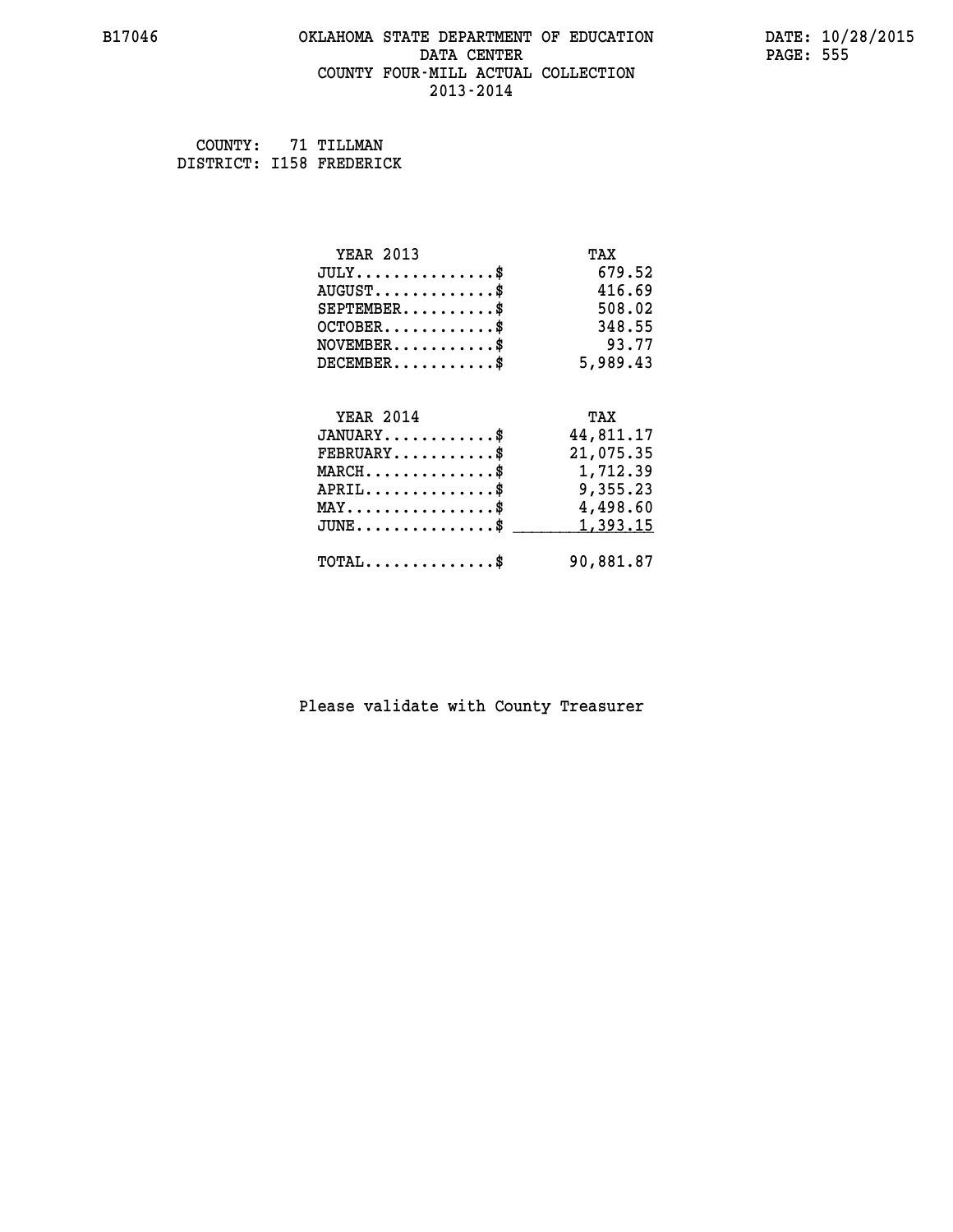# **B17046 OKLAHOMA STATE DEPARTMENT OF EDUCATION DATE: 10/28/2015 DATA CENTER** PAGE: 556  **COUNTY FOUR-MILL ACTUAL COLLECTION 2013-2014**

 **COUNTY: 71 TILLMAN DISTRICT: I249 GRANDFIELD**

| <b>YEAR 2013</b>                                 | TAX       |
|--------------------------------------------------|-----------|
| $JULY$ \$                                        | 203.79    |
| $AUGUST$ \$                                      | 124.97    |
| $SEPTEMBER$ \$                                   | 152.31    |
| $OCTOBER$ \$                                     | 104.80    |
| $NOVEMBER$ \$                                    | 28.10     |
| $DECEMBER$ \$                                    | 1,774.14  |
|                                                  |           |
| <b>YEAR 2014</b>                                 | TAX       |
| $JANUARY$ \$                                     | 13,271.94 |
| $FEBRUARY$                                       | 6,242.53  |
| $MARCH$ \$                                       | 508.17    |
| $APRIL \ldots \ldots \ldots \ldots \$            | 2,770.66  |
| $\texttt{MAX} \dots \dots \dots \dots \dots \$   | 1,333.31  |
| $\texttt{JUNE} \dots \dots \dots \dots \dots \$$ | 413.84    |
| $\texttt{TOTAL} \dots \dots \dots \dots \$       | 26,928.56 |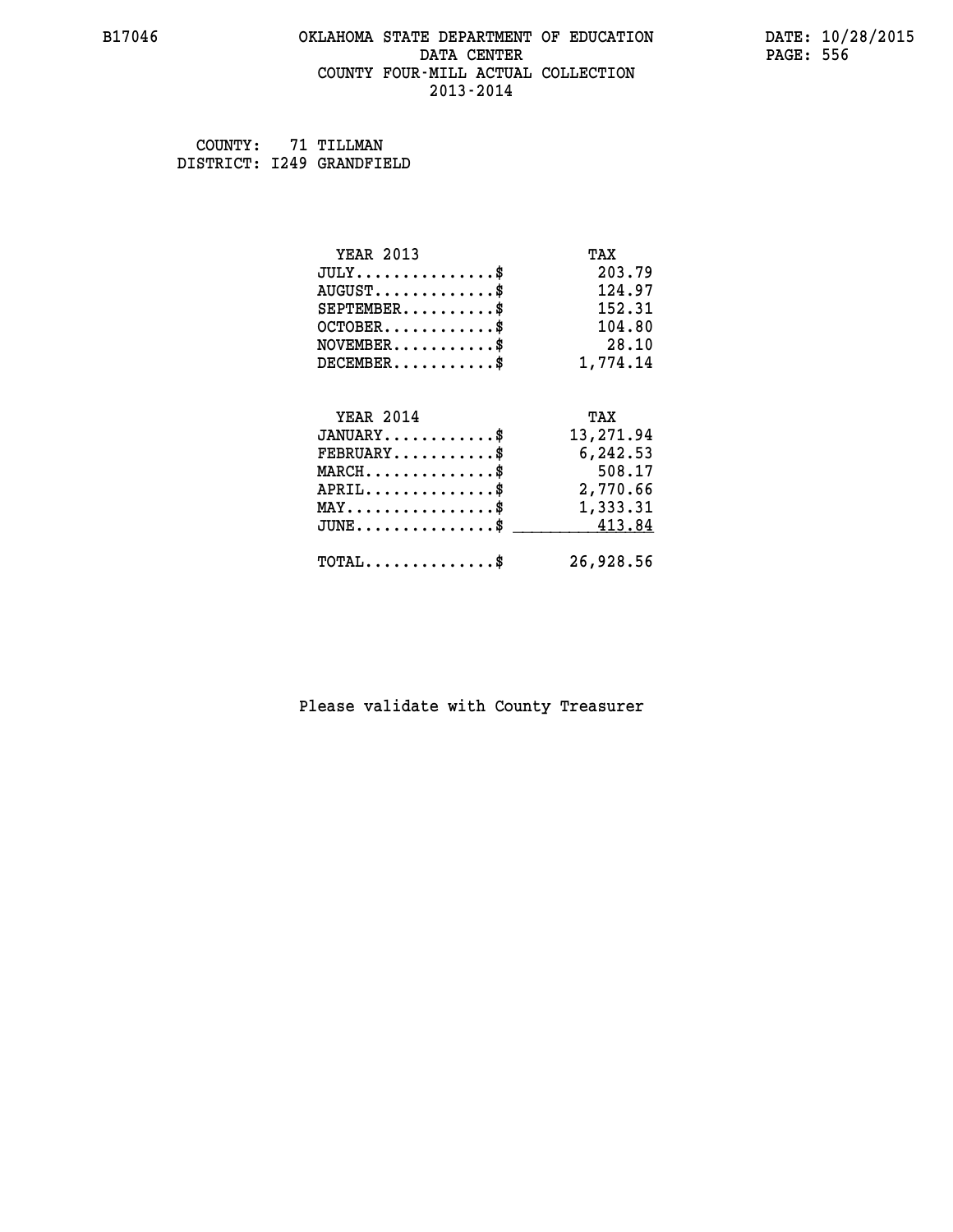#### **B17046 OKLAHOMA STATE DEPARTMENT OF EDUCATION DATE: 10/28/2015 DATA CENTER** PAGE: 557  **COUNTY FOUR-MILL ACTUAL COLLECTION 2013-2014**

 **COUNTY: 71 TILLMAN**

 **\*\*\*\*\*\* TOTALS \*\*\*\*\*\***

| <b>YEAR 2013</b>                     | TAX       |
|--------------------------------------|-----------|
| $JULY \ldots \ldots \ldots \ldots \$ | 1,245.65  |
| $AUGUST$ \$                          | 766.46    |
| $SEPTEMBER$ \$                       | 934.03    |
| $OCTOBER$ \$                         | 641.95    |
| $NOVEMBER$ \$                        | 172.42    |
| $DECEMBER$ \$                        | 10,780.26 |
|                                      |           |

# **YEAR 2014 TAX**

| $JANUARY$                                           | 80,638.51  |
|-----------------------------------------------------|------------|
| $\texttt{FEBRUARY} \dots \dots \dots \dots \$       | 37,928.29  |
| $MARCH$ \$                                          | 3,088.00   |
| $APRIL$ \$                                          | 16,836.56  |
| $MAX \dots \dots \dots \dots \dots \$               | 8,101.45   |
| $JUNE \dots \dots \dots \dots \$ 2,514.51           |            |
| $\texttt{TOTAL} \dots \dots \dots \dots \texttt{S}$ | 163,648.09 |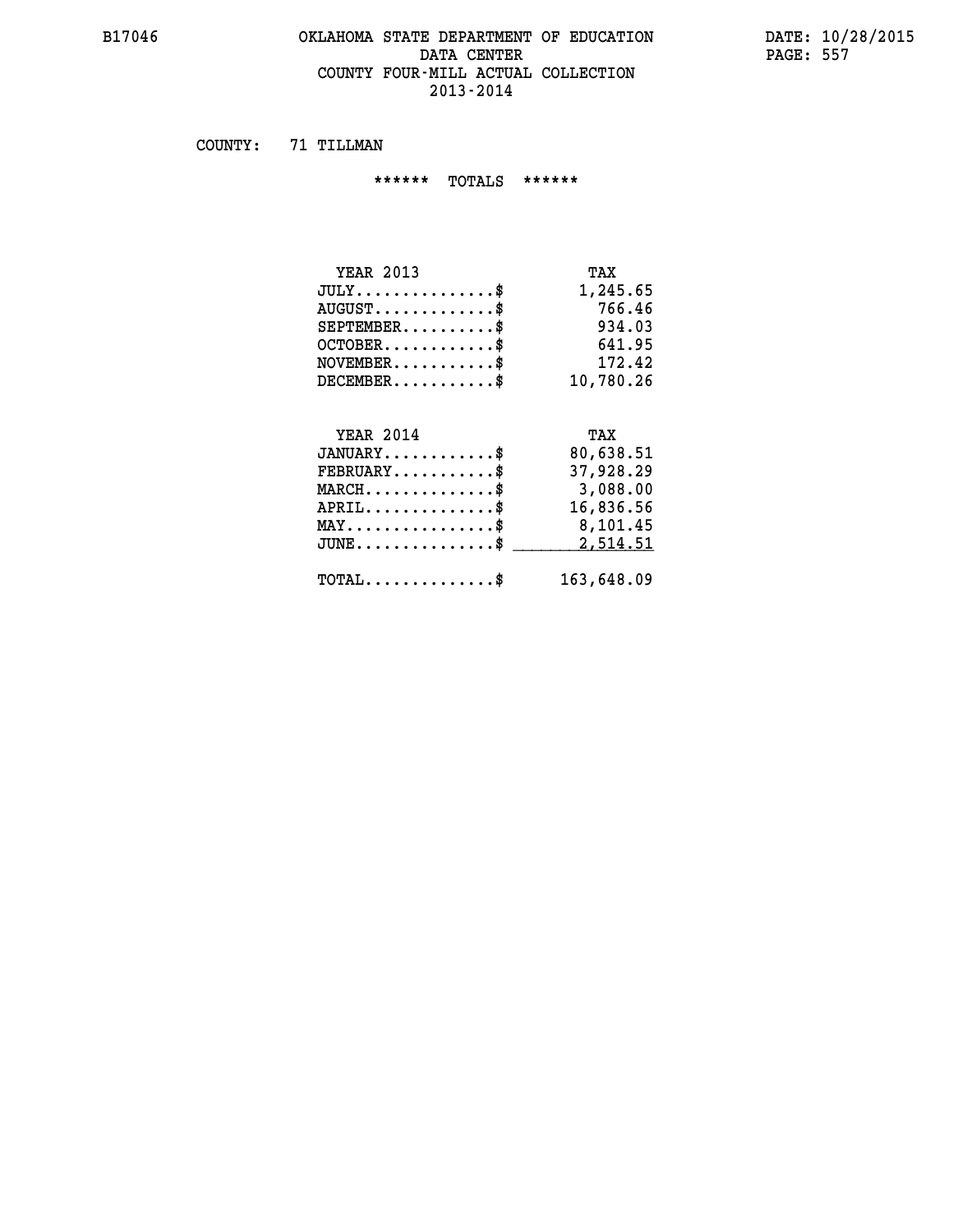# **B17046 OKLAHOMA STATE DEPARTMENT OF EDUCATION DATE: 10/28/2015 DATA CENTER** PAGE: 558  **COUNTY FOUR-MILL ACTUAL COLLECTION 2013-2014**

 **COUNTY: 72 TULSA DISTRICT: C015 KEYSTONE**

| <b>YEAR 2013</b>                                  | TAX       |
|---------------------------------------------------|-----------|
| $JULY$ \$                                         | 865.41    |
| $AUGUST$ \$                                       | 180.35    |
| $SEPTEMBER$ \$                                    | 259.74    |
| $OCTOBER$ \$                                      | 211.73    |
| $\texttt{NOVEMBER} \dots \dots \dots \$           | 121.24    |
| $DECEMBER$ \$                                     | 3,166.97  |
|                                                   |           |
| <b>YEAR 2014</b>                                  | TAX       |
| $JANUARY$ \$                                      | 38,198.08 |
| $\texttt{FEBRUARY} \dots \dots \dots \$           | 7,993.64  |
| $\texttt{MARCH}\ldots\ldots\ldots\ldots\clubsuit$ | 2,234.27  |
| $APRIL \ldots \ldots \ldots \ldots \$             | 6,541.19  |
| $\texttt{MAX} \dots \dots \dots \dots \dots \$    | 4,042.84  |
| $\texttt{JUNE} \dots \dots \dots \dots \dots \$$  | 1,067.32  |
| $\texttt{TOTAL} \dots \dots \dots \dots \$        | 64,882.78 |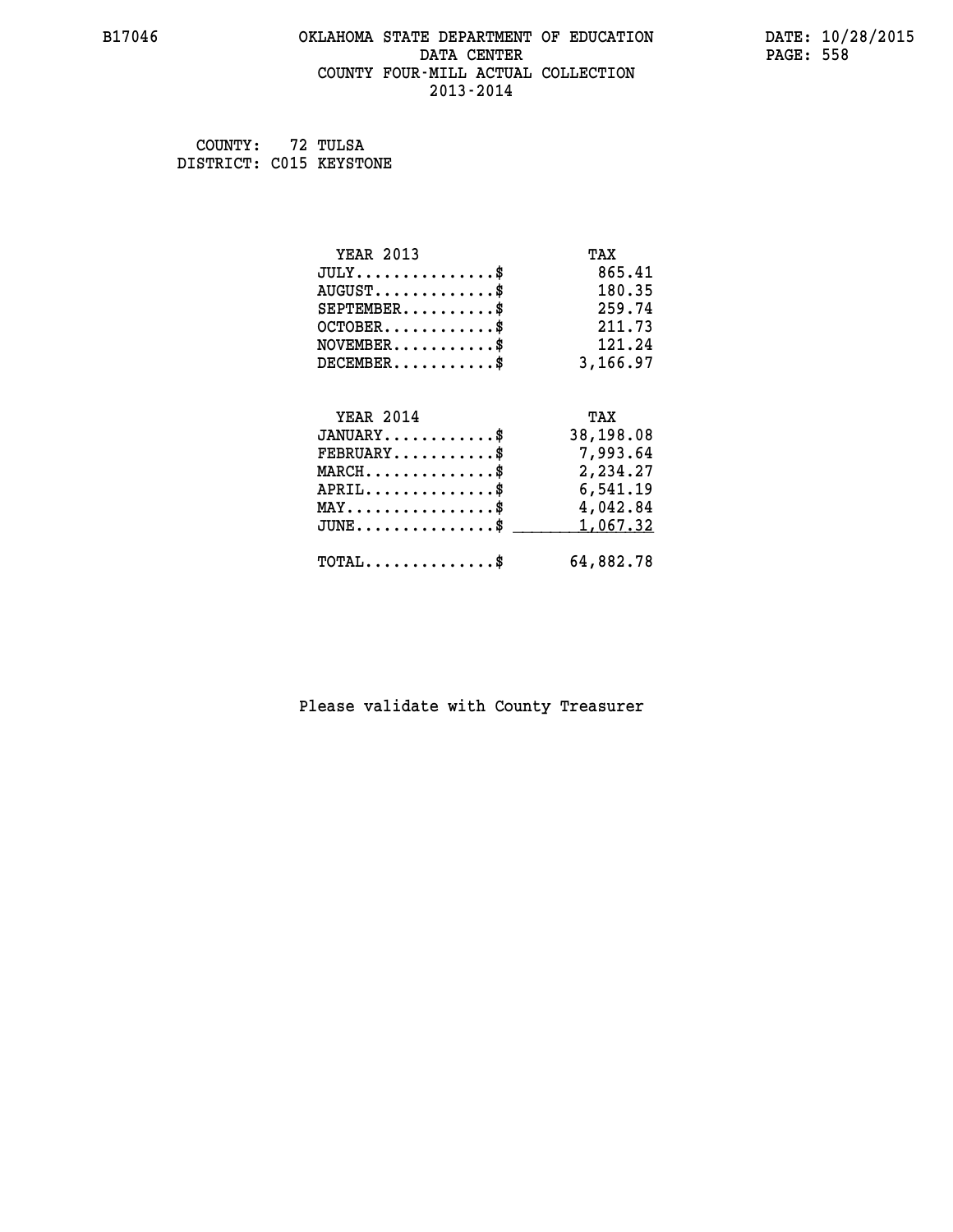# **B17046 OKLAHOMA STATE DEPARTMENT OF EDUCATION DATE: 10/28/2015** DATA CENTER PAGE: 559  **COUNTY FOUR-MILL ACTUAL COLLECTION 2013-2014**

 **COUNTY: 72 TULSA DISTRICT: I001 TULSA**

| <b>YEAR 2013</b>                     | TAX          |
|--------------------------------------|--------------|
| $JULY$ \$                            | 99,151.09    |
| $AUGUST$ \$                          | 22,401.43    |
| $SEPTEMENT.$ \$                      | 32,261.84    |
| $OCTOBER$ \$                         | 26,299.96    |
| $NOVEMBER.$ \$                       | 15,061.54    |
| $DECEMBER$ \$                        | 393,387.22   |
|                                      |              |
| <b>YEAR 2014</b>                     | TAX          |
| $JANUARY$ \$                         | 4,744,777.30 |
| $FEBRUARY$                           | 992,932.59   |
| $MARCH$ \$                           | 277,533.27   |
| $APRIL$ \$                           | 812,512.89   |
| $MAX \dots \dots \dots \dots \dots$  | 502,179.91   |
| $JUNE \ldots \ldots \ldots \ldots \$ | 132,578.76   |

 **TOTAL..............\$ 8,051,077.80**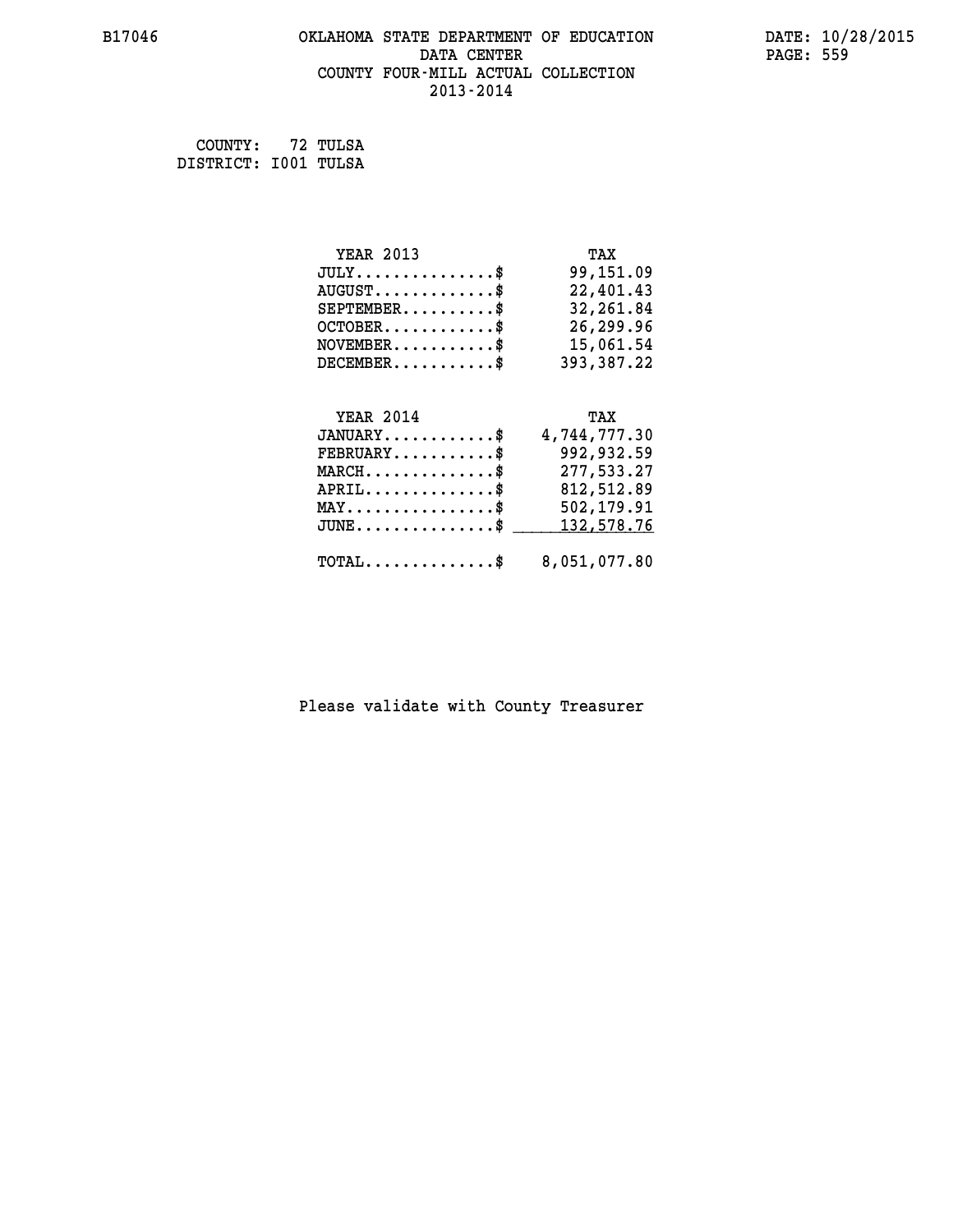# **B17046 OKLAHOMA STATE DEPARTMENT OF EDUCATION DATE: 10/28/2015 DATA CENTER** PAGE: 560  **COUNTY FOUR-MILL ACTUAL COLLECTION 2013-2014**

 **COUNTY: 72 TULSA DISTRICT: I002 SAND SPRINGS**

| <b>YEAR 2013</b>                               | TAX          |
|------------------------------------------------|--------------|
| $JULY$ \$                                      | 12,780.58    |
| $AUGUST$ \$                                    | 2,894.75     |
| $SEPTEMBER$ \$                                 | 4,168.93     |
| $OCTOBER$ \$                                   | 3,398.52     |
| $NOVEMBER.$ \$                                 | 1,946.28     |
| $DECEMBER$ \$                                  | 50,834.11    |
|                                                |              |
| <b>YEAR 2014</b>                               | TAX          |
| $JANUARY$ \$                                   | 613, 127.56  |
| $FEBRUARY$ \$                                  | 128,308.31   |
| $MARCH \ldots \ldots \ldots \ldots \$          | 35,863.29    |
| $APRIL$ \$                                     | 104,994.19   |
| $\texttt{MAX} \dots \dots \dots \dots \dots \$ | 64,892.47    |
| $JUNE$ \$                                      | 17,132.04    |
| $\texttt{TOTAL} \dots \dots \dots \dots \$     | 1,040,341.03 |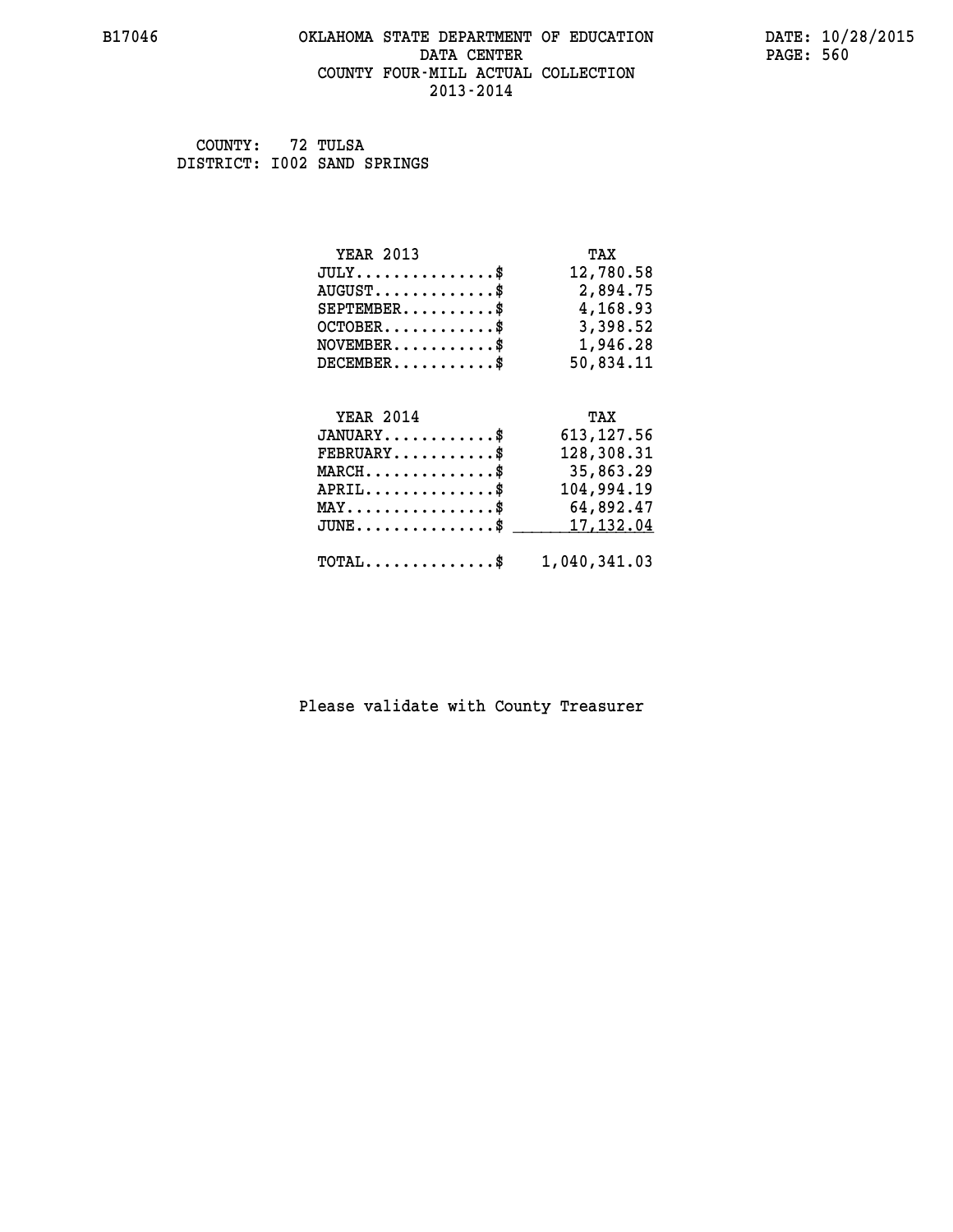# **B17046 OKLAHOMA STATE DEPARTMENT OF EDUCATION DATE: 10/28/2015 DATA CENTER** PAGE: 561  **COUNTY FOUR-MILL ACTUAL COLLECTION 2013-2014**

 **COUNTY: 72 TULSA DISTRICT: I003 BROKEN ARROW**

| <b>YEAR 2013</b>              | TAX        |
|-------------------------------|------------|
| $JULY \ldots \ldots \ldots \$ | 41,424.38  |
| $AUGUST$ \$                   | 9,422.68   |
| $SEPTEMBER$ \$                | 13,570.26  |
| $OCTOBER$ \$                  | 11,062.52  |
| $NOVEMBER$ \$                 | 6,335.32   |
| $DECEMBER$ \$                 | 165,469.97 |
| YEAR 2014                     | TAX        |

|                                                         | .            |
|---------------------------------------------------------|--------------|
| $JANUARY$ \$                                            | 1,995,789.65 |
| $FEBRUARY$                                              | 417,655.98   |
| $MARCH$                                                 | 116,738.47   |
| $APRIL$ \$                                              | 341,766.26   |
| $MAX \dots \dots \dots \dots \dots \$                   | 211,231.29   |
| $JUNE \ldots \ldots \ldots \ldots$ \$ 55,766.44         |              |
|                                                         |              |
| $\texttt{TOTAL} \dots \dots \dots \dots \$ 3,386,233.22 |              |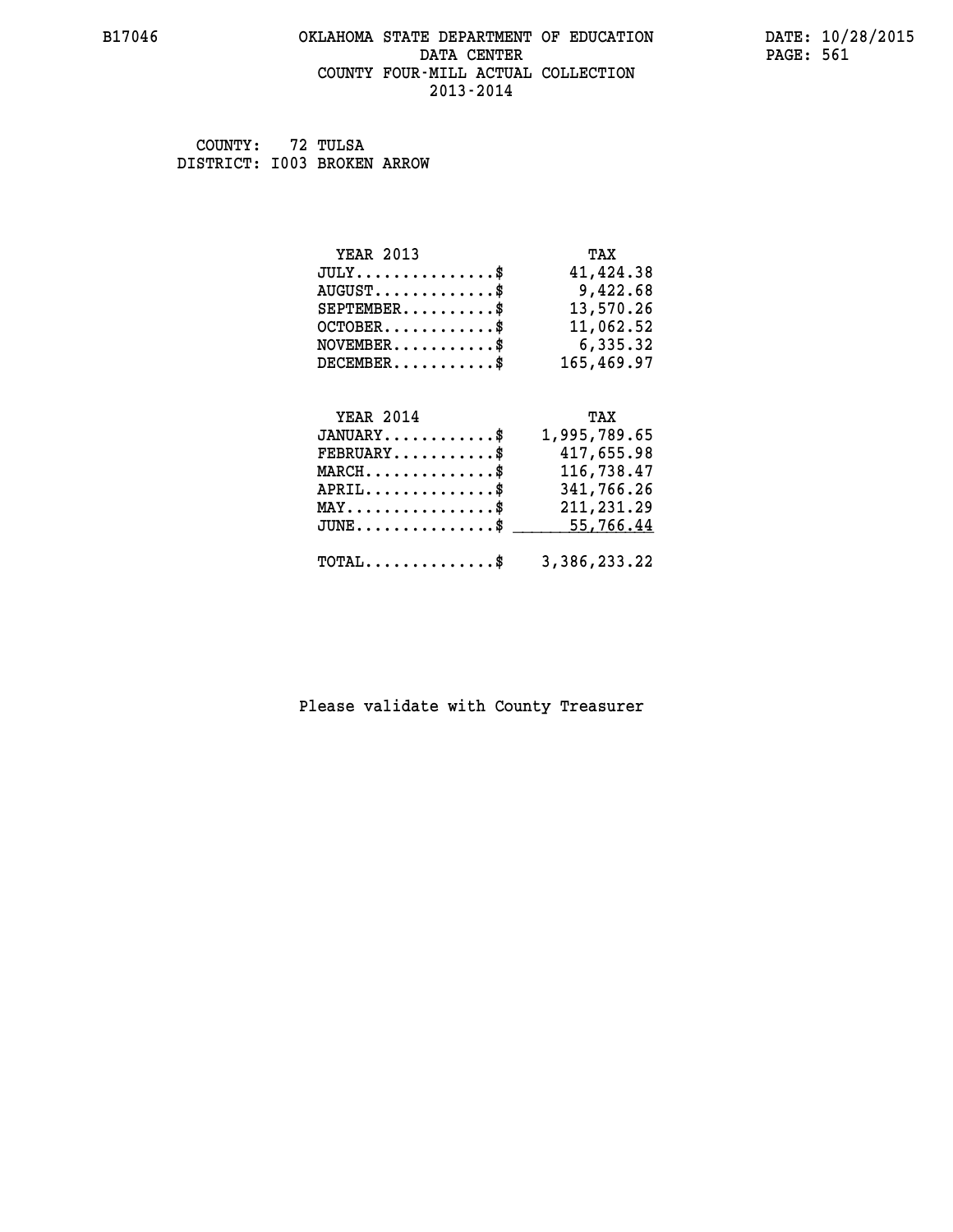# **B17046 OKLAHOMA STATE DEPARTMENT OF EDUCATION DATE: 10/28/2015 DATA CENTER PAGE: 562 COUNTY FOUR-MILL ACTUAL COLLECTION 2013-2014**

 **COUNTY: 72 TULSA DISTRICT: I004 BIXBY**

| <b>YEAR 2013</b>                               | TAX          |
|------------------------------------------------|--------------|
| $JULY$ \$                                      | 12,578.48    |
| $AUGUST$ \$                                    | 3,013.77     |
| $SEPTEMENT.$ \$                                | 4,340.34     |
| $OCTOBER$ \$                                   | 3,538.26     |
| $NOVEMBER.$ \$                                 | 2,026.30     |
| $DECEMBER$ \$                                  | 52,924.27    |
|                                                |              |
| <b>YEAR 2014</b>                               | TAX          |
| $JANUARY$ \$                                   | 638,337.55   |
| $\texttt{FEBRUARY} \dots \dots \dots \$        | 133,583.97   |
| $MARCH$ \$                                     | 37,337.88    |
| $APRIL$ \$                                     | 109, 311.24  |
| $\texttt{MAX} \dots \dots \dots \dots \dots \$ | 67,560.66    |
| $JUNE$ \$                                      | 17,836.44    |
| $\texttt{TOTAL} \dots \dots \dots \dots$       | 1,082,389.16 |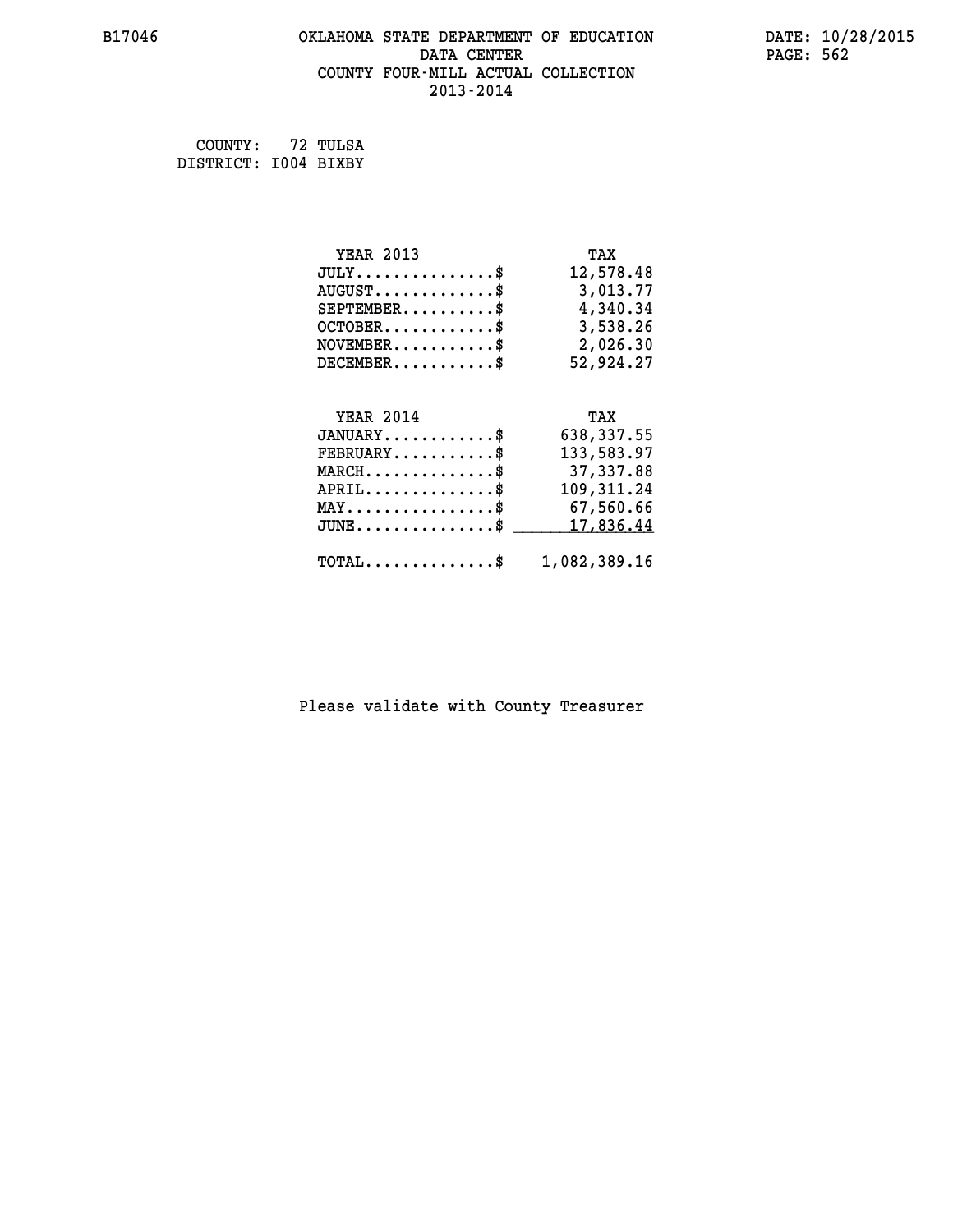# **B17046 OKLAHOMA STATE DEPARTMENT OF EDUCATION DATE: 10/28/2015** DATA CENTER PAGE: 563  **COUNTY FOUR-MILL ACTUAL COLLECTION 2013-2014**

 **COUNTY: 72 TULSA DISTRICT: I005 JENKS**

| <b>YEAR 2013</b> | TAX          |
|------------------|--------------|
| $JULY$ \$        | 26,226.85    |
| $AUGUST$ \$      | 6,003.60     |
| $SEPTEMBER$ \$   | 8,646.20     |
| $OCTOBER$ \$     | 7,048.41     |
| $NOVEMBER$ \$    | 4,036.50     |
| $DECEMBER$ \$    | 105,428.05   |
| <b>YEAR 2014</b> | TAX          |
| $JANUARY$ \$     | 1,271,603.70 |
| ים גזזממים       | 266, 106, 61 |

| $\texttt{FEBRUARY} \dots \dots \dots \dots \$<br>$MARCH$ \$ | 266,106.64<br>74,379.12 |
|-------------------------------------------------------------|-------------------------|
| $APRIL$                                                     | 217,754.03              |
| $\texttt{MAX} \dots \dots \dots \dots \dots \text{*}$       | 13,584.57               |
| $JUNE \dots \dots \dots \dots \$ 35,531.20                  |                         |
| $\texttt{TOTAL} \dots \dots \dots \dots \$ 2,036,348.87     |                         |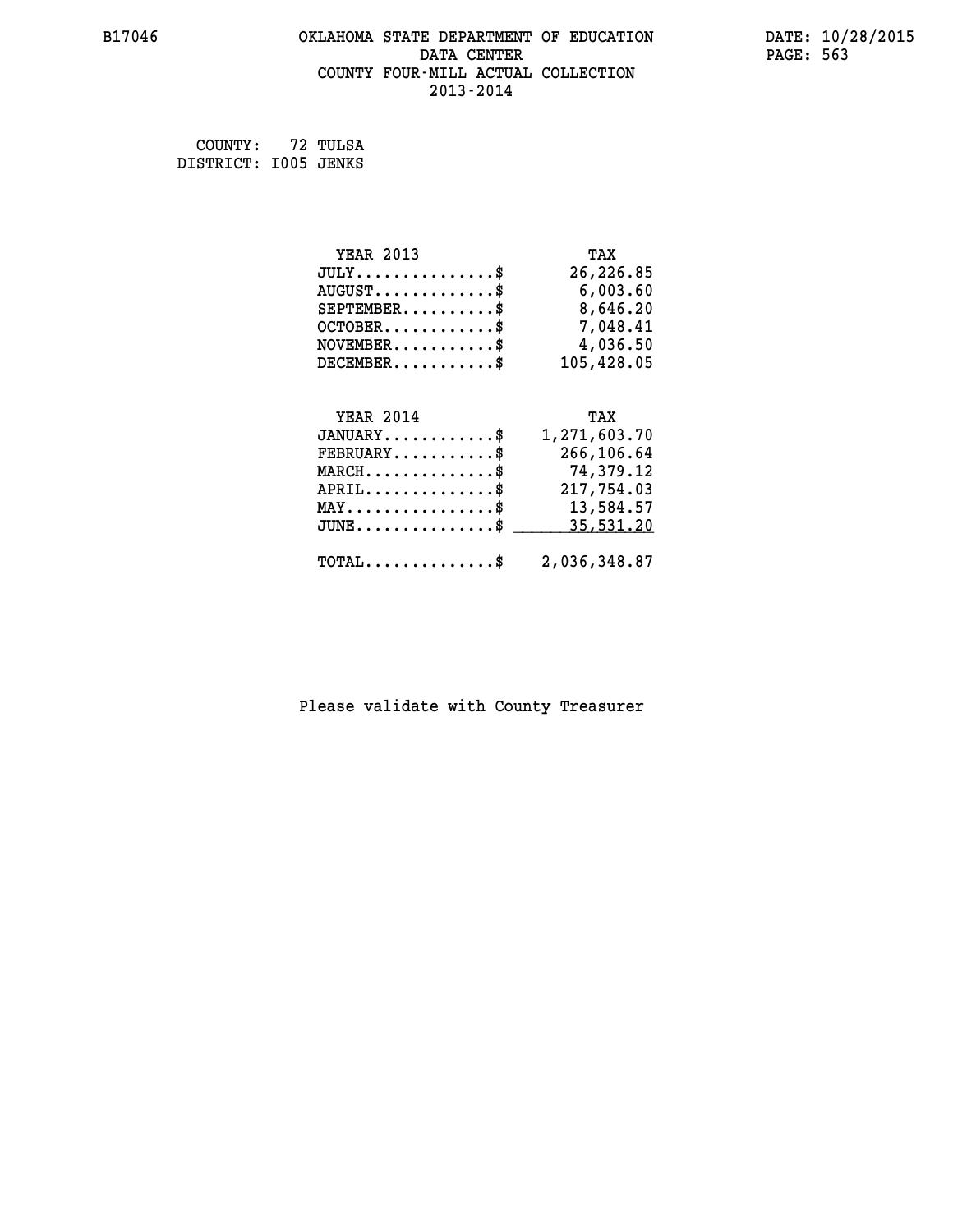# **B17046 OKLAHOMA STATE DEPARTMENT OF EDUCATION DATE: 10/28/2015 DATA CENTER** PAGE: 564  **COUNTY FOUR-MILL ACTUAL COLLECTION 2013-2014**

 **COUNTY: 72 TULSA DISTRICT: I006 COLLINSVILLE**

| <b>YEAR 2013</b>                                | TAX         |
|-------------------------------------------------|-------------|
| $JULY$ \$                                       | 6,529.17    |
| $AUGUST$ \$                                     | 1,466.74    |
| $SEPTEMBER$ \$                                  | 2,112.34    |
| $OCTOBER$ \$                                    | 1,721.99    |
| $NOVEMBER.$ \$                                  | 986.16      |
| $DECEMBER$ \$                                   | 25,757.08   |
|                                                 |             |
| <b>YEAR 2014</b>                                | TAX         |
| $JANUARY$ \$                                    | 310,664.86  |
| $FEBRUARY$ \$                                   | 65,012.37   |
| $\texttt{MARCH}\ldots\ldots\ldots\ldots\cdots\$ | 18, 171.53  |
| $APRIL$ \$                                      | 53, 199. 37 |
| $\texttt{MAX} \dots \dots \dots \dots \dots \$  | 32,880.28   |
| $J\texttt{UNE}\dots\dots\dots\dots\$$           | 8,680.61    |
| $\texttt{TOTAL} \dots \dots \dots \dots$ \$     | 527,182.50  |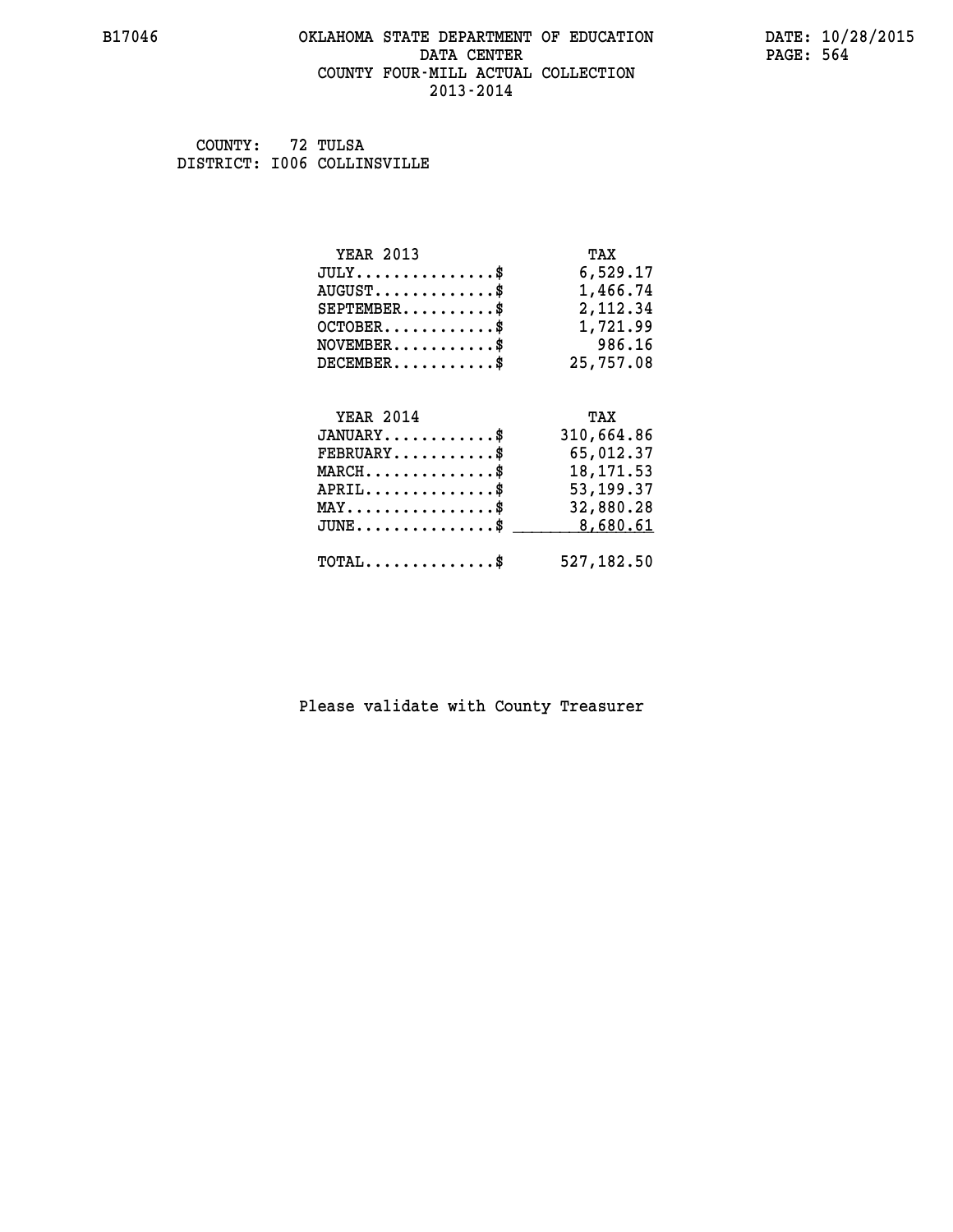# **B17046 OKLAHOMA STATE DEPARTMENT OF EDUCATION DATE: 10/28/2015** DATA CENTER PAGE: 565  **COUNTY FOUR-MILL ACTUAL COLLECTION 2013-2014**

 **COUNTY: 72 TULSA DISTRICT: I007 SKIATOOK**

| <b>YEAR 2013</b>                                 | TAX        |
|--------------------------------------------------|------------|
| $JULY$ \$                                        | 6,245.94   |
| $AUGUST$ \$                                      | 1,402.18   |
| $SEPTEMENT.$ \$                                  | 2,019.37   |
| $OCTOBER \ldots \ldots \ldots$                   | 1,646.20   |
| $\texttt{NOVEMBER} \dots \dots \dots \$          | 942.75     |
| $DECEMBER$ \$                                    | 24,623.37  |
|                                                  |            |
| <b>YEAR 2014</b>                                 | TAX        |
| $JANUARY$ \$                                     | 296,990.88 |
| $FEBRUARY$                                       | 62,150.85  |
| $\texttt{MARCH}\ldots\ldots\ldots\ldots\cdots\$  | 17,371.71  |
| $APRIL \ldots \ldots \ldots \ldots *$            | 50,857.79  |
| $\texttt{MAX} \dots \dots \dots \dots \dots \$   | 31,433.06  |
| $\texttt{JUNE} \dots \dots \dots \dots \dots \$$ | 8,298.54   |
| $\texttt{TOTAL} \dots \dots \dots \dots$ \$      | 503,982.64 |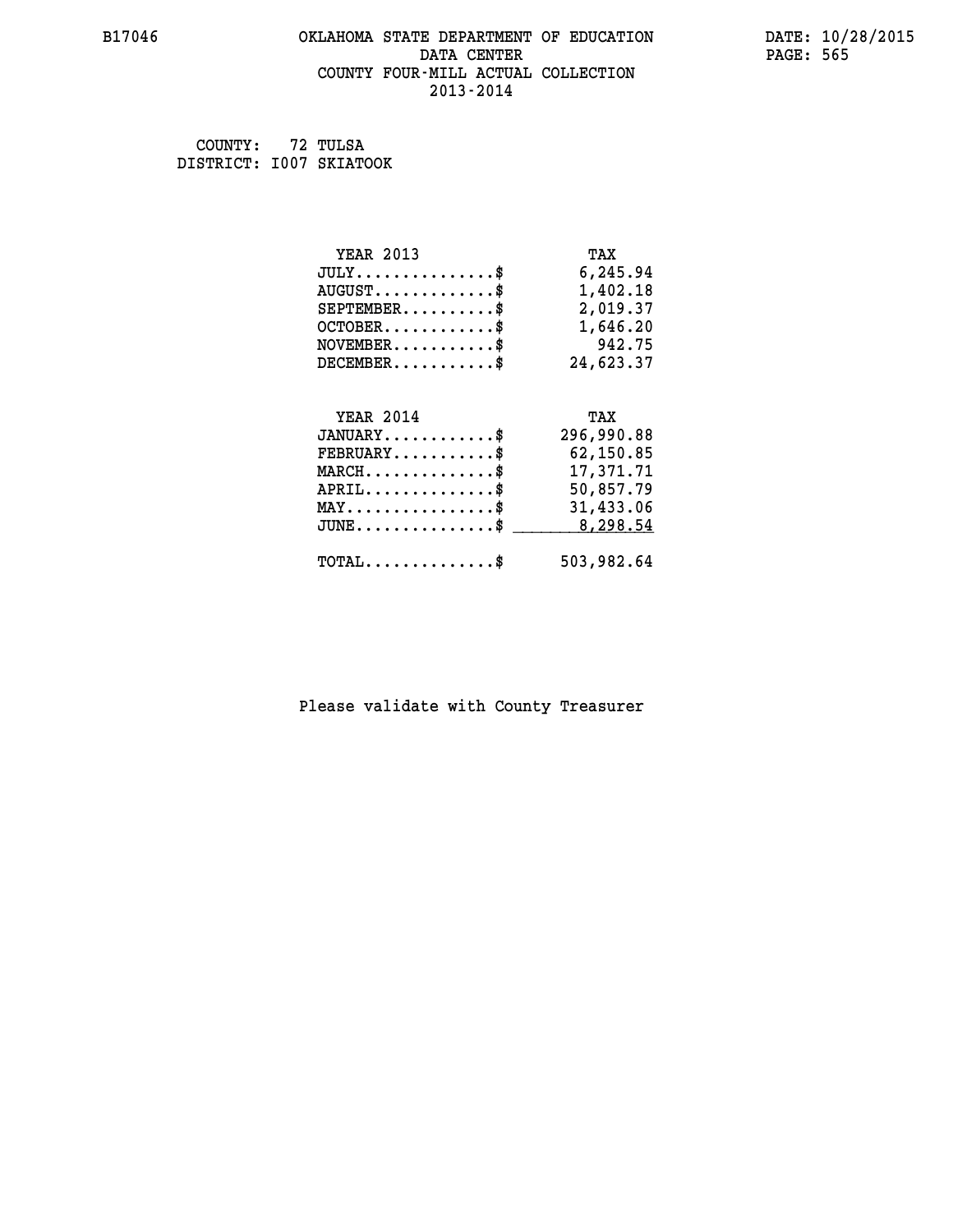# **B17046 OKLAHOMA STATE DEPARTMENT OF EDUCATION DATE: 10/28/2015** DATA CENTER PAGE: 566  **COUNTY FOUR-MILL ACTUAL COLLECTION 2013-2014**

 **COUNTY: 72 TULSA DISTRICT: I008 SPERRY**

| <b>YEAR 2013</b>                               | TAX        |
|------------------------------------------------|------------|
| $JULY$ \$                                      | 3,314.70   |
| $AUGUST$ \$                                    | 1,733.41   |
| $SEPTEMBER$ \$                                 | 1,930.08   |
| $OCTOBER$ \$                                   | 959.99     |
| $NOVEMBER.$ \$                                 | 2,361.38   |
| $DECEMBER$ \$                                  | 898.57     |
|                                                |            |
| <b>YEAR 2014</b>                               | TAX        |
| $JANUARY$ \$                                   | 111,326.46 |
| $FEBRUARY$ \$                                  | 28, 262.81 |
| $MARCH$ \$                                     | 4,337.97   |
| $APRIL$ \$                                     | 24,730.01  |
| $\texttt{MAX} \dots \dots \dots \dots \dots \$ | 9,626.20   |
| $JUNE$ \$                                      | 7,276.76   |
| $\texttt{TOTAL} \dots \dots \dots \dots \$     | 196,758.34 |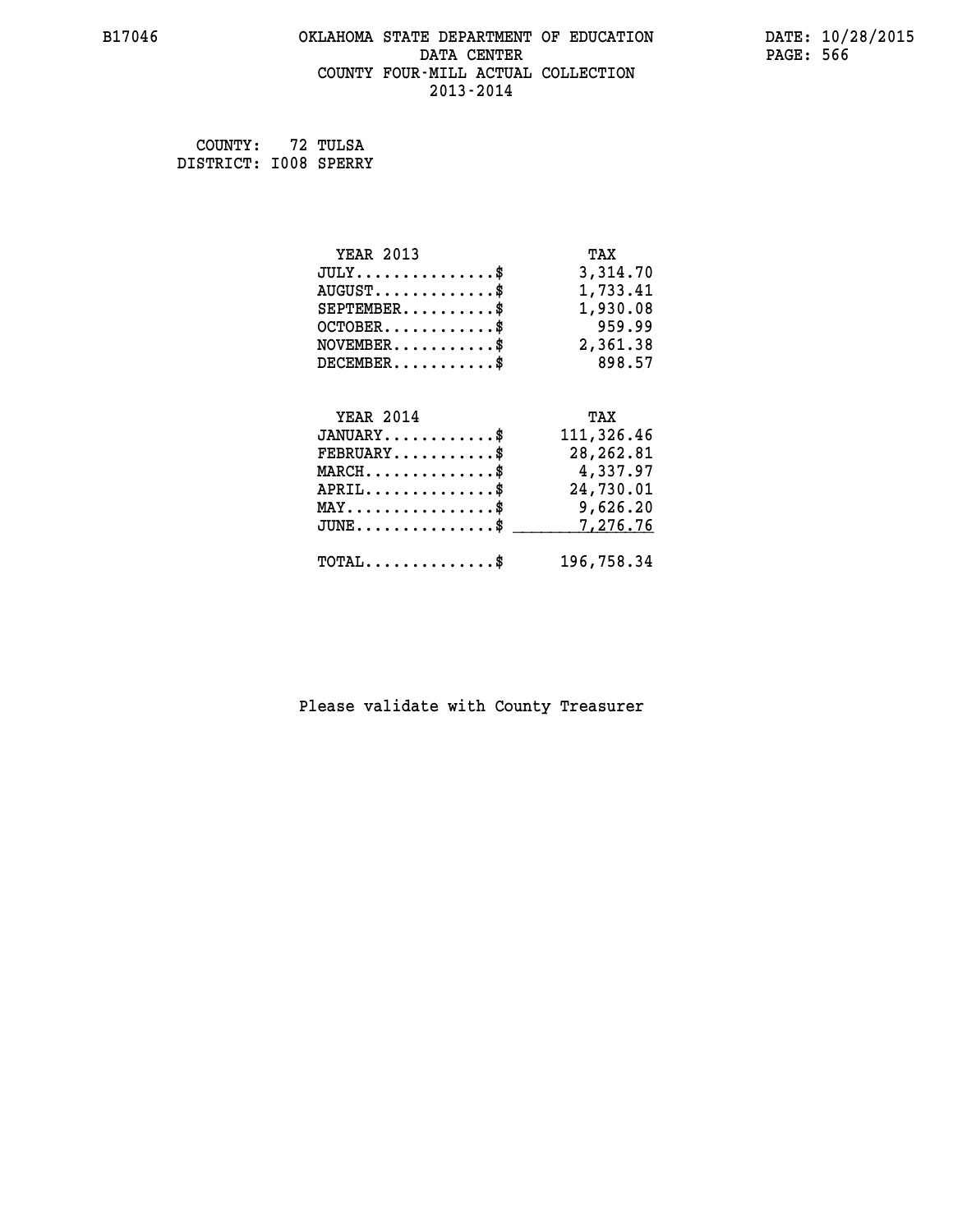# **B17046 OKLAHOMA STATE DEPARTMENT OF EDUCATION DATE: 10/28/2015 DATA CENTER** PAGE: 567  **COUNTY FOUR-MILL ACTUAL COLLECTION 2013-2014**

 **COUNTY: 72 TULSA DISTRICT: I009 UNION**

 **MAY................\$ 187,763.72 JUNE...............\$ 49,570.84 \_\_\_\_\_\_\_\_\_\_\_\_\_\_\_**

| <b>YEAR 2013</b>                            | TAX          |
|---------------------------------------------|--------------|
| $JULY$ \$                                   | 36,469.72    |
| $\texttt{AUGUST} \dots \dots \dots \dots \$ | 8,375.84     |
| $SEPTEMBER$ \$                              | 12,062.61    |
| $OCTOBER$ \$                                | 9,833.49     |
| $NOVEMBER.$ \$                              | 5,631.47     |
| $DECEMBER$ \$                               | 147,086.42   |
|                                             |              |
| <b>YEAR 2014</b>                            | TAX          |
| $JANUARY$ \$                                | 1,774,059.44 |
| $FEBRUARY$ \$                               | 371,254.82   |
| $MARCH$ \$                                  | 103,768.94   |
| $APRIL$                                     | 303,796.38   |

| $\texttt{TOTAL} \dots \dots \dots \dots \$ |  | 3,009,673.69 |
|--------------------------------------------|--|--------------|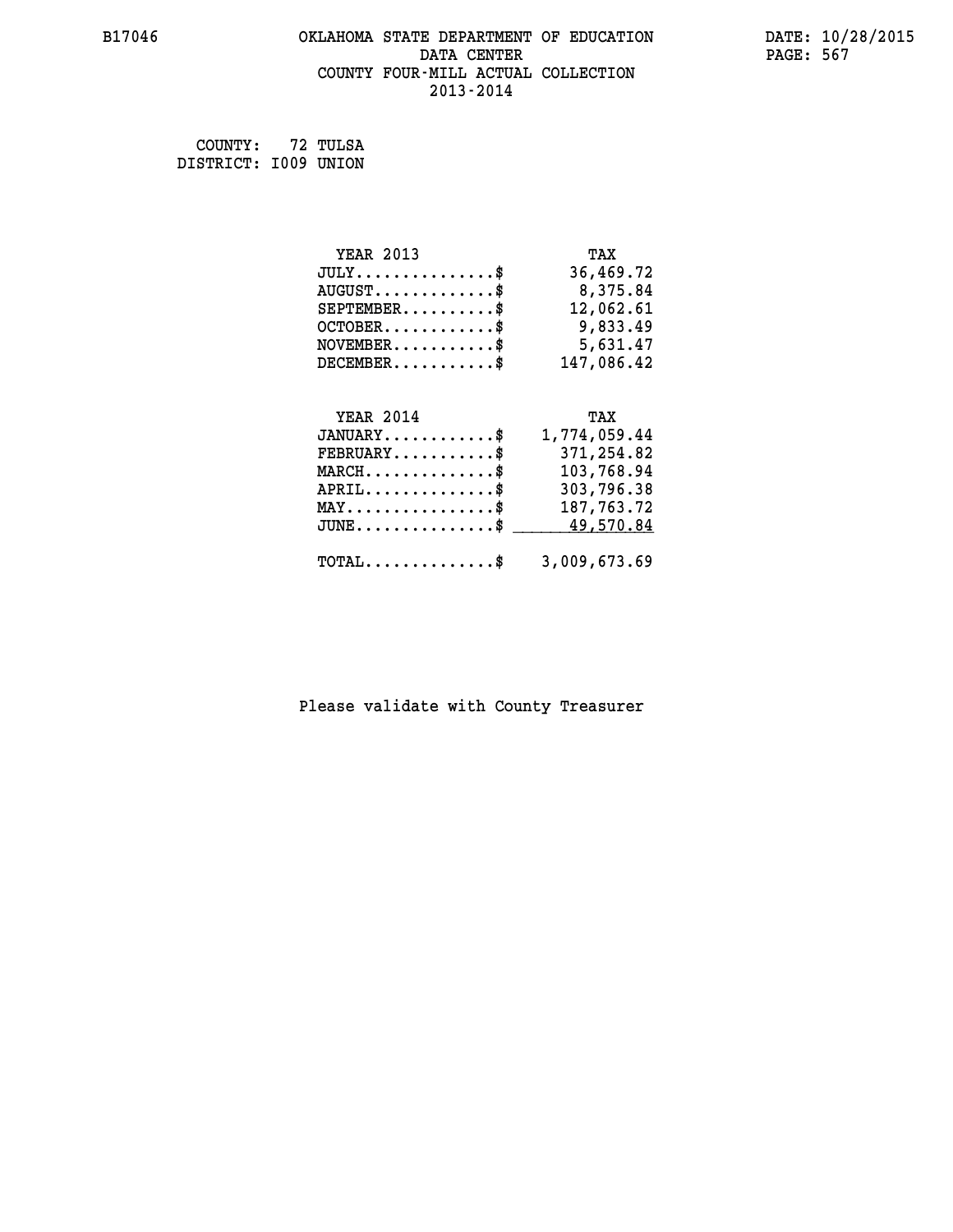# **B17046 OKLAHOMA STATE DEPARTMENT OF EDUCATION DATE: 10/28/2015 DATA CENTER** PAGE: 568  **COUNTY FOUR-MILL ACTUAL COLLECTION 2013-2014**

 **COUNTY: 72 TULSA DISTRICT: I010 BERRYHILL**

| <b>YEAR 2013</b>                             | TAX        |
|----------------------------------------------|------------|
| $JULY$                                       | 2,997.05   |
| $AUGUST$ \$                                  | 703.31     |
| $SEPTEMBER$ \$                               | 1,012.88   |
| $OCTOBER$ \$                                 | 825.71     |
| $NOVEMBER$ \$                                | 472.87     |
| $DECEMBER$ \$                                | 12,350.69  |
| <b>YEAR 2014</b>                             | TAX        |
| $JANUARY$ \$                                 | 148,965.92 |
| $FEBRUARY$ \$                                | 31, 173.88 |
| $MARCH$ \$                                   | 8,713.37   |
| $APRIL$ \$                                   | 25,509.47  |
| $\texttt{MAX} \dots \dots \dots \dots \dots$ | 15,766.33  |
| $JUNE$ \$                                    | 4,162.42   |
| $\texttt{TOTAL} \dots \dots \dots \dots \$   | 252,653.90 |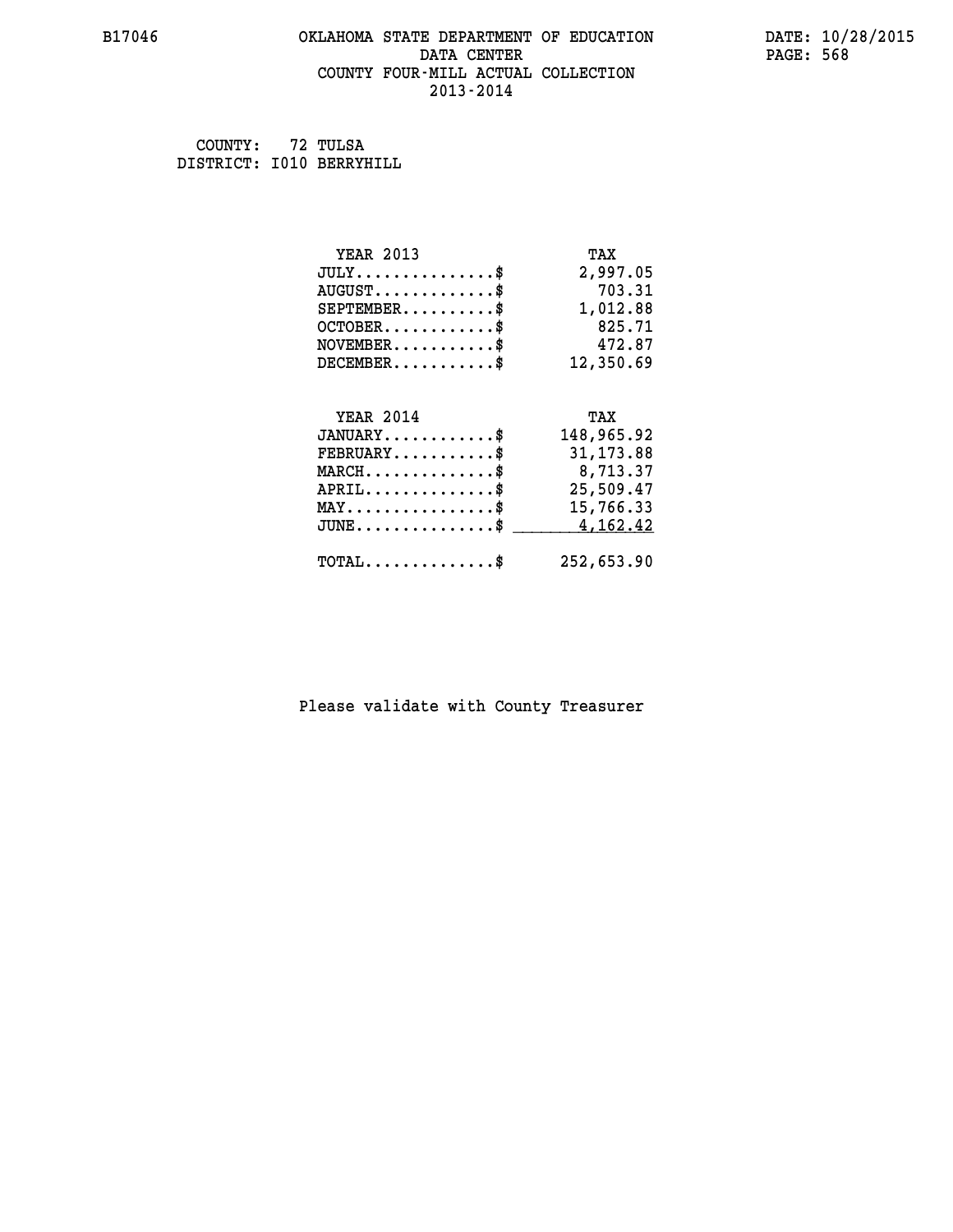# **B17046 OKLAHOMA STATE DEPARTMENT OF EDUCATION DATE: 10/28/2015 DATA CENTER** PAGE: 569  **COUNTY FOUR-MILL ACTUAL COLLECTION 2013-2014**

 **COUNTY: 72 TULSA DISTRICT: I011 OWASSO**

| <b>YEAR 2013</b>                     | TAX          |
|--------------------------------------|--------------|
| $JULY$                               | 22,834.96    |
| $AUGUST$ \$                          | 5,209.08     |
| $SEPTEMBER$ \$                       | 7,501.95     |
| $OCTOBER$ \$                         | 6,115.62     |
| $NOVEMBER.$ \$                       | 3,502.31     |
| $DECEMBER$ \$                        | 91,475.60    |
|                                      |              |
| <b>YEAR 2014</b>                     | TAX          |
| $JANUARY$ \$                         | 1,103,318.34 |
| $FEBRUARY$                           | 230,889.81   |
| $MARCH$ \$                           | 64,535.71    |
| $APRIL$ \$                           | 188,936.24   |
| $MAX \dots \dots \dots \dots \dots$  | 116,773.51   |
| $JUNE \ldots \ldots \ldots \ldots \$ | 30,828.97    |

| $\texttt{TOTAL} \dots \dots \dots \dots \$ | 1,871,922.10 |
|--------------------------------------------|--------------|
|                                            |              |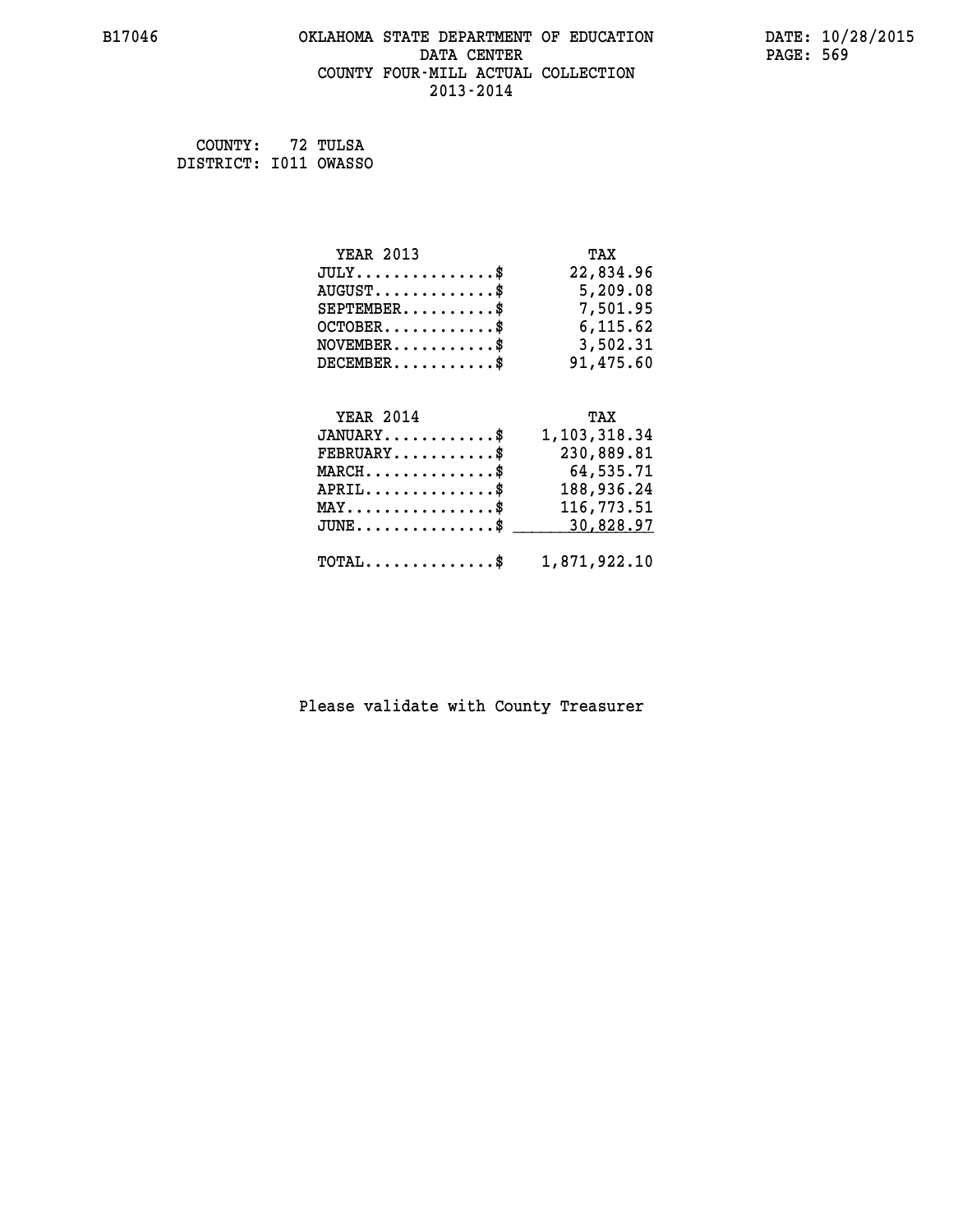# **B17046 OKLAHOMA STATE DEPARTMENT OF EDUCATION DATE: 10/28/2015 DATA CENTER PAGE: 570 COUNTY FOUR-MILL ACTUAL COLLECTION 2013-2014**

 **COUNTY: 72 TULSA DISTRICT: I013 GLENPOOL**

| <b>YEAR 2013</b>                                 | TAX        |
|--------------------------------------------------|------------|
| $JULY$ \$                                        | 5,856.68   |
| $AUGUST$ \$                                      | 1,328.12   |
| $SEPTEMBER$ \$                                   | 1,912.72   |
| $OCTOBER$ \$                                     | 1,559.25   |
| $NOVEMBER.$ \$                                   | 892.96     |
| $DECEMBER$ \$                                    | 23,322.92  |
|                                                  |            |
| <b>YEAR 2014</b>                                 | TAX        |
| $JANUARY$ \$                                     | 281,305.69 |
| $FEBRUARY$                                       | 58,868.43  |
| $MARCH$ \$                                       | 16,454.24  |
| $APRIL$ \$                                       | 48,171.80  |
| $\texttt{MAX} \dots \dots \dots \dots \dots \$   | 29,772.96  |
| $\texttt{JUNE} \dots \dots \dots \dots \dots \$$ | 7,860.25   |
| $\texttt{TOTAL} \dots \dots \dots \dots$ \$      | 477,306.02 |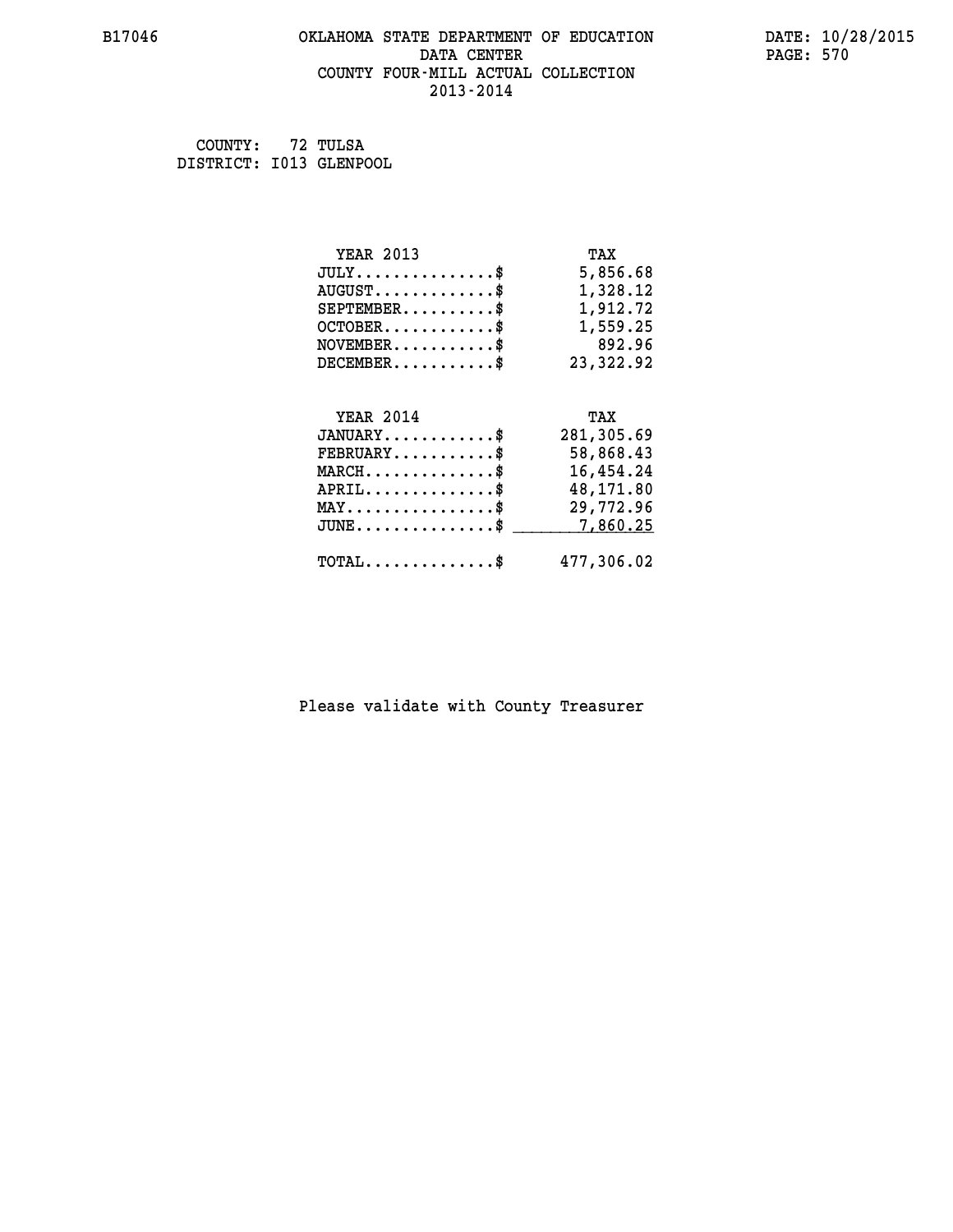# **B17046 OKLAHOMA STATE DEPARTMENT OF EDUCATION DATE: 10/28/2015 DATA CENTER** PAGE: 571  **COUNTY FOUR-MILL ACTUAL COLLECTION 2013-2014**

 **COUNTY: 72 TULSA DISTRICT: I014 LIBERTY**

| <b>YEAR 2013</b>                               | TAX        |
|------------------------------------------------|------------|
| $JULY$ \$                                      | 1,492.19   |
| $AUGUST$ \$                                    | 320.35     |
| $SEPTEMBER$ \$                                 | 461.35     |
| $OCTOBER$ \$                                   | 376.10     |
| $NOVEMBER$ \$                                  | 215.38     |
| $DECEMBER$ \$                                  | 5,625.55   |
|                                                |            |
| <b>YEAR 2014</b>                               | TAX        |
| $JANUARY$ \$                                   | 67,851.63  |
| $FEBRUARY$                                     | 14,199.21  |
| $MARCH$ \$                                     | 3,968.81   |
| $APRIL$ \$                                     | 11,619.16  |
| $\texttt{MAX} \dots \dots \dots \dots \dots \$ | 7,181.31   |
| $JUNE$ \$                                      | 1,895.91   |
| $\texttt{TOTAL} \dots \dots \dots \dots \$     | 115,206.95 |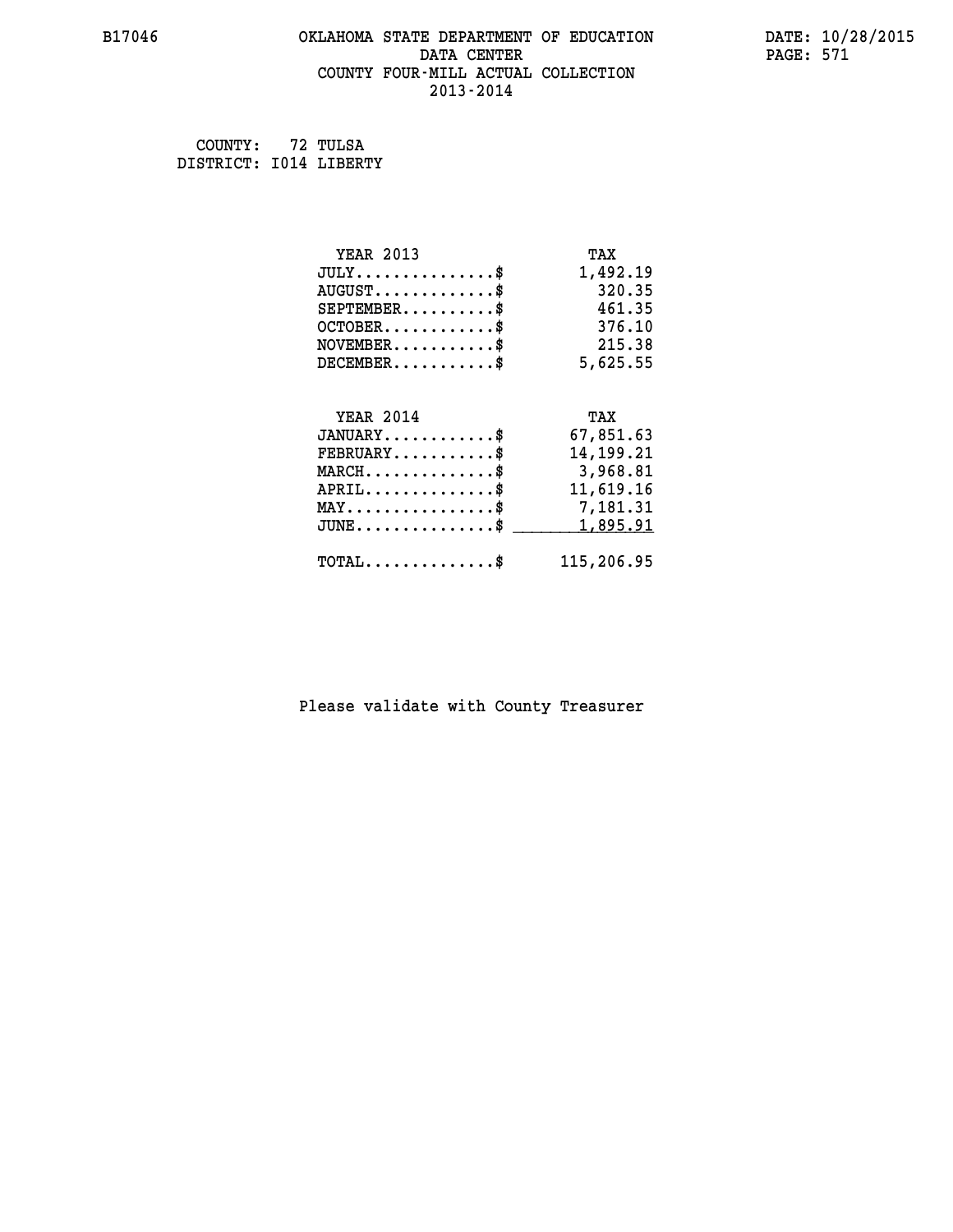# **B17046 OKLAHOMA STATE DEPARTMENT OF EDUCATION DATE: 10/28/2015 DATA CENTER** PAGE: 572  **COUNTY FOUR-MILL ACTUAL COLLECTION 2013-2014**

 **COUNTY: 72 TULSA**

 **\*\*\*\*\*\* TOTALS \*\*\*\*\*\***

| <b>YEAR 2013</b>                 | TAX          |
|----------------------------------|--------------|
| $JULY$ \$                        | 278,767.20   |
| $AUGUST \ldots \ldots \ldots$ \$ | 64,455.61    |
| $SEPTEMENT.$ \$                  | 92,260.61    |
| $OCTOBER$ $\frac{1}{2}$          | 74,597.75    |
| $NOVEMBER.$ \$                   | 44,532.46    |
| $DECEMBER$                       | 1,102,350.79 |

# **YEAR 2014 TAX**

| 13,396,317.06<br>$JANUARY$ \$                                  |
|----------------------------------------------------------------|
| 2,808,393.31<br>$\texttt{FEBRUARY} \dots \dots \dots \$        |
| 781,408.58<br>$MARCH$ \$                                       |
| 2,299,700.02<br>$APRIL$ \$                                     |
| 1,294,689.11<br>$\texttt{MAX} \dots \dots \dots \dots \dots \$ |
| JUNE\$ 378,486.50                                              |
|                                                                |
| $\texttt{TOTAL} \dots \dots \dots \dots \$ 22,615,959.00       |
|                                                                |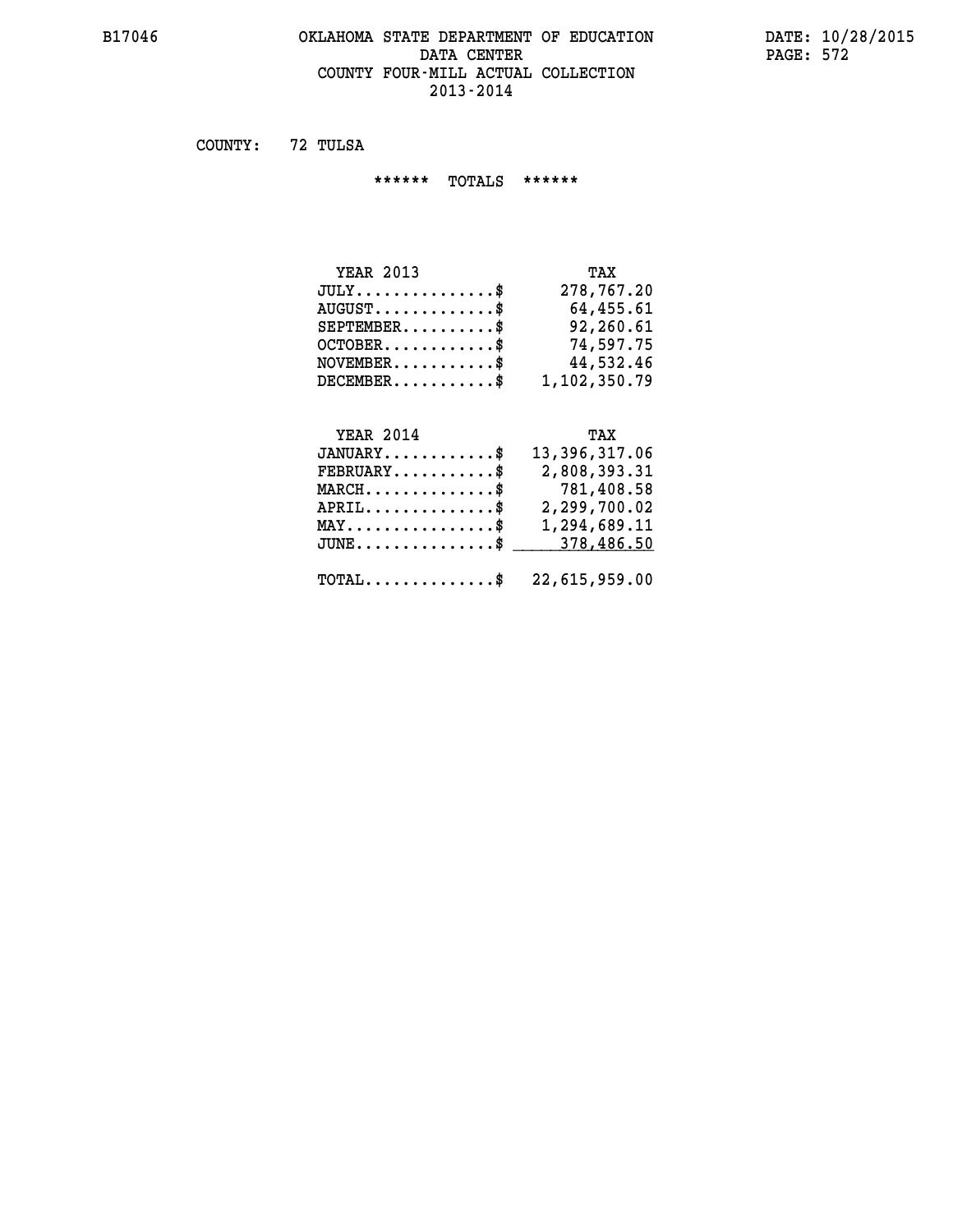# **B17046 OKLAHOMA STATE DEPARTMENT OF EDUCATION DATE: 10/28/2015 DATA CENTER** PAGE: 573  **COUNTY FOUR-MILL ACTUAL COLLECTION 2013-2014**

 **COUNTY: 73 WAGONER DISTRICT: I001 OKAY**

| <b>YEAR 2013</b>                               | TAX       |
|------------------------------------------------|-----------|
| $JULY$ \$                                      | 363.58    |
| $AUGUST$ \$                                    | 278.20    |
| $SEPTEMBER$ \$                                 | 345.46    |
| $OCTOBER$ \$                                   | 170.96    |
| $NOVEMBER$ \$                                  | 162.40    |
| $DECEMBER$ \$                                  | 57.49     |
|                                                |           |
| <b>YEAR 2014</b>                               | TAX       |
| $JANUARY$ \$                                   | 31,238.65 |
| $FEBRUARY$                                     | 4,844.73  |
| $MARCH$ \$                                     | 836.67    |
| $APRIL \ldots \ldots \ldots \ldots$            | 5,955.85  |
| $\texttt{MAX} \dots \dots \dots \dots \dots \$ | 1,068.96  |
| $\texttt{JUNE} \dots \dots \dots \dots \$$     | 425.87    |
| $\texttt{TOTAL} \dots \dots \dots \dots$ \$    | 45,748.82 |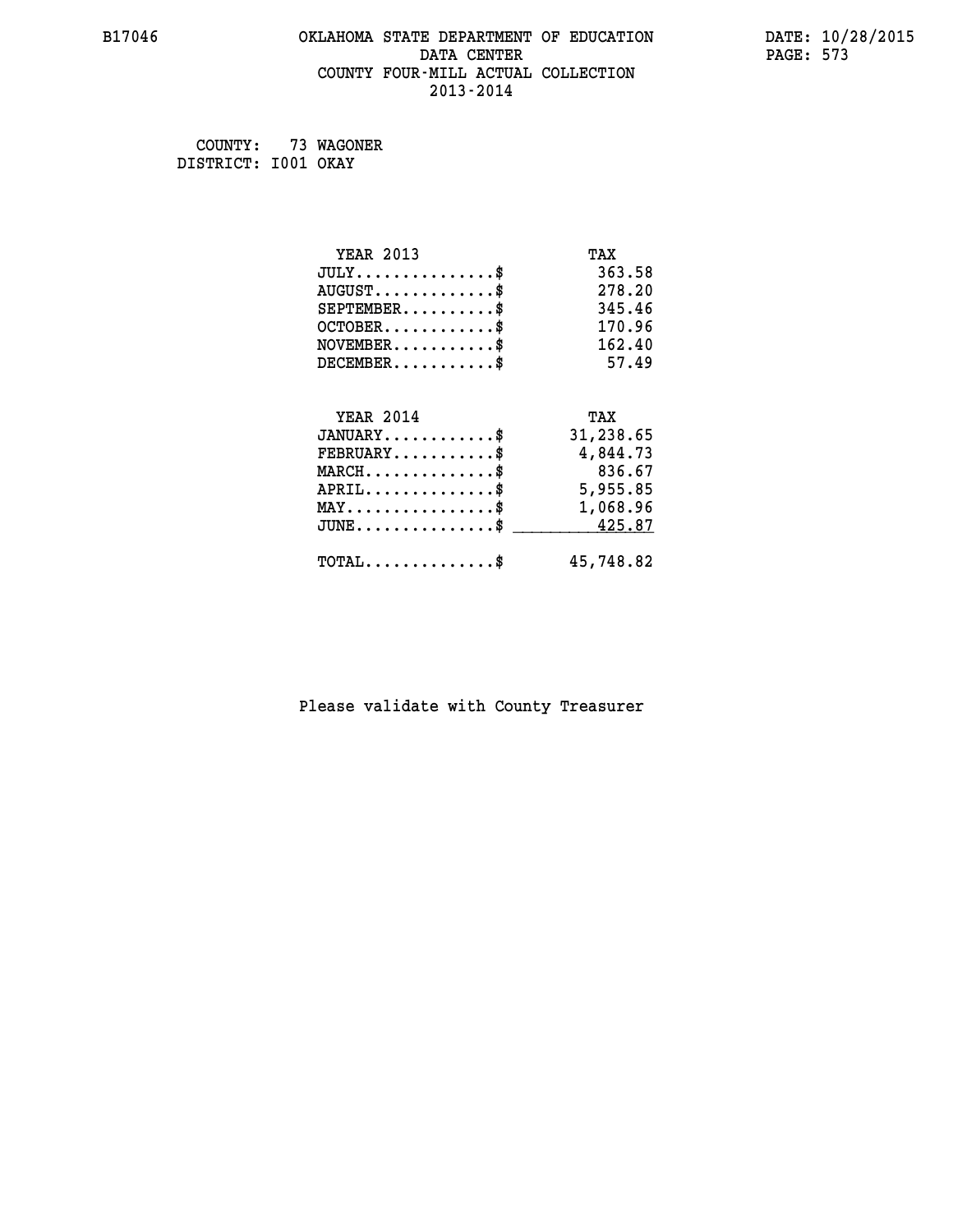# **B17046 OKLAHOMA STATE DEPARTMENT OF EDUCATION DATE: 10/28/2015** DATA CENTER PAGE: 574  **COUNTY FOUR-MILL ACTUAL COLLECTION 2013-2014**

 **COUNTY: 73 WAGONER DISTRICT: I017 COWETA**

| <b>YEAR 2013</b>                                | TAX        |
|-------------------------------------------------|------------|
| $JULY$ \$                                       | 2,595.93   |
| $AUGUST$ \$                                     | 2,197.10   |
| $SEPTEMBER$ \$                                  | 2,728.29   |
| $OCTOBER$ \$                                    | 1,350.24   |
| $\texttt{NOVEMBER} \dots \dots \dots \$         | 1,282.56   |
| $DECEMBER$ \$                                   | 454.02     |
|                                                 |            |
| <b>YEAR 2014</b>                                | TAX        |
| $JANUARY$ \$                                    | 246,714.31 |
| $FEBRUARY$ \$                                   | 38,262.28  |
| $MARCH$ \$                                      | 6,607.83   |
| $APRIL$ \$                                      | 47,037.63  |
| MAY\$ 8,442.33                                  |            |
| $J\texttt{UNE} \dots \dots \dots \dots \dots \$ | 3,363.36   |
| $\texttt{TOTAL} \dots \dots \dots \dots \$      | 361,035.88 |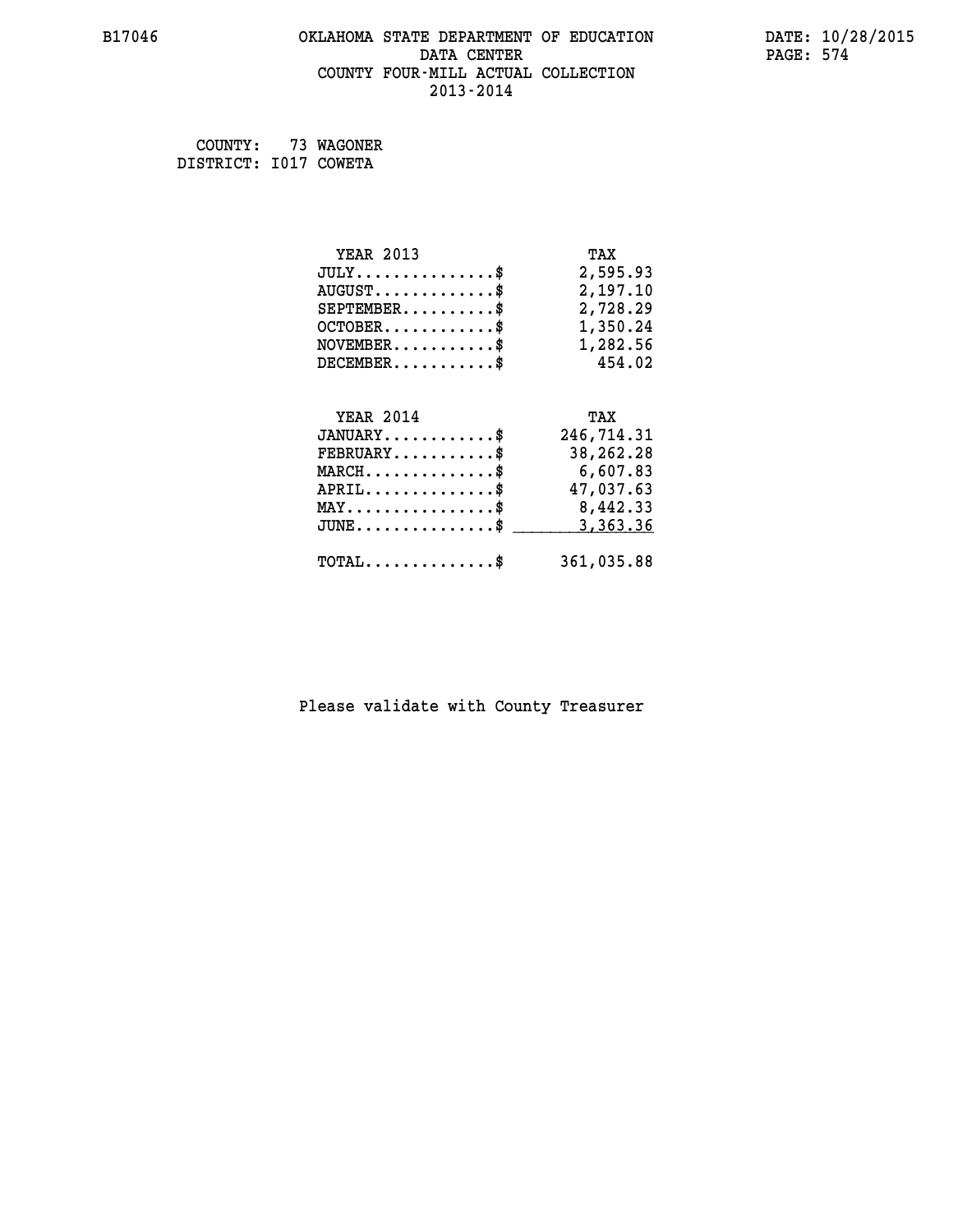# **B17046 OKLAHOMA STATE DEPARTMENT OF EDUCATION DATE: 10/28/2015 DATA CENTER** PAGE: 575  **COUNTY FOUR-MILL ACTUAL COLLECTION 2013-2014**

 **COUNTY: 73 WAGONER DISTRICT: I019 WAGONER**

| <b>YEAR 2013</b>                               | TAX        |
|------------------------------------------------|------------|
| $JULY$ \$                                      | 1,883.67   |
| $AUGUST$ \$                                    | 1,590.85   |
| $SEPTEMENT.$ \$                                | 1,975.47   |
| $OCTOBER$ \$                                   | 977.66     |
| $NOVEMBER$ \$                                  | 928.66     |
| $DECEMBER$ \$                                  | 328.74     |
|                                                |            |
| <b>YEAR 2014</b>                               | TAX        |
| $JANUARY$ \$                                   | 178,637.47 |
| $FEBRUARY$                                     | 27,704.43  |
| $MARCH$ \$                                     | 4,784.51   |
| $APRIL$ \$                                     | 34,058.36  |
| $\texttt{MAX} \dots \dots \dots \dots \dots \$ | 6,112.82   |
| $JUNE$ \$                                      | 2,435.29   |
| $\texttt{TOTAL} \dots \dots \dots \dots \$     | 261,417.93 |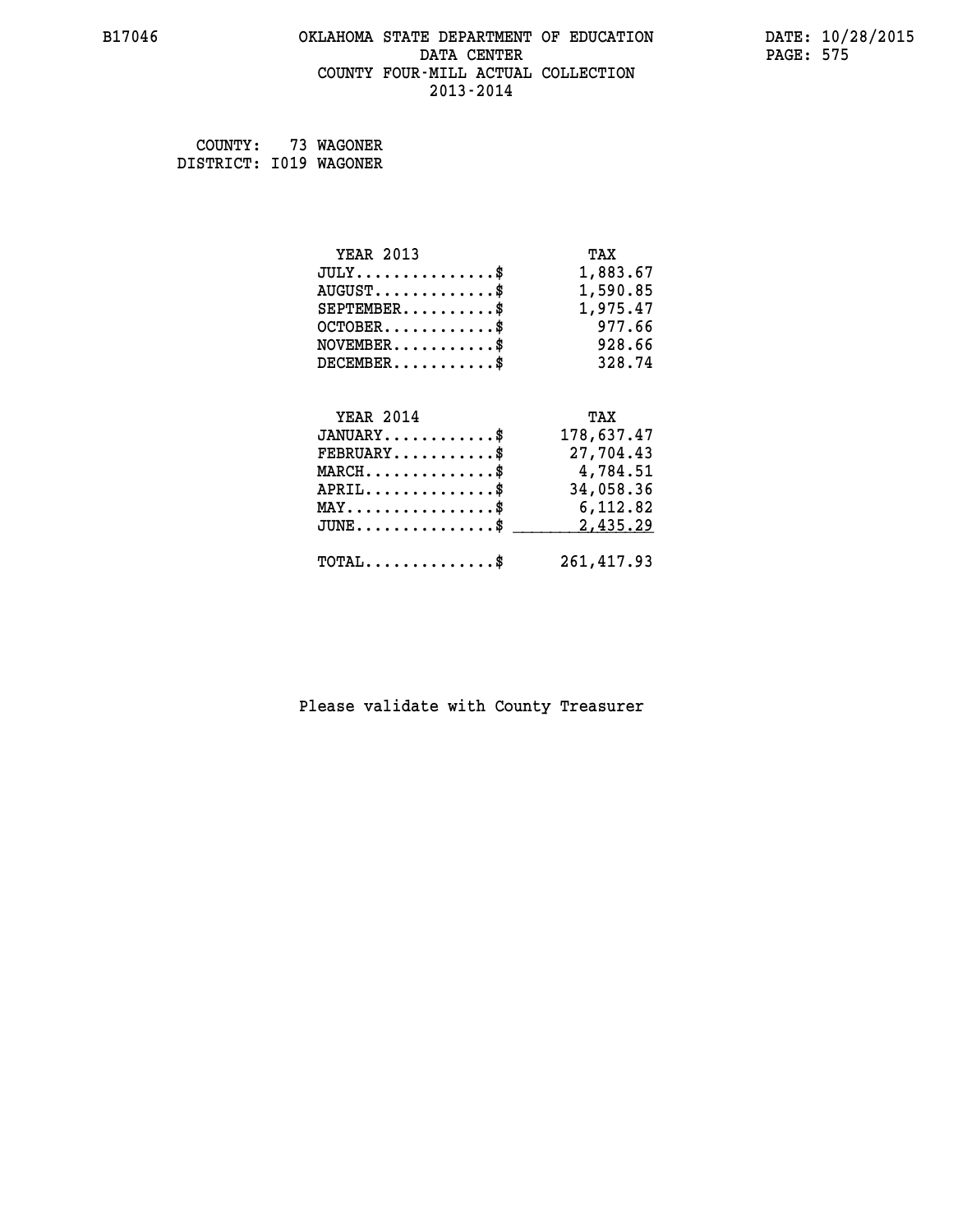# **B17046 OKLAHOMA STATE DEPARTMENT OF EDUCATION DATE: 10/28/2015 DATA CENTER** PAGE: 576  **COUNTY FOUR-MILL ACTUAL COLLECTION 2013-2014**

 **COUNTY: 73 WAGONER DISTRICT: I365 PORTER CONSOLIDATED**

| <b>YEAR 2013</b>                                   | TAX         |
|----------------------------------------------------|-------------|
| $JULY$ \$                                          | 449.84      |
| $AUGUST$ \$                                        | 393.40      |
| $SEPTEMENT.$ \$                                    | 488.52      |
| $OCTOBER$ \$                                       | 241.78      |
| $NOVEMBER.$ \$                                     | 229.65      |
| $DECEMBER$ \$                                      | 81.29       |
|                                                    |             |
| <b>YEAR 2014</b>                                   | TAX         |
| $JANUARY$ \$                                       | 44, 176. 11 |
| $FEBRUARY$                                         | 6,851.15    |
| $\texttt{MARCH}\ldots\ldots\ldots\ldots\text{*}$   | 1,183.19    |
| $APRIL \ldots \ldots \ldots \ldots \$              | 8,422.44    |
| $\texttt{MAX} \dots \dots \dots \dots \dots \$     | 1,511.66    |
| $\texttt{JUNE} \dots \dots \dots \dots \texttt{S}$ | 602.22      |
| $\texttt{TOTAL} \dots \dots \dots \dots \$         | 64,631.25   |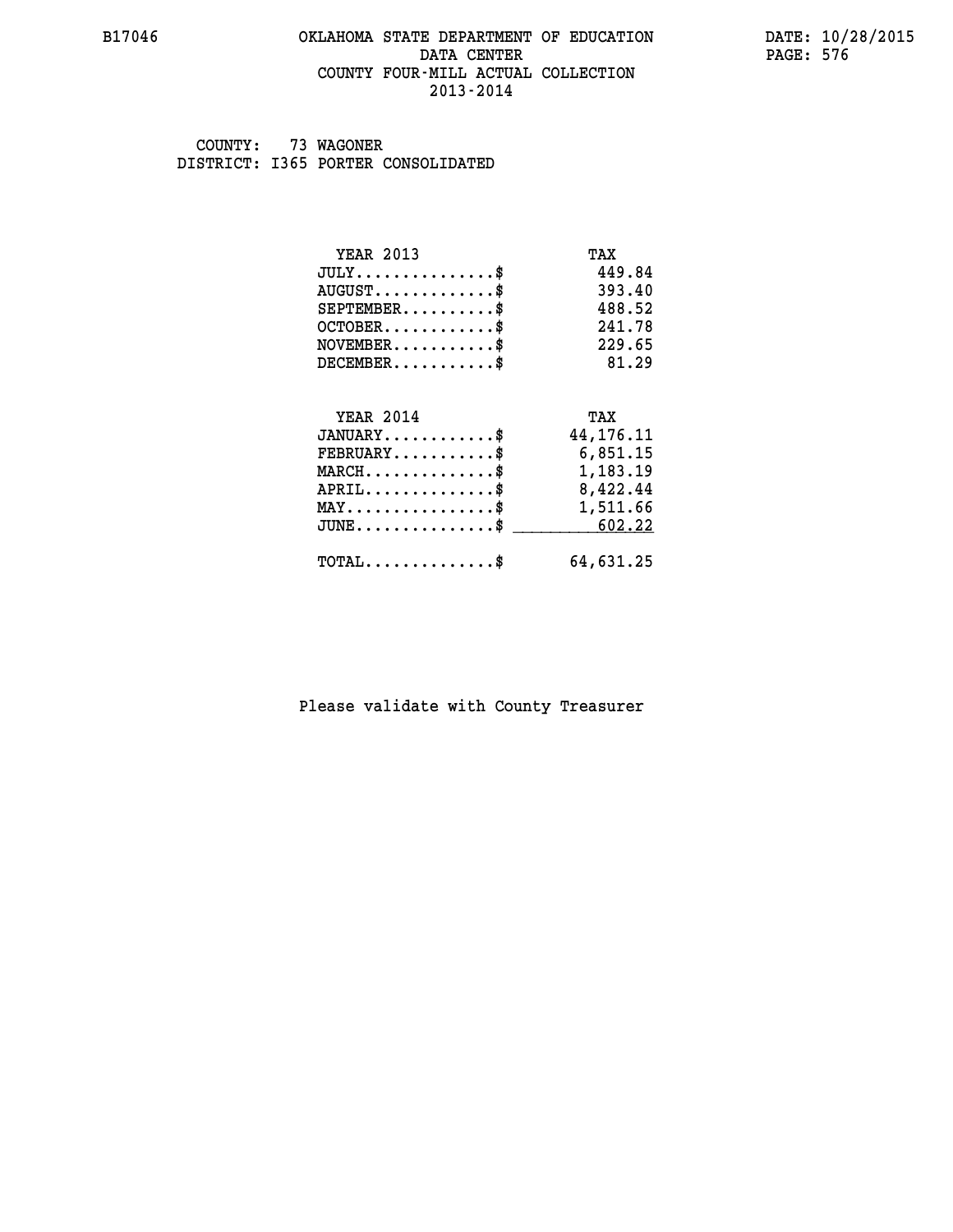#### **B17046 OKLAHOMA STATE DEPARTMENT OF EDUCATION DATE: 10/28/2015 DATA CENTER PAGE: 577 COUNTY FOUR-MILL ACTUAL COLLECTION 2013-2014**

 **COUNTY: 73 WAGONER**

 **\*\*\*\*\*\* TOTALS \*\*\*\*\*\***

| <b>YEAR 2013</b>                     | TAX      |
|--------------------------------------|----------|
| $JULY \ldots \ldots \ldots \ldots \$ | 5,293.02 |
| $AUGUST$ \$                          | 4,459.55 |
| $SEPTEMBER$                          | 5,537.74 |
| $OCTOBER$ \$                         | 2,740.64 |
| $NOVEMBER$ \$                        | 2,603.27 |
| $DECEMBER$                           | 921.54   |

## **YEAR 2014 TAX JANUARY............\$ 500,766.54 FEBRUARY...........\$ 77,662.59 MARCH..............\$ 13,412.20 APRIL..............\$ 95,474.28 MAY................\$ 17,135.77 JUNE................\$** \_\_\_\_\_\_\_\_\_\_6,826.74  **TOTAL..............\$ 732,833.88**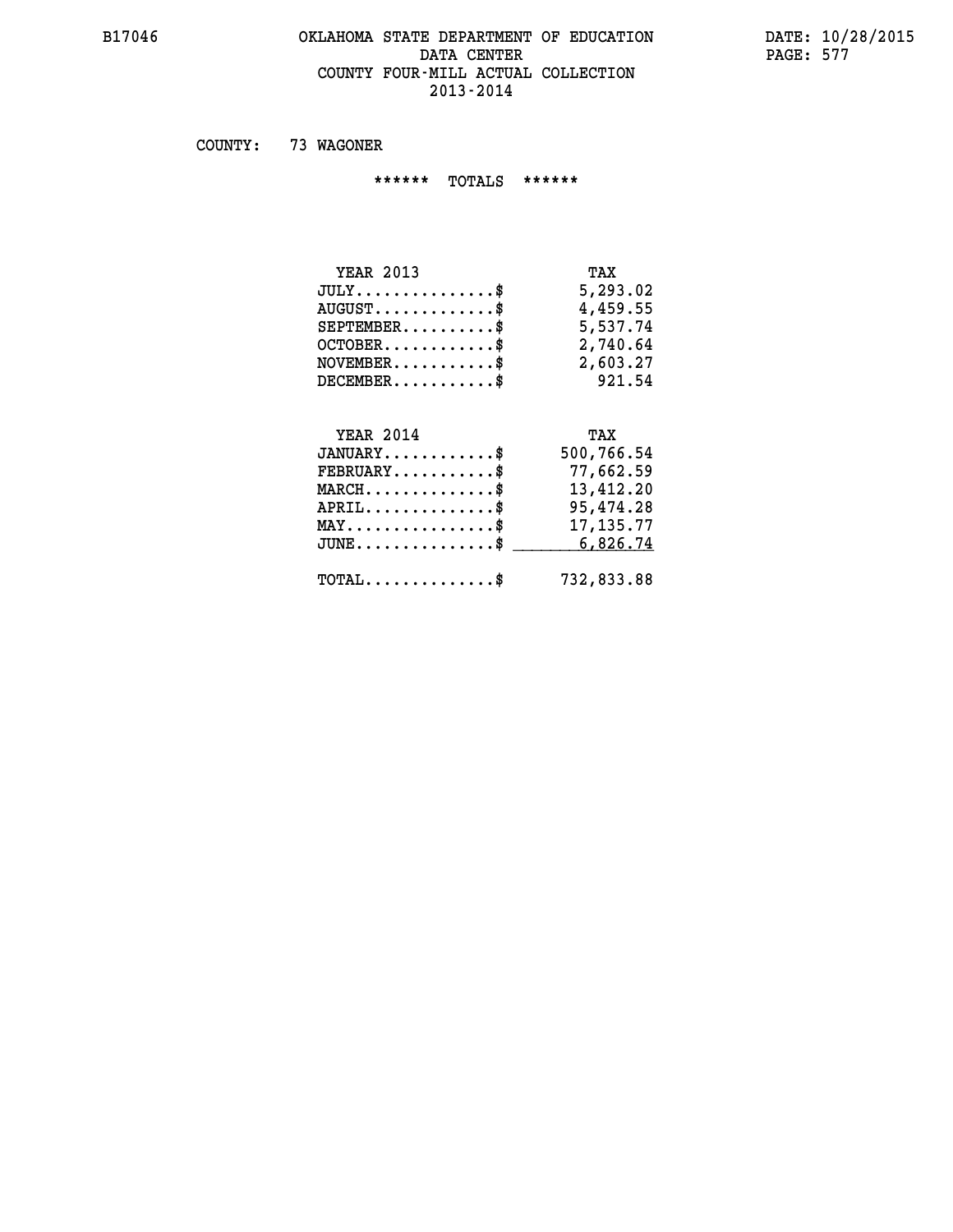#### **B17046 OKLAHOMA STATE DEPARTMENT OF EDUCATION DATE: 10/28/2015 DATA CENTER** PAGE: 578  **COUNTY FOUR-MILL ACTUAL COLLECTION 2013-2014**

 **COUNTY: 74 WASHINGTON DISTRICT: I004 COPAN**

| <b>YEAR 2013</b>                           | TAX        |
|--------------------------------------------|------------|
| $JULY$ \$                                  | 286.86     |
| $AUGUST$ \$                                | 1,118.79   |
| $SEPTEMBER$                                | 298.36     |
| $OCTOBER$ \$                               | 90.54      |
| $\texttt{NOVEMBER} \dots \dots \dots \$    | 178.43     |
| $DECEMBER$ \$                              | 8,214.04   |
|                                            |            |
| <b>YEAR 2014</b>                           | TAX        |
| $JANUARY$ \$                               | 72,742.86  |
| $FEBRUARY$                                 | 6,319.81   |
| $MARCH$ \$                                 | 1,703.22   |
| $APRIL$ \$                                 | 15,687.13  |
| MAY\$ 2,149.01                             |            |
| $JUNE$ \$                                  | 696.83     |
| $\texttt{TOTAL} \dots \dots \dots \dots \$ | 109,485.88 |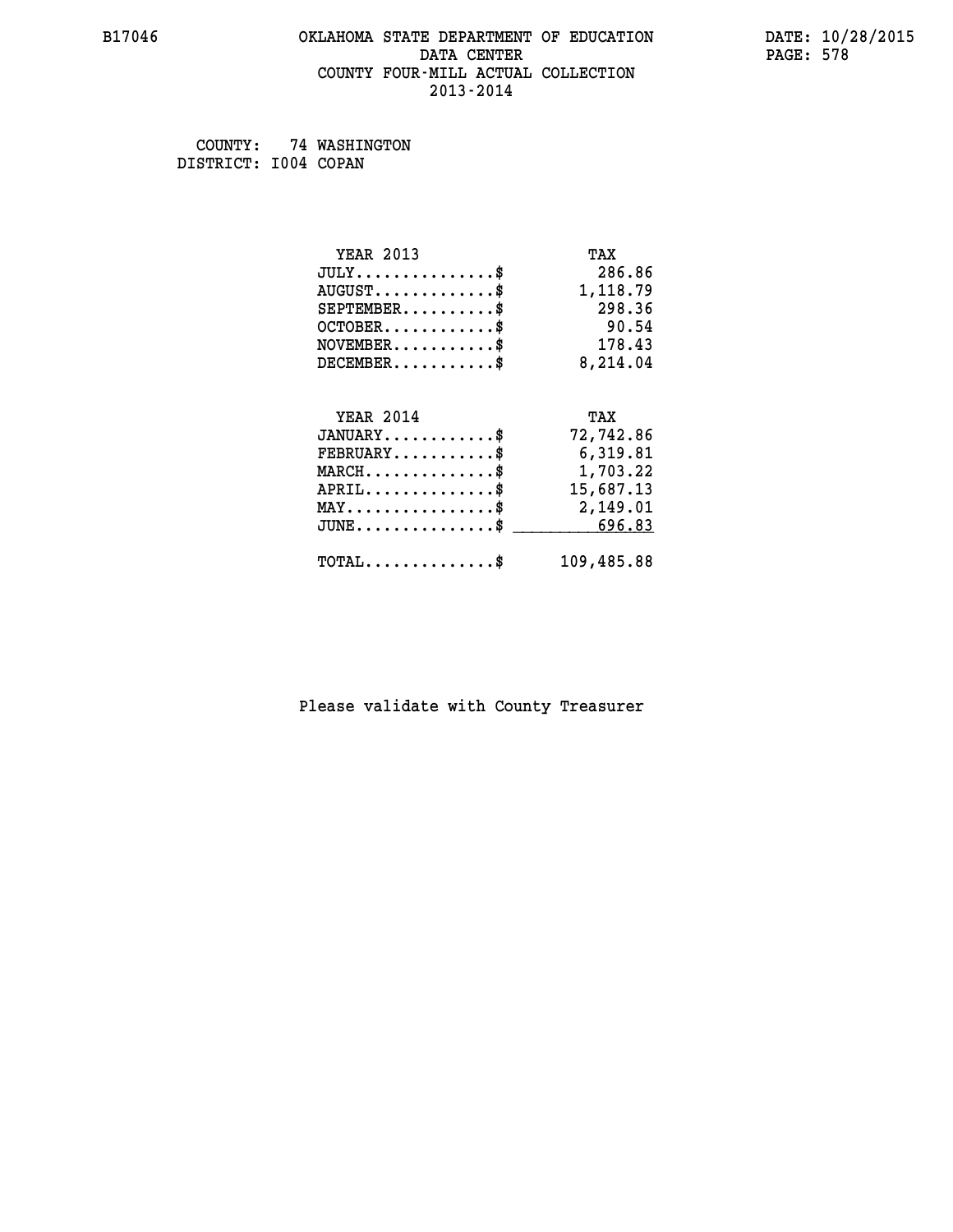#### **B17046 OKLAHOMA STATE DEPARTMENT OF EDUCATION DATE: 10/28/2015 DATA CENTER** PAGE: 579  **COUNTY FOUR-MILL ACTUAL COLLECTION 2013-2014**

 **COUNTY: 74 WASHINGTON DISTRICT: I007 DEWEY**

| <b>YEAR 2013</b>                                 | TAX        |
|--------------------------------------------------|------------|
| $JULY$ \$                                        | 1,320.44   |
| $AUGUST$ \$                                      | 1,964.01   |
| $SEPTEMBER$ \$                                   | 523.77     |
| $OCTOBER$ \$                                     | 158.94     |
| $\texttt{NOVEMBER} \dots \dots \dots \$          | 313.24     |
| $DECEMBER$ \$                                    | 14,419.65  |
|                                                  |            |
| <b>YEAR 2014</b>                                 |            |
|                                                  | TAX        |
| $JANUARY$ \$                                     | 127,699.23 |
| $FEBRUARY$                                       | 11,094.37  |
| $\texttt{MARCH}\ldots\ldots\ldots\ldots\text{*}$ | 2,989.97   |
| $APRIL \ldots \ldots \ldots \ldots$ \$           | 27,538.59  |
| MAY\$ 3,772.58                                   |            |
| $\texttt{JUNE} \dots \dots \dots \dots \dots \$$ | 1,223.29   |
| $\texttt{TOTAL} \dots \dots \dots \dots \$       | 193,018.08 |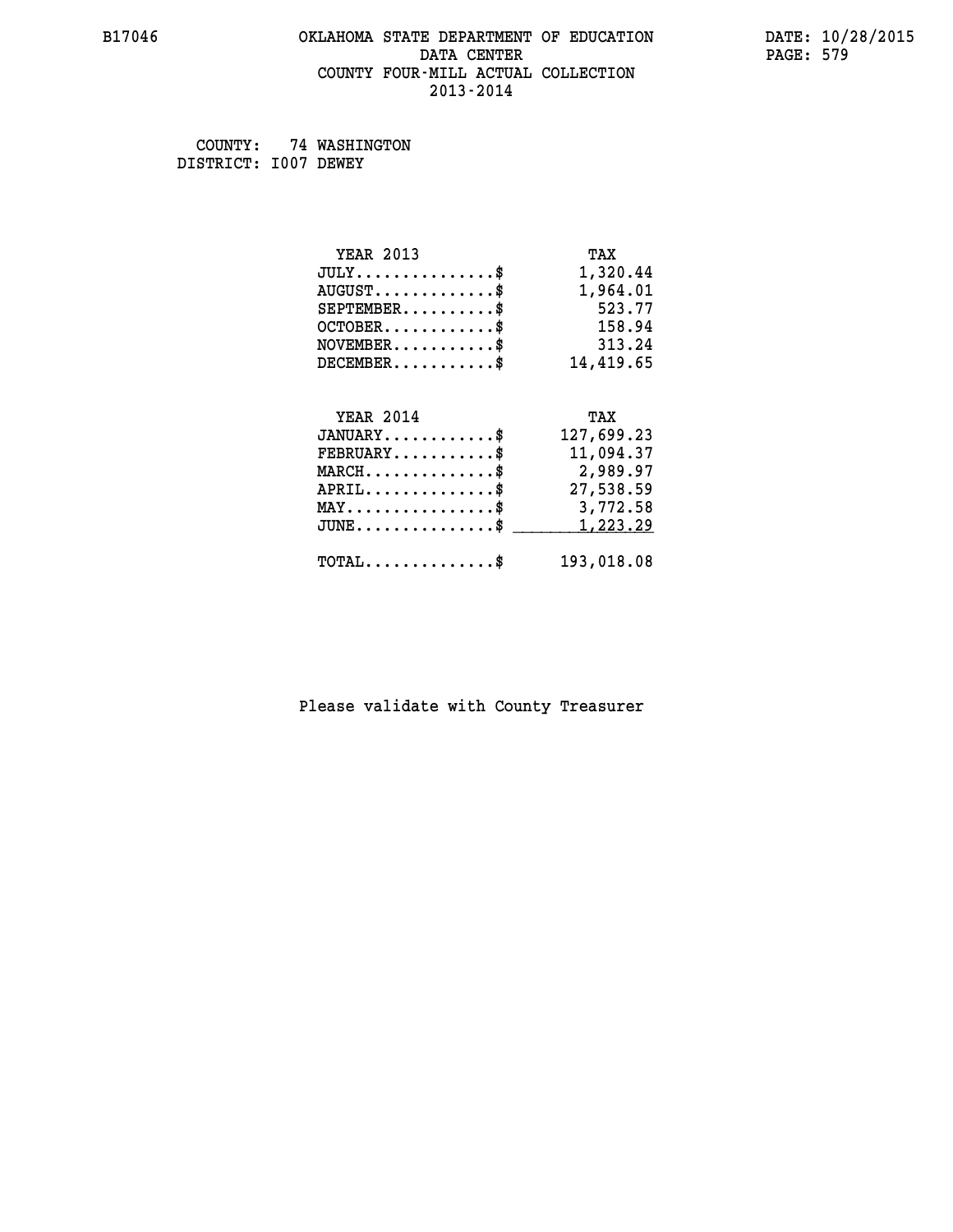#### **B17046 OKLAHOMA STATE DEPARTMENT OF EDUCATION DATE: 10/28/2015 DATA CENTER** PAGE: 580  **COUNTY FOUR-MILL ACTUAL COLLECTION 2013-2014**

 **COUNTY: 74 WASHINGTON DISTRICT: I018 CANEY VALLEY**

| <b>YEAR 2013</b>                               | TAX        |
|------------------------------------------------|------------|
| $JULY$ \$                                      | 819.67     |
| $AUGUST$ \$                                    | 1,187.01   |
| $SEPTEMENT.$ \$                                | 316.56     |
| $OCTOBER$ \$                                   | 96.06      |
| $NOVEMBER$ \$                                  | 189.30     |
| $DECEMBER$ \$                                  | 8,715.01   |
|                                                |            |
| <b>YEAR 2014</b>                               | TAX        |
| $JANUARY$ \$                                   | 77, 179.43 |
| $FEBRUARY$                                     | 6,705.26   |
| $MARCH$ \$                                     | 1,807.09   |
| $APRIL$ \$                                     | 16,643.88  |
| $\texttt{MAX} \dots \dots \dots \dots \dots \$ | 2,280.09   |
| $JUNE$ \$                                      | 739.34     |
| $\texttt{TOTAL} \dots \dots \dots \dots \$     | 116,678.70 |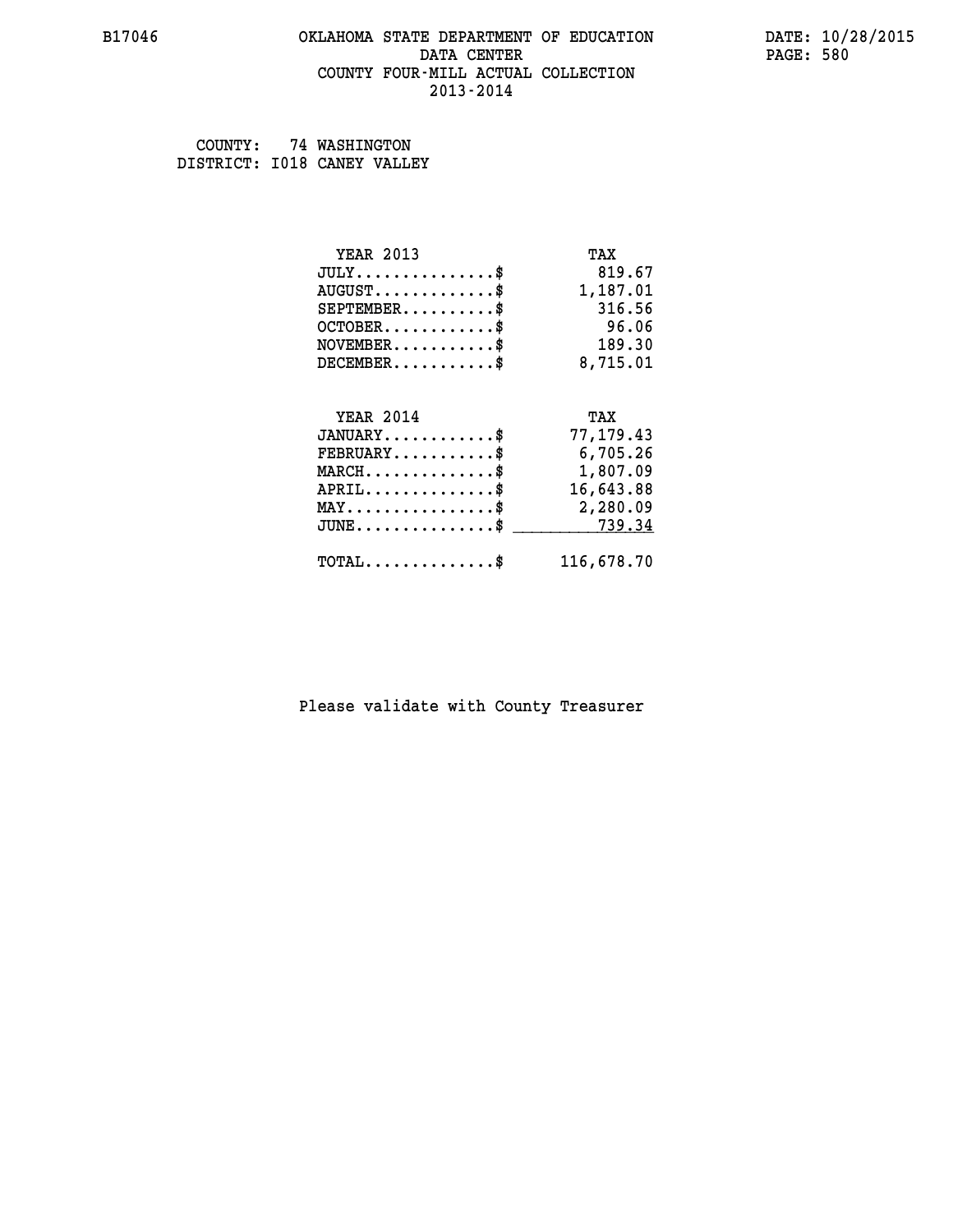#### **B17046 OKLAHOMA STATE DEPARTMENT OF EDUCATION DATE: 10/28/2015 DATA CENTER** PAGE: 581  **COUNTY FOUR-MILL ACTUAL COLLECTION 2013-2014**

 **COUNTY: 74 WASHINGTON DISTRICT: I030 BARTLESVILLE**

| <b>YEAR 2013</b>                             | TAX          |
|----------------------------------------------|--------------|
| $JULY$ \$                                    | 6,422.40     |
| $AUGUST$ \$                                  | 9,091.74     |
| $SEPTEMBER$ \$                               | 2,424.65     |
| $OCTOBER$ \$                                 | 735.78       |
| $NOVEMBER.$ \$                               | 1,450.02     |
| $DECEMBER$ \$                                | 66,751.16    |
|                                              |              |
| <b>YEAR 2014</b>                             | TAX          |
| $JANUARY$ \$                                 | 591, 142. 76 |
| $FEBRUARY$ \$                                | 51,357.81    |
| $\texttt{MARCH}\ldots\ldots\ldots\ldots\$    | 13,841.13    |
| $APRIL$ \$                                   | 127,481.61   |
| $\texttt{MAX} \dots \dots \dots \dots \dots$ | 17,463.96    |
| $JUNE$ \$                                    | 5,662.78     |
| $\texttt{TOTAL} \dots \dots \dots \dots \$   | 893,825.80   |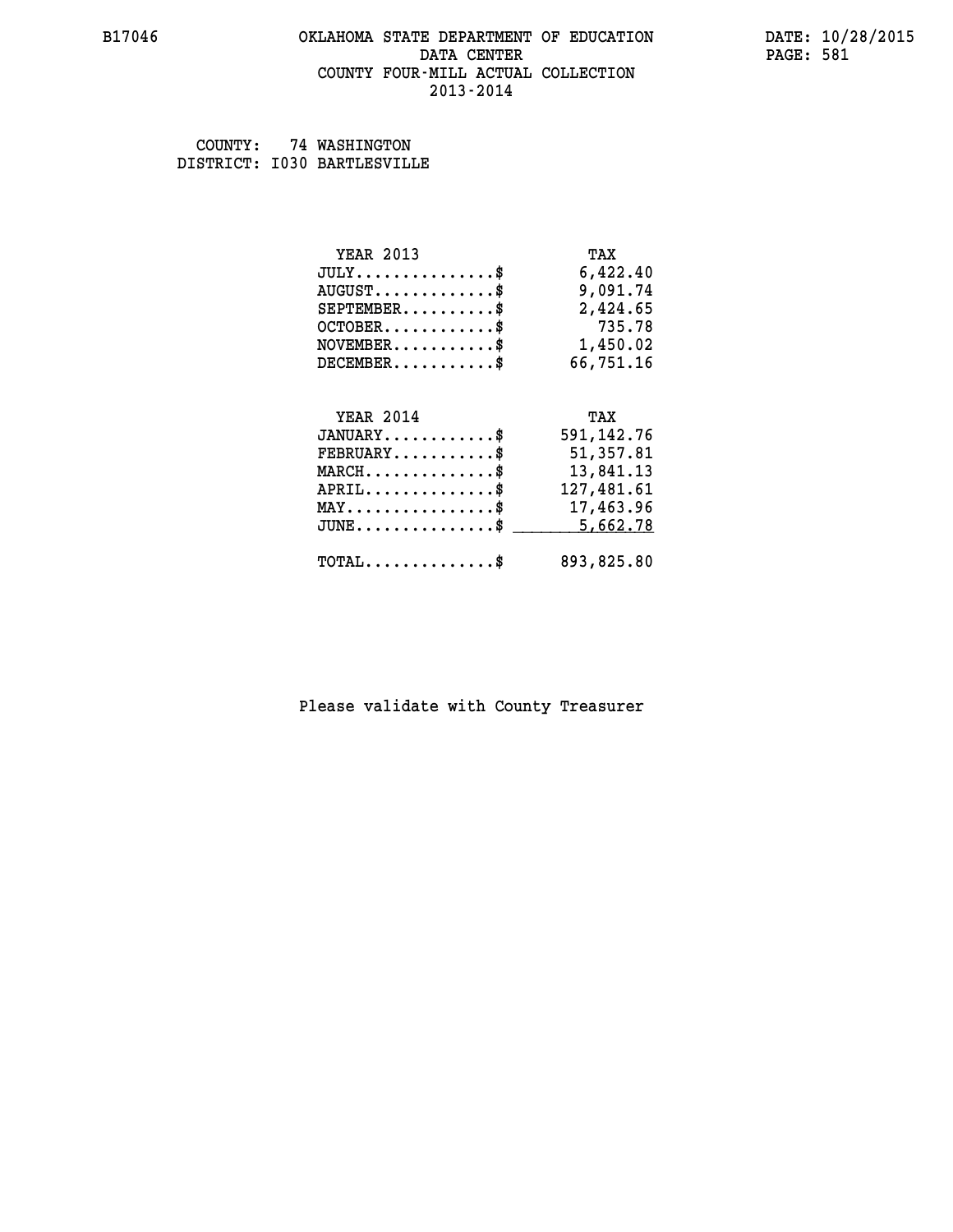#### **B17046 OKLAHOMA STATE DEPARTMENT OF EDUCATION DATE: 10/28/2015** DATA CENTER PAGE: 582  **COUNTY FOUR-MILL ACTUAL COLLECTION 2013-2014**

 **COUNTY: 74 WASHINGTON**

 **\*\*\*\*\*\* TOTALS \*\*\*\*\*\***

| <b>YEAR 2013</b>                 | TAX       |
|----------------------------------|-----------|
| $JULY$                           | 8,849.37  |
| $AUGUST \ldots \ldots \ldots$ \$ | 13,361.55 |
| $SEPTEMBER$                      | 3,563.34  |
| $OCTOBER$ \$                     | 1,081.32  |
| $NOVEMENTER$ \$                  | 2,130.99  |
| $DECEMBER$                       | 98,099.86 |

# **YEAR 2014 TAX**

| $JANUARY$                                               | 868,764.28 |
|---------------------------------------------------------|------------|
| $\texttt{FEBRUARY} \dots \dots \dots \$                 | 75,477.25  |
| $MARCH$ \$                                              | 20,341.41  |
| $APRIL$ \$                                              | 187,351.21 |
| $MAX \dots \dots \dots \dots \dots \$                   | 25,665.64  |
| JUNE\$ 8,322.24                                         |            |
| $\texttt{TOTAL} \dots \dots \dots \dots \$ 1,313,008.46 |            |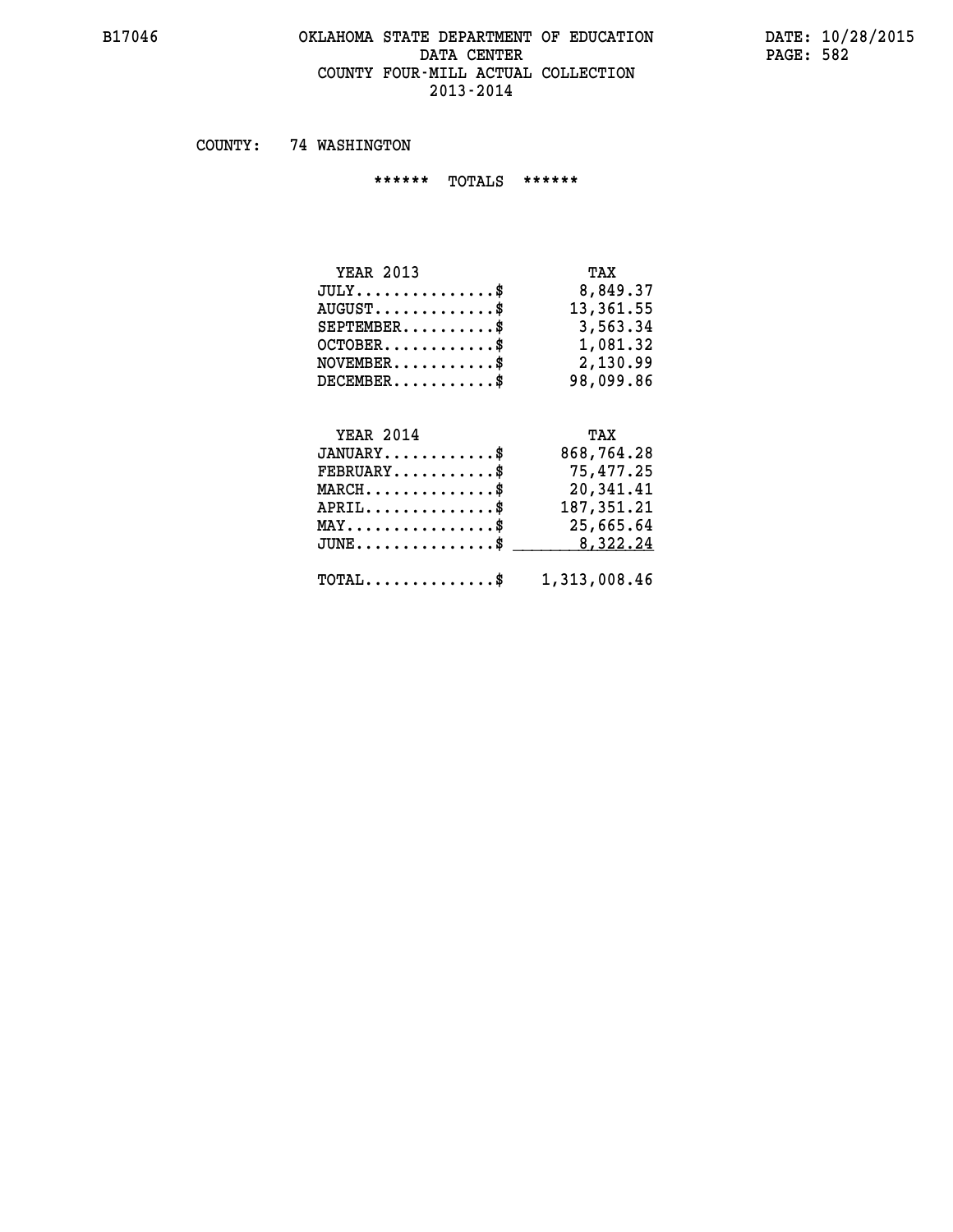### **B17046 OKLAHOMA STATE DEPARTMENT OF EDUCATION DATE: 10/28/2015** DATA CENTER PAGE: 583  **COUNTY FOUR-MILL ACTUAL COLLECTION 2013-2014**

 **COUNTY: 75 WASHITA DISTRICT: I001 SENTINEL**

| <b>YEAR 2013</b>                           | TAX        |
|--------------------------------------------|------------|
| $JULY$ \$                                  | 87.93      |
| $AUGUST$ \$                                | 167.23     |
| $SEPTEMBER$ \$                             | 187.75     |
| $OCTOBER$ \$                               | 46.25      |
| $\texttt{NOVEMBER} \dots \dots \dots \$    | 27.00      |
| $DECEMBER$ \$                              | 6,113.54   |
|                                            |            |
| <b>YEAR 2014</b>                           | TAX        |
| $JANUARY$ \$                               | 38, 142.69 |
| $FEBRUARY$                                 | 5,564.13   |
| $MARCH$ \$                                 | 934.94     |
| $APRIL \ldots \ldots \ldots \ldots \$      | 8,850.17   |
| MAY\$ 1,186.17                             |            |
| $JUNE$ \$                                  | 14,070.71  |
| $\texttt{TOTAL} \dots \dots \dots \dots \$ | 75,378.51  |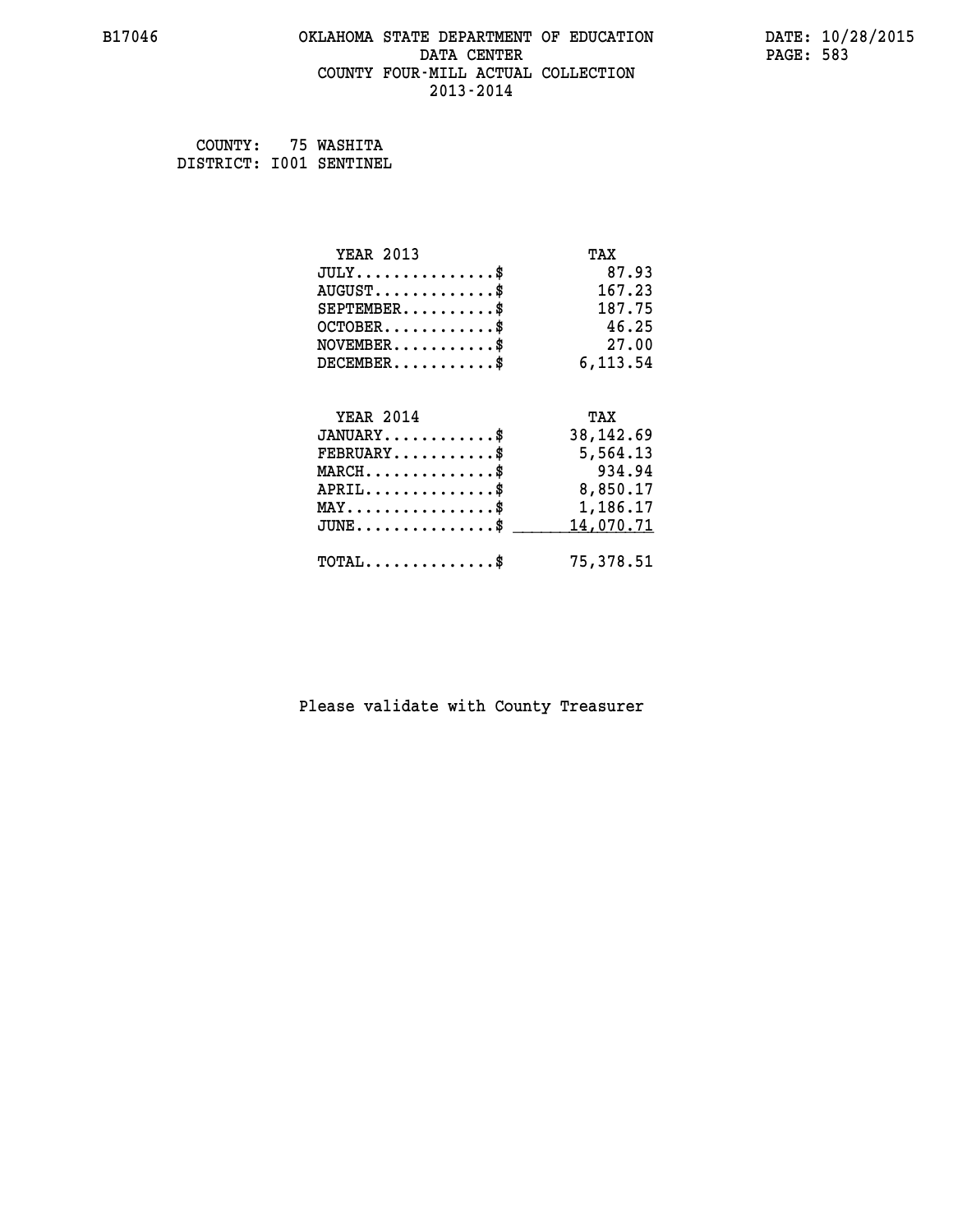#### **B17046 OKLAHOMA STATE DEPARTMENT OF EDUCATION DATE: 10/28/2015 DATA CENTER** PAGE: 584  **COUNTY FOUR-MILL ACTUAL COLLECTION 2013-2014**

 **COUNTY: 75 WASHITA DISTRICT: I010 BURNS FLAT-DILL CITY**

| <b>YEAR 2013</b>                           | TAX        |
|--------------------------------------------|------------|
| $JULY$ \$                                  | 183.99     |
| $AUGUST$ \$                                | 348.79     |
| $SEPTEMBER$ \$                             | 395.85     |
| $OCTOBER$ \$                               | 97.95      |
| $NOVEMBER$ \$                              | 57.20      |
| $DECEMBER$ \$                              | 11,856.67  |
|                                            |            |
| <b>YEAR 2014</b>                           | TAX        |
| $JANUARY$ \$                               | 73,981.49  |
| $FEBRUARY$                                 | 10,796.62  |
| $MARCH$ \$                                 | 1,819.04   |
| $APRIL$ \$                                 | 17,166.39  |
| $MAX \dots \dots \dots \dots \dots$        | 2,304.02   |
| $JUNE$                                     | 27,290.34  |
| $\texttt{TOTAL} \dots \dots \dots \dots \$ | 146,298.35 |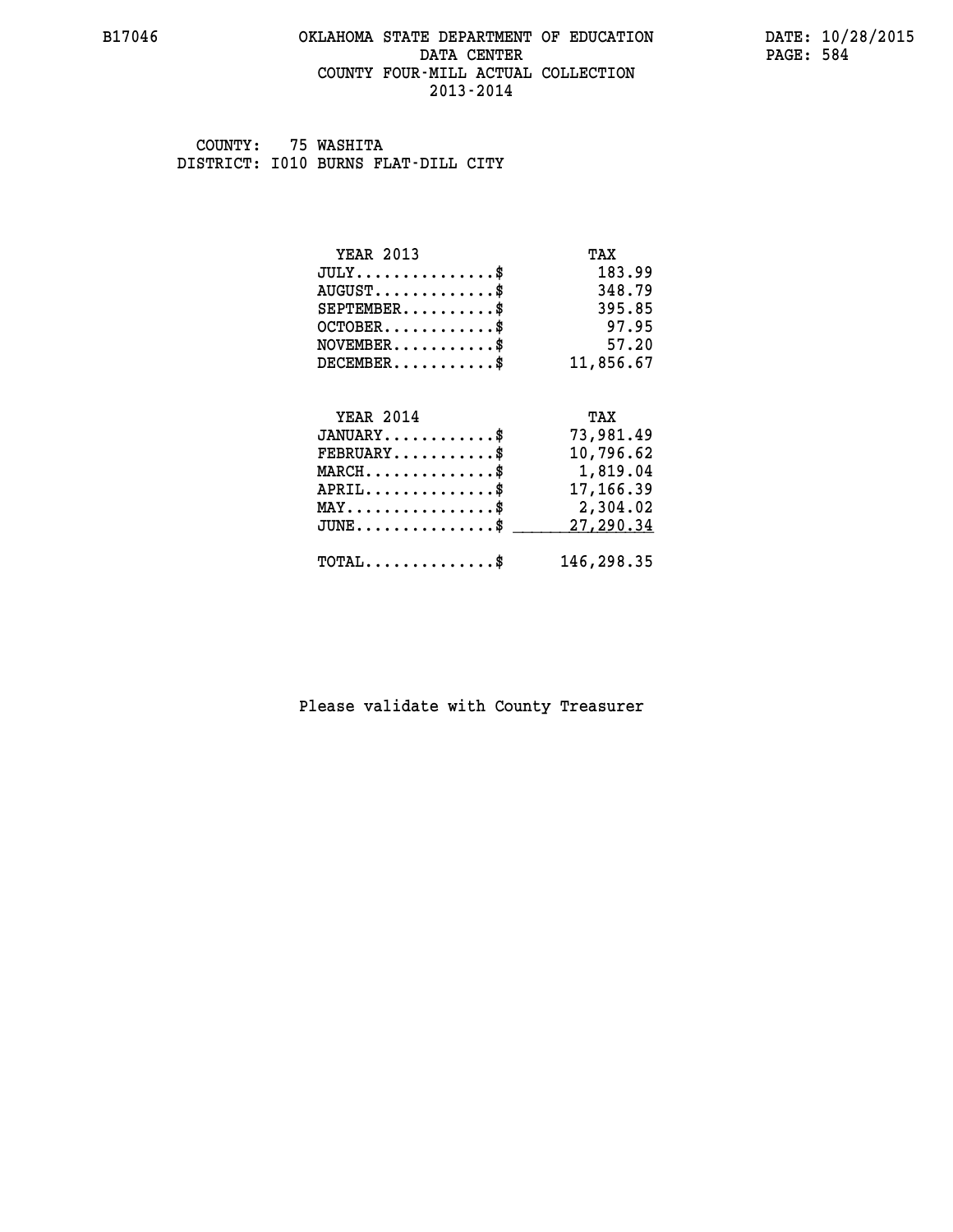#### **B17046 OKLAHOMA STATE DEPARTMENT OF EDUCATION DATE: 10/28/2015 DATA CENTER** PAGE: 585  **COUNTY FOUR-MILL ACTUAL COLLECTION 2013-2014**

 **COUNTY: 75 WASHITA DISTRICT: I011 CANUTE**

| <b>YEAR 2013</b>                                                          | TAX       |
|---------------------------------------------------------------------------|-----------|
| $JULY$ \$                                                                 | 118.38    |
| $AUGUST$ \$                                                               | 223.99    |
| $SEPTEMENT.$ \$                                                           | 256.65    |
| $OCTOBER$ \$                                                              | 63.48     |
| $\verb NOVEMBER , \verb , \verb , \verb , \verb , \verb , \verb , \verb $ | 37.07     |
| $DECEMBER$ \$                                                             | 7,665.48  |
|                                                                           |           |
| <b>YEAR 2014</b>                                                          | TAX       |
| $JANUARY$ \$                                                              | 47,829.94 |
| $FEBRUARY$                                                                | 6,979.63  |
| $MARCH$ \$                                                                | 1,175.92  |
| $APRIL.$ \$                                                               | 11,098.25 |
| MAY\$ 1,489.47                                                            |           |
| $JUNE$ \$                                                                 | 17,643.46 |
| $\texttt{TOTAL} \dots \dots \dots \dots \$                                | 94,581.72 |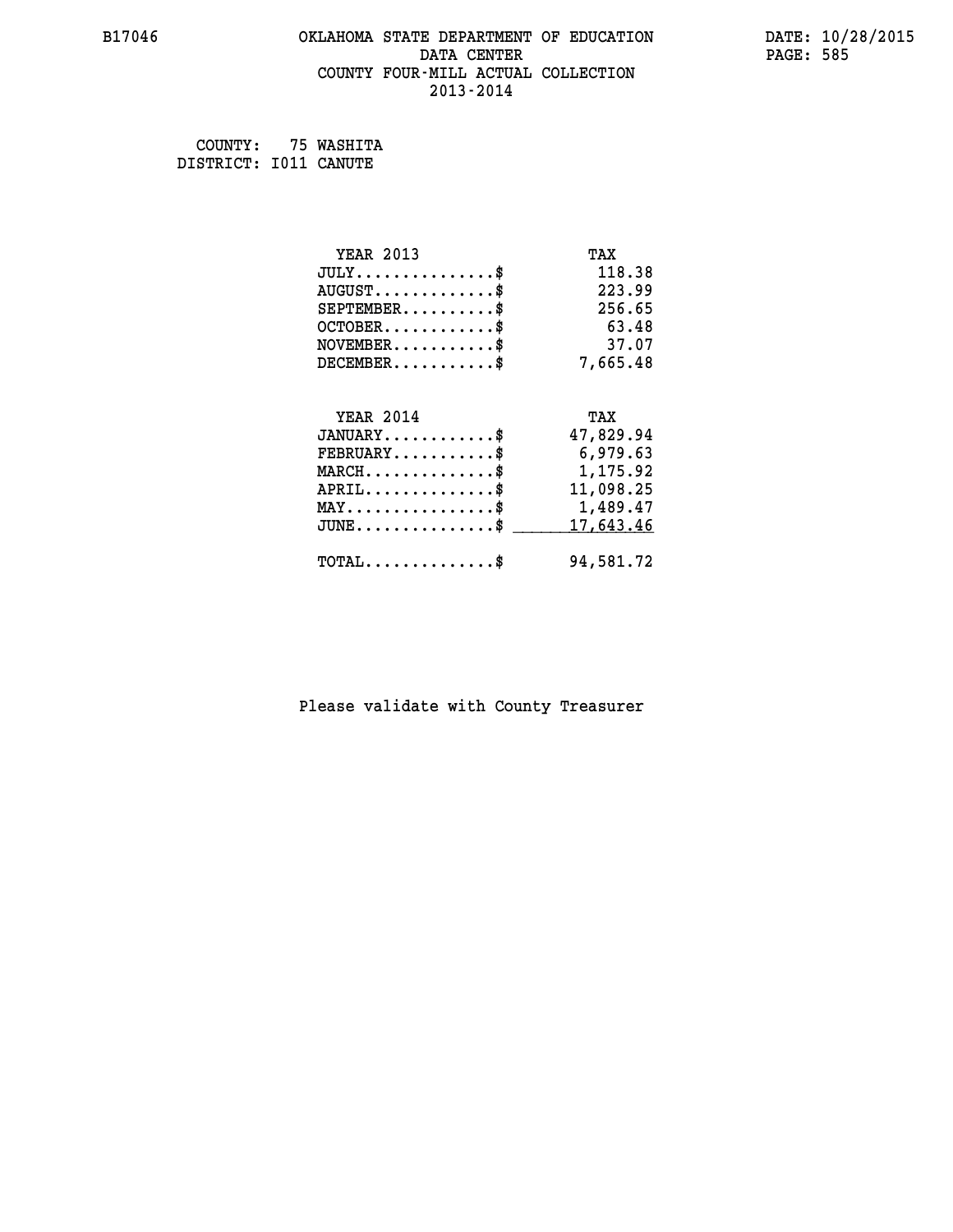#### **B17046 OKLAHOMA STATE DEPARTMENT OF EDUCATION DATE: 10/28/2015 DATA CENTER** PAGE: 586  **COUNTY FOUR-MILL ACTUAL COLLECTION 2013-2014**

 **COUNTY: 75 WASHITA DISTRICT: I078 CORDELL**

| <b>YEAR 2013</b>                               | TAX        |
|------------------------------------------------|------------|
| $JULY$ \$                                      | 204.86     |
| $AUGUST$ \$                                    | 390.70     |
| $SEPTEMENT.$ \$                                | 434.50     |
| $OCTOBER$ \$                                   | 106.81     |
| $\texttt{NOVEMBER} \dots \dots \dots \$        | 62.39      |
| $DECEMBER$ \$                                  | 13,108.89  |
|                                                |            |
| <b>YEAR 2014</b>                               | TAX        |
| $JANUARY$ \$                                   | 81,793.14  |
| $FEBRUARY$                                     | 11,940.99  |
| $MARCH$ \$                                     | 2,015.92   |
| $APRIL$ \$                                     | 18,980.91  |
| $\texttt{MAX} \dots \dots \dots \dots \dots \$ | 2,550.13   |
| $JUNE$ $$$                                     | 30,172.63  |
| $\texttt{TOTAL} \dots \dots \dots \dots \$     | 161,761.87 |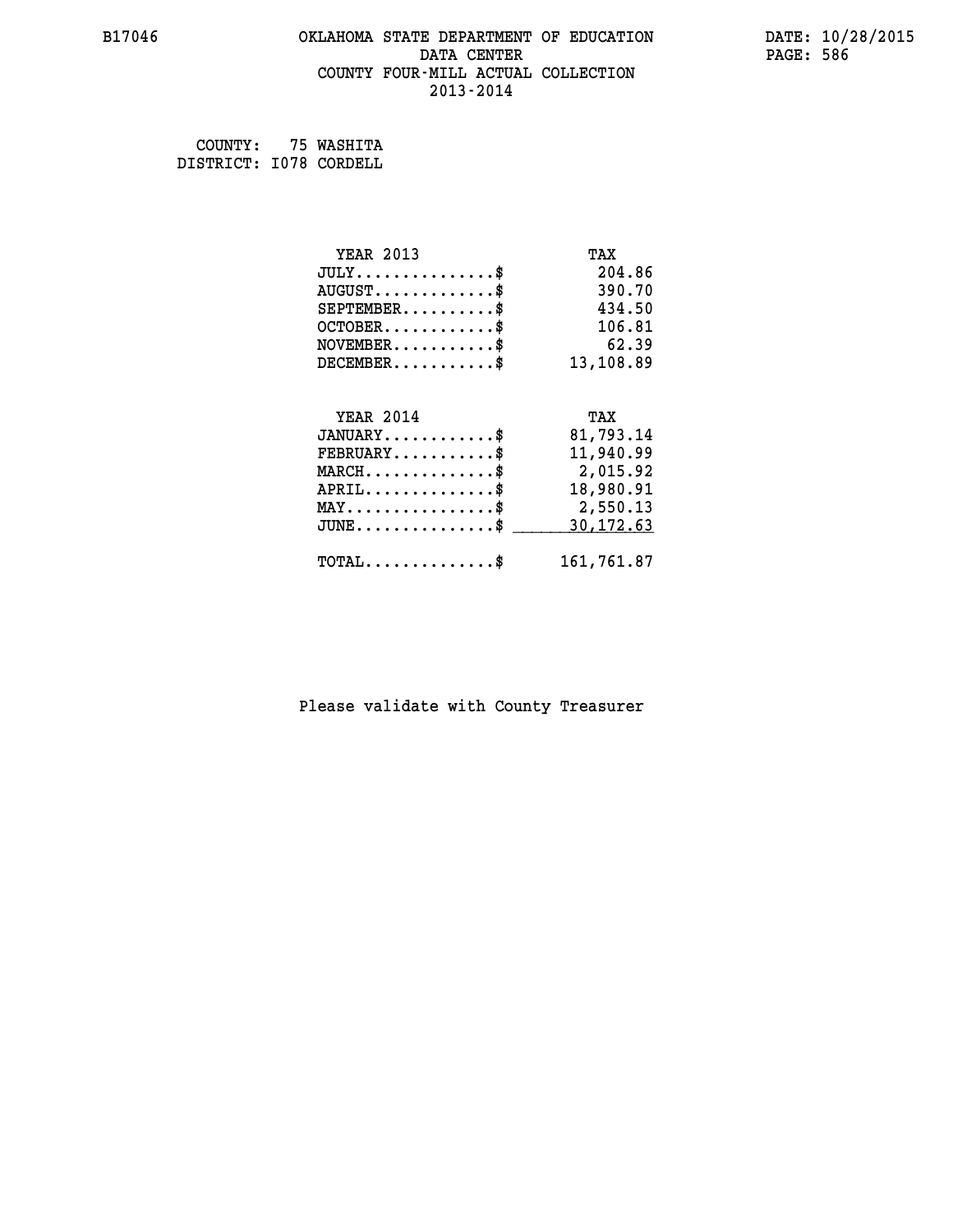#### **B17046 OKLAHOMA STATE DEPARTMENT OF EDUCATION DATE: 10/28/2015 DATA CENTER** PAGE: 587  **COUNTY FOUR-MILL ACTUAL COLLECTION 2013-2014**

 **COUNTY: 75 WASHITA**

 **\*\*\*\*\*\* TOTALS \*\*\*\*\*\***

| <b>YEAR 2013</b>                | TAX       |
|---------------------------------|-----------|
| $JULY$                          | 595.16    |
| $AUGUST \ldots \ldots \ldots \$ | 1,130.71  |
| $SEPTEMBER$                     | 1,274.75  |
| $OCTOBER$ $\$                   | 314.49    |
| $NOVEMBER$ \$                   | 183.66    |
| $DECEMBER$ \$                   | 38,744.58 |

## **YEAR 2014 TAX JANUARY............\$ 241,747.26 FEBRUARY...........\$ 35,281.37 MARCH..............\$ 5,945.82 APRIL..............\$ 56,095.72 MAY................\$ 7,529.79** JUNE..............\$ <u>\_\_\_\_\_\_\_\_ 89,177.14</u>  **TOTAL..............\$ 478,020.45**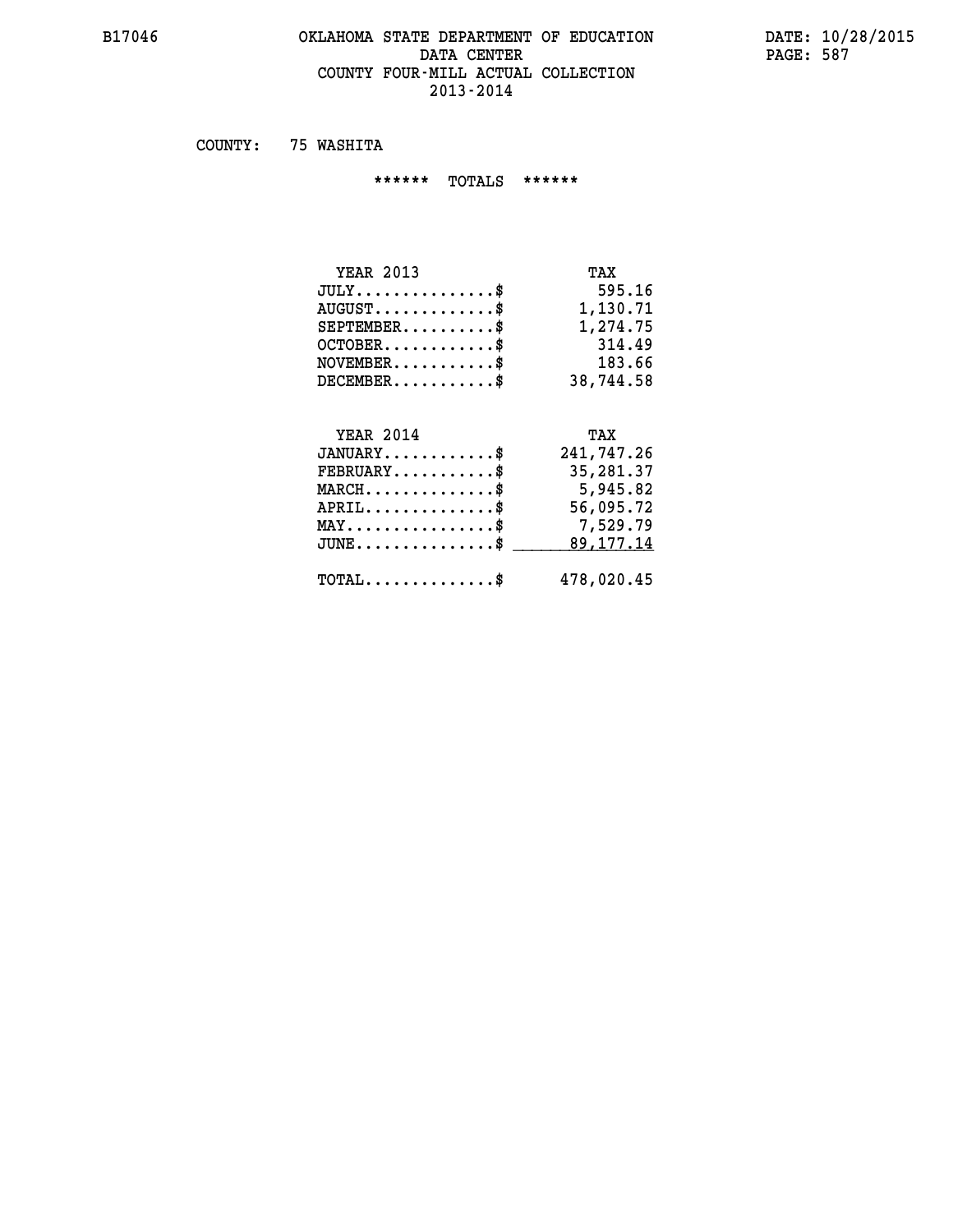#### **B17046 OKLAHOMA STATE DEPARTMENT OF EDUCATION DATE: 10/28/2015 DATA CENTER PAGE: 588 COUNTY FOUR-MILL ACTUAL COLLECTION 2013-2014**

 **COUNTY: 76 WOODS DISTRICT: I001 ALVA**

| <b>YEAR 2013</b>                                | TAX          |
|-------------------------------------------------|--------------|
| $JULY$ \$                                       | .00.         |
| $AUGUST$ \$                                     | 1,093.82     |
| $SEPTEMBER$ \$                                  | 2,525.41     |
| $OCTOBER$ \$                                    | 156.79       |
| $\texttt{NOVEMBER} \dots \dots \dots \$         | 641.48       |
| $DECEMBER$ \$                                   | 52,358.37    |
|                                                 |              |
| <b>YEAR 2014</b>                                | TAX          |
| $JANUARY$ \$                                    | 265, 183. 70 |
| $FEBRUARY$                                      | 51,498.18    |
|                                                 |              |
| $\texttt{MARCH}\ldots\ldots\ldots\ldots\$       | 6,903.27     |
| $APRIL \ldots \ldots \ldots \ldots \$           | 95,945.35    |
| $\texttt{MAX} \dots \dots \dots \dots \dots \$$ | 16,203.84    |
| $J\texttt{UNE} \dots \dots \dots \dots \dots \$ | 14,068.22    |
| $\texttt{TOTAL} \dots \dots \dots \dots \$      | 506,578.43   |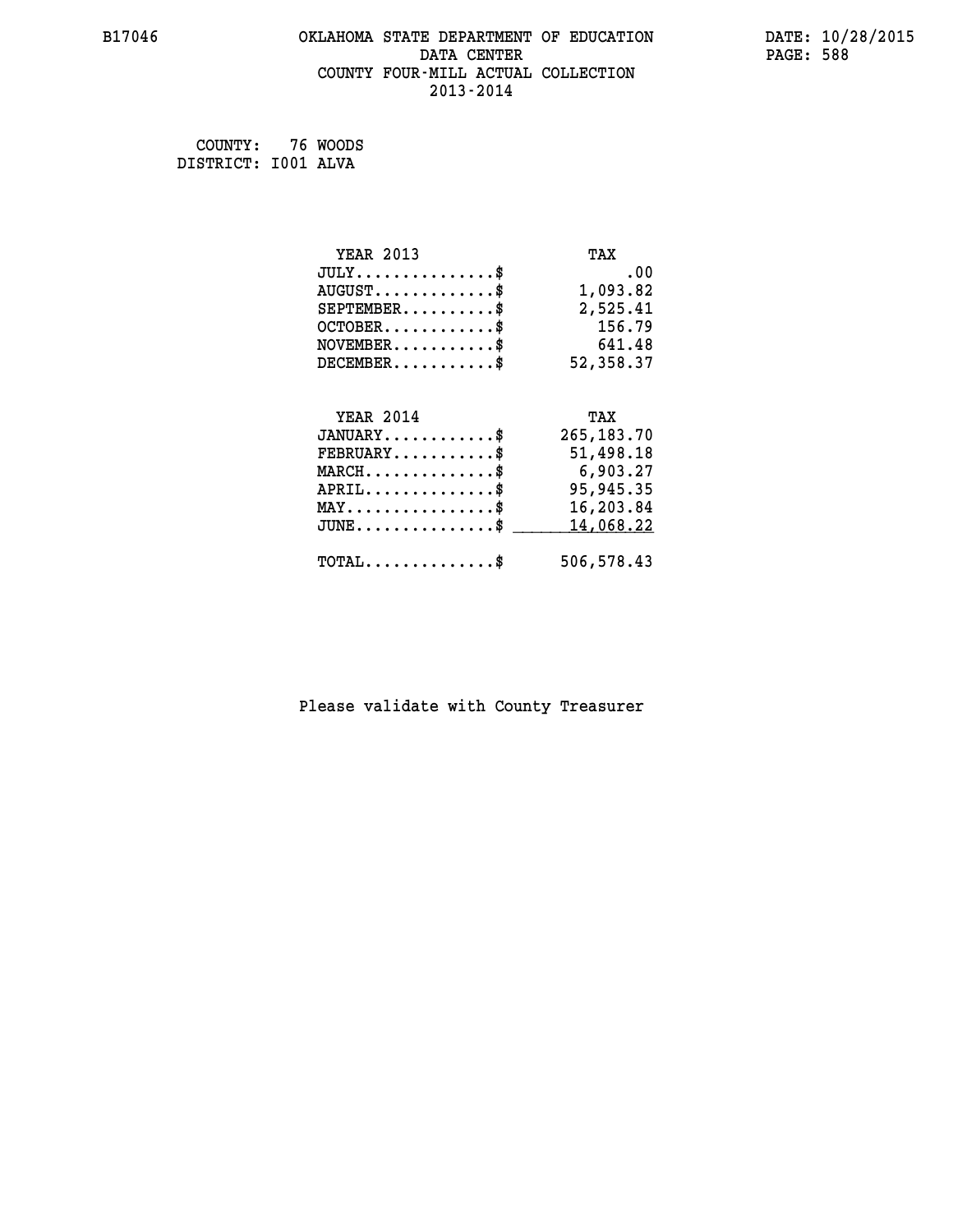#### **B17046 OKLAHOMA STATE DEPARTMENT OF EDUCATION DATE: 10/28/2015 DATA CENTER** PAGE: 589  **COUNTY FOUR-MILL ACTUAL COLLECTION 2013-2014**

 **COUNTY: 76 WOODS DISTRICT: I003 WAYNOKA**

| <b>YEAR 2013</b>                                 | TAX        |
|--------------------------------------------------|------------|
| $JULY$ \$                                        | .00        |
| $AUGUST$ \$                                      | 295.04     |
| $SEPTEMBER$ \$                                   | 697.98     |
| $OCTOBER$ \$                                     | 41.76      |
| $NOVEMBER.$ \$                                   | 170.85     |
| $DECEMBER$ \$                                    | 13,939.55  |
|                                                  |            |
| <b>YEAR 2014</b>                                 | TAX        |
| $JANUARY$ \$                                     | 70,600.72  |
| $FEBRUARY$                                       | 13,710.39  |
| $\texttt{MARCH}\ldots\ldots\ldots\ldots\text{*}$ | 1,838.19   |
| $APRIL \ldots \ldots \ldots \ldots \$            | 25,543.74  |
| $\texttt{MAX} \dots \dots \dots \dots \dots \$   | 4,314.46   |
| $\texttt{JUNE} \dots \dots \dots \dots \dots \$$ | 3,745.46   |
| $\texttt{TOTAL} \dots \dots \dots \dots \$       | 134,898.14 |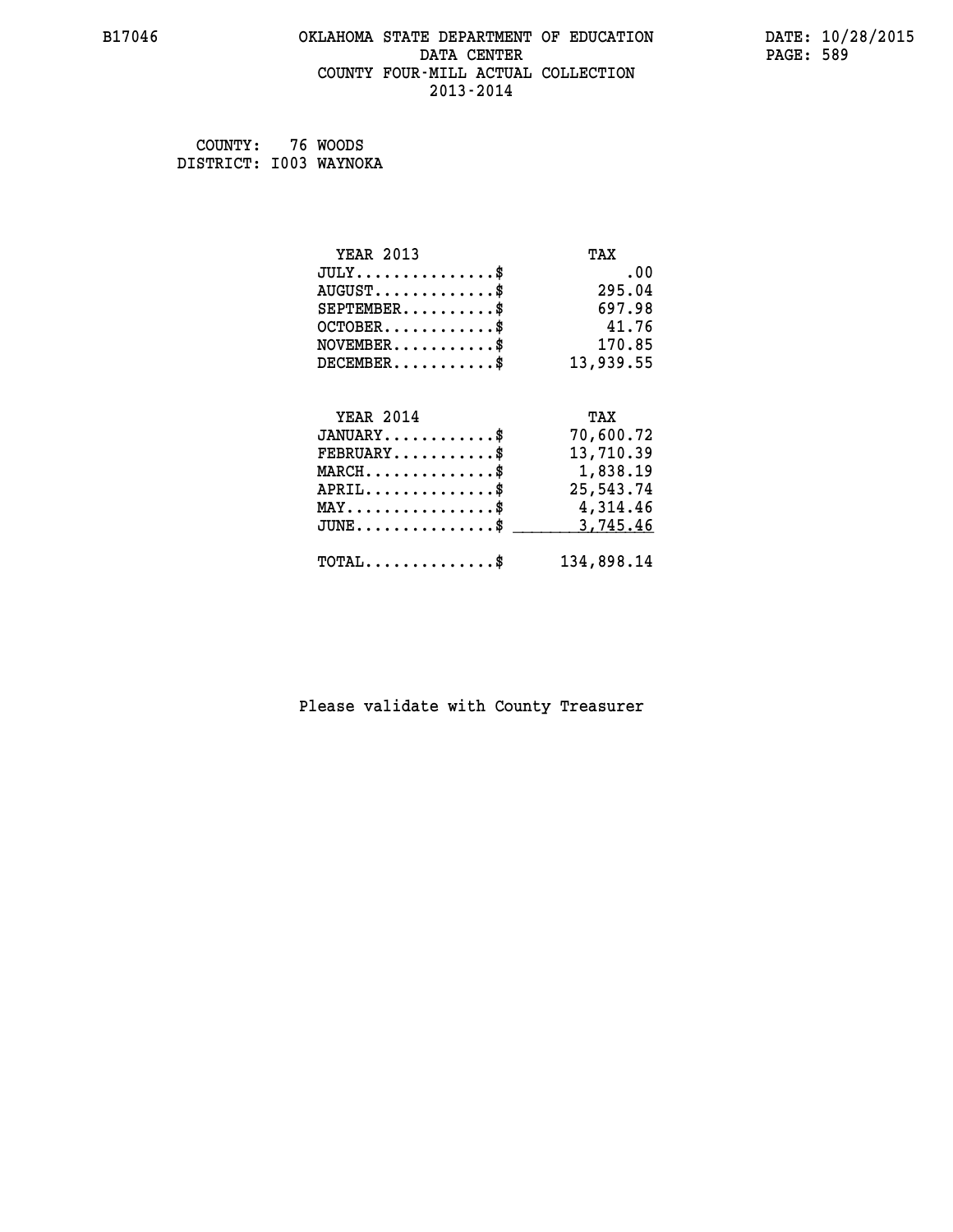#### **B17046 OKLAHOMA STATE DEPARTMENT OF EDUCATION DATE: 10/28/2015 DATA CENTER** PAGE: 590  **COUNTY FOUR-MILL ACTUAL COLLECTION 2013-2014**

 **COUNTY: 76 WOODS DISTRICT: I006 FREEDOM**

| <b>YEAR 2013</b>                               | TAX       |
|------------------------------------------------|-----------|
| $JULY$ \$                                      | .00       |
| $AUGUST$ \$                                    | 89.77     |
| $SEPTEMBER$ \$                                 | 205.07    |
| $OCTOBER$ \$                                   | 12.35     |
| $NOVEMBER$ \$                                  | 50.20     |
| $DECEMBER$ \$                                  | 4,091.73  |
|                                                |           |
| <b>YEAR 2014</b>                               | TAX       |
| $JANUARY$ \$                                   | 20,723.83 |
| $FEBRUARY$ \$                                  | 4,024.73  |
| $MARCH$ \$                                     | 540.00    |
| $APRIL$ \$                                     | 7,498.40  |
| $\texttt{MAX} \dots \dots \dots \dots \dots \$ | 1,266.42  |
| $JUNE$ \$                                      | 1,099.44  |
| $\texttt{TOTAL} \dots \dots \dots \dots \$     | 39,601.94 |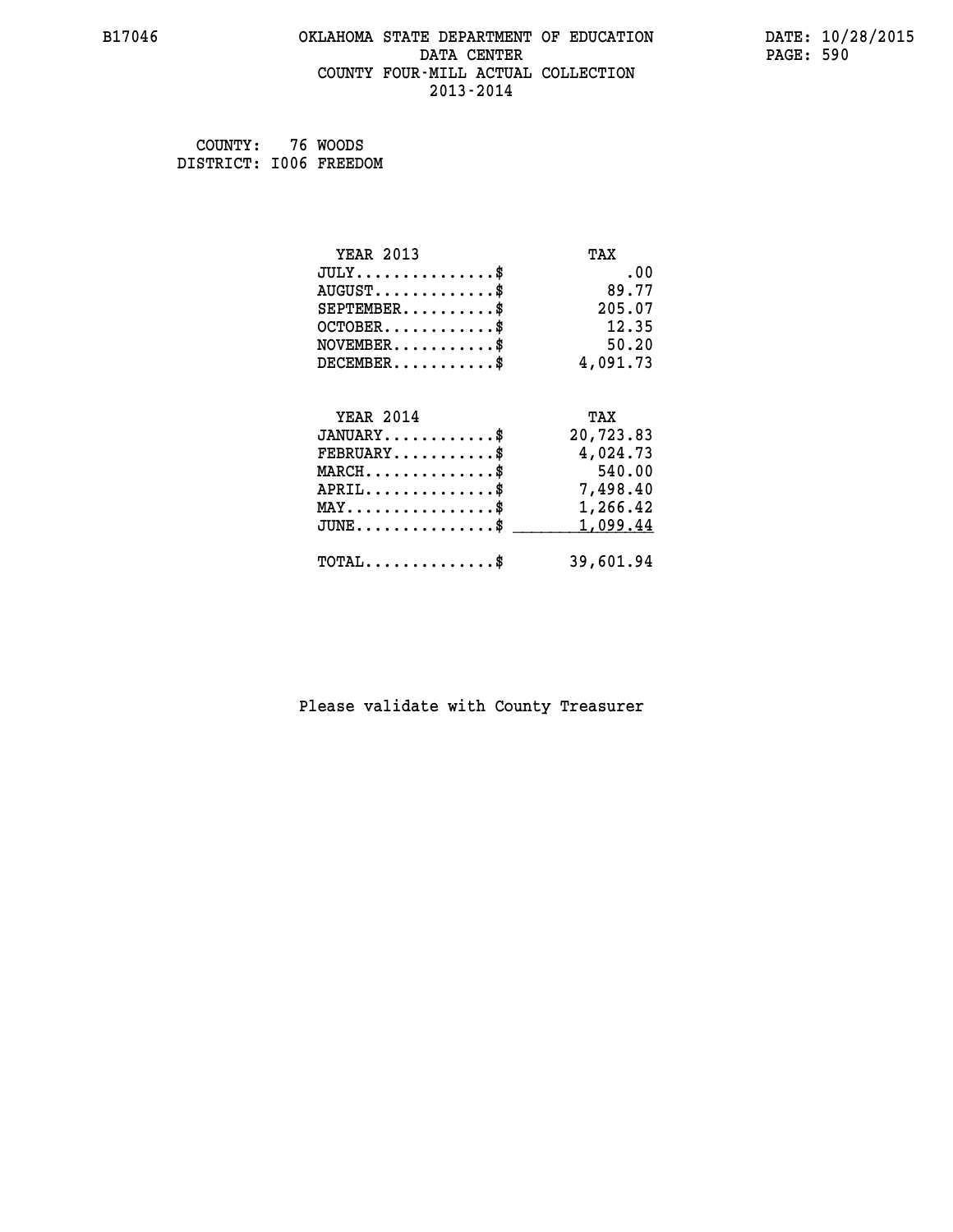#### **B17046 OKLAHOMA STATE DEPARTMENT OF EDUCATION DATE: 10/28/2015 DATA CENTER** PAGE: 591  **COUNTY FOUR-MILL ACTUAL COLLECTION 2013-2014**

 **COUNTY: 76 WOODS**

 **\*\*\*\*\*\* TOTALS \*\*\*\*\*\***

| <b>YEAR 2013</b>              | TAX       |
|-------------------------------|-----------|
| $JULY \ldots \ldots \ldots \$ | .00       |
| $AUGUST$                      | 1,478.63  |
| $SEPTEMBER$                   | 3,428.46  |
| $OCTOBER$ \$                  | 210.90    |
| $NOVEMBER$ \$                 | 862.53    |
| $DECEMBER$ \$                 | 70,389.65 |

## **YEAR 2014 TAX JANUARY............\$ 356,508.25 FEBRUARY...........\$ 69,233.30 MARCH..............\$ 9,281.46 APRIL..............\$ 128,987.49 MAY................\$ 21,784.72** JUNE..............\$ <u>18,913.12</u>  **TOTAL..............\$ 681,078.51**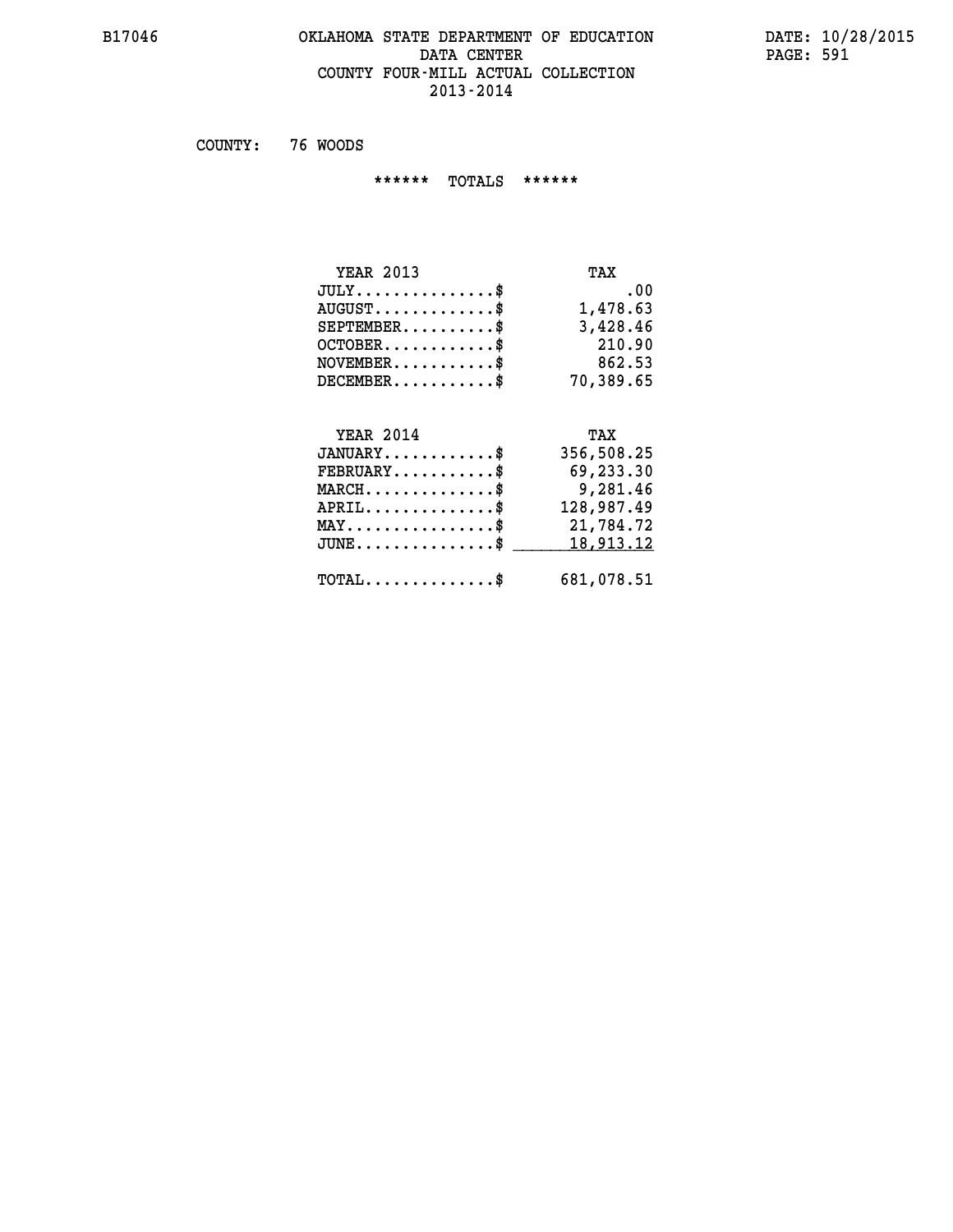#### **B17046 OKLAHOMA STATE DEPARTMENT OF EDUCATION DATE: 10/28/2015 DATA CENTER** PAGE: 592  **COUNTY FOUR-MILL ACTUAL COLLECTION 2013-2014**

 **COUNTY: 77 WOODWARD DISTRICT: I001 WOODWARD**

| <b>YEAR 2013</b>                               | TAX        |
|------------------------------------------------|------------|
| $JULY$ \$                                      | 30,083.58  |
| $AUGUST$ \$                                    | 10,254.52  |
| $SEPTEMBER$ \$                                 | 1,687.82   |
| $OCTOBER$ \$                                   | 275.61     |
| $\texttt{NOVEMBER} \dots \dots \dots \$        | 264.40     |
| $DECEMBER$ \$                                  | 23,737.71  |
|                                                |            |
|                                                |            |
| <b>YEAR 2014</b>                               | TAX        |
| $JANUARY$ \$                                   | 351,744.66 |
| $FEBRUARY$                                     | 108,595.57 |
| $MARCH$ \$                                     | 15,261.46  |
| $APRIL$ \$                                     | 144,996.93 |
| $\texttt{MAX} \dots \dots \dots \dots \dots \$ | 64,410.58  |
| $JUNE$ $$$                                     | 121,984.63 |
|                                                |            |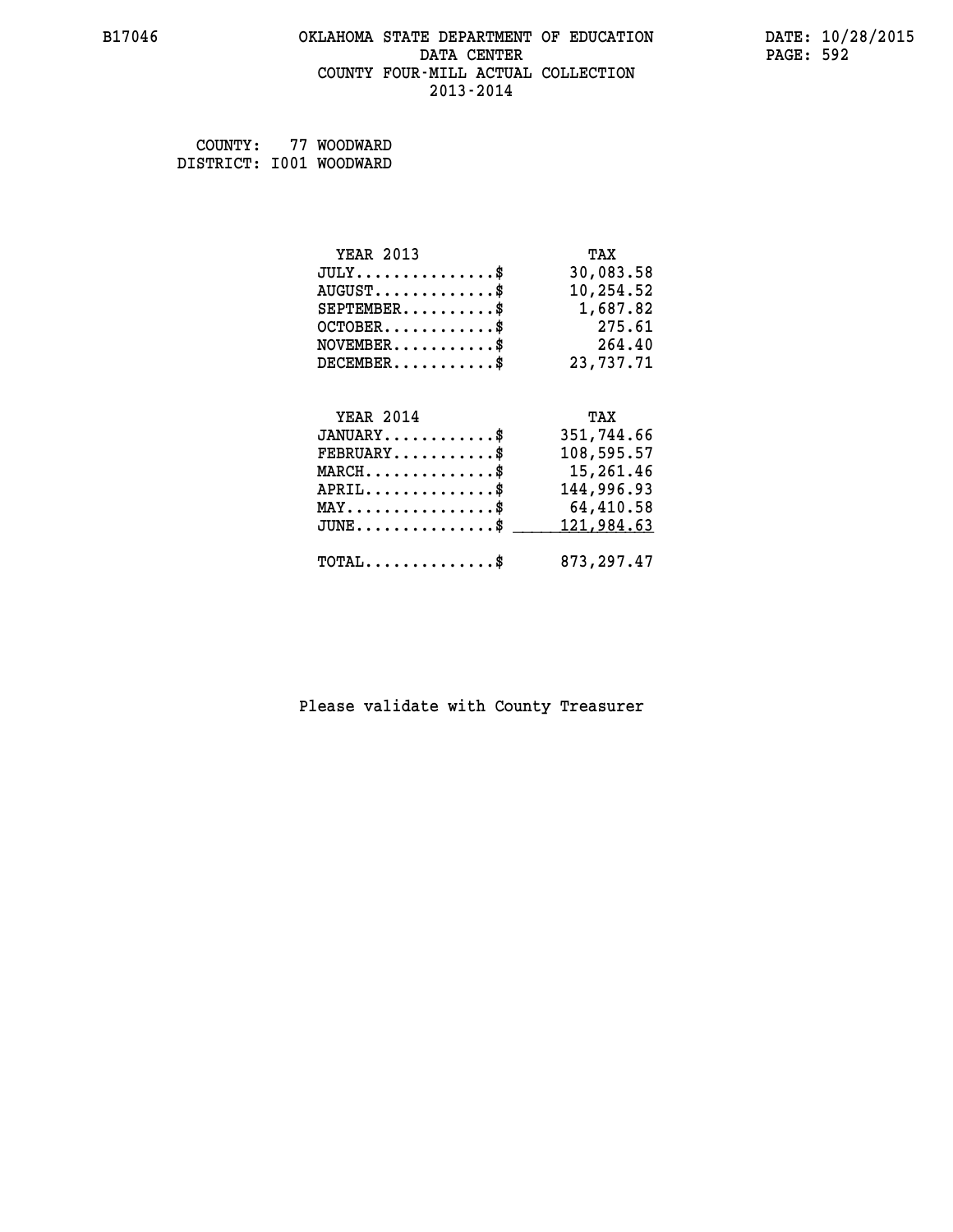#### **B17046 OKLAHOMA STATE DEPARTMENT OF EDUCATION DATE: 10/28/2015 DATA CENTER** PAGE: 593  **COUNTY FOUR-MILL ACTUAL COLLECTION 2013-2014**

 **COUNTY: 77 WOODWARD DISTRICT: I002 MOORELAND**

| <b>YEAR 2013</b>                               | TAX        |
|------------------------------------------------|------------|
| $JULY$ \$                                      | 5,636.95   |
| $AUGUST$ \$                                    | 1,862.64   |
| $SEPTEMBER$ \$                                 | 306.58     |
| $OCTOBER$ \$                                   | 50.07      |
| $NOVEMBER$ \$                                  | 48.03      |
| $DECEMBER$ \$                                  | 4,311.73   |
|                                                |            |
| <b>YEAR 2014</b>                               | TAX        |
| $JANUARY$ \$                                   | 63,891.05  |
| $FEBRUARY$ \$                                  | 19,725.34  |
| $MARCH$ \$                                     | 2,772.10   |
| $APRIL$ \$                                     | 26,337.31  |
| $\texttt{MAX} \dots \dots \dots \dots \dots \$ | 11,699.56  |
| $JUNE$ \$                                      | 22, 157.34 |
| $\texttt{TOTAL} \dots \dots \dots \dots \$     | 158,798.70 |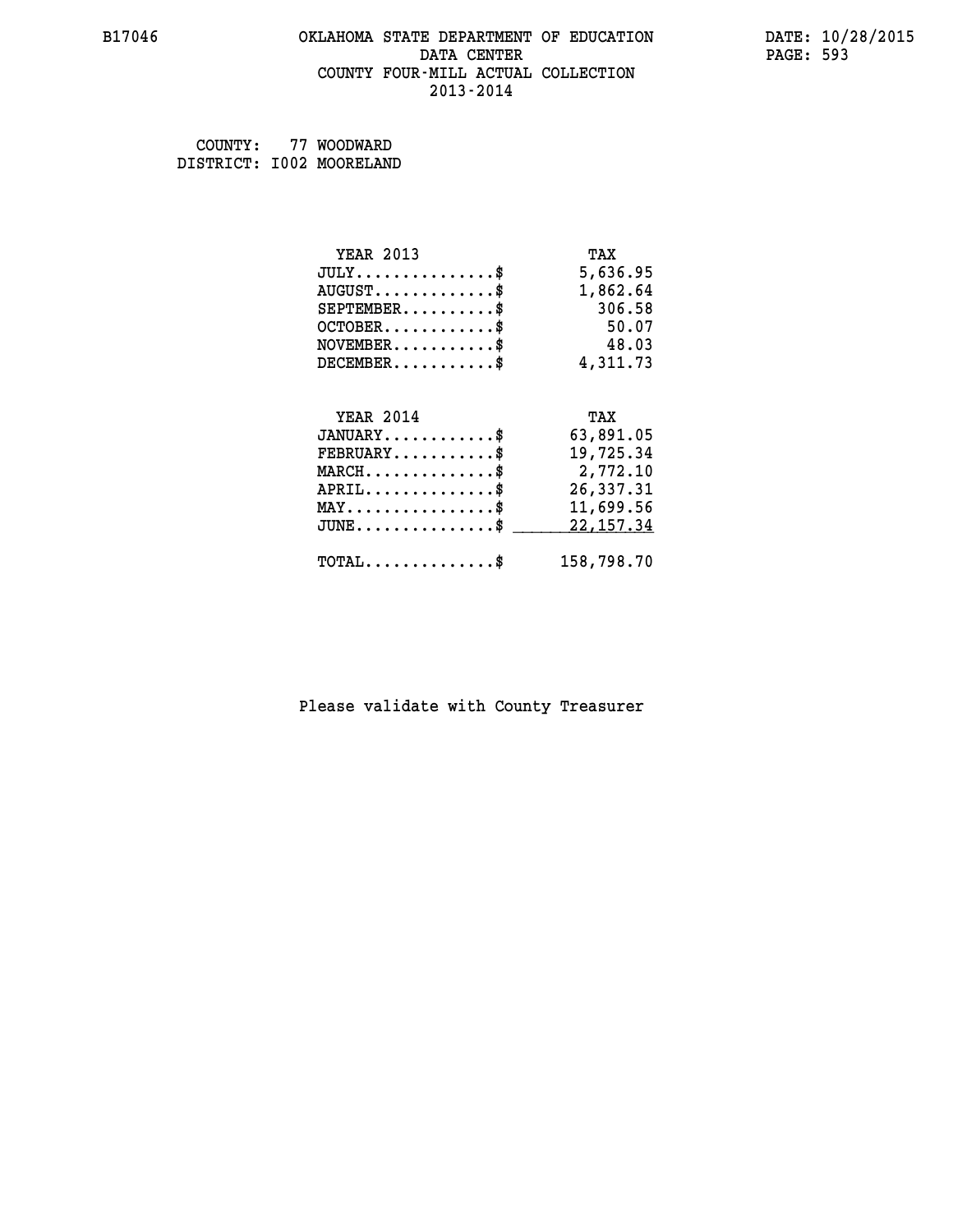#### **B17046 OKLAHOMA STATE DEPARTMENT OF EDUCATION DATE: 10/28/2015 DATA CENTER** PAGE: 594  **COUNTY FOUR-MILL ACTUAL COLLECTION 2013-2014**

 **COUNTY: 77 WOODWARD DISTRICT: I003 SHARON-MUTUAL**

| <b>YEAR 2013</b>                           | TAX       |
|--------------------------------------------|-----------|
| $JULY$ \$                                  | 3,289.28  |
| $AUGUST$ \$                                | 1,127.56  |
| $SEPTEMBER$ \$                             | 185.58    |
| $OCTOBER$ \$                               | 30.31     |
| $NOVEMBER$ \$                              | 29.07     |
| $DECEMBER$ \$                              | 2,610.14  |
|                                            |           |
| <b>YEAR 2014</b>                           | TAX       |
| $JANUARY$ \$                               | 38,676.92 |
| $FEBRUARY$                                 | 11,940.88 |
| $MARCH$ \$                                 | 1,678.11  |
| $APRIL$ \$                                 | 15,943.48 |
| $MAX \dots \dots \dots \dots \dots$        | 7,082.41  |
| $JUNE$ \$                                  | 13,413.10 |
| $\texttt{TOTAL} \dots \dots \dots \dots \$ | 96,006.84 |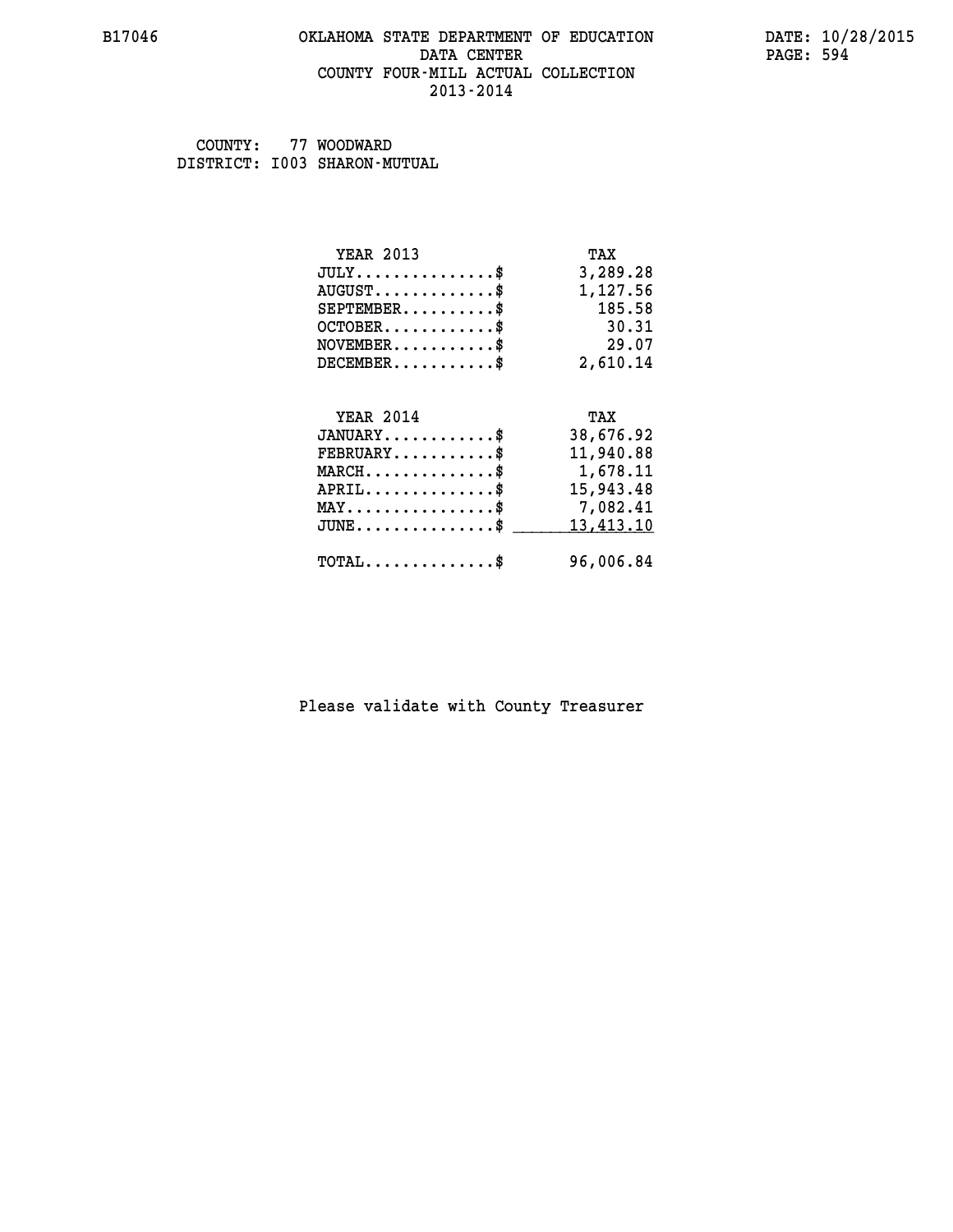#### **B17046 OKLAHOMA STATE DEPARTMENT OF EDUCATION DATE: 10/28/2015 DATA CENTER** PAGE: 595  **COUNTY FOUR-MILL ACTUAL COLLECTION 2013-2014**

 **COUNTY: 77 WOODWARD DISTRICT: I005 FORT SUPPLY**

| <b>YEAR 2013</b>                               | TAX       |
|------------------------------------------------|-----------|
| $JULY$ \$                                      | 1,371.57  |
| $AUGUST$ \$                                    | 439.62    |
| $SEPTEMBER$                                    | 72.37     |
| $OCTOBER$ \$                                   | 11.82     |
| $NOVEMBER$ \$                                  | 11.32     |
| $DECEMBER$ \$                                  | 1,017.64  |
|                                                |           |
| <b>YEAR 2014</b>                               | TAX       |
| $JANUARY$ \$                                   | 15,079.67 |
| $FEBRUARY$ \$                                  | 4,655.59  |
| $MARCH$ \$                                     | 654.27    |
|                                                |           |
| $APRIL$ \$                                     | 6,216.17  |
| $\texttt{MAX} \dots \dots \dots \dots \dots \$ | 2,761.35  |
| $JUNE$ \$                                      | 5,229.62  |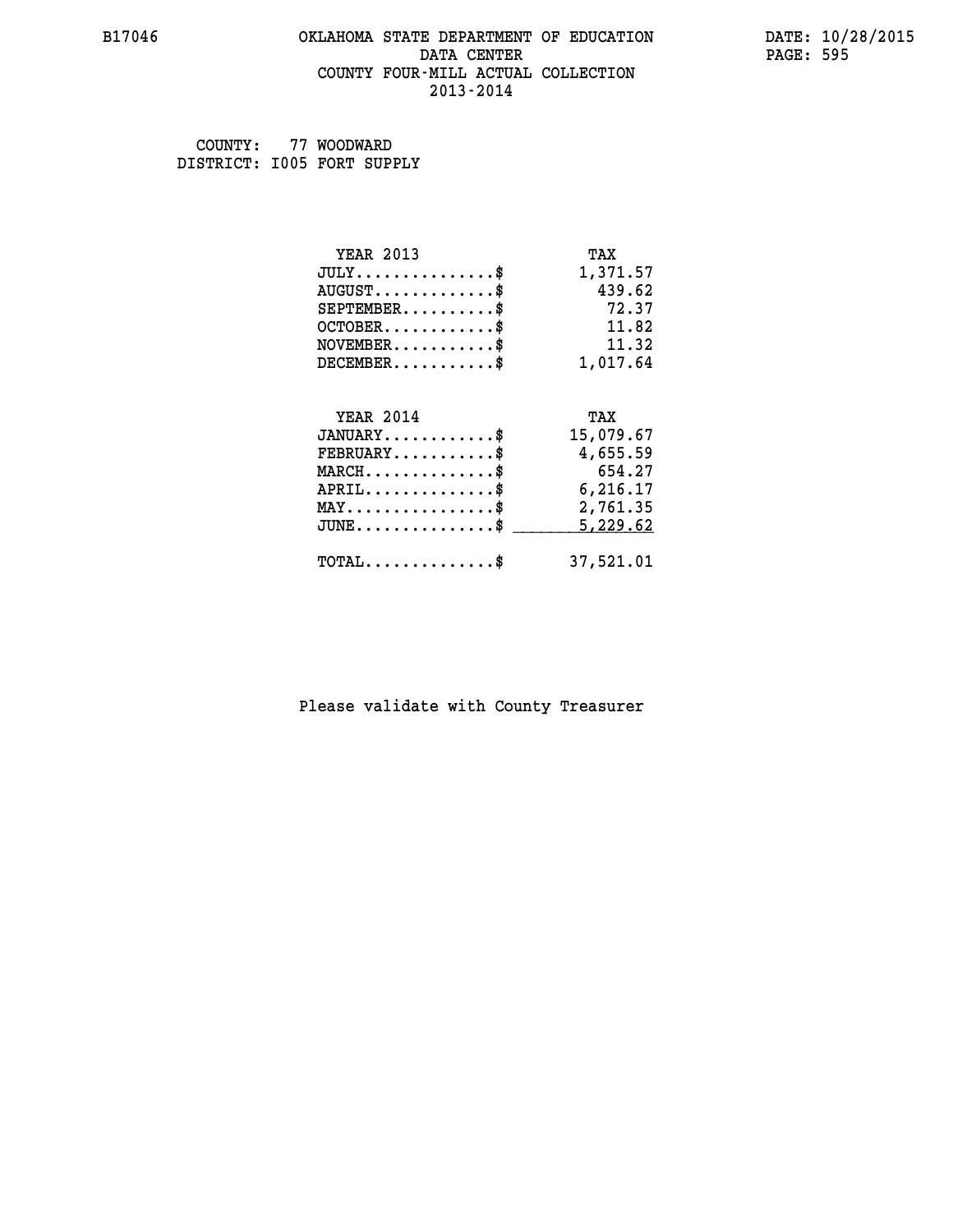#### **B17046 OKLAHOMA STATE DEPARTMENT OF EDUCATION DATE: 10/28/2015 DATA CENTER** PAGE: 596  **COUNTY FOUR-MILL ACTUAL COLLECTION 2013-2014**

 **COUNTY: 77 WOODWARD**

 **\*\*\*\*\*\* TOTALS \*\*\*\*\*\***

| <b>YEAR 2013</b>                          | TAX       |
|-------------------------------------------|-----------|
| $JULY$                                    | 40,381.38 |
| $\text{AUGUST} \dots \dots \dots \dots \$ | 13,684.34 |
| $SEPTEMBER$ \$                            | 2,252.35  |
| $OCTOBER$ \$                              | 367.81    |
| $NOVEMBER$ \$                             | 352.82    |
| $DECEMBER$ \$                             | 31,677.22 |

### **YEAR 2014**

| <b>YEAR 2014</b>                                    | TAX          |
|-----------------------------------------------------|--------------|
| $JANUARY$ \$                                        | 469,392.30   |
| $FEBRUARY$ \$                                       | 144,917.38   |
| $MARCH$ \$                                          | 20,365.94    |
| $APRIL$ \$                                          | 193,493.89   |
| $MAX \dots \dots \dots \dots \$                     | 85,953.90    |
| $JUNE$ \$                                           | 162,784.69   |
| $\texttt{TOTAL} \dots \dots \dots \dots \texttt{S}$ | 1,165,624.02 |